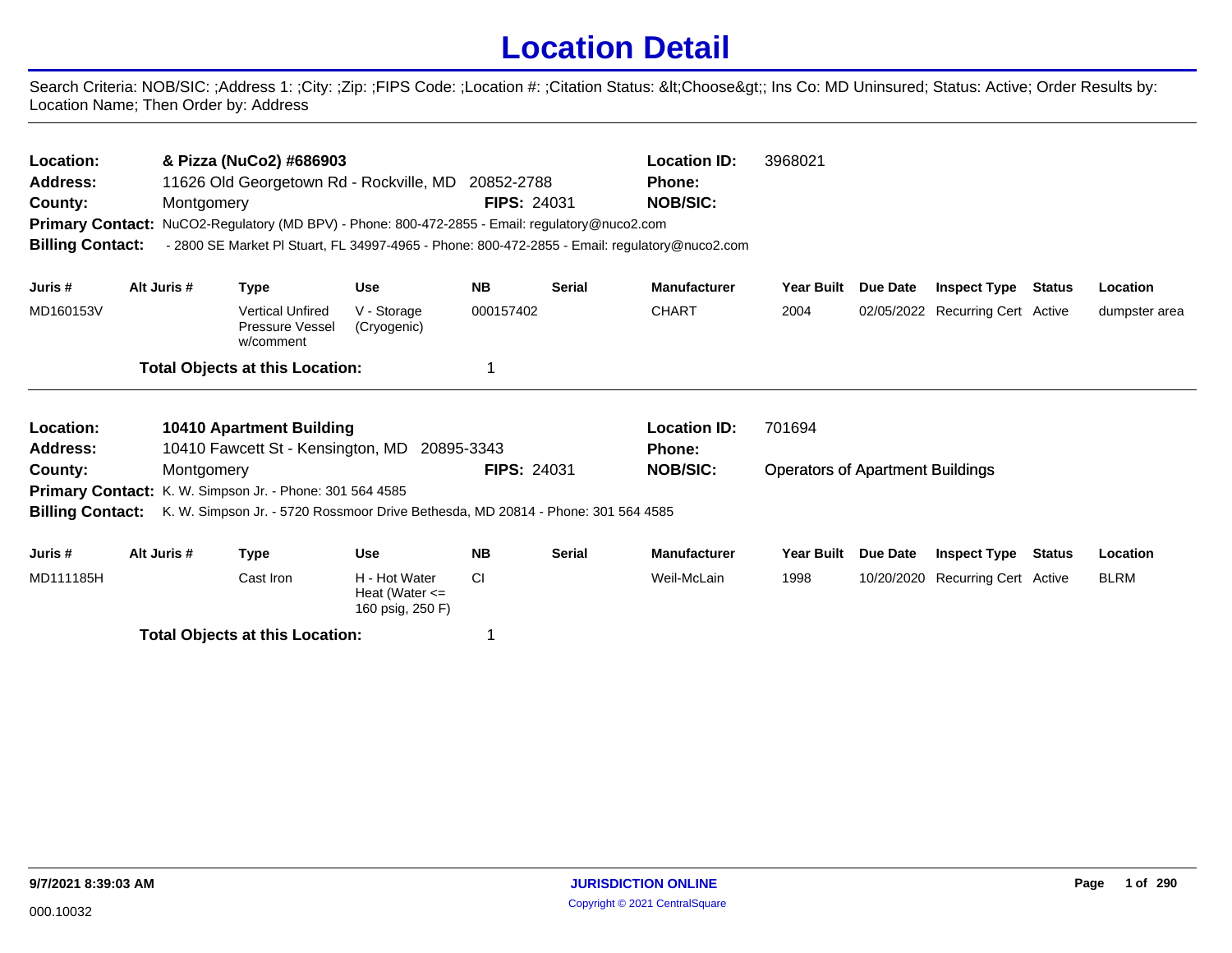| Location:<br><b>Address:</b><br>County:<br><b>Primary Contact:</b><br><b>Billing Contact:</b> |                                   | Montgomery  | <b>1St Baptist Church Of Rockville</b><br>55 Adclare Rd - Rockville, MD 20850-3827<br>Sachi Nishio - Phone: 301-279-2400 - Email: sachi@firstbaptistrockville.org |                                                         | <b>FIPS: 24031</b> |                            | <b>Location ID:</b><br>Phone:<br><b>NOB/SIC:</b><br>Sachi Nishio - 55 Adclare Rd Rockville, MD 20850-3827 - Phone: 301-279-2400 - Email: sachi@firstbaptistrockville.org | 701734<br>301-279-2400<br><b>Religious Organizations</b> |                 |                                              |                          |
|-----------------------------------------------------------------------------------------------|-----------------------------------|-------------|-------------------------------------------------------------------------------------------------------------------------------------------------------------------|---------------------------------------------------------|--------------------|----------------------------|--------------------------------------------------------------------------------------------------------------------------------------------------------------------------|----------------------------------------------------------|-----------------|----------------------------------------------|--------------------------|
| Juris #                                                                                       |                                   | Alt Juris # | <b>Type</b>                                                                                                                                                       | Use                                                     | <b>NB</b>          | Serial                     | <b>Manufacturer</b>                                                                                                                                                      | Year Built Due Date                                      |                 | <b>Inspect Type Status</b>                   | Location                 |
| MD112823H                                                                                     |                                   |             | Vertical Water<br>Tube                                                                                                                                            | H - Hot Water<br>Heat (Water $\leq$<br>160 psig, 250 F) | 000141149          |                            | Columbia Boiler Co                                                                                                                                                       | 2001                                                     |                 | 02/18/2022 Recurring Cert Active             | <b>Boiler Room</b>       |
|                                                                                               |                                   |             | <b>Total Objects at this Location:</b>                                                                                                                            |                                                         | -1                 |                            |                                                                                                                                                                          |                                                          |                 |                                              |                          |
| Location:<br><b>Address:</b><br>County:                                                       |                                   |             | 200 E Middle Ln Unit A<br>200 E Middle Ln Unit A - Rockville, MD 20850-2206                                                                                       |                                                         | <b>FIPS: 24031</b> |                            | <b>Location ID:</b><br><b>Phone:</b><br><b>NOB/SIC:</b>                                                                                                                  | 2125097                                                  |                 |                                              |                          |
| <b>Primary Contact:</b>                                                                       |                                   | Montgomery  | Steve Santa - Phone: 301-340-7159 - Email: ssanta@cwrestaurants.com                                                                                               |                                                         |                    |                            |                                                                                                                                                                          |                                                          |                 | <b>Drinking Places (Alcoholic Beverages)</b> |                          |
| <b>Billing Contact:</b>                                                                       |                                   |             |                                                                                                                                                                   |                                                         |                    |                            | Nassim Sultan - 200 E Middle Ln Unit A Rockville, MD 20850-2206 - Phone: 301-340-7159 - Email: nsultan@gbrestaurants.com                                                 |                                                          |                 |                                              |                          |
| Juris #                                                                                       | Alt Juris #<br>Use<br><b>Type</b> |             |                                                                                                                                                                   |                                                         | <b>NB</b>          | Serial                     | <b>Manufacturer</b>                                                                                                                                                      | <b>Year Built</b>                                        | <b>Due Date</b> | <b>Inspect Type Status</b>                   | Location                 |
| MD127449H                                                                                     | #1                                |             | <b>Horizontal Water</b><br>Tube                                                                                                                                   | H - Heating-<br>Cooking (Steam<br>$= 15$ psig)          | 000057775          | 00000                      | Parker Boiler                                                                                                                                                            | 2007                                                     |                 | 03/22/2020 Recurring Cert Active             | 2nd Floor Boiler<br>Room |
| MD160874H                                                                                     | A                                 |             | Cast Iron                                                                                                                                                         | H - Hot Water<br>Heat (Water $\leq$<br>160 psig, 250 F) | <b>CI</b>          | 65521559                   | <b>AHRI</b>                                                                                                                                                              | 2015                                                     |                 | 03/28/2020 Recurring Cert Active             | <b>Boiler Room</b>       |
| MD160875H                                                                                     | В                                 |             | Cast Iron                                                                                                                                                         | H - Hot Water<br>Heat (Water $\leq$<br>160 psig, 250 F) | <b>CI</b>          | 65536430                   | <b>AHRI</b>                                                                                                                                                              | 2015                                                     |                 | 03/28/2020 Recurring Cert Active             | <b>Boiler Room</b>       |
|                                                                                               |                                   |             | <b>Total Objects at this Location:</b>                                                                                                                            |                                                         | 3                  |                            |                                                                                                                                                                          |                                                          |                 |                                              |                          |
| Location:<br><b>Address:</b><br>County:                                                       |                                   | Montgomery  | 209 Lincoln Ave<br>209 Lincoln Ave - Takoma Park, MD 20912-5738                                                                                                   |                                                         | FIPS: 24031        |                            | <b>Location ID:</b><br>Phone:<br><b>NOB/SIC:</b>                                                                                                                         | 4072760                                                  |                 |                                              |                          |
|                                                                                               |                                   |             | Primary Contact: Tony Dixon - Phone: 301-332-2043 - Email: am_dixon@hotmail.com                                                                                   |                                                         |                    |                            |                                                                                                                                                                          |                                                          |                 |                                              |                          |
|                                                                                               |                                   |             |                                                                                                                                                                   |                                                         |                    |                            | Billing Contact: Tony Dixon - 7608 Alaska Ave NW Washington, DC 20012-1469 - Phone: 301-332-2043 - Email: am_dixon@hotmail.com                                           |                                                          |                 |                                              |                          |
| Juris #                                                                                       |                                   | Alt Juris # | <b>Type</b>                                                                                                                                                       | <b>Use</b>                                              | <b>NB</b>          | Serial                     | <b>Manufacturer</b>                                                                                                                                                      | Year Built Due Date                                      |                 | <b>Inspect Type Status</b>                   | Location                 |
| MD170204H                                                                                     |                                   |             | Cast Iron                                                                                                                                                         | H - Hot Water                                           | CI                 |                            | Weil-McLain                                                                                                                                                              | 1989                                                     |                 | 05/07/2023 Recurring Cert Active             | <b>Basement</b>          |
| 9/7/2021 8:39:03 AM                                                                           |                                   |             |                                                                                                                                                                   |                                                         |                    | <b>JURISDICTION ONLINE</b> |                                                                                                                                                                          |                                                          |                 | Page 2 of 290                                |                          |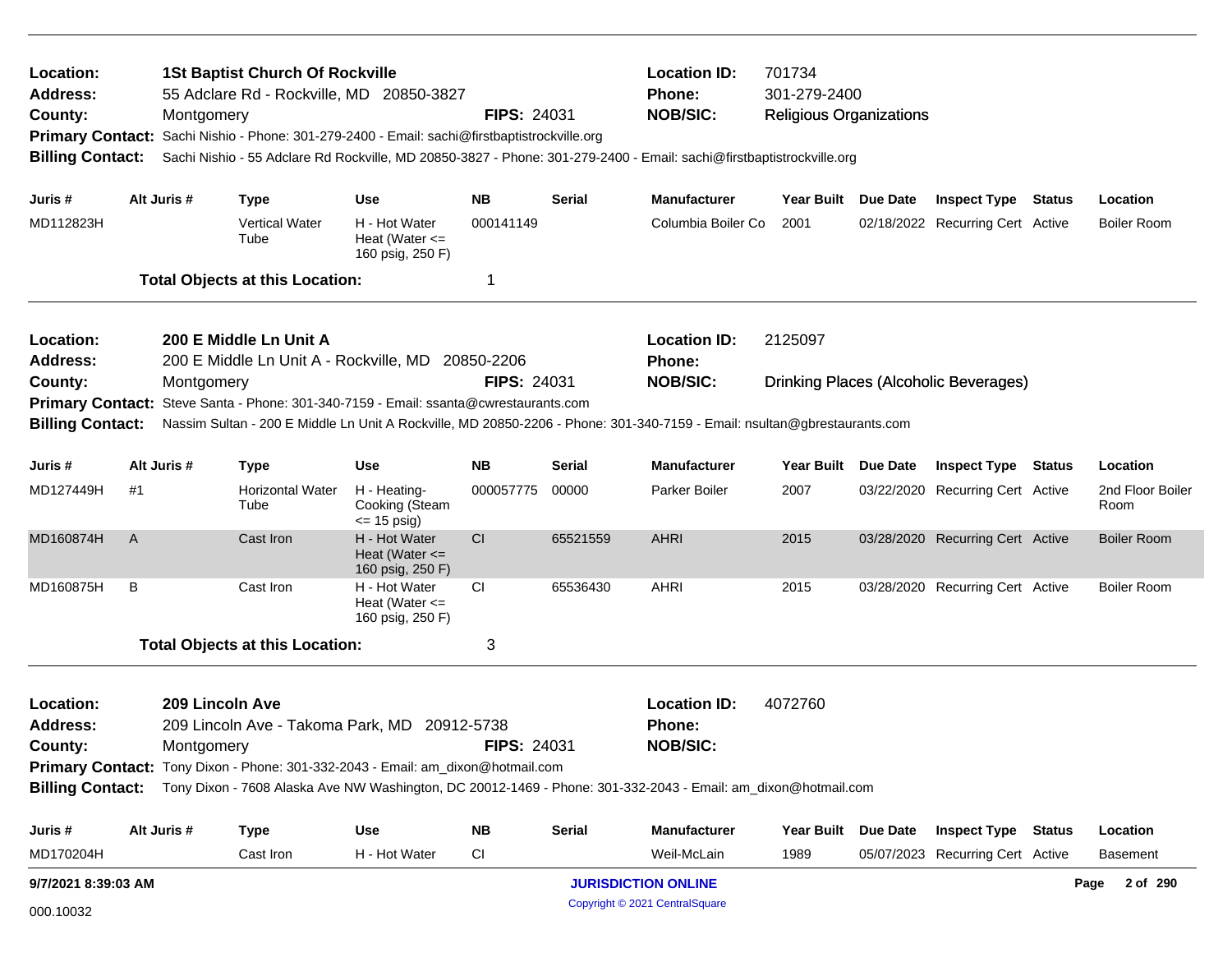| Juris #                 | Alt Juris # | <b>Type</b>                            | Use                                                                                                                                             | <b>NB</b>      | <b>Serial</b>      | <b>Manufacturer</b> |                                         | Year Built Due Date | <b>Inspect Type Status</b>           | Location           |
|-------------------------|-------------|----------------------------------------|-------------------------------------------------------------------------------------------------------------------------------------------------|----------------|--------------------|---------------------|-----------------------------------------|---------------------|--------------------------------------|--------------------|
|                         |             |                                        | Heat (Water $\leq$<br>160 psig, 250 F)                                                                                                          |                |                    |                     |                                         |                     |                                      |                    |
|                         |             | <b>Total Objects at this Location:</b> |                                                                                                                                                 | -1             |                    |                     |                                         |                     |                                      |                    |
| Location:               |             | 308 Patterson Court Apt.               |                                                                                                                                                 |                |                    | <b>Location ID:</b> | 727470                                  |                     |                                      |                    |
| <b>Address:</b>         |             |                                        | 308 Patterson Ct - Takoma Park, MD 20912-7750                                                                                                   |                |                    | <b>Phone:</b>       |                                         |                     |                                      |                    |
| County:                 | Montgomery  |                                        |                                                                                                                                                 |                | <b>FIPS: 24031</b> | <b>NOB/SIC:</b>     | <b>Operators of Apartment Buildings</b> |                     |                                      |                    |
|                         |             |                                        | Primary Contact: Jamil Hishmeh - Phone: 301-655-1000 - Email: jmhproperties1@gmail.com                                                          |                |                    |                     |                                         |                     |                                      |                    |
| <b>Billing Contact:</b> |             |                                        | Jamil Hishmeh - 706 Ludlow St Takoma Park, MD 20912-7310 - Phone: 301-655-1000 - Email: jmhproperties1@gmail.com                                |                |                    |                     |                                         |                     |                                      |                    |
| Juris #                 | Alt Juris # | <b>Type</b>                            | Use                                                                                                                                             | <b>NB</b>      | <b>Serial</b>      | <b>Manufacturer</b> | Year Built Due Date                     |                     | <b>Inspect Type Status</b>           | Location           |
| MD144835H               |             | Cast Iron                              | H - Hot Water<br>Supply (Water <=<br>160 psig, 210 F)                                                                                           | <b>CI</b>      | 31200127           | Dunkirk             | 2012                                    |                     | 05/13/2022 Recurring Cert Active     | Laundry Room       |
|                         |             | <b>Total Objects at this Location:</b> |                                                                                                                                                 | -1             |                    |                     |                                         |                     |                                      |                    |
| Location:               | 3202, LLC.  |                                        |                                                                                                                                                 |                |                    | <b>Location ID:</b> | 710085                                  |                     |                                      |                    |
| Address:                |             |                                        | 3202 Tower Oaks Blvd - Rockville, MD                                                                                                            | 20852-4219     |                    | Phone:              |                                         |                     |                                      |                    |
| County:                 | Montgomery  |                                        |                                                                                                                                                 |                | <b>FIPS: 24031</b> | <b>NOB/SIC:</b>     |                                         |                     | Holding and other investment offices |                    |
| <b>Primary Contact:</b> |             |                                        | Carlos Blanco - Phone: 301-770-5347 - Cell: 240-204-4647 - Email: Carlos.Blanco@avisonyoung.com                                                 |                |                    |                     |                                         |                     |                                      |                    |
| <b>Billing Contact:</b> |             |                                        | Carlos Blanco - 3206 Tower Oaks Blvd Rockville, MD 20852-4254 - Phone: 301-770-5347 - Cell: 240-204-4647 - Email: Carlos.Blanco@avisonyoung.com |                |                    |                     |                                         |                     |                                      |                    |
| Juris #                 | Alt Juris # | <b>Type</b>                            | Use                                                                                                                                             | <b>NB</b>      | <b>Serial</b>      | <b>Manufacturer</b> | Year Built Due Date                     |                     | <b>Inspect Type Status</b>           | Location           |
| MD134069H               |             | Cast Iron                              | H - Hot Water<br>Heat (Water $\leq$<br>160 psig, 250 F)                                                                                         | <b>CI</b>      |                    | <b>SMITH</b>        | 2009                                    |                     | 06/23/2022 Recurring Cert Active     | <b>BOILER ROOM</b> |
| MD134070H               |             | Cast Iron                              | H - Hot Water<br>Heat (Water $\leq$<br>160 psig, 250 F)                                                                                         | CI             |                    | <b>SMITH</b>        | 2009                                    |                     | 06/23/2022 Recurring Cert Active     | <b>BOILER ROOM</b> |
|                         |             | <b>Total Objects at this Location:</b> |                                                                                                                                                 | $\overline{2}$ |                    |                     |                                         |                     |                                      |                    |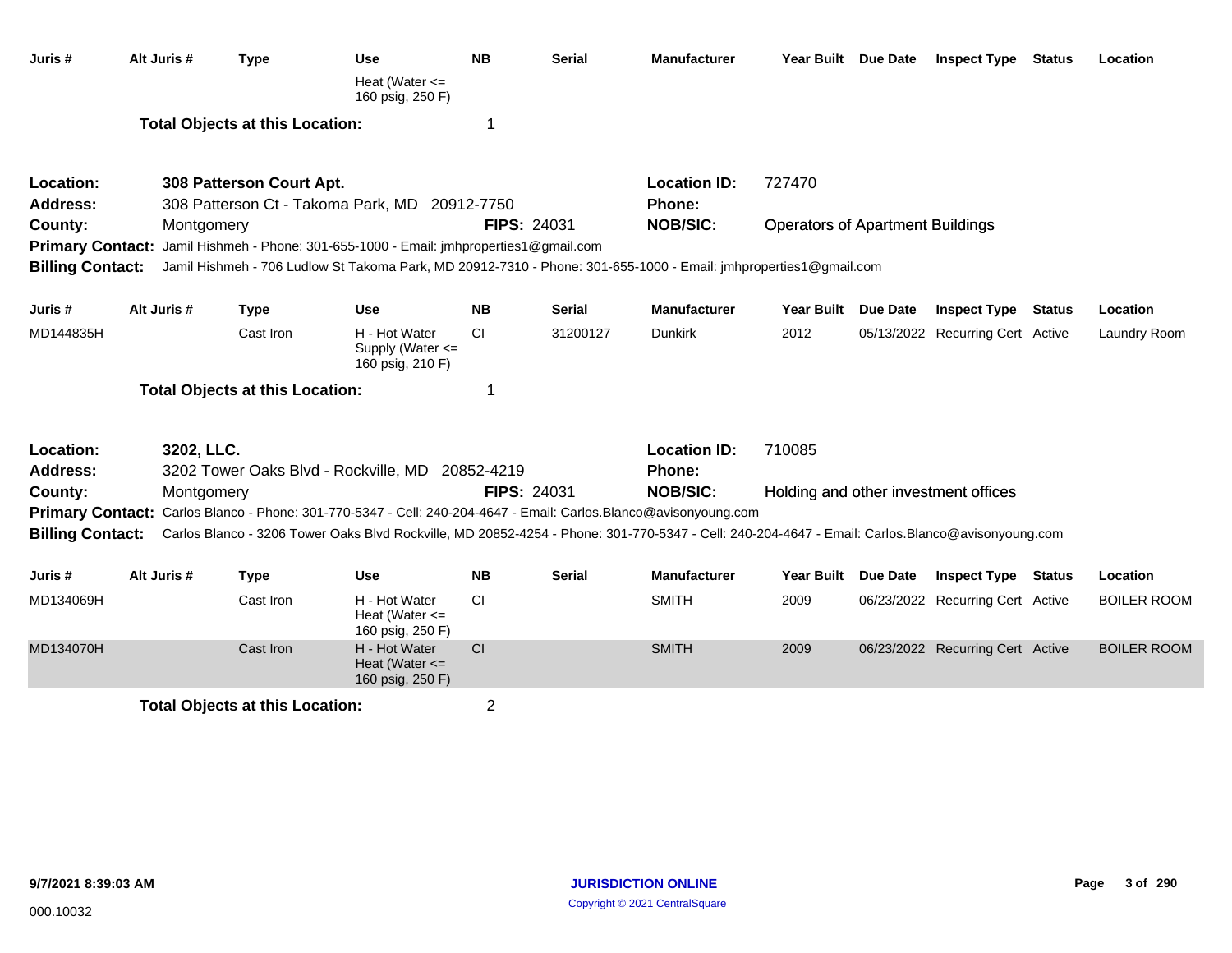| Location:<br><b>Address:</b>              |         | 3202, LLC.  |                                        | 3204 Tower Oak Boulevard - Rockville, MD                                            | 20852-4250         |               | <b>Location ID:</b><br><b>Phone:</b>                                                                                                                                                                                                                                                 | 710087                            |                 |                                      |                    |
|-------------------------------------------|---------|-------------|----------------------------------------|-------------------------------------------------------------------------------------|--------------------|---------------|--------------------------------------------------------------------------------------------------------------------------------------------------------------------------------------------------------------------------------------------------------------------------------------|-----------------------------------|-----------------|--------------------------------------|--------------------|
| County:<br>Primary Contact: Carlos Blanco |         | Montgomery  |                                        |                                                                                     | <b>FIPS: 24031</b> |               | <b>NOB/SIC:</b>                                                                                                                                                                                                                                                                      |                                   |                 | Holding and other investment offices |                    |
| <b>Billing Contact:</b>                   |         |             |                                        | Carlos Blanco - 3204 Tower Oaks Blvd Ste 110 Rockville, MD 20852-4206               |                    |               |                                                                                                                                                                                                                                                                                      |                                   |                 |                                      |                    |
| Juris #                                   |         | Alt Juris # | <b>Type</b>                            | Use                                                                                 | <b>NB</b>          | <b>Serial</b> | <b>Manufacturer</b>                                                                                                                                                                                                                                                                  | Year Built                        | <b>Due Date</b> | <b>Inspect Type Status</b>           | Location           |
| MD134067H                                 |         |             | Cast Iron                              | H - Hot Water<br>Heat (Water $\leq$<br>160 psig, 250 F)                             | CI                 |               | <b>SMITH</b>                                                                                                                                                                                                                                                                         | 2009                              |                 | 06/23/2022 Recurring Cert Active     | <b>BOILER ROOM</b> |
| MD134068H                                 |         |             | Cast Iron                              | H - Hot Water<br>Heat (Water $\leq$<br>160 psig, 250 F)                             | CI                 |               | <b>SMITH</b>                                                                                                                                                                                                                                                                         | 2009                              |                 | 06/23/2022 Recurring Cert Active     | 3204 boiler room   |
|                                           |         |             | <b>Total Objects at this Location:</b> |                                                                                     | $\overline{2}$     |               |                                                                                                                                                                                                                                                                                      |                                   |                 |                                      |                    |
| Location:                                 |         | 3202, LLC.  |                                        |                                                                                     |                    |               | <b>Location ID:</b>                                                                                                                                                                                                                                                                  | 3542443                           |                 |                                      |                    |
| <b>Address:</b>                           |         |             |                                        | 3206 Tower Oaks Blvd - Rockville, MD 20852-4254                                     |                    |               | <b>Phone:</b>                                                                                                                                                                                                                                                                        |                                   |                 |                                      |                    |
| County:                                   |         | Montgomery  |                                        |                                                                                     | <b>FIPS: 24031</b> |               | <b>NOB/SIC:</b>                                                                                                                                                                                                                                                                      | Offices of Holding Companies, NEC |                 |                                      |                    |
|                                           |         |             |                                        |                                                                                     |                    |               | Primary Contact: Carlos Blanco - Phone: 301-770-5347 - Cell: 240-204-4647 - Email: Carlos.Blanco@avisonyoung.com<br>Billing Contact: Carlos Blanco - 3206 Tower Oaks Blvd Rockville, MD 20852-4254 - Phone: 301-770-5347 - Cell: 240-204-4647 - Email: Carlos.Blanco@avisonyoung.com |                                   |                 |                                      |                    |
| Juris #                                   |         | Alt Juris # | <b>Type</b>                            | <b>Use</b>                                                                          | <b>NB</b>          | <b>Serial</b> | <b>Manufacturer</b>                                                                                                                                                                                                                                                                  | Year Built Due Date               |                 | <b>Inspect Type Status</b>           | Location           |
| MD152157H                                 |         |             | Electric (NOT<br>HLW)                  | H - Hot Water<br>Heat (Water $\leq$<br>160 psig, 250 F)                             | 000013559          |               | Lochinvar                                                                                                                                                                                                                                                                            | 2006                              |                 | 06/23/2022 Recurring Cert Active     | 3206 Blrm          |
|                                           |         |             | <b>Total Objects at this Location:</b> |                                                                                     | 1                  |               |                                                                                                                                                                                                                                                                                      |                                   |                 |                                      |                    |
| Location:                                 |         | 369, LLC.   |                                        |                                                                                     |                    |               | <b>Location ID:</b>                                                                                                                                                                                                                                                                  | 1221970                           |                 |                                      |                    |
| <b>Address:</b>                           |         |             |                                        | 451 Hungerford Dr - Rockville, MD 20850-4151                                        |                    |               | <b>Phone:</b>                                                                                                                                                                                                                                                                        |                                   |                 |                                      |                    |
| County:                                   |         | Montgomery  |                                        |                                                                                     | <b>FIPS: 24031</b> |               | <b>NOB/SIC:</b>                                                                                                                                                                                                                                                                      | <b>Business Services, NEC</b>     |                 |                                      |                    |
| <b>Billing Contact:</b>                   |         |             |                                        | Primary Contact: Rodney Carter - Phone: 301-337-0455 - Email: rcarter@recurrent.net |                    |               | Kirk Alderice - 1390 Piccard Dr Ste 120 Rockville, MD 20850-4399 - Phone: 301-208-6700 - Cell: 301-518-4102 - Email: kirk@promarkre.com                                                                                                                                              |                                   |                 |                                      |                    |
| Juris #                                   |         | Alt Juris # | <b>Type</b>                            | <b>Use</b>                                                                          | <b>NB</b>          | <b>Serial</b> | <b>Manufacturer</b>                                                                                                                                                                                                                                                                  | <b>Year Built</b>                 | <b>Due Date</b> | <b>Inspect Type Status</b>           | Location           |
| MD134104H                                 |         |             | <b>Water Heater</b><br>(HLW)           | H - Hot Water<br>Supply (Water <=<br>160 psig, 210 F)                               | 000121083          |               | A O Smith                                                                                                                                                                                                                                                                            | 2007                              | 11/17/2021      | <b>Recurring Cert Active</b>         | Penthouse          |
| MD153955H                                 | BLR-1/A |             | <b>Cast Aluminum</b>                   | H - Hot Water                                                                       | CA                 |               | Weil-McLain                                                                                                                                                                                                                                                                          | 2015                              |                 | 11/17/2021 Recurring Cert Active     | Penthouse          |
| 9/7/2021 8:39:03 AM                       |         |             |                                        |                                                                                     |                    |               | <b>JURISDICTION ONLINE</b>                                                                                                                                                                                                                                                           |                                   |                 |                                      | 4 of 290<br>Page   |
| 000.10032                                 |         |             |                                        |                                                                                     |                    |               | Copyright © 2021 CentralSquare                                                                                                                                                                                                                                                       |                                   |                 |                                      |                    |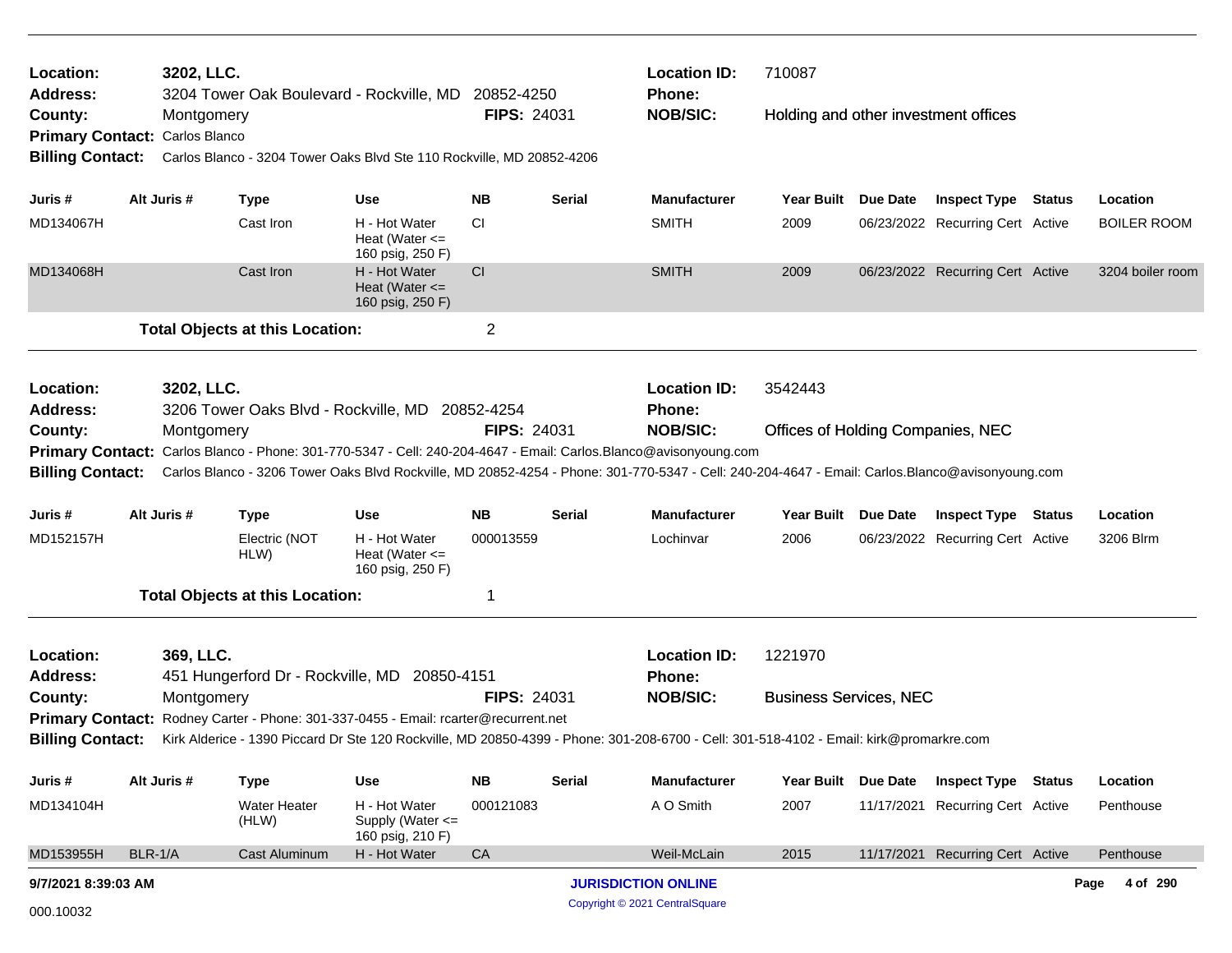| Juris #                    | Alt Juris #    | <b>Type</b>                                                            | Use                                                     | <b>NB</b>          | <b>Serial</b> | <b>Manufacturer</b>                                                                                         | Year Built Due Date |                 | <b>Inspect Type</b>                                   | Status | Location         |
|----------------------------|----------------|------------------------------------------------------------------------|---------------------------------------------------------|--------------------|---------------|-------------------------------------------------------------------------------------------------------------|---------------------|-----------------|-------------------------------------------------------|--------|------------------|
|                            |                |                                                                        | Heat (Water $\leq$<br>160 psig, 250 F)                  |                    |               |                                                                                                             |                     |                 |                                                       |        |                  |
| MD153957H                  | BLR-2/B        | Cast Aluminum                                                          | H - Hot Water<br>Heat (Water $\leq$<br>160 psig, 250 F) | CA                 |               | Weil-McLain                                                                                                 | 2015                |                 | 11/17/2021 Recurring Cert Active                      |        | Penthouse        |
| MD153958H                  | BLR-3/C        | <b>Cast Aluminum</b>                                                   | H - Hot Water<br>Heat (Water $\leq$<br>160 psig, 250 F) | CA                 |               | Weil-McLain                                                                                                 | 2015                | 11/17/2021      | <b>Recurring Cert Active</b>                          |        | Penthouse        |
| MD160613V                  |                | Heat Exchanger -<br>Shell and Tube                                     | V - Process-Heat<br>Transfer-Other<br>w/comment         | 000002464          | Chiller-1     | McQuay                                                                                                      | 2007                |                 | 11/10/2021 Recurring Cert Active                      |        | Penthouse        |
|                            |                | <b>Total Objects at this Location:</b>                                 |                                                         | 5                  |               |                                                                                                             |                     |                 |                                                       |        |                  |
| Location:                  |                | 457 N. Frederick Ave. LLC.                                             |                                                         |                    |               | <b>Location ID:</b>                                                                                         | 715351              |                 |                                                       |        |                  |
| <b>Address:</b>            |                | 457 N Frederick Ave - Gaithersburg, MD                                 |                                                         | 20877-2415         |               | Phone:                                                                                                      | 301-990-6400        |                 |                                                       |        |                  |
| County:                    | Montgomery     |                                                                        |                                                         | <b>FIPS: 24031</b> |               | <b>NOB/SIC:</b>                                                                                             |                     |                 | Automotive dealers and gasoline service stations      |        |                  |
| <b>Primary Contact:</b>    |                | 457 N. Frederick Ave. LLC.                                             |                                                         |                    |               |                                                                                                             |                     |                 |                                                       |        |                  |
| <b>Billing Contact:</b>    |                | - 107 W Jefferson St Rockville, MD 20850-4205                          |                                                         |                    |               |                                                                                                             |                     |                 |                                                       |        |                  |
| Juris #                    | Alt Juris #    | <b>Type</b>                                                            | <b>Use</b>                                              | <b>NB</b>          | <b>Serial</b> | <b>Manufacturer</b>                                                                                         | <b>Year Built</b>   | <b>Due Date</b> | <b>Inspect Type</b>                                   | Status | Location         |
| MD132668V                  | $\overline{2}$ | <b>Vertical Unfired</b><br>Pressure Vessel<br>w/comment                | V - Storage (NOT<br>Cryogenic)                          | 000864429          | dc47224       | Manchester                                                                                                  | 2005                |                 | 08/27/2021 Recurring Cert Active                      |        | Storage Room     |
| MD140826V                  |                | <b>Pressure Vessel</b><br>w/comment                                    | Horizontal Unfired V - Storage (NOT<br>Cryogenic)       | 000028300          |               | AirCom                                                                                                      | 2011                | 08/27/2021      | <b>Recurring Cert Active</b>                          |        | store room       |
|                            |                | <b>Total Objects at this Location:</b>                                 |                                                         | $\overline{2}$     |               |                                                                                                             |                     |                 |                                                       |        |                  |
|                            |                |                                                                        |                                                         |                    |               |                                                                                                             |                     |                 |                                                       |        |                  |
| Location:                  |                | 4641 Montgomery Avenue LP                                              |                                                         |                    |               | <b>Location ID:</b>                                                                                         | 701837              |                 |                                                       |        |                  |
| <b>Address:</b><br>County: | Montgomery     | 4641 Montgomery Ave Ste 200 - Bethesda, MD 20814-3428                  |                                                         | <b>FIPS: 24031</b> |               | Phone:<br><b>NOB/SIC:</b>                                                                                   |                     |                 | Trusts, Except Educational, Religious, and Charitable |        |                  |
|                            |                | Primary Contact: Elmer Diaz - Phone: 301-951-8474 - Cell: 571-331-1706 |                                                         |                    |               |                                                                                                             |                     |                 |                                                       |        |                  |
| <b>Billing Contact:</b>    |                |                                                                        |                                                         |                    |               | Elmer Diaz - 4641 Montgomery Ave Ste 200 Bethesda, MD 20814-3428 - Phone: 301-951-8474 - Cell: 571-331-1706 |                     |                 |                                                       |        |                  |
| Juris #                    | Alt Juris #    | <b>Type</b>                                                            | Use                                                     | <b>NB</b>          | <b>Serial</b> | <b>Manufacturer</b>                                                                                         | Year Built          | Due Date        | <b>Inspect Type Status</b>                            |        | Location         |
| MD009366H                  | 4641           | Cast Iron                                                              | H - Hot Water<br>Heat (Water $\leq$<br>160 psig, 250 F) | <b>CI</b>          |               | <b>National Radiator</b>                                                                                    | 1971                |                 | 01/07/2023 Recurring Cert Active                      |        | <b>BASEMENT</b>  |
| MD165167H                  |                | Cast Iron                                                              | H - Hot Water<br>Heat (Water $\leq$                     | 000266766          |               | AIC TUCHOM                                                                                                  | 2018                |                 | 10/24/2021 Recurring Cert Active                      |        | <b>ROOF</b>      |
| 9/7/2021 8:39:03 AM        |                |                                                                        |                                                         |                    |               | <b>JURISDICTION ONLINE</b>                                                                                  |                     |                 |                                                       |        | 5 of 290<br>Page |
| 000.10032                  |                |                                                                        |                                                         |                    |               | Copyright © 2021 CentralSquare                                                                              |                     |                 |                                                       |        |                  |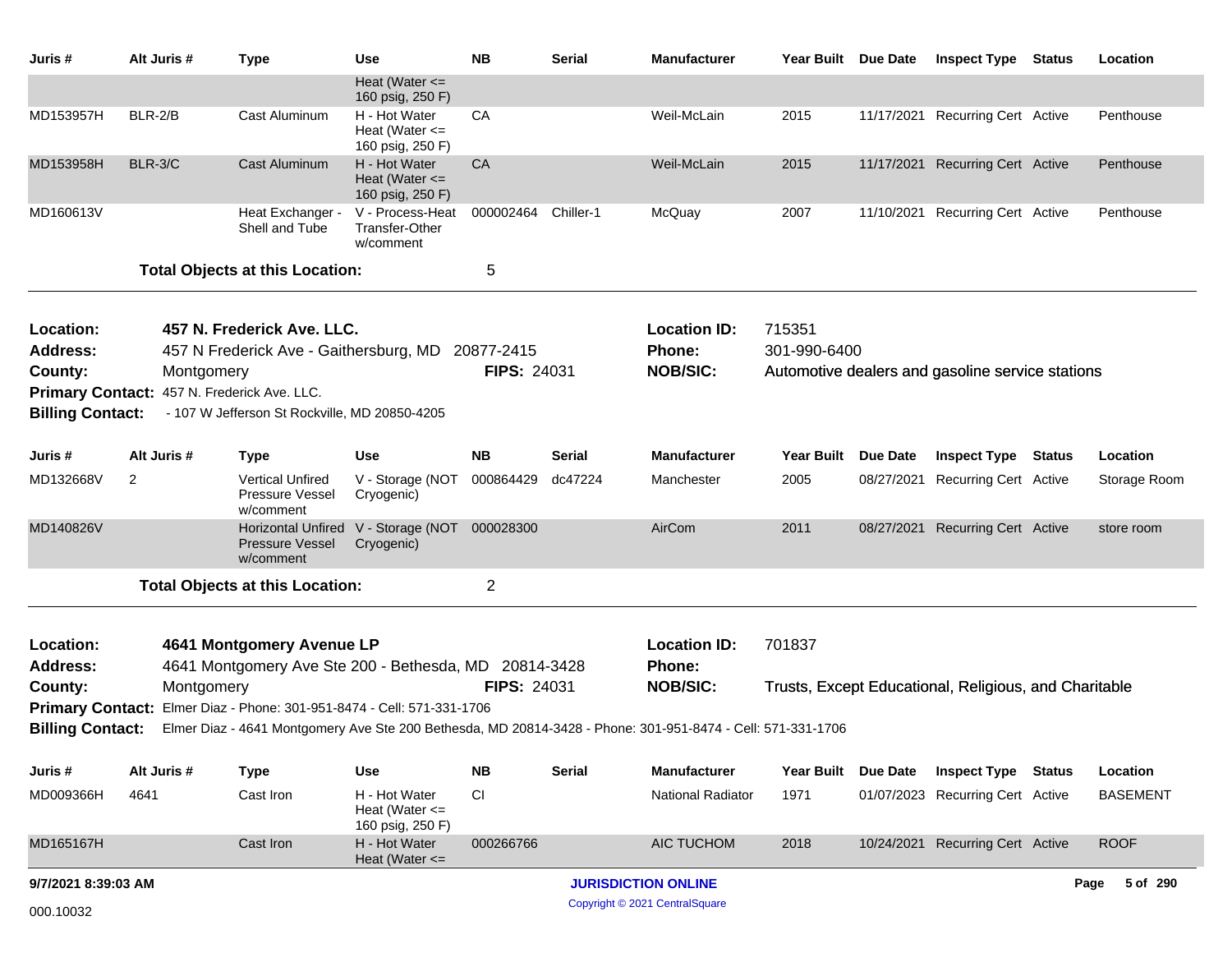| Juris #                                                                                            | Alt Juris #                       | <b>Type</b>                                                                                       | Use                                                     | <b>NB</b>          | <b>Serial</b> | <b>Manufacturer</b>                                                                                                                             | Year Built Due Date               |                                  | <b>Inspect Type Status</b>       | Location    |
|----------------------------------------------------------------------------------------------------|-----------------------------------|---------------------------------------------------------------------------------------------------|---------------------------------------------------------|--------------------|---------------|-------------------------------------------------------------------------------------------------------------------------------------------------|-----------------------------------|----------------------------------|----------------------------------|-------------|
|                                                                                                    |                                   |                                                                                                   | 160 psig, 250 F)                                        |                    |               |                                                                                                                                                 |                                   |                                  |                                  |             |
| MD165168H                                                                                          |                                   | Cast Iron                                                                                         | H - Hot Water<br>Heat (Water $\leq$<br>160 psig, 250 F) | 000266496          |               | AIC TUCHOM                                                                                                                                      | 2018                              |                                  | 04/11/2023 Recurring Cert Active | <b>ROOF</b> |
|                                                                                                    |                                   | <b>Total Objects at this Location:</b>                                                            |                                                         | 3                  |               |                                                                                                                                                 |                                   |                                  |                                  |             |
| Location:                                                                                          |                                   | 4935 Bar & Kitchen (Arc3)                                                                         |                                                         |                    |               | <b>Location ID:</b>                                                                                                                             | 3974086                           |                                  |                                  |             |
| <b>Address:</b>                                                                                    |                                   | 4935 Cordell Ave - Bethesda, MD 20814-2509                                                        |                                                         |                    |               | Phone:                                                                                                                                          |                                   |                                  |                                  |             |
| County:                                                                                            | Montgomery                        |                                                                                                   |                                                         | <b>FIPS: 24031</b> |               | <b>NOB/SIC:</b>                                                                                                                                 | <b>Eating and Drinking Places</b> |                                  |                                  |             |
|                                                                                                    |                                   | Primary Contact: Charlie Patterson - Phone: 804-644-4521 - Email: charlie.patterson@arc3gases.com |                                                         |                    |               |                                                                                                                                                 |                                   |                                  |                                  |             |
| <b>Billing Contact:</b>                                                                            |                                   |                                                                                                   |                                                         |                    |               | Charlie Patterson - PO Box 26269 Richmond, VA 23260-6269 - Phone: 804-644-4521 - Email: charlie.patterson@arc3gases.com                         |                                   |                                  |                                  |             |
| Juris #                                                                                            | Alt Juris #                       | <b>Type</b>                                                                                       | <b>Use</b>                                              | <b>NB</b>          | <b>Serial</b> | <b>Manufacturer</b>                                                                                                                             | Year Built Due Date               |                                  | <b>Inspect Type Status</b>       | Location    |
| MD165190V                                                                                          |                                   | <b>Vertical Unfired</b><br>Pressure Vessel<br>w/comment                                           | V - Storage<br>(Cryogenic)                              | 000012655          |               | Taylor-Wharton                                                                                                                                  | 1992                              | 10/02/2021                       | Recurring Cert Active            | Outside     |
|                                                                                                    |                                   | <b>Total Objects at this Location:</b>                                                            |                                                         | 1                  |               |                                                                                                                                                 |                                   |                                  |                                  |             |
| Location:                                                                                          |                                   | 5 Guys (Roberts)                                                                                  |                                                         |                    |               | <b>Location ID:</b>                                                                                                                             | 4049113                           |                                  |                                  |             |
| <b>Address:</b>                                                                                    |                                   | 12029 Rockville Pike - Rockville, MD 20852-1603                                                   |                                                         |                    |               | Phone:                                                                                                                                          |                                   |                                  |                                  |             |
| County:                                                                                            | Montgomery                        |                                                                                                   |                                                         | <b>FIPS: 24031</b> |               | <b>NOB/SIC:</b>                                                                                                                                 |                                   |                                  |                                  |             |
|                                                                                                    | Primary Contact: 5 Guys (Roberts) |                                                                                                   |                                                         |                    |               |                                                                                                                                                 |                                   |                                  |                                  |             |
| <b>Billing Contact:</b>                                                                            |                                   |                                                                                                   |                                                         |                    |               | Bulk Tank Service Dept. - PO Box 5507 Rockville, MD 20855-0507 - Phone: 240-493-8405 - Cell: 301-252-0742 - Email: DFranovich@RobertsOxygen.com |                                   |                                  |                                  |             |
| Juris #                                                                                            | Alt Juris #                       | <b>Type</b>                                                                                       | Use                                                     | <b>NB</b>          | <b>Serial</b> | <b>Manufacturer</b>                                                                                                                             | Year Built Due Date               |                                  | <b>Inspect Type Status</b>       | Location    |
| MD167756V<br><b>Vertical Unfired</b><br>V - Storage<br>Pressure Vessel<br>(Cryogenic)<br>w/comment |                                   |                                                                                                   | 000314046                                               |                    | <b>CHART</b>  | 2018                                                                                                                                            |                                   | 11/30/2022 Recurring Cert Active | Kitchen                          |             |
|                                                                                                    |                                   | <b>Total Objects at this Location:</b>                                                            |                                                         | 1                  |               |                                                                                                                                                 |                                   |                                  |                                  |             |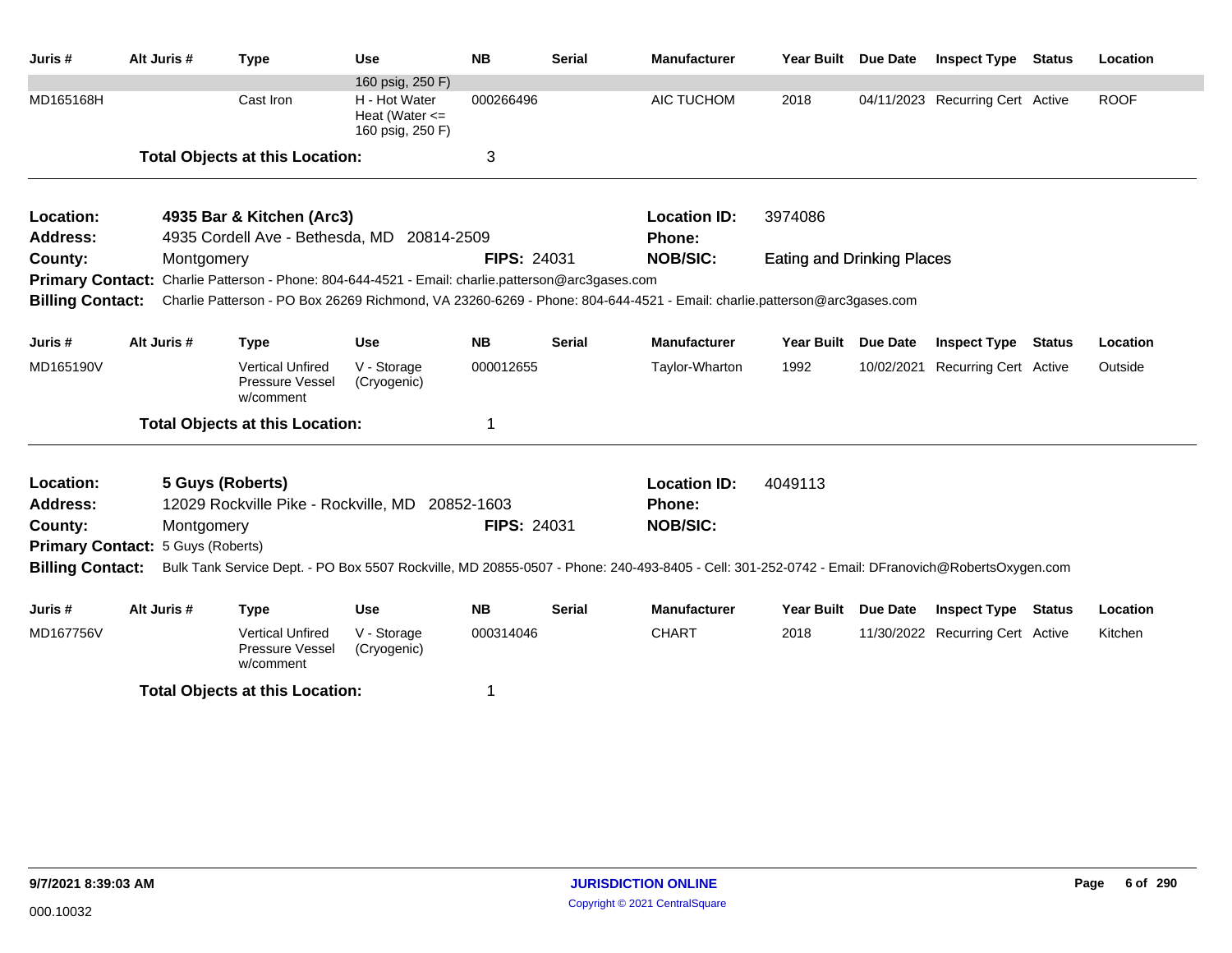| Location:<br>Address:<br>County:                                   | <b>Primary Contact:</b><br><b>Billing Contact:</b><br>Alt Juris # |            | 5 Guys Burgers & Fries (Roberts)<br>Montgomery                                        | 4829 Bethesda Ave - Bethesda, MD 20814-5240             | <b>FIPS: 24031</b>  |                     | <b>Location ID:</b><br><b>Phone:</b><br><b>NOB/SIC:</b><br>Roberts Oxygen Company (MD) - Phone: 240-493-8405 - Cell: 301-252-0742 - Email: DFranovich@RobertsOxygen.com<br>Bulk Tank Service Dept. - PO Box 5507 Rockville, MD 20855-0507 - Phone: 240-493-8405 - Cell: 301-252-0742 - Email: DFranovich@RobertsOxygen.com | 3974089<br><b>Eating and Drinking Places</b>                   |            |                                  |        |                    |
|--------------------------------------------------------------------|-------------------------------------------------------------------|------------|---------------------------------------------------------------------------------------|---------------------------------------------------------|---------------------|---------------------|----------------------------------------------------------------------------------------------------------------------------------------------------------------------------------------------------------------------------------------------------------------------------------------------------------------------------|----------------------------------------------------------------|------------|----------------------------------|--------|--------------------|
| Juris #                                                            |                                                                   |            | <b>Type</b>                                                                           | <b>Use</b>                                              | <b>NB</b>           | <b>Serial</b>       | <b>Manufacturer</b>                                                                                                                                                                                                                                                                                                        | Year Built Due Date                                            |            | <b>Inspect Type Status</b>       |        | Location           |
| MD165197V                                                          |                                                                   |            | <b>Vertical Unfired</b><br>Pressure Vessel<br>w/comment                               | V - Storage<br>(Cryogenic)                              | 000200139           |                     | <b>CHART</b>                                                                                                                                                                                                                                                                                                               | 2009                                                           |            | 10/02/2021 Recurring Cert Active |        | Outside            |
|                                                                    |                                                                   |            | <b>Total Objects at this Location:</b>                                                |                                                         | 1                   |                     |                                                                                                                                                                                                                                                                                                                            |                                                                |            |                                  |        |                    |
| Location:<br><b>Address:</b><br>County:<br><b>Billing Contact:</b> |                                                                   | Montgomery | <b>6010 Executive Building</b><br>Primary Contact: Steve Johnson - Cell: 202-437-4883 | 6010 Executive Blvd - Rockville, MD 20852-3809          | <b>FIPS: 24031</b>  |                     | <b>Location ID:</b><br>Phone:<br><b>NOB/SIC:</b><br>David B. Brown - 4416 E West Hwy Ste 300 Bethesda, MD 20814-4566 - Phone: 301-951-7222 - Cell: 301-370-1817 - Email: DBrown@RonaldPaulCos.com                                                                                                                          | 701845<br>301-951-7222<br>Holding and other investment offices |            |                                  |        |                    |
| Juris #                                                            | Alt Juris #                                                       |            | <b>Type</b>                                                                           | <b>Use</b>                                              | <b>NB</b>           | Serial              | <b>Manufacturer</b>                                                                                                                                                                                                                                                                                                        | Year Built Due Date                                            |            | <b>Inspect Type</b>              | Status | Location           |
| MD139433H                                                          | BLR-1                                                             |            | Water Tube<br>Coiled (NOT<br>Flueless Hi<br>Efficiency)                               | H - Hot Water<br>Heat (Water $\leq$<br>160 psig, 250 F) | 000189810           | C07189810           | Laars                                                                                                                                                                                                                                                                                                                      | 2007                                                           | 09/24/2021 | <b>Recurring Cert Active</b>     |        | <b>Boiler Room</b> |
| MD139434H                                                          | <b>BLR-2</b>                                                      |            | <b>Water Tube</b><br>Coiled (NOT<br><b>Flueless Hi</b><br>Efficiency)                 | H - Hot Water<br>Heat (Water $\leq$<br>160 psig, 250 F) | 000188009 C07188009 |                     | Laars                                                                                                                                                                                                                                                                                                                      | 2007                                                           |            | 09/24/2021 Recurring Cert Active |        | <b>Boiler Room</b> |
| MD139435H                                                          | BLR-3                                                             |            | <b>Water Tube</b><br>Coiled (NOT<br>Flueless Hi<br>Efficiency)                        | H - Hot Water<br>Heat (Water $\leq$<br>160 psig, 250 F) |                     | 000188010 C07188010 | Laars                                                                                                                                                                                                                                                                                                                      | 2007                                                           |            | 09/24/2021 Recurring Cert Active |        | <b>Boiler Room</b> |
| <b>Total Objects at this Location:</b>                             |                                                                   |            |                                                                                       |                                                         | 3                   |                     |                                                                                                                                                                                                                                                                                                                            |                                                                |            |                                  |        |                    |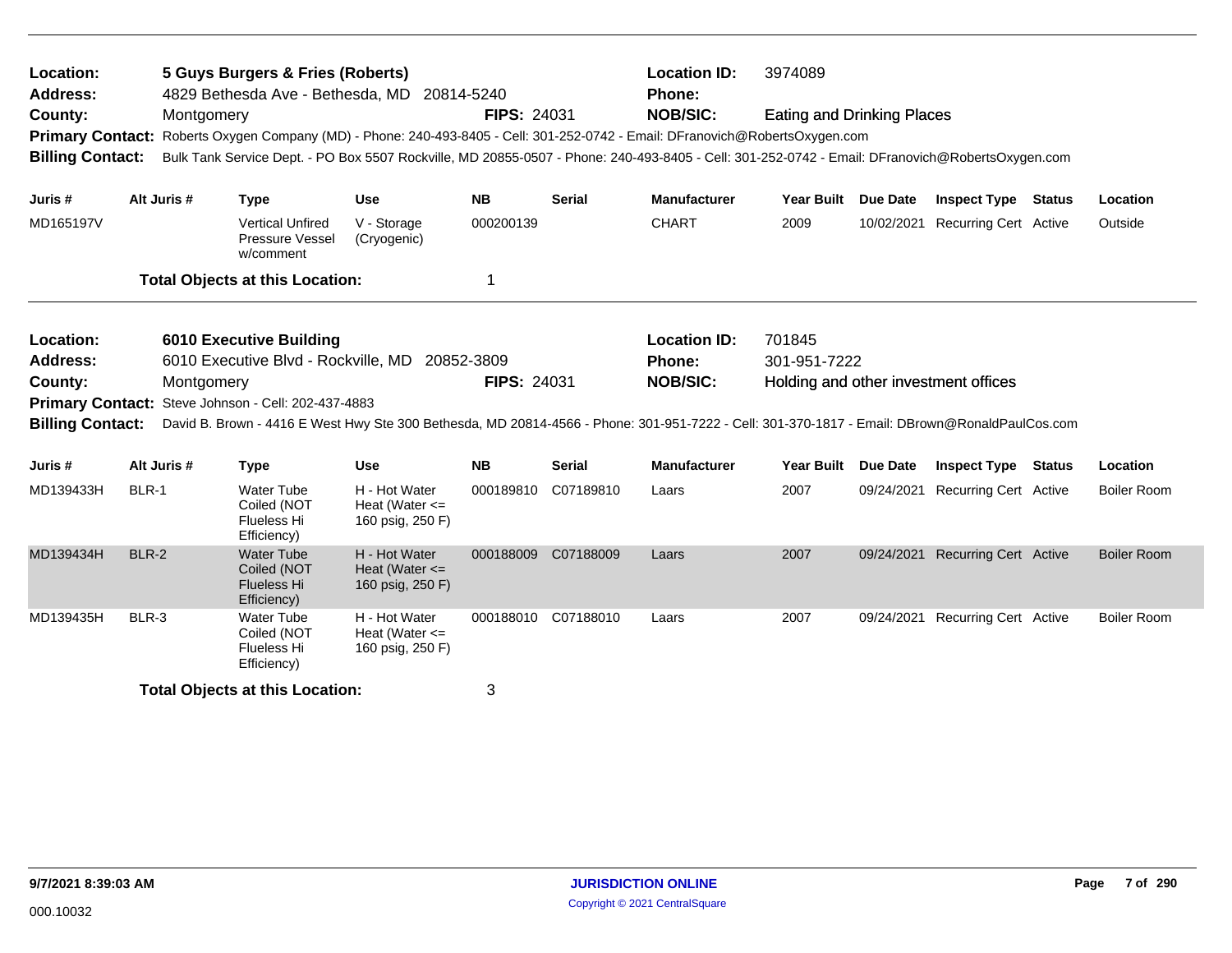| Location:<br><b>Address:</b>                                       |                                              | 607 Sligo Ave<br>607 Sligo Ave - Silver Spring, MD 20910-4710                                                                                                                                                                                                                                                                     |                                                  |                    |               | <b>Location ID:</b><br>Phone:                           | 715675                             |                 |                                  |                                                            |
|--------------------------------------------------------------------|----------------------------------------------|-----------------------------------------------------------------------------------------------------------------------------------------------------------------------------------------------------------------------------------------------------------------------------------------------------------------------------------|--------------------------------------------------|--------------------|---------------|---------------------------------------------------------|------------------------------------|-----------------|----------------------------------|------------------------------------------------------------|
| County:<br><b>Billing Contact:</b>                                 | Montgomery<br>Primary Contact: 607 Sligo Ave |                                                                                                                                                                                                                                                                                                                                   |                                                  | <b>FIPS: 24031</b> |               | <b>NOB/SIC:</b>                                         |                                    |                 |                                  | Garment Pressing, and Agents for Laundries and Drycleaners |
| Juris #                                                            | Alt Juris #                                  | <b>Type</b>                                                                                                                                                                                                                                                                                                                       | <b>Use</b>                                       | <b>NB</b>          | Serial        | Manufacturer                                            | Year Built Due Date                |                 | <b>Inspect Type Status</b>       | Location                                                   |
| MD004367                                                           |                                              | <b>Vertical Tubeless</b>                                                                                                                                                                                                                                                                                                          | S - Power-Ironing<br>$(Steam > 15 \text{ psig})$ | 000074686          |               | Fulton                                                  | 1995                               |                 | 06/12/2019 Recurring Cert Active | <b>BLRM</b>                                                |
| MD099255V                                                          |                                              | <b>Horizontal Unfired</b><br><b>Pressure Vessel</b><br>w/comment                                                                                                                                                                                                                                                                  | O - Other (PV<br>Use) w/comment                  | 00042698J          |               | Brunner                                                 | 1995                               |                 | 06/09/2019 Recurring Cert Active | <b>BOILER ROOM</b>                                         |
| MD099256V                                                          |                                              | Horizontal Unfired O - Other (PV<br>Pressure Vessel<br>w/comment                                                                                                                                                                                                                                                                  | Use) w/comment                                   | 000615019          |               | Manchester                                              | 1998                               |                 | 06/09/2019 Recurring Cert Active | <b>BASEMENT</b>                                            |
|                                                                    |                                              | <b>Total Objects at this Location:</b>                                                                                                                                                                                                                                                                                            |                                                  | 3                  |               |                                                         |                                    |                 |                                  |                                                            |
| Location:<br><b>Address:</b><br>County:<br><b>Billing Contact:</b> | Montgomery                                   | 7 Eleven (NuCo2) # 308720<br>14430 Layhill Rd - Silver Spring, MD 20906-1911<br>Primary Contact: NuCO2-Regulatory (MD BPV) - Phone: 800-472-2855 - Email: regulatory@nuco2.com<br>- 2800 SE Market PI Stuart, FL 34997-4965 - Phone: 800-472-2855 - Email: regulatory@nuco2.com                                                   |                                                  | <b>FIPS: 24031</b> |               | <b>Location ID:</b><br><b>Phone:</b><br><b>NOB/SIC:</b> | 3627909                            |                 |                                  |                                                            |
| Juris #                                                            | Alt Juris #                                  | <b>Type</b>                                                                                                                                                                                                                                                                                                                       | <b>Use</b>                                       | <b>NB</b>          | <b>Serial</b> | Manufacturer                                            | Year Built                         | <b>Due Date</b> | <b>Inspect Type Status</b>       | Location                                                   |
| MD165152V                                                          |                                              | <b>Vertical Unfired</b><br>Pressure Vessel<br>w/comment                                                                                                                                                                                                                                                                           | V - Storage<br>(Cryogenic)                       | 000315953          |               | <b>CHART</b>                                            | 2018                               |                 | 08/21/2023 Recurring Cert Active | Store Room                                                 |
|                                                                    |                                              | <b>Total Objects at this Location:</b>                                                                                                                                                                                                                                                                                            |                                                  | 1                  |               |                                                         |                                    |                 |                                  |                                                            |
| Location:<br><b>Address:</b><br>County:                            | Montgomery                                   | 7 Eleven (NuCO2) # 308785<br>29 Olney Sandy Spring Rd - Ashton, MD 20861-3607<br>Primary Contact: NUCO2 Regulatory & Compliance - Phone: 800-472-2855 - Email: pressurevesselpermitting@nuco2.com<br>Billing Contact: - 2800 SE Market PI Stuart, FL 34997-4965 - Phone: 800-472-2855 - Email: pressurevesselpermitting@nuco2.com |                                                  | <b>FIPS: 24031</b> |               | <b>Location ID:</b><br>Phone:<br><b>NOB/SIC:</b>        | 3627950<br><b>Industrial Gases</b> |                 |                                  |                                                            |
| Juris #                                                            | Alt Juris #                                  | Type                                                                                                                                                                                                                                                                                                                              | <b>Use</b>                                       | NB                 | Serial        | Manufacturer                                            | Year Built Due Date                |                 | <b>Inspect Type Status</b>       | Location                                                   |
| MD143849V                                                          |                                              | <b>Vertical Unfired</b><br>Pressure Vessel                                                                                                                                                                                                                                                                                        | V - Storage (NOT<br>Cryogenic)                   | 000204184          |               | <b>CHART</b>                                            | 2009                               |                 | 11/24/2023 Recurring Cert Active | Store Room                                                 |
| 9/7/2021 8:39:03 AM                                                |                                              |                                                                                                                                                                                                                                                                                                                                   |                                                  |                    |               | <b>JURISDICTION ONLINE</b>                              |                                    |                 |                                  | 8 of 290<br>Page                                           |
| 000.10032                                                          |                                              |                                                                                                                                                                                                                                                                                                                                   |                                                  |                    |               | Copyright © 2021 CentralSquare                          |                                    |                 |                                  |                                                            |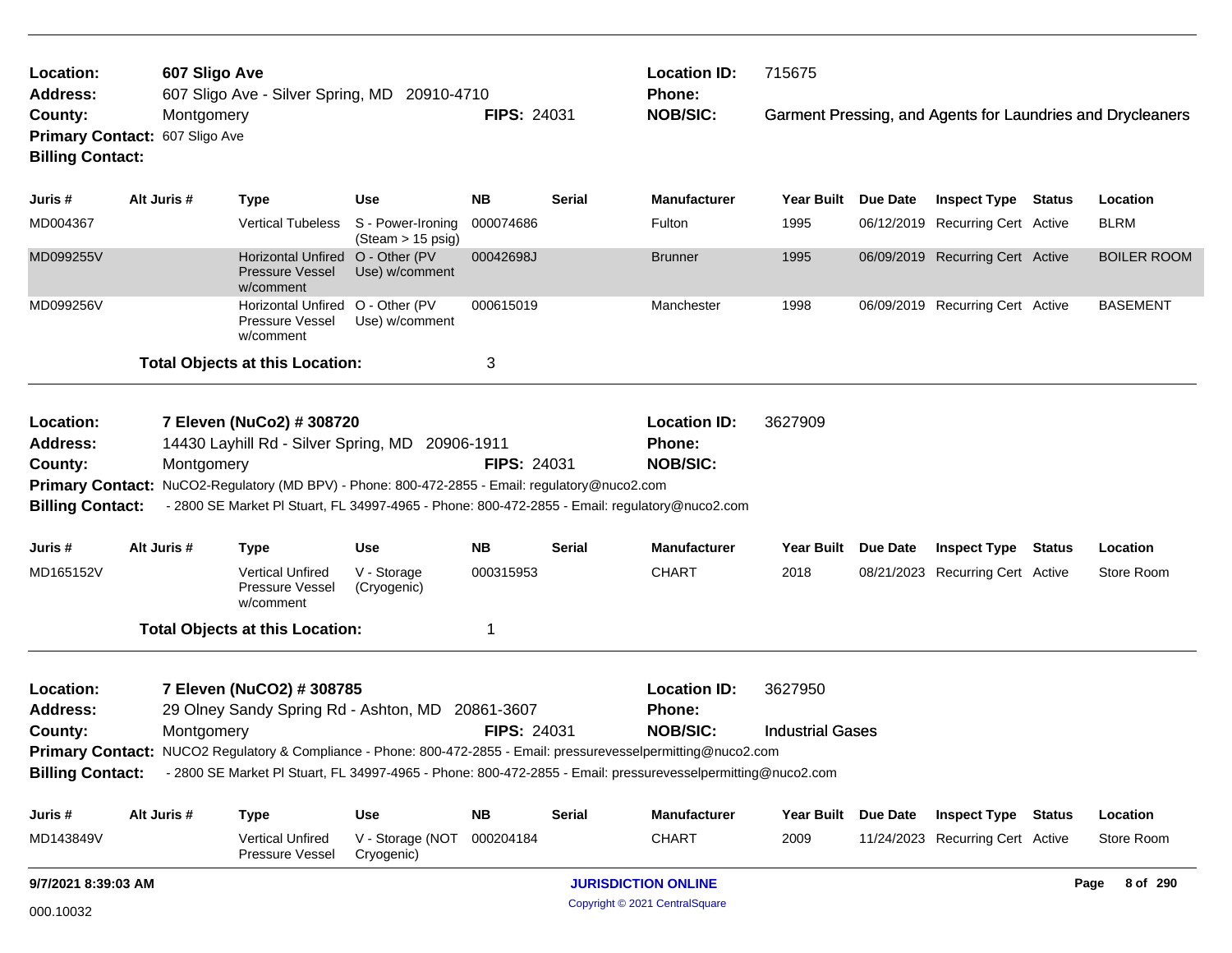| Juris #                 | Alt Juris # | <b>Type</b><br>w/comment                                                                                                             | <b>Use</b>                               | <b>NB</b>          | <b>Serial</b> | <b>Manufacturer</b> | Year Built Due Date |                 | <b>Inspect Type Status</b>       |               | Location                |
|-------------------------|-------------|--------------------------------------------------------------------------------------------------------------------------------------|------------------------------------------|--------------------|---------------|---------------------|---------------------|-----------------|----------------------------------|---------------|-------------------------|
|                         |             | <b>Total Objects at this Location:</b>                                                                                               |                                          | 1                  |               |                     |                     |                 |                                  |               |                         |
| Location:               |             | 7 Eleven (NuCO2) # 308791                                                                                                            |                                          |                    |               | <b>Location ID:</b> | 3627954             |                 |                                  |               |                         |
| <b>Address:</b>         |             | 7820 Wisconsin Ave - Bethesda, MD 20814-3524                                                                                         |                                          |                    |               | <b>Phone:</b>       |                     |                 |                                  |               |                         |
| County:                 | Montgomery  |                                                                                                                                      |                                          | <b>FIPS: 24031</b> |               | <b>NOB/SIC:</b>     |                     |                 |                                  |               |                         |
|                         |             | Primary Contact: NuCO2-Regulatory (MD BPV) - Phone: 800-472-2855 - Email: regulatory@nuco2.com                                       |                                          |                    |               |                     |                     |                 |                                  |               |                         |
| <b>Billing Contact:</b> |             | - 2800 SE Market PI Stuart, FL 34997-4965 - Phone: 800-472-2855 - Email: regulatory@nuco2.com                                        |                                          |                    |               |                     |                     |                 |                                  |               |                         |
| Juris #                 | Alt Juris # | <b>Type</b>                                                                                                                          | <b>Use</b>                               | <b>NB</b>          | <b>Serial</b> | <b>Manufacturer</b> | <b>Year Built</b>   | <b>Due Date</b> | <b>Inspect Type</b>              | Status        | Location                |
| MD162348V               |             | <b>Vertical Unfired</b><br>Pressure Vessel<br>w/comment                                                                              | V - Storage (NOT<br>Cryogenic)           | 000074629          | 752044W50     | Taylor-Wharton      | 2004                |                 | 11/27/2021 Recurring Cert Active |               | Beverage<br>Carbonation |
|                         |             | <b>Total Objects at this Location:</b>                                                                                               |                                          | 1                  |               |                     |                     |                 |                                  |               |                         |
| Location:               |             | 7 Locks Brewery (AirgasNC#3853393)                                                                                                   |                                          |                    |               | <b>Location ID:</b> | 4047423             |                 |                                  |               |                         |
| <b>Address:</b>         |             | 12227 Wilkins Ave - Rockville, MD 20852-1833                                                                                         |                                          |                    |               | Phone:              |                     |                 |                                  |               |                         |
| County:                 | Montgomery  |                                                                                                                                      |                                          | FIPS: 24031        |               | <b>NOB/SIC:</b>     |                     |                 |                                  |               |                         |
|                         |             | Primary Contact: Airgas National Carbonation - Phone: 770-614-3111 - Email: brandon.loveridge@bpcllcga.com                           |                                          |                    |               |                     |                     |                 |                                  |               |                         |
| <b>Billing Contact:</b> |             | Brandon Loveridge - 5018 Bristol Ind Way Ste 203 Buford, GA 30518-1776 - Phone: 770-614-3111 - Email: brandon.loveridge@bpcllcga.com |                                          |                    |               |                     |                     |                 |                                  |               |                         |
| Juris #                 | Alt Juris # | <b>Type</b>                                                                                                                          | <b>Use</b>                               | <b>NB</b>          | <b>Serial</b> | <b>Manufacturer</b> | <b>Year Built</b>   | Due Date        | <b>Inspect Type</b>              | <b>Status</b> | Location                |
| MD162586V               |             | <b>Vertical Unfired</b><br>Pressure Vessel<br>w/comment                                                                              | V - Storage (NOT<br>Cryogenic)           | 000316516          |               | <b>CHART</b>        | 2018                |                 | 12/14/2022 Recurring Cert Active |               | <b>Equipment Area</b>   |
| MD162587V               |             | <b>Vertical Unfired</b><br><b>Pressure Vessel</b><br>w/comment                                                                       | V - Storage (NOT 000316518<br>Cryogenic) |                    |               | <b>CHART</b>        | 2018                |                 | 12/14/2022 Recurring Cert Active |               | <b>Equipment Area</b>   |
|                         |             | <b>Total Objects at this Location:</b>                                                                                               |                                          | $\overline{2}$     |               |                     |                     |                 |                                  |               |                         |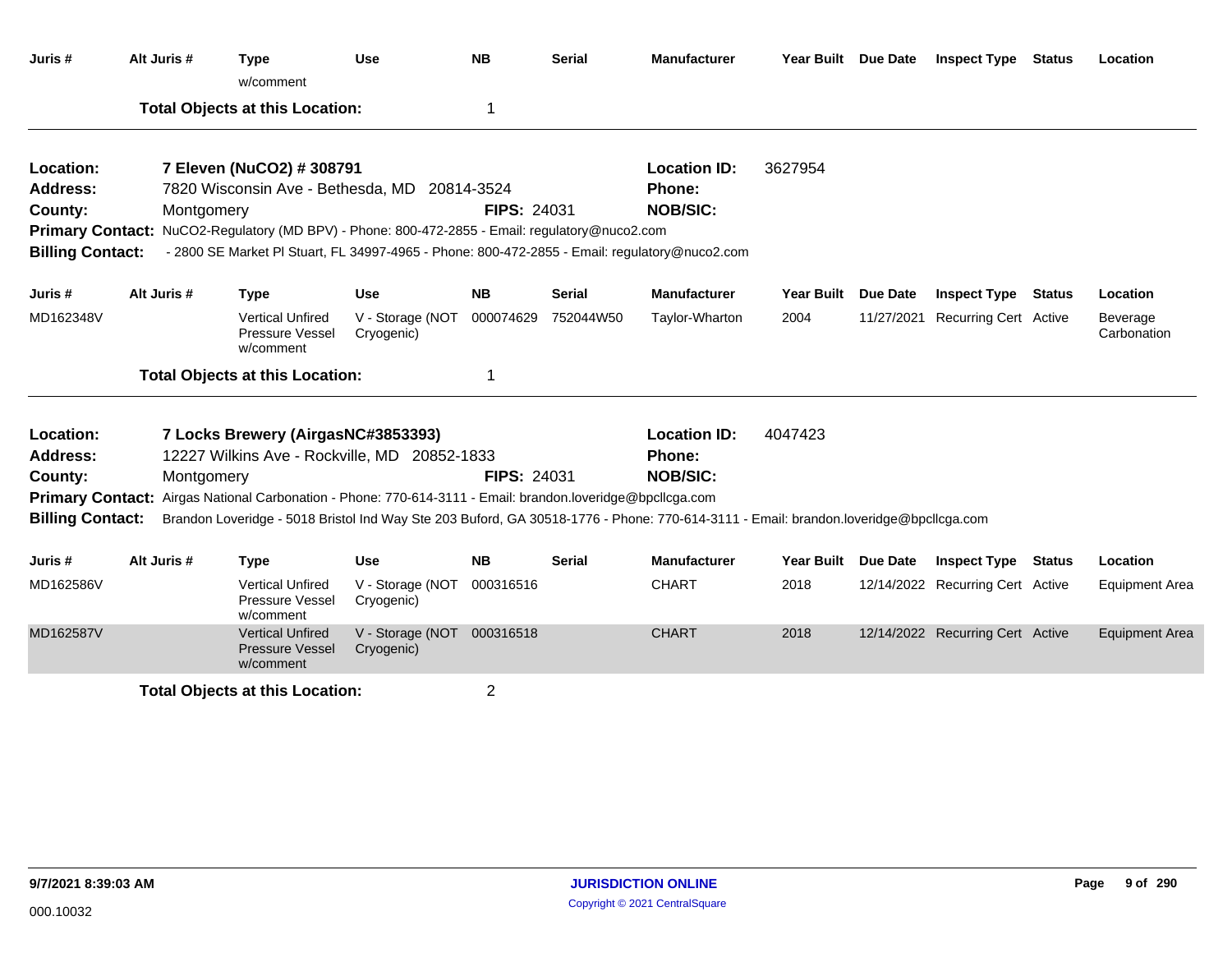| Location:<br><b>Address:</b> | 7-11 Carwash                      | 12301 Middlebrook Rd - Germantown, MD 20874-2605                                       |                                                   |                    |               | <b>Location ID:</b><br><b>Phone:</b>                                                          | 2128835                          |                                  |            |
|------------------------------|-----------------------------------|----------------------------------------------------------------------------------------|---------------------------------------------------|--------------------|---------------|-----------------------------------------------------------------------------------------------|----------------------------------|----------------------------------|------------|
| County:                      | Montgomery                        |                                                                                        |                                                   | <b>FIPS: 24031</b> |               | <b>NOB/SIC:</b>                                                                               | <b>Gasoline Service Stations</b> |                                  |            |
|                              |                                   | Primary Contact: Mid Atlantic Petroleum Properties - Phone: 301 670 0500(wrong number) |                                                   |                    |               |                                                                                               |                                  |                                  |            |
| <b>Billing Contact:</b>      |                                   | - 12301 Middlebrook Rd Germantown, MD 20874-2605 - Phone: 301 670 0500(wrong number)   |                                                   |                    |               |                                                                                               |                                  |                                  |            |
| Juris #                      | Alt Juris #                       | <b>Type</b>                                                                            | <b>Use</b>                                        | <b>NB</b>          | <b>Serial</b> | <b>Manufacturer</b>                                                                           | Year Built Due Date              | <b>Inspect Type Status</b>       | Location   |
| MD132652V                    |                                   | Pressure Vessel<br>w/comment                                                           | Horizontal Unfired V - Storage (NOT<br>Cryogenic) | 000240774          |               | Steel Fab                                                                                     | 2000                             | 04/16/2022 Recurring Cert Active | Carwash    |
|                              |                                   | <b>Total Objects at this Location:</b>                                                 |                                                   | 1                  |               |                                                                                               |                                  |                                  |            |
| Location:                    | 7-Eleven - 26881                  |                                                                                        |                                                   |                    |               | <b>Location ID:</b>                                                                           | 3214713                          |                                  |            |
| <b>Address:</b>              |                                   | 8035 Snouffer School Rd - Gaithersburg, MD 20879-4729                                  |                                                   |                    |               | <b>Phone:</b>                                                                                 |                                  |                                  |            |
| County:                      | Montgomery                        |                                                                                        |                                                   | <b>FIPS: 24031</b> |               | <b>NOB/SIC:</b>                                                                               | Miscellaneous Retail Stores, NEC |                                  |            |
| <b>Primary Contact:</b>      | 7-Eleven - 26881                  |                                                                                        |                                                   |                    |               |                                                                                               |                                  |                                  |            |
| <b>Billing Contact:</b>      |                                   |                                                                                        |                                                   |                    |               | Kent Nay - 1722 Routh St Dallas, TX 75201-2535 - Phone: 703-286-9540 - Email: knay01@7-11.com |                                  |                                  |            |
| Juris #                      | Alt Juris #                       | <b>Type</b>                                                                            | <b>Use</b>                                        | <b>NB</b>          | <b>Serial</b> | <b>Manufacturer</b>                                                                           | Year Built Due Date              | <b>Inspect Type Status</b>       | Location   |
| MD142561V                    |                                   | <b>Vertical Unfired</b><br>Pressure Vessel<br>w/comment                                | V - Storage (NOT<br>Cryogenic)                    | 000082636          |               | <b>MVE</b>                                                                                    | 1998                             | 11/24/2023 Recurring Cert Active | store room |
|                              |                                   | <b>Total Objects at this Location:</b>                                                 |                                                   | 1                  |               |                                                                                               |                                  |                                  |            |
| Location:                    |                                   | 7-Eleven - 29912                                                                       |                                                   |                    |               | <b>Location ID:</b>                                                                           | 3214676                          |                                  |            |
| Address:                     |                                   | 15900 Shady Grove Rd - Gaithersburg, MD 20877-1315                                     |                                                   |                    |               | Phone:                                                                                        |                                  |                                  |            |
| County:                      | Montgomery                        |                                                                                        |                                                   | FIPS: 24031        |               | <b>NOB/SIC:</b>                                                                               | Miscellaneous Retail Stores, NEC |                                  |            |
|                              | Primary Contact: 7-Eleven - 29912 |                                                                                        |                                                   |                    |               |                                                                                               |                                  |                                  |            |
| <b>Billing Contact:</b>      |                                   |                                                                                        |                                                   |                    |               | Kent Nay - 1722 Routh St Dallas, TX 75201-2535 - Phone: 703-286-9540 - Email: knay01@7-11.com |                                  |                                  |            |
| Juris #                      | Alt Juris #                       | <b>Type</b>                                                                            | <b>Use</b>                                        | <b>NB</b>          | Serial        | <b>Manufacturer</b>                                                                           | Year Built Due Date              | <b>Inspect Type Status</b>       | Location   |
| MD152939V                    |                                   | <b>Vertical Unfired</b><br>Pressure Vessel<br>w/comment                                | V - Storage (NOT<br>Cryogenic)                    | 000144414          |               | <b>CHART</b>                                                                                  | 2002                             | 11/10/2023 Recurring Cert Active | Store Rm   |
|                              |                                   | <b>Total Objects at this Location:</b>                                                 |                                                   | 1                  |               |                                                                                               |                                  |                                  |            |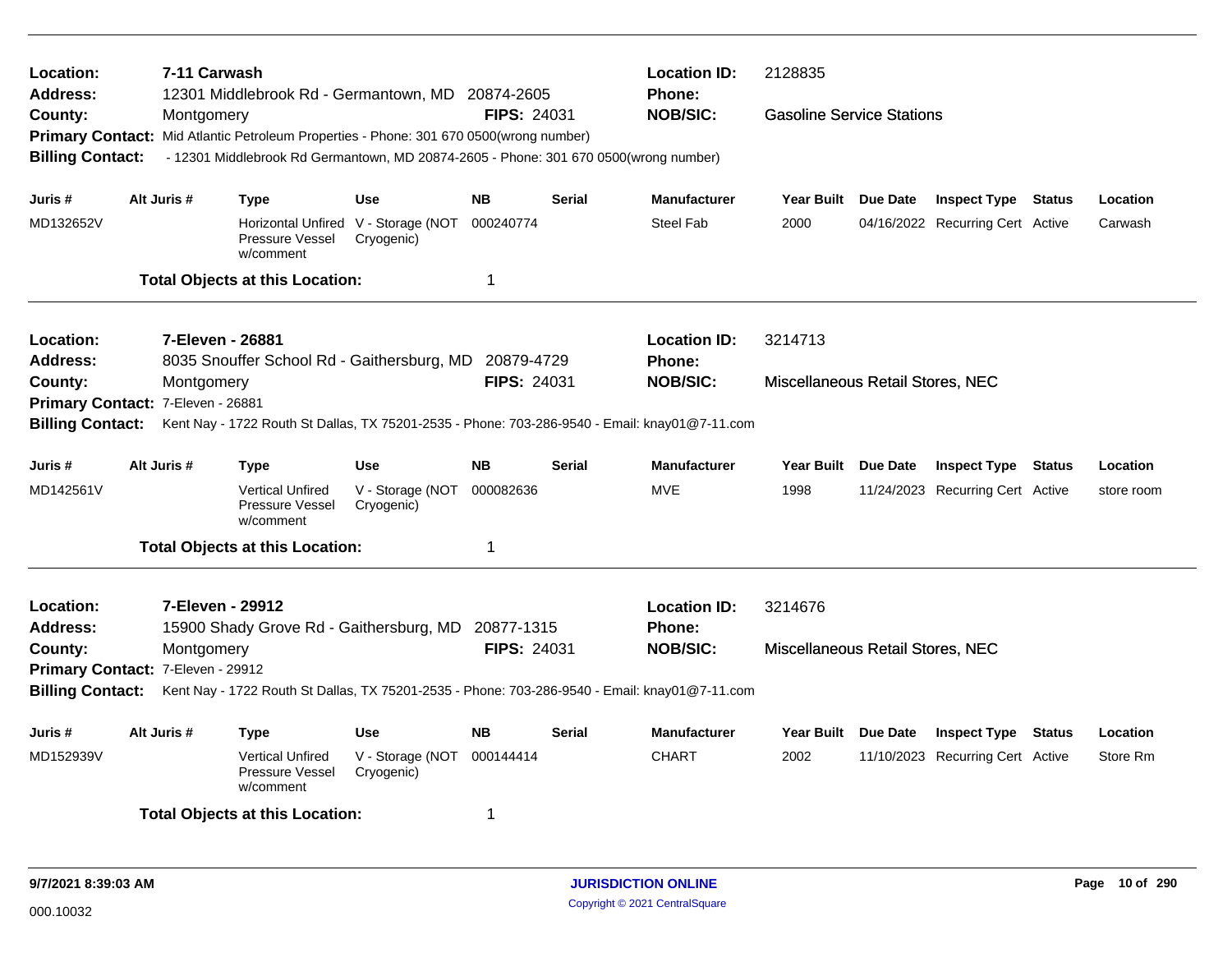| Location:<br>Address:                        |  | 7-Eleven - 32961 |                                                                | 9051 Snouffer School Rd - Gaithersburg, MD 20879-1605                                         |                    |               | <b>Location ID:</b><br><b>Phone:</b> | 3187181                          |                                  |            |
|----------------------------------------------|--|------------------|----------------------------------------------------------------|-----------------------------------------------------------------------------------------------|--------------------|---------------|--------------------------------------|----------------------------------|----------------------------------|------------|
| County:                                      |  | Montgomery       |                                                                |                                                                                               | <b>FIPS: 24031</b> |               | <b>NOB/SIC:</b>                      | Miscellaneous Retail Stores, NEC |                                  |            |
| Primary Contact: 7-Eleven - 32961            |  |                  |                                                                |                                                                                               |                    |               |                                      |                                  |                                  |            |
| <b>Billing Contact:</b>                      |  |                  |                                                                | Kent Nay - 1722 Routh St Dallas, TX 75201-2535 - Phone: 703-286-9540 - Email: knay01@7-11.com |                    |               |                                      |                                  |                                  |            |
| Juris #                                      |  | Alt Juris #      | Type                                                           | <b>Use</b>                                                                                    | <b>NB</b>          | <b>Serial</b> | <b>Manufacturer</b>                  | Year Built Due Date              | <b>Inspect Type Status</b>       | Location   |
| MD149313V                                    |  |                  | <b>Vertical Unfired</b><br>Pressure Vessel<br>w/comment        | V - Storage (NOT<br>Cryogenic)                                                                | 000017265          |               | Minnesota Valley                     | 1988                             | 11/24/2021 Recurring Cert Active | Store Room |
|                                              |  |                  | <b>Total Objects at this Location:</b>                         |                                                                                               | 1                  |               |                                      |                                  |                                  |            |
| Location:                                    |  | 7-Eleven - 36460 |                                                                |                                                                                               |                    |               | <b>Location ID:</b>                  | 3469788                          |                                  |            |
| Address:                                     |  |                  |                                                                | 405 N Frederick Ave - Gaithersburg, MD 20877-2442                                             | <b>FIPS: 24031</b> |               | Phone:<br><b>NOB/SIC:</b>            | <b>Gasoline Service Stations</b> |                                  |            |
| County:<br>Primary Contact: 7-Eleven - 36460 |  | Montgomery       |                                                                |                                                                                               |                    |               |                                      |                                  |                                  |            |
| <b>Billing Contact:</b>                      |  |                  |                                                                | Kent Nay - 1722 Routh St Dallas, TX 75201-2535 - Phone: 703-286-9540 - Email: knay01@7-11.com |                    |               |                                      |                                  |                                  |            |
|                                              |  |                  |                                                                |                                                                                               |                    |               |                                      |                                  |                                  |            |
| Juris #                                      |  | Alt Juris #      | <b>Type</b>                                                    | <b>Use</b>                                                                                    | <b>NB</b>          | Serial        | <b>Manufacturer</b>                  | Year Built Due Date              | <b>Inspect Type Status</b>       | Location   |
| MD148380V                                    |  |                  | <b>Vertical Unfired</b><br>Pressure Vessel<br>w/comment        | V - Storage (NOT<br>Cryogenic)                                                                | 00006470           |               | <b>BTIC</b>                          | 2012                             | 11/10/2021 Recurring Cert Active | Closet     |
|                                              |  |                  | <b>Total Objects at this Location:</b>                         |                                                                                               | 1                  |               |                                      |                                  |                                  |            |
| Location:                                    |  | 7-Eleven - 36867 |                                                                |                                                                                               |                    |               | <b>Location ID:</b>                  | 3486672                          |                                  |            |
| <b>Address:</b>                              |  |                  |                                                                | 418 Allied PI - Gaithersburg, MD 20877-3029                                                   |                    |               | <b>Phone:</b>                        |                                  |                                  |            |
| County:                                      |  | Montgomery       |                                                                |                                                                                               | <b>FIPS: 24031</b> |               | <b>NOB/SIC:</b>                      | Miscellaneous Retail Stores, NEC |                                  |            |
| Primary Contact: 7-Eleven - 36867            |  |                  |                                                                |                                                                                               |                    |               |                                      |                                  |                                  |            |
| <b>Billing Contact:</b>                      |  |                  |                                                                | Kent Nay - 1722 Routh St Dallas, TX 75201-2535 - Phone: 703-286-9540 - Email: knay01@7-11.com |                    |               |                                      |                                  |                                  |            |
| Juris #                                      |  | Alt Juris #      | <b>Type</b>                                                    | <b>Use</b>                                                                                    | <b>NB</b>          | Serial        | <b>Manufacturer</b>                  | Year Built Due Date              | <b>Inspect Type Status</b>       | Location   |
| MD149810V                                    |  |                  | <b>Vertical Unfired</b><br><b>Pressure Vessel</b><br>w/comment | V - Storage (NOT<br>Cryogenic)                                                                | 000238248          |               | <b>CHART</b>                         | 2013                             | 10/06/2023 Recurring Cert Active | Store Room |
|                                              |  |                  | <b>Total Objects at this Location:</b>                         |                                                                                               | 1                  |               |                                      |                                  |                                  |            |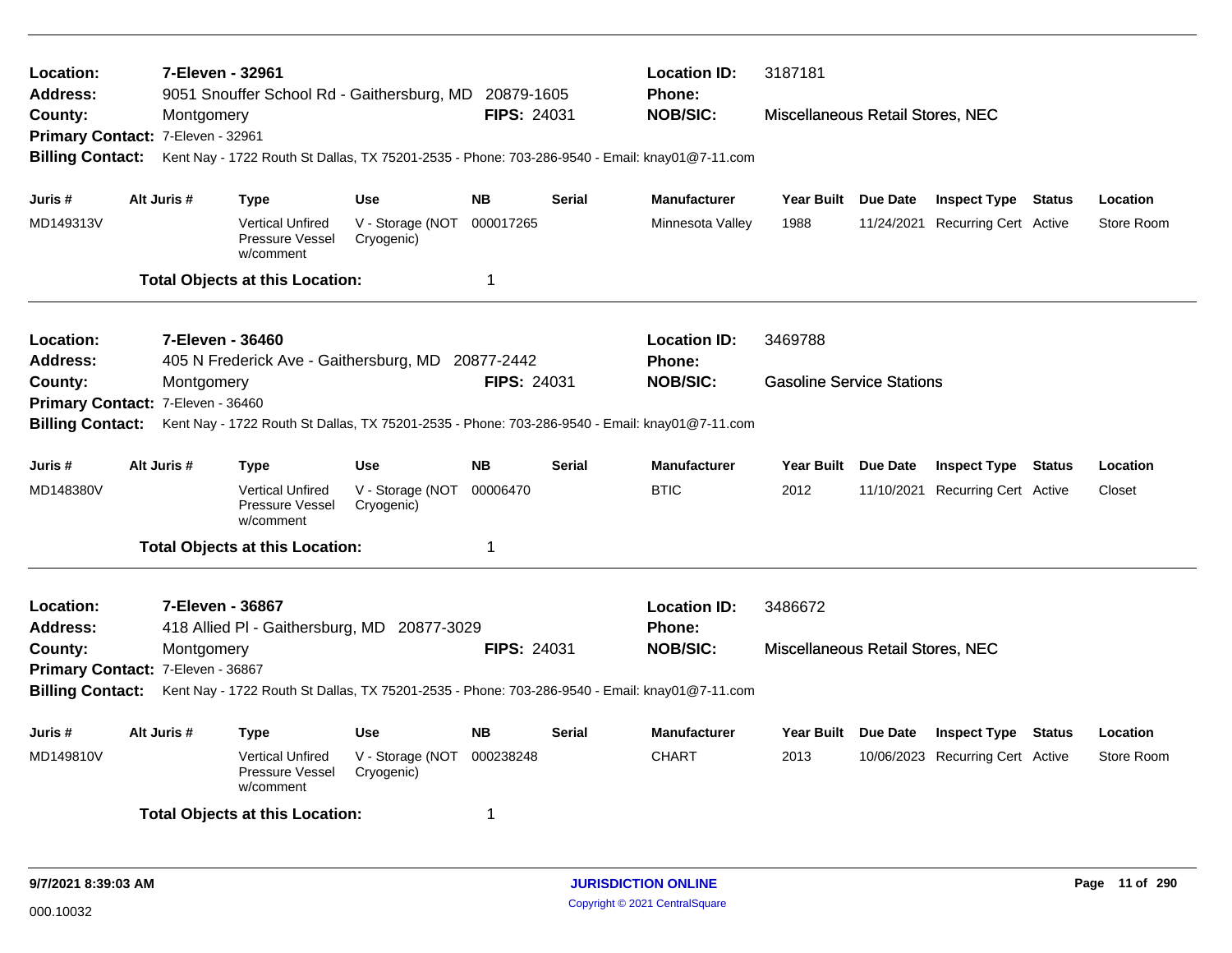| Location:<br><b>Address:</b><br>County:<br><b>Primary Contact:</b><br><b>Billing Contact:</b> |              | 7-Eleven - 39796<br>Montgomery |                                                         | 16201 New Hampshire Ave - Silver Spring, MD 20905-3921<br>Kent Nay - Phone: 703-286-9540 - Email: knay01@7-11.com<br>Kent Nay - 1722 Routh St Dallas, TX 75201-2535 - Phone: 703-286-9540 - Email: knay01@7-11.com                    | <b>FIPS: 24031</b> |                      | <b>Location ID:</b><br><b>Phone:</b><br><b>NOB/SIC:</b> | 3967553<br><b>Gasoline Service Stations</b> |                 |                                                       |               |                                     |
|-----------------------------------------------------------------------------------------------|--------------|--------------------------------|---------------------------------------------------------|---------------------------------------------------------------------------------------------------------------------------------------------------------------------------------------------------------------------------------------|--------------------|----------------------|---------------------------------------------------------|---------------------------------------------|-----------------|-------------------------------------------------------|---------------|-------------------------------------|
| Juris #                                                                                       | Alt Juris #  |                                | <b>Type</b>                                             | <b>Use</b>                                                                                                                                                                                                                            | <b>NB</b>          | <b>Serial</b>        | <b>Manufacturer</b>                                     | <b>Year Built</b>                           | <b>Due Date</b> | <b>Inspect Type</b>                                   | <b>Status</b> | Location                            |
| MD165135V                                                                                     |              |                                | <b>Vertical Unfired</b><br>Pressure Vessel<br>w/comment | V - Storage (NOT<br>Cryogenic)                                                                                                                                                                                                        | 000692969          |                      | Morganton                                               | 2017                                        | 08/21/2021      | <b>Recurring Cert Active</b>                          |               | Car Wash                            |
|                                                                                               |              |                                | <b>Total Objects at this Location:</b>                  |                                                                                                                                                                                                                                       | 1                  |                      |                                                         |                                             |                 |                                                       |               |                                     |
| Location:<br><b>Address:</b><br>County:<br><b>Primary Contact:</b><br><b>Billing Contact:</b> |              | 7770 Norfolk<br>Montgomery     |                                                         | 7770 Norfolk Ave - Bethesda, MD 20814-6024<br>Jose Rodriguez - Cell: 240-678-2992 - Email: jrodriguez@cimgroup.com<br>Jose Rodriguez - 7770 Norfolk Ave Bethesda, MD 20814-7004 - Cell: 240-678-2992 - Email: jrodriguez@cimgroup.com | <b>FIPS: 24031</b> |                      | <b>Location ID:</b><br>Phone:<br><b>NOB/SIC:</b>        | 3656587                                     |                 | Operators of Dwellings Other Than Apartment Buildings |               |                                     |
| Juris #                                                                                       | Alt Juris #  |                                | <b>Type</b>                                             | <b>Use</b>                                                                                                                                                                                                                            | <b>NB</b>          | <b>Serial</b>        | <b>Manufacturer</b>                                     | Year Built                                  | <b>Due Date</b> | <b>Inspect Type</b>                                   | <b>Status</b> | Location                            |
| MD155254H                                                                                     | BLR-1        |                                | Cast Iron                                               | H - Hot Water<br>Heat (Water $\leq$<br>160 psig, 250 F)                                                                                                                                                                               | <b>CI</b>          | K940-14-11220 Harsco |                                                         | 2014                                        | 10/27/2021      | <b>Recurring Cert Active</b>                          |               | Penthouse -<br>Mechanical Rm        |
| MD155255H                                                                                     | <b>BLR-2</b> |                                | Cast Iron                                               | H - Hot Water<br>Heat (Water $\leq$<br>160 psig, 250 F)                                                                                                                                                                               | <b>CI</b>          | K940-14-11219 Harsco |                                                         | 2014                                        | 10/27/2021      | <b>Recurring Cert Active</b>                          |               | Penthouse -<br><b>Mechanical Rm</b> |
| MD155256H                                                                                     | BLR-3        |                                | Cast Iron                                               | H - Hot Water<br>Heat (Water $\leq$<br>160 psig, 250 F)                                                                                                                                                                               | <b>CI</b>          | K940-14-11221 Harsco |                                                         | 2014                                        | 10/27/2021      | <b>Recurring Cert Active</b>                          |               | Penthouse -<br>Mechanical Rm        |
|                                                                                               |              |                                | <b>Total Objects at this Location:</b>                  |                                                                                                                                                                                                                                       | 3                  |                      |                                                         |                                             |                 |                                                       |               |                                     |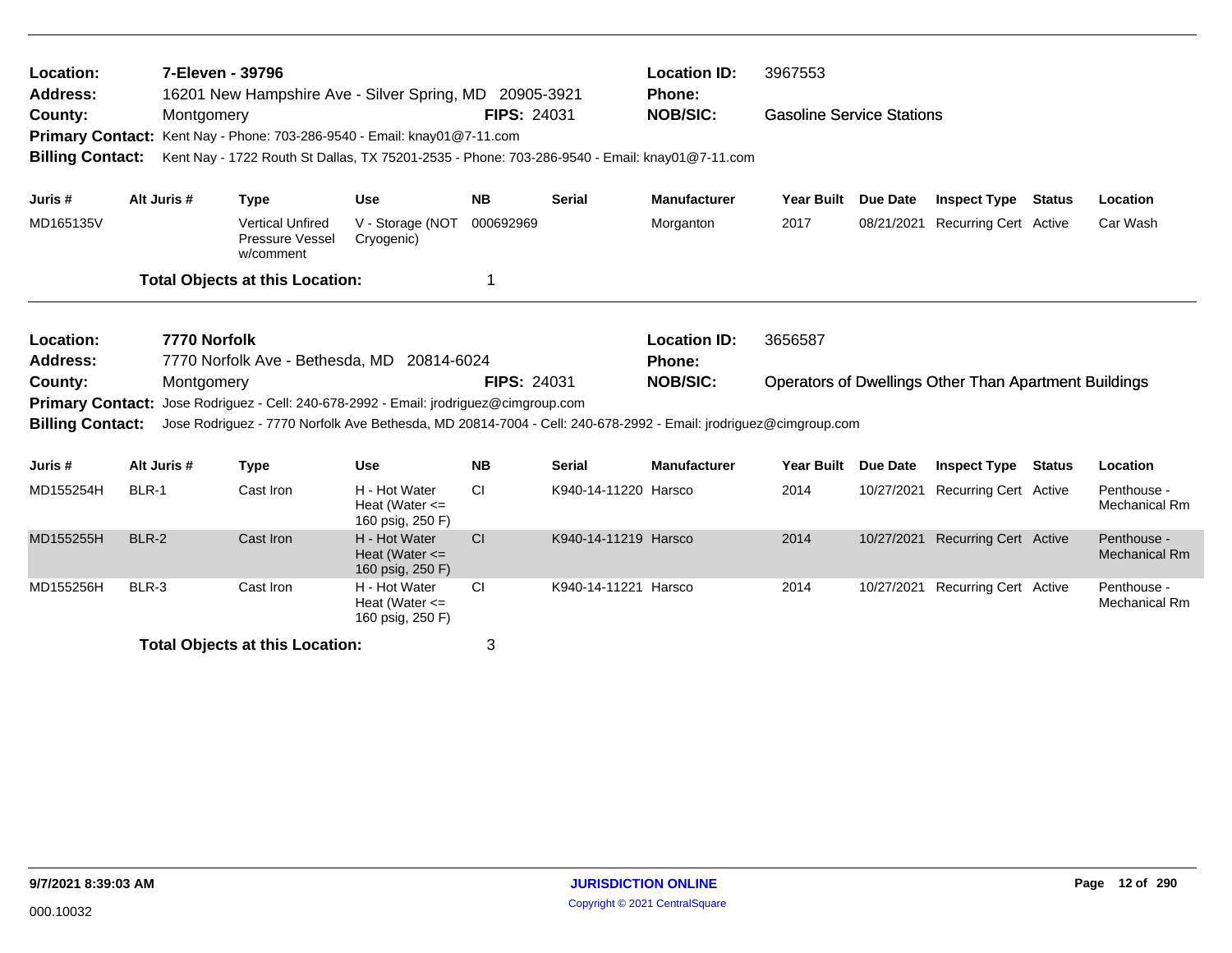| Location:<br><b>Address:</b><br>County:<br><b>Billing Contact:</b> | Montgomery<br>Primary Contact: Sam Burrow | 7900 Wisconsin, LLC.<br>7900 Wisconsin Ave - Bethesda, MD<br>Sam Burrow - 4747 Bethesda Ave Ste 200 Bethesda, MD 20814-5282 |                                                         | 20814-3601<br><b>FIPS: 24031</b> |                     | <b>Location ID:</b><br><b>Phone:</b><br><b>NOB/SIC:</b> | 702579<br><b>Operators of Apartment Buildings</b> |            |                              |        |                         |
|--------------------------------------------------------------------|-------------------------------------------|-----------------------------------------------------------------------------------------------------------------------------|---------------------------------------------------------|----------------------------------|---------------------|---------------------------------------------------------|---------------------------------------------------|------------|------------------------------|--------|-------------------------|
| Juris #                                                            | Alt Juris #                               | <b>Type</b>                                                                                                                 | Use                                                     | <b>NB</b>                        | Serial              | <b>Manufacturer</b>                                     | <b>Year Built</b>                                 | Due Date   | <b>Inspect Type</b>          | Status | Location                |
| MD168830H                                                          | Boiler #1                                 | <b>Water Tube</b><br>Coiled (NOT<br>Flueless Hi<br>Efficiency)                                                              | H - Hot Water<br>Heat (Water $\leq$<br>160 psig, 250 F) | 000087738                        | 17P4MB.1400.<br>242 | AIC GDYNIA                                              | 2020                                              | 01/06/2023 | <b>Recurring Cert Active</b> |        | Roof Mechanical<br>Room |
| MD168831V                                                          | Boiler #1                                 | Heat Exchanger -<br>Other w/comment                                                                                         | V - Process-Heat<br>Transfer-Other<br>w/comment         | 000087715                        | 17P4ME.1430.<br>235 | <b>AIC GDYNIA</b>                                       | 2020                                              | 01/06/2023 | <b>Recurring Cert Active</b> |        | Roof Mechanical<br>Room |
| MD168832H                                                          | Boiler #2                                 | Water Tube<br>Coiled (NOT<br>Flueless Hi<br>Efficiency)                                                                     | H - Hot Water<br>Heat (Water $\leq$<br>160 psig, 250 F) | 000087414                        | 17P4MB.1400.<br>203 | AIC GDYNIA                                              | 2020                                              | 01/06/2023 | <b>Recurring Cert Active</b> |        | Roof Mechanical<br>Room |
| MD168833V                                                          | Boiler #1                                 | Heat Exchanger -<br>Other w/comment                                                                                         | V - Process-Heat<br>Transfer-Other<br>w/comment         | 000087442                        | 17P4ME.1430.<br>199 | <b>AIC GDYNIA</b>                                       | 2020                                              | 01/06/2023 | Recurring Cert Active        |        | Roof Mechanical<br>Room |
|                                                                    |                                           | <b>Total Objects at this Location:</b>                                                                                      |                                                         | 4                                |                     |                                                         |                                                   |            |                              |        |                         |

| <b>Location:</b> | 8109 Garland Avenue Condominums                                                  |                    | <b>Location ID:</b> | 711639                                  |
|------------------|----------------------------------------------------------------------------------|--------------------|---------------------|-----------------------------------------|
| <b>Address:</b>  | 8109 Garland Ave - Takoma Park, MD 20912-6851                                    |                    | <b>Phone:</b>       | 240-506-2030                            |
| County:          | Montgomery                                                                       | <b>FIPS: 24031</b> | <b>NOB/SIC:</b>     | <b>Operators of Apartment Buildings</b> |
|                  | Primary Contact: Wai Cheung - Phone: 240-506-2030 - Email: judyjeung66@yahoo.com |                    |                     |                                         |
|                  |                                                                                  |                    |                     |                                         |

**Billing Contact:** Wai Cheung - 12 Sweetwood Ct Rockville, MD 20850-7406 - Phone: 240-506-2030 - Email: judyjeung66@yahoo.com

| Juris #   | Alt Juris # | Type                                   | Use                                                     | <b>NB</b> | Serial | <b>Manufacturer</b> | <b>Year Built</b> | <b>Due Date</b> | <b>Inspect Type</b>              | Status | Location    |
|-----------|-------------|----------------------------------------|---------------------------------------------------------|-----------|--------|---------------------|-------------------|-----------------|----------------------------------|--------|-------------|
| MD162593H |             | Cast Iron                              | H - Hot Water<br>Heat (Water $\leq$<br>160 psig, 250 F) |           |        | <b>BFC</b>          | 2016              |                 | 10/18/2020 Recurring Cert Active |        | <b>BLRM</b> |
|           |             | <b>Total Objects at this Location:</b> |                                                         |           |        |                     |                   |                 |                                  |        |             |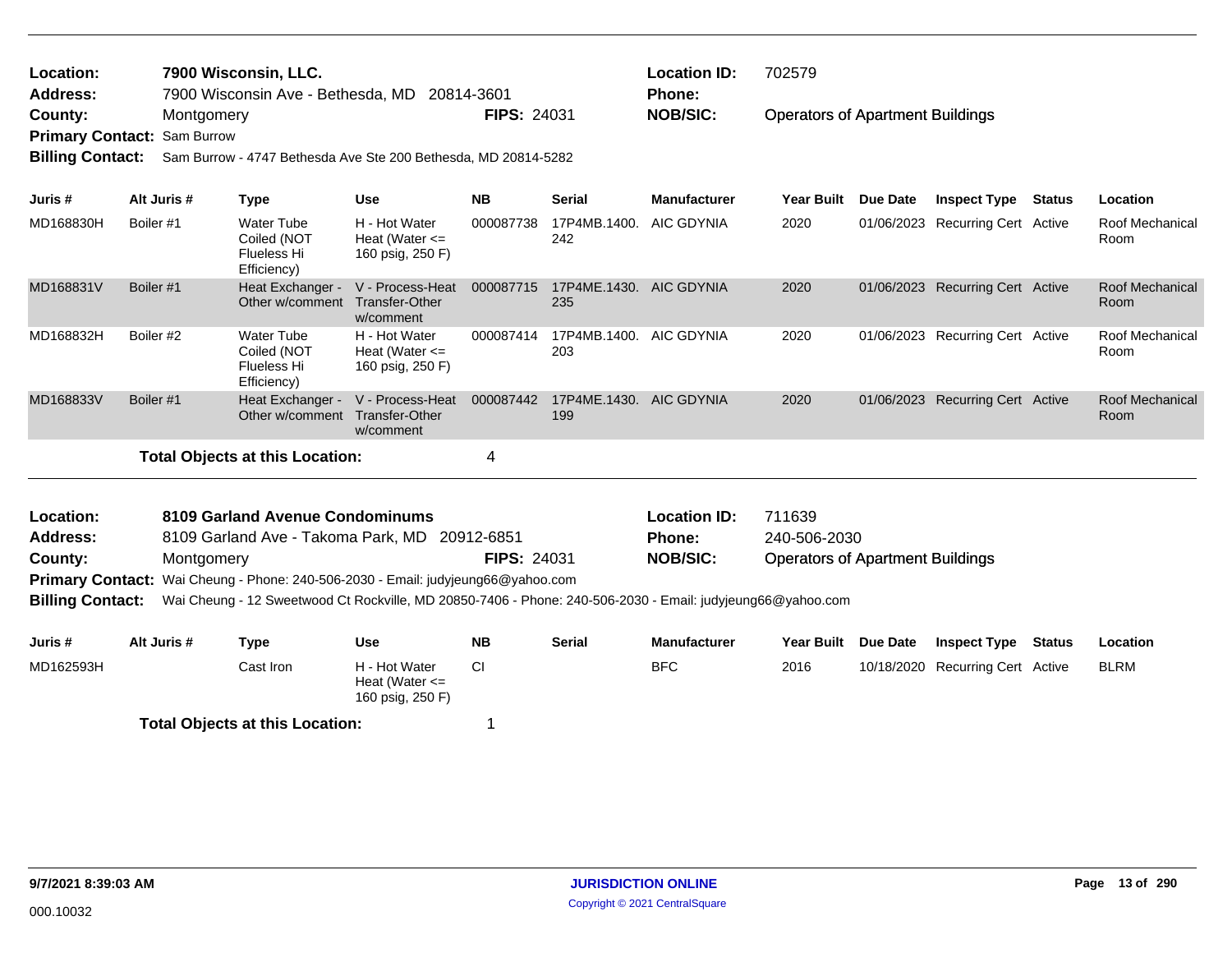| Location:<br>Address:                                                                                                                                                                                                                |  |             | 8203 Apartment Bldg                    | 8203 Houston Court - Silver Spring, MD 20912-6244                                      |                    |               | <b>Location ID:</b><br>Phone:<br><b>NOB/SIC:</b>                                                                                     | 715066                                  |                                  |                    |
|--------------------------------------------------------------------------------------------------------------------------------------------------------------------------------------------------------------------------------------|--|-------------|----------------------------------------|----------------------------------------------------------------------------------------|--------------------|---------------|--------------------------------------------------------------------------------------------------------------------------------------|-----------------------------------------|----------------------------------|--------------------|
| County:                                                                                                                                                                                                                              |  | Montgomery  |                                        |                                                                                        | <b>FIPS: 24031</b> |               |                                                                                                                                      | <b>Operators of Apartment Buildings</b> |                                  |                    |
| <b>Primary Contact:</b>                                                                                                                                                                                                              |  |             |                                        | David Rothman - Phone: 301 674 9977 - Cell: 301 270 0111 - Email: takomadave@gmail.com |                    |               |                                                                                                                                      |                                         |                                  |                    |
| <b>Billing Contact:</b>                                                                                                                                                                                                              |  |             |                                        |                                                                                        |                    |               | David Rothman - 7301 Garland Ave Takoma Park, MD 20912-6417 - Phone: 301 674 9977 - Cell: 301 270 0111 - Email: takomadave@gmail.com |                                         |                                  |                    |
| Juris #                                                                                                                                                                                                                              |  | Alt Juris # | <b>Type</b>                            | <b>Use</b>                                                                             | <b>NB</b>          | <b>Serial</b> | <b>Manufacturer</b>                                                                                                                  | Year Built Due Date                     | <b>Inspect Type Status</b>       | Location           |
| MD165137H                                                                                                                                                                                                                            |  |             | Cast Iron                              | H - Hot Water<br>Heat (Water $\leq$<br>160 psig, 250 F)                                | <b>CI</b>          |               | Weil-McLain                                                                                                                          | 2014                                    | 08/19/2023 Recurring Cert Active | <b>BLRM</b>        |
|                                                                                                                                                                                                                                      |  |             | <b>Total Objects at this Location:</b> |                                                                                        | 1                  |               |                                                                                                                                      |                                         |                                  |                    |
| Location:                                                                                                                                                                                                                            |  |             | 8305 Apartment Bldg.                   |                                                                                        |                    |               | <b>Location ID:</b>                                                                                                                  | 718432                                  |                                  |                    |
| Address:                                                                                                                                                                                                                             |  |             |                                        | 8305 Garland Ave - Takoma Park, MD 20912-6724                                          |                    |               | <b>Phone:</b>                                                                                                                        | 301-792-6453                            |                                  |                    |
| County:                                                                                                                                                                                                                              |  | Montgomery  |                                        |                                                                                        | <b>FIPS: 24031</b> |               | <b>NOB/SIC:</b>                                                                                                                      | <b>Operators of Apartment Buildings</b> |                                  |                    |
| <b>Primary Contact:</b>                                                                                                                                                                                                              |  |             |                                        | Michael Campbell - Phone: 301-792-6453 - Email: cmmarent@gmail.com                     |                    |               |                                                                                                                                      |                                         |                                  |                    |
| <b>Billing Contact:</b>                                                                                                                                                                                                              |  |             |                                        |                                                                                        |                    |               | Michael Campbell - PO Box 443 College Park, MD 20741-0443 - Phone: 301 779 4153/ 301 792 6453 - Cell: 364 537 9201                   |                                         |                                  |                    |
| Juris #                                                                                                                                                                                                                              |  | Alt Juris # | <b>Type</b>                            | <b>Use</b>                                                                             | <b>NB</b>          | <b>Serial</b> | <b>Manufacturer</b>                                                                                                                  | Year Built Due Date                     | <b>Inspect Type Status</b>       | Location           |
| MD051494H                                                                                                                                                                                                                            |  |             | Cast Iron                              | H - Hot Water<br>Heat (Water $\leq$<br>160 psig, 250 F)                                | <b>CI</b>          | 3279V00013    | Bryant/Dunkirk                                                                                                                       | 1980                                    | 02/12/2023 Recurring Cert Active | Boiler Room        |
|                                                                                                                                                                                                                                      |  |             | <b>Total Objects at this Location:</b> |                                                                                        | 1                  |               |                                                                                                                                      |                                         |                                  |                    |
| Location:                                                                                                                                                                                                                            |  |             | 8307 Apartment Bldg.                   |                                                                                        |                    |               | <b>Location ID:</b>                                                                                                                  | 718433                                  |                                  |                    |
| Address:                                                                                                                                                                                                                             |  |             |                                        | 8307 Garland Ave - Takoma Park, MD 20912-6722                                          |                    |               | <b>Phone:</b>                                                                                                                        | 301-792-6453                            |                                  |                    |
| County:                                                                                                                                                                                                                              |  | Montgomery  |                                        |                                                                                        | <b>FIPS: 24031</b> |               | <b>NOB/SIC:</b>                                                                                                                      | <b>Operators of Apartment Buildings</b> |                                  |                    |
|                                                                                                                                                                                                                                      |  |             |                                        |                                                                                        |                    |               |                                                                                                                                      |                                         |                                  |                    |
| Primary Contact: Michael Campbell - Phone: 301-792-6453 - Email: cmmarent@gmail.com<br><b>Billing Contact:</b><br>Michael Campbell - PO Box 443 College Park, MD 20741-0443 - Phone: 301 779 4153/ 301 792 6453 - Cell: 364 537 9201 |  |             |                                        |                                                                                        |                    |               |                                                                                                                                      |                                         |                                  |                    |
| Juris #                                                                                                                                                                                                                              |  | Alt Juris # | <b>Type</b>                            | <b>Use</b>                                                                             | <b>NB</b>          | Serial        | <b>Manufacturer</b>                                                                                                                  | Year Built Due Date                     | <b>Inspect Type Status</b>       | Location           |
| MD146688H                                                                                                                                                                                                                            |  |             | Cast Iron                              | H - Hot Water<br>Heat (Water $\leq$<br>160 psig, 250 F)                                | <b>CI</b>          | ULI24953      | Columbia                                                                                                                             | 2011                                    | 03/24/2023 Recurring Cert Active | <b>Boiler Room</b> |
|                                                                                                                                                                                                                                      |  |             | <b>Total Objects at this Location:</b> |                                                                                        | 1                  |               |                                                                                                                                      |                                         |                                  |                    |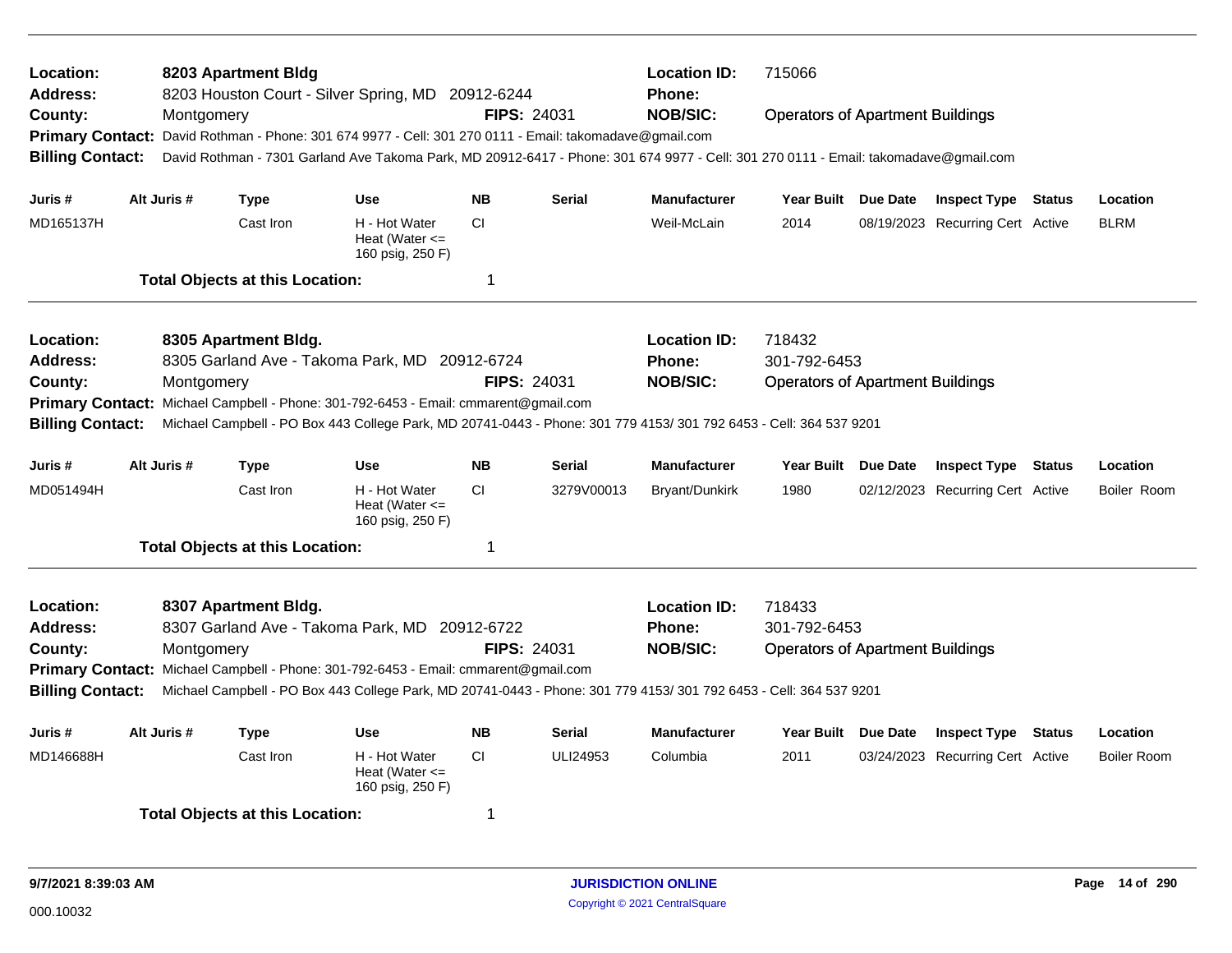| Location:<br><b>Address:</b><br>County:<br><b>Billing Contact:</b>                                                                                                                                                                                                                                      |  | Montgomery                | 8309 Apartment Bldg.<br>8309 Garland Ave - Takoma Park, MD 20912-6720<br>Primary Contact: Michael Campbell - Phone: 301-792-6453 - Email: cmmarent@gmail.com |                                                         | FIPS: 24031 |                 | <b>Location ID:</b><br>Phone:<br><b>NOB/SIC:</b><br>Michael Campbell - PO Box 443 College Park, MD 20741-0443 - Phone: 301 779 4153/ 301 792 6453 - Cell: 364 537 9201 | 718434<br>301-792-6453<br><b>Operators of Apartment Buildings</b> |                                  |        |                    |
|---------------------------------------------------------------------------------------------------------------------------------------------------------------------------------------------------------------------------------------------------------------------------------------------------------|--|---------------------------|--------------------------------------------------------------------------------------------------------------------------------------------------------------|---------------------------------------------------------|-------------|-----------------|------------------------------------------------------------------------------------------------------------------------------------------------------------------------|-------------------------------------------------------------------|----------------------------------|--------|--------------------|
| Juris #                                                                                                                                                                                                                                                                                                 |  | Alt Juris #               | <b>Type</b>                                                                                                                                                  | <b>Use</b>                                              | <b>NB</b>   | <b>Serial</b>   | <b>Manufacturer</b>                                                                                                                                                    | Year Built Due Date                                               | <b>Inspect Type Status</b>       |        | Location           |
| MD130545H                                                                                                                                                                                                                                                                                               |  |                           | Cast Iron                                                                                                                                                    | H - Hot Water<br>Heat (Water $\leq$<br>160 psig, 250 F) | CI.         | <b>UHE23394</b> | Utica                                                                                                                                                                  | 2007                                                              | 02/12/2023 Recurring Cert Active |        | <b>Boiler Room</b> |
|                                                                                                                                                                                                                                                                                                         |  |                           | <b>Total Objects at this Location:</b>                                                                                                                       |                                                         | $\mathbf 1$ |                 |                                                                                                                                                                        |                                                                   |                                  |        |                    |
| <b>Location:</b><br><b>Address:</b>                                                                                                                                                                                                                                                                     |  |                           | 833 Apartment House<br>833 Fairview Ave - Takoma Park, MD 20912-5966                                                                                         |                                                         |             |                 | <b>Location ID:</b><br><b>Phone:</b>                                                                                                                                   | 722502                                                            |                                  |        |                    |
| <b>FIPS: 24031</b><br>County:<br>Montgomery<br><b>Primary Contact:</b><br>Taylor Denchfield - Phone: 301-559-7500 - Email: taylor@alanmanagement.com<br><b>Billing Contact:</b><br>Taylor Denchfield - 5920 Ager Rd Hyattsville, MD 20782-2663 - Phone: 301-559-7500 - Email: taylor@alanmanagement.com |  |                           |                                                                                                                                                              |                                                         |             |                 | <b>NOB/SIC:</b>                                                                                                                                                        | <b>Operators of Apartment Buildings</b>                           |                                  |        |                    |
| Juris #                                                                                                                                                                                                                                                                                                 |  | Alt Juris #               | <b>Type</b>                                                                                                                                                  | <b>Use</b>                                              | <b>NB</b>   | <b>Serial</b>   | <b>Manufacturer</b>                                                                                                                                                    | Year Built Due Date                                               | <b>Inspect Type Status</b>       |        | Location           |
| MD166673H                                                                                                                                                                                                                                                                                               |  |                           | <b>Horizontal Water</b><br>Tube                                                                                                                              | H - Hot Water<br>Heat (Water $\leq$<br>160 psig, 250 F) | 000153551   |                 | <b>KYUNGDONG</b>                                                                                                                                                       | 2019                                                              | 03/18/2022 Recurring Cert Active |        | <b>BLRM</b>        |
|                                                                                                                                                                                                                                                                                                         |  |                           | <b>Total Objects at this Location:</b>                                                                                                                       |                                                         | -1          |                 |                                                                                                                                                                        |                                                                   |                                  |        |                    |
| Location:<br><b>Address:</b><br>County:<br><b>Billing Contact:</b>                                                                                                                                                                                                                                      |  | 8501 Flower<br>Montgomery | 8501 Flower Ave - Takoma Park, MD 20912-6645<br>Primary Contact: Mathew Mader - Phone: 240-393-1114 - Email: maderproperties@gmail.com                       |                                                         | FIPS: 24031 |                 | <b>Location ID:</b><br>Phone:<br><b>NOB/SIC:</b><br>Mathew Mader - 6062 Sunny Spring Columbia, MD 21044-3614 - Phone: 240-393-1114 - Email: maderproperties@gmail.com  | 1339700<br><b>Operators of Apartment Buildings</b>                |                                  |        |                    |
| Juris #                                                                                                                                                                                                                                                                                                 |  | Alt Juris #               | <b>Type</b>                                                                                                                                                  | <b>Use</b>                                              | <b>NB</b>   | <b>Serial</b>   | <b>Manufacturer</b>                                                                                                                                                    | Year Built Due Date                                               | <b>Inspect Type</b>              | Status | Location           |
| MD120714H                                                                                                                                                                                                                                                                                               |  |                           | Cast Iron                                                                                                                                                    | H - Hot Water<br>Heat (Water $\leq$<br>160 psig, 250 F) | CI.         |                 | Weil-McLain                                                                                                                                                            | 1986                                                              | 08/21/2021 Recurring Cert Active |        | basement           |
|                                                                                                                                                                                                                                                                                                         |  |                           | <b>Total Objects at this Location:</b>                                                                                                                       |                                                         | -1          |                 |                                                                                                                                                                        |                                                                   |                                  |        |                    |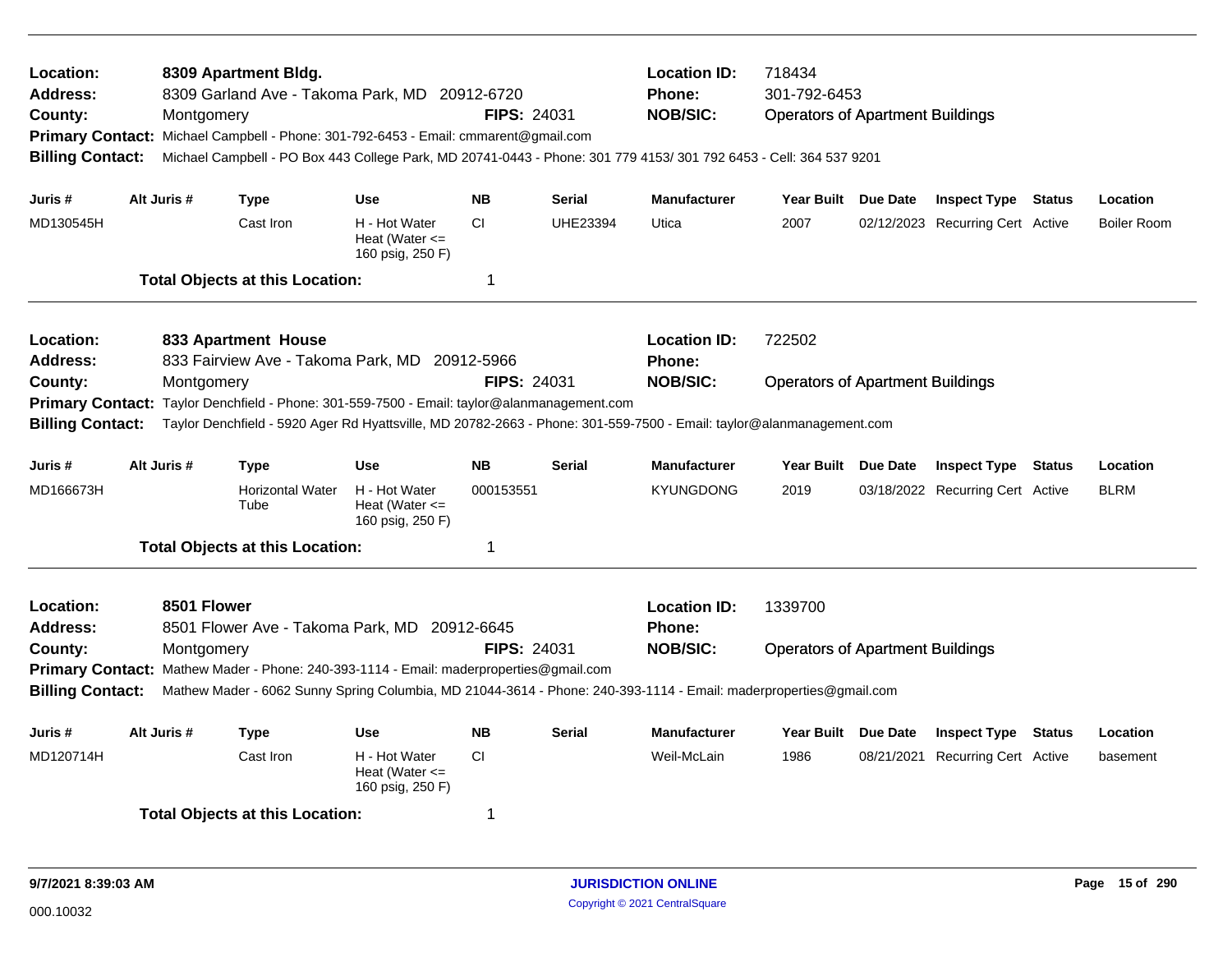| Location:<br><b>Address:</b>                                                                                                                                                                                                                                                                 |                                                                                        |             | 9850 Key West Ave<br>9850 Key West Ave - Rockville, MD 20850-3960                |                                                                                                                                                                               |                    |                    | <b>Location ID:</b><br>Phone:                                                                                                                                                                                                                                | 2636366                 |  |                                         |  |                             |  |
|----------------------------------------------------------------------------------------------------------------------------------------------------------------------------------------------------------------------------------------------------------------------------------------------|----------------------------------------------------------------------------------------|-------------|----------------------------------------------------------------------------------|-------------------------------------------------------------------------------------------------------------------------------------------------------------------------------|--------------------|--------------------|--------------------------------------------------------------------------------------------------------------------------------------------------------------------------------------------------------------------------------------------------------------|-------------------------|--|-----------------------------------------|--|-----------------------------|--|
| County:<br><b>Primary Contact:</b>                                                                                                                                                                                                                                                           |                                                                                        | Montgomery  |                                                                                  | <b>NOB/SIC:</b><br><b>FIPS: 24031</b><br>Offices and Clinics of Doctors of Medicine<br>Paul Hernandez - Phone: 301-340-1081 - Cell: 240-286-4741 - Email: phernandez@writ.com |                    |                    |                                                                                                                                                                                                                                                              |                         |  |                                         |  |                             |  |
| Dick Fetter - 9850 Key West Ave Ste 306 Rockville, MD 20850-3958 - Phone: 301-637-6118 - Cell: 571-335-1062<br><b>Billing Contact:</b><br>Alt Juris #<br>NΒ<br>Serial<br><b>Manufacturer</b><br>Juris #<br>Type<br>Use<br>MD146338H<br>H - Hot Water<br>A O Smith<br>1999<br>000178322<br>-1 |                                                                                        |             |                                                                                  |                                                                                                                                                                               |                    |                    |                                                                                                                                                                                                                                                              |                         |  |                                         |  |                             |  |
|                                                                                                                                                                                                                                                                                              |                                                                                        |             |                                                                                  |                                                                                                                                                                               |                    |                    |                                                                                                                                                                                                                                                              | Year Built Due Date     |  | <b>Inspect Type Status</b>              |  | Location                    |  |
|                                                                                                                                                                                                                                                                                              |                                                                                        |             | Electric (NOT<br>HLW)                                                            | Heat (Water $\leq$<br>160 psig, 250 F)                                                                                                                                        |                    |                    |                                                                                                                                                                                                                                                              |                         |  | 11/04/2021 Recurring Cert Active        |  | Penthouse roof              |  |
|                                                                                                                                                                                                                                                                                              |                                                                                        |             | <b>Total Objects at this Location:</b>                                           |                                                                                                                                                                               | 1                  |                    |                                                                                                                                                                                                                                                              |                         |  |                                         |  |                             |  |
| Location:                                                                                                                                                                                                                                                                                    |                                                                                        | A-1 Auto    |                                                                                  |                                                                                                                                                                               |                    |                    | <b>Location ID:</b>                                                                                                                                                                                                                                          | 717094                  |  |                                         |  |                             |  |
| Address:                                                                                                                                                                                                                                                                                     |                                                                                        |             | 925 University Blvd E - Silver Spring, MD 20903-2918                             |                                                                                                                                                                               |                    |                    | Phone:<br>410-439-2038<br><b>NOB/SIC:</b><br>Automotive dealers and gasoline service stations<br><b>Inspect Type Status</b><br><b>Manufacturer</b><br>Year Built Due Date<br>Location<br>1994<br>09/29/2020 Recurring Cert Active<br>Manchester<br>rear shed |                         |  |                                         |  |                             |  |
| County:<br>Montgomery<br>Primary Contact: Takoma Park Station LLC                                                                                                                                                                                                                            |                                                                                        |             |                                                                                  |                                                                                                                                                                               |                    | <b>FIPS: 24031</b> |                                                                                                                                                                                                                                                              |                         |  |                                         |  |                             |  |
|                                                                                                                                                                                                                                                                                              | <b>Billing Contact:</b><br>- 1350 Connecticut Ave NW Ste 800 Washington, DC 20036-1733 |             |                                                                                  |                                                                                                                                                                               |                    |                    |                                                                                                                                                                                                                                                              |                         |  |                                         |  |                             |  |
|                                                                                                                                                                                                                                                                                              |                                                                                        |             |                                                                                  |                                                                                                                                                                               |                    |                    |                                                                                                                                                                                                                                                              |                         |  |                                         |  |                             |  |
| Juris #                                                                                                                                                                                                                                                                                      |                                                                                        | Alt Juris # | <b>Type</b>                                                                      | <b>Use</b>                                                                                                                                                                    | <b>NB</b>          | <b>Serial</b>      |                                                                                                                                                                                                                                                              |                         |  |                                         |  |                             |  |
| MD155607V                                                                                                                                                                                                                                                                                    |                                                                                        |             | <b>Vertical Unfired</b><br>Pressure Vessel<br>w/comment                          | V - Storage (NOT<br>Cryogenic)                                                                                                                                                | 000249183          |                    |                                                                                                                                                                                                                                                              |                         |  |                                         |  |                             |  |
|                                                                                                                                                                                                                                                                                              |                                                                                        |             | <b>Total Objects at this Location:</b>                                           |                                                                                                                                                                               | 1                  |                    |                                                                                                                                                                                                                                                              |                         |  |                                         |  |                             |  |
| Location:                                                                                                                                                                                                                                                                                    |                                                                                        | A.C. Crane  |                                                                                  |                                                                                                                                                                               |                    |                    | <b>Location ID:</b>                                                                                                                                                                                                                                          | 714447                  |  |                                         |  |                             |  |
| <b>Address:</b>                                                                                                                                                                                                                                                                              |                                                                                        |             | 651 Southlawn Ln - Rockville, MD 20850-1495                                      |                                                                                                                                                                               |                    |                    | <b>Phone:</b>                                                                                                                                                                                                                                                |                         |  |                                         |  |                             |  |
| County:                                                                                                                                                                                                                                                                                      |                                                                                        | Montgomery  |                                                                                  |                                                                                                                                                                               | <b>FIPS: 24031</b> |                    | <b>NOB/SIC:</b>                                                                                                                                                                                                                                              | Jewelry, Precious Metal |  |                                         |  |                             |  |
|                                                                                                                                                                                                                                                                                              |                                                                                        |             | Primary Contact: A.C. Crane - Phone: 301-260-2600                                |                                                                                                                                                                               |                    |                    |                                                                                                                                                                                                                                                              |                         |  |                                         |  |                             |  |
| <b>Billing Contact:</b>                                                                                                                                                                                                                                                                      |                                                                                        |             | Brian Townsend - 651 Southlawn Ln Rockville, MD 20850-1458 - Phone: 301-260-2600 |                                                                                                                                                                               |                    |                    |                                                                                                                                                                                                                                                              |                         |  |                                         |  |                             |  |
| Juris #                                                                                                                                                                                                                                                                                      |                                                                                        | Alt Juris # | <b>Type</b>                                                                      | <b>Use</b>                                                                                                                                                                    | NΒ                 | Serial             | <b>Manufacturer</b>                                                                                                                                                                                                                                          |                         |  | Year Built Due Date Inspect Type Status |  | Location                    |  |
| MD112446V                                                                                                                                                                                                                                                                                    |                                                                                        |             | Pressure Vessel Cryogenic)<br>w/comment                                          | Horizontal Unfired V - Storage (NOT 0002747                                                                                                                                   |                    | 5406039            | Steel Fab                                                                                                                                                                                                                                                    | 1977                    |  | 01/19/2023 Recurring Cert Active        |  | <b>Outside Rear</b><br>Shed |  |
| MD112447V                                                                                                                                                                                                                                                                                    |                                                                                        |             | Pressure Vessel<br>w/comment                                                     | Horizontal Unfired V - Storage (NOT 000370676<br>Cryogenic)                                                                                                                   |                    |                    | Kargard                                                                                                                                                                                                                                                      | 1968                    |  | 01/19/2023 Recurring Cert Active        |  | <b>Outside Rear</b><br>Shed |  |
| 9/7/2021 8:39:03 AM                                                                                                                                                                                                                                                                          |                                                                                        |             |                                                                                  |                                                                                                                                                                               |                    |                    | <b>JURISDICTION ONLINE</b>                                                                                                                                                                                                                                   |                         |  |                                         |  | Page 16 of 290              |  |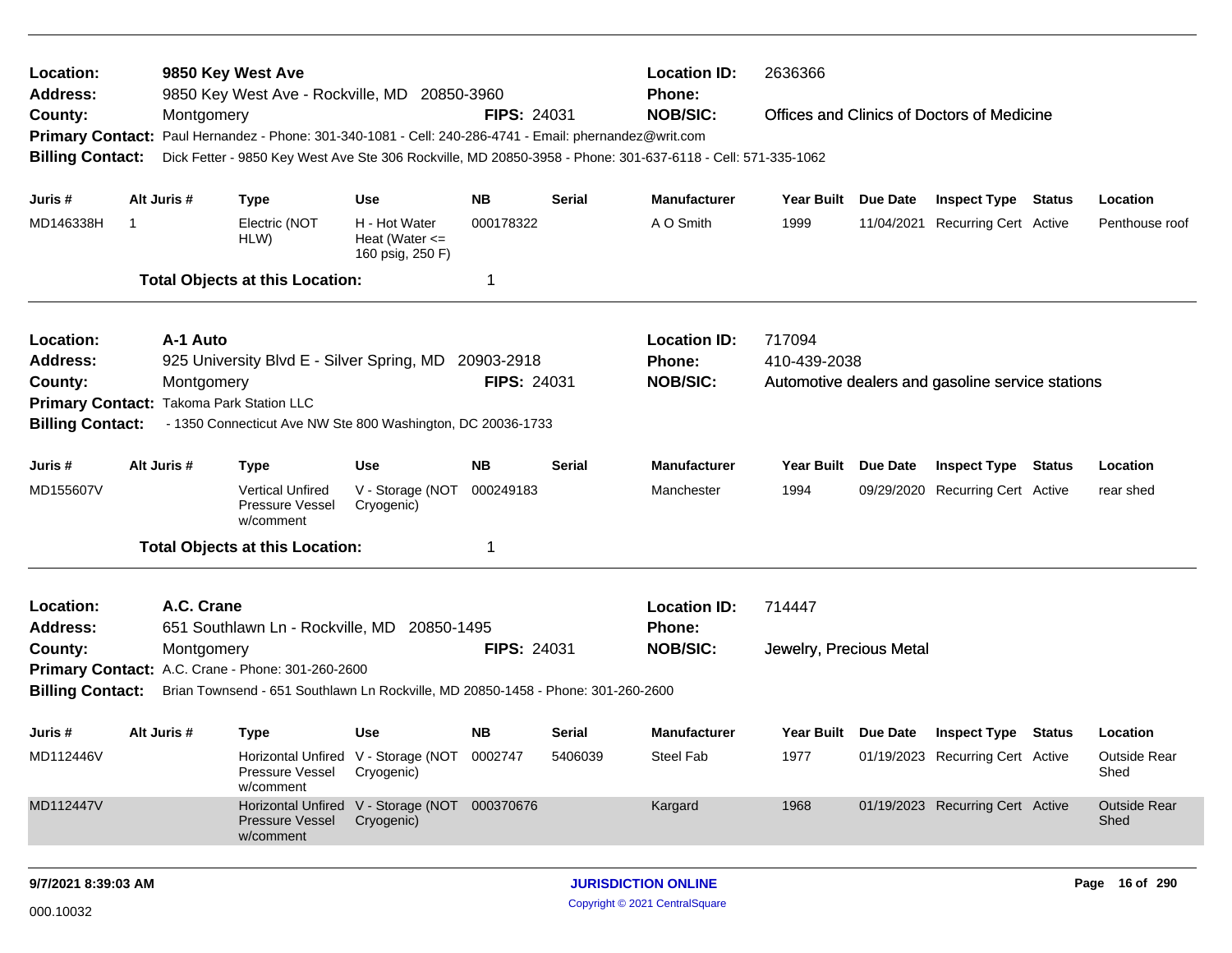| Action Worship International City of Truth, Inc.<br>Location:<br>Address:<br>12125 Veirs Mill Rd - Silver Spring, MD 20906-4503<br>County:<br>Montgomery<br>Jeannine Forrester - Email: jeannineforrester@gmail.com<br><b>Primary Contact:</b><br>Jeannine Forrester - 12125 Veirs Mill Rd Ste 200 Silver Spring, MD 20906-4503 - Email: jeannineforrester@gmail.com<br><b>Billing Contact:</b> |  |             |                                                                                      |                                                         | <b>FIPS: 24031</b> |               | <b>Location ID:</b><br>Phone:<br><b>NOB/SIC:</b> | 703820<br>301-498-7501<br>Depository institutions |                 |                                                        |               |                    |
|-------------------------------------------------------------------------------------------------------------------------------------------------------------------------------------------------------------------------------------------------------------------------------------------------------------------------------------------------------------------------------------------------|--|-------------|--------------------------------------------------------------------------------------|---------------------------------------------------------|--------------------|---------------|--------------------------------------------------|---------------------------------------------------|-----------------|--------------------------------------------------------|---------------|--------------------|
|                                                                                                                                                                                                                                                                                                                                                                                                 |  |             |                                                                                      |                                                         |                    |               |                                                  |                                                   |                 |                                                        |               |                    |
| Juris #                                                                                                                                                                                                                                                                                                                                                                                         |  | Alt Juris # | <b>Type</b>                                                                          | <b>Use</b>                                              | <b>NB</b>          | <b>Serial</b> | <b>Manufacturer</b>                              | Year Built Due Date                               |                 | <b>Inspect Type Status</b>                             |               | Location           |
| MD057809H                                                                                                                                                                                                                                                                                                                                                                                       |  |             | <b>Vertical Water</b><br>Tube                                                        | H - Hot Water<br>Heat (Water $\leq$<br>160 psig, 250 F) | 000015778 H15778   |               | CAM                                              | 1986                                              | 06/22/2021      | <b>Recurring Cert Active</b>                           |               | 12125 Viers Mil    |
|                                                                                                                                                                                                                                                                                                                                                                                                 |  |             | <b>Total Objects at this Location:</b>                                               |                                                         | $\mathbf 1$        |               |                                                  |                                                   |                 |                                                        |               |                    |
| Location:<br>Address:                                                                                                                                                                                                                                                                                                                                                                           |  |             | Adam A Weschler and Son Inc.<br>40 W Gude Dr - Rockville, MD 20850-1152              |                                                         |                    |               | <b>Location ID:</b><br><b>Phone:</b>             | 728703                                            |                 |                                                        |               |                    |
| County:                                                                                                                                                                                                                                                                                                                                                                                         |  | Montgomery  |                                                                                      |                                                         | <b>FIPS: 24031</b> |               | <b>NOB/SIC:</b>                                  |                                                   |                 | <b>Operators of Nonresidential Buildings</b>           |               |                    |
| Primary Contact: Tom Patterson - Phone: 301-758-4954 - Email: tpatterson@washreit.com<br>Luis Jiron - 1775 Eye St NW Ste 1000 Washington, DC 20006-2404 - Phone: 202-764-7105 - Email: ljiron@washreit.com<br><b>Billing Contact:</b>                                                                                                                                                           |  |             |                                                                                      |                                                         |                    |               |                                                  |                                                   |                 |                                                        |               |                    |
| Juris #                                                                                                                                                                                                                                                                                                                                                                                         |  | Alt Juris # | <b>Type</b>                                                                          | <b>Use</b>                                              | <b>NB</b>          | <b>Serial</b> | <b>Manufacturer</b>                              | Year Built                                        | <b>Due Date</b> | <b>Inspect Type Status</b>                             |               | Location           |
| MD114567H                                                                                                                                                                                                                                                                                                                                                                                       |  |             | Electric (NOT<br>HLW)                                                                | H - Hot Water<br>Heat (Water $\leq$<br>160 psig, 250 F) | 000003570          |               | Precision                                        | 1985                                              |                 | 03/03/2022 Recurring Cert Active                       |               | <b>Boiler Room</b> |
|                                                                                                                                                                                                                                                                                                                                                                                                 |  |             | <b>Total Objects at this Location:</b>                                               |                                                         | 1                  |               |                                                  |                                                   |                 |                                                        |               |                    |
| Location:<br><b>Address:</b>                                                                                                                                                                                                                                                                                                                                                                    |  |             | <b>Adler &amp; Mandel Inc.</b><br>12298 Wilkins Ave Ste B - Rockville, MD 20852-1862 |                                                         |                    |               | <b>Location ID:</b><br>Phone:                    | 702120                                            |                 |                                                        |               |                    |
| County:                                                                                                                                                                                                                                                                                                                                                                                         |  | Montgomery  |                                                                                      |                                                         | <b>FIPS: 24031</b> |               | <b>NOB/SIC:</b>                                  |                                                   |                 | Top, Body, and Upholstery Repair Shops and Paint Shops |               |                    |
| <b>Billing Contact:</b>                                                                                                                                                                                                                                                                                                                                                                         |  |             | Primary Contact: Adler & Mandel Inc - Phone: 3018813525                              |                                                         |                    |               |                                                  |                                                   |                 |                                                        |               |                    |
| Juris #                                                                                                                                                                                                                                                                                                                                                                                         |  | Alt Juris # | Type                                                                                 | <b>Use</b>                                              | <b>NB</b>          | <b>Serial</b> | <b>Manufacturer</b>                              | <b>Year Built</b>                                 | <b>Due Date</b> | <b>Inspect Type</b>                                    | <b>Status</b> | Location           |
| MD108229V                                                                                                                                                                                                                                                                                                                                                                                       |  |             | <b>Vertical Unfired</b><br>Pressure Vessel<br>w/comment                              | V - Storage (NOT<br>Cryogenic)                          | 000026587          |               | <b>Industrial Comb</b>                           | 1986                                              |                 | 08/12/2023 Recurring Cert Active                       |               | Shop               |
|                                                                                                                                                                                                                                                                                                                                                                                                 |  |             | <b>Total Objects at this Location:</b>                                               |                                                         | 1                  |               |                                                  |                                                   |                 |                                                        |               |                    |
| 9/7/2021 8:39:03 AM                                                                                                                                                                                                                                                                                                                                                                             |  |             |                                                                                      |                                                         |                    |               | <b>JURISDICTION ONLINE</b>                       |                                                   |                 |                                                        |               | Page 17 of 290     |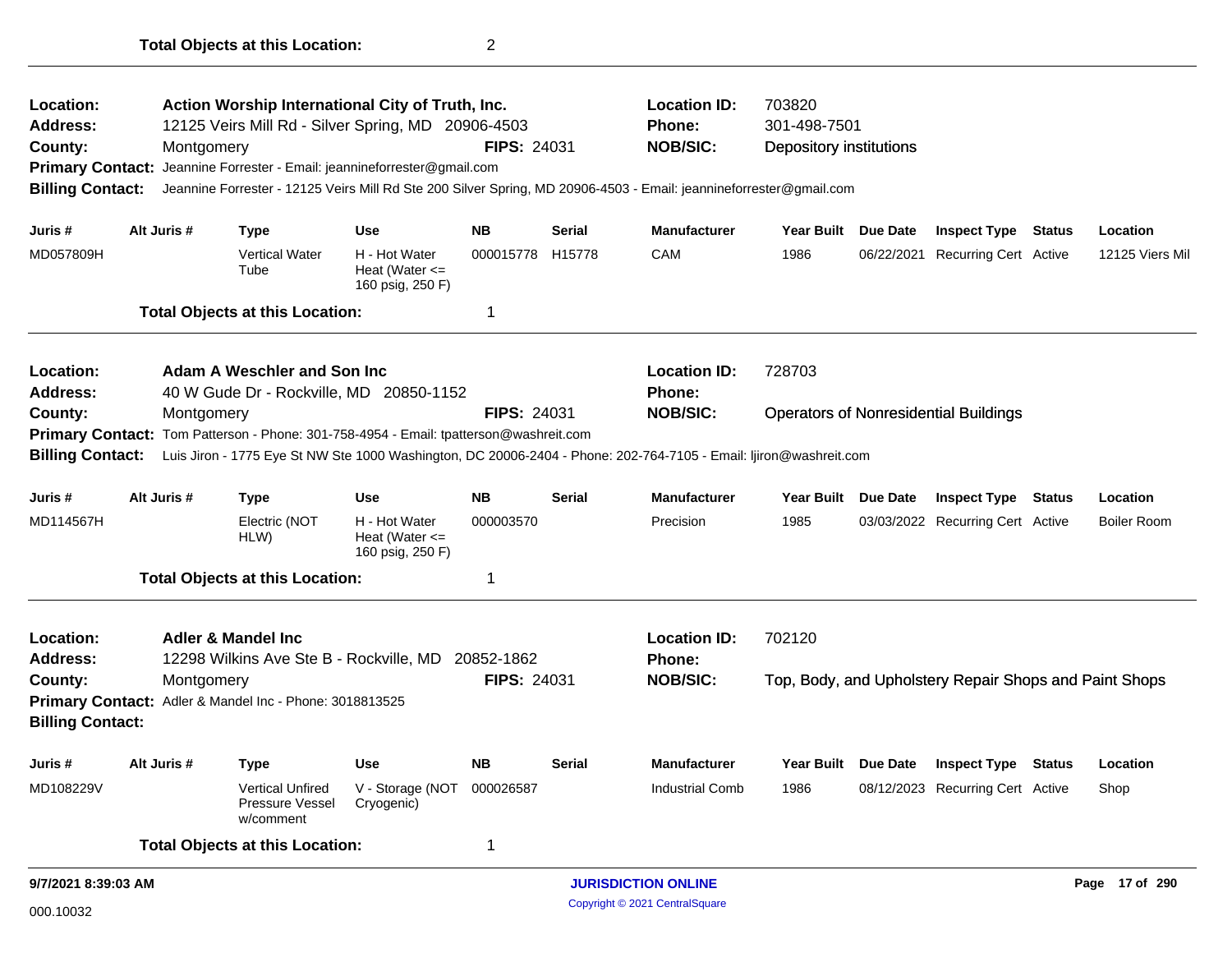| Location:               |             |            | <b>Advanced Surgery Center of Bethesda</b>                                |                                                         |                    |               | Location ID:        | 3464581           |            |                                               |               |                           |
|-------------------------|-------------|------------|---------------------------------------------------------------------------|---------------------------------------------------------|--------------------|---------------|---------------------|-------------------|------------|-----------------------------------------------|---------------|---------------------------|
| <b>Address:</b>         |             |            | 6430 Rockledge Dr Ste 160 - Bethesda, MD                                  |                                                         | 20817-1847         |               | <b>Phone:</b>       | 301-312-6144      |            |                                               |               |                           |
| County:                 |             | Montgomery |                                                                           |                                                         | <b>FIPS: 24031</b> |               | <b>NOB/SIC:</b>     |                   |            | <b>General Medical and Surgical Hospitals</b> |               |                           |
| <b>Primary Contact:</b> |             |            | Daniele Marshall - Phone: 410-312-6144                                    |                                                         |                    |               |                     |                   |            |                                               |               |                           |
| <b>Billing Contact:</b> |             |            | - 6430 Rockledge Dr Ste 160 Bethesda, MD 20817-1847 - Phone: 301-312-6144 |                                                         |                    |               |                     |                   |            |                                               |               |                           |
|                         |             |            |                                                                           |                                                         |                    |               |                     |                   |            |                                               |               |                           |
| Juris #                 | Alt Juris # |            | Type                                                                      | <b>Use</b>                                              | <b>NB</b>          | <b>Serial</b> | <b>Manufacturer</b> | <b>Year Built</b> | Due Date   | <b>Inspect Type</b>                           | <b>Status</b> | Location                  |
| MD149357                |             |            | Miniature Boiler<br>(NOT Fired Kettle)                                    | S - Power-<br>Sterilizing (Steam<br>$> 15$ psig)        | 000000663          | 40386         | Pemberton           | 2012              | 10/31/2021 | Recurring Cert Active                         |               | Clean Work<br>Room        |
| MD149358                |             |            | Miniature Boiler<br>(NOT Fired Kettle)                                    | S - Power-<br><b>Sterilizing (Steam</b><br>$> 15$ psig) | 000000664          | 40387         | Pemberton           | 2012              | 10/31/2021 | Recurring Cert Active                         |               | <b>Clean Work</b><br>Room |
| MD149364V               |             |            | <b>Vertical Unfired</b><br><b>Pressure Vessel</b><br>w/comment            | V - Process-<br>Sterilizing                             | 000037467          | 0580134-SAW   | Amsco               | 1980              | 10/29/2021 | Recurring Cert Active                         |               | <b>Clean Work</b><br>Room |
| MD149365V               |             |            | <b>Vertical Unfired</b><br><b>Pressure Vessel</b><br>w/comment            | V - Storage (NOT<br>Cryogenic)                          | 000065271          | 1091229       | Amsco               | 1991              | 10/29/2021 | <b>Recurring Cert Active</b>                  |               | <b>Clean Work</b><br>Room |

Holding and other investment offices 2240 Broadbirch Dr - Silver Spring, MD 20904-1931 **County:** Montgomery **NOB/SIC: PIPS:** 24031 **NOB/SIC:** Primary Contact: Ed Killeen - Phone: 858-449-9617 - Email: ekilleen@agiledatasites.com **Agile Data Sites Chesapeake Location ID:** 711609 **Address: Location: FIPS:** 24031 **Phone:** 858-449-9617

**Billing Contact:** Gigi Bondi - 7226 Lee Deforest Dr Ste 104 Columbia, MD 21046-3239 - Phone: 610-392-0133 - Email: gbondi@agiledatasites.com

| Juris #   | Alt Juris # | Type                                | Use                                                     | <b>NB</b> | <b>Serial</b> | <b>Manufacturer</b> |      | Year Built Due Date Inspect Type | Status | Location           |
|-----------|-------------|-------------------------------------|---------------------------------------------------------|-----------|---------------|---------------------|------|----------------------------------|--------|--------------------|
| MD070157H |             | Cast Iron                           | H - Hot Water<br>Heat (Water $\leq$<br>160 psig, 250 F) | СI        | N86-56        | H B Smith           | 1986 | 12/02/2022 Recurring Cert Active |        | Mechanical<br>Room |
| MD138149V |             | <b>Pressure Vessel</b><br>w/comment | Horizontal Unfired V - Storage (NOT<br>Cryogenic)       | 000926621 |               | Manchester          | 2008 | 12/02/2022 Recurring Cert Active |        | Mechanical<br>Room |
|           |             |                                     |                                                         |           |               |                     |      |                                  |        |                    |

**Total Objects at this Location:** 2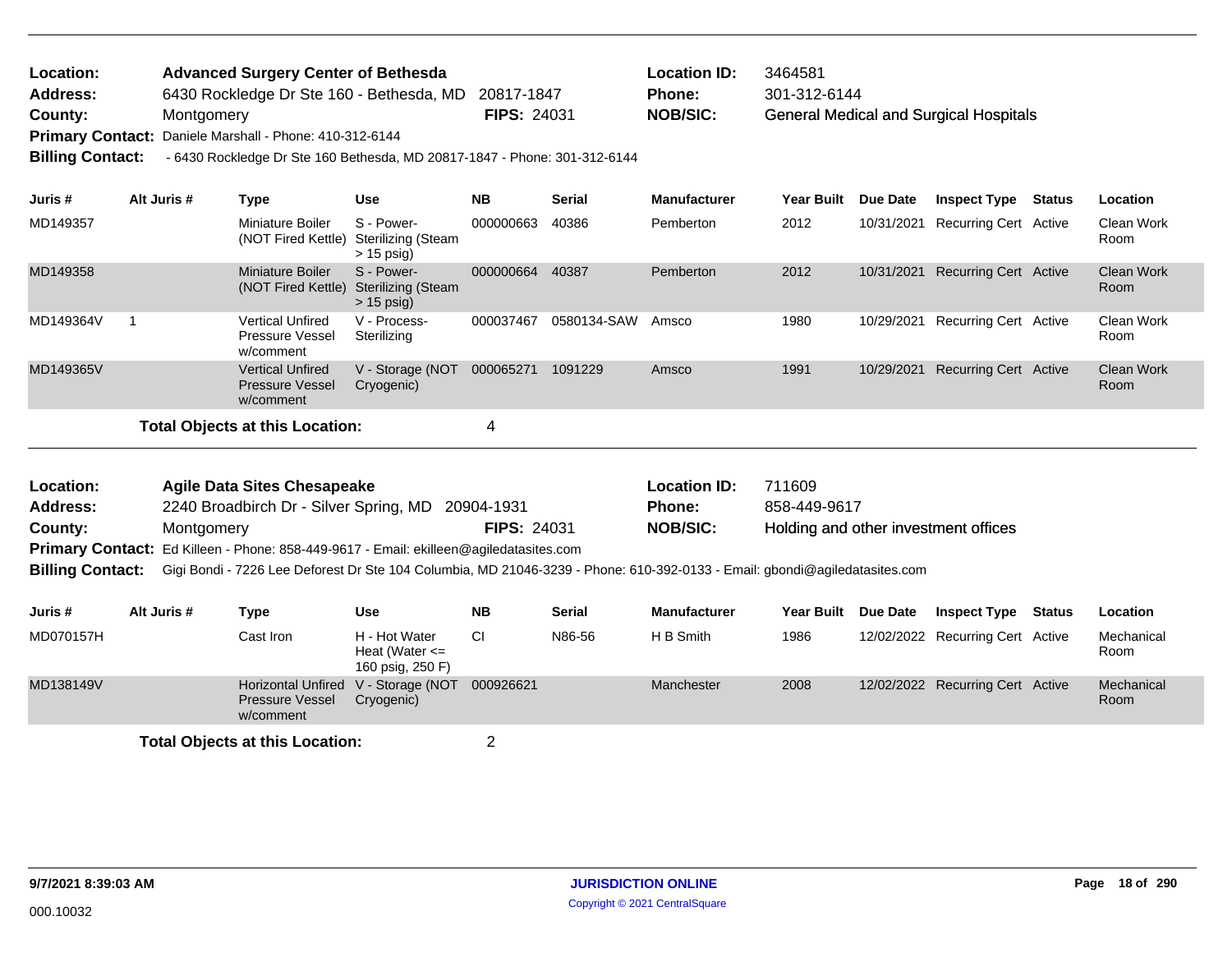| Location:<br><b>Address:</b>                                                                                                                                                                                                                  |             |                         | <b>Airpark Auto Center</b><br>66 Cessna Ct - Gaithersburg, MD 20879-4145 |                                                   |                    |               | <b>Location ID:</b><br><b>Phone:</b> | 788004                                 |          |                                  |  |          |
|-----------------------------------------------------------------------------------------------------------------------------------------------------------------------------------------------------------------------------------------------|-------------|-------------------------|--------------------------------------------------------------------------|---------------------------------------------------|--------------------|---------------|--------------------------------------|----------------------------------------|----------|----------------------------------|--|----------|
| County:                                                                                                                                                                                                                                       |             | Montgomery              |                                                                          |                                                   | <b>FIPS: 24031</b> |               | <b>NOB/SIC:</b>                      | <b>General Automotive Repair Shops</b> |          |                                  |  |          |
|                                                                                                                                                                                                                                               |             |                         | Primary Contact: Carlo - Phone: 301-977-9401                             |                                                   |                    |               |                                      |                                        |          |                                  |  |          |
| <b>Billing Contact:</b>                                                                                                                                                                                                                       |             |                         | Carlo - 66 Cessna Ct Gaithersburg, MD 20879-4145 - Phone: 301-977-9401   |                                                   |                    |               |                                      |                                        |          |                                  |  |          |
| Juris #                                                                                                                                                                                                                                       | Alt Juris # |                         | <b>Type</b>                                                              | <b>Use</b>                                        | <b>NB</b>          | Serial        | <b>Manufacturer</b>                  | Year Built Due Date                    |          | <b>Inspect Type Status</b>       |  | Location |
| MD117476V                                                                                                                                                                                                                                     |             |                         | <b>Vertical Unfired</b><br>Pressure Vessel<br>w/comment                  | V - Storage (NOT<br>Cryogenic)                    | 000429740          |               | Wood                                 | 1968                                   |          | 06/02/2022 Recurring Cert Active |  | Shop     |
|                                                                                                                                                                                                                                               |             |                         | <b>Total Objects at this Location:</b>                                   |                                                   | $\mathbf 1$        |               |                                      |                                        |          |                                  |  |          |
| <b>Location:</b>                                                                                                                                                                                                                              |             |                         | <b>Airpark Auto Cooling</b>                                              |                                                   |                    |               | <b>Location ID:</b>                  | 788009                                 |          |                                  |  |          |
| Address:                                                                                                                                                                                                                                      |             |                         | 18725 Mooney Dr - Gaithersburg, MD 20879-4704                            |                                                   |                    |               | Phone:                               |                                        |          |                                  |  |          |
| County:                                                                                                                                                                                                                                       |             | Montgomery              |                                                                          |                                                   | <b>FIPS: 24031</b> |               | <b>NOB/SIC:</b>                      | <b>General Automotive Repair Shops</b> |          |                                  |  |          |
|                                                                                                                                                                                                                                               |             |                         |                                                                          |                                                   |                    |               |                                      |                                        |          |                                  |  |          |
| Primary Contact: Airpark Auto Cooling - Phone: 301-670-6046<br>- 18725 Mooney Dr Gaithersburg, MD 20879-4704 - Phone: 301-670-6046<br><b>Billing Contact:</b>                                                                                 |             |                         |                                                                          |                                                   |                    |               |                                      |                                        |          |                                  |  |          |
| Juris #                                                                                                                                                                                                                                       | Alt Juris # |                         | Type                                                                     | <b>Use</b>                                        | <b>NB</b>          | Serial        | <b>Manufacturer</b>                  | Year Built Due Date                    |          | <b>Inspect Type Status</b>       |  | Location |
| MD162770V                                                                                                                                                                                                                                     |             |                         | <b>Vertical Unfired</b><br>Pressure Vessel<br>w/comment                  | V - Storage (NOT<br>Cryogenic)                    | 000126276          |               | Manchester                           | 2002                                   |          | 04/18/2023 Recurring Cert Active |  | Shop     |
|                                                                                                                                                                                                                                               |             |                         | <b>Total Objects at this Location:</b>                                   |                                                   | $\mathbf 1$        |               |                                      |                                        |          |                                  |  |          |
| Location:                                                                                                                                                                                                                                     |             | <b>Aktiv Automotive</b> |                                                                          |                                                   |                    |               | <b>Location ID:</b>                  | 717975                                 |          |                                  |  |          |
| <b>Address:</b>                                                                                                                                                                                                                               |             |                         | 22 W Diamond Ave - Gaithersburg, MD                                      |                                                   | 20877-2111         |               | <b>Phone:</b>                        |                                        |          |                                  |  |          |
| County:                                                                                                                                                                                                                                       |             | Montgomery              |                                                                          |                                                   | FIPS: 24031        |               | <b>NOB/SIC:</b>                      | <b>General Automotive Repair Shops</b> |          |                                  |  |          |
|                                                                                                                                                                                                                                               |             |                         |                                                                          |                                                   |                    |               |                                      |                                        |          |                                  |  |          |
| Primary Contact: Kevin Lucas Jr - Phone: 301-869-3200 - Email: kevin@aktivautomotive.com<br><b>Billing Contact:</b><br>Kevin Lucas Jr - 22 W Diamond Ave Gaithersburg, MD 20877-2111 - Phone: 301-869-3200 - Email: kevin@aktivautomotive.com |             |                         |                                                                          |                                                   |                    |               |                                      |                                        |          |                                  |  |          |
| Juris #                                                                                                                                                                                                                                       | Alt Juris # |                         | <b>Type</b>                                                              | <b>Use</b>                                        | <b>NB</b>          | <b>Serial</b> | <b>Manufacturer</b>                  | <b>Year Built</b>                      | Due Date | <b>Inspect Type Status</b>       |  | Location |
| MD020871V                                                                                                                                                                                                                                     |             |                         | <b>Pressure Vessel</b><br>w/comment                                      | Horizontal Unfired V - Storage (NOT<br>Cryogenic) | 000004260          |               | Acme                                 | 1960                                   |          | 08/13/2021 Recurring Cert Active |  | Outside  |
| <b>Total Objects at this Location:</b><br>-1                                                                                                                                                                                                  |             |                         |                                                                          |                                                   |                    |               |                                      |                                        |          |                                  |  |          |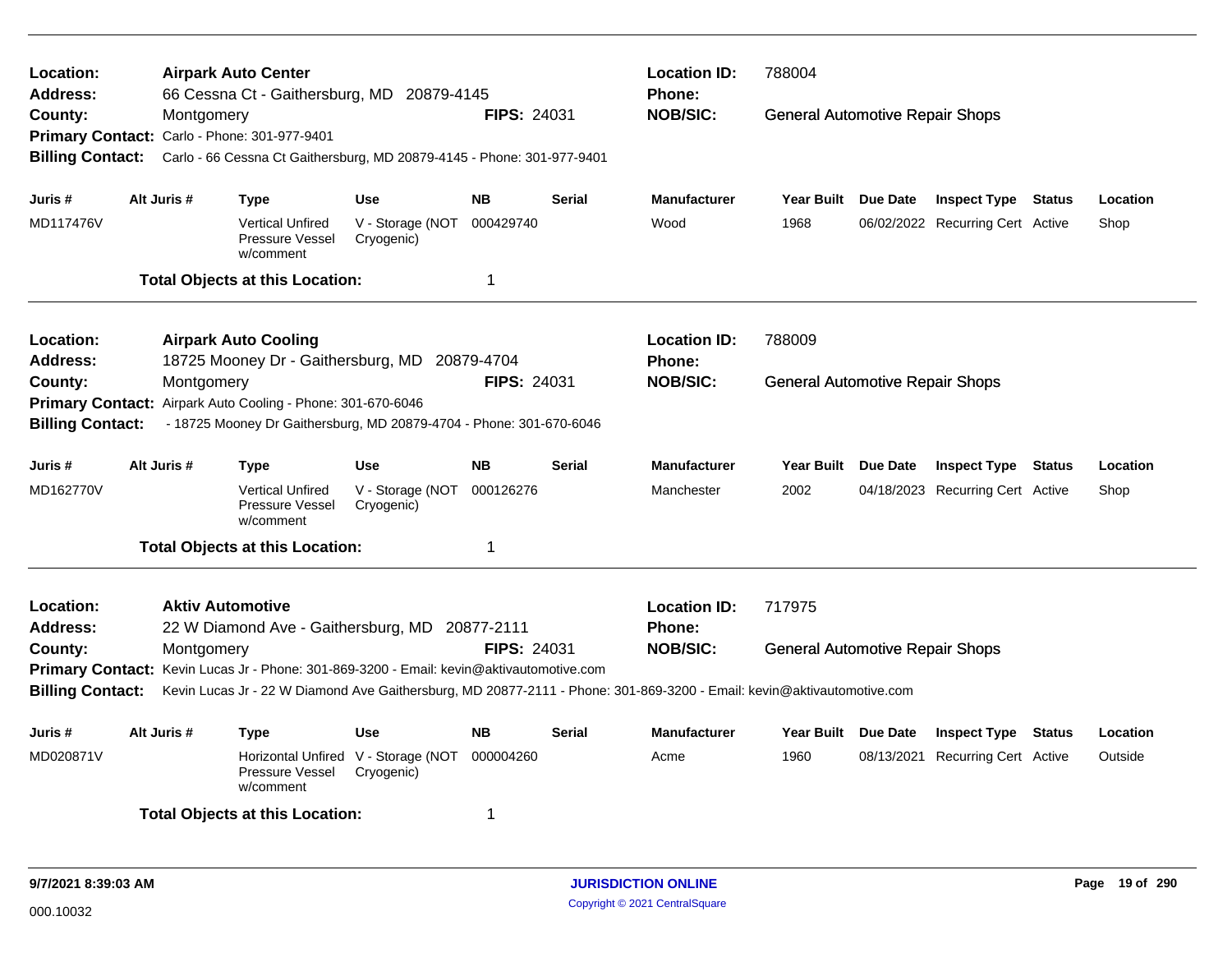| Location: | Aldon Management Corp.                                                             |                    | <b>Location ID:</b> | 702361                                  |
|-----------|------------------------------------------------------------------------------------|--------------------|---------------------|-----------------------------------------|
| Address:  | 4730 Bradley Blvd - Chevy Chase, MD 20815-6347                                     |                    | <b>Phone:</b>       | 301-656-7626                            |
| County:   | Montgomery                                                                         | <b>FIPS: 24031</b> | <b>NOB/SIC:</b>     | <b>Operators of Apartment Buildings</b> |
|           | Primary Contact: Maria Rico - Phone: 301-656-5998 - Email: mhr@aldonmanagement.com |                    |                     |                                         |

**Billing Contact:** Maria Rico - 8180 Wisconsin Ave Bethesda, MD 20814-3624 - Phone: 301-656-5998 - Email: mhr@aldonmanagement.com

| Juris #   | Alt Juris # | Type                                                    | <b>Use</b>                                              | <b>NB</b> | <b>Serial</b> | <b>Manufacturer</b> | <b>Year Built</b> | Due Date   | <b>Inspect Type</b>          | Status | Location           |
|-----------|-------------|---------------------------------------------------------|---------------------------------------------------------|-----------|---------------|---------------------|-------------------|------------|------------------------------|--------|--------------------|
| MD159453H |             | Water Tube<br>Coiled (Flueless<br>Hi Efficiency)        | H - Hot Water<br>Heat (Water $\leq$<br>160 psig, 250 F) | 000117229 |               | Viessman            | 2017              | 10/02/2021 | <b>Recurring Cert Active</b> |        | Boiler Room        |
| MD159454H |             | <b>Water Tube</b><br>Coiled (Flueless<br>Hi Efficiency) | H - Hot Water<br>Heat (Water $\leq$<br>160 psig, 250 F) | 000117077 |               | Viessman            | 2017              | 10/02/2021 | <b>Recurring Cert Active</b> |        | <b>Boiler Room</b> |
| MD159455H |             | Water Tube<br>Coiled (Flueless<br>Hi Efficiency)        | H - Hot Water<br>Heat (Water $\leq$<br>160 psig, 250 F) | 000116313 |               | Viessman            | 2017              | 10/02/2021 | <b>Recurring Cert Active</b> |        | Boiler Room        |
| MD159456H |             | <b>Water Tube</b><br>Coiled (Flueless<br>Hi Efficiency) | H - Hot Water<br>Heat (Water $\leq$<br>160 psig, 250 F) | 000117076 |               | Viessman            | 2017              | 10/02/2021 | <b>Recurring Cert Active</b> |        | <b>Boiler Room</b> |
| MD159457H |             | Water Tube<br>Coiled (Flueless<br>Hi Efficiency)        | H - Hot Water<br>Heat (Water $\leq$<br>160 psig, 250 F) | 000117228 |               | Viessman            | 2017              | 10/02/2021 | Recurring Cert Active        |        | Boiler Room        |
| MD159458H |             | <b>Water Tube</b><br>Coiled (Flueless<br>Hi Efficiency) | H - Hot Water<br>Heat (Water $\leq$<br>160 psig, 250 F) | 000116312 |               | Viessman            | 2017              | 10/02/2021 | Recurring Cert Active        |        | Boiler room        |
|           |             | Total Objects at this Location:                         |                                                         | 6         |               |                     |                   |            |                              |        |                    |

Operators of Apartment Buildings 4757 Chevy Chase Dr - Chevy Chase, MD 20815-6449 **County:** Montgomery **NOB/SIC: PIPS:** 24031 **NOB/SIC:** Primary Contact: David Greaves - Phone: 301-841-6754 - Cell: 240-507-4985 - Email: dgreaves@aldonmanagement.com **Billing Contact:** David Greaves - 8180 Wisconsin Ave Bethesda, MD 20814-3624 - Phone: 301-841-6754 - Cell: 240-507-4985 - Email: dgreaves@aldonmanagement.com **Aldon Management Corp. Location ID:** 702364 **Address: Location: FIPS:** 24031 **Phone:** 301-656-7626

| Juris #   | Alt Juris # | Type                          | Use                                                     | <b>NB</b> | <b>Serial</b> | <b>Manufacturer</b> | <b>Year Built</b> | <b>Due Date</b> | <b>Inspect Type</b>   | Status | Location           |
|-----------|-------------|-------------------------------|---------------------------------------------------------|-----------|---------------|---------------------|-------------------|-----------------|-----------------------|--------|--------------------|
| MD162175H |             | <b>Vertical Water</b><br>Tube | H - Hot Water<br>Heat (Water $\leq$<br>160 psig, 250 F) | 000132107 |               | Viessman            | 2018              | 10/02/2021      | Recurring Cert Active |        | Boiler Room        |
| MD162176H |             | Vertical Water<br>Tube        | H - Hot Water<br>Heat (Water $\leq$<br>160 psig, 250 F) | 000130911 |               | Viessman            | 2018              | 10/02/2021      | Recurring Cert Active |        | Boiler Room        |
| MD162177H |             | <b>Vertical Water</b><br>Tube | H - Hot Water<br>Heat (Water $\leq$                     | 000132106 |               | Viessman            | 2018              | 10/02/2021      | Recurring Cert Active |        | <b>Boiler Room</b> |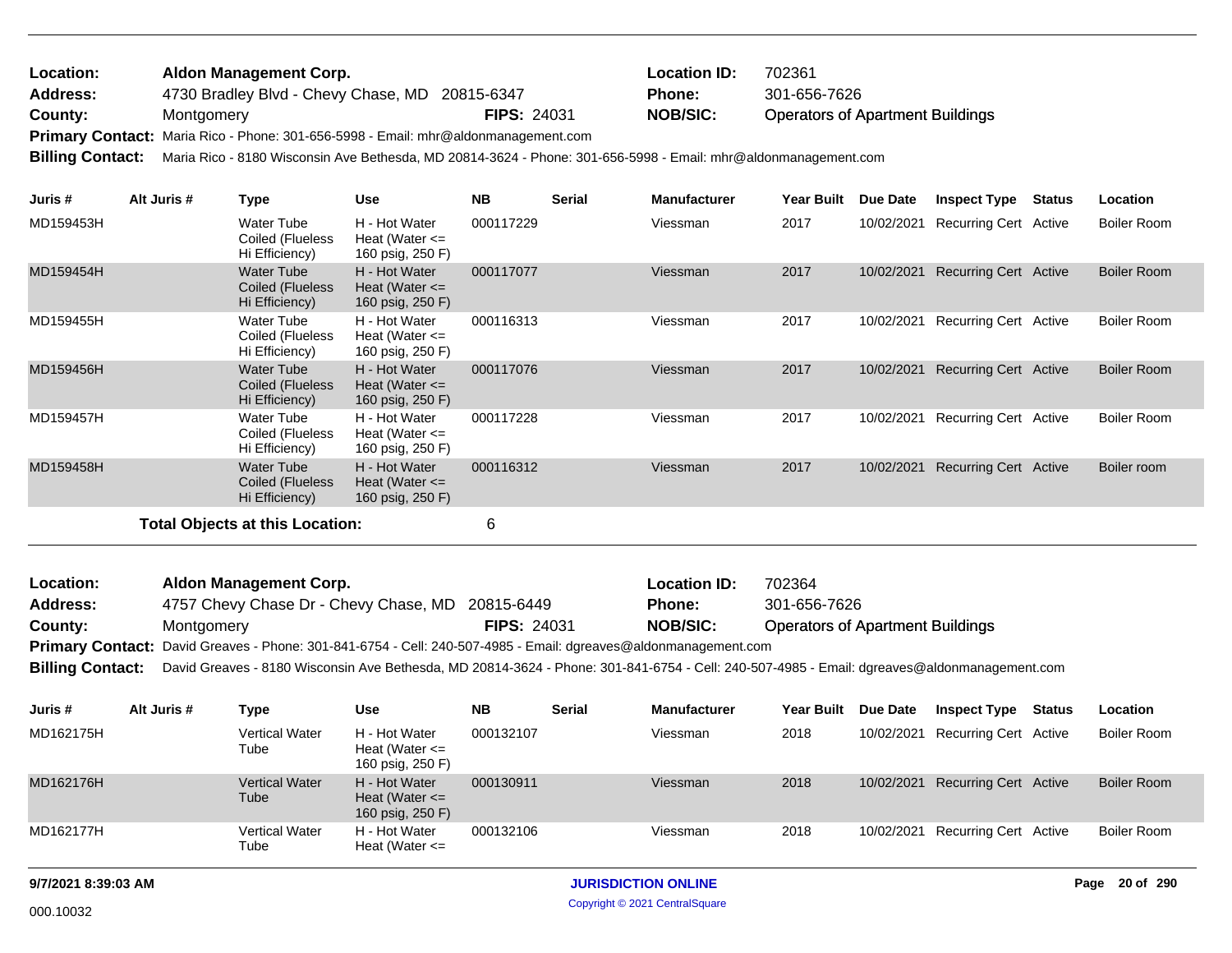| Juris #                      | Alt Juris # | <b>Type</b>                                                                      | Use                                                                         | <b>NB</b>          | <b>Serial</b> | <b>Manufacturer</b>                                                                                                                         | Year Built Due Date                     |                 | <b>Inspect Type Status</b>       |               | Location           |
|------------------------------|-------------|----------------------------------------------------------------------------------|-----------------------------------------------------------------------------|--------------------|---------------|---------------------------------------------------------------------------------------------------------------------------------------------|-----------------------------------------|-----------------|----------------------------------|---------------|--------------------|
| MD162178H                    |             | <b>Vertical Water</b><br>Tube                                                    | 160 psig, 250 F)<br>H - Hot Water<br>Heat (Water $\leq$<br>160 psig, 250 F) | 000130910          |               | Viessman                                                                                                                                    | 2018                                    |                 | 10/02/2021 Recurring Cert Active |               | <b>Boiler Room</b> |
| MD162179H                    |             | Vertical Water<br>Tube                                                           | H - Hot Water<br>Heat (Water $\leq$<br>160 psig, 250 F)                     | 000129402          |               | Viessman                                                                                                                                    | 2018                                    |                 | 10/02/2021 Recurring Cert Active |               | <b>Boiler Room</b> |
| MD162180H                    |             | <b>Vertical Water</b><br>Tube                                                    | H - Hot Water<br>Heat (Water $\leq$<br>160 psig, 250 F)                     | 000129403          |               | Viessman                                                                                                                                    | 2018                                    |                 | 10/02/2021 Recurring Cert Active |               | <b>Boiler Room</b> |
|                              |             | <b>Total Objects at this Location:</b>                                           |                                                                             | 6                  |               |                                                                                                                                             |                                         |                 |                                  |               |                    |
| Location:<br>Address:        |             | <b>Aldon Management Corp.</b><br>4800 Wellington Dr - Chevy Chase, MD 20815-6252 |                                                                             |                    |               | <b>Location ID:</b><br><b>Phone:</b>                                                                                                        | 702365                                  |                 |                                  |               |                    |
| County:                      | Montgomery  |                                                                                  |                                                                             | <b>FIPS: 24031</b> |               | <b>NOB/SIC:</b>                                                                                                                             | <b>Operators of Apartment Buildings</b> |                 |                                  |               |                    |
| <b>Primary Contact:</b>      |             |                                                                                  |                                                                             |                    |               | David Greaves - Phone: 301-841-6754 - Cell: 240-507-4985 - Email: dgreaves@aldonmanagement.com                                              |                                         |                 |                                  |               |                    |
| <b>Billing Contact:</b>      |             |                                                                                  |                                                                             |                    |               | David Greaves - 8180 Wisconsin Ave Bethesda, MD 20814-3624 - Phone: 301-841-6754 - Cell: 240-507-4985 - Email: dgreaves@aldonmanagement.com |                                         |                 |                                  |               |                    |
| Juris #                      | Alt Juris # | <b>Type</b>                                                                      | <b>Use</b>                                                                  | <b>NB</b>          | <b>Serial</b> | <b>Manufacturer</b>                                                                                                                         | <b>Year Built</b>                       | <b>Due Date</b> | <b>Inspect Type</b>              | <b>Status</b> | Location           |
| MD088406H                    | 2           | Cast Iron                                                                        | H - Hot Water<br>Heat (Water $\leq$<br>160 psig, 250 F)                     | <b>CI</b>          |               | Weil-McLain                                                                                                                                 | 1994                                    |                 | 10/02/2021 External Cert         | Active        | <b>Boiler Room</b> |
| MD158572H                    |             | <b>Water Tube</b><br>Coiled (NOT<br><b>Flueless Hi</b><br>Efficiency)            | H - Hot Water<br>Supply (Water <=<br>160 psig, 210 F)                       | 000047884          |               | A O Smith                                                                                                                                   | 2017                                    |                 | 10/02/2021 Recurring Cert Active |               | blr rm             |
|                              |             | <b>Total Objects at this Location:</b>                                           |                                                                             | 2                  |               |                                                                                                                                             |                                         |                 |                                  |               |                    |
| Location:<br><b>Address:</b> |             | <b>Aldon Management Corp.</b><br>4858 Battery Ln - Bethesda, MD 20814-2742       |                                                                             |                    |               | <b>Location ID:</b><br>Phone:                                                                                                               | 702580<br>301-656-1306                  |                 |                                  |               |                    |
| County:                      | Montgomery  |                                                                                  |                                                                             | <b>FIPS: 24031</b> |               | <b>NOB/SIC:</b>                                                                                                                             | <b>Operators of Apartment Buildings</b> |                 |                                  |               |                    |
|                              |             |                                                                                  |                                                                             |                    |               | Primary Contact: David Greaves - Phone: 301-841-6754 - Cell: 240-507-4985 - Email: dgreaves@aldonmanagement.com                             |                                         |                 |                                  |               |                    |
| <b>Billing Contact:</b>      |             |                                                                                  |                                                                             |                    |               | David Greaves - 8180 Wisconsin Ave Bethesda, MD 20814-3624 - Phone: 301-841-6754 - Cell: 240-507-4985 - Email: dgreaves@aldonmanagement.com |                                         |                 |                                  |               |                    |
| Juris #                      | Alt Juris # | <b>Type</b>                                                                      | <b>Use</b>                                                                  | <b>NB</b>          | <b>Serial</b> | <b>Manufacturer</b>                                                                                                                         | <b>Year Built</b>                       | <b>Due Date</b> | <b>Inspect Type</b>              | <b>Status</b> | Location           |
| MD158551H                    |             | Water Tube<br>Coiled (Flueless<br>Hi Efficiency)                                 | H - Hot Water<br>Supply (Water <=<br>160 psig, 210 F)                       | 000113546          |               | Viessman                                                                                                                                    | 2017                                    |                 | 10/02/2021 Recurring Cert Active |               | <b>Boiler Room</b> |
|                              |             | <b>Total Objects at this Location:</b>                                           |                                                                             | 1                  |               |                                                                                                                                             |                                         |                 |                                  |               |                    |
| 9/7/2021 8:39:03 AM          |             |                                                                                  |                                                                             |                    |               | <b>JURISDICTION ONLINE</b>                                                                                                                  |                                         |                 |                                  |               | Page 21 of 290     |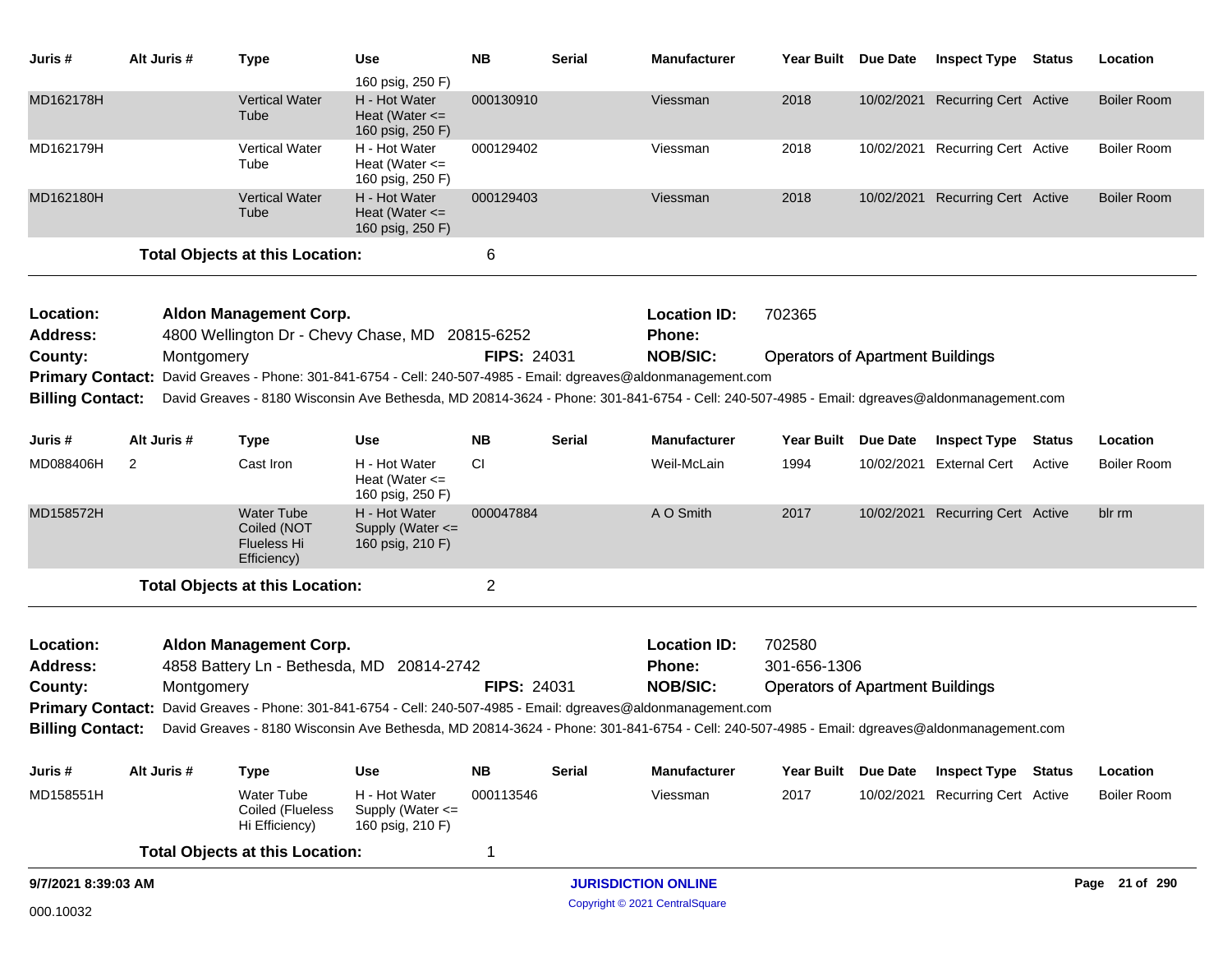| Location:<br>Alem Weldehiamanot<br><b>Address:</b><br>7515 Maple Avenue Apt 100 Meriwill - Takoma Park, MD 20912-<br>County:<br>Montgomery<br>Alem Welde-Hiamanot - Phone: 301 270 1373 (disconnected) - Cell: 202 459 1949 - Email: alemgmwh@gmail.com<br><b>Primary Contact:</b><br><b>Billing Contact:</b><br>Alt Juris # |             |             |                                                                                                                                                        |                                                         | <b>FIPS: 24031</b>               |                      | <b>Location ID:</b><br>702369<br>202-459-1949<br><b>Phone:</b><br><b>NOB/SIC:</b><br><b>Operators of Apartment Buildings</b><br>Alem Welde-Hiamanot - 7515 Maple Ave Apt 100 Takoma Park, MD 20912-4938 - Phone: 301 270 1373 (disconnected) - Cell: 202 459 1949 - Email: alemgmwh@gmail.com |                        |                 |                                                          |        |                |
|------------------------------------------------------------------------------------------------------------------------------------------------------------------------------------------------------------------------------------------------------------------------------------------------------------------------------|-------------|-------------|--------------------------------------------------------------------------------------------------------------------------------------------------------|---------------------------------------------------------|----------------------------------|----------------------|-----------------------------------------------------------------------------------------------------------------------------------------------------------------------------------------------------------------------------------------------------------------------------------------------|------------------------|-----------------|----------------------------------------------------------|--------|----------------|
| Juris #                                                                                                                                                                                                                                                                                                                      |             |             | <b>Type</b>                                                                                                                                            | <b>Use</b>                                              | <b>NB</b>                        | <b>Serial</b>        | <b>Manufacturer</b>                                                                                                                                                                                                                                                                           | Year Built Due Date    |                 | <b>Inspect Type Status</b>                               |        | Location       |
| MD128730H                                                                                                                                                                                                                                                                                                                    |             |             | Cast Iron                                                                                                                                              | H - Hot Water<br>Heat (Water $\leq$<br>160 psig, 250 F) | CI                               |                      | <b>Burnham</b>                                                                                                                                                                                                                                                                                | 2006                   |                 | 07/06/2022 Recurring Cert Active                         |        | basement 7515  |
|                                                                                                                                                                                                                                                                                                                              |             |             | <b>Total Objects at this Location:</b>                                                                                                                 |                                                         | -1                               |                      |                                                                                                                                                                                                                                                                                               |                        |                 |                                                          |        |                |
| Location:<br><b>Address:</b><br>County:<br><b>Primary Contact:</b><br><b>Billing Contact:</b>                                                                                                                                                                                                                                |             | Montgomery  | Alexandria Real Estate Equities, Inc.<br>50 W Watkins Mill Rd - Gaithersburg, MD<br>Jason Lee - Cell: 240-246-5329 - Email: jason.lee@saint-gobain.com |                                                         | 20878-4023<br><b>FIPS: 24031</b> |                      | <b>Location ID:</b><br>Phone:<br><b>NOB/SIC:</b><br>Jason Lee - 50 W Watkins Mill Rd Gaithersburg, MD 20878-4023 - Cell: 240-246-5329 - Email: jason.lee@saint-gobain.com                                                                                                                     | 711731<br>301-279-0214 |                 | <b>Biological Products, Except Diagnostic Substances</b> |        |                |
| Juris#                                                                                                                                                                                                                                                                                                                       |             | Alt Juris # | <b>Type</b>                                                                                                                                            | <b>Use</b>                                              | <b>NB</b>                        | <b>Serial</b>        | <b>Manufacturer</b>                                                                                                                                                                                                                                                                           | <b>Year Built</b>      | <b>Due Date</b> | <b>Inspect Type Status</b>                               |        | Location       |
| MD169365V                                                                                                                                                                                                                                                                                                                    |             |             | Autoclave                                                                                                                                              | V - Process-<br>Sterilizing                             | 000008792                        | 5911-211             | Consolidated                                                                                                                                                                                                                                                                                  | 2021                   |                 | 04/23/2023 Recurring Cert Active                         |        | Autoclave Rm   |
| MD169366                                                                                                                                                                                                                                                                                                                     |             |             | Electric (NOT<br>HLW)                                                                                                                                  | S - Power-<br><b>Sterilizing (Steam</b><br>$> 15$ psig) |                                  | 000008799 SEB100-891 | Consolidated                                                                                                                                                                                                                                                                                  | 2021                   |                 | 05/19/2022 Recurring Cert Active                         |        | autoclave rm   |
|                                                                                                                                                                                                                                                                                                                              |             |             | <b>Total Objects at this Location:</b>                                                                                                                 |                                                         | $\overline{2}$                   |                      |                                                                                                                                                                                                                                                                                               |                        |                 |                                                          |        |                |
| Location:<br><b>Address:</b><br>County:<br><b>Primary Contact:</b><br><b>Billing Contact:</b>                                                                                                                                                                                                                                |             | Montgomery  | <b>ALG Drapery &amp; Installations LLC</b><br>7895 Cessna Ave - Gaithersburg, MD 20879-4161<br>ALG Drapery & Installations LLC                         |                                                         | <b>FIPS: 24031</b>               |                      | <b>Location ID:</b><br><b>Phone:</b><br><b>NOB/SIC:</b>                                                                                                                                                                                                                                       | 3270591                |                 | Miscellaneous Personal Services, NEC                     |        |                |
| Juris #                                                                                                                                                                                                                                                                                                                      | Alt Juris # |             | <b>Type</b>                                                                                                                                            | <b>Use</b>                                              | <b>NB</b>                        | <b>Serial</b>        | <b>Manufacturer</b>                                                                                                                                                                                                                                                                           | <b>Year Built</b>      | Due Date        | <b>Inspect Type</b>                                      | Status | Location       |
| MD118515                                                                                                                                                                                                                                                                                                                     |             |             | <b>Vertical Fire Tube</b>                                                                                                                              | S - Power-Other<br>w/comment (Stm<br>$> 15$ psig)       | 000094153                        |                      | Fulton                                                                                                                                                                                                                                                                                        | 2003                   |                 | 10/12/2021 Recurring Cert Active                         |        | <b>BLRM</b>    |
| MD148958V                                                                                                                                                                                                                                                                                                                    |             |             | <b>Vertical Unfired</b><br><b>Pressure Vessel</b>                                                                                                      | V - Storage (NOT<br>Cryogenic)                          | 000956495                        |                      | Manchester                                                                                                                                                                                                                                                                                    | 2008                   |                 | 10/14/2021 Recurring Cert Active                         |        | blr rm         |
| 9/7/2021 8:39:03 AM                                                                                                                                                                                                                                                                                                          |             |             |                                                                                                                                                        |                                                         |                                  |                      | <b>JURISDICTION ONLINE</b>                                                                                                                                                                                                                                                                    |                        |                 |                                                          |        | Page 22 of 290 |
| 000.10032                                                                                                                                                                                                                                                                                                                    |             |             |                                                                                                                                                        |                                                         |                                  |                      | Copyright © 2021 CentralSquare                                                                                                                                                                                                                                                                |                        |                 |                                                          |        |                |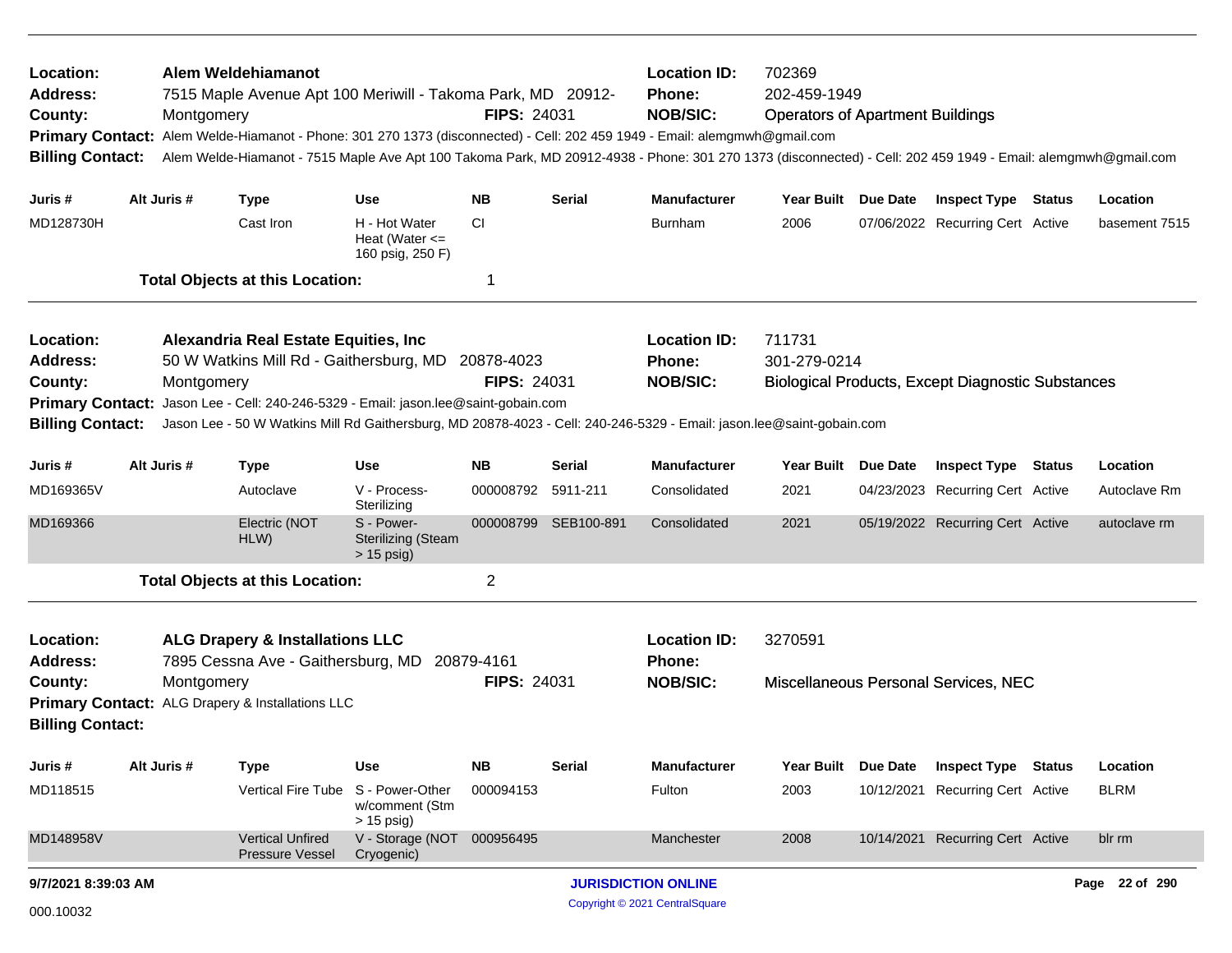| Juris #                          | Alt Juris #                      | <b>Type</b>                                                                                                             | <b>Use</b>                                        | <b>NB</b>          | <b>Serial</b> | <b>Manufacturer</b>           | Year Built Due Date                    |                 | <b>Inspect Type</b>              | <b>Status</b> | Location               |
|----------------------------------|----------------------------------|-------------------------------------------------------------------------------------------------------------------------|---------------------------------------------------|--------------------|---------------|-------------------------------|----------------------------------------|-----------------|----------------------------------|---------------|------------------------|
|                                  |                                  | w/comment                                                                                                               |                                                   |                    |               |                               |                                        |                 |                                  |               |                        |
|                                  |                                  | <b>Total Objects at this Location:</b>                                                                                  |                                                   | $\overline{2}$     |               |                               |                                        |                 |                                  |               |                        |
| Location:<br><b>Address:</b>     |                                  | <b>All Tune &amp; Lube</b><br>324 N Stonestreet Ave - Rockville, MD 20850-1655                                          |                                                   |                    |               | <b>Location ID:</b><br>Phone: | 716927                                 |                 |                                  |               |                        |
| County:                          | <b>FIPS: 24031</b><br>Montgomery |                                                                                                                         |                                                   |                    |               | <b>NOB/SIC:</b>               | <b>General Automotive Repair Shops</b> |                 |                                  |               |                        |
| Primary Contact: All Tune & Lube |                                  |                                                                                                                         |                                                   |                    |               |                               |                                        |                 |                                  |               |                        |
| <b>Billing Contact:</b>          |                                  | Glenn R Looper - 324 N Stonestreet Ave Rockville, MD 20850-1655 - Phone: 301-762-9333 - Email: loopersc@loopersc.com    |                                                   |                    |               |                               |                                        |                 |                                  |               |                        |
|                                  |                                  |                                                                                                                         |                                                   |                    |               |                               |                                        |                 |                                  |               |                        |
| Juris #                          | Alt Juris #                      | Type                                                                                                                    | <b>Use</b>                                        | <b>NB</b>          | <b>Serial</b> | <b>Manufacturer</b>           | <b>Year Built</b>                      | <b>Due Date</b> | <b>Inspect Type Status</b>       |               | Location               |
| MD105525V                        | 01                               | Pressure Vessel<br>w/comment                                                                                            | Horizontal Unfired V - Storage (NOT<br>Cryogenic) | 000046926          |               | Manchester                    | 1989                                   |                 | 05/03/2022 Recurring Cert Active |               | <b>Compressor Area</b> |
| MD105526V                        | 02                               | Pressure Vessel<br>w/comment                                                                                            | Horizontal Unfired V - Storage (NOT<br>Cryogenic) | 000785404          |               | <b>Pressed Steel</b>          | 1955                                   |                 | 05/03/2022 Recurring Cert Active |               | Compressor Area        |
|                                  |                                  | <b>Total Objects at this Location:</b>                                                                                  |                                                   | $\overline{2}$     |               |                               |                                        |                 |                                  |               |                        |
| Location:                        |                                  | <b>American Best Wings (Arc3)</b>                                                                                       |                                                   |                    |               | <b>Location ID:</b>           | 3993042                                |                 |                                  |               |                        |
| <b>Address:</b>                  |                                  | 18208 Contour Rd - Montgomery Village, MD 20877-2607                                                                    |                                                   |                    |               | Phone:                        |                                        |                 |                                  |               |                        |
| County:                          |                                  | Montgomery                                                                                                              |                                                   | <b>FIPS: 24031</b> |               | <b>NOB/SIC:</b>               |                                        |                 |                                  |               |                        |
|                                  |                                  | Primary Contact: American Best Wings (Arc3)                                                                             |                                                   |                    |               |                               |                                        |                 |                                  |               |                        |
| <b>Billing Contact:</b>          |                                  | Charlie Patterson - PO Box 26269 Richmond, VA 23260-6269 - Phone: 804-644-4521 - Email: charlie.patterson@arc3gases.com |                                                   |                    |               |                               |                                        |                 |                                  |               |                        |
| Juris #                          | Alt Juris #                      | <b>Type</b>                                                                                                             | <b>Use</b>                                        | <b>NB</b>          | Serial        | <b>Manufacturer</b>           | <b>Year Built</b>                      | <b>Due Date</b> | <b>Inspect Type</b>              | <b>Status</b> | Location               |
| MD166669V                        |                                  | <b>Vertical Unfired</b><br>Pressure Vessel<br>w/comment                                                                 | V - Storage<br>(Cryogenic)                        | 000299293          |               | <b>CHART</b>                  | 2014                                   |                 | 11/19/2021 Recurring Cert Active |               | Outside                |
|                                  |                                  | <b>Total Objects at this Location:</b>                                                                                  |                                                   | 1                  |               |                               |                                        |                 |                                  |               |                        |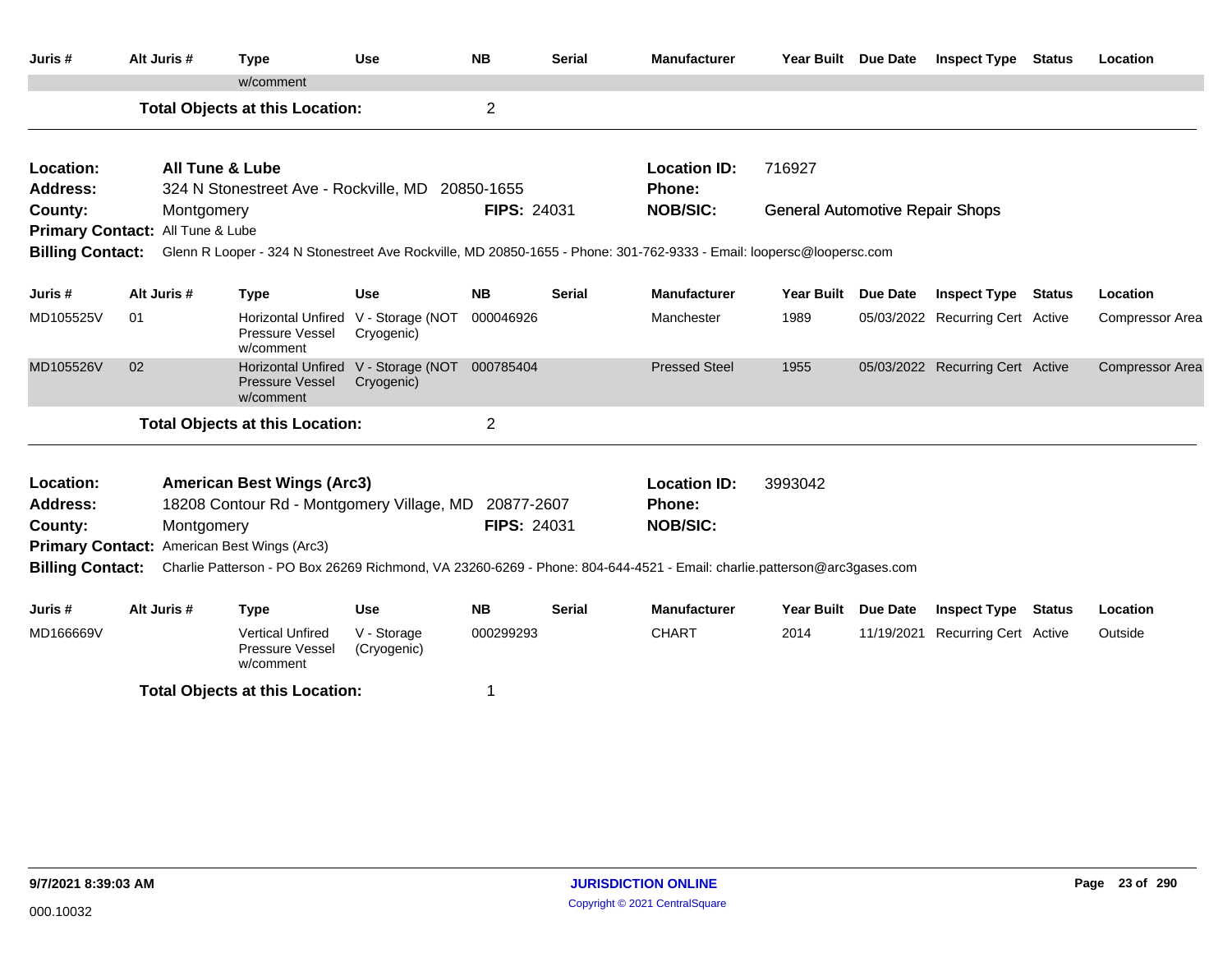| <b>Location:</b>        | American Inn                                                                                                                      |                    | <b>Location ID:</b> | 702648                            |
|-------------------------|-----------------------------------------------------------------------------------------------------------------------------------|--------------------|---------------------|-----------------------------------|
| <b>Address:</b>         | 8130 Wisconsin Ave - Bethesda, MD 20814-3640                                                                                      |                    | <b>Phone:</b>       | 301-656-9300                      |
| County:                 | Montgomery                                                                                                                        | <b>FIPS: 24031</b> | <b>NOB/SIC:</b>     | <b>Eating and Drinking Places</b> |
|                         | Primary Contact: Virginia Villegas - Phone: 301-656-9300 - Email: virginia.villegas@baywoodhotels.com                             |                    |                     |                                   |
| <b>Billing Contact:</b> | Virginia Villegas - 8130 Wisconsin Ave Bethesda, MD 20814-3640 - Phone: 301-656-9300 - Email: virginia.villegas@baywoodhotels.com |                    |                     |                                   |

| Juris #   | Alt Juris # | Type                                   | <b>Use</b>                                                | <b>NB</b> | <b>Serial</b> | <b>Manufacturer</b>   | <b>Year Built</b> | <b>Due Date</b> | <b>Inspect Type</b>              | Status | Location                    |
|-----------|-------------|----------------------------------------|-----------------------------------------------------------|-----------|---------------|-----------------------|-------------------|-----------------|----------------------------------|--------|-----------------------------|
| MD108329H |             | <b>Horizontal Water</b><br>Tube        | H - Hot Water<br>Supply (Water $\leq$<br>160 psig, 210 F) | 000117293 |               | Lochinvar             | 1994              |                 | 03/27/2023 Recurring Cert Active |        | Guapos<br><b>Basement</b>   |
| MD108330H |             | <b>Horizontal Water</b><br>Tube        | H - Hot Water<br>Heat (Water $\leq$<br>160 psig, 250 F)   | 000091588 |               | <b>Teledyne Laars</b> | 1994              |                 | 03/27/2023 Recurring Cert Active |        | Tower<br>Mechanical<br>Room |
| MD108331H |             | <b>Horizontal Water</b><br>Tube        | H - Hot Water<br>Heat (Water $\leq$<br>160 psig, 250 F)   | 000091589 |               | Teledyne Laars        | 1994              |                 | 03/27/2023 Recurring Cert Active |        | Tower<br>Mechanical<br>Room |
| MD122011H |             | <b>Horizontal Water</b><br>Tube        | H - Hot Water<br>Supply (Water $\leq$<br>160 psig, 210 F) | 000160395 |               | Lochinvar             | 2003              |                 | 03/27/2023 Recurring Cert Active |        | Tower<br>Mechanical<br>Room |
|           |             | <b>Total Objects at this Location:</b> |                                                           | 4         |               |                       |                   |                 |                                  |        |                             |

Health and Allied Services, NEC 4720 Montgomery Ln - Bethesda, MD 20814-5320 **County:** Montgomery **NOB/SIC: NOB/SIC: NOB/SIC:** Primary Contact: Jim Crawford - Phone: 240-499-9600 - Email: jcrawfor@foulgerpratt.com **American Occupational Therapy Location ID:** 702676 **Address: Location: FIPS:** 24031 **Phone:**

**Billing Contact:** Jim Crawford - 9600 Blackwell Rd Ste 200 Rockville, MD 20850-3659 - Phone: 240-499-9600 - Email: jcrawfor@foulgerpratt.com

| Juris #   | Alt Juris # | Type                                               | <b>Use</b>                                      | <b>NB</b> | <b>Serial</b> | <b>Manufacturer</b> | <b>Year Built</b> | Due Date | <b>Inspect Type</b>              | Status | <b>Location</b> |
|-----------|-------------|----------------------------------------------------|-------------------------------------------------|-----------|---------------|---------------------|-------------------|----------|----------------------------------|--------|-----------------|
| MD080212V |             | Horizontal Unfired<br>Pressure Vessel<br>w/comment | V - Storage (NOT<br>Cryogenic)                  | 000954064 |               | Buckeye             | 1990              |          | 02/03/2022 Recurring Cert Active |        | Penthouse       |
| MD141901V |             | Heat Exchanger -<br>Other w/comment                | V - Process-Heat<br>Transfer-Other<br>w/comment | 000096019 |               | <b>Niles</b>        | 2011              |          | 02/03/2022 Recurring Cert Active |        | Penthouse       |
| MD141902V |             | Heat Exchanger -<br>Shell and Tube                 | V - Process-Heat<br>Transfer-Other<br>w/comment | 000054948 |               | <b>JOHNSON</b>      | 2008              |          | 02/03/2022 Recurring Cert Active |        | Penthouse       |
| MD141903V |             | Heat Exchanger -<br>Shell and Tube                 | V - Process-Heat<br>Transfer-Other<br>w/comment | 000054894 |               | <b>JOHNSON</b>      | 2008              |          | 02/03/2022 Recurring Cert Active |        | Penthouse       |
| MD141911H |             | Cast Aluminum                                      | H - Hot Water<br>Heat (Water $\leq$             | CA        | 6481          | Harsco              | 2011              |          | 02/03/2022 Recurring Cert Active |        | Penthouse       |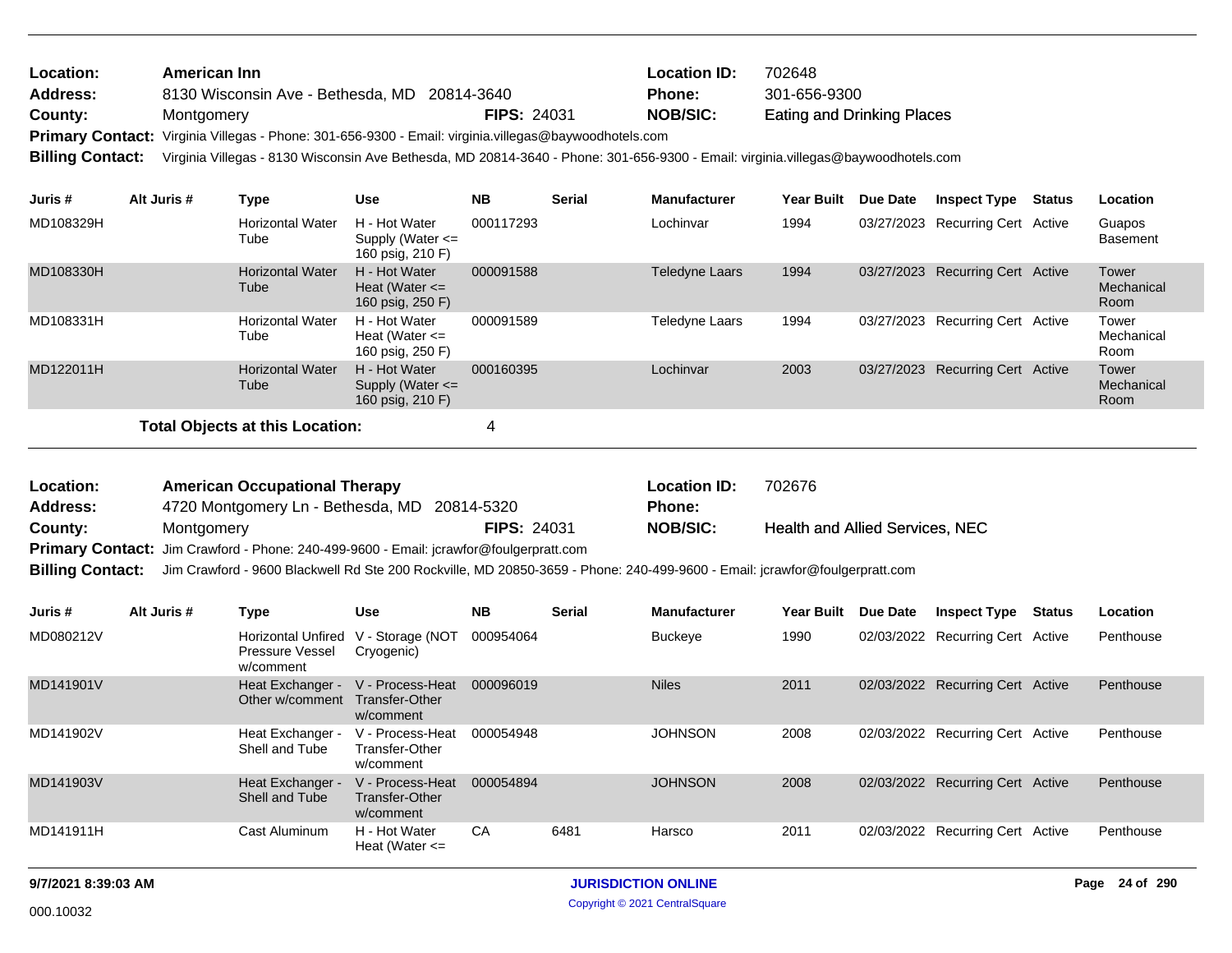| Juris #                 |      | Alt Juris # | <b>Type</b>                                                                                                   | <b>Use</b><br>160 psig, 250 F)                          | <b>NB</b>          | <b>Serial</b> | <b>Manufacturer</b> | Year Built Due Date                     |                 | <b>Inspect Type Status</b>       |               | Location    |
|-------------------------|------|-------------|---------------------------------------------------------------------------------------------------------------|---------------------------------------------------------|--------------------|---------------|---------------------|-----------------------------------------|-----------------|----------------------------------|---------------|-------------|
| MD141912H               |      |             | <b>Cast Aluminum</b>                                                                                          | H - Hot Water<br>Heat (Water $\leq$<br>160 psig, 250 F) | CA                 | 7081          | Harsco              | 2011                                    |                 | 02/03/2022 Recurring Cert Active |               | Penthouse   |
| MD141913H               |      |             | Cast Aluminum                                                                                                 | H - Hot Water<br>Heat (Water $\leq$<br>160 psig, 250 F) | CA                 | 7067          | Harsco              | 2011                                    |                 | 02/03/2022 Recurring Cert Active |               | Penthouse   |
|                         |      |             | <b>Total Objects at this Location:</b>                                                                        |                                                         | $\overline{7}$     |               |                     |                                         |                 |                                  |               |             |
| Location:               |      |             | <b>American Podiatric Medical</b>                                                                             |                                                         |                    |               | <b>Location ID:</b> | 702682                                  |                 |                                  |               |             |
| <b>Address:</b>         |      |             | 9312 Old Georgetown Rd - Bethesda, MD                                                                         |                                                         | 20814-1621         |               | Phone:              | 301-581-9216                            |                 |                                  |               |             |
| County:                 |      | Montgomery  |                                                                                                               |                                                         | <b>FIPS: 24031</b> |               | <b>NOB/SIC:</b>     | Membership organizations                |                 |                                  |               |             |
| <b>Primary Contact:</b> |      |             | Jay Levrio - Phone: 301-581-9200 - Email: jlevrio@apma.org                                                    |                                                         |                    |               |                     |                                         |                 |                                  |               |             |
| <b>Billing Contact:</b> |      |             | Jay Levrio - 9312 Old Georgetown Rd Bethesda, MD 20814-1621 - Phone: 301-581-9200 - Email: jlevrio@apma.org   |                                                         |                    |               |                     |                                         |                 |                                  |               |             |
| Juris #                 |      | Alt Juris # | <b>Type</b>                                                                                                   | <b>Use</b>                                              | <b>NB</b>          | <b>Serial</b> | <b>Manufacturer</b> | <b>Year Built</b>                       | <b>Due Date</b> | <b>Inspect Type</b>              | <b>Status</b> | Location    |
| MD108918H               | 9312 |             | <b>Horizontal Water</b><br>Tube                                                                               | H - Hot Water<br>Heat (Water $\leq$<br>160 psig, 250 F) | 000061861          | c963672       | Lochinvar           | 1996                                    |                 | 12/09/2022 Recurring Cert Active |               | <b>BLRM</b> |
|                         |      |             | <b>Total Objects at this Location:</b>                                                                        |                                                         | 1                  |               |                     |                                         |                 |                                  |               |             |
| Location:               |      |             | <b>Apartment Bldg./60 Elm LLC</b>                                                                             |                                                         |                    |               | <b>Location ID:</b> | 717097                                  |                 |                                  |               |             |
| <b>Address:</b>         |      |             | 60 Pine Ave - Takoma Park, MD 20912-4611                                                                      |                                                         |                    |               | Phone:              |                                         |                 |                                  |               |             |
| County:                 |      | Montgomery  |                                                                                                               |                                                         | <b>FIPS: 24031</b> |               | <b>NOB/SIC:</b>     | <b>Operators of Apartment Buildings</b> |                 |                                  |               |             |
| <b>Primary Contact:</b> |      |             | Brian Wright - Phone: 202-253-8297 - Email: brian_wright@verizon.net                                          |                                                         |                    |               |                     |                                         |                 |                                  |               |             |
| <b>Billing Contact:</b> |      |             | Brian Wright - 60 Pine Ave Takoma Park, MD 20912-4611 - Phone: 202-253-8297 - Email: brian_wright@verizon.net |                                                         |                    |               |                     |                                         |                 |                                  |               |             |
| Juris #                 |      | Alt Juris # | <b>Type</b>                                                                                                   | <b>Use</b>                                              | <b>NB</b>          | <b>Serial</b> | <b>Manufacturer</b> | <b>Year Built</b>                       | <b>Due Date</b> | <b>Inspect Type Status</b>       |               | Location    |
| MD163255H               |      |             | Cast Iron                                                                                                     | H - Hot Water<br>Heat (Water $\leq$<br>160 psig, 250 F) |                    | 65423314      | <b>US Boiler</b>    | 2014                                    | 05/22/2021      | Recurring Cert Active            |               | Basement    |
|                         |      |             | <b>Total Objects at this Location:</b>                                                                        |                                                         | 1                  |               |                     |                                         |                 |                                  |               |             |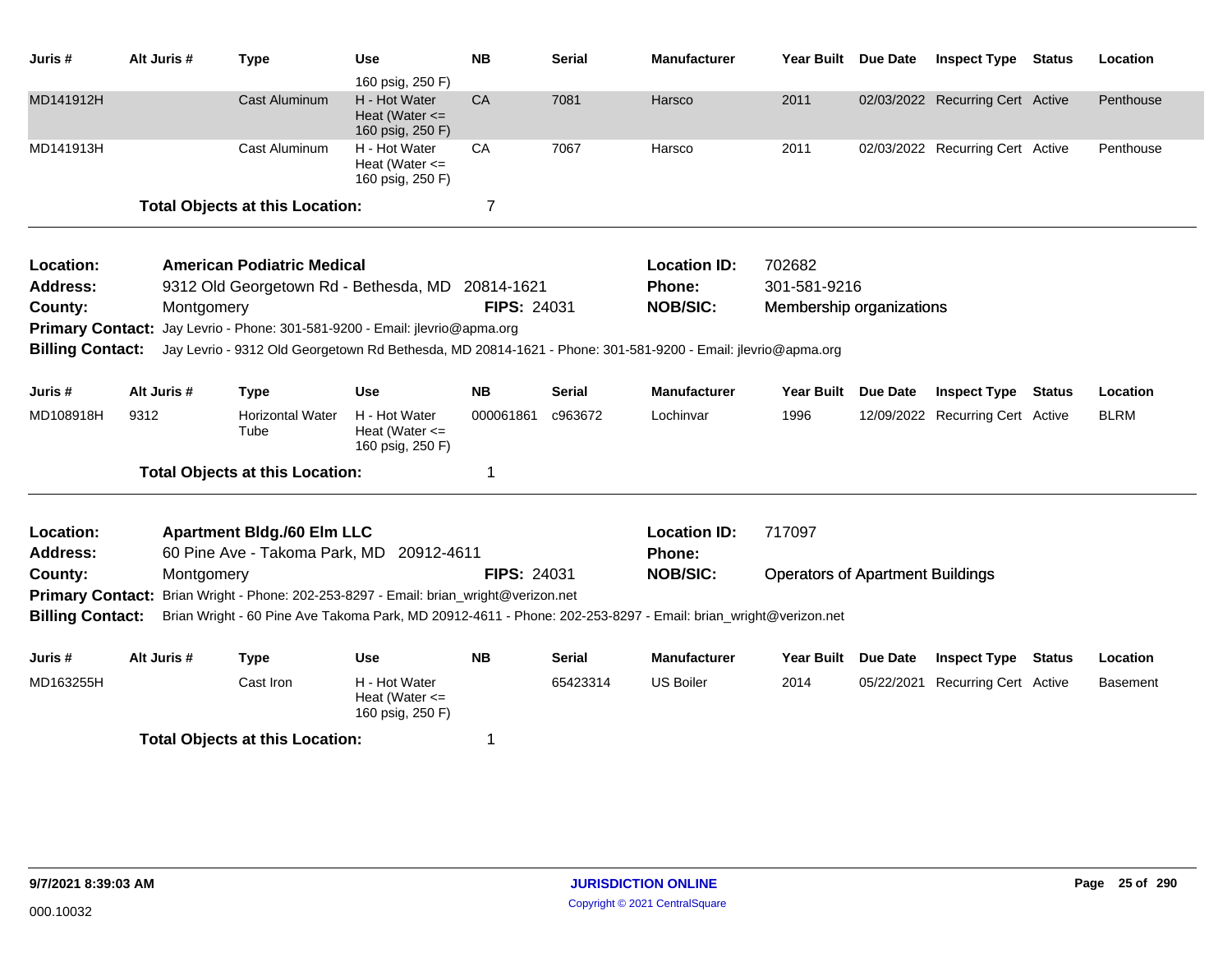| Location:               | <b>Apartments</b>                                                                                           |                    | <b>Location ID:</b> | 717530                                  |  |  |  |  |  |  |
|-------------------------|-------------------------------------------------------------------------------------------------------------|--------------------|---------------------|-----------------------------------------|--|--|--|--|--|--|
| Address:                | 8105 Greenwood Ave - Takoma Park, MD 20912-6872                                                             |                    | <b>Phone:</b>       |                                         |  |  |  |  |  |  |
| County:                 | Montgomery                                                                                                  | <b>FIPS: 24031</b> | NOB/SIC:            | <b>Operators of Apartment Buildings</b> |  |  |  |  |  |  |
|                         | Primary Contact: Deric or Yuri Tomenko - Phone: 240-339-3399/240-242-7722                                   |                    |                     |                                         |  |  |  |  |  |  |
| <b>Billing Contact:</b> | Deric or Yuri Tomenko - 8201 Flower Ave Apt 5 Takoma Park, MD 20912-6932 - Phone: 240-339-3399/240-242-7722 |                    |                     |                                         |  |  |  |  |  |  |

| Juris #   | Alt Juris # | Type                                   | <b>Use</b>                                              | <b>NB</b> | <b>Serial</b> | <b>Manufacturer</b> | <b>Year Built</b> | Due Date   | <b>Inspect Type</b>              | <b>Status</b> | Location |
|-----------|-------------|----------------------------------------|---------------------------------------------------------|-----------|---------------|---------------------|-------------------|------------|----------------------------------|---------------|----------|
| MD154990H |             | Cast Iron                              | H - Hot Water<br>Heat (Water $\leq$<br>160 psig, 250 F) | <b>CI</b> | 033125        | <b>Burnham</b>      | 2014              |            | 05/01/2022 Recurring Cert Active |               | Equip Rm |
| MD154991H |             | Cast Iron                              | H - Hot Water<br>Heat (Water $\leq$<br>160 psig, 250 F) | <b>CI</b> | 6544706       | <b>Burnham</b>      | 2014              | 05/01/2022 | Recurring Cert Active            |               | Equip Rm |
| MD154992H |             | Cast Iron                              | H - Hot Water<br>Heat (Water $\leq$<br>160 psig, 250 F) | <b>CI</b> | 65442705      | <b>Burnham</b>      | 2014              |            | 05/01/2022 Recurring Cert Active |               | Equip Rm |
| MD154993H |             | Cast Iron                              | H - Hot Water<br>Heat (Water $\leq$<br>160 psig, 250 F) | <b>CI</b> | 65433124      | <b>Burnham</b>      | 2014              |            | 05/01/2022 Recurring Cert Active |               | Equip Rm |
| MD154994H |             | Cast Iron                              | H - Hot Water<br>Heat (Water $\leq$<br>160 psig, 250 F) | <b>CI</b> | 65442704      | <b>Burnham</b>      | 2014              |            | 05/01/2022 Recurring Cert Active |               | Equip Rm |
| MD154995H |             | Cast Iron                              | H - Hot Water<br>Heat (Water $\leq$<br>160 psig, 250 F) | 000042705 | 65433128      | <b>Burnham</b>      | 2014              | 05/01/2022 | <b>Recurring Cert Active</b>     |               | Equip Rm |
|           |             | <b>Total Objects at this Location:</b> |                                                         | 6         |               |                     |                   |            |                                  |               |          |

| <b>Location:</b> | <b>ARE- Medical Cente Drive, LLC.</b>                                                    |                    | <b>Location ID:</b> | 714556                         |
|------------------|------------------------------------------------------------------------------------------|--------------------|---------------------|--------------------------------|
| <b>Address:</b>  | 9708 Medical Center Dr - Rockville, MD 20850-3343                                        |                    | <b>Phone:</b>       | 301-279-0214                   |
| County:          | Montgomery                                                                               | <b>FIPS: 24031</b> | <b>NOB/SIC:</b>     | Nonclassifiable Establishments |
|                  | Primary Contact: Davin Mackesy - Phone: 301-873-2587 - Email: dmackesy@na.ugllimited.com |                    |                     |                                |
|                  | <b>Billing Contact:</b> ARE MD No.45 - PO Box 439 Pasadena, CA 91102-0439                |                    |                     |                                |

| Juris #   | Alt Juris # | Type                           | Use                                                         | <b>NB</b> | <b>Serial</b> | <b>Manufacturer</b> | <b>Year Built</b> | <b>Due Date</b> | <b>Inspect Type</b>                                       | Status | <b>Location</b>      |
|-----------|-------------|--------------------------------|-------------------------------------------------------------|-----------|---------------|---------------------|-------------------|-----------------|-----------------------------------------------------------|--------|----------------------|
| MD091680V |             | Pressure Vessel<br>w/comment   | Horizontal Unfired V - Storage (NOT 00038345J<br>Cryogenic) |           |               | <b>Brunner</b>      | 1995              |                 | 03/02/2022 Recurring Cert Active                          |        | <b>BLDG 1 RM 116</b> |
| MD091681H |             | <b>Horizontal Fire</b><br>Tube | H - Hot Water<br>Heat (Water $\leq$<br>160 psig, 250 F)     | 000023038 |               | <b>Burnham</b>      | 1995              |                 | 03/02/2022 External Cert, Active<br><b>Recurring Cert</b> |        | Boiler Room          |
| MD091682H |             | <b>Horizontal Fire</b><br>Tube | H - Hot Water<br>Heat (Water $\leq$                         | 000023039 |               | <b>Burnham</b>      | 1995              |                 | 03/02/2022 Recurring Cert Active                          |        | <b>BLDG 1 RM 116</b> |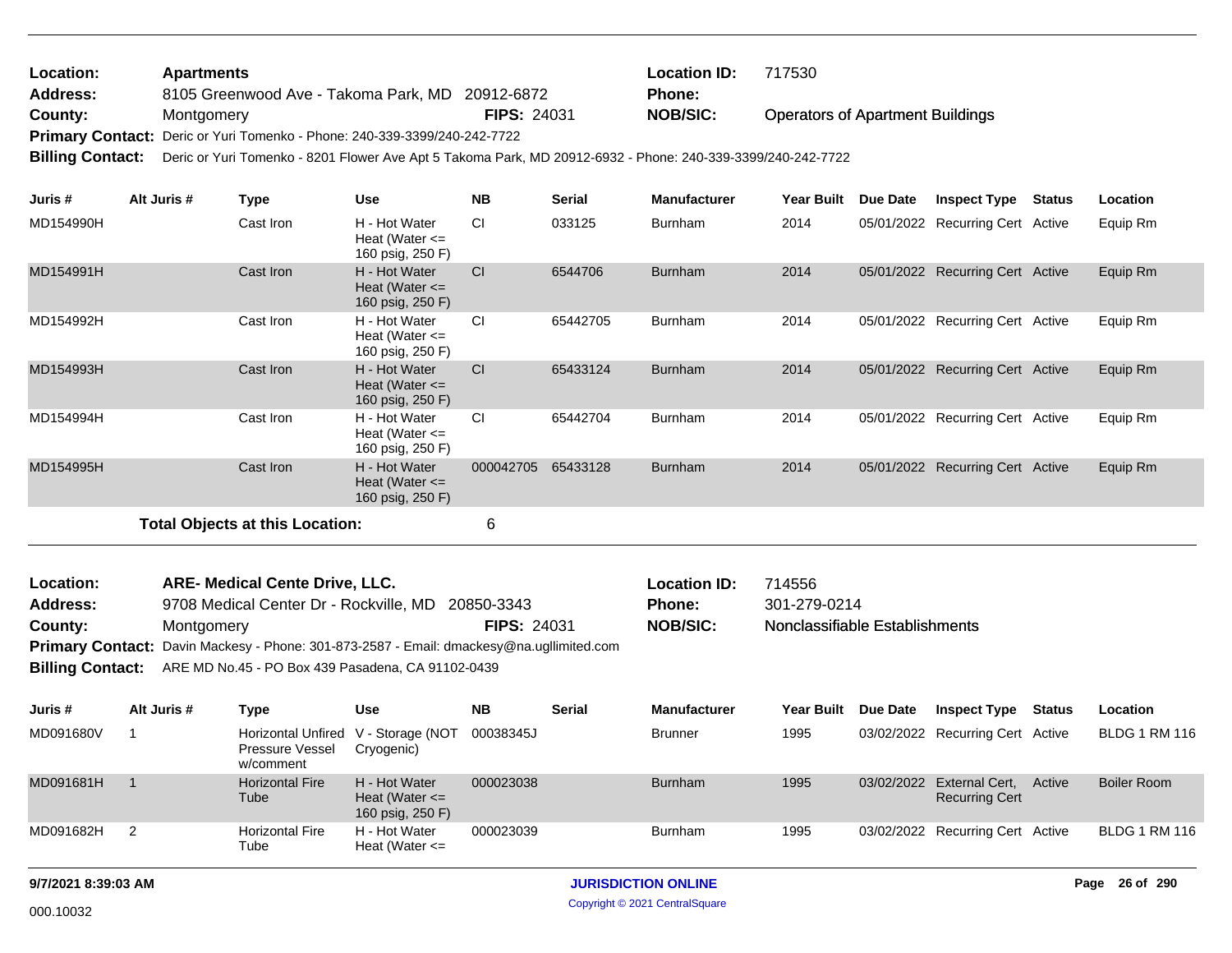| Juris #                                                       | Alt Juris #                    | <b>Type</b>                                                                                                                                                                                                                 | Use                                                                       | <b>NB</b>          | <b>Serial</b> | <b>Manufacturer</b>                  | Year Built Due Date              |            | <b>Inspect Type Status</b>       | Location     |
|---------------------------------------------------------------|--------------------------------|-----------------------------------------------------------------------------------------------------------------------------------------------------------------------------------------------------------------------------|---------------------------------------------------------------------------|--------------------|---------------|--------------------------------------|----------------------------------|------------|----------------------------------|--------------|
| MD114556H                                                     |                                | <b>Water Heater</b><br>(HLW)                                                                                                                                                                                                | 160 psig, 250 F)<br>H - Hot Water<br>Supply (Water <=<br>160 psig, 210 F) | 000078936          |               | A O Smith                            | 1990                             |            | 03/02/2022 Recurring Cert Active | 9714 Mech Rm |
| MD142252V                                                     | $\overline{2}$                 | Pressure Vessel<br>w/comment                                                                                                                                                                                                | Horizontal Unfired V - Storage (NOT<br>Cryogenic)                         | 000008638 M 28267  |               | Morganton                            | 2009                             |            | 03/02/2022 Recurring Cert Active | 9708 Mech Rm |
|                                                               |                                | <b>Total Objects at this Location:</b>                                                                                                                                                                                      |                                                                           | 5                  |               |                                      |                                  |            |                                  |              |
| Location:<br><b>Address:</b>                                  | <b>Aspen Hill Exxon</b>        | 14011 Georgia Ave - Silver Spring, MD 20906-2929                                                                                                                                                                            |                                                                           |                    |               | <b>Location ID:</b><br>Phone:        | 3656987                          |            |                                  |              |
| County:<br><b>Primary Contact:</b><br><b>Billing Contact:</b> | Montgomery<br>Aspen Hill Exxon | Kathleen McCaney - 1815 Gallagher Rd Plymouth Meeting, PA 19462-2840 - Phone: 610-276-5988 - Email: kathleen.mccaney@sunoco.com                                                                                             |                                                                           | <b>FIPS: 24031</b> |               | <b>NOB/SIC:</b>                      | <b>Gasoline Service Stations</b> |            |                                  |              |
| Juris #                                                       | Alt Juris #                    | <b>Type</b>                                                                                                                                                                                                                 | <b>Use</b>                                                                | <b>NB</b>          | Serial        | <b>Manufacturer</b>                  | Year Built Due Date              |            | <b>Inspect Type Status</b>       | Location     |
| MD154647V                                                     |                                | <b>Vertical Unfired</b><br>Pressure Vessel<br>w/comment                                                                                                                                                                     | V - Storage (NOT<br>Cryogenic)                                            | 000068468<br>H     |               | <b>Brunner</b>                       | 1994                             | 10/07/2021 | <b>Recurring Cert Active</b>     | Shop         |
|                                                               |                                | <b>Total Objects at this Location:</b>                                                                                                                                                                                      |                                                                           | 1                  |               |                                      |                                  |            |                                  |              |
| Location:<br><b>Address:</b>                                  |                                | <b>Aspen Hill Racquet Club</b><br>14501 Homecrest Rd - Silver Spring, MD                                                                                                                                                    |                                                                           | 20906-1823         |               | <b>Location ID:</b><br><b>Phone:</b> | 703242<br>301-598-5200           |            |                                  |              |
| County:                                                       | Montgomery                     |                                                                                                                                                                                                                             |                                                                           | <b>FIPS: 24031</b> |               | <b>NOB/SIC:</b>                      | Membership Organizations, NEC    |            |                                  |              |
| <b>Billing Contact:</b>                                       |                                | Primary Contact: Zaf Khan - Phone: 301-598-5200/301-906-7153 - Email: zafkhan66@hotmail.com<br>Zaf Khan - 14501 Homecrest Rd Silver Spring, MD 20906-1823 - Phone: 301-598-5200/301-906-7153 - Email: zafkhan66@hotmail.com |                                                                           |                    |               |                                      |                                  |            |                                  |              |
| Juris #                                                       | Alt Juris #                    | <b>Type</b>                                                                                                                                                                                                                 | <b>Use</b>                                                                | NΒ                 | Serial        | <b>Manufacturer</b>                  | Year Built Due Date              |            | <b>Inspect Type Status</b>       | Location     |
| MD137222H                                                     |                                | <b>Water Tube</b><br>Coiled (NOT<br>Flueless Hi<br>Efficiency)                                                                                                                                                              | H - Hot Water<br>Heat (Water $\leq$<br>160 psig, 250 F)                   | 000183482          |               | Laars                                | 2007                             |            | 04/22/2022 Recurring Cert Active | Pool Room    |
| MD137223H                                                     |                                | Water Tube<br>Coiled (NOT<br><b>Flueless Hi</b><br>Efficiency)                                                                                                                                                              | H - Hot Water<br>Supply (Water <=<br>160 psig, 210 F)                     | 000017325          |               | A O Smith                            | 2007                             |            | 04/22/2022 Recurring Cert Active | Pool Mech Rm |
| MD149583H                                                     |                                | <b>Water Tube</b><br>Coiled (Flueless<br>Hi Efficiency)                                                                                                                                                                     | H - Hot Water<br>Supply (Water <=<br>160 psig, 250 F)                     | 000288871          |               | Laars                                | 2014                             |            | 04/22/2022 Recurring Cert Active | blrm         |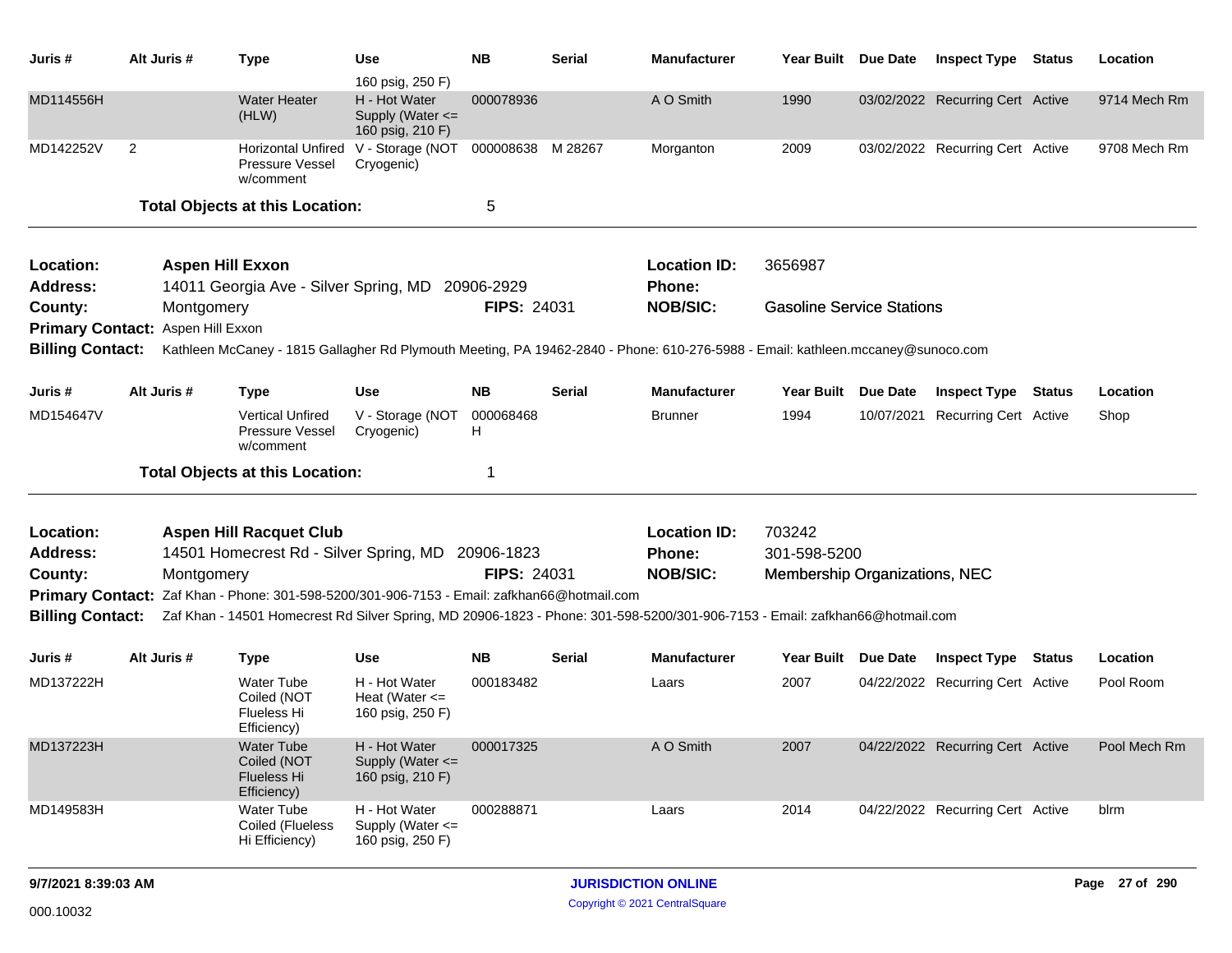| Location:<br><b>Address:</b>                                  |                     | <b>Aspenwood Meridian Retirement Center</b><br>14400 Homecrest Rd - Silver Spring, MD 20906-1871                                      |                                                           |                    |               | <b>Location ID:</b><br><b>Phone:</b>                                                                                    | 703248                                  |                 |                                            |               |                             |
|---------------------------------------------------------------|---------------------|---------------------------------------------------------------------------------------------------------------------------------------|-----------------------------------------------------------|--------------------|---------------|-------------------------------------------------------------------------------------------------------------------------|-----------------------------------------|-----------------|--------------------------------------------|---------------|-----------------------------|
| County:<br><b>Primary Contact:</b><br><b>Billing Contact:</b> | Montgomery          | Aspenwood Meridian Retirement Center - Phone: 301-598-6434<br>- 14400 Homecrest Rd Silver Spring, MD 20906-1871 - Phone: 301-598-6434 |                                                           | <b>FIPS: 24031</b> |               | <b>NOB/SIC:</b>                                                                                                         |                                         |                 | Offices and Clinics of Doctors of Medicine |               |                             |
| Juris #                                                       | Alt Juris #         | <b>Type</b>                                                                                                                           | <b>Use</b>                                                | <b>NB</b>          | <b>Serial</b> | <b>Manufacturer</b>                                                                                                     | <b>Year Built</b>                       | Due Date        | <b>Inspect Type</b>                        | Status        | Location                    |
| MD170082H                                                     |                     | <b>Water Tube</b><br>Coiled (NOT<br><b>Flueless Hi</b><br>Efficiency)                                                                 | H - Hot Water<br>Supply (Water $\leq$<br>160 psig, 210 F) | 000301768          |               | Laars                                                                                                                   | 2019                                    |                 | 12/09/2022 Recurring Cert Active           |               | Blrm                        |
|                                                               |                     | <b>Total Objects at this Location:</b>                                                                                                |                                                           | 1                  |               |                                                                                                                         |                                         |                 |                                            |               |                             |
| Location:                                                     |                     | <b>Assembly at Watkins Mill</b>                                                                                                       |                                                           |                    |               | <b>Location ID:</b>                                                                                                     | 3486594                                 |                 |                                            |               |                             |
| <b>Address:</b>                                               |                     | 151 Watkins Station Cir - Gaithersburg, MD                                                                                            |                                                           | 20879-3338         |               | <b>Phone:</b>                                                                                                           |                                         |                 |                                            |               |                             |
| County:<br><b>Primary Contact:</b>                            | Montgomery          | Adon Sandoval - Cell: 703-401-1403 - Email: asandoval@pancomgt.com                                                                    |                                                           | <b>FIPS: 24031</b> |               | <b>NOB/SIC:</b>                                                                                                         | <b>Operators of Apartment Buildings</b> |                 |                                            |               |                             |
| <b>Billing Contact:</b>                                       |                     |                                                                                                                                       |                                                           |                    |               | Darrell Carter - 180 Watkins Station Cir Gaithersburg, MD 20879-3311 - Phone: 301-997-0007 - Cell: 202-607-5590         |                                         |                 |                                            |               |                             |
| Juris #                                                       | Alt Juris #         | Type                                                                                                                                  | <b>Use</b>                                                | <b>NB</b>          | <b>Serial</b> | <b>Manufacturer</b>                                                                                                     | <b>Year Built</b>                       | Due Date        | <b>Inspect Type</b>                        | <b>Status</b> | Location                    |
| MD166740H                                                     |                     | <b>Water Heater</b><br>(HLW)                                                                                                          | H - Hot Water<br>Supply (Water $\leq$<br>160 psig, 210 F) | 000128459          | 143459        | <b>Bradford White</b>                                                                                                   | 2018                                    |                 | 03/10/2022 Recurring Cert Active           |               | Maintenance/Boil<br>er Room |
|                                                               |                     | <b>Total Objects at this Location:</b>                                                                                                |                                                           | -1                 |               |                                                                                                                         |                                         |                 |                                            |               |                             |
| Location:<br><b>Address:</b>                                  | <b>Auburn Exxon</b> | 7975 Old Georgetown Rd - Bethesda, MD 20814-2430                                                                                      |                                                           |                    |               | <b>Location ID:</b><br><b>Phone:</b>                                                                                    | 3974085                                 |                 |                                            |               |                             |
| County:                                                       | Montgomery          |                                                                                                                                       |                                                           | <b>FIPS: 24031</b> |               | <b>NOB/SIC:</b>                                                                                                         | <b>Eating and Drinking Places</b>       |                 |                                            |               |                             |
|                                                               |                     | Primary Contact: Charlie Patterson - Phone: 804-644-4521 - Email: charlie.patterson@arc3gases.com                                     |                                                           |                    |               |                                                                                                                         |                                         |                 |                                            |               |                             |
| <b>Billing Contact:</b>                                       |                     |                                                                                                                                       |                                                           |                    |               | Charlie Patterson - PO Box 26269 Richmond, VA 23260-6269 - Phone: 804-644-4521 - Email: charlie.patterson@arc3gases.com |                                         |                 |                                            |               |                             |
| Juris #                                                       | Alt Juris #         | <b>Type</b>                                                                                                                           | <b>Use</b>                                                | <b>NB</b>          | <b>Serial</b> | <b>Manufacturer</b>                                                                                                     | <b>Year Built</b>                       | <b>Due Date</b> | <b>Inspect Type</b>                        | Status        | Location                    |
| MD165191V                                                     |                     | <b>Vertical Unfired</b><br>Pressure Vessel<br>w/comment                                                                               | V - Storage<br>(Cryogenic)                                | 000128555          |               | <b>CHART</b>                                                                                                            | 2001                                    | 10/02/2021      | <b>Recurring Cert</b> Active               |               | Outside                     |
| 9/7/2021 8:39:03 AM                                           |                     |                                                                                                                                       |                                                           |                    |               | <b>JURISDICTION ONLINE</b>                                                                                              |                                         |                 |                                            |               | Page 28 of 290              |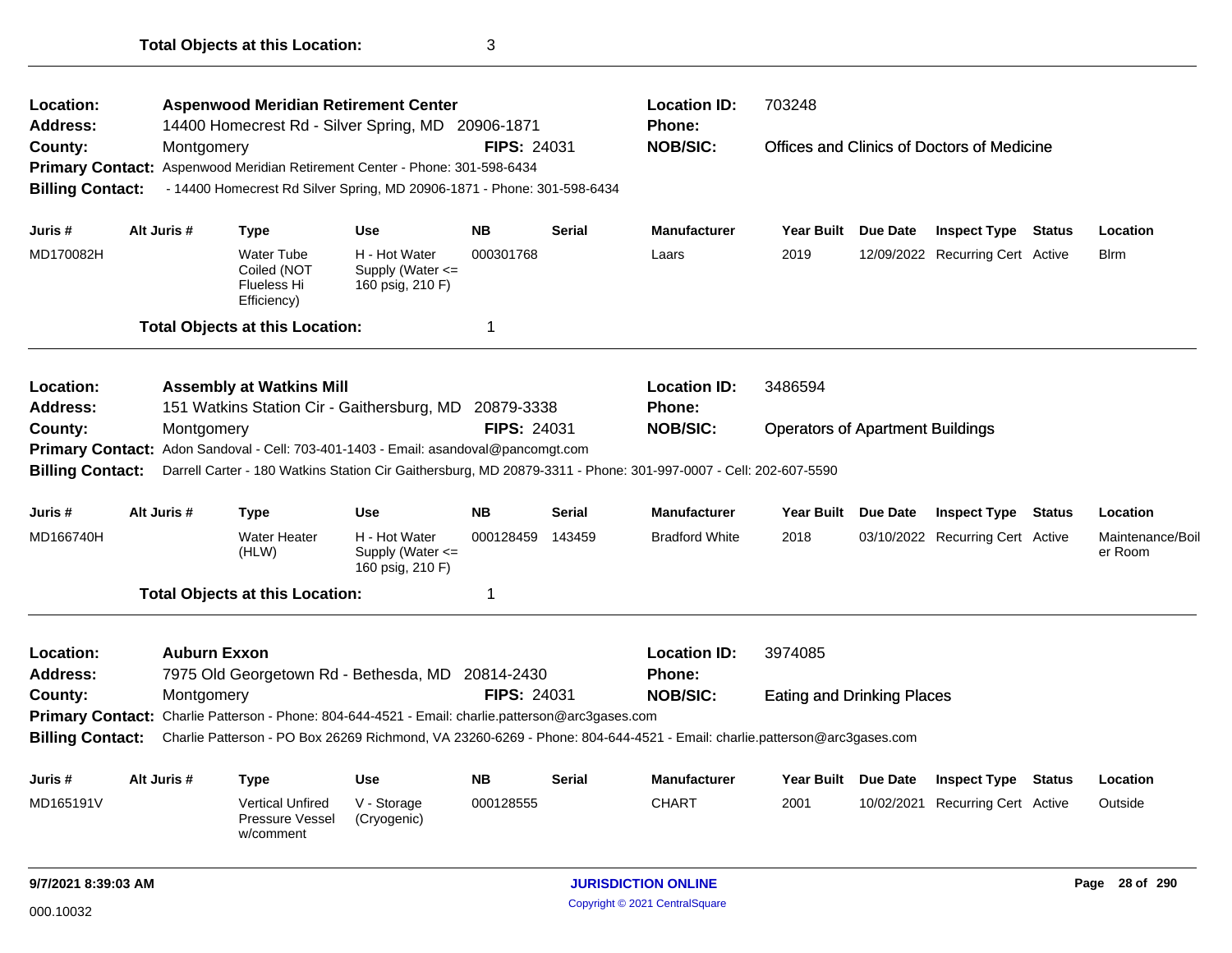| Location:<br><b>Address:</b><br>County:<br><b>Billing Contact:</b><br>Juris #<br>MD142909V          | Montgomery<br>Alt Juris # | 5531 Nicholson Ln Ste A - Rockville, MD 20852-3182<br>Primary Contact: Karen - Phone: 301-881-7891 - Email: autocliniccare@aol.com<br><b>Type</b><br><b>Vertical Unfired</b><br>Pressure Vessel | <b>Use</b><br>V - Storage (NOT<br>Cryogenic)                       | FIPS: 24031<br><b>NB</b><br>000014069 | <b>Serial</b><br>19026 | <b>Phone:</b><br><b>NOB/SIC:</b><br>Karen - 5531 Nicholson Ln Ste A Rockville, MD 20852-3182 - Phone: 301-881-7891 - Email: autocliniccare@aol.com<br><b>Manufacturer</b><br>Morganton | 301-881-7891<br><b>General Automotive Repair Shops</b><br><b>Year Built</b><br>2008 | <b>Due Date</b> | <b>Inspect Type</b><br>04/24/2023 Recurring Cert Active | Status | Location<br>Rear Storgae<br>Shed          |
|-----------------------------------------------------------------------------------------------------|---------------------------|-------------------------------------------------------------------------------------------------------------------------------------------------------------------------------------------------|--------------------------------------------------------------------|---------------------------------------|------------------------|----------------------------------------------------------------------------------------------------------------------------------------------------------------------------------------|-------------------------------------------------------------------------------------|-----------------|---------------------------------------------------------|--------|-------------------------------------------|
|                                                                                                     |                           |                                                                                                                                                                                                 |                                                                    |                                       |                        |                                                                                                                                                                                        |                                                                                     |                 |                                                         |        |                                           |
|                                                                                                     |                           |                                                                                                                                                                                                 |                                                                    |                                       |                        |                                                                                                                                                                                        |                                                                                     |                 |                                                         |        |                                           |
|                                                                                                     |                           |                                                                                                                                                                                                 |                                                                    |                                       |                        |                                                                                                                                                                                        |                                                                                     |                 |                                                         |        |                                           |
|                                                                                                     |                           |                                                                                                                                                                                                 |                                                                    |                                       |                        |                                                                                                                                                                                        |                                                                                     |                 |                                                         |        |                                           |
|                                                                                                     |                           |                                                                                                                                                                                                 |                                                                    |                                       |                        |                                                                                                                                                                                        |                                                                                     |                 |                                                         |        |                                           |
|                                                                                                     |                           |                                                                                                                                                                                                 |                                                                    |                                       |                        |                                                                                                                                                                                        |                                                                                     |                 |                                                         |        |                                           |
|                                                                                                     |                           | <b>Auto Clinic Care</b>                                                                                                                                                                         |                                                                    |                                       |                        | <b>Location ID:</b>                                                                                                                                                                    | 2933355                                                                             |                 |                                                         |        |                                           |
|                                                                                                     |                           | <b>Total Objects at this Location:</b>                                                                                                                                                          |                                                                    | 1                                     |                        |                                                                                                                                                                                        |                                                                                     |                 |                                                         |        |                                           |
| MD169403H                                                                                           |                           | <b>Vertical Water</b><br>Tube                                                                                                                                                                   | H - Hot Water<br>Heat (Water $\leq$<br>160 psig, 250 F)            | 000478386                             |                        | Trinity                                                                                                                                                                                | 2019                                                                                |                 | 11/18/2022 Recurring Cert Active                        |        | Mansion<br><b>Basement Boiler</b><br>Room |
| Juris #                                                                                             | Alt Juris #               | Type                                                                                                                                                                                            | <b>Use</b>                                                         | <b>NB</b>                             | <b>Serial</b>          | <b>Manufacturer</b>                                                                                                                                                                    | <b>Year Built</b>                                                                   | Due Date        | <b>Inspect Type</b>                                     | Status | Location                                  |
| <b>Billing Contact:</b>                                                                             |                           | Raj Sakaria - 8940 Jones Mill Rd Chevy Chase, MD 20815-4725 - Phone: 301-652-9188 ext 27                                                                                                        |                                                                    |                                       |                        |                                                                                                                                                                                        |                                                                                     |                 |                                                         |        |                                           |
|                                                                                                     |                           | Primary Contact: Raj Sakaria - Phone: 301-652-9188 ext 27                                                                                                                                       |                                                                    |                                       |                        |                                                                                                                                                                                        |                                                                                     |                 |                                                         |        |                                           |
| County:                                                                                             | Montgomery                |                                                                                                                                                                                                 |                                                                    | <b>FIPS: 24031</b>                    |                        | <b>NOB/SIC:</b>                                                                                                                                                                        | Membership Organizations, NEC                                                       |                 |                                                         |        |                                           |
| Location:<br><b>Address:</b>                                                                        |                           | <b>Audubon Naturalist Society</b><br>8940 Jones Mill Rd - Chevy Chase, MD                                                                                                                       |                                                                    | 20815-4725                            |                        | <b>Location ID:</b><br><b>Phone:</b>                                                                                                                                                   | 703327                                                                              |                 |                                                         |        |                                           |
|                                                                                                     |                           | <b>Total Objects at this Location:</b>                                                                                                                                                          |                                                                    | 2                                     |                        |                                                                                                                                                                                        |                                                                                     |                 |                                                         |        |                                           |
| MD153960V                                                                                           |                           | Pressure Vessel<br>w/comment                                                                                                                                                                    | Horizontal Unfired V - Storage (NOT 000296821 310325<br>Cryogenic) |                                       |                        | Morganton                                                                                                                                                                              | 2013                                                                                |                 | 05/05/2022 Recurring Cert Active                        |        | <b>Rear Shed</b>                          |
| MD153959V                                                                                           |                           | <b>Vertical Unfired</b><br>Pressure Vessel<br>w/comment                                                                                                                                         | V - Storage (NOT<br>Cryogenic)                                     | 000338251                             |                        | Morganton                                                                                                                                                                              | 2013                                                                                |                 | 05/05/2022 Recurring Cert Active                        |        | Shop                                      |
| Juris #                                                                                             | Alt Juris #               | <b>Type</b>                                                                                                                                                                                     | <b>Use</b>                                                         | <b>NB</b>                             | <b>Serial</b>          | <b>Manufacturer</b>                                                                                                                                                                    | Year Built Due Date                                                                 |                 | <b>Inspect Type Status</b>                              |        | Location                                  |
| <b>Billing Contact:</b>                                                                             |                           |                                                                                                                                                                                                 |                                                                    |                                       |                        | Steve Krasner - 7020 Arlington Rd Bethesda, MD 20814-5229 - Phone: 301-986-8800 - Email: skrasner@euromotorcars.com                                                                    |                                                                                     |                 |                                                         |        |                                           |
|                                                                                                     | Montgomery                |                                                                                                                                                                                                 |                                                                    | <b>FIPS: 24031</b>                    |                        | <b>NOB/SIC:</b>                                                                                                                                                                        |                                                                                     |                 | Motor Vehicle Dealers (New and Used)                    |        |                                           |
| County:<br>Primary Contact: Steve Krasner - Phone: 301-986-8800 - Email: skrasner@euromotorcars.com |                           | 5206 River Rd - Bethesda, MD 20816-1416                                                                                                                                                         |                                                                    |                                       |                        | <b>Phone:</b>                                                                                                                                                                          | 240-762-5600                                                                        |                 |                                                         |        |                                           |
| <b>Address:</b>                                                                                     |                           | Audi Bethesda                                                                                                                                                                                   |                                                                    |                                       |                        | <b>Location ID:</b>                                                                                                                                                                    | 878219                                                                              |                 |                                                         |        |                                           |

Copyright © 2021 CentralSquare 000.10032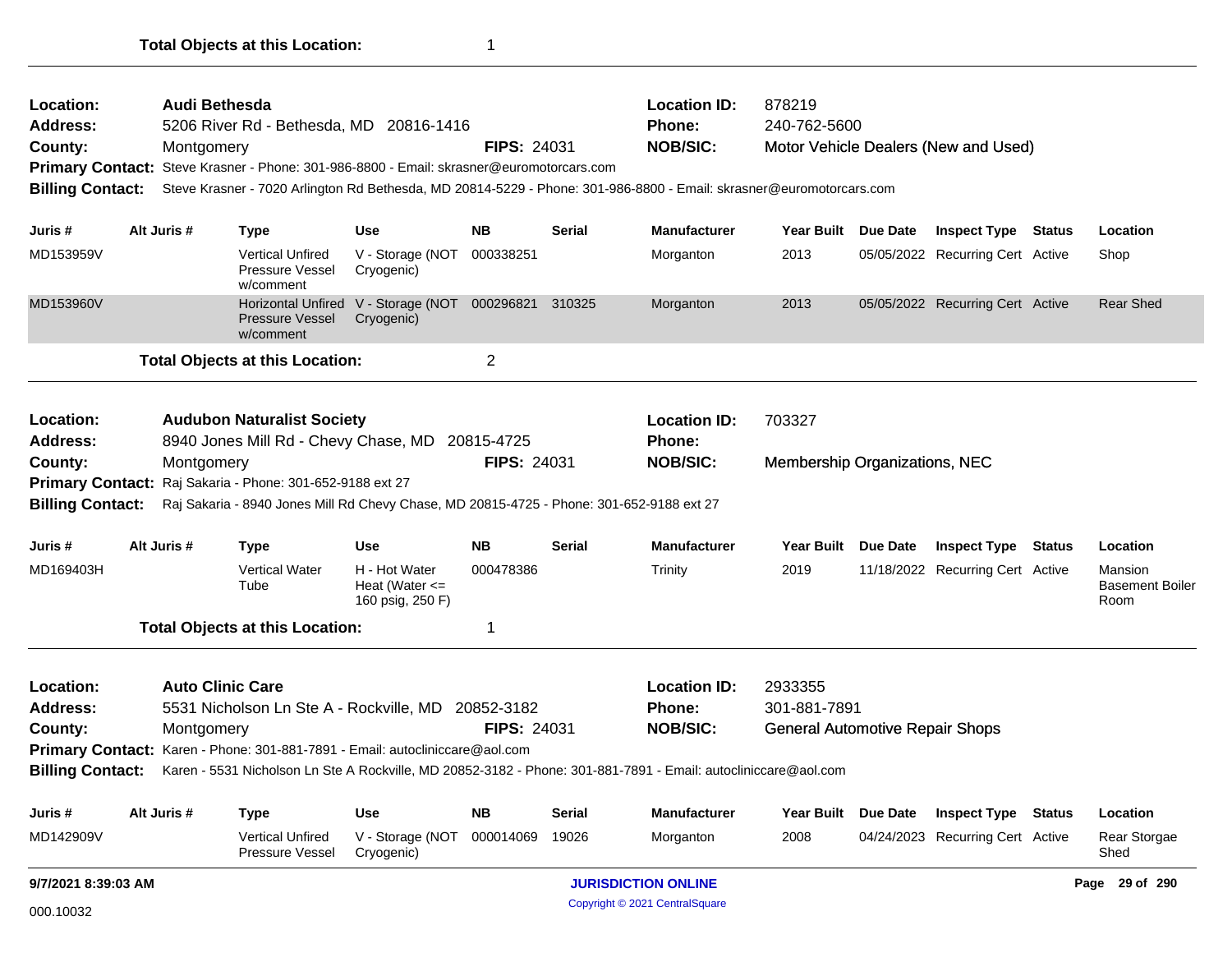| Juris #                 | Alt Juris # | <b>Type</b><br>w/comment                                                                       | <b>Use</b>                                        | <b>NB</b>          | <b>Serial</b> | <b>Manufacturer</b>                                                                                                         | Year Built Due Date                    | <b>Inspect Type Status</b>                       |               | Location                            |
|-------------------------|-------------|------------------------------------------------------------------------------------------------|---------------------------------------------------|--------------------|---------------|-----------------------------------------------------------------------------------------------------------------------------|----------------------------------------|--------------------------------------------------|---------------|-------------------------------------|
|                         |             | <b>Total Objects at this Location:</b>                                                         |                                                   | 1                  |               |                                                                                                                             |                                        |                                                  |               |                                     |
| Location:               |             | <b>Auto Collision Craftsmen</b>                                                                |                                                   |                    |               | <b>Location ID:</b>                                                                                                         | 703351                                 |                                                  |               |                                     |
| <b>Address:</b>         |             | 7865 Cessna Ave - Gaithersburg, MD 20879-4109                                                  |                                                   |                    |               | <b>Phone:</b>                                                                                                               | 301-216-0630                           |                                                  |               |                                     |
| County:                 | Montgomery  |                                                                                                |                                                   | FIPS: 24031        |               | <b>NOB/SIC:</b>                                                                                                             |                                        | Automotive dealers and gasoline service stations |               |                                     |
|                         |             | Primary Contact: Ernie Lanciano - Phone: 301-216-0630 - Email: info@AutoCollisionCraftsmen.com |                                                   |                    |               |                                                                                                                             |                                        |                                                  |               |                                     |
| <b>Billing Contact:</b> |             |                                                                                                |                                                   |                    |               | Ernie Lanciano - 7865 Cessna Ave Gaithersburg, MD 20879-4109 - Phone: 301-216-0630 - Email: info@AutoCollisionCraftsmen.com |                                        |                                                  |               |                                     |
| Juris #                 | Alt Juris # | <b>Type</b>                                                                                    | Use                                               | <b>NB</b>          | Serial        | <b>Manufacturer</b>                                                                                                         | Year Built Due Date                    | <b>Inspect Type Status</b>                       |               | Location                            |
| MD159935V               |             | Pressure Vessel<br>w/comment                                                                   | Horizontal Unfired V - Storage (NOT<br>Cryogenic) | 000694277          |               | Morganton                                                                                                                   | 2017                                   | 04/30/2022 Recurring Cert Active                 |               | Shop                                |
|                         |             | <b>Total Objects at this Location:</b>                                                         |                                                   |                    |               |                                                                                                                             |                                        |                                                  |               |                                     |
| Location:               |             | <b>Autobody Dimensions Inc.</b>                                                                |                                                   |                    |               | <b>Location ID:</b>                                                                                                         | 3184499                                |                                                  |               |                                     |
| <b>Address:</b>         |             | 7559 Rickenbacker Dr - Gaithersburg, MD                                                        |                                                   | 20879-4700         |               | Phone:                                                                                                                      | 301-670-6343                           |                                                  |               |                                     |
| County:                 | Montgomery  |                                                                                                |                                                   | <b>FIPS: 24031</b> |               | <b>NOB/SIC:</b>                                                                                                             | <b>General Automotive Repair Shops</b> |                                                  |               |                                     |
|                         |             | Primary Contact: Charlie Herbert - Phone: 301-670-6343 - Email: cherbertabd@aol.com            |                                                   |                    |               |                                                                                                                             |                                        |                                                  |               |                                     |
| <b>Billing Contact:</b> |             |                                                                                                |                                                   |                    |               | Charlie Herbert - 7559 Rickenbacker Dr Gaithersburg, MD 20879-4700 - Phone: 301-670-6343 - Email: cherbertabd@aol.com       |                                        |                                                  |               |                                     |
| Juris #                 | Alt Juris # | <b>Type</b>                                                                                    | <b>Use</b>                                        | <b>NB</b>          | <b>Serial</b> | <b>Manufacturer</b>                                                                                                         | Year Built Due Date                    | <b>Inspect Type</b>                              | <b>Status</b> | Location                            |
| MD167771V               |             | <b>Horizontal Unfired</b><br><b>Pressure Vessel</b><br>w/comment                               | V - Storage (NOT<br>Cryogenic)                    | 002246929          |               | Manchester                                                                                                                  | 2020                                   | 12/17/2022 Recurring Cert Active                 |               | <b>Behind Paint</b><br><b>Booth</b> |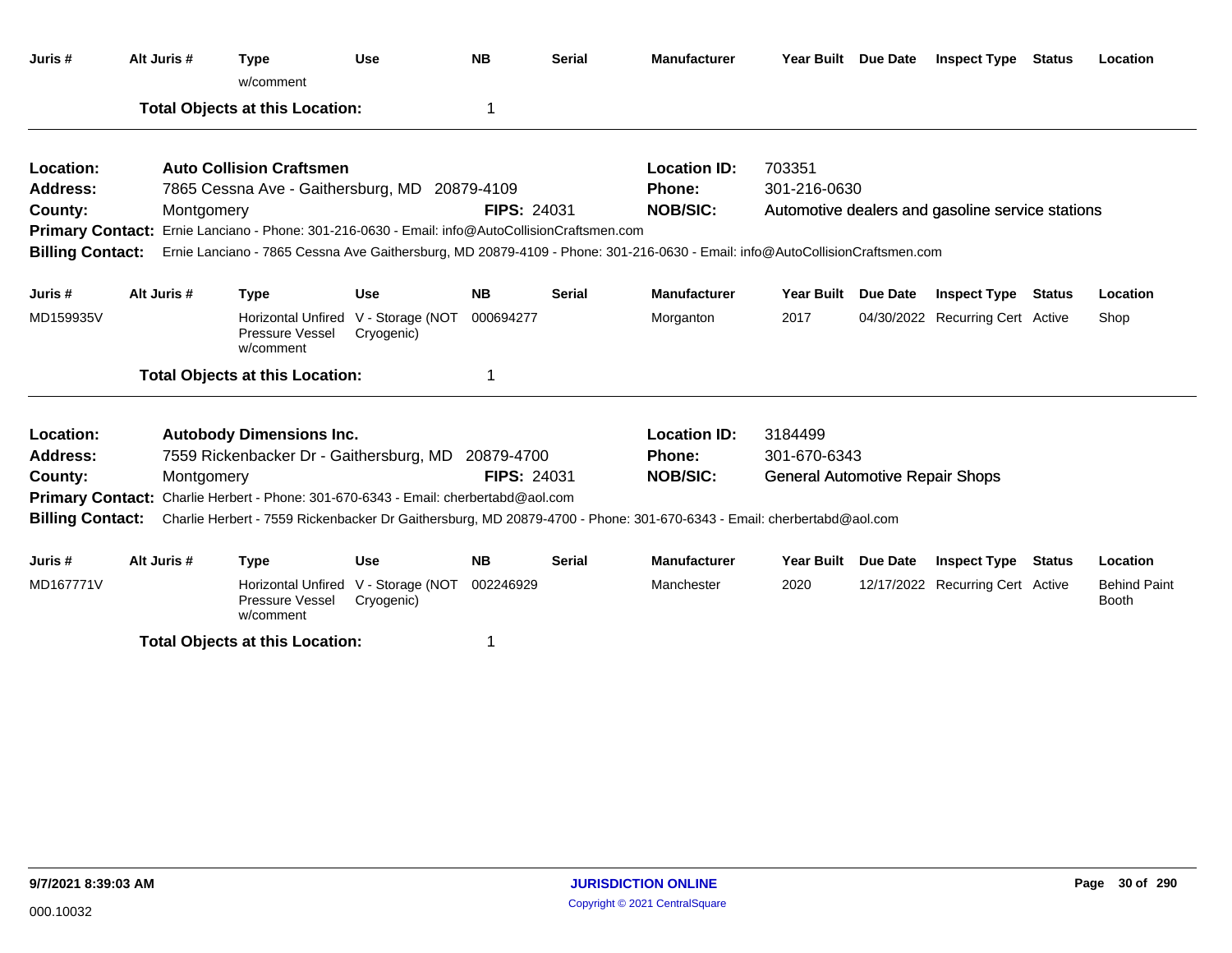| Location:<br><b>Address:</b><br>County:<br><b>Primary Contact:</b><br><b>Billing Contact:</b> | <b>AutoServ</b><br>Montgomery | 2401 University Blvd W - Wheaton, MD 20902-4509<br>Phillip, Peter or Alex Balourdos - Phone: 301-949-0400 - Email: autoservwheaton@gmail.com |                                                       | <b>FIPS: 24031</b> |        | <b>Location ID:</b><br>Phone:<br><b>NOB/SIC:</b><br>Phillip, Peter or Alex Balourdos - 2401 University Blvd W Wheaton, MD 20902-4509 - Phone: 301-949-0400 - Email: autoservwheaton@gmail.com | 712577<br>301-949-0211                  |                 | Automotive repair, services, and parking |                       |
|-----------------------------------------------------------------------------------------------|-------------------------------|----------------------------------------------------------------------------------------------------------------------------------------------|-------------------------------------------------------|--------------------|--------|-----------------------------------------------------------------------------------------------------------------------------------------------------------------------------------------------|-----------------------------------------|-----------------|------------------------------------------|-----------------------|
| Juris #                                                                                       | Alt Juris #                   | <b>Type</b>                                                                                                                                  | <b>Use</b>                                            | NΒ                 | Serial | <b>Manufacturer</b>                                                                                                                                                                           | Year Built Due Date                     |                 | <b>Inspect Type Status</b>               | Location              |
| MD157374V                                                                                     |                               | Pressure Vessel<br>w/comment                                                                                                                 | Horizontal Unfired V - Storage (NOT<br>Cryogenic)     | 000016104          |        | Jiaxing                                                                                                                                                                                       | 2016                                    |                 | 05/10/2023 Recurring Cert Active         | Compressor<br>Room    |
|                                                                                               |                               | <b>Total Objects at this Location:</b>                                                                                                       |                                                       | 1                  |        |                                                                                                                                                                                               |                                         |                 |                                          |                       |
| Location:<br><b>Address:</b>                                                                  |                               | <b>Avery Park Apartments</b><br>1701 Mount Pisgah Ln - Silver Spring, MD                                                                     |                                                       | 20903-2429         |        | <b>Location ID:</b><br><b>Phone:</b>                                                                                                                                                          | 712784                                  |                 |                                          |                       |
| County:                                                                                       | Montgomery                    |                                                                                                                                              |                                                       | <b>FIPS: 24031</b> |        | <b>NOB/SIC:</b>                                                                                                                                                                               | <b>Operators of Apartment Buildings</b> |                 |                                          |                       |
| <b>Primary Contact:</b>                                                                       |                               | Susan Ferris - Phone: 301-434-5385                                                                                                           |                                                       |                    |        |                                                                                                                                                                                               |                                         |                 |                                          |                       |
| <b>Billing Contact:</b>                                                                       |                               |                                                                                                                                              |                                                       |                    |        | Susan Ferris - 1801 Hampshire Green Ln Leasing Office Silver Spring, MD 20903-2159 - Phone: 301-434-5385                                                                                      |                                         |                 |                                          |                       |
| Juris #                                                                                       | Alt Juris #                   | <b>Type</b>                                                                                                                                  | <b>Use</b>                                            | <b>NB</b>          | Serial | <b>Manufacturer</b>                                                                                                                                                                           | <b>Year Built</b>                       | <b>Due Date</b> | <b>Inspect Type Status</b>               | Location              |
| MD142994H                                                                                     |                               | <b>Water Heater</b><br>(HLW)                                                                                                                 | H - Hot Water<br>Supply (Water <=<br>160 psig, 210 F) | 000092238          |        | <b>Jet Glass</b>                                                                                                                                                                              | 2010                                    |                 | 03/18/2022 Recurring Cert Active         | <b>Equipment Room</b> |
|                                                                                               |                               | <b>Total Objects at this Location:</b>                                                                                                       |                                                       | 1                  |        |                                                                                                                                                                                               |                                         |                 |                                          |                       |
| Location:<br><b>Address:</b>                                                                  |                               | <b>Avery Park Apartments</b><br>1704 Hampshire Green Ln - Silver Spring, MD 20903-2412                                                       |                                                       |                    |        | <b>Location ID:</b><br><b>Phone:</b>                                                                                                                                                          | 712785                                  |                 |                                          |                       |
| County:                                                                                       | Montgomery                    |                                                                                                                                              |                                                       | <b>FIPS: 24031</b> |        | <b>NOB/SIC:</b>                                                                                                                                                                               | <b>Operators of Apartment Buildings</b> |                 |                                          |                       |
|                                                                                               |                               | Primary Contact: Roshan Fierey - Phone: 3014345385 - Email: rfierey@laramarapts.com                                                          |                                                       |                    |        |                                                                                                                                                                                               |                                         |                 |                                          |                       |
| <b>Billing Contact:</b>                                                                       |                               |                                                                                                                                              |                                                       |                    |        | Roshan Fierey - 1801 Hampshire Green Ln Leasing Office Silver Spring, MD 20903-2159 - Phone: 3014345385 - Email: rfierey@laramarapts.com                                                      |                                         |                 |                                          |                       |
| Juris #                                                                                       | Alt Juris #                   | <b>Type</b>                                                                                                                                  | <b>Use</b>                                            | <b>NB</b>          | Serial | <b>Manufacturer</b>                                                                                                                                                                           | Year Built Due Date                     |                 | <b>Inspect Type Status</b>               | Location              |
| MD142992H                                                                                     |                               | Water Heater<br>(HLW)                                                                                                                        | H - Hot Water<br>Supply (Water <=<br>160 psig, 210 F) | 000083919          |        | Jet Glass                                                                                                                                                                                     | 2008                                    |                 | 03/18/2022 Recurring Cert Active         | 1704 Building         |
| MD142993H                                                                                     |                               | <b>Water Heater</b><br>(HLW)                                                                                                                 | H - Hot Water<br>Supply (Water <=<br>160 psig, 210 F) | 000083870          |        | Jet Glass                                                                                                                                                                                     | 2008                                    |                 | 03/18/2022 Recurring Cert Active         | 1704 Building         |
| 9/7/2021 8:39:03 AM                                                                           |                               |                                                                                                                                              |                                                       |                    |        | <b>JURISDICTION ONLINE</b>                                                                                                                                                                    |                                         |                 |                                          | Page 31 of 290        |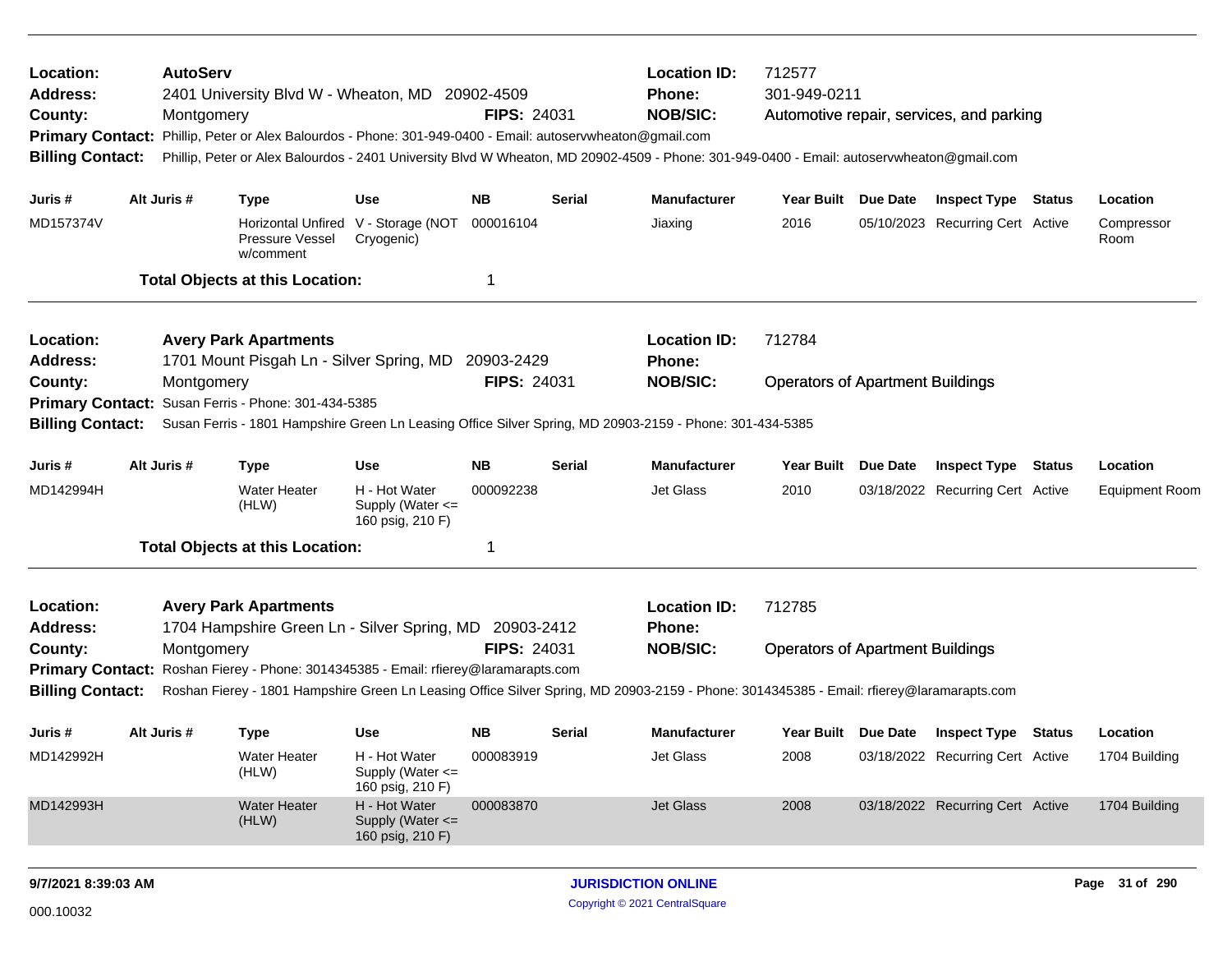| Location:<br><b>Address:</b><br>County:<br><b>Billing Contact:</b> | Montgomery  | <b>Avery Park Apartments</b><br>Primary Contact: Susan Ferris - Phone: 301-434-5385 | 1704 Mount Pisgah Ln - Silver Spring, MD                                            | 20903-2435<br><b>FIPS: 24031</b> |               | <b>Location ID:</b><br>Phone:<br><b>NOB/SIC:</b><br>Susan Ferris - 1801 Hampshire Green Ln Ofc Rental Silver Spring, MD 20903-2159 - Phone: 301-434-5385 | 712786<br><b>Operators of Apartment Buildings</b> |                 |                                  |               |                |
|--------------------------------------------------------------------|-------------|-------------------------------------------------------------------------------------|-------------------------------------------------------------------------------------|----------------------------------|---------------|----------------------------------------------------------------------------------------------------------------------------------------------------------|---------------------------------------------------|-----------------|----------------------------------|---------------|----------------|
| Juris #                                                            | Alt Juris # | <b>Type</b>                                                                         | <b>Use</b>                                                                          | <b>NB</b>                        | <b>Serial</b> | <b>Manufacturer</b>                                                                                                                                      | <b>Year Built</b>                                 | Due Date        | <b>Inspect Type</b>              | <b>Status</b> | Location       |
| MD110953H                                                          | 02          | <b>Water Heater</b><br>(HLW)                                                        | H - Hot Water<br>Supply (Water $\leq$<br>160 psig, 210 F)                           | 000053421                        |               | Jet Glass                                                                                                                                                | 2000                                              |                 | 03/15/2022 Recurring Cert Active |               | Equip Rm 1704  |
| MD149140H                                                          |             | <b>Water Heater</b><br>(HLW)                                                        | H - Hot Water<br>Supply (Water <=<br>160 psig, 210 F)                               | 000097798                        |               | <b>Jet Glass</b>                                                                                                                                         | 2012                                              |                 | 03/15/2022 Recurring Cert Active |               | Rm 1704        |
|                                                                    |             | <b>Total Objects at this Location:</b>                                              |                                                                                     | 2                                |               |                                                                                                                                                          |                                                   |                 |                                  |               |                |
| Location:<br><b>Address:</b>                                       |             | <b>Avery Park Apartments</b>                                                        | 1705 Hampshire Green Ln - Silver Spring, MD 20903-2414                              |                                  |               | <b>Location ID:</b><br><b>Phone:</b>                                                                                                                     | 712787                                            |                 |                                  |               |                |
| County:                                                            | Montgomery  |                                                                                     |                                                                                     | <b>FIPS: 24031</b>               |               | <b>NOB/SIC:</b>                                                                                                                                          | <b>Operators of Apartment Buildings</b>           |                 |                                  |               |                |
|                                                                    |             |                                                                                     | Primary Contact: Roshan Fierey - Phone: 3014345385 - Email: rfierey@laramarapts.com |                                  |               |                                                                                                                                                          |                                                   |                 |                                  |               |                |
| <b>Billing Contact:</b>                                            |             |                                                                                     |                                                                                     |                                  |               | Roshan Fierey - 1801 Hampshire Green Ln Leasing Office Silver Spring, MD 20903-2159 - Phone: 3014345385 - Email: rfierey@laramarapts.com                 |                                                   |                 |                                  |               |                |
| Juris #                                                            | Alt Juris # | <b>Type</b>                                                                         | <b>Use</b>                                                                          | <b>NB</b>                        | <b>Serial</b> | <b>Manufacturer</b>                                                                                                                                      | <b>Year Built</b>                                 | <b>Due Date</b> | <b>Inspect Type Status</b>       |               | Location       |
| MD133992H                                                          |             | <b>Water Heater</b><br>(HLW)                                                        | H - Hot Water<br>Supply (Water $\leq$<br>160 psig, 210 F)                           | 000111961                        |               | Ruud-Rheem                                                                                                                                               | 2007                                              |                 | 03/18/2022 Recurring Cert Active |               | Htr Rm of 1705 |
| MD142991H                                                          |             | <b>Water Heater</b>                                                                 | H - Hot Water                                                                       | 000092782                        |               | <b>Jet Glass</b>                                                                                                                                         | 2010                                              |                 | 03/18/2022 Recurring Cert Active |               | 1705           |

(HLW)

Supply (Water <= 160 psig, 210 F)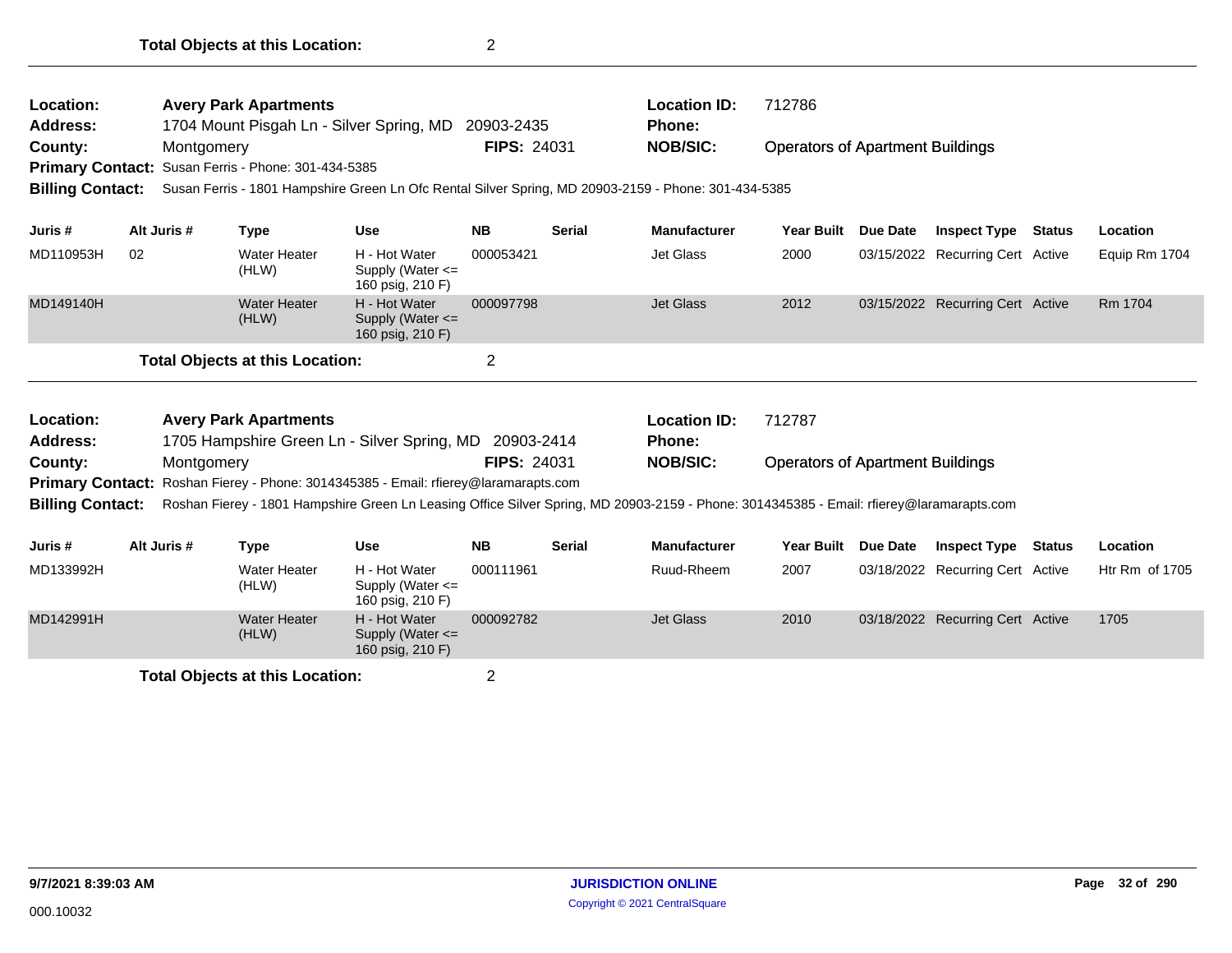| Location:<br><b>Address:</b> |             |            | <b>Avery Park Apartments</b>           | 1709 Mount Pisgah Ln - Silver Spring, MD 20903-2443                                           |                    |        | <b>Location ID:</b><br>Phone:                                                                                                            | 712789                                  |                     |                                         |                     |
|------------------------------|-------------|------------|----------------------------------------|-----------------------------------------------------------------------------------------------|--------------------|--------|------------------------------------------------------------------------------------------------------------------------------------------|-----------------------------------------|---------------------|-----------------------------------------|---------------------|
| County:                      |             | Montgomery |                                        |                                                                                               | <b>FIPS: 24031</b> |        | <b>NOB/SIC:</b>                                                                                                                          | <b>Operators of Apartment Buildings</b> |                     |                                         |                     |
|                              |             |            |                                        | Primary Contact: Avery Park Apartments - Phone: 301-434-0025 - Email: Avery-Park@GradyMgt.com |                    |        |                                                                                                                                          |                                         |                     |                                         |                     |
| <b>Billing Contact:</b>      |             |            |                                        |                                                                                               |                    |        | - 1801 Hampshire Green Ln Ofc Leasing Silver Spring, MD 20903-2159 - Phone: 301-434-0025 - Email: Avery-Park@GradyMgt.com                |                                         |                     |                                         |                     |
| Juris #                      | Alt Juris # |            | <b>Type</b>                            | <b>Use</b>                                                                                    | NB.                | Serial | <b>Manufacturer</b>                                                                                                                      |                                         | Year Built Due Date | <b>Inspect Type Status</b>              | Location            |
| MD149141H                    |             |            | <b>Water Heater</b><br>(HLW)           | H - Hot Water<br>Supply (Water $\leq$<br>160 psig, 210 F)                                     | 000103116          |        | Jet Glass                                                                                                                                | 2013                                    |                     | 03/15/2022 Recurring Cert Active        | Basement of<br>1709 |
|                              |             |            | <b>Total Objects at this Location:</b> |                                                                                               | -1                 |        |                                                                                                                                          |                                         |                     |                                         |                     |
| Location:                    |             |            | <b>Avery Park Apartments</b>           |                                                                                               |                    |        | <b>Location ID:</b>                                                                                                                      | 993198                                  |                     |                                         |                     |
| <b>Address:</b>              |             |            |                                        | 1711 Hampshire Green Ln - Silver Spring, MD 20903-2424                                        |                    |        | Phone:                                                                                                                                   |                                         |                     |                                         |                     |
| County:                      |             | Montgomery |                                        |                                                                                               | <b>FIPS: 24031</b> |        | <b>NOB/SIC:</b>                                                                                                                          | <b>Operators of Apartment Buildings</b> |                     |                                         |                     |
| <b>Primary Contact:</b>      |             |            |                                        | Roshan Fierey - Phone: 3014345385 - Email: rfierey@laramarapts.com                            |                    |        |                                                                                                                                          |                                         |                     |                                         |                     |
| <b>Billing Contact:</b>      |             |            |                                        |                                                                                               |                    |        | Roshan Fierey - 1801 Hampshire Green Ln Leasing Office Silver Spring, MD 20903-2159 - Phone: 3014345385 - Email: rfierey@laramarapts.com |                                         |                     |                                         |                     |
| Juris #                      | Alt Juris # |            | <b>Type</b>                            | <b>Use</b>                                                                                    | NB.                | Serial | <b>Manufacturer</b>                                                                                                                      | Year Built Due Date                     |                     | <b>Inspect Type Status</b>              | Location            |
| MD154752H                    |             |            | <b>Water Heater</b><br>(HLW)           | H - Hot Water<br>Supply (Water <=<br>160 psig, 250 F)                                         | 000111842          |        | Jet Glass                                                                                                                                | 2015                                    |                     | 03/18/2022 Recurring Cert Active        | 1711 Heater Rm      |
|                              |             |            | <b>Total Objects at this Location:</b> |                                                                                               | -1                 |        |                                                                                                                                          |                                         |                     |                                         |                     |
| Location:                    |             |            | <b>Avery Park Apartments</b>           |                                                                                               |                    |        | <b>Location ID:</b>                                                                                                                      | 712790                                  |                     |                                         |                     |
| <b>Address:</b>              |             |            |                                        | 1800 Mount Pisgah Ln - Silver Spring, MD 20903-2138                                           |                    |        | Phone:                                                                                                                                   |                                         |                     |                                         |                     |
| County:                      |             | Montgomery |                                        |                                                                                               | <b>FIPS: 24031</b> |        | <b>NOB/SIC:</b>                                                                                                                          | <b>Operators of Apartment Buildings</b> |                     |                                         |                     |
| <b>Billing Contact:</b>      |             |            |                                        | Primary Contact: Van Cooper - Phone: 301-434-5385 - Email: vcooper@laramarapts.com            |                    |        | Van Cooper - 1801 Hampshire Green Ln Ofc Leasing Silver Spring, MD 20903-2159 - Phone: 301-434-5385 - Email: vcooper@laramarapts.com     |                                         |                     |                                         |                     |
| Juris #                      | Alt Juris # |            | <b>Type</b>                            | <b>Use</b>                                                                                    | NB.                | Serial | <b>Manufacturer</b>                                                                                                                      |                                         |                     | Year Built Due Date Inspect Type Status | Location            |
| MD160649H                    |             |            | Water Heater<br>(HLW)                  | H - Hot Water<br>Supply (Water <=<br>160 psig, 210 F)                                         | 000125299          |        | <b>JETGLASS</b>                                                                                                                          | 2017                                    |                     | 04/03/2022 Recurring Cert Active        | 1800 Mt. Pisgah     |
| MD160650H                    |             |            | <b>Water Heater</b><br>(HLW)           | H - Hot Water<br>Supply (Water <=<br>160 psig, 250 F)                                         | 000119679          |        | <b>JETGLASS</b>                                                                                                                          | 2017                                    |                     | 04/03/2022 Recurring Cert Active        | 1800 Mt. Pisgah     |
| 9/7/2021 8:39:03 AM          |             |            |                                        |                                                                                               |                    |        | <b>JURISDICTION ONLINE</b>                                                                                                               |                                         |                     |                                         | Page 33 of 290      |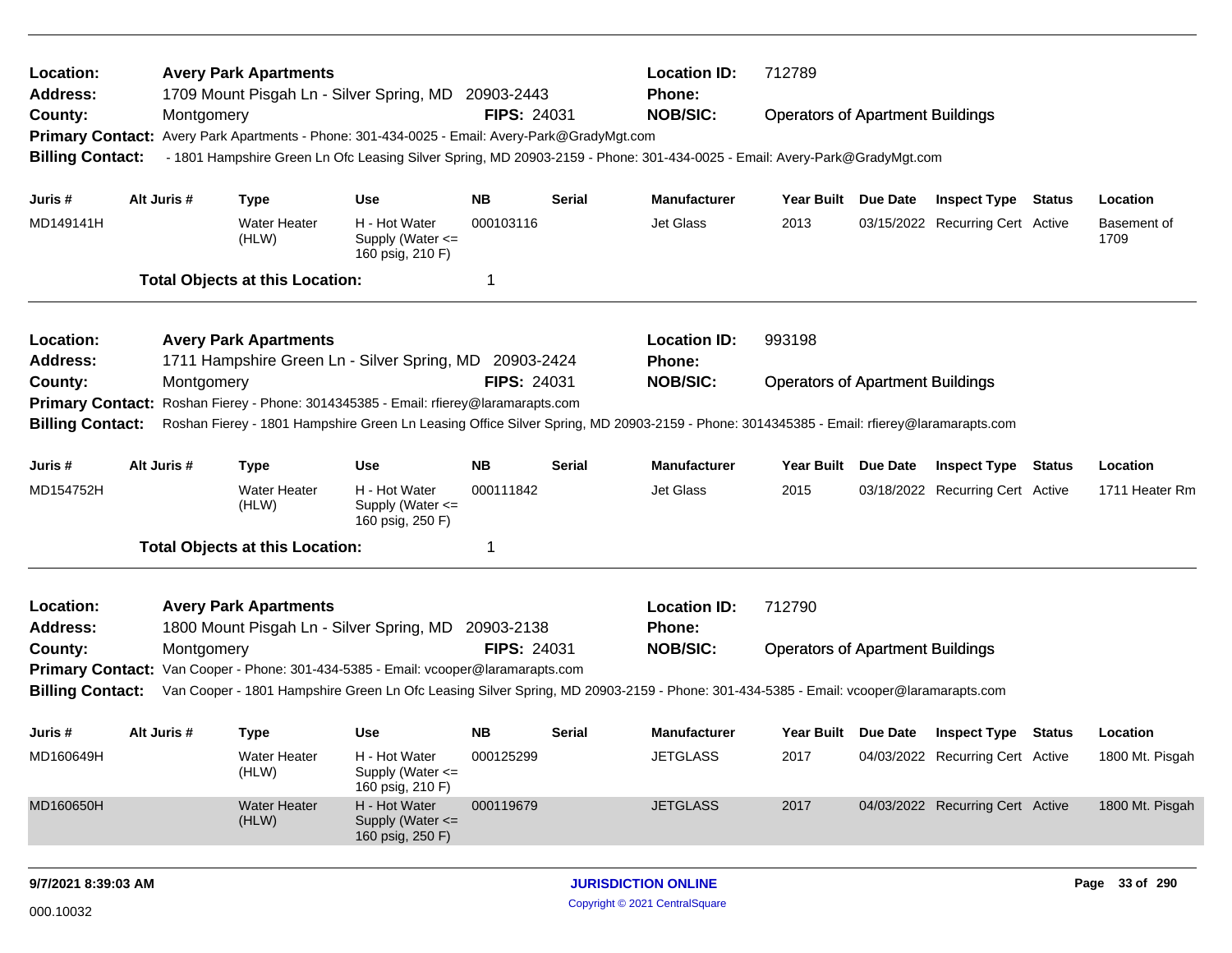| Location:<br><b>Address:</b> |             | <b>Avery Park Apartments</b>           | 1801 Greenwich Woods Drive - Silver Spring, MD 20903-2104         |                    |               | <b>Location ID:</b><br><b>Phone:</b>                                                                                                                               | 993199                                  |          |                                  |               |                      |
|------------------------------|-------------|----------------------------------------|-------------------------------------------------------------------|--------------------|---------------|--------------------------------------------------------------------------------------------------------------------------------------------------------------------|-----------------------------------------|----------|----------------------------------|---------------|----------------------|
| County:                      | Montgomery  |                                        |                                                                   | <b>FIPS: 24031</b> |               | <b>NOB/SIC:</b>                                                                                                                                                    | <b>Operators of Apartment Buildings</b> |          |                                  |               |                      |
| <b>Primary Contact:</b>      |             |                                        |                                                                   |                    |               | Nathan Moors - Phone: 301-434-5385 - Cell: 301-674-5287 - Email: averyparksm@laramarapts.com                                                                       |                                         |          |                                  |               |                      |
| <b>Billing Contact:</b>      |             |                                        |                                                                   |                    |               | Nathan Moors - 1801 Hampshire Green Ln Leasing Office Silver Spring, MD 20903-2159 - Phone: 301-434-5385 - Cell: 301-674-5287 - Email: averyparksm@laramarapts.com |                                         |          |                                  |               |                      |
| Juris #                      | Alt Juris # | Type                                   | <b>Use</b>                                                        | <b>NB</b>          | <b>Serial</b> | <b>Manufacturer</b>                                                                                                                                                | <b>Year Built</b>                       | Due Date | <b>Inspect Type Status</b>       |               | Location             |
| MD160648H                    |             | <b>Water Heater</b><br>(HLW)           | H - Hot Water<br>Supply (Water $\leq$<br>160 psig, 210 F)         | 000100395          |               | <b>JETGLASS</b>                                                                                                                                                    | 2012                                    |          | 04/03/2022 Recurring Cert Active |               | 1801 Greenwich       |
|                              |             | <b>Total Objects at this Location:</b> |                                                                   | 1                  |               |                                                                                                                                                                    |                                         |          |                                  |               |                      |
| Location:                    |             | <b>Avery Park Apartments</b>           |                                                                   |                    |               | <b>Location ID:</b>                                                                                                                                                | 712793                                  |          |                                  |               |                      |
| <b>Address:</b><br>County:   | Montgomery  |                                        | 1805 Mount Pisgah Ln - Silver Spring, MD 20903-2148               | FIPS: 24031        |               | <b>Phone:</b><br><b>NOB/SIC:</b>                                                                                                                                   | <b>Operators of Apartment Buildings</b> |          |                                  |               |                      |
| <b>Primary Contact:</b>      |             |                                        | Van Cooper - Phone: 301-434-5385 - Email: vcooper@laramarapts.com |                    |               |                                                                                                                                                                    |                                         |          |                                  |               |                      |
| <b>Billing Contact:</b>      |             |                                        |                                                                   |                    |               | Van Cooper - 1801 Hampshire Green Ln Ofc Leasing Silver Spring, MD 20903-2159 - Phone: 301-434-5385 - Email: vcooper@laramarapts.com                               |                                         |          |                                  |               |                      |
|                              |             |                                        |                                                                   |                    |               |                                                                                                                                                                    |                                         |          |                                  |               |                      |
| Juris #                      | Alt Juris # | <b>Type</b>                            | <b>Use</b>                                                        | <b>NB</b>          | <b>Serial</b> | <b>Manufacturer</b>                                                                                                                                                | <b>Year Built</b>                       | Due Date | <b>Inspect Type</b>              | Status        | Location             |
| MD128708H                    |             | <b>Water Heater</b><br>(HLW)           | H - Hot Water<br>Supply (Water $\leq$<br>160 psig, 210 F)         | 000077384          | 92384         | <b>Bradford White</b>                                                                                                                                              | 2007                                    |          | 03/18/2022 Recurring Cert Active |               | Basement of<br>1805  |
| MD142995H                    |             | <b>Water Heater</b><br>(HLW)           | H - Hot Water<br>Supply (Water $\leq$<br>160 psig, 210 F)         | 000096330          |               | <b>Bradford White</b>                                                                                                                                              | 2011                                    |          | 03/18/2022 Recurring Cert Active |               | <b>Basement</b>      |
|                              |             | <b>Total Objects at this Location:</b> |                                                                   | $\overline{2}$     |               |                                                                                                                                                                    |                                         |          |                                  |               |                      |
| Location:                    |             | <b>Avery Park Apartments</b>           |                                                                   |                    |               | <b>Location ID:</b>                                                                                                                                                | 712795                                  |          |                                  |               |                      |
| Address:                     |             |                                        | 1811 Mount Pisgah Ln - Silver Spring, MD 20903-2154               |                    |               | Phone:                                                                                                                                                             |                                         |          |                                  |               |                      |
| County:                      | Montgomery  |                                        |                                                                   | <b>FIPS: 24031</b> |               | <b>NOB/SIC:</b>                                                                                                                                                    | <b>Operators of Apartment Buildings</b> |          |                                  |               |                      |
| <b>Primary Contact:</b>      |             |                                        |                                                                   |                    |               | Nathan Moors - Phone: 301-434-5385 - Cell: 301-674-5287 - Email: averyparksm@laramarapts.com                                                                       |                                         |          |                                  |               |                      |
| <b>Billing Contact:</b>      |             |                                        |                                                                   |                    |               | Roshaun Ferradoni - 1801 Hampshire Green Ln Silver Spring, MD 20903-2159 - Phone: 301 434 5385                                                                     |                                         |          |                                  |               |                      |
| Juris #                      | Alt Juris # | <b>Type</b>                            | <b>Use</b>                                                        | NΒ                 | <b>Serial</b> | <b>Manufacturer</b>                                                                                                                                                | <b>Year Built</b>                       | Due Date | <b>Inspect Type</b>              | <b>Status</b> | Location             |
| MD138646H                    |             | <b>Water Heater</b><br>(HLW)           | H - Hot Water<br>Supply (Water $\leq$                             | 000083929          | 98929         | <b>Bradford White</b>                                                                                                                                              | 2008                                    |          | 03/18/2022 Recurring Cert Active |               | Htr Rm -<br>Basement |
| 9/7/2021 8:39:03 AM          |             |                                        |                                                                   |                    |               | <b>JURISDICTION ONLINE</b>                                                                                                                                         |                                         |          |                                  |               | Page 34 of 290       |

Copyright © 2021 CentralSquare 000.10032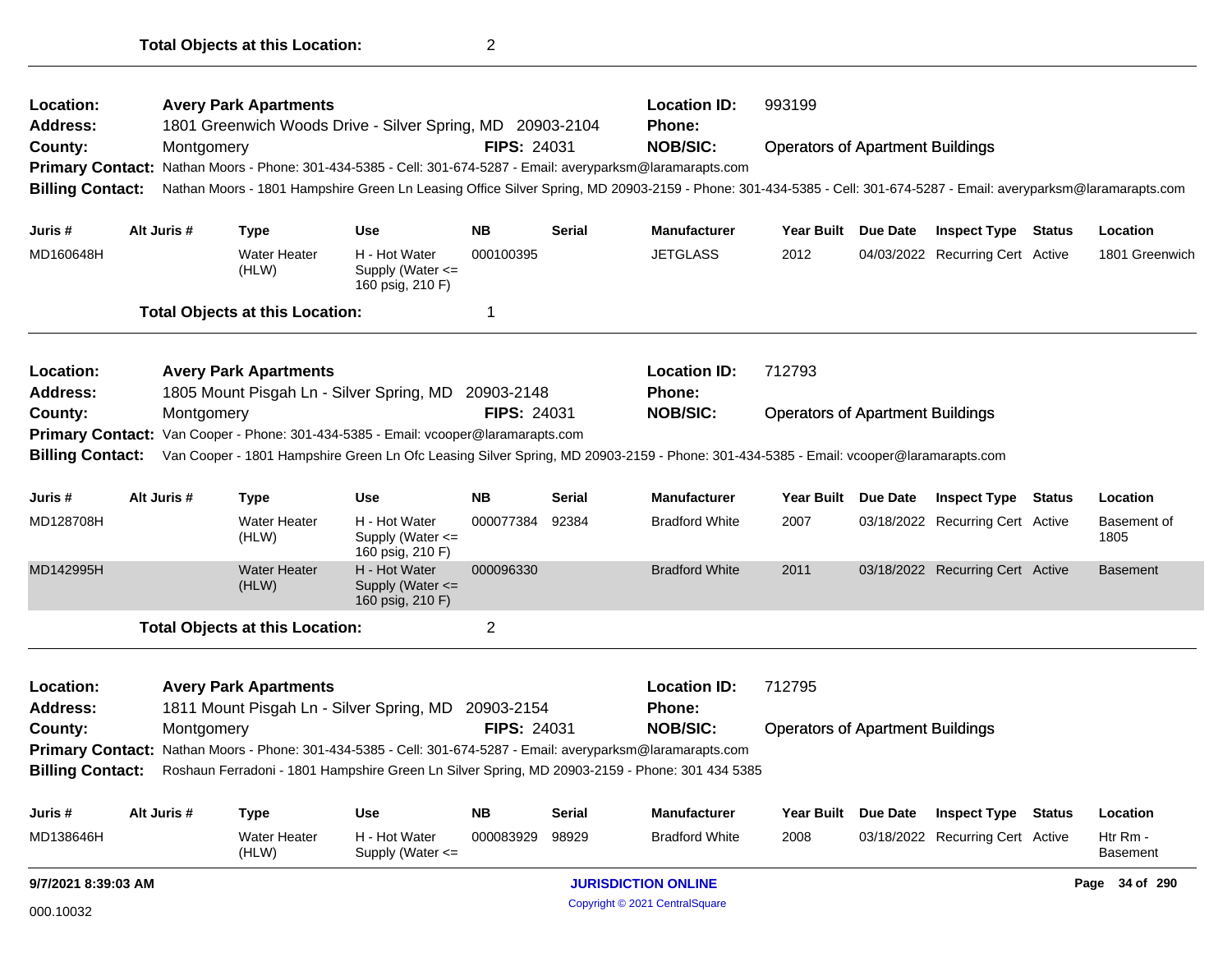| Juris #                      | Alt Juris # | <b>Type</b>                                                                                                                              | <b>Use</b>                                                                    | <b>NB</b>          | <b>Serial</b>       | <b>Manufacturer</b>                  |                                         | Year Built Due Date | <b>Inspect Type Status</b>       |               | Location                      |
|------------------------------|-------------|------------------------------------------------------------------------------------------------------------------------------------------|-------------------------------------------------------------------------------|--------------------|---------------------|--------------------------------------|-----------------------------------------|---------------------|----------------------------------|---------------|-------------------------------|
| MD138647H                    |             | <b>Water Heater</b><br>(HLW)                                                                                                             | 160 psig, 210 F)<br>H - Hot Water<br>Supply (Water $\leq$<br>160 psig, 210 F) | 000083928          | 98928               | <b>Bradford White</b>                | 2008                                    |                     | 03/18/2022 Recurring Cert Active |               | Htr Rm -<br><b>Basement</b>   |
|                              |             | <b>Total Objects at this Location:</b>                                                                                                   |                                                                               | $\overline{2}$     |                     |                                      |                                         |                     |                                  |               |                               |
| Location:<br><b>Address:</b> |             | <b>Avery Park Apartments</b><br>1814 Greenwich Wood Dr - Silver Spring, MD 20903-2123                                                    |                                                                               |                    |                     | <b>Location ID:</b><br><b>Phone:</b> | 712796                                  |                     |                                  |               |                               |
| County:                      | Montgomery  |                                                                                                                                          |                                                                               | <b>FIPS: 24031</b> |                     | <b>NOB/SIC:</b>                      | <b>Operators of Apartment Buildings</b> |                     |                                  |               |                               |
| <b>Primary Contact:</b>      |             | Roshan Fierey - Phone: 3014345385 - Email: rfierey@laramarapts.com                                                                       |                                                                               |                    |                     |                                      |                                         |                     |                                  |               |                               |
| <b>Billing Contact:</b>      |             | Roshan Fierey - 1801 Hampshire Green Ln Leasing Office Silver Spring, MD 20903-2159 - Phone: 3014345385 - Email: rfierey@laramarapts.com |                                                                               |                    |                     |                                      |                                         |                     |                                  |               |                               |
| Juris #                      | Alt Juris # | <b>Type</b>                                                                                                                              | <b>Use</b>                                                                    | <b>NB</b>          | <b>Serial</b>       | <b>Manufacturer</b>                  | <b>Year Built</b>                       | Due Date            | <b>Inspect Type Status</b>       |               | Location                      |
| MD142990H                    |             | <b>Water Heater</b><br>(HLW)                                                                                                             | H - Hot Water<br>Supply (Water $\leq$<br>160 psig, 210 F)                     | 000093877          |                     | <b>Bradford White</b>                | 2010                                    |                     | 03/15/2022 Recurring Cert Active |               | <b>Equipment Room</b><br>1814 |
| MD160647H                    |             | <b>Water Heater</b><br>(HLW)                                                                                                             | H - Hot Water<br>Supply (Water <=<br>160 psig, 210 F)                         | 000096331          |                     | <b>JETGLASS</b>                      | 2011                                    |                     | 04/03/2022 Recurring Cert Active |               | 1814 Greenwich                |
|                              |             | <b>Total Objects at this Location:</b>                                                                                                   |                                                                               | $\overline{2}$     |                     |                                      |                                         |                     |                                  |               |                               |
| Location:<br>Address:        |             | <b>Avery Park Apartments</b><br>9706 Mount Pisgah Rd - Silver Spring, MD 20903-2006                                                      |                                                                               |                    |                     | <b>Location ID:</b><br><b>Phone:</b> | 993196                                  |                     |                                  |               |                               |
| County:                      | Montgomery  |                                                                                                                                          |                                                                               | <b>FIPS: 24031</b> |                     | <b>NOB/SIC:</b>                      | <b>Operators of Apartment Buildings</b> |                     |                                  |               |                               |
| <b>Primary Contact:</b>      |             | Van Cooper - Phone: 301-434-5385 - Email: vcooper@laramarapts.com                                                                        |                                                                               |                    |                     |                                      |                                         |                     |                                  |               |                               |
| <b>Billing Contact:</b>      |             | Van Cooper - 1801 Hampshire Green Ln Ofc Leasing Silver Spring, MD 20903-2159 - Phone: 301-434-5385 - Email: vcooper@laramarapts.com     |                                                                               |                    |                     |                                      |                                         |                     |                                  |               |                               |
| Juris #                      | Alt Juris # | <b>Type</b>                                                                                                                              | <b>Use</b>                                                                    | <b>NB</b>          | <b>Serial</b>       | Manufacturer                         | Year Built                              | <b>Due Date</b>     | <b>Inspect Type</b>              | <b>Status</b> | Location                      |
| MD163380H                    |             | <b>Water Heater</b><br>(HLW)                                                                                                             | H - Hot Water<br>Supply (Water $\leq$<br>160 psig, 250 F)                     |                    | 000291860 C18291860 | Laars                                | 2018                                    |                     | 03/15/2023 Recurring Cert Active |               | <b>Boiler Room</b>            |
| MD163381H                    |             | <b>Water Heater</b><br>(HLW)                                                                                                             | H - Hot Water<br>Supply (Water <=<br>160 psig, 250 F)                         | <b>CI</b>          |                     | Weil-McLain                          | 2018                                    |                     | 03/15/2023 Recurring Cert Active |               | <b>Boiler Room</b>            |
|                              |             | <b>Total Objects at this Location:</b>                                                                                                   |                                                                               | $\overline{2}$     |                     |                                      |                                         |                     |                                  |               |                               |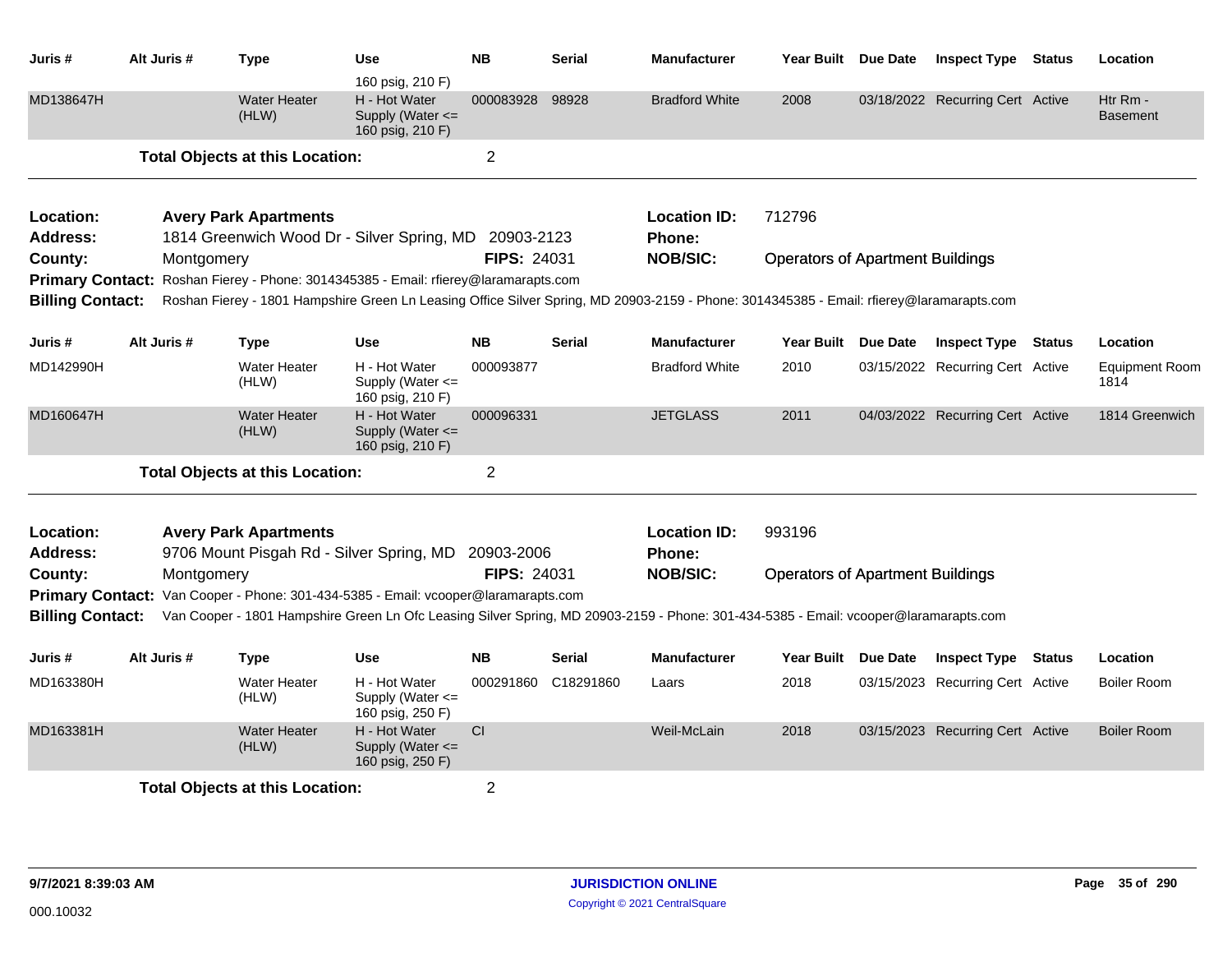| Location:               | AZ - Medimmune (Roberts)                                                                                                      |                    | <b>Location ID:</b> | 4060993                                                                                                                                         |
|-------------------------|-------------------------------------------------------------------------------------------------------------------------------|--------------------|---------------------|-------------------------------------------------------------------------------------------------------------------------------------------------|
| <b>Address:</b>         | 45 W Watkins Mill Rd - Gaithersburg, MD                                                                                       | 20878-4026         | <b>Phone:</b>       |                                                                                                                                                 |
| County:                 | Montgomery                                                                                                                    | <b>FIPS: 24031</b> | <b>NOB/SIC:</b>     |                                                                                                                                                 |
|                         | Primary Contact: Roberts Oxygen Company (MD) - Phone: 240-493-8405 - Cell: 301-252-0742 - Email: DFranovich@RobertsOxygen.com |                    |                     |                                                                                                                                                 |
| <b>Billing Contact:</b> |                                                                                                                               |                    |                     | Bulk Tank Service Dept. - PO Box 5507 Rockville, MD 20855-0507 - Phone: 240-493-8405 - Cell: 301-252-0742 - Email: DFranovich@RobertsOxygen.com |
|                         |                                                                                                                               |                    |                     |                                                                                                                                                 |

| Juris #   | Alt Juris # | Type                                                           | <b>Use</b>                 | <b>NB</b> | <b>Serial</b> | <b>Manufacturer</b> | Year Built | Due Date | <b>Inspect Type</b>              | <b>Status</b> | <b>Location</b> |
|-----------|-------------|----------------------------------------------------------------|----------------------------|-----------|---------------|---------------------|------------|----------|----------------------------------|---------------|-----------------|
| MD169371V |             | <b>Vertical Unfired</b><br><b>Pressure Vessel</b><br>w/comment | V - Storage<br>(Cryogenic) | 000312556 |               | <b>CHART</b>        | 2018       |          | 03/01/2023 Recurring Cert Active |               | Outside         |
| MD169372V |             | <b>Vertical Unfired</b><br><b>Pressure Vessel</b><br>w/comment | V - Storage<br>(Cryogenic) | 000263351 |               | <b>CHART</b>        | 2014       |          | 03/01/2023 Recurring Cert Active |               | Outside         |
| MD169373V |             | <b>Vertical Unfired</b><br><b>Pressure Vessel</b><br>w/comment | V - Storage<br>(Cryogenic) | 000262879 |               | <b>CHART</b>        | 2014       |          | 03/01/2023 Recurring Cert Active |               | Outside         |
|           |             | <b>Total Objects at this Location:</b>                         |                            | 3         |               |                     |            |          |                                  |               |                 |

| <b>Location:</b> | AZ Medimmune (Roberts)                                                                                                                                           |                    | Location ID:    | 4060994 |
|------------------|------------------------------------------------------------------------------------------------------------------------------------------------------------------|--------------------|-----------------|---------|
| <b>Address:</b>  | 35 W Watkins Mill Rd - Gaithersburg, MD 20878-4021                                                                                                               |                    | <b>Phone:</b>   |         |
| County:          | Montgomery                                                                                                                                                       | <b>FIPS: 24031</b> | <b>NOB/SIC:</b> |         |
|                  | Primary Contact: Roberts Oxygen Company (MD) - Phone: 240-493-8405 - Cell: 301-252-0742 - Email: DFranovich@RobertsOxygen.com                                    |                    |                 |         |
|                  | Billing Contact: Bulk Tank Service Dept. - PO Box 5507 Rockville, MD 20855-0507 - Phone: 240-493-8405 - Cell: 301-252-0742 - Email: DFranovich@RobertsOxygen.com |                    |                 |         |

| Juris #                                | Alt Juris # | Type                                                           | Use                        | <b>NB</b> | <b>Serial</b> | <b>Manufacturer</b> | <b>Year Built</b> | Due Date | <b>Inspect Type</b>              | Status | Location |
|----------------------------------------|-------------|----------------------------------------------------------------|----------------------------|-----------|---------------|---------------------|-------------------|----------|----------------------------------|--------|----------|
| MD169368V                              |             | <b>Vertical Unfired</b><br>Pressure Vessel<br>w/comment        | V - Storage<br>(Cryogenic) | 000020186 |               | Taylor              | 1994              |          | 03/01/2023 Recurring Cert Active |        | Outside  |
| MD169369V                              |             | <b>Vertical Unfired</b><br><b>Pressure Vessel</b><br>w/comment | V - Storage<br>(Cryogenic) | 000055331 |               | Taylor              | 2001              |          | 03/01/2023 Recurring Cert Active |        | Outside  |
| MD169370V                              |             | <b>Vertical Unfired</b><br><b>Pressure Vessel</b><br>w/comment | V - Storage<br>(Cryogenic) | 000020289 |               | Taylor              | 1994              |          | 03/01/2023 Recurring Cert Active |        | Outside  |
| <b>Total Objects at this Location:</b> |             |                                                                |                            |           |               |                     |                   |          |                                  |        |          |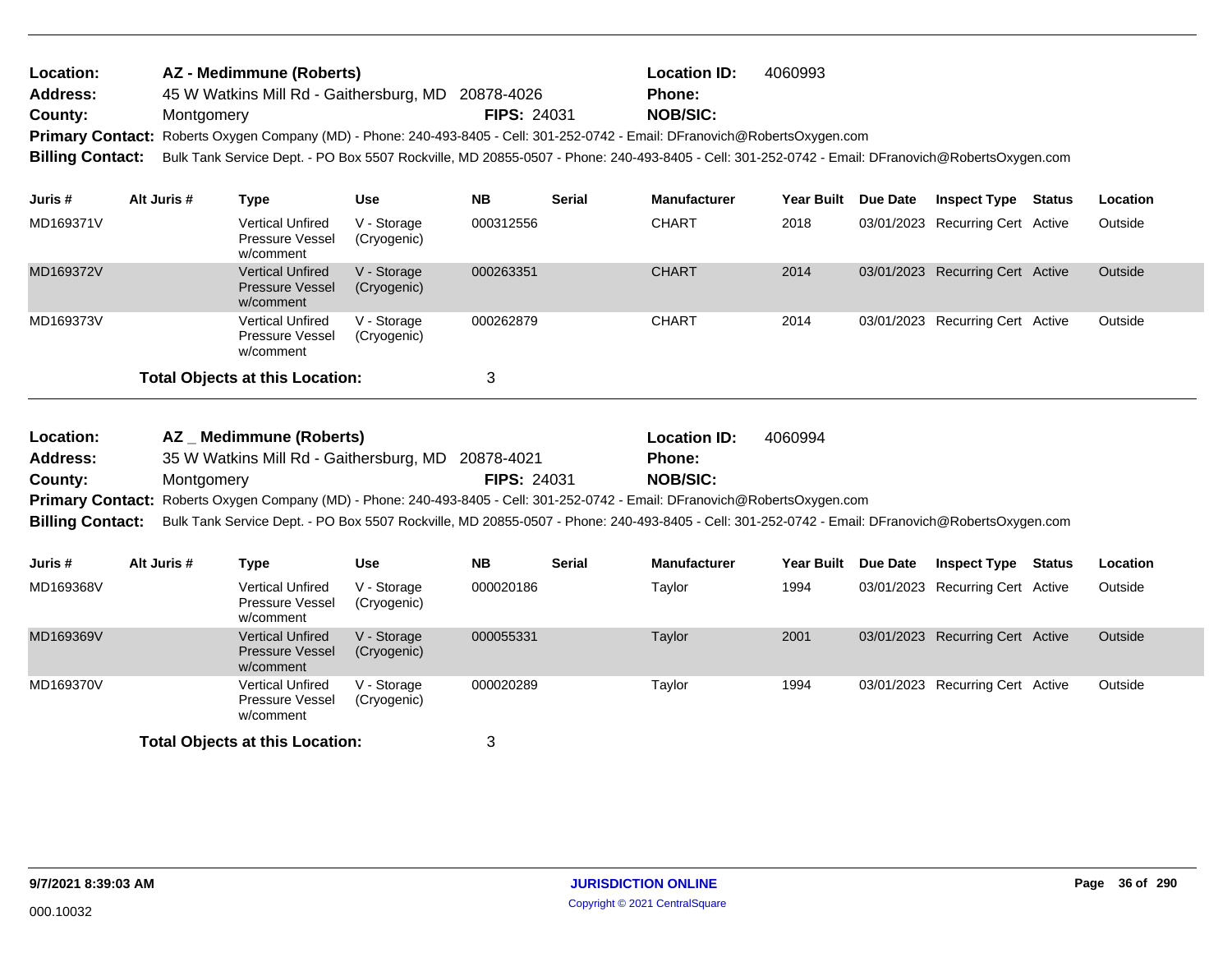| Location:<br><b>Address:</b><br>County:                                                       | <b>AZ Medimmune</b><br>45 W Watkins Mill Rd - Gaithersburg, MD 20878-4026<br>Montgomery<br>Primary Contact: AZ Medimmune - Phone: 240-694-847<br><b>Billing Contact:</b><br>Owner - 45 W Watkins Mill Rd Gaithersburg, MD 20878-4026 - Phone: 240-694-847<br>Alt Juris # |             |                                                                                                                              |                                                           | FIPS: 24031                                                                                                                                                                   |               | <b>Location ID:</b><br><b>Phone:</b><br><b>NOB/SIC:</b> | 722038<br>240-694-8047                 |                 | <b>Biological Products, Except Diagnostic Substances</b> |  |                      |
|-----------------------------------------------------------------------------------------------|--------------------------------------------------------------------------------------------------------------------------------------------------------------------------------------------------------------------------------------------------------------------------|-------------|------------------------------------------------------------------------------------------------------------------------------|-----------------------------------------------------------|-------------------------------------------------------------------------------------------------------------------------------------------------------------------------------|---------------|---------------------------------------------------------|----------------------------------------|-----------------|----------------------------------------------------------|--|----------------------|
| Juris #                                                                                       |                                                                                                                                                                                                                                                                          |             | <b>Type</b>                                                                                                                  | <b>Use</b>                                                | <b>NB</b>                                                                                                                                                                     | <b>Serial</b> | <b>Manufacturer</b>                                     | <b>Year Built</b>                      | <b>Due Date</b> | <b>Inspect Type Status</b>                               |  | Location             |
| MD169367H                                                                                     |                                                                                                                                                                                                                                                                          |             | <b>Water Heater</b><br>(HLW)                                                                                                 | H - Hot Water<br>Supply (Water $\leq$<br>160 psig, 210 F) | 000268097                                                                                                                                                                     |               | A O Smith                                               | 2020                                   |                 | 03/01/2023 Recurring Cert Active                         |  | <b>Mechanical Rm</b> |
|                                                                                               |                                                                                                                                                                                                                                                                          |             | <b>Total Objects at this Location:</b>                                                                                       |                                                           | 1                                                                                                                                                                             |               |                                                         |                                        |                 |                                                          |  |                      |
| Location:<br><b>Address:</b><br>County:<br><b>Primary Contact:</b><br><b>Billing Contact:</b> |                                                                                                                                                                                                                                                                          | Montgomery  | <b>Balducci's Food Lovers Market #3602</b><br>10323 Old Georgetown Rd - Bethesda, MD<br>Cecilia Nguyen - Phone: 623-869-4470 |                                                           | <b>Location ID:</b><br>20814-1903<br><b>Phone:</b><br><b>FIPS: 24031</b><br><b>NOB/SIC:</b><br>Cecilia Nguyen - PO Box 29096 MS #6531 Phoenix, AZ 85038 - Phone: 623-869-4470 |               |                                                         | 2648138<br>301-564-3100<br>Food stores |                 |                                                          |  |                      |
| Juris #                                                                                       |                                                                                                                                                                                                                                                                          | Alt Juris # | <b>Type</b>                                                                                                                  | <b>Use</b>                                                | <b>NB</b>                                                                                                                                                                     | <b>Serial</b> | <b>Manufacturer</b>                                     | <b>Year Built</b>                      | <b>Due Date</b> | <b>Inspect Type Status</b>                               |  | Location             |
| MD143672V                                                                                     |                                                                                                                                                                                                                                                                          |             | Horizontal Unfired V - Storage (NOT<br>Pressure Vessel<br>w/comment                                                          | Cryogenic)                                                | 000013909                                                                                                                                                                     |               | Acme                                                    | 1984                                   |                 | 06/27/2022 Recurring Cert Active                         |  | Motor Room           |
| MD143673V                                                                                     |                                                                                                                                                                                                                                                                          |             | Horizontal Unfired V - Storage<br><b>Pressure Vessel</b><br>w/comment                                                        | (Cryogenic)                                               | 000013062                                                                                                                                                                     |               | Acme                                                    | 1984                                   |                 | 06/27/2022 Recurring Cert Active                         |  | <b>Motor Room</b>    |
| MD143674V                                                                                     |                                                                                                                                                                                                                                                                          |             | Horizontal Unfired V - Storage (NOT<br>Pressure Vessel<br>w/comment                                                          | Cryogenic)                                                | 000013910                                                                                                                                                                     |               | Acme                                                    | 1984                                   |                 | 06/27/2022 Recurring Cert Active                         |  | Motor Room           |
|                                                                                               |                                                                                                                                                                                                                                                                          |             | <b>Total Objects at this Location:</b>                                                                                       |                                                           | 3                                                                                                                                                                             |               |                                                         |                                        |                 |                                                          |  |                      |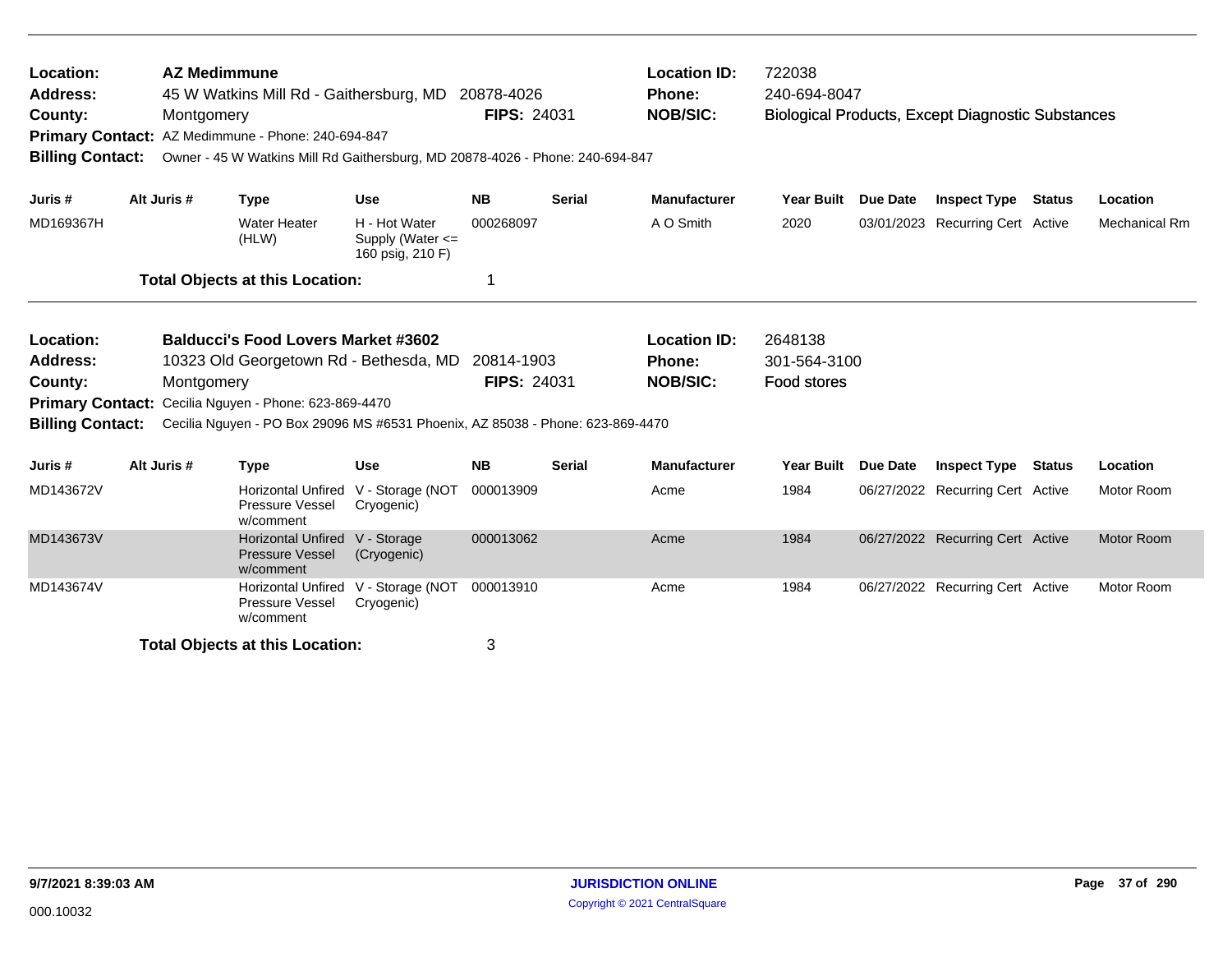| Location:<br><b>Address:</b> |             | <b>Bank Of America</b> |                                                         | 8722 Flower Ave - Silver Spring, MD 20901-4000                                                                                                                |                    |               | <b>Location ID:</b><br><b>Phone:</b> | 703841                                  |  |                                  |               |                     |
|------------------------------|-------------|------------------------|---------------------------------------------------------|---------------------------------------------------------------------------------------------------------------------------------------------------------------|--------------------|---------------|--------------------------------------|-----------------------------------------|--|----------------------------------|---------------|---------------------|
| County:                      |             | Montgomery             |                                                         |                                                                                                                                                               | <b>FIPS: 24031</b> |               | <b>NOB/SIC:</b>                      | <b>Depository institutions</b>          |  |                                  |               |                     |
|                              |             |                        |                                                         | Primary Contact: Karen Tyler - Phone: 301-915-9445 - Email: ktyler@finmarc.com                                                                                |                    |               |                                      |                                         |  |                                  |               |                     |
| <b>Billing Contact:</b>      |             |                        |                                                         | Margaret Sexton - 525 N Tryon St Mailcode NC1-023-05-55 Charlotte, NC 28202-0202 - Phone: 860-244-4091 - Cell: 860-937-7618 - Email: margaret.sexton@cbre.com |                    |               |                                      |                                         |  |                                  |               |                     |
|                              |             |                        |                                                         |                                                                                                                                                               |                    |               |                                      |                                         |  |                                  |               |                     |
| Juris #                      | Alt Juris # |                        | Type                                                    | <b>Use</b>                                                                                                                                                    | <b>NB</b>          | <b>Serial</b> | <b>Manufacturer</b>                  | Year Built Due Date                     |  | <b>Inspect Type Status</b>       |               | Location            |
| MD135720H                    | #1          |                        | Cast Iron                                               | H - Hot Water<br>Heat (Water $\leq$<br>160 psig, 250 F)                                                                                                       | <b>CI</b>          |               | Weil-McLain                          | 2007                                    |  | 11/09/2021 Recurring Cert Active |               | Basement of<br>8722 |
| MD135721H                    | #2          |                        | Cast Iron                                               | H - Hot Water<br>Heat (Water $\leq$<br>160 psig, 250 F)                                                                                                       | <b>CI</b>          |               | Weil-McLain                          | 2007                                    |  | 11/09/2021 Recurring Cert Active |               | Basement of<br>8722 |
|                              |             |                        | <b>Total Objects at this Location:</b>                  |                                                                                                                                                               | $\overline{2}$     |               |                                      |                                         |  |                                  |               |                     |
| Location:                    |             |                        | <b>Bar Louie (NuCO2) #577910</b>                        |                                                                                                                                                               |                    |               | <b>Location ID:</b>                  | 3957724                                 |  |                                  |               |                     |
| Address:                     |             |                        |                                                         | 11160 Veirs Mill Rd - Silver Spring, MD 20902-2538                                                                                                            |                    |               | Phone:                               |                                         |  |                                  |               |                     |
| County:                      |             | Montgomery             |                                                         |                                                                                                                                                               | <b>FIPS: 24031</b> |               | <b>NOB/SIC:</b>                      |                                         |  |                                  |               |                     |
| <b>Billing Contact:</b>      |             |                        | Primary Contact: Bar Louie (NuCO2) #577910              |                                                                                                                                                               |                    |               |                                      |                                         |  |                                  |               |                     |
| Juris #                      |             | Alt Juris #            | Type                                                    | <b>Use</b>                                                                                                                                                    | <b>NB</b>          | <b>Serial</b> | <b>Manufacturer</b>                  | Year Built Due Date                     |  | <b>Inspect Type Status</b>       |               | Location            |
| MD165561V                    | A948275     |                        | <b>Vertical Unfired</b><br>Pressure Vessel<br>w/comment | V - Storage<br>(Cryogenic)                                                                                                                                    | 000052848          | CCFC96G213    | MVE Inc                              | 1996                                    |  | 10/11/2021 Recurring Cert Active |               | Kitchen             |
|                              |             |                        | <b>Total Objects at this Location:</b>                  |                                                                                                                                                               | 1                  |               |                                      |                                         |  |                                  |               |                     |
| Location:                    |             |                        | <b>Barclay Apartments</b>                               |                                                                                                                                                               |                    |               | <b>Location ID:</b>                  | 2278736                                 |  |                                  |               |                     |
| <b>Address:</b>              |             |                        |                                                         | 4700 Bradley Blvd - Chevy Chase, MD 20815-6351                                                                                                                |                    |               | <b>Phone:</b>                        | 301-656-3737                            |  |                                  |               |                     |
| County:                      |             | Montgomery             |                                                         |                                                                                                                                                               | <b>FIPS: 24031</b> |               | <b>NOB/SIC:</b>                      | <b>Operators of Apartment Buildings</b> |  |                                  |               |                     |
|                              |             |                        |                                                         | Primary Contact: Tony Ross - Phone: 301-953-2366 - Email: tkennedy@res1.net                                                                                   |                    |               |                                      |                                         |  |                                  |               |                     |
| <b>Billing Contact:</b>      |             |                        |                                                         | Thelma Kennedy - 8975 Guilford Rd Ste 100 Columbia, MD 21046-2390 - Phone: 301-939-7579 - Cell: 301-363-2510 - Email: tkennedy@res1.net                       |                    |               |                                      |                                         |  |                                  |               |                     |
| Juris #                      | Alt Juris # |                        | <b>Type</b>                                             | <b>Use</b>                                                                                                                                                    | <b>NB</b>          | Serial        | <b>Manufacturer</b>                  | Year Built Due Date                     |  | <b>Inspect Type</b>              | <b>Status</b> | Location            |
| MD162750H                    |             |                        | <b>Water Heater</b><br>(HLW)                            | H - Hot Water<br>Supply (Water $\leq$<br>160 psig, 210 F)                                                                                                     | 000234995          |               | A O Smith                            | 2017                                    |  | 04/03/2023 Recurring Cert Active |               | <b>BLRM</b>         |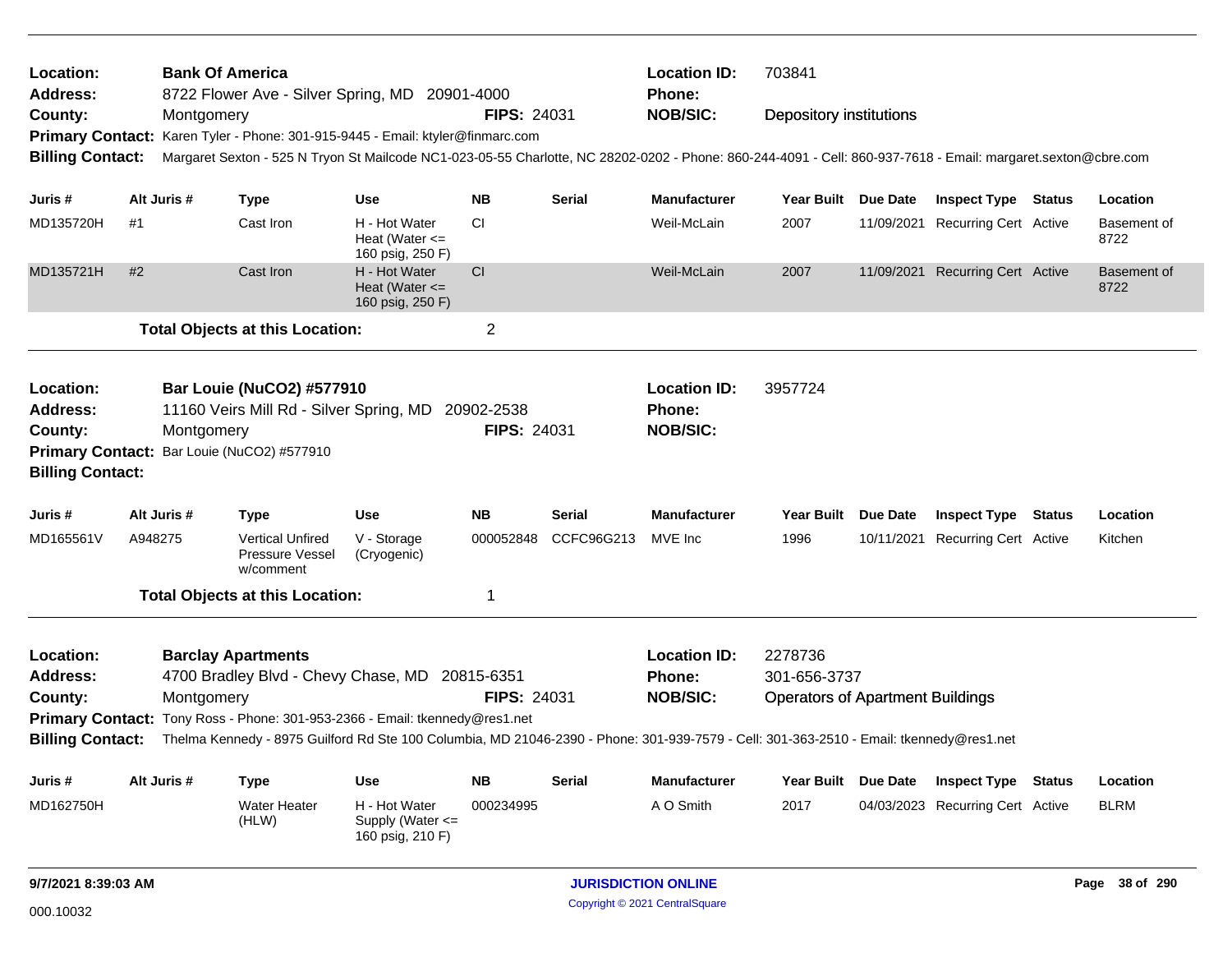| Juris #                                | Alt Juris #                                                                                                                                                                                                                                      | <b>Type</b>                            | <b>Use</b>                                                                                                                              | <b>NB</b>          | <b>Serial</b> | <b>Manufacturer</b> | <b>Year Built</b>                       | <b>Due Date</b> | <b>Inspect Type</b>              | <b>Status</b> | Location            |
|----------------------------------------|--------------------------------------------------------------------------------------------------------------------------------------------------------------------------------------------------------------------------------------------------|----------------------------------------|-----------------------------------------------------------------------------------------------------------------------------------------|--------------------|---------------|---------------------|-----------------------------------------|-----------------|----------------------------------|---------------|---------------------|
| MD162751H                              |                                                                                                                                                                                                                                                  | <b>Water Heater</b><br>(HLW)           | H - Hot Water<br>Supply (Water <=<br>160 psig, 210 F)                                                                                   | 000242808          |               | A O Smith           | 2018                                    |                 | 04/03/2023 Recurring Cert Active |               | <b>Blrm</b>         |
|                                        |                                                                                                                                                                                                                                                  | <b>Total Objects at this Location:</b> |                                                                                                                                         | $\overline{2}$     |               |                     |                                         |                 |                                  |               |                     |
| Location:                              |                                                                                                                                                                                                                                                  | <b>Barclay Apartments</b>              |                                                                                                                                         |                    |               | <b>Location ID:</b> | 703885                                  |                 |                                  |               |                     |
| Address:                               |                                                                                                                                                                                                                                                  |                                        | 4707 Chevy Chase Dr - Chevy Chase, MD 20815-6405                                                                                        |                    |               | <b>Phone:</b>       | 301-656-3737                            |                 |                                  |               |                     |
| County:                                | Montgomery                                                                                                                                                                                                                                       |                                        |                                                                                                                                         | <b>FIPS: 24031</b> |               | <b>NOB/SIC:</b>     | <b>Operators of Apartment Buildings</b> |                 |                                  |               |                     |
| <b>Billing Contact:</b>                |                                                                                                                                                                                                                                                  |                                        | Primary Contact: Thelma Kennedy - Phone: 301-939-7579 - Cell: 301-363-2510 - Email: tkennedy@res1.net                                   |                    |               |                     |                                         |                 |                                  |               |                     |
|                                        |                                                                                                                                                                                                                                                  |                                        | Thelma Kennedy - 8975 Guilford Rd Ste 100 Columbia, MD 21046-2390 - Phone: 301-939-7579 - Cell: 301-363-2510 - Email: tkennedy@res1.net |                    |               |                     |                                         |                 |                                  |               |                     |
| Juris #                                | Alt Juris #                                                                                                                                                                                                                                      | <b>Type</b>                            | <b>Use</b>                                                                                                                              | <b>NB</b>          | Serial        | <b>Manufacturer</b> | <b>Year Built</b>                       | <b>Due Date</b> | <b>Inspect Type Status</b>       |               | Location            |
| MD124705H                              |                                                                                                                                                                                                                                                  | <b>Water Heater</b><br>(HLW)           | H - Hot Water<br>Supply (Water <=<br>160 psig, 210 F)                                                                                   | 000093346          | C05-M000656   | A O Smith           | 2005                                    |                 | 03/26/2023 Recurring Cert Active |               | basement of<br>4707 |
| MD162752H                              |                                                                                                                                                                                                                                                  | <b>Water Heater</b><br>(HLW)           | H - Hot Water<br>Supply (Water <=<br>160 psig, 210 F)                                                                                   | 000239846          |               | A O Smith           | 2018                                    |                 | 04/03/2023 Recurring Cert Active |               | blrm                |
|                                        |                                                                                                                                                                                                                                                  | <b>Total Objects at this Location:</b> |                                                                                                                                         | $\overline{2}$     |               |                     |                                         |                 |                                  |               |                     |
| Location:                              |                                                                                                                                                                                                                                                  | <b>Barclay Apartments</b>              |                                                                                                                                         |                    |               | <b>Location ID:</b> | 703886                                  |                 |                                  |               |                     |
| Address:                               |                                                                                                                                                                                                                                                  |                                        | 4708 Bradley Blvd - Chevy Chase, MD 20815-6320                                                                                          |                    |               | Phone:              | 301-656-3737                            |                 |                                  |               |                     |
| County:                                | Montgomery                                                                                                                                                                                                                                       |                                        |                                                                                                                                         | <b>FIPS: 24031</b> |               | <b>NOB/SIC:</b>     | <b>Operators of Apartment Buildings</b> |                 |                                  |               |                     |
| <b>Billing Contact:</b>                | Primary Contact: Thelma Kennedy - Phone: 301-939-7579 - Cell: 301-363-2510 - Email: tkennedy@res1.net<br>Thelma Kennedy - 8975 Guilford Rd Ste 100 Columbia, MD 21046-2390 - Phone: 301-939-7579 - Cell: 301-363-2510 - Email: tkennedy@res1.net |                                        |                                                                                                                                         |                    |               |                     |                                         |                 |                                  |               |                     |
| Juris #                                | Alt Juris #                                                                                                                                                                                                                                      | <b>Type</b>                            | <b>Use</b>                                                                                                                              | <b>NB</b>          | <b>Serial</b> | <b>Manufacturer</b> | <b>Year Built</b>                       | <b>Due Date</b> | <b>Inspect Type</b>              | <b>Status</b> | Location            |
| MD129744H                              | $\overline{2}$                                                                                                                                                                                                                                   | <b>Water Heater</b><br>(HLW)           | H - Hot Water<br>Supply (Water $\leq$<br>160 psig, 210 F)                                                                               | 000106021          |               | A O Smith           | 2006                                    |                 | 03/26/2023 Recurring Cert Active |               | <b>Boiler Room</b>  |
| <b>Total Objects at this Location:</b> |                                                                                                                                                                                                                                                  |                                        | 1                                                                                                                                       |                    |               |                     |                                         |                 |                                  |               |                     |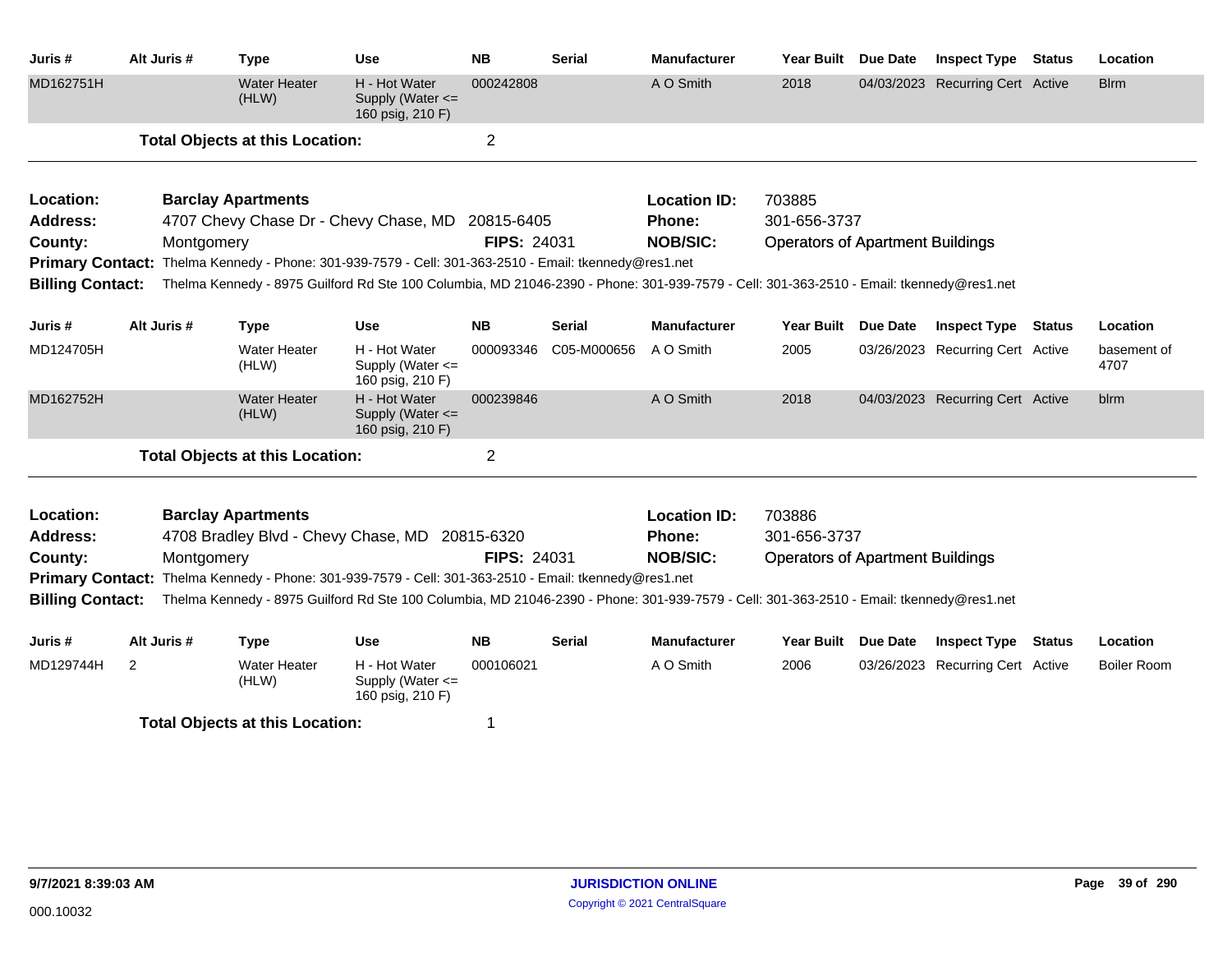## Offices of Bank Holding Companies 5454 Wisconsin Ave - Chevy Chase, MD 20815-6902 **County:** Montgomery **NOB/SIC: PIPS:** 24031 **NOB/SIC:** Primary Contact: Don West - Phone: 301-656-5653 - Cell: 202-631-0900 - Email: dwest@carrprop.com **Billing Contact:** Don West - 5454 Wisconsin Ave Chevy Chase, MD 20815-6902 - Phone: 301-656-5653 - Cell: 202-631-0900 - Email: dwest@carrprop.com **Barlow Office Building Location ID:** 703895 **Address: Location: FIPS:** 24031 **Phone:**

| Juris #   | Alt Juris # | Type                                                             | <b>Use</b>                                                | <b>NB</b> | <b>Serial</b>      | <b>Manufacturer</b> | <b>Year Built</b> | Due Date   | <b>Inspect Type</b>                            | <b>Status</b> | Location        |
|-----------|-------------|------------------------------------------------------------------|-----------------------------------------------------------|-----------|--------------------|---------------------|-------------------|------------|------------------------------------------------|---------------|-----------------|
| MD081129V |             | <b>Horizontal Unfired</b><br>Pressure Vessel<br>w/comment        | V - Storage (NOT<br>Cryogenic)                            | 000480648 |                    | Manchester          | 1990              | 07/26/2022 | External Cert.<br><b>Recurring Cert</b>        | Active        | 18th Floor BLRM |
| MD117864V |             | <b>Horizontal Unfired</b><br><b>Pressure Vessel</b><br>w/comment | V - Storage (NOT<br>Cryogenic)                            | 001027021 |                    | Melben              | 2002              | 07/26/2022 | External Cert.<br><b>Recurring Cert</b>        | Active        | 18th Floor BLRM |
| MD132691H |             | <b>Horizontal Water</b><br>Tube                                  | H - Hot Water<br>Supply (Water $\leq$<br>160 psig, 210 F) | 000022519 | 100851266          | R <sub>B</sub>      | 2008              | 07/26/2022 | External Cert,<br><b>Recurring Cert</b>        | Active        | 18th Floor BLRM |
| MD132692H |             | <b>Horizontal Water</b><br>Tube                                  | H - Hot Water<br>Supply (Water $\leq$<br>160 psig, 210 F) | 000022520 | 100851267          | R <sub>BI</sub>     | 2008              | 07/26/2022 | <b>External Cert.</b><br><b>Recurring Cert</b> | Active        | 18th Floor BLRM |
| MD143031H | Boiler #1   | Cast Iron                                                        | H - Steam Heat<br>(Steam $\le$ 15<br>psig)                | <b>CI</b> | 28HE-18-<br>127659 | <b>HB Smith</b>     | 2012              | 07/26/2022 | <b>External Cert.</b><br><b>Recurring Cert</b> | Active        | 18th Floor BLRM |
| MD143032H | Boiler #2   | Cast Iron                                                        | H - Steam Heat<br>(Steam $\le$ 15<br>psig)                | <b>CI</b> | 28HE-18-<br>127658 | <b>HB Smith</b>     | 2012              | 07/26/2022 | External Cert.<br><b>Recurring Cert</b>        | Active        | 18th Floor BLRM |
| MD143033H | Boiler #3   | Cast Iron                                                        | H - Steam Heat<br>(Steam $\le$ 15<br>psig)                | <b>CI</b> | 28HE-18-<br>127660 | <b>HB Smith</b>     | 2012              | 07/26/2022 | External Cert,<br><b>Recurring Cert</b>        | Active        | 18th Floor BLRM |
| MD143677V | Chiller #1  | <b>Horizontal Unfired</b><br><b>Pressure Vessel</b><br>w/comment | O - Other (PV)<br>Use) w/comment                          | 000189673 | 472884             | Carrier             | 1993              | 07/26/2022 | External Cert,<br><b>Recurring Cert</b>        | Active        | 18th Floor BLRM |
| MD143678V | Chiller #2  | <b>Horizontal Unfired</b><br>Pressure Vessel<br>w/comment        | O - Other (PV<br>Use) w/comment                           | 000189898 | 473434             | Carrier             | 1993              | 07/26/2022 | <b>Recurring Cert Active</b>                   |               | 18th Floor BLRM |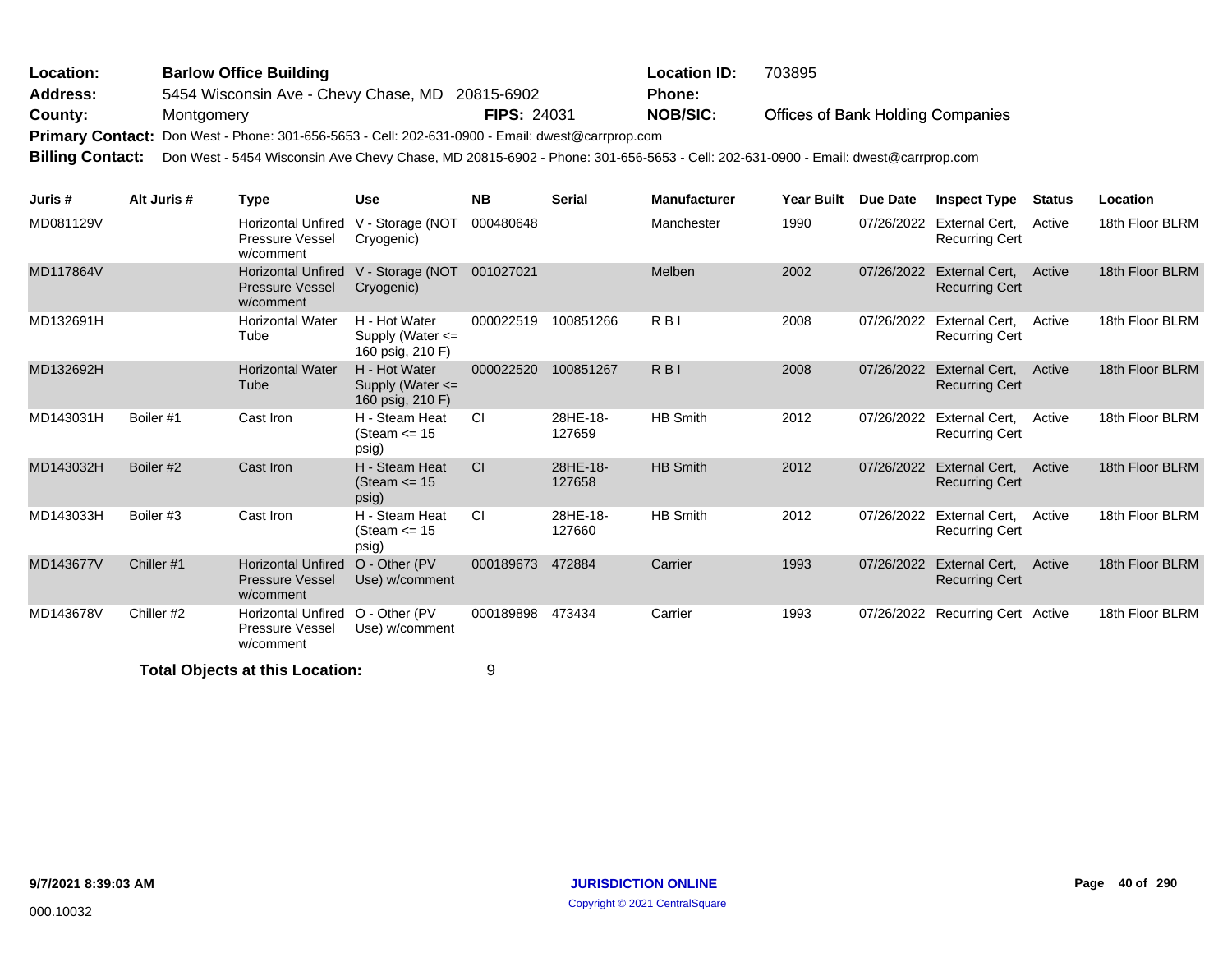| Location:<br>Address:<br>County:<br><b>Primary Contact:</b><br><b>Billing Contact:</b>                            |                                                                                                                                                                                                                                          | <b>Barnesville Baptist Church</b><br>17917 Barnesville Rd - Barnesville, MD<br>20838-9722<br><b>FIPS: 24031</b><br>Montgomery<br>Danny Moore - Cell: 410-459-3993<br>Danny Moore - 17917 Barnesville Rd Barnesville, MD 20838-9722 - Cell: 410-459-3993 |                                                                               |                                                         |                    |                  | <b>Location ID:</b><br><b>Phone:</b><br><b>NOB/SIC:</b> | 2108843<br>301-407-0500<br><b>Religious Organizations</b> |  |                                  |               |                    |
|-------------------------------------------------------------------------------------------------------------------|------------------------------------------------------------------------------------------------------------------------------------------------------------------------------------------------------------------------------------------|---------------------------------------------------------------------------------------------------------------------------------------------------------------------------------------------------------------------------------------------------------|-------------------------------------------------------------------------------|---------------------------------------------------------|--------------------|------------------|---------------------------------------------------------|-----------------------------------------------------------|--|----------------------------------|---------------|--------------------|
| Juris #                                                                                                           | Alt Juris #                                                                                                                                                                                                                              |                                                                                                                                                                                                                                                         | <b>Type</b>                                                                   | <b>Use</b>                                              | <b>NB</b>          | Serial           | <b>Manufacturer</b>                                     | Year Built Due Date                                       |  | <b>Inspect Type Status</b>       |               | Location           |
| MD142328H                                                                                                         |                                                                                                                                                                                                                                          |                                                                                                                                                                                                                                                         | Cast Iron                                                                     | H - Hot Water<br>Heat (Water $\leq$<br>160 psig, 250 F) | <b>CI</b>          | 070200066        | Columbia                                                | 2007                                                      |  | 10/12/2022 Recurring Cert Active |               | <b>Boiler Room</b> |
|                                                                                                                   |                                                                                                                                                                                                                                          |                                                                                                                                                                                                                                                         | <b>Total Objects at this Location:</b>                                        |                                                         | 1                  |                  |                                                         |                                                           |  |                                  |               |                    |
| Location:<br><b>Address:</b>                                                                                      |                                                                                                                                                                                                                                          |                                                                                                                                                                                                                                                         | <b>Battery Garden Apartments</b><br>4920 Battery Ln - Bethesda, MD 20814-4954 |                                                         |                    |                  | <b>Location ID:</b><br>Phone:                           | 703952                                                    |  |                                  |               |                    |
| County:                                                                                                           |                                                                                                                                                                                                                                          | Montgomery                                                                                                                                                                                                                                              |                                                                               |                                                         | <b>FIPS: 24031</b> |                  | <b>NOB/SIC:</b>                                         | <b>Operators of Apartment Buildings</b>                   |  |                                  |               |                    |
|                                                                                                                   | Primary Contact: Ana Marie Mutter - Phone: 301-656-8362 - Cell: 240-418-5567 - Email: Manager@thebatterygardens.com<br>John Gill, Jr. - 1722 Wisconsin Ave NW Washington, DC 20007-2313 - Phone: 202-338-5001<br><b>Billing Contact:</b> |                                                                                                                                                                                                                                                         |                                                                               |                                                         |                    |                  |                                                         |                                                           |  |                                  |               |                    |
| Juris #                                                                                                           | Alt Juris #                                                                                                                                                                                                                              |                                                                                                                                                                                                                                                         | <b>Type</b>                                                                   | <b>Use</b>                                              | <b>NB</b>          | Serial           | <b>Manufacturer</b>                                     | Year Built Due Date                                       |  | <b>Inspect Type</b>              | Status        | Location           |
| MD037973H                                                                                                         |                                                                                                                                                                                                                                          |                                                                                                                                                                                                                                                         | Cast Iron                                                                     | H - Hot Water<br>Heat (Water $\leq$<br>160 psig, 250 F) | <b>CI</b>          | <b>REDBSHPRV</b> | American Standard                                       | 1955                                                      |  | 08/18/2022 Recurring Cert Active |               | <b>Boiler Room</b> |
| MD161747H                                                                                                         |                                                                                                                                                                                                                                          |                                                                                                                                                                                                                                                         | <b>Water Heater</b><br>(HLW)                                                  | H - Hot Water<br>Supply (Water <=<br>160 psig, 210 F)   | 000228767          |                  | A O Smith                                               | 2016                                                      |  | 08/15/2022 Recurring Cert Active |               | <b>Boiler Room</b> |
|                                                                                                                   |                                                                                                                                                                                                                                          |                                                                                                                                                                                                                                                         | <b>Total Objects at this Location:</b>                                        |                                                         | $\overline{c}$     |                  |                                                         |                                                           |  |                                  |               |                    |
| Location:<br><b>Address:</b>                                                                                      |                                                                                                                                                                                                                                          |                                                                                                                                                                                                                                                         | <b>Battery Garden Apartments</b><br>4926 Battery Ln - Bethesda, MD            | 20814-4951                                              |                    |                  | <b>Location ID:</b><br><b>Phone:</b>                    | 703953                                                    |  |                                  |               |                    |
| County:                                                                                                           |                                                                                                                                                                                                                                          | Montgomery                                                                                                                                                                                                                                              |                                                                               |                                                         | <b>FIPS: 24031</b> |                  | <b>NOB/SIC:</b>                                         | <b>Operators of Apartment Buildings</b>                   |  |                                  |               |                    |
|                                                                                                                   |                                                                                                                                                                                                                                          |                                                                                                                                                                                                                                                         | Primary Contact: Nell Sanders - Phone: 202-338-5000 - Email: nell@hagill.com  |                                                         |                    |                  |                                                         |                                                           |  |                                  |               |                    |
| <b>Billing Contact:</b><br>John Gill, Jr. - 1722 Wisconsin Ave NW Washington, DC 20007-2313 - Phone: 202-338-5001 |                                                                                                                                                                                                                                          |                                                                                                                                                                                                                                                         |                                                                               |                                                         |                    |                  |                                                         |                                                           |  |                                  |               |                    |
| Juris #                                                                                                           | Alt Juris #                                                                                                                                                                                                                              |                                                                                                                                                                                                                                                         | <b>Type</b>                                                                   | Use                                                     | <b>NB</b>          | <b>Serial</b>    | <b>Manufacturer</b>                                     | Year Built Due Date                                       |  | <b>Inspect Type</b>              | <b>Status</b> | Location           |
| MD037975H                                                                                                         |                                                                                                                                                                                                                                          |                                                                                                                                                                                                                                                         | Cast Iron                                                                     | H - Hot Water<br>Heat (Water $\leq$<br>160 psig, 250 F) | <b>CI</b>          |                  | American Standard                                       | 1955                                                      |  | 08/18/2022 Recurring Cert Active |               | <b>Boiler Room</b> |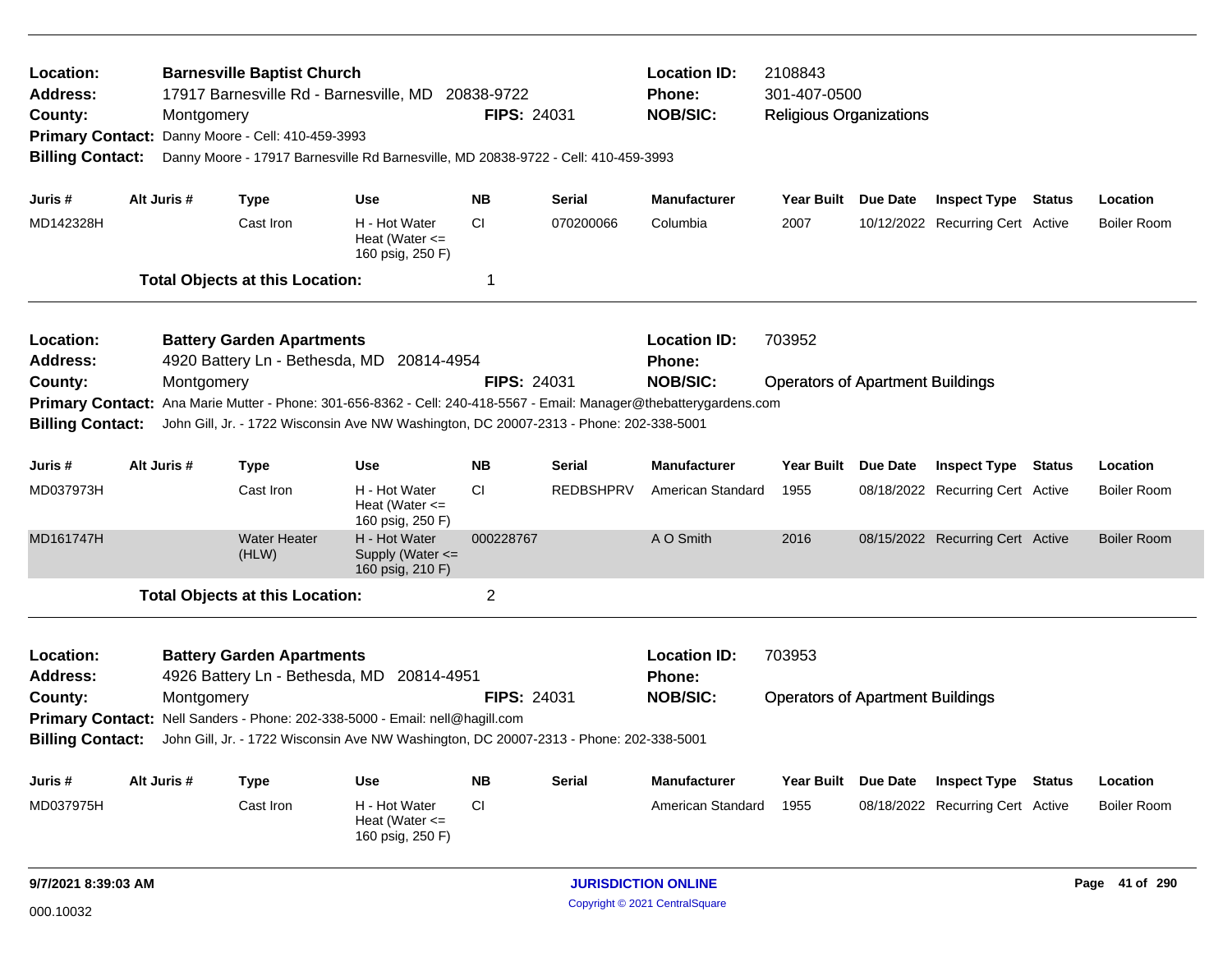| Juris#                  | Alt Juris # | <b>Type</b>                                                                            | <b>Use</b>                                                | <b>NB</b>          | <b>Serial</b>  | <b>Manufacturer</b> | <b>Year Built</b>                       | <b>Due Date</b> | <b>Inspect Type</b>              | <b>Status</b> | Location           |
|-------------------------|-------------|----------------------------------------------------------------------------------------|-----------------------------------------------------------|--------------------|----------------|---------------------|-----------------------------------------|-----------------|----------------------------------|---------------|--------------------|
| MD161748H               |             | <b>Water Heater</b><br>(HLW)                                                           | H - Hot Water<br>Supply (Water $\leq$<br>160 psig, 210 F) | 000226810          | <b>PRVDSCH</b> | A O Smith           | 2016                                    |                 | 08/15/2022 Recurring Cert Active |               | <b>Boiler Room</b> |
|                         |             | <b>Total Objects at this Location:</b>                                                 |                                                           | $\overline{2}$     |                |                     |                                         |                 |                                  |               |                    |
| Location:               |             | <b>Battery Garden Apartments</b>                                                       |                                                           |                    |                | <b>Location ID:</b> | 703954                                  |                 |                                  |               |                    |
| <b>Address:</b>         |             | 4932 Battery Ln - Bethesda, MD 20814-4948                                              |                                                           |                    |                | Phone:              |                                         |                 |                                  |               |                    |
| County:                 | Montgomery  |                                                                                        |                                                           | <b>FIPS: 24031</b> |                | <b>NOB/SIC:</b>     | <b>Operators of Apartment Buildings</b> |                 |                                  |               |                    |
|                         |             | Primary Contact: Nell Sanders - Phone: 202-338-5000 - Email: nell@hagill.com           |                                                           |                    |                |                     |                                         |                 |                                  |               |                    |
| <b>Billing Contact:</b> |             | John Gill, Jr. - 1722 Wisconsin Ave NW Washington, DC 20007-2313 - Phone: 202-338-5001 |                                                           |                    |                |                     |                                         |                 |                                  |               |                    |
| Juris #                 | Alt Juris # | <b>Type</b>                                                                            | Use                                                       | <b>NB</b>          | <b>Serial</b>  | <b>Manufacturer</b> | <b>Year Built</b>                       | Due Date        | <b>Inspect Type Status</b>       |               | Location           |
| MD037977H               |             | Cast Iron                                                                              | H - Hot Water<br>Heat (Water $\leq$ =<br>160 psig, 250 F) | <b>CI</b>          |                | American Standard   | 1955                                    |                 | 08/18/2022 Recurring Cert Active |               | Boiler Room        |
| MD161746H               |             | <b>Water Heater</b><br>(HLW)                                                           | H - Hot Water<br>Supply (Water $\leq$<br>160 psig, 210 F) | 000200992          |                | A O Smith           | 2015                                    |                 | 08/15/2022 Recurring Cert Active |               | <b>Boiler Room</b> |
|                         |             | <b>Total Objects at this Location:</b>                                                 |                                                           | $\overline{2}$     |                |                     |                                         |                 |                                  |               |                    |
| Location:               |             | <b>Battery Garden Apartments</b>                                                       |                                                           |                    |                | <b>Location ID:</b> | 703955                                  |                 |                                  |               |                    |
| <b>Address:</b>         |             | 4938 Battery Ln - Bethesda, MD 20814-4945                                              |                                                           |                    |                | Phone:              |                                         |                 |                                  |               |                    |
| County:                 | Montgomery  |                                                                                        |                                                           | <b>FIPS: 24031</b> |                | <b>NOB/SIC:</b>     | <b>Operators of Apartment Buildings</b> |                 |                                  |               |                    |
|                         |             | Primary Contact: Nell Sanders - Phone: 202-338-5000 - Email: nell@hagill.com           |                                                           |                    |                |                     |                                         |                 |                                  |               |                    |
| <b>Billing Contact:</b> |             | John Gill, Jr. - 1722 Wisconsin Ave NW Washington, DC 20007-2313 - Phone: 202-338-5001 |                                                           |                    |                |                     |                                         |                 |                                  |               |                    |
| Juris #                 | Alt Juris # | <b>Type</b>                                                                            | <b>Use</b>                                                | <b>NB</b>          | <b>Serial</b>  | <b>Manufacturer</b> | <b>Year Built</b>                       | <b>Due Date</b> | <b>Inspect Type</b>              | <b>Status</b> | Location           |
| MD037970H               |             | Cast Iron                                                                              | H - Hot Water<br>Heat (Water $\leq$<br>160 psig, 250 F)   | <b>CI</b>          |                | American Standard   | 1955                                    |                 | 08/18/2022 Recurring Cert Active |               | Boiler Room        |
|                         |             | <b>Total Objects at this Location:</b>                                                 |                                                           |                    |                |                     |                                         |                 |                                  |               |                    |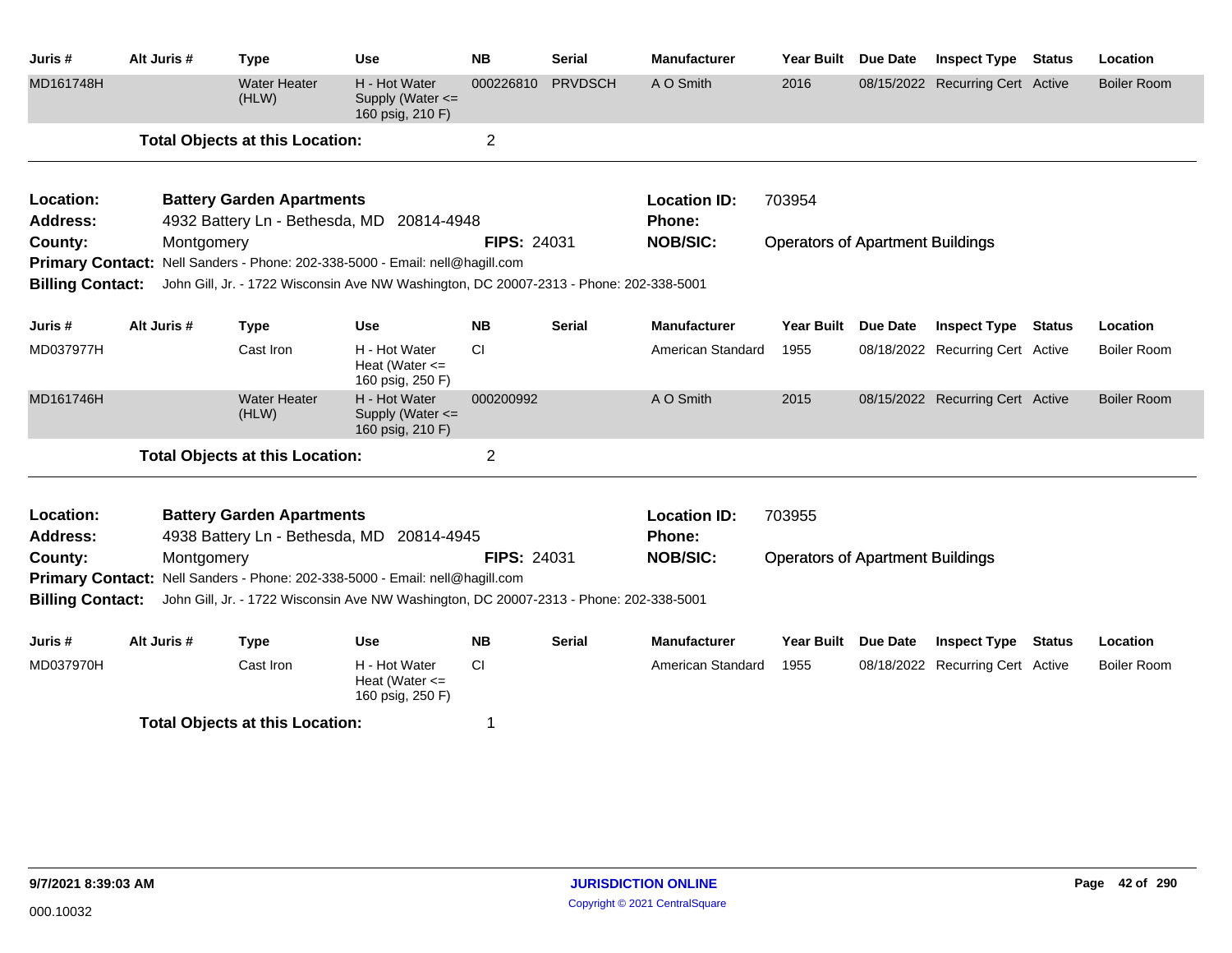| <b>Bel Pre Glassworks, Inc.</b><br>Location:<br><b>Address:</b><br>3 Derwood Cir - Rockville, MD 20850-1263<br>County:<br>Montgomery<br><b>Primary Contact:</b><br>Jeffrey James<br><b>Billing Contact:</b> |             |                                                                                                                                            | <b>FIPS: 24031</b>                                          |                    | <b>Location ID:</b><br>Phone:<br><b>NOB/SIC:</b> | 3921144<br><b>Flat Glass</b>                            |                         |                 |                                  |               |                           |
|-------------------------------------------------------------------------------------------------------------------------------------------------------------------------------------------------------------|-------------|--------------------------------------------------------------------------------------------------------------------------------------------|-------------------------------------------------------------|--------------------|--------------------------------------------------|---------------------------------------------------------|-------------------------|-----------------|----------------------------------|---------------|---------------------------|
| Juris #                                                                                                                                                                                                     | Alt Juris # | <b>Type</b>                                                                                                                                | <b>Use</b>                                                  | <b>NB</b>          | <b>Serial</b>                                    | <b>Manufacturer</b>                                     | <b>Year Built</b>       | <b>Due Date</b> | <b>Inspect Type Status</b>       |               | Location                  |
| MD163078V                                                                                                                                                                                                   |             | <b>Vertical Unfired</b><br>Pressure Vessel<br>w/comment                                                                                    | V - Storage (NOT<br>Cryogenic)                              | 000872811          |                                                  | <b>Steel Fab</b>                                        | 2018                    |                 | 01/23/2023 Recurring Cert Active |               | <b>SHOP</b>               |
| MD163079V                                                                                                                                                                                                   |             | Pressure Vessel<br>w/comment                                                                                                               | Horizontal Unfired V - Storage (NOT 000388780<br>Cryogenic) |                    |                                                  | Manchester                                              | 2004                    |                 | 01/23/2023 Recurring Cert Active |               | <b>SHOP</b>               |
| MD163080V                                                                                                                                                                                                   |             | <b>Vertical Unfired</b><br>Pressure Vessel<br>w/comment                                                                                    | V - Storage (NOT 000708840<br>Cryogenic)                    |                    |                                                  | Steel Fab                                               | 2012                    |                 | 01/23/2023 Recurring Cert Active |               | <b>SHOP</b>               |
|                                                                                                                                                                                                             |             | <b>Total Objects at this Location:</b>                                                                                                     |                                                             | 3                  |                                                  |                                                         |                         |                 |                                  |               |                           |
| Location:<br>Address:<br>County:                                                                                                                                                                            |             | <b>Bethesda Chevy Chase Surgery Center</b><br>6931 Arlington Rd 1st Floor Ste E - Bethesda, MD 20814-5268<br>Montgomery                    |                                                             | <b>FIPS: 24031</b> |                                                  | <b>Location ID:</b><br><b>Phone:</b><br><b>NOB/SIC:</b> | 4060700<br>301-968-3184 |                 |                                  |               |                           |
| <b>Primary Contact:</b>                                                                                                                                                                                     |             | Elaine Feyder - Phone: 301-968-3184 - Cell: 301-412-9298 - Email: efeyder@bethesdacc.com                                                   |                                                             |                    |                                                  |                                                         |                         |                 |                                  |               |                           |
| <b>Billing Contact:</b>                                                                                                                                                                                     |             | Elaine Feyder - 6931 Arlington Rd Ste E Bethesda, MD 20814-5268 - Phone: 301-968-3184 - Cell: 301-412-9298 - Email: efeyder@bethesdacc.com |                                                             |                    |                                                  |                                                         |                         |                 |                                  |               |                           |
| Juris #                                                                                                                                                                                                     | Alt Juris # | <b>Type</b>                                                                                                                                | <b>Use</b>                                                  | <b>NB</b>          | <b>Serial</b>                                    | <b>Manufacturer</b>                                     | <b>Year Built</b>       | <b>Due Date</b> | <b>Inspect Type</b>              | <b>Status</b> | Location                  |
| <b>NEW</b>                                                                                                                                                                                                  | #1          | Autoclave                                                                                                                                  | V - Process-<br>Sterilizing                                 | 000086823          | 0603119                                          | <b>Steris Corp</b>                                      | 2003                    |                 | 03/02/2023 Recurring Cert Active |               | Clean Work<br>Room        |
| <b>NEW</b>                                                                                                                                                                                                  | #2          | Autoclave                                                                                                                                  | V - Process-<br>Sterilizing                                 | 000078187 1098131  |                                                  | <b>Steris Corp</b>                                      | 1998                    |                 | 03/02/2023 Recurring Cert Active |               | <b>Clean Work</b><br>Room |
| <b>NEW</b>                                                                                                                                                                                                  | #2          | Electric (NOT<br>HLW)                                                                                                                      | S - Power-<br><b>Sterilizing (Steam</b><br>$> 15$ psig)     | None<br>Found      | 108763                                           | Reimers                                                 | 2017                    |                 | 03/02/2022 Recurring Cert Active |               | Clean Work<br>Room        |
| <b>NEW</b>                                                                                                                                                                                                  | #1          | Electric (NOT<br>HLW)                                                                                                                      | S - Power-<br>Sterilizing (Steam Found                      | None               | 108767                                           | Reimers                                                 | 2017                    |                 | 03/02/2022 Recurring Cert Active |               | <b>Clean Work</b><br>Room |

**Total Objects at this Location:** 4

Sterilizing (Steam > 15 psig)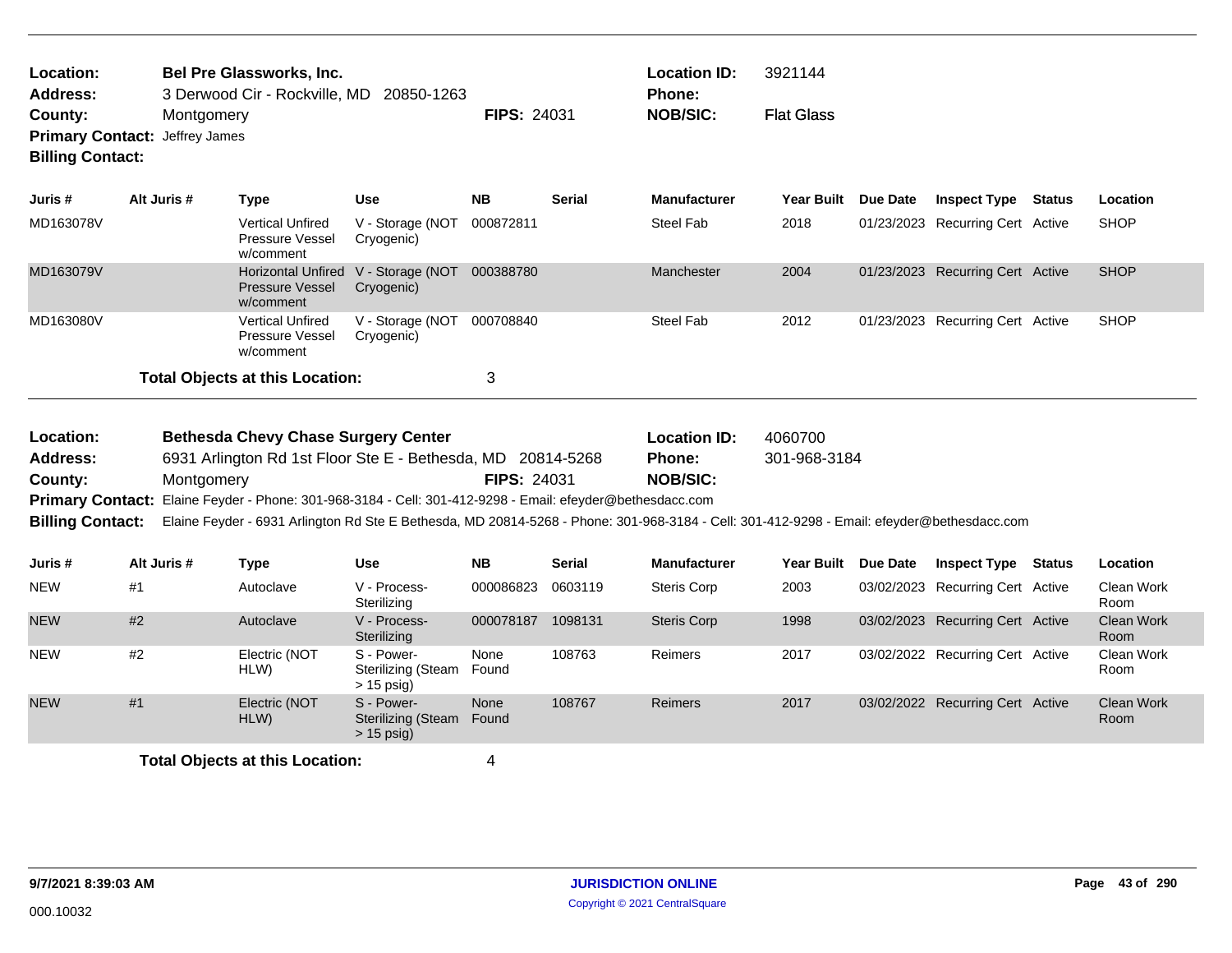| Location:       | <b>Bethesda Crossing</b>                                                                                                                                   |                    | <b>Location ID:</b> | 704495                            |
|-----------------|------------------------------------------------------------------------------------------------------------------------------------------------------------|--------------------|---------------------|-----------------------------------|
| <b>Address:</b> | 7315 Wisconsin Ave - Bethesda, MD 20814-3202                                                                                                               |                    | <b>Phone:</b>       |                                   |
| County:         | Montgomery                                                                                                                                                 | <b>FIPS: 24031</b> | NOB/SIC:            | Offices of Holding Companies, NEC |
|                 | Primary Contact: Glen Hugo - Phone: 301-469-3035 - Email: GHugo@mrprealty.com                                                                              |                    |                     |                                   |
|                 | Billing Contact: Chris Shanahan - 7315 Wisconsin Ave Bethesda, MD 20814-3202 - Phone: 301-469-3037 - Cell: 202-441-8735 - Email: cshanahan@mrpproperty.com |                    |                     |                                   |

| Juris #   | Alt Juris # | Type                                                           | Use                                                       | <b>NB</b> | <b>Serial</b> | <b>Manufacturer</b>   | <b>Year Built</b> | Due Date   | <b>Inspect Type</b>              | <b>Status</b> | Location           |
|-----------|-------------|----------------------------------------------------------------|-----------------------------------------------------------|-----------|---------------|-----------------------|-------------------|------------|----------------------------------|---------------|--------------------|
| MD008482H | BLR-1       | <b>Horizontal Fire</b><br>Tube                                 | H - Steam Heat<br>(Steam $\leq$ 15<br>psig)               | 000043924 | L50285        | Cleaver Brooks        | 1970              | 08/24/2021 | <b>External Cert</b>             | Active        | Boiler Room        |
| MD008483H | BLR-2       | <b>Horizontal Fire</b><br>Tube                                 | H - Steam Heat<br>(Steam $\le$ 15<br>psig)                | 000043999 | L50224        | <b>Cleaver Brooks</b> | 1970              | 08/24/2021 | <b>External Cert</b>             | Active        | Boiler Room        |
| MD046419H |             | Cast Iron                                                      | H - Hot Water<br>Heat (Water $\leq$<br>160 psig, 250 F)   | CI        | 2114752       | Peerless              | 1970              |            | 06/13/2022 Recurring Cert Active |               | Boiler Room        |
| MD150440H |             | <b>Water Tube</b><br>Coiled (Flueless<br>Hi Efficiency)        | H - Hot Water<br>Supply (Water $\leq$<br>160 psig, 250 F) | 000250924 |               | Lochinvar             | 2013              |            | 06/13/2022 Recurring Cert Active |               | <b>Boiler Room</b> |
| MD150441V |             | <b>Vertical Unfired</b><br><b>Pressure Vessel</b><br>w/comment | V - Storage (NOT<br>Cryogenic)                            | 000246914 |               | Lochinvar             | 2013              |            | 06/13/2022 Recurring Cert Active |               | Boiler Room        |
|           |             | <b>Total Objects at this Location:</b>                         |                                                           | 5         |               |                       |                   |            |                                  |               |                    |

| <b>Location:</b> | <b>Bethesda-Chevy Chase Rescue Squad</b>                                               |                    | <b>Location ID:</b> | 718870                            |
|------------------|----------------------------------------------------------------------------------------|--------------------|---------------------|-----------------------------------|
| Address:         | 5020 Battery Ln - Bethesda, MD 20814-2642                                              |                    | <b>Phone:</b>       | 301-652-0077                      |
| County:          | Montgomery                                                                             | <b>FIPS: 24031</b> | <b>NOB/SIC:</b>     | Justice, public order, and safety |
|                  | <b>Primary Contact:</b> Tony Veith - Phone: 301-652-0077 - Email: tony.veith@bccrs.org |                    |                     |                                   |

**Billing Contact:** Tony Veith - 5020 Battery Ln Bethesda, MD 20814-2642 - Phone: 301-652-0077 - Email: tony.veith@bccrs.org

| Juris #   | Alt Juris # | Type                         | Use                                                       | <b>NB</b> | <b>Serial</b> | <b>Manufacturer</b> | Year Built Due Date | <b>Inspect Type</b>              | Status | Location          |
|-----------|-------------|------------------------------|-----------------------------------------------------------|-----------|---------------|---------------------|---------------------|----------------------------------|--------|-------------------|
| MD169778H |             | <b>Water Heater</b><br>(HLW) | H - Hot Water<br>Supply (Water $\leq$<br>160 psig, 210 F) | 000124896 |               | Bradford            | 2017                | 12/07/2022 Recurring Cert Active |        | <b>LAUNDRY RM</b> |
|           |             |                              |                                                           |           |               |                     |                     |                                  |        |                   |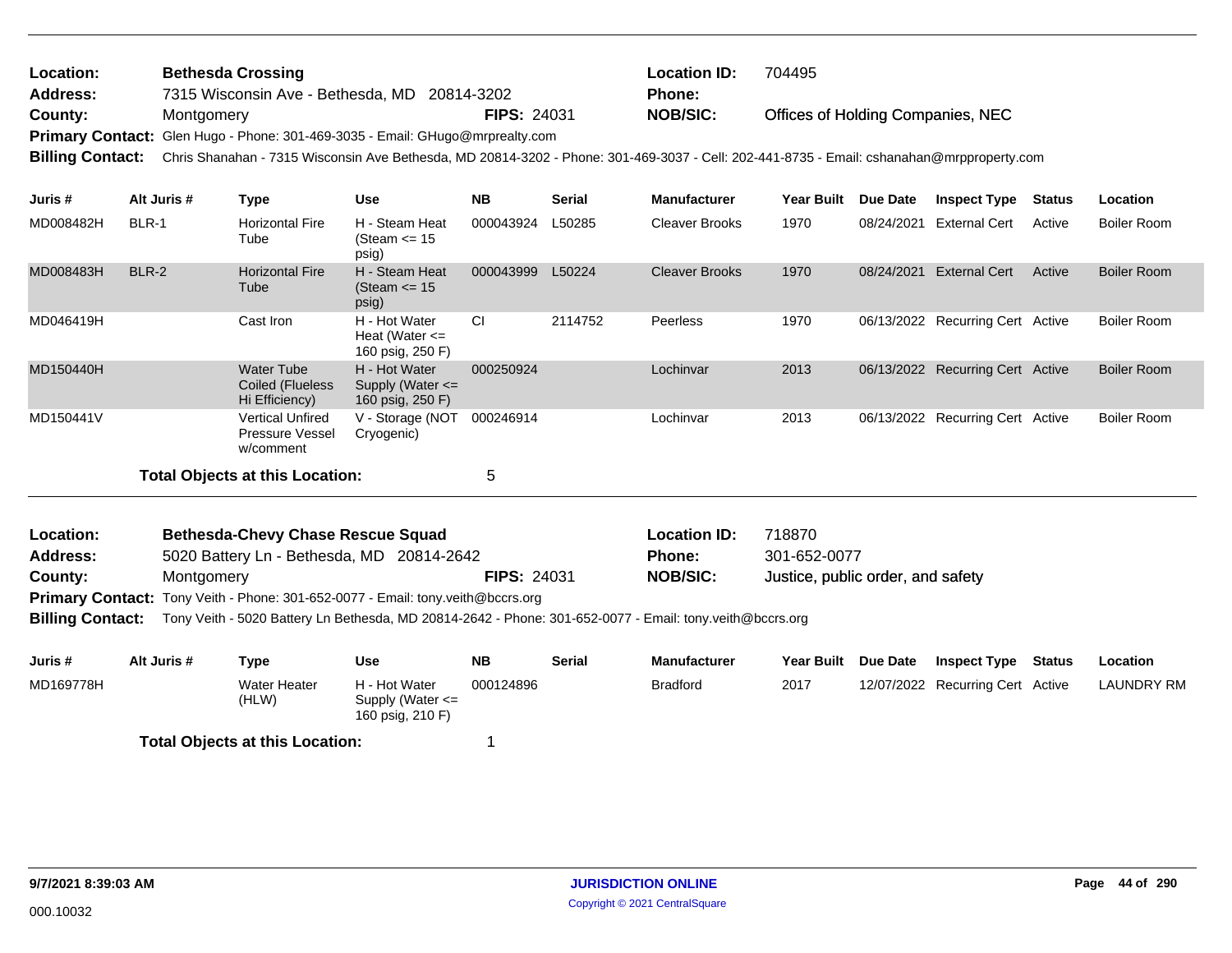| Location:<br>Address:                                                                             |                                                                                                                                                                            | <b>Biomedical Research &amp; Development</b><br>8561 Atlas Dr - Gaithersburg, MD 20877-4135                     |                                                   | <b>Location ID:</b><br>704665<br><b>Phone:</b> |                    |                                      |                                |          |                                             |        |                                    |
|---------------------------------------------------------------------------------------------------|----------------------------------------------------------------------------------------------------------------------------------------------------------------------------|-----------------------------------------------------------------------------------------------------------------|---------------------------------------------------|------------------------------------------------|--------------------|--------------------------------------|--------------------------------|----------|---------------------------------------------|--------|------------------------------------|
| County:<br><b>Billing Contact:</b>                                                                | Montgomery                                                                                                                                                                 | Primary Contact: Biomedical Research & Development - Phone: 3019486506                                          |                                                   | <b>FIPS: 24031</b>                             |                    | <b>NOB/SIC:</b>                      |                                |          | <b>Fluid Power Valves and Hose Fittings</b> |        |                                    |
| Juris #                                                                                           | Alt Juris #                                                                                                                                                                | <b>Type</b>                                                                                                     | <b>Use</b>                                        | <b>NB</b>                                      | <b>Serial</b>      | <b>Manufacturer</b>                  | Year Built Due Date            |          | <b>Inspect Type Status</b>                  |        | Location                           |
| MD165868V                                                                                         |                                                                                                                                                                            | <b>Vertical Unfired</b><br><b>Pressure Vessel</b><br>w/comment                                                  | V - Storage (NOT<br>Cryogenic)                    | 2068016                                        |                    | Manchester                           | 2019                           |          | 12/13/2021 Recurring Cert Active            |        | <b>REAR UTILITY</b><br><b>ROOM</b> |
|                                                                                                   |                                                                                                                                                                            | <b>Total Objects at this Location:</b>                                                                          |                                                   | -1                                             |                    |                                      |                                |          |                                             |        |                                    |
| Location:<br><b>Address:</b>                                                                      |                                                                                                                                                                            | <b>Biomedical Research Institute (Roberts Oxygen)</b><br>9410 Key West Ave - Rockville, MD 20850-3345           |                                                   |                                                |                    | <b>Location ID:</b><br><b>Phone:</b> | 3839665                        |          |                                             |        |                                    |
| County:                                                                                           | Montgomery                                                                                                                                                                 |                                                                                                                 |                                                   |                                                | <b>FIPS: 24031</b> | <b>NOB/SIC:</b>                      | Nonclassifiable Establishments |          |                                             |        |                                    |
|                                                                                                   | Roberts Oxygen Company (MD) - Phone: 240-493-8405 - Cell: 301-252-0742 - Email: DFranovich@RobertsOxygen.com<br><b>Primary Contact:</b>                                    |                                                                                                                 |                                                   |                                                |                    |                                      |                                |          |                                             |        |                                    |
|                                                                                                   | Bulk Tank Service Dept. - PO Box 5507 Rockville, MD 20855-0507 - Phone: 240-493-8405 - Cell: 301-252-0742 - Email: DFranovich@RobertsOxygen.com<br><b>Billing Contact:</b> |                                                                                                                 |                                                   |                                                |                    |                                      |                                |          |                                             |        |                                    |
| Juris #                                                                                           | Alt Juris #                                                                                                                                                                | <b>Type</b>                                                                                                     | <b>Use</b>                                        | <b>NB</b>                                      | <b>Serial</b>      | <b>Manufacturer</b>                  | Year Built Due Date            |          | <b>Inspect Type Status</b>                  |        | Location                           |
| MD158622V                                                                                         |                                                                                                                                                                            | <b>Vertical Unfired</b><br><b>Pressure Vessel</b><br>w/comment                                                  | V - Storage (NOT<br>Cryogenic)                    | 000076303                                      |                    | <b>CHART</b>                         | 2015                           |          | 11/21/2021 Recurring Cert Active            |        | Outside                            |
|                                                                                                   |                                                                                                                                                                            | <b>Total Objects at this Location:</b>                                                                          |                                                   | -1                                             |                    |                                      |                                |          |                                             |        |                                    |
| Location:<br>Address:                                                                             |                                                                                                                                                                            | <b>BMR-Medical Center Dr., LLC.</b><br>9714 Medical Center Dr - Rockville, MD                                   |                                                   | 20850-3773                                     |                    | <b>Location ID:</b><br><b>Phone:</b> | 994219<br>301-279-0214         |          |                                             |        |                                    |
| County:                                                                                           | Montgomery                                                                                                                                                                 |                                                                                                                 |                                                   | <b>FIPS: 24031</b>                             |                    | <b>NOB/SIC:</b>                      | Nonclassifiable Establishments |          |                                             |        |                                    |
|                                                                                                   |                                                                                                                                                                            | Primary Contact: Desirae Whitaker - Phone: 301-279-0214/301-279-0214 - Email: desirae.whitaker@biomedrealty.com |                                                   |                                                |                    |                                      |                                |          |                                             |        |                                    |
| Erin Shea - 17190 Bernard Dr San Diego, CA 92128 - Phone: 301-279-0214<br><b>Billing Contact:</b> |                                                                                                                                                                            |                                                                                                                 |                                                   |                                                |                    |                                      |                                |          |                                             |        |                                    |
| Juris #                                                                                           | Alt Juris #                                                                                                                                                                | <b>Type</b>                                                                                                     | <b>Use</b>                                        | <b>NB</b>                                      | <b>Serial</b>      | <b>Manufacturer</b>                  | <b>Year Built</b>              | Due Date | <b>Inspect Type</b>                         | Status | Location                           |
| MD114555V                                                                                         | $\overline{2}$                                                                                                                                                             | Pressure Vessel<br>w/comment                                                                                    | Horizontal Unfired V - Storage (NOT<br>Cryogenic) | 00043003L                                      |                    | <b>Brunner</b>                       | 1998                           |          | 03/02/2020 Recurring Cert Active            |        | mech rm 3                          |
| <b>Total Objects at this Location:</b><br>-1                                                      |                                                                                                                                                                            |                                                                                                                 |                                                   |                                                |                    |                                      |                                |          |                                             |        |                                    |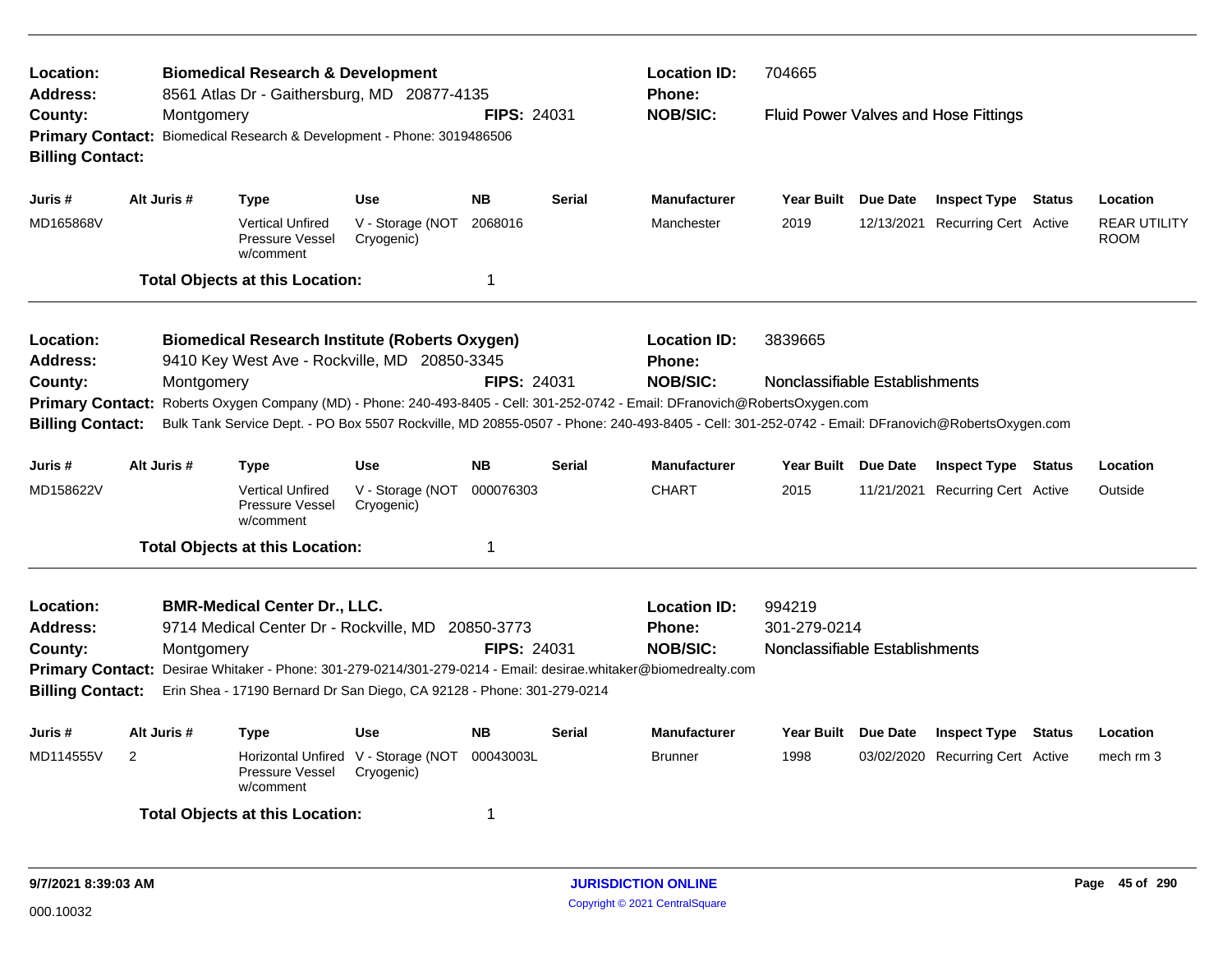| Location: | <b>Bradford Road Apartments</b>                                                               |                    | <b>Location ID:</b> | 704979                                  |  |  |  |  |  |  |
|-----------|-----------------------------------------------------------------------------------------------|--------------------|---------------------|-----------------------------------------|--|--|--|--|--|--|
| Address:  | 8712 Bradford Rd - Silver Spring, MD 20901-4006                                               |                    | <b>Phone:</b>       |                                         |  |  |  |  |  |  |
| County:   | Montgomery                                                                                    | <b>FIPS: 24031</b> | <b>NOB/SIC:</b>     | <b>Operators of Apartment Buildings</b> |  |  |  |  |  |  |
|           | Primary Contact: Daniel Fabyubi - Phone: 301-337-4700 X 265 - Cell: 301-520-4379              |                    |                     |                                         |  |  |  |  |  |  |
|           | Billing Contact: - 9201 Corporate Blvd Ste 420 Rockville, MD 20850-6523 - Phone: 301-337-4700 |                    |                     |                                         |  |  |  |  |  |  |

| Juris #   | Alt Juris # | Type                                   | Use                                                     | <b>NB</b> | <b>Serial</b> | <b>Manufacturer</b> | Year Built | <b>Due Date</b> | <b>Inspect Type</b>          | <b>Status</b> | Location     |
|-----------|-------------|----------------------------------------|---------------------------------------------------------|-----------|---------------|---------------------|------------|-----------------|------------------------------|---------------|--------------|
| MD129333H |             | Cast Iron                              | H - Hot Water<br>Heat (Water $\leq$<br>160 psig, 250 F) | <b>CI</b> |               | <b>WILLIAMSON</b>   | 2002       | 04/17/2021      | <b>Recurring Cert Active</b> |               | Laundry Room |
| MD129334H |             | Cast Iron                              | H - Hot Water<br>Heat (Water $\leq$<br>160 psig, 250 F) | CI        |               | <b>WILLIAMSON</b>   | 2002       | 04/17/2021      | Recurring Cert Active        |               | Laundry Room |
| MD129335H |             | Cast Iron                              | H - Hot Water<br>Heat (Water $\leq$<br>160 psig, 250 F) | <b>CI</b> |               | WILLIAMSON          | 2002       | 04/17/2021      | <b>Recurring Cert Active</b> |               | Laundry Room |
| MD129336H |             | Cast Iron                              | H - Hot Water<br>Heat (Water $\leq$<br>160 psig, 250 F) | <b>CI</b> |               | <b>WILLIAMSON</b>   | 2002       | 04/17/2021      | Recurring Cert Active        |               | Laundry Room |
| MD129337H |             | Cast Iron                              | H - Hot Water<br>Heat (Water $\leq$<br>160 psig, 250 F) | <b>CI</b> |               | <b>WILLIAMSON</b>   | 2002       | 04/17/2021      | Recurring Cert Active        |               | Laundry Room |
| MD129338H |             | Cast Iron                              | H - Hot Water<br>Heat (Water $\leq$<br>160 psig, 250 F) | CI        |               | <b>WILLIAMSON</b>   | 2002       | 04/17/2021      | <b>Recurring Cert Active</b> |               | Laundry Room |
|           |             | <b>Total Objects at this Location:</b> |                                                         | 6         |               |                     |            |                 |                              |               |              |
|           |             |                                        |                                                         |           |               |                     |            |                 |                              |               |              |

| Location:               |             | <b>Bradford Road Apartments, Ste 3</b>                               |                                                         |                    |               | <b>Location ID:</b> | 704552                                  |                 |                                  |        |          |
|-------------------------|-------------|----------------------------------------------------------------------|---------------------------------------------------------|--------------------|---------------|---------------------|-----------------------------------------|-----------------|----------------------------------|--------|----------|
| <b>Address:</b>         |             | 8710 Bradford Rd - Silver Spring, MD                                 |                                                         | 20901-4005         |               | <b>Phone:</b>       | 301-641-1099                            |                 |                                  |        |          |
| County:                 | Montgomery  |                                                                      |                                                         | <b>FIPS: 24031</b> |               | <b>NOB/SIC:</b>     | <b>Operators of Apartment Buildings</b> |                 |                                  |        |          |
|                         |             | <b>Primary Contact:</b> Betsy & James Speropulos - Phone: 3016811238 |                                                         |                    |               |                     |                                         |                 |                                  |        |          |
| <b>Billing Contact:</b> |             | - 10005 Raynor Rd Silver Spring, MD 20901-2124 - Phone: 3016811238   |                                                         |                    |               |                     |                                         |                 |                                  |        |          |
|                         |             |                                                                      |                                                         |                    |               |                     |                                         |                 |                                  |        |          |
| Juris #                 | Alt Juris # | Type                                                                 | Use                                                     | <b>NB</b>          | <b>Serial</b> | <b>Manufacturer</b> | <b>Year Built</b>                       | <b>Due Date</b> | <b>Inspect Type</b>              | Status | Location |
| MD135735H               |             | Cast Aluminum                                                        | H - Hot Water<br>Heat (Water $\leq$<br>160 psig, 250 F) | 000040713          | 41028         | Triangle Tube       | 2009                                    |                 | 12/11/2022 Recurring Cert Active |        | Basement |
|                         |             | <b>Total Objects at this Location:</b>                               |                                                         |                    |               |                     |                                         |                 |                                  |        |          |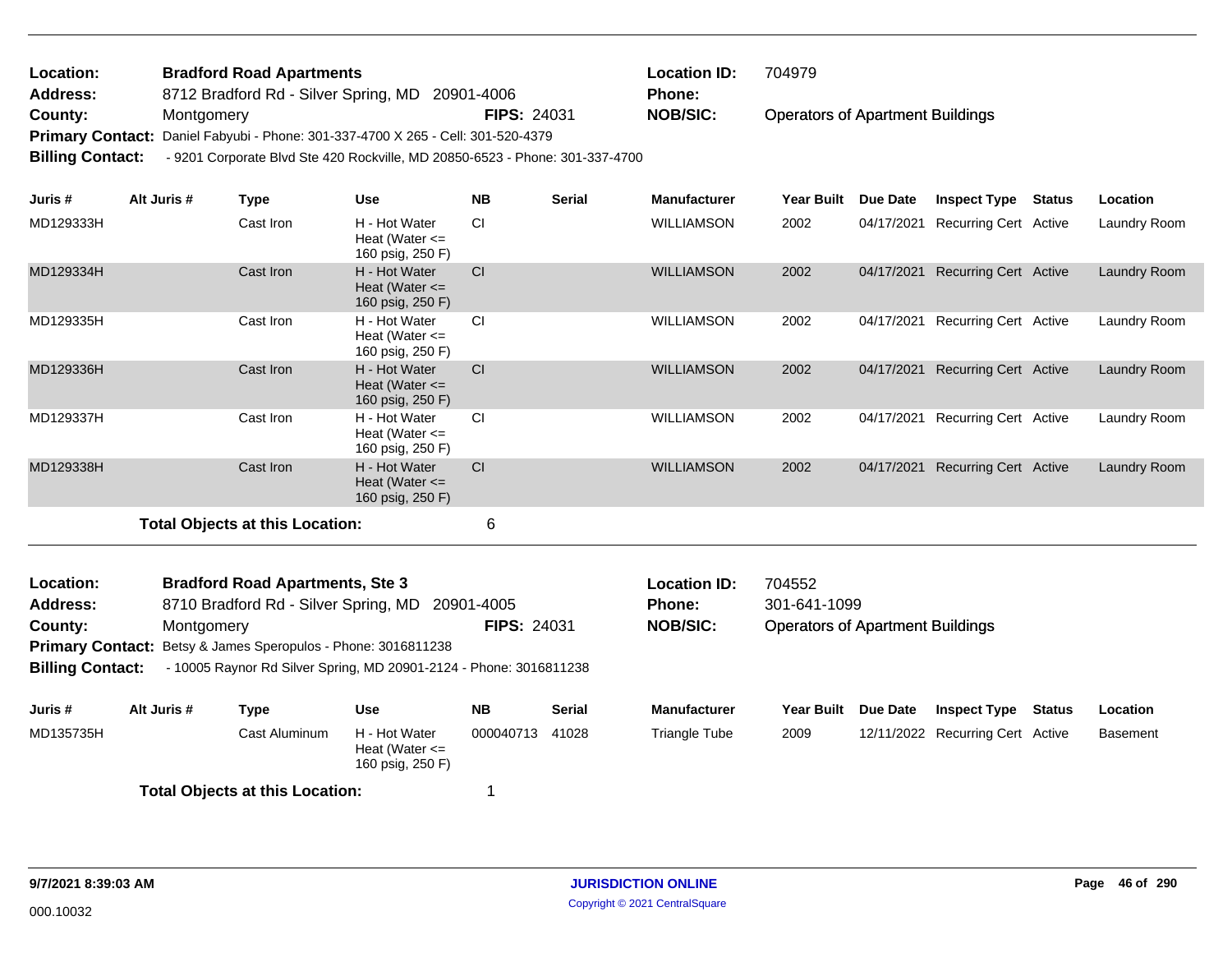| <b>Brandywine Realty Trust "Atrium at Station Square"</b><br>Location:<br>1010 Wayne Ave - Silver Spring, MD 20910-5600<br><b>Address:</b><br>County:<br>Montgomery<br>Primary Contact: Alfred Liggins - Phone: 301-429-3200<br><b>Billing Contact:</b><br>Tony Eastridge - 1100 Wayne Ave Ste 1107 Silver Spring, MD 20910-5616 - Phone: 240-821-1484 - Email: tony.eastridge@bdnreit.com<br>Alt Juris #<br>NB<br>Juris #<br><b>Type</b><br>Use<br>MD169845H<br><b>Water Heater</b><br>H - Hot Water |             |                                                                        |                                                                                                                                                                                                                                                                                                                        |                    | <b>FIPS: 24031</b><br><b>Serial</b>                                                                                             | <b>Location ID:</b><br><b>Phone:</b><br><b>NOB/SIC:</b><br><b>Manufacturer</b> | 701693<br>Year Built Due Date        | Holding and other investment offices<br><b>Inspect Type Status</b> |               | Location                 |
|-------------------------------------------------------------------------------------------------------------------------------------------------------------------------------------------------------------------------------------------------------------------------------------------------------------------------------------------------------------------------------------------------------------------------------------------------------------------------------------------------------|-------------|------------------------------------------------------------------------|------------------------------------------------------------------------------------------------------------------------------------------------------------------------------------------------------------------------------------------------------------------------------------------------------------------------|--------------------|---------------------------------------------------------------------------------------------------------------------------------|--------------------------------------------------------------------------------|--------------------------------------|--------------------------------------------------------------------|---------------|--------------------------|
|                                                                                                                                                                                                                                                                                                                                                                                                                                                                                                       |             | (HLW)                                                                  | Heat (Water $\leq$<br>160 psig, 250 F)                                                                                                                                                                                                                                                                                 | 000022310          |                                                                                                                                 | <b>VPI Precision</b>                                                           | 2019                                 | 07/20/2023 Recurring Cert Active                                   |               | <b>PENTHOUSE</b><br>1010 |
|                                                                                                                                                                                                                                                                                                                                                                                                                                                                                                       |             | <b>Total Objects at this Location:</b>                                 |                                                                                                                                                                                                                                                                                                                        | 1                  |                                                                                                                                 |                                                                                |                                      |                                                                    |               |                          |
| Location:<br><b>Address:</b><br>County:                                                                                                                                                                                                                                                                                                                                                                                                                                                               | Montgomery  |                                                                        | <b>Brandywine Realty Trust "Colonnade at Station Squa</b><br>1100 Wayne Ave - Silver Spring, MD 20910-5642                                                                                                                                                                                                             | <b>FIPS: 24031</b> |                                                                                                                                 | <b>Location ID:</b><br>Phone:<br><b>NOB/SIC:</b>                               | 3214577                              | <b>Operators of Nonresidential Buildings</b>                       |               |                          |
| <b>Primary Contact:</b><br><b>Billing Contact:</b>                                                                                                                                                                                                                                                                                                                                                                                                                                                    |             | John McKenzie - Phone: 240-821-1516 - Email: John McKenzie@bdnreit.com |                                                                                                                                                                                                                                                                                                                        |                    | Tony Eastridge - 1100 Wayne Ave Ste 1107 Silver Spring, MD 20910-5616 - Phone: 240-821-1484 - Email: tony.eastridge@bdnreit.com |                                                                                |                                      |                                                                    |               |                          |
| Juris #                                                                                                                                                                                                                                                                                                                                                                                                                                                                                               | Alt Juris # | <b>Type</b>                                                            | <b>Use</b>                                                                                                                                                                                                                                                                                                             | <b>NB</b>          | <b>Serial</b>                                                                                                                   | <b>Manufacturer</b>                                                            | Year Built Due Date                  | <b>Inspect Type Status</b>                                         |               | Location                 |
| MD169844H                                                                                                                                                                                                                                                                                                                                                                                                                                                                                             |             | <b>Water Heater</b><br>(HLW)                                           | H - Hot Water<br>Heat (Water $\leq$<br>160 psig, 250 F)                                                                                                                                                                                                                                                                | 000022309          |                                                                                                                                 | <b>VPI Precision</b>                                                           | 2019                                 | 03/16/2023 Recurring Cert Active                                   |               | <b>PENTHOUSE</b>         |
|                                                                                                                                                                                                                                                                                                                                                                                                                                                                                                       |             | <b>Total Objects at this Location:</b>                                 |                                                                                                                                                                                                                                                                                                                        | 1                  |                                                                                                                                 |                                                                                |                                      |                                                                    |               |                          |
| Location:<br><b>Address:</b><br>County:<br><b>Primary Contact:</b><br><b>Billing Contact:</b>                                                                                                                                                                                                                                                                                                                                                                                                         | Montgomery  |                                                                        | <b>Brandywine Realty Trust-Plaza at Station Square</b><br>8484 Georgia Ave - Silver Spring, MD 20910-5604<br>John McKenzie - Phone: 240-821-1516 - Email: John.McKenzie@bdnreit.com<br>Tony Eastridge - 1100 Wayne Ave Ste 1107 Silver Spring, MD 20910-5616 - Phone: 240-821-1484 - Email: tony.eastridge@bdnreit.com | <b>FIPS: 24031</b> | <b>Location ID:</b><br><b>Phone:</b><br><b>NOB/SIC:</b>                                                                         | 718971                                                                         | Holding and other investment offices |                                                                    |               |                          |
| Juris #                                                                                                                                                                                                                                                                                                                                                                                                                                                                                               | Alt Juris # | <b>Type</b>                                                            | <b>Use</b>                                                                                                                                                                                                                                                                                                             | <b>NB</b>          | <b>Serial</b>                                                                                                                   | Manufacturer                                                                   | Year Built Due Date                  | <b>Inspect Type</b>                                                | <b>Status</b> | Location                 |
| MD169843H                                                                                                                                                                                                                                                                                                                                                                                                                                                                                             |             | <b>Water Heater</b><br>(HLW)                                           | H - Hot Water<br>Heat (Water $\leq$<br>160 psig, 250 F)                                                                                                                                                                                                                                                                | 000022311          |                                                                                                                                 | <b>VPI Precision</b>                                                           | 2019                                 | 07/20/2021 Recurring Cert Active                                   |               | Penthouse                |
|                                                                                                                                                                                                                                                                                                                                                                                                                                                                                                       |             | <b>Total Objects at this Location:</b>                                 |                                                                                                                                                                                                                                                                                                                        | 1                  |                                                                                                                                 |                                                                                |                                      |                                                                    |               |                          |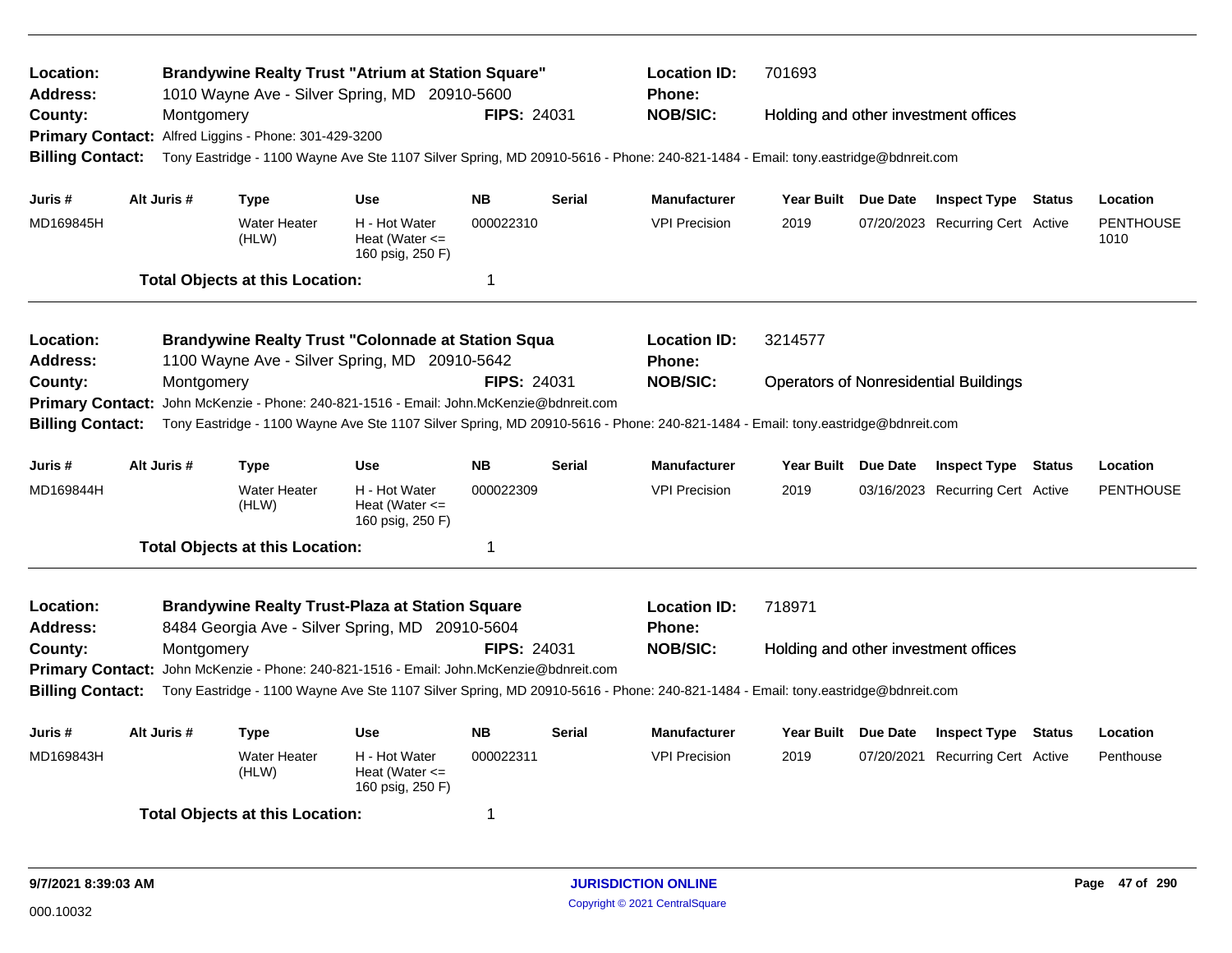| Location:<br><b>Address:</b> |             |            | <b>Briggs Chaney Exxon</b>                                            | 3050 Briggs Chaney Rd - Silver Spring, MD 20904-4963                                                                            |                    |               | <b>Location ID:</b><br><b>Phone:</b> | 705093                                   |  |                                  |        |                 |
|------------------------------|-------------|------------|-----------------------------------------------------------------------|---------------------------------------------------------------------------------------------------------------------------------|--------------------|---------------|--------------------------------------|------------------------------------------|--|----------------------------------|--------|-----------------|
| County:                      |             | Montgomery |                                                                       |                                                                                                                                 | <b>FIPS: 24031</b> |               | <b>NOB/SIC:</b>                      | <b>Gasoline Service Stations</b>         |  |                                  |        |                 |
| <b>Primary Contact:</b>      |             |            | Briggs Chaney Exxon - Phone: 3018909313                               |                                                                                                                                 |                    |               |                                      |                                          |  |                                  |        |                 |
| <b>Billing Contact:</b>      |             |            |                                                                       | Kathleen McCaney - 1815 Gallagher Rd Plymouth Meeting, PA 19462-2840 - Phone: 610-276-5988 - Email: kathleen.mccaney@sunoco.com |                    |               |                                      |                                          |  |                                  |        |                 |
| Juris #                      | Alt Juris # |            | <b>Type</b>                                                           | <b>Use</b>                                                                                                                      | <b>NB</b>          | <b>Serial</b> | <b>Manufacturer</b>                  | Year Built Due Date                      |  | <b>Inspect Type Status</b>       |        | Location        |
| MD105721V                    |             |            | <b>Vertical Unfired</b><br><b>Pressure Vessel</b><br>w/comment        | V - Storage (NOT<br>Cryogenic)                                                                                                  | 000076230          |               | <b>Brunner</b>                       | 1995                                     |  | 09/28/2023 Recurring Cert Active |        | Comp Room       |
|                              |             |            | <b>Total Objects at this Location:</b>                                |                                                                                                                                 | $\overline{1}$     |               |                                      |                                          |  |                                  |        |                 |
| Location:                    |             |            | <b>Brightlight Baptist Church</b>                                     |                                                                                                                                 |                    |               | <b>Location ID:</b>                  | 705099                                   |  |                                  |        |                 |
| <b>Address:</b>              |             |            |                                                                       | 7300 New Hampshire Ave - Takoma Park, MD 20912-6908                                                                             |                    |               | <b>Phone:</b>                        | 301-891-8900                             |  |                                  |        |                 |
| County:                      |             | Montgomery |                                                                       |                                                                                                                                 | <b>FIPS: 24031</b> |               | <b>NOB/SIC:</b>                      | Membership organizations                 |  |                                  |        |                 |
|                              |             |            |                                                                       | Primary Contact: Watt Jefferson - Phone: 301-270-2645 - Email: wjeffer2@yahoo.com                                               |                    |               |                                      |                                          |  |                                  |        |                 |
| <b>Billing Contact:</b>      |             |            |                                                                       | Watt Jefferson - 7300 New Hampshire Ave Takoma Park, MD 20912-6908 - Phone: 301-270-2645 - Email: wjeffer2@yahoo.com            |                    |               |                                      |                                          |  |                                  |        |                 |
| Juris #                      | Alt Juris # |            | <b>Type</b>                                                           | <b>Use</b>                                                                                                                      | <b>NB</b>          | <b>Serial</b> | <b>Manufacturer</b>                  | Year Built Due Date                      |  | <b>Inspect Type Status</b>       |        | Location        |
| MD161174H                    |             |            | <b>Water Tube</b><br>Coiled (NOT<br><b>Flueless Hi</b><br>Efficiency) | H - Hot Water<br>Heat (Water $\leq$<br>160 psig, 250 F)                                                                         | 000299558          |               | LC                                   | 2016                                     |  | 03/25/2022 Recurring Cert Active |        | blr rm          |
|                              |             |            | <b>Total Objects at this Location:</b>                                |                                                                                                                                 | -1                 |               |                                      |                                          |  |                                  |        |                 |
| Location:<br><b>Address:</b> |             |            | <b>BSREP II MD Office 20 W Gude LLC.</b>                              | 20 W Gude Dr - Rockville, MD 20850-4356                                                                                         |                    |               | <b>Location ID:</b><br>Phone:        | 718837                                   |  |                                  |        |                 |
| County:                      |             | Montgomery |                                                                       |                                                                                                                                 | <b>FIPS: 24031</b> |               | <b>NOB/SIC:</b>                      | <b>Offices of Bank Holding Companies</b> |  |                                  |        |                 |
|                              |             |            | Primary Contact: Michael Frazier - Phone: 240-204-4164                |                                                                                                                                 |                    |               |                                      |                                          |  |                                  |        |                 |
| <b>Billing Contact:</b>      |             |            |                                                                       | Rainey Murdock - 51 Monroe St Ste 100 Rockville, MD 20850-2414 - Phone: 301-762-4833 - Email: rainey.murdock@cushwake.com       |                    |               |                                      |                                          |  |                                  |        |                 |
| Juris #                      | Alt Juris # |            | <b>Type</b>                                                           | <b>Use</b>                                                                                                                      | <b>NB</b>          | <b>Serial</b> | <b>Manufacturer</b>                  | Year Built Due Date                      |  | <b>Inspect Type</b>              | Status | Location        |
| MD143864H                    |             |            | Electric (NOT<br>HLW)                                                 | H - Hot Water<br>Heat (Water $\leq$<br>160 psig, 250 F)                                                                         | 000019628          |               | Precision                            | 2011                                     |  | 03/03/2022 Recurring Cert Active |        | <b>Basement</b> |
|                              |             |            | <b>Total Objects at this Location:</b>                                |                                                                                                                                 | -1                 |               |                                      |                                          |  |                                  |        |                 |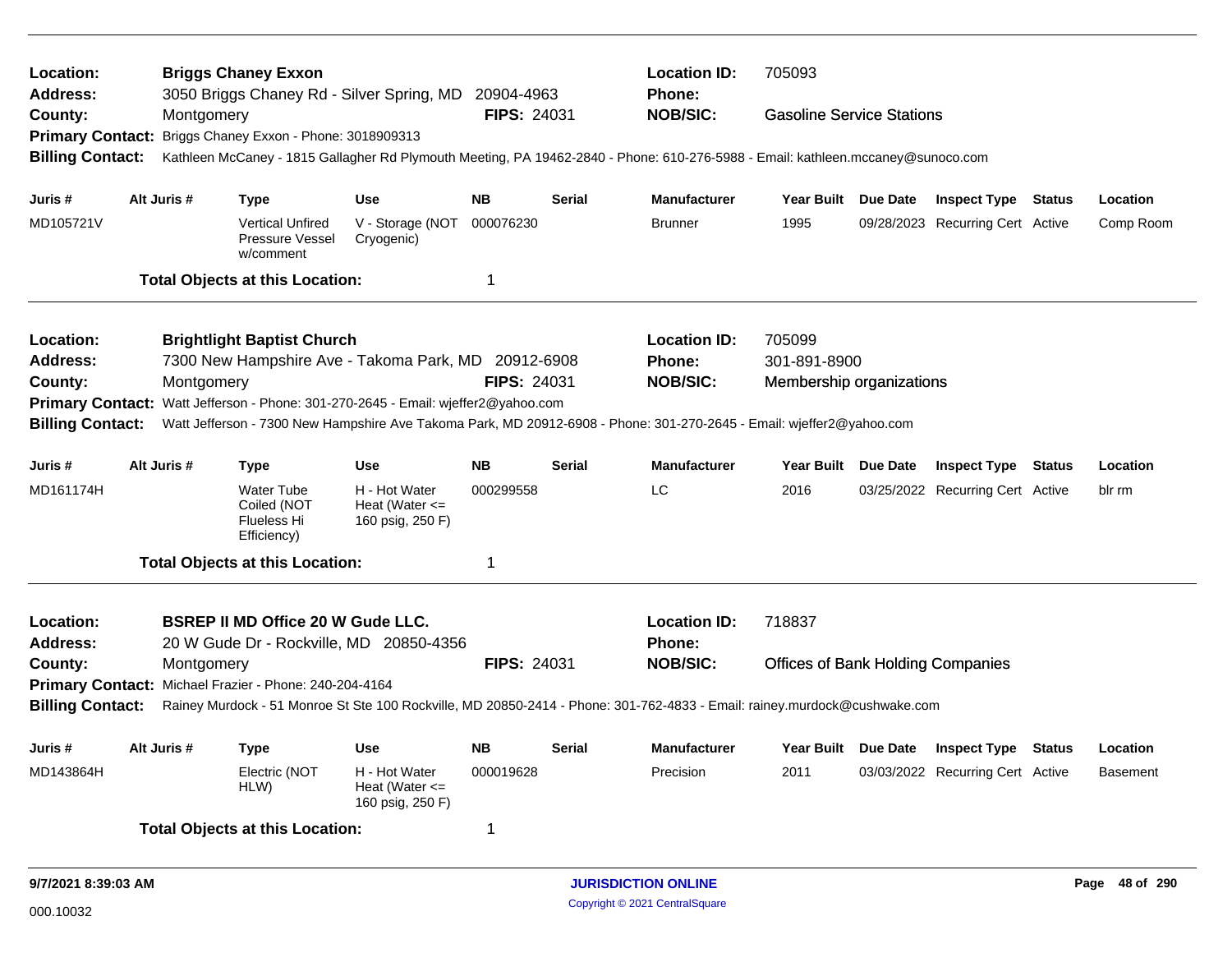| Location: | <b>BSREP II MD Office Monroe, LLC.</b>                                                          |                    | Location ID:    | 728205                                                                                                                                                                |
|-----------|-------------------------------------------------------------------------------------------------|--------------------|-----------------|-----------------------------------------------------------------------------------------------------------------------------------------------------------------------|
| Address:  | 51 Monroe St Ste 100 - Rockville, MD 20850-2414                                                 |                    | <b>Phone:</b>   |                                                                                                                                                                       |
| County:   | Montgomery                                                                                      | <b>FIPS: 24031</b> | <b>NOB/SIC:</b> | Offices of Holding Companies, NEC                                                                                                                                     |
|           | <b>Primary Contact:</b> Aleah Ireland - Phone: 301-762-4833 - Email: aleah.ireland@cushwake.com |                    |                 |                                                                                                                                                                       |
|           |                                                                                                 |                    |                 | Billing Contact: Aleah Ireland - Cushman & Wakefield US Inc 51 Monroe St Suite 100 Rockville, MD 20850-2414 - Phone: 301-762-4833 - Email: aleah.ireland@cushwake.com |

| Juris #   | Alt Juris # | Type                                                             | <b>Use</b>                                              | <b>NB</b> | <b>Serial</b> | <b>Manufacturer</b> | <b>Year Built</b> | Due Date   | <b>Inspect Type</b>          | Status | Location  |
|-----------|-------------|------------------------------------------------------------------|---------------------------------------------------------|-----------|---------------|---------------------|-------------------|------------|------------------------------|--------|-----------|
| MD107797V |             | <b>Horizontal Unfired</b><br><b>Pressure Vessel</b><br>w/comment | V - Process-Heat<br>Transfer-Other<br>w/comment         | 000189682 | Chiller-1     | Carrier             | 1994              | 12/09/2021 | Recurring Cert Active        |        | Penthouse |
| MD107798V | 2           | <b>Horizontal Unfired</b><br><b>Pressure Vessel</b><br>w/comment | V - Process-Heat<br>Transfer-Other<br>w/comment         | 000190745 | Chiller-2     | Carrier             | 1994              | 12/09/2021 | <b>Recurring Cert Active</b> |        | Penthouse |
| MD143262H | 3           | <b>Horizontal Water</b><br>Tube                                  | H - Hot Water<br>Heat (Water $\leq$<br>160 psig, 250 F) | 000201106 | BLR-3         | Lochinvar           | 2007              | 12/09/2021 | <b>Recurring Cert Active</b> |        | Penthouse |
| MD143263H |             | <b>Horizontal Water</b><br>Tube                                  | H - Hot Water<br>Heat (Water $\leq$<br>160 psig, 250 F) | 000201107 | BLR-1         | Lochinvar           | 2007              | 12/09/2021 | <b>Recurring Cert Active</b> |        | Penthouse |
| MD143264H | 3           | <b>Horizontal Water</b><br>Tube                                  | H - Hot Water<br>Heat (Water $\leq$<br>160 psig, 250 F) | 000201108 | BLR-2         | Lochinvar           | 2007              | 12/09/2021 | <b>Recurring Cert Active</b> |        | Penthouse |
|           |             | <b>Total Objects at this Location:</b>                           |                                                         | 5         |               |                     |                   |            |                              |        |           |

| <b>Location:</b> | <b>Bucknell Apartments</b>                                                                                 |                    | <b>Location ID:</b> | 705402                                  |
|------------------|------------------------------------------------------------------------------------------------------------|--------------------|---------------------|-----------------------------------------|
| <b>Address:</b>  | 11500 Bucknell Dr - Wheaton, MD 20902-2837                                                                 |                    | <b>Phone:</b>       |                                         |
| County:          | Montgomery                                                                                                 | <b>FIPS: 24031</b> | <b>NOB/SIC:</b>     | <b>Operators of Apartment Buildings</b> |
|                  | <b>Primary Contact:</b> Terri Bridgeman - Phone: 202-726-5773 - Email: ttbridgeman@yahoo.com               |                    |                     |                                         |
|                  | <b>Dillian Cantoni</b> : Victor Vasue, CO20 Cassais Ave NW Washington, DC 20042 2456. Dhana: 200 726 5772. |                    |                     |                                         |

**Billing Contact:** Victor Ysern - 6939 Georgia Ave NW Washington, DC 20012-2456 - Phone: 202 726 5773

| Juris #   | Alt Juris # | Type                            | Use                                                       | <b>NB</b> | Serial | <b>Manufacturer</b> | Year Built Due Date | <b>Inspect Type</b>              | Status | Location          |
|-----------|-------------|---------------------------------|-----------------------------------------------------------|-----------|--------|---------------------|---------------------|----------------------------------|--------|-------------------|
| MD153843H |             | <b>Water Heater</b><br>(HLW)    | H - Hot Water<br>Supply (Water $\leq$<br>160 psig, 210 F) | 000200982 |        | A O Smith           | 2015                | 05/21/2023 Recurring Cert Active |        | <b>Bldg 11500</b> |
|           |             | Tatal Okiasta at this Lagation. |                                                           |           |        |                     |                     |                                  |        |                   |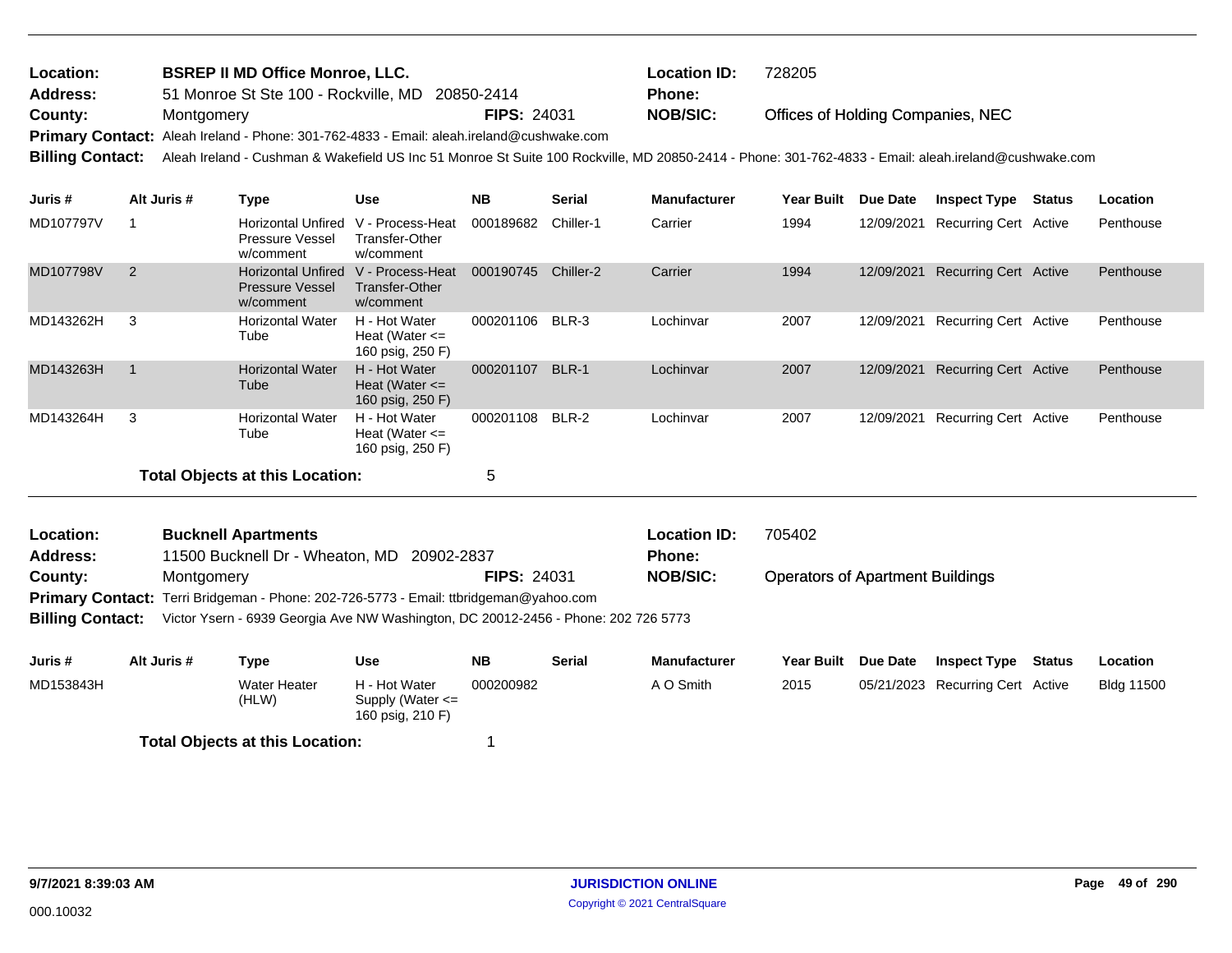| Location:<br><b>Address:</b>                                                          |             | <b>Bucknell Apartments</b><br>11502 Bucknell Dr - Wheaton, MD 20902-2838           |                                                       |                    |               | <b>Location ID:</b><br>Phone:                                                                                           | 705403                                  |            |                                  |               |                           |  |
|---------------------------------------------------------------------------------------|-------------|------------------------------------------------------------------------------------|-------------------------------------------------------|--------------------|---------------|-------------------------------------------------------------------------------------------------------------------------|-----------------------------------------|------------|----------------------------------|---------------|---------------------------|--|
| County:                                                                               | Montgomery  |                                                                                    |                                                       | <b>FIPS: 24031</b> |               | <b>NOB/SIC:</b>                                                                                                         | <b>Operators of Apartment Buildings</b> |            |                                  |               |                           |  |
| Primary Contact: Melissa Polott - Phone: 202-726-9410 - Email: polott57@gmail.com     |             |                                                                                    |                                                       |                    |               |                                                                                                                         |                                         |            |                                  |               |                           |  |
| <b>Billing Contact:</b>                                                               |             |                                                                                    |                                                       |                    |               | Terri Bridgeman - 6939 Georgia Ave NW Washington, DC 20012-2456 - Phone: 202-726-5773 - Email: tbridgeman6939@gmail.com |                                         |            |                                  |               |                           |  |
| Juris #                                                                               | Alt Juris # | <b>Type</b>                                                                        | <b>Use</b>                                            | <b>NB</b>          | <b>Serial</b> | <b>Manufacturer</b>                                                                                                     | Year Built Due Date                     |            | <b>Inspect Type Status</b>       |               | Location                  |  |
| MD162395H                                                                             |             | <b>Water Heater</b><br>(HLW)                                                       | H - Hot Water<br>Supply (Water <=<br>160 psig, 210 F) | 000242526          |               | A O Smith                                                                                                               | 2018                                    | 03/12/2023 | <b>Recurring Cert Active</b>     |               | 11502 HEATER<br><b>RM</b> |  |
|                                                                                       |             | <b>Total Objects at this Location:</b>                                             |                                                       | 1                  |               |                                                                                                                         |                                         |            |                                  |               |                           |  |
| Location:                                                                             |             | <b>Bucknell Apartments</b>                                                         |                                                       |                    |               | <b>Location ID:</b>                                                                                                     | 1134057                                 |            |                                  |               |                           |  |
| <b>Address:</b>                                                                       |             | 11504 Bucknell Dr - Wheaton, MD 20902-2839                                         |                                                       |                    |               | <b>Phone:</b>                                                                                                           |                                         |            |                                  |               |                           |  |
| County:                                                                               | Montgomery  |                                                                                    |                                                       | <b>FIPS: 24031</b> |               | <b>NOB/SIC:</b>                                                                                                         | <b>Operators of Apartment Buildings</b> |            |                                  |               |                           |  |
| Primary Contact: Terri Bridgeman - Phone: 202-726-5773 - Email: ttbridgeman@yahoo.com |             |                                                                                    |                                                       |                    |               |                                                                                                                         |                                         |            |                                  |               |                           |  |
| <b>Billing Contact:</b>                                                               |             | Victor Ysern - 6939 Georgia Ave NW Washington, DC 20012-2456 - Phone: 202 726 5773 |                                                       |                    |               |                                                                                                                         |                                         |            |                                  |               |                           |  |
| Juris #                                                                               | Alt Juris # | <b>Type</b>                                                                        | <b>Use</b>                                            | <b>NB</b>          | <b>Serial</b> | <b>Manufacturer</b>                                                                                                     | Year Built                              | Due Date   | <b>Inspect Type</b>              | <b>Status</b> | Location                  |  |
| MD140553H                                                                             |             | <b>Water Heater</b><br>(HLW)                                                       | H - Hot Water<br>Supply (Water <=<br>160 psig, 210 F) | 000086662          | 101662        | <b>Bradford White</b>                                                                                                   | 2009                                    |            | 02/18/2023 Recurring Cert Active |               | <b>Bldg 11504</b>         |  |
|                                                                                       |             | <b>Total Objects at this Location:</b>                                             |                                                       | -1                 |               |                                                                                                                         |                                         |            |                                  |               |                           |  |
| Location:<br><b>Address:</b>                                                          |             | <b>Burning Tree Country Club</b><br>8600 Burdette Rd - Bethesda, MD                | 20817-2803                                            |                    |               | <b>Location ID:</b><br>Phone:                                                                                           | 705494                                  |            |                                  |               |                           |  |
| County:                                                                               | Montgomery  |                                                                                    |                                                       | <b>FIPS: 24031</b> |               | <b>NOB/SIC:</b>                                                                                                         | Membership Organizations, NEC           |            |                                  |               |                           |  |
| Primary Contact: Nate Reid - Phone: 301-365-1200                                      |             |                                                                                    |                                                       |                    |               |                                                                                                                         |                                         |            |                                  |               |                           |  |
| <b>Billing Contact:</b>                                                               |             | Nate Reid - 8600 Burdette Rd Bethesda, MD 20817-2803 - Phone: 301-365-1200         |                                                       |                    |               |                                                                                                                         |                                         |            |                                  |               |                           |  |
| Juris #                                                                               | Alt Juris # | <b>Type</b>                                                                        | Use                                                   | <b>NB</b>          | <b>Serial</b> | <b>Manufacturer</b>                                                                                                     | Year Built Due Date                     |            | <b>Inspect Type</b>              | Status        | Location                  |  |
| MD085888V                                                                             |             | Vertical Unfired<br>Pressure Vessel<br>w/comment                                   | V - Storage (NOT 000999504<br>Cryogenic)              |                    |               | <b>Buckeye</b>                                                                                                          | 1991                                    |            | 10/23/2021 External Cert         | Active        | <b>MAINT BLDG</b>         |  |
| MD132629V                                                                             |             | <b>Vertical Unfired</b><br><b>Pressure Vessel</b><br>w/comment                     | V - Storage (NOT 000374336<br>Cryogenic)              |                    |               | Manchester                                                                                                              | 2004                                    |            | 10/23/2021 External Cert         | Active        | <b>BASEMENT</b>           |  |
| 9/7/2021 8:39:03 AM                                                                   |             |                                                                                    |                                                       |                    |               | <b>JURISDICTION ONLINE</b>                                                                                              |                                         |            |                                  |               | Page 50 of 290            |  |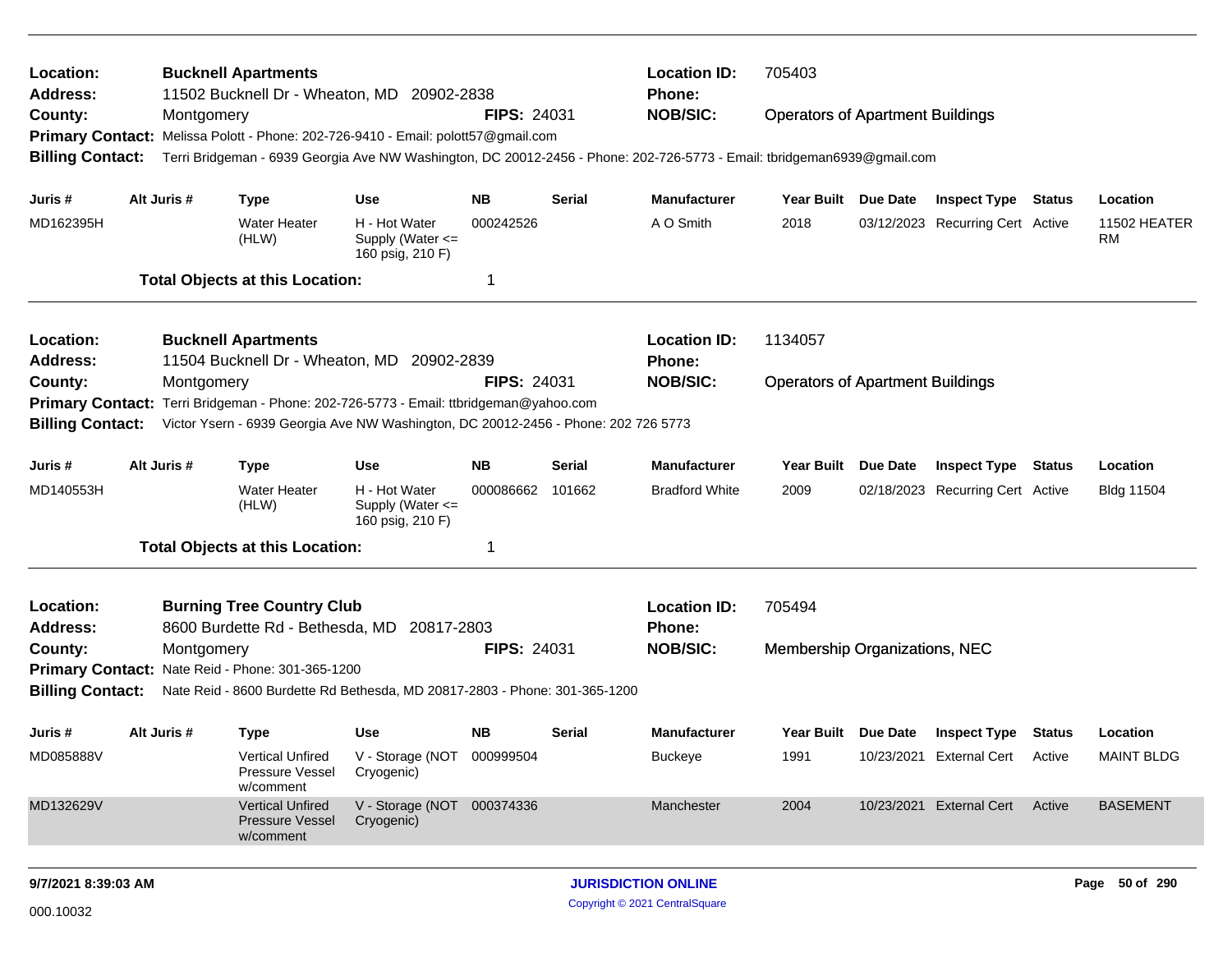| Juris #                                 | Alt Juris # | <b>Type</b>                                                                                                                                                                                                                                            | <b>Use</b>                                                | <b>NB</b>                        | <b>Serial</b> | Manufacturer                                                                                                                    |                                                         | Year Built Due Date | <b>Inspect Type</b>                                            | <b>Status</b> | Location              |
|-----------------------------------------|-------------|--------------------------------------------------------------------------------------------------------------------------------------------------------------------------------------------------------------------------------------------------------|-----------------------------------------------------------|----------------------------------|---------------|---------------------------------------------------------------------------------------------------------------------------------|---------------------------------------------------------|---------------------|----------------------------------------------------------------|---------------|-----------------------|
| MD134011H                               |             | <b>Water Heater</b><br>(HLW)                                                                                                                                                                                                                           | H - Hot Water<br>Supply (Water $\leq$<br>160 psig, 250 F) | 000079682                        |               | <b>Bradford White</b>                                                                                                           | 2007                                                    |                     | 10/23/2021 External Cert                                       | Active        | <b>Basement</b>       |
| MD159864H                               |             | <b>Water Heater</b><br>(HLW)                                                                                                                                                                                                                           | H - Hot Water<br>Heat (Water $\leq$<br>160 psig, 250 F)   | 000121456                        |               | <b>Jet Glass</b>                                                                                                                | 2017                                                    |                     | 10/23/2021 Recurring Cert Active                               |               | <b>BASEMENT</b>       |
| MD165199H                               |             | <b>Horizontal Fire</b><br>Tube                                                                                                                                                                                                                         | H - Hot Water<br>Heat (Water $\leq$<br>160 psig, 250 F)   | 000340610                        |               | <b>AIC</b>                                                                                                                      | 2018                                                    |                     | 10/04/2021 Recurring Cert Active                               |               | <b>BASEMENT</b>       |
| MD165200H                               |             | <b>Water Heater</b><br>(HLW)                                                                                                                                                                                                                           | H - Hot Water<br>Supply (Water $\leq$<br>160 psig, 250 F) | 000122332                        |               | BRDFRD WHT                                                                                                                      | 2017                                                    |                     | 10/04/2021 Recurring Cert Active                               |               | <b>BASEMENT</b>       |
| MD165849H                               |             | <b>Water Heater</b><br>(HLW)                                                                                                                                                                                                                           | H - Hot Water<br>Supply (Water <=<br>160 psig, 210 F)     | 000122925                        |               | Bradford                                                                                                                        | 2017                                                    |                     | 12/05/2021 Recurring Cert Active                               |               | <b>Basement</b>       |
|                                         |             | <b>Total Objects at this Location:</b>                                                                                                                                                                                                                 |                                                           | 7                                |               |                                                                                                                                 |                                                         |                     |                                                                |               |                       |
| Location:<br><b>Address:</b><br>County: | Montgomery  | <b>Burtonsville Fuel Co Inc.</b><br>15408 Old Columbia Pike - Burtonsville, MD<br>Primary Contact: Wesley Santini - Phone: 301-384-7575 - Email: Isantini@burtonsvillefuel.com                                                                         |                                                           | 20866-1688<br><b>FIPS: 24031</b> |               | <b>Location ID:</b><br>Phone:<br><b>NOB/SIC:</b>                                                                                | 754262<br>301-384-7575<br><b>Business Services, NEC</b> |                     |                                                                |               |                       |
| <b>Billing Contact:</b>                 |             |                                                                                                                                                                                                                                                        |                                                           |                                  |               | Lisa Santini - 15408 Old Columbia Pike Burtonsville, MD 20866-1688 - Phone: 301-384-7575 - Email: Isantini@burtonsvillefuel.com |                                                         |                     |                                                                |               |                       |
| Juris #                                 | Alt Juris # | <b>Type</b>                                                                                                                                                                                                                                            | <b>Use</b>                                                | <b>NB</b>                        | Serial        | Manufacturer                                                                                                                    |                                                         | Year Built Due Date | Inspect Type                                                   | Status        | Location              |
| MD116677V                               |             | <b>Vertical Unfired</b><br>Pressure Vessel<br>w/comment                                                                                                                                                                                                | V - Storage (NOT<br>Cryogenic)                            | 000423712                        |               | Wood                                                                                                                            | 1968                                                    |                     | 04/05/2022 Recurring Cert Active                               |               | <b>SHOP</b>           |
|                                         |             | <b>Total Objects at this Location:</b>                                                                                                                                                                                                                 |                                                           | 1                                |               |                                                                                                                                 |                                                         |                     |                                                                |               |                       |
| Location:<br><b>Address:</b><br>County: | Montgomery  | C & D Recovery, LLC.<br>24120 Frederick Rd - Clarksburg, MD 20871-9721<br>Primary Contact: Mark Minnick - Phone: 202-360-7223 - Email: mminnick@pleasants.org<br>Billing Contact: - 24120 Frederick Rd Clarksburg, MD 20871-9721 - Phone: 301-428-7901 |                                                           | <b>FIPS: 24031</b>               |               | <b>Location ID:</b><br>Phone:<br><b>NOB/SIC:</b>                                                                                | 2910574<br>301-428-7901                                 |                     | <b>General Contractors-Industrial Buildings and Warehouses</b> |               |                       |
| Juris #                                 | Alt Juris # | <b>Type</b>                                                                                                                                                                                                                                            | <b>Use</b>                                                | <b>NB</b>                        | <b>Serial</b> | <b>Manufacturer</b>                                                                                                             |                                                         | Year Built Due Date | <b>Inspect Type Status</b>                                     |               | Location              |
| MD169423V                               |             | <b>Vertical Unfired</b><br>Pressure Vessel<br>w/comment                                                                                                                                                                                                | V - Storage (NOT<br>Cryogenic)                            | 002338045                        |               | Manchester                                                                                                                      | 2021                                                    |                     | 05/20/2023 Recurring Cert Active                               |               | <b>Equipment Room</b> |
| 9/7/2021 8:39:03 AM                     |             |                                                                                                                                                                                                                                                        |                                                           |                                  |               | <b>JURISDICTION ONLINE</b>                                                                                                      |                                                         |                     |                                                                |               | Page 51 of 290        |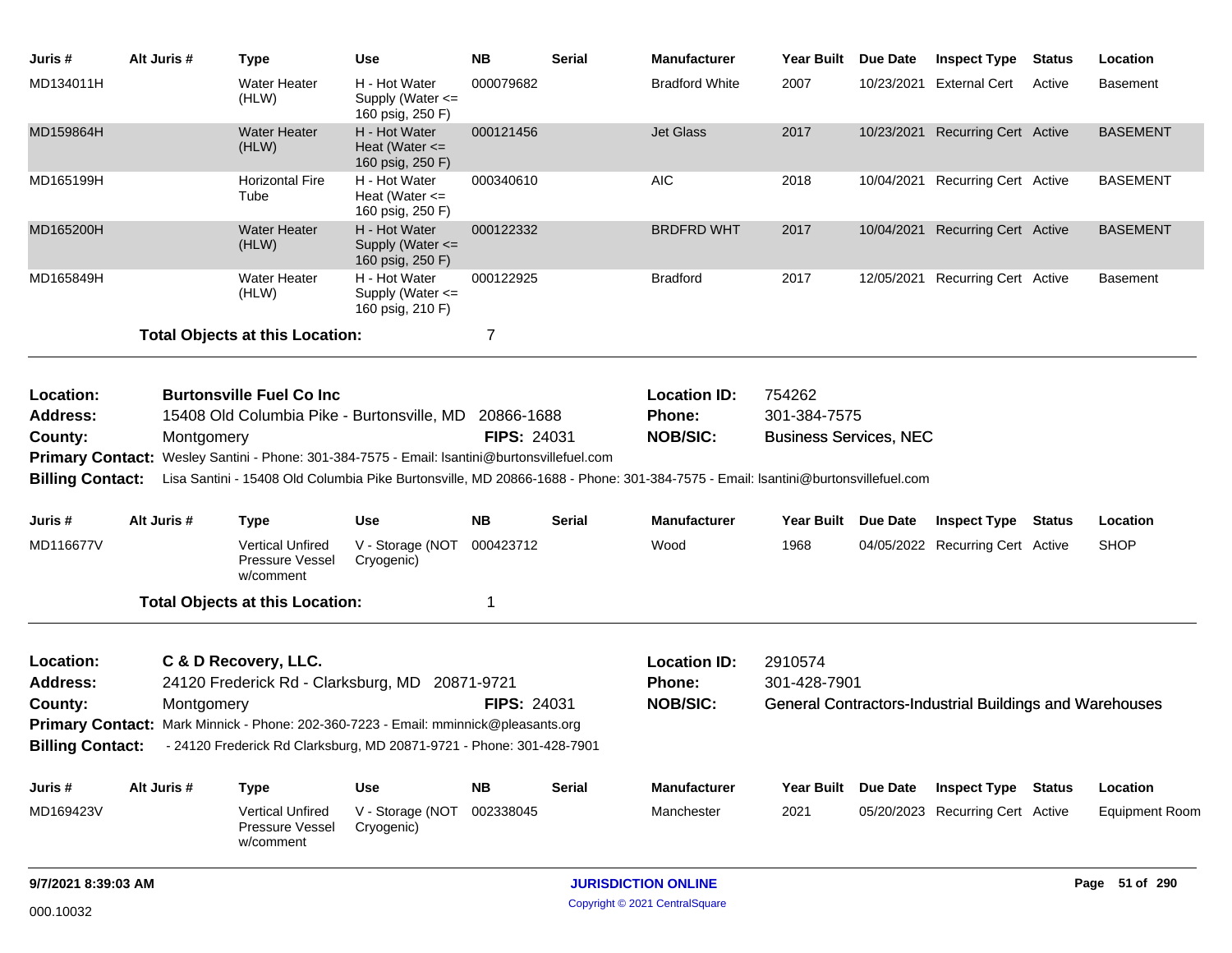| Location:<br>Address:<br>County: | <b>C.A.R.P. Auto Service</b><br>8174 Beechcraft Ave - Gaithersburg, MD 20879-1585<br>Montgomery<br>Primary Contact: Gus - Phone: 301-330-5999 - Cell: 240-994-2169 - Email: carpautoservice@yahoo.com<br>Gus - 8174 Beechcraft Ave Gaithersburg, MD 20879-1585 - Phone: 301-330-5999 - Cell: 240-994-2169 - Email: carpautoservice@yahoo.com<br><b>Billing Contact:</b> |                         |                                                                                |                                                       |                         | FIPS: 24031   | <b>Location ID:</b><br>Phone:<br><b>NOB/SIC:</b>                                                                                             | 788014<br>301-330-5999<br><b>General Automotive Repair Shops</b> |          |                                                        |               |                  |  |
|----------------------------------|-------------------------------------------------------------------------------------------------------------------------------------------------------------------------------------------------------------------------------------------------------------------------------------------------------------------------------------------------------------------------|-------------------------|--------------------------------------------------------------------------------|-------------------------------------------------------|-------------------------|---------------|----------------------------------------------------------------------------------------------------------------------------------------------|------------------------------------------------------------------|----------|--------------------------------------------------------|---------------|------------------|--|
| Juris #                          |                                                                                                                                                                                                                                                                                                                                                                         | Alt Juris #             | <b>Type</b>                                                                    | Use                                                   | <b>NB</b>               | <b>Serial</b> | <b>Manufacturer</b>                                                                                                                          | Year Built Due Date                                              |          | <b>Inspect Type Status</b>                             |               | Location         |  |
| MD117479V                        |                                                                                                                                                                                                                                                                                                                                                                         |                         | <b>Vertical Unfired</b><br><b>Pressure Vessel</b><br>w/comment                 | V - Storage (NOT<br>Cryogenic)                        | 001037083               |               | Melben                                                                                                                                       | 2002                                                             |          | 02/12/2022 Recurring Cert Active                       |               | Shop #1          |  |
| MD145281V                        |                                                                                                                                                                                                                                                                                                                                                                         |                         | <b>Vertical Unfired</b><br><b>Pressure Vessel</b><br>w/comment                 | V - Storage (NOT 001727971<br>Cryogenic)              |                         |               | <b>CAMPBELL</b>                                                                                                                              | 2011                                                             |          | 02/12/2022 Recurring Cert Active                       |               | Main Shop        |  |
|                                  |                                                                                                                                                                                                                                                                                                                                                                         |                         | <b>Total Objects at this Location:</b>                                         |                                                       | $\overline{\mathbf{c}}$ |               |                                                                                                                                              |                                                                  |          |                                                        |               |                  |  |
| Location:<br><b>Address:</b>     |                                                                                                                                                                                                                                                                                                                                                                         | <b>Cadia HealthCare</b> | 4011 Randolph Rd - Wheaton, MD 20902-1054                                      |                                                       |                         |               | <b>Location ID:</b><br>Phone:                                                                                                                | 722407                                                           |          |                                                        |               |                  |  |
| County:                          |                                                                                                                                                                                                                                                                                                                                                                         | Montgomery              |                                                                                |                                                       | <b>FIPS: 24031</b>      |               | <b>NOB/SIC:</b>                                                                                                                              |                                                                  |          | Offices and Clinics of Doctors of Medicine             |               |                  |  |
|                                  |                                                                                                                                                                                                                                                                                                                                                                         |                         | Primary Contact: Javier Salador - Phone: 301-933-2500                          |                                                       |                         |               |                                                                                                                                              |                                                                  |          |                                                        |               |                  |  |
| <b>Billing Contact:</b>          |                                                                                                                                                                                                                                                                                                                                                                         |                         | Javier Salador - 4011 Randolph Rd Wheaton, MD 20902-1054 - Phone: 301-933-2500 |                                                       |                         |               |                                                                                                                                              |                                                                  |          |                                                        |               |                  |  |
| Juris #                          |                                                                                                                                                                                                                                                                                                                                                                         | Alt Juris #             | <b>Type</b>                                                                    | Use                                                   | <b>NB</b>               | <b>Serial</b> | <b>Manufacturer</b>                                                                                                                          | <b>Year Built</b>                                                | Due Date | <b>Inspect Type Status</b>                             |               | Location         |  |
| MD160176H                        |                                                                                                                                                                                                                                                                                                                                                                         |                         | <b>Water Heater</b><br>(HLW)                                                   | H - Hot Water<br>Supply (Water <=<br>160 psig, 210 F) | 000198225               |               | A O Smith                                                                                                                                    | 2014                                                             |          | 02/01/2022 Recurring Cert Active                       |               | <b>Bsmt Blrm</b> |  |
|                                  |                                                                                                                                                                                                                                                                                                                                                                         |                         | <b>Total Objects at this Location:</b>                                         |                                                       | 1                       |               |                                                                                                                                              |                                                                  |          |                                                        |               |                  |  |
| Location:                        |                                                                                                                                                                                                                                                                                                                                                                         |                         | <b>Caliber Collision - Silver Spring 3017</b>                                  |                                                       |                         |               | <b>Location ID:</b>                                                                                                                          | 3686457                                                          |          |                                                        |               |                  |  |
| <b>Address:</b>                  |                                                                                                                                                                                                                                                                                                                                                                         |                         | 12120 Tech Rd - Silver Spring, MD 20904-1914                                   |                                                       |                         |               | <b>Phone:</b>                                                                                                                                | 301-622-4777                                                     |          |                                                        |               |                  |  |
| County:                          |                                                                                                                                                                                                                                                                                                                                                                         | Montgomery              |                                                                                |                                                       | <b>FIPS: 24031</b>      |               | <b>NOB/SIC:</b>                                                                                                                              |                                                                  |          | Top, Body, and Upholstery Repair Shops and Paint Shops |               |                  |  |
| <b>Billing Contact:</b>          |                                                                                                                                                                                                                                                                                                                                                                         |                         | Primary Contact: Holly Gingell - Phone: 301-622-4777                           |                                                       |                         |               | Reg. Comp. Coordinator - 2941 Lake Vista Dr Lewisville, TX 75067-3801 - Phone: 469-948-9500 - Email: licenseandpermits@calibercollision.com1 |                                                                  |          |                                                        |               |                  |  |
|                                  |                                                                                                                                                                                                                                                                                                                                                                         |                         |                                                                                |                                                       |                         |               |                                                                                                                                              |                                                                  |          |                                                        |               |                  |  |
| Juris #                          |                                                                                                                                                                                                                                                                                                                                                                         | Alt Juris #             | <b>Type</b>                                                                    | <b>Use</b>                                            | <b>NB</b>               | <b>Serial</b> | <b>Manufacturer</b>                                                                                                                          | <b>Year Built</b>                                                | Due Date | <b>Inspect Type</b>                                    | <b>Status</b> | Location         |  |
| MD155130V                        |                                                                                                                                                                                                                                                                                                                                                                         |                         | <b>Horizontal Unfired</b><br>Pressure Vessel                                   | V - Storage (NOT<br>Cryogenic)                        | 000407915               |               | Manchester                                                                                                                                   | 1996                                                             |          | 10/24/2022 Recurring Cert Active                       |               | Storage Room     |  |
| 9/7/2021 8:39:03 AM              |                                                                                                                                                                                                                                                                                                                                                                         |                         |                                                                                |                                                       |                         |               | <b>JURISDICTION ONLINE</b>                                                                                                                   |                                                                  |          |                                                        |               | Page 52 of 290   |  |
| 000.10032                        |                                                                                                                                                                                                                                                                                                                                                                         |                         |                                                                                |                                                       |                         |               | Copyright © 2021 CentralSquare                                                                                                               |                                                                  |          |                                                        |               |                  |  |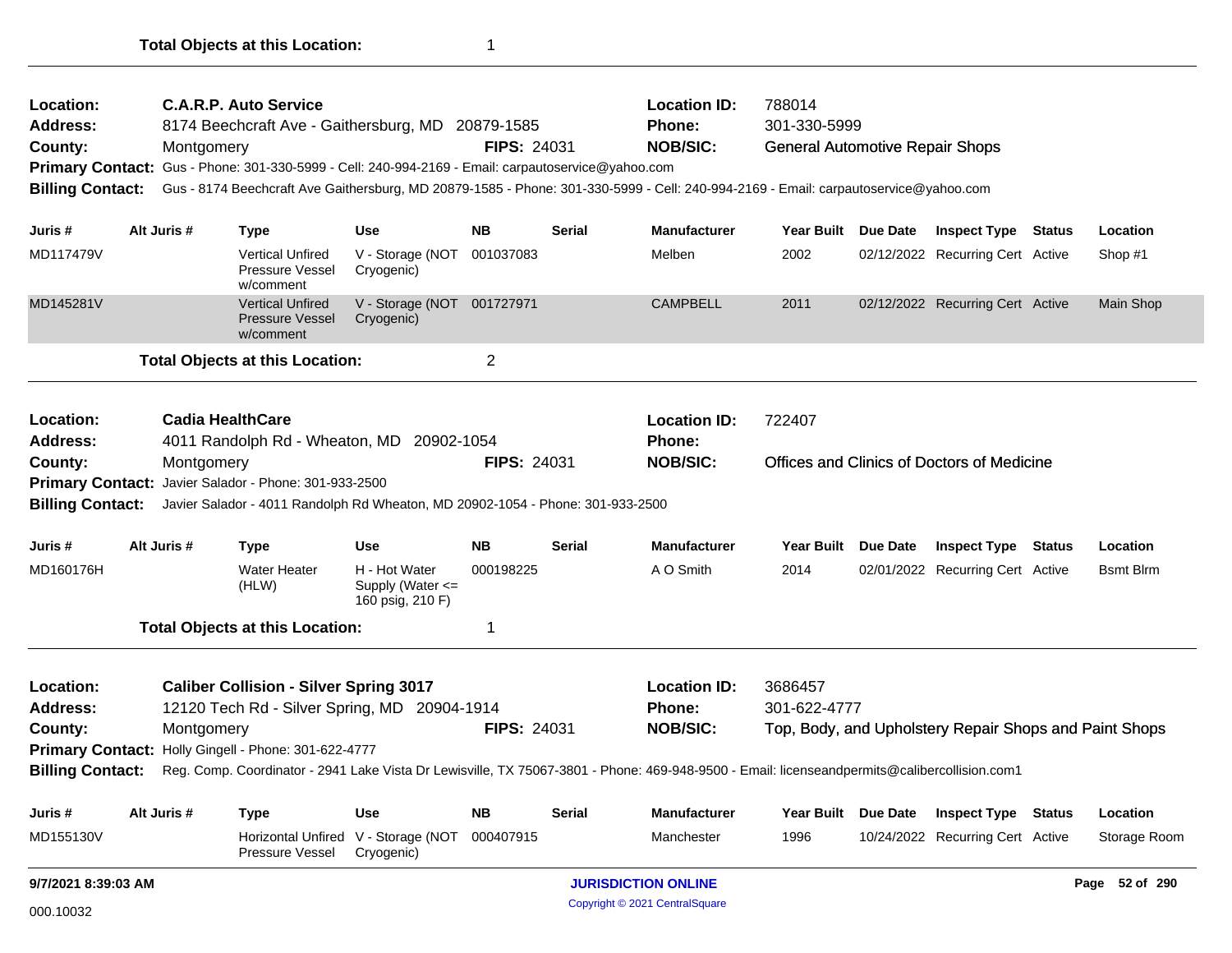| Juris #                                                       | Alt Juris # | <b>Type</b><br>w/comment                                                                                                                            | Use                                                         | <b>NB</b>          | <b>Serial</b> | <b>Manufacturer</b>                  | Year Built Due Date            | <b>Inspect Type Status</b>                             |               | Location         |
|---------------------------------------------------------------|-------------|-----------------------------------------------------------------------------------------------------------------------------------------------------|-------------------------------------------------------------|--------------------|---------------|--------------------------------------|--------------------------------|--------------------------------------------------------|---------------|------------------|
| MD155131V                                                     |             | <b>Pressure Vessel</b><br>w/comment                                                                                                                 | Horizontal Unfired V - Storage (NOT<br>Cryogenic)           | 000395193          |               | Morganton                            | 2014                           | 10/24/2022 Recurring Cert Active                       |               | Storage Room     |
| MD167744V                                                     |             | Pressure Vessel<br>w/comment                                                                                                                        | Horizontal Unfired V - Storage (NOT<br>Cryogenic)           | 000038912          |               | Aircon                               | 2019                           | 11/30/2022 Recurring Cert Active                       |               | <b>BODY SHOP</b> |
|                                                               |             | <b>Total Objects at this Location:</b>                                                                                                              |                                                             | 3                  |               |                                      |                                |                                                        |               |                  |
| Location:<br>Address:                                         |             | <b>Caliber Collision Center</b><br>309 E Gude Dr - Rockville, MD 20850-1394                                                                         |                                                             |                    |               | <b>Location ID:</b><br><b>Phone:</b> | 3600653                        |                                                        |               |                  |
| County:                                                       | Montgomery  | Primary Contact: Sharon Lawrence - Phone: 469-948-9630 - Email: sharon.lawrence@calibercollison.com                                                 |                                                             | <b>FIPS: 24031</b> |               | <b>NOB/SIC:</b>                      |                                | Top, Body, and Upholstery Repair Shops and Paint Shops |               |                  |
| <b>Billing Contact:</b>                                       |             | Sharon Lawrence - 401 E Corporate Dr Ste 150 Lewisville, TX 75057-6449 - Phone: 469-948-9630 - Email: sharon.lawrence@calibercollison.com           |                                                             |                    |               |                                      |                                |                                                        |               |                  |
| Juris #                                                       | Alt Juris # | Type                                                                                                                                                | <b>Use</b>                                                  | <b>NB</b>          | <b>Serial</b> | <b>Manufacturer</b>                  | Year Built Due Date            | <b>Inspect Type Status</b>                             |               | Location         |
| MD162252V                                                     |             | Pressure Vessel<br>w/comment                                                                                                                        | Horizontal Unfired V - Storage (NOT<br>Cryogenic)           | 000024828          |               | Air Con                              | 2016                           | 10/09/2022 Recurring Cert Active                       |               | Comp. Rm.        |
| MD167775V                                                     |             | <b>Pressure Vessel</b><br>w/comment                                                                                                                 | Horizontal Unfired V - Storage (NOT 000351888<br>Cryogenic) |                    |               | Manchester                           | 2004                           | 12/23/2022 Recurring Cert Active                       |               | Comp. Rm.        |
|                                                               |             | <b>Total Objects at this Location:</b>                                                                                                              |                                                             | $\overline{2}$     |               |                                      |                                |                                                        |               |                  |
| Location:<br><b>Address:</b>                                  |             | <b>Calvary Evangelical Lutheran Church</b><br>9545 Georgia Ave - Silver Spring, MD 20910-1438                                                       |                                                             |                    |               | <b>Location ID:</b><br><b>Phone:</b> | 705665                         |                                                        |               |                  |
| County:<br><b>Primary Contact:</b><br><b>Billing Contact:</b> | Montgomery  | Beverely Harmon - Phone: 301-589-4041 - Email: bharmon@celcs.org<br>Donna Clark - 9545 Georgia Ave Silver Spring, MD 20910-1438 - Phone: 3015894041 |                                                             | <b>FIPS: 24031</b> |               | <b>NOB/SIC:</b>                      | <b>Religious Organizations</b> |                                                        |               |                  |
| Juris #                                                       | Alt Juris # | Type                                                                                                                                                | <b>Use</b>                                                  | <b>NB</b>          | <b>Serial</b> | <b>Manufacturer</b>                  | Year Built Due Date            | <b>Inspect Type</b>                                    | <b>Status</b> | Location         |
| MD168890H                                                     |             | Cast Aluminum                                                                                                                                       | H - Hot Water<br>Heat (Water $\leq$<br>160 psig, 250 F)     | CA                 |               | Weil-McLain                          | 2020                           | 02/11/2023 Recurring Cert Active                       |               | <b>BLRM</b>      |
|                                                               |             | <b>Total Objects at this Location:</b>                                                                                                              |                                                             | 1                  |               |                                      |                                |                                                        |               |                  |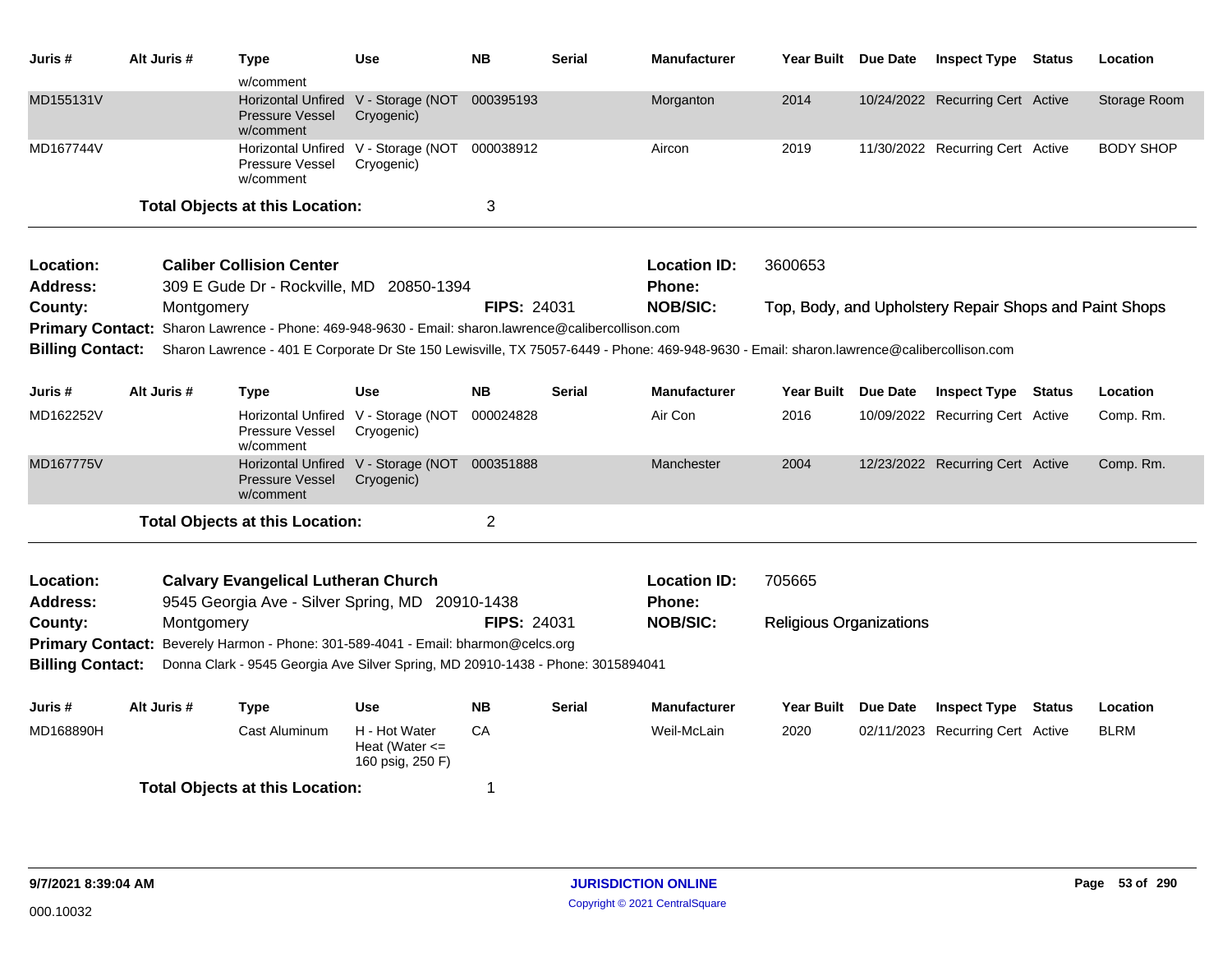| <b>Location:</b>        | <b>Camelback Village Condominiums</b>                                                                                        |                    | <b>Location ID:</b> | 705770                                  |
|-------------------------|------------------------------------------------------------------------------------------------------------------------------|--------------------|---------------------|-----------------------------------------|
| <b>Address:</b>         | 17815 Buehler Rd - Olney, MD 20832-2349                                                                                      |                    | <b>Phone:</b>       |                                         |
| County:                 | Montgomery                                                                                                                   | <b>FIPS: 24031</b> | NOB/SIC:            | <b>Operators of Apartment Buildings</b> |
|                         | Primary Contact: Ruchita Patel - Phone: 301-948-6666 x1115 - Email: rpatel@tmgainc.com                                       |                    |                     |                                         |
| <b>Billing Contact:</b> | Ruchita Patel - 20440 Century Blvd Ste 100 Germantown, MD 20874-7116 - Phone: 301-948-6666 x1115 - Email: rpatel@tmgainc.com |                    |                     |                                         |

| Juris #   | Alt Juris #    | Type                                   | <b>Use</b>                                                | <b>NB</b> | <b>Serial</b> | <b>Manufacturer</b>     | <b>Year Built</b> | Due Date | <b>Inspect Type</b>              | Status | Location           |
|-----------|----------------|----------------------------------------|-----------------------------------------------------------|-----------|---------------|-------------------------|-------------------|----------|----------------------------------|--------|--------------------|
| MD154664H |                | Cast Aluminum                          | H - Hot Water<br>Heat (Water $\leq$<br>160 psig, 250 F)   | CA        | 139593        | Patterson Kelley        | 2013              |          | 03/15/2022 Recurring Cert Active |        | <b>Boiler Room</b> |
| MD154665H | 2              | Cast Aluminum                          | H - Hot Water<br>Heat (Water $\leq$<br>160 psig, 250 F)   | CA        | 139594        | <b>Patterson Kelley</b> | 2013              |          | 03/15/2022 Recurring Cert Active |        | <b>Boiler Room</b> |
| MD154666H | 3              | Cast Aluminum                          | H - Hot Water<br>Supply (Water $\leq$<br>160 psig, 250 F) | CA        | 139596        | Patterson Kelley        | 2013              |          | 03/15/2022 Recurring Cert Active |        | <b>Boiler Room</b> |
| MD154667H | $\overline{4}$ | Cast Aluminum                          | H - Hot Water<br>Supply (Water $\leq$<br>160 psig, 250 F) | CA        | 139595        | <b>Patterson Kelley</b> | 2013              |          | 03/15/2022 Recurring Cert Active |        | Boiler Room        |
|           |                | <b>Total Objects at this Location:</b> |                                                           | 4         |               |                         |                   |          |                                  |        |                    |

| Location:               | <b>Capital Orthopedics Surgery Center (COSC)</b>                                    |                    | <b>Location ID:</b> | 4046230 |
|-------------------------|-------------------------------------------------------------------------------------|--------------------|---------------------|---------|
| <b>Address:</b>         | 20680 Seneca Meadows Pkwy Suite 200 - Germantown, MD 20876 Phone:                   |                    |                     |         |
| County:                 | Montgomery                                                                          | <b>FIPS: 24031</b> | NOB/SIC:            |         |
|                         | Primary Contact: Sarah Finley - Phone: 301 701 6900 - Email: sfinley@capitalosc.com |                    |                     |         |
| <b>Billing Contact:</b> |                                                                                     |                    |                     |         |

| Juris #   | Alt Juris # | Type                                   | <b>Use</b>                                              | <b>NB</b> | <b>Serial</b> | <b>Manufacturer</b> | Year Built | Due Date   | <b>Inspect Type</b>              | <b>Status</b> | Location                     |
|-----------|-------------|----------------------------------------|---------------------------------------------------------|-----------|---------------|---------------------|------------|------------|----------------------------------|---------------|------------------------------|
| MD168877V |             | Autoclave                              | V - Process-<br>Sterilizing                             | 000061060 | 0290093       | Amsco               | 1990       |            | 11/06/2022 Recurring Cert Active |               | Sterile<br>Processing        |
| MD168878  |             | Electric (NOT<br>HLW)                  | S - Power-<br><b>Sterilizing (Steam</b><br>$> 15$ psig) | 000003836 | 43424         | Pemberton           | 2020       | 11/06/2021 | Recurring Cert Active            |               | <b>Sterile</b><br>Processing |
| MD168879V |             | Autoclave                              | V - Process-<br>Sterilizing                             | 000061785 | 0590181       | Amsco               | 1990       |            | 11/06/2022 Recurring Cert Active |               | Sterile<br>Processing        |
| MD168880  |             | Miniature Boiler<br>(NOT Fired Kettle) | S - Power-<br><b>Sterilizing (Steam</b><br>$> 15$ psig) | 000003837 | 43425         | Pemberton           | 2020       | 11/06/2021 | <b>Recurring Cert Active</b>     |               | <b>Sterile</b><br>Processing |
|           |             | <b>Total Objects at this Location:</b> |                                                         |           |               |                     |            |            |                                  |               |                              |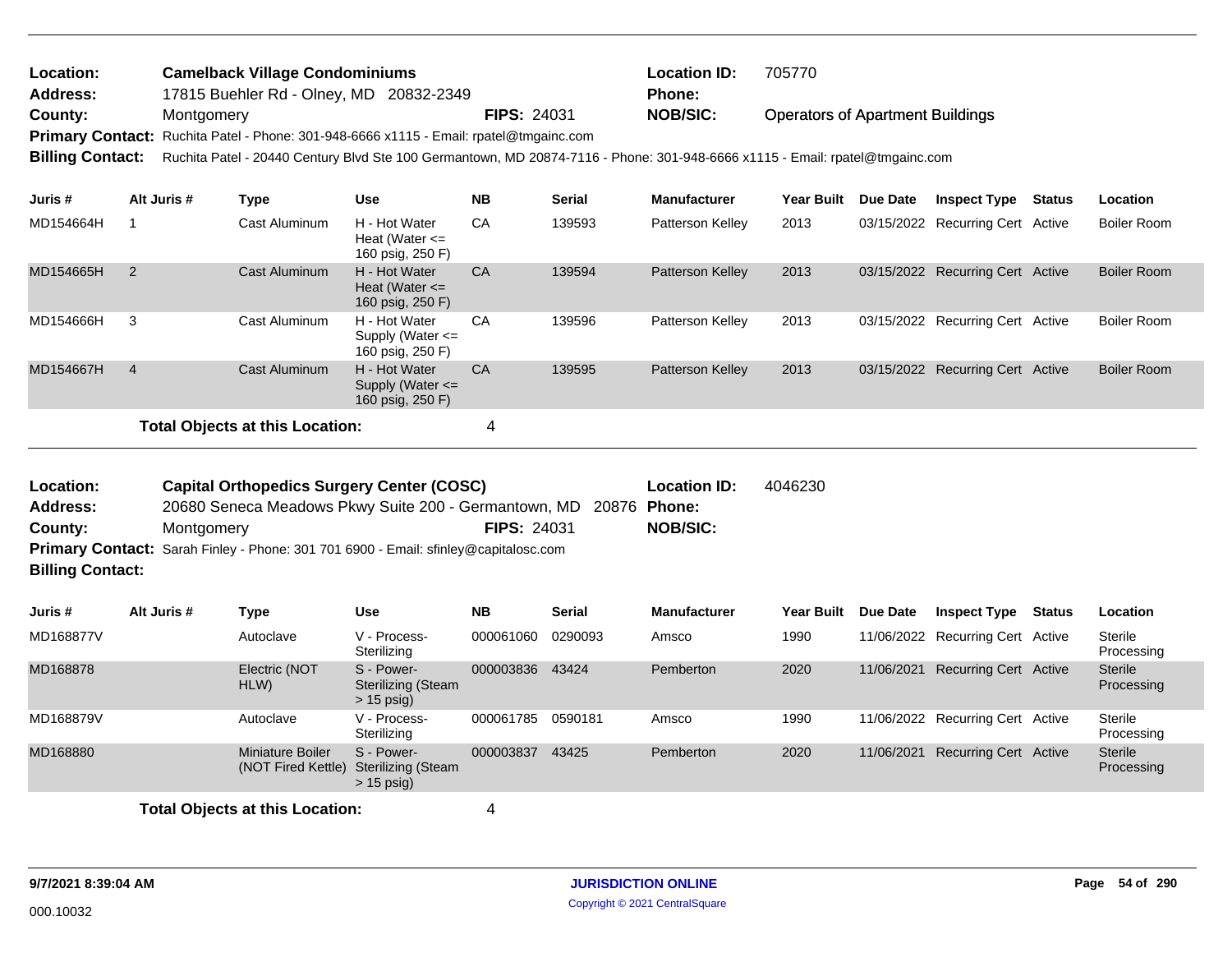| Location:<br><b>Address:</b><br>County:<br><b>Billing Contact:</b>                            | Montgomery                     | <b>Car Premaintenance Service</b><br>7615 Rickenbacker Dr Ste E - Gaithersburg, MD 20879-4783<br>Primary Contact: Jesus Rodriguez - Phone: 301-792-2421<br>Jesus Rodriguez - 7615 Rickenbacker Dr Ste E Gaithersburg, MD 20879-4783 - Phone: 301-792-2421                             |                                                         | <b>FIPS: 24031</b> |               | <b>Location ID:</b><br><b>Phone:</b><br><b>NOB/SIC:</b> | 4069440<br>301-792-2421                                      |          |                                  |               |                      |
|-----------------------------------------------------------------------------------------------|--------------------------------|---------------------------------------------------------------------------------------------------------------------------------------------------------------------------------------------------------------------------------------------------------------------------------------|---------------------------------------------------------|--------------------|---------------|---------------------------------------------------------|--------------------------------------------------------------|----------|----------------------------------|---------------|----------------------|
| Juris #                                                                                       | Alt Juris #                    | <b>Type</b>                                                                                                                                                                                                                                                                           | <b>Use</b>                                              | <b>NB</b>          | Serial        | <b>Manufacturer</b>                                     | Year Built Due Date                                          |          | <b>Inspect Type Status</b>       |               | Location             |
| MD169415V                                                                                     |                                | Pressure Vessel<br>w/comment                                                                                                                                                                                                                                                          | Horizontal Unfired V - Storage (NOT<br>Cryogenic)       | 000295713          | 324645        | Morganton                                               | 2013                                                         |          | 04/16/2023 Recurring Cert Active |               | Back of Shop         |
|                                                                                               |                                | <b>Total Objects at this Location:</b>                                                                                                                                                                                                                                                |                                                         | $\mathbf 1$        |               |                                                         |                                                              |          |                                  |               |                      |
| Location:<br><b>Address:</b><br>County:<br><b>Primary Contact:</b><br><b>Billing Contact:</b> | <b>Car Quest</b><br>Montgomery | 9930 Main St - Damascus, MD 20872-2017<br>Scott Johnston - Phone: 301-253-0066 - Cell: 301-788-5754 - Email: carquestautoparts@comcast.net<br>Scott Johnston - 9930 Main St Damascus, MD 20872-2017 - Phone: 301-253-0066 - Cell: 301-788-5754 - Email: carquestautoparts@comcast.net |                                                         | <b>FIPS: 24031</b> |               | <b>Location ID:</b><br><b>Phone:</b><br><b>NOB/SIC:</b> | 988461<br>301-482-1900<br><b>Physical Fitness Facilities</b> |          |                                  |               |                      |
| Juris #                                                                                       | Alt Juris #                    | <b>Type</b>                                                                                                                                                                                                                                                                           | <b>Use</b>                                              | <b>NB</b>          | <b>Serial</b> | <b>Manufacturer</b>                                     | Year Built Due Date                                          |          | <b>Inspect Type Status</b>       |               | Location             |
| MD116925H                                                                                     |                                | Cast Iron                                                                                                                                                                                                                                                                             | H - Hot Water<br>Heat (Water $\leq$<br>160 psig, 250 F) | CI.                |               | Peerless                                                | 1964                                                         |          | 09/22/2022 Recurring Cert Active |               | <b>LOWER LEVEL</b>   |
|                                                                                               |                                | <b>Total Objects at this Location:</b>                                                                                                                                                                                                                                                |                                                         | -1                 |               |                                                         |                                                              |          |                                  |               |                      |
| Location:<br><b>Address:</b><br>County:<br><b>Primary Contact:</b><br><b>Billing Contact:</b> | Montgomery                     | <b>Chaney Apartment Homes</b><br>704 Chaney Dr - Takoma Park, MD 20912-6366<br>Chris DeChaine - Phone: 703-623-3228 - Cell: 410 956 5824<br>- 3080 Tudor Hall Rd Riva, MD 21140-1324 - Phone: 301410 956 5824                                                                         |                                                         | <b>FIPS: 24031</b> |               | <b>Location ID:</b><br><b>Phone:</b><br><b>NOB/SIC:</b> | 701855<br><b>Operators of Apartment Buildings</b>            |          |                                  |               |                      |
| Juris #                                                                                       | Alt Juris #                    | <b>Type</b>                                                                                                                                                                                                                                                                           | <b>Use</b>                                              | <b>NB</b>          | <b>Serial</b> | <b>Manufacturer</b>                                     | <b>Year Built</b>                                            | Due Date | <b>Inspect Type</b>              | <b>Status</b> | Location             |
| MD111973H                                                                                     |                                | Cast Iron                                                                                                                                                                                                                                                                             | H - Hot Water<br>Heat (Water $\leq$<br>160 psig, 250 F) | <b>CI</b>          |               | <b>Burnham</b>                                          | 1999                                                         |          | 01/03/2021 Recurring Cert Active |               | Laundry Rm -<br>Rear |
|                                                                                               |                                | <b>Total Objects at this Location:</b>                                                                                                                                                                                                                                                |                                                         | -1                 |               |                                                         |                                                              |          |                                  |               |                      |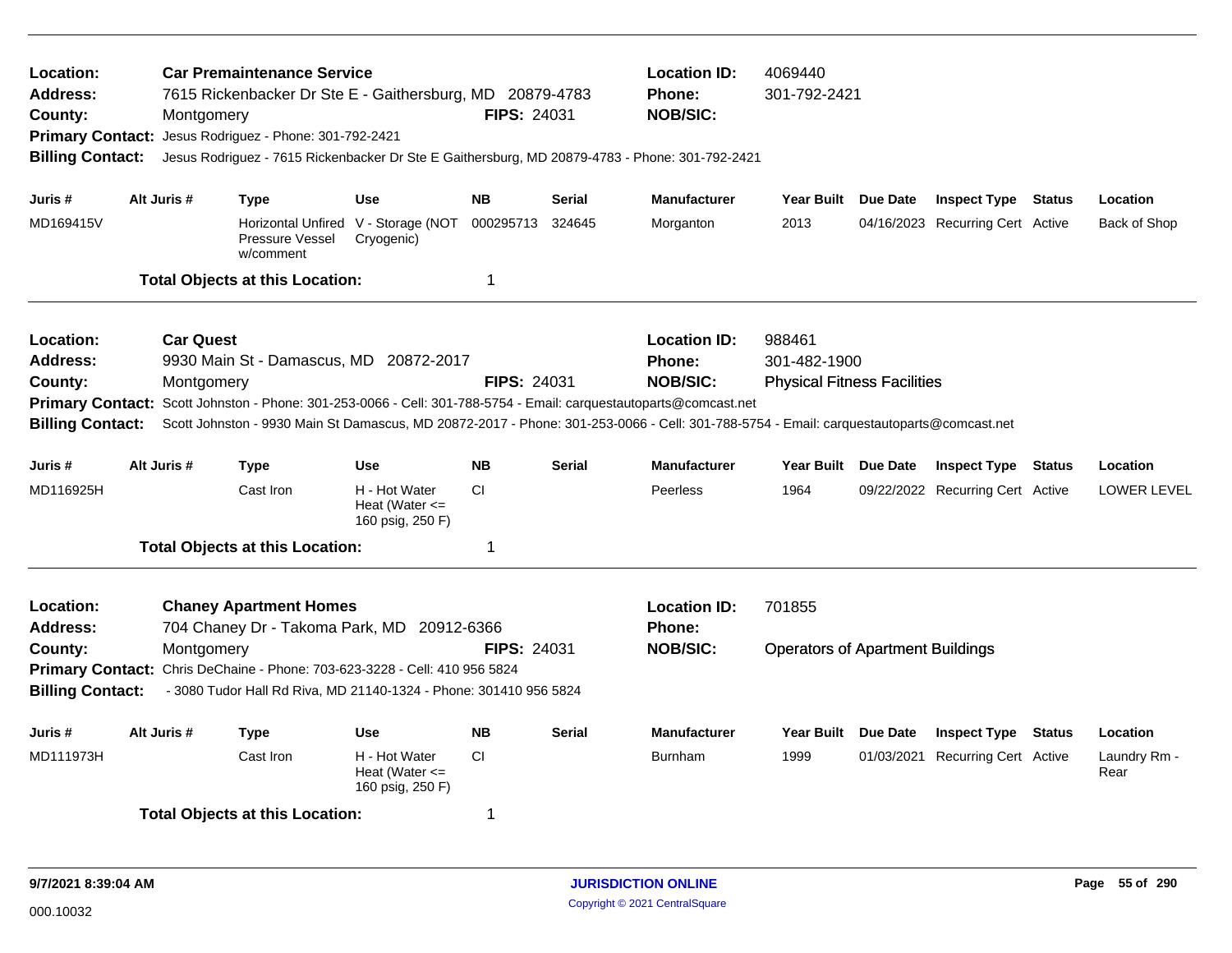| Location:<br><b>Address:</b>             |      | <b>Chase Bank</b>  | 7901 Wisconsin Ave - Bethesda, MD 20814-3619                                                      |                                                         |                    |               | <b>Location ID:</b><br><b>Phone:</b>                                                                                    | 710749                            |            |                                  |           |
|------------------------------------------|------|--------------------|---------------------------------------------------------------------------------------------------|---------------------------------------------------------|--------------------|---------------|-------------------------------------------------------------------------------------------------------------------------|-----------------------------------|------------|----------------------------------|-----------|
| County:                                  |      | Montgomery         |                                                                                                   |                                                         | FIPS: 24031        |               | <b>NOB/SIC:</b>                                                                                                         | Depository institutions           |            |                                  |           |
| <b>Primary Contact:</b>                  |      |                    | Mike Hudy - Phone: 301-841-0518 - Email: michael.s.hudy@chase.com                                 |                                                         |                    |               |                                                                                                                         |                                   |            |                                  |           |
| <b>Billing Contact:</b>                  |      |                    |                                                                                                   |                                                         |                    |               | Mike Hudy - 7901 Wisconsin Ave Bethesda, MD 20814-3619 - Phone: 301-841-0518 - Email: michael.s.hudy@chase.com          |                                   |            |                                  |           |
|                                          |      |                    |                                                                                                   |                                                         |                    |               |                                                                                                                         |                                   |            |                                  |           |
| Juris #                                  |      | Alt Juris #        | <b>Type</b>                                                                                       | <b>Use</b>                                              | <b>NB</b>          | <b>Serial</b> | <b>Manufacturer</b>                                                                                                     | Year Built Due Date               |            | <b>Inspect Type Status</b>       | Location  |
| MD111180H                                | 7901 |                    | <b>Water Tube</b><br>Coiled (NOT<br>Flueless Hi<br>Efficiency)                                    | H - Hot Water<br>Heat (Water $\leq$<br>160 psig, 250 F) | 000079852          | 00000         | Lochinvar                                                                                                               | 1997                              | 11/01/2021 | <b>Recurring Cert Active</b>     | Penthouse |
|                                          |      |                    | <b>Total Objects at this Location:</b>                                                            |                                                         | 1                  |               |                                                                                                                         |                                   |            |                                  |           |
| <b>Location:</b>                         |      |                    | <b>Chic-Fil-A 03440 (Arc3)</b>                                                                    |                                                         |                    |               | <b>Location ID:</b>                                                                                                     | 4039166                           |            |                                  |           |
| <b>Address:</b>                          |      |                    | 18115 Georgia Ave - Olney, MD 20832-1401                                                          |                                                         |                    |               | <b>Phone:</b>                                                                                                           |                                   |            |                                  |           |
| County:                                  |      | Montgomery         |                                                                                                   |                                                         | <b>FIPS: 24031</b> |               | <b>NOB/SIC:</b>                                                                                                         |                                   |            |                                  |           |
| Primary Contact: Chic-Fil-A 03440 (Arc3) |      |                    |                                                                                                   |                                                         |                    |               |                                                                                                                         |                                   |            |                                  |           |
| <b>Billing Contact:</b>                  |      |                    |                                                                                                   |                                                         |                    |               | Charlie Patterson - PO Box 26269 Richmond, VA 23260-6269 - Phone: 804-644-4521 - Email: charlie.patterson@arc3gases.com |                                   |            |                                  |           |
| Juris #                                  |      | Alt Juris #        | <b>Type</b>                                                                                       | <b>Use</b>                                              | <b>NB</b>          | Serial        | <b>Manufacturer</b>                                                                                                     | Year Built Due Date               |            | <b>Inspect Type Status</b>       | Location  |
| MD167189V                                |      |                    | <b>Vertical Unfired</b><br><b>Pressure Vessel</b><br>w/comment                                    | V - Storage<br>(Cryogenic)                              | 000303902          |               | <b>CHART</b>                                                                                                            | 2017                              |            | 08/25/2022 Recurring Cert Active | Kitchen   |
|                                          |      |                    | <b>Total Objects at this Location:</b>                                                            |                                                         | 1                  |               |                                                                                                                         |                                   |            |                                  |           |
| Location:<br><b>Address:</b>             |      | Chick-Fil-A (Arc3) | 12289 Tech Rd - Silver Spring, MD 20904-1901                                                      |                                                         |                    |               | <b>Location ID:</b><br><b>Phone:</b>                                                                                    | 3991462                           |            |                                  |           |
| County:                                  |      | Montgomery         |                                                                                                   |                                                         | <b>FIPS: 24031</b> |               | <b>NOB/SIC:</b>                                                                                                         | <b>Eating and Drinking Places</b> |            |                                  |           |
|                                          |      |                    | Primary Contact: Charlie Patterson - Phone: 804-644-4521 - Email: charlie.patterson@arc3gases.com |                                                         |                    |               |                                                                                                                         |                                   |            |                                  |           |
| <b>Billing Contact:</b>                  |      |                    |                                                                                                   |                                                         |                    |               | Charlie Patterson - PO Box 26269 Richmond, VA 23260-6269 - Phone: 804-644-4521 - Email: charlie.patterson@arc3gases.com |                                   |            |                                  |           |
| Juris #                                  |      | Alt Juris #        | Type                                                                                              | <b>Use</b>                                              | <b>NB</b>          | Serial        | <b>Manufacturer</b>                                                                                                     | Year Built Due Date               |            | <b>Inspect Type Status</b>       | Location  |
| MD165600V                                |      |                    | <b>Vertical Unfired</b><br>Pressure Vessel<br>w/comment                                           | V - Storage<br>(Cryogenic)                              | 000210213          |               | <b>CHART</b>                                                                                                            | 2010                              | 11/14/2021 | <b>Recurring Cert Active</b>     | THE CAGE  |
|                                          |      |                    | <b>Total Objects at this Location:</b>                                                            |                                                         | 1                  |               |                                                                                                                         |                                   |            |                                  |           |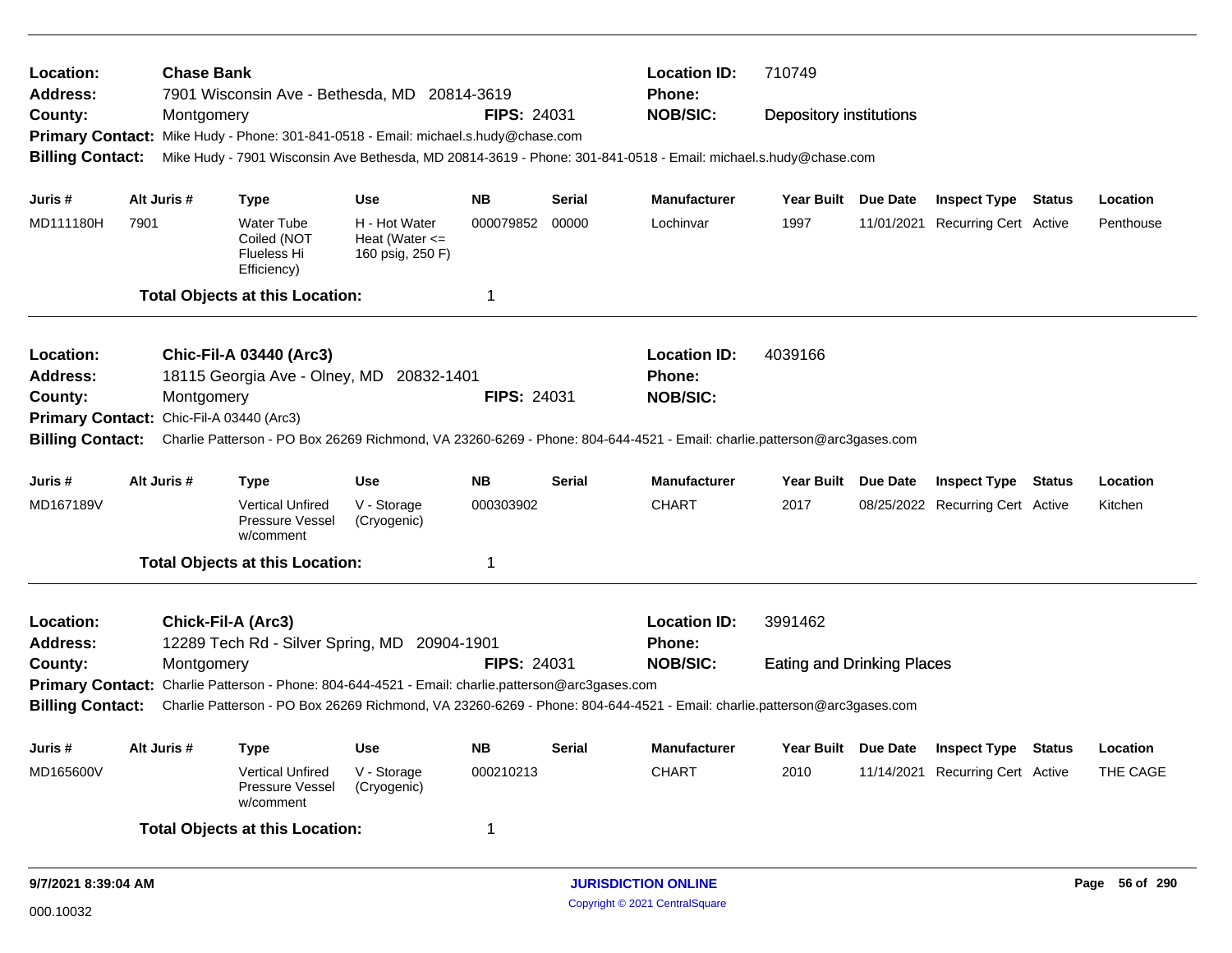| Location:<br>Address:                      |             |             | <b>Chick-Fil-A - 0475 (Arc3)</b><br>7101 Democracy Blvd - Bethesda, MD 20817-1018                 |                                                         |                    |               | <b>Location ID:</b><br><b>Phone:</b>                                                                                    | 3974070                           |                                  |               |                        |
|--------------------------------------------|-------------|-------------|---------------------------------------------------------------------------------------------------|---------------------------------------------------------|--------------------|---------------|-------------------------------------------------------------------------------------------------------------------------|-----------------------------------|----------------------------------|---------------|------------------------|
| County:                                    |             | Montgomery  |                                                                                                   |                                                         | <b>FIPS: 24031</b> |               | <b>NOB/SIC:</b>                                                                                                         | <b>Eating and Drinking Places</b> |                                  |               |                        |
|                                            |             |             | Primary Contact: Charlie Patterson - Phone: 804-644-4521 - Email: charlie.patterson@arc3gases.com |                                                         |                    |               |                                                                                                                         |                                   |                                  |               |                        |
| <b>Billing Contact:</b>                    |             |             |                                                                                                   |                                                         |                    |               | Charlie Patterson - PO Box 26269 Richmond, VA 23260-6269 - Phone: 804-644-4521 - Email: charlie.patterson@arc3gases.com |                                   |                                  |               |                        |
| Juris #                                    |             | Alt Juris # | <b>Type</b>                                                                                       | <b>Use</b>                                              | <b>NB</b>          | <b>Serial</b> | <b>Manufacturer</b>                                                                                                     | Year Built Due Date               | <b>Inspect Type Status</b>       |               | Location               |
| MD165810V                                  |             |             | <b>Vertical Unfired</b><br>Pressure Vessel<br>w/comment                                           | V - Storage<br>(Cryogenic)                              | 000132288          |               | <b>CHART</b>                                                                                                            | 2001                              | 10/02/2021 Recurring Cert Active |               | Loading Dock<br>GARAGE |
|                                            |             |             | <b>Total Objects at this Location:</b>                                                            |                                                         | 1                  |               |                                                                                                                         |                                   |                                  |               |                        |
| Location:                                  |             |             | <b>Chick-Fil-A - 2932 (Arc3)</b>                                                                  |                                                         |                    |               | <b>Location ID:</b>                                                                                                     | 3918915                           |                                  |               |                        |
| <b>Address:</b>                            |             |             | 12001 Rockville Pike - Rockville, MD 20852-1603                                                   |                                                         |                    |               | <b>Phone:</b>                                                                                                           |                                   |                                  |               |                        |
| County:                                    |             | Montgomery  |                                                                                                   |                                                         | <b>FIPS: 24031</b> |               | <b>NOB/SIC:</b>                                                                                                         | <b>Eating and Drinking Places</b> |                                  |               |                        |
| Primary Contact: Chick-Fil-A - 2932 (Arc3) |             |             |                                                                                                   |                                                         |                    |               |                                                                                                                         |                                   |                                  |               |                        |
| <b>Billing Contact:</b>                    |             |             |                                                                                                   |                                                         |                    |               | Charlie Patterson - PO Box 26269 Richmond, VA 23260-6269 - Phone: 804-644-4521 - Email: charlie.patterson@arc3gases.com |                                   |                                  |               |                        |
| Juris #                                    |             | Alt Juris # | <b>Type</b>                                                                                       | Use                                                     | <b>NB</b>          | <b>Serial</b> | <b>Manufacturer</b>                                                                                                     | Year Built Due Date               | <b>Inspect Type Status</b>       |               | Location               |
| MD162893V                                  |             |             | <b>Vertical Unfired</b><br><b>Pressure Vessel</b><br>w/comment                                    | V - Storage<br>(Cryogenic)                              | 000243714          |               | <b>CHART</b>                                                                                                            | 2013                              | 12/13/2022 Recurring Cert Active |               | Kitchen                |
|                                            |             |             | <b>Total Objects at this Location:</b>                                                            |                                                         | 1                  |               |                                                                                                                         |                                   |                                  |               |                        |
| Location:                                  |             |             | <b>Christ Episcopal School</b>                                                                    |                                                         |                    |               | <b>Location ID:</b>                                                                                                     | 717182                            |                                  |               |                        |
| <b>Address:</b>                            |             |             | 22 W Jefferson St - Rockville, MD 20850-4215                                                      |                                                         |                    |               | <b>Phone:</b>                                                                                                           | 301-762-2191                      |                                  |               |                        |
| County:                                    |             | Montgomery  |                                                                                                   |                                                         | <b>FIPS: 24031</b> |               | <b>NOB/SIC:</b>                                                                                                         | <b>Religious Organizations</b>    |                                  |               |                        |
|                                            |             |             | Primary Contact: Donna Flint - Phone: 301-424-6550 x104 - Email: dflint@cesrockville.org          |                                                         |                    |               |                                                                                                                         |                                   |                                  |               |                        |
| <b>Billing Contact:</b>                    |             |             |                                                                                                   |                                                         |                    |               | Donna Flint - 22 W Jefferson St Rockville, MD 20850-4282 - Phone: 301-424-6550 x104 - Email: dflint@cesrockville.org    |                                   |                                  |               |                        |
| Juris #                                    | Alt Juris # |             | Type                                                                                              | <b>Use</b>                                              | <b>NB</b>          | <b>Serial</b> | <b>Manufacturer</b>                                                                                                     | Year Built Due Date               | <b>Inspect Type</b>              | <b>Status</b> | Location               |
| MD009377H                                  |             |             | Cast Iron                                                                                         | H - Hot Water<br>Heat (Water $\leq$<br>160 psig, 250 F) | CI.                |               | American Standard                                                                                                       | 1959                              | 02/02/2022 Recurring Cert Active |               | <b>Boiler Room</b>     |
|                                            |             |             | <b>Total Objects at this Location:</b>                                                            |                                                         | 1                  |               |                                                                                                                         |                                   |                                  |               |                        |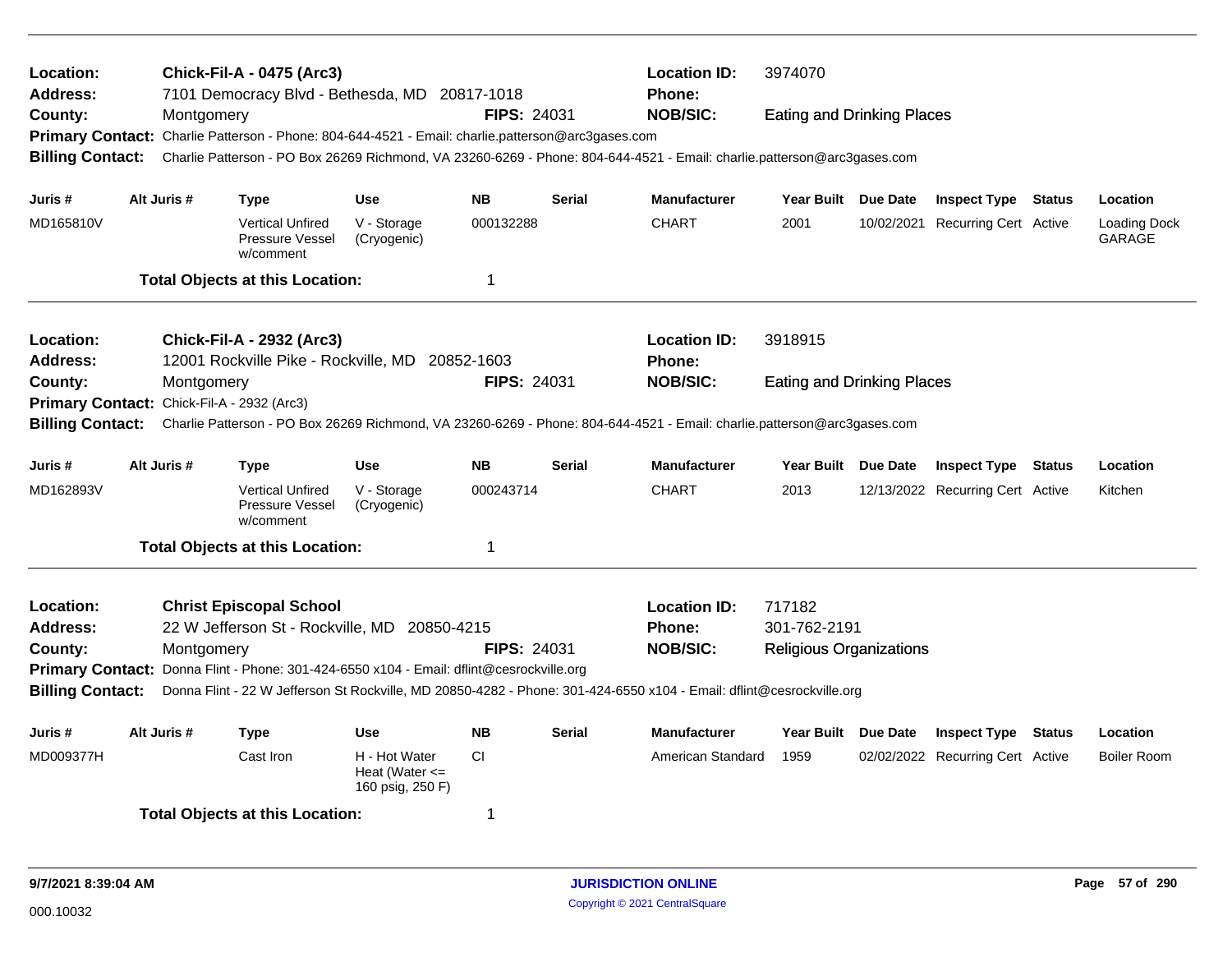| Location:<br><b>Address:</b><br>County:<br><b>Billing Contact:</b> | Montgomery  | <b>Chuck E Cheese's #401</b>                                             | 516 N Frederick Avenue - Gaithersburg, MD 20877-2504<br>Primary Contact: Esigrid Lenhardt/ Anup Joshi - Phone: 301-869-9723<br>Department Licensing - 1707 Market Place Blvd Ste 200 Irving, TX 75063 - Phone: 972-258-5481 - Email: malamillo@cecentertainment.com | <b>FIPS: 24031</b> |               | <b>Location ID:</b><br><b>Phone:</b><br><b>NOB/SIC:</b> | 707066<br>301-869-9723<br>Eating and drinking places |            |                            |               |                    |
|--------------------------------------------------------------------|-------------|--------------------------------------------------------------------------|---------------------------------------------------------------------------------------------------------------------------------------------------------------------------------------------------------------------------------------------------------------------|--------------------|---------------|---------------------------------------------------------|------------------------------------------------------|------------|----------------------------|---------------|--------------------|
| Juris #                                                            | Alt Juris # | <b>Type</b>                                                              | <b>Use</b>                                                                                                                                                                                                                                                          | <b>NB</b>          | <b>Serial</b> | <b>Manufacturer</b>                                     | Year Built Due Date                                  |            | <b>Inspect Type Status</b> |               | Location           |
| MD111527V                                                          |             | <b>Vertical Unfired</b><br>Pressure Vessel<br>w/comment                  | V - Storage (NOT<br>Cryogenic)                                                                                                                                                                                                                                      | 000135011          |               | Trinity                                                 | 2001                                                 | 08/11/2021 | Recurring Cert Active      |               | Compressor<br>Room |
|                                                                    |             | <b>Total Objects at this Location:</b>                                   |                                                                                                                                                                                                                                                                     | $\mathbf{1}$       |               |                                                         |                                                      |            |                            |               |                    |
| <b>Location:</b><br><b>Address:</b>                                |             | <b>Cinnamon Run Apartments</b><br>14120 Pear Tree Ln - Silver Spring, MD |                                                                                                                                                                                                                                                                     | 20906-2517         |               | <b>Location ID:</b><br>Phone:                           | 707148                                               |            |                            |               |                    |
| County:<br><b>Primary Contact:</b><br><b>Billing Contact:</b>      | Montgomery  | Stephanie Harney - Phone: 301-598-2220                                   | Stephanie Harney - 14120 Weeping Willow Dr Silver Spring, MD 20906-2538 - Phone: 301-598-2220                                                                                                                                                                       | <b>FIPS: 24031</b> |               | <b>NOB/SIC:</b>                                         | <b>Operators of Apartment Buildings</b>              |            |                            |               |                    |
| Juris #                                                            | Alt Juris # | <b>Type</b>                                                              | <b>Use</b>                                                                                                                                                                                                                                                          | <b>NB</b>          | <b>Serial</b> | <b>Manufacturer</b>                                     | Year Built Due Date                                  |            | <b>Inspect Type</b>        | <b>Status</b> | Location           |
| MD145289H                                                          |             | <b>Water Heater</b><br>(HLW)                                             | H - Hot Water<br>Supply (Water $\leq$<br>160 psig, 210 F)                                                                                                                                                                                                           | 000085209          |               | <b>Bradford White</b>                                   | 2009                                                 |            | 04/28/2023 External Cert   | Active        | 14120 PEAR T       |
|                                                                    |             | <b>Total Objects at this Location:</b>                                   |                                                                                                                                                                                                                                                                     | -1                 |               |                                                         |                                                      |            |                            |               |                    |
| <b>Location:</b><br><b>Address:</b><br>County:                     | Montgomery  | <b>Cinnamon Run Apartments</b>                                           | 3501 Pear Tree Ct - Silver Spring, MD 20906-2557                                                                                                                                                                                                                    | <b>FIPS: 24031</b> |               | <b>Location ID:</b><br>Phone:<br><b>NOB/SIC:</b>        | 707159<br><b>Operators of Apartment Buildings</b>    |            |                            |               |                    |
| <b>Billing Contact:</b>                                            |             | Primary Contact: Stephanie Harney - Phone: 301-598-2220                  | Stephanie Harney - 14120 Weeping Willow Dr Silver Spring, MD 20906-2538 - Phone: 301-598-2220                                                                                                                                                                       |                    |               |                                                         |                                                      |            |                            |               |                    |
|                                                                    |             |                                                                          |                                                                                                                                                                                                                                                                     |                    |               |                                                         |                                                      |            |                            |               |                    |
| Juris #                                                            | Alt Juris # | <b>Type</b>                                                              | <b>Use</b>                                                                                                                                                                                                                                                          | <b>NB</b>          | <b>Serial</b> | <b>Manufacturer</b>                                     | <b>Year Built</b>                                    | Due Date   | <b>Inspect Type</b>        | <b>Status</b> | Location           |
| MD145290H                                                          |             | <b>Water Heater</b><br>(HLW)                                             | H - Hot Water<br>Supply (Water $\leq$<br>160 psig, 250 F)                                                                                                                                                                                                           | 000092783          |               | <b>AO Smith</b>                                         | 2010                                                 |            | 04/28/2023 External Cert   | Active        | 3501 PEAR TR       |
|                                                                    |             | <b>Total Objects at this Location:</b>                                   |                                                                                                                                                                                                                                                                     | 1                  |               |                                                         |                                                      |            |                            |               |                    |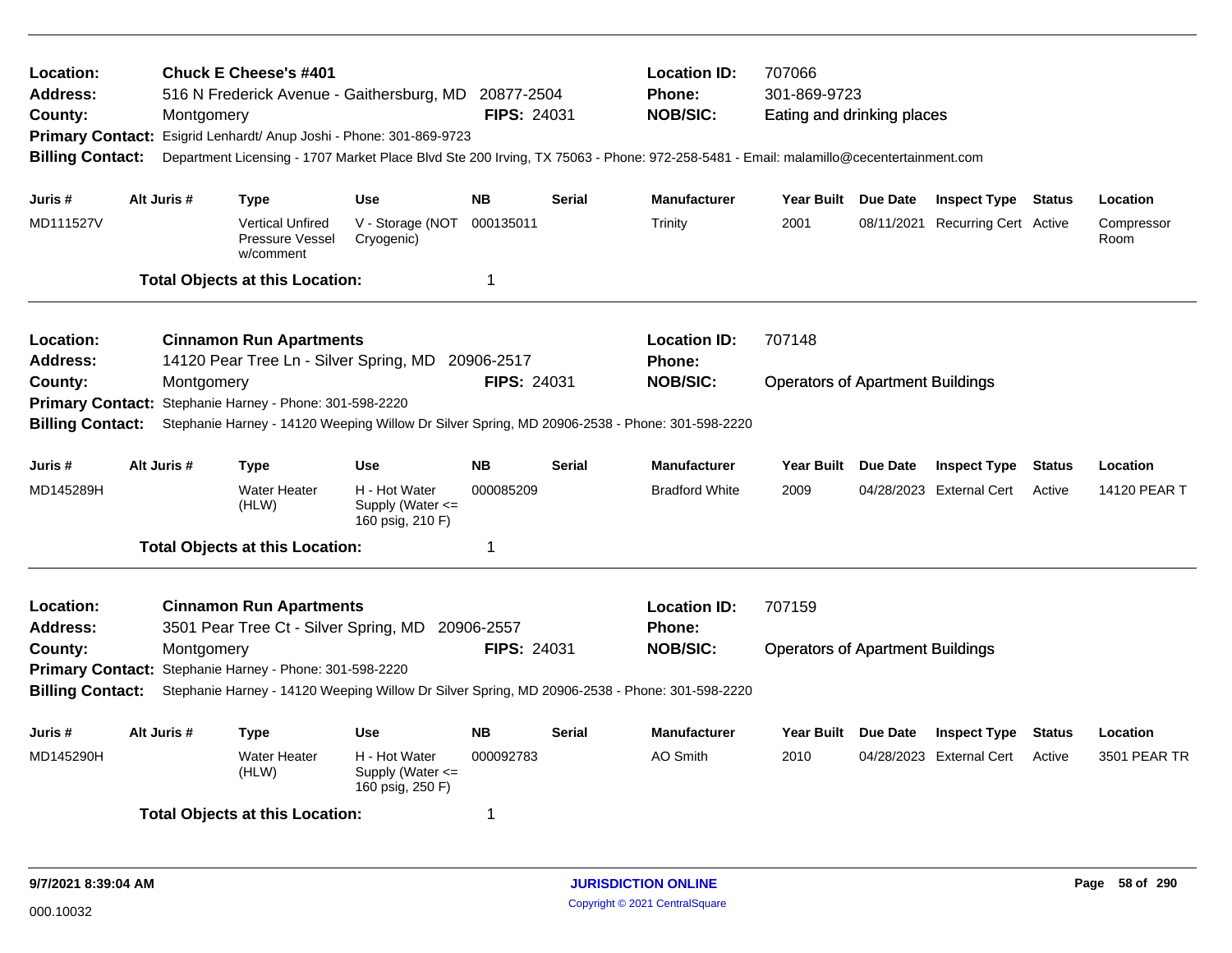| Location:<br>Address:   |                                                                                                                          |             | <b>Cinnamon Run Apartments</b><br>3502 Pear Tree Ct - Silver Spring, MD 20906-2559            |                                                           |                    |               | <b>Location ID:</b><br>Phone: | 707149                                  |                                  |               |              |
|-------------------------|--------------------------------------------------------------------------------------------------------------------------|-------------|-----------------------------------------------------------------------------------------------|-----------------------------------------------------------|--------------------|---------------|-------------------------------|-----------------------------------------|----------------------------------|---------------|--------------|
| County:                 |                                                                                                                          | Montgomery  |                                                                                               |                                                           | <b>FIPS: 24031</b> |               | <b>NOB/SIC:</b>               | <b>Operators of Apartment Buildings</b> |                                  |               |              |
| <b>Primary Contact:</b> |                                                                                                                          |             | Stephanie Harney - Phone: 301-598-2220                                                        |                                                           |                    |               |                               |                                         |                                  |               |              |
| <b>Billing Contact:</b> |                                                                                                                          |             | Stephanie Harney - 14120 Weeping Willow Dr Silver Spring, MD 20906-2538 - Phone: 301-598-2220 |                                                           |                    |               |                               |                                         |                                  |               |              |
| Juris #                 |                                                                                                                          | Alt Juris # | <b>Type</b>                                                                                   | Use                                                       | <b>NB</b>          | Serial        | <b>Manufacturer</b>           | Year Built Due Date                     | <b>Inspect Type</b>              | <b>Status</b> | Location     |
| MD137220H               |                                                                                                                          |             | <b>Water Heater</b><br>(HLW)                                                                  | H - Hot Water<br>Supply (Water $\leq$<br>160 psig, 210 F) | 000080079          |               | <b>Bradford White</b>         | 2007                                    | 05/13/2023 External Cert         | Active        | 3502 PEAR TR |
|                         |                                                                                                                          |             | <b>Total Objects at this Location:</b>                                                        |                                                           | 1                  |               |                               |                                         |                                  |               |              |
| Location:               |                                                                                                                          |             | <b>Cinnamon Run Apartments</b>                                                                |                                                           |                    |               | <b>Location ID:</b>           | 707150                                  |                                  |               |              |
| <b>Address:</b>         |                                                                                                                          |             | 3503 Pear Tree Ct - Silver Spring, MD 20906-2560                                              |                                                           |                    |               | <b>Phone:</b>                 |                                         |                                  |               |              |
| County:                 |                                                                                                                          | Montgomery  |                                                                                               |                                                           | FIPS: 24031        |               | <b>NOB/SIC:</b>               | <b>Operators of Apartment Buildings</b> |                                  |               |              |
| <b>Primary Contact:</b> |                                                                                                                          |             | Stephanie Harney - Phone: 301-598-2220                                                        |                                                           |                    |               |                               |                                         |                                  |               |              |
|                         | <b>Billing Contact:</b><br>Stephanie Harney - 14120 Weeping Willow Dr Silver Spring, MD 20906-2538 - Phone: 301-598-2220 |             |                                                                                               |                                                           |                    |               |                               |                                         |                                  |               |              |
| Juris #                 |                                                                                                                          | Alt Juris # | <b>Type</b>                                                                                   | <b>Use</b>                                                | <b>NB</b>          | <b>Serial</b> | <b>Manufacturer</b>           | Year Built Due Date                     | <b>Inspect Type</b>              | Status        | Location     |
| MD145952H               |                                                                                                                          |             | <b>Water Heater</b><br>(HLW)                                                                  | H - Hot Water<br>Supply (Water <=<br>160 psig, 210 F)     | 000096346          |               | <b>Bradford White</b>         | 2011                                    | 05/13/2023 Recurring Cert Active |               | 3503 PEAR TR |
|                         |                                                                                                                          |             | <b>Total Objects at this Location:</b>                                                        |                                                           | 1                  |               |                               |                                         |                                  |               |              |
| Location:               |                                                                                                                          |             | <b>Cinnamon Run Apartments</b>                                                                |                                                           |                    |               | <b>Location ID:</b>           | 707152                                  |                                  |               |              |
| <b>Address:</b>         |                                                                                                                          |             | 3522 Pear Tree Ct - Silver Spring, MD 20906-2562                                              |                                                           |                    |               | <b>Phone:</b>                 |                                         |                                  |               |              |
| County:                 |                                                                                                                          | Montgomery  |                                                                                               |                                                           | <b>FIPS: 24031</b> |               | <b>NOB/SIC:</b>               | <b>Operators of Apartment Buildings</b> |                                  |               |              |
| <b>Primary Contact:</b> | Doreen Riales - Phone: 585-246-4139 - Email: doreenri@homeproperties.com                                                 |             |                                                                                               |                                                           |                    |               |                               |                                         |                                  |               |              |
| <b>Billing Contact:</b> | Doreen Riales - 300 Clinton Square Rochester, NY 14604-1702 - Phone: 585-246-4139 - Email: doreenri@homeproperties.com   |             |                                                                                               |                                                           |                    |               |                               |                                         |                                  |               |              |
| Juris #                 |                                                                                                                          | Alt Juris # | <b>Type</b>                                                                                   | <b>Use</b>                                                | <b>NB</b>          | <b>Serial</b> | <b>Manufacturer</b>           | Year Built Due Date                     | <b>Inspect Type Status</b>       |               | Location     |
| MD148263H               |                                                                                                                          |             | Vertical Fire Tube H - Hot Water                                                              | Supply (Water <=<br>160 psig, 250 F)                      | 000180505          |               | A O Smith                     | 2013                                    | 05/13/2023 Recurring Cert Active |               | 3522 PEAR TR |
|                         |                                                                                                                          |             | <b>Total Objects at this Location:</b>                                                        |                                                           | 1                  |               |                               |                                         |                                  |               |              |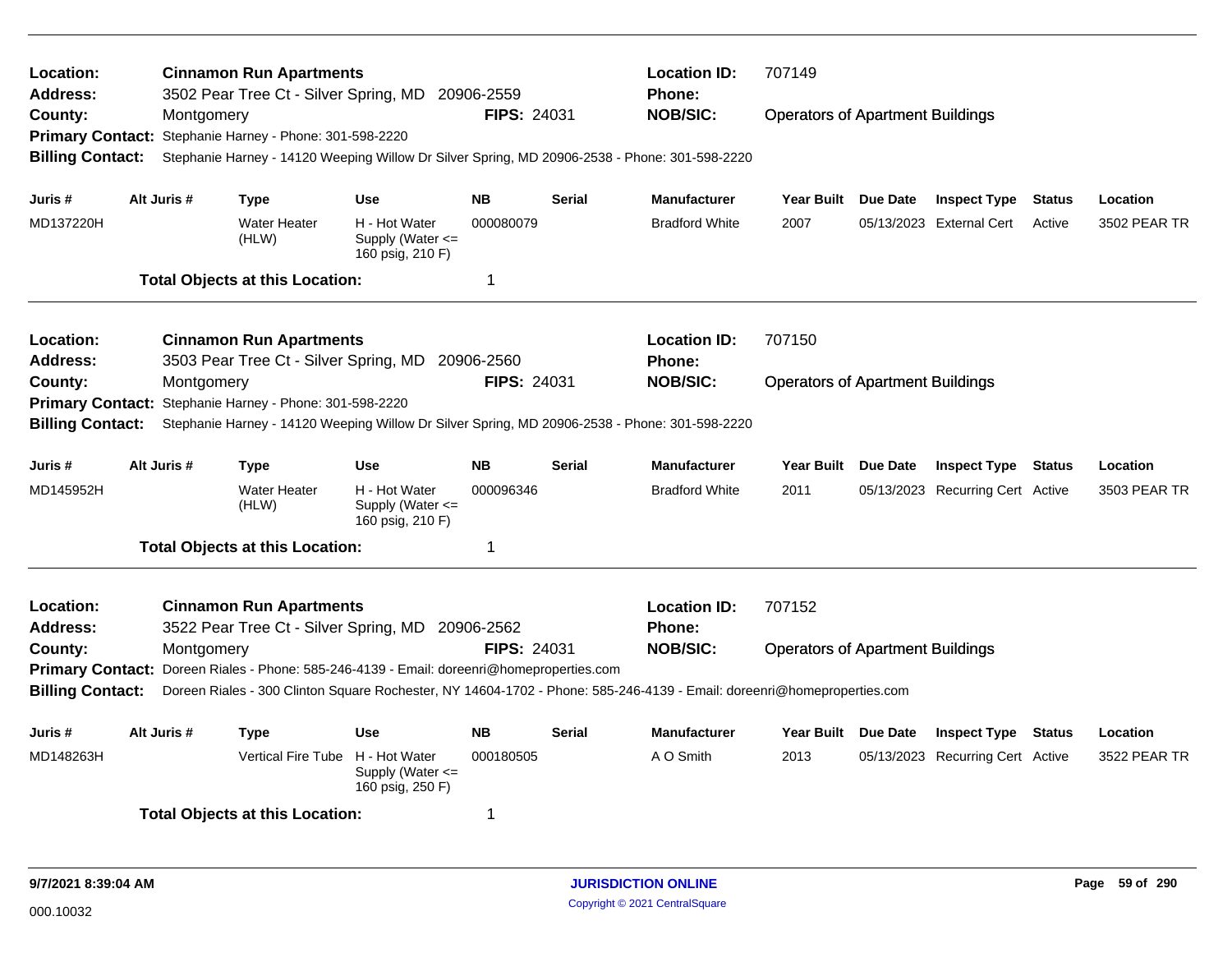| Location:<br>Address:   |             |            | <b>Cinnamon Run Apartments</b><br>3530 Pear Tree Ct - Silver Spring, MD 20906-2565 |                                                             |                    |        | <b>Location ID:</b><br><b>Phone:</b>                                                          | 707154                                  |                 |                                                           |        |                                                            |
|-------------------------|-------------|------------|------------------------------------------------------------------------------------|-------------------------------------------------------------|--------------------|--------|-----------------------------------------------------------------------------------------------|-----------------------------------------|-----------------|-----------------------------------------------------------|--------|------------------------------------------------------------|
| County:                 |             | Montgomery | Primary Contact: Stephanie Harney - Phone: 301-598-2220                            |                                                             | <b>FIPS: 24031</b> |        | <b>NOB/SIC:</b>                                                                               | <b>Operators of Apartment Buildings</b> |                 |                                                           |        |                                                            |
| <b>Billing Contact:</b> |             |            |                                                                                    |                                                             |                    |        | Stephanie Harney - 14120 Weeping Willow Dr Silver Spring, MD 20906-2538 - Phone: 301-598-2220 |                                         |                 |                                                           |        |                                                            |
| Juris #                 | Alt Juris # |            | <b>Type</b>                                                                        | <b>Use</b>                                                  | NB.                | Serial | <b>Manufacturer</b>                                                                           | Year Built Due Date                     |                 | <b>Inspect Type Status</b>                                |        | Location                                                   |
| MD157758H               |             |            | <b>Water Heater</b><br>(HLW)                                                       | H - Hot Water<br>Supply (Water <=<br>160 psig, 210 F)       | 000109657          |        | <b>Bradford White</b>                                                                         | 2014                                    |                 | 04/28/2023 Recurring Cert Active                          |        | 3530 PEAR TR                                               |
|                         |             |            | <b>Total Objects at this Location:</b>                                             |                                                             | -1                 |        |                                                                                               |                                         |                 |                                                           |        |                                                            |
| Location:               |             |            | <b>Cinnamon Run Apartments</b>                                                     |                                                             |                    |        | <b>Location ID:</b>                                                                           | 707155                                  |                 |                                                           |        |                                                            |
| <b>Address:</b>         |             |            | 3532 Pear Tree Ct - Silver Spring, MD                                              |                                                             | 20906-2566         |        | <b>Phone:</b>                                                                                 |                                         |                 |                                                           |        |                                                            |
| County:                 |             | Montgomery |                                                                                    |                                                             | <b>FIPS: 24031</b> |        | <b>NOB/SIC:</b>                                                                               | <b>Operators of Apartment Buildings</b> |                 |                                                           |        |                                                            |
| <b>Primary Contact:</b> |             |            | Stephanie Harney - Phone: 301-598-2220                                             |                                                             |                    |        |                                                                                               |                                         |                 |                                                           |        |                                                            |
| <b>Billing Contact:</b> |             |            |                                                                                    |                                                             |                    |        | Stephanie Harney - 14120 Weeping Willow Dr Silver Spring, MD 20906-2538 - Phone: 301-598-2220 |                                         |                 |                                                           |        |                                                            |
| Juris #                 | Alt Juris # |            | <b>Type</b>                                                                        | <b>Use</b>                                                  | <b>NB</b>          | Serial | <b>Manufacturer</b>                                                                           | <b>Year Built</b>                       | <b>Due Date</b> | <b>Inspect Type</b>                                       | Status | Location                                                   |
| MD137221H               |             |            | <b>Water Heater</b><br>(HLW)                                                       | H - Hot Water<br>Supply (Water <=<br>160 psig, 210 F)       | 000083543          |        | <b>Bradford White</b>                                                                         | 2008                                    |                 | 05/13/2023 External Cert                                  | Active | 3532 PEAR TR                                               |
|                         |             |            | <b>Total Objects at this Location:</b>                                             |                                                             | 1                  |        |                                                                                               |                                         |                 |                                                           |        |                                                            |
| Location:               |             |            | <b>Classic Auto Body</b>                                                           |                                                             |                    |        | <b>Location ID:</b>                                                                           | 707324                                  |                 |                                                           |        |                                                            |
| <b>Address:</b>         |             |            | 425 E Diamond Ave - Gaithersburg, MD 20877-3019                                    |                                                             |                    |        | Phone:                                                                                        |                                         |                 |                                                           |        |                                                            |
| County:                 |             | Montgomery |                                                                                    |                                                             | <b>FIPS: 24031</b> |        | <b>NOB/SIC:</b>                                                                               | <b>Automotive Dealers, NEC</b>          |                 |                                                           |        |                                                            |
|                         |             |            | Primary Contact: Amir Miljkovic - Phone: 301-948-5993                              |                                                             |                    |        |                                                                                               |                                         |                 |                                                           |        |                                                            |
| <b>Billing Contact:</b> |             |            | - 425 E Diamond Ave Gaithersburg, MD 20877-3019 - Phone: 301-948-5993              |                                                             |                    |        |                                                                                               |                                         |                 |                                                           |        |                                                            |
| Juris #                 | Alt Juris # |            | Type                                                                               | Use                                                         | NB.                | Serial | <b>Manufacturer</b>                                                                           | Year Built Due Date                     |                 | <b>Inspect Type Status</b>                                |        | Location                                                   |
| MD112451V               |             |            | Pressure Vessel Cryogenic)<br>w/comment                                            | Horizontal Unfired V - Storage (NOT 00046521L               |                    |        | <b>Brunner</b>                                                                                | 1998                                    |                 | 10/05/2021 External Cert, Active<br><b>Recurring Cert</b> |        | <b>Basic Science</b><br>10th Floor<br><b>Mechanical Rm</b> |
| MD153068V               |             |            | Pressure Vessel<br>w/comment                                                       | Horizontal Unfired V - Storage (NOT 001872688<br>Cryogenic) |                    |        | <b>CAMPBELL</b>                                                                               | 2014                                    |                 | 07/08/2023 Recurring Cert Active                          |        | Shed-rear of<br>building                                   |
| 9/7/2021 8:39:04 AM     |             |            |                                                                                    |                                                             |                    |        | <b>JURISDICTION ONLINE</b>                                                                    |                                         |                 |                                                           |        | Page 60 of 290                                             |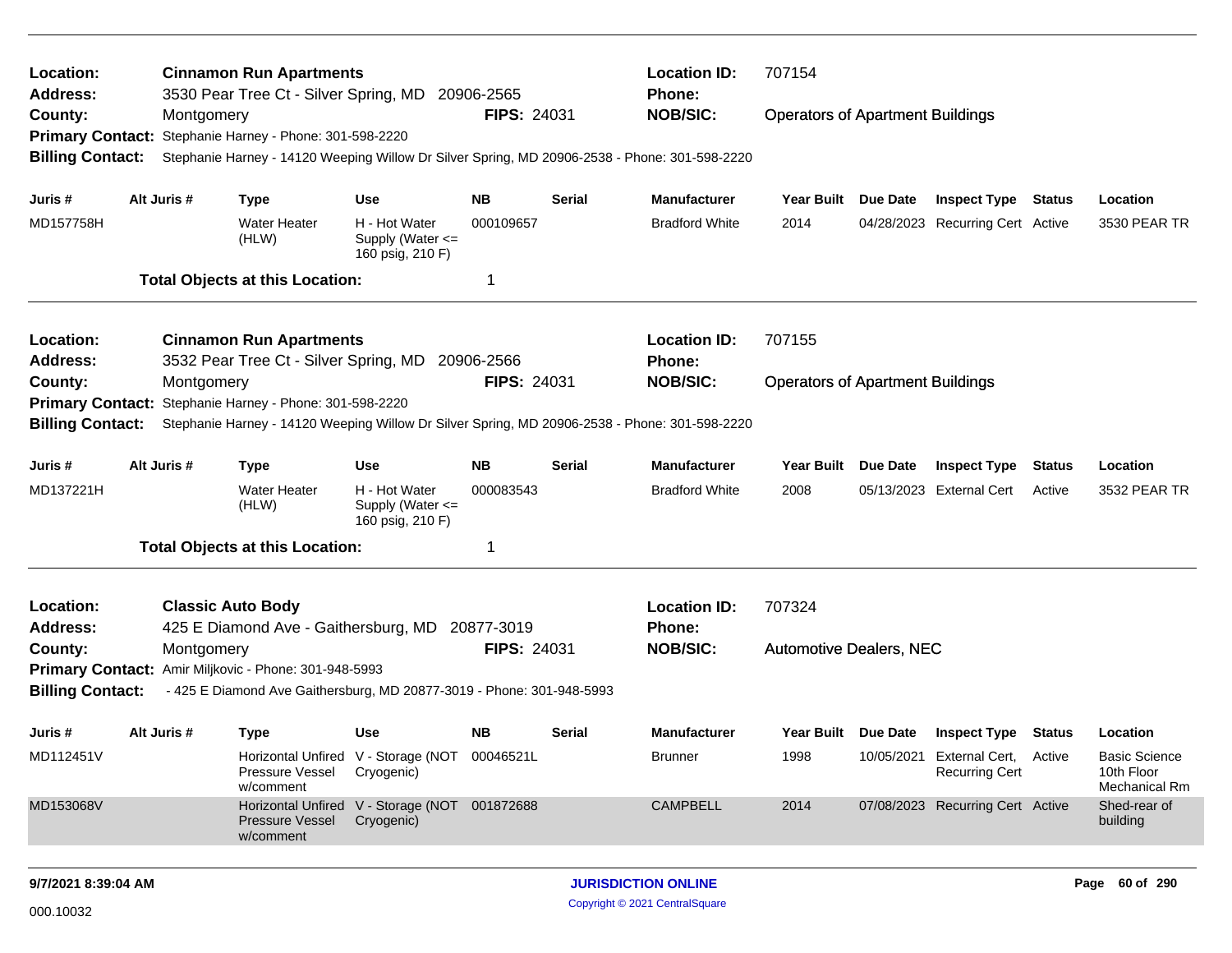| Juris #                 | Alt Juris #           | <b>Type</b>                                                                          | <b>Use</b>                                        | <b>NB</b>          | <b>Serial</b> | <b>Manufacturer</b>                                                                                                                         | Year Built                             | <b>Due Date</b> | <b>Inspect Type</b>              | <b>Status</b> | Location         |
|-------------------------|-----------------------|--------------------------------------------------------------------------------------|---------------------------------------------------|--------------------|---------------|---------------------------------------------------------------------------------------------------------------------------------------------|----------------------------------------|-----------------|----------------------------------|---------------|------------------|
| MD169832V               |                       | Pressure Vessel<br>w/comment                                                         | Horizontal Unfired V - Storage (NOT<br>Cryogenic) | 000028686          |               | Aircom                                                                                                                                      | 2017                                   |                 | 06/21/2023 Recurring Cert Active |               | Shop             |
|                         |                       | <b>Total Objects at this Location:</b>                                               |                                                   | 3                  |               |                                                                                                                                             |                                        |                 |                                  |               |                  |
| Location:               |                       | <b>Cloverly Auto Care</b>                                                            |                                                   |                    |               | <b>Location ID:</b>                                                                                                                         | 787659                                 |                 |                                  |               |                  |
| <b>Address:</b>         |                       | 15501 New Hampshire Ave - Silver Spring, MD 20905-4077                               |                                                   |                    |               | <b>Phone:</b>                                                                                                                               | 301-384-9600                           |                 |                                  |               |                  |
| County:                 | Montgomery            |                                                                                      |                                                   | <b>FIPS: 24031</b> |               | <b>NOB/SIC:</b>                                                                                                                             | <b>Gasoline Service Stations</b>       |                 |                                  |               |                  |
|                         |                       | Primary Contact: Uzzie Cheema - Phone: 301-384-9600 - Email: cloerlyvalero@gmail.com |                                                   |                    |               |                                                                                                                                             |                                        |                 |                                  |               |                  |
|                         |                       |                                                                                      |                                                   |                    |               | Billing Contact: Uzzie Cheema - 15501 New Hampshire Ave Silver Spring, MD 20905-4077 - Phone: 301-384-9600 - Email: cloerlyvalero@gmail.com |                                        |                 |                                  |               |                  |
| Juris #                 | Alt Juris #           | <b>Type</b>                                                                          | <b>Use</b>                                        | <b>NB</b>          | <b>Serial</b> | <b>Manufacturer</b>                                                                                                                         | <b>Year Built</b>                      | <b>Due Date</b> | <b>Inspect Type</b>              | <b>Status</b> | Location         |
| MD166412V               |                       | <b>Vertical Unfired</b><br>Pressure Vessel<br>w/comment                              | V - Storage (NOT<br>Cryogenic)                    | 001188084          |               | Manchester                                                                                                                                  | 2001                                   | 09/19/2021      | <b>External Cert</b>             | Active        | <b>Back Room</b> |
|                         |                       | <b>Total Objects at this Location:</b>                                               |                                                   | 1                  |               |                                                                                                                                             |                                        |                 |                                  |               |                  |
| Location:               | <b>Cloverly Citgo</b> |                                                                                      |                                                   |                    |               | <b>Location ID:</b>                                                                                                                         | 707432                                 |                 |                                  |               |                  |
| <b>Address:</b>         |                       | 15541 New Hampshire Ave - Silver Spring, MD 20905-4077                               |                                                   |                    |               | Phone:                                                                                                                                      | (301) 384-4140                         |                 |                                  |               |                  |
| County:                 | Montgomery            |                                                                                      |                                                   | <b>FIPS: 24031</b> |               | <b>NOB/SIC:</b>                                                                                                                             | <b>General Automotive Repair Shops</b> |                 |                                  |               |                  |
|                         |                       | Primary Contact: John Bunn - Phone: 3013844140                                       |                                                   |                    |               |                                                                                                                                             |                                        |                 |                                  |               |                  |
| <b>Billing Contact:</b> |                       | John Bunn - 15541 New Hampshire Ave Silver Spring, MD 20905-4077 - Phone: 3013844140 |                                                   |                    |               |                                                                                                                                             |                                        |                 |                                  |               |                  |
| Juris#                  | Alt Juris #           | <b>Type</b>                                                                          | <b>Use</b>                                        | <b>NB</b>          | <b>Serial</b> | <b>Manufacturer</b>                                                                                                                         | <b>Year Built</b>                      | <b>Due Date</b> | <b>Inspect Type Status</b>       |               | Location         |
| MD161826V               |                       | <b>Vertical Unfired</b><br>Pressure Vessel<br>w/comment                              | V - Storage (NOT<br>Cryogenic)                    | 000001446          |               | Morganton                                                                                                                                   | 2016                                   |                 | 08/23/2022 Recurring Cert Active |               | <b>Back Room</b> |
|                         |                       | <b>Total Objects at this Location:</b>                                               |                                                   | 1                  |               |                                                                                                                                             |                                        |                 |                                  |               |                  |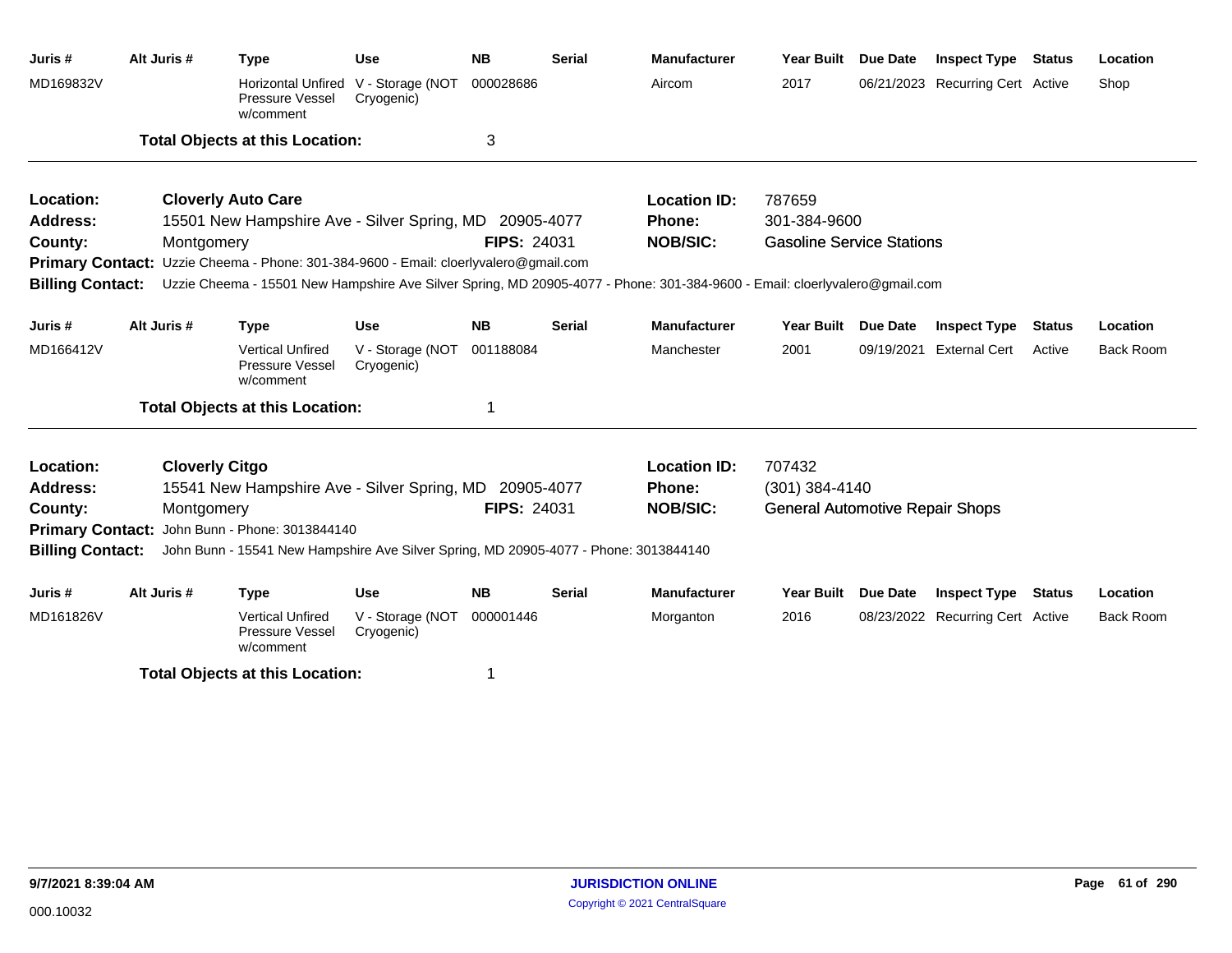| Location:<br><b>Address:</b><br>County:<br><b>Billing Contact:</b>                            | Montgomery                                                                                                                                                 | <b>Coastal Flats (Roberts Oxygen)</b><br>135 Crown Park Ave - Gaithersburg, MD 20878-4551<br>Primary Contact: Roberts Oxygen Company (MD) - Phone: 240-493-8405 - Cell: 301-252-0742 - Email: DFranovich@RobertsOxygen.com<br>Bulk Tank Service Dept. - PO Box 5507 Rockville, MD 20855-0507 - Phone: 240-493-8405 - Cell: 301-252-0742 - Email: DFranovich@RobertsOxygen.com |                                                                                                                                                                                     | <b>FIPS: 24031</b>                          |               | <b>Location ID:</b><br><b>Phone:</b><br><b>NOB/SIC:</b> | 3562595<br><b>Industrial Gases</b>                                |          |                                  |               |                    |
|-----------------------------------------------------------------------------------------------|------------------------------------------------------------------------------------------------------------------------------------------------------------|-------------------------------------------------------------------------------------------------------------------------------------------------------------------------------------------------------------------------------------------------------------------------------------------------------------------------------------------------------------------------------|-------------------------------------------------------------------------------------------------------------------------------------------------------------------------------------|---------------------------------------------|---------------|---------------------------------------------------------|-------------------------------------------------------------------|----------|----------------------------------|---------------|--------------------|
| Juris #                                                                                       | Alt Juris #                                                                                                                                                | <b>Type</b>                                                                                                                                                                                                                                                                                                                                                                   | <b>Use</b>                                                                                                                                                                          | <b>NB</b>                                   | <b>Serial</b> | <b>Manufacturer</b>                                     | Year Built Due Date                                               |          | <b>Inspect Type Status</b>       |               | Location           |
| MD149627V                                                                                     |                                                                                                                                                            | <b>Vertical Unfired</b><br>Pressure Vessel<br>w/comment                                                                                                                                                                                                                                                                                                                       | V - Storage<br>(Cryogenic)                                                                                                                                                          | 000029055                                   |               | Cryogenic                                               | 1994                                                              |          | 08/03/2022 Recurring Cert Active |               | Mechanical<br>Room |
|                                                                                               |                                                                                                                                                            | <b>Total Objects at this Location:</b>                                                                                                                                                                                                                                                                                                                                        |                                                                                                                                                                                     | $\mathbf 1$                                 |               |                                                         |                                                                   |          |                                  |               |                    |
| Location:<br><b>Address:</b><br>County:<br><b>Primary Contact:</b><br><b>Billing Contact:</b> | Montgomery                                                                                                                                                 | <b>Colesville Towers</b><br>8811 Colesville Rd - Silver Spring, MD 20910-4343<br>John Porter - Phone: 301-345-1622 - Cell: 240-994-4407, 240-676-2032 - Email: jporter@rossmgtservices.com<br>- 8811 Colesville Rd Silver Spring, MD 20910-4343 - Phone: 833-443-1862                                                                                                         |                                                                                                                                                                                     | FIPS: 24031                                 |               | <b>Location ID:</b><br><b>Phone:</b><br><b>NOB/SIC:</b> | 707509<br>301-585-5500<br><b>Operators of Apartment Buildings</b> |          |                                  |               |                    |
| Juris #                                                                                       | Alt Juris #                                                                                                                                                | <b>Type</b>                                                                                                                                                                                                                                                                                                                                                                   | Use                                                                                                                                                                                 | <b>NB</b>                                   | <b>Serial</b> | <b>Manufacturer</b>                                     | Year Built Due Date                                               |          | <b>Inspect Type Status</b>       |               | Location           |
| MD153388H                                                                                     | BLR-1                                                                                                                                                      | <b>Vertical Water</b><br>Tube                                                                                                                                                                                                                                                                                                                                                 | H - Hot Water<br>Supply (Water $\leq$<br>160 psig, 210 F)                                                                                                                           | 000400826                                   |               | Raypak                                                  | 2015                                                              |          | 12/15/2021 Recurring Cert Active |               | <b>Boiler Room</b> |
|                                                                                               |                                                                                                                                                            | <b>Total Objects at this Location:</b>                                                                                                                                                                                                                                                                                                                                        |                                                                                                                                                                                     | 1                                           |               |                                                         |                                                                   |          |                                  |               |                    |
| Location:<br><b>Address:</b><br>County:<br><b>Billing Contact:</b>                            | College Plaza Exxon - 2198 (Sunoco)<br>15211 Frederick Rd - Rockville, MD 20850-1111<br>Montgomery<br>Primary Contact: College Plaza Exxon - 2198 (Sunoco) | <b>FIPS: 24031</b>                                                                                                                                                                                                                                                                                                                                                            | <b>Location ID:</b><br>Phone:<br><b>NOB/SIC:</b><br>Kathleen McCaney - 1815 Gallagher Rd Plymouth Meeting, PA 19462-2840 - Phone: 610-276-5988 - Email: kathleen.mccaney@sunoco.com | 3656554<br><b>Gasoline Service Stations</b> |               |                                                         |                                                                   |          |                                  |               |                    |
| Juris #                                                                                       | Alt Juris #                                                                                                                                                | <b>Type</b>                                                                                                                                                                                                                                                                                                                                                                   | Use                                                                                                                                                                                 | <b>NB</b>                                   | <b>Serial</b> | <b>Manufacturer</b>                                     | <b>Year Built</b>                                                 | Due Date | <b>Inspect Type</b>              | <b>Status</b> | Location           |
| MD152111V                                                                                     |                                                                                                                                                            | <b>Vertical Unfired</b><br>Pressure Vessel<br>w/comment                                                                                                                                                                                                                                                                                                                       | V - Storage (NOT<br>Cryogenic)                                                                                                                                                      | 001119539                                   |               | Manchester                                              | 2001                                                              |          | 09/28/2021 Recurring Cert Active |               | Shop               |
|                                                                                               |                                                                                                                                                            | <b>Total Objects at this Location:</b>                                                                                                                                                                                                                                                                                                                                        |                                                                                                                                                                                     | 1                                           |               |                                                         |                                                                   |          |                                  |               |                    |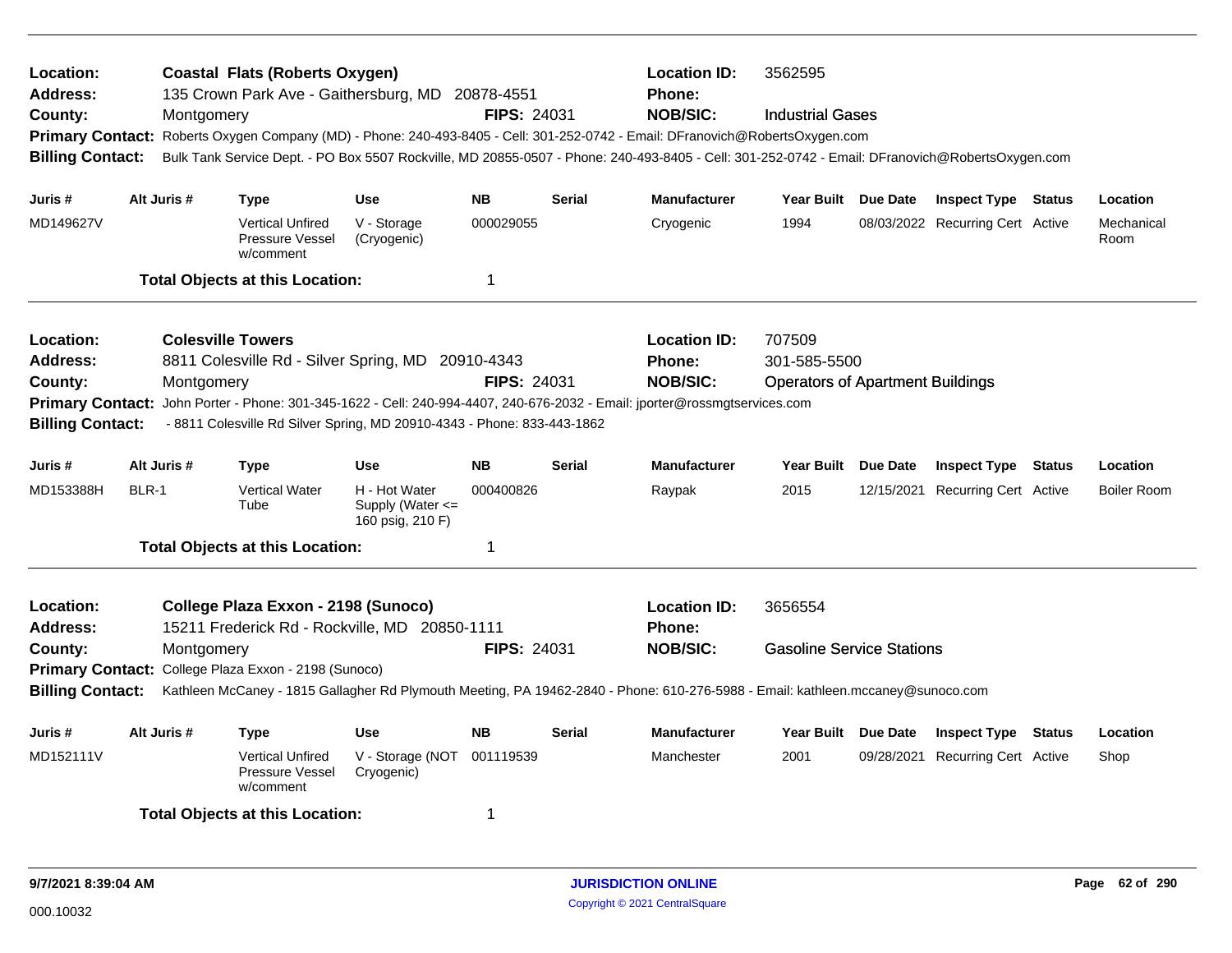| Location:       | <b>Collingswood Nursing Home</b>          |                    | <b>Location ID:</b> | 707543                                 |
|-----------------|-------------------------------------------|--------------------|---------------------|----------------------------------------|
| <b>Address:</b> | 299 Hurley Ave - Rockville, MD 20850-3118 |                    | Phone:              | 301-762-8900                           |
| County:         | Montgomery                                | <b>FIPS: 24031</b> | NOB/SIC:            | <b>Skilled Nursing Care Facilities</b> |
| - -             |                                           |                    |                     |                                        |

Primary Contact: Michael Willis - Cell: 804-305-1210 - Email: mwillis@mhslp.com

**Billing Contact:** Jim Willey - 299 Hurley Ave Rockville, MD 20850-3118 - Phone: 301-762-8900 - Email: jwilley@tjrock.com

| Juris #   | Alt Juris #    | <b>Type</b>                                                    | <b>Use</b>                                              | <b>NB</b> | <b>Serial</b> | <b>Manufacturer</b> | <b>Year Built</b> | Due Date | <b>Inspect Type</b>              | Status | Location            |
|-----------|----------------|----------------------------------------------------------------|---------------------------------------------------------|-----------|---------------|---------------------|-------------------|----------|----------------------------------|--------|---------------------|
| MD134143H |                | <b>Vertical Water</b><br>Tube                                  | H - Hot Water<br>Heat (Water $\leq$<br>160 psig, 250 F) | 000126445 |               | Lochinvar           | 2009              |          | 09/08/2022 Recurring Cert Active |        | <b>BLRM</b>         |
| MD134144H |                | <b>Vertical Water</b><br>Tube                                  | H - Hot Water<br>Heat (Water $\leq$<br>160 psig, 250 F) | 000127397 |               | Lochinvar           | 2009              |          | 09/08/2022 Recurring Cert Active |        | <b>BLRM</b>         |
| MD134145H |                | <b>Vertical Water</b><br>Tube                                  | H - Hot Water<br>Heat (Water $\leq$<br>160 psig, 250 F) | 000143664 |               | Lochinvar           | 2009              |          | 09/08/2022 Recurring Cert Active |        | <b>BLRM</b>         |
| MD134146H |                | <b>Vertical Fire Tube</b>                                      | H - Hot Water<br>Supply (Water <=<br>160 psig, 250 F)   | 000100301 |               | Lochinvar           | 2009              |          | 09/08/2022 Recurring Cert Active |        | <b>BLRM</b>         |
| MD134147H |                | <b>Water Tube</b><br>Coiled (NOT<br>Flueless Hi<br>Efficiency) | H - Hot Water<br>Supply (Water <=<br>160 psig, 250 F)   | 000100303 |               | Lochinvar           | 2009              |          | 09/08/2022 Recurring Cert Active |        | blrm                |
| MD150288H |                | <b>Water Tube</b><br><b>Coiled (Flueless</b><br>Hi Efficiency) | H - Hot Water<br>Supply (Water <=<br>160 psig, 210 F)   | 000273360 |               | Lochinvar           | 2014              |          | 09/08/2022 Recurring Cert Active |        | <b>LAUNDRY RM</b>   |
| MD150448V |                | <b>Vertical Unfired</b><br>Pressure Vessel<br>w/comment        | V - Storage (NOT<br>Cryogenic)                          | 000434501 | 473793        | Morganton           | 2014              |          | 09/08/2024 Recurring Cert Active |        | <b>BLRM</b>         |
| MD155583V | middle         | <b>Vertical Unfired</b><br><b>Pressure Vessel</b><br>w/comment | V - Storage (NOT 000041142<br>Cryogenic)                |           |               | Lochinvar           | 2009              |          | 09/08/2024 Recurring Cert Active |        | <b>BLRM</b>         |
| MD155584V | $\overline{1}$ | <b>Vertical Unfired</b><br>Pressure Vessel<br>w/comment        | V - Storage (NOT<br>Cryogenic)                          | 000041143 |               | Lochinvar           | 2009              |          | 09/08/2024 Recurring Cert Active |        | Boiler room         |
| MD155585V | right          | <b>Vertical Unfired</b><br><b>Pressure Vessel</b><br>w/comment | V - Storage (NOT 000041146<br>Cryogenic)                |           |               | Lochinvar           | 2009              |          | 09/08/2024 Recurring Cert Active |        | <b>BLRM</b>         |
| MD155586V |                | <b>Vertical Unfired</b><br>Pressure Vessel<br>w/comment        | V - Storage (NOT<br>Cryogenic)                          | 000291899 |               | Lochinvar           | 2015              |          | 09/08/2024 Recurring Cert Active |        | <b>LAUNDRY BOIL</b> |
|           |                | <b>Total Objects at this Location:</b>                         |                                                         | 11        |               |                     |                   |          |                                  |        |                     |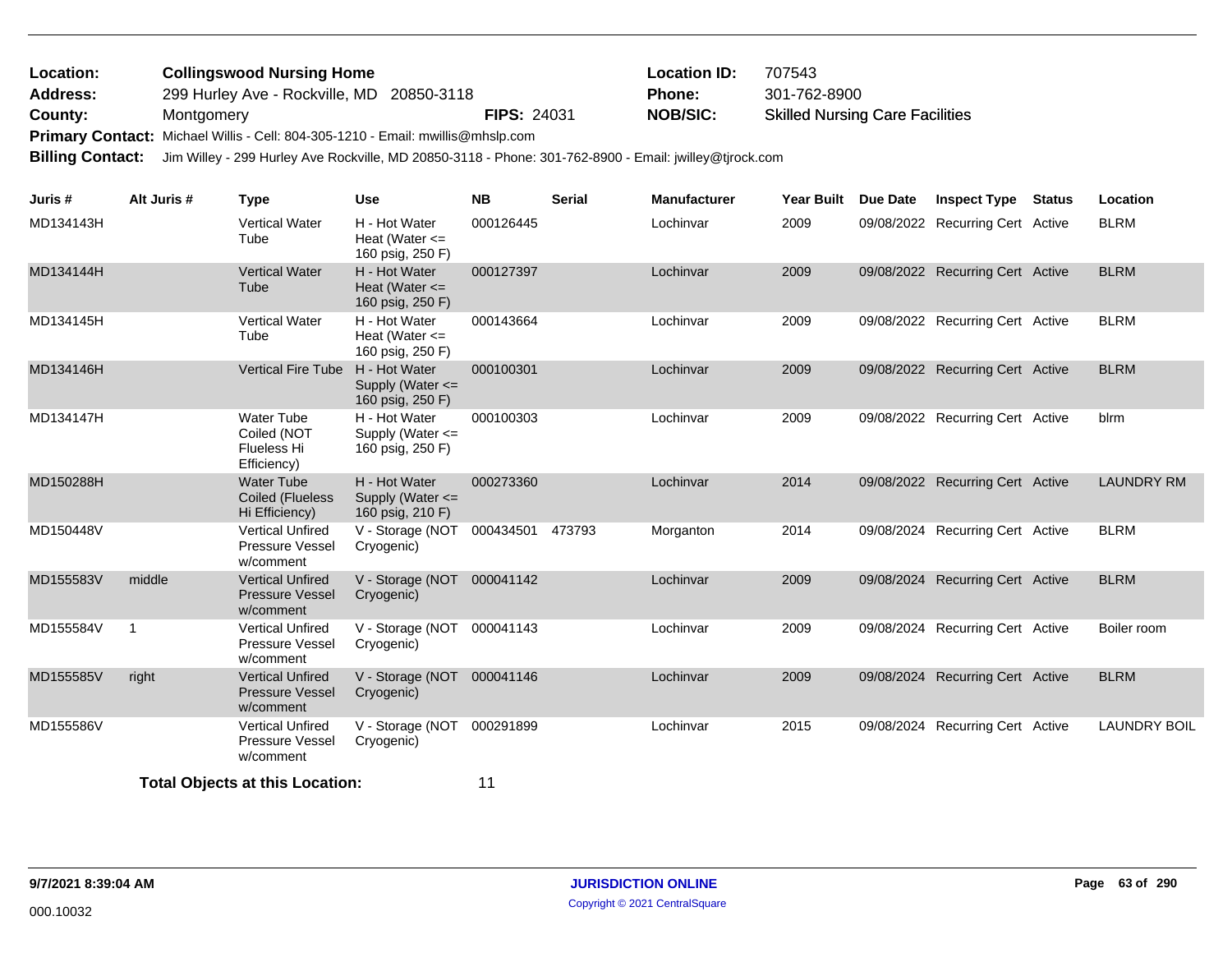| Location:<br>Address:                                         |                                                     | <b>Colonial Shell - 878</b><br>4101 Randolph Rd - Silver Spring, MD 20906-4502                                                                                                                 |                                                         |                    |                     | 1093225<br><b>Location ID:</b><br><b>Phone:</b>         |                                                                   |                            |                                  |          |                               |
|---------------------------------------------------------------|-----------------------------------------------------|------------------------------------------------------------------------------------------------------------------------------------------------------------------------------------------------|---------------------------------------------------------|--------------------|---------------------|---------------------------------------------------------|-------------------------------------------------------------------|----------------------------|----------------------------------|----------|-------------------------------|
| County:<br><b>Billing Contact:</b>                            | Montgomery<br>Primary Contact: Colonial Shell - 878 |                                                                                                                                                                                                |                                                         | <b>FIPS: 24031</b> |                     | <b>NOB/SIC:</b>                                         | <b>Automotive Dealers, NEC</b>                                    |                            |                                  |          |                               |
| Juris #                                                       | Alt Juris #                                         | <b>Type</b>                                                                                                                                                                                    | <b>Use</b>                                              | <b>NB</b>          | Serial              | <b>Manufacturer</b>                                     | Year Built Due Date                                               |                            | <b>Inspect Type Status</b>       |          | Location                      |
| MD139682V                                                     | 1                                                   | <b>Vertical Unfired</b><br><b>Pressure Vessel</b><br>w/comment                                                                                                                                 | V - Storage (NOT<br>Cryogenic)                          | 000426690          |                     | <b>Steel Fab</b>                                        | 2006                                                              |                            | 07/16/2023 Recurring Cert Active |          | comp rm                       |
|                                                               |                                                     | <b>Total Objects at this Location:</b>                                                                                                                                                         |                                                         | -1                 |                     |                                                         |                                                                   |                            |                                  |          |                               |
| Location:<br><b>Address:</b>                                  |                                                     | <b>Congregation Beth-El Of Montgomery County</b><br>8215 Old Georgetown Rd - Bethesda, MD 20814-1451                                                                                           |                                                         |                    |                     | <b>Location ID:</b><br><b>Phone:</b>                    | 707800                                                            |                            |                                  |          |                               |
| County:<br><b>Primary Contact:</b><br><b>Billing Contact:</b> | Montgomery                                          | Congregation Beth-El Of Montgomery County - Phone: 301 652 2606<br>- 8215 Old Georgetown Rd Bethesda, MD 20814-1451 - Phone: 301 652 2606                                                      |                                                         | <b>FIPS: 24031</b> | <b>NOB/SIC:</b>     | Membership Organizations, NEC                           |                                                                   |                            |                                  |          |                               |
| Juris #                                                       | Alt Juris #                                         | <b>Type</b>                                                                                                                                                                                    | <b>Use</b>                                              | Serial             | <b>Manufacturer</b> | Year Built                                              | Due Date                                                          | <b>Inspect Type Status</b> |                                  | Location |                               |
| MD163275H                                                     |                                                     | <b>Water Heater</b><br>(HLW)                                                                                                                                                                   | H - Hot Water<br>Supply (Water <=<br>160 psig, 210 F)   | 000238150          |                     | A O Smith                                               | 2018                                                              |                            | 06/14/2023 Recurring Cert Active |          | bBsement of<br>4707           |
|                                                               |                                                     | <b>Total Objects at this Location:</b>                                                                                                                                                         |                                                         | 1                  |                     |                                                         |                                                                   |                            |                                  |          |                               |
| Location:<br><b>Address:</b><br>County:                       | Montgomery                                          | <b>Connelly School Of The Holy Child</b><br>9029 Bradley Blvd - Potomac, MD 20854-4604                                                                                                         |                                                         | <b>FIPS: 24031</b> |                     | <b>Location ID:</b><br><b>Phone:</b><br><b>NOB/SIC:</b> | 707817<br>301-365-0955<br><b>Elementary and Secondary Schools</b> |                            |                                  |          |                               |
| <b>Billing Contact:</b>                                       |                                                     | Primary Contact: Michael Owen - Phone: 301-365-0955 - Email: mowen@holychild.org<br>Michael Owen - 9029 Bradley Blvd Potomac, MD 20854-4604 - Phone: 301-365-0955 - Email: mowen@holychild.org |                                                         |                    |                     |                                                         |                                                                   |                            |                                  |          |                               |
| Juris #                                                       | Alt Juris #                                         | Type                                                                                                                                                                                           | Use                                                     | NB.                | Serial              | <b>Manufacturer</b>                                     | Year Built Due Date                                               |                            | <b>Inspect Type Status</b>       |          | Location                      |
| MD087630V                                                     |                                                     | Horizontal Unfired O - Other (PV<br>Pressure Vessel<br>w/comment                                                                                                                               | Use) w/comment                                          | 000240811          |                     | Melben                                                  | 1989                                                              |                            | 06/17/2023 Recurring Cert Active |          | LOWER<br><b>SCHOOL</b>        |
| MD112849H                                                     |                                                     | Cast Iron                                                                                                                                                                                      | H - Hot Water<br>Heat (Water $\leq$<br>160 psig, 250 F) | 000027158          |                     | <b>Burnham</b>                                          | 2000                                                              |                            | 06/17/2023 Recurring Cert Active |          | <b>LOWER</b><br><b>SCHOOL</b> |
| MD146659H                                                     |                                                     | <b>Vertical Fire Tube</b>                                                                                                                                                                      | H - Hot Water                                           | 000061800          |                     | Aerco                                                   | 2012                                                              |                            | 05/11/2023 Recurring Cert Active |          | <b>BLRM</b>                   |
| 9/7/2021 8:39:04 AM                                           |                                                     |                                                                                                                                                                                                |                                                         |                    |                     | <b>JURISDICTION ONLINE</b>                              |                                                                   |                            |                                  |          | Page 64 of 290                |
| 000.10032                                                     | Copyright © 2021 CentralSquare                      |                                                                                                                                                                                                |                                                         |                    |                     |                                                         |                                                                   |                            |                                  |          |                               |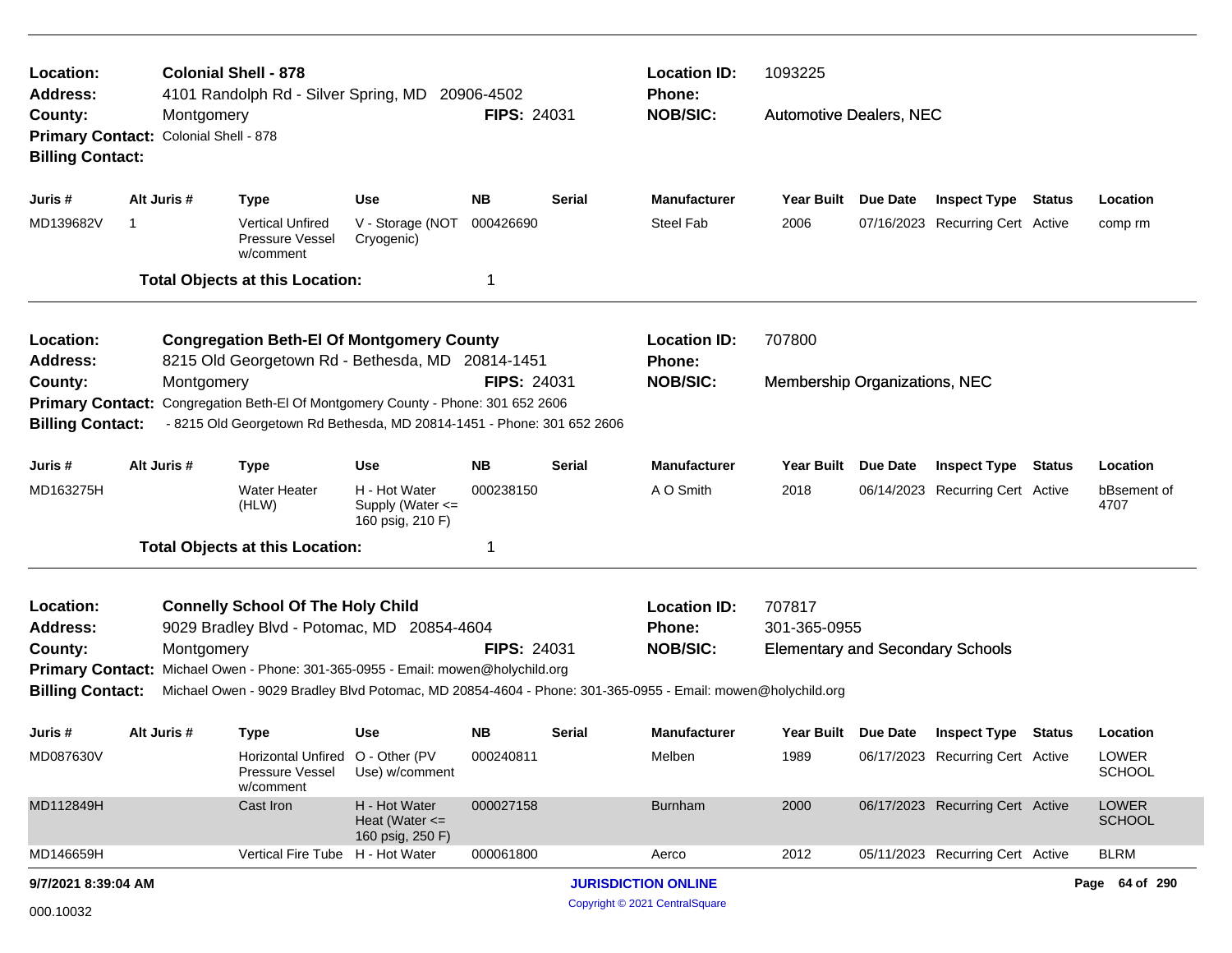| Juris #                 |      | Alt Juris # | <b>Type</b>                                                                                                                     | Use                                                       | <b>NB</b>          | Serial              | <b>Manufacturer</b>        |                                  | Year Built Due Date | <b>Inspect Type Status</b>       | Location              |
|-------------------------|------|-------------|---------------------------------------------------------------------------------------------------------------------------------|-----------------------------------------------------------|--------------------|---------------------|----------------------------|----------------------------------|---------------------|----------------------------------|-----------------------|
|                         |      |             |                                                                                                                                 | Heat (Water $\leq$<br>160 psig, 250 F)                    |                    |                     |                            |                                  |                     |                                  |                       |
| MD146660H               |      |             | <b>Vertical Fire Tube</b>                                                                                                       | H - Hot Water<br>Heat (Water $\leq$<br>160 psig, 250 F)   | 000061799          |                     | Aerco                      | 2012                             |                     | 05/11/2023 Recurring Cert Active | <b>BLRM</b>           |
|                         |      |             | <b>Total Objects at this Location:</b>                                                                                          |                                                           | 4                  |                     |                            |                                  |                     |                                  |                       |
| Location:               |      |             | <b>Courtyard by Marriott - Bethesda Chevy Chase</b>                                                                             |                                                           |                    |                     | <b>Location ID:</b>        | 3964105                          |                     |                                  |                       |
| <b>Address:</b>         |      |             | 5520 Wisconsin Ave - Chevy Chase, MD 20815-4403                                                                                 |                                                           |                    |                     | <b>Phone:</b>              | 301-656-1500                     |                     |                                  |                       |
| County:                 |      | Montgomery  |                                                                                                                                 |                                                           | <b>FIPS: 24031</b> |                     | <b>NOB/SIC:</b>            |                                  |                     |                                  |                       |
| <b>Primary Contact:</b> |      |             | Justin White - Phone: 301-656-1500 - Email: justin.white@courtyardchevychasecom                                                 |                                                           |                    |                     |                            |                                  |                     |                                  |                       |
| <b>Billing Contact:</b> |      |             | Justin White - 5520 Wisconsin Ave Chevy Chase, MD 20815-4403 - Phone: 301-656-1500 - Email: justin.white@courtyardchevychasecom |                                                           |                    |                     |                            |                                  |                     |                                  |                       |
| Juris #                 |      | Alt Juris # | <b>Type</b>                                                                                                                     | Use                                                       | NΒ                 | Serial              | <b>Manufacturer</b>        | Year Built Due Date              |                     | <b>Inspect Type Status</b>       | Location              |
| MD170179H               | left |             | <b>Water Heater</b><br>(HLW)                                                                                                    | H - Hot Water<br>Supply (Water $\leq$<br>160 psig, 210 F) |                    | 000082842 G-18-2840 | Aerco                      | 2018                             |                     | 07/27/2023 Recurring Cert Active | Boiler Room 2nd<br>Ft |
| MD170180H               |      |             | <b>Water Heater</b><br>(HLW)                                                                                                    | H - Hot Water<br>Supply (Water <=<br>160 psig, 210 F)     | 000000318          |                     | Aerco                      | 2008                             |                     | 07/27/2023 Recurring Cert Active | Boiler Rm - 2nd fl    |
| MD170181H               |      |             | <b>Water Heater</b><br>(HLW)                                                                                                    | H - Hot Water<br>Supply (Water <=<br>160 psig, 210 F)     | 000000316          |                     | Aerco                      | 2008                             |                     | 07/27/2023 Recurring Cert Active | Boiler Rm - 2nd fl    |
|                         |      |             | <b>Total Objects at this Location:</b>                                                                                          |                                                           | 3                  |                     |                            |                                  |                     |                                  |                       |
| Location:               |      |             | Crystal Rock Exxon #0105-4634 (Sunoco)                                                                                          |                                                           |                    |                     | <b>Location ID:</b>        | 3656993                          |                     |                                  |                       |
| <b>Address:</b>         |      |             | 19815 Germantown Rd - Germantown, MD 20874-1205                                                                                 |                                                           |                    |                     | <b>Phone:</b>              |                                  |                     |                                  |                       |
| County:                 |      | Montgomery  |                                                                                                                                 |                                                           | <b>FIPS: 24031</b> |                     | <b>NOB/SIC:</b>            | <b>Gasoline Service Stations</b> |                     |                                  |                       |
|                         |      |             | Primary Contact: Kathleen McCaney - Phone: 610-833-3761 - Email: kathleen.mccaney@sunoco.com                                    |                                                           |                    |                     |                            |                                  |                     |                                  |                       |
| <b>Billing Contact:</b> |      |             | Kathleen McCaney - 3801 W Chester Pike Newtown Square, PA 19073-2320 - Phone: 610-833-3761 - Email: kathleen.mccaney@sunoco.com |                                                           |                    |                     |                            |                                  |                     |                                  |                       |
| Juris #                 |      | Alt Juris # | <b>Type</b>                                                                                                                     | <b>Use</b>                                                | NΒ                 | Serial              | <b>Manufacturer</b>        |                                  | Year Built Due Date | <b>Inspect Type Status</b>       | Location              |
| MD153227V               |      |             | Pressure Vessel<br>w/comment                                                                                                    | Vertical Unfired V - Storage (NOT 000002873<br>Cryogenic) |                    |                     | Taylor                     | 1987                             |                     | 10/06/2021 Recurring Cert Active | Outside               |
| MD165844V               |      |             | <b>Vertical Unfired</b><br><b>Pressure Vessel</b><br>w/comment                                                                  | V - Storage (NOT 000545316<br>Cryogenic)                  |                    |                     | Manchester                 | 2005                             |                     | 11/19/2021 Recurring Cert Active | Car Wash              |
|                         |      |             | <b>Total Objects at this Location:</b>                                                                                          |                                                           | $\overline{2}$     |                     |                            |                                  |                     |                                  |                       |
| 9/7/2021 8:39:04 AM     |      |             |                                                                                                                                 |                                                           |                    |                     | <b>JURISDICTION ONLINE</b> |                                  |                     |                                  | Page 65 of 290        |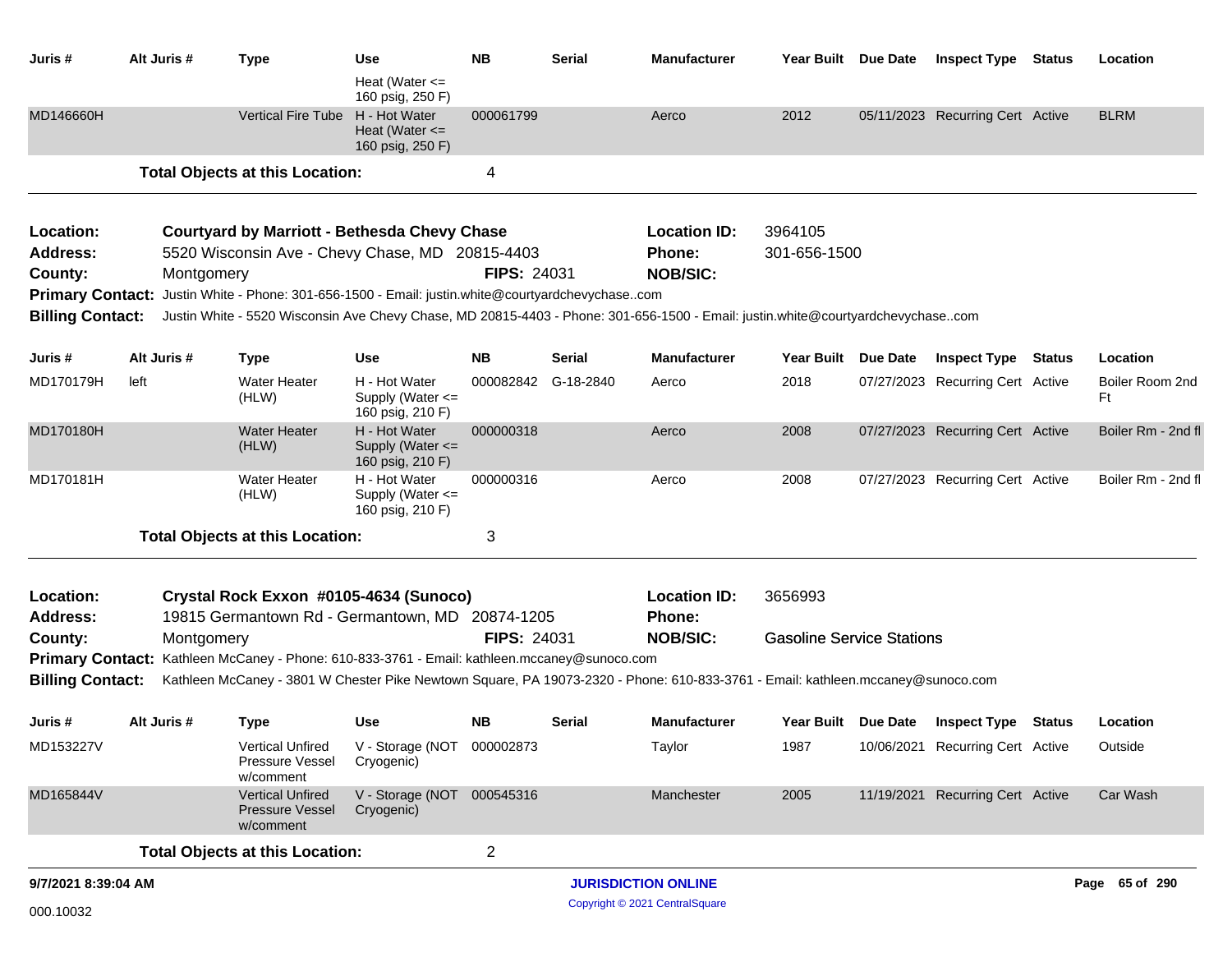| Location:<br>D & G Auto Repair<br>7615 Rickenbacker Dr Ste N - Gaithersburg, MD 20879-4783<br><b>Address:</b><br>County:<br>Montgomery<br>Primary Contact: Fernando Oyola - Phone: 301-330-6280 - Email: f.oyola@hotmail.com<br><b>Billing Contact:</b><br>Alt Juris #<br>Juris #<br><b>Use</b><br>Type |                                        |  |                                                         |                                                         | <b>FIPS: 24031</b>               |               | <b>Location ID:</b><br><b>Phone:</b><br><b>NOB/SIC:</b>                                               | 3596265<br>301-330-6280<br><b>General Automotive Repair Shops</b><br>Fernando Oyola - 7615 Rickenbacker Dr Ste N Gaithersburg, MD 20879-4783 - Phone: 301-330-6280 - Email: f.oyola@hotmail.com |  |                                  |        |                 |
|---------------------------------------------------------------------------------------------------------------------------------------------------------------------------------------------------------------------------------------------------------------------------------------------------------|----------------------------------------|--|---------------------------------------------------------|---------------------------------------------------------|----------------------------------|---------------|-------------------------------------------------------------------------------------------------------|-------------------------------------------------------------------------------------------------------------------------------------------------------------------------------------------------|--|----------------------------------|--------|-----------------|
|                                                                                                                                                                                                                                                                                                         |                                        |  |                                                         |                                                         | <b>NB</b>                        | <b>Serial</b> | <b>Manufacturer</b>                                                                                   | Year Built Due Date                                                                                                                                                                             |  | <b>Inspect Type</b>              | Status | Location        |
| MD150868V                                                                                                                                                                                                                                                                                               |                                        |  | <b>Vertical Unfired</b><br>Pressure Vessel<br>w/comment | V - Storage (NOT<br>Cryogenic)                          | 000576240                        |               | <b>Steel Fab</b>                                                                                      | 2009                                                                                                                                                                                            |  | 05/13/2023 Recurring Cert Active |        | Back of Shop    |
|                                                                                                                                                                                                                                                                                                         |                                        |  | <b>Total Objects at this Location:</b>                  |                                                         | $\mathbf 1$                      |               |                                                                                                       |                                                                                                                                                                                                 |  |                                  |        |                 |
| Location:<br><b>D &amp; G Group Apartments</b><br>8401 Greenwood Ave - Takoma Park, MD<br><b>Address:</b><br>County:<br>Montgomery<br>Primary Contact: Uri Tomenko - Phone: 301-523-4400<br><b>Billing Contact:</b><br>Uri Tomenko - 8201 Flower Ave Takoma Park, MD 20912-6932 - Phone: 301-523-4400   |                                        |  |                                                         |                                                         | 20912-6762<br><b>FIPS: 24031</b> |               | <b>Location ID:</b><br>712800<br>Phone:<br><b>NOB/SIC:</b><br><b>Operators of Apartment Buildings</b> |                                                                                                                                                                                                 |  |                                  |        |                 |
| Juris #                                                                                                                                                                                                                                                                                                 | Alt Juris #                            |  | <b>Type</b>                                             | <b>Use</b>                                              | <b>NB</b>                        | <b>Serial</b> | <b>Manufacturer</b>                                                                                   | Year Built Due Date                                                                                                                                                                             |  | <b>Inspect Type Status</b>       |        | Location        |
| MD128742H                                                                                                                                                                                                                                                                                               | 02                                     |  | Cast Iron                                               | H - Hot Water<br>Heat (Water $\leq$<br>160 psig, 250 F) | CI                               | 3576          | Burnham                                                                                               | 2006                                                                                                                                                                                            |  | 10/06/2022 Recurring Cert Active |        | <b>Basement</b> |
| MD128743H                                                                                                                                                                                                                                                                                               | 04                                     |  | Cast Iron                                               | H - Hot Water<br>Heat (Water $\leq$<br>160 psig, 250 F) | CI                               | 7260          | <b>Burnham</b>                                                                                        | 2006                                                                                                                                                                                            |  | 10/06/2022 Recurring Cert Active |        | <b>Basement</b> |
| MD128744H                                                                                                                                                                                                                                                                                               | 06                                     |  | Cast Iron                                               | H - Hot Water<br>Heat (Water <=<br>160 psig, 250 F)     | CI                               | 7258          | Burnham                                                                                               | 2006                                                                                                                                                                                            |  | 10/06/2022 Recurring Cert Active |        | <b>Basement</b> |
| MD128745H                                                                                                                                                                                                                                                                                               | 05                                     |  | Cast Iron                                               | H - Hot Water<br>Heat (Water $\leq$<br>160 psig, 250 F) | <b>CI</b>                        | 3593          | <b>Burnham</b>                                                                                        | 2006                                                                                                                                                                                            |  | 10/06/2022 Recurring Cert Active |        | <b>Basement</b> |
| MD128746H                                                                                                                                                                                                                                                                                               | 03                                     |  | Cast Iron                                               | H - Hot Water<br>Heat (Water $\leq$<br>160 psig, 250 F) | CI                               | 7253          | Burnham                                                                                               | 2006                                                                                                                                                                                            |  | 10/06/2022 Recurring Cert Active |        | <b>Basement</b> |
| MD128747H                                                                                                                                                                                                                                                                                               | 01                                     |  | Cast Iron                                               | H - Hot Water<br>Heat (Water $\leq$<br>160 psig, 250 F) | CI                               | 3575          | <b>Burnham</b>                                                                                        | 2006                                                                                                                                                                                            |  | 10/06/2022 Recurring Cert Active |        | <b>Basement</b> |
|                                                                                                                                                                                                                                                                                                         | <b>Total Objects at this Location:</b> |  |                                                         |                                                         |                                  |               |                                                                                                       |                                                                                                                                                                                                 |  |                                  |        |                 |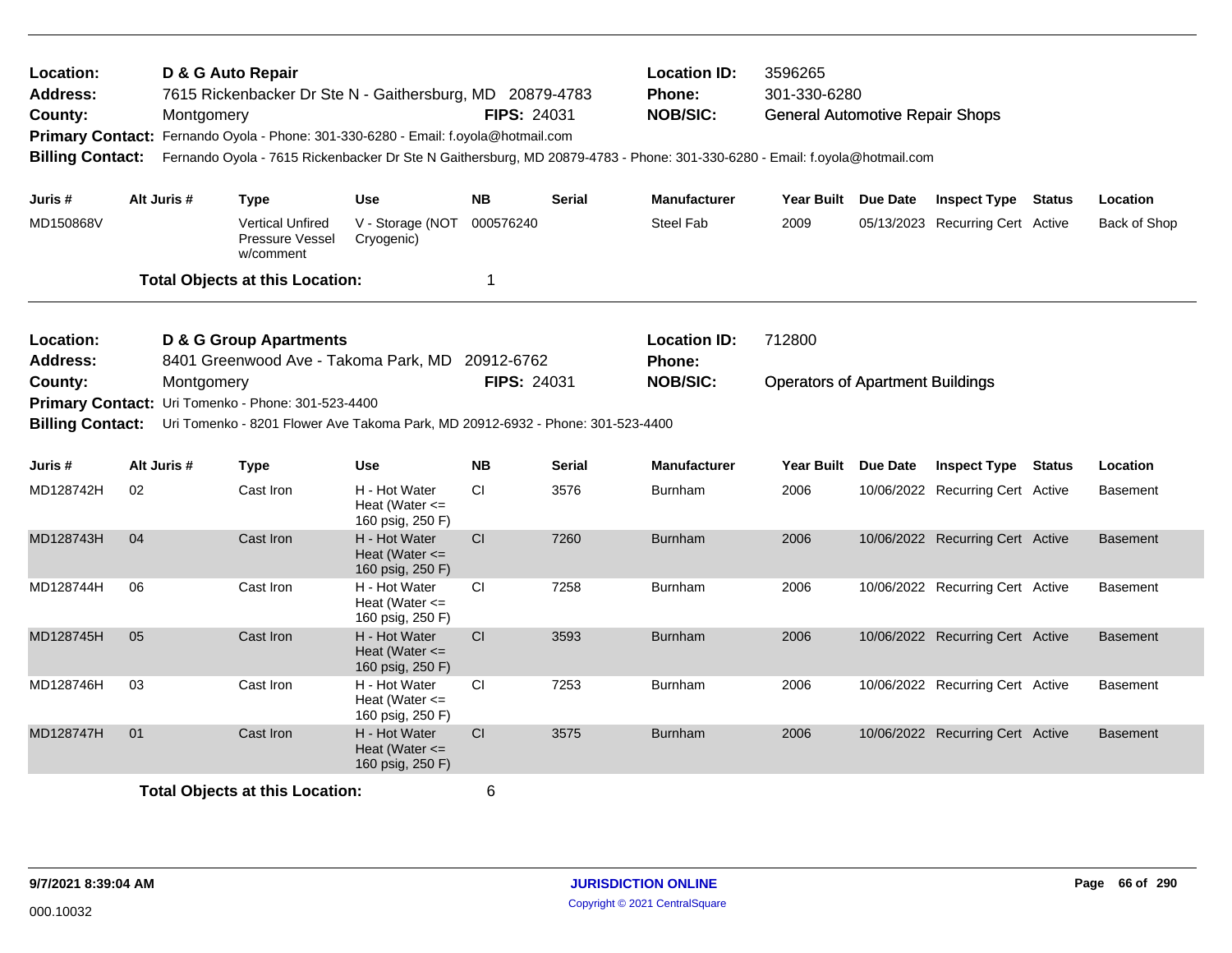| Location:<br><b>Address:</b>                                  |                            | <b>Dale Apartments</b><br>526 Thayer Avenue - Silver Spring, MD 20910-5335                                          |                                                         |                                                                                   |               | <b>Location ID:</b><br><b>Phone:</b>                           | 708549                                  |          |                                  |               |                    |
|---------------------------------------------------------------|----------------------------|---------------------------------------------------------------------------------------------------------------------|---------------------------------------------------------|-----------------------------------------------------------------------------------|---------------|----------------------------------------------------------------|-----------------------------------------|----------|----------------------------------|---------------|--------------------|
| County:<br><b>Primary Contact:</b><br><b>Billing Contact:</b> | Montgomery<br>Janine Bryan |                                                                                                                     |                                                         | FIPS: 24031<br>Janine Bryan - 5301 New Hampshire Ave NW Washington, DC 20011-6639 |               | <b>NOB/SIC:</b>                                                | <b>Operators of Apartment Buildings</b> |          |                                  |               |                    |
| Juris #                                                       | Alt Juris #                | <b>Type</b>                                                                                                         | <b>Use</b>                                              | <b>NB</b>                                                                         | Serial        | <b>Manufacturer</b>                                            | <b>Year Built</b>                       | Due Date | <b>Inspect Type</b>              | <b>Status</b> | Location           |
| MD145740H                                                     | <b>BLR-1</b>               | <b>Cast Aluminum</b>                                                                                                | H - Hot Water<br>Heat (Water $\leq$<br>160 psig, 250 F) | CA                                                                                |               | Weil-McLain                                                    | 2011                                    |          | 02/27/2023 Recurring Cert Active |               | Boiler Room        |
| MD145741H                                                     | <b>BLR-2</b>               | <b>Cast Aluminum</b>                                                                                                | H - Hot Water<br>Heat (Water $\leq$<br>160 psig, 250 F) | CA                                                                                | CP6443607     | Weil-McLain                                                    | 2011                                    |          | 02/27/2023 Recurring Cert Active |               | <b>Boiler Room</b> |
|                                                               |                            | <b>Total Objects at this Location:</b>                                                                              |                                                         | $\overline{2}$                                                                    |               |                                                                |                                         |          |                                  |               |                    |
| Location:                                                     |                            | <b>Damascus Volunteer Fire Department</b>                                                                           |                                                         |                                                                                   |               | <b>Location ID:</b>                                            | 708569                                  |          |                                  |               |                    |
| <b>Address:</b><br>County:                                    | Montgomery                 | 26334 Ridge Rd - Damascus, MD 20872-1947<br>Primary Contact: Damascus Volunteer Fire Department - Phone: 3012533988 |                                                         |                                                                                   | FIPS: 24031   | Phone:<br><b>NOB/SIC:</b><br>Justice, public order, and safety |                                         |          |                                  |               |                    |
| <b>Billing Contact:</b>                                       |                            | June Evans - 100 Edison Park Dr FI 2 Gaithersburg, MD 20878-3210 - Phone: 240-777-2459                              |                                                         |                                                                                   |               |                                                                |                                         |          |                                  |               |                    |
| Juris #                                                       | Alt Juris #                | <b>Type</b>                                                                                                         | Use                                                     | <b>NB</b>                                                                         | <b>Serial</b> | <b>Manufacturer</b>                                            | <b>Year Built</b>                       | Due Date | <b>Inspect Type</b>              | Status        | Location           |
| MD165860H                                                     | 2(middle)                  | Cast Iron                                                                                                           | H - Hot Water<br>Heat (Water $\leq$<br>160 psig, 250 F) | CI.                                                                               |               | Peerless                                                       | 1991                                    |          | 01/31/2022 Recurring Cert Active |               | Boiler Room        |
| MD165861H                                                     | 3(RIGHT)                   | Cast Iron                                                                                                           | H - Hot Water<br>Heat (Water $\leq$<br>160 psig, 250 F) | CA <sub>1</sub>                                                                   |               | <b>Peerless</b>                                                | 1991                                    |          | 01/31/2022 Recurring Cert Active |               | <b>Boiler Room</b> |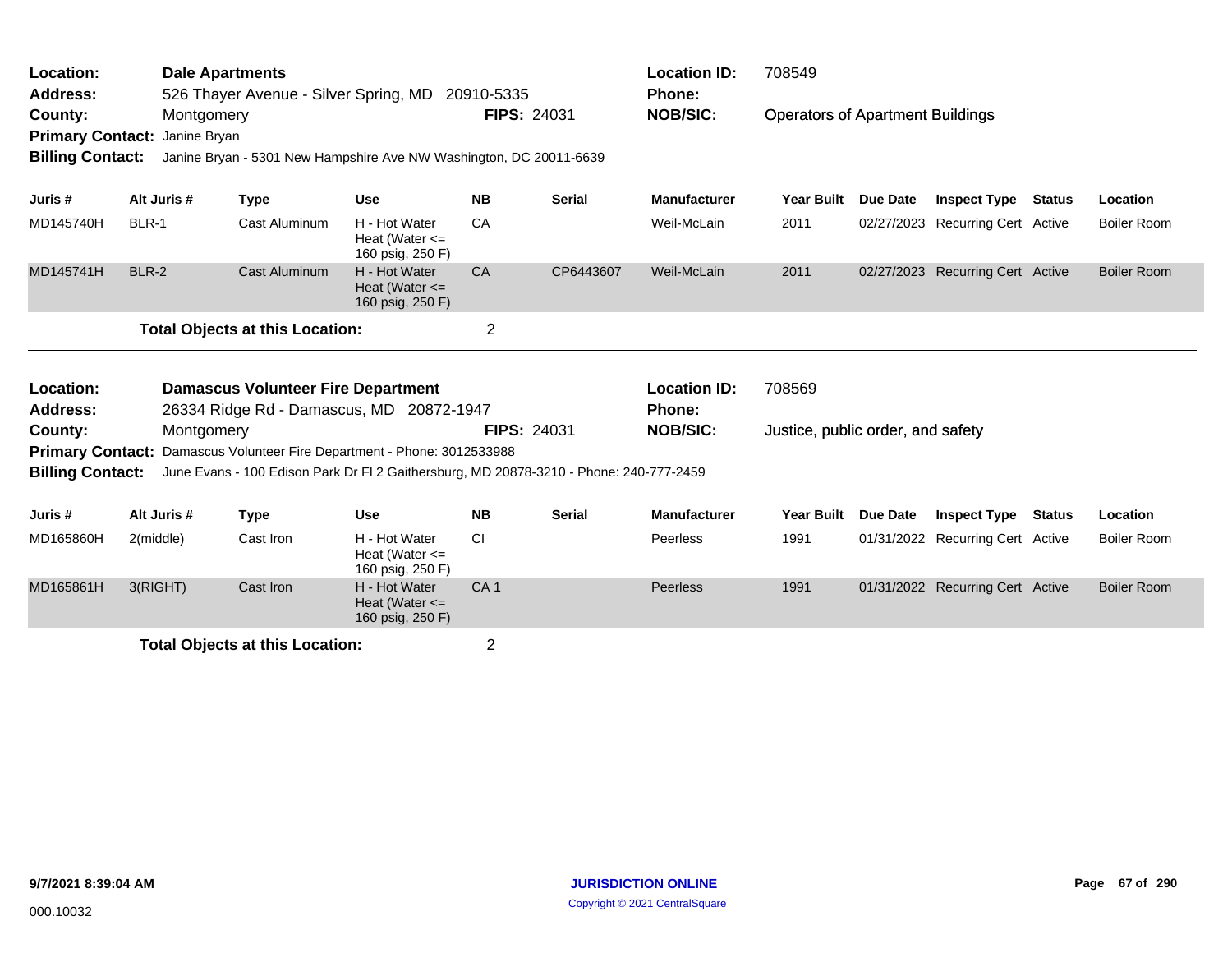| Location:<br>Address:<br>County:<br><b>Primary Contact:</b><br><b>Billing Contact:</b> |             | <b>Darcars Chrysler/Jeep</b><br>12214 Cherry Hill Rd - Silver Spring, MD 20904-1968<br>Montgomery<br>George Castenda - Phone: 301-902-2150<br>George Castenda - 12214 Cherry Hill Rd Silver Spring, MD 20904-1968 - Phone: 301-902-2150                                                                                                                                        |                                                             | <b>FIPS: 24031</b> |                                                  | <b>Location ID:</b><br><b>Phone:</b><br><b>NOB/SIC:</b> | 1991764<br>301-902-2150<br>Motor Vehicle Dealers (New and Used)<br>Year Built Due Date |  |                                  |               |                                  |
|----------------------------------------------------------------------------------------|-------------|--------------------------------------------------------------------------------------------------------------------------------------------------------------------------------------------------------------------------------------------------------------------------------------------------------------------------------------------------------------------------------|-------------------------------------------------------------|--------------------|--------------------------------------------------|---------------------------------------------------------|----------------------------------------------------------------------------------------|--|----------------------------------|---------------|----------------------------------|
| Juris #                                                                                | Alt Juris # | <b>Type</b>                                                                                                                                                                                                                                                                                                                                                                    | <b>Use</b>                                                  | <b>NB</b>          | <b>Serial</b>                                    | <b>Manufacturer</b>                                     |                                                                                        |  | <b>Inspect Type Status</b>       |               | Location                         |
| MD075089V                                                                              |             | <b>Pressure Vessel</b><br>w/comment                                                                                                                                                                                                                                                                                                                                            | Horizontal Unfired V - Storage (NOT 000163555<br>Cryogenic) |                    |                                                  | lamco                                                   | 1989                                                                                   |  | 08/15/2022 Recurring Cert Active |               | <b>Rear Outside</b><br>Open Shed |
| MD116190V                                                                              | 3           | <b>Pressure Vessel</b><br>w/comment                                                                                                                                                                                                                                                                                                                                            | Horizontal Unfired V - Storage (NOT<br>Cryogenic)           | 000580065          |                                                  | Manchester                                              | 2002                                                                                   |  | 08/15/2022 Recurring Cert Active |               | <b>Rear Outside</b><br>Open Shed |
|                                                                                        |             | <b>Total Objects at this Location:</b>                                                                                                                                                                                                                                                                                                                                         |                                                             | $\overline{2}$     |                                                  |                                                         |                                                                                        |  |                                  |               |                                  |
| Location:<br>Address:<br>County:<br><b>Billing Contact:</b>                            |             | Dash In (Robert's)<br>11150 New Hampshire Ave - Silver Spring, MD 20904-2604<br>Montgomery<br>Primary Contact: Roberts Oxygen Company (MD) - Phone: 240-493-8405 - Cell: 301-252-0742 - Email: DFranovich@RobertsOxygen.com<br>Bulk Tank Service Dept. - PO Box 5507 Rockville, MD 20855-0507 - Phone: 240-493-8405 - Cell: 301-252-0742 - Email: DFranovich@RobertsOxygen.com | <b>FIPS: 24031</b>                                          |                    | <b>Location ID:</b><br>Phone:<br><b>NOB/SIC:</b> | 4033611                                                 |                                                                                        |  |                                  |               |                                  |
| Juris #                                                                                | Alt Juris # | <b>Type</b>                                                                                                                                                                                                                                                                                                                                                                    | <b>Use</b>                                                  | <b>NB</b>          | <b>Serial</b>                                    | <b>Manufacturer</b>                                     | Year Built Due Date                                                                    |  | <b>Inspect Type</b>              | <b>Status</b> | Location                         |
| MD166693V                                                                              |             | <b>Vertical Unfired</b><br><b>Pressure Vessel</b><br>w/comment                                                                                                                                                                                                                                                                                                                 | V - Storage<br>(Cryogenic)                                  | 000290523          |                                                  | <b>CHART</b>                                            | 2016                                                                                   |  | 07/28/2022 Recurring Cert Active |               | Outside                          |
|                                                                                        |             | <b>Total Objects at this Location:</b>                                                                                                                                                                                                                                                                                                                                         |                                                             | $\mathbf{1}$       |                                                  |                                                         |                                                                                        |  |                                  |               |                                  |
| Location:<br><b>Address:</b><br>County:<br><b>Billing Contact:</b>                     |             | <b>Davids Beautiful People</b><br>12121 Rockville Pike - Rockville, MD 20852-1605<br>Montgomery<br>Primary Contact: Cheri Vaszil - Phone: 301-881-2540<br>Cheri Vaszil - 12121 Rockville Pike Rockville, MD 20852-1605 - Phone: 301-881-2540                                                                                                                                   |                                                             | <b>FIPS: 24031</b> |                                                  | <b>Location ID:</b><br><b>Phone:</b><br><b>NOB/SIC:</b> | 708643<br><b>Beauty Shops</b>                                                          |  |                                  |               |                                  |
| Juris #                                                                                | Alt Juris # | <b>Type</b>                                                                                                                                                                                                                                                                                                                                                                    | <b>Use</b>                                                  | <b>NB</b>          | Serial                                           | <b>Manufacturer</b>                                     | Year Built Due Date                                                                    |  | <b>Inspect Type</b>              | <b>Status</b> | Location                         |
| MD154921H                                                                              |             | <b>Water Heater</b><br>(HLW)                                                                                                                                                                                                                                                                                                                                                   | H - Hot Water<br>Supply (Water $\leq$<br>160 psig, 210 F)   | 000191468          |                                                  | A O Smith                                               | 2014                                                                                   |  | 12/16/2021 External Cert         | Active        | Closet                           |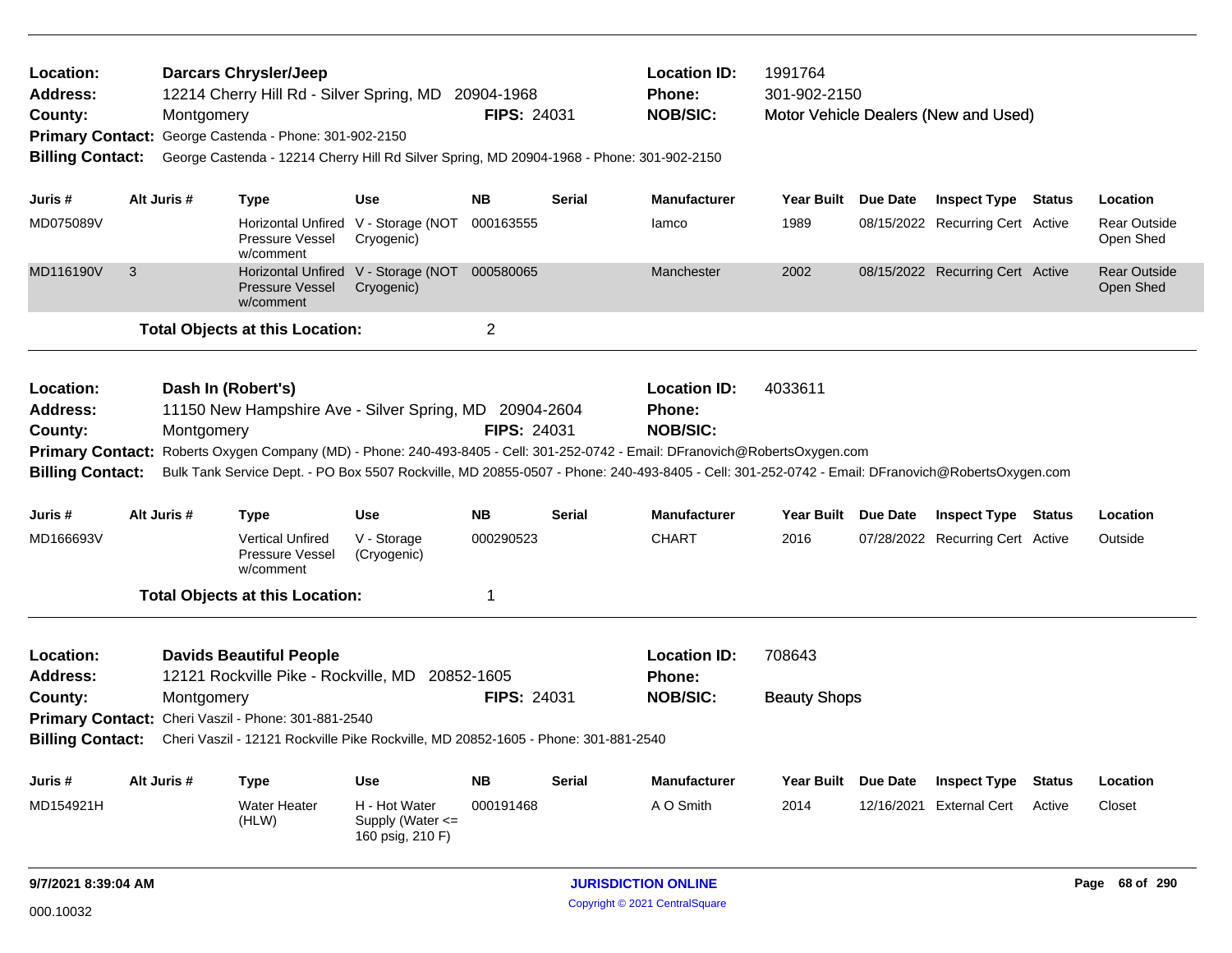| Location:<br><b>Address:</b>                                                                                                                                                     |                     | <b>DG Autobody</b> | 7615 Rickenbacker Dr Ste C - Gaithersburg, MD 20879-4783                         |                                                         |                    |                                              | <b>Location ID:</b><br>Phone: | 3932875<br>301-330-6280                 |                     |                                  |  |                 |  |
|----------------------------------------------------------------------------------------------------------------------------------------------------------------------------------|---------------------|--------------------|----------------------------------------------------------------------------------|---------------------------------------------------------|--------------------|----------------------------------------------|-------------------------------|-----------------------------------------|---------------------|----------------------------------|--|-----------------|--|
| County:<br>Montgomery<br>DG Autobody                                                                                                                                             |                     |                    |                                                                                  | <b>FIPS: 24031</b>                                      |                    | <b>NOB/SIC:</b>                              |                               |                                         |                     |                                  |  |                 |  |
| <b>Primary Contact:</b><br>Fernando Oyola - 7615 Rickenbacker Dr Ste N Gaithersburg, MD 20879-4783 - Phone: 301-330-6280 - Email: f.oyola@hotmail.com<br><b>Billing Contact:</b> |                     |                    |                                                                                  |                                                         |                    |                                              |                               |                                         |                     |                                  |  |                 |  |
|                                                                                                                                                                                  |                     |                    |                                                                                  |                                                         |                    |                                              |                               |                                         |                     |                                  |  |                 |  |
| Juris #                                                                                                                                                                          |                     | Alt Juris #        | <b>Type</b>                                                                      | Use                                                     | <b>NB</b>          | Serial                                       | <b>Manufacturer</b>           | <b>Year Built</b>                       | Due Date            | <b>Inspect Type Status</b>       |  | Location        |  |
| MD163456V                                                                                                                                                                        |                     |                    | <b>Vertical Unfired</b><br>Pressure Vessel<br>w/comment                          | V - Storage (NOT<br>Cryogenic)                          | 000598693          | 621624                                       | Morganton                     | 2016                                    |                     | 04/12/2023 Recurring Cert Active |  | Rear Shop       |  |
|                                                                                                                                                                                  |                     |                    | <b>Total Objects at this Location:</b>                                           |                                                         | 1                  |                                              |                               |                                         |                     |                                  |  |                 |  |
|                                                                                                                                                                                  |                     |                    |                                                                                  |                                                         |                    |                                              |                               |                                         |                     |                                  |  |                 |  |
| Location:                                                                                                                                                                        |                     |                    | DGWK Apt. Bldg.                                                                  |                                                         |                    |                                              | <b>Location ID:</b>           | 708512                                  |                     |                                  |  |                 |  |
| <b>Address:</b>                                                                                                                                                                  |                     |                    | 311 Domer Ave - Takoma Park, MD 20912-6651                                       |                                                         |                    |                                              | <b>Phone:</b>                 | 240-339-3399                            |                     |                                  |  |                 |  |
| County:                                                                                                                                                                          |                     | Montgomery         |                                                                                  |                                                         | <b>FIPS: 24031</b> |                                              | <b>NOB/SIC:</b>               | <b>Operators of Apartment Buildings</b> |                     |                                  |  |                 |  |
|                                                                                                                                                                                  |                     |                    | Primary Contact: Deric Tomenko - Phone: 240-339-3399                             |                                                         |                    |                                              |                               |                                         |                     |                                  |  |                 |  |
| <b>Billing Contact:</b>                                                                                                                                                          |                     |                    | Deric Tomenko - 8201 Flower Ave Takoma Park, MD 20912-6932 - Phone: 240-339-3399 |                                                         |                    |                                              |                               |                                         |                     |                                  |  |                 |  |
| Juris #                                                                                                                                                                          |                     | Alt Juris #        | <b>Type</b>                                                                      | Use                                                     | <b>NB</b>          | <b>Serial</b>                                | <b>Manufacturer</b>           |                                         | Year Built Due Date | <b>Inspect Type Status</b>       |  | Location        |  |
| MD129332H                                                                                                                                                                        |                     |                    | Cast Iron                                                                        | H - Hot Water<br>Heat (Water $\leq$<br>160 psig, 250 F) | CI.                |                                              | Weil-McLain                   | 2005                                    |                     | 05/12/2022 Recurring Cert Active |  | Basement-blr rm |  |
|                                                                                                                                                                                  |                     |                    | <b>Total Objects at this Location:</b>                                           |                                                         | 1                  |                                              |                               |                                         |                     |                                  |  |                 |  |
|                                                                                                                                                                                  | 9/7/2021 8:39:04 AM |                    |                                                                                  |                                                         |                    | <b>JURISDICTION ONLINE</b><br>Page 69 of 290 |                               |                                         |                     |                                  |  |                 |  |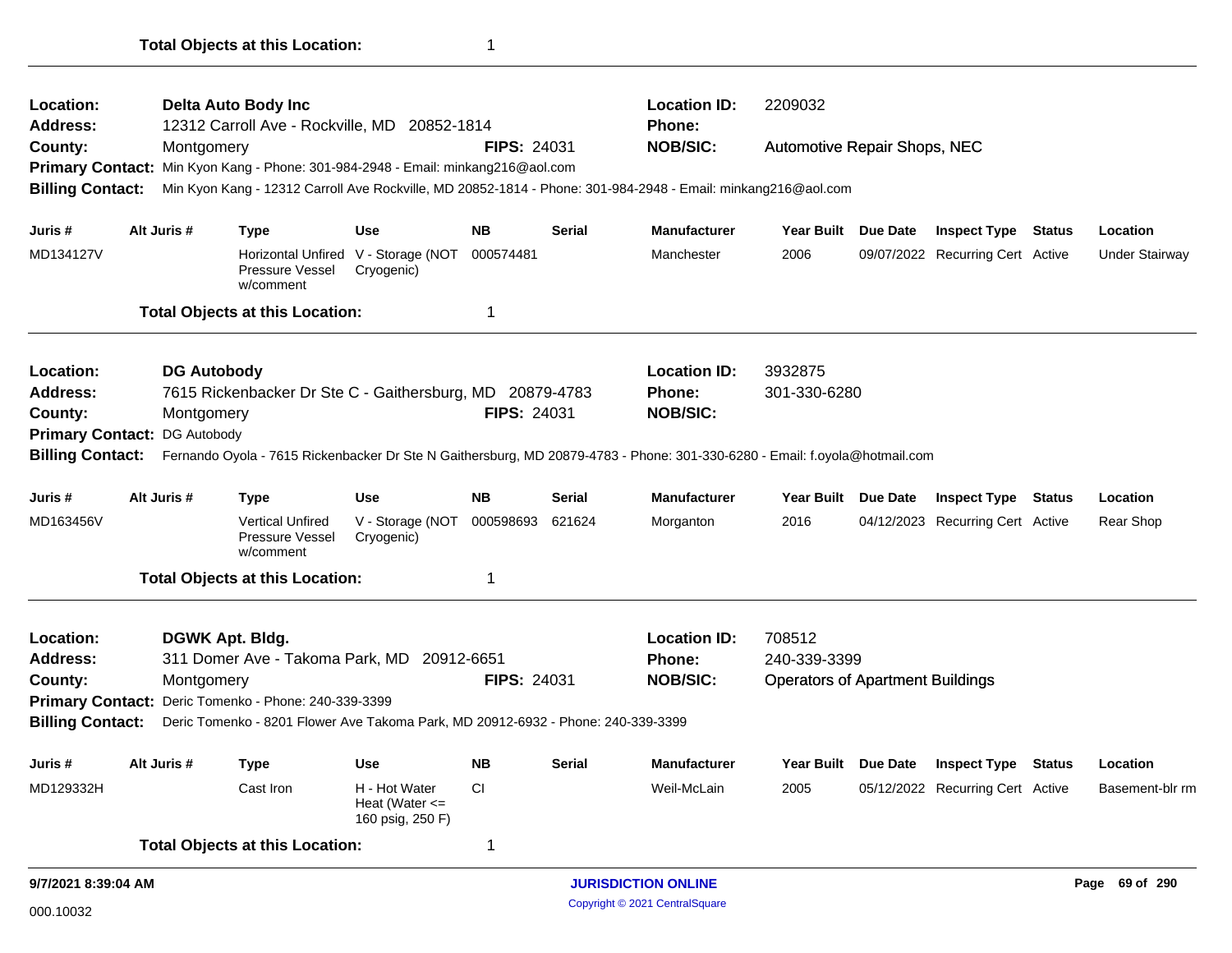| Location:<br>Address:<br>County:<br><b>Billing Contact:</b>                                                                                                                                                                                                                                                                                                                                                           | Montgomery<br>Primary Contact: Lee Wells                                                                                                                                                                                                                          | <b>Diamond House Apartments</b>        | 1-3 Water St - Gaithersburg, MD 20877-1942<br>Lee Wells - 342 Hart Rd Gaithersburg, MD 20878-5473 | <b>FIPS: 24031</b> |               | <b>Location ID:</b><br>Phone:<br><b>NOB/SIC:</b>        | 2379310<br>301-325-0482<br><b>Operators of Apartment Buildings</b> |                                  |               |                |
|-----------------------------------------------------------------------------------------------------------------------------------------------------------------------------------------------------------------------------------------------------------------------------------------------------------------------------------------------------------------------------------------------------------------------|-------------------------------------------------------------------------------------------------------------------------------------------------------------------------------------------------------------------------------------------------------------------|----------------------------------------|---------------------------------------------------------------------------------------------------|--------------------|---------------|---------------------------------------------------------|--------------------------------------------------------------------|----------------------------------|---------------|----------------|
| Juris #                                                                                                                                                                                                                                                                                                                                                                                                               | Alt Juris #                                                                                                                                                                                                                                                       | <b>Type</b>                            | <b>Use</b>                                                                                        | <b>NB</b>          | <b>Serial</b> | <b>Manufacturer</b>                                     | Year Built Due Date                                                | <b>Inspect Type Status</b>       |               | Location       |
| MD155289H                                                                                                                                                                                                                                                                                                                                                                                                             |                                                                                                                                                                                                                                                                   | <b>Water Heater</b><br>(HLW)           | H - Hot Water<br>Supply (Water <=<br>160 psig, 210 F)                                             | 000111924          |               | <b>Bradford White</b>                                   | 2015                                                               | 07/13/2022 Recurring Cert Active |               | <b>BLRM</b>    |
| MD157210H                                                                                                                                                                                                                                                                                                                                                                                                             |                                                                                                                                                                                                                                                                   | Cast Iron                              | H - Hot Water<br>Heat (Water $\leq$<br>160 psig, 250 F)                                           | <b>CI</b>          |               | <b>Bosch</b>                                            | 2016                                                               | 01/13/2022 Recurring Cert Active |               | <b>BLRM</b>    |
|                                                                                                                                                                                                                                                                                                                                                                                                                       |                                                                                                                                                                                                                                                                   | <b>Total Objects at this Location:</b> |                                                                                                   | $\overline{2}$     |               |                                                         |                                                                    |                                  |               |                |
| Location:<br>Dock Of The Bay<br>429 S Frederick Ave - Gaithersburg, MD 20877-2326<br><b>Address:</b><br><b>FIPS: 24031</b><br>County:<br>Montgomery<br>Primary Contact: Samath Chheng - Phone: 301-789-5044/240-631-0660 - Email: s.chheng@hotmail.com<br><b>Billing Contact:</b><br>Samath Chheng - 429 S Frederick Ave Gaithersburg, MD 20877-2326 - Phone: 301-789-5044/240-631-0660 - Email: s.chheng@hotmail.com |                                                                                                                                                                                                                                                                   |                                        |                                                                                                   |                    |               | <b>Location ID:</b><br><b>Phone:</b><br><b>NOB/SIC:</b> | 1224277<br>240-631-0660<br>Nonclassifiable Establishments          |                                  |               |                |
| Juris #                                                                                                                                                                                                                                                                                                                                                                                                               | Alt Juris #                                                                                                                                                                                                                                                       | <b>Type</b>                            | <b>Use</b>                                                                                        | <b>NB</b>          | <b>Serial</b> | <b>Manufacturer</b>                                     | Year Built Due Date                                                | <b>Inspect Type</b>              | Status        | Location       |
| MD118657H                                                                                                                                                                                                                                                                                                                                                                                                             |                                                                                                                                                                                                                                                                   | Cast Iron                              | S - Power-Other<br>w/comment (Stm<br>$> 15$ psig)                                                 | CI.                |               | Columbia                                                | 2004                                                               | 02/03/2023 Recurring Cert Active |               | <b>KITCHEN</b> |
|                                                                                                                                                                                                                                                                                                                                                                                                                       |                                                                                                                                                                                                                                                                   | <b>Total Objects at this Location:</b> |                                                                                                   | $\overline{1}$     |               |                                                         |                                                                    |                                  |               |                |
| Location:<br><b>Address:</b><br>County:                                                                                                                                                                                                                                                                                                                                                                               | <b>Donald Nash</b><br>20514 Georgia Ave - Brookeville, MD 20833-1700<br><b>FIPS: 24031</b><br>Montgomery<br>Primary Contact: Donald Nash - Phone: 301-335-7400<br><b>Billing Contact:</b><br>- 20530 Georgia Ave Brookeville, MD 20833-1722 - Phone: 301-335-7400 |                                        |                                                                                                   |                    |               | <b>Location ID:</b><br><b>Phone:</b><br><b>NOB/SIC:</b> | 709076<br><b>Operators of Apartment Buildings</b>                  |                                  |               |                |
| Juris #                                                                                                                                                                                                                                                                                                                                                                                                               | Alt Juris #<br><b>NB</b><br><b>Use</b><br><b>Type</b>                                                                                                                                                                                                             |                                        |                                                                                                   |                    | <b>Serial</b> | <b>Manufacturer</b>                                     | Year Built Due Date                                                | <b>Inspect Type</b>              | <b>Status</b> | Location       |
| MD089859H                                                                                                                                                                                                                                                                                                                                                                                                             |                                                                                                                                                                                                                                                                   | <b>Horizontal Fire</b><br>Tube         | H - Hot Water<br>Heat (Water $\leq$<br>160 psig, 250 F)                                           | CI                 |               | Pacific                                                 | 1947                                                               | 10/19/2022 Recurring Cert Active |               | <b>SHOP</b>    |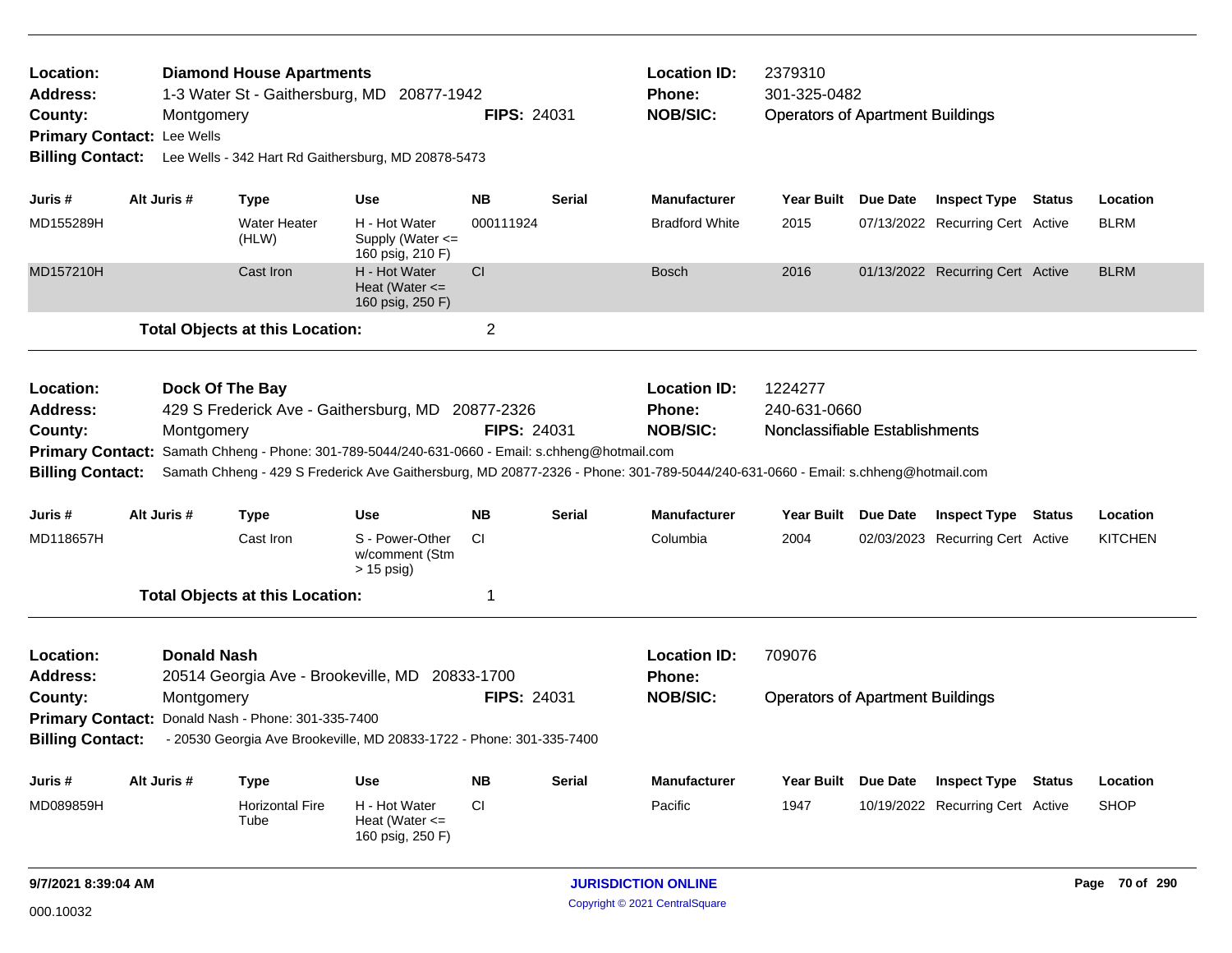| Location:<br>Address:<br>County:<br><b>Primary Contact:</b><br><b>Billing Contact:</b> | Montgomery                                                                                                                                 | <b>DRS Technologies</b><br>Pearl Lane - Phone: 301-353-1680 | 1 Milestone Center Ct - Germantown, MD 20876-7106<br>Pearl Lane - 12410 Milestone Center Dr Suite 150 Germantown, MD 20876-7105 - Phone: 301-353-1680 | <b>FIPS: 24031</b> |               | <b>Location ID:</b><br><b>Phone:</b><br><b>NOB/SIC:</b> | 726405<br>301-944-8390<br>Electrical and electronic equipment |                                  |                                  |               |                    |
|----------------------------------------------------------------------------------------|--------------------------------------------------------------------------------------------------------------------------------------------|-------------------------------------------------------------|-------------------------------------------------------------------------------------------------------------------------------------------------------|--------------------|---------------|---------------------------------------------------------|---------------------------------------------------------------|----------------------------------|----------------------------------|---------------|--------------------|
| Juris #                                                                                | Alt Juris #                                                                                                                                | <b>Type</b>                                                 | <b>Use</b>                                                                                                                                            | <b>NB</b>          | <b>Serial</b> | <b>Manufacturer</b>                                     | <b>Year Built</b>                                             | Due Date                         | <b>Inspect Type</b>              | <b>Status</b> | Location           |
| MD116350V                                                                              |                                                                                                                                            | <b>Vertical Unfired</b><br>Pressure Vessel<br>w/comment     | V - Storage (NOT<br>Cryogenic)                                                                                                                        | 000293451          |               | <b>Steel Fab</b>                                        | 2002                                                          |                                  | 04/17/2023 Recurring Cert Active |               | Comp. Room         |
| MD116351V                                                                              | <b>Vertical Unfired</b><br>V - Storage (NOT<br><b>Pressure Vessel</b><br>Cryogenic)<br>w/comment<br><b>Total Objects at this Location:</b> |                                                             |                                                                                                                                                       | 000293452          |               | <b>Steel Fab</b>                                        | 2002                                                          |                                  | 04/17/2023 Recurring Cert Active |               | Comp. Room         |
|                                                                                        |                                                                                                                                            |                                                             |                                                                                                                                                       | $\overline{2}$     |               |                                                         |                                                               |                                  |                                  |               |                    |
| Location:<br><b>Address:</b>                                                           | Dry Clean Plus<br>10311 Westlake Dr - Bethesda, MD 20817-6403                                                                              |                                                             |                                                                                                                                                       |                    |               | <b>Location ID:</b><br><b>Phone:</b>                    | 753740                                                        |                                  |                                  |               |                    |
| County:                                                                                |                                                                                                                                            |                                                             |                                                                                                                                                       | <b>FIPS: 24031</b> |               | <b>NOB/SIC:</b>                                         | Services, NEC                                                 |                                  |                                  |               |                    |
|                                                                                        | Montgomery<br><b>Primary Contact:</b><br>Dry Clean Plus<br><b>Billing Contact:</b><br>- 10311 Westlake Dr Bethesda, MD 20817-6403          |                                                             |                                                                                                                                                       |                    |               |                                                         |                                                               |                                  |                                  |               |                    |
| Juris #                                                                                | Alt Juris #                                                                                                                                | <b>Type</b>                                                 | <b>Use</b>                                                                                                                                            | <b>NB</b>          | <b>Serial</b> | <b>Manufacturer</b>                                     | <b>Year Built</b>                                             | Due Date                         | <b>Inspect Type</b>              | <b>Status</b> | Location           |
| MD140139V                                                                              |                                                                                                                                            | <b>Vertical Unfired</b><br>Pressure Vessel<br>w/comment     | V - Storage (NOT<br>Cryogenic)                                                                                                                        | 000847615          |               | Manchester                                              | 2007                                                          |                                  | 01/03/2022 Recurring Cert Active |               | <b>BOILER ROOM</b> |
| MD155610                                                                               | <b>Vertical Tubeless</b><br>S - Power-Ironing<br>$(Steam > 15 \text{ psig})$<br>____________________                                       |                                                             | 000120948                                                                                                                                             |                    | Fulton        | 2016                                                    |                                                               | 07/27/2020 Recurring Cert Active |                                  | <b>Blrm</b>   |                    |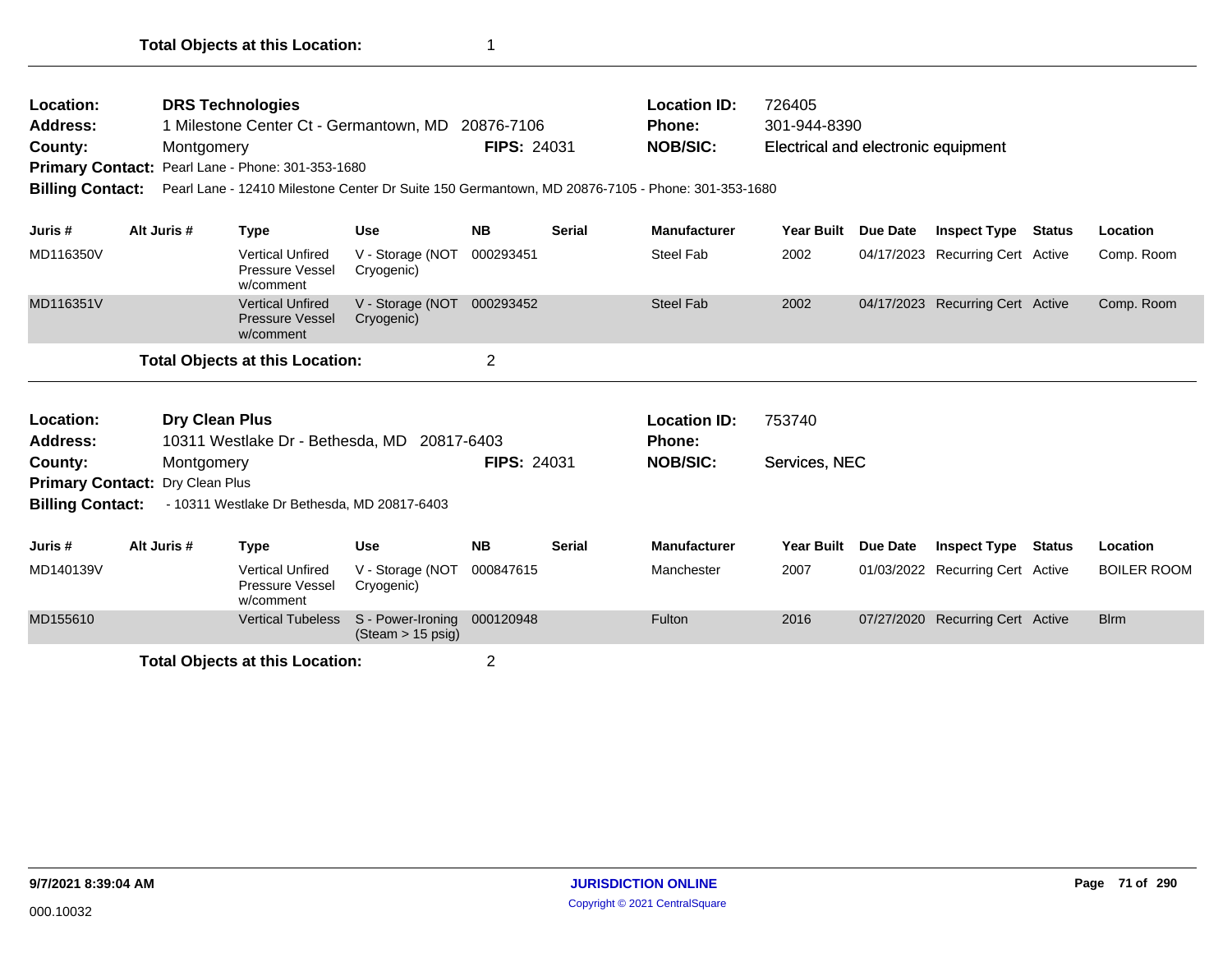| Location:<br><b>Dry Cleaner Plus</b><br>5233 River Rd - Bethesda, MD 20816-1415<br><b>Address:</b> |                                                                                                                                                                                |                      |                                                                                                                |                                                   | <b>Location ID:</b><br>Phone: | 1083053                    |                                      |                                         |  |                                                        |                |                    |
|----------------------------------------------------------------------------------------------------|--------------------------------------------------------------------------------------------------------------------------------------------------------------------------------|----------------------|----------------------------------------------------------------------------------------------------------------|---------------------------------------------------|-------------------------------|----------------------------|--------------------------------------|-----------------------------------------|--|--------------------------------------------------------|----------------|--------------------|
| County:                                                                                            |                                                                                                                                                                                | Montgomery           |                                                                                                                |                                                   | <b>FIPS: 24031</b>            |                            | <b>NOB/SIC:</b>                      | Manufacturing Industries, NEC           |  |                                                        |                |                    |
| <b>Primary Contact:</b>                                                                            |                                                                                                                                                                                |                      | John Ryoo - Phone: 301-767-1947                                                                                |                                                   |                               |                            |                                      |                                         |  |                                                        |                |                    |
| <b>Billing Contact:</b>                                                                            |                                                                                                                                                                                |                      | John Ryoo - 10311 Westlake Dr Bethesda, MD 20817-6403 - Phone: 301-767-1947                                    |                                                   |                               |                            |                                      |                                         |  |                                                        |                |                    |
| Juris #                                                                                            |                                                                                                                                                                                | Alt Juris #          | Type                                                                                                           | <b>Use</b>                                        | <b>NB</b>                     | Serial                     | <b>Manufacturer</b>                  | Year Built Due Date                     |  | <b>Inspect Type Status</b>                             |                | Location           |
| MD118513V                                                                                          |                                                                                                                                                                                |                      | Horizontal Unfired O - Other (PV<br>Pressure Vessel<br>w/comment                                               | Use) w/comment                                    | 001097735                     |                            | Manchester                           | 2000                                    |  | 02/18/2022 Recurring Cert Active                       |                | <b>BLRM</b>        |
| MD164200                                                                                           |                                                                                                                                                                                |                      | Vertical Fire Tube S - Power-Ironing                                                                           | (Steam > 15 psig)                                 | 000124565                     |                            | Fulton                               | 2019                                    |  | 06/10/2021 Recurring Cert Active                       |                | <b>BLRM</b>        |
|                                                                                                    |                                                                                                                                                                                |                      | <b>Total Objects at this Location:</b>                                                                         |                                                   | $\overline{c}$                |                            |                                      |                                         |  |                                                        |                |                    |
| Location:<br><b>Address:</b>                                                                       |                                                                                                                                                                                |                      | <b>Duramax Body Shop</b><br>10515 Summit Ave - Kensington, MD 20895-2423                                       |                                                   |                               |                            | <b>Location ID:</b><br><b>Phone:</b> | 730774                                  |  |                                                        |                |                    |
| County:                                                                                            | Montgomery                                                                                                                                                                     |                      |                                                                                                                |                                                   | <b>FIPS: 24031</b>            |                            | <b>NOB/SIC:</b>                      |                                         |  | Top, Body, and Upholstery Repair Shops and Paint Shops |                |                    |
|                                                                                                    | Primary Contact: Florencia Gradillas - Phone: 301-897-8190 - Email: duramaxbodyshop@gmail.com<br>Maia Danna - 10515 Summit Ave Kensington, MD 20895-2423 - Phone: 301-897-8190 |                      |                                                                                                                |                                                   |                               |                            |                                      |                                         |  |                                                        |                |                    |
| <b>Billing Contact:</b>                                                                            |                                                                                                                                                                                |                      |                                                                                                                |                                                   |                               |                            |                                      |                                         |  |                                                        |                |                    |
| Juris #                                                                                            |                                                                                                                                                                                | Alt Juris #          | <b>Type</b>                                                                                                    | Use                                               | <b>NB</b>                     | Serial                     | <b>Manufacturer</b>                  | Year Built Due Date                     |  | <b>Inspect Type Status</b>                             |                | Location           |
| MD138823V                                                                                          |                                                                                                                                                                                |                      | Pressure Vessel<br>w/comment                                                                                   | Horizontal Unfired V - Storage (NOT<br>Cryogenic) | 000747973                     |                            | <b>Pressed Steel</b>                 | 1954                                    |  | 07/02/2023 Recurring Cert Active                       |                | Shop               |
| MD164138V                                                                                          |                                                                                                                                                                                |                      | <b>Vertical Unfired</b><br><b>Pressure Vessel</b><br>w/comment                                                 | V - Storage (NOT 000345858<br>Cryogenic)          |                               |                            | <b>Steel Fab</b>                     | 2004                                    |  | 06/10/2023 Recurring Cert Active                       |                | Shop Rear          |
|                                                                                                    |                                                                                                                                                                                |                      | <b>Total Objects at this Location:</b>                                                                         |                                                   | $\overline{2}$                |                            |                                      |                                         |  |                                                        |                |                    |
| Location:<br><b>Address:</b>                                                                       |                                                                                                                                                                                | <b>Earle Manor I</b> | 10820 Georgia Ave - Wheaton, MD 20902-4763                                                                     |                                                   |                               |                            | <b>Location ID:</b><br>Phone:        | 709472                                  |  |                                                        |                |                    |
| County:                                                                                            |                                                                                                                                                                                | Montgomery           |                                                                                                                |                                                   | <b>FIPS: 24031</b>            |                            | <b>NOB/SIC:</b>                      | <b>Operators of Apartment Buildings</b> |  |                                                        |                |                    |
|                                                                                                    |                                                                                                                                                                                |                      | Primary Contact: Yvonne Lepage - Phone: 301-933-1576 - Cell: 301-250-8408 - Email: earlemanorapts@gmail.com    |                                                   |                               |                            |                                      |                                         |  |                                                        |                |                    |
| <b>Billing Contact:</b>                                                                            |                                                                                                                                                                                |                      | Michelle Morton - 10820 Georgia Ave Wheaton, MD 20902-4763 - Phone: 301-802-0959 - Email: earlemanor@yahoo.com |                                                   |                               |                            |                                      |                                         |  |                                                        |                |                    |
| Juris #                                                                                            |                                                                                                                                                                                | Alt Juris #          | <b>Type</b>                                                                                                    | <b>Use</b>                                        | <b>NB</b>                     | <b>Serial</b>              | Manufacturer                         | Year Built Due Date                     |  | <b>Inspect Type Status</b>                             |                | Location           |
| MD081134H                                                                                          |                                                                                                                                                                                |                      | Cast Iron                                                                                                      | H - Hot Water<br>Heat (Water $\leq$               | СI                            |                            | Weil-McLain                          | 1992                                    |  | 11/08/2022 Recurring Cert Active                       |                | <b>BOILER ROOM</b> |
| 9/7/2021 8:39:04 AM                                                                                |                                                                                                                                                                                |                      |                                                                                                                |                                                   |                               | <b>JURISDICTION ONLINE</b> |                                      |                                         |  |                                                        | Page 72 of 290 |                    |
| 000.10032                                                                                          |                                                                                                                                                                                |                      |                                                                                                                |                                                   |                               |                            | Copyright © 2021 CentralSquare       |                                         |  |                                                        |                |                    |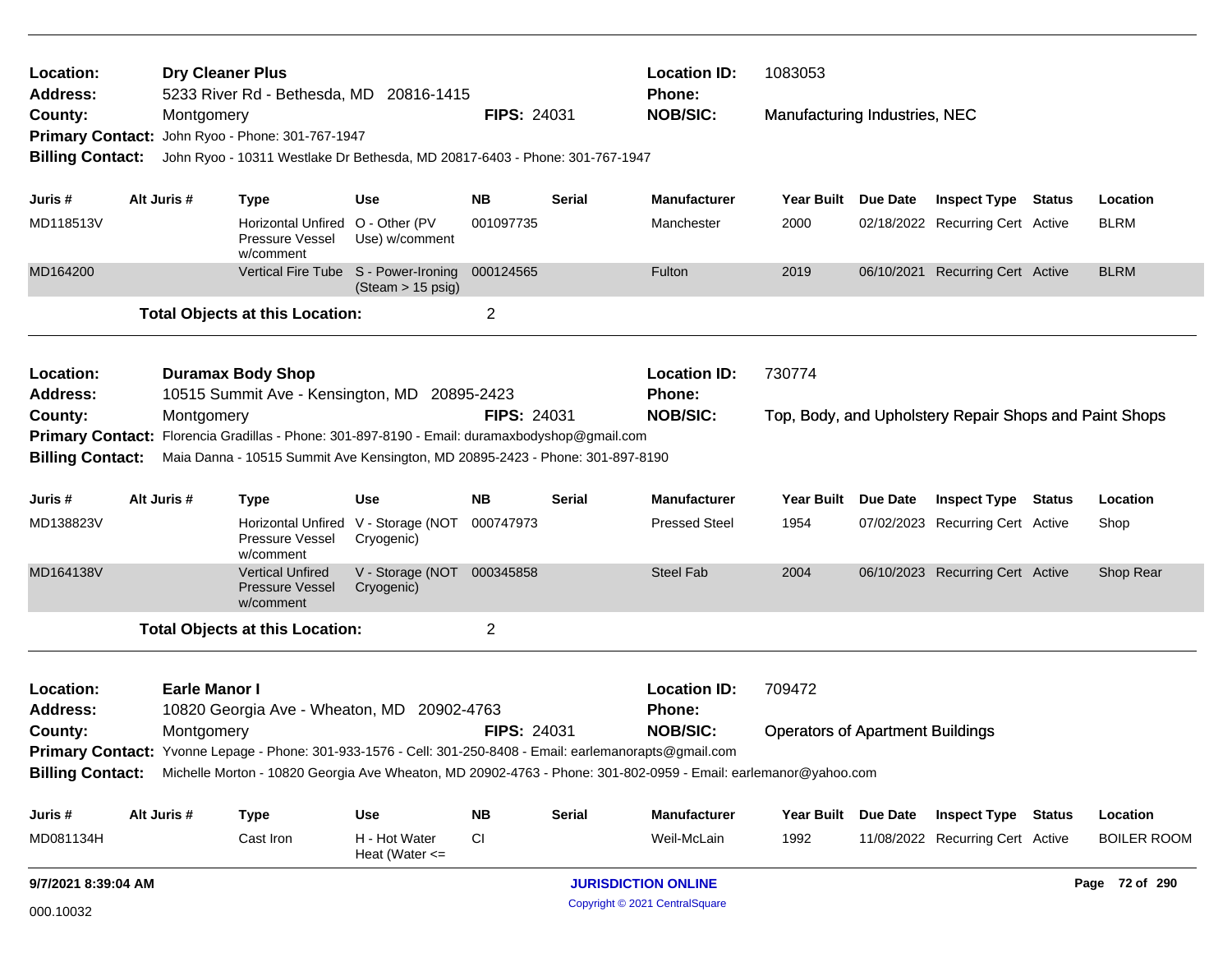| Juris #                 | Alt Juris # | <b>Type</b>                                                                                | Use                                                                           | <b>NB</b>          | Serial        | <b>Manufacturer</b>                                                                                                     |                                         | Year Built Due Date | <b>Inspect Type</b>              | Status        | Location           |
|-------------------------|-------------|--------------------------------------------------------------------------------------------|-------------------------------------------------------------------------------|--------------------|---------------|-------------------------------------------------------------------------------------------------------------------------|-----------------------------------------|---------------------|----------------------------------|---------------|--------------------|
| MD143606H               |             | <b>Water Heater</b><br>(HLW)                                                               | 160 psig, 250 F)<br>H - Hot Water<br>Supply (Water $\leq$<br>160 psig, 210 F) | 000168697          |               | A O Smith                                                                                                               | 2012                                    |                     | 11/08/2022 Recurring Cert Active |               | <b>BOILER ROOM</b> |
| MD167785H               |             | <b>Water Heater</b><br>(HLW)                                                               | H - Hot Water<br>Supply (Water <=<br>160 psig, 210 F)                         | 000264527          |               | A O Smith                                                                                                               | 2020                                    |                     | 08/21/2022 Recurring Cert Active |               | <b>BLRM</b>        |
|                         |             | <b>Total Objects at this Location:</b>                                                     |                                                                               | 3                  |               |                                                                                                                         |                                         |                     |                                  |               |                    |
| Location:               |             | <b>Earle Manor II</b>                                                                      |                                                                               |                    |               | <b>Location ID:</b>                                                                                                     | 705535                                  |                     |                                  |               |                    |
| <b>Address:</b>         |             | 10800 Georgia Ave - Wheaton, MD 20902-4762                                                 |                                                                               |                    |               | Phone:                                                                                                                  | 301-933-1576                            |                     |                                  |               |                    |
| County:                 | Montgomery  |                                                                                            |                                                                               | <b>FIPS: 24031</b> |               | <b>NOB/SIC:</b>                                                                                                         | <b>Operators of Apartment Buildings</b> |                     |                                  |               |                    |
| <b>Primary Contact:</b> |             | Yvonne Lepage - Phone: 301-933-1576 - Cell: 301-250-8408 - Email: earlemanorapts@gmail.com |                                                                               |                    |               |                                                                                                                         |                                         |                     |                                  |               |                    |
| <b>Billing Contact:</b> |             |                                                                                            |                                                                               |                    |               | Michelle Morton - 10820 Georgia Ave Wheaton, MD 20902-4763 - Phone: 301-802-0959 - Email: earlemanor@yahoo.com          |                                         |                     |                                  |               |                    |
| Juris #                 | Alt Juris # | <b>Type</b>                                                                                | Use                                                                           | <b>NB</b>          | Serial        | <b>Manufacturer</b>                                                                                                     | Year Built Due Date                     |                     | <b>Inspect Type</b>              | Status        | Location           |
| MD068594H               |             | Cast Iron                                                                                  | H - Hot Water<br>Heat (Water $\leq$<br>160 psig, 250 F)                       | CI.                |               | Weil-McLain                                                                                                             | 1988                                    |                     | 11/08/2022 Recurring Cert Active |               | <b>BOILER ROOM</b> |
| MD155189H               |             | <b>Water Heater</b><br>(HLW)                                                               | H - Hot Water<br>Supply (Water <=<br>160 psig, 210 F)                         | 000215379          |               | A O Smith                                                                                                               | 2016                                    |                     | 11/08/2022 Recurring Cert Active |               | <b>Boiler Room</b> |
| MD155190H               |             | <b>Water Heater</b><br>(HLW)                                                               | H - Hot Water<br>Supply (Water <=<br>160 psig, 210 F)                         | 000275380          |               | A O Smith                                                                                                               | 2016                                    |                     | 11/08/2022 Recurring Cert Active |               | <b>BOILER ROOM</b> |
|                         |             | <b>Total Objects at this Location:</b>                                                     |                                                                               | 3                  |               |                                                                                                                         |                                         |                     |                                  |               |                    |
| Location:               |             | <b>East Diamond Brewing (Arc3)</b>                                                         |                                                                               |                    |               | <b>Location ID:</b>                                                                                                     | 4039063                                 |                     |                                  |               |                    |
| <b>Address:</b>         |             | 227 E Diamond Ave - Gaithersburg, MD                                                       |                                                                               | 20877-3015         |               | Phone:                                                                                                                  |                                         |                     |                                  |               |                    |
| County:                 | Montgomery  |                                                                                            |                                                                               | <b>FIPS: 24031</b> |               | <b>NOB/SIC:</b>                                                                                                         |                                         |                     |                                  |               |                    |
| <b>Primary Contact:</b> |             | East Diamond Brewing (Arc3)                                                                |                                                                               |                    |               |                                                                                                                         |                                         |                     |                                  |               |                    |
| <b>Billing Contact:</b> |             |                                                                                            |                                                                               |                    |               | Charlie Patterson - PO Box 26269 Richmond, VA 23260-6269 - Phone: 804-644-4521 - Email: charlie.patterson@arc3gases.com |                                         |                     |                                  |               |                    |
| Juris#                  | Alt Juris # | <b>Type</b>                                                                                | <b>Use</b>                                                                    | <b>NB</b>          | <b>Serial</b> | Manufacturer                                                                                                            |                                         | Year Built Due Date | <b>Inspect Type</b>              | <b>Status</b> | Location           |
| MD167703V               |             | <b>Vertical Unfired</b><br>Pressure Vessel<br>w/comment                                    | V - Storage<br>(Cryogenic)                                                    | 000323835          |               | <b>CHART</b>                                                                                                            | 2019                                    |                     | 08/25/2022 Recurring Cert Active |               | Outside            |
|                         |             | <b>Total Objects at this Location:</b>                                                     |                                                                               | 1                  |               |                                                                                                                         |                                         |                     |                                  |               |                    |
| 9/7/2021 8:39:04 AM     |             |                                                                                            |                                                                               |                    |               | <b>JURISDICTION ONLINE</b>                                                                                              |                                         |                     |                                  |               | Page 73 of 290     |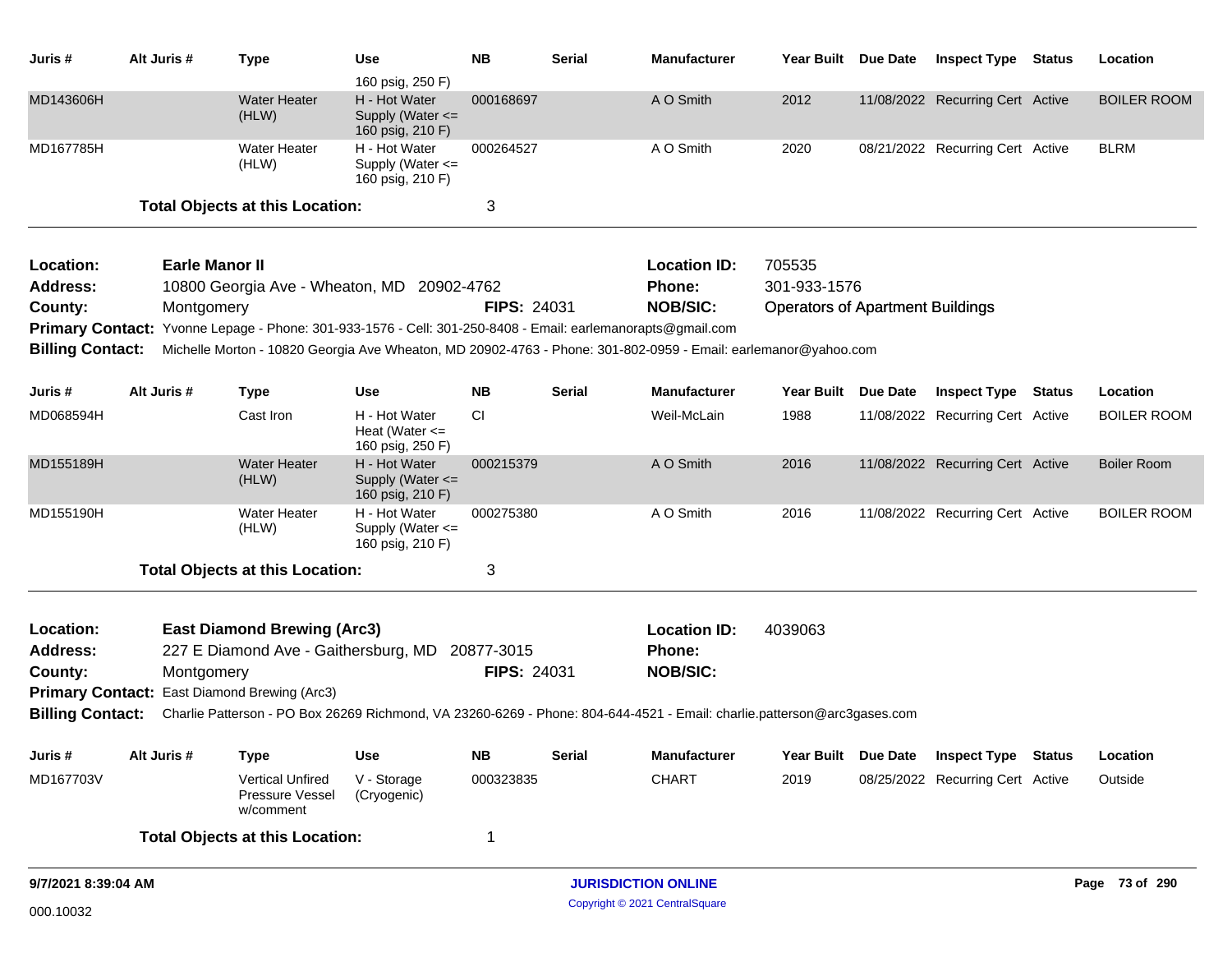| Location:<br><b>Address:</b> |             |            | <b>Eastern Avenue Apartments</b>       | 7603 Eastern Ave - Takoma Park, MD 20912-4036                                                                                                    |                |                    | <b>Location ID:</b><br><b>Phone:</b> | 709517                                  |                 |                                  |                 |
|------------------------------|-------------|------------|----------------------------------------|--------------------------------------------------------------------------------------------------------------------------------------------------|----------------|--------------------|--------------------------------------|-----------------------------------------|-----------------|----------------------------------|-----------------|
| County:                      |             | Montgomery |                                        |                                                                                                                                                  |                | <b>FIPS: 24031</b> | <b>NOB/SIC:</b>                      | <b>Operators of Apartment Buildings</b> |                 |                                  |                 |
|                              |             |            |                                        | Primary Contact: Keith Hurst - Phone: 301-589-6000 X 2111 - Cell: 301-674-7290 - Email: khurst@frankemmet.com                                    |                |                    |                                      |                                         |                 |                                  |                 |
| <b>Billing Contact:</b>      |             |            |                                        | Keith Hurst - 8609 2nd Ave Ste 502 Silver Spring, MD 20910-3360 - Phone: 301-589-6000 X 2111 - Cell: 301-674-7290 - Email: khurst@frankemmet.com |                |                    |                                      |                                         |                 |                                  |                 |
| Juris #                      | Alt Juris # |            | <b>Type</b>                            | Use                                                                                                                                              | <b>NB</b>      | <b>Serial</b>      | <b>Manufacturer</b>                  | Year Built Due Date                     |                 | <b>Inspect Type Status</b>       | Location        |
| MD121849H                    |             |            | Cast Iron                              | H - Steam Heat<br>(Steam $\le$ 15<br>psig)                                                                                                       | CI.            | CP5360935          | HB Smith                             | 2005                                    |                 | 10/27/2021 Recurring Cert Active | <b>Basement</b> |
|                              |             |            | <b>Total Objects at this Location:</b> |                                                                                                                                                  | 1              |                    |                                      |                                         |                 |                                  |                 |
| Location:                    |             |            | <b>Eastern Avenue Apartments</b>       |                                                                                                                                                  |                |                    | <b>Location ID:</b>                  | 709522                                  |                 |                                  |                 |
| <b>Address:</b>              |             |            |                                        | 7607 Eastern Ave - Takoma Park, MD 20912-4005                                                                                                    |                |                    | Phone:                               |                                         |                 |                                  |                 |
| County:                      |             | Montgomery |                                        |                                                                                                                                                  |                | <b>FIPS: 24031</b> | <b>NOB/SIC:</b>                      | <b>Operators of Apartment Buildings</b> |                 |                                  |                 |
| <b>Primary Contact:</b>      |             |            |                                        | Keith Hurst - Phone: 301-589-6000 X 2111 - Cell: 301-674-7290 - Email: khurst@frankemmet.com                                                     |                |                    |                                      |                                         |                 |                                  |                 |
| <b>Billing Contact:</b>      |             |            |                                        | Keith Hurst - 8609 2nd Ave Ste 502 Silver Spring, MD 20910-3360 - Phone: 301-589-6000 X 2111 - Cell: 301-674-7290 - Email: khurst@frankemmet.com |                |                    |                                      |                                         |                 |                                  |                 |
| Juris #                      | Alt Juris # |            | <b>Type</b>                            | Use                                                                                                                                              | <b>NB</b>      | <b>Serial</b>      | <b>Manufacturer</b>                  | <b>Year Built</b>                       | Due Date        | <b>Inspect Type Status</b>       | Location        |
| MD149002H                    |             |            | Cast Iron                              | H - Hot Water<br>Heat (Water $\leq$<br>160 psig, 250 F)                                                                                          | CI.            |                    | Burnham                              | 2013                                    |                 | 10/27/2021 Recurring Cert Active | <b>Basement</b> |
| MD149003H                    |             |            | Cast Iron                              | H - Steam Heat<br>(Steam $\le$ 15<br>psig)                                                                                                       | <sub>CI</sub>  |                    | Weil-McLain                          | 2013                                    |                 | 10/27/2021 Recurring Cert Active | <b>Basement</b> |
|                              |             |            | <b>Total Objects at this Location:</b> |                                                                                                                                                  | $\overline{2}$ |                    |                                      |                                         |                 |                                  |                 |
| Location:                    |             |            | <b>Eastern Avenue Apartments</b>       |                                                                                                                                                  |                |                    | <b>Location ID:</b>                  | 709523                                  |                 |                                  |                 |
| <b>Address:</b>              |             |            |                                        | 7611 Eastern Ave - Takoma Park, MD 20912-4004                                                                                                    |                |                    | <b>Phone:</b>                        |                                         |                 |                                  |                 |
| County:                      |             | Montgomery |                                        |                                                                                                                                                  |                | <b>FIPS: 24031</b> | <b>NOB/SIC:</b>                      | <b>Operators of Apartment Buildings</b> |                 |                                  |                 |
|                              |             |            |                                        | Primary Contact: Keith Hurst - Phone: 301-589-6000 X 2111 - Cell: 301-674-7290 - Email: khurst@frankemmet.com                                    |                |                    |                                      |                                         |                 |                                  |                 |
| <b>Billing Contact:</b>      |             |            |                                        | Keith Hurst - 8609 2nd Ave Ste 502 Silver Spring, MD 20910-3360 - Phone: 301-589-6000 X 2111 - Cell: 301-674-7290 - Email: khurst@frankemmet.com |                |                    |                                      |                                         |                 |                                  |                 |
| Juris #                      | Alt Juris # |            | <b>Type</b>                            | Use                                                                                                                                              | <b>NB</b>      | <b>Serial</b>      | <b>Manufacturer</b>                  | <b>Year Built</b>                       | <b>Due Date</b> | <b>Inspect Type Status</b>       | Location        |
| MD149000H                    |             |            | Cast Iron                              | H - Hot Water<br>Supply (Water <=<br>160 psig, 250 F)                                                                                            | <b>CI</b>      |                    | Burnham                              | 2009                                    |                 | 10/27/2021 Recurring Cert Active | <b>Basement</b> |
| MD149001H                    |             |            | Cast Iron                              | H - Steam Heat                                                                                                                                   | CI             |                    | Weil-McLain                          | 2013                                    |                 | 10/27/2021 Recurring Cert Active | <b>Basement</b> |
| 9/7/2021 8:39:04 AM          |             |            |                                        |                                                                                                                                                  |                |                    | <b>JURISDICTION ONLINE</b>           |                                         |                 |                                  | Page 74 of 290  |
| 000.10032                    |             |            |                                        |                                                                                                                                                  |                |                    | Copyright © 2021 CentralSquare       |                                         |                 |                                  |                 |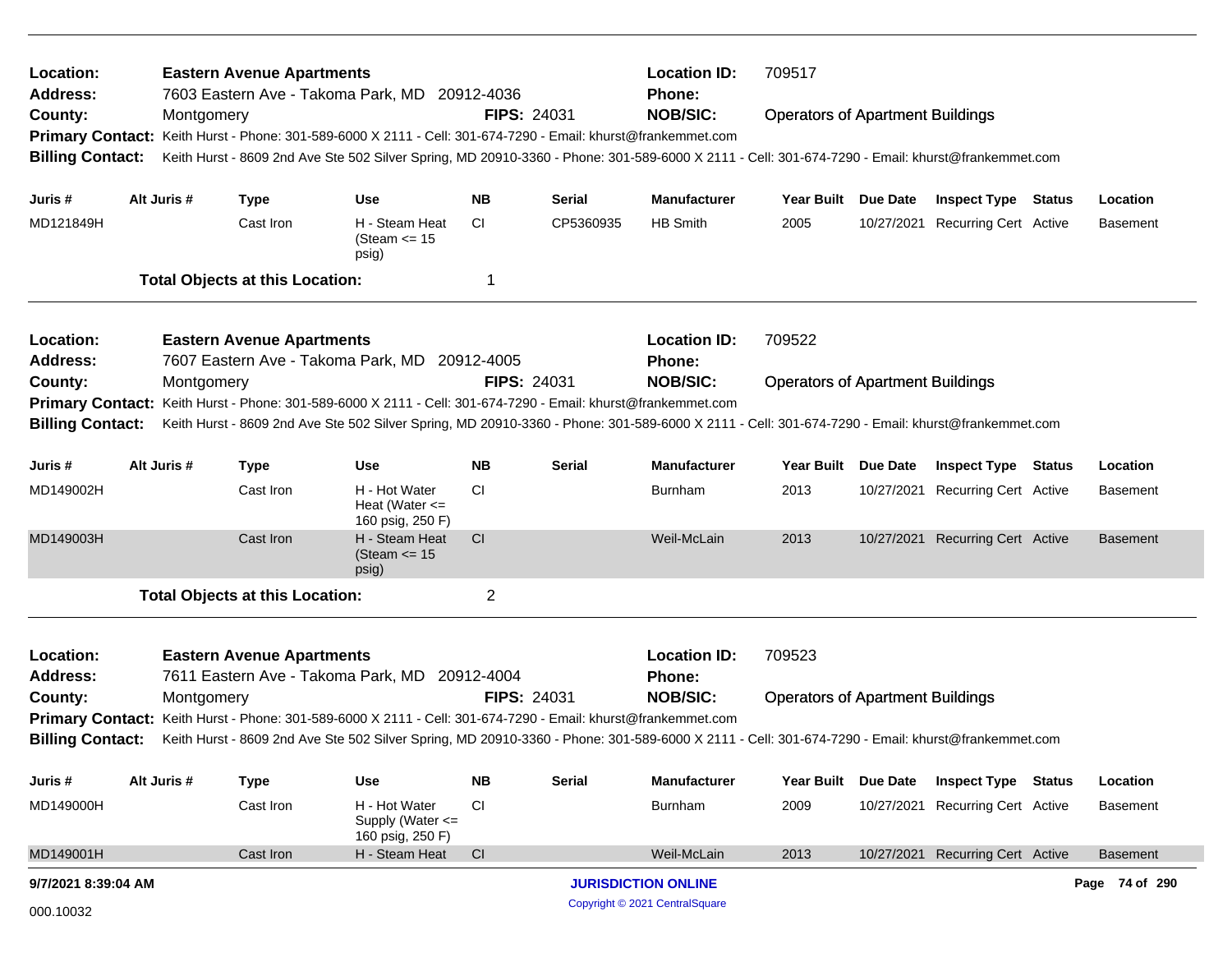| Juris #                 | Alt Juris # | <b>Type</b>                            | <b>Use</b>                                                                                                    | <b>NB</b>          | Serial        | <b>Manufacturer</b> | Year Built Due Date |                                                                                                                                                                                                                                                                                                                                                                                                                                                                                               | <b>Inspect Type</b> | <b>Status</b> | Location        |  |
|-------------------------|-------------|----------------------------------------|---------------------------------------------------------------------------------------------------------------|--------------------|---------------|---------------------|---------------------|-----------------------------------------------------------------------------------------------------------------------------------------------------------------------------------------------------------------------------------------------------------------------------------------------------------------------------------------------------------------------------------------------------------------------------------------------------------------------------------------------|---------------------|---------------|-----------------|--|
|                         |             |                                        | (Steam $\le$ 15<br>psig)                                                                                      |                    |               |                     |                     |                                                                                                                                                                                                                                                                                                                                                                                                                                                                                               |                     |               |                 |  |
|                         |             | <b>Total Objects at this Location:</b> |                                                                                                               | 2                  |               |                     |                     |                                                                                                                                                                                                                                                                                                                                                                                                                                                                                               |                     |               |                 |  |
| Location:               |             |                                        |                                                                                                               |                    |               | <b>Location ID:</b> |                     |                                                                                                                                                                                                                                                                                                                                                                                                                                                                                               |                     |               |                 |  |
| <b>Address:</b>         |             | <b>Eastern Avenue Apartments</b>       | 7615 Eastern Ave - Takoma Park, MD 20912-4034                                                                 |                    |               | Phone:              |                     |                                                                                                                                                                                                                                                                                                                                                                                                                                                                                               |                     |               |                 |  |
| County:                 | Montgomery  |                                        |                                                                                                               | FIPS: 24031        |               | <b>NOB/SIC:</b>     |                     |                                                                                                                                                                                                                                                                                                                                                                                                                                                                                               |                     |               |                 |  |
|                         |             |                                        | Primary Contact: Keith Hurst - Phone: 301-589-6000 X 2111 - Cell: 301-674-7290 - Email: khurst@frankemmet.com |                    |               |                     |                     |                                                                                                                                                                                                                                                                                                                                                                                                                                                                                               |                     |               |                 |  |
| <b>Billing Contact:</b> |             |                                        |                                                                                                               |                    |               |                     |                     |                                                                                                                                                                                                                                                                                                                                                                                                                                                                                               |                     |               |                 |  |
|                         |             |                                        |                                                                                                               |                    |               |                     |                     |                                                                                                                                                                                                                                                                                                                                                                                                                                                                                               |                     |               |                 |  |
| Juris #                 | Alt Juris # | <b>Type</b>                            | <b>Use</b>                                                                                                    | <b>NB</b>          | <b>Serial</b> | <b>Manufacturer</b> | <b>Year Built</b>   | <b>Due Date</b>                                                                                                                                                                                                                                                                                                                                                                                                                                                                               |                     |               | Location        |  |
| MD139425H               |             | Cast Iron                              | H - Steam Heat<br>(Steam $\le$ 15<br>psig)                                                                    | CI.                | CP5888931     | Weil-McLain         | 2009                |                                                                                                                                                                                                                                                                                                                                                                                                                                                                                               |                     |               | <b>Basement</b> |  |
| MD166414H               |             | <b>Water Heater</b><br>(HLW)           | H - Hot Water<br>Supply (Water $\leq$<br>160 psig, 210 F)                                                     | 000130861          |               | <b>Jet Glass</b>    | 2019                |                                                                                                                                                                                                                                                                                                                                                                                                                                                                                               |                     |               | <b>Basement</b> |  |
|                         |             | <b>Total Objects at this Location:</b> |                                                                                                               | $\overline{2}$     |               |                     |                     |                                                                                                                                                                                                                                                                                                                                                                                                                                                                                               |                     |               |                 |  |
| Location:               |             | <b>Educational Funding Company</b>     |                                                                                                               |                    |               | <b>Location ID:</b> |                     |                                                                                                                                                                                                                                                                                                                                                                                                                                                                                               |                     |               |                 |  |
| <b>Address:</b>         |             |                                        | 4740 Chevy Chase Dr - Chevy Chase, MD 20815-6461                                                              |                    |               | Phone:              |                     | 709518<br><b>Operators of Apartment Buildings</b><br>Keith Hurst - 8609 2nd Ave Ste 502 Silver Spring, MD 20910-3360 - Phone: 301-589-6000 X 2111 - Cell: 301-674-7290 - Email: khurst@frankemmet.com<br><b>Inspect Type Status</b><br>10/28/2021 Recurring Cert Active<br>11/20/2021 Recurring Cert Active<br>719651<br><b>Offices of Bank Holding Companies</b><br><b>Year Built</b><br><b>Due Date</b><br><b>Inspect Type</b><br><b>Status</b><br>2012<br>11/16/2022 Recurring Cert Active |                     |               |                 |  |
| County:                 | Montgomery  |                                        |                                                                                                               | <b>FIPS: 24031</b> |               | <b>NOB/SIC:</b>     |                     | Location                                                                                                                                                                                                                                                                                                                                                                                                                                                                                      |                     |               |                 |  |
| <b>Primary Contact:</b> |             | John Cokinos - Phone: 301-654-2277     |                                                                                                               |                    |               |                     |                     |                                                                                                                                                                                                                                                                                                                                                                                                                                                                                               |                     |               |                 |  |
| <b>Billing Contact:</b> |             |                                        | John Cokinos - 4740 Chevy Chase Dr Chevy Chase, MD 20815-6461 - Phone: 301-654-2277                           |                    |               |                     |                     |                                                                                                                                                                                                                                                                                                                                                                                                                                                                                               |                     |               |                 |  |
| Juris #                 | Alt Juris # | <b>Type</b>                            | <b>Use</b>                                                                                                    | NB.                | <b>Serial</b> | <b>Manufacturer</b> |                     |                                                                                                                                                                                                                                                                                                                                                                                                                                                                                               |                     |               |                 |  |
| MD150257H               |             | Cast Iron                              | H - Hot Water<br>Heat (Water $\leq$<br>160 psig, 250 F)                                                       | <b>CI</b>          |               | Weil-McLain         |                     |                                                                                                                                                                                                                                                                                                                                                                                                                                                                                               |                     |               | Boiler Room     |  |
|                         |             | <b>Total Objects at this Location:</b> |                                                                                                               | 1                  |               |                     |                     |                                                                                                                                                                                                                                                                                                                                                                                                                                                                                               |                     |               |                 |  |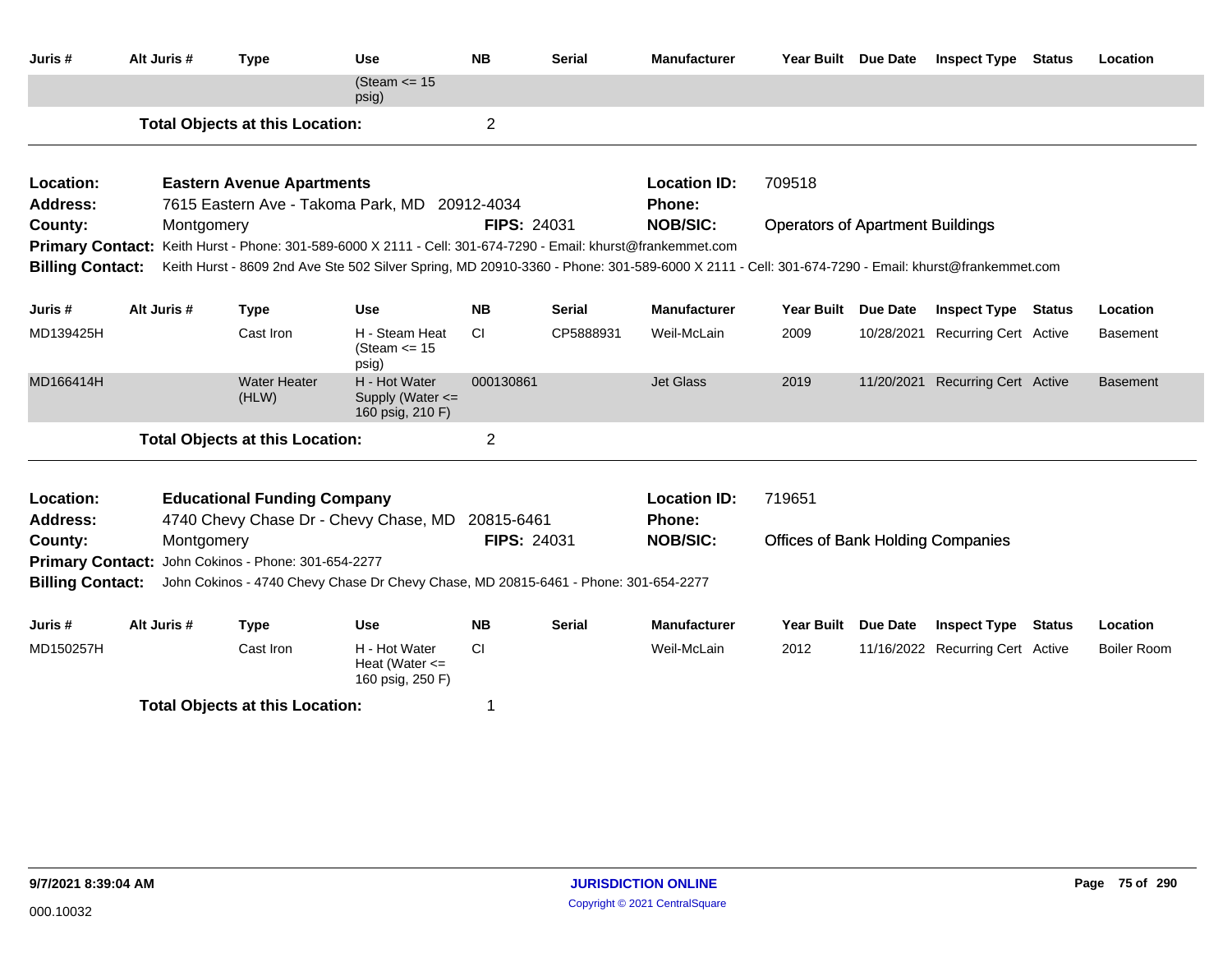| <b>Ellsworth Place</b><br>Location:<br>Address:<br>8661 Colesville Rd - Silver Spring, MD 20910-3924               |             |                                                                                           |                                                             |                    | <b>Location ID:</b><br><b>Phone:</b> | 707252                                                                                                                                                |                                         |                                      |                   |
|--------------------------------------------------------------------------------------------------------------------|-------------|-------------------------------------------------------------------------------------------|-------------------------------------------------------------|--------------------|--------------------------------------|-------------------------------------------------------------------------------------------------------------------------------------------------------|-----------------------------------------|--------------------------------------|-------------------|
| County:                                                                                                            | Montgomery  |                                                                                           |                                                             | <b>FIPS: 24031</b> |                                      | <b>NOB/SIC:</b>                                                                                                                                       |                                         | Holding and other investment offices |                   |
| <b>Primary Contact:</b>                                                                                            |             | Gary Brewer - Phone: 301-589-1091 - Cell: 301-674-4928 - Email: gary.brewer@gbtrealty.com |                                                             |                    |                                      |                                                                                                                                                       |                                         |                                      |                   |
| <b>Billing Contact:</b>                                                                                            |             |                                                                                           |                                                             |                    |                                      | Gary Brewer - 8661 Colesville Rd Ste A-100 Silver Spring, MD 20910-3924 - Phone: 301-589-1091 - Cell: 301-674-4928 - Email: gary.brewer@gbtrealty.com |                                         |                                      |                   |
|                                                                                                                    |             |                                                                                           |                                                             |                    |                                      |                                                                                                                                                       |                                         |                                      |                   |
| Juris #                                                                                                            | Alt Juris # | <b>Type</b>                                                                               | <b>Use</b>                                                  | <b>NB</b>          | <b>Serial</b>                        | <b>Manufacturer</b>                                                                                                                                   | Year Built Due Date                     | <b>Inspect Type Status</b>           | Location          |
| MD075707V                                                                                                          |             | Heat Exchanger -<br>Shell and Tube                                                        | V - Storage<br>(Cryogenic)                                  | 000014897          |                                      | <b>Snyder General</b>                                                                                                                                 | 1991                                    | 08/13/2021 Recurring Cert Active     | 6th FI Roof       |
| MD075708V                                                                                                          |             | Heat Exchanger -<br>Shell and Tube                                                        | V - Storage<br>(Cryogenic)                                  | 000014901          |                                      | Snyder General                                                                                                                                        | 1991                                    | 08/13/2021 Recurring Cert Active     | 6th FI Roof       |
| MD075709V                                                                                                          |             | Pressure Vessel<br>w/comment                                                              | Horizontal Unfired V - Storage (NOT<br>Cryogenic)           | 000079025          |                                      | <b>Brunner</b>                                                                                                                                        | 1990                                    | 08/13/2021 Recurring Cert Active     | 6th FI Roof       |
|                                                                                                                    |             | <b>Total Objects at this Location:</b>                                                    |                                                             | 3                  |                                      |                                                                                                                                                       |                                         |                                      |                   |
|                                                                                                                    |             |                                                                                           |                                                             |                    |                                      |                                                                                                                                                       | 992963                                  |                                      |                   |
| Location:                                                                                                          |             | <b>Enclave at Silver Spring</b>                                                           |                                                             |                    |                                      | <b>Location ID:</b><br><b>Phone:</b>                                                                                                                  |                                         |                                      |                   |
| 11200 Lockwood Dr - Silver Spring, MD 20901-4551<br><b>Address:</b><br><b>FIPS: 24031</b><br>County:<br>Montgomery |             |                                                                                           |                                                             |                    |                                      | <b>NOB/SIC:</b>                                                                                                                                       | <b>Operators of Apartment Buildings</b> |                                      |                   |
| <b>Primary Contact:</b>                                                                                            |             |                                                                                           |                                                             |                    |                                      | Enclave Silver Spring Apartments - Phone: 301-593-6600 - Email: rlundy@TheDonaldsonGroup.com                                                          |                                         |                                      |                   |
| <b>Billing Contact:</b>                                                                                            |             |                                                                                           |                                                             |                    |                                      | - 11225 Oak Leaf Dr Silver Spring, MD 20901-1311 - Phone: 301-593-6600 - Email: rlundy@TheDonaldsonGroup.com                                          |                                         |                                      |                   |
| Juris #                                                                                                            | Alt Juris # | <b>Type</b>                                                                               | <b>Use</b>                                                  | <b>NB</b>          | <b>Serial</b>                        | <b>Manufacturer</b>                                                                                                                                   | Year Built Due Date                     | <b>Inspect Type Status</b>           | Location          |
| MD067851V                                                                                                          |             |                                                                                           | Horizontal Unfired V - Storage (NOT                         | 000568739          |                                      | <b>Bell &amp; Gossett</b>                                                                                                                             | 1984                                    | 06/22/2021 Recurring Cert Active     | <b>BLDG 11200</b> |
|                                                                                                                    |             | <b>Pressure Vessel</b><br>w/comment                                                       | Cryogenic)                                                  |                    |                                      |                                                                                                                                                       |                                         |                                      |                   |
| MD068167V                                                                                                          |             | <b>Pressure Vessel</b><br>w/comment                                                       | Horizontal Unfired V - Storage (NOT 000576326<br>Cryogenic) |                    |                                      | <b>Bell &amp; Gossett</b>                                                                                                                             | 1985                                    | 06/22/2021 Recurring Cert Active     | <b>BLDG 11200</b> |
| MD083577H                                                                                                          |             | Cast Iron                                                                                 | H - Hot Water<br>Heat (Water $\leq$<br>160 psig, 250 F)     | <b>CI</b>          |                                      | Weil-McLain                                                                                                                                           | 1992                                    | 06/22/2021 Recurring Cert Active     | <b>BLDG 11200</b> |
| MD119535H                                                                                                          | 01          | Cast Iron                                                                                 | H - Hot Water<br>Heat (Water $\leq$<br>160 psig, 250 F)     | CI                 |                                      | <b>Peerless</b>                                                                                                                                       | 2003                                    | 06/22/2021 Recurring Cert Active     | <b>BLDG 11200</b> |
| MD119536H                                                                                                          | 02          | Cast Iron                                                                                 | H - Hot Water<br>Heat (Water $\leq$<br>160 psig, 250 F)     | CI                 |                                      | Peerless                                                                                                                                              | 2003                                    | 06/22/2021 Recurring Cert Active     | <b>BLDG 11200</b> |
| MD119537H                                                                                                          | 03          | Cast Iron                                                                                 | H - Hot Water<br>Heat (Water $\leq$<br>160 psig, 250 F)     | CI                 |                                      | <b>Peerless</b>                                                                                                                                       | 2003                                    | 06/22/2021 Recurring Cert Active     | <b>BLDG 11200</b> |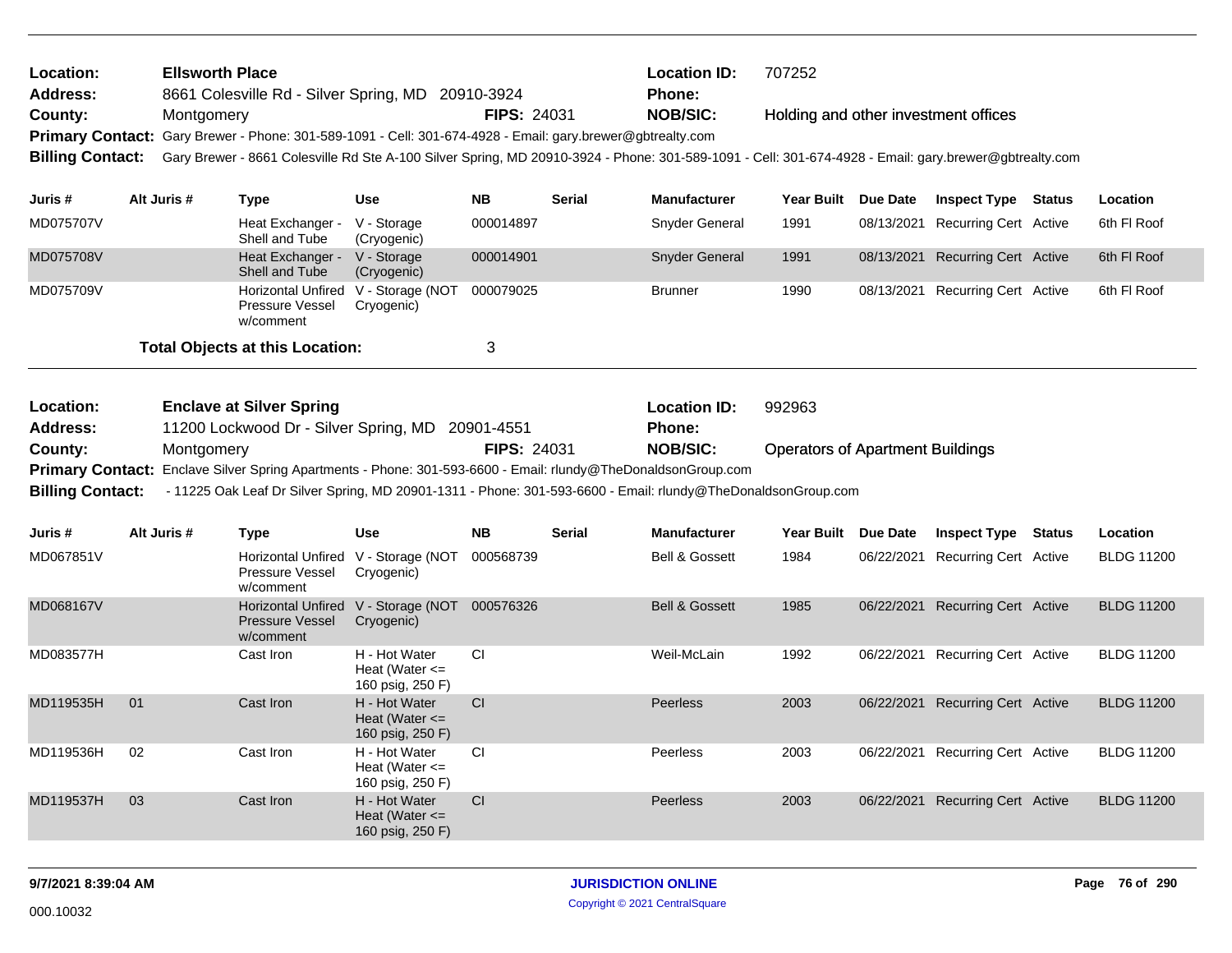| Juris #   | Alt Juris # | Type                                                                | <b>Use</b>                 | <b>NB</b> | <b>Serial</b> | <b>Manufacturer</b> | <b>Year Built</b> | <b>Due Date</b> | <b>Inspect Type</b>              | Status | Location          |
|-----------|-------------|---------------------------------------------------------------------|----------------------------|-----------|---------------|---------------------|-------------------|-----------------|----------------------------------|--------|-------------------|
| MD134040V |             | Horizontal Unfired V - Storage (NOT<br>Pressure Vessel<br>w/comment | Cryogenic)                 | 000290361 |               | Manchester          | 2004              |                 | 06/22/2021 Recurring Cert Active |        | <b>BLDG 11200</b> |
| MD148844V |             | Heat Exchanger -<br>Shell and Tube                                  | V - Storage<br>(Cryogenic) | 000010305 |               | Carrier             | 2004              |                 | 06/22/2021 Recurring Cert Active |        | 11200             |
| MD148846V |             | Heat Exchanger -<br>Shell and Tube                                  | V - Storage<br>(Cryogenic) | 000010315 |               | Carrier             | 2004              |                 | 06/22/2021 Recurring Cert Active |        | 11200             |
|           |             | <b>Total Objects at this Location:</b>                              |                            |           |               |                     |                   |                 |                                  |        |                   |

| <b>Location:</b> | <b>Enclave Silver Spring</b>                                                                                                  |                    | <b>Location ID:</b> | 704371                                  |
|------------------|-------------------------------------------------------------------------------------------------------------------------------|--------------------|---------------------|-----------------------------------------|
| <b>Address:</b>  | 11215 Oak Leaf Dr - Silver Spring, MD 20901-1317                                                                              |                    | Phone:              |                                         |
| County:          | Montgomery                                                                                                                    | <b>FIPS: 24031</b> | <b>NOB/SIC:</b>     | <b>Operators of Apartment Buildings</b> |
|                  | Primary Contact: Enclave Silver Spring Apartments - Phone: 301-593-6600 - Email: rlundy@TheDonaldsonGroup.com                 |                    |                     |                                         |
|                  | Billing Contact: - 11225 Oak Leaf Dr Silver Spring, MD 20901-1311 - Phone: 301-593-6600 - Email: rlundy@TheDonaldsonGroup.com |                    |                     |                                         |

| Juris #   | Alt Juris # | <b>Type</b>                                                      | <b>Use</b>                                              | <b>NB</b> | <b>Serial</b> | <b>Manufacturer</b>       | <b>Year Built</b> | Due Date   | <b>Inspect Type</b>          | <b>Status</b> | Location          |
|-----------|-------------|------------------------------------------------------------------|---------------------------------------------------------|-----------|---------------|---------------------------|-------------------|------------|------------------------------|---------------|-------------------|
| MD014827V |             | <b>Horizontal Unfired</b><br><b>Pressure Vessel</b><br>w/comment | V - Storage (NOT<br>Cryogenic)                          | 000222077 |               | <b>Bell &amp; Gossett</b> | 1966              | 06/22/2021 | Recurring Cert Active        |               | <b>BLDG 11215</b> |
| MD083578H |             | Cast Iron                                                        | H - Hot Water<br>Heat (Water $\leq$<br>160 psig, 250 F) | <b>CI</b> |               | Weil-McLain               | 1993              | 06/22/2021 | Recurring Cert Active        |               | <b>BLDG 11215</b> |
| MD119538H | 01          | Cast Iron                                                        | H - Hot Water<br>Heat (Water $\leq$<br>160 psig, 250 F) | <b>CI</b> |               | <b>Peerless</b>           | 2003              | 06/22/2021 | Recurring Cert Active        |               | <b>BLDG 11215</b> |
| MD119539H | 02          | Cast Iron                                                        | H - Hot Water<br>Heat (Water $\leq$<br>160 psig, 250 F) | <b>CI</b> |               | <b>Peerless</b>           | 2003              | 06/22/2021 | Recurring Cert Active        |               | <b>BLDG 11215</b> |
| MD119540H | 03          | Cast Iron                                                        | H - Hot Water<br>Heat (Water $\leq$<br>160 psig, 250 F) | CI        |               | Peerless                  | 2003              | 06/22/2021 | Recurring Cert Active        |               | <b>BLDG 11215</b> |
| MD133921V |             | <b>Horizontal Unfired</b><br><b>Pressure Vessel</b><br>w/comment | V - Storage (NOT<br>Cryogenic)                          | 000032198 |               | <b>Bell &amp; Gossett</b> | 1993              | 06/22/2021 | Recurring Cert Active        |               | <b>BLDG 11215</b> |
| MD133922V |             | <b>Vertical Unfired</b><br><b>Pressure Vessel</b><br>w/comment   | V - Storage (NOT<br>Cryogenic)                          | 000290362 |               | Manchester                | 2004              | 06/22/2021 | Recurring Cert Active        |               | <b>BLDG 11215</b> |
| MD147964V |             | <b>Vertical Unfired</b><br><b>Pressure Vessel</b><br>w/comment   | V - Storage (NOT<br>Cryogenic)                          | 000010329 |               | Carrier                   | 2004              | 06/22/2021 | <b>Recurring Cert Active</b> |               | 11215             |
| MD148843V |             | Heat Exchanger -<br>Shell and Tube                               | V - Storage<br>(Cryogenic)                              | 000010311 |               | Carrier                   | 2004              | 06/22/2021 | <b>Recurring Cert</b> Active |               | 11215             |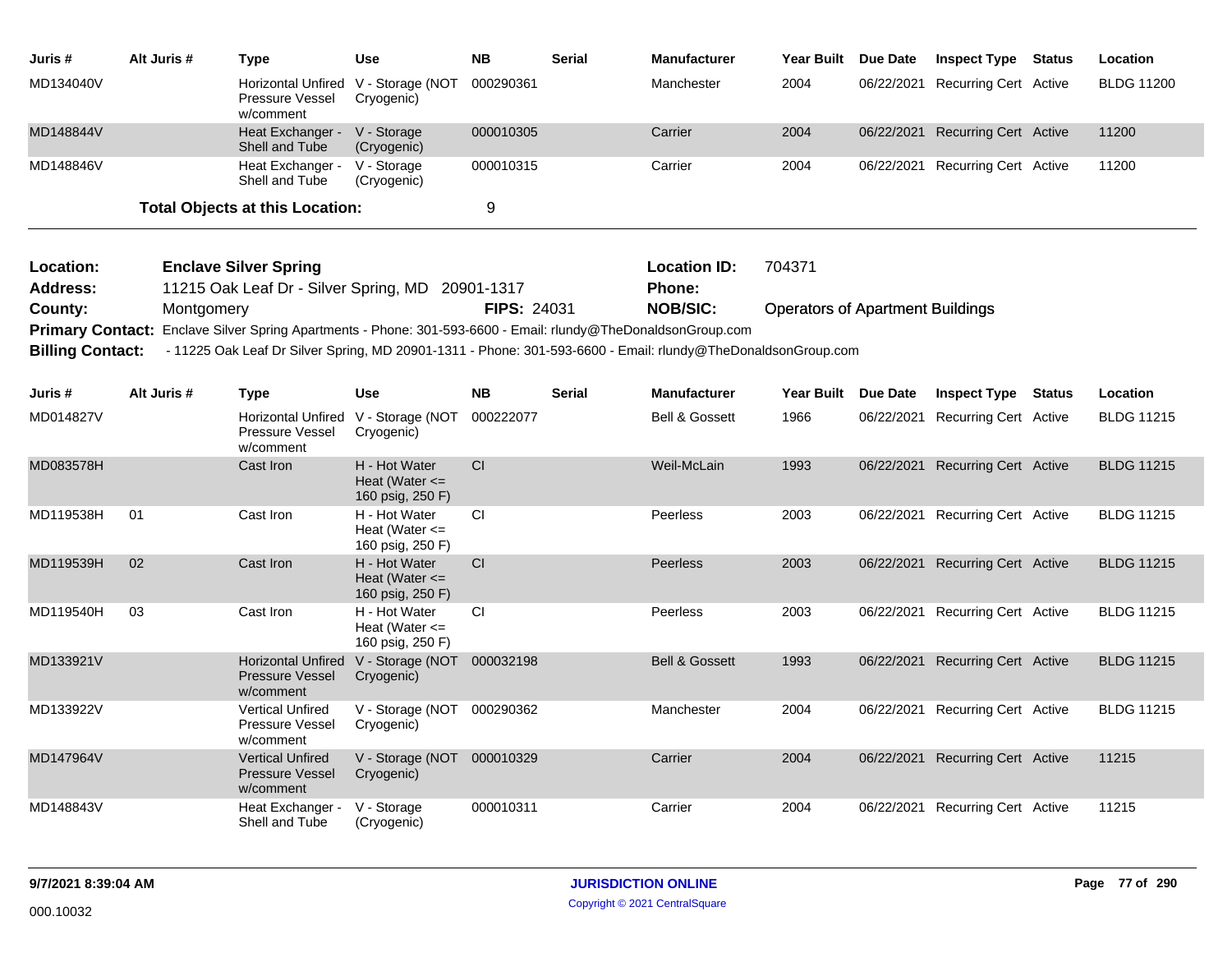| Juris #                      | Alt Juris # | <b>Type</b>                                                                                                   | <b>Use</b>                                              | <b>NB</b>   | <b>Serial</b> | <b>Manufacturer</b>           | Year Built Due Date                     |                 | <b>Inspect Type Status</b>       | Location                                 |
|------------------------------|-------------|---------------------------------------------------------------------------------------------------------------|---------------------------------------------------------|-------------|---------------|-------------------------------|-----------------------------------------|-----------------|----------------------------------|------------------------------------------|
| MD152077H                    |             | <b>Horizontal Water</b><br>Tube                                                                               | H - Hot Water<br>Supply (Water <=<br>160 psig, 210 F)   | 000013436   | 050538744     | $R$ BI                        | 2005                                    | 06/22/2021      | <b>Recurring Cert Active</b>     | Bldg 11225 pool<br>house double<br>doors |
|                              |             | <b>Total Objects at this Location:</b>                                                                        |                                                         | 10          |               |                               |                                         |                 |                                  |                                          |
| Location:<br><b>Address:</b> |             | <b>Enclave Silver Spring</b><br>11235 Oak Leaf Dr - Silver Spring, MD 20901-1318                              |                                                         |             |               | <b>Location ID:</b><br>Phone: | 992965                                  |                 |                                  |                                          |
| County:                      | Montgomery  |                                                                                                               |                                                         | FIPS: 24031 |               | <b>NOB/SIC:</b>               | <b>Operators of Apartment Buildings</b> |                 |                                  |                                          |
|                              |             | Primary Contact: Enclave Silver Spring Apartments - Phone: 301-593-6600 - Email: rlundy@TheDonaldsonGroup.com |                                                         |             |               |                               |                                         |                 |                                  |                                          |
| <b>Billing Contact:</b>      |             | - 11225 Oak Leaf Dr Silver Spring, MD 20901-1311 - Phone: 301-593-6600 - Email: rlundy@TheDonaldsonGroup.com  |                                                         |             |               |                               |                                         |                 |                                  |                                          |
| Juris #                      | Alt Juris # | <b>Type</b>                                                                                                   | <b>Use</b>                                              | <b>NB</b>   | <b>Serial</b> | <b>Manufacturer</b>           | <b>Year Built</b>                       | <b>Due Date</b> | <b>Inspect Type Status</b>       | Location                                 |
| MD014829V                    |             | <b>Vertical Unfired</b><br>Pressure Vessel<br>w/comment                                                       | V - Storage (NOT<br>Cryogenic)                          | 000560904   |               | <b>Bell &amp; Gossett</b>     | 1965                                    | 06/22/2021      | <b>Recurring Cert Active</b>     | 11235 Bldg 2                             |
| MD083576H                    |             | Cast Iron                                                                                                     | H - Hot Water<br>Heat (Water $\leq$<br>160 psig, 250 F) | CI          |               | Weil-McLain                   | 1991                                    |                 | 06/22/2021 Recurring Cert Active | <b>BLDG 11235</b>                        |
| MD119532H                    | 01          | Cast Iron                                                                                                     | H - Hot Water<br>Heat (Water $\leq$<br>160 psig, 250 F) | CI          |               | Peerless                      | 2003                                    |                 | 06/22/2021 Recurring Cert Active | <b>BLDG 11235</b>                        |
| MD119533H                    | 02          | Cast Iron                                                                                                     | H - Hot Water<br>Heat (Water $\leq$<br>160 psig, 250 F) | CI          |               | Peerless                      | 2003                                    |                 | 06/22/2021 Recurring Cert Active | <b>BLDG 11235</b>                        |
| MD119534H                    | 03          | Cast Iron                                                                                                     | H - Hot Water<br>Heat (Water $\leq$<br>160 psig, 250 F) | CI          |               | Peerless                      | 2003                                    |                 | 06/22/2021 Recurring Cert Active | <b>BLDG 11235</b>                        |
| MD133919V                    |             | <b>Vertical Unfired</b><br><b>Pressure Vessel</b><br>w/comment                                                | V - Storage (NOT<br>Cryogenic)                          | 000290333   |               | Manchester                    | 2004                                    | 06/22/2021      | <b>Recurring Cert Active</b>     | <b>BLDG 11235</b>                        |
| MD133920V                    |             | Heat Exchanger -<br>Other w/comment Cryogenic)                                                                | V - Storage (NOT                                        | 000569812   |               | <b>Bell &amp; Gossett</b>     | 1985                                    | 06/22/2021      | <b>Recurring Cert Active</b>     | bldg 11235                               |
| MD148845V                    |             | Heat Exchanger -<br>Shell and Tube                                                                            | V - Storage<br>(Cryogenic)                              | 000010291   |               | Carrier                       | 2004                                    | 06/22/2021      | <b>Recurring Cert Active</b>     | Bldg. 11235                              |
| MD152078V                    |             | <b>Vertical Unfired</b><br><b>Pressure Vessel</b><br>w/comment                                                | V - Storage (NOT<br>Cryogenic)                          | 000010327   |               | Carrier                       | 2004                                    |                 | 06/22/2021 Recurring Cert Active | Bldg 11235                               |
|                              |             | <b>Total Objects at this Location:</b>                                                                        |                                                         | 9           |               |                               |                                         |                 |                                  |                                          |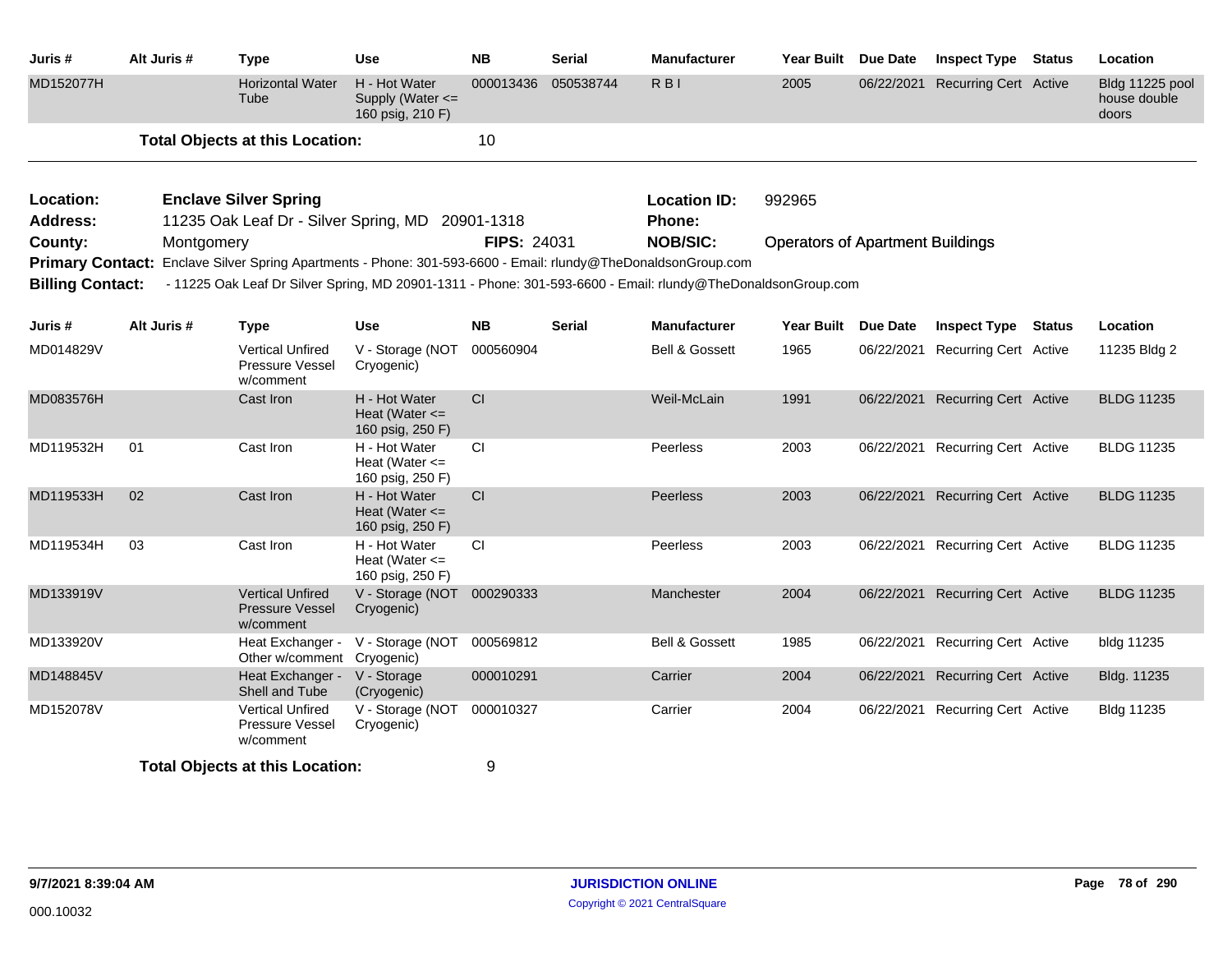| Location:<br><b>Address:</b><br>County:<br>Primary Contact: Euro Motor Cars<br><b>Billing Contact:</b><br>Alt Juris #<br>Juris #                                                                                                                                                                  |             | <b>Euro Motor Cars</b><br>19750 Germantown Rd - Germantown, MD 20874-1218<br>Montgomery<br>Steve Krasner - 7020 Arlington Rd Bethesda, MD 20814-5229 - Phone: 301-986-8800 |                                                                     |                                                                                                         | <b>FIPS: 24031</b> |               | <b>Location ID:</b><br>1685120<br><b>Phone:</b><br><b>NOB/SIC:</b><br>Motor Vehicle Dealers (New and Used) |                                |                 |                                  |               |                    |  |
|---------------------------------------------------------------------------------------------------------------------------------------------------------------------------------------------------------------------------------------------------------------------------------------------------|-------------|----------------------------------------------------------------------------------------------------------------------------------------------------------------------------|---------------------------------------------------------------------|---------------------------------------------------------------------------------------------------------|--------------------|---------------|------------------------------------------------------------------------------------------------------------|--------------------------------|-----------------|----------------------------------|---------------|--------------------|--|
|                                                                                                                                                                                                                                                                                                   |             |                                                                                                                                                                            | <b>Type</b>                                                         | <b>Use</b>                                                                                              | <b>NB</b>          | <b>Serial</b> | <b>Manufacturer</b>                                                                                        | <b>Year Built</b>              | <b>Due Date</b> | <b>Inspect Type</b>              | <b>Status</b> | Location           |  |
| MD169795V                                                                                                                                                                                                                                                                                         |             |                                                                                                                                                                            | Horizontal Unfired V - Storage (NOT<br>Pressure Vessel<br>w/comment | Cryogenic)                                                                                              | 000328988          |               | Morganton                                                                                                  | 2004                           | 06/28/2023      | <b>Recurring Cert Active</b>     |               | Shop               |  |
|                                                                                                                                                                                                                                                                                                   |             |                                                                                                                                                                            | <b>Total Objects at this Location:</b>                              |                                                                                                         | 1                  |               |                                                                                                            |                                |                 |                                  |               |                    |  |
| <b>Euro Motor Cars</b><br>Location:<br>7020 Arlington Rd - Bethesda, MD 20814-5229<br><b>Address:</b><br>County:<br>Montgomery<br>Primary Contact: Bill Gross - Phone: 301-215-5429<br><b>Billing Contact:</b><br>Steve Krasner - 7020 Arlington Rd Bethesda, MD 20814-5229 - Phone: 301-986-8800 |             |                                                                                                                                                                            |                                                                     | 710142<br><b>Location ID:</b><br>301-215-5429<br><b>Phone:</b><br><b>FIPS: 24031</b><br><b>NOB/SIC:</b> |                    |               |                                                                                                            | <b>Automotive Dealers, NEC</b> |                 |                                  |               |                    |  |
| Juris #                                                                                                                                                                                                                                                                                           | Alt Juris # |                                                                                                                                                                            | <b>Type</b>                                                         | <b>Use</b>                                                                                              | <b>NB</b>          | <b>Serial</b> | <b>Manufacturer</b>                                                                                        | <b>Year Built</b>              | <b>Due Date</b> | <b>Inspect Type</b>              | <b>Status</b> | Location           |  |
| MD074496V                                                                                                                                                                                                                                                                                         |             |                                                                                                                                                                            | <b>Vertical Unfired</b><br>Pressure Vessel<br>w/comment             | V - Storage (NOT<br>Cryogenic)                                                                          | 000813430          |               | <b>Buckeye</b>                                                                                             | 1987                           | 06/29/2023      | <b>Recurring Cert Active</b>     |               | <b>COMP SHED</b>   |  |
| MD169797V                                                                                                                                                                                                                                                                                         |             |                                                                                                                                                                            | <b>Horizontal Unfired</b><br><b>Pressure Vessel</b><br>w/comment    | V - Storage (NOT<br>Cryogenic)                                                                          | 002295005          |               | Champion                                                                                                   | 2020                           |                 | 06/29/2023 Recurring Cert Active |               | Compressor<br>Shed |  |
| MD169798V                                                                                                                                                                                                                                                                                         |             |                                                                                                                                                                            | <b>Horizontal Unfired</b><br>Pressure Vessel<br>w/comment           | V - Storage (NOT<br>Cryogenic)                                                                          | 000229500<br>6     |               | Champion                                                                                                   | 2020                           |                 | 06/29/2023 Recurring Cert Active |               | Compressor<br>Shed |  |
|                                                                                                                                                                                                                                                                                                   |             |                                                                                                                                                                            | <b>Total Objects at this Location:</b>                              |                                                                                                         | 3                  |               |                                                                                                            |                                |                 |                                  |               |                    |  |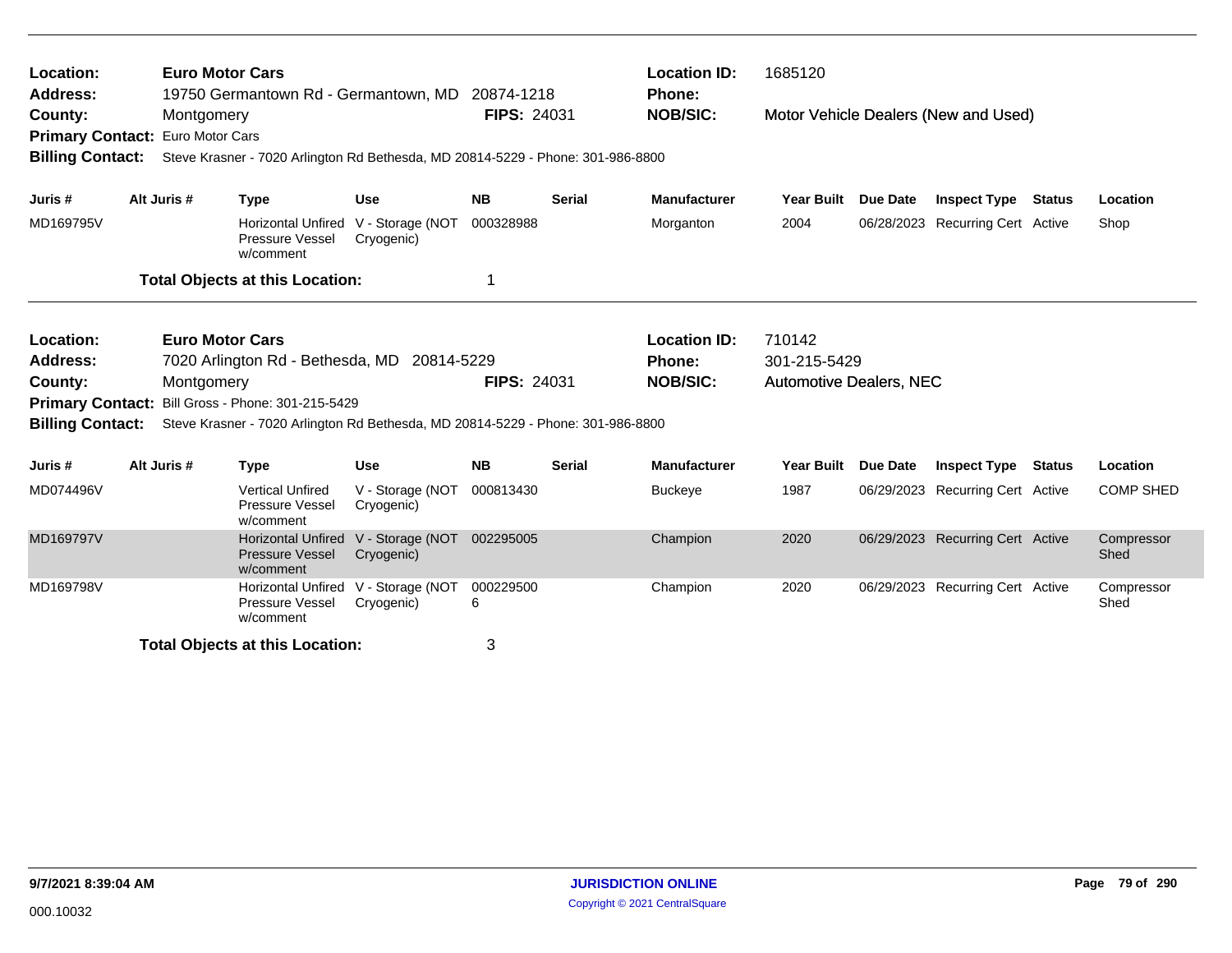| Location:<br>Address:                                                                                                                                                                                            |             |            | <b>Executive Sunoco</b><br>6060 Montrose Rd - Rockville, MD 20852-4802                                |                                |                    |               | <b>Location ID:</b><br>Phone:                                                                                                                                                                                                                                                    | 710210                           |                 |                                                          |  |                     |
|------------------------------------------------------------------------------------------------------------------------------------------------------------------------------------------------------------------|-------------|------------|-------------------------------------------------------------------------------------------------------|--------------------------------|--------------------|---------------|----------------------------------------------------------------------------------------------------------------------------------------------------------------------------------------------------------------------------------------------------------------------------------|----------------------------------|-----------------|----------------------------------------------------------|--|---------------------|
| County:<br><b>Billing Contact:</b>                                                                                                                                                                               |             | Montgomery | Primary Contact: Executive Sunoco - Phone: 301-230-0120 - Cell: 240-413-0139                          |                                | FIPS: 24031        |               | <b>NOB/SIC:</b>                                                                                                                                                                                                                                                                  | <b>Gasoline Service Stations</b> |                 |                                                          |  |                     |
| Juris #                                                                                                                                                                                                          | Alt Juris # |            | <b>Type</b>                                                                                           | <b>Use</b>                     | <b>NB</b>          | <b>Serial</b> | <b>Manufacturer</b>                                                                                                                                                                                                                                                              | Year Built Due Date              |                 | <b>Inspect Type Status</b>                               |  | Location            |
| MD112809V                                                                                                                                                                                                        |             |            | <b>Vertical Unfired</b><br>Pressure Vessel<br>w/comment                                               | V - Storage (NOT<br>Cryogenic) | 00036464D          |               | <b>Brunner</b>                                                                                                                                                                                                                                                                   | 1985                             |                 | 10/19/2022 Recurring Cert Active                         |  | <b>COMP ROOM</b>    |
|                                                                                                                                                                                                                  |             |            | <b>Total Objects at this Location:</b>                                                                |                                | $\mathbf 1$        |               |                                                                                                                                                                                                                                                                                  |                                  |                 |                                                          |  |                     |
| <b>Location:</b><br><b>Address:</b>                                                                                                                                                                              |             |            | <b>Expression Pathology Inc (Roberts Oxygen)</b><br>9600 Medical Center Dr - Rockville, MD 20850-3336 |                                |                    |               | <b>Location ID:</b><br>Phone:                                                                                                                                                                                                                                                    | 3839666                          |                 |                                                          |  |                     |
| County:                                                                                                                                                                                                          |             | Montgomery |                                                                                                       |                                | <b>FIPS: 24031</b> |               | <b>NOB/SIC:</b>                                                                                                                                                                                                                                                                  |                                  |                 | <b>Biological Products, Except Diagnostic Substances</b> |  |                     |
| <b>Billing Contact:</b>                                                                                                                                                                                          |             |            |                                                                                                       |                                |                    |               | Primary Contact: Roberts Oxygen Company (MD) - Phone: 240-493-8405 - Cell: 301-252-0742 - Email: DFranovich@RobertsOxygen.com<br>Bulk Tank Service Dept. - PO Box 5507 Rockville, MD 20855-0507 - Phone: 240-493-8405 - Cell: 301-252-0742 - Email: DFranovich@RobertsOxygen.com |                                  |                 |                                                          |  |                     |
| Juris #                                                                                                                                                                                                          | Alt Juris # |            | <b>Type</b>                                                                                           | <b>Use</b>                     | <b>NB</b>          | <b>Serial</b> | <b>Manufacturer</b>                                                                                                                                                                                                                                                              | Year Built Due Date              |                 | <b>Inspect Type Status</b>                               |  | Location            |
| MD160864V                                                                                                                                                                                                        |             |            | <b>Vertical Unfired</b><br>Pressure Vessel<br>w/comment                                               | V - Storage (NOT<br>Cryogenic) | 000013962          |               | <b>MVE</b>                                                                                                                                                                                                                                                                       | 1987                             |                 | 11/21/2023 Recurring Cert Active                         |  | <b>Loading Dock</b> |
|                                                                                                                                                                                                                  |             |            | <b>Total Objects at this Location:</b>                                                                |                                | 1                  |               |                                                                                                                                                                                                                                                                                  |                                  |                 |                                                          |  |                     |
| <b>Location:</b><br><b>Address:</b>                                                                                                                                                                              |             |            | <b>Exxon Columbia Automotive/Iverson Mall</b><br>12601 Old Columbia Pike - Silver Spring, MD          |                                | 20904-1614         |               | <b>Location ID:</b><br><b>Phone:</b>                                                                                                                                                                                                                                             | 714660                           |                 |                                                          |  |                     |
| County:                                                                                                                                                                                                          |             | Montgomery |                                                                                                       |                                | <b>FIPS: 24031</b> |               | <b>NOB/SIC:</b>                                                                                                                                                                                                                                                                  | <b>Gasoline Service Stations</b> |                 |                                                          |  |                     |
| Primary Contact: Sunny Singh - Phone: 301-622-4400<br><b>Billing Contact:</b><br>Kathleen McCaney - 1815 Gallagher Rd Plymouth Meeting, PA 19462-2840 - Phone: 610-276-5988 - Email: kathleen.mccaney@sunoco.com |             |            |                                                                                                       |                                |                    |               |                                                                                                                                                                                                                                                                                  |                                  |                 |                                                          |  |                     |
| Juris #                                                                                                                                                                                                          | Alt Juris # |            | <b>Type</b>                                                                                           | <b>Use</b>                     | <b>NB</b>          | <b>Serial</b> | Manufacturer                                                                                                                                                                                                                                                                     | <b>Year Built</b>                | <b>Due Date</b> | <b>Inspect Type Status</b>                               |  | Location            |
| MD137789V                                                                                                                                                                                                        |             |            | <b>Vertical Unfired</b><br><b>Pressure Vessel</b><br>w/comment                                        | V - Storage (NOT<br>Cryogenic) | 000973118          |               | Manchester                                                                                                                                                                                                                                                                       | 2008                             |                 | 10/07/2021 Recurring Cert Active                         |  | Car Wash            |
| MD152140V                                                                                                                                                                                                        |             |            | <b>Vertical Unfired</b><br><b>Pressure Vessel</b><br>w/comment                                        | V - Storage<br>(Cryogenic)     | 000024572          |               | Taylor-Wharton                                                                                                                                                                                                                                                                   | 1995                             |                 | 10/07/2021 Recurring Cert Active                         |  | Outside             |
|                                                                                                                                                                                                                  |             |            |                                                                                                       |                                |                    |               |                                                                                                                                                                                                                                                                                  |                                  |                 |                                                          |  |                     |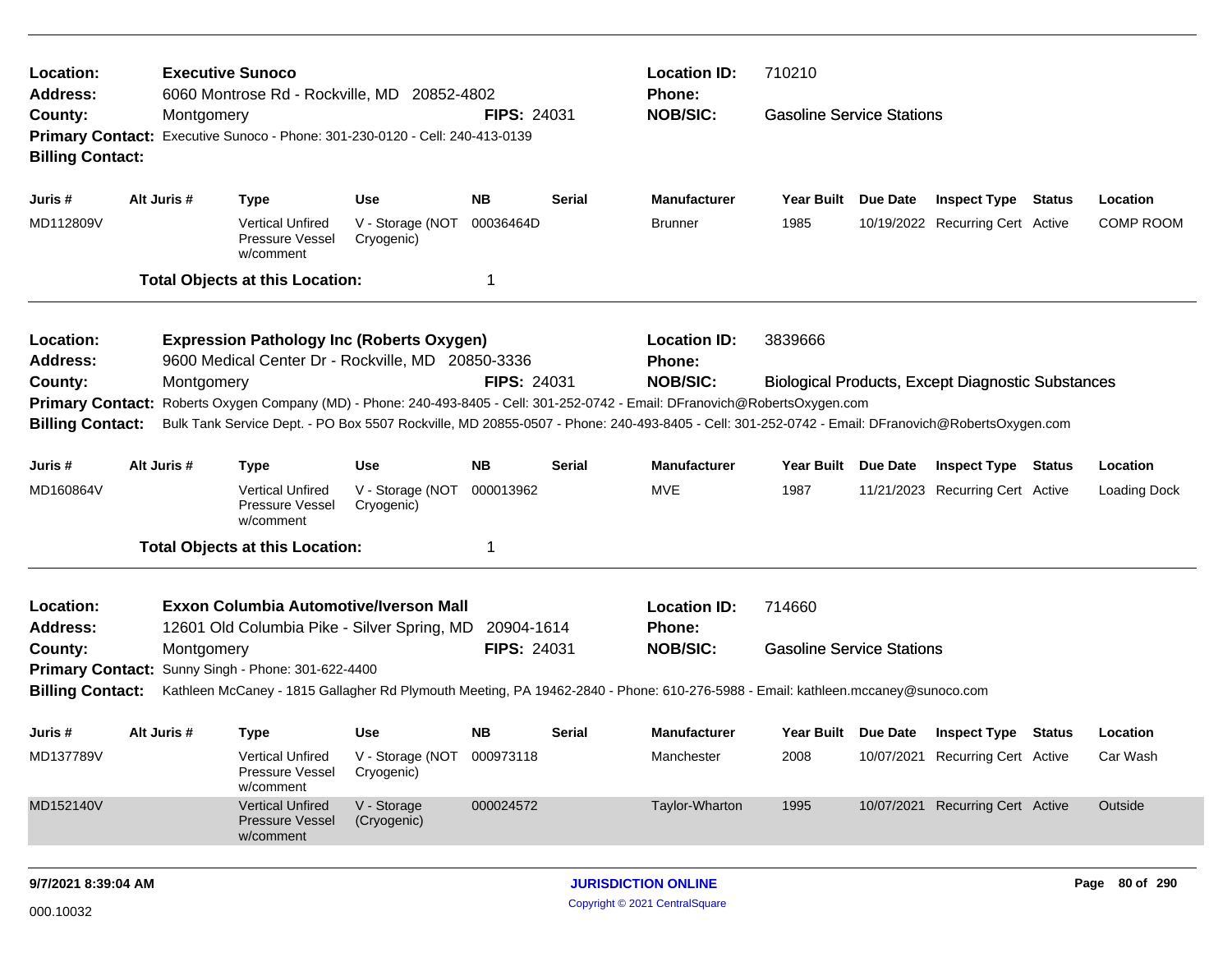| Location:<br>Address:                  |                                                   | <b>Location ID:</b><br>3968118<br><b>Exxon Tiger Mart (Roberts Oxygen)</b><br>13400 Old Columbia Pike - Silver Spring, MD 20904-4546<br>Phone: |                                                                                      |                                                             |                    |               |                                                                                                                                                 |                                         |                     |                                  |               |                     |
|----------------------------------------|---------------------------------------------------|------------------------------------------------------------------------------------------------------------------------------------------------|--------------------------------------------------------------------------------------|-------------------------------------------------------------|--------------------|---------------|-------------------------------------------------------------------------------------------------------------------------------------------------|-----------------------------------------|---------------------|----------------------------------|---------------|---------------------|
| County:                                |                                                   | Montgomery                                                                                                                                     |                                                                                      |                                                             | <b>FIPS: 24031</b> |               | <b>NOB/SIC:</b>                                                                                                                                 | <b>Gasoline Service Stations</b>        |                     |                                  |               |                     |
|                                        |                                                   |                                                                                                                                                |                                                                                      |                                                             |                    |               | Primary Contact: Roberts Oxygen Company (MD) - Phone: 240-493-8405 - Cell: 301-252-0742 - Email: DFranovich@RobertsOxygen.com                   |                                         |                     |                                  |               |                     |
| <b>Billing Contact:</b>                |                                                   |                                                                                                                                                |                                                                                      |                                                             |                    |               | Bulk Tank Service Dept. - PO Box 5507 Rockville, MD 20855-0507 - Phone: 240-493-8405 - Cell: 301-252-0742 - Email: DFranovich@RobertsOxygen.com |                                         |                     |                                  |               |                     |
| Juris #                                |                                                   | Alt Juris #                                                                                                                                    | <b>Type</b>                                                                          | <b>Use</b>                                                  | <b>NB</b>          | <b>Serial</b> | <b>Manufacturer</b>                                                                                                                             |                                         | Year Built Due Date | <b>Inspect Type Status</b>       |               | Location            |
| MD165153V                              |                                                   |                                                                                                                                                | <b>Vertical Unfired</b><br>Pressure Vessel<br>w/comment                              | V - Storage<br>(Cryogenic)                                  | 000284256          |               | <b>CHART</b>                                                                                                                                    | 2016                                    |                     | 08/27/2023 Recurring Cert Active |               | <b>Outside Shed</b> |
|                                        |                                                   |                                                                                                                                                | <b>Total Objects at this Location:</b>                                               |                                                             | $\mathbf 1$        |               |                                                                                                                                                 |                                         |                     |                                  |               |                     |
| Location:                              |                                                   | <b>Fairways North</b>                                                                                                                          |                                                                                      |                                                             |                    |               | <b>Location ID:</b>                                                                                                                             | 710371                                  |                     |                                  |               |                     |
| <b>Address:</b>                        |                                                   |                                                                                                                                                | 3310 N Leisure World Blvd - Silver Spring, MD 20906-5657                             |                                                             |                    |               | <b>Phone:</b>                                                                                                                                   | 301-598-1520                            |                     |                                  |               |                     |
| County:                                |                                                   | Montgomery                                                                                                                                     |                                                                                      |                                                             | <b>FIPS: 24031</b> |               | <b>NOB/SIC:</b>                                                                                                                                 | <b>Operators of Apartment Buildings</b> |                     |                                  |               |                     |
| <b>Primary Contact:</b>                |                                                   |                                                                                                                                                | JoAnn McDermitt Mgmt. Office- Lobby - Phone: 301-598-1520 - Email: lwfni7a@gmail.com |                                                             |                    |               |                                                                                                                                                 |                                         |                     |                                  |               |                     |
| <b>Billing Contact:</b>                |                                                   |                                                                                                                                                |                                                                                      |                                                             |                    |               | JoAnn McDermitt Mgmt. Office- Lobby - 3310 N Leisure World Blvd Silver Spring, MD 20906-5657 - Phone: 301-598-1520 - Email: lwfni7a@gmail.com   |                                         |                     |                                  |               |                     |
| Juris #                                |                                                   | Alt Juris #                                                                                                                                    | <b>Type</b>                                                                          | Use                                                         | <b>NB</b>          | <b>Serial</b> | <b>Manufacturer</b>                                                                                                                             | Year Built                              | Due Date            | <b>Inspect Type Status</b>       |               | Location            |
| MD169518H                              |                                                   |                                                                                                                                                | Water Heater<br>(HLW)                                                                | H - Hot Water<br>Supply (Water $\leq$ 9<br>160 psig, 210 F) | 000914925          |               | <b>PVI</b> Industries                                                                                                                           | 2019                                    |                     | 04/16/2023 Recurring Cert Active |               | BLRM                |
| MD169519H                              |                                                   |                                                                                                                                                | <b>Water Heater</b><br>(HLW)                                                         | H - Hot Water<br>Supply (Water <=<br>160 psig, 210 F)       | 000148103          |               | <b>PVI Industries</b>                                                                                                                           | 2019                                    |                     | 04/16/2023 Recurring Cert Active |               | <b>BLRM</b>         |
|                                        |                                                   |                                                                                                                                                | <b>Total Objects at this Location:</b>                                               |                                                             | 2                  |               |                                                                                                                                                 |                                         |                     |                                  |               |                     |
| Location:                              |                                                   |                                                                                                                                                | <b>Firehouse Subs (Arc3)</b>                                                         |                                                             |                    |               | <b>Location ID:</b>                                                                                                                             | 3918918                                 |                     |                                  |               |                     |
| <b>Address:</b>                        |                                                   |                                                                                                                                                | 28 Upper Rock Cir - Rockville, MD 20850-4098                                         |                                                             |                    |               | <b>Phone:</b>                                                                                                                                   |                                         |                     |                                  |               |                     |
| County:                                |                                                   | Montgomery                                                                                                                                     |                                                                                      |                                                             | <b>FIPS: 24031</b> |               | <b>NOB/SIC:</b>                                                                                                                                 | <b>Eating and Drinking Places</b>       |                     |                                  |               |                     |
| Primary Contact: Firehouse Subs (Arc3) |                                                   |                                                                                                                                                |                                                                                      |                                                             |                    |               |                                                                                                                                                 |                                         |                     |                                  |               |                     |
| <b>Billing Contact:</b>                |                                                   |                                                                                                                                                |                                                                                      |                                                             |                    |               | Charlie Patterson - PO Box 26269 Richmond, VA 23260-6269 - Phone: 804-644-4521 - Email: charlie.patterson@arc3gases.com                         |                                         |                     |                                  |               |                     |
| Juris #                                |                                                   | Alt Juris #                                                                                                                                    | <b>Type</b>                                                                          | <b>Use</b>                                                  | <b>NB</b>          | <b>Serial</b> | <b>Manufacturer</b>                                                                                                                             | Year Built Due Date                     |                     | <b>Inspect Type</b>              | <b>Status</b> | Location            |
| MD162930V                              |                                                   |                                                                                                                                                | <b>Vertical Unfired</b><br><b>Pressure Vessel</b>                                    | V - Storage<br>(Cryogenic)                                  | 000304233          |               | <b>CHART</b>                                                                                                                                    | 2017                                    |                     | 12/13/2022 Recurring Cert Active |               | Closet              |
|                                        | 9/7/2021 8:39:04 AM<br><b>JURISDICTION ONLINE</b> |                                                                                                                                                |                                                                                      |                                                             |                    |               |                                                                                                                                                 |                                         |                     |                                  |               | Page 81 of 290      |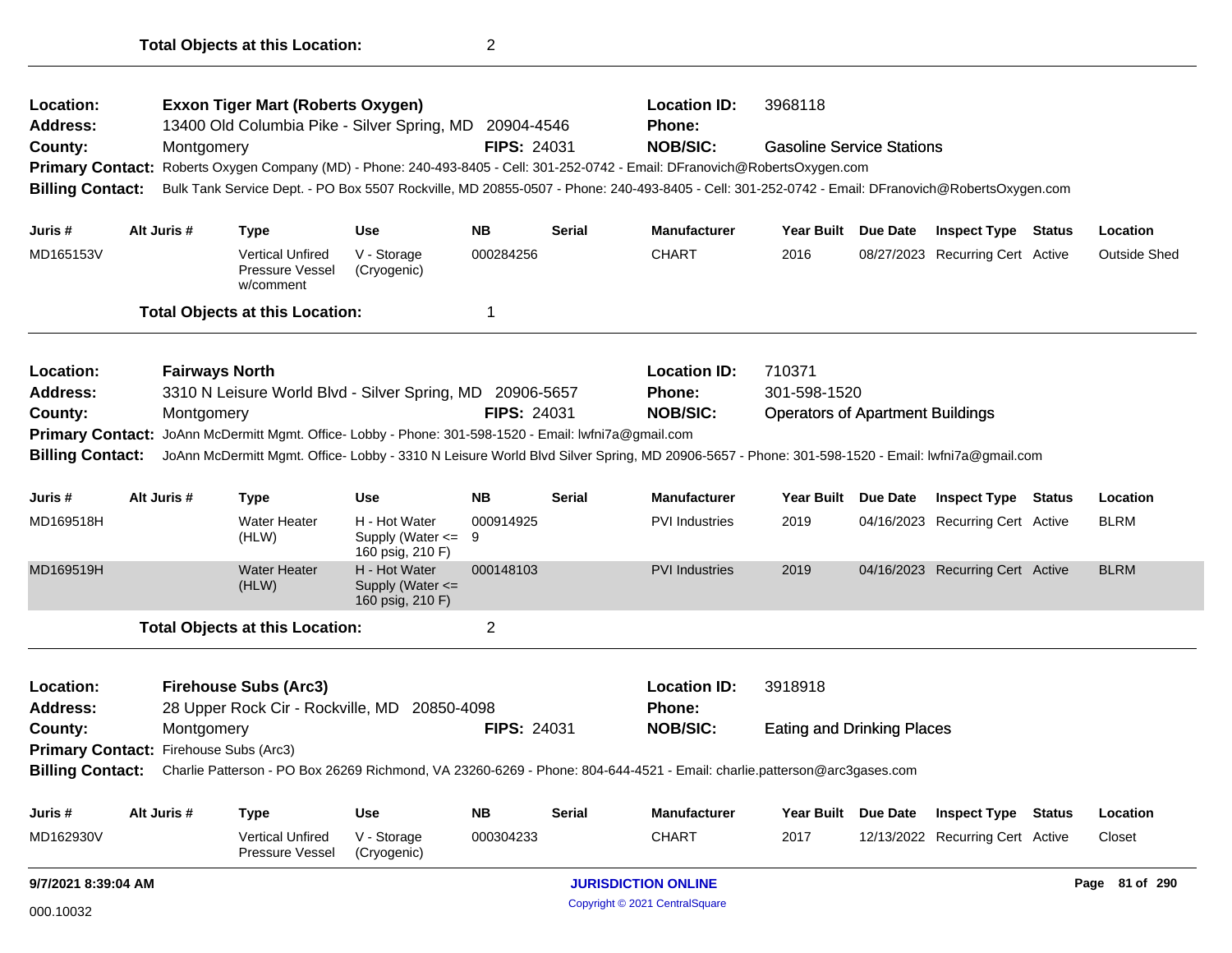| Juris #                                                            | Alt Juris #                                                                                                     | <b>Type</b><br>w/comment                                                                                                        | <b>Use</b>                     | <b>NB</b>                                               | <b>Serial</b>          | <b>Manufacturer</b>                                                                                                                                                         | Year Built Due Date                      |            | <b>Inspect Type Status</b>       |        | Location     |
|--------------------------------------------------------------------|-----------------------------------------------------------------------------------------------------------------|---------------------------------------------------------------------------------------------------------------------------------|--------------------------------|---------------------------------------------------------|------------------------|-----------------------------------------------------------------------------------------------------------------------------------------------------------------------------|------------------------------------------|------------|----------------------------------|--------|--------------|
|                                                                    |                                                                                                                 | <b>Total Objects at this Location:</b>                                                                                          |                                | -1                                                      |                        |                                                                                                                                                                             |                                          |            |                                  |        |              |
| Location:<br><b>Address:</b><br>County:<br><b>Billing Contact:</b> | Montgomery                                                                                                      | Firehouse Subs - 0702 (Arc3)<br>19851 Century Blvd - Germantown, MD 20874-7144<br>Primary Contact: Firehouse Subs - 0702 (Arc3) |                                | <b>FIPS: 24031</b>                                      |                        | <b>Location ID:</b><br>Phone:<br><b>NOB/SIC:</b><br>Charlie Patterson - PO Box 26269 Richmond, VA 23260-6269 - Phone: 804-644-4521 - Email: charlie.patterson@arc3gases.com | 3993045                                  |            |                                  |        |              |
| Juris #                                                            | Alt Juris #                                                                                                     | <b>Type</b>                                                                                                                     | <b>Use</b>                     | <b>NB</b>                                               | <b>Serial</b>          | <b>Manufacturer</b>                                                                                                                                                         | Year Built Due Date                      |            | <b>Inspect Type</b>              | Status | Location     |
| MD165832V                                                          |                                                                                                                 | <b>Vertical Unfired</b><br>Pressure Vessel<br>w/comment                                                                         | V - Storage<br>(Cryogenic)     | 000021084                                               |                        | Taylor                                                                                                                                                                      | 1995                                     | 11/19/2021 | <b>Recurring Cert Active</b>     |        | Outside      |
|                                                                    |                                                                                                                 | <b>Total Objects at this Location:</b>                                                                                          |                                | -1                                                      |                        |                                                                                                                                                                             |                                          |            |                                  |        |              |
| Location:<br><b>Address:</b><br>County:                            | Firestone - 0469<br>11500 Georgia Avenue - Silver Spring, MD<br>Montgomery<br>Primary Contact: Firestone - 0469 | 20902-1909<br>FIPS: 24031                                                                                                       |                                | <b>Location ID:</b><br><b>Phone:</b><br><b>NOB/SIC:</b> | 710704<br>301-942-8120 |                                                                                                                                                                             | Automotive repair, services, and parking |            |                                  |        |              |
| <b>Billing Contact:</b>                                            |                                                                                                                 |                                                                                                                                 |                                |                                                         |                        |                                                                                                                                                                             |                                          |            |                                  |        |              |
| Juris #                                                            | Alt Juris #                                                                                                     | <b>Type</b>                                                                                                                     | <b>Use</b>                     | <b>NB</b>                                               | <b>Serial</b>          | <b>Manufacturer</b>                                                                                                                                                         | Year Built Due Date                      |            | <b>Inspect Type</b>              | Status | Location     |
| MD074374V                                                          | 02                                                                                                              | <b>Vertical Unfired</b><br>Pressure Vessel<br>w/comment                                                                         | V - Storage (NOT<br>Cryogenic) | 000871802                                               |                        | <b>Buckeye</b>                                                                                                                                                              | 1988                                     |            | 12/27/2022 Recurring Cert Active |        | Storage Room |
| MD074495V                                                          | 03                                                                                                              | <b>Vertical Unfired</b><br><b>Pressure Vessel</b><br>w/comment                                                                  | V - Storage (NOT<br>Cryogenic) | 000871798                                               |                        | <b>Buckeye</b>                                                                                                                                                              | 1988                                     |            | 12/27/2022 Recurring Cert Active |        | Storage Rm   |
|                                                                    |                                                                                                                 | <b>Total Objects at this Location:</b>                                                                                          |                                | $\overline{2}$                                          |                        |                                                                                                                                                                             |                                          |            |                                  |        |              |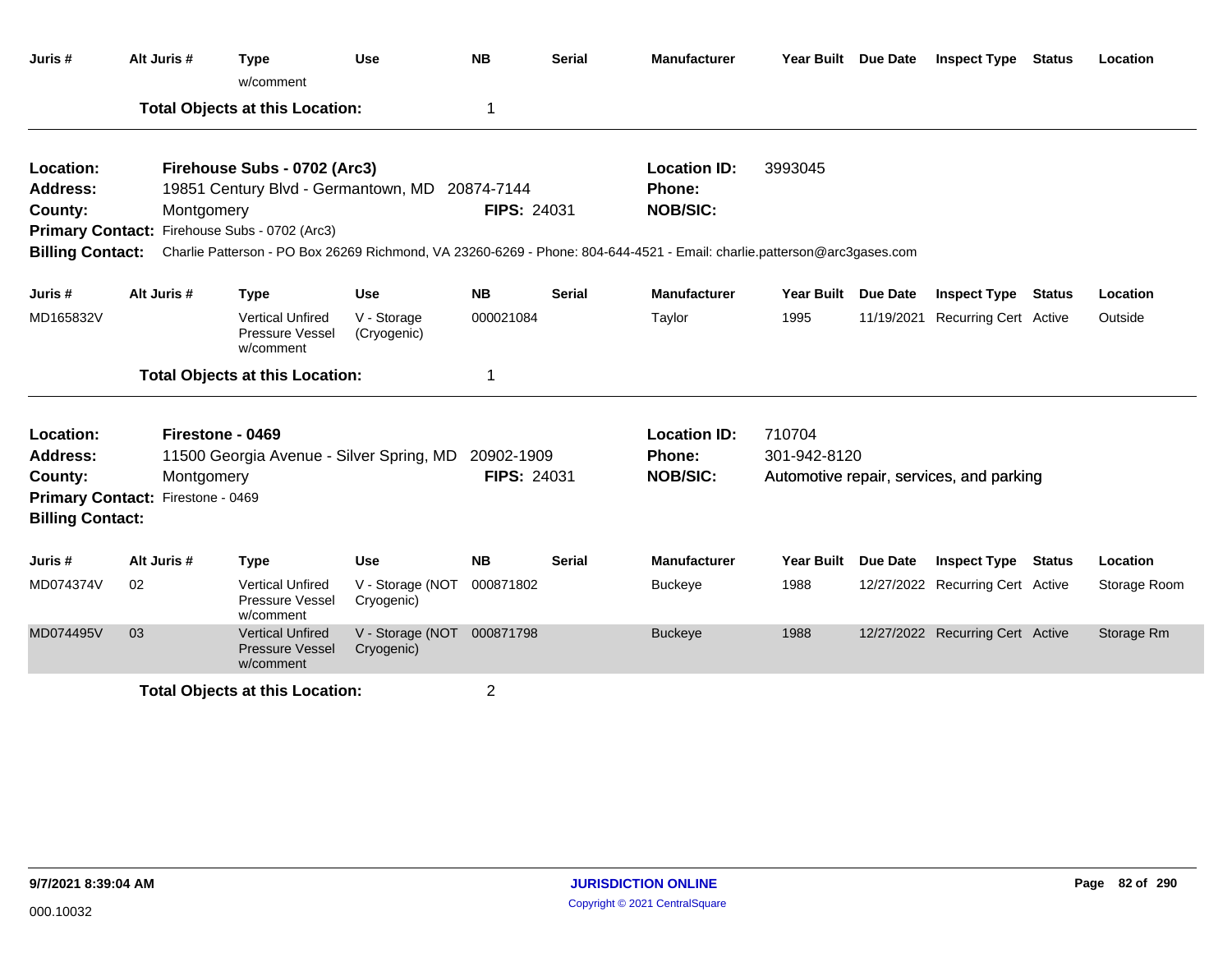| Location:                  |             | <b>Location ID:</b><br><b>Fitzgerald Lakeforest Auto Mall</b><br>905 N Frederick Ave - Gaithersburg, MD 20879-3370<br><b>Phone:</b> |                                                         |                    |               |                                                                                            |                                         |                 |                                                  |        |                         |
|----------------------------|-------------|-------------------------------------------------------------------------------------------------------------------------------------|---------------------------------------------------------|--------------------|---------------|--------------------------------------------------------------------------------------------|-----------------------------------------|-----------------|--------------------------------------------------|--------|-------------------------|
| <b>Address:</b><br>County: | Montgomery  | Primary Contact: Tony Pearson - Phone: 301-670-4831                                                                                 |                                                         | <b>FIPS: 24031</b> |               | <b>NOB/SIC:</b>                                                                            |                                         |                 | Automotive dealers and gasoline service stations |        |                         |
| <b>Billing Contact:</b>    |             | Tony Pearson - 905 N Frederick Ave Gaithersburg, MD 20879-3323 - Phone: 301-670-4831                                                |                                                         |                    |               |                                                                                            |                                         |                 |                                                  |        |                         |
| Juris #                    | Alt Juris # | <b>Type</b>                                                                                                                         | <b>Use</b>                                              | NB.                | <b>Serial</b> | <b>Manufacturer</b>                                                                        | Year Built Due Date                     |                 | <b>Inspect Type Status</b>                       |        | Location                |
| MD161496V                  |             | <b>Vertical Unfired</b><br>Pressure Vessel<br>w/comment                                                                             | V - Storage (NOT<br>Cryogenic)                          | 000840722          |               | <b>Steel Fab</b>                                                                           | 2017                                    |                 | 07/12/2022 Recurring Cert Active                 |        | <b>COMPRESSOR</b><br>RM |
|                            |             | <b>Total Objects at this Location:</b>                                                                                              |                                                         | -1                 |               |                                                                                            |                                         |                 |                                                  |        |                         |
| Location:                  |             | <b>Flowerhill Car Wash</b>                                                                                                          |                                                         |                    |               | <b>Location ID:</b>                                                                        | 2549771                                 |                 |                                                  |        |                         |
| <b>Address:</b>            |             | 8441 Snouffer School Rd - Gaithersburg, MD 20879-5541                                                                               |                                                         |                    |               | <b>Phone:</b>                                                                              |                                         |                 |                                                  |        |                         |
| County:                    | Montgomery  |                                                                                                                                     |                                                         | <b>FIPS: 24031</b> |               | <b>NOB/SIC:</b>                                                                            | Services, NEC                           |                 |                                                  |        |                         |
| <b>Primary Contact:</b>    |             | Oxenhill Services, Inc.                                                                                                             |                                                         |                    |               |                                                                                            |                                         |                 |                                                  |        |                         |
| <b>Billing Contact:</b>    |             | - 1300 Caraway Ct Ste 202 Upper Marlboro, MD 20774-5462                                                                             |                                                         |                    |               |                                                                                            |                                         |                 |                                                  |        |                         |
| Juris #                    | Alt Juris # | <b>Type</b>                                                                                                                         | <b>Use</b>                                              | <b>NB</b>          | <b>Serial</b> | <b>Manufacturer</b>                                                                        | Year Built                              | <b>Due Date</b> | <b>Inspect Type</b>                              | Status | Location                |
| MD141786V                  |             | <b>Vertical Unfired</b><br>Pressure Vessel<br>w/comment                                                                             | V - Storage (NOT<br>Cryogenic)                          | 000635816          |               | Manchester                                                                                 | 1998                                    |                 | 02/15/2022 Recurring Cert Active                 |        | Car Wsh Bkrm            |
|                            |             | <b>Total Objects at this Location:</b>                                                                                              |                                                         | -1                 |               |                                                                                            |                                         |                 |                                                  |        |                         |
| Location:                  |             | <b>Flowers Garden Apartments</b>                                                                                                    |                                                         |                    |               | <b>Location ID:</b>                                                                        | 710861                                  |                 |                                                  |        |                         |
| Address:                   |             | 8240 Flower Ave - Takoma Park, MD 20912-6800                                                                                        |                                                         |                    |               | <b>Phone:</b>                                                                              |                                         |                 |                                                  |        |                         |
| County:                    | Montgomery  |                                                                                                                                     |                                                         | <b>FIPS: 24031</b> |               | <b>NOB/SIC:</b>                                                                            | <b>Operators of Apartment Buildings</b> |                 |                                                  |        |                         |
|                            |             | Primary Contact: Max Chaiken - Phone: 301-983-0519                                                                                  |                                                         |                    |               |                                                                                            |                                         |                 |                                                  |        |                         |
| <b>Billing Contact:</b>    |             |                                                                                                                                     |                                                         |                    |               | Max Chaiken - PO Box 34743 C/O Steve Chalken Bethesda, MD 20827-0743 - Phone: 301-983-0519 |                                         |                 |                                                  |        |                         |
| Juris #                    | Alt Juris # | <b>Type</b>                                                                                                                         | <b>Use</b>                                              | <b>NB</b>          | <b>Serial</b> | <b>Manufacturer</b>                                                                        | Year Built Due Date                     |                 | <b>Inspect Type</b>                              | Status | Location                |
| MD100173H                  |             | Water Heater<br>(HLW)                                                                                                               | H - Hot Water<br>Supply (Water <=<br>160 psig, 210 F)   | 000075202          |               | Rheem                                                                                      | 1997                                    |                 | 11/13/2021 Recurring Cert Active                 |        | Boiler Room             |
| MD133975H                  |             | Cast Iron                                                                                                                           | H - Hot Water<br>Heat (Water $\leq$<br>160 psig, 250 F) | CI                 |               | Weil-McLain                                                                                | 2005                                    |                 | 11/13/2021 Recurring Cert Active                 |        | Boiler room             |
| 9/7/2021 8:39:04 AM        |             |                                                                                                                                     |                                                         |                    |               | <b>JURISDICTION ONLINE</b>                                                                 |                                         |                 |                                                  |        | Page 83 of 290          |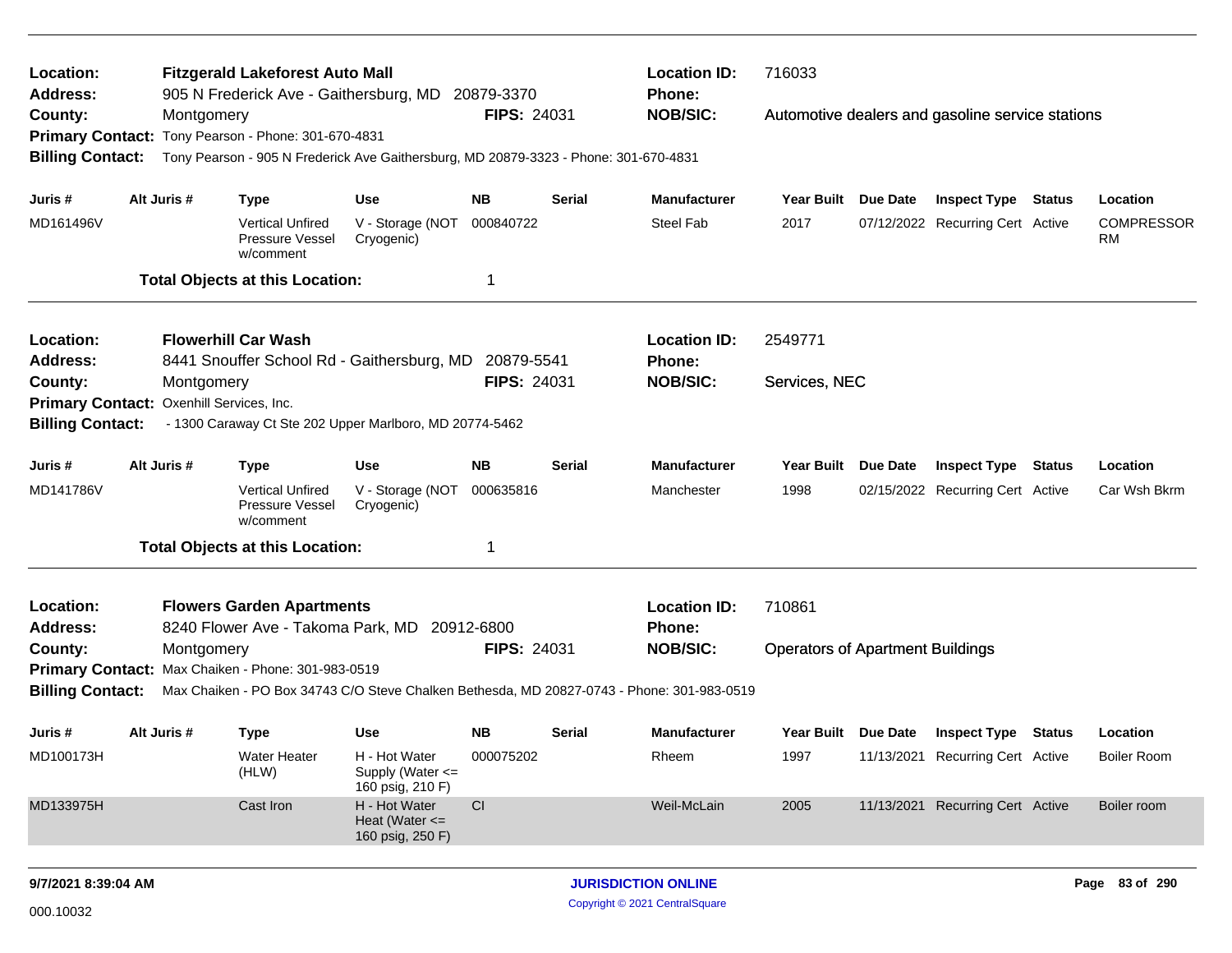| Location:<br>Address:<br>County:                                                                                                                                                                                                                                  | <b>Forest Apartments</b><br>2004 Baltimore Rd - Rockville, MD 20851-1209<br><b>FIPS: 24031</b><br>Montgomery<br>David Craig Jr - Phone: 301-340-1990 - Email: dcraig@horningbros.com<br><b>Primary Contact:</b><br><b>Billing Contact:</b><br>Veda Brinkley - 2012 Baltimore Rd Ofc Rockville, MD 20851-1210 - Phone: 301-340-1990 |  |                                        |                                                           |           |               | <b>Location ID:</b><br><b>Phone:</b><br><b>NOB/SIC:</b>                                                           | 2897914<br><b>Operators of Apartment Buildings</b> |                 |                                  |               |                    |  |
|-------------------------------------------------------------------------------------------------------------------------------------------------------------------------------------------------------------------------------------------------------------------|------------------------------------------------------------------------------------------------------------------------------------------------------------------------------------------------------------------------------------------------------------------------------------------------------------------------------------|--|----------------------------------------|-----------------------------------------------------------|-----------|---------------|-------------------------------------------------------------------------------------------------------------------|----------------------------------------------------|-----------------|----------------------------------|---------------|--------------------|--|
| Juris #                                                                                                                                                                                                                                                           | Alt Juris #                                                                                                                                                                                                                                                                                                                        |  | <b>Type</b>                            | <b>Use</b>                                                | <b>NB</b> | <b>Serial</b> | <b>Manufacturer</b>                                                                                               | <b>Year Built</b>                                  | Due Date        | <b>Inspect Type</b>              | <b>Status</b> | Location           |  |
| MD148259H                                                                                                                                                                                                                                                         |                                                                                                                                                                                                                                                                                                                                    |  | <b>Water Heater</b><br>(HLW)           | H - Hot Water<br>Supply (Water <=<br>160 psig, 210 F)     | 000093059 |               | <b>Bradford</b>                                                                                                   | 2010                                               |                 | 09/27/2022 Recurring Cert Active |               | <b>Basement</b>    |  |
|                                                                                                                                                                                                                                                                   |                                                                                                                                                                                                                                                                                                                                    |  | <b>Total Objects at this Location:</b> |                                                           | 1         |               |                                                                                                                   |                                                    |                 |                                  |               |                    |  |
| <b>Forest Glen Medical Center</b><br>Location:<br>Address:<br>9801 Georgia Ave - Silver Spring, MD<br>20902-5276<br><b>FIPS: 24031</b><br>County:<br>Montgomery<br>Christina Martin - Phone: 301-222-0026 - Email: cmartin@edgecre.com<br><b>Primary Contact:</b> |                                                                                                                                                                                                                                                                                                                                    |  |                                        |                                                           |           |               | <b>Location ID:</b><br><b>Phone:</b><br><b>NOB/SIC:</b>                                                           | 710955<br><b>Health services</b>                   |                 |                                  |               |                    |  |
| <b>Billing Contact:</b>                                                                                                                                                                                                                                           |                                                                                                                                                                                                                                                                                                                                    |  |                                        |                                                           |           |               | Christina Martin - 2273 Research Blvd Rockville, MD 20850-3264 - Phone: 301-222-0026 - Email: cmartin@edgecre.com |                                                    |                 |                                  |               |                    |  |
| Juris #                                                                                                                                                                                                                                                           | Alt Juris #                                                                                                                                                                                                                                                                                                                        |  | <b>Type</b>                            | <b>Use</b>                                                | <b>NB</b> | <b>Serial</b> | <b>Manufacturer</b>                                                                                               | <b>Year Built</b>                                  | <b>Due Date</b> | <b>Inspect Type Status</b>       |               | Location           |  |
| MD106337V                                                                                                                                                                                                                                                         |                                                                                                                                                                                                                                                                                                                                    |  | Heat Exchanger -<br>Shell and Tube     | V - Storage<br>(Cryogenic)                                | 000024592 |               | Dunham Bush                                                                                                       | 1995                                               |                 | 10/06/2022 Recurring Cert Active |               | <b>Boiler Room</b> |  |
| MD138136H                                                                                                                                                                                                                                                         |                                                                                                                                                                                                                                                                                                                                    |  | <b>Vertical Fire Tube</b>              | H - Hot Water<br>Heat (Water $\leq$<br>160 psig, 250 F)   | 000113575 |               | Lochinvar                                                                                                         | 2009                                               |                 | 10/06/2022 Recurring Cert Active |               | Boiler room        |  |
| MD138137H                                                                                                                                                                                                                                                         |                                                                                                                                                                                                                                                                                                                                    |  | <b>Vertical Fire Tube</b>              | H - Hot Water<br>Heat (Water $\leq$<br>160 psig, 250 F)   | 000113570 |               | Lochinvar                                                                                                         | 2009                                               |                 | 10/06/2022 Recurring Cert Active |               | Boiler room        |  |
| MD162362H                                                                                                                                                                                                                                                         |                                                                                                                                                                                                                                                                                                                                    |  | <b>Water Heater</b><br>(HLW)           | H - Hot Water<br>Supply (Water $\leq$<br>160 psig, 210 F) | 000129107 |               | <b>Bradford White</b>                                                                                             | 2018                                               |                 | 10/06/2022 Recurring Cert Active |               | <b>Blrm</b>        |  |
|                                                                                                                                                                                                                                                                   |                                                                                                                                                                                                                                                                                                                                    |  |                                        |                                                           |           |               |                                                                                                                   |                                                    |                 |                                  |               |                    |  |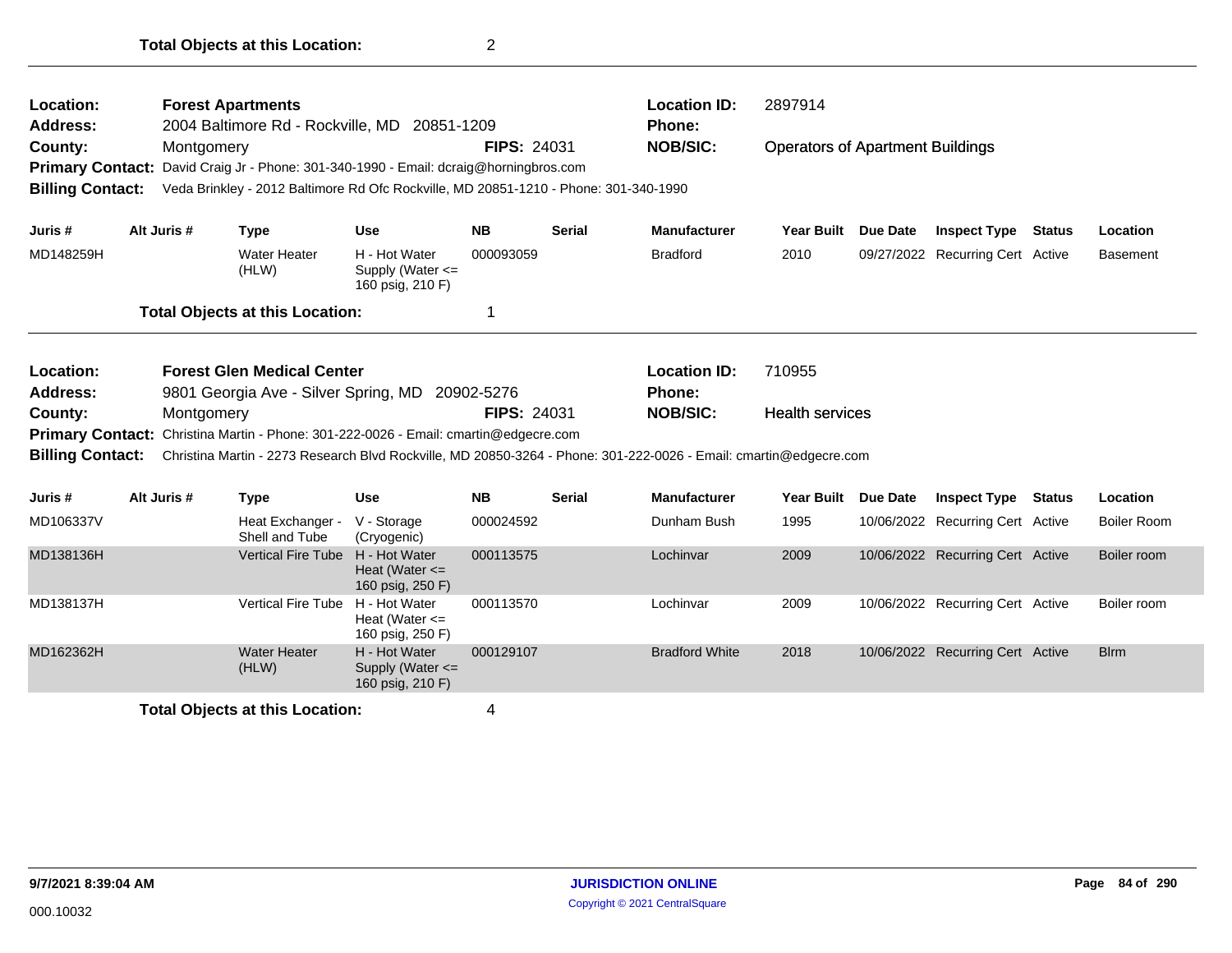| Location:               | Fox Chase Rehab & Nursing                                                                                        |                    | <b>Location ID:</b> | 722625                                 |
|-------------------------|------------------------------------------------------------------------------------------------------------------|--------------------|---------------------|----------------------------------------|
| <b>Address:</b>         | 2015 East West Hwy - Silver Spring, MD 20910-2602                                                                |                    | <b>Phone:</b>       | 301-587-0786                           |
| County:                 | Montgomery                                                                                                       | <b>FIPS: 24031</b> | <b>NOB/SIC:</b>     | <b>Skilled Nursing Care Facilities</b> |
|                         | Primary Contact: Garth Wilson - Phone: 301-587-2400 - Cell: 240-616-8168 - Email: gwilson@parkhealthfoxchase.com |                    |                     |                                        |
| <b>Billing Contact:</b> | Alex Nowell - 2015 East West Hwy Silver Spring, MD 20910-2602 - Phone: 301-587-0786                              |                    |                     |                                        |
|                         |                                                                                                                  |                    |                     |                                        |

| Juris #   | Alt Juris #   | Type                                   | <b>Use</b>                                                | <b>NB</b> | <b>Serial</b> | <b>Manufacturer</b> | <b>Year Built</b> | <b>Due Date</b> | <b>Inspect Type</b>              | <b>Status</b> | Location           |
|-----------|---------------|----------------------------------------|-----------------------------------------------------------|-----------|---------------|---------------------|-------------------|-----------------|----------------------------------|---------------|--------------------|
| MD145747H | MSN-THERM     | Water Heater<br>(HLW)                  | H - Hot Water<br>Supply (Water $\leq$<br>160 psig, 210 F) | 000154608 |               | A O Smith           | 2011              |                 | 08/24/2022 Recurring Cert Active |               | Boiler Room        |
| MD149272H | $\mathcal{P}$ | Cast Aluminum                          | H - Hot Water<br>Heat (Water $\leq$<br>160 psig, 250 F)   | CA        | 11992         | Hydrotherm          | 2013              |                 | 08/24/2022 Recurring Cert Active |               | <b>Boiler Room</b> |
| MD149273H | BLR-1         | Cast Aluminum                          | H - Hot Water<br>Heat (Water $\leq$<br>160 psig, 250 F)   | CA        | 11991         | Hydrotherm          | 2013              |                 | 08/24/2022 Recurring Cert Active |               | Boiler Room        |
|           |               | <b>Total Objects at this Location:</b> |                                                           | 3         |               |                     |                   |                 |                                  |               |                    |

| Location:               |             | Francis G. Newlands Bldg/Cesco Osteria Restaurant                                                  |                                     |                    | <b>Location ID:</b> | 3521737             |            |                 |                                              |        |                                 |
|-------------------------|-------------|----------------------------------------------------------------------------------------------------|-------------------------------------|--------------------|---------------------|---------------------|------------|-----------------|----------------------------------------------|--------|---------------------------------|
| <b>Address:</b>         |             | 2 Bethesda Metro Ctr - Bethesda, MD 20814-6319                                                     |                                     |                    |                     | <b>Phone:</b>       |            |                 |                                              |        |                                 |
| County:                 | Montgomery  |                                                                                                    |                                     | <b>FIPS: 24031</b> |                     | <b>NOB/SIC:</b>     |            |                 | <b>Operators of Nonresidential Buildings</b> |        |                                 |
|                         |             | Primary Contact: Rick Emelio - Phone: 301-951-5600 - Cell: 301-915-7045* - Email: rje@cclandco.com |                                     |                    |                     |                     |            |                 |                                              |        |                                 |
| <b>Billing Contact:</b> |             | Barbra Pierson - 2 Bethesda Metro Ctr Bethesda, MD 20814-6319 - Phone: 301-951-5600                |                                     |                    |                     |                     |            |                 |                                              |        |                                 |
| Juris #                 | Alt Juris # | Type                                                                                               | Use                                 | <b>NB</b>          | <b>Serial</b>       | <b>Manufacturer</b> | Year Built | <b>Due Date</b> | <b>Inspect Type</b>                          | Status | Location                        |
| MD149354H               |             | <b>Horizontal Water</b><br>Tube                                                                    | H - Hot Water<br>Heat (Water $\leq$ | 000088626          |                     | Laars               | 2012       |                 | 04/27/2022 Recurring Cert Active             |        | <b>Penthouse Boiler</b><br>Room |

160 psig, 250 F)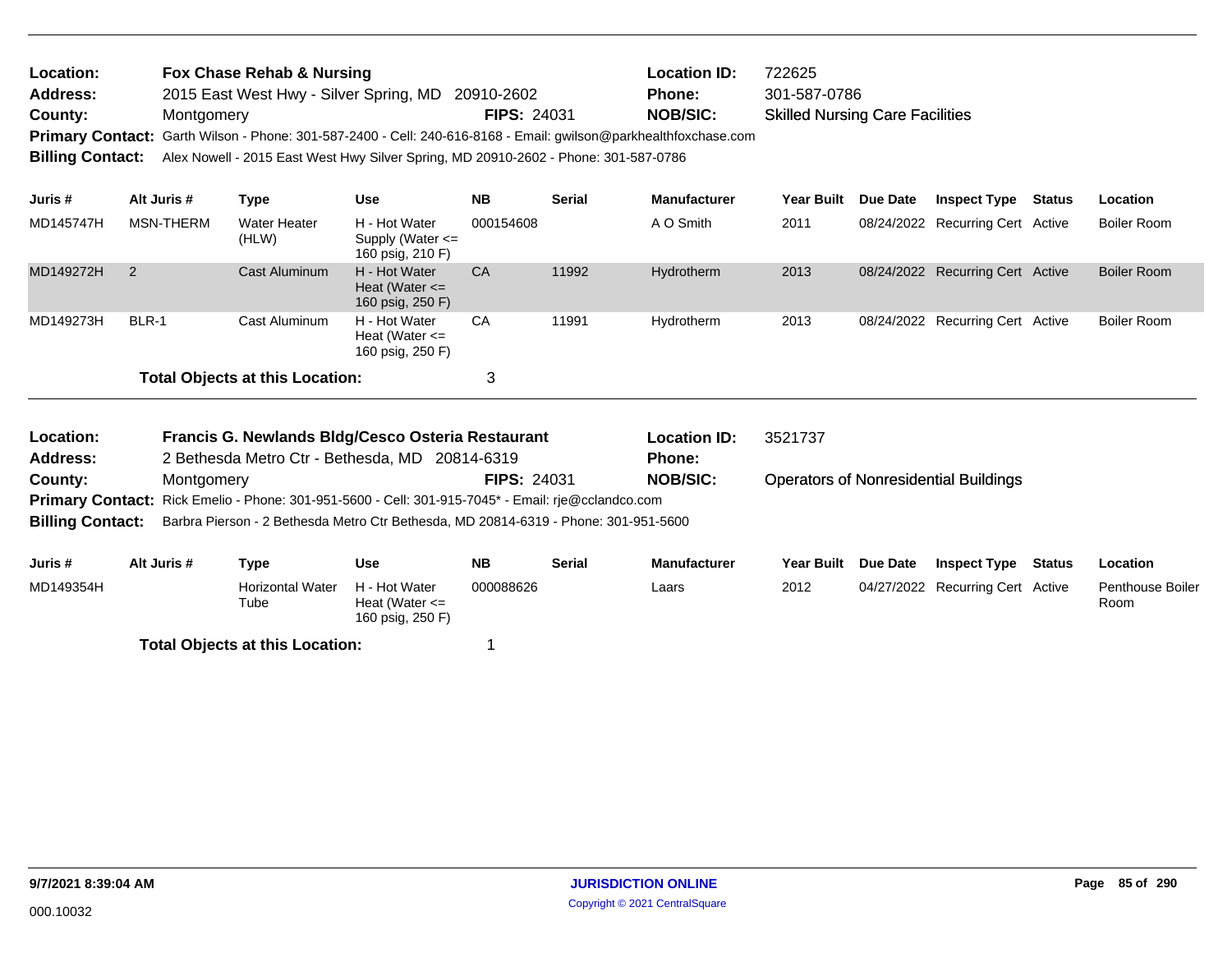| Location:<br><b>Address:</b><br>County:<br><b>Billing Contact:</b>                                                                                                                                                                                                                                                                                                    |   | GOMC<br>Montgomery | 15020 Shady Grove Road - Gaithersburg, MD 20898<br>Primary Contact: Laura Mandeville - Phone: 301-657-590<br>Laura Mandeville - 4630 Montgomery Ave Bethesda, MD 20814-3410 - Phone: 301-657-590 |                                  | <b>FIPS: 24031</b> |               | <b>Location ID:</b><br><b>Phone:</b><br><b>NOB/SIC:</b>                                                                         | 711534<br>301-949-2131<br>Holding and other investment offices |                 |                                      |               |                               |
|-----------------------------------------------------------------------------------------------------------------------------------------------------------------------------------------------------------------------------------------------------------------------------------------------------------------------------------------------------------------------|---|--------------------|--------------------------------------------------------------------------------------------------------------------------------------------------------------------------------------------------|----------------------------------|--------------------|---------------|---------------------------------------------------------------------------------------------------------------------------------|----------------------------------------------------------------|-----------------|--------------------------------------|---------------|-------------------------------|
| Juris #                                                                                                                                                                                                                                                                                                                                                               |   | Alt Juris #        | <b>Type</b>                                                                                                                                                                                      | <b>Use</b>                       | <b>NB</b>          | <b>Serial</b> | <b>Manufacturer</b>                                                                                                             | Year Built                                                     | <b>Due Date</b> | <b>Inspect Type</b>                  | <b>Status</b> | Location                      |
| MD075385H                                                                                                                                                                                                                                                                                                                                                             |   |                    | Electric (NOT<br>HLW)                                                                                                                                                                            | O - Other (Blr<br>Use) w/comment | 000023782          |               | CAM                                                                                                                             | 1988                                                           |                 | 08/16/2020 Recurring Cert Active     |               | Penthouse                     |
|                                                                                                                                                                                                                                                                                                                                                                       |   |                    | <b>Total Objects at this Location:</b>                                                                                                                                                           |                                  | $\mathbf 1$        |               |                                                                                                                                 |                                                                |                 |                                      |               |                               |
| Location:                                                                                                                                                                                                                                                                                                                                                             |   |                    | <b>Gaithersburg Exxon</b>                                                                                                                                                                        |                                  |                    |               | <b>Location ID:</b>                                                                                                             | 711568                                                         |                 |                                      |               |                               |
| <b>Address:</b>                                                                                                                                                                                                                                                                                                                                                       |   |                    | 408 N Frederick Ave - Gaithersburg, MD 20877-2404                                                                                                                                                |                                  |                    |               | Phone:                                                                                                                          | 301-840-1821                                                   |                 |                                      |               |                               |
| County:                                                                                                                                                                                                                                                                                                                                                               |   | Montgomery         |                                                                                                                                                                                                  |                                  | <b>FIPS: 24031</b> |               | <b>NOB/SIC:</b>                                                                                                                 | <b>Gasoline Service Stations</b>                               |                 |                                      |               |                               |
|                                                                                                                                                                                                                                                                                                                                                                       |   |                    | Primary Contact: Leonard Shipe - Phone: (301) 840-1821 - Email: dileninc@verizon.net                                                                                                             |                                  |                    |               |                                                                                                                                 |                                                                |                 |                                      |               |                               |
| <b>Billing Contact:</b>                                                                                                                                                                                                                                                                                                                                               |   |                    |                                                                                                                                                                                                  |                                  |                    |               | Kathleen McCaney - 1815 Gallagher Rd Plymouth Meeting, PA 19462-2840 - Phone: 610-276-5988 - Email: kathleen.mccaney@sunoco.com |                                                                |                 |                                      |               |                               |
| Juris #                                                                                                                                                                                                                                                                                                                                                               |   | Alt Juris #        | Type                                                                                                                                                                                             | <b>Use</b>                       | <b>NB</b>          | <b>Serial</b> | <b>Manufacturer</b>                                                                                                             | <b>Year Built</b>                                              | Due Date        | <b>Inspect Type</b>                  | Status        | Location                      |
| MD153070V                                                                                                                                                                                                                                                                                                                                                             | 1 |                    | <b>Vertical Unfired</b><br>Pressure Vessel<br>w/comment                                                                                                                                          | V - Storage (NOT<br>Cryogenic)   | 001564894          |               | Manchester                                                                                                                      | 2015                                                           |                 | 08/12/2023 Recurring Cert Active     |               | Container                     |
|                                                                                                                                                                                                                                                                                                                                                                       |   |                    | <b>Total Objects at this Location:</b>                                                                                                                                                           |                                  | 1                  |               |                                                                                                                                 |                                                                |                 |                                      |               |                               |
| Location:<br><b>Gaithersburg Mazda</b><br><b>Address:</b><br>625 N Frederick Ave - Gaithersburg, MD 20879-3306<br><b>FIPS: 24031</b><br>County:<br>Montgomery<br>Primary Contact: Fred Fees - Phone: 703-409-6199 - Email: ffees@rosenthalauto.com<br><b>Billing Contact:</b><br>Ben Calvitti - 625 N Frederick Ave Gaithersburg, MD 20879-3306 - Phone: 301-840-9333 |   |                    |                                                                                                                                                                                                  |                                  |                    |               | <b>Location ID:</b><br><b>Phone:</b><br><b>NOB/SIC:</b>                                                                         | 3475579<br>301-840-9333                                        |                 | Motor Vehicle Dealers (New and Used) |               |                               |
|                                                                                                                                                                                                                                                                                                                                                                       |   |                    |                                                                                                                                                                                                  |                                  |                    |               |                                                                                                                                 |                                                                |                 |                                      |               |                               |
| Juris #                                                                                                                                                                                                                                                                                                                                                               |   | Alt Juris #        | Type                                                                                                                                                                                             | <b>Use</b>                       | <b>NB</b>          | <b>Serial</b> | <b>Manufacturer</b>                                                                                                             | <b>Year Built</b>                                              | Due Date        | <b>Inspect Type Status</b>           |               | Location                      |
| MD099041V                                                                                                                                                                                                                                                                                                                                                             |   |                    | Horizontal Unfired V - Storage (NOT<br>Pressure Vessel<br>w/comment                                                                                                                              | Cryogenic)                       | 000075471          |               | <b>Brunner</b>                                                                                                                  | 1994                                                           |                 | 02/22/2022 Recurring Cert Active     |               | <b>COMPRES</b><br><b>ROOM</b> |
|                                                                                                                                                                                                                                                                                                                                                                       |   |                    | <b>Total Objects at this Location:</b>                                                                                                                                                           |                                  | 1                  |               |                                                                                                                                 |                                                                |                 |                                      |               |                               |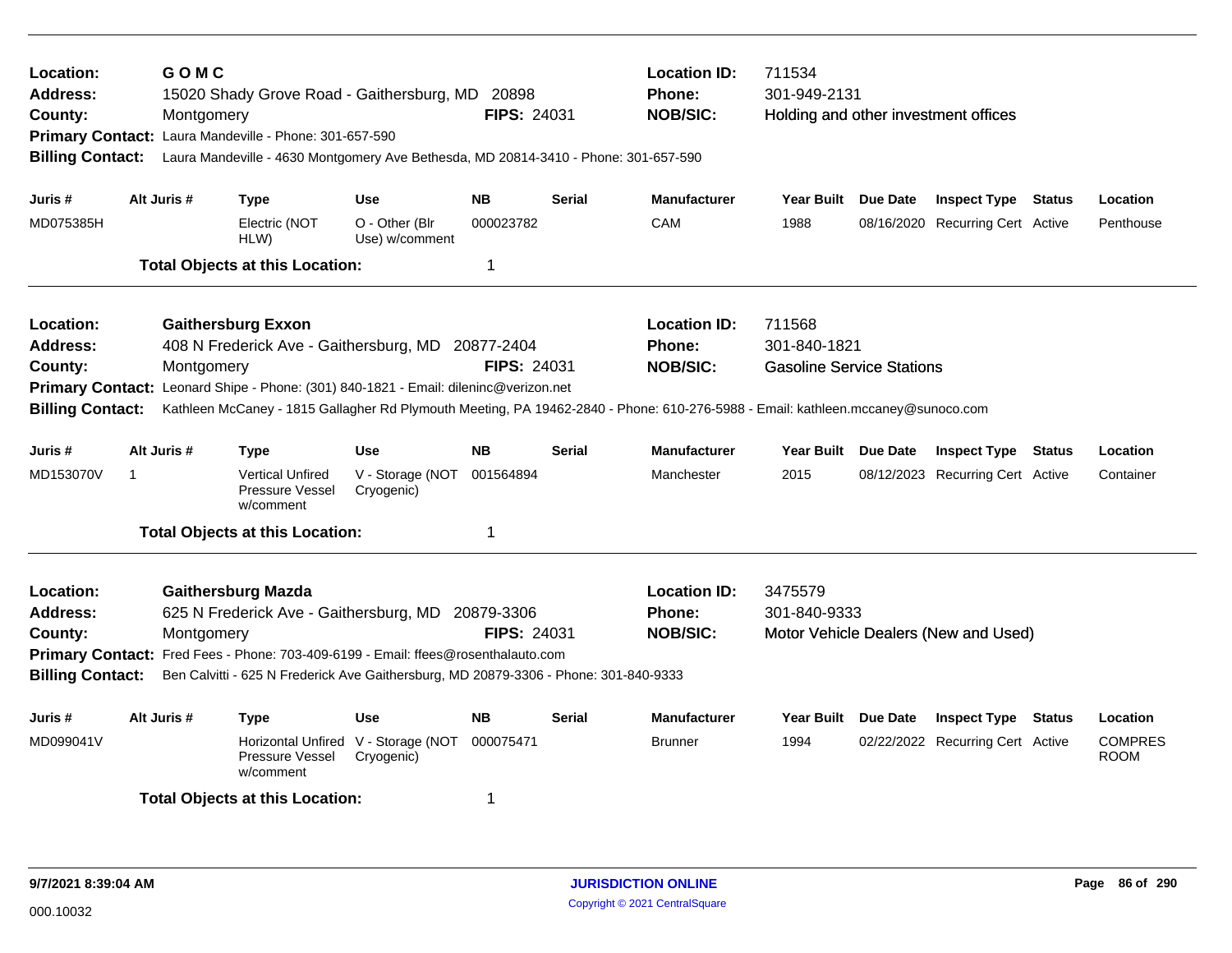| Location:<br><b>Address:</b><br>County:<br><b>Billing Contact:</b> |             | <b>Garden Plaza</b><br>Montgomery   |                                                                                                                                                       |                                                           | <b>Location ID:</b><br>7700 Old Georgetown Rd - Bethesda, MD 20814-6100<br><b>Phone:</b><br><b>NOB/SIC:</b><br>FIPS: 24031<br>Primary Contact: Steve Hickman - Phone: 240-497-7503 - Cell: 301-674-0854 - Email: steve.hickman@bfsaulco.com<br>Steve Hickman - 7501 Wisconsin Ave Ste 300 Bethesda, MD 20814-6569 - Phone: 240-497-7503 - Cell: 301-674-0854 - Email: steve.hickman@bfsaulco.com |               |                                                                                                                                                                                    | 706937<br><b>Operators of Nonresidential Buildings</b> |                 |                                  |               |              |
|--------------------------------------------------------------------|-------------|-------------------------------------|-------------------------------------------------------------------------------------------------------------------------------------------------------|-----------------------------------------------------------|--------------------------------------------------------------------------------------------------------------------------------------------------------------------------------------------------------------------------------------------------------------------------------------------------------------------------------------------------------------------------------------------------|---------------|------------------------------------------------------------------------------------------------------------------------------------------------------------------------------------|--------------------------------------------------------|-----------------|----------------------------------|---------------|--------------|
| Juris #                                                            |             | Alt Juris #                         | <b>Type</b>                                                                                                                                           | <b>Use</b>                                                | <b>NB</b>                                                                                                                                                                                                                                                                                                                                                                                        | <b>Serial</b> | <b>Manufacturer</b>                                                                                                                                                                | Year Built Due Date                                    |                 | <b>Inspect Type</b>              | Status        | Location     |
| MD132638H                                                          | $\mathbf 1$ |                                     | Electric (NOT<br>HLW)                                                                                                                                 | H - Hot Water<br>Heat (Water $\leq$<br>160 psig, 250 F)   | 000053533                                                                                                                                                                                                                                                                                                                                                                                        |               | Lattner Boiler Co                                                                                                                                                                  | 2006                                                   |                 | 09/29/2022 External Cert         | Active        | Penthouse    |
|                                                                    |             |                                     | <b>Total Objects at this Location:</b>                                                                                                                |                                                           | $\mathbf{1}$                                                                                                                                                                                                                                                                                                                                                                                     |               |                                                                                                                                                                                    |                                                        |                 |                                  |               |              |
| Location:<br><b>Address:</b><br>County:                            |             | <b>Garland Towers</b><br>Montgomery | 8221 Garland Ave - Takoma Park, MD 20912-6883                                                                                                         |                                                           | <b>FIPS: 24031</b>                                                                                                                                                                                                                                                                                                                                                                               |               | <b>Location ID:</b><br><b>Phone:</b><br><b>NOB/SIC:</b>                                                                                                                            | 707812<br><b>Operators of Apartment Buildings</b>      |                 |                                  |               |              |
| <b>Billing Contact:</b>                                            |             |                                     | Primary Contact: Connave Limited Partnership - Phone: (202) 244-8000                                                                                  |                                                           |                                                                                                                                                                                                                                                                                                                                                                                                  |               | Connave Limited Partnership - 4102 Brandywine St NW Washington, DC 20016-4668 - Phone: (202) 244-8000                                                                              |                                                        |                 |                                  |               |              |
| Juris #                                                            |             | Alt Juris #                         | <b>Type</b>                                                                                                                                           | <b>Use</b>                                                | <b>NB</b>                                                                                                                                                                                                                                                                                                                                                                                        | <b>Serial</b> | <b>Manufacturer</b>                                                                                                                                                                | Year Built                                             | <b>Due Date</b> | <b>Inspect Type</b>              | <b>Status</b> | Location     |
| MD169863H                                                          |             |                                     | <b>Water Heater</b><br>(HLW)                                                                                                                          | H - Hot Water<br>Supply (Water $\leq$<br>160 psig, 250 F) | 000220687                                                                                                                                                                                                                                                                                                                                                                                        |               | A O Smith                                                                                                                                                                          | 2016                                                   |                 | 11/05/2022 Recurring Cert Active |               | <b>BLRM</b>  |
|                                                                    |             |                                     | <b>Total Objects at this Location:</b>                                                                                                                |                                                           | 1                                                                                                                                                                                                                                                                                                                                                                                                |               |                                                                                                                                                                                    |                                                        |                 |                                  |               |              |
| Location:<br><b>Address:</b><br>County:<br><b>Billing Contact:</b> |             | Montgomery                          | <b>Gentleman Jim's Restuarant (Arc3)</b><br>18257 Flower Hill Way - Gaithersburg, MD 20879-5335<br>Primary Contact: Gentleman Jim's Restuarant (Arc3) |                                                           | <b>FIPS: 24031</b>                                                                                                                                                                                                                                                                                                                                                                               |               | <b>Location ID:</b><br><b>Phone:</b><br><b>NOB/SIC:</b><br>Charlie Patterson - PO Box 26269 Richmond, VA 23260-6269 - Phone: 804-644-4521 - Email: charlie.patterson@arc3gases.com | 4039062                                                |                 |                                  |               |              |
| Juris #                                                            |             | Alt Juris #                         | <b>Type</b>                                                                                                                                           | <b>Use</b>                                                | <b>NB</b>                                                                                                                                                                                                                                                                                                                                                                                        | <b>Serial</b> | <b>Manufacturer</b>                                                                                                                                                                | Year Built Due Date                                    |                 | <b>Inspect Type</b>              | Status        | Location     |
| MD167750V                                                          |             |                                     | <b>Vertical Unfired</b><br>Pressure Vessel<br>w/comment                                                                                               | V - Storage<br>(Cryogenic)                                | 000127584                                                                                                                                                                                                                                                                                                                                                                                        |               | <b>MVE</b>                                                                                                                                                                         | 2001                                                   |                 | 08/25/2022 Recurring Cert Active |               | Outside cage |
|                                                                    |             |                                     | <b>Total Objects at this Location:</b>                                                                                                                |                                                           | 1                                                                                                                                                                                                                                                                                                                                                                                                |               |                                                                                                                                                                                    |                                                        |                 |                                  |               |              |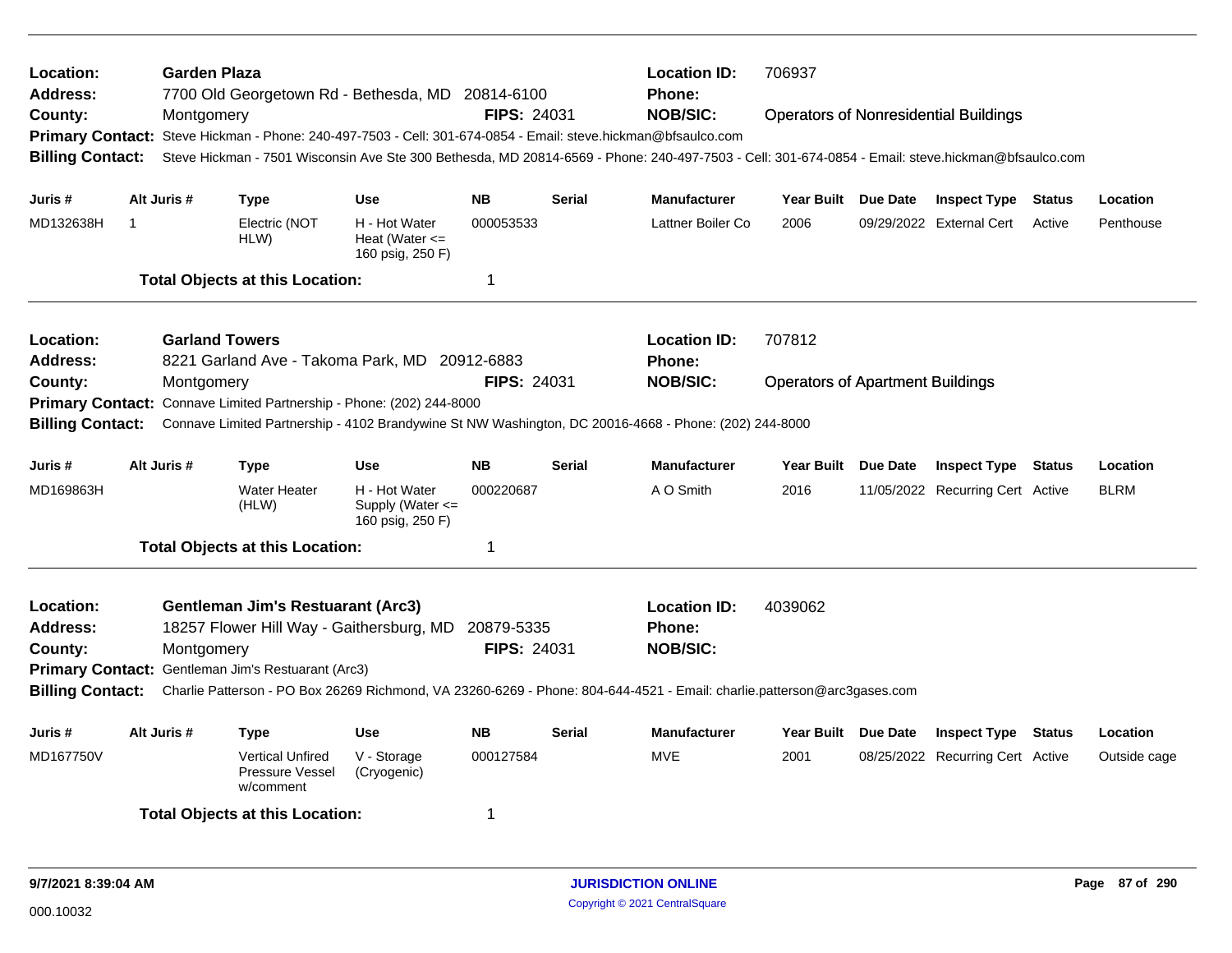| Location:<br><b>Address:</b> | <b>George Mader</b>     | 8507 Flower Ave - Takoma Park, MD 20912-6641                                                                                    |                                                         |                    |               | <b>Location ID:</b><br>Phone: | 711830                                  |          |                                      |                    |
|------------------------------|-------------------------|---------------------------------------------------------------------------------------------------------------------------------|---------------------------------------------------------|--------------------|---------------|-------------------------------|-----------------------------------------|----------|--------------------------------------|--------------------|
| County:                      | Montgomery              |                                                                                                                                 |                                                         | <b>FIPS: 24031</b> |               | <b>NOB/SIC:</b>               | <b>Operators of Apartment Buildings</b> |          |                                      |                    |
|                              |                         | Primary Contact: Mathew Mader - Phone: 240-393-1114 - Email: maderproperties@gmail.com                                          |                                                         |                    |               |                               |                                         |          |                                      |                    |
| <b>Billing Contact:</b>      |                         | Mathew Mader - 6062 Sunny Spring Columbia, MD 21044-3614 - Phone: 240-393-1114 - Email: maderproperties@gmail.com               |                                                         |                    |               |                               |                                         |          |                                      |                    |
| Juris #                      | Alt Juris #             | <b>Type</b>                                                                                                                     | <b>Use</b>                                              | <b>NB</b>          | <b>Serial</b> | <b>Manufacturer</b>           | Year Built Due Date                     |          | <b>Inspect Type Status</b>           | Location           |
| MD111856H                    |                         | Cast Iron                                                                                                                       | H - Hot Water<br>Heat (Water $\leq$<br>160 psig, 250 F) | <b>CI</b>          |               | Weil-McLain                   | 2001                                    |          | 10/16/2022 Recurring Cert Active     | Laundry Room       |
|                              |                         | <b>Total Objects at this Location:</b>                                                                                          |                                                         | 1                  |               |                               |                                         |          |                                      |                    |
| Location:                    |                         | Georgia Fuel & Treats, LLC.                                                                                                     |                                                         |                    |               | <b>Location ID:</b>           | 724995                                  |          |                                      |                    |
| <b>Address:</b>              |                         | 9336 Georgia Ave - Silver Spring, MD 20910-1726                                                                                 |                                                         |                    |               | Phone:                        |                                         |          |                                      |                    |
| County:                      | Montgomery              |                                                                                                                                 |                                                         | <b>FIPS: 24031</b> |               | <b>NOB/SIC:</b>               | <b>Gasoline Service Stations</b>        |          |                                      |                    |
| <b>Primary Contact:</b>      |                         | Eyob Gebrekidan - Phone: 301-589-7071                                                                                           |                                                         |                    |               |                               |                                         |          |                                      |                    |
| <b>Billing Contact:</b>      |                         | Kathleen McCaney - 1815 Gallagher Rd Plymouth Meeting, PA 19462-2840 - Phone: 610-276-5988 - Email: kathleen.mccaney@sunoco.com |                                                         |                    |               |                               |                                         |          |                                      |                    |
| Juris #                      | Alt Juris #             | <b>Type</b>                                                                                                                     | <b>Use</b>                                              | <b>NB</b>          | <b>Serial</b> | <b>Manufacturer</b>           | <b>Year Built</b>                       | Due Date | <b>Inspect Type Status</b>           | Location           |
| MD105061V                    |                         | <b>Vertical Unfired</b><br>Pressure Vessel<br>w/comment                                                                         | V - Storage (NOT<br>Cryogenic)                          | 000095275          |               | <b>Brunner</b>                | 1983                                    |          | 09/28/2023 Recurring Cert Active     | Comp Room          |
| MD150896V                    |                         | <b>Vertical Unfired</b><br>Pressure Vessel<br>w/comment                                                                         | V - Storage (NOT<br>Cryogenic)                          | 000721865          |               | <b>Steel Fab</b>              | 2013                                    |          | 10/08/2023 Recurring Cert Active     | Comp Room          |
|                              |                         | <b>Total Objects at this Location:</b>                                                                                          |                                                         | $\overline{2}$     |               |                               |                                         |          |                                      |                    |
| Location:                    | <b>Gerber Collision</b> |                                                                                                                                 |                                                         |                    |               | <b>Location ID:</b>           | 3243990                                 |          |                                      |                    |
| <b>Address:</b>              |                         | 19560 Frederick Rd - Germantown, MD                                                                                             |                                                         | 20876-1304         |               | Phone:                        | 301-926-6184                            |          |                                      |                    |
| County:                      | Montgomery              |                                                                                                                                 |                                                         | <b>FIPS: 24031</b> |               | <b>NOB/SIC:</b>               |                                         |          | Motor Vehicle Dealers (New and Used) |                    |
|                              |                         | Primary Contact: Jessie Savanah - Phone: 301-916-9081                                                                           |                                                         |                    |               |                               |                                         |          |                                      |                    |
| <b>Billing Contact:</b>      |                         | Jessie Savanah - 19560 Frederick Rd Germantown, MD 20876-1304 - Phone: 301-916-9081                                             |                                                         |                    |               |                               |                                         |          |                                      |                    |
| Juris #                      | Alt Juris #             | <b>Type</b>                                                                                                                     | Use                                                     | <b>NB</b>          | Serial        | <b>Manufacturer</b>           | Year Built Due Date                     |          | <b>Inspect Type Status</b>           | Location           |
| MD137011V                    |                         | <b>Horizontal Unfired</b><br>Pressure Vessel<br>w/comment                                                                       | V - Storage (NOT<br>Cryogenic)                          | 000609460          |               | Trinity                       | 2006                                    |          | 11/04/2022 Recurring Cert Active     | Main Comp.<br>Shed |
|                              |                         |                                                                                                                                 |                                                         |                    |               |                               |                                         |          |                                      |                    |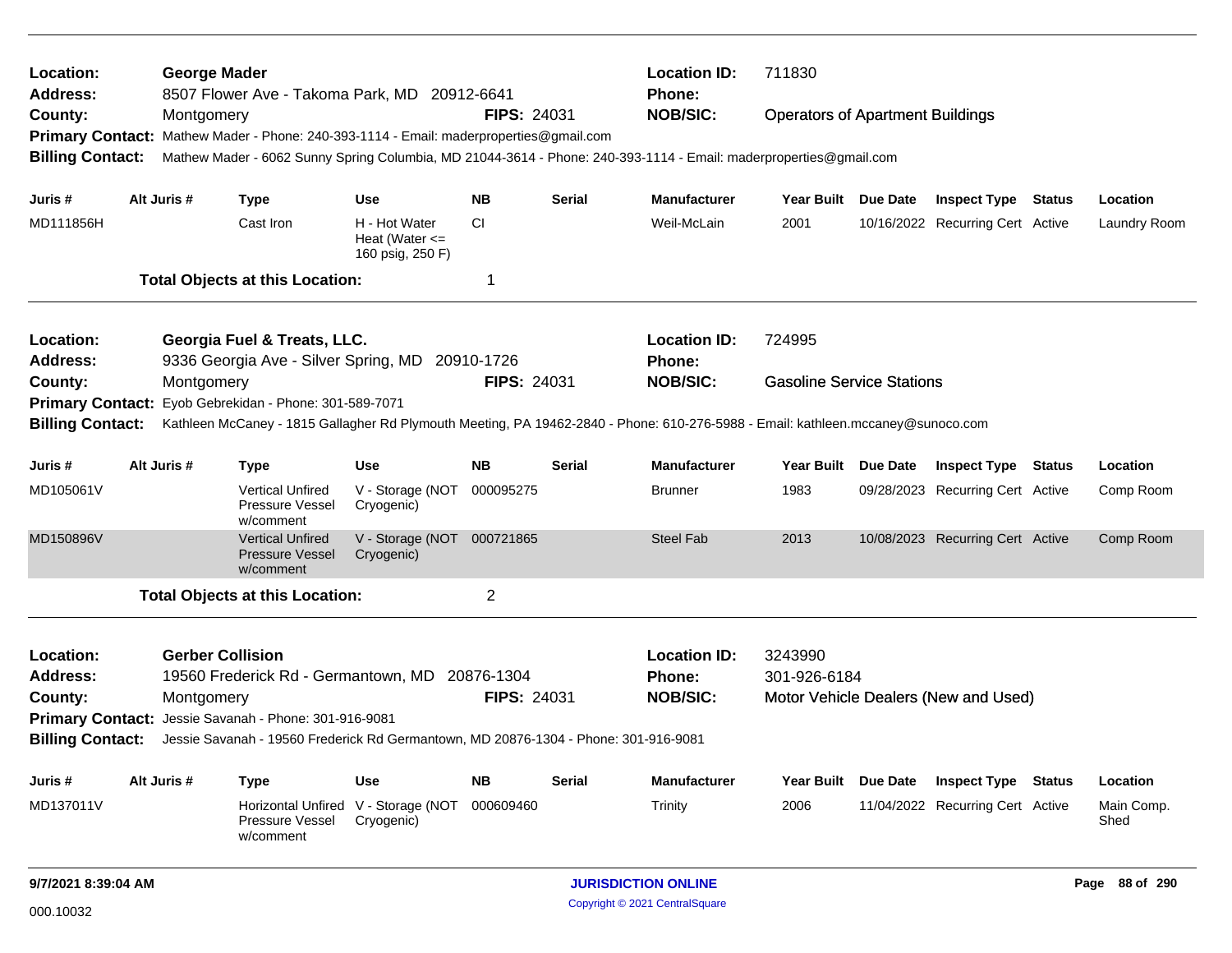| Juris #                 | Alt Juris # | <b>Type</b>                                                                                                                                                                                                       | <b>Use</b>                                                  | <b>NB</b>          | <b>Serial</b> | <b>Manufacturer</b>     | <b>Year Built</b>                      | Due Date        | <b>Inspect Type</b>              | <b>Status</b> | Location           |
|-------------------------|-------------|-------------------------------------------------------------------------------------------------------------------------------------------------------------------------------------------------------------------|-------------------------------------------------------------|--------------------|---------------|-------------------------|----------------------------------------|-----------------|----------------------------------|---------------|--------------------|
| MD155188V               |             | <b>Horizontal Unfired</b><br><b>Pressure Vessel</b><br>w/comment                                                                                                                                                  | V - Storage (NOT<br>Cryogenic)                              | 000782050          |               | <b>Steel Fab</b>        | 2015                                   |                 | 11/09/2022 Recurring Cert Active |               | Paint Shop Shed    |
| MD167770V               |             | Pressure Vessel<br>w/comment                                                                                                                                                                                      | Horizontal Unfired V - Storage (NOT 000954867<br>Cryogenic) |                    |               | samuel                  | 2020                                   |                 | 12/15/2022 Recurring Cert Active |               | paint shop         |
|                         |             | <b>Total Objects at this Location:</b>                                                                                                                                                                            |                                                             | 3                  |               |                         |                                        |                 |                                  |               |                    |
| Location:               |             | <b>Germantown Service Center</b>                                                                                                                                                                                  |                                                             |                    |               | <b>Location ID:</b>     | 711907                                 |                 |                                  |               |                    |
| <b>Address:</b>         |             | 19941 Aircraft Dr - Germantown, MD 20874-1101                                                                                                                                                                     |                                                             |                    |               | Phone:                  |                                        |                 |                                  |               |                    |
| County:                 | Montgomery  |                                                                                                                                                                                                                   |                                                             | <b>FIPS: 24031</b> |               | <b>NOB/SIC:</b>         | <b>Gasoline Service Stations</b>       |                 |                                  |               |                    |
| <b>Billing Contact:</b> |             | Primary Contact: Vazgen Teynouri - Phone: 301-428-0585 - Email: Teynourivazgen@yahoo.com<br>Vazgen Teynouri - 19941 Aircraft Dr Germantown, MD 20874-1101 - Phone: 301-428-0585 - Email: Teynourivazgen@yahoo.com |                                                             |                    |               |                         |                                        |                 |                                  |               |                    |
| Juris #                 | Alt Juris # | <b>Type</b>                                                                                                                                                                                                       | <b>Use</b>                                                  | <b>NB</b>          | <b>Serial</b> | <b>Manufacturer</b>     | <b>Year Built</b>                      | <b>Due Date</b> | <b>Inspect Type</b>              | Status        | Location           |
| MD112821V               |             | <b>Vertical Unfired</b><br>Pressure Vessel<br>w/comment                                                                                                                                                           | V - Storage (NOT<br>Cryogenic)                              | 000057180          |               | <b>Press Steel Tank</b> | 1966                                   |                 | 04/18/2022 Recurring Cert Active |               | <b>SHOP</b>        |
|                         |             | <b>Total Objects at this Location:</b>                                                                                                                                                                            |                                                             | 1                  |               |                         |                                        |                 |                                  |               |                    |
| Location:               |             | <b>Germantown Tire &amp; Auto</b>                                                                                                                                                                                 |                                                             |                    |               | <b>Location ID:</b>     | 708982                                 |                 |                                  |               |                    |
| <b>Address:</b>         |             | 19971 Aircraft Dr - Germantown, MD 20874-1101                                                                                                                                                                     |                                                             |                    |               | Phone:                  |                                        |                 |                                  |               |                    |
| County:                 | Montgomery  |                                                                                                                                                                                                                   |                                                             | <b>FIPS: 24031</b> |               | <b>NOB/SIC:</b>         | <b>General Automotive Repair Shops</b> |                 |                                  |               |                    |
|                         |             | Primary Contact: Germantown Tire & Automotive Center                                                                                                                                                              |                                                             |                    |               |                         |                                        |                 |                                  |               |                    |
| <b>Billing Contact:</b> |             |                                                                                                                                                                                                                   |                                                             |                    |               |                         |                                        |                 |                                  |               |                    |
| Juris #                 | Alt Juris # | <b>Type</b>                                                                                                                                                                                                       | <b>Use</b>                                                  | <b>NB</b>          | <b>Serial</b> | <b>Manufacturer</b>     | <b>Year Built</b>                      | <b>Due Date</b> | <b>Inspect Type</b>              | Status        | Location           |
| MD150899V               |             | <b>Vertical Unfired</b><br>Pressure Vessel<br>w/comment                                                                                                                                                           | V - Storage (NOT<br>Cryogenic)                              | 000321576          |               | Morganton               | 2013                                   |                 | 10/13/2021 Recurring Cert Active |               | Compressor<br>room |
|                         |             | <b>Total Objects at this Location:</b>                                                                                                                                                                            |                                                             | 1                  |               |                         |                                        |                 |                                  |               |                    |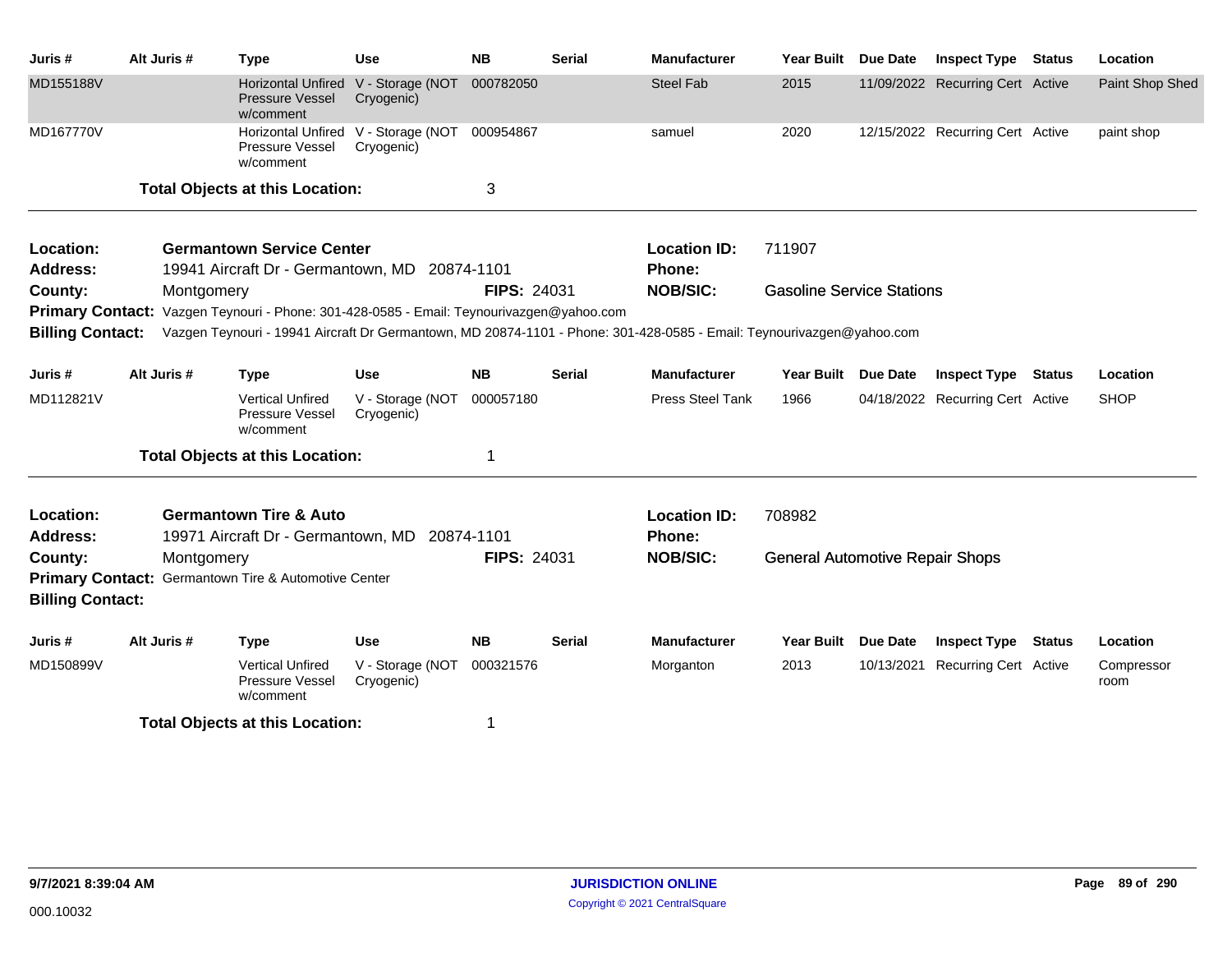| Location:<br><b>Address:</b>       |             | <b>Glen Echo Exxon</b><br>6729 Goldsboro Rd - Bethesda, MD 20817-5417                                                                                                                                                           |                                                           |                    |               | <b>Location ID:</b><br>Phone:                                                                                                                                     | 3270281                          |          |                                  |  |                 |
|------------------------------------|-------------|---------------------------------------------------------------------------------------------------------------------------------------------------------------------------------------------------------------------------------|-----------------------------------------------------------|--------------------|---------------|-------------------------------------------------------------------------------------------------------------------------------------------------------------------|----------------------------------|----------|----------------------------------|--|-----------------|
| County:<br><b>Billing Contact:</b> | Montgomery  | Primary Contact: Kathleen McCaney - Phone: 610-276-5988 - Email: kathleen.mccaney@sunoco.com<br>Kathleen McCaney - 1815 Gallagher Rd Plymouth Meeting, PA 19462-2840 - Phone: 610-276-5988 - Email: kathleen.mccaney@sunoco.com |                                                           | <b>FIPS: 24031</b> |               | <b>NOB/SIC:</b>                                                                                                                                                   | <b>Gasoline Service Stations</b> |          |                                  |  |                 |
|                                    | Alt Juris # |                                                                                                                                                                                                                                 | Use                                                       | NB.                | <b>Serial</b> | <b>Manufacturer</b>                                                                                                                                               | Year Built Due Date              |          | <b>Inspect Type Status</b>       |  | Location        |
| Juris #<br>MD145947V               |             | <b>Type</b><br><b>Vertical Unfired</b><br>Pressure Vessel<br>w/comment                                                                                                                                                          | V - Storage (NOT<br>Cryogenic)                            | 000893266          |               | Manchester                                                                                                                                                        | 2007                             |          | 11/04/2021 Recurring Cert Active |  | Shop            |
|                                    |             | <b>Total Objects at this Location:</b>                                                                                                                                                                                          |                                                           | 1                  |               |                                                                                                                                                                   |                                  |          |                                  |  |                 |
| Location:<br><b>Address:</b>       |             | <b>Glenmont Crossing Apartments</b><br>2305 Shorefield Rd - Wheaton, MD 20902-1852                                                                                                                                              |                                                           |                    |               | <b>Location ID:</b><br><b>Phone:</b>                                                                                                                              | 711891                           |          |                                  |  |                 |
| County:<br><b>Billing Contact:</b> | Montgomery  | Primary Contact: Charles Jones - Email: theglenmaint@emcmgmt.com                                                                                                                                                                |                                                           | <b>FIPS: 24031</b> |               | <b>NOB/SIC:</b><br><b>Operators of Apartment Buildings</b><br>Charles Jones - 2309 Shorefield Rd Ste 112 Wheaton, MD 20902-1853 - Email: theglenmaint@emcmgmt.com |                                  |          |                                  |  |                 |
| Juris #                            | Alt Juris # | <b>Type</b>                                                                                                                                                                                                                     | <b>Use</b>                                                | <b>NB</b>          | <b>Serial</b> | <b>Manufacturer</b>                                                                                                                                               | <b>Year Built</b>                | Due Date | <b>Inspect Type Status</b>       |  | Location        |
| MD129725H                          |             | <b>Water Tube</b><br>Coiled (Flueless<br>Hi Efficiency)                                                                                                                                                                         | H - Hot Water<br>Supply (Water <=<br>160 psig, 250 F)     | 000018181          |               | R <sub>B</sub> I                                                                                                                                                  | 2007                             |          | 09/28/2021 Recurring Cert Active |  | <b>Basement</b> |
| MD129726H                          |             | <b>Horizontal Water</b><br>Tube                                                                                                                                                                                                 | H - Hot Water<br>Supply (Water <=<br>160 psig, 250 F)     | 000018180          |               | R <sub>BI</sub>                                                                                                                                                   | 2007                             |          | 09/28/2021 Recurring Cert Active |  | <b>Basement</b> |
| MD129727H                          |             | <b>Horizontal Water</b><br>Tube                                                                                                                                                                                                 | H - Hot Water<br>Supply (Water <=<br>160 psig, 250 F)     | 000018201          |               | R <sub>B</sub>                                                                                                                                                    | 2007                             |          | 09/28/2021 Recurring Cert Active |  | <b>Basement</b> |
| MD129728H                          |             | <b>Horizontal Water</b><br>Tube                                                                                                                                                                                                 | H - Hot Water<br>Supply (Water $\leq$<br>160 psig, 250 F) | 000018186          |               | $R$ <sub>B</sub> $\vert$                                                                                                                                          | 2007                             |          | 09/28/2021 Recurring Cert Active |  | <b>Basement</b> |
| MD142905H                          |             | <b>Horizontal Water</b><br>Tube                                                                                                                                                                                                 | H - Hot Water<br>Supply (Water <=<br>160 psig, 250 F)     | 000018179          |               | R <sub>B</sub>                                                                                                                                                    | 2007                             |          | 09/28/2021 Recurring Cert Active |  | <b>Basement</b> |
|                                    |             | <b>Total Objects at this Location:</b>                                                                                                                                                                                          |                                                           | 5                  |               |                                                                                                                                                                   |                                  |          |                                  |  |                 |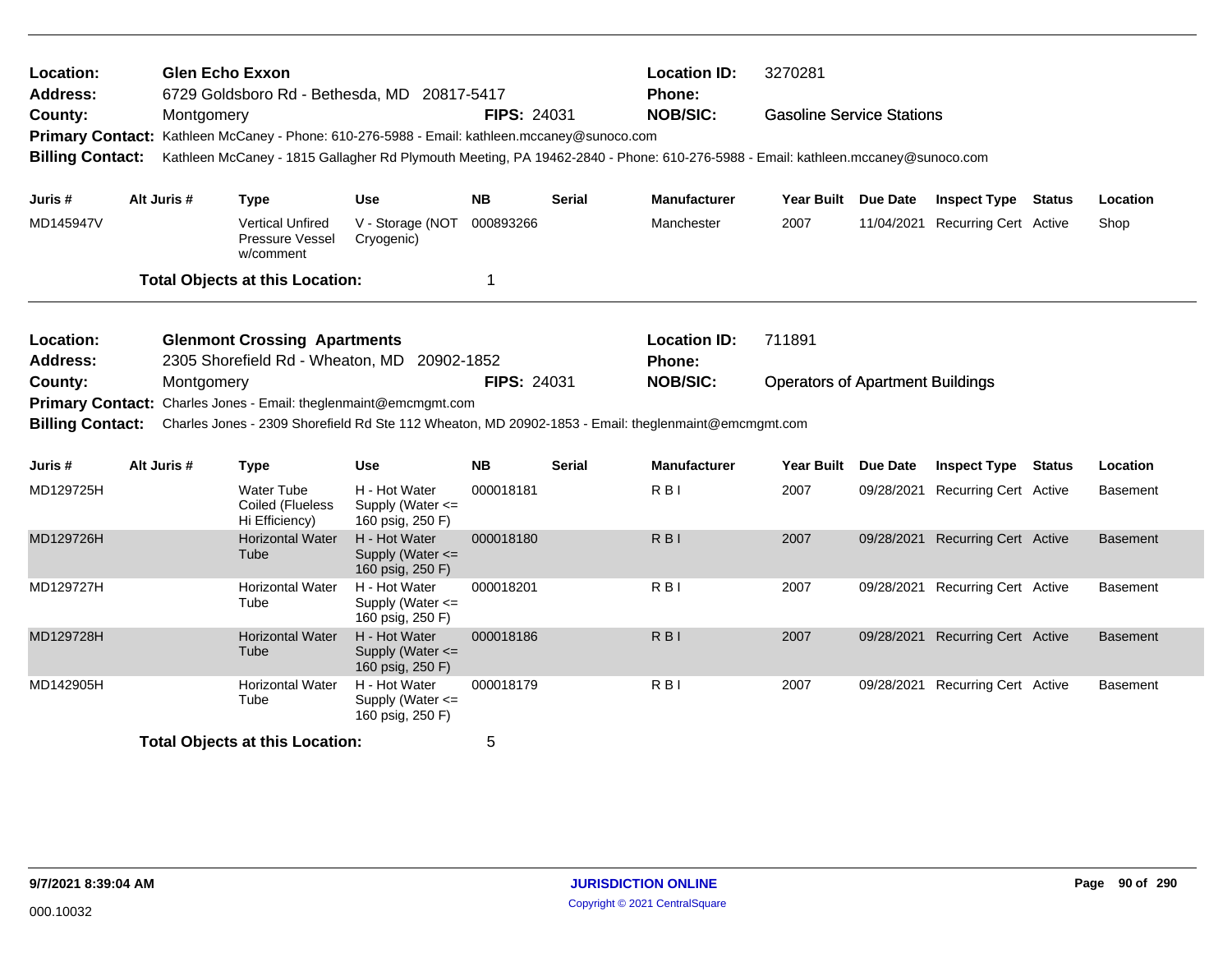| Location:<br>Address:   |                                                                            |             | <b>Glenmont Crossing Apartments</b>                                         | 2116 Georgian Woods PI - Silver Spring, MD 20902-1808                                               |                    |               | <b>Location ID:</b><br><b>Phone:</b> | 1930034                                 |  |                                  |               |                            |
|-------------------------|----------------------------------------------------------------------------|-------------|-----------------------------------------------------------------------------|-----------------------------------------------------------------------------------------------------|--------------------|---------------|--------------------------------------|-----------------------------------------|--|----------------------------------|---------------|----------------------------|
| County:                 |                                                                            | Montgomery  |                                                                             |                                                                                                     | <b>FIPS: 24031</b> |               | <b>NOB/SIC:</b>                      | <b>Operators of Apartment Buildings</b> |  |                                  |               |                            |
|                         |                                                                            |             |                                                                             | Primary Contact: Charles Jones - Email: theglenmaint@emcmgmt.com                                    |                    |               |                                      |                                         |  |                                  |               |                            |
| <b>Billing Contact:</b> |                                                                            |             |                                                                             | Charles Jones - 2309 Shorefield Rd Ste 112 Wheaton, MD 20902-1853 - Email: theglenmaint@emcmgmt.com |                    |               |                                      |                                         |  |                                  |               |                            |
| Juris #                 |                                                                            | Alt Juris # | Type                                                                        | <b>Use</b>                                                                                          | <b>NB</b>          | <b>Serial</b> | <b>Manufacturer</b>                  | Year Built Due Date                     |  | <b>Inspect Type Status</b>       |               | Location                   |
| MD129739H               | -1                                                                         |             | <b>Water Tube</b><br>Coiled (NOT<br>Flueless Hi<br>Efficiency)              | H - Hot Water<br>Supply (Water $\leq$<br>160 psig, 210 F)                                           | 000018168          |               | R <sub>BI</sub>                      | 2007                                    |  | 05/25/2022 Recurring Cert Active |               | <b>Heater Room</b><br>2116 |
|                         |                                                                            |             | <b>Total Objects at this Location:</b>                                      |                                                                                                     | 1                  |               |                                      |                                         |  |                                  |               |                            |
| Location:               |                                                                            |             | <b>Glenmont Crossing Apartments</b>                                         |                                                                                                     |                    |               | <b>Location ID:</b>                  | 2330309                                 |  |                                  |               |                            |
| Address:                |                                                                            |             |                                                                             | 2130 Georgian Woods PI - Silver Spring, MD                                                          | 20902-1808         |               | <b>Phone:</b>                        |                                         |  |                                  |               |                            |
| County:                 |                                                                            | Montgomery  |                                                                             |                                                                                                     | <b>FIPS: 24031</b> |               | <b>NOB/SIC:</b>                      | <b>Operators of Apartment Buildings</b> |  |                                  |               |                            |
|                         |                                                                            |             |                                                                             | Primary Contact: Charles Jones - Email: theglenmaint@emcmgmt.com                                    |                    |               |                                      |                                         |  |                                  |               |                            |
| <b>Billing Contact:</b> |                                                                            |             |                                                                             | Charles Jones - 2309 Shorefield Rd Ste 112 Wheaton, MD 20902-1853 - Email: theglenmaint@emcmgmt.com |                    |               |                                      |                                         |  |                                  |               |                            |
| Juris #                 |                                                                            | Alt Juris # | Type                                                                        | <b>Use</b>                                                                                          | <b>NB</b>          | Serial        | <b>Manufacturer</b>                  | Year Built Due Date                     |  | <b>Inspect Type</b>              | <b>Status</b> | Location                   |
| MD129738H               | -1                                                                         |             | <b>Water Tube</b><br>Coiled (NOT<br>Flueless Hi<br>Efficiency)              | H - Hot Water<br>Supply (Water <=<br>160 psig, 210 F)                                               | 000018192          |               | R <sub>BI</sub>                      | 2007                                    |  | 05/25/2022 Recurring Cert Active |               | Storage Room<br>2130       |
|                         |                                                                            |             | <b>Total Objects at this Location:</b>                                      |                                                                                                     | 1                  |               |                                      |                                         |  |                                  |               |                            |
| Location:<br>Address:   |                                                                            |             | <b>Glenmont Crossing Apartments</b><br>2150 Georgian Woods PI - Wheaton, MD |                                                                                                     | 20902-1808         |               | <b>Location ID:</b><br><b>Phone:</b> | 711884                                  |  |                                  |               |                            |
| County:                 |                                                                            | Montgomery  |                                                                             |                                                                                                     | FIPS: 24031        |               | <b>NOB/SIC:</b>                      | <b>Operators of Apartment Buildings</b> |  |                                  |               |                            |
|                         | <b>Primary Contact:</b><br>Charles Jones - Email: theglenmaint@emcmgmt.com |             |                                                                             |                                                                                                     |                    |               |                                      |                                         |  |                                  |               |                            |
| <b>Billing Contact:</b> |                                                                            |             |                                                                             | Charles Jones - 2309 Shorefield Rd Ste 112 Wheaton, MD 20902-1853 - Email: theglenmaint@emcmgmt.com |                    |               |                                      |                                         |  |                                  |               |                            |
| Juris #                 |                                                                            | Alt Juris # | <b>Type</b>                                                                 | <b>Use</b>                                                                                          | <b>NB</b>          | <b>Serial</b> | <b>Manufacturer</b>                  | Year Built Due Date                     |  | <b>Inspect Type</b>              | <b>Status</b> | Location                   |
| MD129736H               | -1                                                                         |             | <b>Water Tube</b><br>Coiled (NOT<br>Flueless Hi<br>Efficiency)              | H - Hot Water<br>Supply (Water <=<br>160 psig, 210 F)                                               | 000018202          |               | R <sub>B</sub>                       | 2007                                    |  | 05/25/2022 Recurring Cert Active |               | <b>Heater Room</b><br>2150 |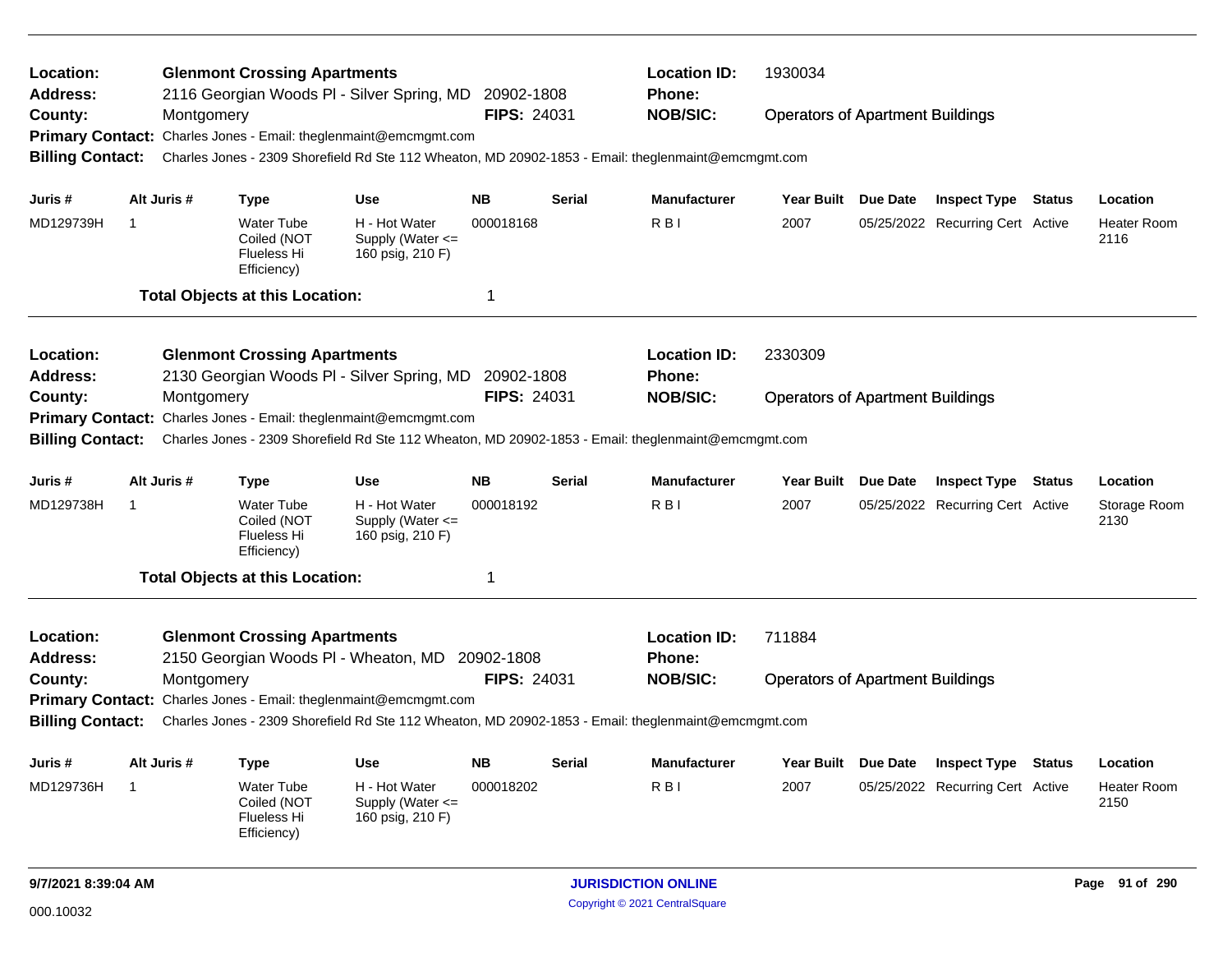| Location:<br>Address:<br>County:                                                                                               |                | Montgomery  | <b>Glenmont Crossing Apartments</b>                                   | 2164 Georgian Woods PI - Wheaton, MD                             | 20902-1808<br><b>FIPS: 24031</b> |               | <b>Location ID:</b><br><b>Phone:</b><br><b>NOB/SIC:</b>                                             | 1930033<br><b>Operators of Apartment Buildings</b> |          |                                  |  |                     |  |
|--------------------------------------------------------------------------------------------------------------------------------|----------------|-------------|-----------------------------------------------------------------------|------------------------------------------------------------------|----------------------------------|---------------|-----------------------------------------------------------------------------------------------------|----------------------------------------------------|----------|----------------------------------|--|---------------------|--|
|                                                                                                                                |                |             |                                                                       | Primary Contact: Charles Jones - Email: theglenmaint@emcmgmt.com |                                  |               |                                                                                                     |                                                    |          |                                  |  |                     |  |
| <b>Billing Contact:</b>                                                                                                        |                |             |                                                                       |                                                                  |                                  |               | Charles Jones - 2309 Shorefield Rd Ste 112 Wheaton, MD 20902-1853 - Email: theglenmaint@emcmgmt.com |                                                    |          |                                  |  |                     |  |
|                                                                                                                                |                |             |                                                                       |                                                                  |                                  |               |                                                                                                     |                                                    |          |                                  |  |                     |  |
| Juris #                                                                                                                        |                | Alt Juris # | <b>Type</b>                                                           | <b>Use</b>                                                       | <b>NB</b>                        | Serial        | <b>Manufacturer</b>                                                                                 | Year Built Due Date                                |          | <b>Inspect Type Status</b>       |  | Location            |  |
| MD129737H                                                                                                                      | $\overline{1}$ |             | <b>Water Tube</b><br>Coiled (NOT<br><b>Flueless Hi</b><br>Efficiency) | H - Hot Water<br>Supply (Water $\leq$<br>160 psig, 210 F)        | 000018200                        |               | R <sub>BI</sub>                                                                                     | 2007                                               |          | 05/25/2022 Recurring Cert Active |  | heater rm-2164      |  |
|                                                                                                                                |                |             | <b>Total Objects at this Location:</b>                                |                                                                  | 1                                |               |                                                                                                     |                                                    |          |                                  |  |                     |  |
| Location:                                                                                                                      |                |             | <b>Glenmont Crossing Apartments</b>                                   |                                                                  |                                  |               | <b>Location ID:</b>                                                                                 | 2330334                                            |          |                                  |  |                     |  |
| <b>Address:</b>                                                                                                                |                |             |                                                                       | 2203 Georgian Woods PI - Silver Spring, MD 20902                 |                                  |               | Phone:                                                                                              |                                                    |          |                                  |  |                     |  |
| County:<br>Primary Contact: Charles Jones - Email: theglenmaint@emcmgmt.com                                                    |                | Montgomery  |                                                                       |                                                                  | <b>FIPS: 24031</b>               |               | <b>NOB/SIC:</b>                                                                                     | <b>Operators of Apartment Buildings</b>            |          |                                  |  |                     |  |
|                                                                                                                                |                |             |                                                                       |                                                                  |                                  |               |                                                                                                     |                                                    |          |                                  |  |                     |  |
| <b>Billing Contact:</b>                                                                                                        |                |             |                                                                       |                                                                  |                                  |               | Charles Jones - 2309 Shorefield Rd Ste 112 Wheaton, MD 20902-1853 - Email: theglenmaint@emcmgmt.com |                                                    |          |                                  |  |                     |  |
| Juris #                                                                                                                        |                | Alt Juris # | <b>Type</b>                                                           | Use                                                              | <b>NB</b>                        | Serial        | <b>Manufacturer</b>                                                                                 | Year Built Due Date                                |          | <b>Inspect Type Status</b>       |  | Location            |  |
| MD129735H                                                                                                                      | -1             |             | <b>Water Tube</b><br>Coiled (NOT<br>Flueless Hi<br>Efficiency)        | H - Hot Water<br>Supply (Water $\leq$<br>160 psig, 210 F)        | 000018182                        |               | R <sub>BI</sub>                                                                                     | 2007                                               |          | 05/25/2022 Recurring Cert Active |  | Shop 2203           |  |
|                                                                                                                                |                |             | <b>Total Objects at this Location:</b>                                |                                                                  | 1                                |               |                                                                                                     |                                                    |          |                                  |  |                     |  |
| Location:<br>Address:                                                                                                          |                |             | <b>Glenmont Crossing Apartments</b>                                   | 2222 Georgian Woods PI - Silver Spring, MD 20902-1810            |                                  |               | <b>Location ID:</b><br><b>Phone:</b>                                                                | 711883                                             |          |                                  |  |                     |  |
| County:                                                                                                                        |                | Montgomery  |                                                                       |                                                                  | <b>FIPS: 24031</b>               |               | <b>NOB/SIC:</b>                                                                                     | <b>Operators of Apartment Buildings</b>            |          |                                  |  |                     |  |
|                                                                                                                                |                |             |                                                                       | Primary Contact: Charles Jones - Email: theglenmaint@emcmgmt.com |                                  |               |                                                                                                     |                                                    |          |                                  |  |                     |  |
| <b>Billing Contact:</b><br>Charles Jones - 2309 Shorefield Rd Ste 112 Wheaton, MD 20902-1853 - Email: theglenmaint@emcmgmt.com |                |             |                                                                       |                                                                  |                                  |               |                                                                                                     |                                                    |          |                                  |  |                     |  |
| Juris #                                                                                                                        |                | Alt Juris # | Type                                                                  | Use                                                              | <b>NB</b>                        | <b>Serial</b> | <b>Manufacturer</b>                                                                                 | <b>Year Built</b>                                  | Due Date | <b>Inspect Type Status</b>       |  | Location            |  |
| MD129734H                                                                                                                      | $\overline{1}$ |             | <b>Water Tube</b><br>Coiled (NOT<br>Flueless Hi                       | H - Hot Water<br>Supply (Water $\leq$<br>160 psig, 210 F)        | 000018167                        |               | R <sub>BI</sub>                                                                                     | 2007                                               |          | 05/25/2022 Recurring Cert Active |  | Heater Room<br>2222 |  |
| 9/7/2021 8:39:04 AM                                                                                                            |                |             |                                                                       |                                                                  |                                  |               | <b>JURISDICTION ONLINE</b><br>Page 92 of 290                                                        |                                                    |          |                                  |  |                     |  |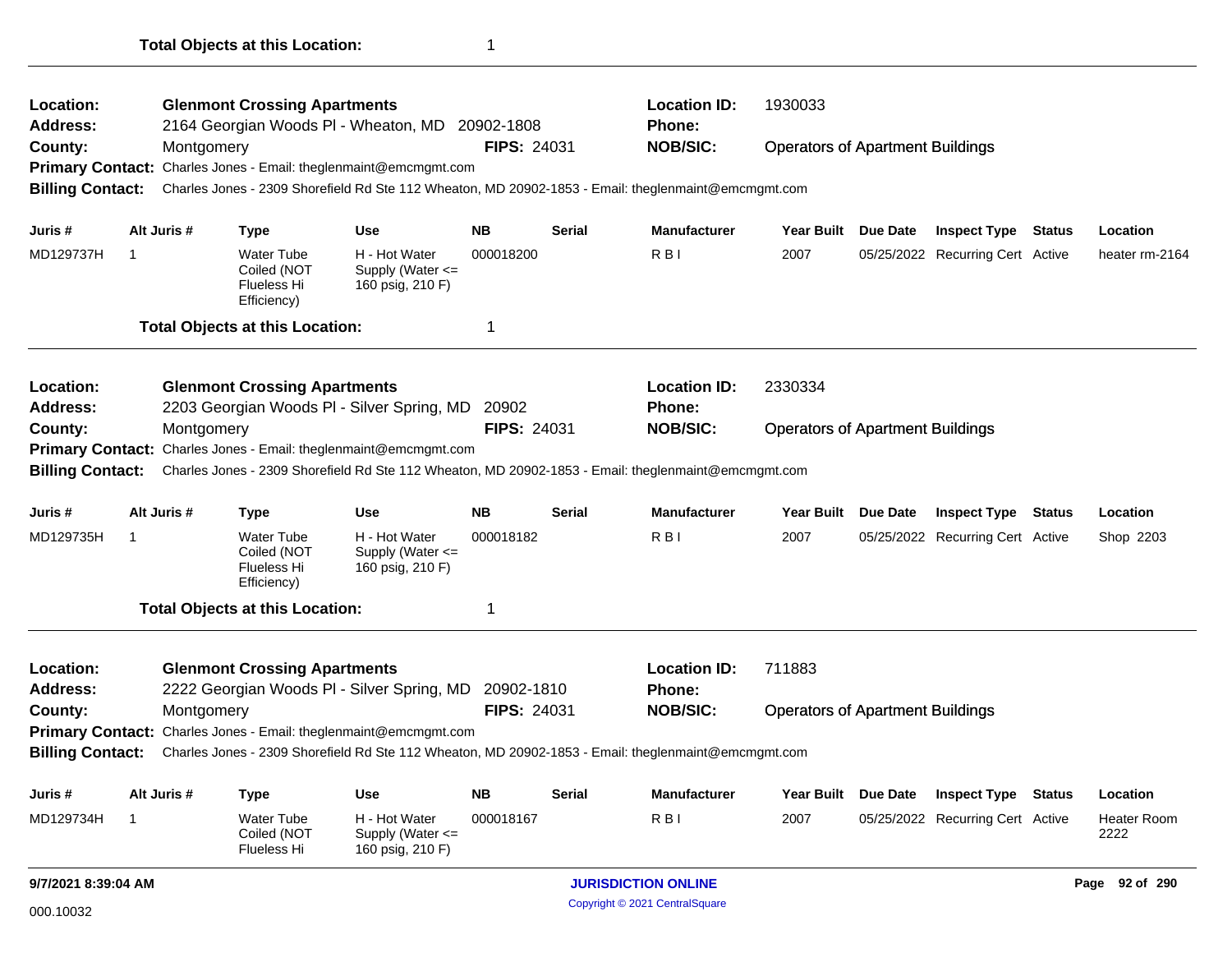| Juris #                 | Alt Juris # | <b>Type</b><br>Efficiency)                                     | <b>Use</b>                                                       | <b>NB</b>          | <b>Serial</b> | <b>Manufacturer</b>                                                                                 |                                         | Year Built Due Date | <b>Inspect Type Status</b>       |               | Location         |
|-------------------------|-------------|----------------------------------------------------------------|------------------------------------------------------------------|--------------------|---------------|-----------------------------------------------------------------------------------------------------|-----------------------------------------|---------------------|----------------------------------|---------------|------------------|
|                         |             | <b>Total Objects at this Location:</b>                         |                                                                  | 1                  |               |                                                                                                     |                                         |                     |                                  |               |                  |
| Location:               |             | <b>Glenmont Crossing Apartments</b>                            |                                                                  |                    |               | <b>Location ID:</b>                                                                                 | 711882                                  |                     |                                  |               |                  |
| Address:                |             |                                                                | 2240 Georgian Woods PI - Silver Spring, MD 20902-1810            |                    |               | <b>Phone:</b>                                                                                       |                                         |                     |                                  |               |                  |
| County:                 | Montgomery  |                                                                |                                                                  | <b>FIPS: 24031</b> |               | <b>NOB/SIC:</b>                                                                                     | <b>Operators of Apartment Buildings</b> |                     |                                  |               |                  |
|                         |             |                                                                | Primary Contact: Charles Jones - Email: theglenmaint@emcmgmt.com |                    |               |                                                                                                     |                                         |                     |                                  |               |                  |
| <b>Billing Contact:</b> |             |                                                                |                                                                  |                    |               | Charles Jones - 2309 Shorefield Rd Ste 112 Wheaton, MD 20902-1853 - Email: theglenmaint@emcmgmt.com |                                         |                     |                                  |               |                  |
| Juris #                 | Alt Juris # | <b>Type</b>                                                    | <b>Use</b>                                                       | <b>NB</b>          | <b>Serial</b> | <b>Manufacturer</b>                                                                                 |                                         | Year Built Due Date | <b>Inspect Type</b>              | <b>Status</b> | Location         |
| MD129740H               | -1          | <b>Water Tube</b><br>Coiled (NOT<br>Flueless Hi<br>Efficiency) | H - Hot Water<br>Supply (Water <=<br>160 psig, 210 F)            | 000018185          |               | R <sub>BI</sub>                                                                                     | 2007                                    |                     | 05/25/2022 Recurring Cert Active |               | Basement 2244    |
|                         |             | <b>Total Objects at this Location:</b>                         |                                                                  | 1                  |               |                                                                                                     |                                         |                     |                                  |               |                  |
| Location:               |             | <b>Glenmont Crossing Apartments</b>                            |                                                                  |                    |               | <b>Location ID:</b>                                                                                 | 2330335                                 |                     |                                  |               |                  |
| <b>Address:</b>         |             |                                                                | 2262 Georgian Woods PI - Silver Spring, MD 20902-1810            |                    |               | <b>Phone:</b>                                                                                       |                                         |                     |                                  |               |                  |
| County:                 | Montgomery  |                                                                |                                                                  | <b>FIPS: 24031</b> |               | <b>NOB/SIC:</b>                                                                                     | <b>Operators of Apartment Buildings</b> |                     |                                  |               |                  |
|                         |             |                                                                | Primary Contact: Charles Jones - Email: theglenmaint@emcmgmt.com |                    |               |                                                                                                     |                                         |                     |                                  |               |                  |
| <b>Billing Contact:</b> |             |                                                                |                                                                  |                    |               | Charles Jones - 2309 Shorefield Rd Ste 112 Wheaton, MD 20902-1853 - Email: theglenmaint@emcmgmt.com |                                         |                     |                                  |               |                  |
| Juris #                 | Alt Juris # | <b>Type</b>                                                    | <b>Use</b>                                                       | <b>NB</b>          | <b>Serial</b> | <b>Manufacturer</b>                                                                                 |                                         | Year Built Due Date | <b>Inspect Type</b>              | <b>Status</b> | Location         |
| MD129733H               | -1          | <b>Water Tube</b><br>Coiled (NOT<br>Flueless Hi<br>Efficiency) | H - Hot Water<br>Supply (Water <=<br>160 psig, 210 F)            | 000018184          |               | R <sub>BI</sub>                                                                                     | 2007                                    |                     | 05/25/2022 Recurring Cert Active |               | Heater rm - 2262 |
|                         |             | <b>Total Objects at this Location:</b>                         |                                                                  | 1                  |               |                                                                                                     |                                         |                     |                                  |               |                  |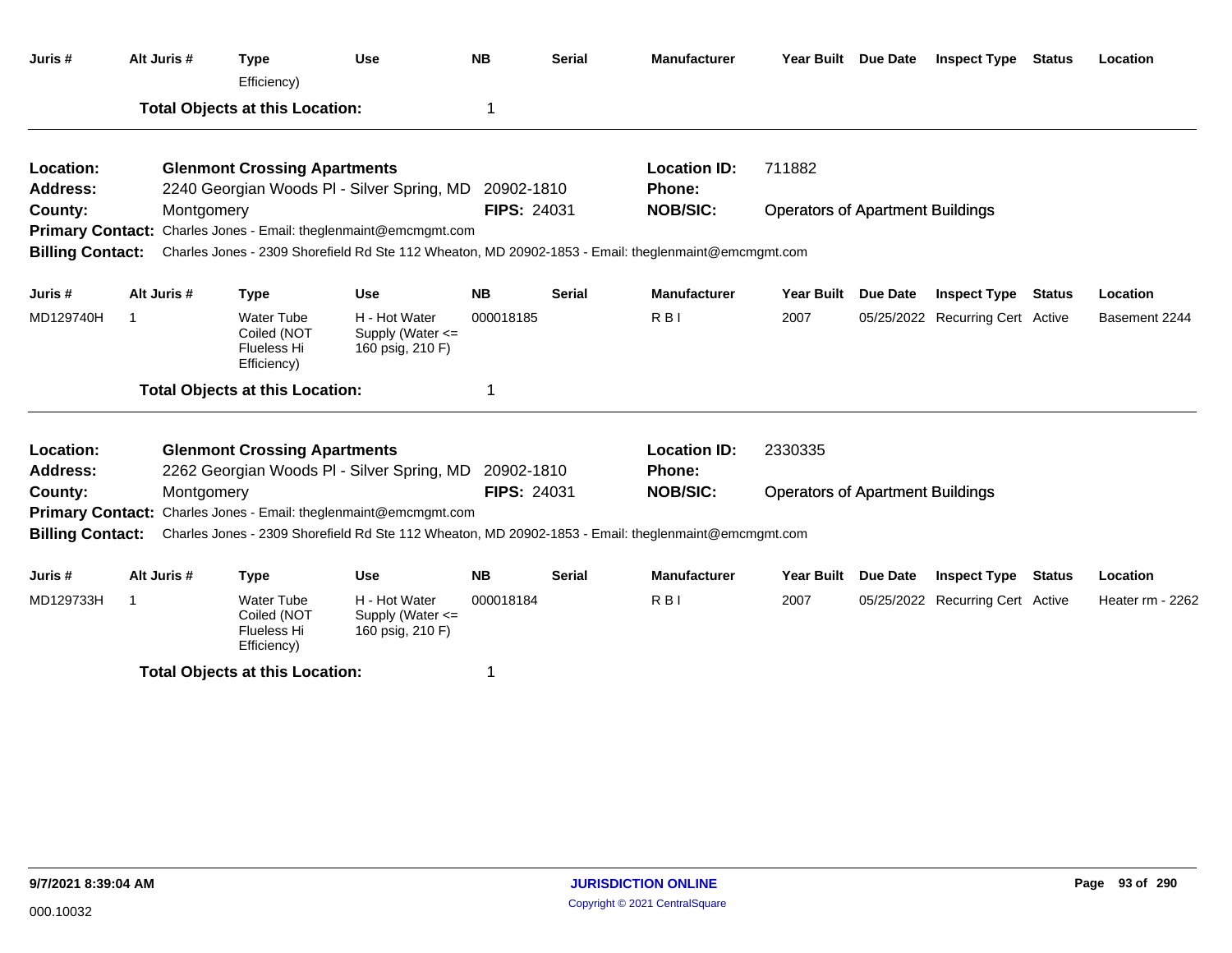| Location:<br><b>Address:</b>                                     |    |             | <b>Glenmont Crossing Apartments</b><br>2302 Georgian Woods PI - Silver Spring, MD            |                                                         | 20902-1812         |                                | <b>Location ID:</b><br>2330336<br>Phone:                                                                         |                                         |                 |                                  |        |                            |
|------------------------------------------------------------------|----|-------------|----------------------------------------------------------------------------------------------|---------------------------------------------------------|--------------------|--------------------------------|------------------------------------------------------------------------------------------------------------------|-----------------------------------------|-----------------|----------------------------------|--------|----------------------------|
| County:                                                          |    | Montgomery  |                                                                                              |                                                         | <b>FIPS: 24031</b> |                                | <b>NOB/SIC:</b>                                                                                                  | <b>Operators of Apartment Buildings</b> |                 |                                  |        |                            |
|                                                                  |    |             | Primary Contact: Charles Jones - Email: theglenmaint@emcmgmt.com                             |                                                         |                    |                                |                                                                                                                  |                                         |                 |                                  |        |                            |
| <b>Billing Contact:</b>                                          |    |             |                                                                                              |                                                         |                    |                                | Charles Jones - 2309 Shorefield Rd Ste 112 Wheaton, MD 20902-1853 - Email: theglenmaint@emcmgmt.com              |                                         |                 |                                  |        |                            |
| Juris #                                                          |    | Alt Juris # | <b>Type</b>                                                                                  | <b>Use</b>                                              | <b>NB</b>          | <b>Serial</b>                  | <b>Manufacturer</b>                                                                                              | Year Built                              | <b>Due Date</b> | <b>Inspect Type Status</b>       |        | Location                   |
| MD138140H                                                        | 1  |             | <b>Water Tube</b><br>Coiled (NOT<br>Flueless Hi<br>Efficiency)                               | H - Hot Water<br>Supply (Water <=<br>160 psig, 210 F)   | 000024078          |                                | R <sub>B</sub>                                                                                                   | 2010                                    |                 | 05/25/2022 Recurring Cert Active |        | <b>Heater Room</b><br>2302 |
|                                                                  |    |             | <b>Total Objects at this Location:</b>                                                       |                                                         | -1                 |                                |                                                                                                                  |                                         |                 |                                  |        |                            |
| Location:<br><b>Address:</b>                                     |    |             | <b>Glenmont Crossing Apartments</b><br>2318 Georgian Woods PI - Silver Spring, MD 20902-1812 |                                                         |                    |                                | <b>Location ID:</b><br>Phone:                                                                                    | 2330337                                 |                 |                                  |        |                            |
| County:<br>Montgomery                                            |    |             |                                                                                              | <b>FIPS: 24031</b>                                      |                    | <b>NOB/SIC:</b>                | <b>Operators of Apartment Buildings</b>                                                                          |                                         |                 |                                  |        |                            |
| Primary Contact: Charles Jones - Email: theglenmaint@emcmgmt.com |    |             |                                                                                              |                                                         |                    |                                |                                                                                                                  |                                         |                 |                                  |        |                            |
| <b>Billing Contact:</b>                                          |    |             |                                                                                              |                                                         |                    |                                | David Inactive-Williams - 2309 Shorefield Rd Silver Spring, MD 20902-1853 - Phone: 3019463300 - Cell: 2404182544 |                                         |                 |                                  |        |                            |
| Juris #                                                          |    | Alt Juris # | <b>Type</b>                                                                                  | <b>Use</b>                                              | <b>NB</b>          | <b>Serial</b>                  | <b>Manufacturer</b>                                                                                              | <b>Year Built</b>                       | <b>Due Date</b> | <b>Inspect Type</b>              | Status | Location                   |
| MD129731H                                                        | -1 |             | <b>Water Tube</b><br>Coiled (NOT<br>Flueless Hi<br>Efficiency)                               | H - Hot Water<br>Supply (Water <=<br>160 psig, 210 F)   | 000018191          |                                | R <sub>B</sub>                                                                                                   | 2007                                    |                 | 05/25/2022 Recurring Cert Active |        | basement-2318              |
|                                                                  |    |             | <b>Total Objects at this Location:</b>                                                       |                                                         | -1                 |                                |                                                                                                                  |                                         |                 |                                  |        |                            |
| Location:                                                        |    |             | <b>Global Mission Church-BMIC#413476</b>                                                     |                                                         |                    |                                | <b>Location ID:</b>                                                                                              | 712290                                  |                 |                                  |        |                            |
| <b>Address:</b>                                                  |    |             | 13421 Georgia Ave - Silver Spring, MD 20906-5201                                             |                                                         |                    |                                | <b>Phone:</b>                                                                                                    | 301-460-1656                            |                 |                                  |        |                            |
| County:                                                          |    | Montgomery  |                                                                                              |                                                         | <b>FIPS: 24031</b> |                                | <b>NOB/SIC:</b>                                                                                                  | <b>Religious Organizations</b>          |                 |                                  |        |                            |
| <b>Primary Contact:</b>                                          |    |             |                                                                                              |                                                         |                    |                                | Joaquin Marmol - Phone: 301-460-1656 - Cell: 240-364-4983 - Email: yangsook.sung@gmcusa.org                      |                                         |                 |                                  |        |                            |
| <b>Billing Contact:</b>                                          |    |             | - 13421 Georgia Ave Silver Spring, MD 20906-5201 - Phone: 301-460-1656                       |                                                         |                    |                                |                                                                                                                  |                                         |                 |                                  |        |                            |
| Juris#                                                           |    | Alt Juris # | <b>Type</b>                                                                                  | Use                                                     | <b>NB</b>          | <b>Serial</b>                  | <b>Manufacturer</b>                                                                                              | <b>Year Built</b>                       | Due Date        | <b>Inspect Type Status</b>       |        | Location                   |
| MD071373H                                                        | 02 |             | <b>Horizontal Water</b><br>Tube                                                              | H - Hot Water<br>Heat (Water $\leq$<br>160 psig, 250 F) | 000014360          | L-895127                       | Lochinvar                                                                                                        | 1990                                    |                 | 08/03/2022 Recurring Cert Active |        | Boiler Rm                  |
| MD097195H                                                        |    |             | Cast Iron                                                                                    | H - Hot Water<br>Heat (Water $\leq$                     | CI                 |                                | Weil-McLain                                                                                                      | 1997                                    |                 | 08/03/2022 Recurring Cert Active |        | <b>Boiler Rm</b>           |
| 9/7/2021 8:39:04 AM                                              |    |             |                                                                                              |                                                         |                    |                                | <b>JURISDICTION ONLINE</b>                                                                                       |                                         |                 |                                  |        | Page 94 of 290             |
| 000.10032                                                        |    |             |                                                                                              |                                                         |                    | Copyright © 2021 CentralSquare |                                                                                                                  |                                         |                 |                                  |        |                            |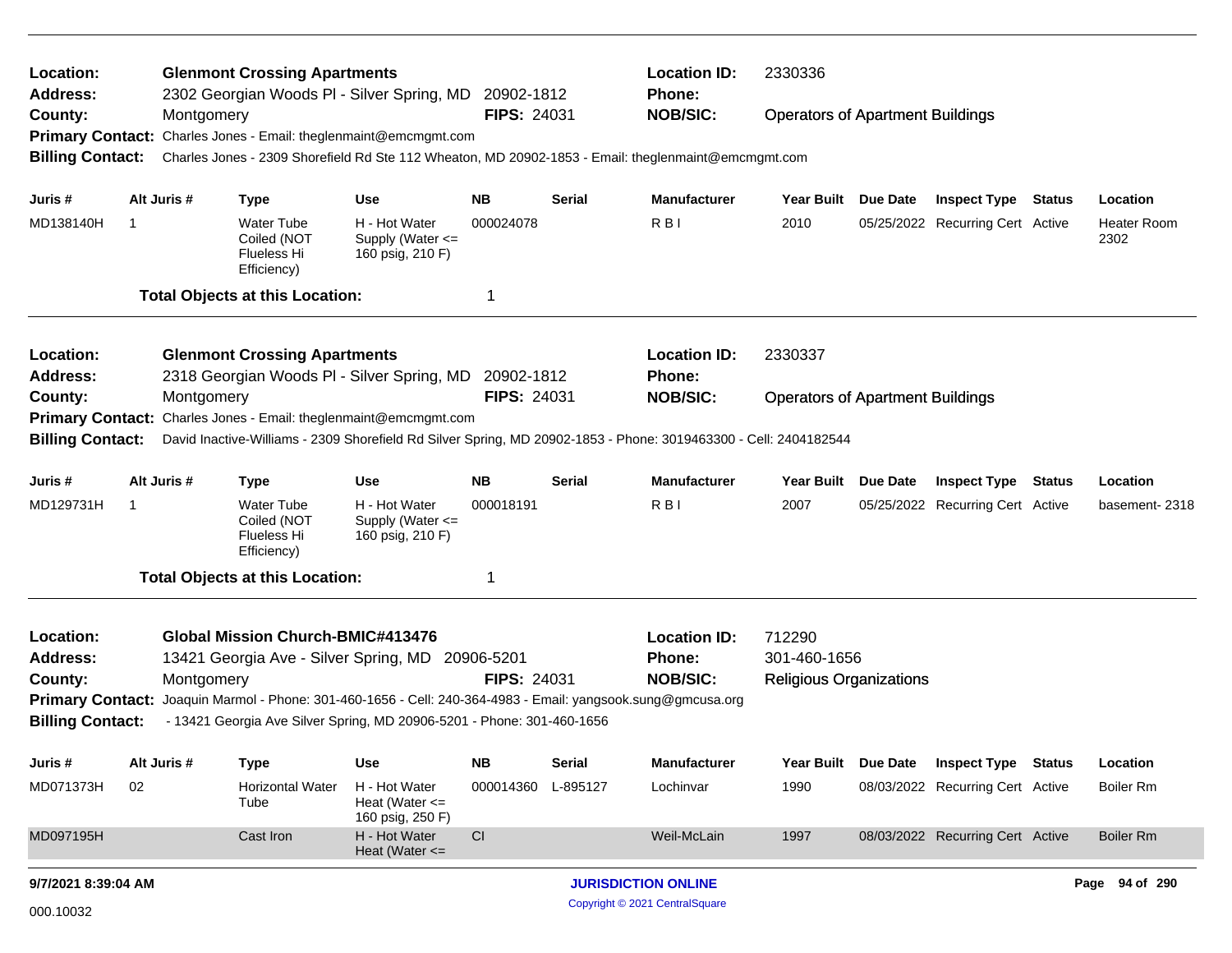| Juris #                                            | Alt Juris #                            | <b>Type</b>                                                                               | Use                                                   | <b>NB</b>          | <b>Serial</b> | <b>Manufacturer</b>                                                                                                        | Year Built Due Date |                 | <b>Inspect Type</b>              | Status | Location             |
|----------------------------------------------------|----------------------------------------|-------------------------------------------------------------------------------------------|-------------------------------------------------------|--------------------|---------------|----------------------------------------------------------------------------------------------------------------------------|---------------------|-----------------|----------------------------------|--------|----------------------|
| MD142027H                                          |                                        | Cast Iron                                                                                 | 160 psig, 250 F)<br>H - Hot Water                     | Cast Iron          |               | <b>Burnham</b>                                                                                                             | 2006                |                 | 08/03/2022 Recurring Cert Active |        | <b>Boiler Room</b>   |
|                                                    |                                        |                                                                                           | Heat (Water $\leq$<br>160 psig, 250 F)                |                    |               |                                                                                                                            |                     |                 |                                  |        |                      |
|                                                    |                                        | <b>Total Objects at this Location:</b>                                                    |                                                       | 3                  |               |                                                                                                                            |                     |                 |                                  |        |                      |
| Location:                                          |                                        | <b>Glyco Mimetics</b>                                                                     |                                                       |                    |               | <b>Location ID:</b>                                                                                                        | 3699349             |                 |                                  |        |                      |
| <b>Address:</b>                                    |                                        | 9708 Medical Center Dr - Rockville, MD 20850-3343                                         |                                                       |                    |               | Phone:                                                                                                                     | 301-417-4224        |                 |                                  |        |                      |
| County:                                            | Montgomery                             |                                                                                           |                                                       | <b>FIPS: 24031</b> |               | <b>NOB/SIC:</b>                                                                                                            |                     |                 |                                  |        |                      |
|                                                    |                                        | Primary Contact: Joan Moeltner - Phone: 301-417-4224 - Email: jmoeltner@glycomimetics.com |                                                       |                    |               |                                                                                                                            |                     |                 |                                  |        |                      |
| <b>Billing Contact:</b>                            |                                        |                                                                                           |                                                       |                    |               | Joan Moeltner - 9708 Medical Center Dr Rockville, MD 20850-3343 - Phone: 301-417-4224 - Email: jmoeltner@glycomimetics.com |                     |                 |                                  |        |                      |
| Juris#                                             | Alt Juris #                            | <b>Type</b>                                                                               | <b>Use</b>                                            | <b>NB</b>          | <b>Serial</b> | <b>Manufacturer</b>                                                                                                        | <b>Year Built</b>   | <b>Due Date</b> | <b>Inspect Type Status</b>       |        | Location             |
| MD091683H                                          | $\mathbf{1}$                           | <b>Water Heater</b><br>(HLW)                                                              | H - Hot Water<br>Supply (Water <=<br>160 psig, 210 F) | 000084519          |               | PVI                                                                                                                        | 1995                |                 | 03/02/2022 Recurring Cert Active |        | <b>BLDG 1 RM 116</b> |
|                                                    |                                        | <b>Total Objects at this Location:</b>                                                    |                                                       | 1                  |               |                                                                                                                            |                     |                 |                                  |        |                      |
| Location:                                          |                                        | <b>Goldfish Swim School</b>                                                               |                                                       |                    |               | <b>Location ID:</b>                                                                                                        | 4002314             |                 |                                  |        |                      |
| <b>Address:</b>                                    |                                        | 1701 Rockville Pike - Rockville, MD                                                       | 20852-1613                                            |                    |               | Phone:                                                                                                                     | 301 640 5592        |                 |                                  |        |                      |
| County:                                            | Montgomery                             |                                                                                           |                                                       | <b>FIPS: 24031</b> |               | <b>NOB/SIC:</b>                                                                                                            |                     |                 |                                  |        |                      |
| <b>Primary Contact:</b><br><b>Billing Contact:</b> |                                        | Bob Panzone - Phone: 301 252 5331                                                         |                                                       |                    |               |                                                                                                                            |                     |                 |                                  |        |                      |
| Juris#                                             | Alt Juris #                            | <b>Type</b>                                                                               | <b>Use</b>                                            | <b>NB</b>          | <b>Serial</b> | <b>Manufacturer</b>                                                                                                        | <b>Year Built</b>   | Due Date        | <b>Inspect Type Status</b>       |        | Location             |
| MD165885H                                          |                                        | <b>Water Heater</b><br>(HLW)                                                              | H - Hot Water<br>Supply (Water <=<br>160 psig, 210 F) | 000341508          |               | <b>AIC</b>                                                                                                                 | 2018                |                 | 01/27/2022 Recurring Cert Active |        | <b>MECH ROOM</b>     |
| MD165886H                                          |                                        | <b>Water Tube</b><br>Coiled (Flueless<br>Hi Efficiency)                                   | H - Hot Water<br>Supply (Water <=<br>160 psig, 210 F) | 000341511          |               | <b>AIC</b>                                                                                                                 | 2018                |                 | 01/27/2022 Recurring Cert Active |        | <b>MECH ROOM</b>     |
|                                                    | <b>Total Objects at this Location:</b> |                                                                                           | 2                                                     |                    |               |                                                                                                                            |                     |                 |                                  |        |                      |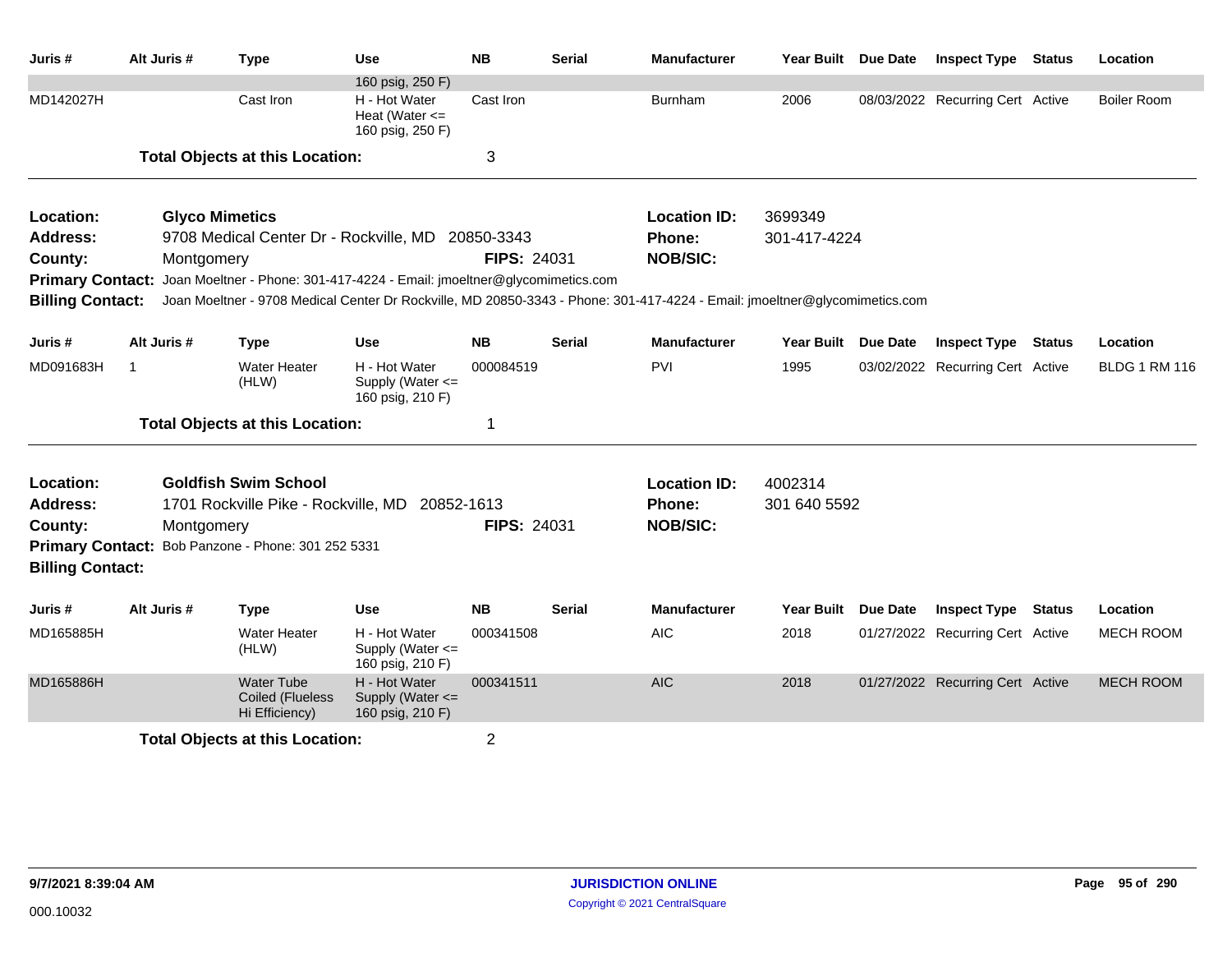| <b>Location:</b> | <b>Goldfish Swim School</b>                        |                    | <b>Location ID:</b> | 4049162 |
|------------------|----------------------------------------------------|--------------------|---------------------|---------|
| Address:         | 801 Center Point Way - Gaithersburg, MD 20878-6461 |                    | Phone:              |         |
| County:          | Montgomery                                         | <b>FIPS: 24031</b> | <b>NOB/SIC:</b>     |         |
|                  | <b>Primary Contact: Goldfish Swim School</b>       |                    |                     |         |

**Billing Contact:** Jake Atchoo - 801 Center Point Way Gaithersburg, MD 20878-6461 - Phone: 248-763-5400 - Email: jake.atchoo@goldfishsf.com

| Juris #   | Alt Juris # | Type                                   | <b>Use</b>                                              | <b>NB</b> | <b>Serial</b> | <b>Manufacturer</b> | <b>Year Built</b> | <b>Due Date</b> | <b>Inspect Type</b>              | Status | Location  |
|-----------|-------------|----------------------------------------|---------------------------------------------------------|-----------|---------------|---------------------|-------------------|-----------------|----------------------------------|--------|-----------|
| MD168854H |             | <b>Water Heater</b><br>(HLW)           | H - Hot Water<br>Heat (Water $\leq$<br>160 psig, 250 F) | 000143564 |               | <b>AIC</b>          | 2019              |                 | 01/22/2023 Recurring Cert Active |        | MECH ROOM |
| MD168855H |             | <b>Water Heater</b><br>(HLW)           | H - Hot Water<br>Heat (Water $\leq$<br>160 psig, 250 F) | 000143559 |               | <b>AIC</b>          | 2019              |                 | 01/22/2023 Recurring Cert Active |        | MECH ROOM |
|           |             | <b>Total Objects at this Location:</b> |                                                         |           |               |                     |                   |                 |                                  |        |           |

| <b>Location:</b>        | <b>Good Hope Development Center</b>                                        |                    | <b>Location ID:</b> | 2858253                                 |
|-------------------------|----------------------------------------------------------------------------|--------------------|---------------------|-----------------------------------------|
| Address:                | 15930 Good Hope Rd - Silver Spring, MD                                     | 20905-4038         | <b>Phone:</b>       | 301-421-9813                            |
| County:                 | Montaomerv                                                                 | <b>FIPS: 24031</b> | <b>NOB/SIC:</b>     | <b>Elementary and Secondary Schools</b> |
|                         | <b>Primary Contact:</b> Good Hope Development Center - Phone: 301-421-9813 |                    |                     |                                         |
| <b>Billing Contact:</b> | - 15930 Good Hope Rd Silver Spring, MD 20905-4038 - Phone: 301-421-9813    |                    |                     |                                         |

| Juris #   | Alt Juris # | Type      | <b>Use</b>                                              | <b>NB</b>     | <b>Serial</b> | <b>Manufacturer</b> | <b>Year Built</b> | <b>Due Date</b> | <b>Inspect Type</b>              | Status | Location       |
|-----------|-------------|-----------|---------------------------------------------------------|---------------|---------------|---------------------|-------------------|-----------------|----------------------------------|--------|----------------|
| MD135724H |             | Cast Iron | H - Hot Water<br>Heat (Water $\leq$<br>160 psig, 250 F) | CI.           |               | Weil-McLain         | 2002              |                 | 07/12/2022 Recurring Cert Active |        | Boiler Room #1 |
| MD135725H |             | Cast Iron | H - Hot Water<br>Heat (Water $\leq$<br>160 psig, 250 F) | <sub>CI</sub> |               | Weil-McLain         | 1993              |                 | 07/12/2022 Recurring Cert Active |        | Boiler Room #2 |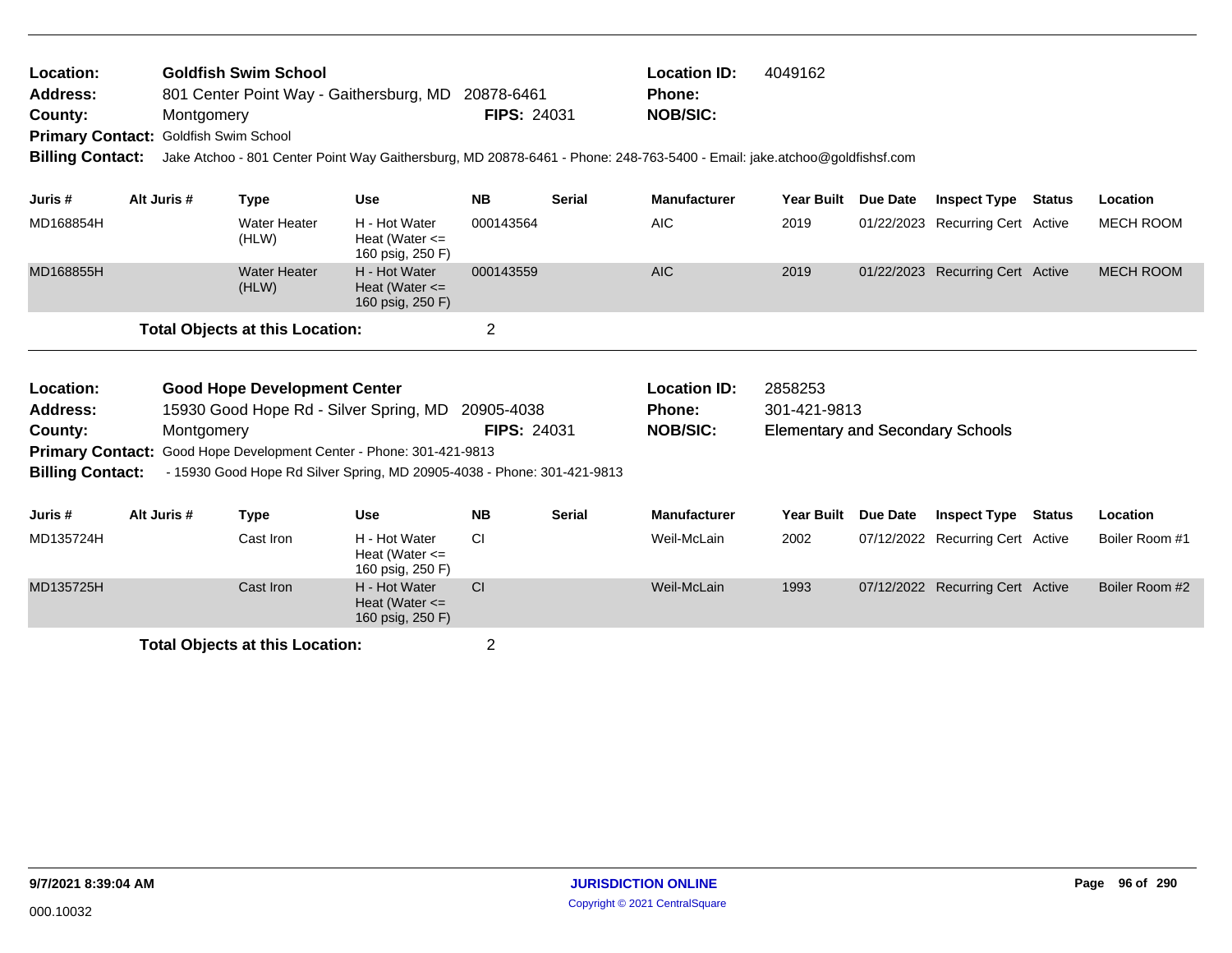| Location: | <b>Goodstone, LLC.</b>                                                               |                    | <b>Location ID:</b> | 701848                                       |
|-----------|--------------------------------------------------------------------------------------|--------------------|---------------------|----------------------------------------------|
| Address:  | 6116 Executive Blvd - Rockville, MD 20852-4920                                       |                    | Phone:              |                                              |
| County:   | Montaomerv                                                                           | <b>FIPS: 24031</b> | <b>NOB/SIC:</b>     | <b>Operators of Nonresidential Buildings</b> |
|           | Primary Contact: Mary Burns - Phone: 240-832-6833 - Email: mary.burns@ausonyoung.com |                    |                     |                                              |

**Billing Contact:** Mary Burns - 11921 Rockville Pike Ste 200 Rockville, MD 20852-2737 - Phone: 240-832-6833 - Email: mary.burns@ausonyoung.com

| Juris #   | Alt Juris # | <b>Type</b>                        | <b>Use</b>                 | <b>NB</b> | <b>Serial</b> | <b>Manufacturer</b> | Year Built | Due Date   | <b>Inspect Type</b>              | <b>Status</b> | Location        |
|-----------|-------------|------------------------------------|----------------------------|-----------|---------------|---------------------|------------|------------|----------------------------------|---------------|-----------------|
| MD078307V |             | Heat Exchanger -<br>Shell and Tube | V - Storage<br>(Cryogenic) | 000213697 |               | Trane               | 1988       | 01/03/2023 | <b>Recurring Cert Active</b>     |               | 8th Floor North |
| MD078308V |             | Heat Exchanger -<br>Shell and Tube | V - Storage<br>(Cryogenic) | 000213534 |               | Trane               | 1988       |            | 01/03/2023 Recurring Cert Active |               | #8 Floor South  |
| MD078309V |             | Heat Exchanger -<br>Shell and Tube | V - Storage<br>(Cryogenic) | 000212383 |               | Trane               | 1988       |            | 01/03/2023 Recurring Cert Active |               | #7 Floor North  |
| MD078310V |             | Heat Exchanger -<br>Shell and Tube | V - Storage<br>(Cryogenic) | 000212386 |               | Trane               | 1988       |            | 01/03/2023 Recurring Cert Active |               | #7 Floor South  |
| MD078311V |             | Heat Exchanger -<br>Shell and Tube | V - Storage<br>(Cryogenic) | 000212397 |               | Trane               | 1988       |            | 01/03/2023 Recurring Cert Active |               | #6 Floor North  |
| MD078312V |             | Heat Exchanger -<br>Shell and Tube | V - Storage<br>(Cryogenic) | 000212395 |               | Trane               | 1988       | 01/03/2023 | <b>Recurring Cert Active</b>     |               | #6 Floor South  |
| MD078313V |             | Heat Exchanger -<br>Shell and Tube | V - Storage<br>(Cryogenic) | 000212384 |               | Trane               | 1988       |            | 01/03/2023 Recurring Cert Active |               | #5 Floor North  |
| MD078314V |             | Heat Exchanger -<br>Shell and Tube | V - Storage<br>(Cryogenic) | 000212398 |               | Trane               | 1988       |            | 01/03/2023 Recurring Cert Active |               | #5 Floor South  |
| MD078335V |             | Heat Exchanger -<br>Shell and Tube | V - Storage<br>(Cryogenic) | 000212385 |               | Trane               | 1988       |            | 01/03/2023 Recurring Cert Active |               | #4 Floor North  |
| MD078336V |             | Heat Exchanger -<br>Shell and Tube | V - Storage<br>(Cryogenic) | 000212396 |               | Trane               | 1988       |            | 01/03/2023 Recurring Cert Active |               | #4 Floor South  |
| MD078337V |             | Heat Exchanger -<br>Shell and Tube | V - Storage<br>(Cryogenic) | 000212394 |               | Trane               | 1988       |            | 01/03/2023 Recurring Cert Active |               | #3 Floor North  |
| MD078338V |             | Heat Exchanger -<br>Shell and Tube | V - Storage<br>(Cryogenic) | 000212382 |               | Trane               | 1988       |            | 01/03/2023 Recurring Cert Active |               | #3 Floor South  |
| MD078339V |             | Heat Exchanger -<br>Shell and Tube | V - Storage<br>(Cryogenic) | 000213531 |               | Trane               | 1988       |            | 01/03/2023 Recurring Cert Active |               | #2 Floor South  |
| MD078340V |             | Heat Exchanger -<br>Shell and Tube | V - Storage<br>(Cryogenic) | 000213533 |               | Trane               | 1988       |            | 01/03/2023 Recurring Cert Active |               | #2 Floor North  |
| MD078341V |             | Heat Exchanger -<br>Shell and Tube | V - Storage<br>(Cryogenic) | 000213532 |               | Trane               | 1988       |            | 01/03/2023 Recurring Cert Active |               | #1 Floor North  |
| MD078342V |             | Heat Exchanger -<br>Shell and Tube | V - Storage<br>(Cryogenic) | 000213530 |               | Trane               | 1988       |            | 01/03/2023 Recurring Cert Active |               | #1 Floor South  |
|           |             |                                    |                            |           |               |                     |            |            |                                  |               |                 |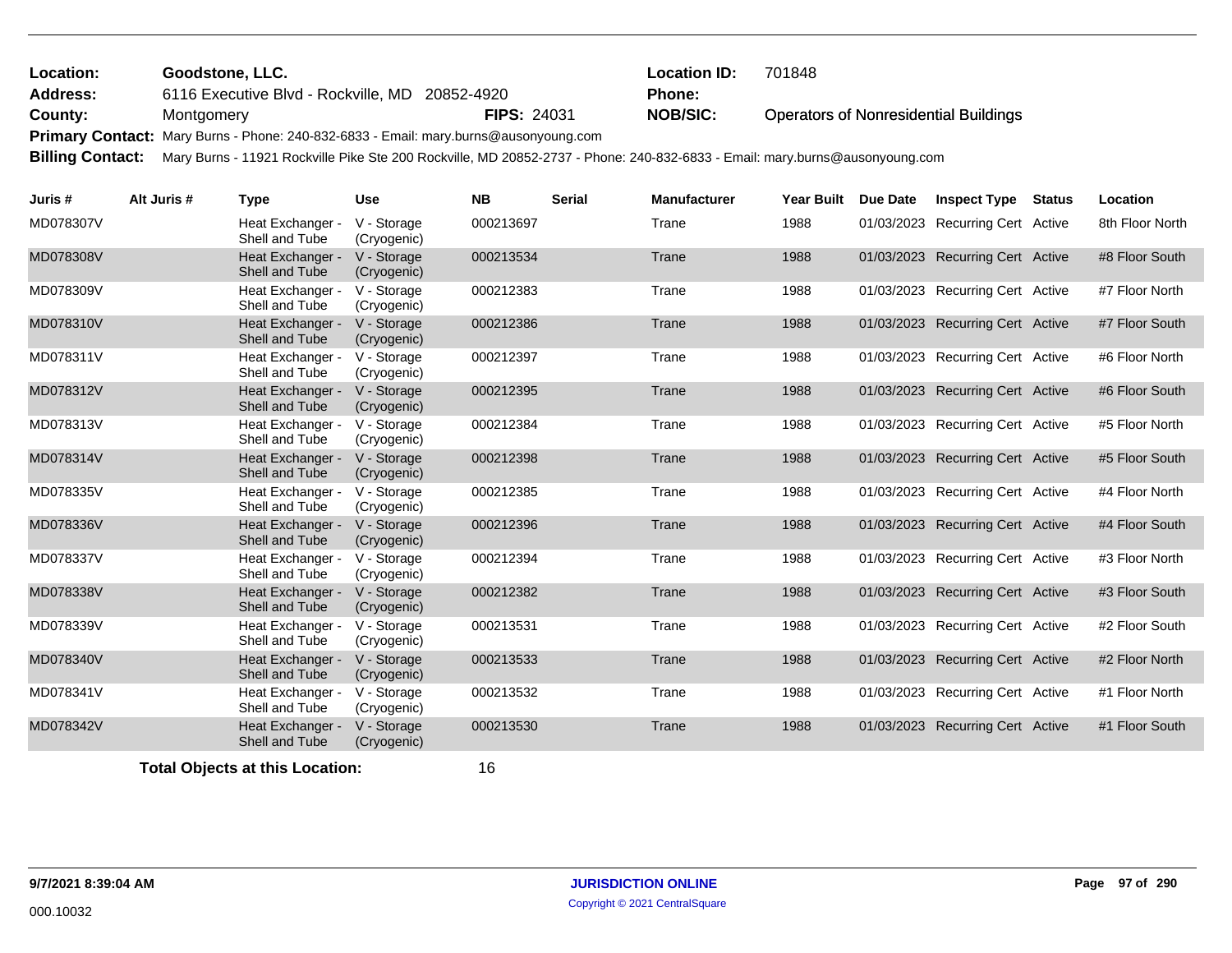| Location:<br><b>Address:</b><br>County:<br><b>Primary Contact:</b><br><b>Billing Contact:</b>                                                                                                                                                                                                                                                                                                                                                    |                                                                                                                                                                                                              | Montgomery | <b>Goodyear Tire Center</b><br>15420 Old Columbia Pike - Burtonsville, MD 20866-1671<br>Jim Wilson - Phone: 301-642-3826 - Email: WJimWilson@comcast.net |                                                         | <b>FIPS: 24031</b> |                 | <b>Location ID:</b><br>Phone:<br><b>NOB/SIC:</b> | 712359<br>301-421-1505<br>Automotive repair, services, and parking<br>Jim Wilson - 7107 Moorland Dr Clarksville, MD 21029-1734 - Phone: 301-642-3826 - Email: WJimWilson@comcast.net |                 |                                  |               |                |  |
|--------------------------------------------------------------------------------------------------------------------------------------------------------------------------------------------------------------------------------------------------------------------------------------------------------------------------------------------------------------------------------------------------------------------------------------------------|--------------------------------------------------------------------------------------------------------------------------------------------------------------------------------------------------------------|------------|----------------------------------------------------------------------------------------------------------------------------------------------------------|---------------------------------------------------------|--------------------|-----------------|--------------------------------------------------|--------------------------------------------------------------------------------------------------------------------------------------------------------------------------------------|-----------------|----------------------------------|---------------|----------------|--|
| Juris #                                                                                                                                                                                                                                                                                                                                                                                                                                          | Alt Juris #                                                                                                                                                                                                  |            | <b>Type</b>                                                                                                                                              | Use                                                     | <b>NB</b>          | <b>Serial</b>   | <b>Manufacturer</b>                              | Year Built Due Date                                                                                                                                                                  |                 | <b>Inspect Type Status</b>       |               | Location       |  |
| MD088262V                                                                                                                                                                                                                                                                                                                                                                                                                                        |                                                                                                                                                                                                              |            | <b>Vertical Unfired</b><br>Pressure Vessel<br>w/comment                                                                                                  | V - Storage (NOT 000877193<br>Cryogenic)                |                    |                 | <b>Buckeye</b>                                   | 1988                                                                                                                                                                                 |                 | 11/03/2021 Recurring Cert Active |               | Store Room     |  |
| MD088263V                                                                                                                                                                                                                                                                                                                                                                                                                                        |                                                                                                                                                                                                              |            | <b>Vertical Unfired</b><br><b>Pressure Vessel</b><br>w/comment                                                                                           | V - Storage (NOT 000877194<br>Cryogenic)                |                    |                 | <b>Buckeye</b>                                   | 1988                                                                                                                                                                                 |                 | 11/03/2021 Recurring Cert Active |               | Store Room     |  |
|                                                                                                                                                                                                                                                                                                                                                                                                                                                  |                                                                                                                                                                                                              |            | <b>Total Objects at this Location:</b>                                                                                                                   |                                                         | 2                  |                 |                                                  |                                                                                                                                                                                      |                 |                                  |               |                |  |
| Location:<br><b>Goshen Crossing Sunoco</b><br><b>Location ID:</b><br>2911862<br><b>Address:</b><br>20050 Goshen Rd - Gaithersburg, MD 20879-1604<br>301-977-3200<br>Phone:<br><b>FIPS: 24031</b><br><b>NOB/SIC:</b><br><b>Gasoline Service Stations</b><br>County:<br>Montgomery<br>Primary Contact: Keith Kim - Phone: 301-977-3200<br><b>Billing Contact:</b><br>Keith Kim - 20050 Goshen Rd Gaithersburg, MD 20879-1604 - Phone: 301-977-3200 |                                                                                                                                                                                                              |            |                                                                                                                                                          |                                                         |                    |                 |                                                  |                                                                                                                                                                                      |                 |                                  |               |                |  |
| Juris #                                                                                                                                                                                                                                                                                                                                                                                                                                          | Alt Juris #                                                                                                                                                                                                  |            | <b>Type</b>                                                                                                                                              | Use                                                     | <b>NB</b>          | Serial          | Manufacturer                                     | Year Built                                                                                                                                                                           | <b>Due Date</b> | <b>Inspect Type</b>              | <b>Status</b> | Location       |  |
| MD156543V                                                                                                                                                                                                                                                                                                                                                                                                                                        |                                                                                                                                                                                                              |            | <b>Vertical Unfired</b><br>Pressure Vessel<br>w/comment                                                                                                  | V - Storage (NOT 001691609<br>Cryogenic)                |                    |                 | Manchester                                       | 2016                                                                                                                                                                                 |                 | 05/02/2023 Recurring Cert Active |               | Comp Shed      |  |
|                                                                                                                                                                                                                                                                                                                                                                                                                                                  |                                                                                                                                                                                                              |            | <b>Total Objects at this Location:</b>                                                                                                                   |                                                         | 1                  |                 |                                                  |                                                                                                                                                                                      |                 |                                  |               |                |  |
| Location:<br>Address:                                                                                                                                                                                                                                                                                                                                                                                                                            |                                                                                                                                                                                                              |            | <b>Grace United Methodist Church</b><br>7001 New Hampshire Ave - Takoma Park, MD 20912-5816                                                              |                                                         |                    |                 | <b>Location ID:</b><br><b>Phone:</b>             | 712520                                                                                                                                                                               |                 |                                  |               |                |  |
| County:                                                                                                                                                                                                                                                                                                                                                                                                                                          |                                                                                                                                                                                                              | Montgomery |                                                                                                                                                          |                                                         | <b>FIPS: 24031</b> |                 | <b>NOB/SIC:</b>                                  | <b>Religious Organizations</b>                                                                                                                                                       |                 |                                  |               |                |  |
|                                                                                                                                                                                                                                                                                                                                                                                                                                                  | Primary Contact: Dunrick Sogie-Thomas - Cell: 240 602 9572<br><b>Billing Contact:</b><br>Joan - 7001 New Hampshire Ave Takoma Park, MD 20912-5816 - Phone: 301 891 2100 - Email: thenehemiahcharge@gmail.com |            |                                                                                                                                                          |                                                         |                    |                 |                                                  |                                                                                                                                                                                      |                 |                                  |               |                |  |
| Juris #                                                                                                                                                                                                                                                                                                                                                                                                                                          | Alt Juris #                                                                                                                                                                                                  |            | <b>Type</b>                                                                                                                                              | Use                                                     | <b>NB</b>          | <b>Serial</b>   | <b>Manufacturer</b>                              | <b>Year Built</b>                                                                                                                                                                    | Due Date        | <b>Inspect Type Status</b>       |               | Location       |  |
| MD125738H                                                                                                                                                                                                                                                                                                                                                                                                                                        | No. 1                                                                                                                                                                                                        |            | Cast Iron                                                                                                                                                | H - Hot Water<br>Heat (Water $\leq$<br>160 psig, 250 F) | <b>CI</b>          | <b>UFC26446</b> | Utica                                            | 2005                                                                                                                                                                                 |                 | 03/07/2021 Recurring Cert Active |               | <b>Blrm</b>    |  |
| MD125739H                                                                                                                                                                                                                                                                                                                                                                                                                                        | No. 2                                                                                                                                                                                                        |            | Cast Iron                                                                                                                                                | H - Hot Water                                           | CI                 | <b>UGC26938</b> | <b>Utica</b>                                     | 2005                                                                                                                                                                                 |                 | 03/07/2021 Recurring Cert Active |               | <b>BLRM</b>    |  |
| 9/7/2021 8:39:04 AM                                                                                                                                                                                                                                                                                                                                                                                                                              |                                                                                                                                                                                                              |            |                                                                                                                                                          |                                                         |                    |                 | <b>JURISDICTION ONLINE</b>                       |                                                                                                                                                                                      |                 |                                  |               | Page 98 of 290 |  |
| 000.10032                                                                                                                                                                                                                                                                                                                                                                                                                                        |                                                                                                                                                                                                              |            |                                                                                                                                                          |                                                         |                    |                 | Copyright © 2021 CentralSquare                   |                                                                                                                                                                                      |                 |                                  |               |                |  |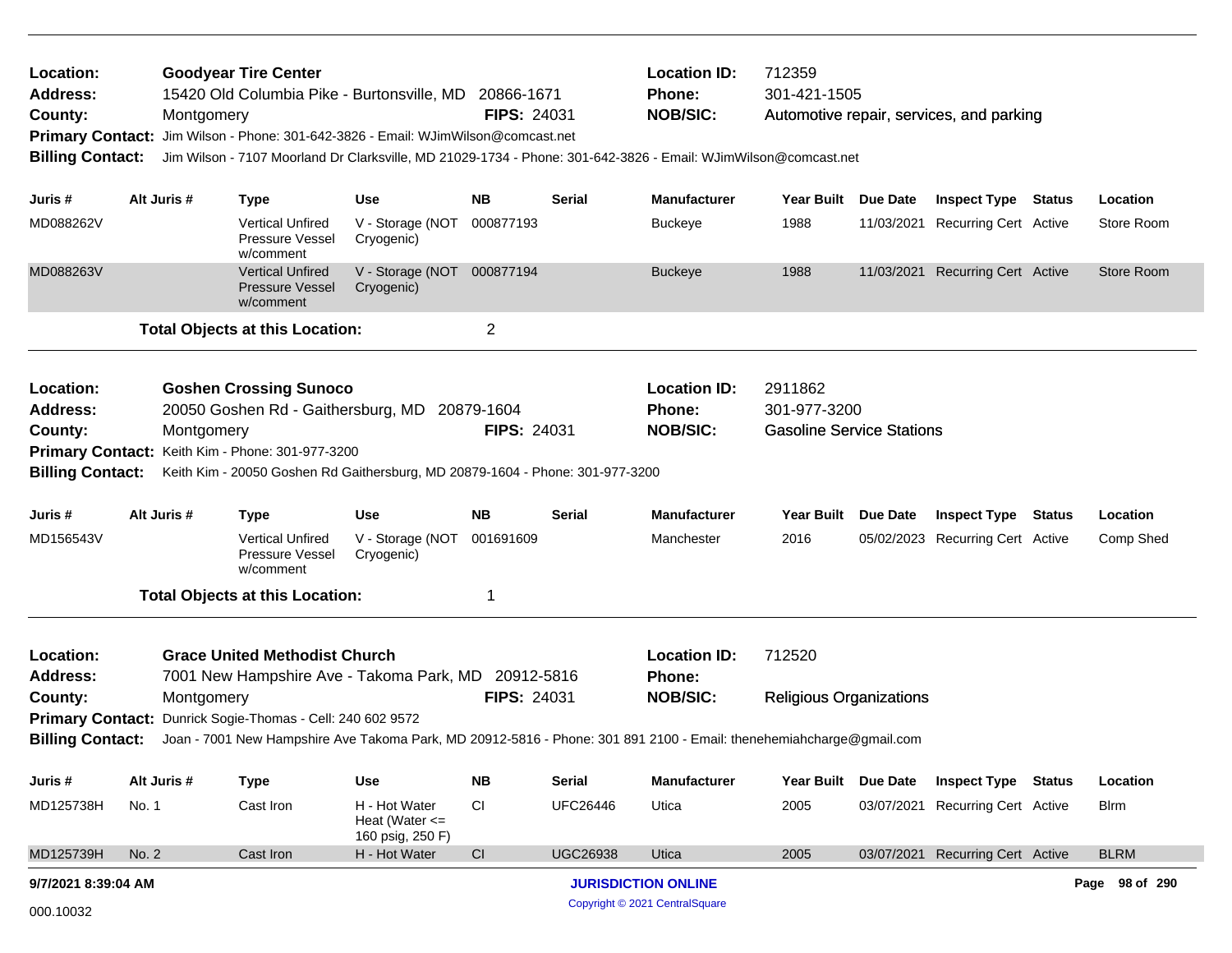| Juris #                            | Alt Juris #    | <b>Type</b>                                                                                                                                                                      | Use                                                     | <b>NB</b>          | <b>Serial</b>         | <b>Manufacturer</b>                  | Year Built Due Date                     |                 | <b>Inspect Type</b>              | <b>Status</b> | Location           |
|------------------------------------|----------------|----------------------------------------------------------------------------------------------------------------------------------------------------------------------------------|---------------------------------------------------------|--------------------|-----------------------|--------------------------------------|-----------------------------------------|-----------------|----------------------------------|---------------|--------------------|
|                                    |                |                                                                                                                                                                                  | Heat (Water $\leq$<br>160 psig, 250 F)                  |                    |                       |                                      |                                         |                 |                                  |               |                    |
| MD125740H                          | No. 3          | Cast Iron                                                                                                                                                                        | H - Hot Water<br>Heat (Water $\leq$<br>160 psig, 250 F) | <b>CI</b>          | <b>UGC27154</b>       | Utica                                | 2005                                    |                 | 03/07/2021 Recurring Cert Active |               | <b>BLRM</b>        |
| MD125741H                          | No.4           | Cast Iron                                                                                                                                                                        | H - Hot Water<br>Heat (Water $\leq$<br>160 psig, 250 F) | CI                 | <b>UGC27155</b>       | Utica                                | 2005                                    |                 | 03/07/2021 Recurring Cert Active |               | <b>BLRM</b>        |
|                                    |                | <b>Total Objects at this Location:</b>                                                                                                                                           |                                                         | 4                  |                       |                                      |                                         |                 |                                  |               |                    |
| Location:<br><b>Address:</b>       |                | <b>Grand Bel Manor Condominiums</b><br>3830 Bel Pre Rd - Silver Spring, MD                                                                                                       |                                                         | 20906-2630         |                       | <b>Location ID:</b><br><b>Phone:</b> | 712539                                  |                 |                                  |               |                    |
| County:                            | Montgomery     |                                                                                                                                                                                  |                                                         | <b>FIPS: 24031</b> |                       | <b>NOB/SIC:</b>                      | <b>Operators of Apartment Buildings</b> |                 |                                  |               |                    |
| <b>Billing Contact:</b>            |                | Primary Contact: Ron Llevergood - Cell: 3015256102                                                                                                                               |                                                         |                    |                       |                                      |                                         |                 |                                  |               |                    |
| Juris #                            | Alt Juris #    | <b>Type</b>                                                                                                                                                                      | Use                                                     | <b>NB</b>          | <b>Serial</b>         | <b>Manufacturer</b>                  | Year Built                              | <b>Due Date</b> | <b>Inspect Type</b>              | <b>Status</b> | Location           |
| MD154871H                          | 3              | <b>Horizontal Water</b><br>Tube                                                                                                                                                  | H - Hot Water<br>Heat (Water $\leq$<br>160 psig, 250 F) | 000001772          |                       | Viessman                             | 2013                                    |                 | 07/06/2022 Recurring Cert Active |               | boiler room        |
| MD154872H                          | $\overline{4}$ | <b>Horizontal Water</b><br>Tube                                                                                                                                                  | H - Hot Water<br>Heat (Water $\leq$<br>160 psig, 250 F) | 000001771          |                       | Viessman                             | 2013                                    |                 | 07/06/2022 Recurring Cert Active |               | boiler room        |
| MD161651H                          |                | <b>Horizontal Water</b><br>Tube                                                                                                                                                  | H - Hot Water<br>Heat (Water $\leq$<br>160 psig, 250 F) | 000003399          | 751366870049 Viessman |                                      | 2017                                    |                 | 07/30/2022 Recurring Cert Active |               | <b>Boiler Room</b> |
|                                    |                | <b>Total Objects at this Location:</b>                                                                                                                                           |                                                         | 3                  |                       |                                      |                                         |                 |                                  |               |                    |
| Location:<br><b>Address:</b>       |                | <b>Grand Bell II Condominiums</b><br>3924 Bell Pre Road - Silver Spring, MD 20906-2801                                                                                           |                                                         |                    |                       | <b>Location ID:</b><br>Phone:        | 712541                                  |                 |                                  |               |                    |
| County:<br><b>Billing Contact:</b> | Montgomery     | Primary Contact: Lynne Singer - Phone: 301-948-6666 - Email: Isinger@tmgainc.com<br>Steve Leskowitz - 20440 Century Blvd Ste 100 Germantown, MD 20874-7116 - Phone: 301-948-6666 |                                                         | <b>FIPS: 24031</b> |                       | <b>NOB/SIC:</b>                      | <b>Operators of Apartment Buildings</b> |                 |                                  |               |                    |
| Juris #                            | Alt Juris #    | <b>Type</b>                                                                                                                                                                      | Use                                                     | <b>NB</b>          | <b>Serial</b>         | <b>Manufacturer</b>                  | Year Built                              | <b>Due Date</b> | <b>Inspect Type</b>              | <b>Status</b> | Location           |
| MD135700H                          | #1             | Water Tube<br>Coiled (NOT<br>Flueless Hi<br>Efficiency)                                                                                                                          | H - Hot Water<br>Heat (Water $\leq$<br>160 psig, 250 F) | 000005625          |                       | Fulton                               | 2007                                    | 06/03/2021      | <b>Recurring Cert Active</b>     |               | <b>BLRM</b>        |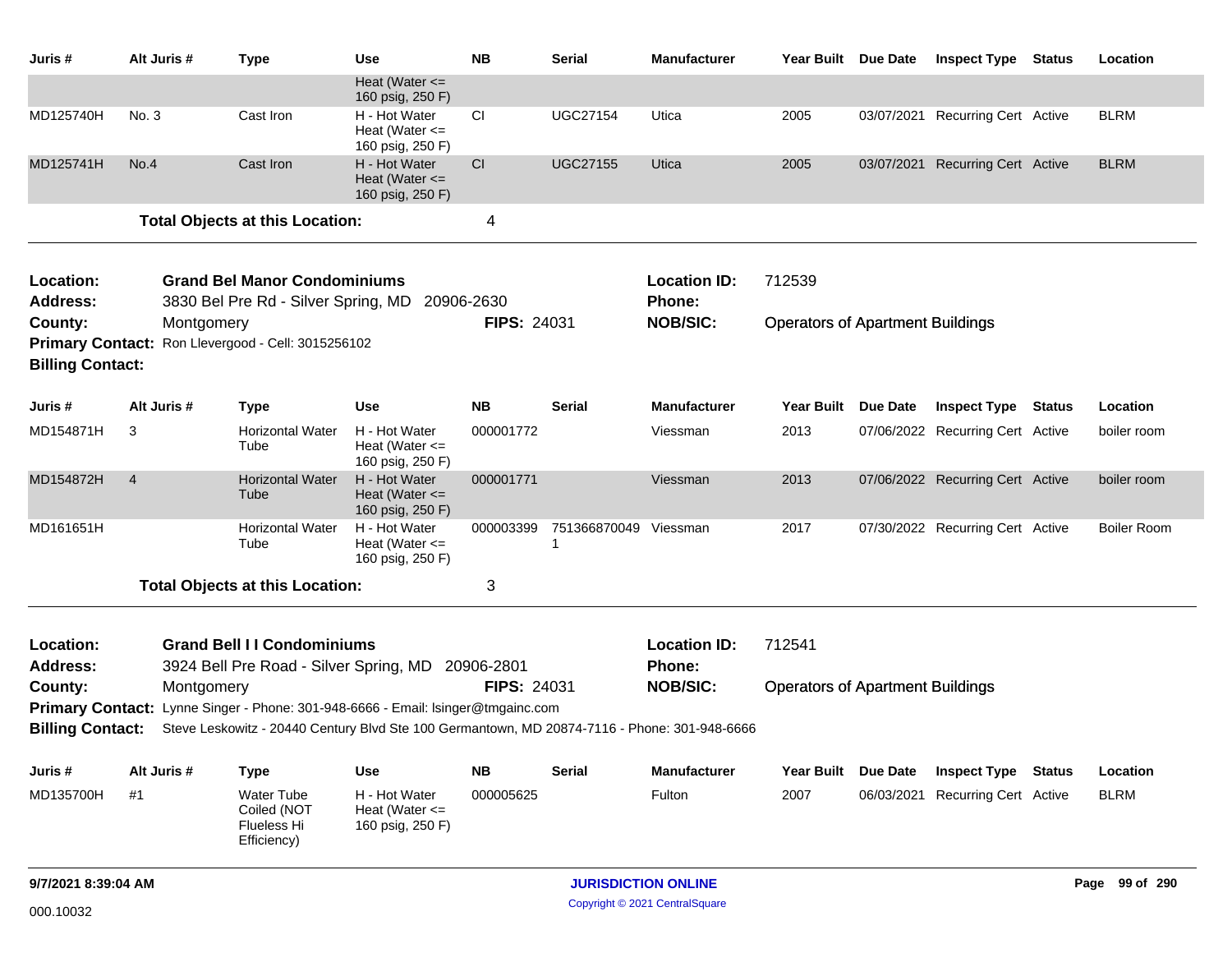| Juris #                                                                                                                                                                                                                                                                                                           | Alt Juris # | <b>Type</b>                                                                                       | <b>Use</b>                                              | <b>NB</b>   | <b>Serial</b> | <b>Manufacturer</b>                                                                                                                                   |                     | Year Built Due Date | <b>Inspect Type</b>                     | Status | Location           |
|-------------------------------------------------------------------------------------------------------------------------------------------------------------------------------------------------------------------------------------------------------------------------------------------------------------------|-------------|---------------------------------------------------------------------------------------------------|---------------------------------------------------------|-------------|---------------|-------------------------------------------------------------------------------------------------------------------------------------------------------|---------------------|---------------------|-----------------------------------------|--------|--------------------|
| MD135701H                                                                                                                                                                                                                                                                                                         | #2          | <b>Water Tube</b><br>Coiled (NOT<br><b>Flueless Hi</b><br>Efficiency)                             | H - Hot Water<br>Heat (Water $\leq$<br>160 psig, 250 F) | 000005613   |               | Fulton                                                                                                                                                | 2007                |                     | 06/03/2021 Recurring Cert Active        |        | <b>BLRM</b>        |
| MD135702H                                                                                                                                                                                                                                                                                                         | #3          | <b>Water Tube</b><br>Coiled (NOT<br>Flueless Hi<br>Efficiency)                                    | H - Hot Water<br>Heat (Water $\leq$<br>160 psig, 250 F) | 000005722   |               | Fulton                                                                                                                                                | 2007                |                     | 06/03/2021 Recurring Cert Active        |        | <b>BLRM</b>        |
| MD135703H                                                                                                                                                                                                                                                                                                         | #4          | <b>Water Tube</b><br>Coiled (NOT<br><b>Flueless Hi</b><br>Efficiency)                             | H - Hot Water<br>Heat (Water $\leq$<br>160 psig, 250 F) | 000005719   |               | Fulton                                                                                                                                                | 2007                |                     | 06/03/2021 Recurring Cert Active        |        | <b>BLRM</b>        |
| MD135704H                                                                                                                                                                                                                                                                                                         | #5          | <b>Water Tube</b><br>Coiled (NOT<br>Flueless Hi<br>Efficiency)                                    | H - Hot Water<br>Heat (Water $\leq$<br>160 psig, 250 F) | 000005621   |               | Fulton                                                                                                                                                | 2007                |                     | 06/03/2021 Recurring Cert Active        |        | <b>BLRM</b>        |
|                                                                                                                                                                                                                                                                                                                   |             | <b>Total Objects at this Location:</b>                                                            |                                                         | 5           |               |                                                                                                                                                       |                     |                     |                                         |        |                    |
| <b>Green Growlers</b><br><b>Location ID:</b><br>711559<br>Location:<br>Phone:<br>000-000-0000<br><b>Address:</b><br>227 E Diamond Ave - Gaithersburg, MD 20877-3015<br><b>FIPS: 24031</b><br><b>NOB/SIC:</b><br>Drinking Places (Alcoholic Beverages)<br>County:<br>Montgomery<br>Primary Contact: Green Growlers |             |                                                                                                   |                                                         |             |               |                                                                                                                                                       |                     |                     |                                         |        |                    |
| <b>Billing Contact:</b>                                                                                                                                                                                                                                                                                           |             | Bret Kimbrough - 227 E Diamond Ave Gaithersburg, MD 20877-3015 - Phone: 301-519-9400              |                                                         |             |               |                                                                                                                                                       |                     |                     |                                         |        |                    |
| Juris #                                                                                                                                                                                                                                                                                                           | Alt Juris # | <b>Type</b>                                                                                       | Use                                                     | <b>NB</b>   | Serial        | <b>Manufacturer</b>                                                                                                                                   | <b>Year Built</b>   | <b>Due Date</b>     | <b>Inspect Type</b>                     | Status | Location           |
| MD161837H                                                                                                                                                                                                                                                                                                         |             | <b>Vertical Water</b><br>Tube                                                                     | H - Heating-<br>Cooking (Steam<br>$\le$ 15 psig)        | 000154262   |               | Columbia                                                                                                                                              | 2017                |                     | 10/15/2022 Recurring Cert Active        |        | <b>Brew House</b>  |
|                                                                                                                                                                                                                                                                                                                   |             | <b>Total Objects at this Location:</b>                                                            |                                                         | -1          |               |                                                                                                                                                       |                     |                     |                                         |        |                    |
| Location:<br><b>Address:</b>                                                                                                                                                                                                                                                                                      |             | <b>Greenhill Child Development Center</b><br>120 Geneva Avenue - Silver Spring, MD                |                                                         | 20910-5105  |               | <b>Location ID:</b><br>Phone:                                                                                                                         | 997364              |                     |                                         |        |                    |
| County:                                                                                                                                                                                                                                                                                                           | Montgomery  |                                                                                                   |                                                         | FIPS: 24031 |               | <b>NOB/SIC:</b>                                                                                                                                       |                     |                     | <b>Elementary and Secondary Schools</b> |        |                    |
|                                                                                                                                                                                                                                                                                                                   |             | Primary Contact: Malika Clarke - Phone: 301-589-0613 - Email: malikaclarke.greenhillcdc@gmail.com |                                                         |             |               |                                                                                                                                                       |                     |                     |                                         |        |                    |
| <b>Billing Contact:</b>                                                                                                                                                                                                                                                                                           |             |                                                                                                   |                                                         |             |               | Kimberly Kight - 120 Geneva Ave Silver Spring, MD 20910-5105 - Phone: 301-589-0613 - Cell: 301-678-9566/301-523-4232 - Email: kkight@greenhillcdc.com |                     |                     |                                         |        |                    |
| Juris #                                                                                                                                                                                                                                                                                                           | Alt Juris # | <b>Type</b>                                                                                       | <b>Use</b>                                              | <b>NB</b>   | <b>Serial</b> | <b>Manufacturer</b>                                                                                                                                   | Year Built Due Date |                     | <b>Inspect Type Status</b>              |        | Location           |
| MD119978H                                                                                                                                                                                                                                                                                                         |             | <b>Horizontal Fire</b><br>Tube                                                                    | H - Hot Water<br>Heat (Water $\leq$<br>160 psig, 250 F) | CI          |               | Columbia                                                                                                                                              | 2002                |                     | 10/14/2021 Recurring Cert Active        |        | <b>Boiler Room</b> |
| 9/7/2021 8:39:04 AM                                                                                                                                                                                                                                                                                               |             |                                                                                                   |                                                         |             |               | <b>JURISDICTION ONLINE</b>                                                                                                                            |                     |                     |                                         |        | Page 100 of 290    |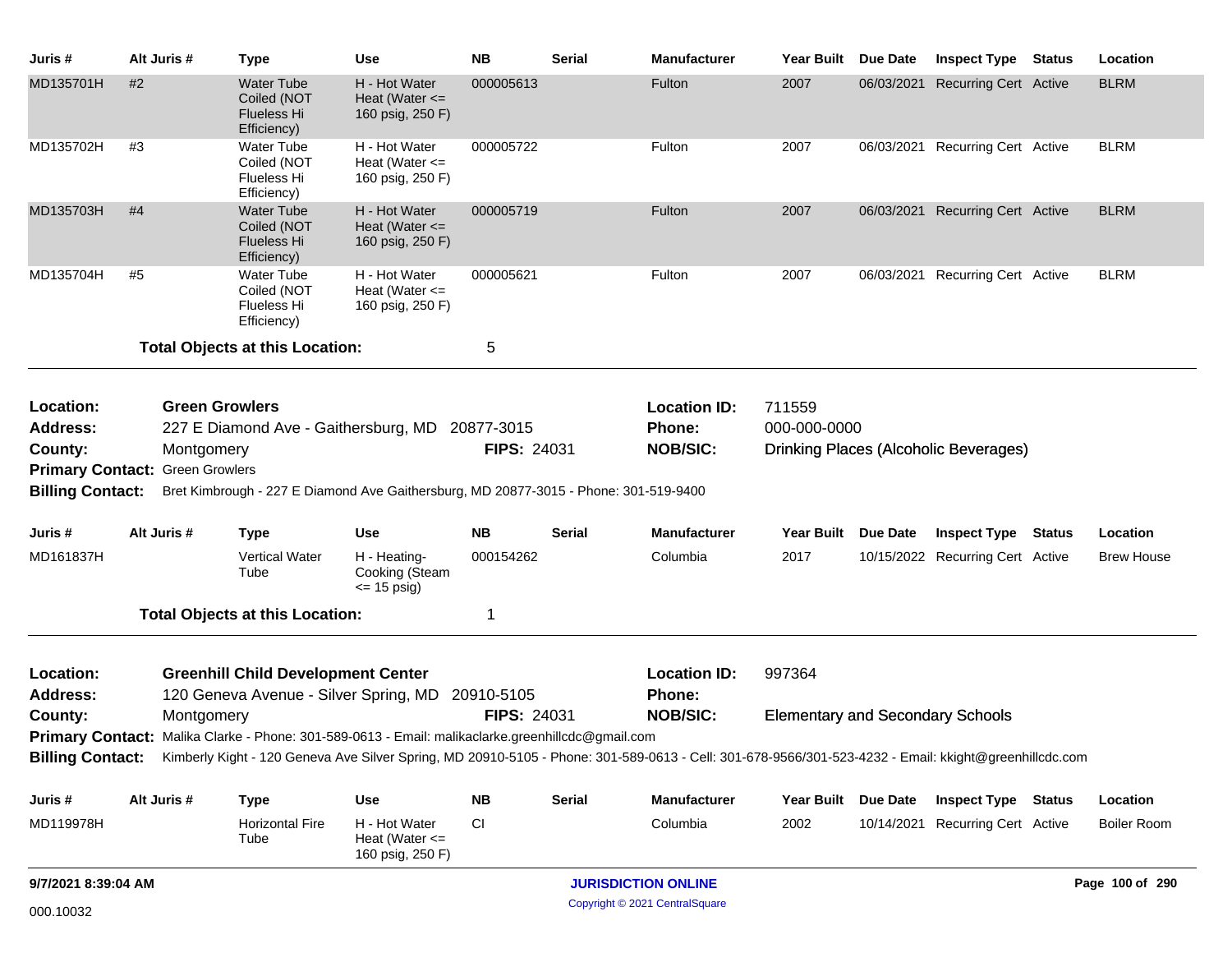| Location:                                   |               | <b>Greenhill Realty Property</b>                                                         |                                                         |                    |               | <b>Location ID:</b>                                                                                           | 728968                          |                     |                                              |               |                    |
|---------------------------------------------|---------------|------------------------------------------------------------------------------------------|---------------------------------------------------------|--------------------|---------------|---------------------------------------------------------------------------------------------------------------|---------------------------------|---------------------|----------------------------------------------|---------------|--------------------|
| Address:                                    |               | 11435 Grandview Ave - Wheaton, MD 20902-2741                                             |                                                         |                    |               | Phone:                                                                                                        |                                 |                     |                                              |               |                    |
| County:                                     | Montgomery    |                                                                                          |                                                         | <b>FIPS: 24031</b> |               | <b>NOB/SIC:</b>                                                                                               |                                 |                     | <b>Operators of Nonresidential Buildings</b> |               |                    |
| <b>Primary Contact:</b>                     |               | Steven Toliver - Phone: 301-657-2525                                                     |                                                         |                    |               |                                                                                                               |                                 |                     |                                              |               |                    |
| <b>Billing Contact:</b>                     |               | Steven Toliver - 4901 Fairmont Ave Ste 200 Bethesda, MD 20814-6062 - Phone: 301-657-2525 |                                                         |                    |               |                                                                                                               |                                 |                     |                                              |               |                    |
| Juris #                                     | Alt Juris #   | <b>Type</b>                                                                              | <b>Use</b>                                              | <b>NB</b>          | <b>Serial</b> | <b>Manufacturer</b>                                                                                           | Year Built Due Date             |                     | <b>Inspect Type Status</b>                   |               | Location           |
| MD095866H                                   |               | Cast Iron                                                                                | H - Hot Water<br>Heat (Water $\leq$<br>160 psig, 250 F) | <b>CI</b>          |               | Peerless                                                                                                      | 1970                            |                     | 06/02/2020 Recurring Cert Active             |               | <b>Boiler Room</b> |
|                                             |               | <b>Total Objects at this Location:</b>                                                   |                                                         | -1                 |               |                                                                                                               |                                 |                     |                                              |               |                    |
| Location:                                   |               | H & R Enterprises                                                                        |                                                         |                    |               | <b>Location ID:</b>                                                                                           | 708760                          |                     |                                              |               |                    |
| <b>Address:</b>                             |               | 19050 Woodfield Rd - Gaithersburg, MD 20879-4705                                         |                                                         |                    |               | Phone:                                                                                                        | 301-294-9700                    |                     |                                              |               |                    |
| County:                                     | Montgomery    |                                                                                          |                                                         | FIPS: 24031        |               | <b>NOB/SIC:</b>                                                                                               | Wholesale trade--durable goods  |                     |                                              |               |                    |
| <b>Primary Contact: H&amp;R Enterprises</b> |               |                                                                                          |                                                         |                    |               |                                                                                                               |                                 |                     |                                              |               |                    |
| <b>Billing Contact:</b>                     |               |                                                                                          |                                                         |                    |               |                                                                                                               |                                 |                     |                                              |               |                    |
| Juris #                                     | Alt Juris #   | <b>Type</b>                                                                              | <b>Use</b>                                              | <b>NB</b>          | <b>Serial</b> | <b>Manufacturer</b>                                                                                           | <b>Year Built</b>               | <b>Due Date</b>     | <b>Inspect Type</b>                          | <b>Status</b> | Location           |
| MD095867H                                   |               | Cast Iron                                                                                | H - Hot Water<br>Heat (Water $\leq$<br>160 psig, 250 F) | <b>CI</b>          |               | Weil-McLain                                                                                                   | 1997                            |                     | 08/25/2022 Recurring Cert Active             |               | <b>Boiler Room</b> |
| MD095868H                                   |               | Cast Iron                                                                                | H - Hot Water<br>Heat (Water $\leq$<br>160 psig, 250 F) | CI                 |               | Weil-McLain                                                                                                   | 1997                            |                     | 08/25/2022 Recurring Cert Active             |               | <b>Boiler Room</b> |
|                                             |               | <b>Total Objects at this Location:</b>                                                   |                                                         | $\overline{2}$     |               |                                                                                                               |                                 |                     |                                              |               |                    |
| Location:                                   | <b>H</b> Mart |                                                                                          |                                                         |                    |               | <b>Location ID:</b>                                                                                           | 3218416                         |                     |                                              |               |                    |
| <b>Address:</b>                             |               | 12015 Georgia Ave - Silver Spring, MD 20902-2003                                         |                                                         |                    |               | <b>Phone:</b>                                                                                                 |                                 |                     |                                              |               |                    |
| County:                                     | Montgomery    |                                                                                          |                                                         | FIPS: 24031        |               | <b>NOB/SIC:</b>                                                                                               | Prepared Flour Mixes and Doughs |                     |                                              |               |                    |
|                                             |               | Primary Contact: Eric Lim - Email: judy.lim@hmart.com                                    |                                                         |                    |               |                                                                                                               |                                 |                     |                                              |               |                    |
|                                             |               |                                                                                          |                                                         |                    |               | Billing Contact: Eric Lim - 350 Prince Georges Blvd Upper Marlboro, MD 20774-7409 - Email: judy.lim@hmart.com |                                 |                     |                                              |               |                    |
| Juris #                                     | Alt Juris #   | <b>Type</b>                                                                              | <b>Use</b>                                              | <b>NB</b>          | <b>Serial</b> | Manufacturer                                                                                                  |                                 | Year Built Due Date | <b>Inspect Type Status</b>                   |               | Location           |
| MD143332V                                   |               | Horizontal Unfired V - Storage<br>Pressure Vessel                                        | (Cryogenic)                                             | 000247352          |               | Standard                                                                                                      | 1988                            |                     | 10/29/2023 Recurring Cert Active             |               | Motor Room         |
| 9/7/2021 8:39:04 AM                         |               |                                                                                          |                                                         |                    |               | <b>JURISDICTION ONLINE</b>                                                                                    |                                 |                     |                                              |               | Page 101 of 290    |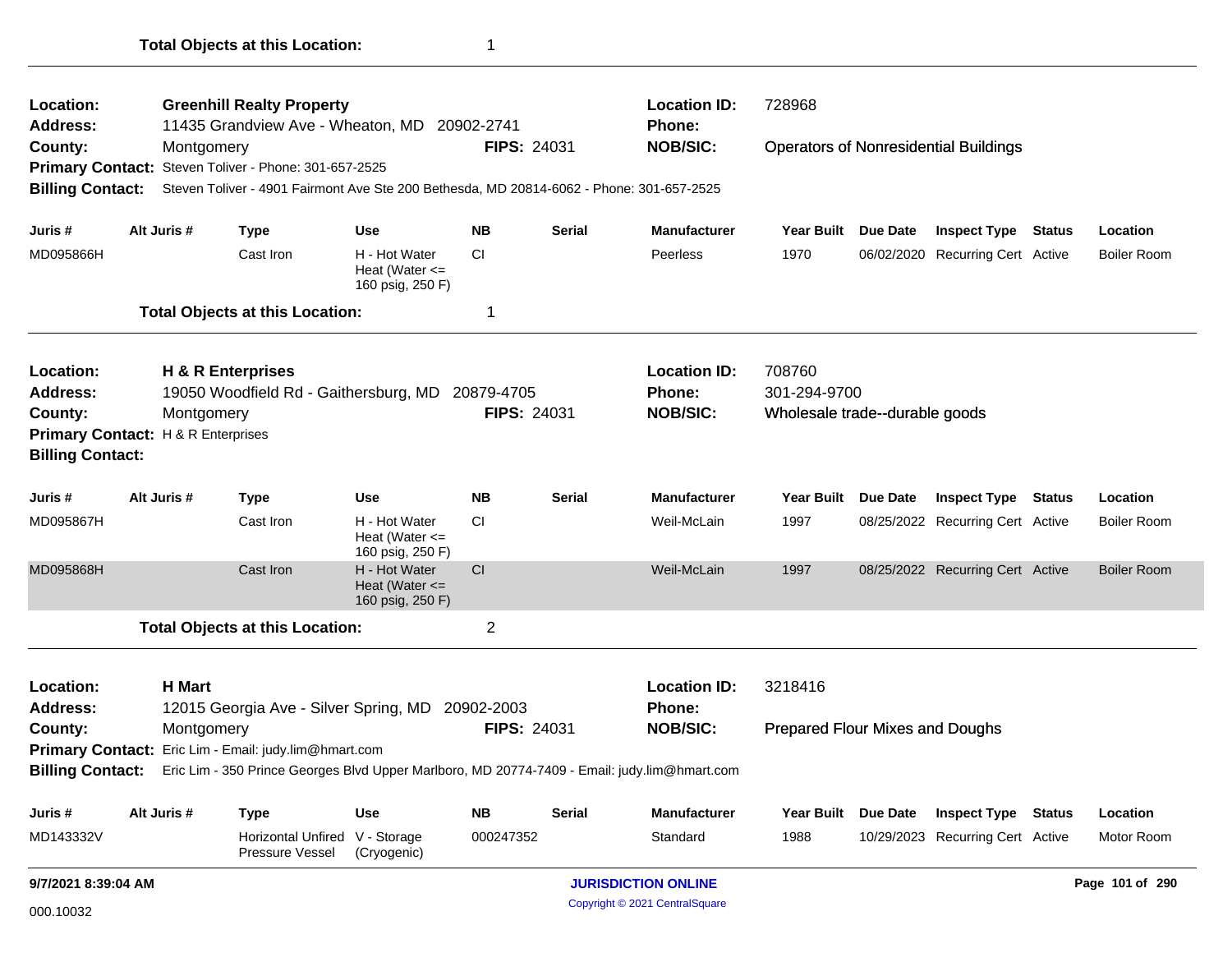| Juris #                 | Alt Juris #   | <b>Type</b>                                                                                  | <b>Use</b>                     | <b>NB</b>          | <b>Serial</b> | <b>Manufacturer</b> | Year Built Due Date   |                 | <b>Inspect Type Status</b>       |               | Location             |
|-------------------------|---------------|----------------------------------------------------------------------------------------------|--------------------------------|--------------------|---------------|---------------------|-----------------------|-----------------|----------------------------------|---------------|----------------------|
|                         |               | w/comment                                                                                    |                                |                    |               |                     |                       |                 |                                  |               |                      |
| MD143333V               |               | <b>Horizontal Unfired</b><br><b>Pressure Vessel</b><br>w/comment                             | V - Storage<br>(Cryogenic)     | 000239474          |               | Standard            | 1987                  |                 | 10/29/2023 Recurring Cert Active |               | Motor Room           |
| MD143334V               |               | <b>Horizontal Unfired</b><br>Pressure Vessel<br>w/comment                                    | V - Storage<br>(Cryogenic)     | 000247364          |               | Standard            | 1988                  |                 | 10/29/2023 Recurring Cert Active |               | Motor Room           |
|                         |               | <b>Total Objects at this Location:</b>                                                       |                                | 3                  |               |                     |                       |                 |                                  |               |                      |
| Location:               | <b>H</b> Mart |                                                                                              |                                |                    |               | <b>Location ID:</b> | 2181038               |                 |                                  |               |                      |
| <b>Address:</b>         |               | 9639 Lost Knife Rd - Gaithersburg, MD                                                        |                                | 20877-2618         |               | <b>Phone:</b>       | 301-355-7499          |                 |                                  |               |                      |
| County:                 | Montgomery    |                                                                                              |                                | <b>FIPS: 24031</b> |               | <b>NOB/SIC:</b>     | <b>Grocery Stores</b> |                 |                                  |               |                      |
|                         |               | <b>Primary Contact: Young W. Moon - Phone: 301-35-7499</b>                                   |                                |                    |               |                     |                       |                 |                                  |               |                      |
| <b>Billing Contact:</b> |               | Eric Lim - 350 Prince Georges Blvd Upper Marlboro, MD 20774-7409 - Email: judy.lim@hmart.com |                                |                    |               |                     |                       |                 |                                  |               |                      |
| Juris #                 | Alt Juris #   | <b>Type</b>                                                                                  | <b>Use</b>                     | <b>NB</b>          | <b>Serial</b> | <b>Manufacturer</b> | <b>Year Built</b>     | <b>Due Date</b> | <b>Inspect Type</b>              | <b>Status</b> | Location             |
| MD133873V               |               | <b>Horizontal Unfired</b><br>Pressure Vessel<br>w/comment                                    | V - Storage (NOT<br>Cryogenic) | 000166809          |               | Standard            | 1982                  | 12/16/2021      | Recurring Cert Active            |               | Motor Room Unit<br>Α |
| MD133874V               |               | <b>Horizontal Unfired</b><br><b>Pressure Vessel</b><br>w/comment                             | V - Storage (NOT<br>Cryogenic) | 000174311          |               | Standard            | 1982                  | 12/16/2021      | <b>Recurring Cert Active</b>     |               | Motor Room Unit<br>D |
| MD133875V               |               | <b>Horizontal Unfired</b><br>Pressure Vessel<br>w/comment                                    | V - Storage (NOT<br>Cryogenic) | 000173585          |               | Standard            | 1982                  |                 | 12/16/2021 Recurring Cert Active |               | Motor Room Unit<br>В |
| MD133876V               |               | <b>Horizontal Unfired</b><br>Pressure Vessel<br>w/comment                                    | V - Storage (NOT<br>Cryogenic) | 000171043          |               | Standard            | 1982                  | 12/16/2021      | <b>Recurring Cert Active</b>     |               | Motor Room Unit<br>C |
|                         |               | .                                                                                            |                                |                    |               |                     |                       |                 |                                  |               |                      |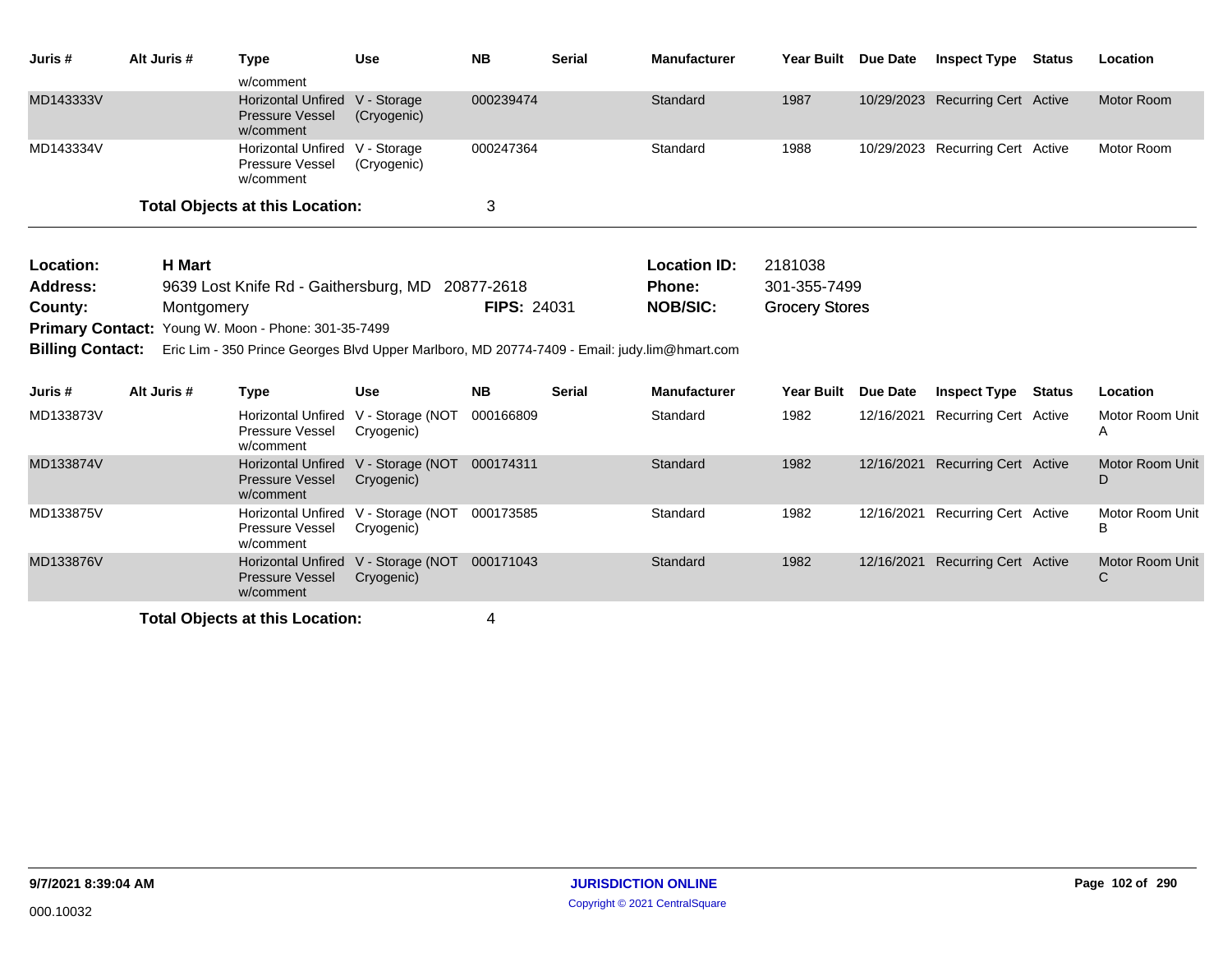| Location:<br><b>Address:</b> |             | <b>Heritage Green Condominiums</b>                      | 13135 Dairymaid Dr - Germantown, MD 20874-2316                                       |                    |               | <b>Location ID:</b><br>Phone:                                                                         | 713612                                  |          |                                  |               |                  |
|------------------------------|-------------|---------------------------------------------------------|--------------------------------------------------------------------------------------|--------------------|---------------|-------------------------------------------------------------------------------------------------------|-----------------------------------------|----------|----------------------------------|---------------|------------------|
| County:                      | Montgomery  |                                                         |                                                                                      | <b>FIPS: 24031</b> |               | <b>NOB/SIC:</b>                                                                                       | <b>Operators of Apartment Buildings</b> |          |                                  |               |                  |
|                              |             |                                                         | Primary Contact: Samuel Chung - Phone: 301-468-8919 - Email: schung@abarisrealty.com |                    |               |                                                                                                       |                                         |          |                                  |               |                  |
| <b>Billing Contact:</b>      |             |                                                         |                                                                                      |                    |               | Alena Proctor, CMCA - 7811 Montrose Rd Suite 110 Potomac, MD 20854-3349 - Phone: 301-468-8919 ext 110 |                                         |          |                                  |               |                  |
| Juris #                      | Alt Juris # | Type                                                    | Use                                                                                  | <b>NB</b>          | <b>Serial</b> | <b>Manufacturer</b>                                                                                   | Year Built Due Date                     |          | <b>Inspect Type Status</b>       |               | Location         |
| MD139659H                    |             | <b>Water Tube</b><br>Coiled (Flueless<br>Hi Efficiency) | H - Hot Water<br>Supply (Water $\leq$<br>160 psig, 210 F)                            | 000018446          |               | R <sub>BI</sub>                                                                                       | 2007                                    |          | 08/14/2021 Recurring Cert Active |               | <b>Bldg 3135</b> |
|                              |             | <b>Total Objects at this Location:</b>                  |                                                                                      | -1                 |               |                                                                                                       |                                         |          |                                  |               |                  |
| Location:                    |             | <b>Heritage Green Condominiums</b>                      |                                                                                      |                    |               | <b>Location ID:</b>                                                                                   | 2975196                                 |          |                                  |               |                  |
| <b>Address:</b>              |             |                                                         | 13137 Dairymaid Dr - Germantown, MD 20874-2319                                       |                    |               | Phone:                                                                                                |                                         |          |                                  |               |                  |
| County:                      | Montgomery  |                                                         |                                                                                      | <b>FIPS: 24031</b> |               | <b>NOB/SIC:</b>                                                                                       | <b>Operators of Apartment Buildings</b> |          |                                  |               |                  |
|                              |             |                                                         | Primary Contact: Samuel Chung - Phone: 301-468-8919 - Email: schung@abarisrealty.com |                    |               |                                                                                                       |                                         |          |                                  |               |                  |
| <b>Billing Contact:</b>      |             |                                                         |                                                                                      |                    |               | Alena Proctor, CMCA - 7811 Montrose Rd Suite 110 Potomac, MD 20854-3349 - Phone: 301-468-8919 ext 110 |                                         |          |                                  |               |                  |
| Juris #                      | Alt Juris # | Type                                                    | <b>Use</b>                                                                           | <b>NB</b>          | <b>Serial</b> | <b>Manufacturer</b>                                                                                   | Year Built Due Date                     |          | <b>Inspect Type Status</b>       |               | Location         |
| MD139658H                    |             | <b>Water Tube</b><br>Coiled (Flueless<br>Hi Efficiency) | H - Hot Water<br>Supply (Water $\leq$<br>160 psig, 210 F)                            | 000016743          |               | R <sub>BI</sub>                                                                                       | 2007                                    |          | 08/14/2021 Recurring Cert Active |               | 13137            |
|                              |             | <b>Total Objects at this Location:</b>                  |                                                                                      | -1                 |               |                                                                                                       |                                         |          |                                  |               |                  |
| Location:                    |             | <b>Heritage Green Condominiums</b>                      |                                                                                      |                    |               | <b>Location ID:</b>                                                                                   | 2975195                                 |          |                                  |               |                  |
| <b>Address:</b>              |             |                                                         | 13139 Dairymaid Dr - Germantown, MD 20874-2322                                       |                    |               | <b>Phone:</b>                                                                                         |                                         |          |                                  |               |                  |
| County:                      | Montgomery  |                                                         |                                                                                      | FIPS: 24031        |               | <b>NOB/SIC:</b>                                                                                       | <b>Operators of Apartment Buildings</b> |          |                                  |               |                  |
| <b>Billing Contact:</b>      |             |                                                         | Primary Contact: Samuel Chung - Phone: 301-468-8919 - Email: schung@abarisrealty.com |                    |               | Alena Proctor, CMCA - 7811 Montrose Rd Suite 110 Potomac, MD 20854-3349 - Phone: 301-468-8919 ext 110 |                                         |          |                                  |               |                  |
| Juris #                      | Alt Juris # | <b>Type</b>                                             | <b>Use</b>                                                                           | <b>NB</b>          | <b>Serial</b> | <b>Manufacturer</b>                                                                                   | <b>Year Built</b>                       | Due Date | <b>Inspect Type</b>              | <b>Status</b> | Location         |
| MD139657H                    |             | <b>Water Tube</b><br>Coiled (Flueless<br>Hi Efficiency) | H - Hot Water<br>Supply (Water <=<br>160 psig, 210 F)                                | 000018453          |               | R <sub>BI</sub>                                                                                       | 2007                                    |          | 08/14/2021 Recurring Cert Active |               | 13139            |
|                              |             | <b>Total Objects at this Location:</b>                  |                                                                                      | -1                 |               |                                                                                                       |                                         |          |                                  |               |                  |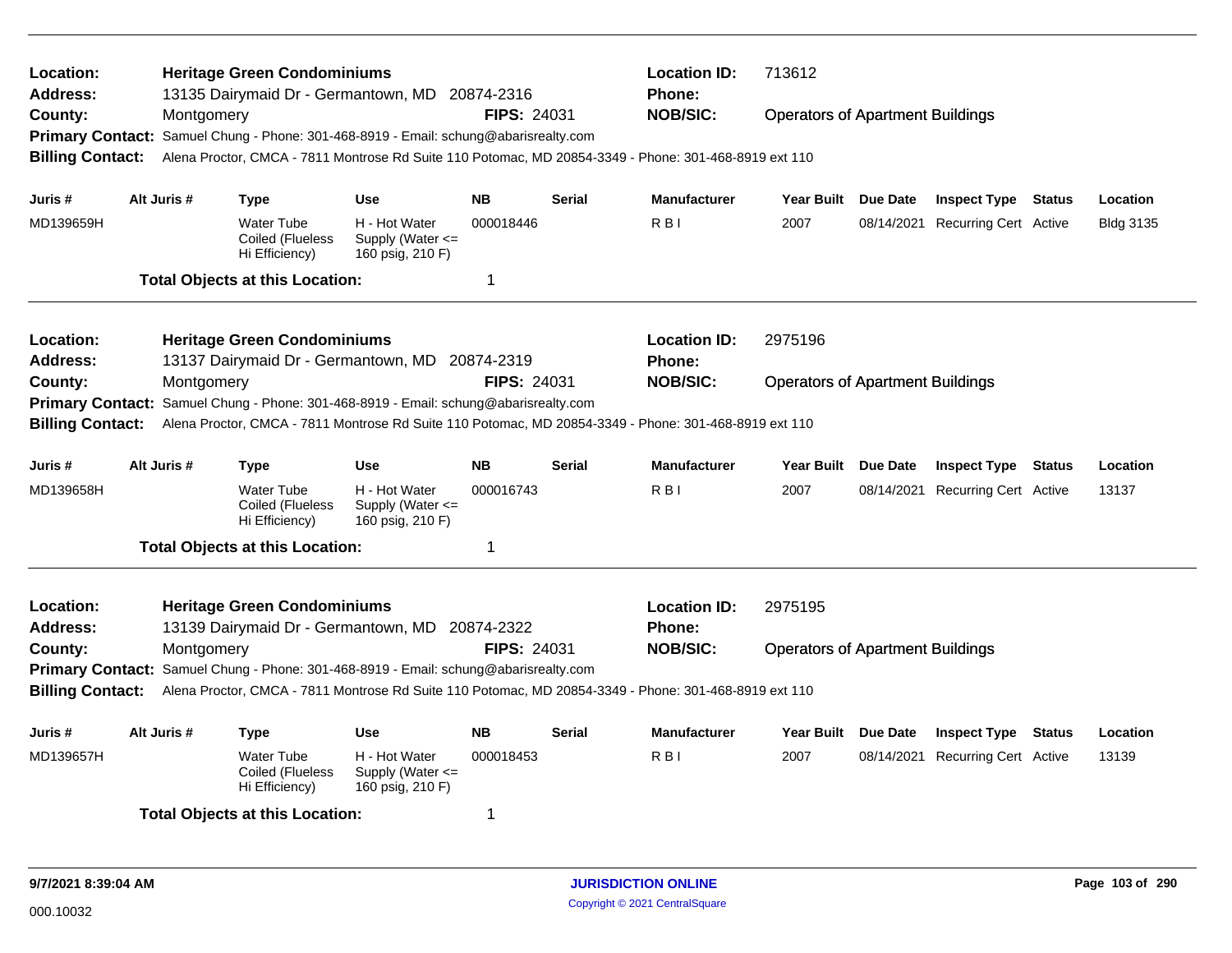| Location:<br><b>Address:</b> |             |            | <b>Heritage Green Condominiums</b><br>13143 Dairymaid Dr - Germantown, MD 20874-2323 |                                                           |                    |               | <b>Location ID:</b><br><b>Phone:</b>                                                                  | 2975194                                 |                 |                                  |          |
|------------------------------|-------------|------------|--------------------------------------------------------------------------------------|-----------------------------------------------------------|--------------------|---------------|-------------------------------------------------------------------------------------------------------|-----------------------------------------|-----------------|----------------------------------|----------|
| County:                      |             | Montgomery |                                                                                      |                                                           | <b>FIPS: 24031</b> |               | <b>NOB/SIC:</b>                                                                                       | <b>Operators of Apartment Buildings</b> |                 |                                  |          |
|                              |             |            | Primary Contact: Samuel Chung - Phone: 301-468-8919 - Email: schung@abarisrealty.com |                                                           |                    |               |                                                                                                       |                                         |                 |                                  |          |
| <b>Billing Contact:</b>      |             |            |                                                                                      |                                                           |                    |               | Alena Proctor, CMCA - 7811 Montrose Rd Suite 110 Potomac, MD 20854-3349 - Phone: 301-468-8919 ext 110 |                                         |                 |                                  |          |
|                              |             |            |                                                                                      |                                                           |                    |               |                                                                                                       |                                         |                 |                                  |          |
| Juris #                      | Alt Juris # |            | Type                                                                                 | <b>Use</b>                                                | <b>NB</b>          | <b>Serial</b> | <b>Manufacturer</b>                                                                                   | Year Built Due Date                     |                 | <b>Inspect Type Status</b>       | Location |
| MD139656H                    |             |            | <b>Water Tube</b><br>Coiled (Flueless<br>Hi Efficiency)                              | H - Hot Water<br>Supply (Water <=<br>160 psig, 210 F)     | 000016757          |               | R <sub>B</sub>                                                                                        | 2007                                    | 08/14/2021      | <b>Recurring Cert Active</b>     | 13143    |
|                              |             |            | <b>Total Objects at this Location:</b>                                               |                                                           | 1                  |               |                                                                                                       |                                         |                 |                                  |          |
| Location:                    |             |            | <b>Heritage Green Condominiums</b>                                                   |                                                           |                    |               | <b>Location ID:</b>                                                                                   | 2975193                                 |                 |                                  |          |
| <b>Address:</b>              |             |            | 13145 Dairymaid Dr - Germantown, MD 20874-2326                                       |                                                           |                    |               | <b>Phone:</b>                                                                                         |                                         |                 |                                  |          |
| County:                      |             | Montgomery |                                                                                      |                                                           | <b>FIPS: 24031</b> |               | <b>NOB/SIC:</b>                                                                                       | <b>Operators of Apartment Buildings</b> |                 |                                  |          |
| <b>Primary Contact:</b>      |             |            | Samuel Chung - Phone: 301-468-8919 - Email: schung@abarisrealty.com                  |                                                           |                    |               |                                                                                                       |                                         |                 |                                  |          |
| <b>Billing Contact:</b>      |             |            |                                                                                      |                                                           |                    |               | Alena Proctor, CMCA - 7811 Montrose Rd Suite 110 Potomac, MD 20854-3349 - Phone: 301-468-8919 ext 110 |                                         |                 |                                  |          |
| Juris #                      | Alt Juris # |            | Type                                                                                 | <b>Use</b>                                                | <b>NB</b>          | <b>Serial</b> | <b>Manufacturer</b>                                                                                   | Year Built Due Date                     |                 | <b>Inspect Type Status</b>       | Location |
| MD139655H                    |             |            | <b>Water Tube</b><br>Coiled (Flueless<br>Hi Efficiency)                              | H - Hot Water<br>Supply (Water <=<br>160 psig, 210 F)     | 000016758          |               | R <sub>BI</sub>                                                                                       | 2007                                    |                 | 08/14/2021 Recurring Cert Active | 13145    |
|                              |             |            | <b>Total Objects at this Location:</b>                                               |                                                           | 1                  |               |                                                                                                       |                                         |                 |                                  |          |
| Location:                    |             |            | <b>Heritage Green Condominiums</b>                                                   |                                                           |                    |               | <b>Location ID:</b>                                                                                   | 2975192                                 |                 |                                  |          |
| Address:                     |             |            | 13205 Dairymaid Dr - Germantown, MD 20874-2327                                       |                                                           |                    |               | <b>Phone:</b>                                                                                         |                                         |                 |                                  |          |
| County:                      |             | Montgomery |                                                                                      |                                                           | FIPS: 24031        |               | <b>NOB/SIC:</b>                                                                                       | <b>Operators of Apartment Buildings</b> |                 |                                  |          |
|                              |             |            | Primary Contact: Samuel Chung - Phone: 301-468-8919 - Email: schung@abarisrealty.com |                                                           |                    |               |                                                                                                       |                                         |                 |                                  |          |
| <b>Billing Contact:</b>      |             |            |                                                                                      |                                                           |                    |               | Alena Proctor, CMCA - 7811 Montrose Rd Suite 110 Potomac, MD 20854-3349 - Phone: 301-468-8919 ext 110 |                                         |                 |                                  |          |
| Juris#                       | Alt Juris # |            | Type                                                                                 | <b>Use</b>                                                | <b>NB</b>          | Serial        | <b>Manufacturer</b>                                                                                   | <b>Year Built</b>                       | <b>Due Date</b> | <b>Inspect Type Status</b>       | Location |
| MD139654H                    |             |            | <b>Water Tube</b><br>Coiled (Flueless<br>Hi Efficiency)                              | H - Hot Water<br>Supply (Water $\leq$<br>160 psig, 210 F) | 000014457          |               | R <sub>B</sub>                                                                                        | 2007                                    |                 | 08/14/2021 Recurring Cert Active | 13205    |
|                              |             |            | <b>Total Objects at this Location:</b>                                               |                                                           | 1                  |               |                                                                                                       |                                         |                 |                                  |          |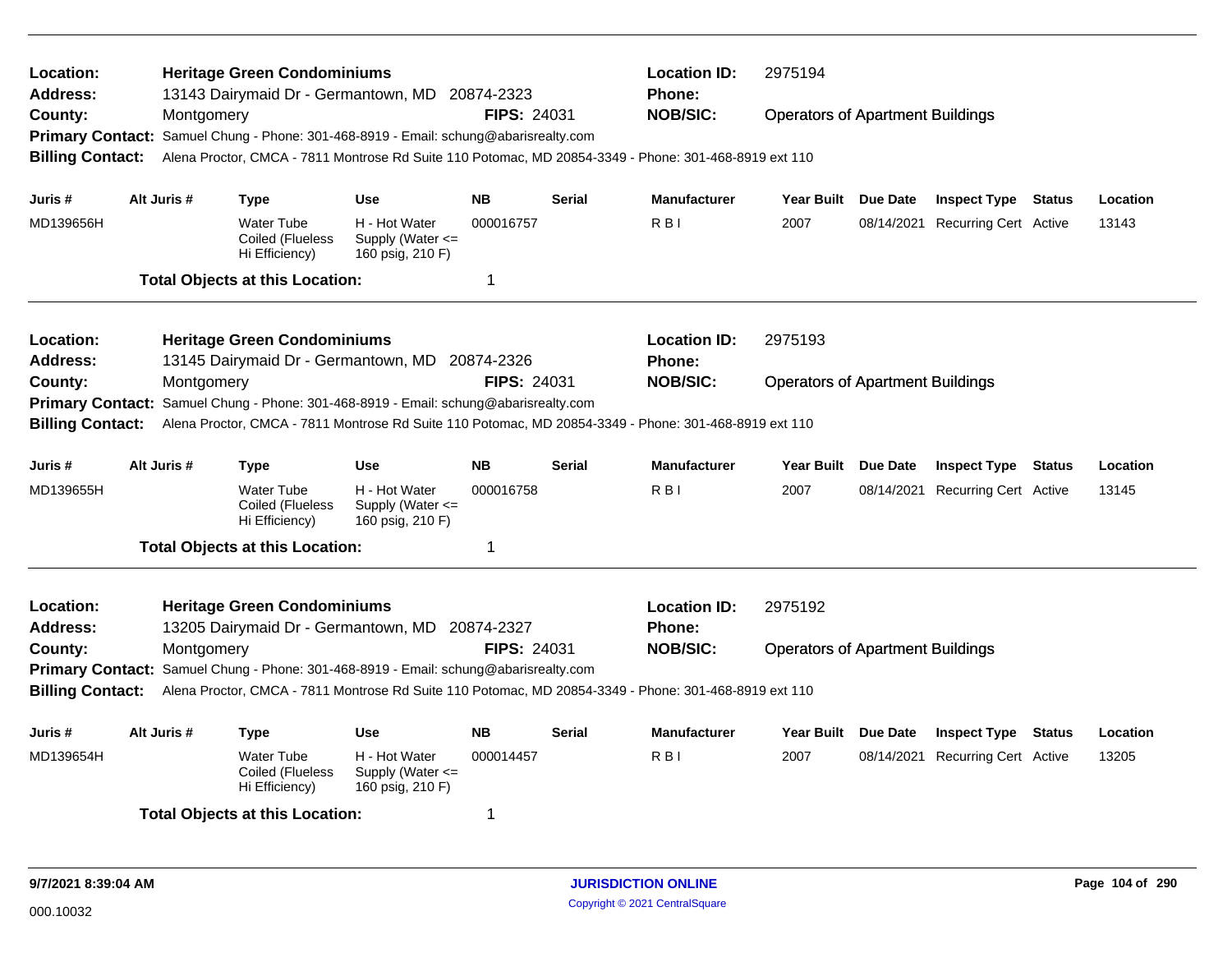| Location:<br><b>Address:</b> |             |            | <b>Heritage Green Condominiums</b>                      | 13207 Dairymaid Dr - Germantown, MD 20874-2329                                       |                    |               | <b>Location ID:</b><br><b>Phone:</b>                                                                  | 2975191                                 |          |                                  |          |
|------------------------------|-------------|------------|---------------------------------------------------------|--------------------------------------------------------------------------------------|--------------------|---------------|-------------------------------------------------------------------------------------------------------|-----------------------------------------|----------|----------------------------------|----------|
| County:                      |             | Montgomery |                                                         |                                                                                      | <b>FIPS: 24031</b> |               | <b>NOB/SIC:</b>                                                                                       | <b>Operators of Apartment Buildings</b> |          |                                  |          |
|                              |             |            |                                                         | Primary Contact: Samuel Chung - Phone: 301-468-8919 - Email: schung@abarisrealty.com |                    |               |                                                                                                       |                                         |          |                                  |          |
| <b>Billing Contact:</b>      |             |            |                                                         |                                                                                      |                    |               | Alena Proctor, CMCA - 7811 Montrose Rd Suite 110 Potomac, MD 20854-3349 - Phone: 301-468-8919 ext 110 |                                         |          |                                  |          |
| Juris #                      | Alt Juris # |            | Type                                                    | <b>Use</b>                                                                           | <b>NB</b>          | <b>Serial</b> | <b>Manufacturer</b>                                                                                   | Year Built Due Date                     |          | <b>Inspect Type Status</b>       | Location |
| MD139653H                    |             |            | <b>Water Tube</b><br>Coiled (Flueless<br>Hi Efficiency) | H - Hot Water<br>Supply (Water $\leq$<br>160 psig, 210 F)                            | 000018445          |               | R <sub>BI</sub>                                                                                       | 2007                                    |          | 08/14/2021 Recurring Cert Active | 13207    |
|                              |             |            | <b>Total Objects at this Location:</b>                  |                                                                                      | 1                  |               |                                                                                                       |                                         |          |                                  |          |
| Location:                    |             |            | <b>Heritage Green Condominiums</b>                      |                                                                                      |                    |               | <b>Location ID:</b>                                                                                   | 2975189                                 |          |                                  |          |
| <b>Address:</b>              |             |            |                                                         | 13209 Dairymaid Dr - Germantown, MD 20874-2331                                       |                    |               | <b>Phone:</b>                                                                                         |                                         |          |                                  |          |
| County:                      |             | Montgomery |                                                         |                                                                                      | <b>FIPS: 24031</b> |               | <b>NOB/SIC:</b>                                                                                       | <b>Operators of Apartment Buildings</b> |          |                                  |          |
| <b>Primary Contact:</b>      |             |            |                                                         | Samuel Chung - Phone: 301-468-8919 - Email: schung@abarisrealty.com                  |                    |               |                                                                                                       |                                         |          |                                  |          |
| <b>Billing Contact:</b>      |             |            |                                                         |                                                                                      |                    |               | Alena Proctor, CMCA - 7811 Montrose Rd Suite 110 Potomac, MD 20854-3349 - Phone: 301-468-8919 ext 110 |                                         |          |                                  |          |
| Juris #                      | Alt Juris # |            | <b>Type</b>                                             | <b>Use</b>                                                                           | <b>NB</b>          | <b>Serial</b> | <b>Manufacturer</b>                                                                                   | Year Built Due Date                     |          | <b>Inspect Type Status</b>       | Location |
| MD139652H                    |             |            | <b>Water Tube</b><br>Coiled (Flueless<br>Hi Efficiency) | H - Hot Water<br>Supply (Water <=<br>160 psig, 210 F)                                | 000016756          |               | R <sub>B</sub>                                                                                        | 2007                                    |          | 08/14/2021 Recurring Cert Active | 13209    |
|                              |             |            | <b>Total Objects at this Location:</b>                  |                                                                                      | 1                  |               |                                                                                                       |                                         |          |                                  |          |
| Location:                    |             |            | <b>Heritage Green Condominiums</b>                      |                                                                                      |                    |               | <b>Location ID:</b>                                                                                   | 2975188                                 |          |                                  |          |
| Address:                     |             |            | 13213 Dairymaid Dr - Germantown, MD                     |                                                                                      | 20874-2333         |               | <b>Phone:</b>                                                                                         |                                         |          |                                  |          |
| County:                      |             | Montgomery |                                                         |                                                                                      | <b>FIPS: 24031</b> |               | <b>NOB/SIC:</b>                                                                                       | <b>Operators of Apartment Buildings</b> |          |                                  |          |
|                              |             |            |                                                         | Primary Contact: Samuel Chung - Phone: 301-468-8919 - Email: schung@abarisrealty.com |                    |               |                                                                                                       |                                         |          |                                  |          |
| <b>Billing Contact:</b>      |             |            |                                                         |                                                                                      |                    |               | Alena Proctor, CMCA - 7811 Montrose Rd Suite 110 Potomac, MD 20854-3349 - Phone: 301-468-8919 ext 110 |                                         |          |                                  |          |
| Juris #                      | Alt Juris # |            | <b>Type</b>                                             | <b>Use</b>                                                                           | <b>NB</b>          | <b>Serial</b> | <b>Manufacturer</b>                                                                                   | <b>Year Built</b>                       | Due Date | <b>Inspect Type Status</b>       | Location |
| MD139651H                    |             |            | <b>Water Tube</b><br>Coiled (Flueless<br>Hi Efficiency) | H - Hot Water<br>Supply (Water <=<br>160 psig, 210 F)                                | 000012054          |               | R <sub>BI</sub>                                                                                       | 2007                                    |          | 08/14/2021 Recurring Cert Active | 13213    |
|                              |             |            | <b>Total Objects at this Location:</b>                  |                                                                                      | 1                  |               |                                                                                                       |                                         |          |                                  |          |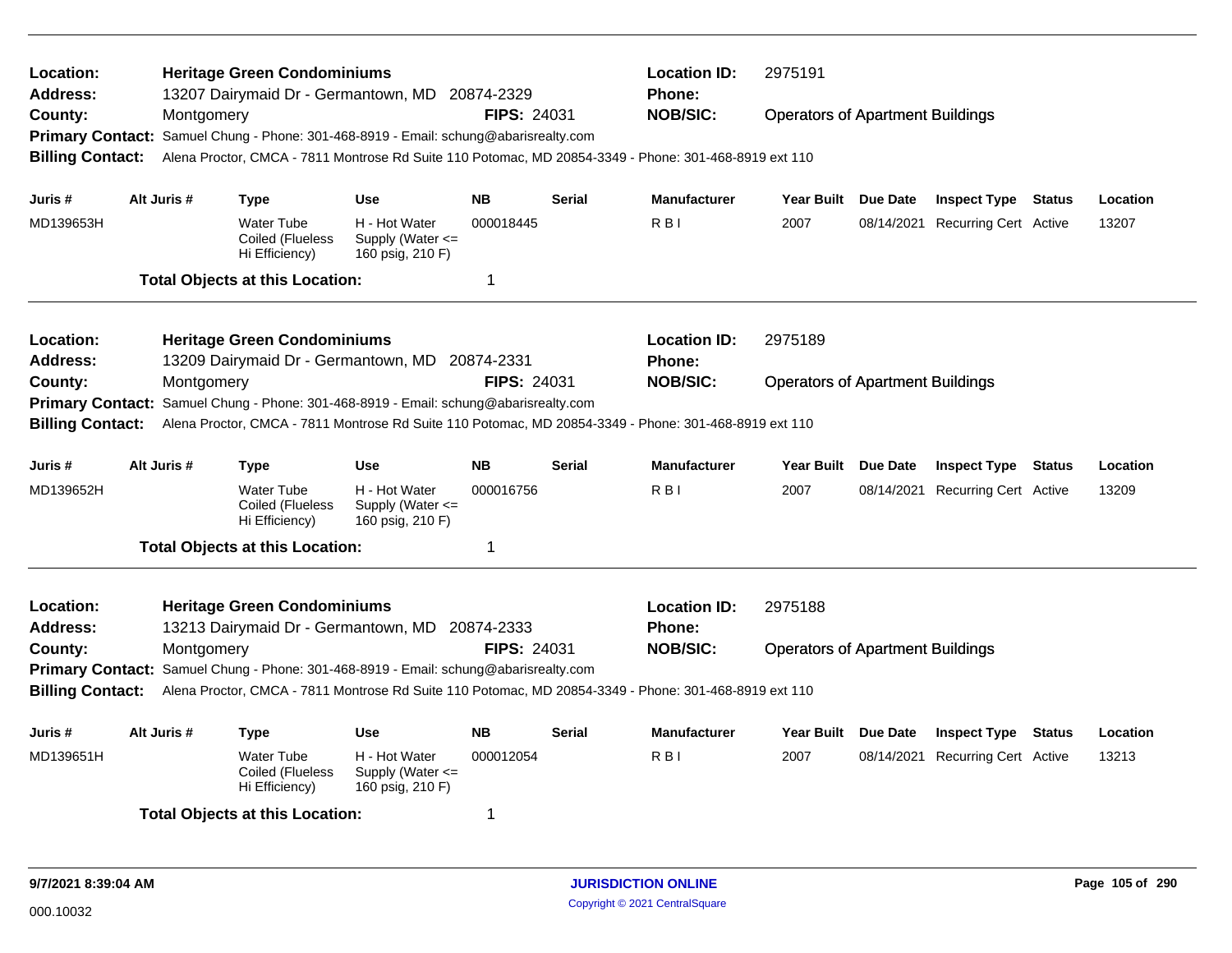| Location:<br>Address:                                         |             |            | <b>Heritage Green Condominiums</b><br>13215 Dairymaid Dr - Germantown, MD |                                                                                                                                                                              | 20874-2335         |               | <b>Location ID:</b><br><b>Phone:</b>                    | 713613                                                            |                 |                                  |                 |
|---------------------------------------------------------------|-------------|------------|---------------------------------------------------------------------------|------------------------------------------------------------------------------------------------------------------------------------------------------------------------------|--------------------|---------------|---------------------------------------------------------|-------------------------------------------------------------------|-----------------|----------------------------------|-----------------|
| County:<br><b>Primary Contact:</b><br><b>Billing Contact:</b> |             | Montgomery |                                                                           | Samuel Chung - Phone: 301-468-8919 - Email: schung@abarisrealty.com<br>Alena Proctor, CMCA - 7811 Montrose Rd Suite 110 Potomac, MD 20854-3349 - Phone: 301-468-8919 ext 110 | FIPS: 24031        |               | <b>NOB/SIC:</b>                                         | <b>Operators of Apartment Buildings</b>                           |                 |                                  |                 |
| Juris #                                                       | Alt Juris # |            | <b>Type</b>                                                               | <b>Use</b>                                                                                                                                                                   | <b>NB</b>          | <b>Serial</b> | <b>Manufacturer</b>                                     | <b>Year Built</b>                                                 | <b>Due Date</b> | <b>Inspect Type Status</b>       | Location        |
| MD139650H                                                     |             |            | Water Tube<br>Coiled (Flueless<br>Hi Efficiency)                          | H - Hot Water<br>Supply (Water <=<br>160 psig, 210 F)                                                                                                                        | 000012053          |               | R <sub>B</sub>                                          | 2007                                                              | 08/14/2021      | Recurring Cert Active            | 13215           |
|                                                               |             |            | <b>Total Objects at this Location:</b>                                    |                                                                                                                                                                              | 1                  |               |                                                         |                                                                   |                 |                                  |                 |
| Location:<br><b>Address:</b><br>County:                       |             | Montgomery | <b>Hillwood Manor Apartments</b><br>1202 Myrtle Ave - Takoma Park, MD     | 20912-6507                                                                                                                                                                   | <b>FIPS: 24031</b> |               | <b>Location ID:</b><br><b>Phone:</b><br><b>NOB/SIC:</b> | 713830<br>240-582-5018<br><b>Operators of Apartment Buildings</b> |                 |                                  |                 |
| <b>Primary Contact:</b><br><b>Billing Contact:</b>            |             |            | <b>Hillwood Manor Apartments</b>                                          |                                                                                                                                                                              |                    |               |                                                         |                                                                   |                 |                                  |                 |
| Juris #                                                       | Alt Juris # |            | <b>Type</b>                                                               | <b>Use</b>                                                                                                                                                                   | <b>NB</b>          | <b>Serial</b> | <b>Manufacturer</b>                                     | <b>Year Built</b>                                                 | <b>Due Date</b> | <b>Inspect Type Status</b>       | Location        |
| MD110285H                                                     |             |            | Cast Iron                                                                 | H - Steam Heat<br>(Steam $\le$ 15<br>psig)                                                                                                                                   | CI                 | N2001-151     | H B Smith                                               | 2001                                                              |                 | 03/16/2022 Recurring Cert Active | 1202 Myrtle Ave |
| MD141386H                                                     |             |            | <b>Water Heater</b><br>(HLW)                                              | H - Hot Water<br>Supply (Water <=<br>160 psig, 210 F)                                                                                                                        | 000162307          |               | A O Smith                                               | 2011                                                              |                 | 03/16/2022 Recurring Cert Active | 1202 Myrtle Ave |
| MD169860H                                                     |             |            | <b>Water Heater</b><br>(HLW)                                              | H - Hot Water<br>Supply (Water $\leq$<br>160 psig, 210 F)                                                                                                                    | 000122857          |               | <b>Jet Glass</b>                                        | 2017                                                              |                 | 10/07/2022 Recurring Cert Active | 1202 Myrtle     |
|                                                               |             |            | <b>Total Objects at this Location:</b>                                    |                                                                                                                                                                              | 3                  |               |                                                         |                                                                   |                 |                                  |                 |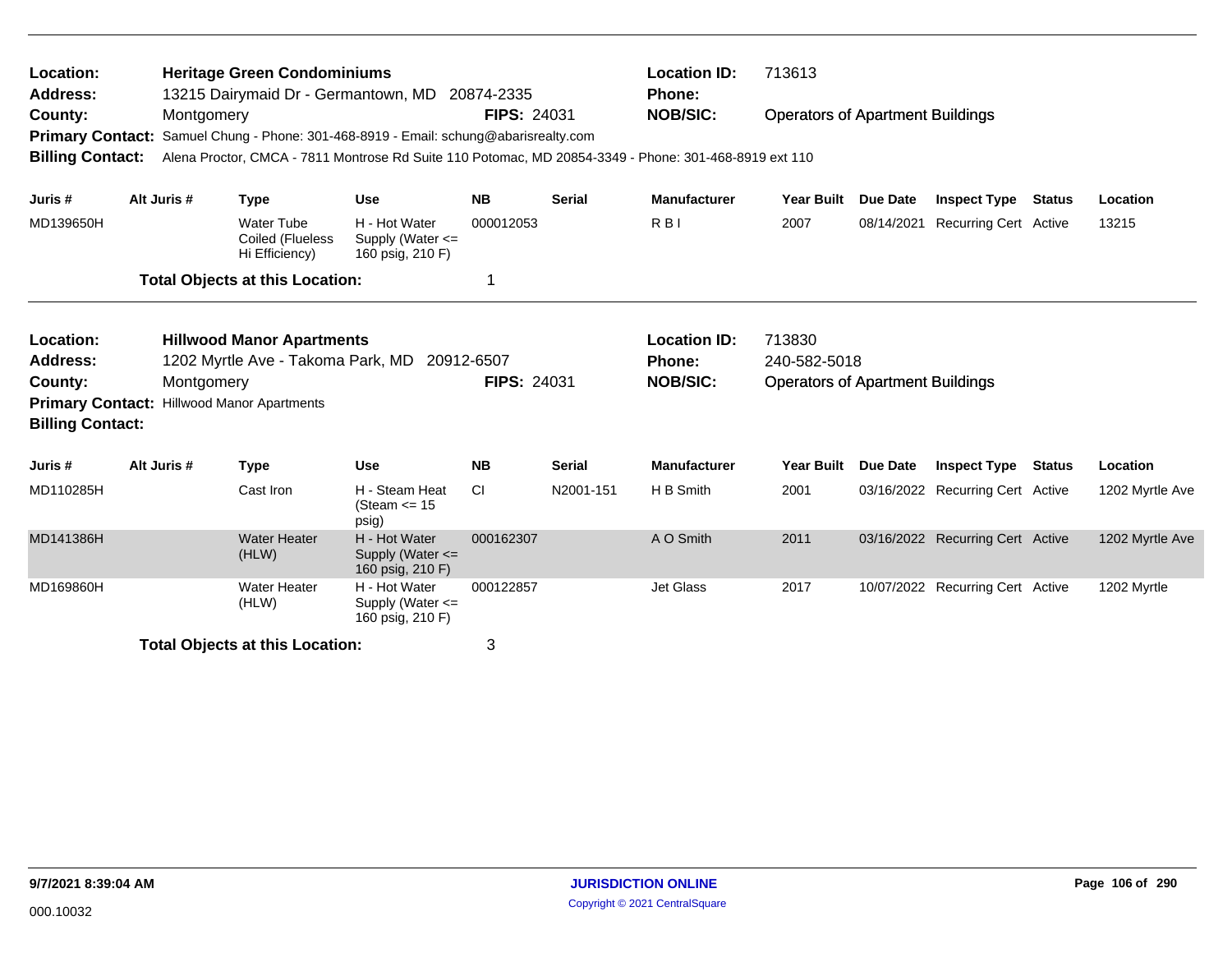| Location:<br><b>Address:</b>            |             | <b>Hillwood Manor Apartments</b><br>7105 New Hampshire Ave - Takoma Park, MD 20912-5812                          |                                                           |                    |               | <b>Location ID:</b><br><b>Phone:</b>                    | 988814                                                            |                 |                                  |               |                       |
|-----------------------------------------|-------------|------------------------------------------------------------------------------------------------------------------|-----------------------------------------------------------|--------------------|---------------|---------------------------------------------------------|-------------------------------------------------------------------|-----------------|----------------------------------|---------------|-----------------------|
| County:<br><b>Billing Contact:</b>      | Montgomery  | Primary Contact: Hillwood Manor Apartments                                                                       |                                                           | <b>FIPS: 24031</b> |               | <b>NOB/SIC:</b>                                         | <b>Operators of Apartment Buildings</b>                           |                 |                                  |               |                       |
| Juris #                                 | Alt Juris # | <b>Type</b>                                                                                                      | <b>Use</b>                                                | <b>NB</b>          | <b>Serial</b> | <b>Manufacturer</b>                                     | <b>Year Built</b>                                                 | Due Date        | <b>Inspect Type</b>              | <b>Status</b> | Location              |
| MD141259H                               |             | Cast Iron                                                                                                        | H - Steam Heat<br>(Steam $\le$ 15<br>psig)                | Cast Iron          | CP5817510     | Weil-McLain                                             | 2010                                                              |                 | 03/16/2022 Recurring Cert Active |               | 7105 New<br>Hampshire |
| MD149325H                               |             | <b>Water Heater</b><br>(HLW)                                                                                     | H - Hot Water<br>Supply (Water $\leq$<br>160 psig, 210 F) | 000176909          |               | A O Smith                                               | 2013                                                              |                 | 03/16/2022 Recurring Cert Active |               | 7105 New<br>Hampshire |
|                                         |             | <b>Total Objects at this Location:</b>                                                                           |                                                           | $\overline{2}$     |               |                                                         |                                                                   |                 |                                  |               |                       |
| Location:<br><b>Address:</b><br>County: | Montgomery  | <b>HOCMC-4500 Avondale St</b><br>4500 Avondale St - Bethesda, MD 20814-3541                                      |                                                           | <b>FIPS: 24031</b> |               | <b>Location ID:</b><br><b>Phone:</b><br><b>NOB/SIC:</b> | 714924<br>301-803-9782<br><b>Operators of Apartment Buildings</b> |                 |                                  |               |                       |
|                                         |             | Primary Contact: Office of the General Counsel Montgomery Co. - Phone: 240-627-9762                              |                                                           |                    |               |                                                         |                                                                   |                 |                                  |               |                       |
| <b>Billing Contact:</b>                 |             | Office of the General Counsel Montgomery Co. - 10400 Detrick Ave Kensington, MD 20895-2440 - Phone: 240-627-9762 |                                                           |                    |               |                                                         |                                                                   |                 |                                  |               |                       |
| Juris #                                 | Alt Juris # | <b>Type</b>                                                                                                      | <b>Use</b>                                                | <b>NB</b>          | <b>Serial</b> | <b>Manufacturer</b>                                     | <b>Year Built</b>                                                 | <b>Due Date</b> | <b>Inspect Type</b>              | Status        | Location              |
| MD149590H                               |             | <b>Water Tube</b><br>Coiled (Flueless<br>Hi Efficiency)                                                          | H - Hot Water<br>Heat (Water $\leq$<br>160 psig, 250 F)   | 000207803          | 65307634      | <b>Burnham</b>                                          | 2012                                                              |                 | 07/29/2022 Recurring Cert Active |               | <b>Blrm</b>           |
|                                         |             | <b>Total Objects at this Location:</b>                                                                           |                                                           | 1                  |               |                                                         |                                                                   |                 |                                  |               |                       |
| Location:<br><b>Address:</b>            |             | HOCMC-4504 Avondale St<br>4504 Avondale St - Bethesda, MD 20814-3599                                             |                                                           |                    |               | <b>Location ID:</b><br><b>Phone:</b>                    | 1526627                                                           |                 |                                  |               |                       |
| County:                                 | Montgomery  |                                                                                                                  |                                                           | <b>FIPS: 24031</b> |               | <b>NOB/SIC:</b>                                         | <b>Operators of Apartment Buildings</b>                           |                 |                                  |               |                       |
|                                         |             | Primary Contact: Office of the General Counsel Montgomery Co. - Phone: 240-627-9762                              |                                                           |                    |               |                                                         |                                                                   |                 |                                  |               |                       |
| <b>Billing Contact:</b>                 |             | Office of the General Counsel Montgomery Co. - 10400 Detrick Ave Kensington, MD 20895-2440 - Phone: 240-627-9762 |                                                           |                    |               |                                                         |                                                                   |                 |                                  |               |                       |
| Juris #                                 | Alt Juris # | <b>Type</b>                                                                                                      | <b>Use</b>                                                | <b>NB</b>          | <b>Serial</b> | <b>Manufacturer</b>                                     | <b>Year Built</b>                                                 | <b>Due Date</b> | <b>Inspect Type</b>              | <b>Status</b> | Location              |
| MD149592H                               |             | <b>Water Tube</b>                                                                                                | H - Hot Water                                             | 000207062          | 65307633      | <b>Burnham</b>                                          | 2012                                                              |                 | 07/29/2022 Recurring Cert Active |               | blrm                  |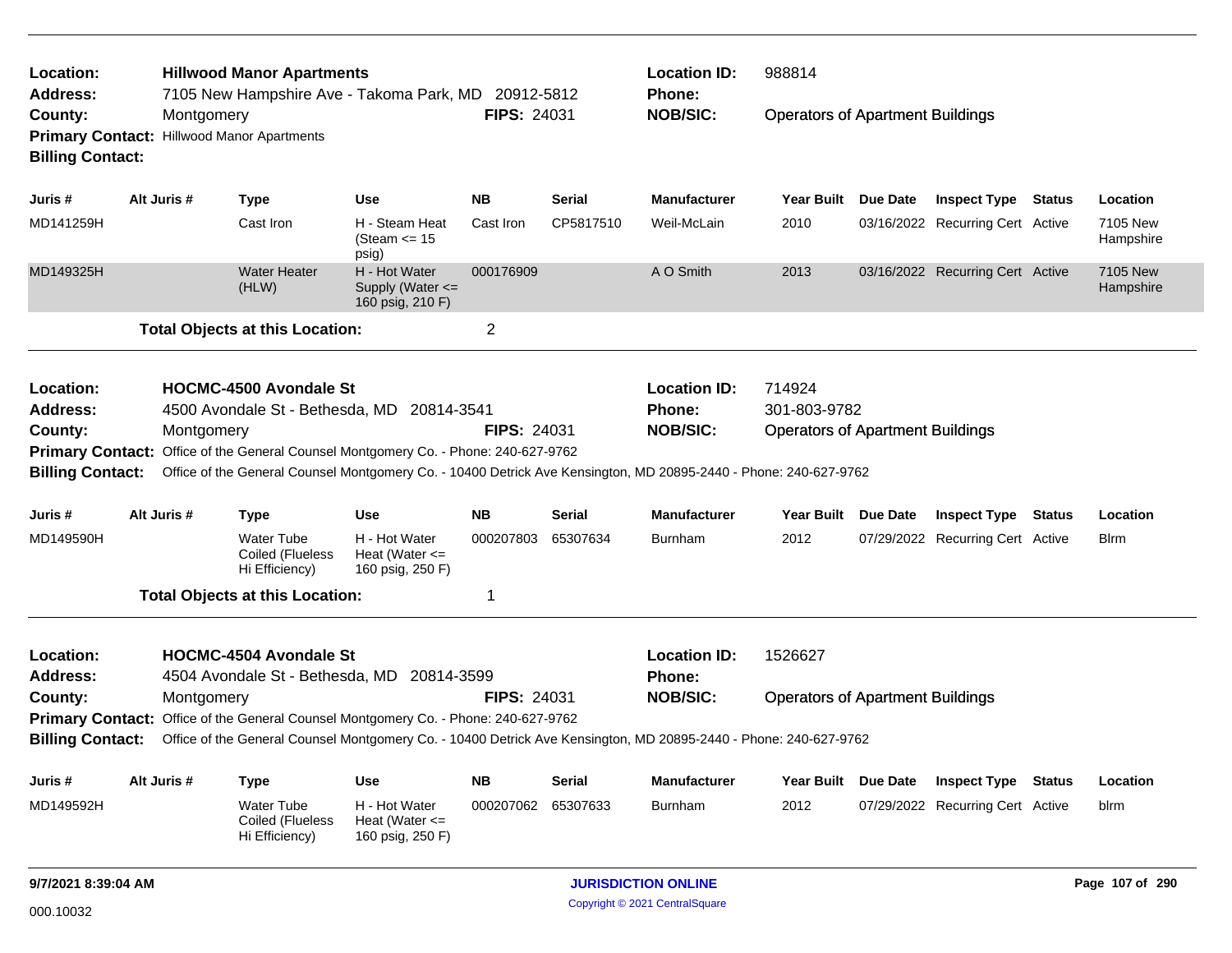| <b>Location:</b><br><b>Address:</b>           |             | <b>HOCMC-4508 Avondale St</b><br>4508 Avondale St - Bethesda, MD 20814-3598                |                                                         |                    |               | <b>Location ID:</b><br>Phone:                                                                                    | 1526629                                 |                 |                                                         |               |                    |
|-----------------------------------------------|-------------|--------------------------------------------------------------------------------------------|---------------------------------------------------------|--------------------|---------------|------------------------------------------------------------------------------------------------------------------|-----------------------------------------|-----------------|---------------------------------------------------------|---------------|--------------------|
| County:                                       | Montgomery  |                                                                                            |                                                         | <b>FIPS: 24031</b> |               | <b>NOB/SIC:</b>                                                                                                  | <b>Operators of Apartment Buildings</b> |                 |                                                         |               |                    |
|                                               |             | Primary Contact: Office of the General Counsel Montgomery Co. - Phone: 240-627-9762        |                                                         |                    |               |                                                                                                                  |                                         |                 |                                                         |               |                    |
| <b>Billing Contact:</b>                       |             |                                                                                            |                                                         |                    |               | Office of the General Counsel Montgomery Co. - 10400 Detrick Ave Kensington, MD 20895-2440 - Phone: 240-627-9762 |                                         |                 |                                                         |               |                    |
| Juris #                                       | Alt Juris # | <b>Type</b>                                                                                | <b>Use</b>                                              | <b>NB</b>          | <b>Serial</b> | <b>Manufacturer</b>                                                                                              | <b>Year Built</b>                       | <b>Due Date</b> | <b>Inspect Type</b>                                     | <b>Status</b> | Location           |
| MD149591H                                     |             | Water Tube<br>Coiled (Flueless<br>Hi Efficiency)                                           | H - Hot Water<br>Heat (Water $\leq$<br>160 psig, 250 F) | 000199608          | 65302587      | <b>Burnham</b>                                                                                                   | 2012                                    |                 | 07/29/2022 Recurring Cert Active                        |               | <b>Blrm</b>        |
|                                               |             | <b>Total Objects at this Location:</b>                                                     |                                                         | 1                  |               |                                                                                                                  |                                         |                 |                                                         |               |                    |
| <b>Location:</b>                              |             | <b>Holiday Inn Express</b>                                                                 |                                                         |                    |               | <b>Location ID:</b>                                                                                              | 713172                                  |                 |                                                         |               |                    |
| <b>Address:</b>                               |             |                                                                                            |                                                         |                    |               |                                                                                                                  |                                         |                 |                                                         |               |                    |
|                                               |             |                                                                                            | 20260 Goldenrod Ln - Germantown, MD 20876-4063          |                    |               | Phone:                                                                                                           | 301-428-1300                            |                 |                                                         |               |                    |
|                                               | Montgomery  |                                                                                            |                                                         | <b>FIPS: 24031</b> |               | <b>NOB/SIC:</b>                                                                                                  |                                         |                 | Hotels, rooming houses, camps, and other lodging places |               |                    |
|                                               |             | Primary Contact: Simon Ferrufino - Phone: 301.767.6737 - Email: simon.ferrufino@bfsaul.com |                                                         |                    |               | - 20260 Goldenrod Ln Germantown, MD 20876-4063 - Phone: 301-605-1432 - Email: linda.obrien@bfsaul.com            |                                         |                 |                                                         |               |                    |
| County:<br><b>Billing Contact:</b><br>Juris # | Alt Juris # | <b>Type</b>                                                                                | <b>Use</b>                                              | <b>NB</b>          | <b>Serial</b> | <b>Manufacturer</b>                                                                                              | Year Built                              | Due Date        | <b>Inspect Type</b>                                     | <b>Status</b> | Location           |
| MD148645H                                     |             | <b>Water Tube</b><br>Coiled (NOT<br>Flueless Hi<br>Efficiency)                             | H - Hot Water<br>Supply (Water <=<br>160 psig, 210 F)   | 000C36700 DHWB-1   |               | A O Smith                                                                                                        | 2012                                    |                 | 04/04/2022 Recurring Cert Active                        |               | Mechanical<br>Room |
| MD154658H                                     |             | Water Tube<br>Coiled (NOT<br><b>Flueless Hi</b><br>Efficiency)                             | H - Hot Water<br>Supply (Water <=<br>160 psig, 250 F)   | 000C45052 DHWB-3   |               | A O Smith                                                                                                        | 2015                                    |                 | 04/04/2022 Recurring Cert Active                        |               | Mechanical<br>Room |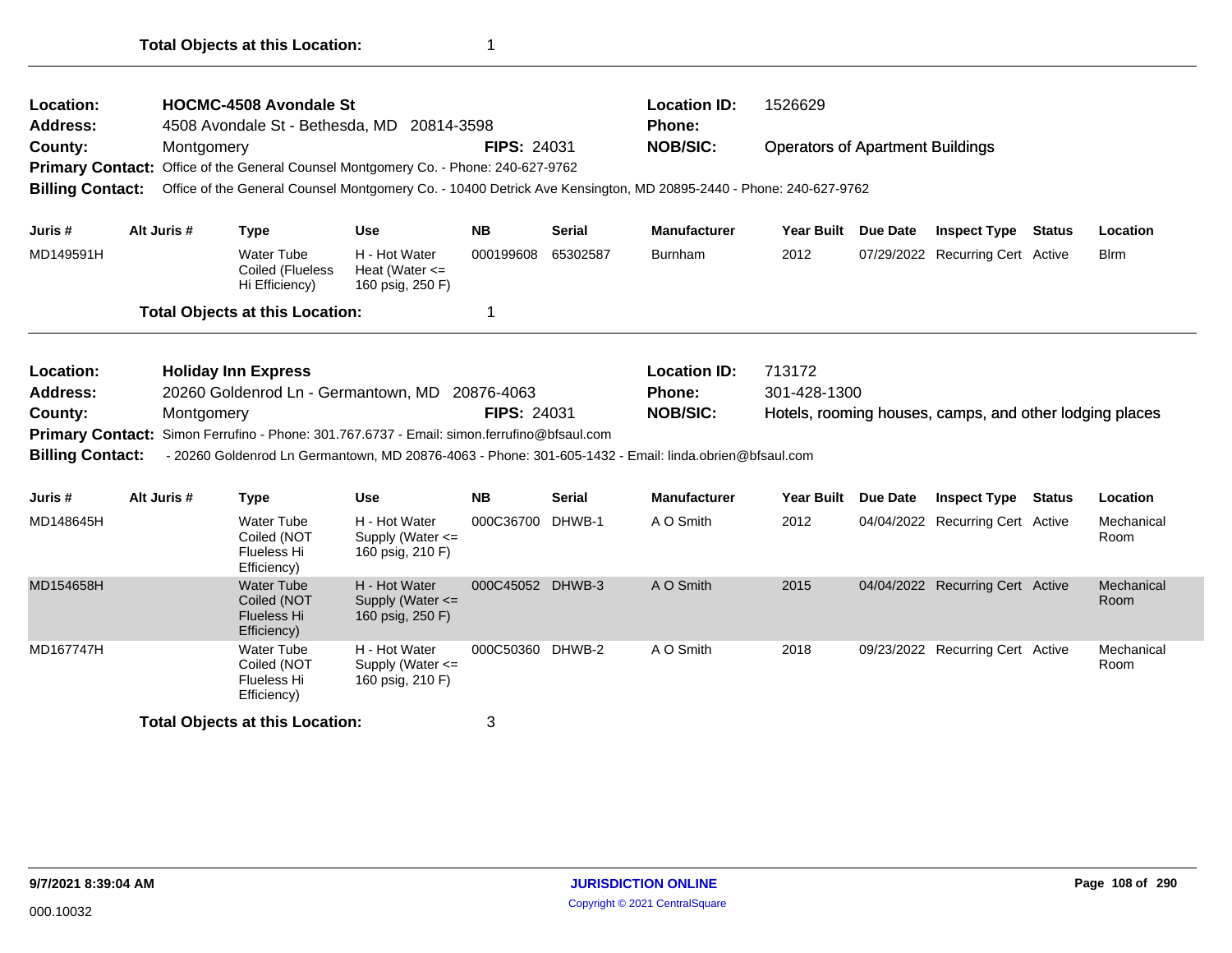| Location:               | <b>Holiday Inn Express</b>                                                                                                      |                    | <b>Location ID:</b> | 709659                                                  |
|-------------------------|---------------------------------------------------------------------------------------------------------------------------------|--------------------|---------------------|---------------------------------------------------------|
| <b>Address:</b>         | 7990 Georgia Ave - Silver Spring, MD 20910-4837                                                                                 |                    | Phone:              | 3015653444                                              |
| County:                 | Montgomery                                                                                                                      | <b>FIPS: 24031</b> | <b>NOB/SIC:</b>     | Hotels, rooming houses, camps, and other lodging places |
|                         | Primary Contact: Harry Patel - Phone: 3015653444 - Cell: 2013064602 - Email: harry7990@gmail.com                                |                    |                     |                                                         |
| <b>Billing Contact:</b> | Harry Patel - 7990 Georgia Ave Silver Spring, MD 20910-4837 - Phone: 3015653444 - Cell: 2013064602 - Email: harry7990@gmail.com |                    |                     |                                                         |
|                         |                                                                                                                                 |                    |                     |                                                         |

| Juris #   | Alt Juris # | Type                                   | Use                                                       | <b>NB</b> | <b>Serial</b> | <b>Manufacturer</b> | <b>Year Built</b> | <b>Due Date</b> | <b>Inspect Type</b>              | Status | Location    |
|-----------|-------------|----------------------------------------|-----------------------------------------------------------|-----------|---------------|---------------------|-------------------|-----------------|----------------------------------|--------|-------------|
| MD161089H |             | Water Heater<br>(HLW)                  | H - Hot Water<br>Supply (Water $\leq$<br>160 psig, 210 F) | 000237725 |               | A O Smith           | 2018              |                 | 06/08/2022 Recurring Cert Active |        | <b>BLRM</b> |
| MD161090H |             | Water Heater<br>(HLW)                  | H - Hot Water<br>Supply (Water $\leq$<br>160 psig, 210 F) | 000237713 |               | A O Smith           | 2018              |                 | 06/08/2022 Recurring Cert Active |        | <b>BLRM</b> |
| MD161091H |             | Water Heater<br>(HLW)                  | H - Hot Water<br>Supply (Water $\leq$<br>160 psig, 210 F) | 000237723 |               | A O Smith           | 2018              |                 | 06/08/2022 Recurring Cert Active |        | <b>BLRM</b> |
|           |             | <b>Total Objects at this Location:</b> |                                                           | 3         |               |                     |                   |                 |                                  |        |             |

| Location:       | <b>Holiday Inn Gaithersburg</b>                                                                                     |                    | <b>Location ID:</b> | 713918                                                                                                                                                                     |
|-----------------|---------------------------------------------------------------------------------------------------------------------|--------------------|---------------------|----------------------------------------------------------------------------------------------------------------------------------------------------------------------------|
| <b>Address:</b> | 2 Montgomery Village Ave - Gaithersburg, MD 20879-3504                                                              |                    | <b>Phone:</b>       |                                                                                                                                                                            |
| County:         | Montaomerv                                                                                                          | <b>FIPS: 24031</b> | NOB/SIC:            | <b>Hotels and Motels</b>                                                                                                                                                   |
|                 | Primary Contact: Naleen Rajapaksha - Phone: 301-948-8900 - Cell: 240-780-6932 - Email: Naleen.Rajapaksha@bfsaul.com |                    |                     |                                                                                                                                                                            |
|                 |                                                                                                                     |                    |                     | Billing Contact: Naleen Rajapaksha - 2 Montgomery Village Ave Gaithersburg, MD 20879-3504 - Phone: 301-948-8900 - Cell: 240-780-6932 - Email: Naleen.Rajapaksha@bfsaul.com |

| Juris #   | Alt Juris # | Type                                                                  | <b>Use</b>                                                | <b>NB</b> | <b>Serial</b> | <b>Manufacturer</b> | <b>Year Built</b> | Due Date   | <b>Inspect Type</b>  | <b>Status</b> | <b>Location</b>     |
|-----------|-------------|-----------------------------------------------------------------------|-----------------------------------------------------------|-----------|---------------|---------------------|-------------------|------------|----------------------|---------------|---------------------|
| MD105522H |             | <b>Water Tube</b><br>Coiled (NOT<br>Flueless Hi<br>Efficiency)        | H - Hot Water<br>Supply (Water $\leq$<br>160 psig, 210 F) | 000043598 | DHWB-5        | A O Smith           | 1998              | 03/20/2023 | <b>External Cert</b> | Active        | North Penthouse     |
| MD105523H |             | <b>Water Tube</b><br>Coiled (NOT<br><b>Flueless Hi</b><br>Efficiency) | H - Hot Water<br>Supply (Water $\leq$<br>160 psig, 210 F) | 000046740 | DHWB-6        | A O Smith           | 1998              | 03/20/2023 | <b>External Cert</b> | Active        | North Penthouse     |
| MD142811H |             | Water Tube<br>Coiled (NOT<br>Flueless Hi<br>Efficiency)               | H - Hot Water<br>Supply (Water $\leq$<br>160 psig, 250 F) | 000C20658 | DHWB-4        | A O Smith           | 2008              | 03/20/2023 | <b>External Cert</b> | Active        | South<br>Mechanical |
| MD148976H |             | <b>Water Tube</b><br>Coiled (NOT<br>Flueless Hi<br>Efficiency)        | H - Hot Water<br>Supply (Water $\leq$<br>160 psig, 250 F) | 000C37357 | DHWB-3        | A O Smith           | 2013              | 03/20/2023 | <b>External Cert</b> | Active        | South<br>Mechanical |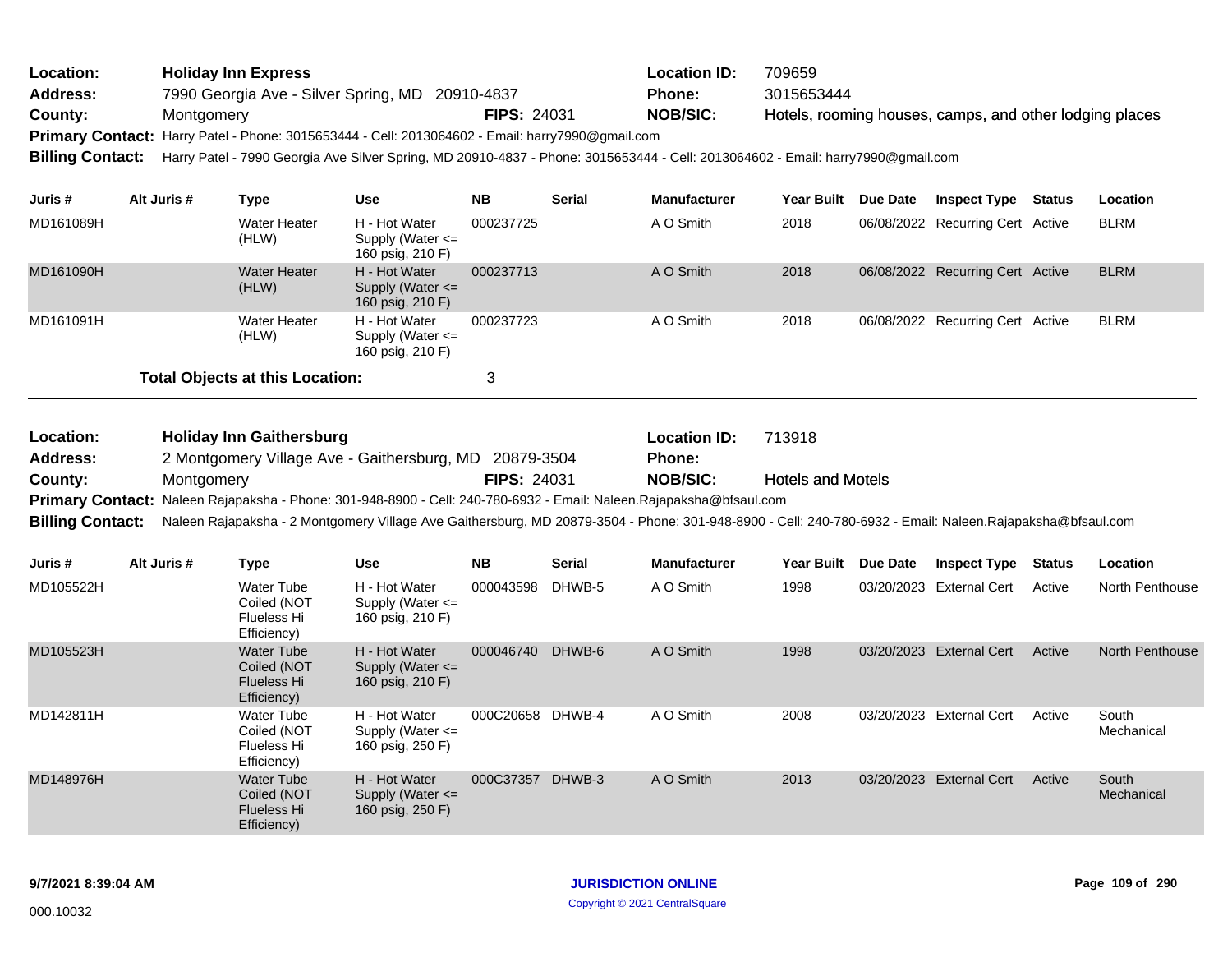| Juris #                      | Alt Juris # |            | <b>Type</b>                                                           | Use                                                                                                 | <b>NB</b>                   | <b>Serial</b> | <b>Manufacturer</b>                                                                                                                                                                                                                                                              | Year Built                              | Due Date        | <b>Inspect Type</b>                           | <b>Status</b> | Location                     |
|------------------------------|-------------|------------|-----------------------------------------------------------------------|-----------------------------------------------------------------------------------------------------|-----------------------------|---------------|----------------------------------------------------------------------------------------------------------------------------------------------------------------------------------------------------------------------------------------------------------------------------------|-----------------------------------------|-----------------|-----------------------------------------------|---------------|------------------------------|
| MD153971H                    |             |            | <b>Water Tube</b><br>Coiled (NOT<br>Flueless Hi<br>Efficiency)        | H - Hot Water<br>Heat (Water $\leq$<br>160 psig, 250 F)                                             | 0000C4009 HWB-1<br>$\Omega$ |               | A O Smith                                                                                                                                                                                                                                                                        | 2014                                    |                 | 03/20/2023 External Cert                      | Active        | South<br>Mechanical          |
| MD158583H                    |             |            | <b>Water Tube</b><br>Coiled (NOT<br><b>Flueless Hi</b><br>Efficiency) | H - Hot Water<br>Supply (Water <=<br>160 psig, 250 F)                                               | 000C48392 DHWB-2            |               | A O Smith                                                                                                                                                                                                                                                                        | 2017                                    |                 | 03/20/2023 External Cert                      | Active        | South<br>Mechanical          |
| MD162740H                    |             |            | <b>Water Tube</b><br>Coiled (NOT<br>Flueless Hi<br>Efficiency)        | H - Hot Water<br>Supply (Water $\leq$<br>160 psig, 210 F)                                           | 000467526 Pool Htr          |               | Raypak                                                                                                                                                                                                                                                                           | 2018                                    |                 | 03/20/2023 External Cert                      | Active        | South<br>Mechanical          |
|                              |             |            | <b>Total Objects at this Location:</b>                                |                                                                                                     | 7                           |               |                                                                                                                                                                                                                                                                                  |                                         |                 |                                               |               |                              |
| Location:<br><b>Address:</b> |             |            |                                                                       | Holy Cross Catholic Parish Church & School#222<br>4900 Strathmore Ave - Garrett Park, MD 20896-1548 |                             |               | <b>Location ID:</b><br>Phone:                                                                                                                                                                                                                                                    | 714026<br>301-942-1020                  |                 |                                               |               |                              |
| County:                      |             | Montgomery |                                                                       |                                                                                                     | <b>FIPS: 24031</b>          |               | <b>NOB/SIC:</b>                                                                                                                                                                                                                                                                  | <b>Elementary and Secondary Schools</b> |                 |                                               |               |                              |
|                              |             |            | Primary Contact: Raul Alfonso - Phone: 301-949-0053                   |                                                                                                     |                             |               |                                                                                                                                                                                                                                                                                  |                                         |                 |                                               |               |                              |
| <b>Billing Contact:</b>      |             |            |                                                                       | Raul Alfonso - PO Box 249 Garrett Park, MD 20896-0249 - Phone: 301-949-0053                         |                             |               |                                                                                                                                                                                                                                                                                  |                                         |                 |                                               |               |                              |
| Juris #                      | Alt Juris # |            | <b>Type</b>                                                           | <b>Use</b>                                                                                          | <b>NB</b>                   | <b>Serial</b> | <b>Manufacturer</b>                                                                                                                                                                                                                                                              | Year Built Due Date                     |                 | <b>Inspect Type Status</b>                    |               | Location                     |
| MD040282H                    |             |            | Cast Iron                                                             | H - Hot Water<br>Heat (Water $\leq$<br>160 psig, 250 F)                                             | <b>CI</b>                   |               | Peerless                                                                                                                                                                                                                                                                         | 1961                                    |                 | 08/10/2023 Recurring Cert Active              |               | Church Boiler<br>Room        |
| MD054049H                    |             |            | Cast Iron                                                             | H - Hot Water<br>Heat (Water $\leq$<br>160 psig, 250 F)                                             | CI                          | N86849        | <b>HB Smith</b>                                                                                                                                                                                                                                                                  | 1986                                    |                 | 08/10/2023 Recurring Cert Active              |               | <b>School Boiler</b><br>Room |
|                              |             |            | <b>Total Objects at this Location:</b>                                |                                                                                                     | $\overline{2}$              |               |                                                                                                                                                                                                                                                                                  |                                         |                 |                                               |               |                              |
| Location:                    |             |            | <b>Holy Cross Hospital (Roberts Oxygen)</b>                           |                                                                                                     |                             |               | <b>Location ID:</b>                                                                                                                                                                                                                                                              | 3839671                                 |                 |                                               |               |                              |
| <b>Address:</b>              |             |            |                                                                       | 1500 Forest Glen Rd - Silver Spring, MD 20910-1460                                                  |                             |               | Phone:                                                                                                                                                                                                                                                                           | 301-754-7097                            |                 |                                               |               |                              |
| County:                      |             | Montgomery |                                                                       |                                                                                                     | <b>FIPS: 24031</b>          |               | <b>NOB/SIC:</b>                                                                                                                                                                                                                                                                  |                                         |                 | <b>General Medical and Surgical Hospitals</b> |               |                              |
| <b>Billing Contact:</b>      |             |            |                                                                       |                                                                                                     |                             |               | Primary Contact: Roberts Oxygen Company (MD) - Phone: 240-493-8405 - Cell: 301-252-0742 - Email: DFranovich@RobertsOxygen.com<br>Bulk Tank Service Dept. - PO Box 5507 Rockville, MD 20855-0507 - Phone: 240-493-8405 - Cell: 301-252-0742 - Email: DFranovich@RobertsOxygen.com |                                         |                 |                                               |               |                              |
| Juris #                      | Alt Juris # |            | <b>Type</b>                                                           | <b>Use</b>                                                                                          | <b>NB</b>                   | <b>Serial</b> | <b>Manufacturer</b>                                                                                                                                                                                                                                                              | Year Built                              | <b>Due Date</b> | <b>Inspect Type Status</b>                    |               | Location                     |
| MD159486V                    |             |            | <b>Vertical Unfired</b><br>Pressure Vessel<br>w/comment               | V - Storage<br>(Cryogenic)                                                                          | 000275772                   |               | <b>CHART</b>                                                                                                                                                                                                                                                                     | 2015                                    |                 | 11/21/2021 Recurring Cert Active              |               | <b>Outside Gated</b><br>Area |
| 9/7/2021 8:39:04 AM          |             |            |                                                                       |                                                                                                     |                             |               | <b>JURISDICTION ONLINE</b>                                                                                                                                                                                                                                                       |                                         |                 |                                               |               | Page 110 of 290              |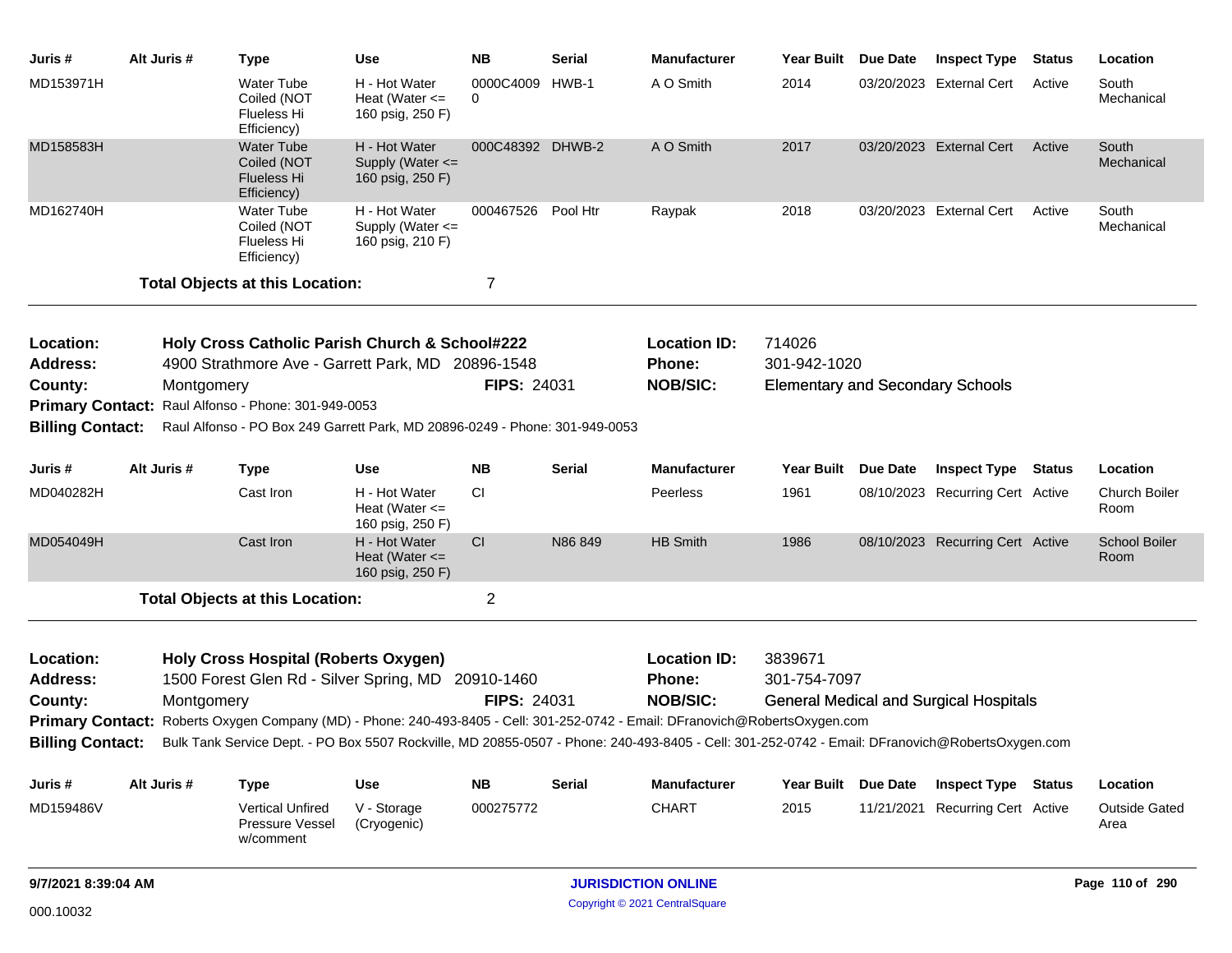| Juris #                 | Alt Juris #                              | <b>Type</b>                                                           | <b>Use</b>                                              | <b>NB</b>      | <b>Serial</b> | <b>Manufacturer</b> | Year Built                              | <b>Due Date</b> | <b>Inspect Type</b>              | <b>Status</b> | Location                     |
|-------------------------|------------------------------------------|-----------------------------------------------------------------------|---------------------------------------------------------|----------------|---------------|---------------------|-----------------------------------------|-----------------|----------------------------------|---------------|------------------------------|
| MD159487V               |                                          | <b>Vertical Unfired</b><br><b>Pressure Vessel</b><br>w/comment        | V - Storage<br>(Cryogenic)                              | 000076258      |               | <b>CHART</b>        | 2015                                    | 11/21/2021      | <b>Recurring Cert Active</b>     |               | <b>Outside Gated</b><br>Area |
|                         |                                          | <b>Total Objects at this Location:</b>                                |                                                         | $\overline{2}$ |               |                     |                                         |                 |                                  |               |                              |
| Location:               | <b>Houston LLC.</b>                      |                                                                       |                                                         |                |               | <b>Location ID:</b> | 702590                                  |                 |                                  |               |                              |
| Address:                |                                          | 8202 Houston Ct - Takoma Park, MD                                     |                                                         | 20912-6245     |               | <b>Phone:</b>       |                                         |                 |                                  |               |                              |
| County:                 | Montgomery                               |                                                                       |                                                         | FIPS: 24031    |               | <b>NOB/SIC:</b>     | <b>Operators of Apartment Buildings</b> |                 |                                  |               |                              |
|                         | Primary Contact: 8202 Houston Court, LLC |                                                                       |                                                         |                |               |                     |                                         |                 |                                  |               |                              |
| <b>Billing Contact:</b> |                                          | Facility Manager - 1325 Independence Ave SE Washington, DC 20003-2302 |                                                         |                |               |                     |                                         |                 |                                  |               |                              |
| Juris #                 | Alt Juris #                              | <b>Type</b>                                                           | <b>Use</b>                                              | <b>NB</b>      | <b>Serial</b> | <b>Manufacturer</b> | <b>Year Built</b>                       | Due Date        | <b>Inspect Type</b>              | <b>Status</b> | Location                     |
| MD110994H               | #1                                       | Cast Iron                                                             | H - Hot Water<br>Heat (Water $\leq$<br>160 psig, 250 F) | CI             |               | Slant Fin           | 1999                                    |                 | 06/26/2020 Recurring Cert Active |               | <b>Basement</b>              |
| MD110995H               | #2                                       | Cast Iron                                                             | H - Hot Water<br>Heat (Water $\leq$<br>160 psig, 250 F) | CI             |               | <b>Slant Fin</b>    | 1999                                    |                 | 06/26/2020 Recurring Cert Active |               | <b>Basement</b>              |
| MD110998H               | #5                                       | Cast Iron                                                             | H - Hot Water<br>Heat (Water $\leq$<br>160 psig, 250 F) | <b>CI</b>      |               | Slant Fin           | 1999                                    |                 | 06/26/2020 Recurring Cert Active |               | <b>Basement</b>              |
| MD110999H               | #6                                       | Cast Iron                                                             | H - Hot Water<br>Heat (Water $\leq$<br>160 psig, 250 F) | <b>CI</b>      |               | <b>Slant Fin</b>    | 1999                                    |                 | 06/26/2020 Recurring Cert Active |               | <b>Basement</b>              |
| MD150861H               |                                          | Cast Iron                                                             | H - Hot Water<br>Heat (Water $\leq$<br>160 psig, 250 F) | CI             |               | <b>AHRI</b>         | 2012                                    |                 | 06/26/2020 Recurring Cert Active |               | <b>Basement</b>              |
| MD159926H               |                                          | Cast Iron                                                             | H - Hot Water<br>Heat (Water $\leq$<br>160 psig, 250 F) | CI             | 331600493S    | Utica               | 2017                                    |                 | 04/04/2020 Recurring Cert Active |               | <b>Blr Rm</b>                |
|                         |                                          | Total Ohianta at this Location                                        |                                                         | $\mathbf{C}$   |               |                     |                                         |                 |                                  |               |                              |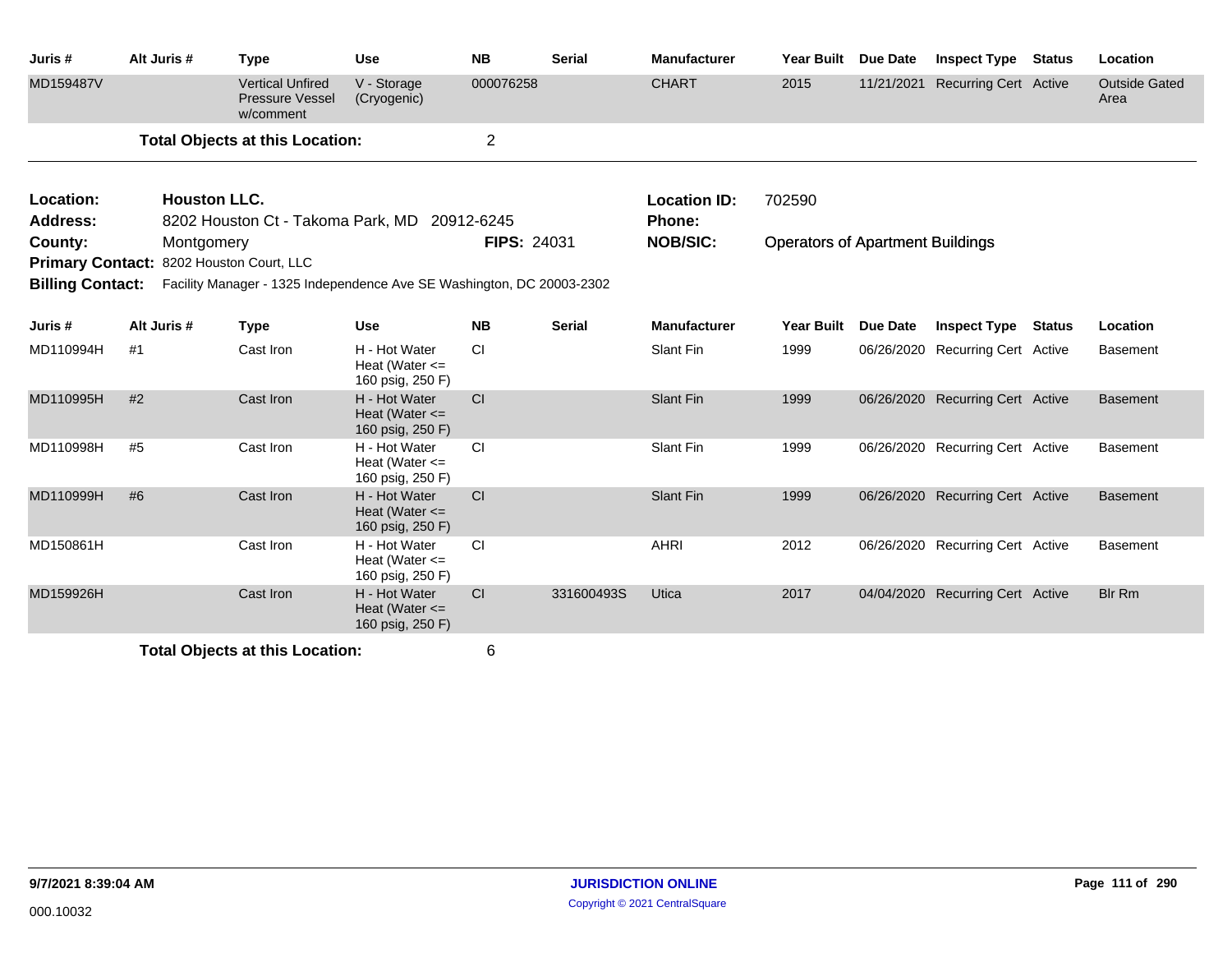| Location:       | <b>Howard Hughes Medical Institute</b>                                                                  |                    | <b>Location ID:</b> | 714208                               |
|-----------------|---------------------------------------------------------------------------------------------------------|--------------------|---------------------|--------------------------------------|
| <b>Address:</b> | 4000 Jones Bridge Rd - Chevy Chase, MD 20815-6720                                                       |                    | <b>Phone:</b>       |                                      |
| County:         | Montaomerv                                                                                              | <b>FIPS: 24031</b> | NOB/SIC:            | Holding and other investment offices |
|                 | <b>Primary Contact:</b> John Keister - Phone: 301-215-8991                                              |                    |                     |                                      |
|                 | <b>Dillian Operante Library (Anno 1986)</b> Direct Dillian Dil Obera AND 00045 0700 Direct 004 045 0004 |                    |                     |                                      |

**Billing Contact:** John Keister - 4000 Jones Bridge Rd Chevy Chase, MD 20815-6720 - Phone: 301-215-8991

| Juris #   | Alt Juris # | Type                                   | <b>Use</b>                                                | <b>NB</b>          | <b>Serial</b> | <b>Manufacturer</b>   | <b>Year Built</b>                      | Due Date   | <b>Inspect Type</b>              | <b>Status</b> | Location                      |
|-----------|-------------|----------------------------------------|-----------------------------------------------------------|--------------------|---------------|-----------------------|----------------------------------------|------------|----------------------------------|---------------|-------------------------------|
| MD138612H | Boiler #1   | <b>Horizontal Fire</b><br>Tube         | H - Hot Water<br>Heat (Water $\leq$<br>160 psig, 250 F)   | 000030159          |               | <b>Burnham</b>        | 2008                                   |            | 01/06/2022 Recurring Cert Active |               | New Boiler Room<br>Bl# 1      |
| MD138613H | Boiler #2   | <b>Horizontal Fire</b><br>Tube         | H - Hot Water<br>Heat (Water $\leq$<br>160 psig, 250 F)   | 000030115          |               | <b>Burnham</b>        | 2008                                   |            | 01/06/2022 Recurring Cert Active |               | New Boiler Room<br>Bl#2       |
| MD149664H |             | Electric (NOT<br>HLW)                  | H - Hot Water<br>Heat (Water $\leq$<br>160 psig, 250 F)   | 000020045          |               | Precision             | 2012                                   |            | 01/06/2022 Recurring Cert Active |               | <b>H</b> House Boiler<br>Room |
| MD149665H |             | <b>Water Heater</b><br>(HLW)           | H - Hot Water<br>Supply (Water $\leq$<br>160 psig, 210 F) | 000138057          |               | <b>PVI</b> Industries | 2014                                   |            | 01/06/2022 Recurring Cert Active |               | Bir rm H bid                  |
| MD165892H |             | <b>Water Heater</b><br>(HLW)           | H - Hot Water<br>Supply (Water $\leq$<br>160 psig, 210 F) | 000148384          |               | <b>PVI</b>            | 2019                                   | 12/10/2021 | Recurring Cert Active            |               | <b>Boiler Room</b>            |
| MD165893H |             | <b>Water Heater</b><br>(HLW)           | H - Hot Water<br>Supply (Water $\leq$<br>160 psig, 210 F) | 000149408          |               | <b>PVI</b>            | 2019                                   | 12/10/2021 | Recurring Cert Active            |               | <b>Boiler Room</b>            |
|           |             | <b>Total Objects at this Location:</b> |                                                           | 6                  |               |                       |                                        |            |                                  |               |                               |
| Location: |             | <b>Imperial Autobody</b>               |                                                           |                    |               | <b>Location ID:</b>   | 1728973                                |            |                                  |               |                               |
| Address:  |             | 690 Lofstrand Ln - Rockville, MD       | 20850-1313                                                |                    |               | <b>Phone:</b>         | 301-354-9803                           |            |                                  |               |                               |
| County:   | Montgomery  |                                        |                                                           | <b>FIPS: 24031</b> |               | <b>NOB/SIC:</b>       | <b>General Automotive Repair Shops</b> |            |                                  |               |                               |

**Primary Contact:** Sevag Poochikian - Phone: 301-354-9803 - Email: anthony@imperialab.com

**Billing Contact:** Sevag Poochikian - 690 Lofstrand Ln Rockville, MD 20850-1313 - Phone: 301-354-9803 - Email: anthony@imperialab.com

| Juris #   | Alt Juris # | Type                                             | Use                                      | NΒ | <b>Serial</b> | Manufacturer | Year Built | Due Date | <b>Inspect Type</b>              | Status | Location  |
|-----------|-------------|--------------------------------------------------|------------------------------------------|----|---------------|--------------|------------|----------|----------------------------------|--------|-----------|
| MD165184V |             | Vertical Unfired<br>Pressure Vessel<br>w/comment | V - Storage (NOT 000029743<br>Cryogenic) |    |               | AIR COM      | 2017       |          | 08/29/2021 Recurring Cert Active |        | Paintshop |
|           |             | <b>Total Objects at this Location:</b>           |                                          |    |               |              |            |          |                                  |        |           |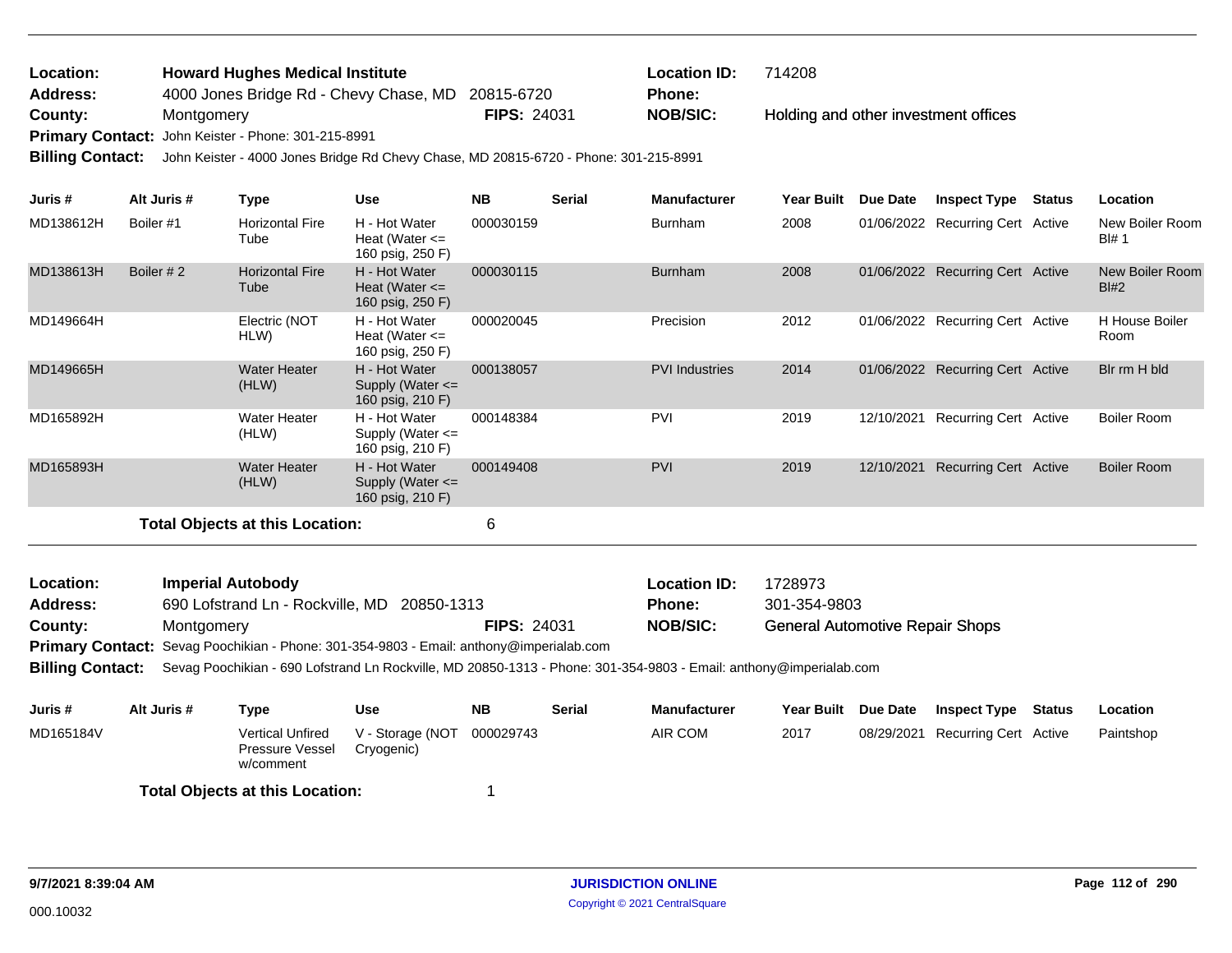| <b>Location ID:</b><br>Ingleside at King Farm<br>2401026<br>Location:<br>701 King Farm Blvd - Rockville, MD 20850-6165<br>240-499-9026<br><b>Address:</b><br>Phone:<br><b>NOB/SIC:</b><br><b>FIPS: 24031</b><br>County:<br>Montgomery<br>Civic, Social, and Fraternal Associations<br>Barbara Hopper - Phone: 240-499-9015<br><b>Primary Contact:</b><br><b>Billing Contact:</b><br>Barbara Hopper - 701 King Farm Blvd Rockville, MD 20850-6165 - Phone: 240-499-9015 |                                                                                                                                                                                                                                                                                         |              |                                               |                                                                                 |                   |               |                       |                   |                 |                                  |        |                              |
|------------------------------------------------------------------------------------------------------------------------------------------------------------------------------------------------------------------------------------------------------------------------------------------------------------------------------------------------------------------------------------------------------------------------------------------------------------------------|-----------------------------------------------------------------------------------------------------------------------------------------------------------------------------------------------------------------------------------------------------------------------------------------|--------------|-----------------------------------------------|---------------------------------------------------------------------------------|-------------------|---------------|-----------------------|-------------------|-----------------|----------------------------------|--------|------------------------------|
| Juris #                                                                                                                                                                                                                                                                                                                                                                                                                                                                |                                                                                                                                                                                                                                                                                         | Alt Juris #  | <b>Type</b>                                   | <b>Use</b>                                                                      | <b>NB</b>         | <b>Serial</b> | <b>Manufacturer</b>   | <b>Year Built</b> | <b>Due Date</b> | <b>Inspect Type</b>              | Status | Location                     |
| MD131842H                                                                                                                                                                                                                                                                                                                                                                                                                                                              |                                                                                                                                                                                                                                                                                         |              | Other w/comment H - Hot Water                 | Supply (Water $\leq$<br>160 psig, 210 F)                                        | 000122183         |               | <b>PVI</b> Industries | 2007              |                 | 10/18/2022 Recurring Cert Active |        | <b>EAST BLRM</b>             |
| MD170200H                                                                                                                                                                                                                                                                                                                                                                                                                                                              |                                                                                                                                                                                                                                                                                         |              | <b>Water Heater</b><br>(HLW)                  | H - Hot Water<br>Supply (Water $\leq$<br>160 psig, 250 F)                       | 000152022         |               | <b>PVI</b>            | 2020              |                 | 01/08/2023 Recurring Cert Active |        | <b>EAST BLRM</b>             |
|                                                                                                                                                                                                                                                                                                                                                                                                                                                                        |                                                                                                                                                                                                                                                                                         |              | <b>Total Objects at this Location:</b>        |                                                                                 | $\overline{2}$    |               |                       |                   |                 |                                  |        |                              |
| Location:<br><b>Address:</b><br>County:                                                                                                                                                                                                                                                                                                                                                                                                                                | <b>Innovations Surgery Center</b><br><b>Location ID:</b><br>3919529<br>3206 Tower Oaks Blvd Ste 100 - Rockville, MD 20852-4255<br><b>Phone:</b><br><b>FIPS: 24031</b><br><b>NOB/SIC:</b><br>Montgomery<br><b>Primary Contact: Innovations Surgery Center</b><br><b>Billing Contact:</b> |              |                                               |                                                                                 |                   |               |                       |                   |                 |                                  |        |                              |
| Juris #                                                                                                                                                                                                                                                                                                                                                                                                                                                                |                                                                                                                                                                                                                                                                                         | Alt Juris #  | Type                                          | Use                                                                             | <b>NB</b>         | <b>Serial</b> | <b>Manufacturer</b>   | <b>Year Built</b> | <b>Due Date</b> | <b>Inspect Type Status</b>       |        | Location                     |
| MD162940                                                                                                                                                                                                                                                                                                                                                                                                                                                               | Boiler #1                                                                                                                                                                                                                                                                               |              | <b>Miniature Boiler</b><br>(NOT Fired Kettle) | S - Power-Electric 000000141<br>Generation<br>(Steam > 15 psig)                 |                   | 28618         | Ogden MFG Co          | 2003              |                 | 01/09/2022 Recurring Cert Active |        | <b>Sterile</b><br>Processing |
| MD162941                                                                                                                                                                                                                                                                                                                                                                                                                                                               | Boiler #2                                                                                                                                                                                                                                                                               |              | <b>Miniature Boiler</b><br>(NOT Fired Kettle) | S - Power-Electric 000017088 25386<br>Generation<br>$(Steam > 15 \text{ psig})$ |                   |               | Chromalox             | 2001              |                 | 01/09/2022 Recurring Cert Active |        | <b>Sterile</b><br>Processing |
| MD162942V                                                                                                                                                                                                                                                                                                                                                                                                                                                              |                                                                                                                                                                                                                                                                                         | Autoclave #1 | Autoclave                                     | V - Process-<br>Sterilizing                                                     | 000075544         | 0797045       | Amsco                 | 1997              |                 | 01/09/2023 Recurring Cert Active |        | <b>Sterile</b><br>Processing |
| MD162943V                                                                                                                                                                                                                                                                                                                                                                                                                                                              |                                                                                                                                                                                                                                                                                         | Autoclave #2 | Autoclave                                     | V - Process-<br>Sterilizing                                                     | 000088408 0404008 |               | <b>Steris</b>         | 2004              |                 | 01/09/2023 Recurring Cert Active |        | <b>Sterile</b><br>Processing |
|                                                                                                                                                                                                                                                                                                                                                                                                                                                                        |                                                                                                                                                                                                                                                                                         |              | <b>Total Objects at this Location:</b>        |                                                                                 | 4                 |               |                       |                   |                 |                                  |        |                              |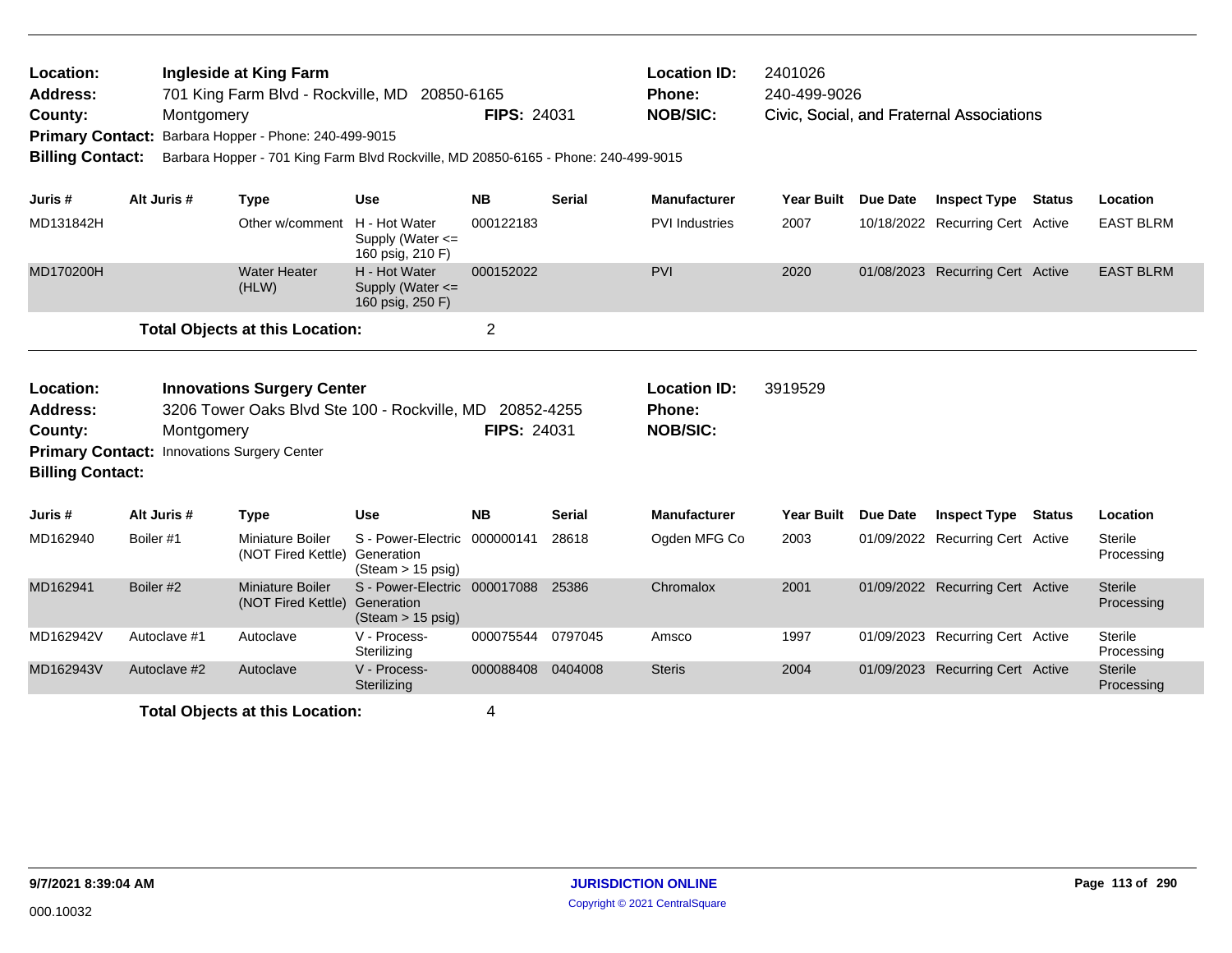| <b>International Collision Center</b><br>Location:<br>627 Southlawn Ln - Rockville, MD 20850-1458<br><b>Address:</b> |                                            |                                                                                      |                                                       |                    |               | <b>Location ID:</b><br>1932065<br><b>Phone:</b> |                                                        |                     |                                      |        |                    |  |  |
|----------------------------------------------------------------------------------------------------------------------|--------------------------------------------|--------------------------------------------------------------------------------------|-------------------------------------------------------|--------------------|---------------|-------------------------------------------------|--------------------------------------------------------|---------------------|--------------------------------------|--------|--------------------|--|--|
| County:                                                                                                              | Montgomery                                 |                                                                                      |                                                       | <b>FIPS: 24031</b> |               | <b>NOB/SIC:</b>                                 | Top, Body, and Upholstery Repair Shops and Paint Shops |                     |                                      |        |                    |  |  |
|                                                                                                                      | Primary Contact: Advanced Collision Center |                                                                                      |                                                       |                    |               |                                                 |                                                        |                     |                                      |        |                    |  |  |
| <b>Billing Contact:</b>                                                                                              |                                            | - 627 Southlawn Ln Rockville, MD 20850-1458                                          |                                                       |                    |               |                                                 |                                                        |                     |                                      |        |                    |  |  |
| Juris #                                                                                                              | Alt Juris #                                | <b>Type</b>                                                                          | <b>Use</b>                                            | <b>NB</b>          | <b>Serial</b> | <b>Manufacturer</b>                             | <b>Year Built</b>                                      | Due Date            | <b>Inspect Type Status</b>           |        | Location           |  |  |
| MD132356V                                                                                                            |                                            | Pressure Vessel<br>w/comment                                                         | Horizontal Unfired V - Storage (NOT<br>Cryogenic)     | 000351874          |               | Manchester                                      | 2004                                                   | 04/20/2021          | Recurring Cert Active                |        | Outside shed       |  |  |
|                                                                                                                      |                                            | <b>Total Objects at this Location:</b>                                               |                                                       | $\mathbf 1$        |               |                                                 |                                                        |                     |                                      |        |                    |  |  |
| Location:                                                                                                            | <b>ISN Building</b>                        |                                                                                      |                                                       |                    |               | <b>Location ID:</b>                             | 714654                                                 |                     |                                      |        |                    |  |  |
| Address:                                                                                                             |                                            | 10411 Motor City Dr - Bethesda, MD 20817-1008                                        |                                                       |                    |               | Phone:                                          | 301 469 0400                                           |                     |                                      |        |                    |  |  |
| County:                                                                                                              | Montgomery                                 |                                                                                      |                                                       | FIPS: 24031        |               | <b>NOB/SIC:</b>                                 |                                                        |                     | Holding and other investment offices |        |                    |  |  |
| <b>Primary Contact:</b>                                                                                              |                                            | Gregory Adams - Phone: 301-717-2371                                                  |                                                       |                    |               |                                                 |                                                        |                     |                                      |        |                    |  |  |
| <b>Billing Contact:</b>                                                                                              |                                            | Gregory Adams - 10411 Motor City Dr Bethesda, MD 20817-1008 - Phone: 301-717-2371    |                                                       |                    |               |                                                 |                                                        |                     |                                      |        |                    |  |  |
| Juris #                                                                                                              | Alt Juris #                                | <b>Type</b>                                                                          | Use                                                   | <b>NB</b>          | <b>Serial</b> | <b>Manufacturer</b>                             |                                                        | Year Built Due Date | <b>Inspect Type Status</b>           |        | Location           |  |  |
| MD153394V                                                                                                            |                                            | Pressure Vessel<br>w/comment                                                         | Horizontal Unfired V - Storage (NOT<br>Cryogenic)     | 000320403          |               | Manchester                                      | 2013                                                   |                     | 11/19/2021 Recurring Cert Active     |        | Penthouse          |  |  |
|                                                                                                                      |                                            | <b>Total Objects at this Location:</b>                                               |                                                       | -1                 |               |                                                 |                                                        |                     |                                      |        |                    |  |  |
| <b>Location:</b>                                                                                                     |                                            | J & J Coin-op Laundromat                                                             |                                                       |                    |               | <b>Location ID:</b>                             | 722392                                                 |                     |                                      |        |                    |  |  |
| <b>Address:</b>                                                                                                      |                                            | 12206 Veirs Mill Rd - Silver Spring, MD                                              |                                                       | 20906-4505         |               | <b>Phone:</b>                                   | 202-494-3653                                           |                     |                                      |        |                    |  |  |
| County:                                                                                                              | Montgomery                                 |                                                                                      |                                                       | FIPS: 24031        |               | <b>NOB/SIC:</b>                                 | Personal services                                      |                     |                                      |        |                    |  |  |
| <b>Primary Contact:</b>                                                                                              |                                            | Jong II Lee - Phone: 202-494-3653                                                    |                                                       |                    |               |                                                 |                                                        |                     |                                      |        |                    |  |  |
| <b>Billing Contact:</b>                                                                                              |                                            | Jong II Lee - 12206 Veirs Mill Rd Silver Spring, MD 20906-4505 - Phone: 202-494-3653 |                                                       |                    |               |                                                 |                                                        |                     |                                      |        |                    |  |  |
| Juris #                                                                                                              | Alt Juris #                                | <b>Type</b>                                                                          | <b>Use</b>                                            | <b>NB</b>          | <b>Serial</b> | <b>Manufacturer</b>                             | Year Built                                             | Due Date            | <b>Inspect Type</b>                  | Status | Location           |  |  |
| MD152141H                                                                                                            |                                            | <b>Water Tube</b><br>Coiled (Flueless<br>Hi Efficiency)                              | H - Hot Water<br>Supply (Water <=<br>160 psig, 210 F) | 000036599          |               | RBI                                             | 2014                                                   |                     | 02/02/2022 Recurring Cert Active     |        | <b>HEATER ROOM</b> |  |  |
|                                                                                                                      |                                            | <b>Total Objects at this Location:</b>                                               |                                                       | $\overline{1}$     |               |                                                 |                                                        |                     |                                      |        |                    |  |  |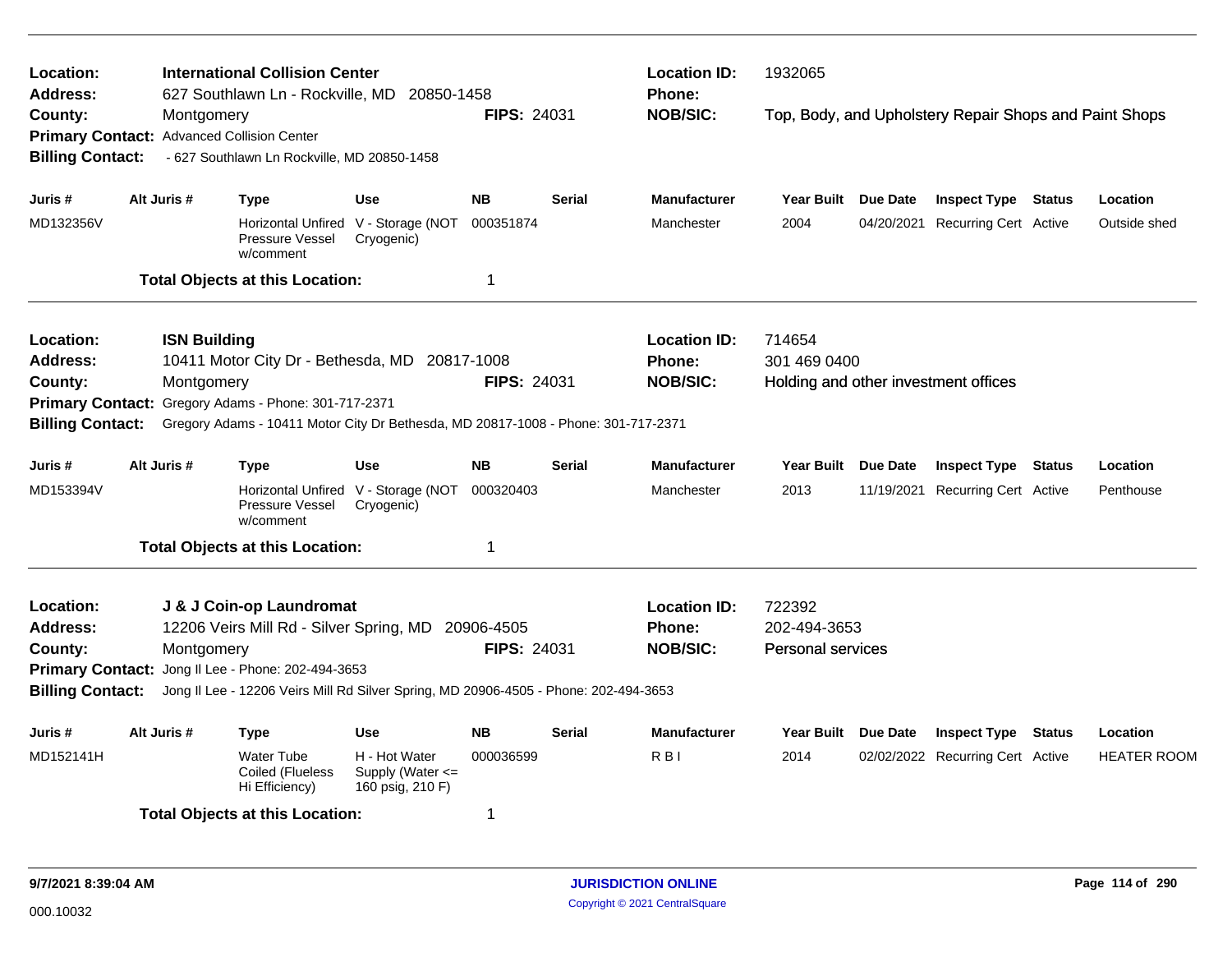| <b>Location:</b> | J C PENNEY #0273                                                                        |                    | <b>Location ID:</b> | 714741                   |
|------------------|-----------------------------------------------------------------------------------------|--------------------|---------------------|--------------------------|
| <b>Address:</b>  | 701 Russell Ave - Gaithersburg, MD 20877-2631                                           |                    | <b>Phone:</b>       | 301-840-0010             |
| County:          | Montgomery                                                                              | <b>FIPS: 24031</b> | <b>NOB/SIC:</b>     | <b>Department Stores</b> |
|                  | $\mathsf{D}$ uimerus Centeet: Den Deberte, Dhones 079,494,4498. Emeil: hfrebert@ien.com |                    |                     |                          |

Primary Contact: Ben Roberts - Phone: 972-431-1128 - Email: bfrobert@jcp.com

**Billing Contact:** - 6501 Legacy Dr. Plano, TX 75024-3612 - Phone: 972-431-4644 - Email: fgpruitt@jcp.com

| Juris #   | Alt Juris # | Type                                               | <b>Use</b>                                              | <b>NB</b> | <b>Serial</b> | <b>Manufacturer</b> | <b>Year Built</b> | <b>Due Date</b> | Inspect Type                     | Status | Location  |
|-----------|-------------|----------------------------------------------------|---------------------------------------------------------|-----------|---------------|---------------------|-------------------|-----------------|----------------------------------|--------|-----------|
| MD038494V |             | Horizontal Unfired<br>Pressure Vessel<br>w/comment | V - Storage (NOT<br>Cryogenic)                          | 000890153 |               | Kargard             | 1977              |                 | 03/08/2022 Recurring Cert Active |        | Penthouse |
| MD114731V |             | Heat Exchanger -<br>Shell and Tube                 | V - Storage<br>(Cryogenic)                              | 000205470 |               | Carrier             | 1996              |                 | 03/08/2022 Recurring Cert Active |        | Penthouse |
| MD133183H |             | <b>Horizontal Water</b><br>Tube                    | H - Hot Water<br>Heat (Water $\leq$<br>160 psig, 250 F) | 000208312 |               | Lochinvar           | 2007              |                 | 03/08/2022 Recurring Cert Active |        | Penhouse  |
| MD133184H |             | <b>Horizontal Water</b><br>Tube                    | H - Hot Water<br>Heat (Water $\leq$<br>160 psig, 250 F) | 000208314 |               | Lochinvar           | 2007              |                 | 03/08/2022 Recurring Cert Active |        | Penthouse |
| MD133185V |             | Heat Exchanger -<br>Shell and Tube                 | V - Storage<br>(Cryogenic)                              | 000158480 |               | Trane               | 2007              |                 | 03/08/2022 Recurring Cert Active |        | Penthouse |
|           |             | <b>Total Objects at this Location:</b>             |                                                         | 5         |               |                     |                   |                 |                                  |        |           |

| Location: | Jaguar/Land Rover/Range Rover of Bethesda                |                    | <b>Location ID:</b> | 717231                                           |
|-----------|----------------------------------------------------------|--------------------|---------------------|--------------------------------------------------|
| Address:  | 11617 Old Georgetown Rd - Rockville, MD 20852-2797       |                    | <b>Phone:</b>       |                                                  |
| County:   | Montgomery                                               | <b>FIPS: 24031</b> | <b>NOB/SIC:</b>     | Automotive dealers and gasoline service stations |
|           | <b>Primary Contact: David Bohn - Phone: 301-424-7000</b> |                    |                     |                                                  |
|           |                                                          |                    |                     |                                                  |

**Billing Contact:** David Bohn - 11617 Old Georgetown Rd Rockville, MD 20852-2797 - Phone: 301-424-7000

| Juris #   | Alt Juris # | Type                                                                | Use        | <b>NB</b> | <b>Serial</b> | <b>Manufacturer</b> | <b>Year Built</b> | <b>Due Date</b> | <b>Inspect Type</b>              | Status | <b>Location</b>           |
|-----------|-------------|---------------------------------------------------------------------|------------|-----------|---------------|---------------------|-------------------|-----------------|----------------------------------|--------|---------------------------|
| MD107715V |             | Horizontal Unfired V - Storage (NOT<br>Pressure Vessel<br>w/comment | Cryogenic) | 000365572 |               | Manchester          | 1996              |                 | 07/05/2022 Recurring Cert Active |        | Rear Outside<br>Open Shed |
| MD146021V |             | Horizontal Unfired V - Storage (NOT<br>Pressure Vessel<br>w/comment | Cryogenic) | 000377737 |               | Manchester          | 2004              |                 | 07/05/2022 Recurring Cert Active |        | Rear Outside<br>Open Shed |
|           |             |                                                                     |            |           |               |                     |                   |                 |                                  |        |                           |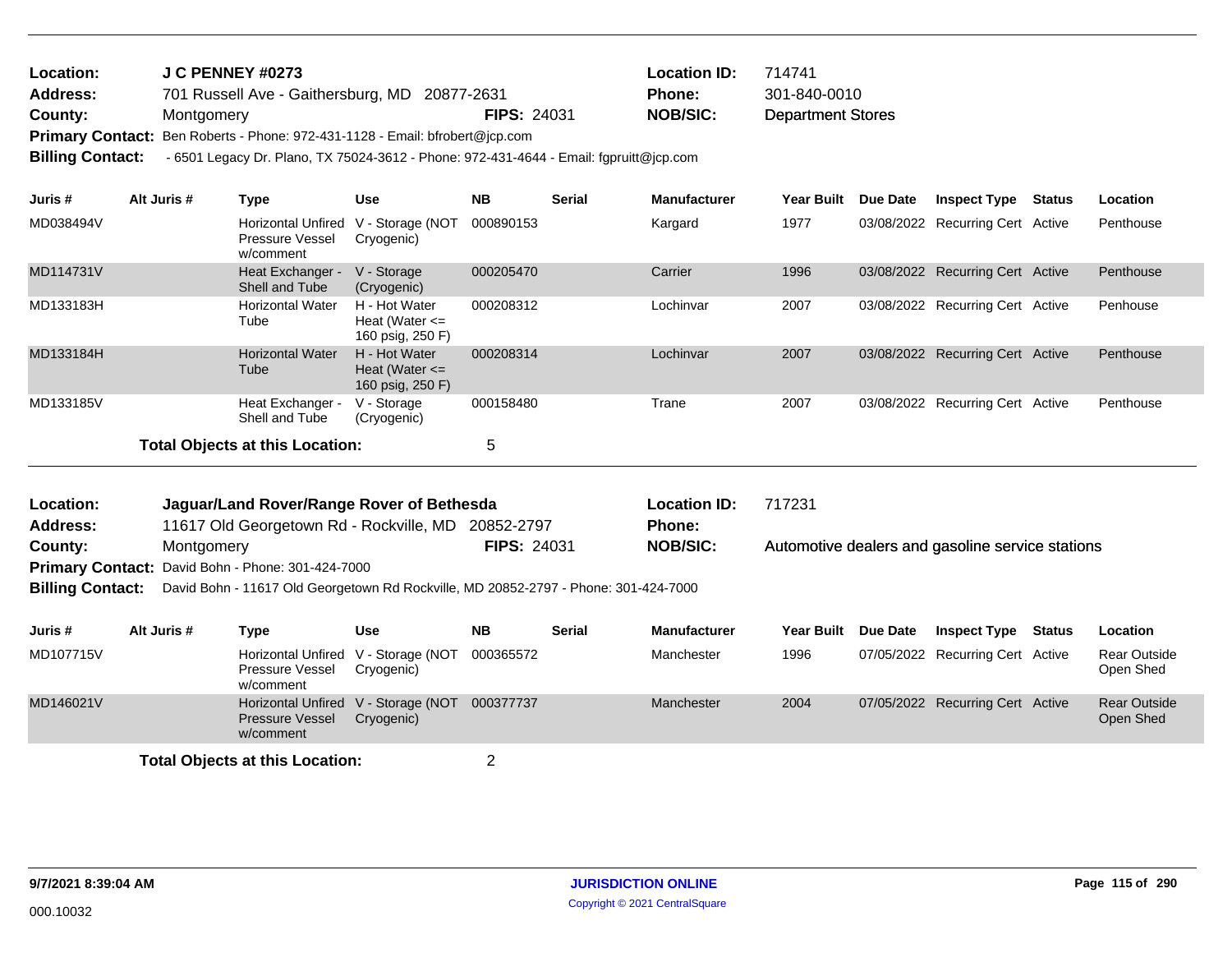| Location:<br><b>JB Auto Repair</b><br>Address:<br>7615 Rickenbacker Dr Ste K - Gaithersburg, MD 20879-4783<br><b>FIPS: 24031</b><br>County:<br>Montgomery<br>JB Auto Repair - Phone: 301-216-2622<br><b>Primary Contact:</b><br><b>Billing Contact:</b><br>- 7615 Rickenbacker Dr Ste K Gaithersburg, MD 20879-4783 - Phone: 301-216-2622 |             |                                                                                                                                                                                                                                                                                                      |                                                           |                           |               | <b>Location ID:</b><br><b>Phone:</b><br><b>NOB/SIC:</b> | 3596262<br>301-216-2622<br><b>General Automotive Repair Shops</b> |            |                                              |               |                                     |
|-------------------------------------------------------------------------------------------------------------------------------------------------------------------------------------------------------------------------------------------------------------------------------------------------------------------------------------------|-------------|------------------------------------------------------------------------------------------------------------------------------------------------------------------------------------------------------------------------------------------------------------------------------------------------------|-----------------------------------------------------------|---------------------------|---------------|---------------------------------------------------------|-------------------------------------------------------------------|------------|----------------------------------------------|---------------|-------------------------------------|
| Juris #                                                                                                                                                                                                                                                                                                                                   | Alt Juris # | Type                                                                                                                                                                                                                                                                                                 | <b>Use</b>                                                | <b>NB</b>                 | <b>Serial</b> | <b>Manufacturer</b>                                     | Year Built Due Date                                               |            | <b>Inspect Type</b>                          | Status        | Location                            |
| MD150869V                                                                                                                                                                                                                                                                                                                                 |             | <b>Vertical Unfired</b><br>Pressure Vessel<br>w/comment                                                                                                                                                                                                                                              | V - Storage (NOT<br>Cryogenic)                            | 000885423                 |               | Kargard                                                 | 1977                                                              |            | 05/13/2023 Recurring Cert Active             |               | Back of Shop,<br><b>Under Steps</b> |
|                                                                                                                                                                                                                                                                                                                                           |             | <b>Total Objects at this Location:</b>                                                                                                                                                                                                                                                               |                                                           | $\mathbf 1$               |               |                                                         |                                                                   |            |                                              |               |                                     |
| Location:<br><b>Address:</b><br>County:<br><b>Primary Contact:</b><br><b>Billing Contact:</b>                                                                                                                                                                                                                                             | Montgomery  | <b>JBG/NCI Campus II LLC</b><br>9615 Medical Center Dr - Rockville, MD<br>Ron Doss - Phone: 301-545-5102 - Cell: 240-375-1412 - Email: rdoss@jbgsmith.com<br>Ron Doss - 9613 Medical Center Dr Ste A Rockville, MD 20850-2959 - Phone: 301-545-5102 - Cell: 240-375-1412 - Email: rdoss@jbgsmith.com |                                                           | 20850-3330<br>FIPS: 24031 |               | <b>Location ID:</b><br>Phone:<br><b>NOB/SIC:</b>        | 3920629<br>443-525-5670                                           |            | <b>Operators of Nonresidential Buildings</b> |               |                                     |
| Juris #                                                                                                                                                                                                                                                                                                                                   | Alt Juris # | Type                                                                                                                                                                                                                                                                                                 | <b>Use</b>                                                | <b>NB</b>                 | <b>Serial</b> | <b>Manufacturer</b>                                     | Year Built Due Date                                               |            | <b>Inspect Type</b>                          | <b>Status</b> | Location                            |
| MD157211V                                                                                                                                                                                                                                                                                                                                 |             | Autoclave                                                                                                                                                                                                                                                                                            | V - Process-<br>Sterilizing                               | 000005636                 |               | <b>RV</b> Industries                                    | 2016                                                              |            | 07/21/2022 External Cert                     | Active        | 3rd Floor                           |
| MD165803H                                                                                                                                                                                                                                                                                                                                 | $B-3$       | <b>Horizontal Water</b><br>Tube                                                                                                                                                                                                                                                                      | H - Hot Water<br>Heat (Water $\leq$<br>160 psig, 250 F)   | 000338088                 |               | Lochinvar                                               | 2019                                                              |            | 12/06/2021 Recurring Cert Active             |               | <b>Boiler Room</b>                  |
| MD165804H                                                                                                                                                                                                                                                                                                                                 | $B-2$       | <b>Horizontal Water</b><br>Tube                                                                                                                                                                                                                                                                      | H - Hot Water<br>Heat (Water $\leq$<br>160 psig, 250 F)   | 000338087                 |               | Lochinvar                                               | 2019                                                              |            | 12/06/2021 Recurring Cert Active             |               | <b>Boiler Room</b>                  |
| MD165805H                                                                                                                                                                                                                                                                                                                                 | $B-1$       | <b>Horizontal Water</b><br>Tube                                                                                                                                                                                                                                                                      | H - Hot Water<br>Heat (Water $\leq$<br>160 psig, 250 F)   | 000338086                 |               | Lochinvar                                               | 2019                                                              | 12/06/2021 | <b>Recurring Cert Active</b>                 |               | <b>Boiler Room</b>                  |
| MD165806H                                                                                                                                                                                                                                                                                                                                 |             | <b>Vertical Tubeless</b>                                                                                                                                                                                                                                                                             | H - Hot Water<br>Supply (Water $\leq$<br>160 psig, 210 F) | 000147560                 |               | <b>PVI Industries</b>                                   | 2018                                                              |            | 12/06/2021 Recurring Cert Active             |               | <b>Boiler Room</b>                  |
| MD165807H                                                                                                                                                                                                                                                                                                                                 |             | <b>Vertical Tubeless</b>                                                                                                                                                                                                                                                                             | H - Hot Water<br>Supply (Water $\leq$<br>160 psig, 210 F) | 000147504                 |               | <b>PVI Industries</b>                                   | 2018                                                              |            | 12/06/2021 Recurring Cert Active             |               | <b>Boiler Room</b>                  |
| MD165808V                                                                                                                                                                                                                                                                                                                                 |             | <b>Vertical Unfired</b><br>Pressure Vessel<br>w/comment                                                                                                                                                                                                                                              | V - Storage (NOT<br>Cryogenic)                            | 000896956                 |               | Samuel                                                  | 2018                                                              |            | 12/06/2021 Recurring Cert Active             |               | <b>Boiler Room</b>                  |
| MD169387V                                                                                                                                                                                                                                                                                                                                 |             | Autoclave                                                                                                                                                                                                                                                                                            | V - Storage (NOT<br>Cryogenic)                            | 000000465 5170412         |               | <b>BMT Medical</b><br>Technology                        | 2017                                                              |            | 09/29/2022 Recurring Cert Active             |               | RM 3-310                            |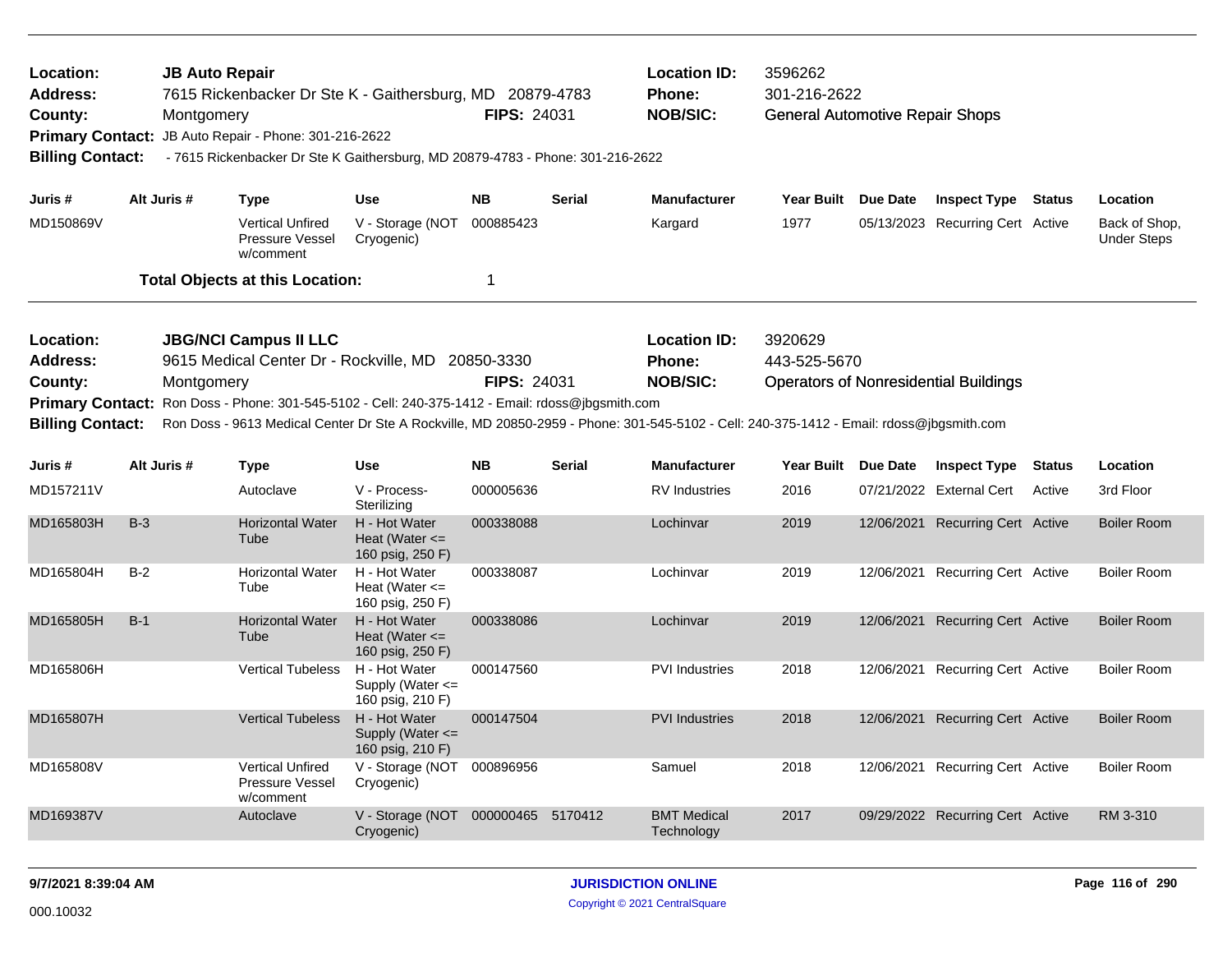| Juris #   | Alt Juris # | <b>Type</b>                                                    | <b>Use</b>                                              | <b>NB</b> | <b>Serial</b> | <b>Manufacturer</b> | <b>Year Built</b> | Due Date   | <b>Inspect Type</b>              | Status | Location |
|-----------|-------------|----------------------------------------------------------------|---------------------------------------------------------|-----------|---------------|---------------------|-------------------|------------|----------------------------------|--------|----------|
| MD169388  |             | Miniature Boiler<br>(NOT Fired Kettle)                         | S - Power-<br><b>Sterilizing (Steam</b><br>$> 15$ psig) | 000003414 |               | Pemberton           | 2019              | 07/08/2021 | <b>Recurring Cert Active</b>     |        | RM 3-310 |
| MD169389  |             | Miniature Boiler<br>(NOT Fired Kettle)                         | S - Power-<br><b>Sterilizing (Steam</b><br>$> 15$ psig) | 000003288 |               | Pemberton           | 2019              | 07/08/2021 | <b>Recurring Cert Active</b>     |        | RM 3-310 |
| MD169390V |             | <b>Vertical Unfired</b><br>Pressure Vessel<br>w/comment        | V - Storage<br>(Cryogenic)                              | 000335264 |               | <b>CHART</b>        | 2020              | 06/01/2023 | Recurring Cert Active            |        | RM 1-306 |
| MD169391V |             | <b>Vertical Unfired</b><br><b>Pressure Vessel</b><br>w/comment | V - Storage<br>(Cryogenic)                              | 000335260 |               | <b>CHART</b>        | 2020              |            | 06/01/2023 Recurring Cert Active |        | rm 1-306 |
| MD169392V |             | <b>Vertical Unfired</b><br><b>Pressure Vessel</b><br>w/comment | V - Storage<br>(Cryogenic)                              | 000335270 |               | <b>CHART</b>        | 2020              |            | 06/01/2023 Recurring Cert Active |        | rm 1-306 |
| MD169393V |             | <b>Vertical Unfired</b><br><b>Pressure Vessel</b><br>w/comment | V - Storage<br>(Cryogenic)                              | 000335637 |               | <b>CHART</b>        | 2020              | 06/01/2023 | <b>Recurring Cert Active</b>     |        | rm 1-306 |
|           |             | <b>Total Objects at this Location:</b>                         |                                                         | 14        |               |                     |                   |            |                                  |        |          |
|           |             |                                                                |                                                         |           |               |                     |                   |            |                                  |        |          |

| Location:               | Jersey Mikes Subs (NuCo2) # 428350                                                                               |                    | <b>Location ID:</b> | 3631636 |
|-------------------------|------------------------------------------------------------------------------------------------------------------|--------------------|---------------------|---------|
| Address:                | 249 Kentlands Blvd - Gaithersburg, MD 20878-5446                                                                 |                    | <b>Phone:</b>       |         |
| County:                 | Montgomery                                                                                                       | <b>FIPS: 24031</b> | <b>NOB/SIC:</b>     |         |
|                         | Primary Contact: NUCO2 Regulatory & Compliance - Phone: 800-472-2855 - Email: pressurevesselpermitting@nuco2.com |                    |                     |         |
| <b>Billing Contact:</b> | - 2800 SE Market PI Stuart, FL 34997-4965 - Phone: 800-472-2855 - Email: pressurevesselpermitting@nuco2.com      |                    |                     |         |
|                         |                                                                                                                  |                    |                     |         |
|                         |                                                                                                                  |                    |                     |         |

| Juris #   | Alt Juris # | Type                                                    | Use                            | <b>NB</b> | Serial | <b>Manufacturer</b> | <b>Year Built</b> | <b>Due Date</b> | <b>Inspect Type Status</b>       | <b>Location</b>     |
|-----------|-------------|---------------------------------------------------------|--------------------------------|-----------|--------|---------------------|-------------------|-----------------|----------------------------------|---------------------|
| MD167221V |             | <b>Vertical Unfired</b><br>Pressure Vessel<br>w/comment | V - Storage (NOT<br>Cryogenic) | 000090831 |        | MVE                 | 1998              |                 | 10/21/2022 Recurring Cert Active | <b>Outside Rear</b> |
|           |             | <b>Total Objects at this Location:</b>                  |                                |           |        |                     |                   |                 |                                  |                     |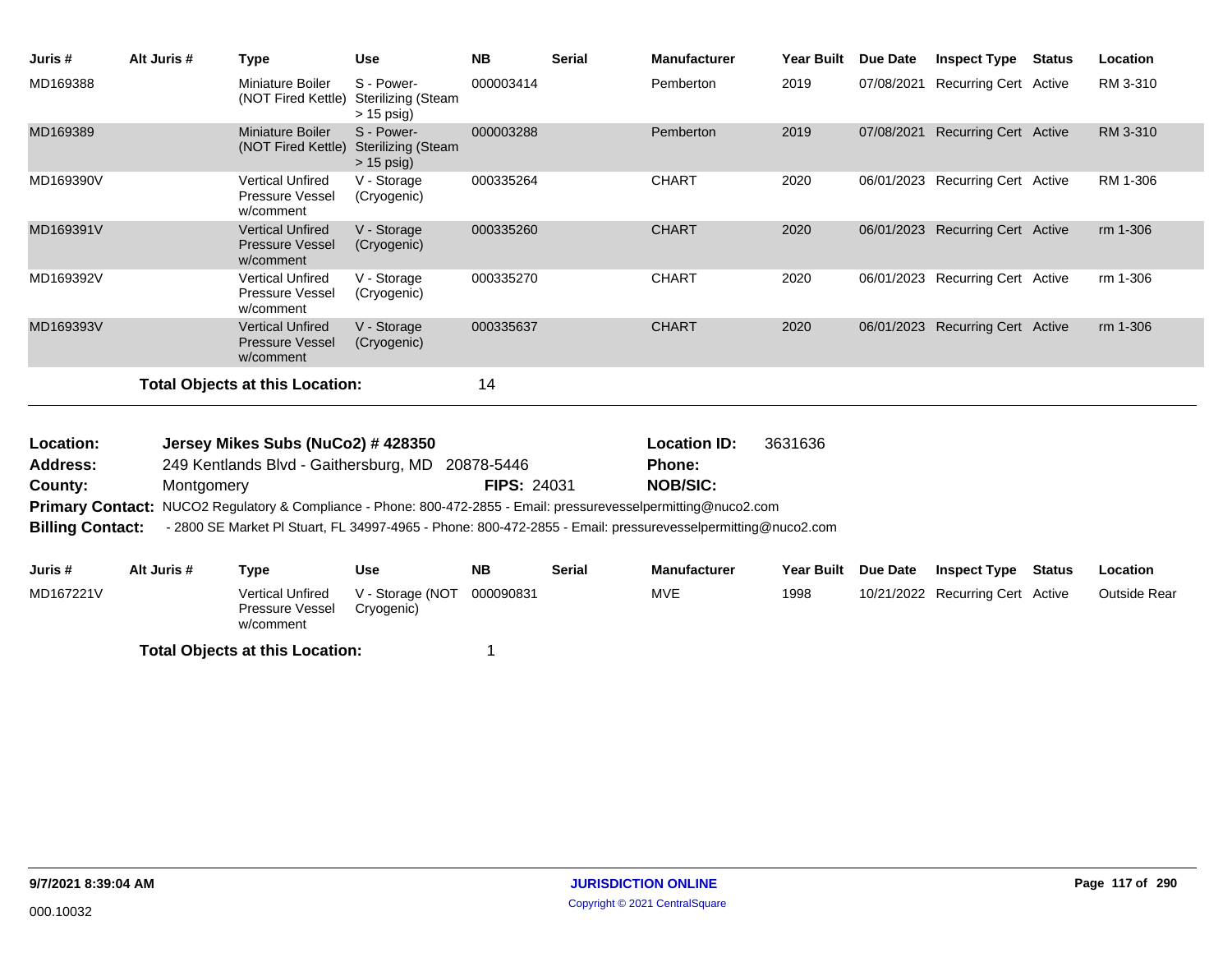| Location:<br>Address:<br>County:<br><b>Primary Contact:</b><br><b>Billing Contact:</b> | Jewish Council for the Aging<br>12320 Parklawn Dr - Rockville, MD 20852-1726<br>Montgomery<br>Maria Hernandez - Phone: 301-255-4220 - Email: mhernandez@AccessJCA.org<br>Maria Hernandez - 12320 Parklawn Dr Rockville, MD 20852-1726 - Phone: 301-255-4220 - Email: mhernandez@AccessJCA.org |             |                                                                |                                                                 | <b>FIPS: 24031</b> |               | <b>Location ID:</b><br><b>Phone:</b><br><b>NOB/SIC:</b> | 704838<br>Social Services, NEC |                 |                                          |               |                               |
|----------------------------------------------------------------------------------------|-----------------------------------------------------------------------------------------------------------------------------------------------------------------------------------------------------------------------------------------------------------------------------------------------|-------------|----------------------------------------------------------------|-----------------------------------------------------------------|--------------------|---------------|---------------------------------------------------------|--------------------------------|-----------------|------------------------------------------|---------------|-------------------------------|
| Juris #                                                                                |                                                                                                                                                                                                                                                                                               | Alt Juris # | <b>Type</b>                                                    | <b>Use</b>                                                      | <b>NB</b>          | <b>Serial</b> | <b>Manufacturer</b>                                     | <b>Year Built</b>              | <b>Due Date</b> | <b>Inspect Type</b>                      | <b>Status</b> | Location                      |
| MD118649H                                                                              |                                                                                                                                                                                                                                                                                               |             | <b>Vertical Fire Tube</b>                                      | H - Hot Water<br>Heat (Water $\leq$<br>160 psig, 250 F)         | 000094291          |               | Fulton                                                  | 2003                           | 01/04/2021      | <b>Recurring Cert Active</b>             |               | Boiler Room                   |
| MD118650H                                                                              |                                                                                                                                                                                                                                                                                               |             | <b>Vertical Fire Tube</b>                                      | H - Hot Water<br>Heat (Water $\leq$<br>160 psig, 250 F)         | 000094287          |               | Fulton                                                  | 2003                           | 01/04/2021      | <b>Recurring Cert Active</b>             |               | <b>Boiler Room</b>            |
|                                                                                        |                                                                                                                                                                                                                                                                                               |             | <b>Total Objects at this Location:</b>                         |                                                                 | $\overline{2}$     |               |                                                         |                                |                 |                                          |               |                               |
| Location:<br><b>Address:</b>                                                           |                                                                                                                                                                                                                                                                                               | Jiffy Lube  | 3251 Automobile Blvd - Silver Spring, MD                       |                                                                 | 20904-4909         |               | <b>Location ID:</b><br><b>Phone:</b>                    | 715036                         |                 |                                          |               |                               |
| County:<br><b>Primary Contact: Brett Davis</b>                                         |                                                                                                                                                                                                                                                                                               | Montgomery  |                                                                |                                                                 | <b>FIPS: 24031</b> |               | <b>NOB/SIC:</b>                                         |                                |                 | Automotive repair, services, and parking |               |                               |
| <b>Billing Contact:</b>                                                                |                                                                                                                                                                                                                                                                                               |             |                                                                | Brett Davis - 3251 Automobile Blvd Silver Spring, MD 20904-4909 |                    |               |                                                         |                                |                 |                                          |               |                               |
| Juris #                                                                                | Alt Juris #                                                                                                                                                                                                                                                                                   |             | <b>Type</b>                                                    | <b>Use</b>                                                      | <b>NB</b>          | <b>Serial</b> | <b>Manufacturer</b>                                     | <b>Year Built</b>              | Due Date        | <b>Inspect Type</b>                      | Status        | Location                      |
| MD063008V                                                                              |                                                                                                                                                                                                                                                                                               |             | <b>Vertical Unfired</b><br>Pressure Vessel<br>w/comment        | V - Storage (NOT<br>Cryogenic)                                  | 000130754          |               | Manchester                                              | 1985                           | 08/24/2021      | <b>Recurring Cert Active</b>             |               | <b>STORAGE</b><br><b>ROOM</b> |
| MD063009V                                                                              |                                                                                                                                                                                                                                                                                               |             | <b>Vertical Unfired</b><br><b>Pressure Vessel</b><br>w/comment | V - Storage (NOT<br>Cryogenic)                                  | 000031700          |               | Kargard                                                 | 1985                           | 08/24/2021      | <b>Recurring Cert Active</b>             |               | <b>STORAGE</b><br><b>ROOM</b> |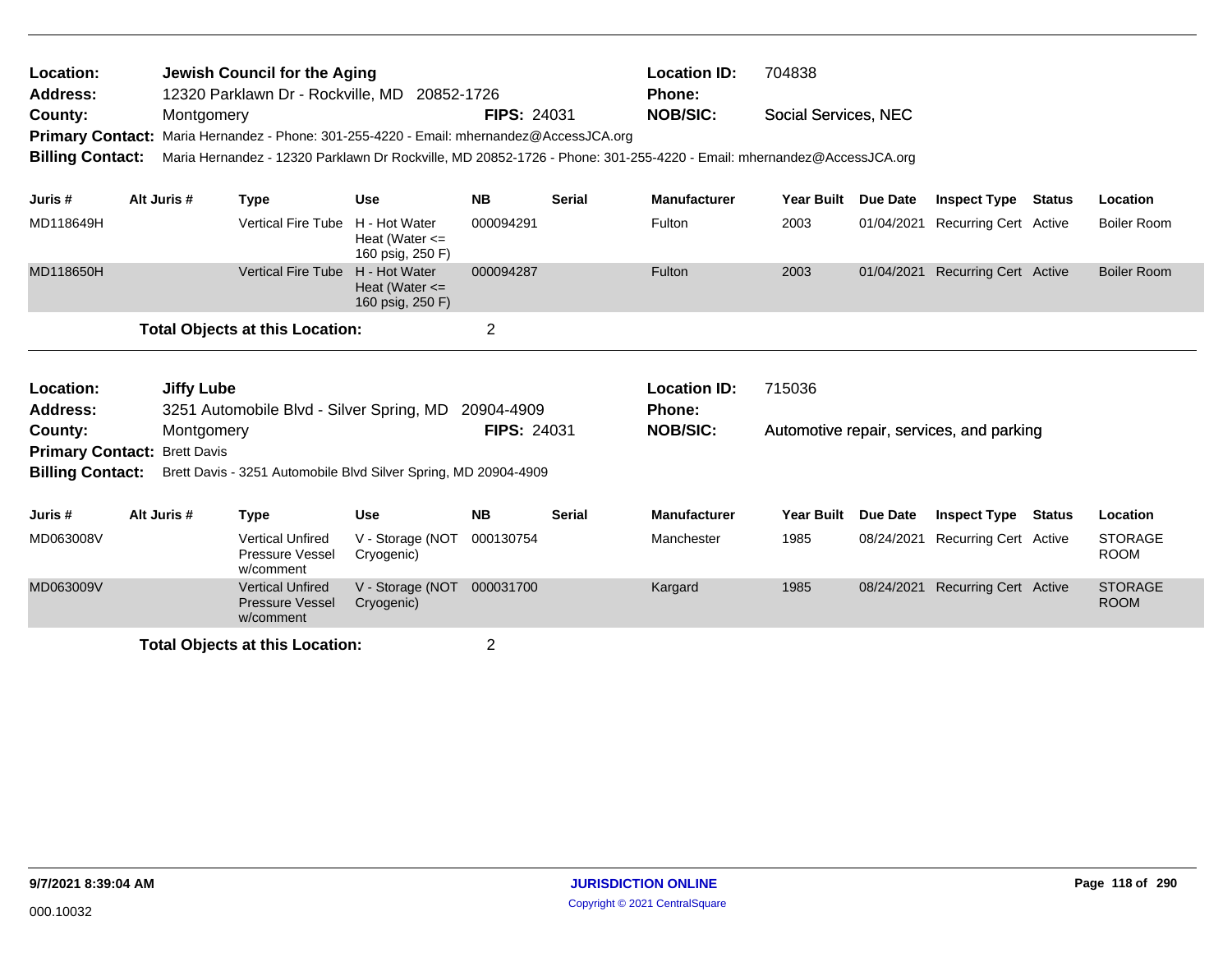| Location:<br><b>Address:</b>       | Jiffy Lube - 1213<br>19520 Walter Johnson Drive - Germantown, MD 20874-2656<br>Montgomery |                   |                                                                |                                              |                    |               | <b>Location ID:</b><br><b>Phone:</b>                                                                                                              | 715057            |                 |                                          |                 |
|------------------------------------|-------------------------------------------------------------------------------------------|-------------------|----------------------------------------------------------------|----------------------------------------------|--------------------|---------------|---------------------------------------------------------------------------------------------------------------------------------------------------|-------------------|-----------------|------------------------------------------|-----------------|
| County:<br><b>Primary Contact:</b> |                                                                                           | Jiffy Lube - 1213 |                                                                |                                              | <b>FIPS: 24031</b> |               | <b>NOB/SIC:</b>                                                                                                                                   |                   |                 | Automotive repair, services, and parking |                 |
| <b>Billing Contact:</b>            |                                                                                           |                   |                                                                |                                              |                    |               | Chris Burns - 13300 Minnieville Rd Woodbridge, VA 22192-4032 - Phone: 703-494-1108 x 301 - Cell: 571-437-8971 - Email: cburns@atcjiffylube.com    |                   |                 |                                          |                 |
| Juris #                            |                                                                                           | Alt Juris #       | <b>Type</b>                                                    | <b>Use</b>                                   | <b>NB</b>          | <b>Serial</b> | <b>Manufacturer</b>                                                                                                                               | <b>Year Built</b> | <b>Due Date</b> | <b>Inspect Type Status</b>               | Location        |
| MD077747V                          |                                                                                           |                   | <b>Vertical Unfired</b><br><b>Pressure Vessel</b><br>w/comment | V - Storage (NOT<br>Cryogenic)               | 000897023          |               | <b>Buckeye</b>                                                                                                                                    | 1989              |                 | 04/16/2022 Recurring Cert Active         | <b>Basement</b> |
| MD110396V                          |                                                                                           |                   | <b>Vertical Unfired</b><br><b>Pressure Vessel</b><br>w/comment | V - Storage (NOT<br>Cryogenic)               | 000535229          |               | Manchester                                                                                                                                        | 1997              |                 | 04/16/2022 Recurring Cert Active         | <b>Basement</b> |
|                                    |                                                                                           |                   | <b>Total Objects at this Location:</b>                         |                                              | $\overline{2}$     |               |                                                                                                                                                   |                   |                 |                                          |                 |
|                                    |                                                                                           |                   |                                                                |                                              |                    |               |                                                                                                                                                   |                   |                 |                                          |                 |
| Location:<br><b>Address:</b>       |                                                                                           | Jiffy Lube - 1272 |                                                                | 5535 Nicholson Ln - Rockville, MD 20852-3133 |                    |               | <b>Location ID:</b><br>Phone:                                                                                                                     | 715058            |                 |                                          |                 |
| County:                            |                                                                                           | Montgomery        |                                                                |                                              | <b>FIPS: 24031</b> |               | <b>NOB/SIC:</b>                                                                                                                                   |                   |                 | Automotive repair, services, and parking |                 |
| <b>Primary Contact:</b>            |                                                                                           | Jiffy Lube - 1272 |                                                                |                                              |                    |               |                                                                                                                                                   |                   |                 |                                          |                 |
| <b>Billing Contact:</b>            |                                                                                           |                   |                                                                |                                              |                    |               | Doug Wheeler - 8754 Virginia Meadows Dr Manassas, VA 20109-7820 - Phone: 888-425-9400 x-406 - Cell: 571-217-9703 - Email: dwheeler@premierler.com |                   |                 |                                          |                 |
| Juris #                            |                                                                                           | Alt Juris #       | <b>Type</b>                                                    | <b>Use</b>                                   | <b>NB</b>          | <b>Serial</b> | <b>Manufacturer</b>                                                                                                                               | <b>Year Built</b> | <b>Due Date</b> | <b>Inspect Type Status</b>               | Location        |
| MD077744V                          | 1                                                                                         |                   | <b>Vertical Unfired</b><br>Pressure Vessel<br>w/comment        | V - Storage (NOT<br>Cryogenic)               | 000960000          |               | <b>Buckeye</b>                                                                                                                                    | 1980              |                 | 05/16/2023 Recurring Cert Active         | <b>Basement</b> |
| MD125736V                          | 3                                                                                         |                   | <b>Vertical Unfired</b><br><b>Pressure Vessel</b><br>w/comment | V - Storage (NOT<br>Cryogenic)               | 000420560          |               | Trinity                                                                                                                                           | 2004              |                 | 05/16/2023 Recurring Cert Active         | <b>BASEMENT</b> |
|                                    |                                                                                           |                   | Total Ohioete at thie Location:                                |                                              | ົ                  |               |                                                                                                                                                   |                   |                 |                                          |                 |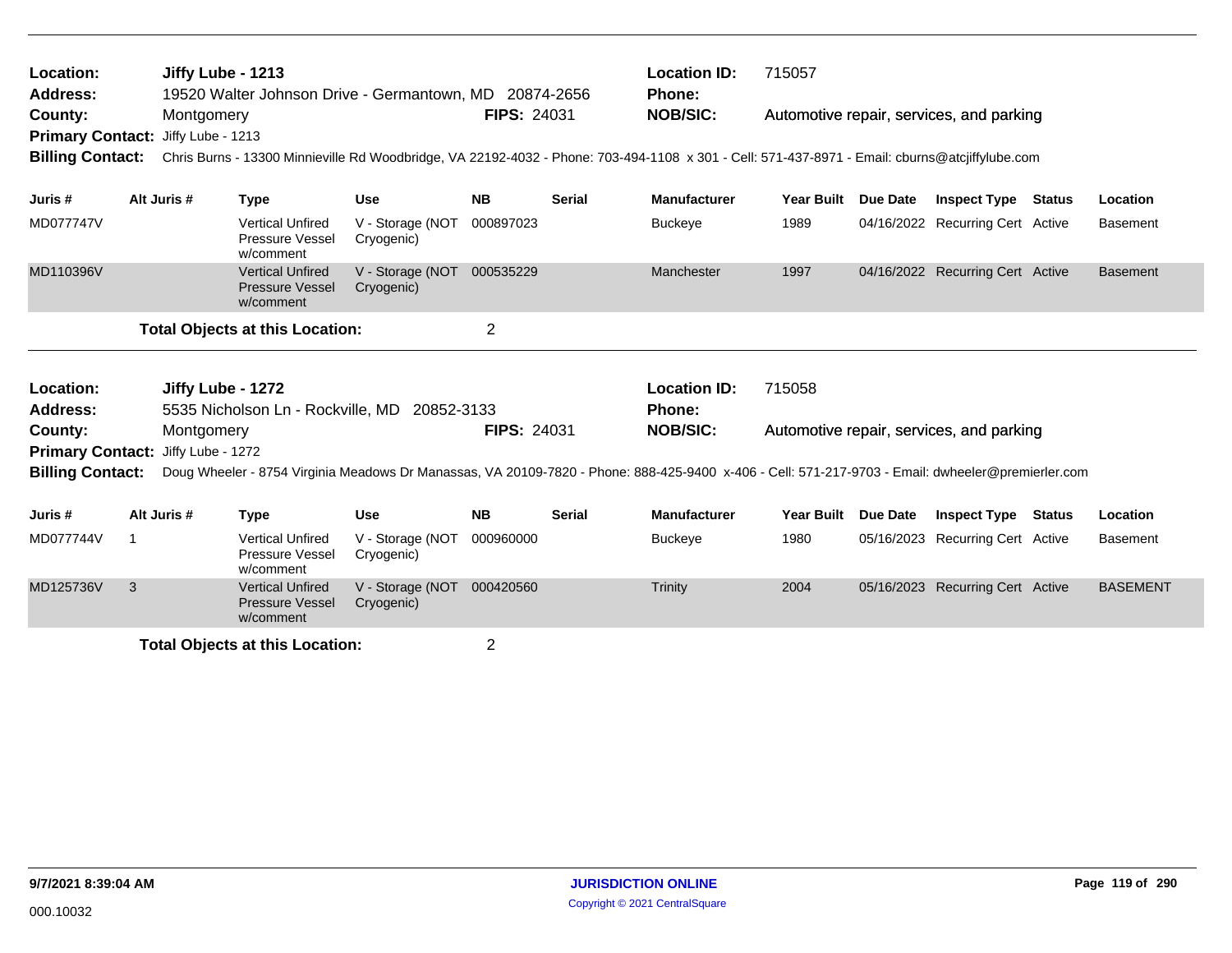| Location:<br>Address:<br>County:<br><b>Primary Contact:</b><br><b>Billing Contact:</b> | Montgomery  | Jiffy Lube - 777<br>806 Rockville Pike - Rockville, MD 20852-1224<br>Frank Bowers - Phone: 301-424-9531 - Email: HLLjiffylube@yahoo.com<br>Rob Waters - 806 Rockville Pike Rockville, MD 20852-1224 - Phone: 410-4961-7431/240-529-7348 - Email: HLCjiffylube@yahoo.com | <b>FIPS: 24031</b>                                                    | <b>Location ID:</b><br>Phone:<br><b>NOB/SIC:</b> | 3285969<br>301-424-9531<br><b>General Automotive Repair Shops</b> |                                                         |                                                   |                 |                                                         |               |                                |
|----------------------------------------------------------------------------------------|-------------|-------------------------------------------------------------------------------------------------------------------------------------------------------------------------------------------------------------------------------------------------------------------------|-----------------------------------------------------------------------|--------------------------------------------------|-------------------------------------------------------------------|---------------------------------------------------------|---------------------------------------------------|-----------------|---------------------------------------------------------|---------------|--------------------------------|
| Juris #                                                                                | Alt Juris # | <b>Type</b>                                                                                                                                                                                                                                                             | <b>Use</b>                                                            | <b>NB</b>                                        | <b>Serial</b>                                                     | <b>Manufacturer</b>                                     | <b>Year Built</b>                                 | Due Date        | <b>Inspect Type</b>                                     | <b>Status</b> | Location                       |
| MD145285V                                                                              |             | <b>Vertical Unfired</b><br><b>Pressure Vessel</b><br>w/comment                                                                                                                                                                                                          | V - Storage (NOT<br>Cryogenic)                                        | 000811997                                        |                                                                   | <b>Buckeye</b>                                          | 1987                                              |                 | 10/26/2022 Recurring Cert Active                        |               | Storage Room                   |
| MD156420V                                                                              |             | <b>Vertical Unfired</b><br><b>Pressure Vessel</b><br>w/comment                                                                                                                                                                                                          | V - Storage (NOT 000823551<br>Cryogenic)                              |                                                  |                                                                   | <b>Steel Fab</b>                                        | 2016                                              |                 | 11/04/2022 Recurring Cert Active                        |               | <b>Equipment Room</b>          |
|                                                                                        |             | <b>Total Objects at this Location:</b>                                                                                                                                                                                                                                  |                                                                       | $\overline{2}$                                   |                                                                   |                                                         |                                                   |                 |                                                         |               |                                |
| Location:<br><b>Address:</b><br>County:<br><b>Billing Contact:</b>                     | Montgomery  | <b>Jimenez Apartments</b><br>8304 Eastridge Ave - Takoma Park, MD<br>Primary Contact: Julio Jemee - Phone: 301-537-7631<br>Julio Jemee - PO Box 6114 Silver Spring, MD 20916-6114 - Phone: 301-537-7631                                                                 |                                                                       | 20912-6748<br><b>FIPS: 24031</b>                 |                                                                   | <b>Location ID:</b><br>Phone:<br><b>NOB/SIC:</b>        | 709627<br><b>Operators of Apartment Buildings</b> |                 |                                                         |               |                                |
| Juris #                                                                                | Alt Juris # | <b>Type</b>                                                                                                                                                                                                                                                             | <b>Use</b>                                                            | <b>NB</b>                                        | <b>Serial</b>                                                     | <b>Manufacturer</b>                                     | <b>Year Built</b>                                 | <b>Due Date</b> | <b>Inspect Type</b>                                     | <b>Status</b> | Location                       |
| MD076098H                                                                              |             | Cast Iron                                                                                                                                                                                                                                                               | H - Hot Water<br>Heat (Water $\leq$<br>160 psig, 250 F)               | CI.                                              |                                                                   | Weil-McLain                                             | 1987                                              |                 | 05/02/2022 Recurring Cert Active                        |               | <b>Boiler Room</b>             |
|                                                                                        |             | <b>Total Objects at this Location:</b>                                                                                                                                                                                                                                  |                                                                       | 1                                                |                                                                   |                                                         |                                                   |                 |                                                         |               |                                |
| Location:<br><b>Address:</b><br>County:                                                | Montgomery  | <b>JIMY Apartments</b><br>8809 Plymouth St - Silver Spring, MD 20901-4070<br>Primary Contact: Bin Jiang - Phone: 703 861 1345                                                                                                                                           |                                                                       | <b>FIPS: 24031</b>                               |                                                                   | <b>Location ID:</b><br><b>Phone:</b><br><b>NOB/SIC:</b> | 709912<br><b>Operators of Apartment Buildings</b> |                 |                                                         |               |                                |
| <b>Billing Contact:</b>                                                                |             | Bin Jiang - 47 Longmeadow Dr Gaithersburg, MD 20878-1997 - Phone: 703 861 1345                                                                                                                                                                                          |                                                                       |                                                  |                                                                   |                                                         |                                                   |                 |                                                         |               |                                |
| Juris #<br>MD066719H                                                                   | Alt Juris # | <b>Type</b><br>Cast Iron                                                                                                                                                                                                                                                | <b>Use</b><br>H - Hot Water<br>Heat (Water $\leq$<br>160 psig, 250 F) | <b>NB</b><br>CI.                                 | <b>Serial</b>                                                     | <b>Manufacturer</b><br>Columbia                         | <b>Year Built</b><br>1987                         | Due Date        | <b>Inspect Type</b><br>06/15/2022 Recurring Cert Active | <b>Status</b> | Location<br><b>Boiler Room</b> |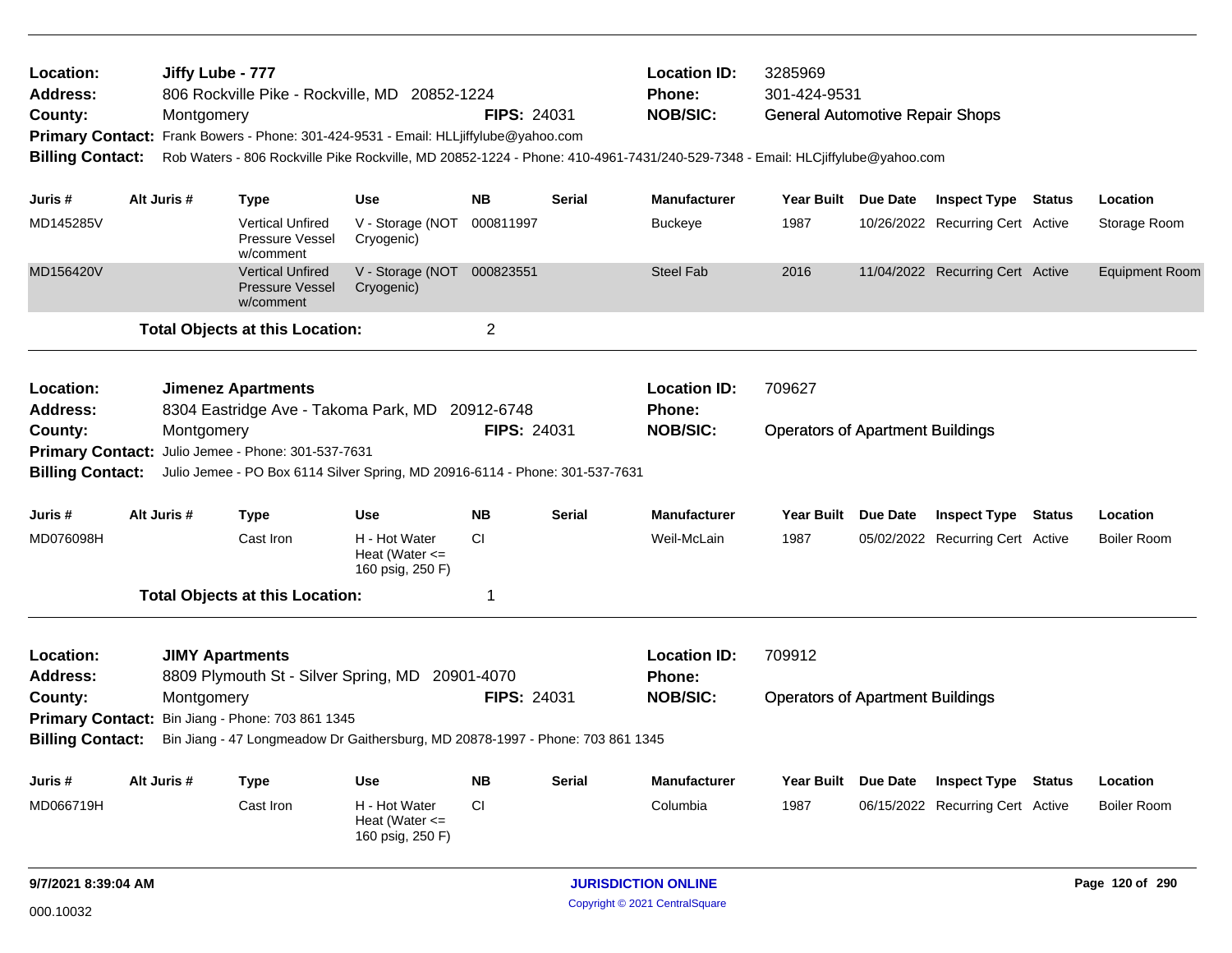| <b>Location:</b><br>Address:<br>County:                                                       | <b>Joan F. Curtis Trust</b><br>3700 Decatur Ave - Kensington, MD 20895-2104<br>Montgomery<br>Joan F. Curtis Trust<br><b>Primary Contact:</b><br><b>Billing Contact:</b><br>Alt Juris # |                                         |                                                   |                                                                                                                                                                                                                                                                                                               | FIPS: 24031<br>Vicki Wilhelm - PO Box 35 Woodstock, MD 21163-0035 - Phone: 410-404-4839 |               |                                                         | 4009280<br>410-404-4839                   |                 |                                  |               |                                 |
|-----------------------------------------------------------------------------------------------|----------------------------------------------------------------------------------------------------------------------------------------------------------------------------------------|-----------------------------------------|---------------------------------------------------|---------------------------------------------------------------------------------------------------------------------------------------------------------------------------------------------------------------------------------------------------------------------------------------------------------------|-----------------------------------------------------------------------------------------|---------------|---------------------------------------------------------|-------------------------------------------|-----------------|----------------------------------|---------------|---------------------------------|
| Juris #                                                                                       |                                                                                                                                                                                        |                                         | <b>Type</b>                                       | <b>Use</b>                                                                                                                                                                                                                                                                                                    | <b>NB</b>                                                                               | <b>Serial</b> | <b>Manufacturer</b>                                     | Year Built Due Date                       |                 | <b>Inspect Type Status</b>       |               | Location                        |
| MD168902H                                                                                     |                                                                                                                                                                                        |                                         | Cast Iron                                         | H - Hot Water<br>Heat (Water $\leq$<br>160 psig, 250 F)                                                                                                                                                                                                                                                       | CI <sub>1</sub>                                                                         |               | Weil-McLain                                             | 2011                                      |                 | 01/29/2022 Recurring Cert Active |               | 3700 Decatur                    |
| MD168903H                                                                                     |                                                                                                                                                                                        |                                         | Cast Iron                                         | H - Hot Water<br>Heat (Water $\leq$<br>160 psig, 250 F)                                                                                                                                                                                                                                                       | CI <sub>2</sub>                                                                         |               | Weil-McLain                                             | 2011                                      |                 | 01/29/2022 Recurring Cert Active |               | 3700 Decatur                    |
|                                                                                               |                                                                                                                                                                                        |                                         | <b>Total Objects at this Location:</b>            |                                                                                                                                                                                                                                                                                                               | $\overline{2}$                                                                          |               |                                                         |                                           |                 |                                  |               |                                 |
| Location:<br><b>Address:</b><br>County:<br><b>Billing Contact:</b>                            |                                                                                                                                                                                        | <b>Katz &amp; Company</b><br>Montgomery | Primary Contact: Elmer Diaz - Phone: 301 951 8474 | 817 Silver Spring Ave Ste 305G - Silver Spring, MD 20910-4617<br>Elmer Diaz - 817 Silver Spring Ave Ste 305G Silver Spring, MD 20910-4617 - Phone: 301 951 8474                                                                                                                                               | <b>FIPS: 24031</b>                                                                      |               | <b>Location ID:</b><br>Phone:<br><b>NOB/SIC:</b>        | 2059707<br>Nonclassifiable Establishments |                 |                                  |               |                                 |
| Juris #                                                                                       |                                                                                                                                                                                        | Alt Juris #                             | <b>Type</b>                                       | <b>Use</b>                                                                                                                                                                                                                                                                                                    | <b>NB</b>                                                                               | Serial        | <b>Manufacturer</b>                                     | <b>Year Built</b>                         | <b>Due Date</b> | <b>Inspect Type</b>              | <b>Status</b> | Location                        |
| MD120108H                                                                                     |                                                                                                                                                                                        |                                         | Cast Iron                                         | H - Hot Water<br>Heat (Water $\leq$<br>160 psig, 250 F)                                                                                                                                                                                                                                                       | <b>CI</b>                                                                               |               | American Standard                                       | 1965                                      |                 | 04/18/2022 Recurring Cert Active |               | 817 SILVER<br><b>SPRING AVE</b> |
|                                                                                               |                                                                                                                                                                                        |                                         | <b>Total Objects at this Location:</b>            |                                                                                                                                                                                                                                                                                                               | -1                                                                                      |               |                                                         |                                           |                 |                                  |               |                                 |
| Location:<br><b>Address:</b><br>County:<br><b>Primary Contact:</b><br><b>Billing Contact:</b> |                                                                                                                                                                                        | <b>Kehilat Shalom</b><br>Montgomery     |                                                   | 9915 Apple Ridge Rd - Gaithersburg, MD 20886-1332<br>Thomas Loggie - Phone: 301-869-7699 - Cell: 301-869-9030 - Email: administrator@kehilatshalom.org<br>Thomas Loggie - 9915 Apple Ridge Rd Gaithersburg, MD 20886-1332 - Phone: 301-869-7699 - Cell: 301-869-9030 - Email: administrator@kehilatshalom.org | <b>FIPS: 24031</b>                                                                      |               | <b>Location ID:</b><br><b>Phone:</b><br><b>NOB/SIC:</b> | 785660<br><b>Religious Organizations</b>  |                 |                                  |               |                                 |
| Juris #                                                                                       |                                                                                                                                                                                        | Alt Juris #                             | <b>Type</b>                                       | <b>Use</b>                                                                                                                                                                                                                                                                                                    | <b>NB</b>                                                                               | Serial        | <b>Manufacturer</b>                                     | Year Built Due Date                       |                 | <b>Inspect Type Status</b>       |               | Location                        |
| MD115896H                                                                                     |                                                                                                                                                                                        |                                         | <b>Water Heater</b><br>(HLW)                      | H - Hot Water<br>Supply (Water <=                                                                                                                                                                                                                                                                             | 000057709                                                                               |               | Rheem/Ruud                                              | 1991                                      | 04/23/2021      | <b>Recurring Cert Active</b>     |               | Sisterhood Hall<br>Mech Rm      |
| 9/7/2021 8:39:04 AM                                                                           |                                                                                                                                                                                        |                                         |                                                   |                                                                                                                                                                                                                                                                                                               |                                                                                         |               | <b>JURISDICTION ONLINE</b>                              |                                           |                 |                                  |               | Page 121 of 290                 |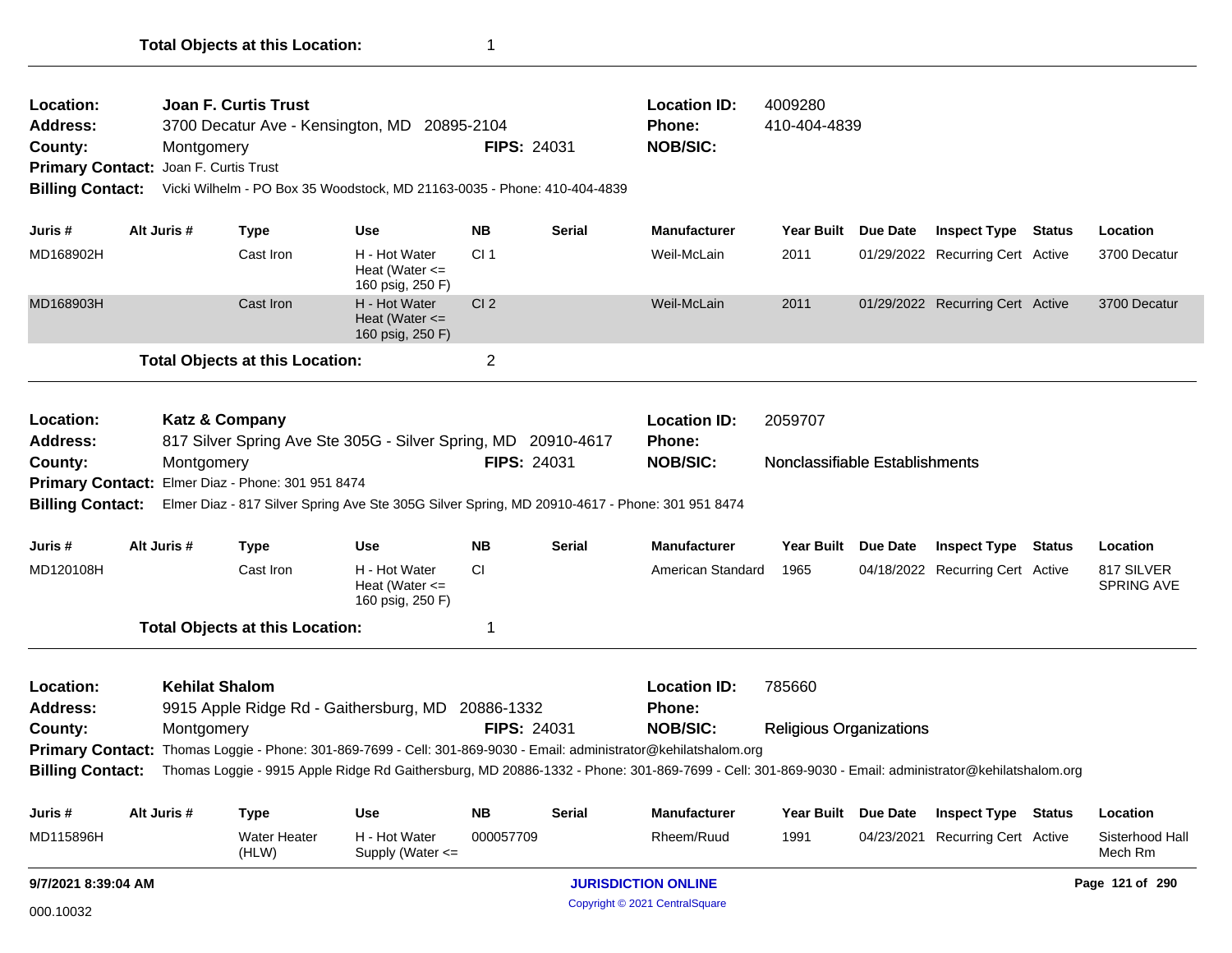| Juris #                      | Alt Juris # | <b>Type</b>                                                                           | Use<br>160 psig, 210 F)                                 | <b>NB</b>          | <b>Serial</b> | <b>Manufacturer</b>                                                                                          | Year Built Due Date                     |                 | <b>Inspect Type Status</b>                             |               | Location               |
|------------------------------|-------------|---------------------------------------------------------------------------------------|---------------------------------------------------------|--------------------|---------------|--------------------------------------------------------------------------------------------------------------|-----------------------------------------|-----------------|--------------------------------------------------------|---------------|------------------------|
|                              |             | <b>Total Objects at this Location:</b>                                                |                                                         | 1                  |               |                                                                                                              |                                         |                 |                                                        |               |                        |
| Location:<br><b>Address:</b> |             | <b>Kelleys Auto Body</b><br>10644 Connecticut Ave - Kensington, MD 20895-2501         |                                                         |                    |               | <b>Location ID:</b><br><b>Phone:</b>                                                                         | 715475                                  |                 |                                                        |               |                        |
| County:                      | Montgomery  |                                                                                       |                                                         | <b>FIPS: 24031</b> |               | <b>NOB/SIC:</b>                                                                                              |                                         |                 | Top, Body, and Upholstery Repair Shops and Paint Shops |               |                        |
| <b>Primary Contact:</b>      |             | Raffi Kasparian - Phone: 3019460051                                                   |                                                         |                    |               |                                                                                                              |                                         |                 |                                                        |               |                        |
| <b>Billing Contact:</b>      |             | Raffi Kasparian - 10644 Connecticut Ave Kensington, MD 20895-2501 - Phone: 3019460051 |                                                         |                    |               |                                                                                                              |                                         |                 |                                                        |               |                        |
| Juris #                      | Alt Juris # | <b>Type</b>                                                                           | <b>Use</b>                                              | <b>NB</b>          | <b>Serial</b> | <b>Manufacturer</b>                                                                                          | <b>Year Built</b>                       | <b>Due Date</b> | <b>Inspect Type</b>                                    | <b>Status</b> | Location               |
| MD111511V                    |             | <b>Vertical Unfired</b><br>Pressure Vessel<br>w/comment                               | V - Storage (NOT<br>Cryogenic)                          | 000244289          |               | <b>Steel Products</b>                                                                                        | 2000                                    |                 | 11/01/2021 Recurring Cert Active                       |               | <b>CPRM</b>            |
| MD159085V                    |             | <b>Vertical Unfired</b><br>Pressure Vessel<br>w/comment                               | V - Storage (NOT<br>Cryogenic)                          | 000387387          |               | <b>MAT Industries</b>                                                                                        | 2016                                    |                 | 11/01/2021 Recurring Cert Active                       |               | <b>COMPRESSOR</b><br>A |
|                              |             | <b>Total Objects at this Location:</b>                                                |                                                         | $\overline{2}$     |               |                                                                                                              |                                         |                 |                                                        |               |                        |
| Location:                    |             | <b>Ken Mil Apartments</b>                                                             |                                                         |                    |               | <b>Location ID:</b>                                                                                          | 715491                                  |                 |                                                        |               |                        |
| Address:                     |             | 9119 Manchester Rd - Silver Spring, MD                                                |                                                         | 20901-4146         |               | Phone:                                                                                                       | 301-587-7740                            |                 |                                                        |               |                        |
| County:                      | Montgomery  |                                                                                       |                                                         | FIPS: 24031        |               | <b>NOB/SIC:</b>                                                                                              | <b>Operators of Apartment Buildings</b> |                 |                                                        |               |                        |
| <b>Primary Contact:</b>      |             | Jose Lovos - Phone: 301-587-7740                                                      |                                                         |                    |               |                                                                                                              |                                         |                 |                                                        |               |                        |
| <b>Billing Contact:</b>      |             |                                                                                       |                                                         |                    |               | Linda Rutkai - 9119 Manchester Rd Silver Spring, MD 20901-4146 - Phone: 301-587-7740 - Email: sailmr@aol.com |                                         |                 |                                                        |               |                        |
| Juris #                      | Alt Juris # | <b>Type</b>                                                                           | <b>Use</b>                                              | <b>NB</b>          | <b>Serial</b> | <b>Manufacturer</b>                                                                                          | <b>Year Built</b>                       | <b>Due Date</b> | <b>Inspect Type</b>                                    | <b>Status</b> | Location               |
| MD161655H                    |             | <b>Water Tube</b><br>Coiled (NOT<br>Flueless Hi<br>Efficiency)                        | H - Hot Water<br>Heat (Water $\leq$<br>160 psig, 250 F) | 000040150          |               | R <sub>B</sub>                                                                                               | 2017                                    |                 | 08/24/2022 Recurring Cert Active                       |               | <b>BLRM</b>            |
|                              |             | <b>Total Objects at this Location:</b>                                                |                                                         | 1                  |               |                                                                                                              |                                         |                 |                                                        |               |                        |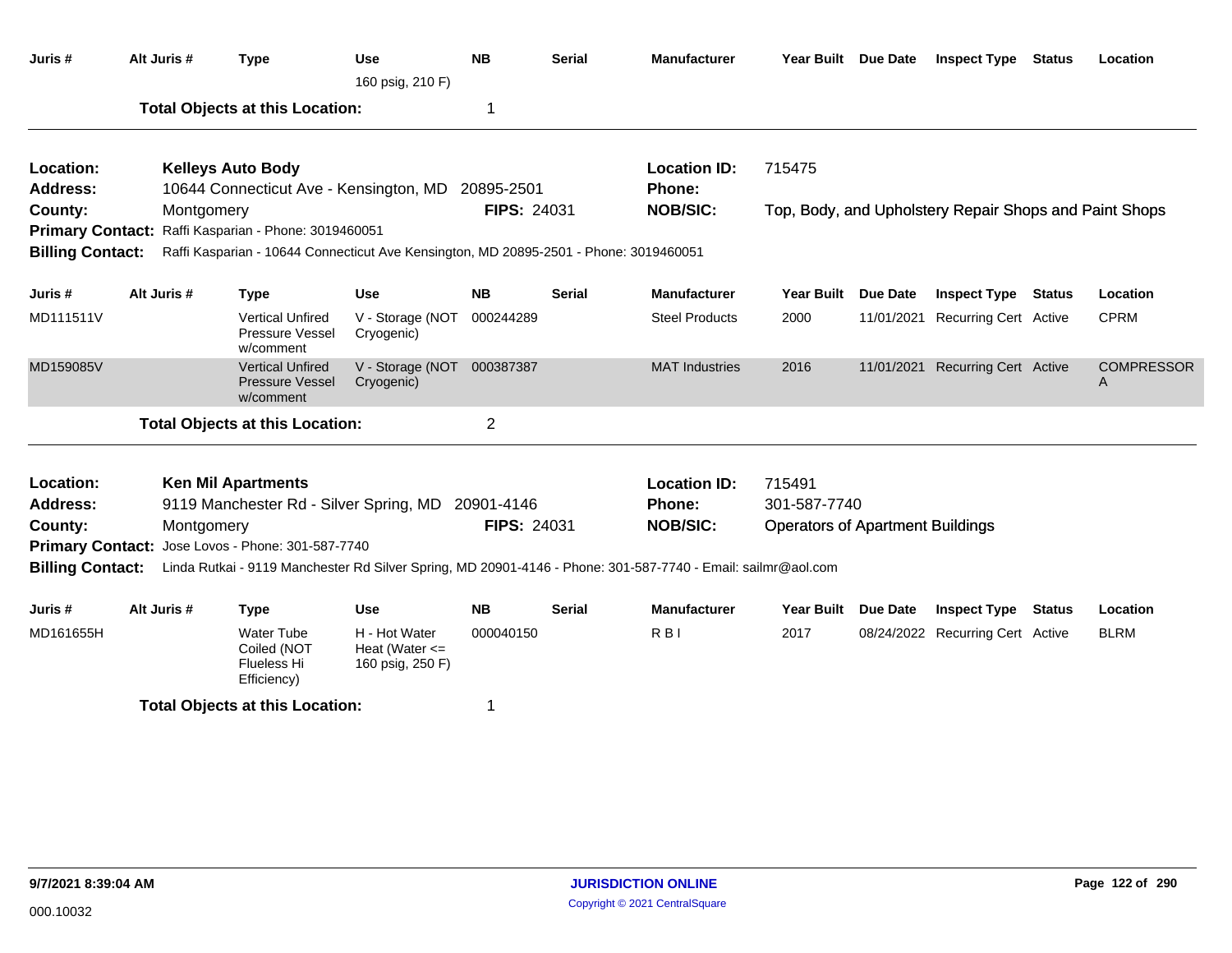| Location:<br><b>Address:</b><br>County:<br><b>Billing Contact:</b> | Montgomery  | <b>Kensington Apartments</b><br>4010 Hampden St - Kensington, MD 20895-2009<br>Primary Contact: Alex Fitch - Phone: 301 949 9056 - Cell: 240-472-1884<br>Dana Fawn - 11119 Devereux Station Ln Fairfax Station, VA 22039-2339 - Phone: 703 622 5911 |                                                         | <b>FIPS: 24031</b>     |               | <b>Location ID:</b><br><b>Phone:</b><br><b>NOB/SIC:</b> | 710506<br><b>Operators of Apartment Buildings</b> |                 |                                                         |        |                                 |
|--------------------------------------------------------------------|-------------|-----------------------------------------------------------------------------------------------------------------------------------------------------------------------------------------------------------------------------------------------------|---------------------------------------------------------|------------------------|---------------|---------------------------------------------------------|---------------------------------------------------|-----------------|---------------------------------------------------------|--------|---------------------------------|
| Juris #                                                            | Alt Juris # | <b>Type</b>                                                                                                                                                                                                                                         | <b>Use</b>                                              | <b>NB</b>              | <b>Serial</b> | Manufacturer                                            | <b>Year Built</b>                                 | Due Date        | <b>Inspect Type</b>                                     | Status | Location                        |
| MD161444H                                                          |             | <b>Water Heater</b><br>(HLW)                                                                                                                                                                                                                        | H - Hot Water<br>Heat (Water $\leq$<br>160 psig, 250 F) | 000C44125              |               | A O Smith                                               | 2015                                              |                 | 03/11/2023 Recurring Cert Active                        |        | <b>Bldg 4010</b>                |
|                                                                    |             | <b>Total Objects at this Location:</b>                                                                                                                                                                                                              |                                                         | -1                     |               |                                                         |                                                   |                 |                                                         |        |                                 |
| Location:<br><b>Address:</b>                                       |             | <b>Kensington Apartments</b><br>4107 Plyers Mill Rd - Kensington, MD 20895-2022                                                                                                                                                                     |                                                         |                        |               | <b>Location ID:</b><br><b>Phone:</b>                    | 710505                                            |                 |                                                         |        |                                 |
| County:<br><b>Billing Contact:</b>                                 | Montgomery  | Primary Contact: Alex Fitch - Phone: 301 949 9056 - Cell: 240-472-1884<br>Dana Fawn - 11119 Devereux Station Ln Fairfax Station, VA 22039-2339 - Phone: 703 622 5911                                                                                |                                                         | <b>FIPS: 24031</b>     |               | <b>NOB/SIC:</b>                                         | <b>Operators of Apartment Buildings</b>           |                 |                                                         |        |                                 |
| Juris #                                                            | Alt Juris # | <b>Type</b>                                                                                                                                                                                                                                         | <b>Use</b>                                              | <b>NB</b>              | <b>Serial</b> | <b>Manufacturer</b>                                     | <b>Year Built</b>                                 | <b>Due Date</b> | <b>Inspect Type</b>                                     | Status | Location                        |
| MD156532H                                                          |             | <b>Water Heater</b><br>(HLW)                                                                                                                                                                                                                        | H - Hot Water<br>Heat (Water $\leq$<br>160 psig, 250 F) | 000C43597              |               | A O Smith                                               | 2015                                              |                 | 03/11/2023 Recurring Cert Active                        |        | <b>Bldg 4107</b>                |
|                                                                    |             | <b>Total Objects at this Location:</b>                                                                                                                                                                                                              |                                                         | -1                     |               |                                                         |                                                   |                 |                                                         |        |                                 |
| Location:<br><b>Address:</b>                                       |             | <b>Kensington Getty Inc</b><br>10616 Connecticut Ave - Kensington, MD                                                                                                                                                                               |                                                         | 20895-2524             |               | <b>Location ID:</b><br><b>Phone:</b>                    | 715572                                            |                 |                                                         |        |                                 |
| County:                                                            | Montgomery  | Primary Contact: Mostafa Abyaneh - Phone: 3019492783                                                                                                                                                                                                |                                                         | <b>FIPS: 24031</b>     |               | <b>NOB/SIC:</b>                                         |                                                   |                 | Motor Vehicle Dealers (New and Used)                    |        |                                 |
| <b>Billing Contact:</b>                                            |             | Mostafa Abyaneh - 10616 Connecticut Ave Kensington, MD 20895-2524 - Phone: 3019492783                                                                                                                                                               |                                                         |                        |               |                                                         |                                                   |                 |                                                         |        |                                 |
| Juris #<br>MD169818V                                               | Alt Juris # | <b>Type</b><br><b>Vertical Unfired</b><br>Pressure Vessel<br>w/comment                                                                                                                                                                              | <b>Use</b><br>V - Storage (NOT<br>Cryogenic)            | <b>NB</b><br>002255573 | <b>Serial</b> | <b>Manufacturer</b><br>Manchester                       | <b>Year Built</b><br>2020                         | <b>Due Date</b> | <b>Inspect Type</b><br>07/07/2023 Recurring Cert Active | Status | Location<br><b>Outside Shed</b> |
|                                                                    |             | <b>Total Objects at this Location:</b>                                                                                                                                                                                                              |                                                         | -1                     |               |                                                         |                                                   |                 |                                                         |        |                                 |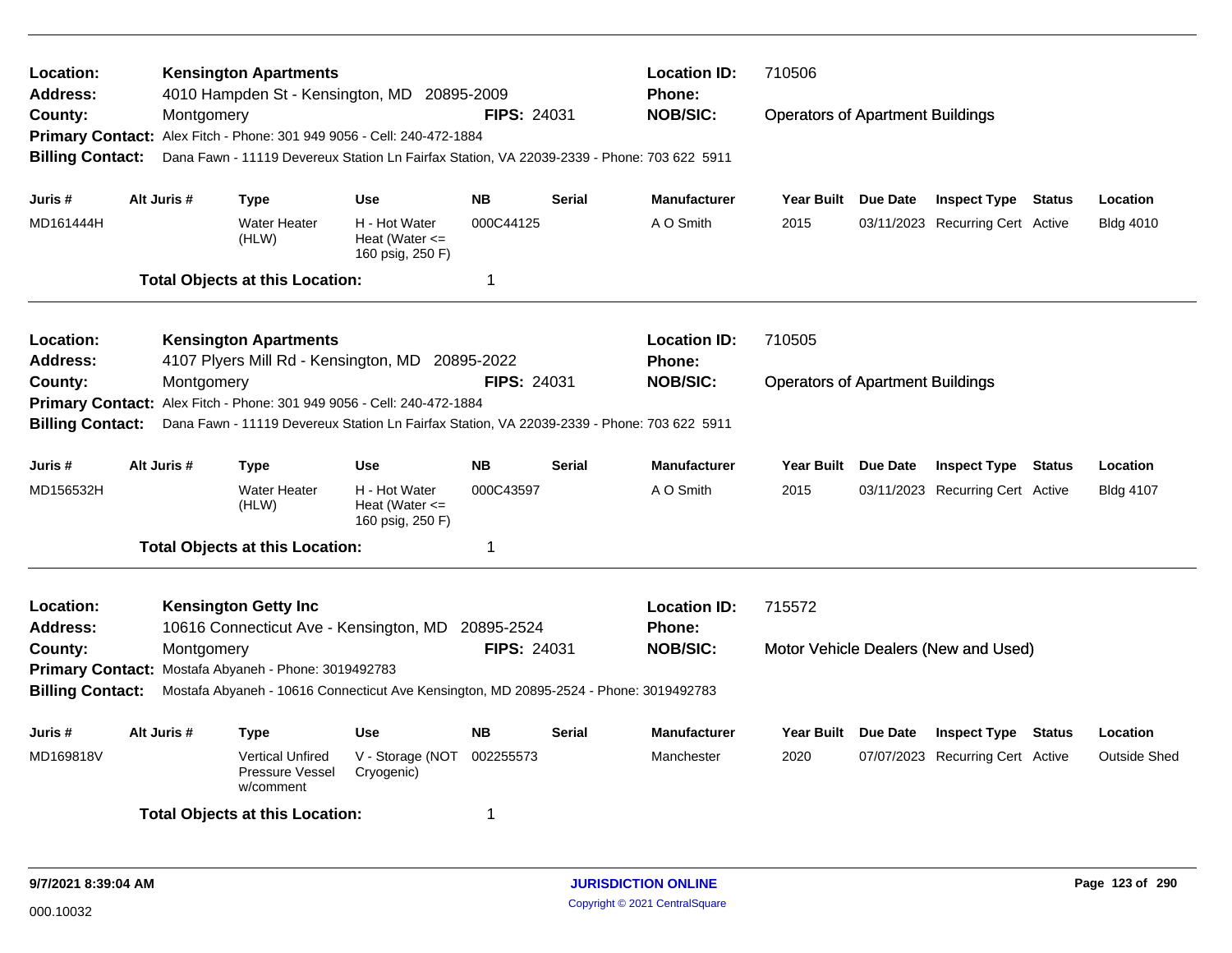| Location:<br><b>Address:</b><br>County:<br><b>Primary Contact:</b><br><b>Billing Contact:</b> |             | Montgomery  | <b>Kensington Terrace Condominiums</b><br>3409 University Blvd W - Kensington, MD 20895-1733                                                                    |                                                           | <b>FIPS: 24031</b>               | <b>Location ID:</b><br>Phone:<br><b>NOB/SIC:</b><br>Neil Nichols, CMCA, AMS - Phone: 301-805-1050 - Cell: 667-307-0009 - Email: neil@quizamanagement.com<br>Neil Nichols, CMCA, AMS - 4550 Forbes Blvd Ste 120 Lanham, MD 20706-6305 - Phone: 301-805-1050 - Cell: 667-307-0009 - Email: neil@quizamanagement.com | 715558<br><b>Operators of Apartment Buildings</b>                                                                                                                                                                                                                                                                        |                                                                   |  |                                                  |                             |
|-----------------------------------------------------------------------------------------------|-------------|-------------|-----------------------------------------------------------------------------------------------------------------------------------------------------------------|-----------------------------------------------------------|----------------------------------|-------------------------------------------------------------------------------------------------------------------------------------------------------------------------------------------------------------------------------------------------------------------------------------------------------------------|--------------------------------------------------------------------------------------------------------------------------------------------------------------------------------------------------------------------------------------------------------------------------------------------------------------------------|-------------------------------------------------------------------|--|--------------------------------------------------|-----------------------------|
| Juris #                                                                                       | Alt Juris # |             | <b>Type</b>                                                                                                                                                     | <b>Use</b>                                                | <b>NB</b>                        | <b>Serial</b>                                                                                                                                                                                                                                                                                                     | <b>Manufacturer</b>                                                                                                                                                                                                                                                                                                      | Year Built Due Date                                               |  | <b>Inspect Type Status</b>                       | Location                    |
| MD143450H                                                                                     |             |             | <b>Horizontal Water</b><br>Tube                                                                                                                                 | H - Hot Water<br>Supply (Water $\leq$<br>160 psig, 210 F) | 000089812                        |                                                                                                                                                                                                                                                                                                                   | <b>Brad White</b>                                                                                                                                                                                                                                                                                                        | 2010                                                              |  | 03/19/2023 Recurring Cert Active                 | <b>Bldg 3409</b>            |
|                                                                                               |             |             | <b>Total Objects at this Location:</b>                                                                                                                          |                                                           | 1                                |                                                                                                                                                                                                                                                                                                                   |                                                                                                                                                                                                                                                                                                                          |                                                                   |  |                                                  |                             |
| Location:<br><b>Address:</b><br>County:<br><b>Primary Contact:</b><br><b>Billing Contact:</b> |             | Montgomery  | <b>Kensington Terrace Condominiums</b><br>3419 University Blvd W - Kensington, MD                                                                               |                                                           | 20895-1736<br><b>FIPS: 24031</b> |                                                                                                                                                                                                                                                                                                                   | <b>Location ID:</b><br><b>Phone:</b><br><b>NOB/SIC:</b><br>Neil Nichols, CMCA, AMS - Phone: 301-805-1050 - Cell: 667-307-0009 - Email: neil@quizamanagement.com<br>Neil Nichols, CMCA, AMS - 4550 Forbes Blvd Ste 120 Lanham, MD 20706-6305 - Phone: 301-805-1050 - Cell: 667-307-0009 - Email: neil@quizamanagement.com | 715559<br>301-468-8919<br><b>Operators of Apartment Buildings</b> |  |                                                  |                             |
| Juris #                                                                                       |             | Alt Juris # | <b>Type</b>                                                                                                                                                     | <b>Use</b>                                                | <b>NB</b>                        | Serial                                                                                                                                                                                                                                                                                                            | <b>Manufacturer</b>                                                                                                                                                                                                                                                                                                      | Year Built Due Date                                               |  | <b>Inspect Type Status</b>                       | Location                    |
| MD139439H                                                                                     |             |             | <b>Water Heater</b><br>(HLW)                                                                                                                                    | H - Hot Water<br>Supply (Water <=<br>160 psig, 210 F)     | 000066599                        |                                                                                                                                                                                                                                                                                                                   | Jetglass                                                                                                                                                                                                                                                                                                                 | 2004                                                              |  | 03/19/2023 Recurring Cert Active                 | 3419 Basement<br>Storage    |
| MD139440H                                                                                     |             |             | <b>Water Heater</b><br>(HLW)                                                                                                                                    | H - Hot Water<br>Supply (Water <=<br>160 psig, 210 F)     | 000093475 103475                 |                                                                                                                                                                                                                                                                                                                   | <b>Bradford White</b>                                                                                                                                                                                                                                                                                                    | 2010                                                              |  | 03/19/2023 Recurring Cert Active                 | <b>Bsmt-Storage</b><br>room |
|                                                                                               |             |             | <b>Total Objects at this Location:</b>                                                                                                                          |                                                           | $\overline{c}$                   |                                                                                                                                                                                                                                                                                                                   |                                                                                                                                                                                                                                                                                                                          |                                                                   |  |                                                  |                             |
| Location:<br><b>Address:</b><br>County:                                                       |             | Montgomery  | <b>Kenwood Auto Body Inc</b><br>19310 Woodfield Rd - Gaithersburg, MD 20879-4723<br>Primary Contact: Ken Steiding - Phone: 301 540 8100 - Email: kenwd2@aol.com |                                                           | <b>FIPS: 24031</b>               |                                                                                                                                                                                                                                                                                                                   | <b>Location ID:</b><br><b>Phone:</b><br><b>NOB/SIC:</b>                                                                                                                                                                                                                                                                  | 724752                                                            |  | Automotive dealers and gasoline service stations |                             |
| <b>Billing Contact:</b>                                                                       |             |             |                                                                                                                                                                 |                                                           |                                  |                                                                                                                                                                                                                                                                                                                   | Ken Steiding - 19310 Woodfield Rd Gaithersburg, MD 20879-4723 - Phone: 301 540 8100 - Email: kenwd2@aol.com                                                                                                                                                                                                              |                                                                   |  |                                                  |                             |
| Juris #                                                                                       | Alt Juris # |             | Type                                                                                                                                                            | Use                                                       | <b>NB</b>                        | Serial                                                                                                                                                                                                                                                                                                            | <b>Manufacturer</b>                                                                                                                                                                                                                                                                                                      | Year Built Due Date                                               |  | <b>Inspect Type Status</b>                       | Location                    |
| MD138504V                                                                                     |             |             | Heater                                                                                                                                                          | Steam Coil Water V - Storage (NOT<br>Cryogenic)           | 000439433                        |                                                                                                                                                                                                                                                                                                                   | Silvan                                                                                                                                                                                                                                                                                                                   | 2004                                                              |  | 07/30/2023 Recurring Cert Active                 | Rear Shop                   |
| MD169842V                                                                                     |             |             | <b>Pressure Vessel</b>                                                                                                                                          | Horizontal Unfired V - Storage (NOT<br>Cryogenic)         | 000027381                        |                                                                                                                                                                                                                                                                                                                   | Aircom                                                                                                                                                                                                                                                                                                                   | 2017                                                              |  | 07/13/2023 Recurring Cert Active                 | Shop                        |
| 9/7/2021 8:39:04 AM                                                                           |             |             |                                                                                                                                                                 |                                                           |                                  |                                                                                                                                                                                                                                                                                                                   | <b>JURISDICTION ONLINE</b>                                                                                                                                                                                                                                                                                               |                                                                   |  |                                                  | Page 124 of 290             |
| 000.10032                                                                                     |             |             |                                                                                                                                                                 |                                                           |                                  |                                                                                                                                                                                                                                                                                                                   | Copyright © 2021 CentralSquare                                                                                                                                                                                                                                                                                           |                                                                   |  |                                                  |                             |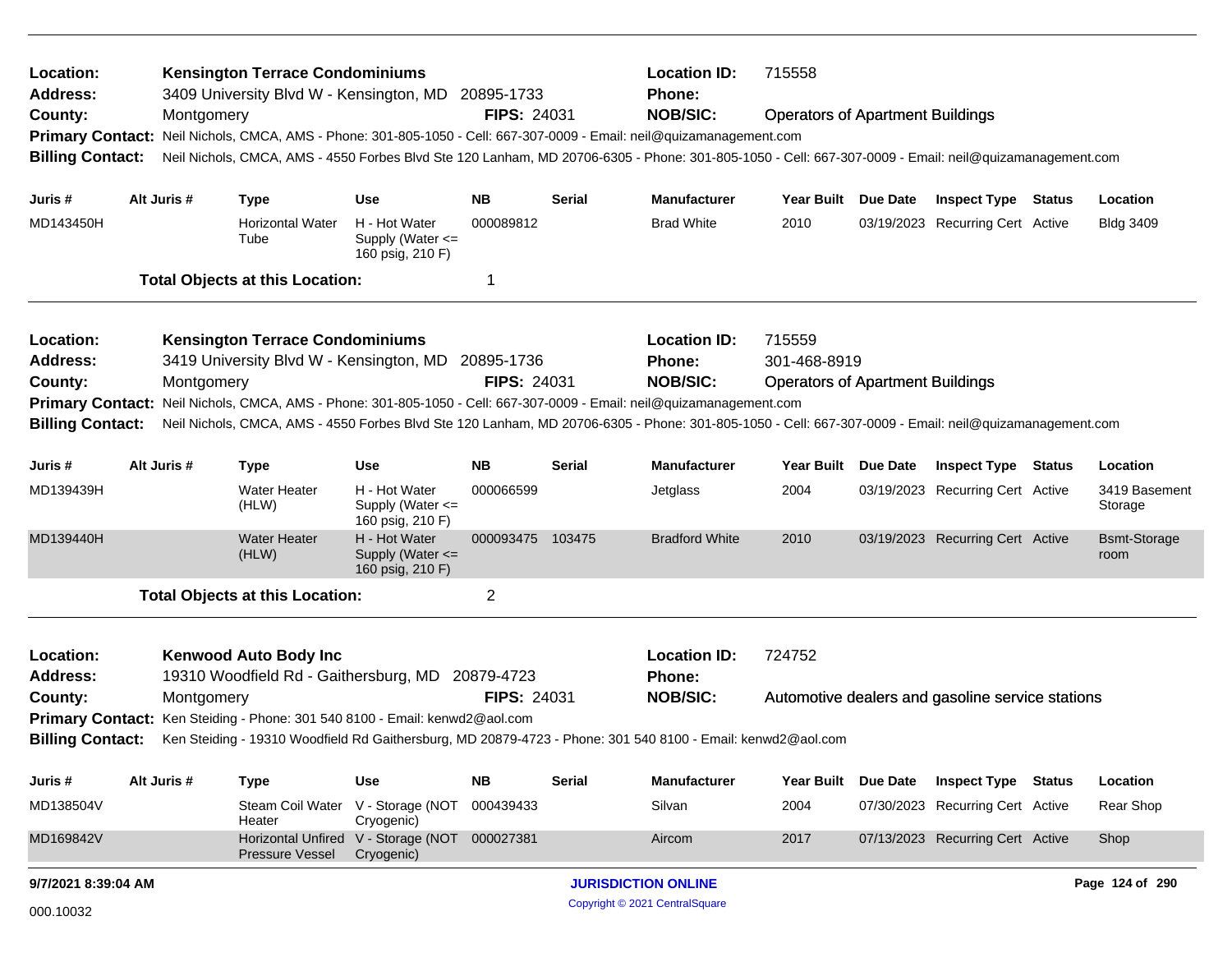| Juris #                                                            | Alt Juris # | <b>Type</b>                                                                                                                                                                | <b>Use</b>                                                | <b>NB</b>              | <b>Serial</b> | <b>Manufacturer</b>                                                                                                                                              |                                                                   | Year Built Due Date | <b>Inspect Type</b>                                     | Status | Location                     |
|--------------------------------------------------------------------|-------------|----------------------------------------------------------------------------------------------------------------------------------------------------------------------------|-----------------------------------------------------------|------------------------|---------------|------------------------------------------------------------------------------------------------------------------------------------------------------------------|-------------------------------------------------------------------|---------------------|---------------------------------------------------------|--------|------------------------------|
|                                                                    |             | w/comment<br><b>Total Objects at this Location:</b>                                                                                                                        |                                                           | 2                      |               |                                                                                                                                                                  |                                                                   |                     |                                                         |        |                              |
| Location:<br><b>Address:</b>                                       |             | <b>Kenwood Body Shop</b><br>664 Lofstrand Ln - Rockville, MD 20850-1313                                                                                                    |                                                           |                        |               | <b>Location ID:</b><br>Phone:                                                                                                                                    | 1760703                                                           |                     |                                                         |        |                              |
| County:<br><b>Billing Contact:</b>                                 | Montgomery  | Primary Contact: Louis Santos - Phone: 301-340-0393<br>Louis Santos - 664 Lofstrand Ln Rockville, MD 20850-1313 - Phone: 301-340-0393                                      |                                                           | <b>FIPS: 24031</b>     |               | <b>NOB/SIC:</b>                                                                                                                                                  |                                                                   |                     | Top, Body, and Upholstery Repair Shops and Paint Shops  |        |                              |
| Juris #<br>MD156400V                                               | Alt Juris # | <b>Type</b><br><b>Vertical Unfired</b><br>Pressure Vessel<br>w/comment                                                                                                     | Use<br>V - Storage (NOT<br>Cryogenic)                     | <b>NB</b><br>000649675 | <b>Serial</b> | <b>Manufacturer</b><br>Steel Fab                                                                                                                                 | <b>Year Built</b><br>2011                                         | Due Date            | <b>Inspect Type</b><br>11/10/2022 Recurring Cert Active | Status | Location<br><b>Rear Shed</b> |
|                                                                    |             | <b>Total Objects at this Location:</b>                                                                                                                                     |                                                           | 1                      |               |                                                                                                                                                                  |                                                                   |                     |                                                         |        |                              |
| Location:<br><b>Address:</b><br>County:<br><b>Billing Contact:</b> | Montgomery  | <b>Kenwood Golf &amp; Country Club</b><br>5601 River Rd - Bethesda, MD 20816-1246<br>Primary Contact: Bill Worrell - Phone: 301-320-3000 x1319 - Email: bill@kenwoodcc.net |                                                           | <b>FIPS: 24031</b>     |               | <b>Location ID:</b><br>Phone:<br><b>NOB/SIC:</b><br>Bill Worrell - 5601 River Rd Bethesda, MD 20816-1246 - Phone: 301-320-3000 x1319 - Email: bill@kenwoodcc.net | 715644<br>301-320-3000<br><b>Operators of Apartment Buildings</b> |                     |                                                         |        |                              |
| Juris #                                                            | Alt Juris # | <b>Type</b>                                                                                                                                                                | Use                                                       | <b>NB</b>              | <b>Serial</b> | <b>Manufacturer</b>                                                                                                                                              | <b>Year Built</b>                                                 | Due Date            | <b>Inspect Type Status</b>                              |        | Location                     |
| MD083076H                                                          | 5601        | Cast Iron                                                                                                                                                                  | H - Hot Water<br>Heat (Water $\leq$<br>160 psig, 250 F)   | СI                     | 2294310       | Weil-McLain                                                                                                                                                      | 1993                                                              |                     | 09/02/2021 Recurring Cert Active                        |        | <b>Boiler Room</b>           |
| MD083078H                                                          | 5601        | Cast Iron                                                                                                                                                                  | H - Hot Water<br>Heat (Water $\leq$<br>160 psig, 250 F)   | CI                     |               | Weil-McLain                                                                                                                                                      | 1993                                                              |                     | 09/02/2021 Recurring Cert Active                        |        | <b>Boiler Room</b>           |
| MD083079H                                                          | 5601        | <b>Water Tube</b><br>Coiled (NOT<br>Flueless Hi<br>Efficiency)                                                                                                             | H - Hot Water<br>Supply (Water $\leq$<br>160 psig, 250 F) | 000016509              |               | A O Smith                                                                                                                                                        | 1992                                                              |                     | 09/02/2021 Recurring Cert Active                        |        | Boiler Room                  |
| MD096092H                                                          | 5601        | Cast Iron                                                                                                                                                                  | H - Hot Water<br>Heat (Water $\leq$<br>160 psig, 250 F)   | CI                     |               | Weil-McLain                                                                                                                                                      | 1994                                                              |                     | 09/02/2021 Recurring Cert Active                        |        | <b>Boiler Room</b>           |
| MD096093H                                                          | 5601        | Cast Iron                                                                                                                                                                  | H - Hot Water<br>Heat (Water $\leq$<br>160 psig, 250 F)   | CI                     |               | Weil-McLain                                                                                                                                                      | 1994                                                              |                     | 09/02/2021 Recurring Cert Active                        |        | <b>Boiler Room</b>           |
| MD096094H                                                          | 5601        | Cast Iron                                                                                                                                                                  | H - Hot Water<br>Heat (Water $\leq$                       | CI                     | 2603288       | Weil-McLain                                                                                                                                                      | 1994                                                              | 09/02/2021          | <b>Recurring Cert Active</b>                            |        | <b>Boiler Room</b>           |
| 9/7/2021 8:39:04 AM                                                |             |                                                                                                                                                                            |                                                           |                        |               | <b>JURISDICTION ONLINE</b>                                                                                                                                       |                                                                   |                     |                                                         |        | Page 125 of 290              |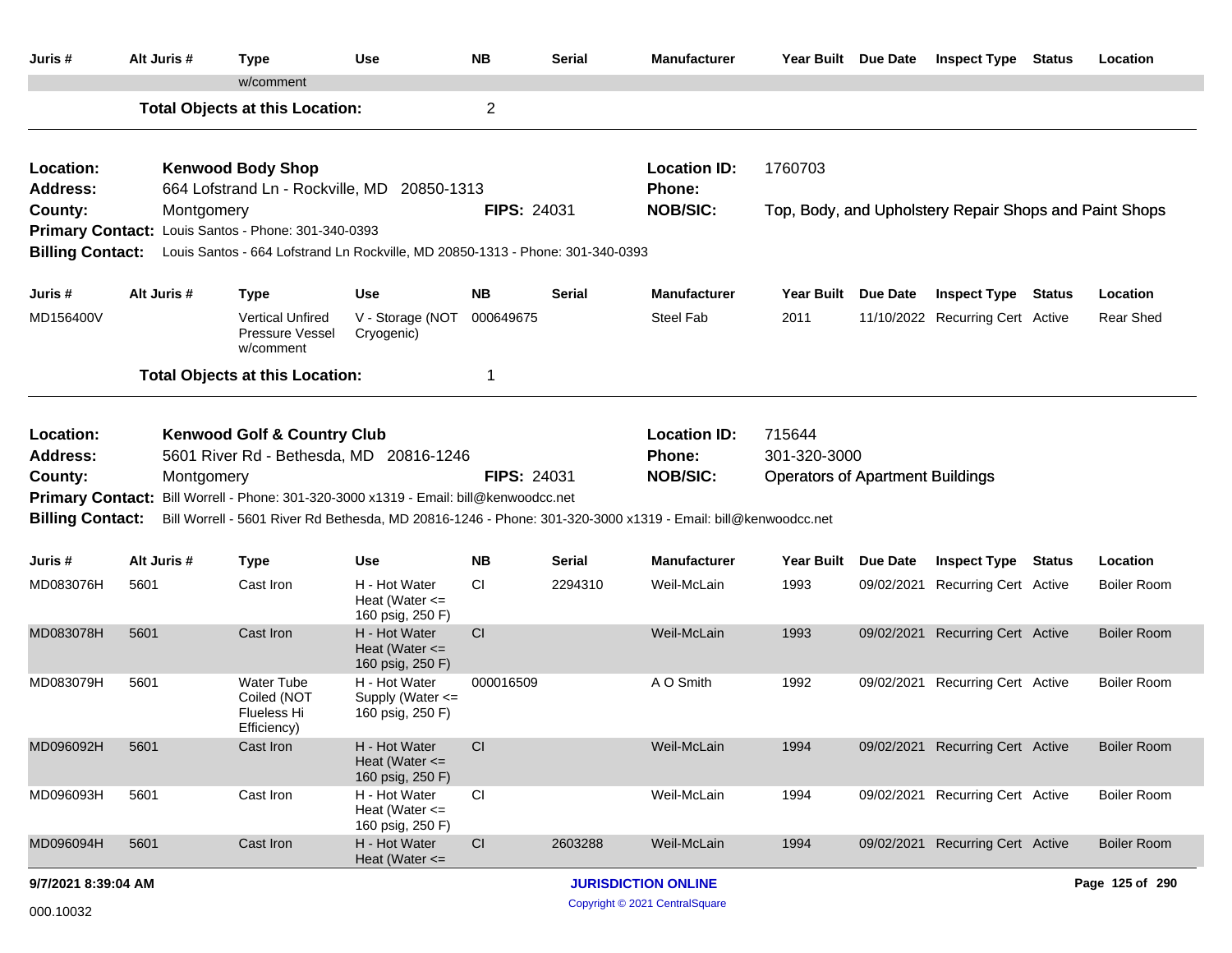| Juris #                 | Alt Juris #                            | <b>Type</b>                                                                                                             | <b>Use</b>                                              | <b>NB</b>          | <b>Serial</b>                                                                            | <b>Manufacturer</b>   | Year Built Due Date                      |          | <b>Inspect Type Status</b>       |        | Location                               |  |
|-------------------------|----------------------------------------|-------------------------------------------------------------------------------------------------------------------------|---------------------------------------------------------|--------------------|------------------------------------------------------------------------------------------|-----------------------|------------------------------------------|----------|----------------------------------|--------|----------------------------------------|--|
|                         |                                        |                                                                                                                         | 160 psig, 250 F)                                        |                    |                                                                                          |                       |                                          |          |                                  |        |                                        |  |
| MD123733H               |                                        | <b>Horizontal Water</b><br>Tube                                                                                         | H - Hot Water<br>Supply (Water <=<br>160 psig, 250 F)   | 000180448          |                                                                                          | Lochinvar             | 2005                                     |          | 09/02/2021 Recurring Cert Active |        | <b>Blr Rm extention</b><br><b>Bldg</b> |  |
| MD123734H               |                                        | <b>Horizontal Water</b><br>Tube                                                                                         | H - Hot Water<br>Supply (Water <=<br>160 psig, 250 F)   | 000180449          |                                                                                          | Lochinvar             | 2005                                     |          | 09/02/2021 Recurring Cert Active |        | Blr Rm of Ext.<br><b>Bldg</b>          |  |
| MD150800V               |                                        | <b>Vertical Unfired</b><br>Pressure Vessel<br>w/comment                                                                 | V - Process-Heat<br>Transfer-Other<br>w/comment         | 000066043          |                                                                                          | Ajax                  | 2005                                     |          | 09/02/2021 Recurring Cert Active |        | Blr Rm of<br><b>Extention Bldg</b>     |  |
| MD150801V               |                                        | <b>Vertical Unfired</b><br><b>Pressure Vessel</b><br>w/comment                                                          | V - Process-Heat<br><b>Transfer-Other</b><br>w/comment  | 000066044          |                                                                                          | Ajax                  | 2005                                     |          | 09/02/2021 Recurring Cert Active |        | Blr Rm of<br><b>Extention Bldg</b>     |  |
|                         | <b>Total Objects at this Location:</b> |                                                                                                                         |                                                         |                    |                                                                                          |                       |                                          |          |                                  |        |                                        |  |
|                         |                                        |                                                                                                                         |                                                         |                    |                                                                                          |                       |                                          |          |                                  |        |                                        |  |
| Location:               |                                        | <b>Kenwood Professional Building</b>                                                                                    |                                                         |                    |                                                                                          | <b>Location ID:</b>   | 715650                                   |          |                                  |        |                                        |  |
| <b>Address:</b>         |                                        | 5272 River Rd - Bethesda, MD 20816-1405                                                                                 |                                                         |                    |                                                                                          | <b>Phone:</b>         | 301-656-7790                             |          |                                  |        |                                        |  |
| County:                 | Montgomery                             |                                                                                                                         |                                                         | <b>FIPS: 24031</b> |                                                                                          | <b>NOB/SIC:</b>       | <b>Offices of Bank Holding Companies</b> |          |                                  |        |                                        |  |
|                         |                                        |                                                                                                                         |                                                         |                    | Primary Contact: William Singer - Phone: 301-656-7790 - Email: billsinger@kenwoodmgt.com |                       |                                          |          |                                  |        |                                        |  |
| <b>Billing Contact:</b> |                                        | William Singer - 5272 River Rd Ste 725 Bethesda, MD 20816-1405 - Phone: 301-656-7790 - Email: billsinger@kenwoodmgt.com |                                                         |                    |                                                                                          |                       |                                          |          |                                  |        |                                        |  |
| Juris#                  | Alt Juris #                            | <b>Type</b>                                                                                                             | <b>Use</b>                                              | <b>NB</b>          | <b>Serial</b>                                                                            | <b>Manufacturer</b>   | <b>Year Built</b>                        | Due Date | <b>Inspect Type</b>              | Status | Location                               |  |
| MD003552H               |                                        | <b>Horizontal Fire</b><br>Tube                                                                                          | H - Hot Water<br>Heat (Water $\leq$<br>160 psig, 250 F) | None<br>Found      | 26329                                                                                    | <b>Cleaver Brooks</b> | 1965                                     |          | 11/10/2022 Recurring Cert Active |        | Penthouse                              |  |
| MD118954V               |                                        | <b>Horizontal Unfired</b><br><b>Pressure Vessel</b><br>w/comment                                                        | V - Storage (NOT<br>Cryogenic)                          | 000096730          |                                                                                          | <b>Brunner</b>        | 2002                                     |          | 11/10/2022 Recurring Cert Active |        | Penthouse                              |  |
| MD135716V               |                                        | Pressure Vessel<br>w/comment                                                                                            | Horizontal Unfired V - Storage (NOT<br>Cryogenic)       | 000929626          |                                                                                          | Manchester            | 2008                                     |          | 11/10/2022 Recurring Cert Active |        | Penthouse                              |  |
|                         |                                        | <b>Total Objects at this Location:</b>                                                                                  |                                                         | 3                  |                                                                                          |                       |                                          |          |                                  |        |                                        |  |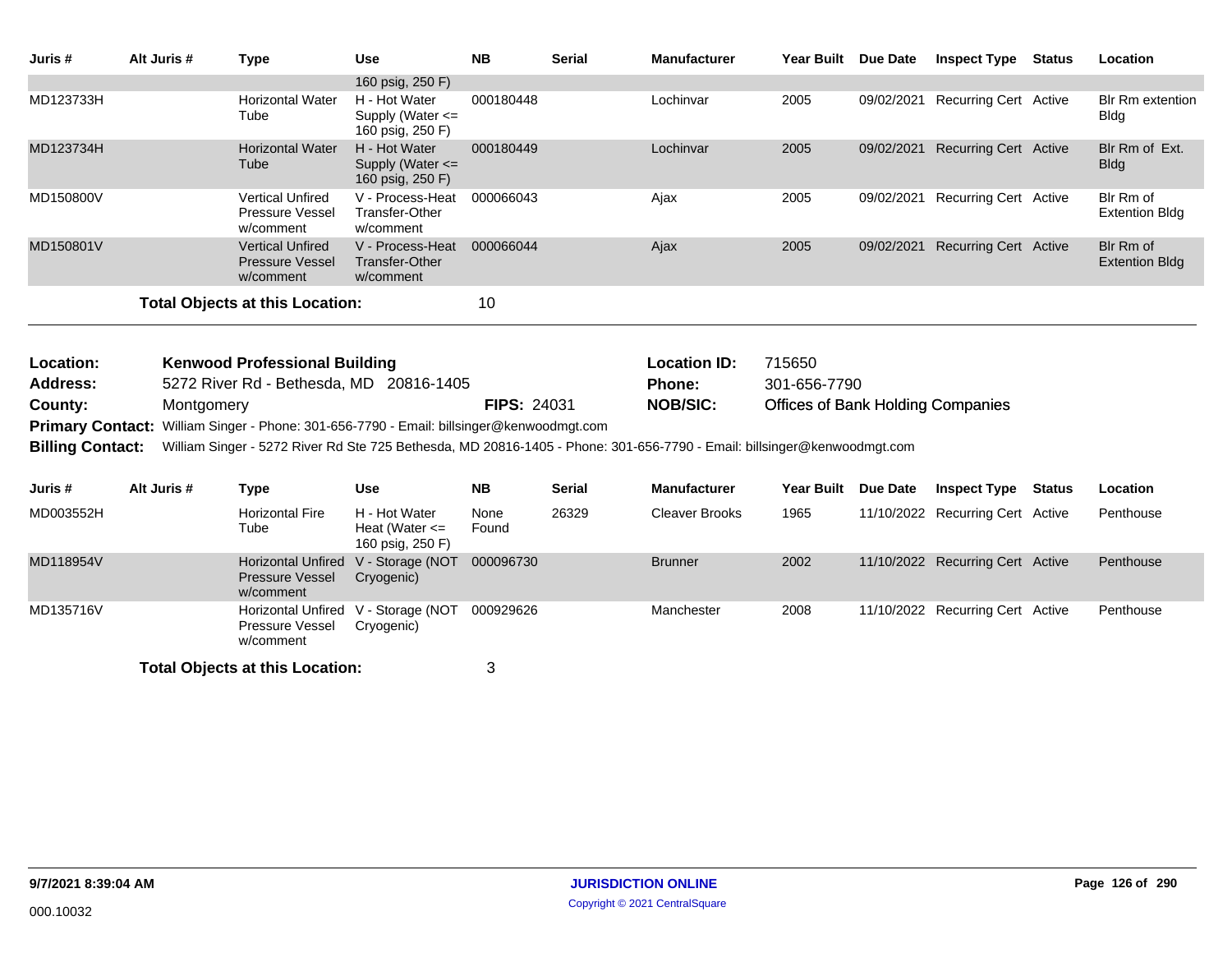| Location:<br><b>Address:</b><br>County:<br><b>Billing Contact:</b> |                                                                                                                                                       | <b>Kenwood Sunoco</b><br>Montgomery | 5201 River Rd - Bethesda, MD 20816-1400<br>Primary Contact: James Spicer Jr. - Phone: 301-801-9217 - Email: jspicer2@yahoo.com |                                                           | <b>FIPS: 24031</b> |                                      | <b>Location ID:</b><br><b>Phone:</b><br><b>NOB/SIC:</b><br>James Spicer Jr. - 5201 River Rd Bethesda, MD 20816-1400 - Phone: 301-801-9217 - Email: jspicer2@yahoo.com | 715647<br>301-652-9527<br><b>General Automotive Repair Shops</b> |                 |                                  |               |                    |
|--------------------------------------------------------------------|-------------------------------------------------------------------------------------------------------------------------------------------------------|-------------------------------------|--------------------------------------------------------------------------------------------------------------------------------|-----------------------------------------------------------|--------------------|--------------------------------------|-----------------------------------------------------------------------------------------------------------------------------------------------------------------------|------------------------------------------------------------------|-----------------|----------------------------------|---------------|--------------------|
| Juris #                                                            |                                                                                                                                                       | Alt Juris #                         | <b>Type</b>                                                                                                                    | <b>Use</b>                                                | <b>NB</b>          | <b>Serial</b>                        | <b>Manufacturer</b>                                                                                                                                                   | <b>Year Built</b>                                                | Due Date        | <b>Inspect Type</b>              | Status        | Location           |
| MD105745V                                                          | 01                                                                                                                                                    |                                     | <b>Horizontal Unfired</b><br>Pressure Vessel<br>w/comment                                                                      | V - Storage (NOT<br>Cryogenic)                            | 000528809          |                                      | Manchester                                                                                                                                                            | 1997                                                             |                 | 12/06/2022 Recurring Cert Active |               | OS SHED            |
| MD105746V                                                          | 02<br><b>Horizontal Unfired</b><br>V - Storage (NOT<br><b>Pressure Vessel</b><br>Cryogenic)<br>w/comment                                              |                                     |                                                                                                                                |                                                           | 000787549          |                                      | <b>Buckeye</b>                                                                                                                                                        | 1987                                                             |                 | 12/06/2022 Recurring Cert Active |               | <b>OS SHED</b>     |
|                                                                    |                                                                                                                                                       |                                     | <b>Total Objects at this Location:</b>                                                                                         |                                                           | $\overline{2}$     |                                      |                                                                                                                                                                       |                                                                  |                 |                                  |               |                    |
| Location:<br><b>Address:</b>                                       | <b>King Farm Pool</b><br>920 Crestfield Dr - Rockville, MD 20850                                                                                      |                                     |                                                                                                                                |                                                           |                    | <b>Location ID:</b><br><b>Phone:</b> | 3184512<br>301-987-0122                                                                                                                                               |                                                                  |                 |                                  |               |                    |
| County:                                                            |                                                                                                                                                       | Montgomery                          |                                                                                                                                |                                                           | <b>FIPS: 24031</b> |                                      | <b>NOB/SIC:</b>                                                                                                                                                       | Investors, NEC                                                   |                 |                                  |               |                    |
|                                                                    |                                                                                                                                                       |                                     | <b>Primary Contact:</b> Jennifer Gillmore - Phone: 301-987-0122 X 4 - Email: jennifer@kingfarm.org                             |                                                           |                    |                                      |                                                                                                                                                                       |                                                                  |                 |                                  |               |                    |
|                                                                    | <b>Billing Contact:</b><br>Jennifer Gillmore - 300 Saddle Ridge Cir Rockville, MD 20850-5743 - Phone: 301-987-0122 X 4 - Email: jennifer@kingfarm.org |                                     |                                                                                                                                |                                                           |                    |                                      |                                                                                                                                                                       |                                                                  |                 |                                  |               |                    |
| Juris #                                                            |                                                                                                                                                       | Alt Juris #                         | <b>Type</b>                                                                                                                    | <b>Use</b>                                                | <b>NB</b>          | <b>Serial</b>                        | <b>Manufacturer</b>                                                                                                                                                   | Year Built                                                       | <b>Due Date</b> | <b>Inspect Type</b>              | <b>Status</b> | Location           |
| MD142816H                                                          |                                                                                                                                                       |                                     | Water Heater<br>(HLW)                                                                                                          | H - Hot Water<br>Supply (Water $\leq$<br>160 psig, 210 F) | 000113499          |                                      | <b>PVI</b>                                                                                                                                                            | 2004                                                             | 04/14/2021      | <b>Recurring Cert Active</b>     |               | Mechanical<br>Room |
| MD142817H                                                          |                                                                                                                                                       |                                     | <b>Water Heater</b>                                                                                                            | H - Hot Water                                             | 000113500          |                                      | PVI                                                                                                                                                                   | 2004                                                             | 04/14/2021      | <b>Recurring Cert Active</b>     |               | Mechanical         |

(HLW)

Supply (Water <= 160 psig, 210 F)

Room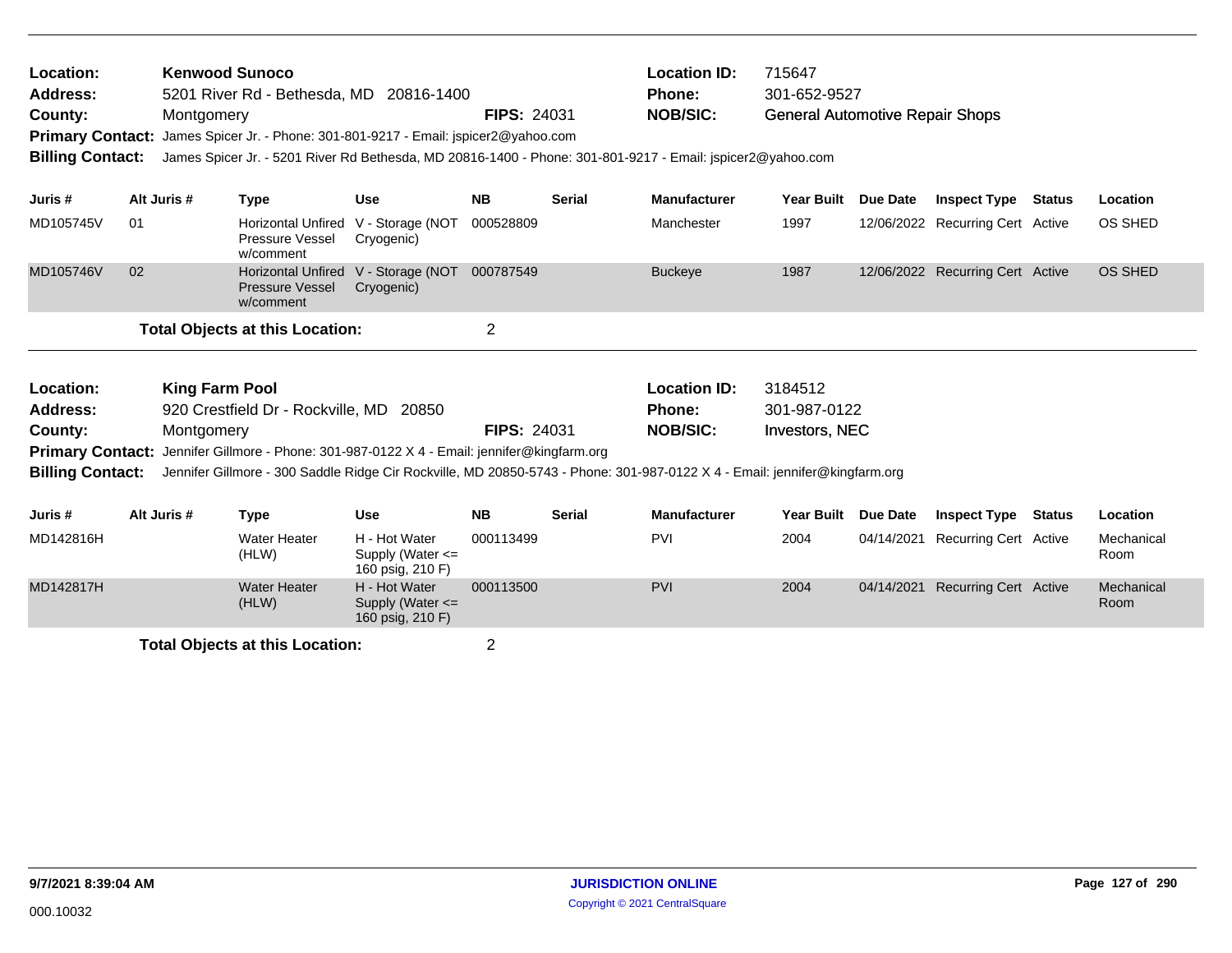| Location:<br><b>Address:</b> |                                        |            | King Kia/Volkswagon                                                 | 953 N Frederick Rd - Gaithersburg, MD 20877                                          |                    |               | <b>Location ID:</b><br>Phone:                                                                                        | 715749              |                 |                                                  |        |                      |
|------------------------------|----------------------------------------|------------|---------------------------------------------------------------------|--------------------------------------------------------------------------------------|--------------------|---------------|----------------------------------------------------------------------------------------------------------------------|---------------------|-----------------|--------------------------------------------------|--------|----------------------|
| County:                      |                                        | Montgomery |                                                                     |                                                                                      | <b>FIPS: 24031</b> |               | <b>NOB/SIC:</b>                                                                                                      |                     |                 | Motor Vehicle Dealers (New and Used)             |        |                      |
|                              |                                        |            | Primary Contact: Charles Penn - Phone: 240-575-4965                 |                                                                                      |                    |               |                                                                                                                      |                     |                 |                                                  |        |                      |
| <b>Billing Contact:</b>      |                                        |            |                                                                     | Jason Aschenback - 953 N Frederick Rd Gaithersburg, MD 20877                         |                    |               |                                                                                                                      |                     |                 |                                                  |        |                      |
| Juris #                      | Alt Juris #                            |            | <b>Type</b>                                                         | <b>Use</b>                                                                           | <b>NB</b>          | <b>Serial</b> | <b>Manufacturer</b>                                                                                                  | Year Built Due Date |                 | <b>Inspect Type Status</b>                       |        | Location             |
| MD109267V                    |                                        |            | Horizontal Unfired V - Storage (NOT<br>Pressure Vessel<br>w/comment | Cryogenic)                                                                           | 000225140          |               | <b>Steel Fab</b>                                                                                                     | 1999                |                 | 08/10/2022 Recurring Cert Active                 |        | Outside Shop<br>Area |
| MD125039V                    |                                        |            | <b>Pressure Vessel</b><br>w/comment                                 | Horizontal Unfired V - Storage (NOT 001198976<br>Cryogenic)                          |                    |               | Manchester                                                                                                           | 2001                |                 | 08/10/2022 Recurring Cert Active                 |        | <b>OUTSIDE</b>       |
|                              | <b>Total Objects at this Location:</b> |            |                                                                     |                                                                                      | $\overline{2}$     |               |                                                                                                                      |                     |                 |                                                  |        |                      |
|                              |                                        |            |                                                                     |                                                                                      |                    |               |                                                                                                                      |                     |                 |                                                  |        |                      |
| Location:                    |                                        |            | King Pontiac, Buick, GMC Inc.                                       |                                                                                      |                    |               | <b>Location ID:</b>                                                                                                  | 715750              |                 |                                                  |        |                      |
|                              |                                        |            |                                                                     |                                                                                      |                    |               |                                                                                                                      |                     |                 |                                                  |        |                      |
| <b>Address:</b>              |                                        |            | 16200 Frederick Rd - Gaithersburg, MD                               |                                                                                      | 20877-4023         |               | <b>Phone:</b>                                                                                                        |                     |                 |                                                  |        |                      |
| County:                      |                                        | Montgomery |                                                                     |                                                                                      | <b>FIPS: 24031</b> |               | <b>NOB/SIC:</b>                                                                                                      |                     |                 | Automotive dealers and gasoline service stations |        |                      |
|                              |                                        |            |                                                                     | Primary Contact: Lyle Etzwiler - Phone: 301-948-9111 - Email: letzwiler@kingauto.com |                    |               |                                                                                                                      |                     |                 |                                                  |        |                      |
| <b>Billing Contact:</b>      |                                        |            |                                                                     |                                                                                      |                    |               | Lyle Etzwiler - 16200 Frederick Rd Gaithersburg, MD 20877-4023 - Phone: 301-948-9111 - Email: letzwiler@kingauto.com |                     |                 |                                                  |        |                      |
| Juris #                      | Alt Juris #                            |            | <b>Type</b>                                                         | <b>Use</b>                                                                           | <b>NB</b>          | <b>Serial</b> | <b>Manufacturer</b>                                                                                                  | <b>Year Built</b>   | <b>Due Date</b> | <b>Inspect Type</b>                              | Status | Location             |
| MD072071H                    |                                        |            | Cast Iron                                                           | H - Hot Water<br>Heat (Water $\leq$<br>160 psig, 250 F)                              | CI                 | 52370190      | <b>Peerless</b>                                                                                                      | 1990                |                 | 07/13/2023 Recurring Cert Active                 |        | Mezzanine            |
| MD099275V                    |                                        |            | <b>Horizontal Unfired</b><br><b>Pressure Vessel</b><br>w/comment    | V - Storage (NOT 001165182<br>Cryogenic)                                             |                    |               | Manchester                                                                                                           | 2001                |                 | 07/13/2023 Recurring Cert Active                 |        | <b>REAR SHED</b>     |
| MD109271V                    |                                        |            | Horizontal Unfired V - Storage (NOT<br>Pressure Vessel<br>w/comment | Cryogenic)                                                                           | 000833201          |               | Manchester                                                                                                           | 1999                |                 | 07/13/2023 Recurring Cert Active                 |        | <b>REAR SHED</b>     |
| MD142813H                    |                                        |            | <b>Water Heater</b><br>(HLW)                                        | H - Hot Water<br>Supply (Water <=<br>160 psig, 210 F)                                | 000066845          |               | <b>Bradford White</b>                                                                                                | 2004                |                 | 07/13/2023 Recurring Cert Active                 |        | Mezzanine            |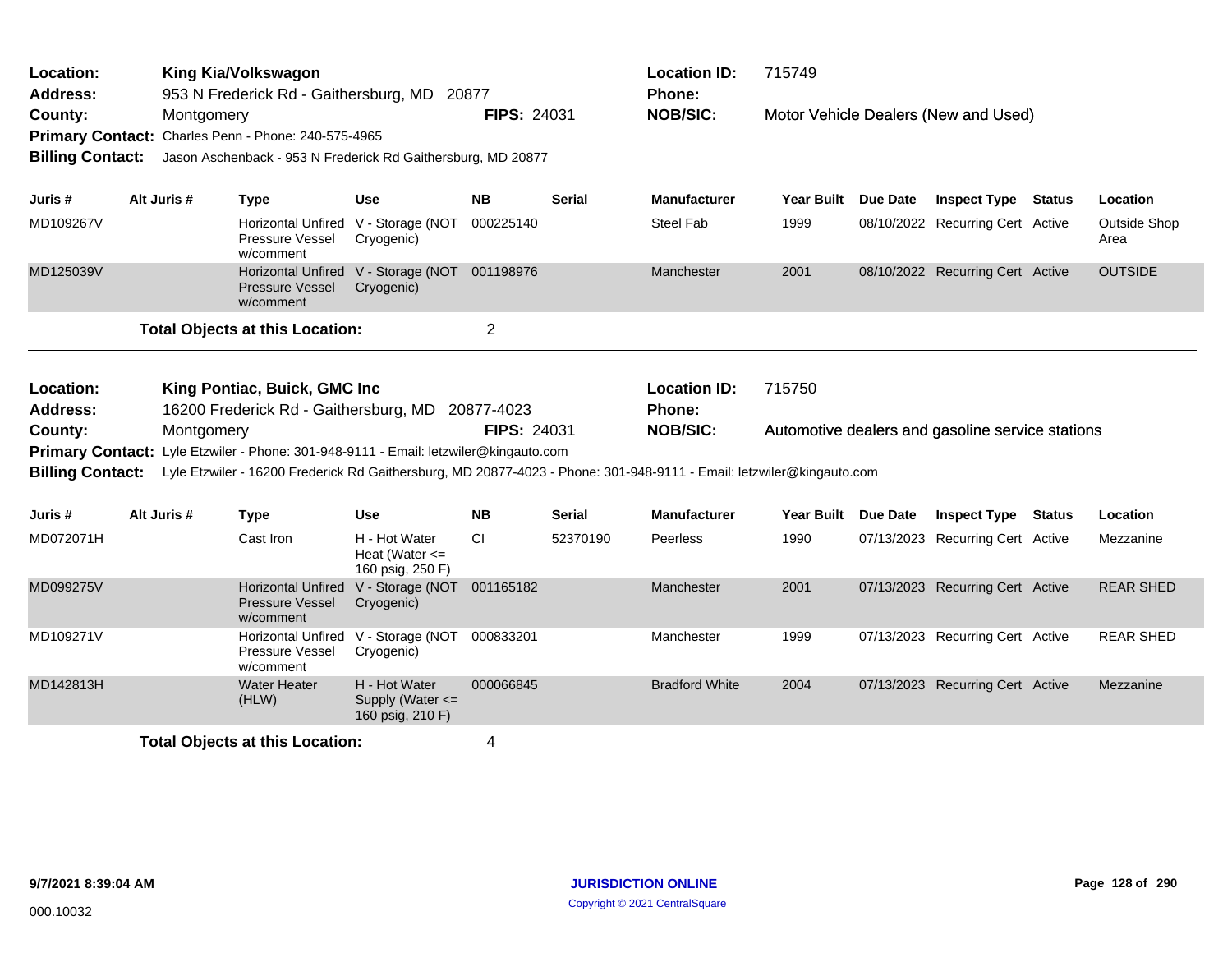| Location:                  |                                                                                                                         |             | <b>King Volkswagen</b>                                            |                                                         |                    |         | <b>Location ID:</b>                                                                                 | 2360682                           |                 |                                      |               |                 |
|----------------------------|-------------------------------------------------------------------------------------------------------------------------|-------------|-------------------------------------------------------------------|---------------------------------------------------------|--------------------|---------|-----------------------------------------------------------------------------------------------------|-----------------------------------|-----------------|--------------------------------------|---------------|-----------------|
| <b>Address:</b><br>County: |                                                                                                                         | Montgomery  | 979 N Frederick Ave - Gaithersburg, MD 20879-3303                 |                                                         | <b>FIPS: 24031</b> |         | Phone:<br><b>NOB/SIC:</b>                                                                           |                                   |                 | Motor Vehicle Dealers (New and Used) |               |                 |
|                            |                                                                                                                         |             | Primary Contact: Charles Penn - Phone: 240-575-4965               |                                                         |                    |         |                                                                                                     |                                   |                 |                                      |               |                 |
| <b>Billing Contact:</b>    |                                                                                                                         |             | Jason Ashenback - 979 N Frederick Ave Gaithersburg, MD 20879-3303 |                                                         |                    |         |                                                                                                     |                                   |                 |                                      |               |                 |
| Juris #                    |                                                                                                                         | Alt Juris # | <b>Type</b>                                                       | <b>Use</b>                                              | NB.                | Serial  | <b>Manufacturer</b>                                                                                 | Year Built Due Date               |                 | <b>Inspect Type Status</b>           |               | Location        |
| MD149932V                  |                                                                                                                         |             | Pressure Vessel<br>w/comment                                      | Horizontal Unfired V - Storage (NOT<br>Cryogenic)       | 000276545          |         | Manchester                                                                                          | 2004                              |                 | 08/10/2022 Recurring Cert Active     |               | <b>OUTSIDE</b>  |
|                            |                                                                                                                         |             | <b>Total Objects at this Location:</b>                            |                                                         | 1                  |         |                                                                                                     |                                   |                 |                                      |               |                 |
| Location:                  |                                                                                                                         |             | Knox Orthodox Presbyterian Church                                 |                                                         |                    |         | <b>Location ID:</b>                                                                                 | 715846                            |                 |                                      |               |                 |
| Address:                   |                                                                                                                         |             | 410 Granville Dr - Silver Spring, MD 20901-3237                   |                                                         |                    |         | <b>Phone:</b>                                                                                       |                                   |                 |                                      |               |                 |
| County:                    |                                                                                                                         | Montgomery  |                                                                   |                                                         | <b>FIPS: 24031</b> |         | <b>NOB/SIC:</b>                                                                                     | Membership organizations          |                 |                                      |               |                 |
| <b>Primary Contact:</b>    |                                                                                                                         |             | Rick Smith - Phone: 3015876637 - Cell: 202 489 7042               |                                                         |                    |         |                                                                                                     |                                   |                 |                                      |               |                 |
| <b>Billing Contact:</b>    |                                                                                                                         |             |                                                                   |                                                         |                    |         | Rick Smith - 410 Granville Dr Silver Spring, MD 20901-3237 - Phone: 3015876637 - Cell: 202 489 7042 |                                   |                 |                                      |               |                 |
| Juris #                    | Alt Juris #<br><b>NB</b><br><b>Type</b><br><b>Use</b><br>Serial                                                         |             |                                                                   |                                                         |                    |         | <b>Manufacturer</b>                                                                                 | <b>Year Built</b>                 | <b>Due Date</b> | <b>Inspect Type Status</b>           |               | Location        |
| MD071383H                  |                                                                                                                         |             | Cast Iron                                                         | H - Hot Water<br>Heat (Water $\leq$<br>160 psig, 250 F) | <b>CI</b>          | 1268873 | Weil-McLain                                                                                         | 1980                              |                 | 10/19/2023 Recurring Cert Active     |               | Boiler Room #1  |
| MD138641H                  |                                                                                                                         |             | Cast Iron                                                         | H - Hot Water<br>Heat (Water $\leq$<br>160 psig, 250 F) | CI                 |         | <b>Burnham</b>                                                                                      | 2005                              |                 | 10/19/2023 Recurring Cert Active     |               | Bir $rm #2$     |
|                            |                                                                                                                         |             | <b>Total Objects at this Location:</b>                            |                                                         | $\overline{2}$     |         |                                                                                                     |                                   |                 |                                      |               |                 |
| Location:                  |                                                                                                                         |             | La Mexicana (Arc3)                                                |                                                         |                    |         | <b>Location ID:</b>                                                                                 | 3993046                           |                 |                                      |               |                 |
| <b>Address:</b>            |                                                                                                                         |             | 13016 Middlebrook Rd - Germantown, MD 20874-2617                  |                                                         |                    |         | Phone:                                                                                              |                                   |                 |                                      |               |                 |
| County:                    |                                                                                                                         |             |                                                                   |                                                         |                    |         | <b>NOB/SIC:</b>                                                                                     | <b>Eating and Drinking Places</b> |                 |                                      |               |                 |
|                            | <b>FIPS: 24031</b><br>Montgomery<br>Primary Contact: La Mexicana (Arc3)                                                 |             |                                                                   |                                                         |                    |         |                                                                                                     |                                   |                 |                                      |               |                 |
| <b>Billing Contact:</b>    | Charlie Patterson - PO Box 26269 Richmond, VA 23260-6269 - Phone: 804-644-4521 - Email: charlie.patterson@arc3gases.com |             |                                                                   |                                                         |                    |         |                                                                                                     |                                   |                 |                                      |               |                 |
| Juris #                    |                                                                                                                         | Alt Juris # | <b>Type</b>                                                       | <b>Use</b>                                              | <b>NB</b>          | Serial  | <b>Manufacturer</b>                                                                                 | Year Built Due Date               |                 | <b>Inspect Type</b>                  | <b>Status</b> | Location        |
| MD165835V                  | 000153951<br><b>Vertical Unfired</b><br>V - Storage<br><b>Pressure Vessel</b><br>(Cryogenic)<br>w/comment               |             |                                                                   |                                                         |                    |         | <b>CHART</b>                                                                                        | 2004                              |                 | 11/19/2021 Recurring Cert Active     |               | Outside         |
| 9/7/2021 8:39:04 AM        |                                                                                                                         |             |                                                                   |                                                         |                    |         | <b>JURISDICTION ONLINE</b>                                                                          |                                   |                 |                                      |               | Page 129 of 290 |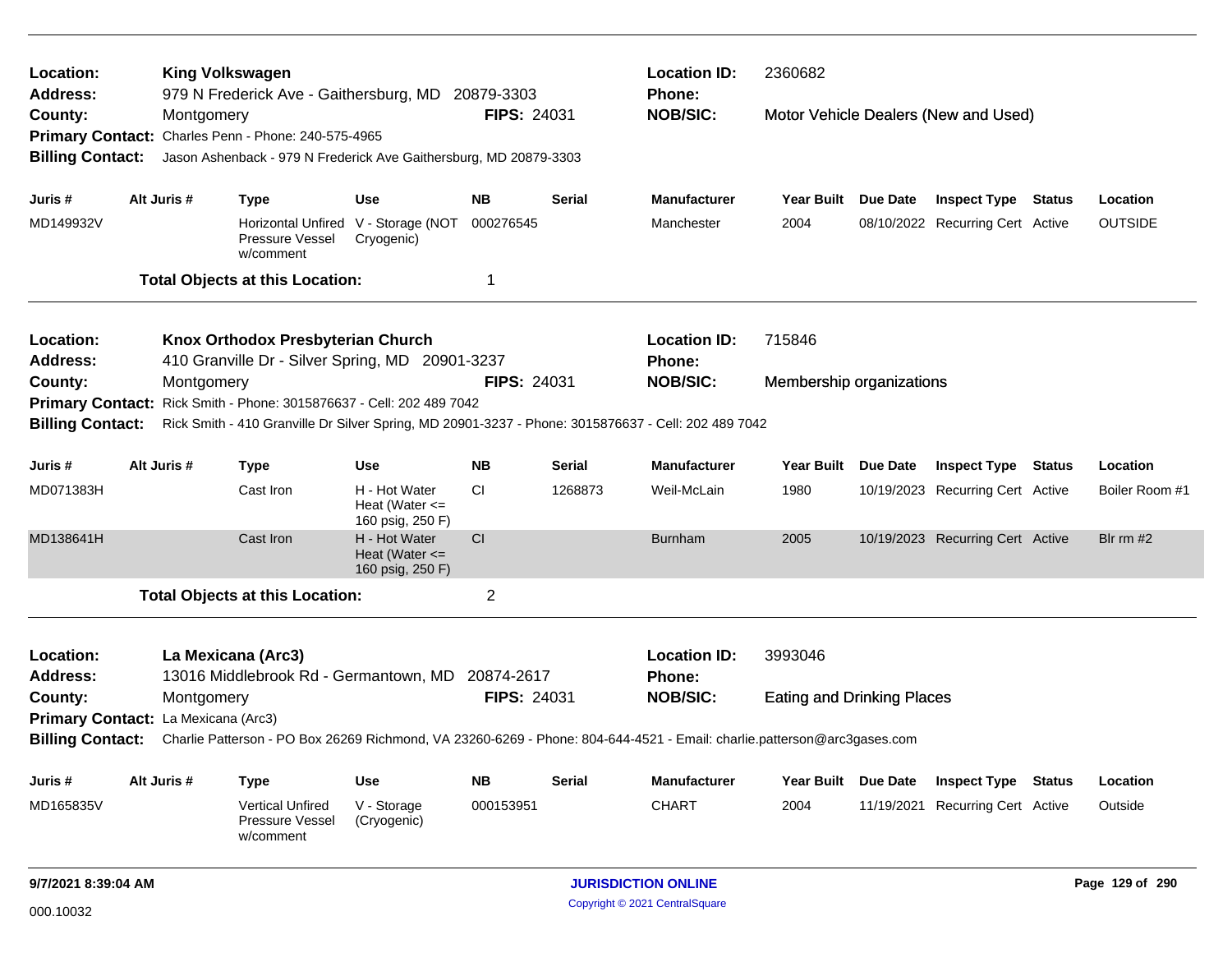|                                                                                               |                     |                                 | <b>Total Objects at this Location:</b>                                                        |                                                                                                                                                    | 1                      |                        |                                                                                                                                                                                     |                                                                   |                                                                |               |                                |
|-----------------------------------------------------------------------------------------------|---------------------|---------------------------------|-----------------------------------------------------------------------------------------------|----------------------------------------------------------------------------------------------------------------------------------------------------|------------------------|------------------------|-------------------------------------------------------------------------------------------------------------------------------------------------------------------------------------|-------------------------------------------------------------------|----------------------------------------------------------------|---------------|--------------------------------|
| Location:<br><b>Address:</b><br>County:<br><b>Primary Contact:</b><br><b>Billing Contact:</b> |                     | Montgomery<br>Lake Forest Exxon | <b>Lake Forest Exxon</b>                                                                      | 448 N Frederick Ave - Gaithersburg, MD 20877-2416                                                                                                  | <b>FIPS: 24031</b>     |                        | <b>Location ID:</b><br>Phone:<br><b>NOB/SIC:</b><br>Kathleen McCaney - 1815 Gallagher Rd Plymouth Meeting, PA 19462-2840 - Phone: 610-276-5988 - Email: kathleen.mccaney@sunoco.com | 3656991<br><b>Gasoline Service Stations</b>                       |                                                                |               |                                |
| Juris #                                                                                       |                     | Alt Juris #                     | <b>Type</b>                                                                                   | Use                                                                                                                                                | <b>NB</b>              | <b>Serial</b>          | <b>Manufacturer</b>                                                                                                                                                                 | Year Built Due Date                                               | <b>Inspect Type Status</b>                                     |               | Location                       |
| MD152146V                                                                                     |                     |                                 | <b>Vertical Unfired</b><br><b>Pressure Vessel</b><br>w/comment                                | V - Storage (NOT 000076138<br>Cryogenic)                                                                                                           |                        |                        | <b>Brunner</b>                                                                                                                                                                      | 1995                                                              | 02/10/2022 Recurring Cert Active                               |               | Car Wash                       |
|                                                                                               |                     |                                 | <b>Total Objects at this Location:</b>                                                        |                                                                                                                                                    | 1                      |                        |                                                                                                                                                                                     |                                                                   |                                                                |               |                                |
| Location:<br>Address:                                                                         |                     |                                 | <b>Lakeside Apartments</b>                                                                    | 517 S Frederick Ave - Gaithersburg, MD 20877-6361                                                                                                  |                        |                        | <b>Location ID:</b><br><b>Phone:</b>                                                                                                                                                | 716038                                                            |                                                                |               |                                |
| County:<br><b>Billing Contact:</b>                                                            |                     | Montgomery                      | Primary Contact: Karen Fishman - Cell: 240-300-1194                                           | - PO Box 4234 Silver Spring, MD 20914-4234 - Phone: 301-384-7762                                                                                   | <b>FIPS: 24031</b>     |                        | <b>NOB/SIC:</b>                                                                                                                                                                     | <b>Operators of Apartment Buildings</b>                           |                                                                |               |                                |
| Juris #                                                                                       |                     | Alt Juris #                     | <b>Type</b>                                                                                   | <b>Use</b>                                                                                                                                         | <b>NB</b>              | <b>Serial</b>          | <b>Manufacturer</b>                                                                                                                                                                 | Year Built Due Date                                               | <b>Inspect Type</b>                                            | <b>Status</b> | Location                       |
| MD047167H                                                                                     |                     |                                 | Cast Iron                                                                                     | H - Hot Water<br>Heat (Water $\leq$<br>160 psig, 250 F)                                                                                            | CI.                    |                        | Hydrotherm                                                                                                                                                                          | 1967                                                              | 10/06/2022 External Cert                                       | Active        | <b>Boiler Room</b>             |
| MD149620H                                                                                     |                     |                                 | <b>Water Heater</b><br>(HLW)                                                                  | H - Hot Water<br>Supply (Water <=<br>160 psig, 250 F)                                                                                              | 000082791              |                        | <b>Bradford White</b>                                                                                                                                                               | 2008                                                              | 10/06/2022 External Cert                                       | Active        | <b>Boiler Room</b>             |
|                                                                                               |                     |                                 | <b>Total Objects at this Location:</b>                                                        |                                                                                                                                                    | 2                      |                        |                                                                                                                                                                                     |                                                                   |                                                                |               |                                |
| Location:<br><b>Address:</b><br>County:<br><b>Billing Contact:</b>                            |                     | Montgomery                      | <b>Landmark at Glenmont Station</b><br>Primary Contact: Ephraim Crocker - Phone: 757-995-9072 | 12509 Winexburg Manor Dr - Silver Spring, MD 20906-3439<br>Ephraim Crocker - 2301 Glenallan Ave Silver Spring, MD 20906-3525 - Phone: 757-995-9072 | <b>FIPS: 24031</b>     |                        | <b>Location ID:</b><br><b>Phone:</b><br><b>NOB/SIC:</b>                                                                                                                             | 787370<br>301-933-4848<br><b>Operators of Apartment Buildings</b> |                                                                |               |                                |
|                                                                                               |                     |                                 |                                                                                               |                                                                                                                                                    |                        |                        |                                                                                                                                                                                     | Year Built Due Date                                               |                                                                |               |                                |
| Juris #<br>MD003535H                                                                          |                     | Alt Juris #                     | <b>Type</b><br><b>Horizontal Fire</b><br>Tube                                                 | <b>Use</b><br>H - Hot Water<br>Heat (Water $\leq$                                                                                                  | <b>NB</b><br>000039343 | <b>Serial</b><br>BLR-2 | <b>Manufacturer</b><br><b>Cleaver Brooks</b>                                                                                                                                        | 1969                                                              | <b>Inspect Type Status</b><br>04/03/2023 Recurring Cert Active |               | Location<br><b>Boiler Room</b> |
|                                                                                               | 9/7/2021 8:39:04 AM |                                 |                                                                                               |                                                                                                                                                    |                        |                        | <b>JURISDICTION ONLINE</b>                                                                                                                                                          |                                                                   |                                                                |               | Page 130 of 290                |

Copyright © 2021 CentralSquare 000.10032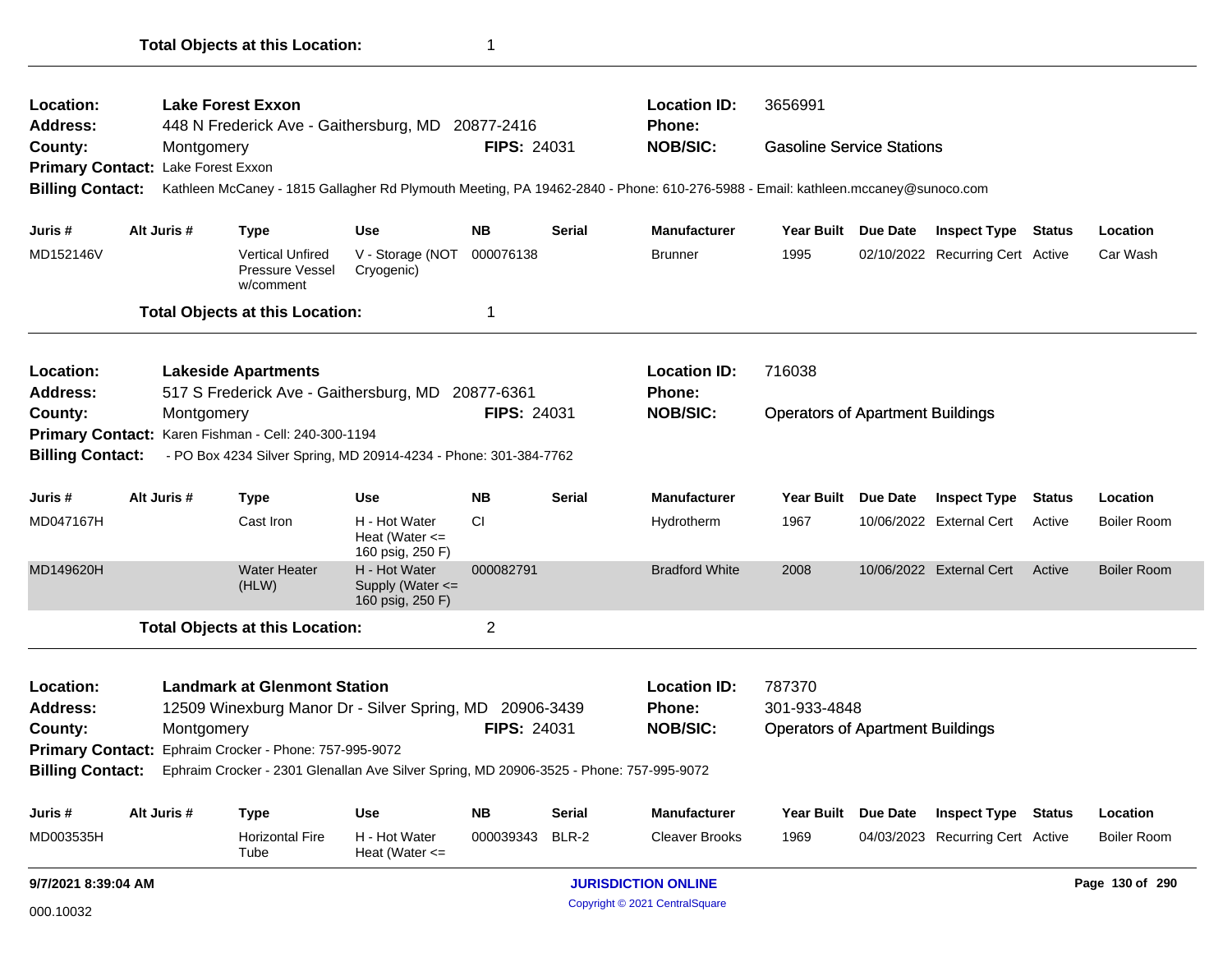| Juris #                 | Alt Juris # | <b>Type</b>                            | <b>Use</b>                                                                              | <b>NB</b>          | <b>Serial</b> | <b>Manufacturer</b>   | <b>Year Built</b>                       | Due Date | <b>Inspect Type Status</b>       |        | Location           |
|-------------------------|-------------|----------------------------------------|-----------------------------------------------------------------------------------------|--------------------|---------------|-----------------------|-----------------------------------------|----------|----------------------------------|--------|--------------------|
|                         |             |                                        | 160 psig, 250 F)                                                                        |                    |               |                       |                                         |          |                                  |        |                    |
| MD003536H               |             | <b>Horizontal Fire</b><br>Tube         | H - Hot Water<br>Heat (Water $\leq$<br>160 psig, 250 F)                                 | 000039381          |               | <b>Cleaver Brooks</b> | 1969                                    |          | 04/03/2023 Recurring Cert Active |        | <b>Boiler Room</b> |
| MD169514H               |             | <b>Water Heater</b><br>(HLW)           | H - Hot Water<br>Supply (Water <=<br>160 psig, 210 F)                                   | 000268938          | DWH-1         | A O Smith             | 2020                                    |          | 04/15/2023 Recurring Cert Active |        | <b>Boiler Room</b> |
| MD169515H               |             | <b>Water Heater</b><br>(HLW)           | H - Hot Water<br>Supply (Water <=<br>160 psig, 210 F)                                   | 000269335          | DWH-2         | A O Smith             | 2020                                    |          | 04/15/2023 Recurring Cert Active |        | <b>Boiler Room</b> |
| MD169516H               |             | <b>Water Heater</b><br>(HLW)           | H - Hot Water<br>Supply (Water $\leq$<br>160 psig, 210 F)                               | 000268939          | DWH-3         | A O Smith             | 2020                                    |          | 04/15/2023 Recurring Cert Active |        | Boiler Room        |
| MD169517H               |             | <b>Water Heater</b><br>(HLW)           | H - Hot Water<br>Supply (Water <=<br>160 psig, 210 F)                                   | 000266824          | DWH-4         | A O Smith             | 2020                                    |          | 04/15/2023 Recurring Cert Active |        | <b>Boiler Room</b> |
|                         |             | <b>Total Objects at this Location:</b> |                                                                                         | 6                  |               |                       |                                         |          |                                  |        |                    |
| Location:               |             | <b>Landmark at Glenmont Station</b>    |                                                                                         |                    |               | <b>Location ID:</b>   | 729306                                  |          |                                  |        |                    |
| <b>Address:</b>         |             | 12715 Layhill Rd - Silver Spring, MD   |                                                                                         | 20906-3421         |               | <b>Phone:</b>         | 301-933-4848                            |          |                                  |        |                    |
| County:                 | Montgomery  |                                        |                                                                                         | <b>FIPS: 24031</b> |               | <b>NOB/SIC:</b>       | <b>Operators of Apartment Buildings</b> |          |                                  |        |                    |
| <b>Primary Contact:</b> |             | Ephraim Crocker - Phone: 757-995-9072  |                                                                                         |                    |               |                       |                                         |          |                                  |        |                    |
| <b>Billing Contact:</b> |             |                                        | Ephraim Crocker - 2301 Glenallan Ave Silver Spring, MD 20906-3525 - Phone: 757-995-9072 |                    |               |                       |                                         |          |                                  |        |                    |
| Juris #                 | Alt Juris # | <b>Type</b>                            | <b>Use</b>                                                                              | <b>NB</b>          | <b>Serial</b> | <b>Manufacturer</b>   | <b>Year Built</b>                       | Due Date | <b>Inspect Type</b>              | Status | Location           |
| MD120716H               |             | <b>Water Heater</b><br>(HLW)           | H - Hot Water<br>Supply (Water $\leq$<br>160 psig, 210 F)                               | 000056878          | 71878         | Jet Glass             | 2002                                    |          | 04/03/2023 Recurring Cert Active |        | Mechanical<br>Room |
| MD169866H               |             | <b>Water Heater</b><br>(HLW)           | H - Hot Water<br>Supply (Water <=<br>160 psig, 210 F)                                   | 000136838          |               | <b>JETGLASS</b>       | 2021                                    |          | 04/15/2023 Recurring Cert Active |        | Mechanical<br>Room |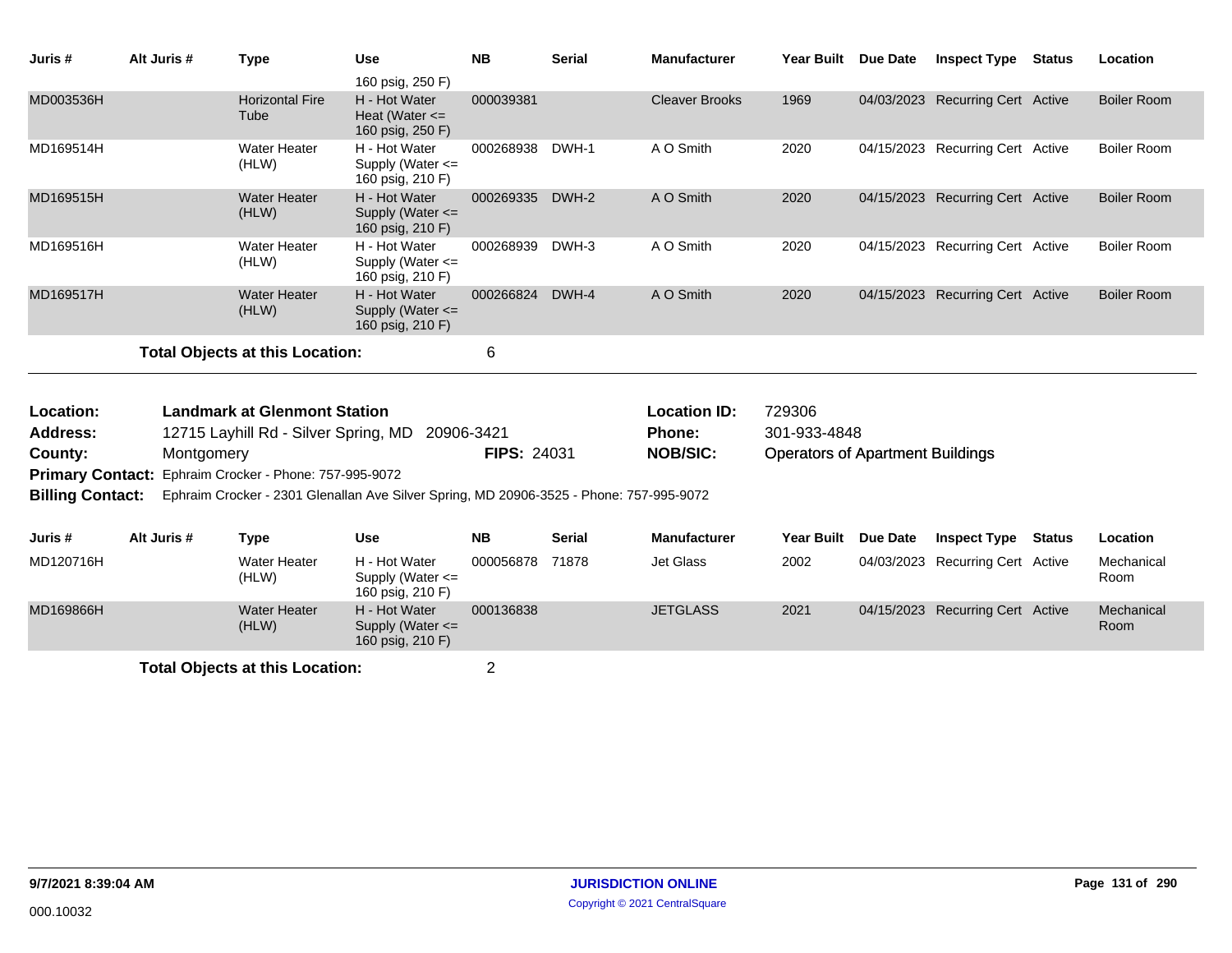| Location:                              |                                                                                           |             | <b>Landmark at Glenmont Station</b>                    |                                                                                         |                                  |               | <b>Location ID:</b>                  | 729307                                  |                                  |               |                    |
|----------------------------------------|-------------------------------------------------------------------------------------------|-------------|--------------------------------------------------------|-----------------------------------------------------------------------------------------|----------------------------------|---------------|--------------------------------------|-----------------------------------------|----------------------------------|---------------|--------------------|
| <b>Address:</b>                        |                                                                                           |             | 12725 Layhill Rd - Silver Spring, MD                   |                                                                                         | 20906-3423                       |               | <b>Phone:</b>                        | 301-933-4848                            |                                  |               |                    |
| County:                                |                                                                                           | Montgomery  |                                                        |                                                                                         | FIPS: 24031                      |               | <b>NOB/SIC:</b>                      | <b>Operators of Apartment Buildings</b> |                                  |               |                    |
| <b>Primary Contact:</b>                |                                                                                           |             | Ephraim Crocker - Phone: 757-995-9072                  |                                                                                         |                                  |               |                                      |                                         |                                  |               |                    |
| <b>Billing Contact:</b>                |                                                                                           |             |                                                        | Ephraim Crocker - 2301 Glenallan Ave Silver Spring, MD 20906-3525 - Phone: 757-995-9072 |                                  |               |                                      |                                         |                                  |               |                    |
| Juris #                                |                                                                                           | Alt Juris # | <b>Type</b>                                            | <b>Use</b>                                                                              | <b>NB</b>                        | <b>Serial</b> | <b>Manufacturer</b>                  | Year Built Due Date                     | <b>Inspect Type</b>              | Status        | Location           |
| MD142014H                              |                                                                                           |             | <b>Water Heater</b><br>(HLW)                           | H - Hot Water<br>Supply (Water $\leq$<br>160 psig, 210 F)                               | 000067889                        |               | <b>Jet Glass</b>                     | 2005                                    | 04/03/2023 Recurring Cert Active |               | Mechanical<br>Room |
| MD163461H                              |                                                                                           |             | <b>Water Heater</b><br>(HLW)                           | H - Hot Water<br>Supply (Water $\leq$<br>160 psig, 210 F)                               | 000126632                        |               | <b>Jet Glass</b>                     | 2018                                    | 04/03/2023 Recurring Cert Active |               | Mechanical<br>Room |
|                                        |                                                                                           |             | <b>Total Objects at this Location:</b>                 |                                                                                         | $\overline{2}$                   |               |                                      |                                         |                                  |               |                    |
| Location:                              | <b>Landmark at Glenmont Station</b><br>Address:<br>2217 Glenallan Ave - Silver Spring, MD |             |                                                        |                                                                                         |                                  |               | <b>Location ID:</b><br><b>Phone:</b> | 729308<br>301-933-4848                  |                                  |               |                    |
| County:<br>Montgomery                  |                                                                                           |             |                                                        |                                                                                         | 20906-3510<br><b>FIPS: 24031</b> |               | <b>NOB/SIC:</b>                      | <b>Operators of Apartment Buildings</b> |                                  |               |                    |
|                                        |                                                                                           |             | Primary Contact: Ephraim Crocker - Phone: 757-995-9072 |                                                                                         |                                  |               |                                      |                                         |                                  |               |                    |
| <b>Billing Contact:</b>                |                                                                                           |             |                                                        | Ephraim Crocker - 2301 Glenallan Ave Silver Spring, MD 20906-3525 - Phone: 757-995-9072 |                                  |               |                                      |                                         |                                  |               |                    |
|                                        |                                                                                           |             |                                                        |                                                                                         |                                  |               |                                      |                                         |                                  |               |                    |
| Juris #                                |                                                                                           | Alt Juris # | <b>Type</b>                                            | <b>Use</b>                                                                              | <b>NB</b>                        | Serial        | <b>Manufacturer</b>                  | Year Built Due Date                     | <b>Inspect Type</b>              | <b>Status</b> | Location           |
| MD006110H                              |                                                                                           |             | <b>Horizontal Fire</b><br>Tube                         | H - Hot Water<br>Heat (Water $\leq$<br>160 psig, 250 F)                                 | 000027744 L54526                 |               | <b>Cleaver Brooks</b>                | 1972                                    | 04/03/2023 Recurring Cert Active |               | <b>Boiler Room</b> |
| MD011002H                              |                                                                                           |             | <b>Horizontal Fire</b><br>Tube                         | H - Hot Water<br>Heat (Water $\leq$<br>160 psig, 250 F)                                 | 000027707 BLR-1                  |               | <b>Cleaver Brooks</b>                | 1972                                    | 04/03/2023 Recurring Cert Active |               | <b>Boiler Room</b> |
| MD142012H                              |                                                                                           |             | <b>Water Heater</b><br>(HLW)                           | H - Hot Water<br>Supply (Water $\leq$<br>160 psig, 210 F)                               | 000146549                        |               | A O Smith                            | 2010                                    | 04/03/2023 Recurring Cert Active |               | <b>Boiler Room</b> |
| MD145783H                              |                                                                                           |             | <b>Water Heater</b><br>(HLW)                           | H - Hot Water<br>Supply (Water $\leq$<br>160 psig, 210 F)                               | 000164721                        |               | A O Smith                            | 2011                                    | 04/03/2023 Recurring Cert Active |               | <b>Boiler Room</b> |
| MD166709H                              |                                                                                           |             | <b>Water Heater</b><br>(HLW)                           | H - Hot Water<br>Supply (Water <=<br>160 psig, 210 F)                                   | 000267767                        |               | A O Smith                            | 2020                                    | 08/20/2022 Recurring Cert Active |               | <b>Boiler Room</b> |
| MD166710H                              |                                                                                           |             | <b>Water Heater</b><br>(HLW)                           | H - Hot Water<br>Supply (Water $\leq$<br>160 psig, 210 F)                               | 000262294                        |               | A O Smith                            | 2020                                    | 08/20/2022 Recurring Cert Active |               | <b>Boiler Room</b> |
| <b>Total Objects at this Location:</b> |                                                                                           |             |                                                        | 6                                                                                       |                                  |               |                                      |                                         |                                  |               |                    |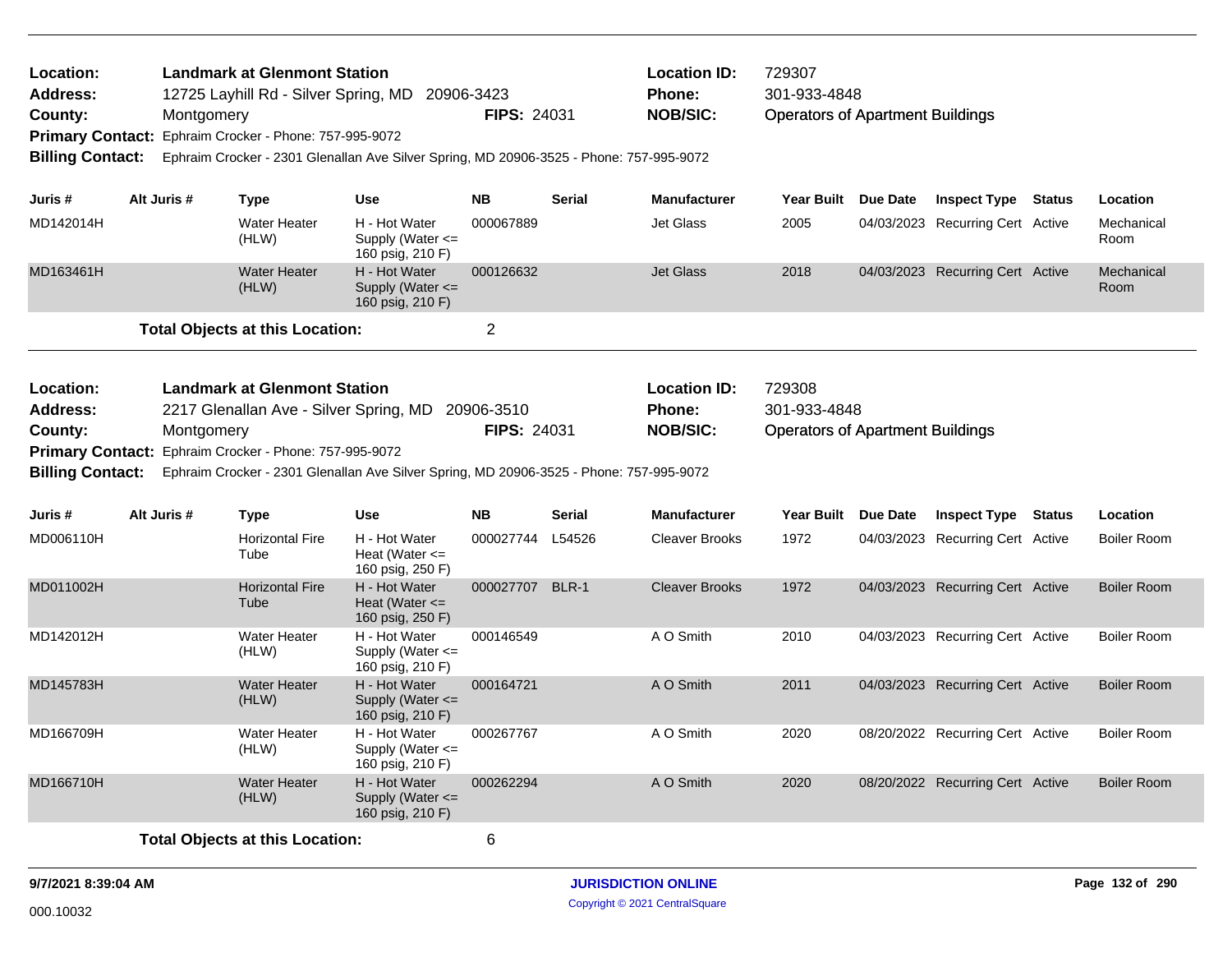| Location:               | Layhill Center (Bita Healthcare)                                                           |                    | <b>Location ID:</b> | 716358                                     |
|-------------------------|--------------------------------------------------------------------------------------------|--------------------|---------------------|--------------------------------------------|
| <b>Address:</b>         | 3227 Bel Pre Rd - Silver Spring, MD 20906-2423                                             |                    | <b>Phone:</b>       |                                            |
| County:                 | Montgomery                                                                                 | <b>FIPS: 24031</b> | <b>NOB/SIC:</b>     | Offices and Clinics of Doctors of Medicine |
|                         | Primary Contact: Janice Burnap - Phone: 919-529-4490 - Email: Janice.burnap@genesishcc.com |                    |                     |                                            |
| <b>Billing Contact:</b> | - 3227 Bel Pre Rd Silver Spring, MD 20906-2423                                             |                    |                     |                                            |
|                         |                                                                                            |                    |                     |                                            |

| Juris#    | Alt Juris # | Type                                                                  | Use                                                       | <b>NB</b> | <b>Serial</b>      | <b>Manufacturer</b>      | <b>Year Built</b> | Due Date | <b>Inspect Type</b>              | Status | Location           |
|-----------|-------------|-----------------------------------------------------------------------|-----------------------------------------------------------|-----------|--------------------|--------------------------|-------------------|----------|----------------------------------|--------|--------------------|
| MD067585H |             | Cast Iron                                                             | H - Hot Water<br>Heat (Water $\leq$<br>160 psig, 250 F)   | <b>CI</b> | 7FDA-5074-<br>1086 | Peerless                 | 1986              |          | 04/23/2023 Recurring Cert Active |        | Boiler Room        |
| MD142528H |             | <b>Water Tube</b><br>Coiled (NOT<br><b>Flueless Hi</b><br>Efficiency) | H - Hot Water<br>Supply (Water $\leq$<br>160 psig, 210 F) | 000014156 | 090539772          | $R$ <sub>B</sub> $\vert$ | 2005              |          | 04/23/2023 Recurring Cert Active |        | <b>Boiler Room</b> |
| MD142529H |             | Cast Iron                                                             | H - Hot Water<br>Heat (Water $\leq$<br>160 psig, 250 F)   | Cast Iron | 65212480           | <b>Burnham</b>           | 2010              |          | 04/23/2023 Recurring Cert Active |        | Boiler Room        |
| MD170215H |             | <b>Water Tube</b><br>Coiled (NOT<br><b>Flueless Hi</b><br>Efficiency) | H - Hot Water<br>Supply (Water $\leq$<br>160 psig, 210 F) | 000366516 |                    | LC                       | 2021              |          | 08/31/2023 Recurring Cert Active |        | <b>Boiler Room</b> |
|           |             | <b>Total Objects at this Location:</b>                                |                                                           | 4         |                    |                          |                   |          |                                  |        |                    |

| Location:       | <b>Lee Avenue Apartments</b>                                                           |                    | <b>Location ID:</b>           | 716408                                  |  |
|-----------------|----------------------------------------------------------------------------------------|--------------------|-------------------------------|-----------------------------------------|--|
| <b>Address:</b> | 127 Lee Ave - Takoma Park, MD 20912-4929                                               |                    | 301-774-3620<br><b>Phone:</b> |                                         |  |
| County:         | Montgomery                                                                             | <b>FIPS: 24031</b> | NOB/SIC:                      | <b>Operators of Apartment Buildings</b> |  |
|                 | Primary Contact: Ed Billingsly - Phone: 301-774-3620/301-924-5107 - Cell: 1-8009935715 |                    |                               |                                         |  |

**Billing Contact:** Ed Billingsly - PO Box 4589 Silver Spring, MD 20914-4589 - Phone: 301-774-3620/301-924-5107 - Cell: 1-8009935715

| Juris #   | Alt Juris # | Type                                   | Use                                                     | <b>NB</b> | <b>Serial</b> | <b>Manufacturer</b> | <b>Year Built</b> | <b>Due Date</b> | <b>Inspect Type</b>   | Status | Location    |
|-----------|-------------|----------------------------------------|---------------------------------------------------------|-----------|---------------|---------------------|-------------------|-----------------|-----------------------|--------|-------------|
| MD107059H |             | Cast Iron                              | H - Hot Water<br>Heat (Water $\leq$<br>160 psig, 250 F) |           |               | <b>Dunkirk</b>      | 1995              | 07/30/2021      | Recurring Cert Active |        | <b>BLRM</b> |
|           |             | <b>Total Objects at this Location:</b> |                                                         |           |               |                     |                   |                 |                       |        |             |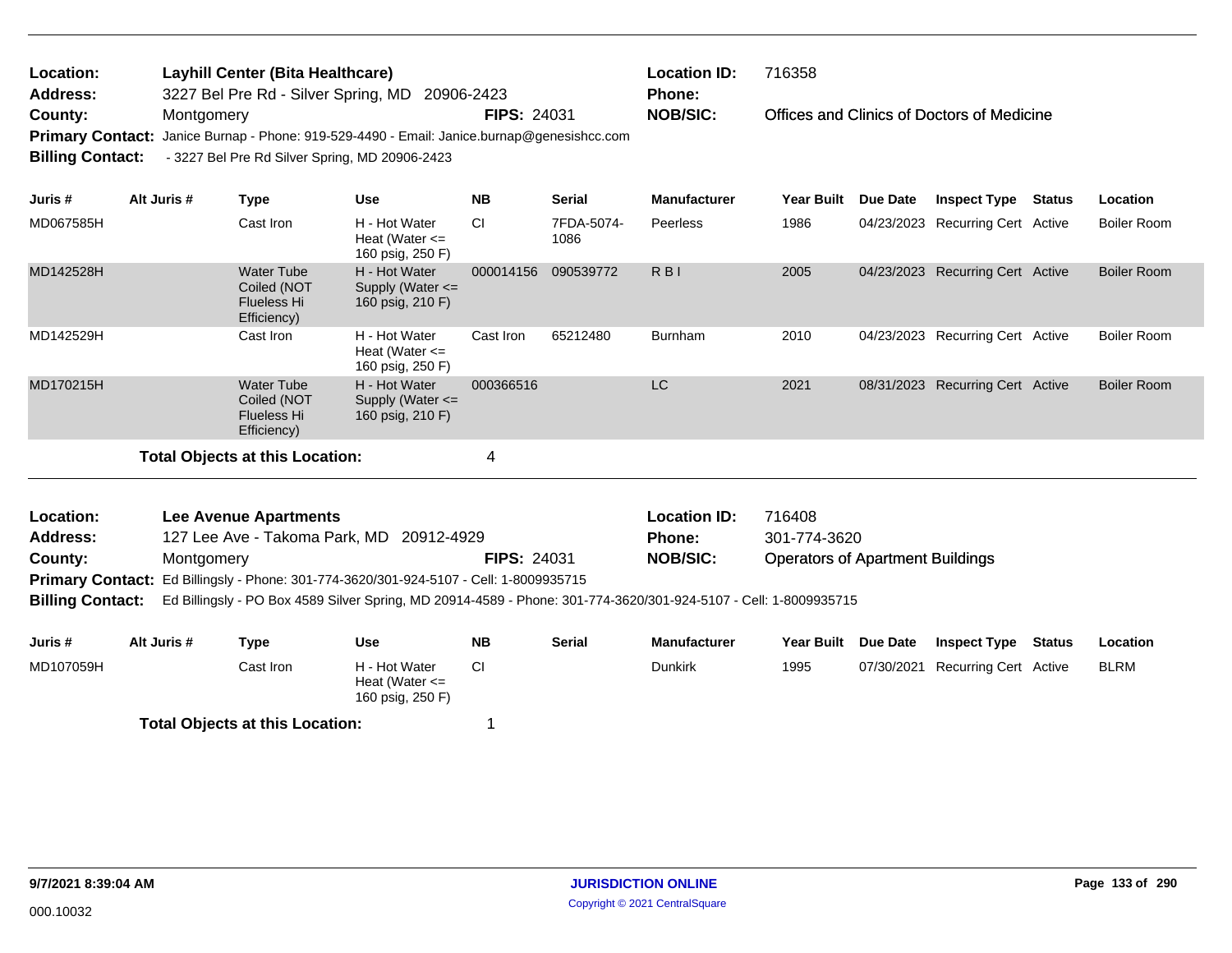| Location:<br><b>Address:</b>                                                                                                                                                                                                                                                                                                                                   |             | <b>Lees Auto Care Wheaton W Express</b><br>2204 University Blvd W - Wheaton, MD 20902-4506                       |                                                                    |                    |               | <b>Location ID:</b><br>Phone:                    | 727262                                                        |                 |                                                                |  |                        |
|----------------------------------------------------------------------------------------------------------------------------------------------------------------------------------------------------------------------------------------------------------------------------------------------------------------------------------------------------------------|-------------|------------------------------------------------------------------------------------------------------------------|--------------------------------------------------------------------|--------------------|---------------|--------------------------------------------------|---------------------------------------------------------------|-----------------|----------------------------------------------------------------|--|------------------------|
| County:<br><b>Primary Contact:</b><br><b>Billing Contact:</b>                                                                                                                                                                                                                                                                                                  | Montgomery  | Sang Lee - Phone: 301-949-8004<br>Sang Lee - 2204 University Blvd W Wheaton, MD 20902-4506 - Phone: 301-949-8004 |                                                                    | <b>FIPS: 24031</b> |               | <b>NOB/SIC:</b>                                  | <b>Gasoline Service Stations</b>                              |                 |                                                                |  |                        |
|                                                                                                                                                                                                                                                                                                                                                                |             |                                                                                                                  |                                                                    | <b>NB</b>          |               |                                                  |                                                               |                 |                                                                |  |                        |
| Juris #<br>MD113091V                                                                                                                                                                                                                                                                                                                                           | Alt Juris # | <b>Type</b><br><b>Vertical Unfired</b><br>Pressure Vessel<br>w/comment                                           | <b>Use</b><br>V - Storage (NOT 001024115<br>Cryogenic)             |                    | <b>Serial</b> | <b>Manufacturer</b><br>Manchester                | Year Built Due Date<br>2000                                   |                 | <b>Inspect Type Status</b><br>12/06/2022 Recurring Cert Active |  | Location<br>Shop       |
|                                                                                                                                                                                                                                                                                                                                                                |             | <b>Total Objects at this Location:</b>                                                                           |                                                                    | 1                  |               |                                                  |                                                               |                 |                                                                |  |                        |
| Leidos<br>Location:<br><b>Address:</b><br>700 N Frederick Ave - Gaithersburg, MD 20879-3328<br>County:<br>Montgomery<br>Primary Contact: Charles Abell - Phone: 202-308-9168 - Email: charles.abell@jll.com<br><b>Billing Contact:</b><br>Charles Abell - 700 N Frederick Ave Gaithersburg, MD 20879-3328 - Phone: 202-308-9168 - Email: charles.abell@jll.com |             |                                                                                                                  |                                                                    | FIPS: 24031        |               | <b>Location ID:</b><br>Phone:<br><b>NOB/SIC:</b> | 716829<br>301-240-7035<br>Electrical and electronic equipment |                 |                                                                |  |                        |
| Juris #                                                                                                                                                                                                                                                                                                                                                        | Alt Juris # | <b>Type</b>                                                                                                      | <b>Use</b>                                                         | <b>NB</b>          | <b>Serial</b> | <b>Manufacturer</b>                              | Year Built                                                    | <b>Due Date</b> | <b>Inspect Type Status</b>                                     |  | Location               |
| MD133169V                                                                                                                                                                                                                                                                                                                                                      | Chiller-2   | Heat Exchanger -<br>Shell and Tube                                                                               | V - Process-Heat<br>Transfer-Other<br>w/comment                    | 000020535          | 00000         | Carrier                                          | 2008                                                          |                 | 01/16/2021 Recurring Cert Active                               |  | 182 Mechanical<br>Room |
| MD140020H                                                                                                                                                                                                                                                                                                                                                      | BLR-1       | Electric (NOT<br>HLW)                                                                                            | H - Hot Water<br>Heat (Water $\leq$<br>160 psig, 250 F)            | 000019405 M702090  |               | Lochinvar                                        | 2011                                                          |                 | 01/16/2021 Recurring Cert Active                               |  | 182 Mechanical<br>Room |
| MD148964H                                                                                                                                                                                                                                                                                                                                                      | BLR-2       | Electric (NOT<br>HLW)                                                                                            | H - Hot Water<br>Heat (Water $\leq$<br>160 psig, 250 F)            | 000020102          |               | Lochinvar                                        | 2011                                                          |                 | 01/16/2021 Recurring Cert Active                               |  | 182 Mechanical<br>Room |
| MD155228V                                                                                                                                                                                                                                                                                                                                                      | Chiller-3   | <b>Horizontal Unfired</b><br><b>Pressure Vessel</b><br>w/comment                                                 | V - Process-Heat<br>Transfer-Other<br>w/comment                    | 000027673          |               | Carrier                                          | 2014                                                          |                 | 01/16/2021 Recurring Cert Active                               |  | 182 Mechanical<br>Room |
| MD155229V                                                                                                                                                                                                                                                                                                                                                      | Chiller-1   | Heat Exchanger -<br>Shell and Tube                                                                               | V - Process-Heat 000033397<br>Transfer-<br><b>Feedwater Heater</b> |                    |               | Carrier                                          | 2015                                                          |                 | 01/16/2021 Recurring Cert Active                               |  | 182 Mechanical<br>Room |
|                                                                                                                                                                                                                                                                                                                                                                |             | <b>Total Objects at this Location:</b>                                                                           |                                                                    | 5                  |               |                                                  |                                                               |                 |                                                                |  |                        |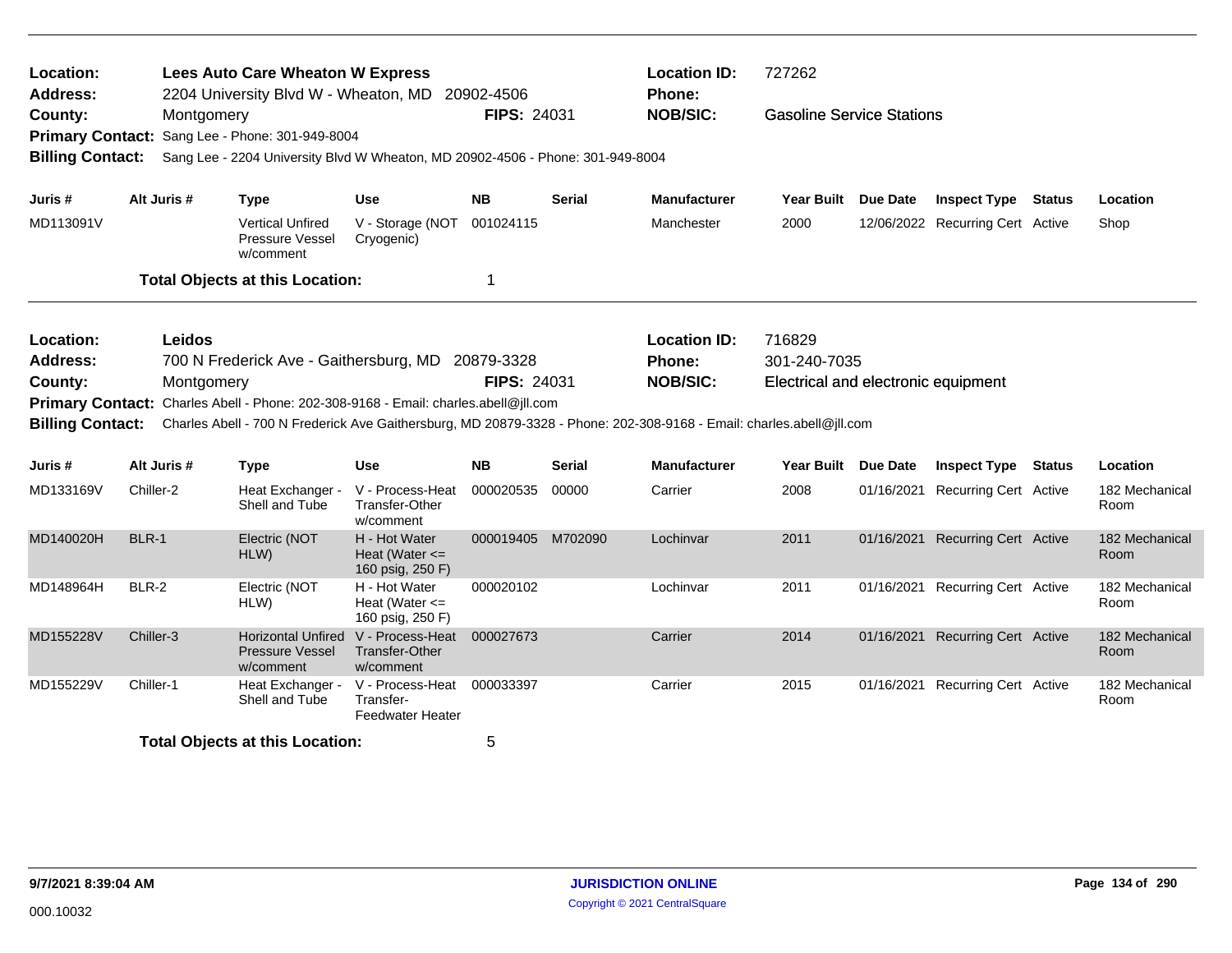| Location:<br><b>Address:</b><br>County:            |                | <b>Lexus Of Rockville</b> |                                                                       | 15501 Frederick Rd - Rockville, MD 20855-2110                                                                                                    | <b>FIPS: 24031</b> |               | <b>Location ID:</b><br><b>Phone:</b><br><b>NOB/SIC:</b>                                                                            | 716550                               | Automotive dealers and gasoline service stations |                                  |               |                                  |  |
|----------------------------------------------------|----------------|---------------------------|-----------------------------------------------------------------------|--------------------------------------------------------------------------------------------------------------------------------------------------|--------------------|---------------|------------------------------------------------------------------------------------------------------------------------------------|--------------------------------------|--------------------------------------------------|----------------------------------|---------------|----------------------------------|--|
| <b>Primary Contact:</b><br><b>Billing Contact:</b> |                | Montgomery                |                                                                       | Larry Solan - Phone: 301-639-7254 - Email: larry.solan@rockvillelexus.com<br>- 15501 Frederick Rd Rockville, MD 20855-2110 - Phone: 301-762-9009 |                    |               |                                                                                                                                    |                                      |                                                  |                                  |               |                                  |  |
| Juris #                                            | Alt Juris #    |                           | <b>Type</b>                                                           | <b>Use</b>                                                                                                                                       | <b>NB</b>          | <b>Serial</b> | <b>Manufacturer</b>                                                                                                                | <b>Year Built</b>                    | <b>Due Date</b>                                  | <b>Inspect Type</b>              | <b>Status</b> | Location                         |  |
| MD128741V                                          |                |                           | Horizontal Unfired<br><b>Pressure Vessel</b><br>w/comment             | V - Storage (NOT<br>Cryogenic)                                                                                                                   | 000668708          |               | Manchester                                                                                                                         | 2006                                 |                                                  | 01/16/2023 Recurring Cert Active |               | <b>COMPRESSOR</b><br>R           |  |
| MD146257V                                          |                |                           | <b>Vertical Unfired</b><br><b>Pressure Vessel</b><br>w/comment        | V - Storage (NOT<br>Cryogenic)                                                                                                                   | 000269212          |               | Morganton                                                                                                                          | 2012                                 |                                                  | 01/16/2023 Recurring Cert Active |               | Car Wash                         |  |
|                                                    |                |                           | <b>Total Objects at this Location:</b>                                |                                                                                                                                                  | $\overline{2}$     |               |                                                                                                                                    |                                      |                                                  |                                  |               |                                  |  |
| Location:                                          |                |                           | <b>LGIT - City of Rockville/Civic Center</b>                          |                                                                                                                                                  |                    |               | <b>Location ID:</b>                                                                                                                | 707260                               |                                                  |                                  |               |                                  |  |
| <b>Address:</b>                                    |                |                           |                                                                       | 601 Edmonston Drive - Rockville, MD 20852-1009                                                                                                   |                    |               | <b>Phone:</b>                                                                                                                      | C5402165-1035                        |                                                  |                                  |               |                                  |  |
| County:                                            |                | Montgomery                |                                                                       | Primary Contact: Jason Beale - Phone: 240-314-8726 - Cell: 240-876-6580 - Email: jbeale@rockvillemd.gov                                          | <b>FIPS: 24031</b> |               | <b>NOB/SIC:</b>                                                                                                                    | Holding and other investment offices |                                                  |                                  |               |                                  |  |
| <b>Billing Contact:</b>                            |                |                           |                                                                       |                                                                                                                                                  |                    |               | Jason Beale - 14625 Rothgeb Dr Rockville, MD 20850-5312 - Phone: 240-314-8726 - Cell: 240-876-6580 - Email: jbeale@rockvillemd.gov |                                      |                                                  |                                  |               |                                  |  |
| Juris #                                            | Alt Juris #    |                           | <b>Type</b>                                                           | <b>Use</b>                                                                                                                                       | <b>NB</b>          | <b>Serial</b> | <b>Manufacturer</b>                                                                                                                | <b>Year Built</b>                    | Due Date                                         | <b>Inspect Type</b>              | <b>Status</b> | Location                         |  |
| MD066132H                                          | -1             |                           | Cast Iron                                                             | H - Hot Water<br>Heat (Water $\leq$<br>160 psig, 250 F)                                                                                          | <b>CI</b>          | CP1441927     | Weil-McLain                                                                                                                        | 1987                                 | 08/26/2021                                       | <b>External Cert</b>             | Active        | <b>Boiler Room</b><br>Auditorium |  |
| MD143500H                                          | $\overline{1}$ |                           | <b>Water Tube</b><br>Coiled (NOT<br><b>Flueless Hi</b><br>Efficiency) | H - Hot Water<br>Heat (Water $\leq$<br>160 psig, 250 F)                                                                                          | 000012707          |               | $R$ <sub>B</sub> $\mid$                                                                                                            | 2005                                 | 08/26/2021                                       | <b>External Cert</b>             | Active        | <b>Mansion Boiler</b><br>Room    |  |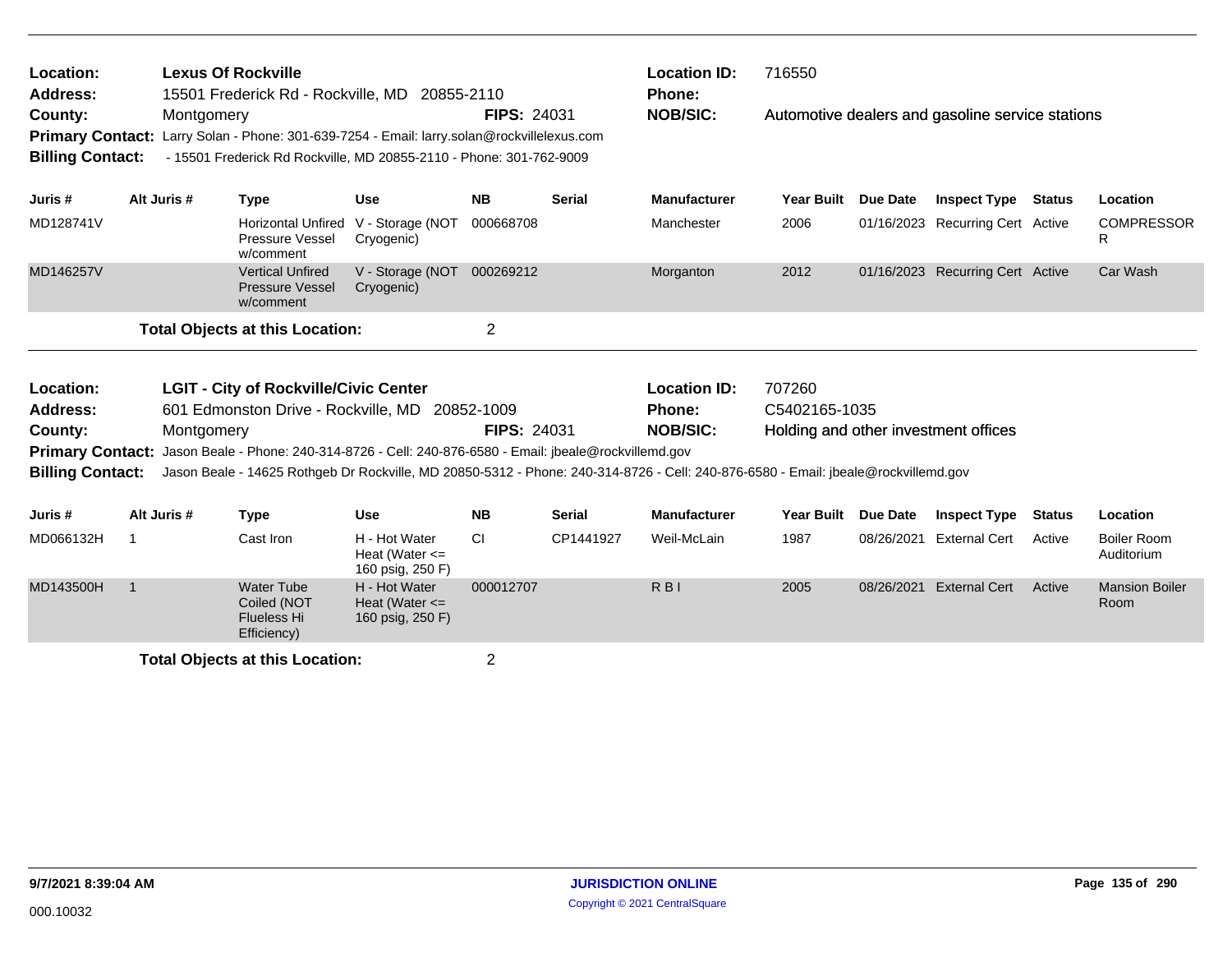| Location:       | <b>LGIT - City of Rockville/Police Station Annex</b> |                                                                                                                                                     | <b>Location ID:</b> | 2549032                  |  |  |  |  |  |  |  |
|-----------------|------------------------------------------------------|-----------------------------------------------------------------------------------------------------------------------------------------------------|---------------------|--------------------------|--|--|--|--|--|--|--|
| <b>Address:</b> |                                                      | 2 W Montgomery Ave - Rockville, MD 20850-4211<br><b>Phone:</b>                                                                                      |                     |                          |  |  |  |  |  |  |  |
| County:         | Montaomerv                                           | <b>FIPS: 24031</b>                                                                                                                                  | <b>NOB/SIC:</b>     | <b>Police Protection</b> |  |  |  |  |  |  |  |
|                 |                                                      | Primary Contact: Jason Beale - Phone: 240-314-8726 - Cell: 240-876-6580 - Email: jbeale@rockvillemd.gov                                             |                     |                          |  |  |  |  |  |  |  |
|                 |                                                      | Billing Contact: Jason Beale - 14625 Rothgeb Dr Rockville, MD 20850-5312 - Phone: 240-314-8726 - Cell: 240-876-6580 - Email: jbeale@rockvillemd.gov |                     |                          |  |  |  |  |  |  |  |

| Juris #   | Alt Juris # | Type                                   | Use                                                       | <b>NB</b> | <b>Serial</b> | <b>Manufacturer</b>     | <b>Year Built</b> | Due Date | <b>Inspect Type</b>              | Status | <b>Location</b> |
|-----------|-------------|----------------------------------------|-----------------------------------------------------------|-----------|---------------|-------------------------|-------------------|----------|----------------------------------|--------|-----------------|
| MD142571H |             | Cast Aluminum                          | H - Hot Water<br>Heat (Water $\leq$<br>160 psig, 250 F)   | CA        | M508-11-6448  | Patterson Kelley        | 2011              |          | 04/20/2022 Recurring Cert Active |        | Boiler Room     |
| MD142572H |             | Cast Aluminum                          | H - Hot Water<br>Heat (Water $\leq$<br>160 psig, 250 F)   | <b>CA</b> | M517-11-6677  | <b>Patterson Kelley</b> | 2011              |          | 04/20/2022 Recurring Cert Active |        | Boiler Room     |
| MD142573H |             | Water Heater<br>(HLW)                  | H - Hot Water<br>Supply (Water $\leq$<br>160 psig, 210 F) | 000132644 |               | <b>PVI</b> Industries   | 2011              |          | 04/20/2022 External Cert         | Active | Boiler Room     |
|           |             | <b>Total Objects at this Location:</b> |                                                           |           |               |                         |                   |          |                                  |        |                 |

| <b>Location:</b> | <b>LGIT - City of Rockville/Swim Center</b>                                                                                                         |                                                                                                         | <b>Location ID:</b> | 2958331                                |  |  |  |  |  |  |  |
|------------------|-----------------------------------------------------------------------------------------------------------------------------------------------------|---------------------------------------------------------------------------------------------------------|---------------------|----------------------------------------|--|--|--|--|--|--|--|
| <b>Address:</b>  | 355 Martins Ln - Rockville, MD 20850-1857                                                                                                           |                                                                                                         | <b>Phone:</b>       |                                        |  |  |  |  |  |  |  |
| County:          | Montaomerv                                                                                                                                          | <b>FIPS: 24031</b>                                                                                      | NOB/SIC:            | Amusement and Recreation Services, NEC |  |  |  |  |  |  |  |
|                  |                                                                                                                                                     | Primary Contact: Jason Beale - Phone: 240-314-8726 - Cell: 240-876-6580 - Email: jbeale@rockvillemd.gov |                     |                                        |  |  |  |  |  |  |  |
|                  | Billing Contact: Jason Beale - 14625 Rothgeb Dr Rockville, MD 20850-5312 - Phone: 240-314-8726 - Cell: 240-876-6580 - Email: jbeale@rockvillemd.gov |                                                                                                         |                     |                                        |  |  |  |  |  |  |  |

| Juris #   | Alt Juris #   | Type                         | <b>Use</b>                                              | <b>NB</b> | <b>Serial</b> | <b>Manufacturer</b> | Year Built | Due Date   | <b>Inspect Type</b>              | Status | <b>Location</b>   |
|-----------|---------------|------------------------------|---------------------------------------------------------|-----------|---------------|---------------------|------------|------------|----------------------------------|--------|-------------------|
| MD167736H |               | <b>Water Heater</b><br>(HLW) | H - Hot Water<br>Heat (Water $\leq$<br>160 psig, 250 F) | 000297632 |               | LC.                 | 2016       |            | 10/15/2022 Recurring Cert Active |        | <b>NORTH POOL</b> |
| MD167737H |               | <b>Water Heater</b><br>(HLW) | H - Hot Water<br>Heat (Water $\leq$<br>160 psig, 250 F) | 000296987 |               | <b>LC</b>           | 2016       | 10/15/2022 | <b>Recurring Cert Active</b>     |        | <b>NORTH POOL</b> |
| MD167738H | left          | <b>Water Heater</b><br>(HLW) | H - Hot Water<br>Heat (Water $\leq$<br>160 psig, 250 F) | 000107795 |               | <b>ALC GOYINI</b>   | 2019       | 10/15/2022 | <b>Recurring Cert Active</b>     |        | <b>SOUTH POOL</b> |
| MD167739H | <b>MIDDLE</b> | <b>Water Heater</b><br>(HLW) | H - Hot Water<br>Heat (Water $\leq$<br>160 psig, 250 F) | 000107794 |               | <b>ALC GOYINI</b>   | 2019       |            | 10/15/2022 Recurring Cert Active |        | <b>SOUTH POOL</b> |
| MD167740H |               | <b>Water Heater</b><br>(HLW) | H - Hot Water<br>Heat (Water $\leq$<br>160 psig, 250 F) | 000104881 |               | ALC GOYINI          | 2019       | 10/15/2022 | <b>Recurring Cert Active</b>     |        | SOUTH POOL        |
| MD167741H |               | <b>Water Heater</b><br>(HLW) | H - Hot Water<br>Heat (Water $\leq$                     | 000326387 |               | <b>LC</b>           | 2018       |            | 10/15/2022 Recurring Cert Active |        | <b>SOUTH POOL</b> |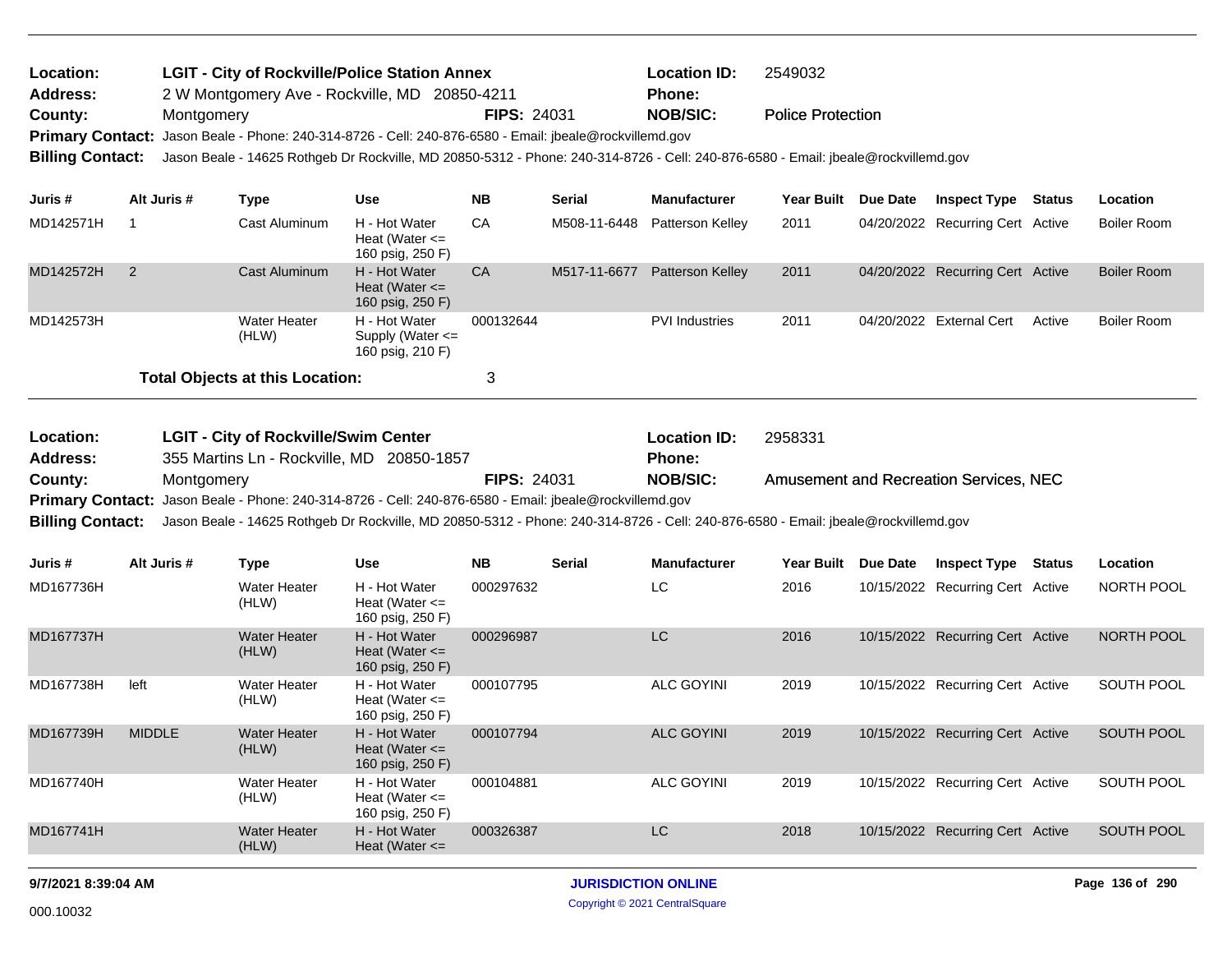| Juris #                                            | Alt Juris # | <b>Type</b>                               | <b>Use</b>                                                                                                                                                                          | <b>NB</b>          | <b>Serial</b>                 | <b>Manufacturer</b> | Year Built Due Date |                 | <b>Inspect Type</b>                    | <b>Status</b> | Location           |
|----------------------------------------------------|-------------|-------------------------------------------|-------------------------------------------------------------------------------------------------------------------------------------------------------------------------------------|--------------------|-------------------------------|---------------------|---------------------|-----------------|----------------------------------------|---------------|--------------------|
|                                                    |             | <b>Total Objects at this Location:</b>    | 160 psig, 250 F)                                                                                                                                                                    | 6                  |                               |                     |                     |                 |                                        |               |                    |
|                                                    |             |                                           |                                                                                                                                                                                     |                    |                               |                     |                     |                 |                                        |               |                    |
| Location:                                          |             | <b>LGIT - Gaithersburg City/Arts Barn</b> |                                                                                                                                                                                     |                    |                               | <b>Location ID:</b> | 711563              |                 |                                        |               |                    |
| <b>Address:</b>                                    |             |                                           | 311 Kent Square Rd - Gaithersburg, MD                                                                                                                                               | 20878-5727         |                               | Phone:              |                     |                 |                                        |               |                    |
| County:                                            | Montgomery  |                                           |                                                                                                                                                                                     | <b>FIPS: 24031</b> |                               | <b>NOB/SIC:</b>     |                     |                 | Amusement and Recreation Services, NEC |               |                    |
|                                                    |             |                                           | Primary Contact: Ron Kaczmarek - Phone: 240-805-1262 - Cell: 240-876-7010 - Email: ron.kaczmarek@gaithersburgmd.gov                                                                 |                    |                               |                     |                     |                 |                                        |               |                    |
| <b>Billing Contact:</b>                            |             |                                           | Ron Kaczmarek - 800 Rabbitt Rd Gaithersburg, MD 20878-1600 - Phone: 240-805-1262 - Cell: 240-876-7010 - Email: ron.kaczmarek@gaithersburgmd.gov                                     |                    |                               |                     |                     |                 |                                        |               |                    |
| Juris #                                            | Alt Juris # | <b>Type</b>                               | Use                                                                                                                                                                                 | <b>NB</b>          | <b>Serial</b>                 | <b>Manufacturer</b> | <b>Year Built</b>   | <b>Due Date</b> | <b>Inspect Type Status</b>             |               | Location           |
| MD169385H                                          |             | <b>Water Heater</b><br>(HLW)              | H - Hot Water<br>Heat (Water $\leq$<br>160 psig, 250 F)                                                                                                                             | 000107058          |                               | <b>AIC GDYNIA</b>   | 2019                |                 | 10/01/2022 Recurring Cert Active       |               | <b>BLRM</b>        |
|                                                    |             | <b>Total Objects at this Location:</b>    |                                                                                                                                                                                     | 1                  |                               |                     |                     |                 |                                        |               |                    |
| Location:                                          |             | <b>LGIT - Takoma Park City/Govt Bldg</b>  |                                                                                                                                                                                     |                    |                               | <b>Location ID:</b> | 707243              |                 |                                        |               |                    |
| <b>Address:</b>                                    |             |                                           | 7500 Maple Ave - Takoma Park, MD 20912-4998                                                                                                                                         |                    | 301-370-6133<br><b>Phone:</b> |                     |                     |                 |                                        |               |                    |
| County:                                            | Montgomery  |                                           |                                                                                                                                                                                     | <b>FIPS: 24031</b> |                               | <b>NOB/SIC:</b>     |                     |                 | Finance, taxation, and monetary policy |               |                    |
| <b>Primary Contact:</b><br><b>Billing Contact:</b> |             |                                           | John Lupari - Phone: 301-891-7627 - Email: johnl@takomaparkmd.gov<br>John Lupari - 31 Oswego Ave Silver Spring, MD 20910-5107 - Phone: 301-891-7627 - Email: johnl@takomaparkmd.gov |                    |                               |                     |                     |                 |                                        |               |                    |
| Juris #                                            | Alt Juris # | <b>Type</b>                               | <b>Use</b>                                                                                                                                                                          | <b>NB</b>          | Serial                        | Manufacturer        | <b>Year Built</b>   | Due Date        | <b>Inspect Type</b>                    | <b>Status</b> | Location           |
| MD141379H                                          | -1          | Cast Iron                                 | H - Hot Water<br>Heat (Water $\leq$<br>160 psig, 250 F)                                                                                                                             | <b>CI</b>          | 556279-<br>200609             | KINGSLEY GROUP      | 2007                |                 | 01/14/2022 External Cert               | Active        | Boiler Room        |
| MD141388H                                          | 2           | Cast Iron                                 | H - Hot Water<br>Heat (Water $\leq$<br>160 psig, 250 F)                                                                                                                             | CI                 | 555384-<br>200608             | KINGSLEY GROUP 2006 |                     |                 | 01/14/2022 External Cert               | Active        | <b>Boiler Room</b> |
| MD165879H                                          | 3           | Cast Iron                                 | H - Hot Water<br>Heat (Water $\leq$<br>160 psig, 250 F)                                                                                                                             | <b>CI</b>          | 766069-201811 BFC             |                     | 2019                |                 | 01/14/2022 Recurring Cert Active       |               | Boiler Room        |
|                                                    |             | <b>Total Objects at this Location:</b>    |                                                                                                                                                                                     | 3                  |                               |                     |                     |                 |                                        |               |                    |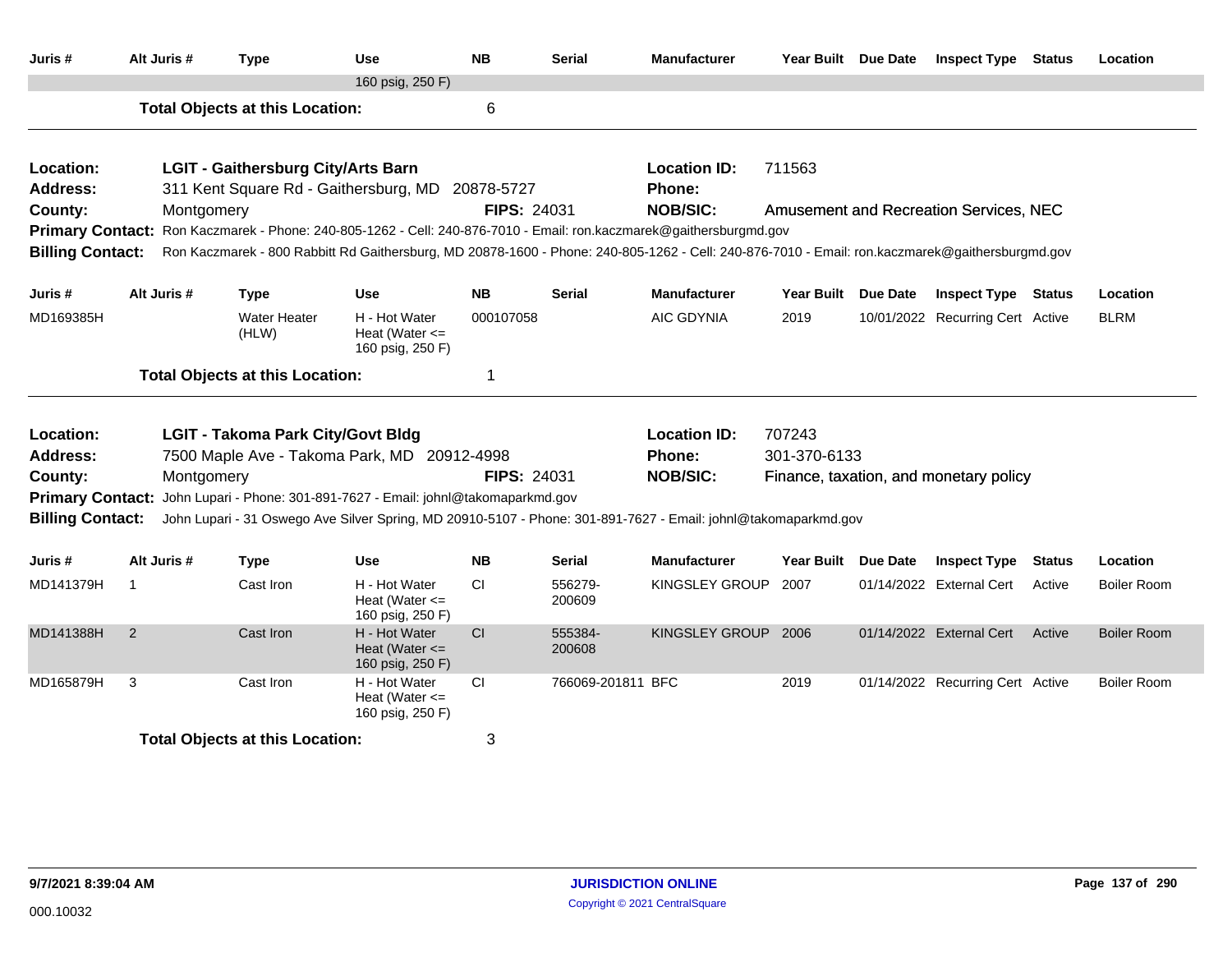| Location:<br>Address:   |             | <b>LGIT - Takoma Park/Public Works Facility</b><br>31 Oswego Ave - Silver Spring, MD 20910-5107     |                                                           |                    |               | <b>Location ID:</b><br>Phone: | 707241<br>301-370-6133 |          |                                        |               |                      |
|-------------------------|-------------|-----------------------------------------------------------------------------------------------------|-----------------------------------------------------------|--------------------|---------------|-------------------------------|------------------------|----------|----------------------------------------|---------------|----------------------|
| County:<br>Montgomery   |             |                                                                                                     |                                                           | <b>FIPS: 24031</b> |               | <b>NOB/SIC:</b>               |                        |          | Finance, taxation, and monetary policy |               |                      |
|                         |             | Primary Contact: John Lupari - Phone: 301-891-7617 - Cell: 202-302-5766                             |                                                           |                    |               |                               |                        |          |                                        |               |                      |
| <b>Billing Contact:</b> |             | John Lupari - 31 Oswego Ave Silver Spring, MD 20910-5107 - Phone: 301-891-7617 - Cell: 202-302-5766 |                                                           |                    |               |                               |                        |          |                                        |               |                      |
| Juris #                 | Alt Juris # | Type                                                                                                | <b>Use</b>                                                | <b>NB</b>          | <b>Serial</b> | <b>Manufacturer</b>           | Year Built             | Due Date | <b>Inspect Type</b>                    | <b>Status</b> | <b>Location</b>      |
| MD141261H               |             | Cast Aluminum                                                                                       | H - Hot Water<br>Heat (Water $\leq$<br>160 psig, 250 F)   | 000171312          |               | Lochinvar                     | 2010                   |          | 01/14/2022 External Cert               | Active        | Boiler Rm            |
| MD141262H               |             | Water Heater<br>(HLW)                                                                               | H - Hot Water<br>Supply (Water $\leq$<br>160 psig, 250 F) | 000086730          |               | <b>Bradford White</b>         | 2009                   |          | 01/14/2022 External Cert               | Active        | <b>Admin Showers</b> |
| MD141271V               |             | Horizontal Unfired<br><b>Pressure Vessel</b><br>w/comment                                           | V - Storage (NOT<br>Cryogenic)                            | 000011041          |               | Morganton                     | 2008                   |          | 01/14/2022 External Cert               | Active        | Garage               |

| Location:<br><b>Address:</b><br>County:<br><b>Primary Contact: Library</b><br><b>Billing Contact:</b> | Library<br>Montgomery | 8901 Colesville Rd - Silver Spring, MD 20910-4339         |                                                         | <b>FIPS: 24031</b> |               | <b>Location ID:</b><br><b>Phone:</b><br><b>NOB/SIC:</b> | 725000<br>Libraries |                 |                                  |        |                    |
|-------------------------------------------------------------------------------------------------------|-----------------------|-----------------------------------------------------------|---------------------------------------------------------|--------------------|---------------|---------------------------------------------------------|---------------------|-----------------|----------------------------------|--------|--------------------|
| Juris #                                                                                               | Alt Juris #           | Type                                                      | <b>Use</b>                                              | <b>NB</b>          | <b>Serial</b> | <b>Manufacturer</b>                                     | <b>Year Built</b>   | <b>Due Date</b> | Inspect Type                     | Status | Location           |
| MD066039V                                                                                             |                       | Horizontal Unfired<br><b>Pressure Vessel</b><br>w/comment | V - Storage (NOT<br>Cryogenic)                          | 000070629          |               | <b>Brunner</b>                                          | 1987                |                 | 11/02/2020 Recurring Cert Active |        | <b>Boiler Room</b> |
| MD148618H                                                                                             |                       | <b>Water Tube</b><br>Coiled (Flueless<br>Hi Efficiency)   | H - Hot Water<br>Heat (Water $\leq$<br>160 psig, 250 F) | 000055560          |               | Hydrotherm                                              | 2003                |                 | 11/02/2020 Recurring Cert Active |        | <b>Boiler Room</b> |
| <b>Total Objects at this Location:</b>                                                                |                       |                                                           |                                                         | 2                  |               |                                                         |                     |                 |                                  |        |                    |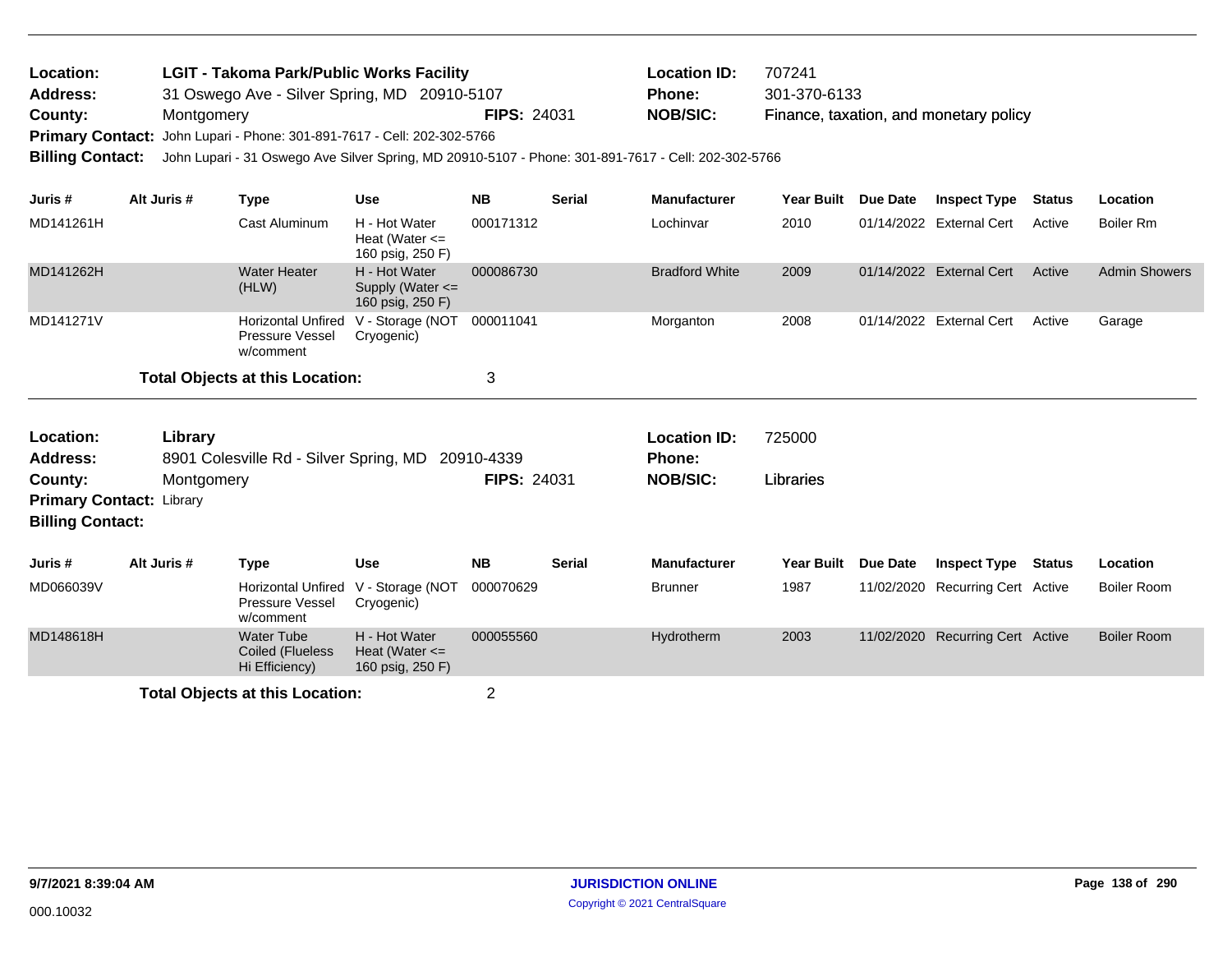| Location: | <b>Lindsay Ford Dealership</b>                                                       |                    | <b>Location</b> |
|-----------|--------------------------------------------------------------------------------------|--------------------|-----------------|
| Address:  | 11250 Veirs Mill Rd - Wheaton, MD 20902-2525                                         |                    | <b>Phone:</b>   |
| County:   | Montgomery                                                                           | <b>FIPS: 24031</b> | <b>NOB/SIC:</b> |
|           | Primary Contact: Donna Leapley - Cell: 703-926-6199 - Email: dleapley@simpsondev.com |                    |                 |
|           | Billing Contact: Simpson Properties, LTD. c/o - PO Box 430 Alexandria, VA 22313-0430 |                    |                 |

Automotive dealers and gasoline service stations **Location ID:** 713746 **Phone:**

| Juris #                  | Alt Juris # | Type                                                             | <b>Use</b>                     | <b>NB</b> | <b>Serial</b> | <b>Manufacturer</b>                            | <b>Year Built</b> | Due Date | <b>Inspect Type</b>              | <b>Status</b> | Location                      |
|--------------------------|-------------|------------------------------------------------------------------|--------------------------------|-----------|---------------|------------------------------------------------|-------------------|----------|----------------------------------|---------------|-------------------------------|
| MD106327V                |             | <b>Horizontal Unfired</b><br><b>Pressure Vessel</b><br>w/comment | V - Storage (NOT<br>Cryogenic) | 000921688 |               | Manchester                                     | 1999              |          | 04/29/2023 Recurring Cert Active |               | <b>Outside Service</b>        |
| MD106328V                |             | <b>Horizontal Unfired</b><br><b>Pressure Vessel</b><br>w/comment | V - Storage (NOT<br>Cryogenic) | 000934345 |               | Manchester                                     | 1999              |          | 04/29/2023 Recurring Cert Active |               | <b>Outside Service</b>        |
| MD122899V                |             | <b>Vertical Unfired</b><br><b>Pressure Vessel</b><br>w/comment   | V - Storage (NOT<br>Cryogenic) | 000239350 |               | Manchester                                     | 2003              |          | 04/29/2023 Recurring Cert Active |               | Collision                     |
| MD123350V                |             | <b>Horizontal Unfired</b><br><b>Pressure Vessel</b><br>w/comment | V - Storage (NOT<br>Cryogenic) | 000437974 |               | Manchester                                     | 1996              |          | 04/29/2023 Recurring Cert Active |               | Collision                     |
| MD150858V                |             | <b>Horizontal Unfired</b><br><b>Pressure Vessel</b><br>w/comment | V - Storage (NOT<br>Cryogenic) | 000336057 |               | Morganton                                      | 2013              |          | 04/29/2023 Recurring Cert Active |               | Paint Shop                    |
| MD150859V                |             | <b>Horizontal Unfired</b><br><b>Pressure Vessel</b><br>w/comment | V - Storage (NOT<br>Cryogenic) | 000336059 |               | Morganton                                      | 2013              |          | 04/29/2023 Recurring Cert Active |               | Paint Shop                    |
| MD150860V                |             | <b>Vertical Unfired</b><br><b>Pressure Vessel</b><br>w/comment   | V - Storage (NOT<br>Cryogenic) | 000728022 |               | <b>Steel Fab</b>                               | 2013              |          | 04/29/2023 Recurring Cert Active |               | Lower Shop                    |
| MD163447V                |             | <b>Horizontal Unfired</b><br><b>Pressure Vessel</b><br>w/comment | V - Storage (NOT<br>Cryogenic) | 002076519 |               | Manchester                                     | 2019              |          | 03/21/2023 Recurring Cert Active |               | <b>Used Cars Rear</b><br>Shed |
|                          |             | <b>Total Objects at this Location:</b>                           |                                | 8         |               |                                                |                   |          |                                  |               |                               |
| المتحدث والمتحدث والمراد |             | the feature of the low this stand                                |                                |           |               | $\mathbf{L}$ and $\mathbf{L}$ and $\mathbf{L}$ | 710000            |          |                                  |               |                               |

| Location:       | <b>Lofstrand Labs Limited</b>                                                             |                    | <b>Location ID:</b> | 716839                         |
|-----------------|-------------------------------------------------------------------------------------------|--------------------|---------------------|--------------------------------|
| <b>Address:</b> | 7961 Cessna Ave - Gaithersburg, MD 20879-4117                                             |                    | <b>Phone:</b>       | 301-330-0111                   |
| County:         | Montgomery                                                                                | <b>FIPS: 24031</b> | NOB/SIC:            | Nonclassifiable Establishments |
|                 | <b>Primary Contact:</b> Yuan-Tsang Ting - Phone: 301-330-0111 - Email: ting@lofstrand.com |                    |                     |                                |

**Billing Contact:** Yuan-Tsang Ting - 7961 Cessna Ave Gaithersburg, MD 20879-4117 - Phone: 301-330-0111 - Email: ting@lofstrand.com

| Juris #  | Alt Juris # | Type                  | Use                                               | <b>NB</b> | Serial | <b>Manufacturer</b> |      | Year Built Due Date Inspect Type | Status | Location |
|----------|-------------|-----------------------|---------------------------------------------------|-----------|--------|---------------------|------|----------------------------------|--------|----------|
| MD004175 |             | Electric (NOT<br>HLW) | S - Power-Electric 000017159<br><b>Generation</b> |           |        | Electro-Steam       | 1987 | 09/07/2021 Recurring Cert Active |        | Lab      |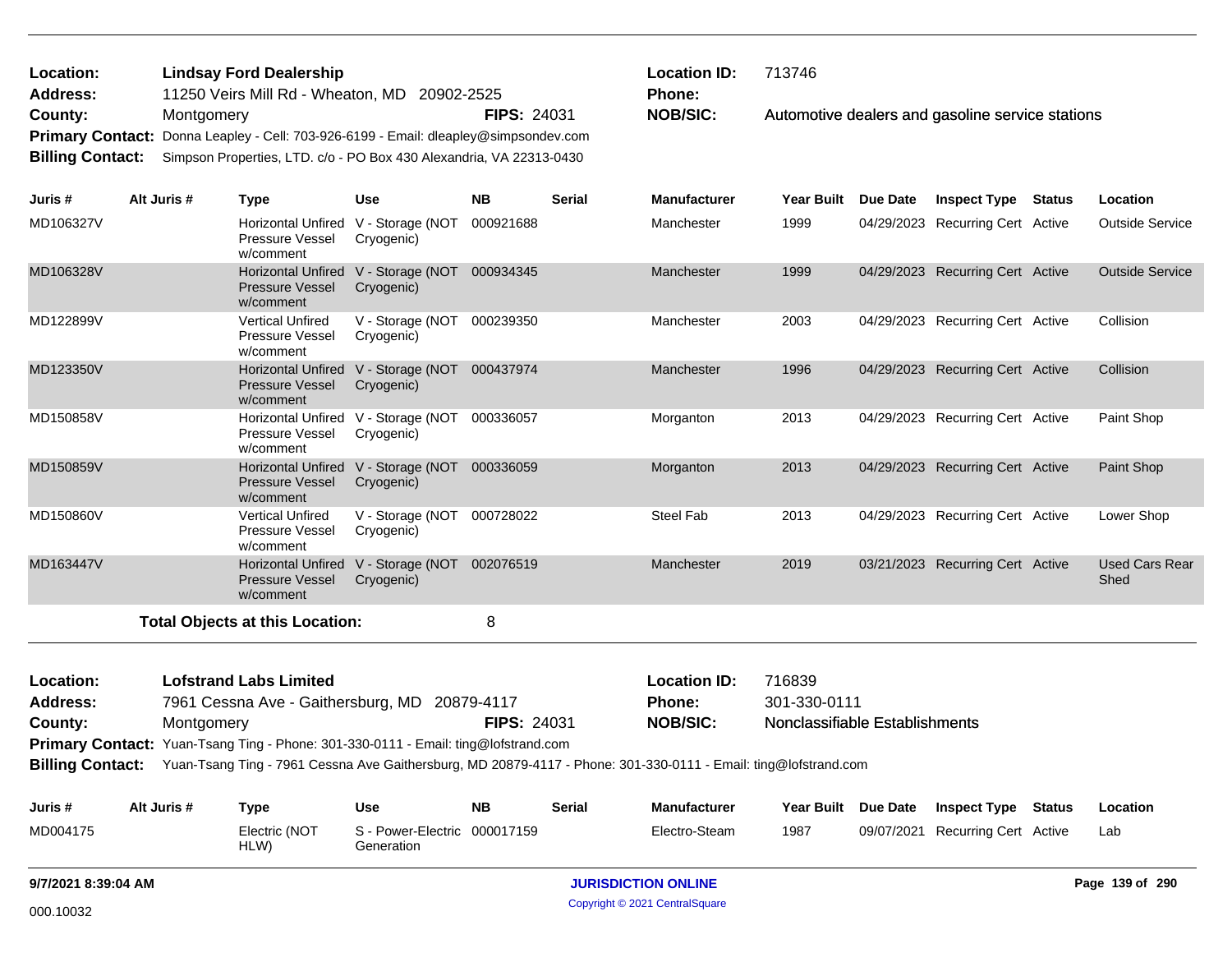| Juris #                                                                                                                                                                                                                                                                                                                                                              | Alt Juris # | <b>Type</b>                                                                                     | Use                                              | <b>NB</b>                        | <b>Serial</b> | <b>Manufacturer</b>                                                                                                                             | Year Built Due Date |                 | <b>Inspect Type Status</b>       |               | Location            |
|----------------------------------------------------------------------------------------------------------------------------------------------------------------------------------------------------------------------------------------------------------------------------------------------------------------------------------------------------------------------|-------------|-------------------------------------------------------------------------------------------------|--------------------------------------------------|----------------------------------|---------------|-------------------------------------------------------------------------------------------------------------------------------------------------|---------------------|-----------------|----------------------------------|---------------|---------------------|
| MD090057V                                                                                                                                                                                                                                                                                                                                                            |             | Autoclave                                                                                       | (Steam > 15 psig)<br>V - Process-<br>Sterilizing | 000229349                        |               | Amsco                                                                                                                                           | 1956                |                 | 09/07/2022 Recurring Cert Active |               | Lab                 |
|                                                                                                                                                                                                                                                                                                                                                                      |             | <b>Total Objects at this Location:</b>                                                          |                                                  | $\overline{2}$                   |               |                                                                                                                                                 |                     |                 |                                  |               |                     |
| Location:<br><b>Lotte International Food World</b><br>1902 Veirs Mill Rd - Rockville, MD<br><b>Address:</b><br>20851-1821<br><b>FIPS: 24031</b><br>County:<br>Montgomery<br>Mr. Choi - Phone: 301-417-8678 - Cell: 703-501-7236 - Email: md700@lotteplaza.com<br><b>Primary Contact:</b><br><b>Billing Contact:</b><br>- 1902 Veirs Mill Rd Rockville, MD 20851-1821 |             |                                                                                                 |                                                  |                                  |               | <b>Location ID:</b><br>2210795<br>301-445-6190<br>Phone:<br><b>NOB/SIC:</b><br><b>Grocery Stores</b>                                            |                     |                 |                                  |               |                     |
| Juris #                                                                                                                                                                                                                                                                                                                                                              | Alt Juris # | <b>Type</b>                                                                                     | <b>Use</b>                                       | <b>NB</b>                        | <b>Serial</b> | <b>Manufacturer</b>                                                                                                                             | <b>Year Built</b>   | <b>Due Date</b> | <b>Inspect Type</b>              | <b>Status</b> | Location            |
| MD132951V                                                                                                                                                                                                                                                                                                                                                            | Rack A      | <b>Vertical Unfired</b><br>Pressure Vessel<br>w/comment                                         | V - Storage<br>(Cryogenic)                       | 000287154                        |               | Standard                                                                                                                                        | 1991                | 08/03/2021      | <b>Recurring Cert Active</b>     |               | Motor Room          |
| MD132952V                                                                                                                                                                                                                                                                                                                                                            | Rack B      | <b>Vertical Unfired</b><br><b>Pressure Vessel</b><br>w/comment                                  | V - Storage<br>(Cryogenic)                       | 000287152                        |               | Standard                                                                                                                                        | 1991                | 08/03/2021      | <b>Recurring Cert Active</b>     |               | Motor Room          |
| MD132953V                                                                                                                                                                                                                                                                                                                                                            | Rack C      | <b>Vertical Unfired</b><br><b>Pressure Vessel</b><br>w/comment                                  | V - Storage<br>(Cryogenic)                       | 000287153                        |               | Standard                                                                                                                                        | 1991                |                 | 08/03/2021 Recurring Cert Active |               | Motor Room          |
|                                                                                                                                                                                                                                                                                                                                                                      |             | <b>Total Objects at this Location:</b>                                                          |                                                  | 3                                |               |                                                                                                                                                 |                     |                 |                                  |               |                     |
| Location:<br><b>Address:</b><br>County:<br><b>Primary Contact:</b>                                                                                                                                                                                                                                                                                                   | Montgomery  | <b>Macrogenics (Roberts)</b><br>9704 Medical Center Dr - Rockville, MD<br>Macrogenics (Roberts) |                                                  | 20850-3343<br><b>FIPS: 24031</b> |               | <b>Location ID:</b><br>Phone:<br><b>NOB/SIC:</b>                                                                                                | 4061461             |                 |                                  |               |                     |
| <b>Billing Contact:</b>                                                                                                                                                                                                                                                                                                                                              |             |                                                                                                 |                                                  |                                  |               | Bulk Tank Service Dept. - PO Box 5507 Rockville, MD 20855-0507 - Phone: 240-493-8405 - Cell: 301-252-0742 - Email: DFranovich@RobertsOxygen.com |                     |                 |                                  |               |                     |
| Juris #                                                                                                                                                                                                                                                                                                                                                              | Alt Juris # | <b>Type</b>                                                                                     | <b>Use</b>                                       | <b>NB</b>                        | <b>Serial</b> | <b>Manufacturer</b>                                                                                                                             | Year Built Due Date |                 | <b>Inspect Type Status</b>       |               | Location            |
| MD169810V                                                                                                                                                                                                                                                                                                                                                            |             | <b>Vertical Unfired</b><br>Pressure Vessel<br>w/comment                                         | V - Storage<br>(Cryogenic)                       | 000307759                        |               | <b>CHART</b>                                                                                                                                    | 2017                |                 | 03/03/2023 Recurring Cert Active |               | Outside Cage        |
| MD169811V                                                                                                                                                                                                                                                                                                                                                            |             | <b>Vertical Unfired</b><br><b>Pressure Vessel</b><br>w/comment                                  | V - Storage<br>(Cryogenic)                       | 000307378                        |               | <b>CHART</b>                                                                                                                                    | 2017                |                 | 03/03/2023 Recurring Cert Active |               | <b>Outside Cage</b> |
| MD169812V                                                                                                                                                                                                                                                                                                                                                            |             | Vertical Unfired<br>Pressure Vessel<br>w/comment                                                | V - Storage<br>(Cryogenic)                       | 000286775                        |               | <b>CHART</b>                                                                                                                                    | 2016                |                 | 03/03/2023 Recurring Cert Active |               | Outside Cage        |
| 9/7/2021 8:39:04 AM                                                                                                                                                                                                                                                                                                                                                  |             |                                                                                                 |                                                  |                                  |               | <b>JURISDICTION ONLINE</b>                                                                                                                      |                     |                 |                                  |               | Page 140 of 290     |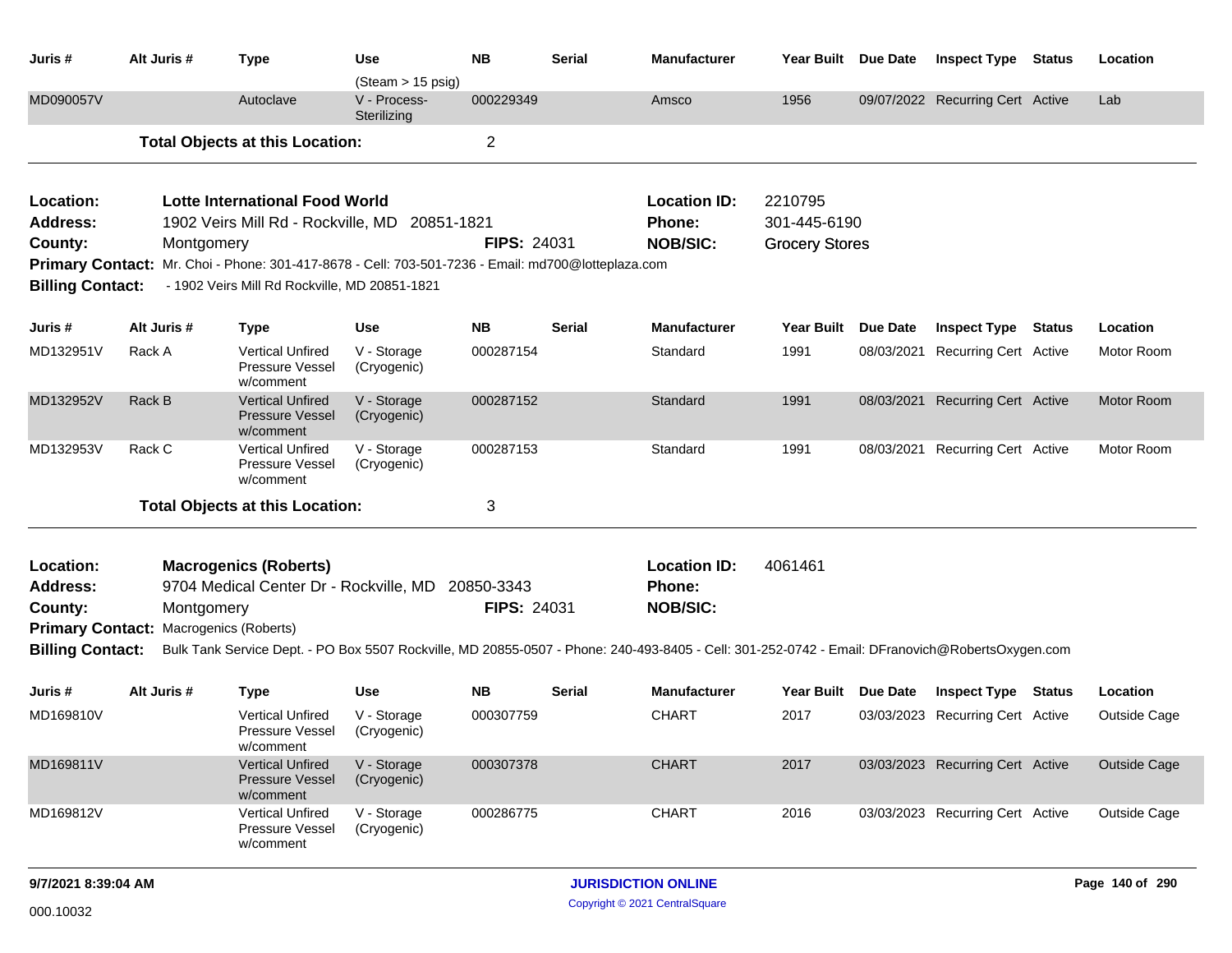| Juris #                              | Alt Juris # | Type                                                                | <b>Use</b>                                            | <b>NB</b>          | <b>Serial</b>   | <b>Manufacturer</b>                                                                                                                             | Year Built                              | Due Date | <b>Inspect Type Status</b>       | Location            |
|--------------------------------------|-------------|---------------------------------------------------------------------|-------------------------------------------------------|--------------------|-----------------|-------------------------------------------------------------------------------------------------------------------------------------------------|-----------------------------------------|----------|----------------------------------|---------------------|
| MD169813V                            |             | <b>Vertical Unfired</b><br><b>Pressure Vessel</b><br>w/comment      | V - Storage<br>(Cryogenic)                            | 000307404          |                 | <b>CHART</b>                                                                                                                                    | 2017                                    |          | 03/03/2023 Recurring Cert Active | <b>Outside Cage</b> |
| MD169814V                            |             | <b>Vertical Unfired</b><br>Pressure Vessel<br>w/comment             | V - Storage<br>(Cryogenic)                            | 000307403          |                 | <b>CHART</b>                                                                                                                                    | 2017                                    |          | 03/03/2023 Recurring Cert Active | Outside Cage        |
|                                      |             | <b>Total Objects at this Location:</b>                              |                                                       | 5                  |                 |                                                                                                                                                 |                                         |          |                                  |                     |
| Location:                            |             | <b>MacroGenics Inc - Roberts</b>                                    |                                                       |                    |                 | <b>Location ID:</b>                                                                                                                             | 3646052                                 |          |                                  |                     |
| <b>Address:</b>                      |             | 15235 Shady Grove Rd - Rockville, MD                                |                                                       | 20850-3234         |                 | Phone:                                                                                                                                          |                                         |          |                                  |                     |
| FIPS: 24031<br>County:<br>Montgomery |             |                                                                     |                                                       |                    | <b>NOB/SIC:</b> | <b>Health and Allied Services, NEC</b>                                                                                                          |                                         |          |                                  |                     |
|                                      |             |                                                                     |                                                       |                    |                 | Primary Contact: Roberts Oxygen Company (MD) - Phone: 240-493-8405 - Cell: 301-252-0742 - Email: DFranovich@RobertsOxygen.com                   |                                         |          |                                  |                     |
| <b>Billing Contact:</b>              |             |                                                                     |                                                       |                    |                 | Bulk Tank Service Dept. - PO Box 5507 Rockville, MD 20855-0507 - Phone: 240-493-8405 - Cell: 301-252-0742 - Email: DFranovich@RobertsOxygen.com |                                         |          |                                  |                     |
| Juris #                              | Alt Juris # | <b>Type</b>                                                         | <b>Use</b>                                            | <b>NB</b>          | <b>Serial</b>   | <b>Manufacturer</b>                                                                                                                             | Year Built Due Date                     |          | <b>Inspect Type Status</b>       | Location            |
| MD153951V                            |             | <b>Vertical Unfired</b><br>Pressure Vessel<br>w/comment             | V - Storage (NOT<br>Cryogenic)                        | 000272573          |                 | <b>CHART</b>                                                                                                                                    | 2015                                    |          | 04/28/2022 Recurring Cert Active | Outside             |
|                                      |             | <b>Total Objects at this Location:</b>                              |                                                       | 1                  |                 |                                                                                                                                                 |                                         |          |                                  |                     |
| Location:                            |             | <b>Madison Park Condominiums</b>                                    |                                                       |                    |                 | <b>Location ID:</b>                                                                                                                             | 717155                                  |          |                                  |                     |
| Address:                             |             | 5000 Battery Ln - Bethesda, MD 20814-2643                           |                                                       |                    |                 | Phone:                                                                                                                                          | 301-907-6703                            |          |                                  |                     |
| County:                              | Montgomery  |                                                                     |                                                       | <b>FIPS: 24031</b> |                 | <b>NOB/SIC:</b>                                                                                                                                 | <b>Operators of Apartment Buildings</b> |          |                                  |                     |
| <b>Primary Contact:</b>              |             | Chuck Holden - Phone: 301-907-6703 - Email: madisonpark@verizon.net |                                                       |                    |                 |                                                                                                                                                 |                                         |          |                                  |                     |
| <b>Billing Contact:</b>              |             |                                                                     |                                                       |                    |                 | Chuck Holden - 5000 Battery Ln Bethesda, MD 20814-2643 - Phone: 301-907-6703 - Email: madisonpark@verizon.net                                   |                                         |          |                                  |                     |
| Juris #                              | Alt Juris # | Type                                                                | <b>Use</b>                                            | <b>NB</b>          | <b>Serial</b>   | <b>Manufacturer</b>                                                                                                                             | Year Built Due Date                     |          | <b>Inspect Type Status</b>       | Location            |
| MD129715H                            |             | <b>Horizontal Water</b><br>Tube                                     | H - Hot Water<br>Supply (Water <=<br>160 psig, 250 F) | 000016210          |                 | R <sub>BI</sub>                                                                                                                                 | 2006                                    |          | 03/13/2023 Recurring Cert Active | Penthouse           |
| MD157038H                            |             | <b>Water Tube</b><br>Coiled (NOT<br>Flueless Hi<br>Efficiency)      | H - Hot Water<br>Supply (Water <=<br>160 psig, 210 F) | 000038895          |                 | $R$ $B$ <sub><math>I</math></sub>                                                                                                               | 2015                                    |          | 02/18/2023 Recurring Cert Active | Penthouse           |
|                                      |             | <b>Total Objects at this Location:</b>                              |                                                       | $\overline{2}$     |                 |                                                                                                                                                 |                                         |          |                                  |                     |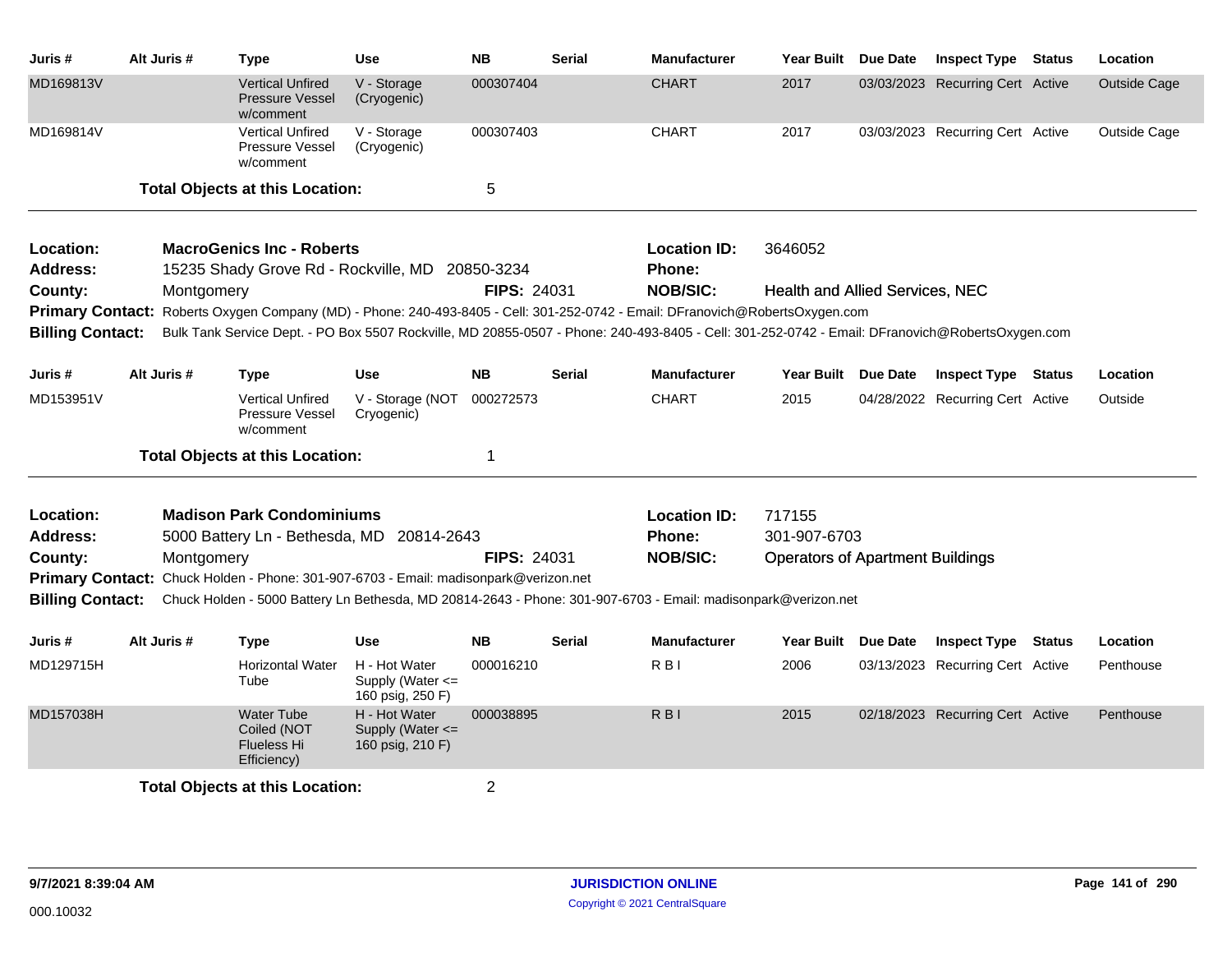| Location:               | ManorCare Health Services-Chevy Chase #524 (MCHS)   |                    | <b>Location ID:</b> | 717287                                                                                                                                              |
|-------------------------|-----------------------------------------------------|--------------------|---------------------|-----------------------------------------------------------------------------------------------------------------------------------------------------|
| <b>Address:</b>         | 8700 Jones Mill Rd - Chevy Chase, MD 20815-4729     |                    | <b>Phone:</b>       | 301-657-8686                                                                                                                                        |
| County:                 | Montgomery                                          | <b>FIPS: 24031</b> | NOB/SIC:            | Health and Allied Services, NEC                                                                                                                     |
|                         | Primary Contact: John Bangura - Phone: 301/657-8686 |                    |                     |                                                                                                                                                     |
| <b>Billing Contact:</b> |                                                     |                    |                     | Bruce M. Helberg - MSC:S29932 100 Madison Ave Toledo, OH 43604-1516 - Phone: 567-585-0292 - Cell: 419-389-3548 - Email: bruce.helberg@promedica.org |

| Juris #   | Alt Juris # | Type                                                                  | <b>Use</b>                                                | <b>NB</b> | <b>Serial</b> | <b>Manufacturer</b> | Year Built | Due Date | <b>Inspect Type</b>              | <b>Status</b> | Location          |
|-----------|-------------|-----------------------------------------------------------------------|-----------------------------------------------------------|-----------|---------------|---------------------|------------|----------|----------------------------------|---------------|-------------------|
| MD003736H |             | Cast Iron                                                             | H - Hot Water<br>Heat (Water $\leq$<br>160 psig, 250 F)   | CI.       | G106          | American            | 1964       |          | 10/05/2022 Recurring Cert Active |               | BLRM #2           |
| MD074370H |             | Other w/comment                                                       | H - Hot Water<br>Heat (Water $\leq$<br>160 psig, 250 F)   | 000005792 |               | A O Smith           | 1989       |          | 10/05/2022 Recurring Cert Active |               | BLRM #1           |
| MD074371H |             | Other w/comment                                                       | H - Hot Water<br>Heat (Water $\leq$<br>160 psig, 250 F)   | 000005795 |               | A O Smith           | 1989       |          | 10/05/2022 Recurring Cert Active |               | BLRM #1           |
| MD074372H |             | Other w/comment                                                       | H - Hot Water<br>Heat (Water $\leq$<br>160 psig, 250 F)   | 000005796 |               | A O Smith           | 1989       |          | 10/05/2022 Recurring Cert Active |               | BLRM #1           |
| MD109700V |             | <b>Horizontal Unfired</b><br>Pressure Vessel<br>w/comment             | V - Storage (NOT<br>Cryogenic)                            | 000017613 |               | A O Smith           | 1999       |          | 10/05/2022 Recurring Cert Active |               | BLRM #1           |
| MD109701V |             | <b>Horizontal Unfired</b><br><b>Pressure Vessel</b><br>w/comment      | V - Storage (NOT<br>Cryogenic)                            | 000017622 |               | A O Smith           | 1999       |          | 10/05/2022 Recurring Cert Active |               | BLRM #1           |
| MD138675H |             | Water Heater<br>(HLW)                                                 | H - Hot Water<br>Supply (Water $\leq$<br>160 psig, 210 F) | 000C08070 |               | A O Smith           | 2005       |          | 10/05/2022 Recurring Cert Active |               | Boiler Room #2    |
| MD155889H |             | <b>Water Tube</b><br>Coiled (NOT<br><b>Flueless Hi</b><br>Efficiency) | H - Hot Water<br>Supply (Water $\leq$<br>160 psig, 210 F) | 000C45750 |               | A O Smith           | 2015       |          | 10/05/2022 Recurring Cert Active |               | BLRM <sub>2</sub> |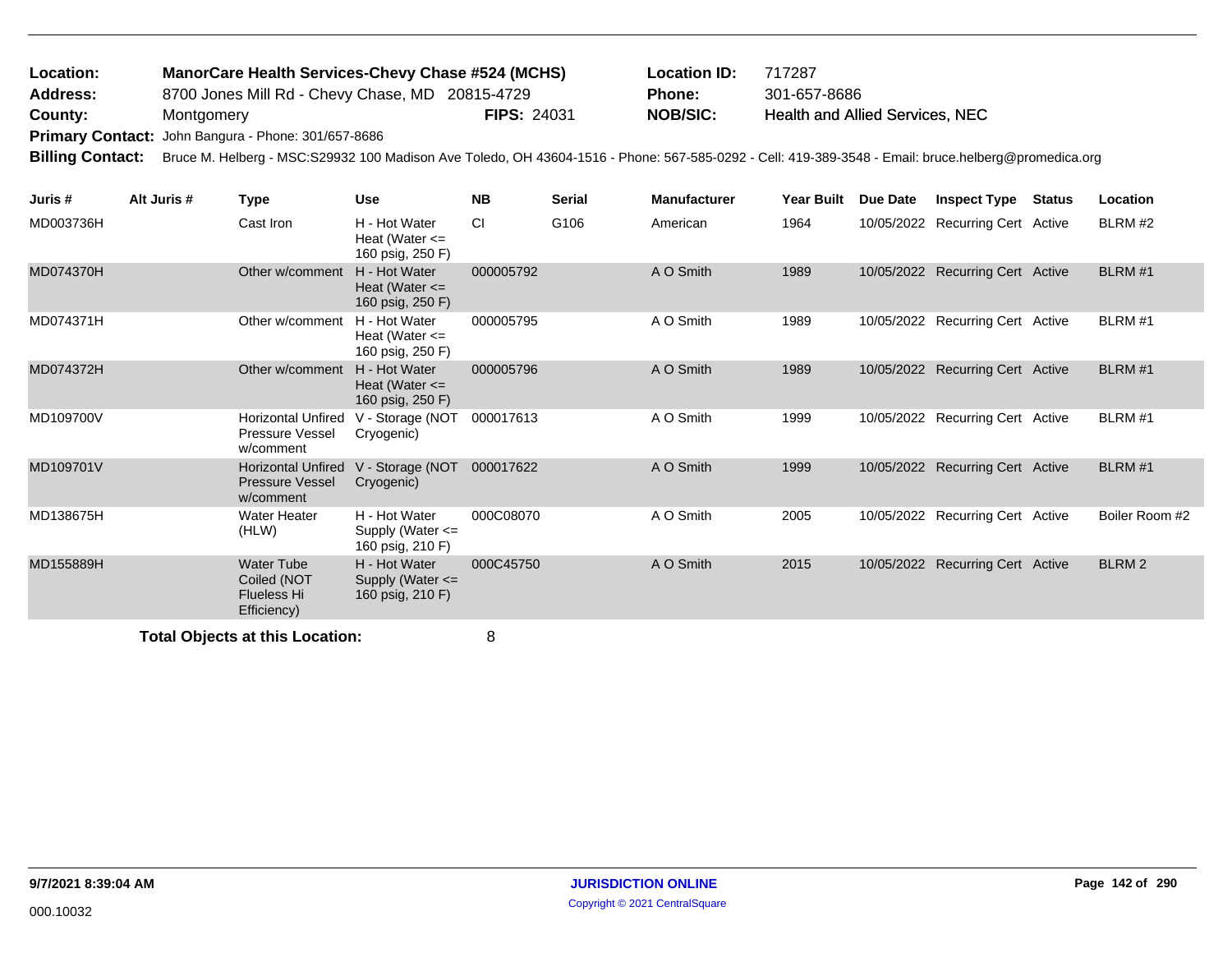| <b>Location:</b>        | <b>ManorCare Health Services-Potomac #538 (MCHS)</b> |                    | Location ID:    | 717278                                                                                                                                              |
|-------------------------|------------------------------------------------------|--------------------|-----------------|-----------------------------------------------------------------------------------------------------------------------------------------------------|
| <b>Address:</b>         | 10714 Potomac Tennis Ln - Potomac, MD 20854-4418     |                    | <b>Phone:</b>   | 301-299-2273                                                                                                                                        |
| County:                 | Montgomery                                           | <b>FIPS: 24031</b> | <b>NOB/SIC:</b> | Nursing and Personal Care Facilities, NEC                                                                                                           |
|                         | Primary Contact: Guy Smoot - Phone: 703-508-8809     |                    |                 |                                                                                                                                                     |
| <b>Billing Contact:</b> |                                                      |                    |                 | Bruce M. Helberg - MSC:S29932 100 Madison Ave Toledo, OH 43604-1516 - Phone: 567-585-0292 - Cell: 419-389-3548 - Email: bruce.helberg@promedica.org |

| Juris #                         | Alt Juris # | Type                         | <b>Use</b>                                                | <b>NB</b> | <b>Serial</b> | <b>Manufacturer</b>   | <b>Year Built</b> | Due Date | <b>Inspect Type Status</b>       | Location                      |
|---------------------------------|-------------|------------------------------|-----------------------------------------------------------|-----------|---------------|-----------------------|-------------------|----------|----------------------------------|-------------------------------|
| MD152114H                       |             | Water Heater<br>(HLW)        | H - Hot Water<br>Supply (Water $\leq$<br>160 psig, 210 F) | 000139690 |               | <b>PVI</b> Industries | 2015              |          | 06/28/2022 Recurring Cert Active | <b>MN BLRM</b>                |
| MD155220H                       | right       | <b>Water Heater</b><br>(HLW) | H - Hot Water<br>Supply (Water $\leq$<br>160 psig, 250 F) | 000213111 |               | A O Smith             | 2016              |          | 06/28/2022 Recurring Cert Active | <b>WMNRG Blrm</b>             |
| MD155222H                       | left        | <b>Water Heater</b><br>(HLW) | H - Hot Water<br>Supply (Water $\leq$<br>160 psig, 250 F) | 000213102 |               | A O Smith             | 2016              |          | 06/28/2022 Recurring Cert Active | <b>WMNRG Blrm</b>             |
| MD169823H                       |             | <b>Water Heater</b><br>(HLW) | H - Hot Water<br>Supply (Water $\leq$<br>160 psig, 250 F) | 000253239 |               | A O Smith             | 2019              |          | 08/14/2022 Recurring Cert Active | <b>OUTDOOR</b><br><b>BLRM</b> |
| Total Objects at this Location: |             |                              |                                                           |           |               |                       |                   |          |                                  |                               |

| Location:       | <b>ManorCare Health Services-Wheaton #501 (MCHS)</b>                                                              |                    | <b>Location ID:</b> | 717279                                                                                                                                                               |
|-----------------|-------------------------------------------------------------------------------------------------------------------|--------------------|---------------------|----------------------------------------------------------------------------------------------------------------------------------------------------------------------|
| <b>Address:</b> | 11901 Georgia Ave - Wheaton, MD 20902-2001                                                                        |                    | <b>Phone:</b>       | 301-942-2500                                                                                                                                                         |
| County:         | Montaomerv                                                                                                        | <b>FIPS: 24031</b> | <b>NOB/SIC:</b>     | Nursing and Personal Care Facilities, NEC                                                                                                                            |
|                 | Primary Contact: Bruce M. Helberg - Phone: 567-585-0292 - Cell: 419-389-3548 - Email: bruce.helberg@promedica.org |                    |                     |                                                                                                                                                                      |
|                 |                                                                                                                   |                    |                     | Billing Contact: Bruce M. Helberg - MSC:S29932 100 Madison Ave Toledo, OH 43604-1516 - Phone: 567-585-0292 - Cell: 419-389-3548 - Email: bruce.helberg@promedica.org |

| Juris #   | Alt Juris # | Type                                                                    | <b>Use</b>                                              | <b>NB</b> | <b>Serial</b> | <b>Manufacturer</b> | <b>Year Built</b> | <b>Due Date</b> | <b>Inspect Type</b>              | Status | Location |
|-----------|-------------|-------------------------------------------------------------------------|---------------------------------------------------------|-----------|---------------|---------------------|-------------------|-----------------|----------------------------------|--------|----------|
| MD093460H |             | Other w/comment H - Hot Water                                           | Supply (Water $\leq$<br>160 psig, 210 F)                | 000044293 |               | A O Smith           | 1995              |                 | 05/20/2022 Recurring Cert Active |        | BLRM 2   |
| MD108915V |             | Horizontal Unfired O - Other (PV<br><b>Pressure Vessel</b><br>w/comment | Use) w/comment                                          | 000017937 |               | A O Smith           | 1999              |                 | 05/20/2022 Recurring Cert Active |        | BLRM 2   |
| MD157910H |             | <b>Water Heater</b><br>(HLW)                                            | H - Hot Water<br>Heat (Water $\leq$<br>160 psig, 250 F) | 000111821 |               | Jet Glass           | 2015              |                 | 05/20/2022 Recurring Cert Active |        | BLRM     |
|           |             | <b>Total Objects at this Location:</b>                                  |                                                         | 3         |               |                     |                   |                 |                                  |        |          |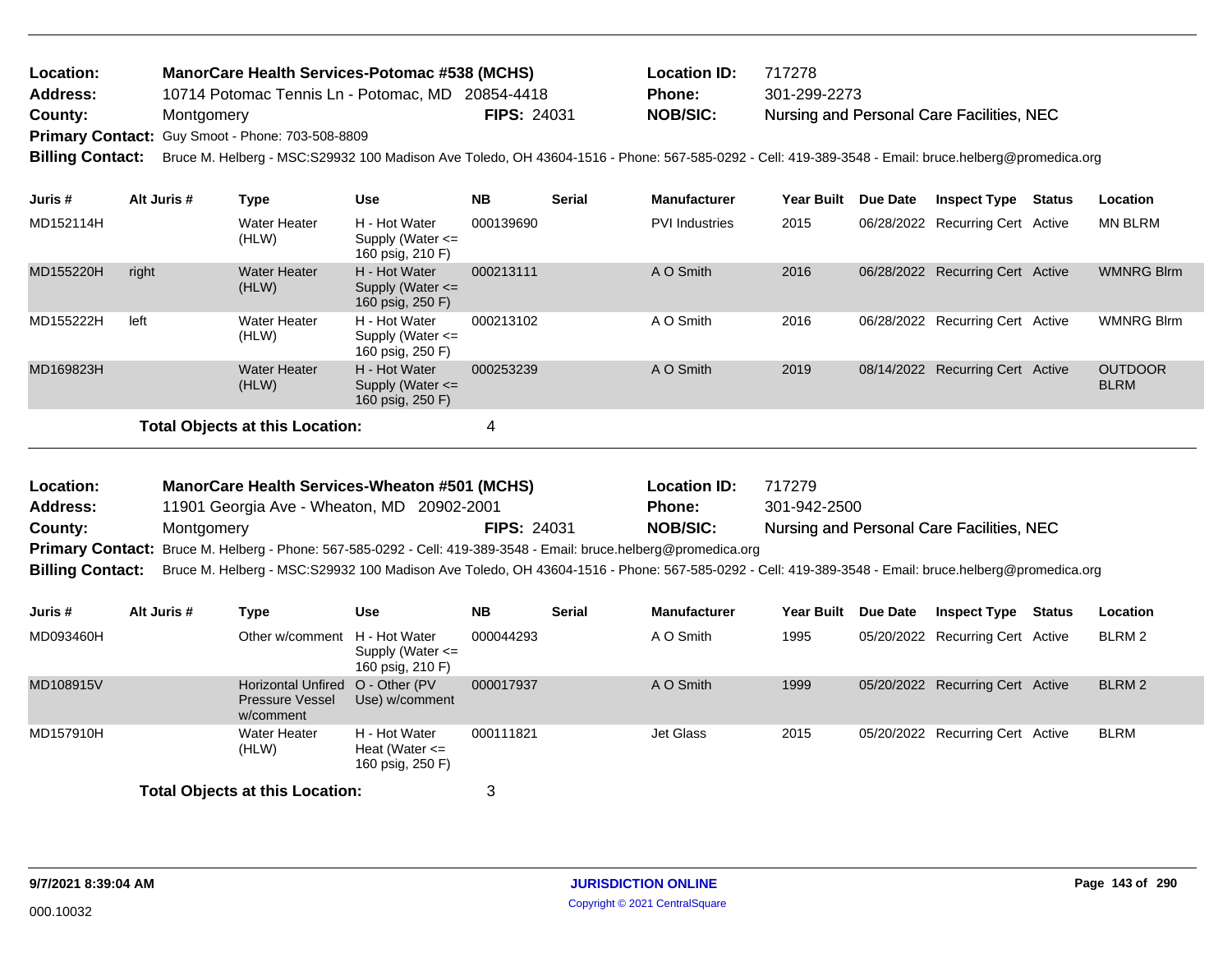| Location:<br>Address:<br>County:<br><b>Primary Contact:</b><br><b>Billing Contact:</b> |                                                                                                                                                                                                                                                                    | Montgomery  | <b>Marcellino Family LLC</b>                                            | 8101 Schrider St - Silver Spring, MD 20910-4633<br>Frank J. Marcellino - Phone: (301) 565-0990 - Email: marcellinoj@aol.com                                                                                       | <b>FIPS: 24031</b> |               | <b>Location ID:</b><br>Phone:<br><b>NOB/SIC:</b>        | 722702<br>301-565-0990<br><b>Operators of Apartment Buildings</b><br>Frank J. Marcellino - 943 Bonifant St Silver Spring, MD 20910-4574 - Phone: (301) 565-0990 - Email: marcellinoj@aol.com |                 |                                  |        |                    |
|----------------------------------------------------------------------------------------|--------------------------------------------------------------------------------------------------------------------------------------------------------------------------------------------------------------------------------------------------------------------|-------------|-------------------------------------------------------------------------|-------------------------------------------------------------------------------------------------------------------------------------------------------------------------------------------------------------------|--------------------|---------------|---------------------------------------------------------|----------------------------------------------------------------------------------------------------------------------------------------------------------------------------------------------|-----------------|----------------------------------|--------|--------------------|
| Juris #                                                                                |                                                                                                                                                                                                                                                                    | Alt Juris # | <b>Type</b>                                                             | Use                                                                                                                                                                                                               | <b>NB</b>          | Serial        | <b>Manufacturer</b>                                     | <b>Year Built</b>                                                                                                                                                                            | Due Date        | <b>Inspect Type Status</b>       |        | Location           |
| MD048726H                                                                              | 01                                                                                                                                                                                                                                                                 |             | Cast Iron                                                               | H - Hot Water<br>Heat (Water $\leq$<br>160 psig, 250 F)                                                                                                                                                           | CI                 | RD-1175       | Hydrotherm                                              | 1979                                                                                                                                                                                         |                 | 02/12/2023 Recurring Cert Active |        | <b>Boiler Room</b> |
|                                                                                        |                                                                                                                                                                                                                                                                    |             | <b>Total Objects at this Location:</b>                                  |                                                                                                                                                                                                                   | -1                 |               |                                                         |                                                                                                                                                                                              |                 |                                  |        |                    |
| Location:<br>Address:<br>County:<br><b>Primary Contact:</b><br><b>Billing Contact:</b> |                                                                                                                                                                                                                                                                    | Montgomery  | <b>Marcellino Family LLC Apt</b><br>943 Bonifant St - Silver Spring, MD | 20910-4574<br>Frank J. Marcellino - Phone: (301) 565-0990 - Email: marcellinoj@aol.com<br>Frank J. Marcellino - 943 Bonifant St Silver Spring, MD 20910-4574 - Phone: (301) 565-0990 - Email: marcellinoj@aol.com | <b>FIPS: 24031</b> |               | <b>Location ID:</b><br><b>Phone:</b><br><b>NOB/SIC:</b> | 2208035<br>301-565-0990<br><b>Operators of Apartment Buildings</b>                                                                                                                           |                 |                                  |        |                    |
| Juris #                                                                                |                                                                                                                                                                                                                                                                    | Alt Juris # | <b>Type</b>                                                             | <b>Use</b>                                                                                                                                                                                                        | <b>NB</b>          | <b>Serial</b> | <b>Manufacturer</b>                                     | <b>Year Built</b>                                                                                                                                                                            | <b>Due Date</b> | <b>Inspect Type</b>              | Status | Location           |
| MD127807H                                                                              |                                                                                                                                                                                                                                                                    |             | Cast Iron                                                               | H - Hot Water<br>Heat (Water $\leq$<br>160 psig, 250 F)                                                                                                                                                           | CI.                | RB-1343       | Hydrotherm                                              | 1979                                                                                                                                                                                         |                 | 02/12/2023 Recurring Cert Active |        | <b>Basement</b>    |
|                                                                                        |                                                                                                                                                                                                                                                                    |             | <b>Total Objects at this Location:</b>                                  |                                                                                                                                                                                                                   | -1                 |               |                                                         |                                                                                                                                                                                              |                 |                                  |        |                    |
| Location:<br><b>Address:</b>                                                           |                                                                                                                                                                                                                                                                    |             | <b>Marlene Apartments, LLC.</b><br>8608 Flower Ave - Takoma Park, MD    |                                                                                                                                                                                                                   | 20912-6603         |               | <b>Location ID:</b><br><b>Phone:</b>                    | 717414                                                                                                                                                                                       |                 |                                  |        |                    |
| County:                                                                                | <b>FIPS: 24031</b><br>Montgomery<br>Primary Contact: Shailendra Singh - Phone: 703-725-9152 - Email: ssingh4@verizon.net<br><b>Billing Contact:</b><br>Shailendra Singh - PO Box 2467 Merrifield, VA 22116-2467 - Phone: 703-725-9152 - Email: ssingh4@verizon.net |             |                                                                         |                                                                                                                                                                                                                   |                    |               | <b>NOB/SIC:</b>                                         | <b>Operators of Apartment Buildings</b>                                                                                                                                                      |                 |                                  |        |                    |
| Juris #                                                                                |                                                                                                                                                                                                                                                                    | Alt Juris # | <b>Type</b>                                                             | Use                                                                                                                                                                                                               | <b>NB</b>          | <b>Serial</b> | <b>Manufacturer</b>                                     | Year Built Due Date                                                                                                                                                                          |                 | <b>Inspect Type Status</b>       |        | Location           |
| MD115281H                                                                              | 01                                                                                                                                                                                                                                                                 |             | Cast Iron                                                               | H - Hot Water<br>Heat (Water $\leq$<br>160 psig, 250 F)                                                                                                                                                           | CI                 | 64419933      | Burnham                                                 | 2002                                                                                                                                                                                         |                 | 11/17/2022 Recurring Cert Active |        | <b>BOILER ROOM</b> |
| MD167798H                                                                              |                                                                                                                                                                                                                                                                    |             | <b>Water Heater</b><br>(HLW)                                            | H - Hot Water<br>Supply (Water <=<br>160 psig, 250 F)                                                                                                                                                             | 000258641          |               | A O Smith                                               | 2019                                                                                                                                                                                         |                 | 09/18/2022 Recurring Cert Active |        | <b>BLRM</b>        |
| 9/7/2021 8:39:04 AM                                                                    |                                                                                                                                                                                                                                                                    |             |                                                                         |                                                                                                                                                                                                                   |                    |               | <b>JURISDICTION ONLINE</b>                              |                                                                                                                                                                                              |                 |                                  |        | Page 144 of 290    |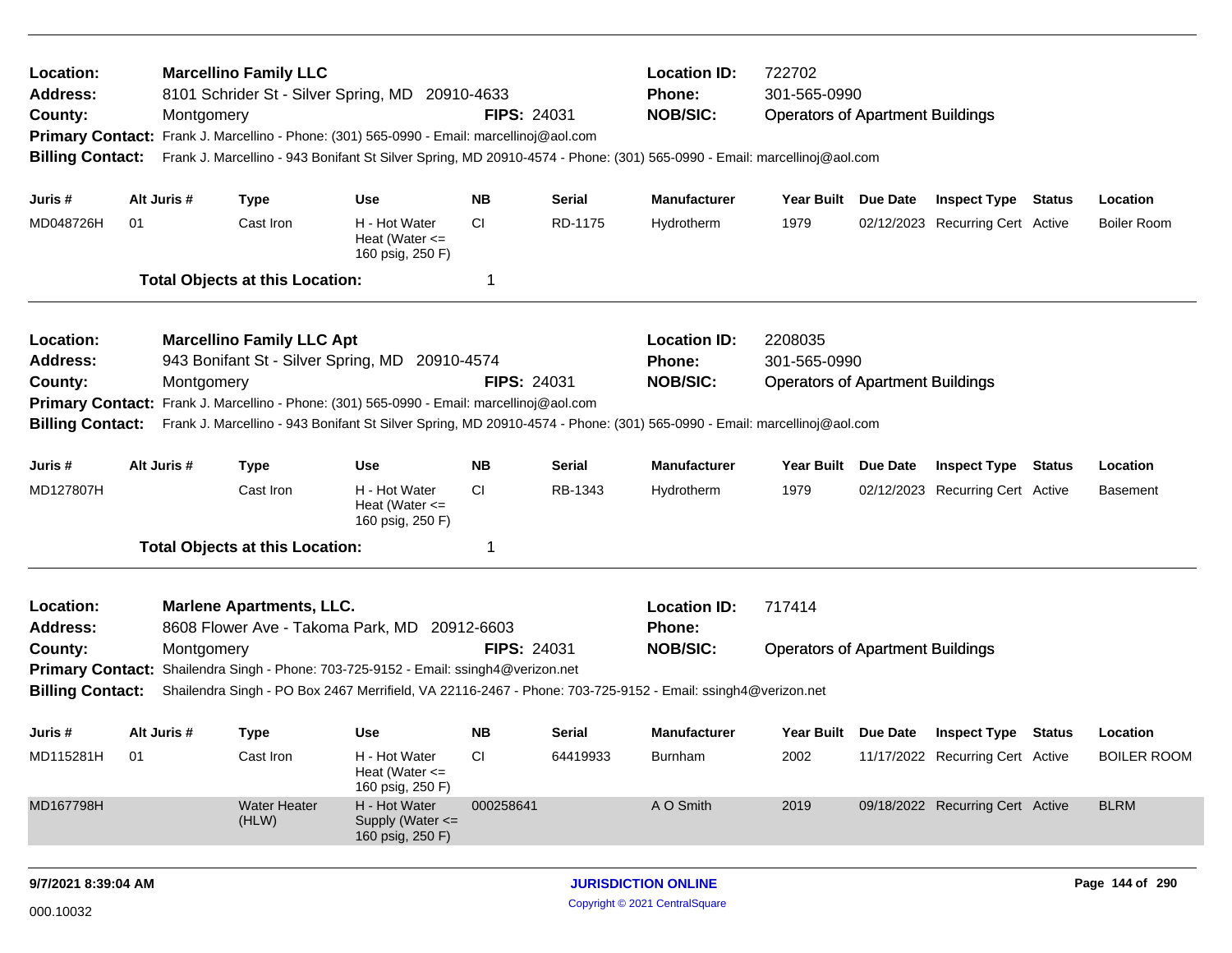| Location:<br>Address:                  |                                                                        |             | <b>Martins Auto Service</b><br>8100 Beechcraft Ave - Gaithersburg, MD 20879-1546                       |                                                         |                    |               | <b>Location ID:</b><br><b>Phone:</b> | 717553                                 |                     |                                      |               |                            |
|----------------------------------------|------------------------------------------------------------------------|-------------|--------------------------------------------------------------------------------------------------------|---------------------------------------------------------|--------------------|---------------|--------------------------------------|----------------------------------------|---------------------|--------------------------------------|---------------|----------------------------|
| County:                                |                                                                        | Montgomery  |                                                                                                        |                                                         | <b>FIPS: 24031</b> |               | <b>NOB/SIC:</b>                      | <b>General Automotive Repair Shops</b> |                     |                                      |               |                            |
|                                        |                                                                        |             | Primary Contact: Dan Martin - Phone: 301-926-8977                                                      |                                                         |                    |               |                                      |                                        |                     |                                      |               |                            |
| <b>Billing Contact:</b>                |                                                                        |             | Dan Martin - 8100 Beechcraft Ave Gaithersburg, MD 20879-1546 - Phone: 301-926-8977                     |                                                         |                    |               |                                      |                                        |                     |                                      |               |                            |
| Juris #                                |                                                                        | Alt Juris # | <b>Type</b>                                                                                            | <b>Use</b>                                              | <b>NB</b>          | <b>Serial</b> | <b>Manufacturer</b>                  | Year Built                             | <b>Due Date</b>     | <b>Inspect Type</b>                  | <b>Status</b> | Location                   |
| MD114276V                              | -1                                                                     |             | <b>Vertical Unfired</b><br>Pressure Vessel<br>w/comment                                                | V - Storage (NOT<br>Cryogenic)                          | 001058193          |               | Manchester                           | 2000                                   |                     | 03/31/2023 Recurring Cert Active     |               | <b>SHOP</b>                |
|                                        |                                                                        |             | <b>Total Objects at this Location:</b>                                                                 |                                                         | 1                  |               |                                      |                                        |                     |                                      |               |                            |
| Location:                              |                                                                        |             | Marv & Mike Transmission & Auto Repair                                                                 |                                                         |                    |               | <b>Location ID:</b>                  | 2931091                                |                     |                                      |               |                            |
| Address:                               |                                                                        |             | 11500 Schuylkill Rd - Rockville, MD 20852-2428                                                         |                                                         |                    |               | Phone:                               |                                        |                     |                                      |               |                            |
| County:                                |                                                                        | Montgomery  |                                                                                                        |                                                         | <b>FIPS: 24031</b> |               | <b>NOB/SIC:</b>                      |                                        |                     | Motor Vehicle Dealers (New and Used) |               |                            |
| Primary Contact: Neda Enterprises, LLC |                                                                        |             |                                                                                                        |                                                         |                    |               |                                      |                                        |                     |                                      |               |                            |
|                                        | - 5320 Trailway Dr Rockville, MD 20853-1573<br><b>Billing Contact:</b> |             |                                                                                                        |                                                         |                    |               |                                      |                                        |                     |                                      |               |                            |
| Juris #                                |                                                                        | Alt Juris # | <b>Type</b>                                                                                            | <b>Use</b>                                              | <b>NB</b>          | <b>Serial</b> | <b>Manufacturer</b>                  | Year Built Due Date                    |                     | <b>Inspect Type Status</b>           |               | Location                   |
| MD161815V                              |                                                                        |             | Pressure Vessel<br>w/comment                                                                           | Horizontal Unfired V - Storage (NOT<br>Cryogenic)       | 000127329          |               | WESSELS                              | 1972                                   |                     | 10/25/2022 Recurring Cert Active     |               | COMP.<br><b>STORAGE RM</b> |
|                                        |                                                                        |             | <b>Total Objects at this Location:</b>                                                                 |                                                         | 1                  |               |                                      |                                        |                     |                                      |               |                            |
| Location:<br><b>Address:</b>           |                                                                        |             | Maryland Central Seventh Day Adventist Korean Chur<br>20101 Woodfield Rd - Gaithersburg, MD 20882-1229 |                                                         |                    |               | <b>Location ID:</b><br><b>Phone:</b> | 717604                                 |                     |                                      |               |                            |
| County:                                |                                                                        | Montgomery  |                                                                                                        |                                                         | <b>FIPS: 24031</b> |               | <b>NOB/SIC:</b>                      | <b>Religious Organizations</b>         |                     |                                      |               |                            |
|                                        |                                                                        |             | Primary Contact: Nam Kim - Phone: 240-535-1823                                                         |                                                         |                    |               |                                      |                                        |                     |                                      |               |                            |
| <b>Billing Contact:</b>                |                                                                        |             | - 20101 Woodfield Rd Gaithersburg, MD 20882-1229 - Phone: 301-987-0366                                 |                                                         |                    |               |                                      |                                        |                     |                                      |               |                            |
| Juris #                                |                                                                        | Alt Juris # | <b>Type</b>                                                                                            | <b>Use</b>                                              | NΒ                 | <b>Serial</b> | <b>Manufacturer</b>                  |                                        | Year Built Due Date | <b>Inspect Type Status</b>           |               | Location                   |
| MD108831H                              |                                                                        |             | Cast Iron                                                                                              | H - Hot Water<br>Heat (Water $\leq$<br>160 psig, 250 F) | CI                 |               | Weil-McLain                          | 1980                                   |                     | 05/13/2023 Recurring Cert Active     |               | <b>Boiler Rm</b>           |
|                                        |                                                                        |             | <b>Total Objects at this Location:</b>                                                                 |                                                         | 1                  |               |                                      |                                        |                     |                                      |               |                            |
| 9/7/2021 8:39:04 AM                    |                                                                        |             |                                                                                                        |                                                         |                    |               | <b>JURISDICTION ONLINE</b>           |                                        |                     |                                      |               | Page 145 of 290            |

**Total Objects at this Location:** 2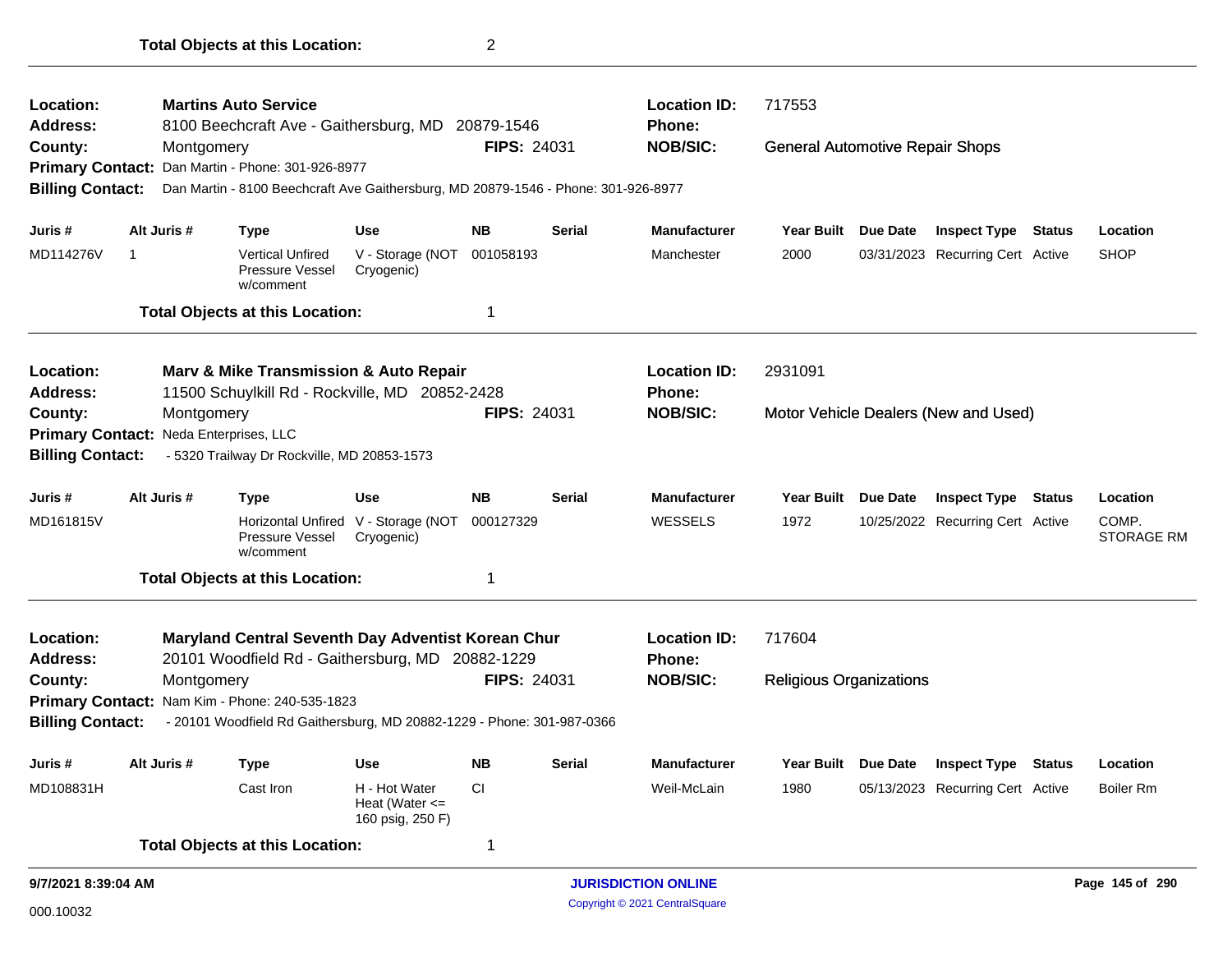| Location:<br>Address:            | <b>Matchbox (Arc3)</b> | 1699 Rockville Pike - Rockville, MD 20852-1619                                                          |                                                         |                    |               | <b>Location ID:</b><br><b>Phone:</b>                                                                                    | 3918922<br><b>Eating and Drinking Places</b> |                 |                                  |  |                      |
|----------------------------------|------------------------|---------------------------------------------------------------------------------------------------------|---------------------------------------------------------|--------------------|---------------|-------------------------------------------------------------------------------------------------------------------------|----------------------------------------------|-----------------|----------------------------------|--|----------------------|
| County:                          | Montgomery             |                                                                                                         |                                                         | <b>FIPS: 24031</b> |               | <b>NOB/SIC:</b>                                                                                                         |                                              |                 |                                  |  |                      |
| Primary Contact: Matchbox (Arc3) |                        |                                                                                                         |                                                         |                    |               |                                                                                                                         |                                              |                 |                                  |  |                      |
| <b>Billing Contact:</b>          |                        |                                                                                                         |                                                         |                    |               | Charlie Patterson - PO Box 26269 Richmond, VA 23260-6269 - Phone: 804-644-4521 - Email: charlie.patterson@arc3gases.com |                                              |                 |                                  |  |                      |
| Juris #                          | Alt Juris #            | <b>Type</b>                                                                                             | <b>Use</b>                                              | <b>NB</b>          | Serial        | <b>Manufacturer</b>                                                                                                     | Year Built Due Date                          |                 | <b>Inspect Type Status</b>       |  | Location             |
| MD162932V                        |                        | <b>Vertical Unfired</b><br>Pressure Vessel<br>w/comment                                                 | V - Storage<br>(Cryogenic)                              | 000011004          |               | Taylor                                                                                                                  | 1992                                         |                 | 12/13/2022 Recurring Cert Active |  | Kitchen              |
|                                  |                        | <b>Total Objects at this Location:</b>                                                                  |                                                         | 1                  |               |                                                                                                                         |                                              |                 |                                  |  |                      |
| Location:                        |                        | <b>Maxim Biomedical Inc.</b>                                                                            |                                                         |                    |               | <b>Location ID:</b>                                                                                                     | 705723                                       |                 |                                  |  |                      |
| Address:                         |                        | 1500 E Gude Dr FI 2 Ste A - Rockville, MD 20850-5381                                                    |                                                         |                    |               | Phone:                                                                                                                  | 301-251-0800                                 |                 |                                  |  |                      |
| County:                          | Montgomery             |                                                                                                         |                                                         | <b>FIPS: 24031</b> |               | <b>NOB/SIC:</b>                                                                                                         | <b>Medical Laboratories</b>                  |                 |                                  |  |                      |
| <b>Primary Contact:</b>          |                        | Jessica Maa - Phone: 443 884 9825 - Email: jessica.maa@maximbio.com                                     |                                                         |                    |               |                                                                                                                         |                                              |                 |                                  |  |                      |
| <b>Billing Contact:</b>          |                        |                                                                                                         |                                                         |                    |               | Sophie Maa - 1500 E Gude Dr Ste A Rockville, MD 20850-5381 - Phone: 301-251-0800 x10627 - Email: sophie@maxumbio.com    |                                              |                 |                                  |  |                      |
| Juris #                          | Alt Juris #            | <b>Type</b>                                                                                             | <b>Use</b>                                              | <b>NB</b>          | <b>Serial</b> | <b>Manufacturer</b>                                                                                                     | Year Built                                   | <b>Due Date</b> | <b>Inspect Type Status</b>       |  | Location             |
| MD121229V                        |                        | <b>Vertical Unfired</b><br>Pressure Vessel<br>w/comment                                                 | V - Storage (NOT<br>Cryogenic)                          | 000244256          |               | Manchester                                                                                                              | 2003                                         |                 | 05/15/2023 Recurring Cert Active |  | room 223-B           |
| MD150290                         |                        | <b>Miniature Boiler</b><br>(NOT Fired Kettle)                                                           | S - Power-<br><b>Sterilizing (Steam</b><br>$> 15$ psig) | 000006823          |               | Consolidated                                                                                                            | 2014                                         |                 | 03/30/2022 Recurring Cert Active |  | <b>Sterilizer Rm</b> |
| MD150291V                        |                        | Autoclave                                                                                               | V - Process-<br>Sterilizing                             | 000006806          |               | Consolidated                                                                                                            | 2014                                         |                 | 05/15/2023 Recurring Cert Active |  | Rm. 205              |
|                                  |                        | <b>Total Objects at this Location:</b>                                                                  |                                                         | 3                  |               |                                                                                                                         |                                              |                 |                                  |  |                      |
| Location:                        |                        | MC- Montgomery County F & R # 25                                                                        |                                                         |                    |               | <b>Location ID:</b>                                                                                                     | 3188563                                      |                 |                                  |  |                      |
| <b>Address:</b>                  |                        | 14401 Connecticut Ave - Silver Spring, MD                                                               |                                                         | 20906-2695         |               | Phone:                                                                                                                  |                                              |                 |                                  |  |                      |
| County:                          | Montgomery             |                                                                                                         |                                                         | <b>FIPS: 24031</b> |               | <b>NOB/SIC:</b>                                                                                                         | Public Order and Safety, NEC                 |                 |                                  |  |                      |
|                                  |                        | Primary Contact: Bill Krouse - Phone: 240-773-4725                                                      |                                                         |                    |               |                                                                                                                         |                                              |                 |                                  |  |                      |
|                                  |                        | Billing Contact: June Evans - 100 Edison Park Dr Fl 2 Gaithersburg, MD 20878-3210 - Phone: 240-777-2459 |                                                         |                    |               |                                                                                                                         |                                              |                 |                                  |  |                      |
| Juris #                          | Alt Juris #            | <b>Type</b>                                                                                             | <b>Use</b>                                              | <b>NB</b>          | <b>Serial</b> | Manufacturer                                                                                                            | Year Built                                   | <b>Due Date</b> | <b>Inspect Type Status</b>       |  | Location             |
| MD169789H                        |                        | Water Heater<br>(HLW)                                                                                   | H - Hot Water<br>Supply (Water <=                       | 000150588          |               | <b>PVI</b> Industries                                                                                                   | 2020                                         |                 | 12/07/2022 Recurring Cert Active |  | <b>MECH MEZZ</b>     |
| 9/7/2021 8:39:04 AM              |                        |                                                                                                         |                                                         |                    |               | <b>JURISDICTION ONLINE</b>                                                                                              |                                              |                 |                                  |  | Page 146 of 290      |

Copyright © 2021 CentralSquare 000.10032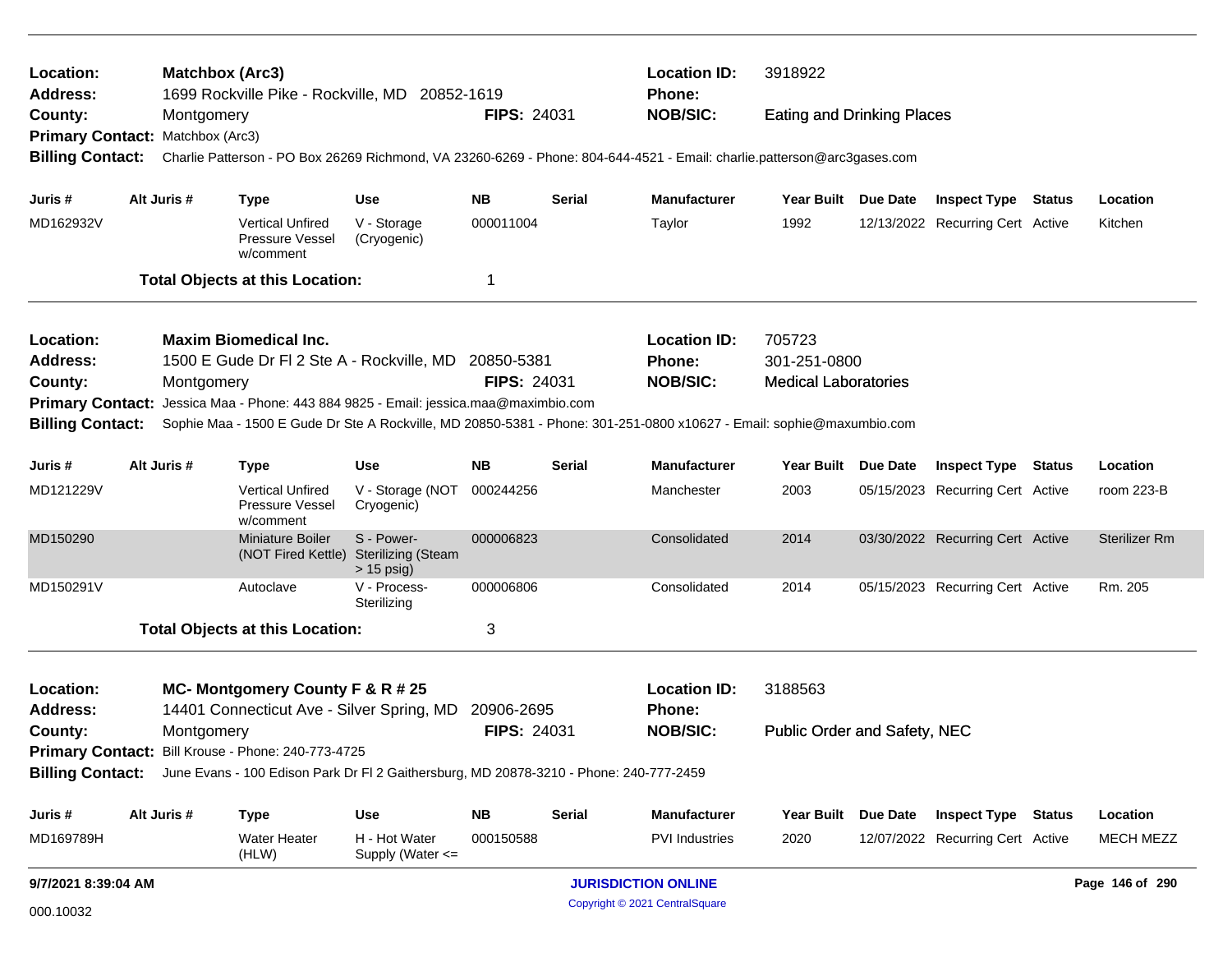| Juris #                 |       | Alt Juris # | <b>Type</b>                                                           | <b>Use</b>                                                                          | <b>NB</b>          | <b>Serial</b> | <b>Manufacturer</b> | <b>Year Built</b>                 | Due Date   | <b>Inspect Type</b>              | Status | Location            |
|-------------------------|-------|-------------|-----------------------------------------------------------------------|-------------------------------------------------------------------------------------|--------------------|---------------|---------------------|-----------------------------------|------------|----------------------------------|--------|---------------------|
|                         |       |             |                                                                       | 160 psig, 210 F)                                                                    |                    |               |                     |                                   |            |                                  |        |                     |
| MD169790H               | $B-1$ |             | <b>Cast Aluminum</b>                                                  | H - Hot Water<br>Heat (Water $\leq$<br>160 psig, 250 F)                             | 000343149          |               | <b>AIC</b>          | 2018                              |            | 12/07/2022 Recurring Cert Active |        | <b>MECH/IT MEZZ</b> |
| MD169791H               | $B-2$ |             | <b>Cast Aluminum</b>                                                  | H - Hot Water<br>Heat (Water $\leq$<br>160 psig, 250 F)                             | 000343141          |               | <b>AIC</b>          | 2018                              |            | 12/07/2022 Recurring Cert Active |        | <b>MECH/IT MEZZ</b> |
| MD169792H               |       |             | <b>Water Tube</b><br>Coiled (NOT<br><b>Flueless Hi</b><br>Efficiency) | H - Hot Water<br>Heat (Water $\leq$<br>160 psig, 250 F)                             | 000343055          |               | <b>AIC</b>          | 2018                              |            | 12/07/2022 Recurring Cert Active |        | <b>MECH/IT MEZZ</b> |
| MD169793V               |       |             | <b>Vertical Unfired</b><br>Pressure Vessel<br>w/comment               | V - Storage (NOT<br>Cryogenic)                                                      | 000790966          |               | <b>MORGANTON</b>    | 2019                              |            | 12/07/2022 Recurring Cert Active |        | <b>MECH/IT MEZZ</b> |
| MD169794H               |       |             | <b>Water Heater</b><br>(HLW)                                          | H - Hot Water<br>Supply (Water $\leq$<br>160 psig, 210 F)                           | 000098922          |               | <b>AIC</b>          | 2019                              |            | 12/07/2022 Recurring Cert Active |        | <b>MECH/IT MEZZ</b> |
|                         |       |             | <b>Total Objects at this Location:</b>                                |                                                                                     | 6                  |               |                     |                                   |            |                                  |        |                     |
| Location:               |       |             | McDonald's #21089                                                     |                                                                                     |                    |               | <b>Location ID:</b> | 3323039                           |            |                                  |        |                     |
| <b>Address:</b>         |       |             | 11564 Rockville Pike - Rockville, MD                                  |                                                                                     | 20852-2702         |               | <b>Phone:</b>       | 301-230-9640                      |            |                                  |        |                     |
| County:                 |       | Montgomery  |                                                                       |                                                                                     | <b>FIPS: 24031</b> |               | <b>NOB/SIC:</b>     | <b>Eating and Drinking Places</b> |            |                                  |        |                     |
| <b>Primary Contact:</b> |       |             | Store Manager - Phone: 301-230-9640                                   |                                                                                     |                    |               |                     |                                   |            |                                  |        |                     |
| <b>Billing Contact:</b> |       |             |                                                                       | Store Manager - 11564 Rockville Pike Rockville, MD 20852-2702 - Phone: 301-230-9640 |                    |               |                     |                                   |            |                                  |        |                     |
| Juris #                 |       | Alt Juris # | <b>Type</b>                                                           | <b>Use</b>                                                                          | <b>NB</b>          | <b>Serial</b> | <b>Manufacturer</b> | <b>Year Built</b>                 | Due Date   | <b>Inspect Type</b>              | Status | Location            |
| MD169420V               |       |             | <b>Vertical Unfired</b><br>Pressure Vessel                            | V - Storage<br>(Cryogenic)                                                          | 000335515          |               | <b>CHART</b>        | 2020                              | 04/19/2023 | <b>Recurring Cert Active</b>     |        | Kitchen             |

w/comment **Total Objects at this Location:** 1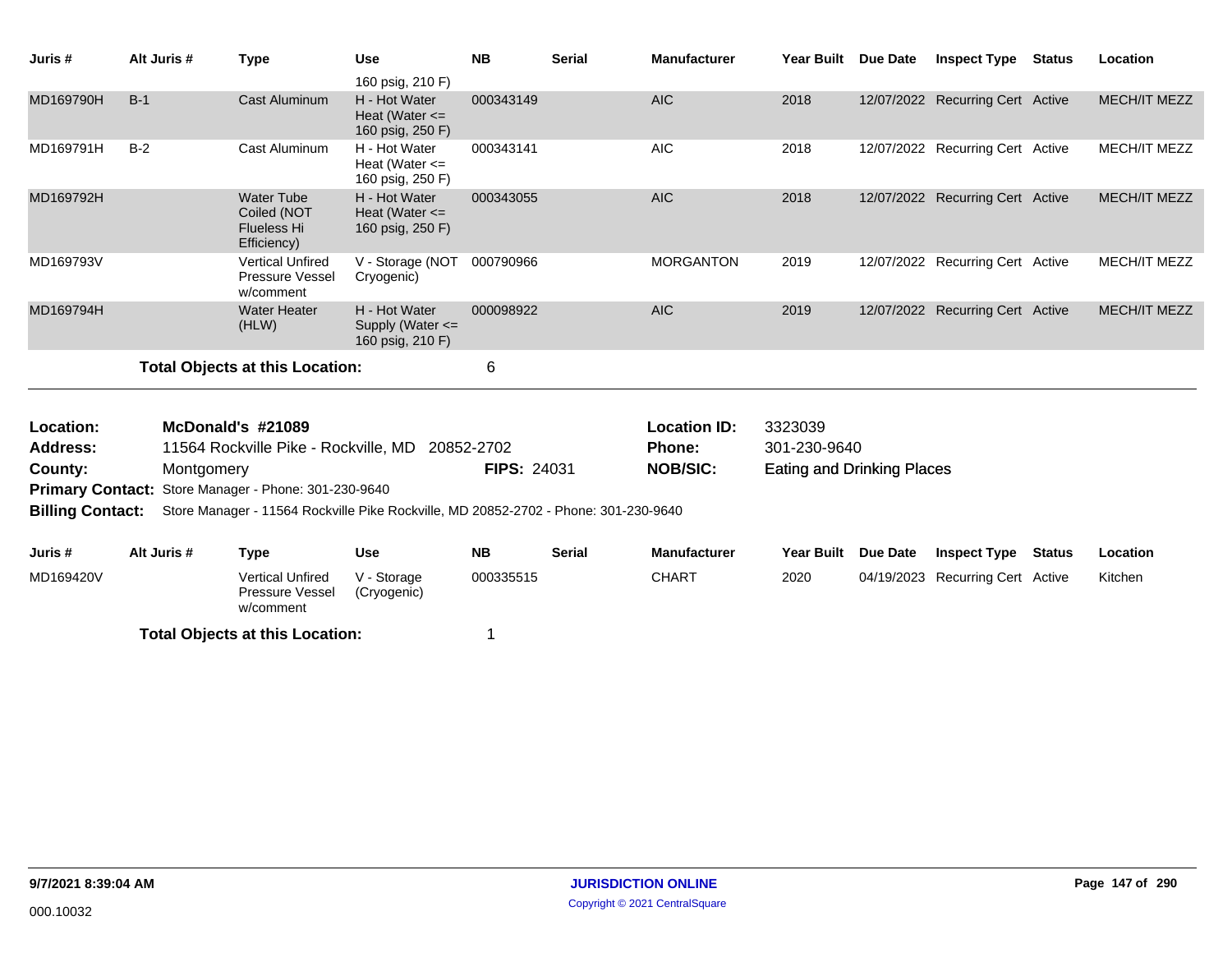| Location:<br>Address:<br>County:<br><b>Billing Contact:</b>                                   | McDonald's #6120<br><b>Location ID:</b><br>3322809<br>301-421-1598<br>15569 Old Columbia Pike - Burtonsville, MD<br>20866-1633<br><b>Phone:</b><br><b>NOB/SIC:</b><br>FIPS: 24031<br><b>Eating and Drinking Places</b><br>Montgomery<br>Primary Contact: Store Manager - Phone: 301-421-1598 |                                                                                                                                                                                                                                                                                                                                               |                                                         |                                  |               |                                                         |                                                              |                 |                                        |        |               |
|-----------------------------------------------------------------------------------------------|----------------------------------------------------------------------------------------------------------------------------------------------------------------------------------------------------------------------------------------------------------------------------------------------|-----------------------------------------------------------------------------------------------------------------------------------------------------------------------------------------------------------------------------------------------------------------------------------------------------------------------------------------------|---------------------------------------------------------|----------------------------------|---------------|---------------------------------------------------------|--------------------------------------------------------------|-----------------|----------------------------------------|--------|---------------|
| Juris #                                                                                       | Alt Juris #                                                                                                                                                                                                                                                                                  | <b>Type</b>                                                                                                                                                                                                                                                                                                                                   | <b>Use</b>                                              | <b>NB</b>                        | <b>Serial</b> | <b>Manufacturer</b>                                     | <b>Year Built</b>                                            | Due Date        | <b>Inspect Type</b>                    | Status | Location      |
| MD149550V                                                                                     |                                                                                                                                                                                                                                                                                              | <b>Vertical Unfired</b><br>Pressure Vessel<br>w/comment                                                                                                                                                                                                                                                                                       | V - Storage<br>(Cryogenic)                              | 000252900                        |               | Carbomax                                                | 2014                                                         |                 | 06/04/2023 Recurring Cert Active       |        | closet        |
|                                                                                               |                                                                                                                                                                                                                                                                                              | <b>Total Objects at this Location:</b>                                                                                                                                                                                                                                                                                                        |                                                         | $\mathbf 1$                      |               |                                                         |                                                              |                 |                                        |        |               |
| Location:<br>Address:<br>County:<br><b>Billing Contact:</b>                                   | Montgomery                                                                                                                                                                                                                                                                                   | McDonald's #1093<br>504 E Randolph Rd - Silver Spring, MD<br>Primary Contact: Store Manager - Phone: 301-384-1400                                                                                                                                                                                                                             |                                                         | 20904-3202<br><b>FIPS: 24031</b> |               | <b>Location ID:</b><br><b>Phone:</b><br><b>NOB/SIC:</b> | 3322552<br>301-384-1400<br><b>Eating and Drinking Places</b> |                 |                                        |        |               |
| Juris#                                                                                        | Alt Juris #                                                                                                                                                                                                                                                                                  | Type                                                                                                                                                                                                                                                                                                                                          | <b>Use</b>                                              | <b>NB</b>                        | <b>Serial</b> | <b>Manufacturer</b>                                     | <b>Year Built</b>                                            | <b>Due Date</b> | <b>Inspect Type Status</b>             |        | Location      |
| MD152139V                                                                                     |                                                                                                                                                                                                                                                                                              | <b>Vertical Unfired</b><br>Pressure Vessel<br>w/comment                                                                                                                                                                                                                                                                                       | V - Storage<br>(Cryogenic)                              | 000254024                        | 31402006      | <b>CHART</b>                                            | 2014                                                         |                 | 02/01/2023 Recurring Cert Active       |        | Kitchen       |
|                                                                                               |                                                                                                                                                                                                                                                                                              | <b>Total Objects at this Location:</b>                                                                                                                                                                                                                                                                                                        |                                                         | $\mathbf 1$                      |               |                                                         |                                                              |                 |                                        |        |               |
| Location:<br><b>Address:</b><br>County:<br><b>Primary Contact:</b><br><b>Billing Contact:</b> | Montgomery                                                                                                                                                                                                                                                                                   | MCG-Holiday Park Sr. Citizen Ctr.<br>3950 Ferrara Dr - Silver Spring, MD 20906-4708<br>Alvin Crutcher - Phone: 240-777-5369 - Cell: 240-506-3412 - Email: Alvin.Crutcher@MontgomeryCountyMD.gov<br>DFM- Dept. of Facility Maintence - 1301 Seven Locks Rd Rockville, MD 20854-2908 - Phone: 240-777-7777 - Email: fmos@montgomerycountymd.gov |                                                         | <b>FIPS: 24031</b>               |               | <b>Location ID:</b><br>Phone:<br><b>NOB/SIC:</b>        | 713927<br>301-962-0820                                       |                 | Finance, taxation, and monetary policy |        |               |
| Juris #                                                                                       | Alt Juris #                                                                                                                                                                                                                                                                                  | <b>Type</b>                                                                                                                                                                                                                                                                                                                                   | <b>Use</b>                                              | <b>NB</b>                        | <b>Serial</b> | <b>Manufacturer</b>                                     | Year Built Due Date                                          |                 | <b>Inspect Type Status</b>             |        | Location      |
| MD167711H                                                                                     |                                                                                                                                                                                                                                                                                              | <b>Horizontal Fire</b><br>Tube                                                                                                                                                                                                                                                                                                                | H - Hot Water<br>Heat (Water $\leq$<br>160 psig, 250 F) | 000313714                        |               | Prestige                                                | 2018                                                         |                 | 02/01/2022 Recurring Cert Active       |        | Boiler Room 2 |
|                                                                                               |                                                                                                                                                                                                                                                                                              | <b>Total Objects at this Location:</b>                                                                                                                                                                                                                                                                                                        |                                                         | -1                               |               |                                                         |                                                              |                 |                                        |        |               |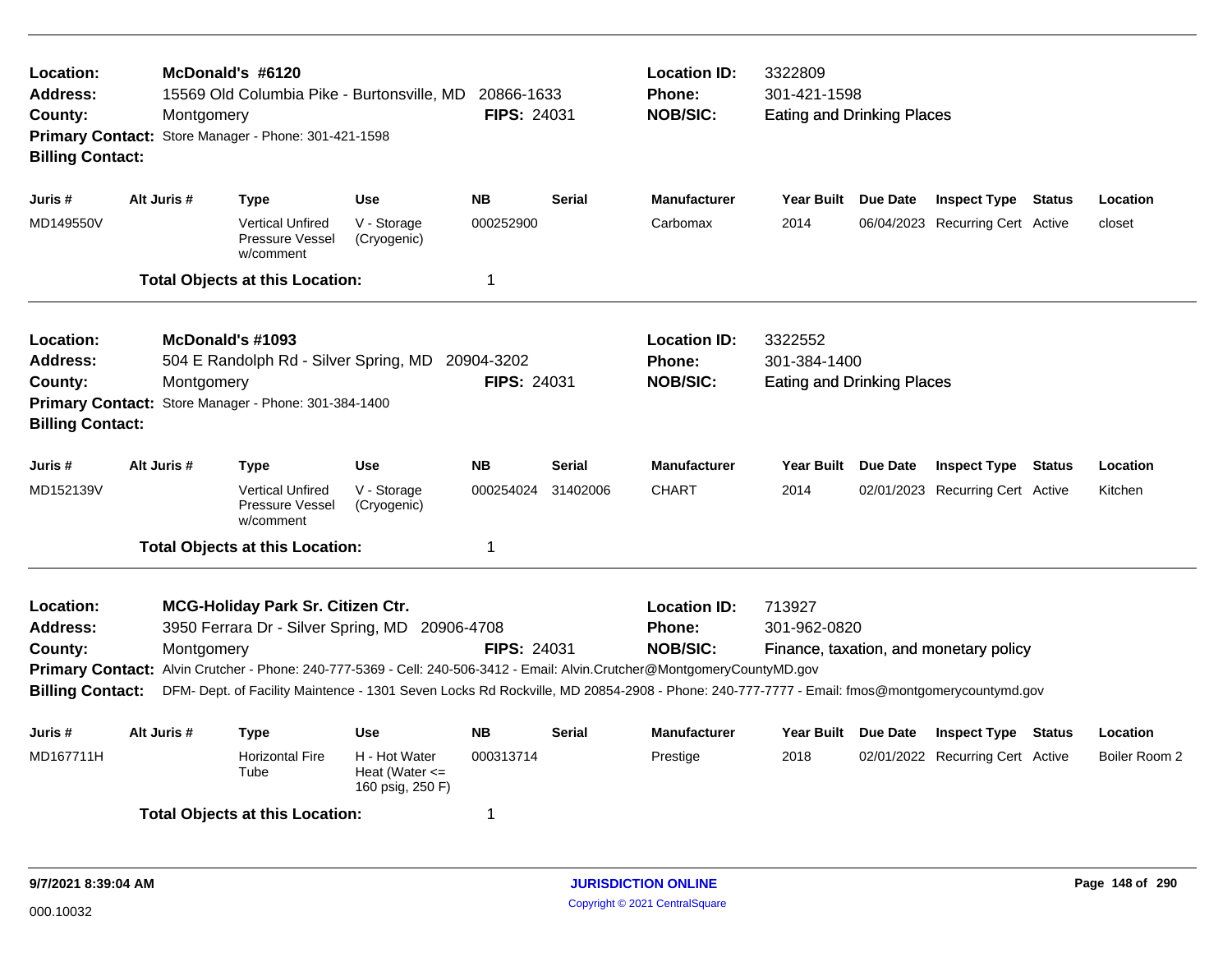## Operators of Apartment Buildings 10100 New Hampshire Ave - Silver Spring, MD 20903-1728 **County:** Montgomery **NOB/SIC: PIPS:** 24031 **NOB/SIC:** Primary Contact: Debra Newkirk - Phone: 240-627-9475 - Email: debra.newkirk@hocmc.org **MCG/HOC-Holly Hall Apartments Location ID:** 713964 **Address: Location: FIPS:** 24031 **Phone:**

**Billing Contact:** HOC Main Office - 8975 Guilford Rd Ste 100 Columbia, MD 21046-2390 - Phone: 301-953-2366 - Email: tkennedy@res1.net

| Juris #   | Alt Juris # | Type                                   | <b>Use</b>                                                | <b>NB</b> | <b>Serial</b> | <b>Manufacturer</b> | <b>Year Built</b> | Due Date   | <b>Inspect Type</b>          | Status | Location           |
|-----------|-------------|----------------------------------------|-----------------------------------------------------------|-----------|---------------|---------------------|-------------------|------------|------------------------------|--------|--------------------|
| MD094755H | BLR-1       | Cast Iron                              | H - Hot Water<br>Heat (Water $\leq$<br>160 psig, 250 F)   | <b>CI</b> | CP2851764     | Weil-McLain         | 1994              | 10/10/2020 | Recurring Cert Active        |        | <b>Boiler Room</b> |
| MD094756H | BLR-2       | Cast Iron                              | H - Hot Water<br>Heat (Water $\leq$<br>160 psig, 250 F)   | CI        | CP2851755     | Weil-McLain         | 1994              | 10/10/2020 | <b>Recurring Cert Active</b> |        | <b>Boiler Room</b> |
| MD094757H | BLR-3       | Cast Iron                              | H - Hot Water<br>Heat (Water $\leq$<br>160 psig, 250 F)   | <b>CI</b> | CP2851756     | Weil-McLain         | 1994              | 10/10/2020 | Recurring Cert Active        |        | Boiler Room        |
| MD094758H | BLR-4       | Cast Iron                              | H - Hot Water<br>Heat (Water $\leq$<br>160 psig, 250 F)   | <b>CI</b> | CP2851748     | Weil-McLain         | 1994              | 10/10/2020 | <b>Recurring Cert Active</b> |        | <b>Boiler Room</b> |
| MD094759H | BLR-5       | Cast Iron                              | H - Hot Water<br>Heat (Water $\leq$<br>160 psig, 250 F)   | <b>CI</b> | CP2851765     | Weil-McLain         | 1994              | 10/10/2020 | Recurring Cert Active        |        | <b>Boiler Room</b> |
| MD127128H |             | <b>Water Heater</b><br>(HLW)           | H - Hot Water<br>Supply (Water $\leq$<br>160 psig, 210 F) | 000070749 |               | <b>Jet Glass</b>    | 2005              | 10/10/2020 | <b>Recurring Cert Active</b> |        | <b>Boiler Room</b> |
|           |             | <b>Total Objects at this Location:</b> |                                                           | 6         |               |                     |                   |            |                              |        |                    |

| <b>Location:</b> | <b>MCG/HOC-Holly Hall Apartments</b>                                                                                                 |                    | <b>Location ID:</b> | 713965                                  |
|------------------|--------------------------------------------------------------------------------------------------------------------------------------|--------------------|---------------------|-----------------------------------------|
| Address:         | 10110 New Hampshire Ave - Silver Spring, MD                                                                                          | 20903-1729         | <b>Phone:</b>       | 301-439-0900                            |
| County:          | Montgomery                                                                                                                           | <b>FIPS: 24031</b> | <b>NOB/SIC:</b>     | <b>Operators of Apartment Buildings</b> |
|                  | <b>Primary Contact:</b> Debra Newkirk - Phone: 240-627-9475 - Email: debra.newkirk@hocmc.org                                         |                    |                     |                                         |
|                  | Billing Contact: HOC Main Office - 8975 Guilford Rd Ste 100 Columbia, MD 21046-2390 - Phone: 301-953-2366 - Email: tkennedy@res1.net |                    |                     |                                         |

**Juris # Alt Juris # Type Use NB Serial Manufacturer Year Built Due Date Inspect Type Status Location** MD094750H BLR-1 Cast Iron H - Hot Water Cl CP2851750 Weil-McLain 1994 10/10/2020 Heat (Water <= 160 psig, 250 F) BLR-1 Cast Iron H - Hot Water CI CP2851750 Weil-McLain 1994 10/10/2020 Recurring Cert Active Boiler Room MD094751H BLR-2 Cast Iron H - Hot Water Cl CP2851747 Weil-McLain 1994 10/10/2020 Heat (Water <= 160 psig, 250 F) BLR-2 Cast Iron H - Hot Water CI CP2851747 Weil-McLain 1994 10/10/2020 Recurring Cert Active Boiler Room MD094752H BLR-3 Cast Iron H - Hot Water CI CP2851758 Weil-McLain 1994 10/10/2020 Heat (Water <= 160 psig, 250 F) BLR-3 Cast Iron H - Hot Water CI CP2851758 Weil-McLain 1994 10/10/2020 Recurring Cert Active Boiler Room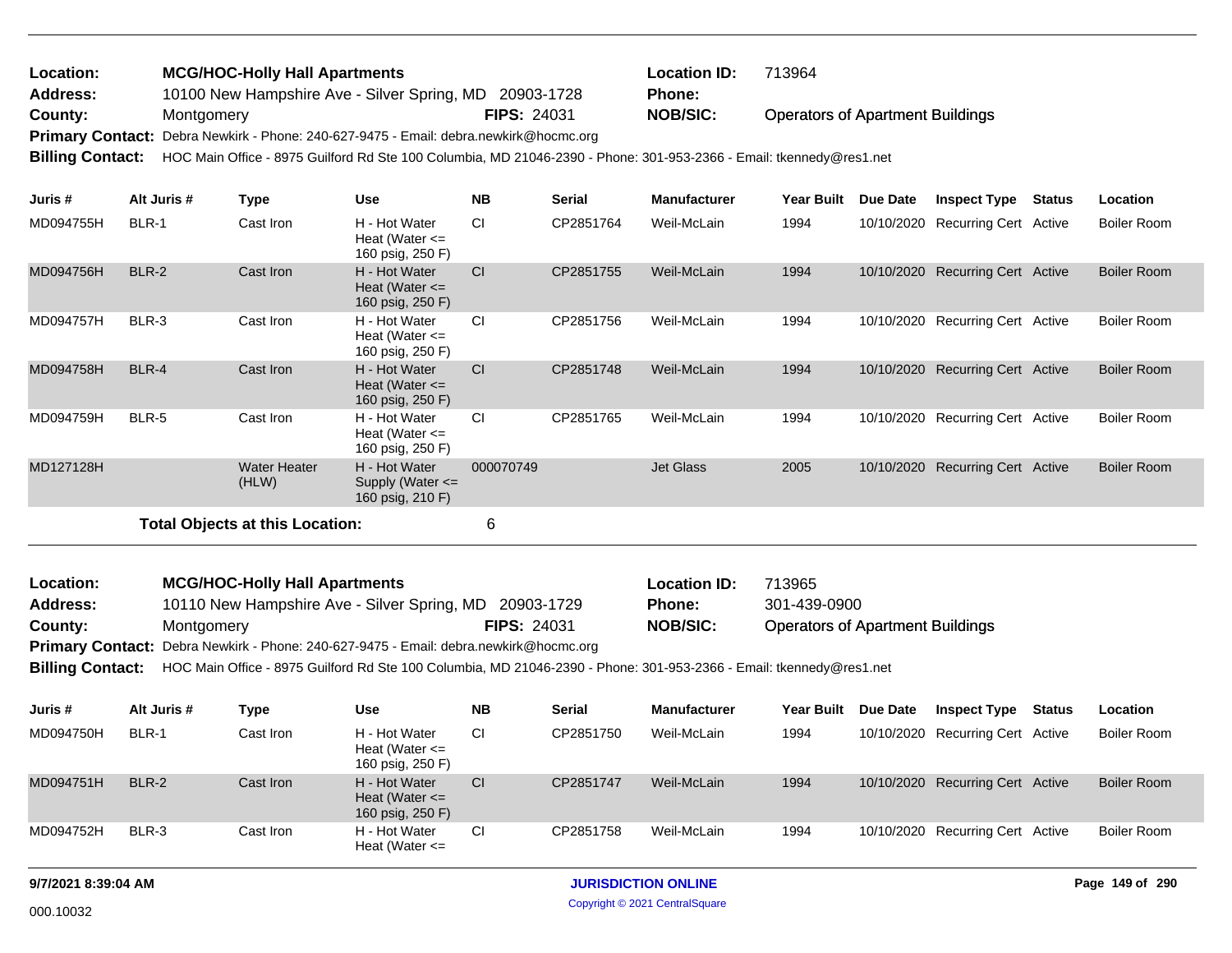| Juris #                                                       | Alt Juris #  | <b>Type</b>                                                                                                                                                                                 | Use<br>160 psig, 250 F)                                   | <b>NB</b>          | <b>Serial</b> | <b>Manufacturer</b>                  | Year Built Due Date                     |                 | <b>Inspect Type</b>              | <b>Status</b> | Location           |
|---------------------------------------------------------------|--------------|---------------------------------------------------------------------------------------------------------------------------------------------------------------------------------------------|-----------------------------------------------------------|--------------------|---------------|--------------------------------------|-----------------------------------------|-----------------|----------------------------------|---------------|--------------------|
| MD094753H                                                     | BLR-4        | Cast Iron                                                                                                                                                                                   | H - Hot Water<br>Heat (Water $\leq$<br>160 psig, 250 F)   | CI.                | CP2851757     | Weil-McLain                          | 1994                                    |                 | 10/10/2020 Recurring Cert Active |               | <b>Boiler Room</b> |
| MD094754H                                                     | <b>BLR-5</b> | Cast Iron                                                                                                                                                                                   | H - Hot Water<br>Heat (Water $\leq$<br>160 psig, 250 F)   | СI                 | CP2951749     | Weil-McLain                          | 1994                                    |                 | 10/10/2020 Recurring Cert Active |               | <b>Boiler Room</b> |
| MD124378H                                                     |              | <b>Water Heater</b><br>(HLW)                                                                                                                                                                | H - Hot Water<br>Supply (Water $\leq$<br>160 psig, 210 F) | 000070733 85733    |               | <b>Jet Glass</b>                     | 2005                                    |                 | 10/10/2020 Recurring Cert Active |               | <b>Boiler Room</b> |
| MD138600H                                                     |              | <b>Water Heater</b><br>(HLW)                                                                                                                                                                | H - Hot Water<br>Supply (Water $\leq$<br>160 psig, 210 F) | 000083952          |               | <b>Bradford White</b>                | 2008                                    |                 | 10/10/2020 Recurring Cert Active |               | <b>Boiler Room</b> |
|                                                               |              | <b>Total Objects at this Location:</b>                                                                                                                                                      |                                                           | 7                  |               |                                      |                                         |                 |                                  |               |                    |
| Location:<br><b>Address:</b>                                  |              | <b>MCG/HOC-Holly Hall Apartments</b><br>10120 New Hampshire Ave - Silver Spring, MD 20903-1730                                                                                              |                                                           |                    |               | <b>Location ID:</b><br><b>Phone:</b> | 713966                                  |                 |                                  |               |                    |
| County:<br><b>Primary Contact:</b><br><b>Billing Contact:</b> | Montgomery   | Debra Newkirk - Phone: 240-627-9475 - Email: debra.newkirk@hocmc.org<br>HOC Main Office - 8975 Guilford Rd Ste 100 Columbia, MD 21046-2390 - Phone: 301-953-2366 - Email: tkennedy@res1.net |                                                           | <b>FIPS: 24031</b> |               | <b>NOB/SIC:</b>                      | <b>Operators of Apartment Buildings</b> |                 |                                  |               |                    |
| Juris #                                                       | Alt Juris #  | <b>Type</b>                                                                                                                                                                                 | Use                                                       | <b>NB</b>          | <b>Serial</b> | <b>Manufacturer</b>                  | <b>Year Built</b>                       | <b>Due Date</b> | <b>Inspect Type</b>              | <b>Status</b> | Location           |
| MD094761H                                                     | BLR-1        | Cast Iron                                                                                                                                                                                   | H - Hot Water<br>Heat (Water $\leq$<br>160 psig, 250 F)   | CI.                | CP2848266     | Weil-McLain                          | 1994                                    |                 | 10/10/2020 Recurring Cert Active |               | <b>Boiler Room</b> |
| MD094762H                                                     | BLR-2        | Cast Iron                                                                                                                                                                                   | H - Hot Water<br>Heat (Water $\leq$<br>160 psig, 250 F)   | CI.                | CP2848260     | Weil-McLain                          | 1994                                    |                 | 10/10/2020 Recurring Cert Active |               | <b>Boiler Room</b> |
| MD094763H                                                     | BLR-3        | Cast Iron                                                                                                                                                                                   | H - Hot Water<br>Heat (Water $\leq$<br>160 psig, 250 F)   | CI.                | CP2848265     | Weil-McLain                          | 1994                                    |                 | 10/10/2020 Recurring Cert Active |               | <b>Boiler Room</b> |
| MD094764H                                                     | BLR-4        | Cast Iron                                                                                                                                                                                   | H - Hot Water<br>Heat (Water $\leq$<br>160 psig, 250 F)   | CI.                | CP2848264     | Weil-McLain                          | 1994                                    |                 | 10/10/2020 Recurring Cert Active |               | <b>Boiler Room</b> |
| MD094765H                                                     | BLR-5        | Cast Iron                                                                                                                                                                                   | H - Hot Water<br>Heat (Water $\leq$<br>160 psig, 250 F)   | <b>CI</b>          | CP2848261     | Weil-McLain                          | 1994                                    |                 | 10/10/2020 Recurring Cert Active |               | <b>Boiler Room</b> |
| MD138601H                                                     |              | <b>Water Heater</b><br>(HLW)                                                                                                                                                                | H - Hot Water<br>Supply (Water $\leq$<br>160 psig, 210 F) | 000063477          |               | <b>Jet Glass</b>                     | 2004                                    |                 | 10/10/2020 Recurring Cert Active |               | <b>Boiler Room</b> |
| MD138602H                                                     |              | <b>Water Heater</b><br>(HLW)                                                                                                                                                                | H - Hot Water<br>Supply (Water $\leq$<br>160 psig, 210 F) | 000085605          |               | <b>Jet Glass</b>                     | 2008                                    |                 | 10/10/2020 Recurring Cert Active |               | <b>Boiler Room</b> |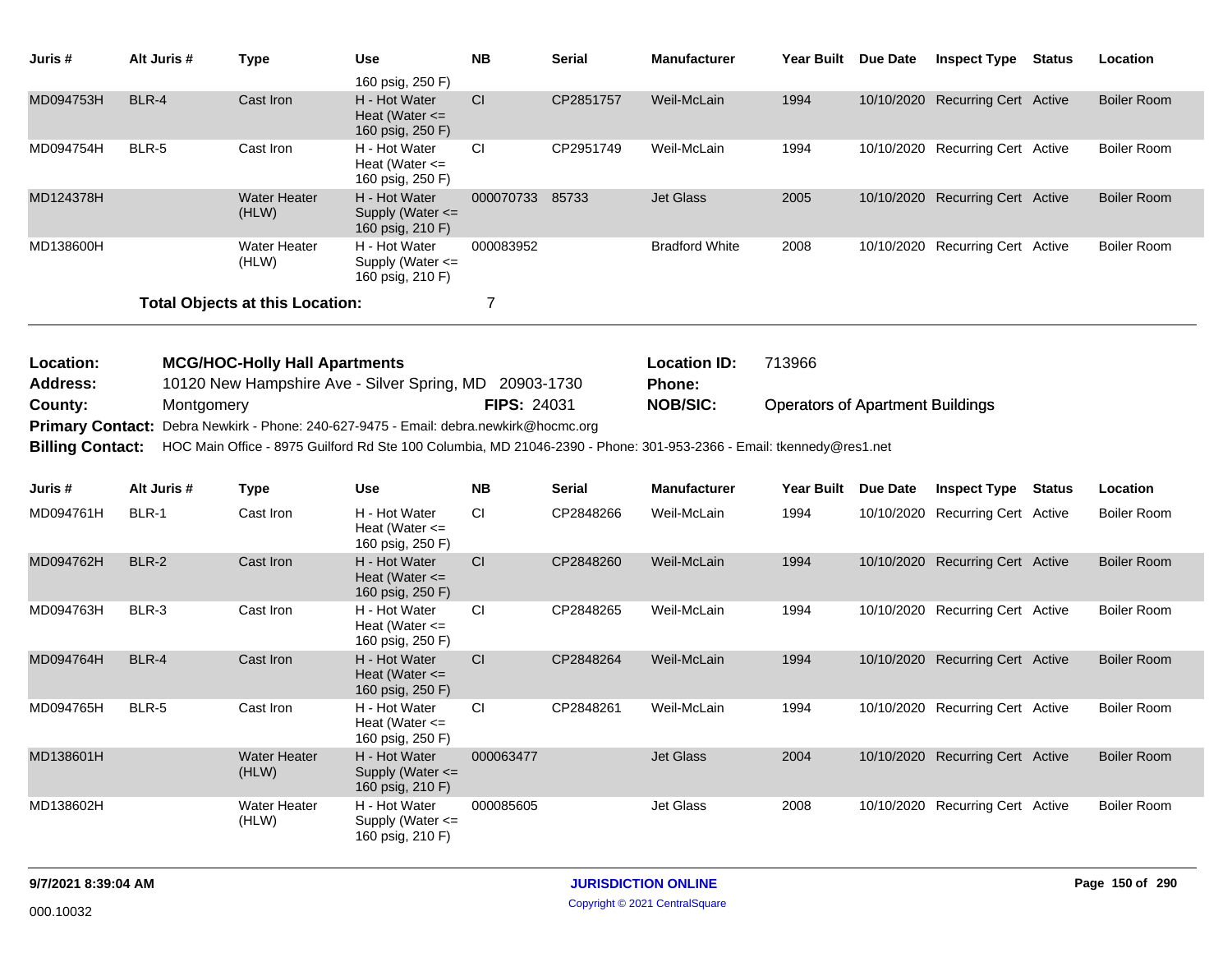| Location:<br><b>Address:</b> |             | MCS1-Highland View E.S. #0784<br>9010 Providence Ave - Silver Spring, MD 20901-4912                                                     |                                                       |                    |                     | <b>Location ID:</b><br>Phone: | 713711                                  |                                  |               |                                           |
|------------------------------|-------------|-----------------------------------------------------------------------------------------------------------------------------------------|-------------------------------------------------------|--------------------|---------------------|-------------------------------|-----------------------------------------|----------------------------------|---------------|-------------------------------------------|
| County:                      | Montgomery  |                                                                                                                                         |                                                       | FIPS: 24031        |                     | <b>NOB/SIC:</b>               | Elementary and Secondary Schools        |                                  |               |                                           |
|                              |             | Primary Contact: Jeffrey L Fulford - Phone: 240-740-2522 - Cell: 202-480-0616 - Email: Jeffrey_L_Fulford@mcpsmd.org                     |                                                       |                    |                     |                               |                                         |                                  |               |                                           |
| <b>Billing Contact:</b>      |             | Rita Skolnik - 850 Hungerford Dr Rockville, MD 20850-1718 - Phone: 301-279-3264 - Cell: 301-279-3116 - Email: rita_p_skolnik@mcpsmd.org |                                                       |                    |                     |                               |                                         |                                  |               |                                           |
|                              |             |                                                                                                                                         |                                                       |                    |                     |                               |                                         |                                  |               |                                           |
| Juris #                      | Alt Juris # | Type                                                                                                                                    | <b>Use</b>                                            | <b>NB</b>          | Serial              | <b>Manufacturer</b>           | Year Built Due Date                     | <b>Inspect Type Status</b>       |               | Location                                  |
| MD167776H                    |             | Vertical Fire Tube H - Hot Water                                                                                                        | Heat (Water $\leq$<br>160 psig, 250 F)                | 000006741          | 6741-HFTC           | <b>HFTC</b>                   | 2019                                    | 11/05/2022 Recurring Cert Active |               | <b>Boiler Room</b>                        |
| MD167777H                    |             | Vertical Fire Tube H - Hot Water                                                                                                        | Heat (Water $\leq$<br>160 psig, 250 F)                | 000006671          | 6671-HFTC           | <b>HFTC</b>                   | 2019                                    | 11/05/2022 Recurring Cert Active |               | <b>Boiler Room</b>                        |
|                              |             | <b>Total Objects at this Location:</b>                                                                                                  |                                                       | $\overline{c}$     |                     |                               |                                         |                                  |               |                                           |
| Location:                    |             | <b>MCS2-Maryvale Elementary School #0210</b>                                                                                            |                                                       |                    |                     | <b>Location ID:</b>           | 717931                                  |                                  |               |                                           |
| <b>Address:</b>              |             | 1000 1st St - Rockville, MD 20850-1450                                                                                                  |                                                       |                    |                     | Phone:                        | 301-469-1133                            |                                  |               |                                           |
| County:                      | Montgomery  |                                                                                                                                         |                                                       | <b>FIPS: 24031</b> |                     | <b>NOB/SIC:</b>               | <b>Elementary and Secondary Schools</b> |                                  |               |                                           |
|                              |             | Primary Contact: Dale Kerns - Phone: 240-372-5160 - Cell: 301-343-7692 - Email: dale_r_kerns@mcpsmd.org                                 |                                                       |                    |                     |                               |                                         |                                  |               |                                           |
| <b>Billing Contact:</b>      |             | Rita Skolnik - 850 Hungerford Dr Rockville, MD 20850-1718 - Phone: 301-279-3264 - Cell: 301-279-3116 - Email: rita_p_skolnik@mcpsmd.org |                                                       |                    |                     |                               |                                         |                                  |               |                                           |
| Juris #                      | Alt Juris # | <b>Type</b>                                                                                                                             | <b>Use</b>                                            | <b>NB</b>          | Serial              | <b>Manufacturer</b>           | Year Built Due Date                     | <b>Inspect Type Status</b>       |               | Location                                  |
| MD166701H                    |             | <b>Water Heater</b><br>(HLW)                                                                                                            | H - Hot Water<br>Supply (Water <=<br>160 psig, 250 F) | 000104835          | 19 WHTX 188<br>0291 | AIC Goynia                    | 2019                                    | 07/30/2022 Recurring Cert Active |               | <b>Fire Dept</b><br>Sprinkler Rm<br>#1018 |
|                              |             | <b>Total Objects at this Location:</b>                                                                                                  |                                                       | 1                  |                     |                               |                                         |                                  |               |                                           |
| Location:                    |             | <b>MCS2-Tilden Middle &amp; Rock Terrace School</b>                                                                                     |                                                       |                    |                     | <b>Location ID:</b>           | 3987701                                 |                                  |               |                                           |
| <b>Address:</b>              |             | 6300 Tilden Ln - Rockville, MD 20852-3741                                                                                               |                                                       |                    |                     | Phone:                        |                                         |                                  |               |                                           |
| County:                      | Montgomery  |                                                                                                                                         |                                                       | <b>FIPS: 24031</b> |                     | <b>NOB/SIC:</b>               |                                         |                                  |               |                                           |
|                              |             | Primary Contact: Dale Kerns - Phone: 240-372-5160 - Cell: 301-343-7692 - Email: dale_r_kerns@mcpsmd.org                                 |                                                       |                    |                     |                               |                                         |                                  |               |                                           |
| <b>Billing Contact:</b>      |             | - 10901 Westlake Dr Rockville, MD 20852-4554 - Phone: 240-740-6563                                                                      |                                                       |                    |                     |                               |                                         |                                  |               |                                           |
| Juris #                      | Alt Juris # | <b>Type</b>                                                                                                                             | <b>Use</b>                                            | <b>NB</b>          | Serial              | <b>Manufacturer</b>           | Year Built Due Date                     | <b>Inspect Type</b>              | <b>Status</b> | Location                                  |
| MD166713H                    | $B-1$       | <b>Horizontal Water</b><br>Tube                                                                                                         | H - Hot Water<br>Heat (Water $\leq$                   | 000007750          | 19-<br>HE063311619  | Reillo                        | 2019                                    | 08/14/2022 Recurring Cert Active |               | Mechanical<br>Room                        |
| 9/7/2021 8:39:04 AM          |             |                                                                                                                                         |                                                       |                    |                     | <b>JURISDICTION ONLINE</b>    |                                         |                                  |               | Page 151 of 290                           |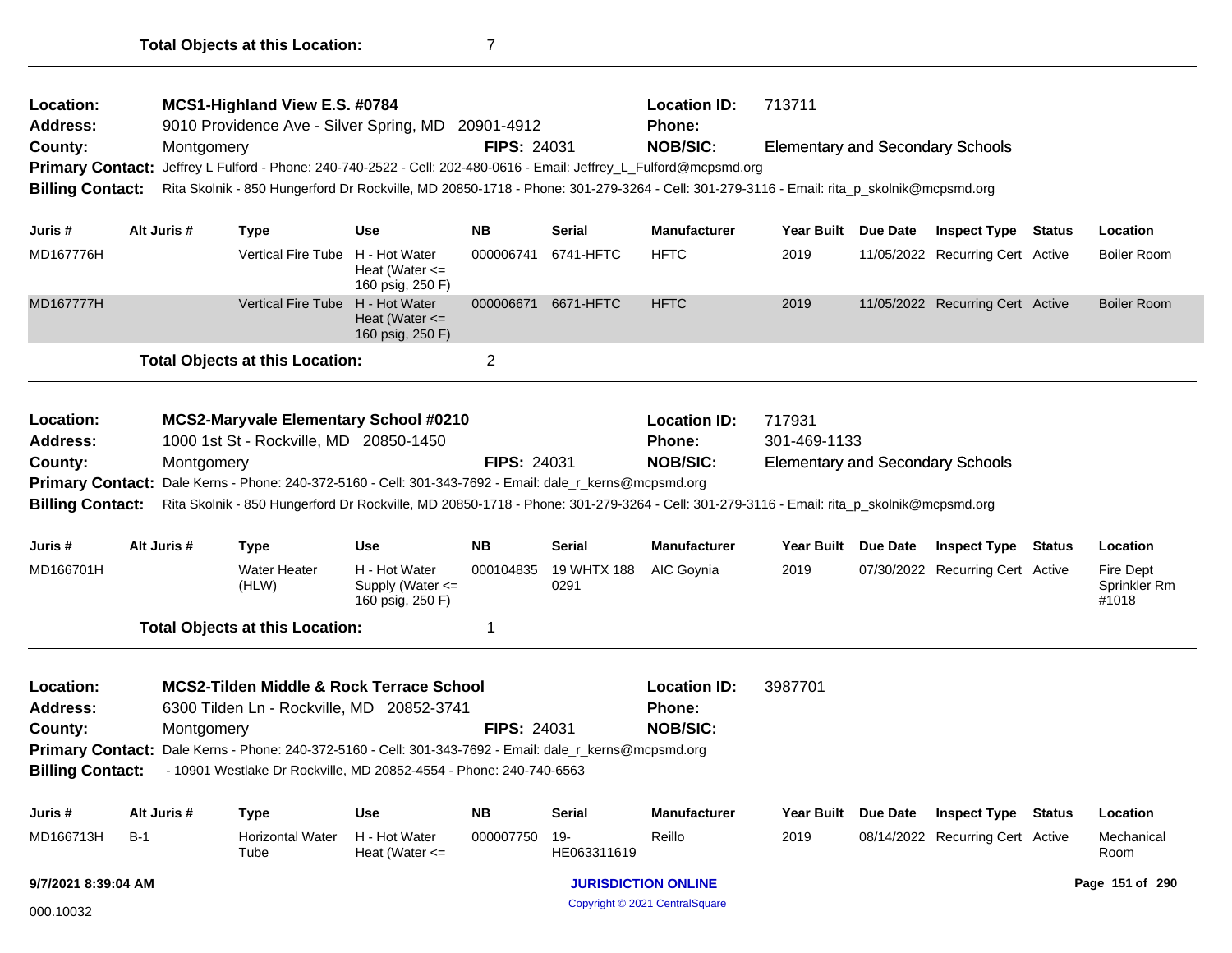| Juris #   | Alt Juris # | <b>Type</b>                     | Use                                                                         | <b>NB</b>     | <b>Serial</b>         | <b>Manufacturer</b> | Year Built | Due Date | <b>Inspect Type</b>              | <b>Status</b> | Location           |
|-----------|-------------|---------------------------------|-----------------------------------------------------------------------------|---------------|-----------------------|---------------------|------------|----------|----------------------------------|---------------|--------------------|
| MD166714H | $B-1$       | <b>Horizontal Water</b><br>Tube | 160 psig, 250 F)<br>H - Hot Water<br>Heat (Water $\leq$<br>160 psig, 250 F) | 000007747     | $19 -$<br>HE063281619 | Reillo              | 2019       |          | 08/14/2022 Recurring Cert Active |               | Mechanical<br>Room |
| MD166715H | $B-1$       | Vertical Water<br>Tube          | H - Hot Water<br>Heat (Water $\leq$<br>160 psig, 250 F)                     | 000007752     | 19-<br>HE063331619    | Reillo              | 2019       |          | 08/14/2022 Recurring Cert Active |               | Mechanical<br>Room |
| MD166716H | $B-1$       | <b>Horizontal Water</b><br>Tube | H - Hot Water<br>Heat (Water $\leq$<br>160 psig, 250 F)                     | 000007749     | $19 -$<br>HE063301619 | Reillo              | 2019       |          | 08/14/2022 Recurring Cert Active |               | Mechanical<br>Room |
| MD166717H | $B-2$       | <b>Horizontal Water</b><br>Tube | H - Hot Water<br>Heat (Water $\leq$<br>160 psig, 250 F)                     | 000008953     | 19-<br>HE075342419    | Reillo              | 2019       |          | 08/14/2022 Recurring Cert Active |               | Mechanical<br>Room |
| MD166718H | $B-2$       | <b>Horizontal Water</b><br>Tube | H - Hot Water<br>Heat (Water $\leq$<br>160 psig, 250 F)                     | 000008952     | $19 -$<br>HE075332419 | Reillo              | 2019       |          | 08/14/2022 Recurring Cert Active |               | Mechanical<br>Room |
| MD166719H | $B-2$       | <b>Horizontal Water</b><br>Tube | H - Hot Water<br>Heat (Water $\leq$<br>160 psig, 250 F)                     | 000008960     | 19-<br>HE075412419    | Reillo              | 2019       |          | 08/14/2022 Recurring Cert Active |               | Mechanical<br>Room |
| MD166720H | $B-2$       | <b>Horizontal Water</b><br>Tube | H - Hot Water<br>Heat (Water $\leq$<br>160 psig, 250 F)                     | 000008957     | 19-<br>HE075382419    | Reillo              | 2019       |          | 08/14/2022 Recurring Cert Active |               | Mechanical<br>Room |
| MD166721H | $B-3$       | <b>Horizontal Water</b><br>Tube | H - Hot Water<br>Heat (Water $\leq$<br>160 psig, 250 F)                     | 000007793     | 19-<br>HE063741719    | Reillo              | 2019       |          | 08/14/2022 Recurring Cert Active |               | Mechanical<br>Room |
| MD166722H | $B-3$       | <b>Horizontal Water</b><br>Tube | H - Hot Water<br>Heat (Water $\leq$<br>160 psig, 250 F)                     | 000007794     | $19 -$<br>HE063751719 | Reillo              | 2019       |          | 08/14/2022 Recurring Cert Active |               | Mechanical<br>Room |
| MD166723H | $B-3$       | <b>Horizontal Water</b><br>Tube | H - Hot Water<br>Heat (Water $\leq$<br>160 psig, 250 F)                     | 000007776     | 19-<br>HE063571719    | Reillo              | 2019       |          | 08/14/2022 Recurring Cert Active |               | Mechanical<br>Room |
| MD166724H | $B-3$       | <b>Horizontal Water</b><br>Tube | H - Hot Water<br>Heat (Water $\leq$<br>160 psig, 250 F)                     | 000007772 19- | HE063531719           | Reillo              | 2019       |          | 08/14/2022 Recurring Cert Active |               | Mechanical<br>Room |
| MD166725H | $B-4$       | <b>Horizontal Water</b><br>Tube | H - Hot Water<br>Heat (Water $\leq$<br>160 psig, 250 F)                     | 000007312     | 19-<br>HE058931319    | Reillo              | 2019       |          | 08/14/2022 Recurring Cert Active |               | Mechanical<br>Room |
| MD166726H | $B-4$       | <b>Horizontal Water</b><br>Tube | H - Hot Water<br>Heat (Water $\leq$<br>160 psig, 250 F)                     | 000007311     | $19 -$<br>HE058921319 | Reillo              | 2019       |          | 08/14/2022 Recurring Cert Active |               | Mechanical<br>Room |
| MD166727H | $B-4$       | <b>Horizontal Water</b><br>Tube | H - Hot Water<br>Heat (Water $\leq$<br>160 psig, 250 F)                     | 000007314 19- | HE058951319           | Reillo              | 2019       |          | 08/14/2022 Recurring Cert Active |               | Mechanical<br>Room |
| MD166728H | $B-4$       | <b>Horizontal Water</b><br>Tube | H - Hot Water<br>Heat (Water $\leq$<br>160 psig, 250 F)                     | 000007313 19- | HE058941319           | Reillo              | 2019       |          | 08/14/2022 Recurring Cert Active |               | Mechanical<br>Room |
| MD166729H | $B-5$       | <b>Horizontal Water</b><br>Tube | H - Hot Water<br>Heat (Water $\leq$                                         | 000008495     | 19-<br>HE070762119    | Reillo              | 2019       |          | 08/14/2022 Recurring Cert Active |               | Mechanical<br>Room |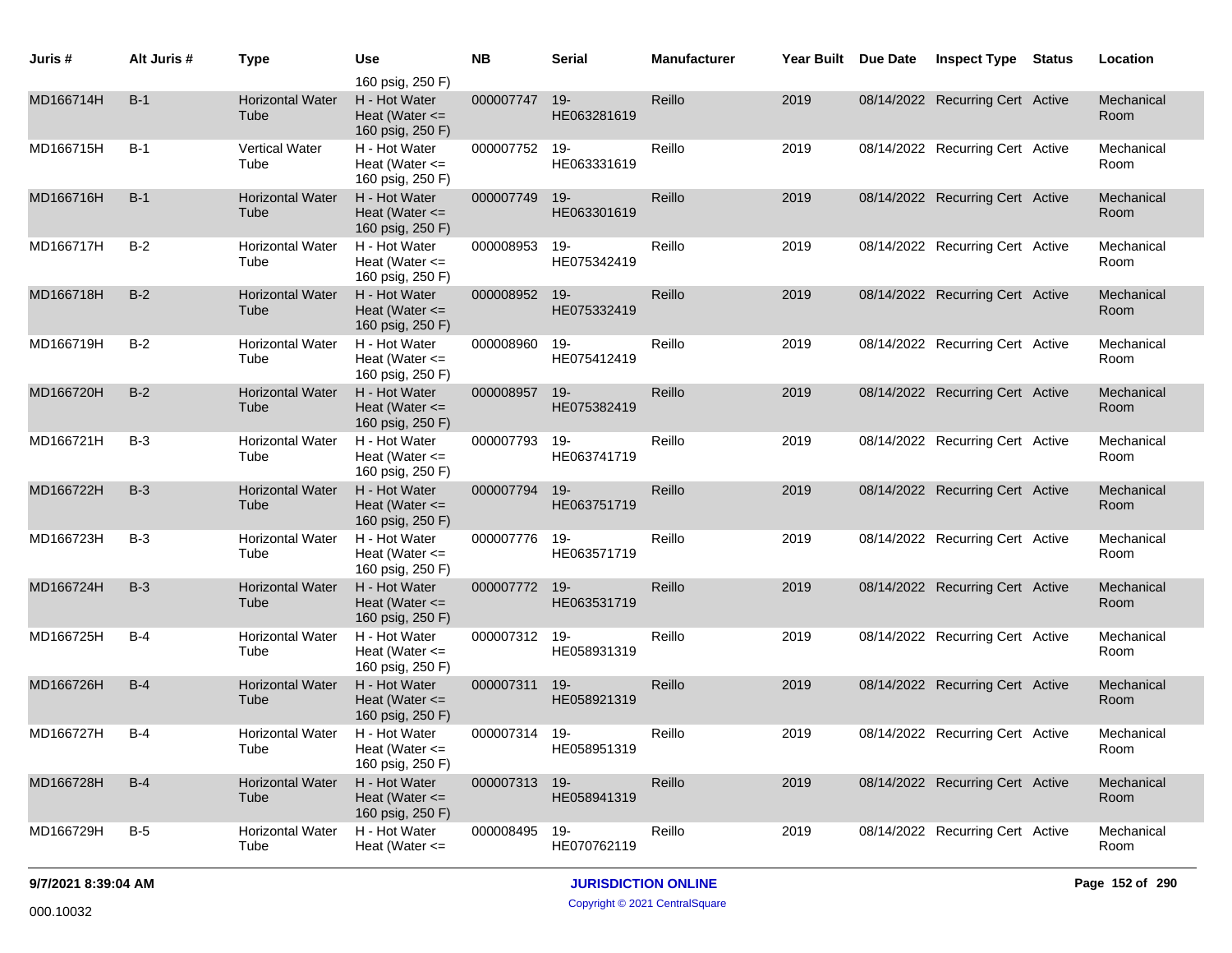| Juris #                                                                                       | Alt Juris # | <b>Type</b>                                                                                                                                                                                                                                                                                                                     | <b>Use</b><br>160 psig, 250 F)                            | <b>NB</b>        | <b>Serial</b>                                           | <b>Manufacturer</b>                                                    | Year Built Due Date |                                  | <b>Inspect Type</b>              | <b>Status</b> | Location           |
|-----------------------------------------------------------------------------------------------|-------------|---------------------------------------------------------------------------------------------------------------------------------------------------------------------------------------------------------------------------------------------------------------------------------------------------------------------------------|-----------------------------------------------------------|------------------|---------------------------------------------------------|------------------------------------------------------------------------|---------------------|----------------------------------|----------------------------------|---------------|--------------------|
| MD166730H                                                                                     | $B-5$       | <b>Horizontal Water</b><br>Tube                                                                                                                                                                                                                                                                                                 | H - Hot Water<br>Heat (Water $\leq$<br>160 psig, 250 F)   | 000008496        | $19 -$<br>HE070772119                                   | Reillo                                                                 | 2019                |                                  | 08/14/2022 Recurring Cert Active |               | Mechanical<br>Room |
| MD166731H                                                                                     | $B-5$       | <b>Horizontal Water</b><br>Tube                                                                                                                                                                                                                                                                                                 | H - Hot Water<br>Heat (Water $\leq$<br>160 psig, 250 F)   | 000008497        | 19-<br>HE070782119                                      | Reillo                                                                 | 2019                |                                  | 08/14/2022 Recurring Cert Active |               | Mechanical<br>Room |
| MD166732H                                                                                     | $B-5$       | <b>Horizontal Water</b><br>Tube                                                                                                                                                                                                                                                                                                 | H - Hot Water<br>Heat (Water $\leq$<br>160 psig, 250 F)   | 000008480        | $19 -$<br>HE070612119                                   | Reillo                                                                 | 2019                |                                  | 08/14/2022 Recurring Cert Active |               | Mechanical<br>Room |
| MD166733H                                                                                     |             | <b>Water Heater</b><br>(HLW)                                                                                                                                                                                                                                                                                                    | H - Hot Water<br>Supply (Water $\leq$<br>160 psig, 210 F) | 000256997 256997 |                                                         | A O Smith                                                              | 2019                |                                  | 08/14/2022 Recurring Cert Active |               | Mechanical<br>Room |
| MD166734H                                                                                     |             | <b>Water Heater</b><br>(HLW)                                                                                                                                                                                                                                                                                                    | H - Hot Water<br>Supply (Water $\leq$<br>160 psig, 210 F) | 000229220 229220 |                                                         | A O Smith                                                              | 2017                |                                  | 08/14/2022 Recurring Cert Active |               | Mechanical<br>Room |
|                                                                                               |             | <b>Total Objects at this Location:</b>                                                                                                                                                                                                                                                                                          |                                                           | 22               |                                                         |                                                                        |                     |                                  |                                  |               |                    |
| Location:<br><b>Address:</b><br>County:<br><b>Primary Contact:</b><br><b>Billing Contact:</b> | Montgomery  | <b>MCS3-Seneca Valley H.S.</b><br>19401 Crystal Rock Drive - Germantown, MD 20874-1593<br>Craig Runyon - Phone: 240-740-4741 - Cell: 202-641-5019 - Email: Craig_f_Runyon@mspsmd.org<br>Rita Skolnik - 850 Hungerford Dr Rockville, MD 20850-1718 - Phone: 301-279-3264 - Cell: 301-279-3116 - Email: rita_p_skolnik@mcpsmd.org | <b>FIPS: 24031</b>                                        |                  | <b>Location ID:</b><br><b>Phone:</b><br><b>NOB/SIC:</b> | 2940454<br>(301) 370-6521 x<br><b>Elementary and Secondary Schools</b> |                     |                                  |                                  |               |                    |
| Juris #                                                                                       | Alt Juris # | <b>Type</b>                                                                                                                                                                                                                                                                                                                     | <b>Use</b>                                                | <b>NB</b>        | <b>Serial</b>                                           | <b>Manufacturer</b>                                                    | Year Built Due Date |                                  | <b>Inspect Type Status</b>       |               | Location           |
| MD167209H                                                                                     |             | Cast Aluminum                                                                                                                                                                                                                                                                                                                   | H - Hot Water<br>Supply (Water $\leq$<br>160 psig, 250 F) | 000004384        | 751366680032 Viessman<br>$\overline{4}$                 |                                                                        | 2018                |                                  | 06/30/2022 Recurring Cert Active |               | Boiler Room        |
| MD167210H                                                                                     |             | Cast Aluminum                                                                                                                                                                                                                                                                                                                   | H - Hot Water<br>Supply (Water <=<br>160 psig, 250 F)     | 000004585        | 751366680034 Viessman<br>$\overline{4}$                 |                                                                        | 2018                |                                  | 06/30/2022 Recurring Cert Active |               | <b>Boiler Room</b> |
| MD167211H                                                                                     |             | Cast Aluminum                                                                                                                                                                                                                                                                                                                   | H - Hot Water<br>Supply (Water $\leq$<br>160 psig, 250 F) | 000004448        | 751366680033 Viessman<br>6                              |                                                                        | 2018                |                                  | 06/30/2022 Recurring Cert Active |               | <b>Boiler Room</b> |
| MD167212H                                                                                     |             |                                                                                                                                                                                                                                                                                                                                 |                                                           | 000148404        | F010109                                                 | PVI                                                                    | 2019                | 06/30/2022 Recurring Cert Active |                                  |               | <b>Boiler Room</b> |
|                                                                                               |             | <b>Water Heater</b><br>(HLW)                                                                                                                                                                                                                                                                                                    | H - Hot Water<br>Supply (Water <=<br>160 psig, 210 F)     |                  |                                                         |                                                                        |                     |                                  |                                  |               |                    |
| MD167213H                                                                                     |             | <b>Water Heater</b><br>(HLW)                                                                                                                                                                                                                                                                                                    | H - Hot Water<br>Supply (Water $\leq$<br>160 psig, 210 F) | 000148354        | F010108                                                 | PVI                                                                    | 2019                |                                  | 06/30/2022 Recurring Cert Active |               | <b>Boiler Room</b> |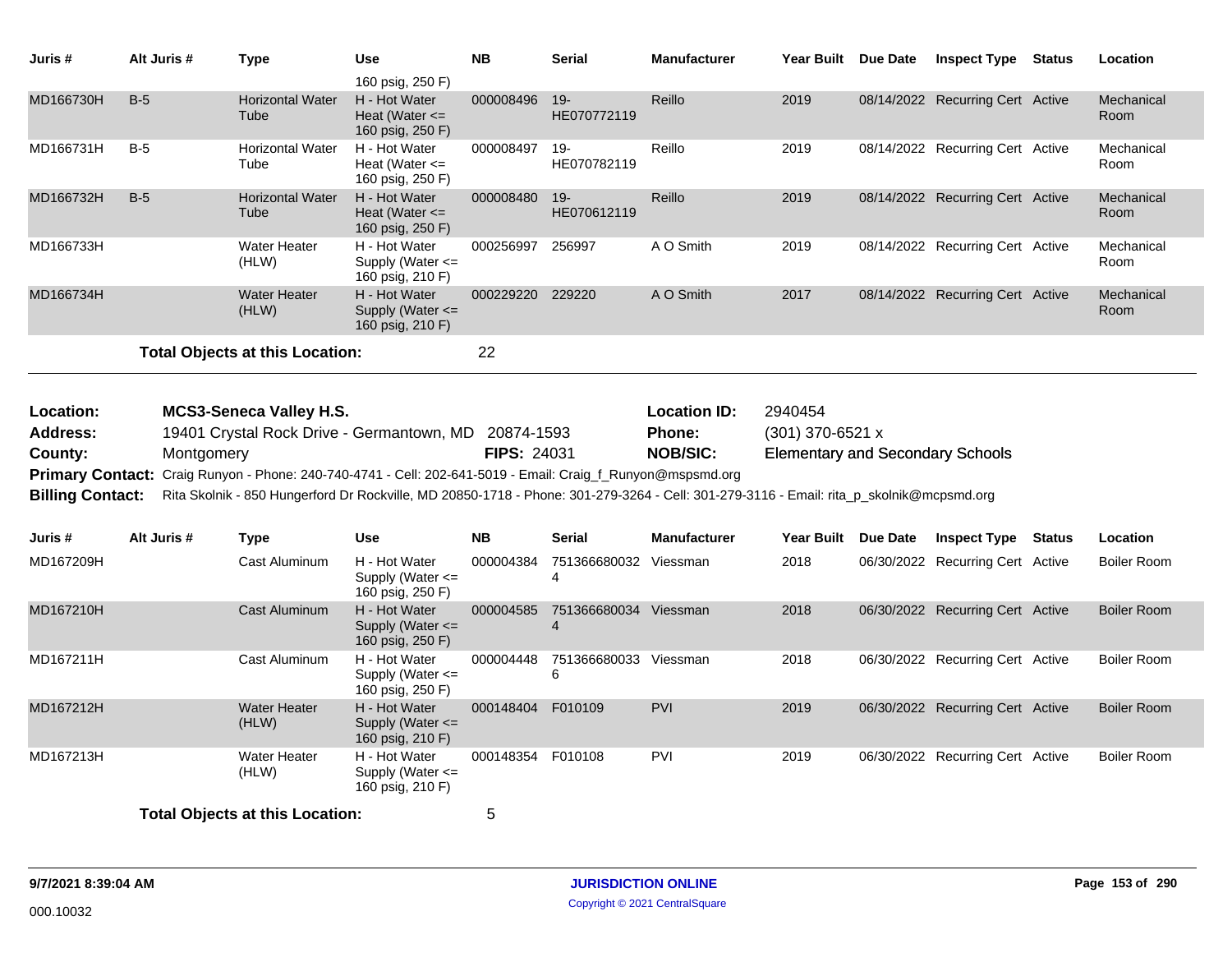| Location:               | <b>Medimmune (Roberts Oxygen)</b>                                                                                             |                    | <b>Location ID:</b> | 3839667                                                                                                                                         |
|-------------------------|-------------------------------------------------------------------------------------------------------------------------------|--------------------|---------------------|-------------------------------------------------------------------------------------------------------------------------------------------------|
| <b>Address:</b>         | 1 Medimmune Way - Gaithersburg, MD 20878-2204                                                                                 |                    | <b>Phone:</b>       |                                                                                                                                                 |
| County:                 | Montgomery                                                                                                                    | <b>FIPS: 24031</b> | <b>NOB/SIC:</b>     | <b>Biological Products, Except Diagnostic Substances</b>                                                                                        |
|                         | Primary Contact: Roberts Oxygen Company (MD) - Phone: 240-493-8405 - Cell: 301-252-0742 - Email: DFranovich@RobertsOxygen.com |                    |                     |                                                                                                                                                 |
| <b>Billing Contact:</b> |                                                                                                                               |                    |                     | Bulk Tank Service Dept. - PO Box 5507 Rockville, MD 20855-0507 - Phone: 240-493-8405 - Cell: 301-252-0742 - Email: DFranovich@RobertsOxygen.com |
|                         |                                                                                                                               |                    |                     |                                                                                                                                                 |

| Juris#    | Alt Juris # | Type                                                           | <b>Use</b>                               | <b>NB</b> | <b>Serial</b> | <b>Manufacturer</b> | <b>Year Built</b> | Due Date | <b>Inspect Type</b>              | Status | Location |
|-----------|-------------|----------------------------------------------------------------|------------------------------------------|-----------|---------------|---------------------|-------------------|----------|----------------------------------|--------|----------|
| MD158588V |             | <b>Vertical Unfired</b><br>Pressure Vessel<br>w/comment        | V - Storage (NOT<br>Cryogenic)           | 000072246 |               | <b>CHART</b>        | 2011              |          | 11/21/2023 Recurring Cert Active |        | Outside  |
| MD158589V |             | <b>Vertical Unfired</b><br><b>Pressure Vessel</b><br>w/comment | V - Storage (NOT 000072214<br>Cryogenic) |           |               | <b>CHART</b>        | 2011              |          | 11/21/2023 Recurring Cert Active |        | Outside  |
| MD158590V |             | <b>Vertical Unfired</b><br>Pressure Vessel<br>w/comment        | V - Storage (NOT 000077242<br>Cryogenic) |           |               | <b>CHART</b>        | 2011              |          | 11/21/2023 Recurring Cert Active |        | Outside  |
| MD158591V |             | <b>Vertical Unfired</b><br><b>Pressure Vessel</b><br>w/comment | V - Storage (NOT<br>Cryogenic)           | 000077243 |               | <b>CHART</b>        | 2011              |          | 11/21/2023 Recurring Cert Active |        | Outside  |
| MD158592V |             | <b>Vertical Unfired</b><br>Pressure Vessel<br>w/comment        | V - Storage (NOT<br>Cryogenic)           | 000072251 |               | <b>CHART</b>        | 2011              |          | 11/21/2023 Recurring Cert Active |        | Outside  |
| MD158593V |             | <b>Vertical Unfired</b><br><b>Pressure Vessel</b><br>w/comment | V - Storage (NOT<br>Cryogenic)           | 000072259 |               | <b>CHART</b>        | 2011              |          | 11/21/2023 Recurring Cert Active |        | Outside  |
| MD158594V |             | <b>Vertical Unfired</b><br>Pressure Vessel<br>w/comment        | V - Storage (NOT<br>Cryogenic)           | 000072241 |               | <b>CHART</b>        | 2011              |          | 11/21/2023 Recurring Cert Active |        | Outside  |
| MD158595V |             | <b>Vertical Unfired</b><br><b>Pressure Vessel</b><br>w/comment | V - Storage (NOT<br>Cryogenic)           | 000072240 |               | <b>CHART</b>        | 2011              |          | 11/21/2023 Recurring Cert Active |        | Outside  |
|           |             | <b>Total Objects at this Location:</b>                         |                                          | 8         |               |                     |                   |          |                                  |        |          |
| Location: |             | Madium Para (Poharte)                                          |                                          |           |               | Location ID:        | <b>A078017</b>    |          |                                  |        |          |

| Location:       | <b>Medium Rare (Roberts)</b>                                                                                                  |                    | <b>Location ID:</b> | 4078017                                                                                                                                                          |
|-----------------|-------------------------------------------------------------------------------------------------------------------------------|--------------------|---------------------|------------------------------------------------------------------------------------------------------------------------------------------------------------------|
| <b>Address:</b> | 4904 Fairmont Ave - Bethesda, MD 20814-6002                                                                                   |                    | <b>Phone:</b>       | 301-215-8379                                                                                                                                                     |
| County:         | Montgomery                                                                                                                    | <b>FIPS: 24031</b> | <b>NOB/SIC:</b>     |                                                                                                                                                                  |
|                 | Primary Contact: Roberts Oxygen Company (MD) - Phone: 240-493-8405 - Cell: 301-252-0742 - Email: DFranovich@RobertsOxygen.com |                    |                     |                                                                                                                                                                  |
|                 |                                                                                                                               |                    |                     | Billing Contact: Bulk Tank Service Dept. - PO Box 5507 Rockville, MD 20855-0507 - Phone: 240-493-8405 - Cell: 301-252-0742 - Email: DFranovich@RobertsOxygen.com |
|                 |                                                                                                                               |                    |                     |                                                                                                                                                                  |

| Juris #   | Alt Juris # | Type                                | Use                                      | <b>NB</b> | Serial | <b>Manufacturer</b> |      | Year Built Due Date Inspect Type | Status | Location     |
|-----------|-------------|-------------------------------------|------------------------------------------|-----------|--------|---------------------|------|----------------------------------|--------|--------------|
| MD169780V |             | Vertical Unfired<br>Pressure Vessel | V - Storage (NOT 000331062<br>Cryogenic) |           |        | CHART               | 2019 | 06/22/2023 Recurring Cert Active |        | Loading Dock |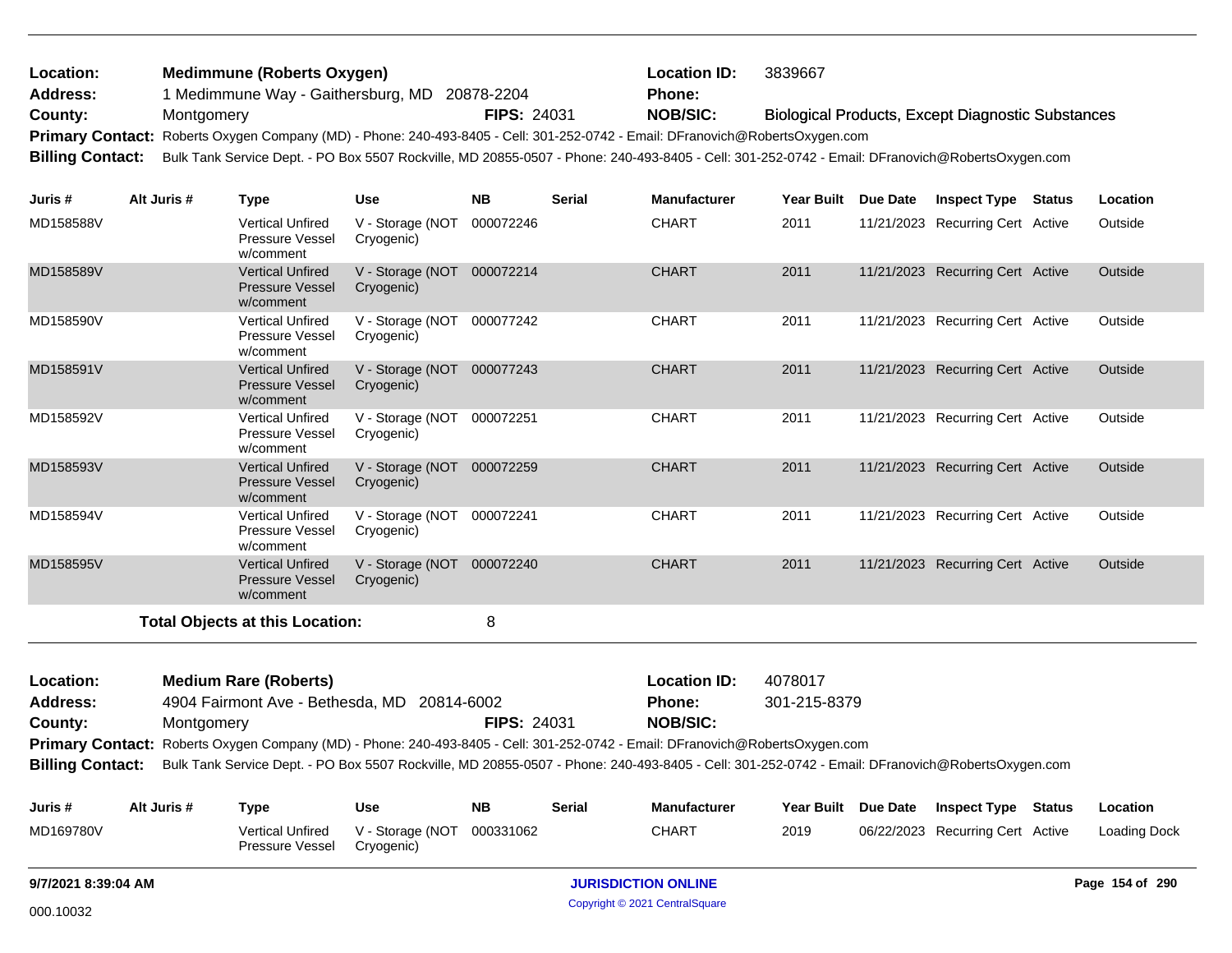| Juris #                                 |                                                                                                                                                                                                                                                                                | Alt Juris #                       | <b>Type</b><br>w/comment                                                          | <b>Use</b>                                                         | <b>NB</b>          | <b>Serial</b> | <b>Manufacturer</b>                                                                                                |                                                                    | Year Built Due Date | <b>Inspect Type Status</b>       |        | Location   |
|-----------------------------------------|--------------------------------------------------------------------------------------------------------------------------------------------------------------------------------------------------------------------------------------------------------------------------------|-----------------------------------|-----------------------------------------------------------------------------------|--------------------------------------------------------------------|--------------------|---------------|--------------------------------------------------------------------------------------------------------------------|--------------------------------------------------------------------|---------------------|----------------------------------|--------|------------|
|                                         |                                                                                                                                                                                                                                                                                |                                   | <b>Total Objects at this Location:</b>                                            |                                                                    | 1                  |               |                                                                                                                    |                                                                    |                     |                                  |        |            |
| Location:<br><b>Address:</b><br>County: | <b>Megamart Supermart</b><br>1101 University Blvd E - Takoma Park, MD 20912-7444<br>Montgomery<br>Primary Contact: Carlos Miranda - Phone: 301-445-0100<br><b>Billing Contact:</b><br>Carlos Miranda - 1101 University Blvd E Takoma Park, MD 20912-7444 - Phone: 301-445-0100 |                                   |                                                                                   |                                                                    | <b>FIPS: 24031</b> |               | <b>Location ID:</b><br>Phone:<br><b>NOB/SIC:</b>                                                                   | 2157736<br>301-434-2777<br><b>Grocery Stores</b>                   |                     |                                  |        |            |
|                                         |                                                                                                                                                                                                                                                                                |                                   |                                                                                   |                                                                    |                    |               |                                                                                                                    |                                                                    |                     |                                  |        |            |
| Juris #                                 |                                                                                                                                                                                                                                                                                | Alt Juris #                       | <b>Type</b>                                                                       | <b>Use</b>                                                         | <b>NB</b>          | <b>Serial</b> | <b>Manufacturer</b>                                                                                                |                                                                    | Year Built Due Date | <b>Inspect Type Status</b>       |        | Location   |
| MD161146V                               |                                                                                                                                                                                                                                                                                |                                   | Heat Exchanger -<br>Other w/comment                                               | V - Process-Heat<br>Transfer-Other<br>w/comment                    | 000007180          |               | Westermeyer Ind                                                                                                    | 2010                                                               |                     | 08/09/2022 Recurring Cert Active |        | motor room |
| MD161147V                               |                                                                                                                                                                                                                                                                                |                                   | <b>Pressure Vessel</b><br>w/comment                                               | Horizontal Unfired V - Process-Heat<br>Transfer-Other<br>w/comment | 000007179          |               | Westermeyer Ind                                                                                                    | 2010                                                               |                     | 08/09/2022 Recurring Cert Active |        | motor rm   |
| MD161148V                               |                                                                                                                                                                                                                                                                                |                                   | Pressure Vessel<br>w/comment                                                      | Horizontal Unfired V - Process-Heat<br>Transfer-Other<br>w/comment | 000006854          |               | Westermeyer Ind                                                                                                    | 2010                                                               |                     | 08/09/2022 Recurring Cert Active |        | motor rom  |
| MD161149V                               | $\overline{4}$                                                                                                                                                                                                                                                                 |                                   | <b>Horizontal Unfired</b><br><b>Pressure Vessel</b><br>w/comment                  | V - Process-Heat<br>Transfer-Other<br>w/comment                    | 000013788          |               | Westermeyer Ind                                                                                                    | 2011                                                               |                     | 08/09/2022 Recurring Cert Active |        | motor rm   |
|                                         |                                                                                                                                                                                                                                                                                |                                   | <b>Total Objects at this Location:</b>                                            |                                                                    | 4                  |               |                                                                                                                    |                                                                    |                     |                                  |        |            |
| Location:<br><b>Address:</b><br>County: |                                                                                                                                                                                                                                                                                | <b>Menhiem Auto</b><br>Montgomery | 7920 Beechcraft Ave - Gaithersburg, MD 20879-1544                                 |                                                                    | <b>FIPS: 24031</b> |               | <b>Location ID:</b><br>Phone:<br><b>NOB/SIC:</b>                                                                   | 788008<br>(240) 477-7682<br><b>General Automotive Repair Shops</b> |                     |                                  |        |            |
| <b>Billing Contact:</b>                 |                                                                                                                                                                                                                                                                                |                                   | Primary Contact: Max Ashtiani - Phone: 301-252-2520 - Email: maxashtani@gmail.com |                                                                    |                    |               | Max Ashtiani - 7920 Beechcraft Ave Gaithersburg, MD 20879-1544 - Phone: 301-252-2520 - Email: maxashtani@gmail.com |                                                                    |                     |                                  |        |            |
| Juris #                                 |                                                                                                                                                                                                                                                                                | Alt Juris #                       | Type                                                                              | <b>Use</b>                                                         | NΒ                 | <b>Serial</b> | <b>Manufacturer</b>                                                                                                |                                                                    | Year Built Due Date | <b>Inspect Type</b>              | Status | Location   |
| MD117478V                               |                                                                                                                                                                                                                                                                                |                                   | <b>Vertical Unfired</b><br>Pressure Vessel<br>w/comment                           | V - Storage (NOT<br>Cryogenic)                                     | 000694528          |               | Manchester                                                                                                         | 1998                                                               |                     | 04/17/2023 Recurring Cert Active |        | Comp Room  |
|                                         |                                                                                                                                                                                                                                                                                |                                   | <b>Total Objects at this Location:</b>                                            |                                                                    | 1                  |               |                                                                                                                    |                                                                    |                     |                                  |        |            |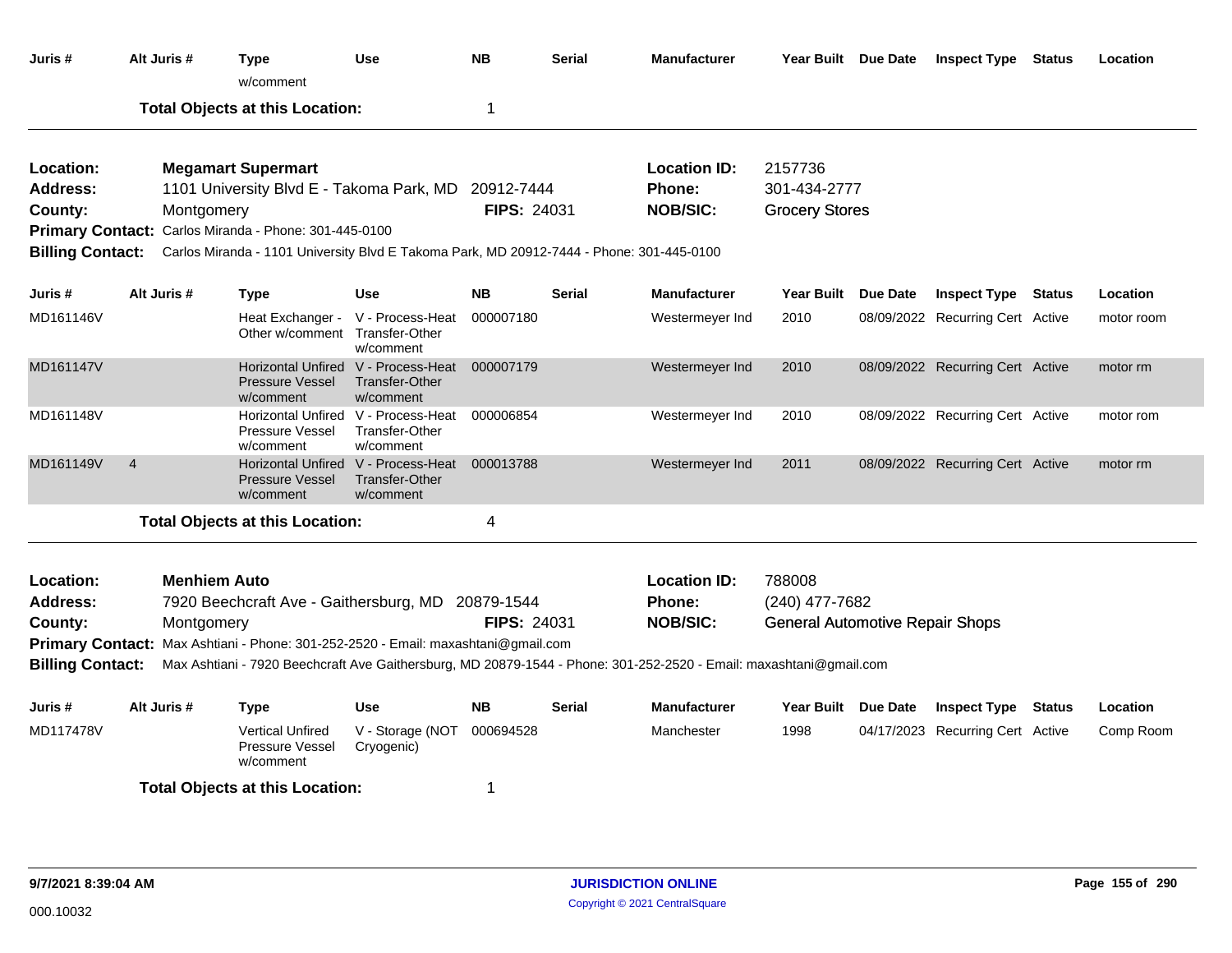| Location:<br><b>Address:</b><br>County:<br><b>Billing Contact:</b> |                                                                                             | Montgomery         | <b>Mercy Dry Cleaners</b><br>6852 New Hampshire Ave - Takoma Park, MD 20912-4817<br>Primary Contact: Eunice Soyinka - Phone: 301-270-2264<br>Florence Nwaki - 6852 New Hampshire Ave Takoma Park, MD 20912-4817 - Phone: 301-270-2264 |                                                         | <b>FIPS: 24031</b> |               | <b>Location ID:</b><br><b>Phone:</b><br><b>NOB/SIC:</b>                                                                      | 718303<br>301-270-2264<br><b>Personal services</b> |  |                                  |               |            |
|--------------------------------------------------------------------|---------------------------------------------------------------------------------------------|--------------------|---------------------------------------------------------------------------------------------------------------------------------------------------------------------------------------------------------------------------------------|---------------------------------------------------------|--------------------|---------------|------------------------------------------------------------------------------------------------------------------------------|----------------------------------------------------|--|----------------------------------|---------------|------------|
| Juris #                                                            |                                                                                             | Alt Juris #        | <b>Type</b>                                                                                                                                                                                                                           | <b>Use</b>                                              | <b>NB</b>          | <b>Serial</b> | <b>Manufacturer</b>                                                                                                          | Year Built Due Date                                |  | <b>Inspect Type Status</b>       |               | Location   |
| MD169839                                                           |                                                                                             |                    | <b>Vertical Fire Tube</b>                                                                                                                                                                                                             | H - Hot Water<br>Heat (Water $\leq$<br>160 psig, 250 F) | 000125341          |               | Fulton                                                                                                                       | 2020                                               |  | 04/29/2022 Recurring Cert Active |               | Basement   |
|                                                                    |                                                                                             |                    | <b>Total Objects at this Location:</b>                                                                                                                                                                                                |                                                         | 1                  |               |                                                                                                                              |                                                    |  |                                  |               |            |
| Location:<br><b>Address:</b>                                       |                                                                                             | <b>Method Auto</b> | 16069 Frederick Rd - Rockville, MD 20855-2217                                                                                                                                                                                         |                                                         |                    |               | <b>Location ID:</b><br><b>Phone:</b>                                                                                         | 1724661                                            |  |                                  |               |            |
| County:<br>Primary Contact: Mr. Yang<br><b>Billing Contact:</b>    |                                                                                             | Montgomery         | Mr. Yang - 16069 Frederick Rd Rockville, MD 20855-2217                                                                                                                                                                                |                                                         | <b>FIPS: 24031</b> |               | <b>NOB/SIC:</b>                                                                                                              | <b>General Automotive Repair Shops</b>             |  |                                  |               |            |
| Juris #                                                            |                                                                                             | Alt Juris #        | <b>Type</b>                                                                                                                                                                                                                           | <b>Use</b>                                              | <b>NB</b>          | <b>Serial</b> | <b>Manufacturer</b>                                                                                                          | Year Built Due Date                                |  | <b>Inspect Type Status</b>       |               | Location   |
| MD157250V                                                          |                                                                                             |                    | Pressure Vessel<br>w/comment                                                                                                                                                                                                          | Horizontal Unfired V - Storage (NOT<br>Cryogenic)       | 000638680          |               | Morganton                                                                                                                    | 2017                                               |  | 06/20/2023 Recurring Cert Active |               | Shop Mezz. |
|                                                                    |                                                                                             |                    | <b>Total Objects at this Location:</b>                                                                                                                                                                                                |                                                         | 1                  |               |                                                                                                                              |                                                    |  |                                  |               |            |
| Location:                                                          |                                                                                             |                    | <b>Metro Auto Services</b>                                                                                                                                                                                                            |                                                         |                    |               | <b>Location ID:</b>                                                                                                          | 703377                                             |  |                                  |               |            |
| <b>Address:</b>                                                    |                                                                                             |                    | 8190 Beechcraft Ave - Gaithersburg, MD 20879-1586                                                                                                                                                                                     |                                                         |                    |               | <b>Phone:</b>                                                                                                                | 301-330-1500                                       |  |                                  |               |            |
| County:                                                            |                                                                                             | Montgomery         |                                                                                                                                                                                                                                       |                                                         | <b>FIPS: 24031</b> |               | <b>NOB/SIC:</b>                                                                                                              | <b>General Automotive Repair Shops</b>             |  |                                  |               |            |
|                                                                    | Primary Contact: Franklin Bienvides - Phone: 301-330-1168 - Email: fbenavides.mas@gmail.com |                    |                                                                                                                                                                                                                                       |                                                         |                    |               |                                                                                                                              |                                                    |  |                                  |               |            |
| <b>Billing Contact:</b>                                            |                                                                                             |                    |                                                                                                                                                                                                                                       |                                                         |                    |               | Franklin Bienvides - 8190 Beechcraft Ave Gaithersburg, MD 20879-1586 - Phone: 301-330-1168 - Email: fbenavides.mas@gmail.com |                                                    |  |                                  |               |            |
| Juris #                                                            |                                                                                             | Alt Juris #        | Type                                                                                                                                                                                                                                  | <b>Use</b>                                              | <b>NB</b>          | <b>Serial</b> | <b>Manufacturer</b>                                                                                                          | Year Built Due Date                                |  | <b>Inspect Type</b>              | <b>Status</b> | Location   |
| MD105838V                                                          |                                                                                             |                    | Horizontal Unfired<br><b>Pressure Vessel</b><br>w/comment                                                                                                                                                                             | V - Storage (NOT<br>Cryogenic)                          | 000782095          |               | <b>Buckeye</b>                                                                                                               | 1987                                               |  | 03/23/2022 Recurring Cert Active |               | Outback    |
|                                                                    |                                                                                             |                    | <b>Total Objects at this Location:</b>                                                                                                                                                                                                |                                                         | 1                  |               |                                                                                                                              |                                                    |  |                                  |               |            |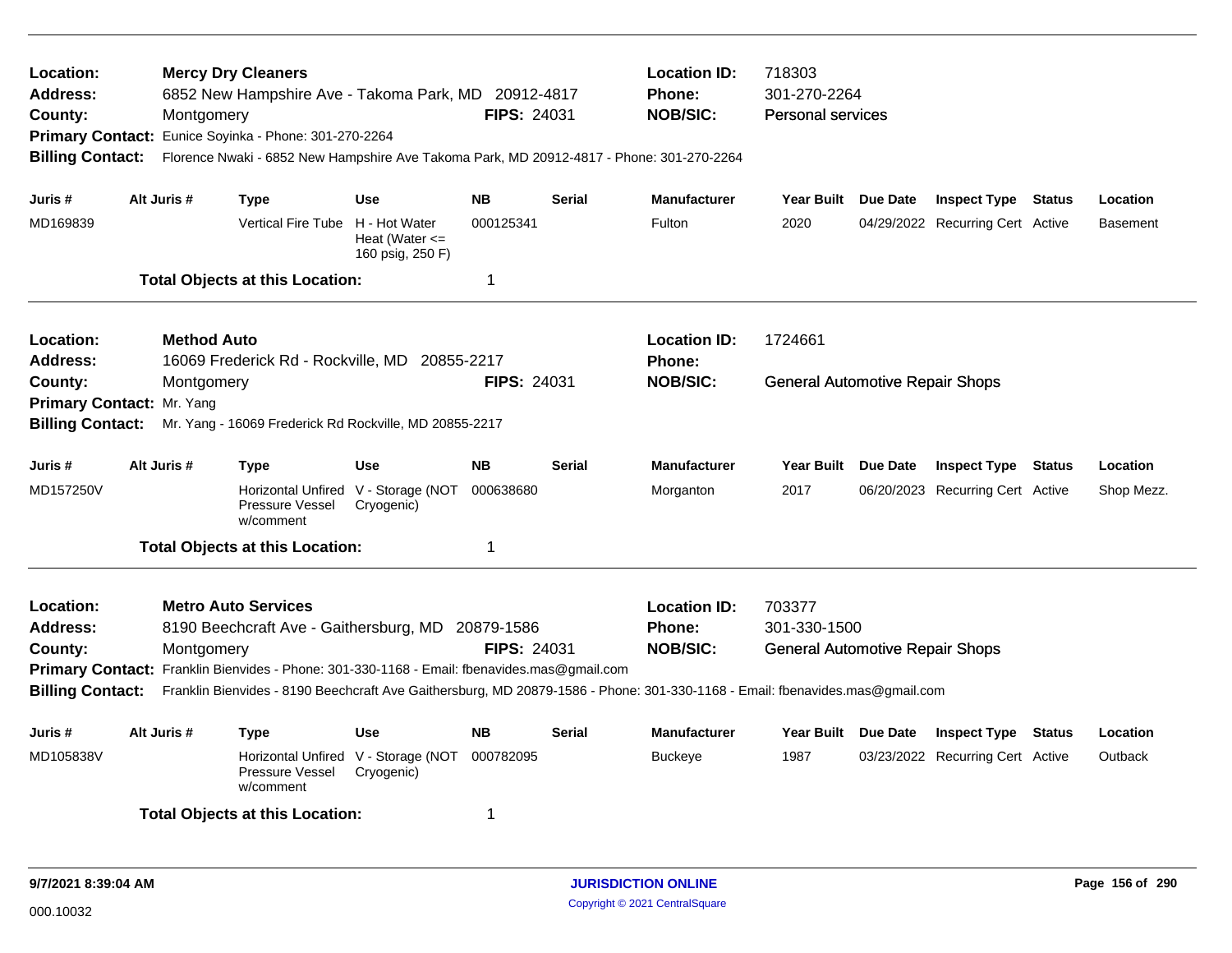| Location:<br><b>Address:</b>                              |             | <b>Metro Executive Park I</b><br>15850 Crabbs Branch Way - Rockville, MD 20855-2622                                                  |                                                   |                    |               | <b>Location ID:</b><br><b>Phone:</b> | 718394                            |          |                                          |               |                     |
|-----------------------------------------------------------|-------------|--------------------------------------------------------------------------------------------------------------------------------------|---------------------------------------------------|--------------------|---------------|--------------------------------------|-----------------------------------|----------|------------------------------------------|---------------|---------------------|
| County:                                                   | Montgomery  |                                                                                                                                      |                                                   | <b>FIPS: 24031</b> |               | <b>NOB/SIC:</b>                      | Offices of Holding Companies, NEC |          |                                          |               |                     |
|                                                           |             | Primary Contact: Ozzie Acosta - Phone: 703-621-2567 - Cell: 240-832-0319                                                             |                                                   |                    |               |                                      |                                   |          |                                          |               |                     |
| <b>Billing Contact:</b>                                   |             | Ozzie Acosta - 15850 Crabbs Branch Way Rockville, MD 20855-2622 - Phone: 703-621-2567 - Cell: 240-832-0319                           |                                                   |                    |               |                                      |                                   |          |                                          |               |                     |
| Juris #                                                   | Alt Juris # | <b>Type</b>                                                                                                                          | <b>Use</b>                                        | <b>NB</b>          | <b>Serial</b> | <b>Manufacturer</b>                  | <b>Year Built</b>                 | Due Date | <b>Inspect Type</b>                      | <b>Status</b> | Location            |
| MD072722V                                                 |             | Pressure Vessel<br>w/comment                                                                                                         | Horizontal Unfired V - Storage (NOT<br>Cryogenic) | 00082313E          |               | <b>Brunner</b>                       | 1988                              |          | 10/18/2022 External Cert                 | Active        | Mechanical<br>Room  |
|                                                           |             | <b>Total Objects at this Location:</b>                                                                                               |                                                   | $\mathbf 1$        |               |                                      |                                   |          |                                          |               |                     |
| Location:                                                 |             | Mi Rancho (NuCo2) # 524451                                                                                                           |                                                   |                    |               | <b>Location ID:</b>                  | 3632321                           |          |                                          |               |                     |
| <b>Address:</b>                                           |             | 1488 Rockville Pike - Rockville, MD 20852-1430                                                                                       |                                                   |                    |               | <b>Phone:</b>                        |                                   |          |                                          |               |                     |
| County:                                                   | Montgomery  |                                                                                                                                      |                                                   | <b>FIPS: 24031</b> |               | <b>NOB/SIC:</b>                      |                                   |          |                                          |               |                     |
| <b>Primary Contact:</b>                                   |             | NuCO2-Regulatory (MD BPV) - Phone: 800-472-2855 - Email: regulatory@nuco2.com                                                        |                                                   |                    |               |                                      |                                   |          |                                          |               |                     |
| <b>Billing Contact:</b>                                   |             | - 2800 SE Market PI Stuart, FL 34997-4965 - Phone: 800-472-2855 - Email: regulatory@nuco2.com                                        |                                                   |                    |               |                                      |                                   |          |                                          |               |                     |
| Alt Juris #<br><b>NB</b><br><b>Type</b><br>Use<br>Juris # |             |                                                                                                                                      |                                                   |                    | Serial        | <b>Manufacturer</b>                  | Year Built                        | Due Date | <b>Inspect Type</b>                      | Status        | Location            |
| MD160870V                                                 | A813293     | <b>Vertical Unfired</b><br><b>Pressure Vessel</b><br>w/comment                                                                       | V - Storage<br>(Cryogenic)                        | 000254292          | 31402746      | <b>CHART</b>                         | 2014                              |          | 03/19/2022 Recurring Cert Active         |               | <b>Back Kitchen</b> |
|                                                           |             | <b>Total Objects at this Location:</b>                                                                                               |                                                   | 1                  |               |                                      |                                   |          |                                          |               |                     |
| Location:                                                 |             | <b>Midas Auto Systems</b>                                                                                                            |                                                   |                    |               | <b>Location ID:</b>                  | 718500                            |          |                                          |               |                     |
| <b>Address:</b>                                           |             | 11340 Amherst Ave - Wheaton, MD 20902-4608                                                                                           |                                                   |                    |               | <b>Phone:</b>                        |                                   |          |                                          |               |                     |
| County:                                                   | Montgomery  |                                                                                                                                      |                                                   | <b>FIPS: 24031</b> |               | <b>NOB/SIC:</b>                      |                                   |          | Automotive repair, services, and parking |               |                     |
| <b>Billing Contact:</b>                                   |             | Primary Contact: Terrence Boyce - Phone: 3019331200<br>Terrence Boyce - 11340 Amherst Ave Wheaton, MD 20902-4608 - Phone: 3019331200 |                                                   |                    |               |                                      |                                   |          |                                          |               |                     |
|                                                           |             |                                                                                                                                      |                                                   |                    |               |                                      |                                   |          |                                          |               |                     |
| Juris #                                                   | Alt Juris # | Type                                                                                                                                 | <b>Use</b>                                        | <b>NB</b>          | <b>Serial</b> | <b>Manufacturer</b>                  | <b>Year Built</b>                 | Due Date | <b>Inspect Type</b>                      | Status        | Location            |
| MD106326V                                                 |             | <b>Vertical Unfired</b><br>Pressure Vessel<br>w/comment                                                                              | V - Storage (NOT<br>Cryogenic)                    | 000940700          |               | Manchester                           | 2000                              |          | 12/22/2022 Recurring Cert Active         |               | Shop                |
|                                                           |             | <b>Total Objects at this Location:</b>                                                                                               |                                                   | 1                  |               |                                      |                                   |          |                                          |               |                     |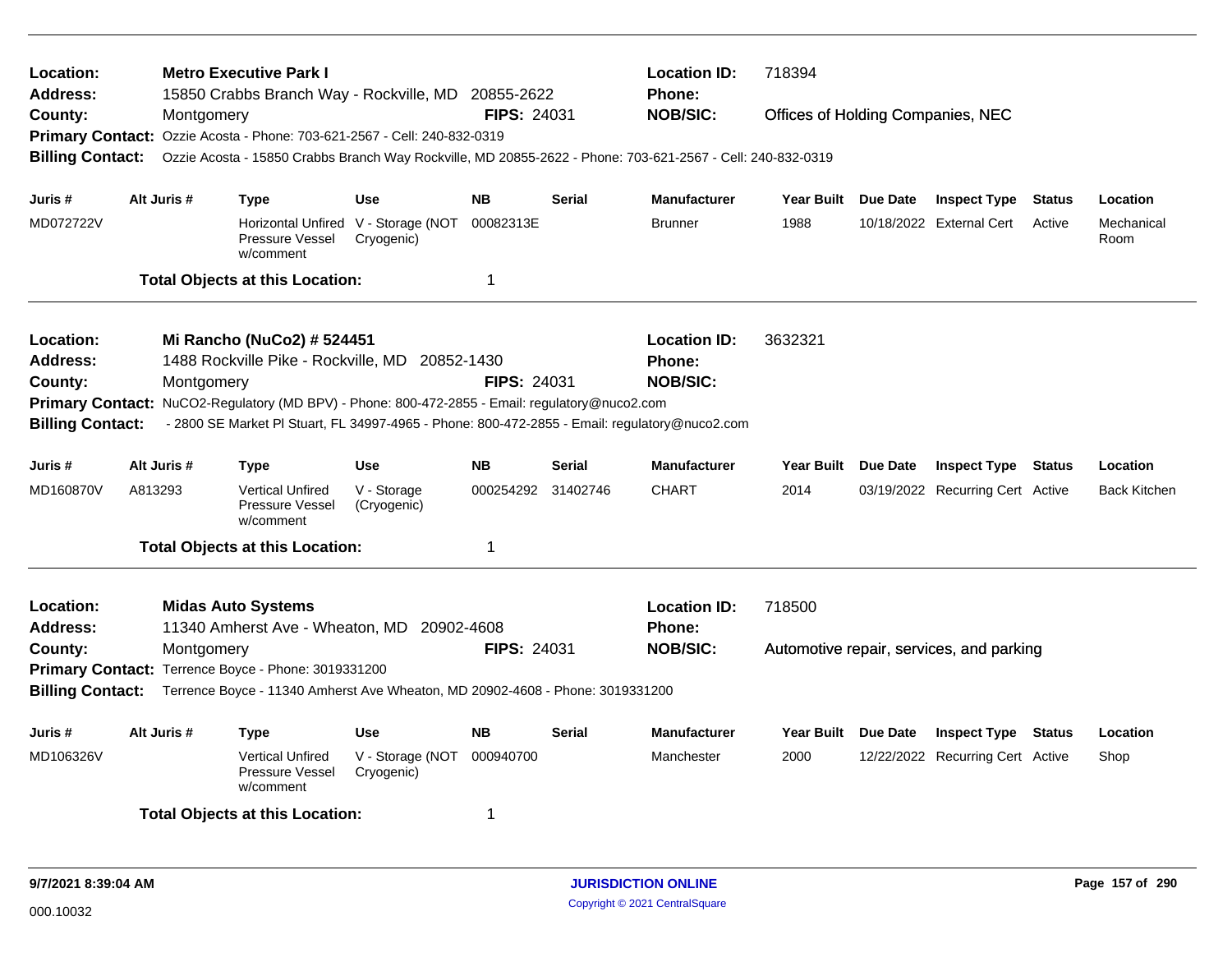| Location:<br><b>Address:</b><br>County:<br>Primary Contact: Russ Rotruck - Phone: 301-424-6114<br><b>Billing Contact:</b>                                                                                                                                                                                                          |             | Montgomery | <b>Midas Auto Systems</b><br>1460 Rockville Pike - Rockville, MD 20852-1414<br>Russ Rotruck - 1460 Rockville Pike Rockville, MD 20852-1414 - Phone: 301-424-6114                     |                                                                 | <b>FIPS: 24031</b>               |                                                  | <b>Location ID:</b><br>Phone:<br><b>NOB/SIC:</b> | 3550759<br>301-424-6114<br><b>Gasoline Service Stations</b>                                   |                                          |                                                                |        |                         |  |
|------------------------------------------------------------------------------------------------------------------------------------------------------------------------------------------------------------------------------------------------------------------------------------------------------------------------------------|-------------|------------|--------------------------------------------------------------------------------------------------------------------------------------------------------------------------------------|-----------------------------------------------------------------|----------------------------------|--------------------------------------------------|--------------------------------------------------|-----------------------------------------------------------------------------------------------|------------------------------------------|----------------------------------------------------------------|--------|-------------------------|--|
| Juris #<br>MD166688V                                                                                                                                                                                                                                                                                                               | Alt Juris # |            | <b>Type</b><br>Pressure Vessel<br>w/comment<br><b>Total Objects at this Location:</b>                                                                                                | <b>Use</b><br>Horizontal Unfired V - Storage (NOT<br>Cryogenic) | <b>NB</b><br>000786197<br>1      | <b>Serial</b>                                    | <b>Manufacturer</b><br>Morganton                 | Year Built Due Date<br>2019                                                                   |                                          | <b>Inspect Type</b><br>06/30/2022 Recurring Cert Active        | Status | Location<br>Shop        |  |
| Location:<br>Address:<br>County:<br><b>Primary Contact:</b><br><b>Billing Contact:</b>                                                                                                                                                                                                                                             |             | Montgomery | <b>Midas Auto Systems</b><br>19550 Frederick Rd - Germantown, MD<br>Midas Muffler Shop - Phone: 301-355-1200<br>- 19550 Frederick Rd Germantown, MD 20876-1356 - Phone: 301-355-1200 |                                                                 | 20876-1356<br><b>FIPS: 24031</b> |                                                  | <b>Location ID:</b><br>Phone:<br><b>NOB/SIC:</b> | 718505                                                                                        |                                          | Automotive repair, services, and parking                       |        |                         |  |
| Juris #<br>MD071220V                                                                                                                                                                                                                                                                                                               | Alt Juris # |            | <b>Type</b><br><b>Vertical Unfired</b><br>Pressure Vessel<br>w/comment                                                                                                               | <b>Use</b><br>V - Storage (NOT<br>Cryogenic)                    | <b>NB</b><br>000937232           | <b>Serial</b>                                    | <b>Manufacturer</b><br><b>Buckeye</b>            | Year Built Due Date<br><b>Inspect Type Status</b><br>02/12/2022 Recurring Cert Active<br>1989 |                                          |                                                                |        | Location<br><b>SHOP</b> |  |
| MD071221V                                                                                                                                                                                                                                                                                                                          |             |            | <b>Vertical Unfired</b><br><b>Pressure Vessel</b><br>w/comment<br><b>Total Objects at this Location:</b>                                                                             | V - Storage (NOT 000937237<br>Cryogenic)                        | $\overline{c}$                   |                                                  | <b>Buckeye</b>                                   | 1989                                                                                          |                                          | 02/12/2022 Recurring Cert Active                               |        | <b>SHOP</b>             |  |
| Location:<br><b>Midas Auto Systems</b><br><b>Address:</b><br>204 N Frederick Ave - Gaithersburg, MD 20877-2409<br><b>FIPS: 24031</b><br>County:<br>Montgomery<br>Primary Contact: Midas Muffler Shop - Phone: 3019480804<br><b>Billing Contact:</b><br>Mark Powell - 1618 Trawler Ln Annapolis, MD 21409-3718 - Cell: 443-412-4420 |             |            |                                                                                                                                                                                      |                                                                 |                                  | <b>Location ID:</b><br>Phone:<br><b>NOB/SIC:</b> | 718506                                           |                                                                                               | Automotive repair, services, and parking |                                                                |        |                         |  |
| Juris #<br>MD062692V                                                                                                                                                                                                                                                                                                               | Alt Juris # |            | <b>Type</b><br><b>Vertical Unfired</b><br>Pressure Vessel<br>w/comment                                                                                                               | <b>Use</b><br>V - Storage (NOT<br>Cryogenic)                    | <b>NB</b><br>000681637           | Serial                                           | <b>Manufacturer</b><br>Woods                     | Year Built Due Date<br>1976                                                                   |                                          | <b>Inspect Type Status</b><br>02/12/2022 Recurring Cert Active |        | Location<br><b>SHOP</b> |  |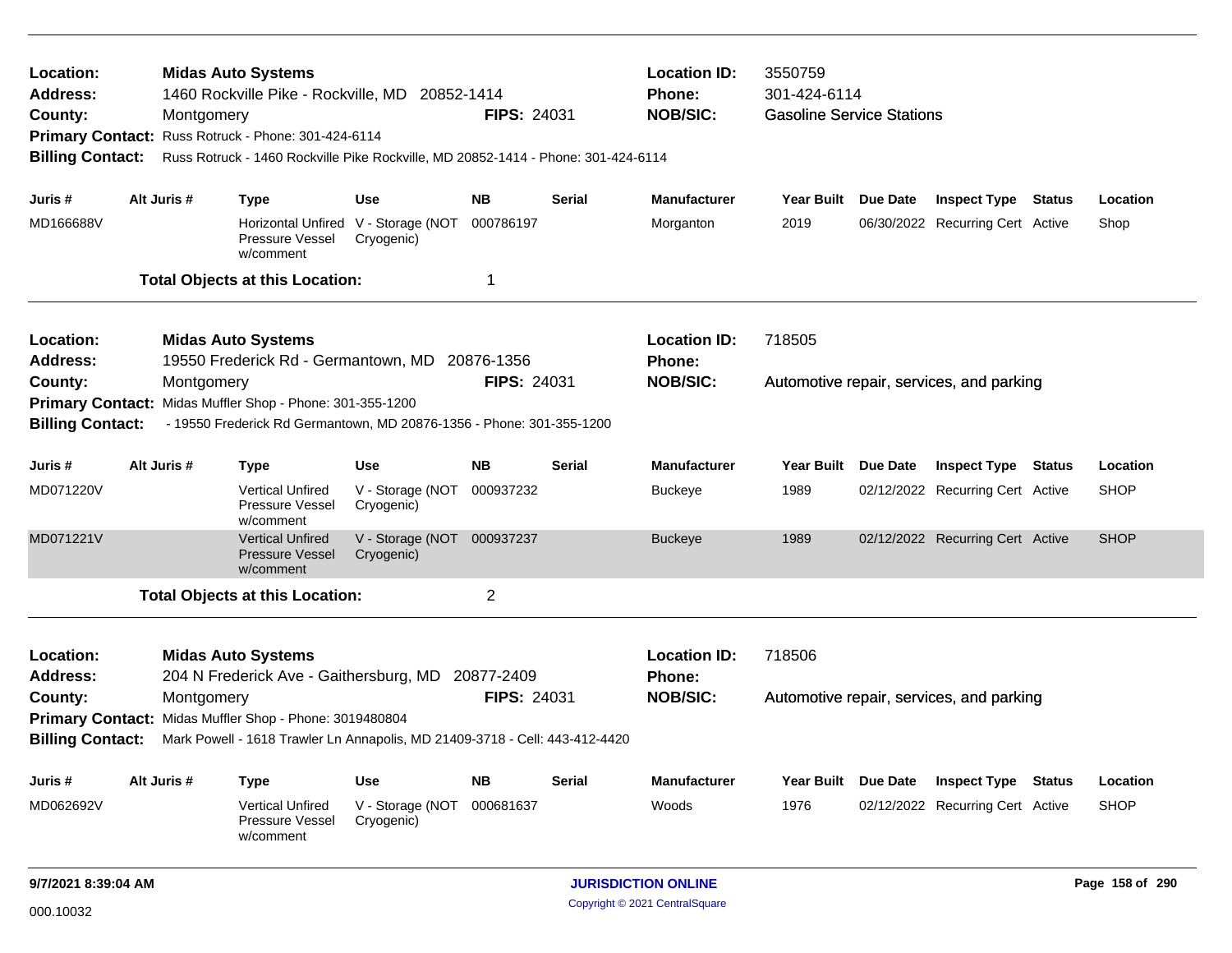| Juris#                  | Alt Juris #                                 | <b>Type</b>                                                                        | <b>Use</b>                               | <b>NB</b>                                                                                                                                       | <b>Serial</b> | <b>Manufacturer</b>                                                                                            | <b>Year Built</b> | <b>Due Date</b> | <b>Inspect Type</b>                      | <b>Status</b> | Location                      |  |
|-------------------------|---------------------------------------------|------------------------------------------------------------------------------------|------------------------------------------|-------------------------------------------------------------------------------------------------------------------------------------------------|---------------|----------------------------------------------------------------------------------------------------------------|-------------------|-----------------|------------------------------------------|---------------|-------------------------------|--|
| MD143360V               |                                             | <b>Vertical Unfired</b><br><b>Pressure Vessel</b><br>w/comment                     | V - Storage (NOT<br>Cryogenic)           | $000154227 -$                                                                                                                                   |               | Morganton                                                                                                      | 2011              |                 | 02/12/2022 Recurring Cert Active         |               | <b>SHOP</b>                   |  |
|                         |                                             | <b>Total Objects at this Location:</b>                                             |                                          | $\overline{2}$                                                                                                                                  |               |                                                                                                                |                   |                 |                                          |               |                               |  |
| Location:               |                                             | <b>Midas Auto Systems</b>                                                          |                                          |                                                                                                                                                 |               | <b>Location ID:</b>                                                                                            | 718511            |                 |                                          |               |                               |  |
| <b>Address:</b>         |                                             | 4725 Cheltenham Dr - Bethesda, MD 20814-3511                                       |                                          |                                                                                                                                                 |               | Phone:                                                                                                         |                   |                 |                                          |               |                               |  |
| County:                 | Montgomery                                  |                                                                                    |                                          | <b>FIPS: 24031</b>                                                                                                                              |               | <b>NOB/SIC:</b>                                                                                                |                   |                 | Automotive repair, services, and parking |               |                               |  |
|                         |                                             | Primary Contact: Steve Hackett - Phone: 301-913-0228 - Email: bccmidas@verizon.net |                                          |                                                                                                                                                 |               |                                                                                                                |                   |                 |                                          |               |                               |  |
| <b>Billing Contact:</b> |                                             |                                                                                    |                                          |                                                                                                                                                 |               | Steve Hackett - 4725 Cheltenham Dr Bethesda, MD 20814-3511 - Phone: 301-913-0228 - Email: bccmidas@verizon.net |                   |                 |                                          |               |                               |  |
| Juris #                 | Alt Juris #                                 | <b>Type</b>                                                                        | <b>Use</b>                               | <b>NB</b>                                                                                                                                       | <b>Serial</b> | <b>Manufacturer</b>                                                                                            | <b>Year Built</b> | <b>Due Date</b> | <b>Inspect Type Status</b>               |               | Location                      |  |
| MD074355V               | 01                                          | <b>Vertical Unfired</b><br>Pressure Vessel<br>w/comment                            | V - Storage (NOT<br>Cryogenic)           | 000988875                                                                                                                                       | 01-0061E      | <b>Buckeye</b>                                                                                                 | 1991              |                 | 09/07/2022 Recurring Cert Active         |               | <b>SHOP</b>                   |  |
| MD122031V               |                                             | <b>Vertical Unfired</b><br>Pressure Vessel<br>w/comment                            | V - Storage (NOT 000332605<br>Cryogenic) |                                                                                                                                                 |               | Manchester                                                                                                     | 2004              |                 | 09/07/2022 Recurring Cert Active         |               | <b>STORAGE</b><br><b>ROOM</b> |  |
|                         |                                             | <b>Total Objects at this Location:</b>                                             |                                          | $\overline{2}$                                                                                                                                  |               |                                                                                                                |                   |                 |                                          |               |                               |  |
| Location:               |                                             | <b>Miltenyi Biotec (Roberts)</b>                                                   |                                          |                                                                                                                                                 |               | <b>Location ID:</b>                                                                                            | 4061462           |                 |                                          |               |                               |  |
| <b>Address:</b>         |                                             | 1201 Clopper Rd - Gaithersburg, MD                                                 |                                          | 20878-4000                                                                                                                                      |               | Phone:                                                                                                         |                   |                 |                                          |               |                               |  |
| County:                 | Montgomery                                  |                                                                                    |                                          | <b>FIPS: 24031</b>                                                                                                                              |               | <b>NOB/SIC:</b>                                                                                                |                   |                 |                                          |               |                               |  |
| <b>Primary Contact:</b> |                                             | Miltenyi Biotec (Roberts)                                                          |                                          |                                                                                                                                                 |               |                                                                                                                |                   |                 |                                          |               |                               |  |
| <b>Billing Contact:</b> |                                             |                                                                                    |                                          | Bulk Tank Service Dept. - PO Box 5507 Rockville, MD 20855-0507 - Phone: 240-493-8405 - Cell: 301-252-0742 - Email: DFranovich@RobertsOxygen.com |               |                                                                                                                |                   |                 |                                          |               |                               |  |
| Juris #                 | Alt Juris #                                 | <b>Type</b>                                                                        | <b>Use</b>                               | <b>NB</b>                                                                                                                                       | <b>Serial</b> | <b>Manufacturer</b>                                                                                            | <b>Year Built</b> | <b>Due Date</b> | <b>Inspect Type Status</b>               |               | Location                      |  |
| MD168916V               |                                             | <b>Vertical Unfired</b><br>Pressure Vessel<br>w/comment                            | V - Storage<br>(Cryogenic)               | 000336341                                                                                                                                       |               | <b>CHART</b>                                                                                                   | 2020              |                 | 03/01/2023 Recurring Cert Active         |               | Outside                       |  |
|                         | <b>Total Objects at this Location:</b><br>1 |                                                                                    |                                          |                                                                                                                                                 |               |                                                                                                                |                   |                 |                                          |               |                               |  |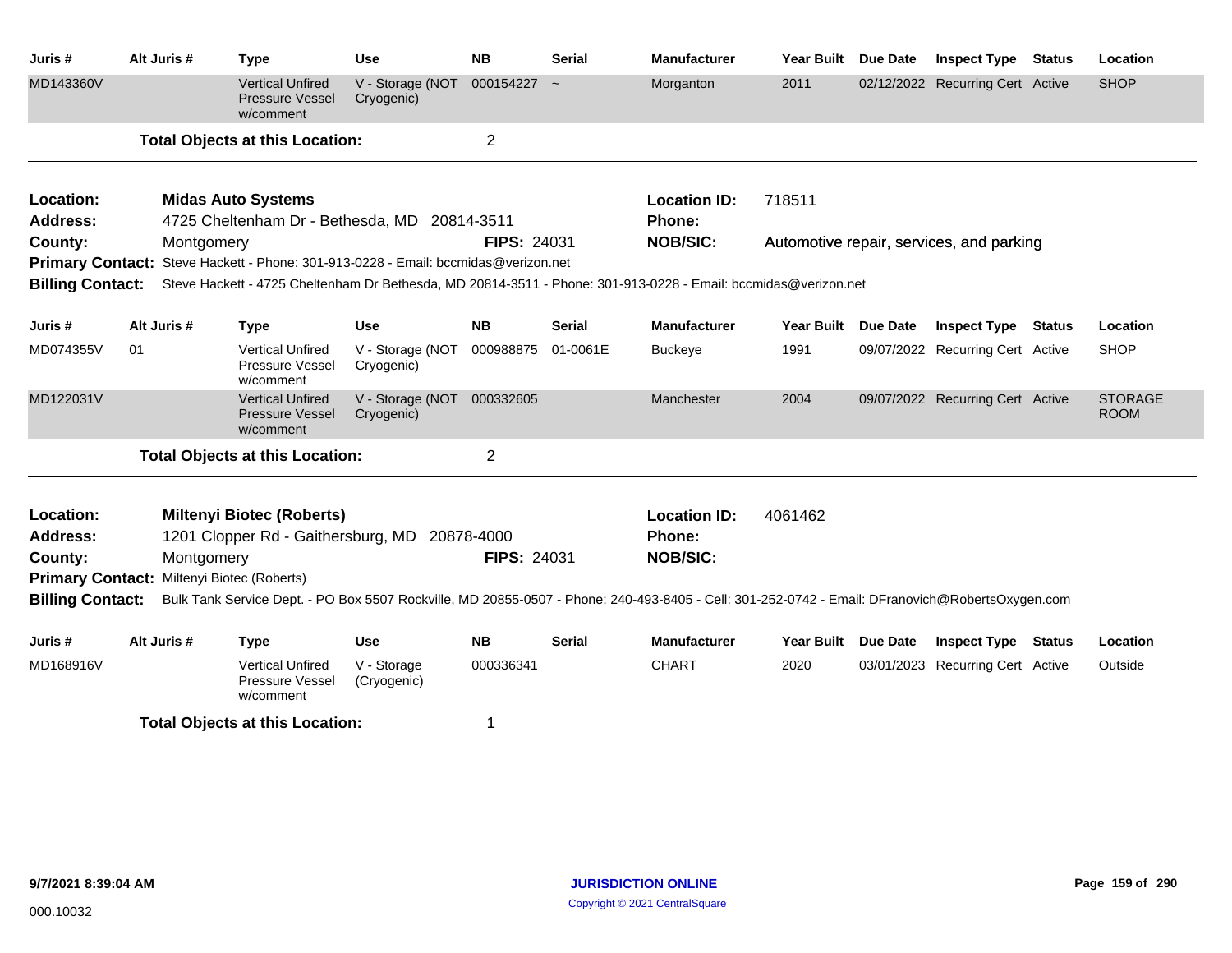| Location:<br><b>Address:</b>       |                                                                                                                                                                                                                                                                   |                                                 | <b>Mitch &amp; Bill's Exxon</b><br>10127 River Rd - Potomac, MD 20854-4904                   |                                                         |                    | <b>Location ID:</b><br><b>Phone:</b> | 730591                                                                                                      |                                  |                 |                                        |  |                                                            |
|------------------------------------|-------------------------------------------------------------------------------------------------------------------------------------------------------------------------------------------------------------------------------------------------------------------|-------------------------------------------------|----------------------------------------------------------------------------------------------|---------------------------------------------------------|--------------------|--------------------------------------|-------------------------------------------------------------------------------------------------------------|----------------------------------|-----------------|----------------------------------------|--|------------------------------------------------------------|
| County:<br><b>Primary Contact:</b> |                                                                                                                                                                                                                                                                   | Montgomery                                      | Sean Ridge - Phone: 301-299-9228                                                             |                                                         | <b>FIPS: 24031</b> |                                      | <b>NOB/SIC:</b>                                                                                             | <b>Gasoline Service Stations</b> |                 |                                        |  |                                                            |
| <b>Billing Contact:</b>            |                                                                                                                                                                                                                                                                   |                                                 | Sean Ridge - 10127 River Rd Potomac, MD 20854-4904 - Phone: 301-299-9228                     |                                                         |                    |                                      |                                                                                                             |                                  |                 |                                        |  |                                                            |
| Juris #                            |                                                                                                                                                                                                                                                                   | Alt Juris #                                     | <b>Type</b>                                                                                  | <b>Use</b>                                              | <b>NB</b>          | Serial                               | <b>Manufacturer</b>                                                                                         | <b>Year Built</b>                | Due Date        | <b>Inspect Type Status</b>             |  | Location                                                   |
| MD134073V                          |                                                                                                                                                                                                                                                                   |                                                 | <b>Pressure Vessel</b><br>w/comment                                                          | Horizontal Unfired V - Storage (NOT<br>Cryogenic)       | 000389648          |                                      | Steel Fab                                                                                                   | 2005                             |                 | 01/05/2022 Recurring Cert Active       |  | Storage Room                                               |
|                                    |                                                                                                                                                                                                                                                                   |                                                 | <b>Total Objects at this Location:</b>                                                       |                                                         | 1                  |                                      |                                                                                                             |                                  |                 |                                        |  |                                                            |
| Location:<br>Address:              |                                                                                                                                                                                                                                                                   |                                                 | <b>MNPPC- Wisconsin Place Rec. Ctr.</b><br>5311 Friendship Blvd - Chevy Chase, MD 20815-7308 |                                                         |                    |                                      | <b>Location ID:</b><br><b>Phone:</b>                                                                        | 3491063                          |                 |                                        |  |                                                            |
| County:                            |                                                                                                                                                                                                                                                                   | Montgomery                                      |                                                                                              |                                                         | <b>FIPS: 24031</b> |                                      | <b>NOB/SIC:</b>                                                                                             |                                  |                 | Membership Sports and Recreation Clubs |  |                                                            |
|                                    | Primary Contact: Donald A Collins - Phone: 240-882-1826 - Email: don.collins@montgomercountymd.gov<br>Donald A Collins - 1301 Seven Locks Rd Rockville, MD 20854-2908 - Phone: 240-882-1826 - Email: don.collins@montgomercountymd.gov<br><b>Billing Contact:</b> |                                                 |                                                                                              |                                                         |                    |                                      |                                                                                                             |                                  |                 |                                        |  |                                                            |
|                                    |                                                                                                                                                                                                                                                                   |                                                 |                                                                                              |                                                         |                    |                                      |                                                                                                             |                                  |                 |                                        |  |                                                            |
| Juris #                            |                                                                                                                                                                                                                                                                   | Alt Juris #                                     | <b>Type</b>                                                                                  | Use                                                     | <b>NB</b>          | Serial                               | <b>Manufacturer</b>                                                                                         | <b>Year Built</b>                | Due Date        | <b>Inspect Type Status</b>             |  | Location                                                   |
| MD142987H                          |                                                                                                                                                                                                                                                                   |                                                 | <b>Vertical Water</b><br>Tube                                                                | H - Hot Water<br>Heat (Water $\leq$<br>160 psig, 250 F) | 000105832          | BLR-1                                | Fulton                                                                                                      | 2008                             |                 | 08/09/2022 Recurring Cert Active       |  | Penthouse<br>Mech/Blr Rm                                   |
| MD142988H                          |                                                                                                                                                                                                                                                                   |                                                 | <b>Vertical Water</b><br>Tube                                                                | H - Hot Water<br>Heat (Water $\leq$<br>160 psig, 250 F) | 000105830 BLR-2    |                                      | Fulton                                                                                                      | 2008                             |                 | 08/09/2022 Recurring Cert Active       |  | Penthouse<br>Mech/Blr Rm                                   |
|                                    |                                                                                                                                                                                                                                                                   |                                                 | <b>Total Objects at this Location:</b>                                                       |                                                         | $\overline{2}$     |                                      |                                                                                                             |                                  |                 |                                        |  |                                                            |
| Location:                          |                                                                                                                                                                                                                                                                   | <b>Monami Cleaners</b>                          |                                                                                              |                                                         |                    |                                      | <b>Location ID:</b>                                                                                         | 726344                           |                 |                                        |  |                                                            |
| <b>Address:</b>                    |                                                                                                                                                                                                                                                                   |                                                 | 14444 Layhill Rd - Silver Spring, MD 20906-1911                                              |                                                         |                    |                                      | <b>Phone:</b>                                                                                               | 301-598-7878                     |                 |                                        |  |                                                            |
| County:                            |                                                                                                                                                                                                                                                                   | Montgomery                                      |                                                                                              |                                                         | <b>FIPS: 24031</b> |                                      | <b>NOB/SIC:</b>                                                                                             |                                  |                 |                                        |  | Garment Pressing, and Agents for Laundries and Drycleaners |
|                                    |                                                                                                                                                                                                                                                                   | Primary Contact: Mitchell - Phone: 301-974-4247 |                                                                                              |                                                         |                    |                                      |                                                                                                             |                                  |                 |                                        |  |                                                            |
| <b>Billing Contact:</b>            |                                                                                                                                                                                                                                                                   |                                                 |                                                                                              |                                                         |                    |                                      | Robert Kim - 14444 Layhill Rd Silver Spring, MD 20906-1911 - Phone: 240-274-3862 - Email: kim0927@gmail.com |                                  |                 |                                        |  |                                                            |
| Juris #                            |                                                                                                                                                                                                                                                                   | Alt Juris #                                     | Type                                                                                         | Use                                                     | NB                 | Serial                               | <b>Manufacturer</b>                                                                                         | <b>Year Built</b>                | <b>Due Date</b> | <b>Inspect Type Status</b>             |  | Location                                                   |
| MD111213V                          |                                                                                                                                                                                                                                                                   |                                                 | Vertical Unfired<br>Pressure Vessel<br>w/comment                                             | V - Storage (NOT<br>Cryogenic)                          | 0877622            |                                      | Manchester                                                                                                  | 1999                             |                 | 07/30/2022 Recurring Cert Active       |  | <b>Boiler Rm</b>                                           |
| MD157297                           |                                                                                                                                                                                                                                                                   |                                                 |                                                                                              | Vertical Tubeless S - Power-Ironing                     | 000122105          |                                      | Fulton                                                                                                      | 2016                             |                 | 07/28/2022 Recurring Cert Active       |  | <b>Boiler Room</b>                                         |
| 9/7/2021 8:39:04 AM                |                                                                                                                                                                                                                                                                   |                                                 |                                                                                              |                                                         |                    |                                      | <b>JURISDICTION ONLINE</b>                                                                                  |                                  |                 |                                        |  | Page 160 of 290                                            |
| 000.10032                          |                                                                                                                                                                                                                                                                   |                                                 |                                                                                              |                                                         |                    |                                      | Copyright © 2021 CentralSquare                                                                              |                                  |                 |                                        |  |                                                            |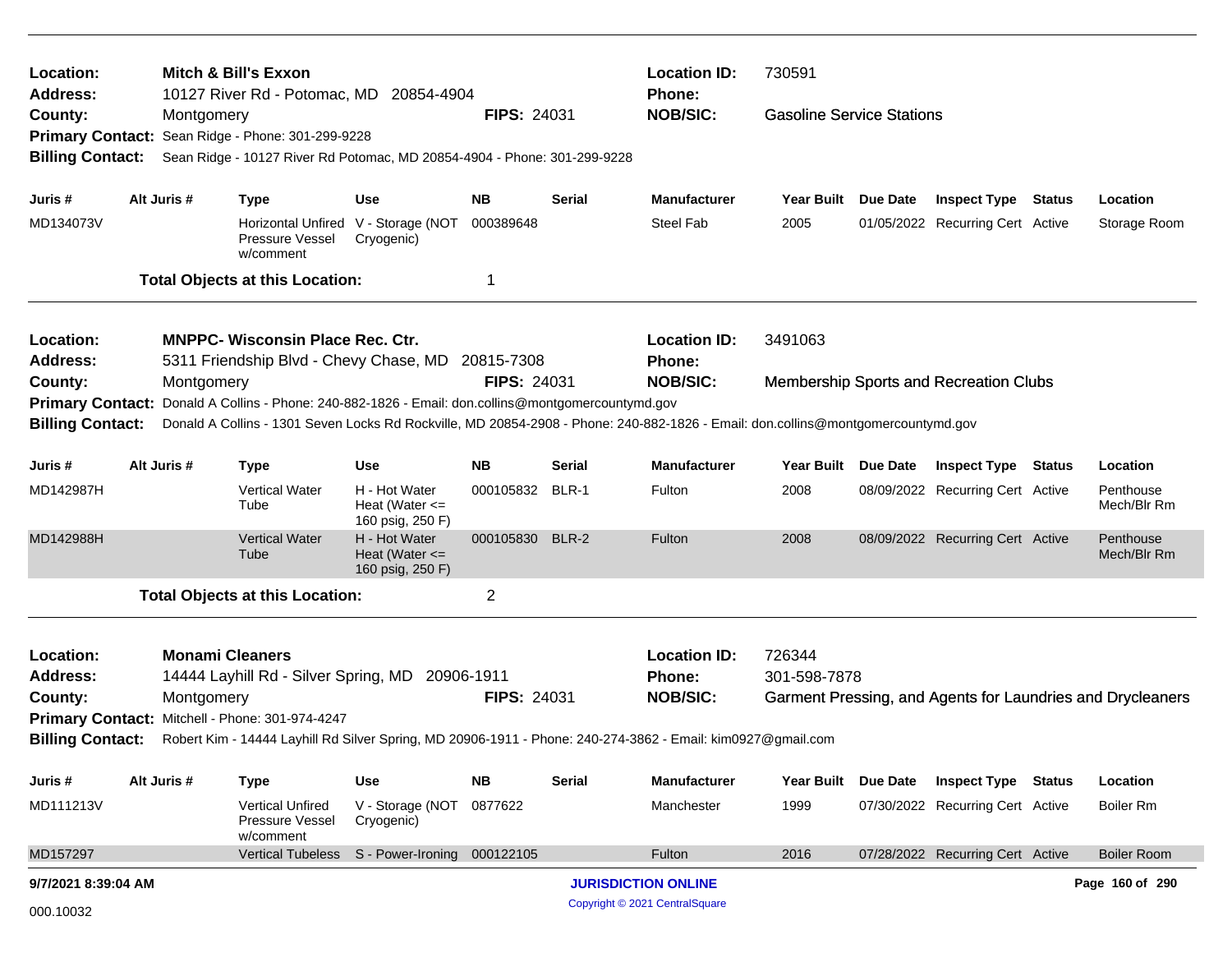| Juris #                 | Alt Juris #                                                                                                                                                                                                                                                                                                                                   | <b>Type</b>                                                       | <b>Use</b>                                            | <b>NB</b>          | <b>Serial</b> | <b>Manufacturer</b> | Year Built Due Date                     |  | <b>Inspect Type Status</b>       |        | Location           |  |  |  |
|-------------------------|-----------------------------------------------------------------------------------------------------------------------------------------------------------------------------------------------------------------------------------------------------------------------------------------------------------------------------------------------|-------------------------------------------------------------------|-------------------------------------------------------|--------------------|---------------|---------------------|-----------------------------------------|--|----------------------------------|--------|--------------------|--|--|--|
|                         |                                                                                                                                                                                                                                                                                                                                               |                                                                   | $(Steam > 15 \text{ psig})$                           |                    |               |                     |                                         |  |                                  |        |                    |  |  |  |
|                         |                                                                                                                                                                                                                                                                                                                                               | <b>Total Objects at this Location:</b>                            |                                                       | $\overline{2}$     |               |                     |                                         |  |                                  |        |                    |  |  |  |
| Location:               |                                                                                                                                                                                                                                                                                                                                               | <b>Monterrey Apartments</b>                                       |                                                       |                    |               | <b>Location ID:</b> | 718831                                  |  |                                  |        |                    |  |  |  |
| <b>Address:</b>         |                                                                                                                                                                                                                                                                                                                                               | 7927 Chicago Ave - Silver Spring, MD 20910-5249                   |                                                       |                    |               | <b>Phone:</b>       | 301-588-3413                            |  |                                  |        |                    |  |  |  |
| County:                 |                                                                                                                                                                                                                                                                                                                                               | Montgomery                                                        |                                                       | <b>FIPS: 24031</b> |               | <b>NOB/SIC:</b>     | <b>Operators of Apartment Buildings</b> |  |                                  |        |                    |  |  |  |
| <b>Primary Contact:</b> |                                                                                                                                                                                                                                                                                                                                               | Darryl Shrock - Phone: 202-315-1112 - Email: dshrock@livenovo.com |                                                       |                    |               |                     |                                         |  |                                  |        |                    |  |  |  |
|                         | <b>Billing Contact:</b><br>Darryl Shrock - 519 11th St SE Washington, DC 20003-2831 - Phone: 202-315-1112 - Email: dshrock@livenovo.com<br>Alt Juris #<br><b>NB</b><br><b>Serial</b><br><b>Manufacturer</b><br><b>Use</b><br>Year Built Due Date<br><b>Inspect Type Status</b><br>Location<br><b>Type</b><br>01/20/2023 Recurring Cert Active |                                                                   |                                                       |                    |               |                     |                                         |  |                                  |        |                    |  |  |  |
| Juris #                 |                                                                                                                                                                                                                                                                                                                                               |                                                                   |                                                       |                    |               |                     |                                         |  |                                  |        |                    |  |  |  |
| MD145766H               |                                                                                                                                                                                                                                                                                                                                               | <b>Water Heater</b><br>(HLW)                                      | H - Hot Water<br>Supply (Water <=<br>160 psig, 210 F) | 000097201          |               | Jet Glass           | 2011                                    |  |                                  |        | <b>Boiler Room</b> |  |  |  |
| MD169858H               |                                                                                                                                                                                                                                                                                                                                               | Cast Aluminum                                                     |                                                       | <b>AIC</b>         | 2019          |                     | 12/23/2022 Recurring Cert Active        |  | <b>Boiler Room</b>               |        |                    |  |  |  |
| MD169859H               |                                                                                                                                                                                                                                                                                                                                               | Cast Aluminum                                                     |                                                       | Weil-McLain        | 2019          |                     | 12/23/2022 Recurring Cert Active        |  | <b>Boiler Room</b>               |        |                    |  |  |  |
|                         |                                                                                                                                                                                                                                                                                                                                               | <b>Total Objects at this Location:</b>                            |                                                       | 3                  |               |                     |                                         |  |                                  |        |                    |  |  |  |
| Location:               |                                                                                                                                                                                                                                                                                                                                               | <b>Montgomery Co. Fire Station #24</b>                            |                                                       |                    |               | <b>Location ID:</b> | 3002668                                 |  |                                  |        |                    |  |  |  |
| <b>Address:</b>         |                                                                                                                                                                                                                                                                                                                                               | 13216 New Hampshire Avenue - Silver Spring, MD 20904-3433         |                                                       |                    |               | Phone:              | 240-773-4724                            |  |                                  |        |                    |  |  |  |
| County:                 |                                                                                                                                                                                                                                                                                                                                               | Montgomery                                                        |                                                       | <b>FIPS: 24031</b> |               | <b>NOB/SIC:</b>     |                                         |  |                                  |        |                    |  |  |  |
|                         |                                                                                                                                                                                                                                                                                                                                               | Primary Contact: Chase Fabrizio - Phone: 240 753 2068             |                                                       |                    |               |                     |                                         |  |                                  |        |                    |  |  |  |
| <b>Billing Contact:</b> | June Evans - 100 Edison Park Dr Fl 2 Gaithersburg, MD 20878-3210 - Phone: 240-777-2459                                                                                                                                                                                                                                                        |                                                                   |                                                       |                    |               |                     |                                         |  |                                  |        |                    |  |  |  |
| Juris #                 | Alt Juris #                                                                                                                                                                                                                                                                                                                                   | <b>Type</b>                                                       | <b>Use</b>                                            | <b>NB</b>          | <b>Serial</b> | <b>Manufacturer</b> | Year Built Due Date                     |  | <b>Inspect Type</b>              | Status | Location           |  |  |  |
| MD170087V               |                                                                                                                                                                                                                                                                                                                                               | <b>Vertical Unfired</b><br>Pressure Vessel<br>w/comment           | V - Storage (NOT 001544979<br>Cryogenic)              |                    |               | Manchester          | 2014                                    |  | 12/15/2022 Recurring Cert Active |        | <b>SHOP</b>        |  |  |  |
|                         | <b>Total Objects at this Location:</b><br>1                                                                                                                                                                                                                                                                                                   |                                                                   |                                                       |                    |               |                     |                                         |  |                                  |        |                    |  |  |  |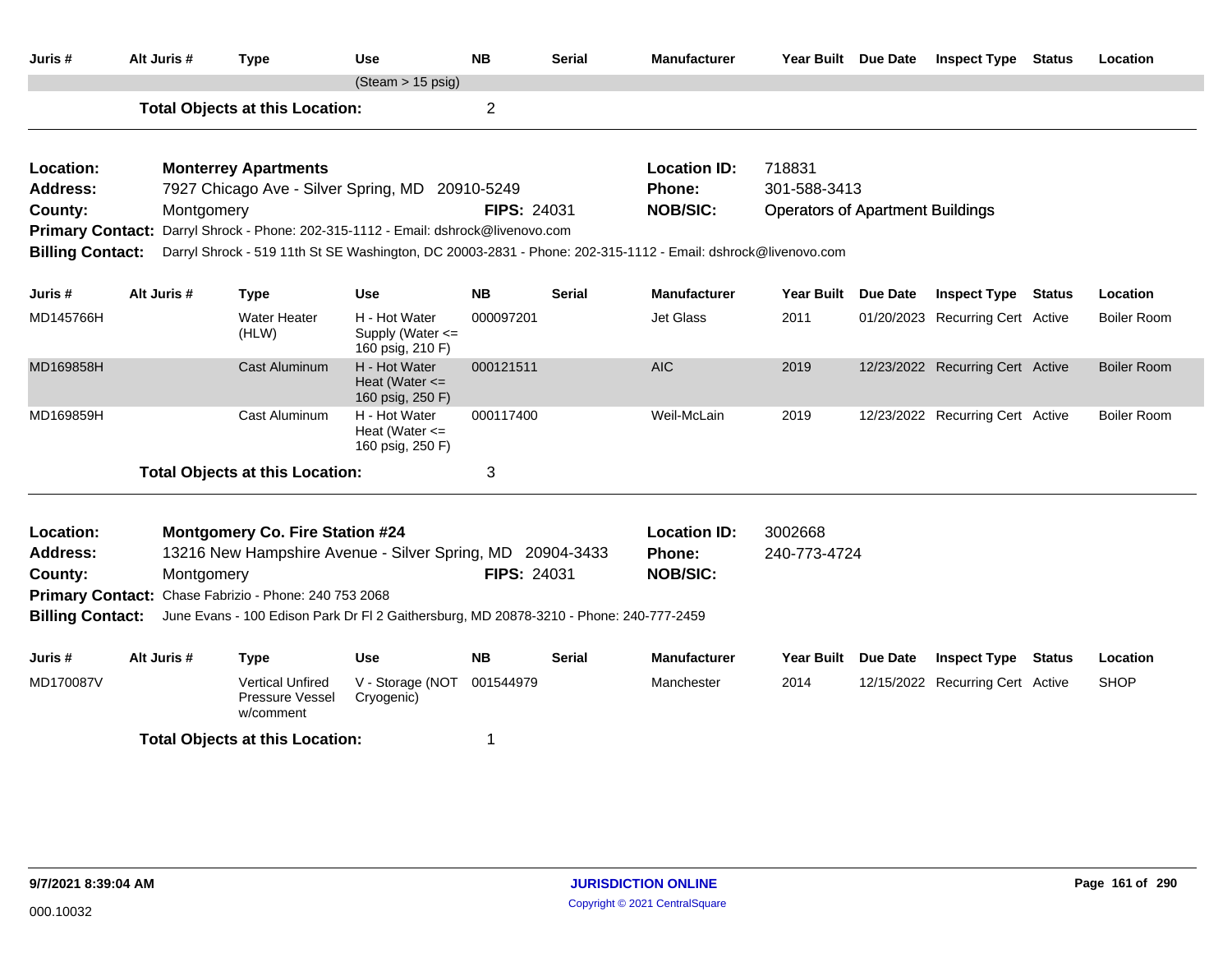| <b>Montgomery Co/Fire/Rockville Volunteer Fire Co</b><br>Location:<br><b>Address:</b><br>121 Rollins Ave - Rockville, MD 20852-4046 |             |                                                                                                                                            |                                                         |                    | <b>Location ID:</b><br>Phone: | 723170                        |                              |                                        |               |
|-------------------------------------------------------------------------------------------------------------------------------------|-------------|--------------------------------------------------------------------------------------------------------------------------------------------|---------------------------------------------------------|--------------------|-------------------------------|-------------------------------|------------------------------|----------------------------------------|---------------|
| County:<br><b>Primary Contact:</b><br><b>Billing Contact:</b>                                                                       | Montgomery  | June Evans - Phone: 240-777-2459<br>June Evans - 100 Edison Park Dr FI 2 Gaithersburg, MD 20878-3210 - Phone: 240-777-2459                 |                                                         | <b>FIPS: 24031</b> |                               | <b>NOB/SIC:</b>               | Public Order and Safety, NEC |                                        |               |
| Juris #                                                                                                                             | Alt Juris # | <b>Type</b>                                                                                                                                | <b>Use</b>                                              | <b>NB</b>          | <b>Serial</b>                 | <b>Manufacturer</b>           | Year Built Due Date          | <b>Inspect Type Status</b>             | Location      |
| MD078763V                                                                                                                           |             | Horizontal Unfired O - Other (PV<br>Pressure Vessel<br>w/comment                                                                           | Use) w/comment                                          | 000002852          |                               | A O Smith                     | 1989                         | 08/13/2021 Recurring Cert Active       | <b>HTR RM</b> |
|                                                                                                                                     |             | <b>Total Objects at this Location:</b>                                                                                                     |                                                         | 1                  |                               |                               |                              |                                        |               |
| Location:<br><b>Address:</b>                                                                                                        |             | <b>Montgomery Co/Glen Echo Park</b><br>7300 MacArthur Blvd - Glen Echo, MD 20812-1200                                                      |                                                         |                    |                               | <b>Location ID:</b><br>Phone: | 994133                       |                                        |               |
| County:<br><b>Primary Contact:</b>                                                                                                  | Montgomery  | Emily Rodgers - Phone: 240-777-7777 - Cell: 301-634-2224                                                                                   |                                                         | <b>FIPS: 24031</b> |                               | <b>NOB/SIC:</b>               |                              | Amusement and Recreation Services, NEC |               |
| <b>Billing Contact:</b>                                                                                                             |             | DFM- Dept. of Facility Maintence - 1301 Seven Locks Rd Rockville, MD 20854-2908 - Phone: 240-777-7777 - Email: fmos@montgomerycountymd.gov |                                                         |                    |                               |                               |                              |                                        |               |
| Juris #                                                                                                                             | Alt Juris # | <b>Type</b>                                                                                                                                | <b>Use</b>                                              | <b>NB</b>          | <b>Serial</b>                 | <b>Manufacturer</b>           | Year Built Due Date          | <b>Inspect Type Status</b>             | Location      |
| MD119765H                                                                                                                           |             | Cast Iron                                                                                                                                  | H - Hot Water<br>Heat (Water $\leq$<br>160 psig, 250 F) | <b>CI</b>          |                               | Weil-McLain                   | 2003                         | 01/18/2022 Recurring Cert Active       | boiler room   |
| MD119766H                                                                                                                           |             | Cast Iron                                                                                                                                  | H - Hot Water<br>Heat (Water $\leq$<br>160 psig, 250 F) | CI                 |                               | Weil-McLain                   | 2003                         | 01/18/2022 Recurring Cert Active       | boiler room   |
| MD119767H                                                                                                                           |             | Cast Iron                                                                                                                                  | H - Hot Water<br>Heat (Water $\leq$<br>160 psig, 250 F) | <b>CI</b>          |                               | Weil-McLain                   | 2003                         | 01/18/2022 Recurring Cert Active       | boiler room   |
| MD119768H                                                                                                                           |             | Cast Iron                                                                                                                                  | H - Hot Water<br>Heat (Water $\leq$<br>160 psig, 250 F) | CI                 |                               | Weil-McLain                   | 2003                         | 01/18/2022 Recurring Cert Active       | boiler room   |
| MD119769H                                                                                                                           |             | Cast Iron                                                                                                                                  | H - Hot Water<br>Heat (Water $\leq$<br>160 psig, 250 F) | <b>CI</b>          |                               | Weil-McLain                   | 2003                         | 01/18/2022 Recurring Cert Active       | boiler room   |
|                                                                                                                                     |             | <b>Total Objects at this Location:</b>                                                                                                     |                                                         | 5                  |                               |                               |                              |                                        |               |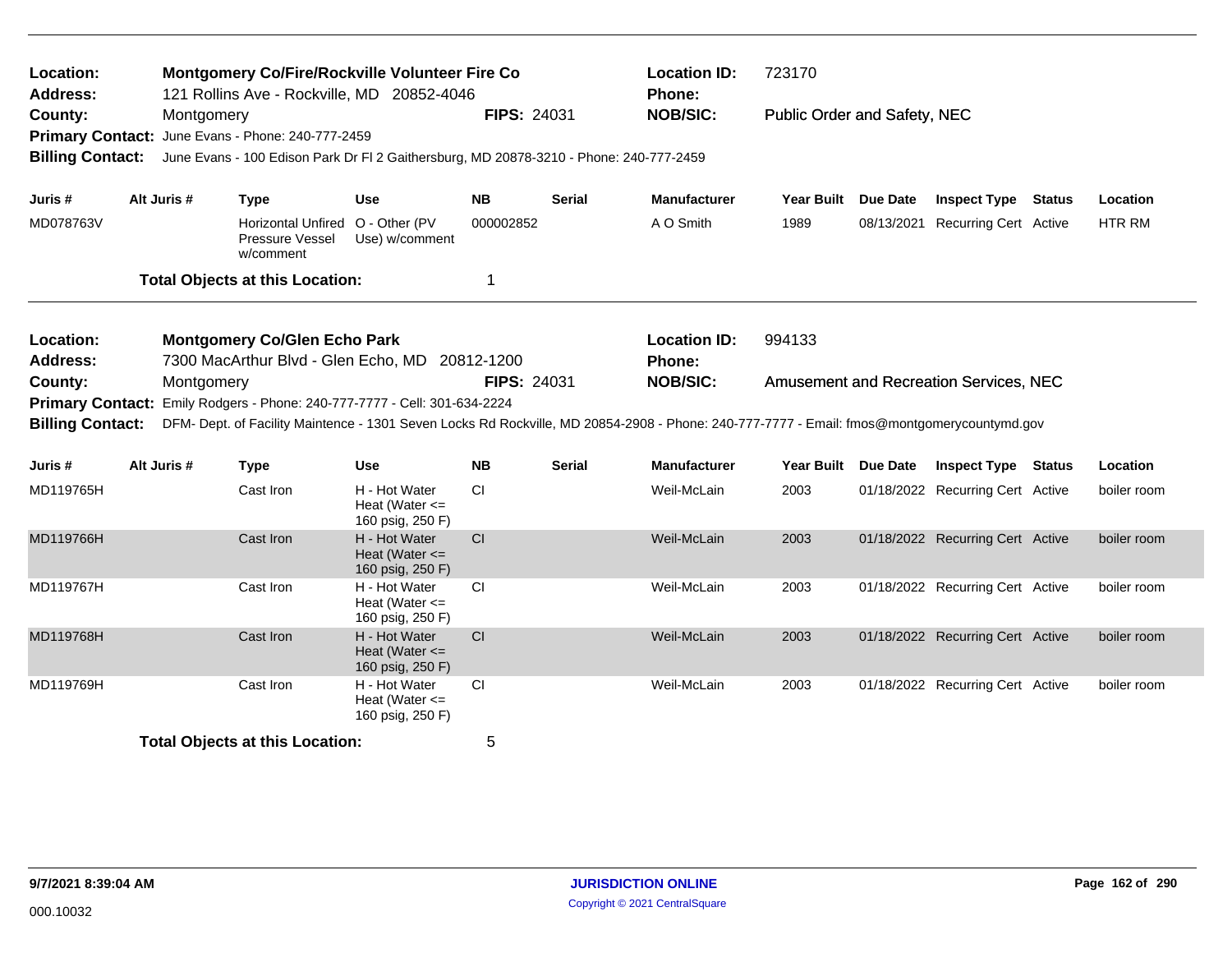| Location:<br><b>Address:</b><br>County:<br><b>Primary Contact:</b><br><b>Billing Contact:</b> |                | Montgomery  | <b>Montgomery Country Club</b><br>20808-20816 Fairway View Dr - Gaithersburg, MD 20882-1841<br>Steve Newsome - Phone: 301-948-5323 - Email: snewsome@traditionaclubs.com |                                                         | <b>FIPS: 24031</b> |                      | 718861<br><b>Location ID:</b><br>301-948-5323<br><b>Phone:</b><br><b>NOB/SIC:</b><br>Civic, Social, and Fraternal Associations<br>Licensing Dept. - c/o Addison Law Firm 5400 Lbj Fwy Ste 1325 Dallas, TX 75240-1021 - Phone: 972-341-8138 - Email: licensing@addisonlaw.com |                                               |          |                                         |                     |
|-----------------------------------------------------------------------------------------------|----------------|-------------|--------------------------------------------------------------------------------------------------------------------------------------------------------------------------|---------------------------------------------------------|--------------------|----------------------|------------------------------------------------------------------------------------------------------------------------------------------------------------------------------------------------------------------------------------------------------------------------------|-----------------------------------------------|----------|-----------------------------------------|---------------------|
| Juris #                                                                                       |                | Alt Juris # | <b>Type</b>                                                                                                                                                              | <b>Use</b>                                              | NB.                | Serial               | <b>Manufacturer</b>                                                                                                                                                                                                                                                          | Year Built Due Date                           |          | <b>Inspect Type Status</b>              | Location            |
| MD143894V                                                                                     |                |             | <b>Vertical Unfired</b><br>Pressure Vessel<br>w/comment                                                                                                                  | V - Storage (NOT<br>Cryogenic)                          | 001658176          |                      | Campbell Hausfield                                                                                                                                                                                                                                                           | 2010                                          |          | 02/09/2022 Recurring Cert Active        | Maintenance<br>Shop |
|                                                                                               |                |             | <b>Total Objects at this Location:</b>                                                                                                                                   |                                                         | -1                 |                      |                                                                                                                                                                                                                                                                              |                                               |          |                                         |                     |
| Location:<br><b>Address:</b><br>County:                                                       |                | Montgomery  | <b>Montgomery County Volunteer Fire Co #14</b><br>19801 Beallsville Rd - Beallsville, MD 20839-3307                                                                      |                                                         | <b>FIPS: 24031</b> |                      | <b>Location ID:</b><br>Phone:<br><b>NOB/SIC:</b>                                                                                                                                                                                                                             | 718880<br><b>Public Order and Safety, NEC</b> |          |                                         |                     |
| <b>Primary Contact:</b>                                                                       |                |             | June Evans - Phone: 240-777-2459                                                                                                                                         |                                                         |                    |                      |                                                                                                                                                                                                                                                                              |                                               |          |                                         |                     |
| <b>Billing Contact:</b>                                                                       |                |             | June Evans - 100 Edison Park Dr FI 2 Gaithersburg, MD 20878-3210 - Phone: 240-777-2459                                                                                   |                                                         |                    |                      |                                                                                                                                                                                                                                                                              |                                               |          |                                         |                     |
| Juris #                                                                                       |                | Alt Juris # | <b>Type</b>                                                                                                                                                              | <b>Use</b>                                              | NB                 | Serial               | <b>Manufacturer</b>                                                                                                                                                                                                                                                          | <b>Year Built</b>                             | Due Date | <b>Inspect Type Status</b>              | Location            |
| MD165846V                                                                                     |                |             | <b>Vertical Unfired</b><br>Pressure Vessel<br>w/comment                                                                                                                  | V - Storage (NOT<br>Cryogenic)                          | 000633545          |                      | Morganton                                                                                                                                                                                                                                                                    | 2017                                          |          | 01/28/2022 Recurring Cert Active        | Garage              |
|                                                                                               |                |             | <b>Total Objects at this Location:</b>                                                                                                                                   |                                                         | 1                  |                      |                                                                                                                                                                                                                                                                              |                                               |          |                                         |                     |
| Location:<br><b>Address:</b>                                                                  |                |             | <b>Montgomery Gardens</b><br>7517 Blair Rd - Silver Spring, MD 20912-4024                                                                                                |                                                         |                    |                      | <b>Location ID:</b><br><b>Phone:</b>                                                                                                                                                                                                                                         | 702952                                        |          |                                         |                     |
| County:                                                                                       |                | Montgomery  |                                                                                                                                                                          |                                                         | <b>FIPS: 24031</b> |                      | <b>NOB/SIC:</b>                                                                                                                                                                                                                                                              | <b>Operators of Apartment Buildings</b>       |          |                                         |                     |
|                                                                                               |                |             | Primary Contact: Peter Dean - Phone: 301-434-8888                                                                                                                        |                                                         |                    |                      |                                                                                                                                                                                                                                                                              |                                               |          |                                         |                     |
| <b>Billing Contact:</b>                                                                       |                |             |                                                                                                                                                                          |                                                         |                    |                      | Peter Dean - 8500 New Hampshire Ave Ofc Rental Silver Spring, MD 20903-3345 - Phone: 301-434-8888                                                                                                                                                                            |                                               |          |                                         |                     |
| Juris #                                                                                       |                | Alt Juris # | <b>Type</b>                                                                                                                                                              | Use                                                     | NB.                | Serial               | <b>Manufacturer</b>                                                                                                                                                                                                                                                          |                                               |          | Year Built Due Date Inspect Type Status | Location            |
| MD066255H                                                                                     | $\blacksquare$ |             | Cast Iron                                                                                                                                                                | H - Hot Water<br>Heat (Water $\leq$<br>160 psig, 250 F) | CI                 |                      | Weil-McLain                                                                                                                                                                                                                                                                  | 1970                                          |          | 01/12/2022 Recurring Cert Active        | <b>Bldg 7517</b>    |
| MD155277H                                                                                     |                |             | <b>Water Heater</b><br>(HLW)                                                                                                                                             | H - Hot Water<br>Heat (Water $\leq$<br>160 psig, 250 F) |                    | 000113722 MH36594784 | <b>JETGLASS</b>                                                                                                                                                                                                                                                              | 2015                                          |          | 07/05/2022 Recurring Cert Active        | <b>Boiler Room</b>  |
| 9/7/2021 8:39:04 AM                                                                           |                |             |                                                                                                                                                                          |                                                         |                    |                      | <b>JURISDICTION ONLINE</b>                                                                                                                                                                                                                                                   |                                               |          |                                         | Page 163 of 290     |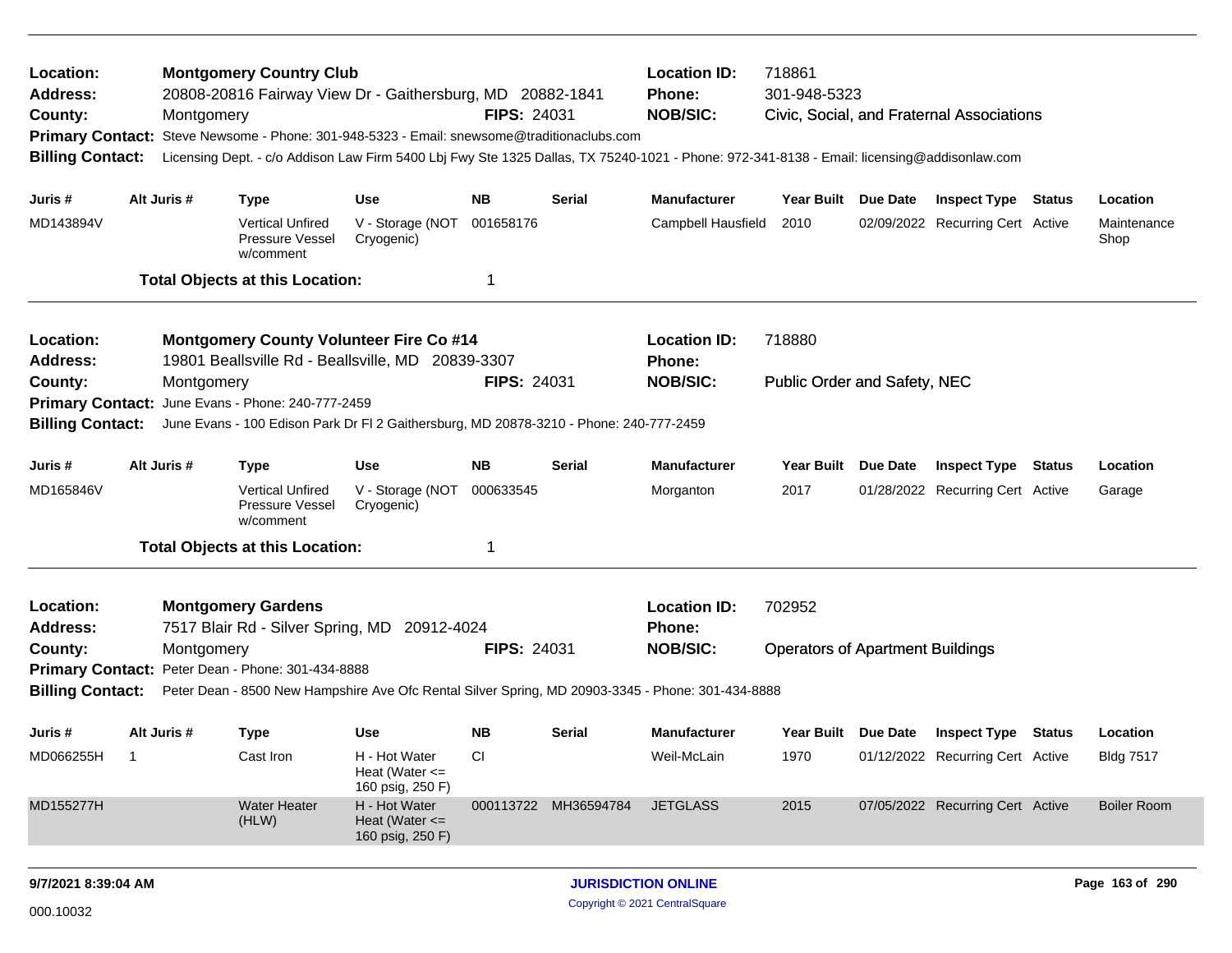| Juris #                      | Alt Juris # | <b>Type</b>                                                                              | <b>Use</b>                                                | <b>NB</b>          | <b>Serial</b> | <b>Manufacturer</b>                                                                                                                | <b>Year Built</b>                  | Due Date | <b>Inspect Type Status</b>       |               | Location           |
|------------------------------|-------------|------------------------------------------------------------------------------------------|-----------------------------------------------------------|--------------------|---------------|------------------------------------------------------------------------------------------------------------------------------------|------------------------------------|----------|----------------------------------|---------------|--------------------|
| MD165876H                    |             | <b>Water Heater</b><br>(HLW)                                                             | H - Hot Water<br>Supply (Water $\leq$<br>160 psig, 210 F) | 000130969          |               | <b>Bradford</b>                                                                                                                    | 2019                               |          | 01/09/2022 Recurring Cert Active |               | Boiler Room        |
| MD165877H                    |             | <b>Water Heater</b><br>(HLW)                                                             | H - Hot Water<br>Supply (Water <=<br>160 psig, 210 F)     | 000126622          |               | <b>Bradford</b>                                                                                                                    | 2018                               |          | 01/09/2022 Recurring Cert Active |               | <b>Boiler Room</b> |
|                              |             | <b>Total Objects at this Location:</b>                                                   |                                                           | 4                  |               |                                                                                                                                    |                                    |          |                                  |               |                    |
| Location:<br><b>Address:</b> |             | <b>Montgomery Mall</b><br>19110 Montgomery Village Ave Ste 300 - Gaithersburg, MD 20886- |                                                           |                    |               | <b>Location ID:</b><br>Phone:                                                                                                      | 718892                             |          |                                  |               |                    |
| County:                      |             | Montgomery                                                                               |                                                           | <b>FIPS: 24031</b> |               | <b>NOB/SIC:</b>                                                                                                                    | Miscellaneous Retail Stores, NEC   |          |                                  |               |                    |
|                              |             | Primary Contact: Dyrs Vedadi - Phone: 301-792-0415 - Email: casper@caspermgm.com         |                                                           |                    |               |                                                                                                                                    |                                    |          |                                  |               |                    |
| <b>Billing Contact:</b>      |             |                                                                                          |                                                           |                    |               | Dyrs Vedadi - 19110 Montgomery Village Ave Ste 300 Gaithersburg, MD 20886-3703 - Phone: 301-792-0415 - Email: casper@caspermgm.com |                                    |          |                                  |               |                    |
| Juris #                      | Alt Juris # | <b>Type</b>                                                                              | <b>Use</b>                                                | <b>NB</b>          | <b>Serial</b> | <b>Manufacturer</b>                                                                                                                | Year Built Due Date                |          | <b>Inspect Type</b>              | <b>Status</b> | Location           |
| MD149577H                    |             | <b>Water Tube</b><br>Coiled (Flueless<br>Hi Efficiency)                                  | H - Hot Water<br>Heat (Water $\leq$<br>160 psig, 250 F)   | 000065057          |               | Prestige                                                                                                                           | 2012                               |          | 06/25/2022 Recurring Cert Active |               | Penthouse          |
| MD149578H                    |             | <b>Water Tube</b><br><b>Coiled (Flueless</b><br>Hi Efficiency)                           | H - Hot Water<br>Heat (Water $\leq$<br>160 psig, 250 F)   | 000065790          |               | Prestige                                                                                                                           | 2012                               |          | 06/25/2022 Recurring Cert Active |               | Penthouse          |
|                              |             | <b>Total Objects at this Location:</b>                                                   |                                                           | $\overline{2}$     |               |                                                                                                                                    |                                    |          |                                  |               |                    |
| Location:                    |             | <b>Montgomery Scrap Corporation</b>                                                      |                                                           |                    |               | <b>Location ID:</b>                                                                                                                | 718897                             |          |                                  |               |                    |
| <b>Address:</b>              |             | 15000 Southlawn Ln - Rockville, MD                                                       |                                                           | 20850-1354         |               | <b>Phone:</b>                                                                                                                      | 301-424-3000                       |          |                                  |               |                    |
| County:                      |             | Montgomery                                                                               |                                                           | <b>FIPS: 24031</b> |               | <b>NOB/SIC:</b>                                                                                                                    | <b>Primary Metal Products, NEC</b> |          |                                  |               |                    |
|                              |             | Primary Contact: Cristal Cole - Phone: 301-315-1528 - Email: ccole@scraparg.com          |                                                           |                    |               |                                                                                                                                    |                                    |          |                                  |               |                    |
| <b>Billing Contact:</b>      |             |                                                                                          |                                                           |                    |               | Cristal Cole - 15000 Southlawn Ln Rockville, MD 20850-1354 - Phone: 301-315-1528 - Email: ccole@scraparg.com                       |                                    |          |                                  |               |                    |
| Juris #                      | Alt Juris # | <b>Type</b>                                                                              | <b>Use</b>                                                | <b>NB</b>          | Serial        | <b>Manufacturer</b>                                                                                                                | Year Built Due Date                |          | <b>Inspect Type</b>              | <b>Status</b> | Location           |
| MD144398V                    |             | <b>Vertical Unfired</b><br>Pressure Vessel<br>w/comment                                  | V - Storage (NOT<br>Cryogenic)                            | 000025430          |               | <b>Brunner</b>                                                                                                                     | 1993                               |          | 04/18/2022 Recurring Cert Active |               | shop comp room     |
|                              |             | <b>Total Objects at this Location:</b>                                                   |                                                           | 1                  |               |                                                                                                                                    |                                    |          |                                  |               |                    |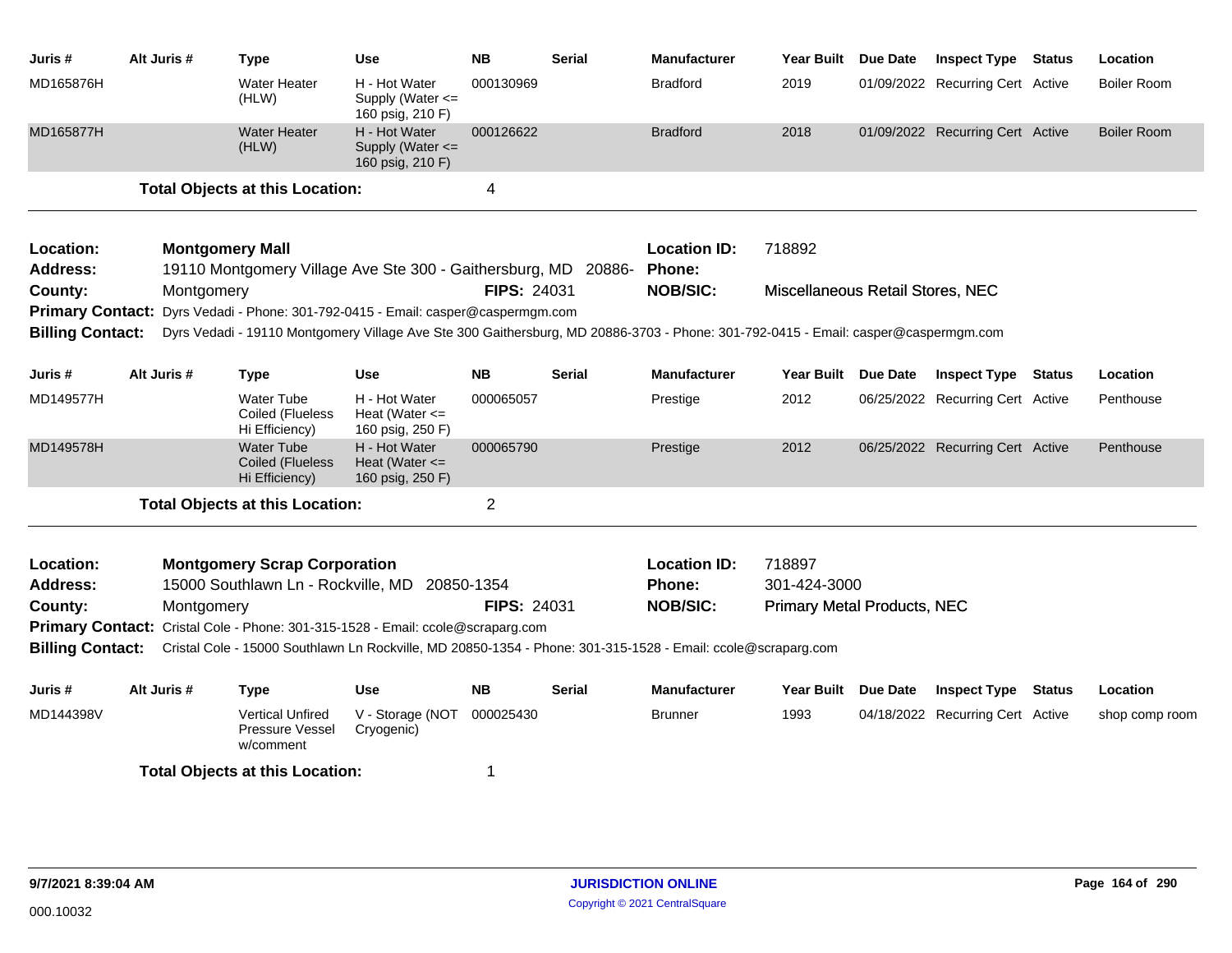| Location:<br><b>Address:</b><br>County:<br><b>Primary Contact:</b><br><b>Billing Contact:</b> |    | <b>Montgomery Shell</b>                                                                                                                                                                                                                                                                                                                                                                                                                                                                                                                                                                                                                                             |                                                         | 455 N Frederick Ave - Gaithersburg, MD 20877-2415                               |                    |               | <b>Location ID:</b><br>Phone:        | 718898            |                 |                                                  |               |                    |
|-----------------------------------------------------------------------------------------------|----|---------------------------------------------------------------------------------------------------------------------------------------------------------------------------------------------------------------------------------------------------------------------------------------------------------------------------------------------------------------------------------------------------------------------------------------------------------------------------------------------------------------------------------------------------------------------------------------------------------------------------------------------------------------------|---------------------------------------------------------|---------------------------------------------------------------------------------|--------------------|---------------|--------------------------------------|-------------------|-----------------|--------------------------------------------------|---------------|--------------------|
|                                                                                               |    | Montgomery                                                                                                                                                                                                                                                                                                                                                                                                                                                                                                                                                                                                                                                          | Khalid Shaw - Phone: 3016789800                         | Khalid Shaw - 455 N Frederick Avneue Gaithersburg, MD 20877 - Phone: 3016789800 | <b>FIPS: 24031</b> |               | <b>NOB/SIC:</b>                      |                   |                 | Automotive dealers and gasoline service stations |               |                    |
| Juris#                                                                                        |    | Alt Juris #                                                                                                                                                                                                                                                                                                                                                                                                                                                                                                                                                                                                                                                         | <b>Type</b>                                             | <b>Use</b>                                                                      | <b>NB</b>          | <b>Serial</b> | <b>Manufacturer</b>                  | <b>Year Built</b> | Due Date        | <b>Inspect Type</b>                              | Status        | Location           |
| MD092368V                                                                                     | -1 |                                                                                                                                                                                                                                                                                                                                                                                                                                                                                                                                                                                                                                                                     | <b>Vertical Unfired</b><br>Pressure Vessel<br>w/comment | V - Storage (NOT<br>Cryogenic)                                                  | 000100795          |               | <b>Buckeye</b>                       | 1991              |                 |                                                  |               | Car Wash           |
|                                                                                               |    |                                                                                                                                                                                                                                                                                                                                                                                                                                                                                                                                                                                                                                                                     |                                                         |                                                                                 | 1                  |               |                                      |                   |                 |                                                  |               |                    |
| Location:<br><b>Address:</b>                                                                  |    |                                                                                                                                                                                                                                                                                                                                                                                                                                                                                                                                                                                                                                                                     |                                                         |                                                                                 |                    |               | <b>Location ID:</b><br><b>Phone:</b> | 718902            |                 |                                                  |               |                    |
| County:                                                                                       |    |                                                                                                                                                                                                                                                                                                                                                                                                                                                                                                                                                                                                                                                                     |                                                         |                                                                                 |                    |               | <b>NOB/SIC:</b>                      |                   |                 |                                                  |               |                    |
| <b>Primary Contact:</b>                                                                       |    |                                                                                                                                                                                                                                                                                                                                                                                                                                                                                                                                                                                                                                                                     |                                                         |                                                                                 |                    |               |                                      |                   |                 |                                                  |               |                    |
| <b>Billing Contact:</b>                                                                       |    |                                                                                                                                                                                                                                                                                                                                                                                                                                                                                                                                                                                                                                                                     |                                                         |                                                                                 |                    |               |                                      |                   |                 |                                                  |               |                    |
| Juris #                                                                                       |    | Alt Juris #                                                                                                                                                                                                                                                                                                                                                                                                                                                                                                                                                                                                                                                         | <b>Type</b>                                             | <b>Use</b>                                                                      | <b>NB</b>          | <b>Serial</b> | <b>Manufacturer</b>                  | <b>Year Built</b> | <b>Due Date</b> | <b>Inspect Type</b>                              | <b>Status</b> | Location           |
| MD074509V                                                                                     |    |                                                                                                                                                                                                                                                                                                                                                                                                                                                                                                                                                                                                                                                                     | Heat Exchanger -<br>Shell and Tube                      | V - Process-Heat<br>Transfer-Other<br>w/comment                                 | 000175986          |               | Carrier                              | 1989              |                 |                                                  |               | <b>Boiler Room</b> |
| MD101137H                                                                                     |    |                                                                                                                                                                                                                                                                                                                                                                                                                                                                                                                                                                                                                                                                     | Cast Iron                                               | H - Hot Water<br>Heat (Water $\leq$<br>160 psig, 250 F)                         | CI                 |               | Weil-McLain                          | 1996              |                 |                                                  |               | <b>Boiler Room</b> |
| MD155116H                                                                                     |    |                                                                                                                                                                                                                                                                                                                                                                                                                                                                                                                                                                                                                                                                     | <b>Water Heater</b><br>(HLW)                            | H - Hot Water<br>Supply (Water $\leq$<br>160 psig, 210 F)                       | 000106518          |               | <b>JETGLASS</b>                      | 2014              |                 |                                                  |               | <b>Boiler Room</b> |
| MD167794H                                                                                     |    |                                                                                                                                                                                                                                                                                                                                                                                                                                                                                                                                                                                                                                                                     | <b>Water Heater</b><br>(HLW)                            | H - Hot Water<br>Supply (Water <=<br>160 psig, 210 F)                           | 000257570          |               | A O Smith                            | 2019              |                 |                                                  |               | <b>Boiler Room</b> |
|                                                                                               |    | 12/05/2022 Recurring Cert Active<br><b>Total Objects at this Location:</b><br><b>Montgomery Towers Apartments</b><br>415 Silver Spring Ave - Silver Spring, MD<br>20910-4614<br><b>FIPS: 24031</b><br>Montgomery<br><b>Operators of Apartment Buildings</b><br>Yaakov Benyowitz - Phone: 410-988-4440 - Email: yybenyowitz@gmail.com<br>Yaakov Benyowitz - 6807 Park Heights Ave # 200 Baltimore, MD 21215-1645 - Phone: 410-988-4440 - Email: yybenyowitz@gmail.com<br>12/01/2022 Recurring Cert Active<br>12/01/2022 Recurring Cert Active<br>12/01/2022 Recurring Cert Active<br>01/15/2023 Recurring Cert Active<br><b>Total Objects at this Location:</b><br>4 |                                                         |                                                                                 |                    |               |                                      |                   |                 |                                                  |               |                    |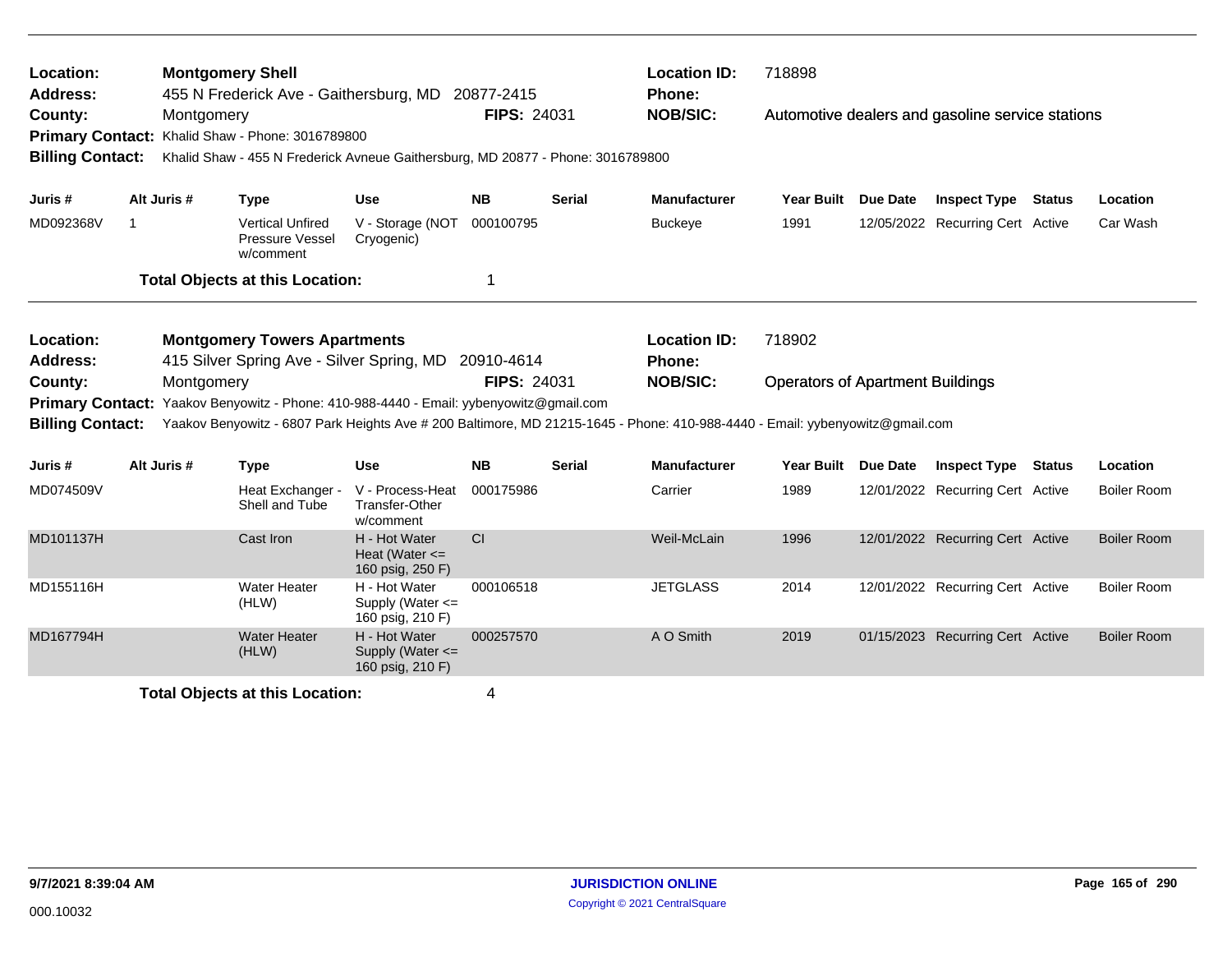| Location:<br>Address:<br>County:<br><b>Billing Contact:</b>        | Montgomery  | <b>Montgomery Vault</b><br>14901 Old Dover Rd - Rockville, MD 20850-1256<br>Primary Contact: James Ward - Phone: 301-762-3988<br>James Ward - 14901 Southlawn Ln PO Box 1707 Rockville, MD 20849-1707 - Phone: 301-762-3988 |                                | <b>FIPS: 24031</b> |               | <b>Location ID:</b><br><b>Phone:</b><br><b>NOB/SIC:</b> | 718903<br>301-424-8534           |            | Stone, clay, glass, and concrete products        |             |
|--------------------------------------------------------------------|-------------|-----------------------------------------------------------------------------------------------------------------------------------------------------------------------------------------------------------------------------|--------------------------------|--------------------|---------------|---------------------------------------------------------|----------------------------------|------------|--------------------------------------------------|-------------|
| Juris #                                                            | Alt Juris # | Type                                                                                                                                                                                                                        | <b>Use</b>                     | <b>NB</b>          | <b>Serial</b> | <b>Manufacturer</b>                                     | Year Built Due Date              |            | <b>Inspect Type Status</b>                       | Location    |
| MD170178V                                                          |             | <b>Vertical Unfired</b><br>Pressure Vessel<br>w/comment                                                                                                                                                                     | V - Storage (NOT<br>Cryogenic) | 000022135          |               | <b>INDUSTRIAL</b>                                       | 1986                             |            | 03/15/2023 Recurring Cert Active                 | <b>SHOP</b> |
|                                                                    |             | <b>Total Objects at this Location:</b>                                                                                                                                                                                      |                                | 1                  |               |                                                         |                                  |            |                                                  |             |
| Location:<br><b>Address:</b>                                       |             | <b>Montgomery Village BP</b><br>19304 Montgomery Village Ave - Gaithersburg, MD 20886-3027                                                                                                                                  |                                |                    |               | <b>Location ID:</b><br><b>Phone:</b>                    | 718907                           |            |                                                  |             |
| County:<br><b>Billing Contact:</b>                                 | Montgomery  | Primary Contact: Montgomery Village Amoco - Phone: (301)869-1600                                                                                                                                                            |                                | <b>FIPS: 24031</b> |               | <b>NOB/SIC:</b>                                         | <b>Gasoline Service Stations</b> |            |                                                  |             |
| Juris #                                                            | Alt Juris # | <b>Type</b>                                                                                                                                                                                                                 | <b>Use</b>                     | <b>NB</b>          | <b>Serial</b> | <b>Manufacturer</b>                                     | Year Built Due Date              |            | <b>Inspect Type Status</b>                       | Location    |
| MD109298V                                                          |             | <b>Vertical Unfired</b><br>Pressure Vessel<br>w/comment                                                                                                                                                                     | V - Storage (NOT<br>Cryogenic) | 000507679          |               | Manchester                                              | 1994                             |            | 07/12/2022 Recurring Cert Active                 | Comp Room   |
|                                                                    |             | <b>Total Objects at this Location:</b>                                                                                                                                                                                      |                                | 1                  |               |                                                         |                                  |            |                                                  |             |
| Location:<br><b>Address:</b><br>County:<br><b>Billing Contact:</b> | Montgomery  | <b>Montgomery Village Car Wash</b><br>19604 Club House Rd - Montgomery Village, MD 20886-3035<br>Primary Contact: Chang Ha - Phone: 301-519-2082 - Cell: 703-438-7171                                                       |                                | FIPS: 24031        |               | <b>Location ID:</b><br><b>Phone:</b><br><b>NOB/SIC:</b> | 2978137<br>301-519-2082          |            | Automotive Services, Except Repair and Carwashes |             |
| Juris #                                                            | Alt Juris # | Type                                                                                                                                                                                                                        | <b>Use</b>                     | <b>NB</b>          | <b>Serial</b> | <b>Manufacturer</b>                                     | Year Built Due Date              |            | <b>Inspect Type Status</b>                       | Location    |
| MD141050V                                                          |             | <b>Vertical Unfired</b><br>Pressure Vessel<br>w/comment                                                                                                                                                                     | V - Storage (NOT<br>Cryogenic) | 000845306          |               | Kargard                                                 | 1977                             | 08/26/2021 | <b>Recurring Cert Active</b>                     | Mech Room   |
|                                                                    |             | <b>Total Objects at this Location:</b>                                                                                                                                                                                      |                                | 1                  |               |                                                         |                                  |            |                                                  |             |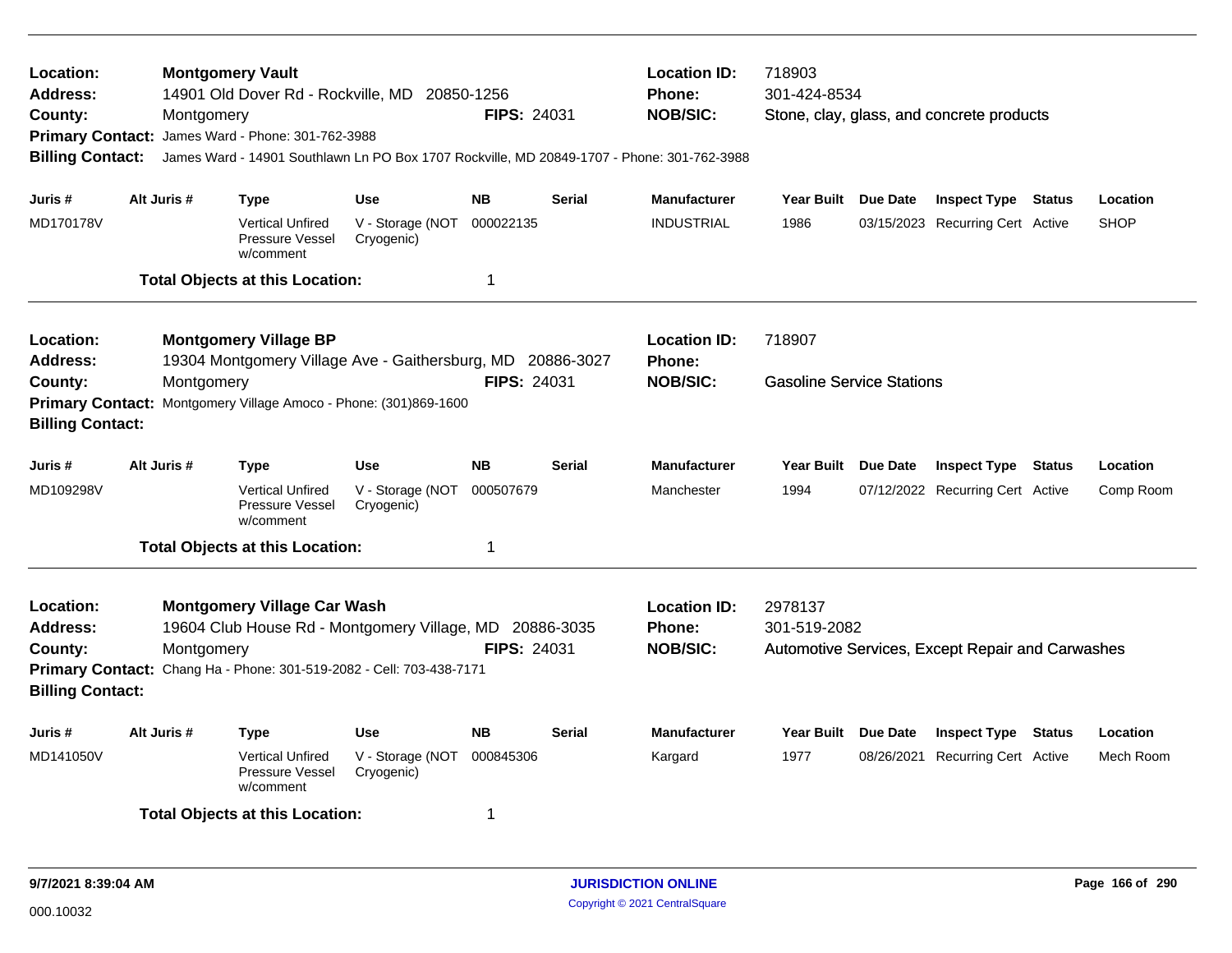| Location:<br><b>Address:</b><br>County:                                                                                                                                                                                                                                                                                                                                                                                                                                                                                                                                                                                                                                                                                                                                                                                                                                                                                                                                                                                                                                                                                                                                                                                                                                                                                                                                                                                                                                               |  |  |                                                           |                                            |           |               | <b>Location ID:</b><br><b>Phone:</b><br><b>NOB/SIC:</b> | 718910            |                 |                              |  |                    |
|---------------------------------------------------------------------------------------------------------------------------------------------------------------------------------------------------------------------------------------------------------------------------------------------------------------------------------------------------------------------------------------------------------------------------------------------------------------------------------------------------------------------------------------------------------------------------------------------------------------------------------------------------------------------------------------------------------------------------------------------------------------------------------------------------------------------------------------------------------------------------------------------------------------------------------------------------------------------------------------------------------------------------------------------------------------------------------------------------------------------------------------------------------------------------------------------------------------------------------------------------------------------------------------------------------------------------------------------------------------------------------------------------------------------------------------------------------------------------------------|--|--|-----------------------------------------------------------|--------------------------------------------|-----------|---------------|---------------------------------------------------------|-------------------|-----------------|------------------------------|--|--------------------|
| <b>Montgomery Village Shell</b><br>301-417-9220<br>19300 Montgomery Village Ave - Gaithersburg, MD 20886-3027<br><b>FIPS: 24031</b><br><b>Operators of Apartment Buildings</b><br>Montgomery<br>Hovik Kavtuvi - Phone: 301-417-9220 - Email: avante.mvs@gmail.com<br><b>Primary Contact:</b><br><b>Billing Contact:</b><br>Charles Burge - 19300 Montgomery Village Ave Gaithersburg, MD 20886-3027 - Phone: 301-417-9220 - Email: avante.mvs@gmail.com<br>Alt Juris #<br><b>Use</b><br><b>NB</b><br><b>Serial</b><br><b>Manufacturer</b><br>Year Built Due Date<br><b>Inspect Type Status</b><br>Juris #<br><b>Type</b><br>MD098620V<br>1982<br><b>Vertical Unfired</b><br>V - Storage (NOT<br>000058039<br>04/27/2022 Recurring Cert Active<br>-1<br><b>Dresser</b><br>Pressure Vessel<br>Cryogenic)<br>w/comment<br><b>Total Objects at this Location:</b><br>1<br>718938<br><b>Montgomery White Oak Apartments</b><br><b>Location ID:</b><br>Location:<br>11530 Lockwood Dr - Silver Spring, MD 20904-2420<br><b>Address:</b><br><b>Phone:</b><br>$(301)680 - 3162$<br><b>FIPS: 24031</b><br><b>NOB/SIC:</b><br><b>Operators of Apartment Buildings</b><br>County:<br>Montgomery<br>The Donaladson Group - Phone: (301)680-0111 - Email: mwo@thedonaldsongroup.com<br><b>Primary Contact:</b><br><b>Billing Contact:</b><br>The Donaladson Group - 11550 Stewart Ln Apt 109 Silver Spring, MD 20904-2245 - Phone: (301)680-0111 - Email: mwo@thedonaldsongroup.com<br>Alt Juris # |  |  |                                                           |                                            | Location  |               |                                                         |                   |                 |                              |  |                    |
|                                                                                                                                                                                                                                                                                                                                                                                                                                                                                                                                                                                                                                                                                                                                                                                                                                                                                                                                                                                                                                                                                                                                                                                                                                                                                                                                                                                                                                                                                       |  |  |                                                           |                                            |           |               |                                                         |                   |                 |                              |  | Store Room         |
|                                                                                                                                                                                                                                                                                                                                                                                                                                                                                                                                                                                                                                                                                                                                                                                                                                                                                                                                                                                                                                                                                                                                                                                                                                                                                                                                                                                                                                                                                       |  |  |                                                           |                                            |           |               |                                                         |                   |                 |                              |  |                    |
|                                                                                                                                                                                                                                                                                                                                                                                                                                                                                                                                                                                                                                                                                                                                                                                                                                                                                                                                                                                                                                                                                                                                                                                                                                                                                                                                                                                                                                                                                       |  |  |                                                           |                                            |           |               |                                                         |                   |                 |                              |  |                    |
| Juris #                                                                                                                                                                                                                                                                                                                                                                                                                                                                                                                                                                                                                                                                                                                                                                                                                                                                                                                                                                                                                                                                                                                                                                                                                                                                                                                                                                                                                                                                               |  |  | <b>Type</b>                                               | <b>Use</b>                                 | <b>NB</b> | <b>Serial</b> | <b>Manufacturer</b>                                     | <b>Year Built</b> | <b>Due Date</b> | <b>Inspect Type Status</b>   |  | Location           |
| MD003461H                                                                                                                                                                                                                                                                                                                                                                                                                                                                                                                                                                                                                                                                                                                                                                                                                                                                                                                                                                                                                                                                                                                                                                                                                                                                                                                                                                                                                                                                             |  |  | <b>Horizontal Fire</b><br>Tube                            | H - Steam Heat<br>(Steam $\le$ 15<br>psig) | 000008134 | BLR-2         | York Shipley                                            | 1967              | 09/23/2021      | <b>Recurring Cert Active</b> |  | <b>Boiler Room</b> |
| MD003482H                                                                                                                                                                                                                                                                                                                                                                                                                                                                                                                                                                                                                                                                                                                                                                                                                                                                                                                                                                                                                                                                                                                                                                                                                                                                                                                                                                                                                                                                             |  |  | <b>Horizontal Fire</b><br>Tube                            | H - Steam Heat<br>(Steam $\le$ 15<br>psig) | 000008135 | BLR-1         | <b>York Shipley</b>                                     | 1967              | 08/31/2021      | <b>Recurring Cert Active</b> |  | <b>Boiler Room</b> |
| MD076494V                                                                                                                                                                                                                                                                                                                                                                                                                                                                                                                                                                                                                                                                                                                                                                                                                                                                                                                                                                                                                                                                                                                                                                                                                                                                                                                                                                                                                                                                             |  |  | <b>Horizontal Unfired</b><br>Pressure Vessel<br>w/comment | V - Storage (NOT<br>Cryogenic)             | 000000923 |               | Weben-Jarco                                             | 1983              | 08/31/2021      | <b>Recurring Cert Active</b> |  | <b>Boiler Room</b> |
|                                                                                                                                                                                                                                                                                                                                                                                                                                                                                                                                                                                                                                                                                                                                                                                                                                                                                                                                                                                                                                                                                                                                                                                                                                                                                                                                                                                                                                                                                       |  |  | <b>Total Objects at this Location:</b>                    |                                            | 3         |               |                                                         |                   |                 |                              |  |                    |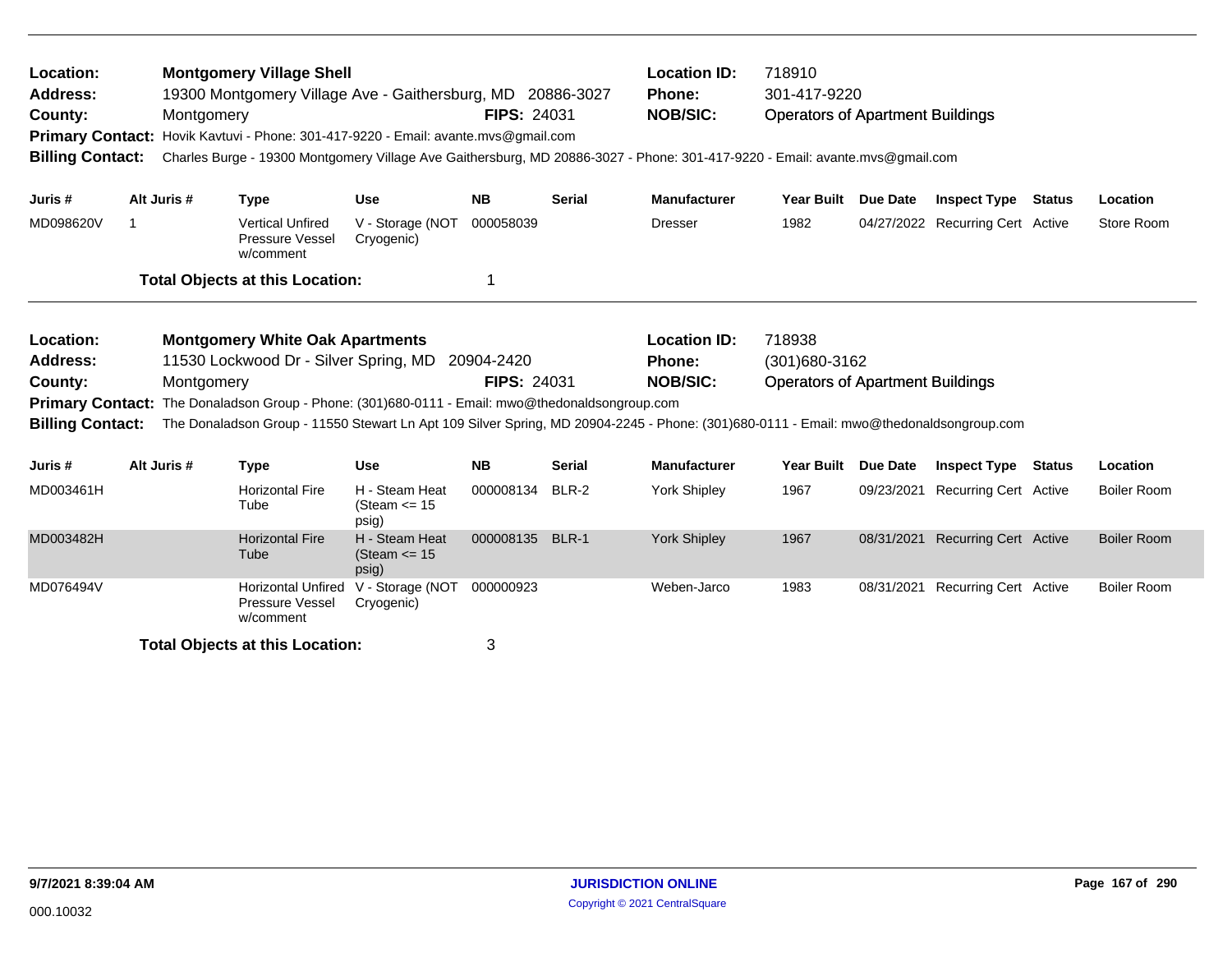| Location:<br>Address:<br>County:                                                                                                                                                                                                                                                                                                                                                                                                                                                                                                                                                                                                                                                                                                                                                                                                                                                                                                                                                                                                                                                                                                                                                                                                                                                                                                                                                                                                                                                                                                                                                                                                                                                                                                                                                                                                                                                                                                                                                                                                                                                                                                                                                                                                                                                                                                                                                                                                      |  | Mr Wash |                                                         |                                |                | <b>Location ID:</b><br>Phone:<br><b>NOB/SIC:</b> | 719183 |  |                            |                      |
|---------------------------------------------------------------------------------------------------------------------------------------------------------------------------------------------------------------------------------------------------------------------------------------------------------------------------------------------------------------------------------------------------------------------------------------------------------------------------------------------------------------------------------------------------------------------------------------------------------------------------------------------------------------------------------------------------------------------------------------------------------------------------------------------------------------------------------------------------------------------------------------------------------------------------------------------------------------------------------------------------------------------------------------------------------------------------------------------------------------------------------------------------------------------------------------------------------------------------------------------------------------------------------------------------------------------------------------------------------------------------------------------------------------------------------------------------------------------------------------------------------------------------------------------------------------------------------------------------------------------------------------------------------------------------------------------------------------------------------------------------------------------------------------------------------------------------------------------------------------------------------------------------------------------------------------------------------------------------------------------------------------------------------------------------------------------------------------------------------------------------------------------------------------------------------------------------------------------------------------------------------------------------------------------------------------------------------------------------------------------------------------------------------------------------------------|--|---------|---------------------------------------------------------|--------------------------------|----------------|--------------------------------------------------|--------|--|----------------------------|----------------------|
|                                                                                                                                                                                                                                                                                                                                                                                                                                                                                                                                                                                                                                                                                                                                                                                                                                                                                                                                                                                                                                                                                                                                                                                                                                                                                                                                                                                                                                                                                                                                                                                                                                                                                                                                                                                                                                                                                                                                                                                                                                                                                                                                                                                                                                                                                                                                                                                                                                       |  |         |                                                         |                                |                |                                                  |        |  |                            | Location             |
| MD067513V                                                                                                                                                                                                                                                                                                                                                                                                                                                                                                                                                                                                                                                                                                                                                                                                                                                                                                                                                                                                                                                                                                                                                                                                                                                                                                                                                                                                                                                                                                                                                                                                                                                                                                                                                                                                                                                                                                                                                                                                                                                                                                                                                                                                                                                                                                                                                                                                                             |  |         | <b>Vertical Unfired</b><br>Pressure Vessel<br>w/comment | V - Storage (NOT<br>Cryogenic) | 000833419      | <b>Buckeye</b>                                   | 1988   |  |                            | <b>Chemical Room</b> |
| MD133926V                                                                                                                                                                                                                                                                                                                                                                                                                                                                                                                                                                                                                                                                                                                                                                                                                                                                                                                                                                                                                                                                                                                                                                                                                                                                                                                                                                                                                                                                                                                                                                                                                                                                                                                                                                                                                                                                                                                                                                                                                                                                                                                                                                                                                                                                                                                                                                                                                             |  |         | <b>Pressure Vessel</b><br>w/comment                     | Cryogenic)                     |                | Melben                                           | 1998   |  |                            | Chemical room        |
|                                                                                                                                                                                                                                                                                                                                                                                                                                                                                                                                                                                                                                                                                                                                                                                                                                                                                                                                                                                                                                                                                                                                                                                                                                                                                                                                                                                                                                                                                                                                                                                                                                                                                                                                                                                                                                                                                                                                                                                                                                                                                                                                                                                                                                                                                                                                                                                                                                       |  |         |                                                         |                                | $\overline{c}$ |                                                  |        |  |                            |                      |
| 3817 Dupont Ave Ste C - Kensington, MD 20895-2002<br>301-933-4858<br><b>FIPS: 24031</b><br>Montgomery<br>Automotive dealers and gasoline service stations<br>Primary Contact: Carlos Ventura - Phone: 301-933-4858<br><b>Billing Contact:</b><br>Carlos Ventura - 3817 Dupont Ave Ste C Kensington, MD 20895-2002 - Phone: 301-933-4858<br>Alt Juris #<br><b>NB</b><br><b>Manufacturer</b><br><b>Inspect Type Status</b><br><b>Use</b><br>Serial<br>Year Built Due Date<br>Juris #<br><b>Type</b><br>06/03/2022 Recurring Cert Active<br><b>Horizontal Unfired</b><br>V - Storage (NOT 000732270<br>06/03/2022 Recurring Cert Active<br><b>Total Objects at this Location:</b><br><b>Mrs K's Toll House</b><br>Location:<br><b>Location ID:</b><br>719189<br><b>Address:</b><br>9201 Colesville Rd - Silver Spring, MD 20910-1657<br><b>Phone:</b><br><b>FIPS: 24031</b><br><b>NOB/SIC:</b><br>County:<br>Montgomery<br>Eating and drinking places<br>Primary Contact: Spiro Gioldasis - Phone: 301-589-3500 - Cell: 240-515-7206<br><b>Billing Contact:</b><br>Spiro Gioldasis - 9201 Colesville Rd Silver Spring, MD 20910-1657 - Phone: 301-589-3500 - Cell: 240-515-7206<br>Alt Juris #<br><b>NB</b><br><b>Manufacturer</b><br>Year Built Due Date<br>Juris #<br><b>Type</b><br><b>Use</b><br>Serial<br>MD149404H<br><b>Water Tube</b><br>H - Hot Water<br>000177492<br>A O Smith<br>2013<br>07/14/2022 Recurring Cert Active<br>Coiled (NOT<br>Supply (Water <=<br>160 psig, 210 F)<br>Flueless Hi<br>Efficiency)<br><b>Total Objects at this Location:</b><br>1<br><b>MTI Global Stem</b><br>Location:<br><b>Location ID:</b><br>728124<br>200 Perry Pkwy - Gaithersburg, MD 20877-2171<br><b>Address:</b><br>Phone:<br><b>FIPS: 24031</b><br><b>NOB/SIC:</b><br>County:<br>Montgomery<br>Services, NEC<br>Primary Contact: Diane Galterio - Phone: 724-485-4871 - Cell: 412-916-4671 - Email: diane.galterio@am.jll.com<br>Billing Contact: Diane Galterio - 1000 Consol Energy Dr Canonsburg, PA 15317-6506 - Phone: 724-485-4871 - Cell: 412-916-4671 - Email: diane.galterio@am.jll.com<br>Alt Juris #<br><b>Use</b><br><b>NB</b><br><b>Serial</b><br><b>Manufacturer</b><br>Year Built Due Date<br>Juris #<br><b>Type</b><br>MD117940H<br><b>Water Tube</b><br>H - Hot Water<br>000163497<br>Lochinvar<br>2004<br>01/29/2022 Recurring Cert Active<br>Coiled (NOT<br>Heat (Water $\leq$<br>Flueless Hi<br>160 psig, 250 F) |  |         |                                                         |                                |                |                                                  |        |  |                            |                      |
|                                                                                                                                                                                                                                                                                                                                                                                                                                                                                                                                                                                                                                                                                                                                                                                                                                                                                                                                                                                                                                                                                                                                                                                                                                                                                                                                                                                                                                                                                                                                                                                                                                                                                                                                                                                                                                                                                                                                                                                                                                                                                                                                                                                                                                                                                                                                                                                                                                       |  |         |                                                         |                                |                |                                                  |        |  |                            |                      |
|                                                                                                                                                                                                                                                                                                                                                                                                                                                                                                                                                                                                                                                                                                                                                                                                                                                                                                                                                                                                                                                                                                                                                                                                                                                                                                                                                                                                                                                                                                                                                                                                                                                                                                                                                                                                                                                                                                                                                                                                                                                                                                                                                                                                                                                                                                                                                                                                                                       |  |         |                                                         |                                |                |                                                  |        |  |                            |                      |
|                                                                                                                                                                                                                                                                                                                                                                                                                                                                                                                                                                                                                                                                                                                                                                                                                                                                                                                                                                                                                                                                                                                                                                                                                                                                                                                                                                                                                                                                                                                                                                                                                                                                                                                                                                                                                                                                                                                                                                                                                                                                                                                                                                                                                                                                                                                                                                                                                                       |  |         |                                                         |                                |                |                                                  |        |  |                            |                      |
|                                                                                                                                                                                                                                                                                                                                                                                                                                                                                                                                                                                                                                                                                                                                                                                                                                                                                                                                                                                                                                                                                                                                                                                                                                                                                                                                                                                                                                                                                                                                                                                                                                                                                                                                                                                                                                                                                                                                                                                                                                                                                                                                                                                                                                                                                                                                                                                                                                       |  |         |                                                         |                                |                |                                                  |        |  | <b>Inspect Type Status</b> | Location             |
|                                                                                                                                                                                                                                                                                                                                                                                                                                                                                                                                                                                                                                                                                                                                                                                                                                                                                                                                                                                                                                                                                                                                                                                                                                                                                                                                                                                                                                                                                                                                                                                                                                                                                                                                                                                                                                                                                                                                                                                                                                                                                                                                                                                                                                                                                                                                                                                                                                       |  |         |                                                         |                                |                |                                                  |        |  |                            | wine celler          |
|                                                                                                                                                                                                                                                                                                                                                                                                                                                                                                                                                                                                                                                                                                                                                                                                                                                                                                                                                                                                                                                                                                                                                                                                                                                                                                                                                                                                                                                                                                                                                                                                                                                                                                                                                                                                                                                                                                                                                                                                                                                                                                                                                                                                                                                                                                                                                                                                                                       |  |         |                                                         |                                |                |                                                  |        |  |                            |                      |
|                                                                                                                                                                                                                                                                                                                                                                                                                                                                                                                                                                                                                                                                                                                                                                                                                                                                                                                                                                                                                                                                                                                                                                                                                                                                                                                                                                                                                                                                                                                                                                                                                                                                                                                                                                                                                                                                                                                                                                                                                                                                                                                                                                                                                                                                                                                                                                                                                                       |  |         |                                                         |                                |                |                                                  |        |  |                            |                      |
|                                                                                                                                                                                                                                                                                                                                                                                                                                                                                                                                                                                                                                                                                                                                                                                                                                                                                                                                                                                                                                                                                                                                                                                                                                                                                                                                                                                                                                                                                                                                                                                                                                                                                                                                                                                                                                                                                                                                                                                                                                                                                                                                                                                                                                                                                                                                                                                                                                       |  |         |                                                         |                                |                |                                                  |        |  |                            |                      |
|                                                                                                                                                                                                                                                                                                                                                                                                                                                                                                                                                                                                                                                                                                                                                                                                                                                                                                                                                                                                                                                                                                                                                                                                                                                                                                                                                                                                                                                                                                                                                                                                                                                                                                                                                                                                                                                                                                                                                                                                                                                                                                                                                                                                                                                                                                                                                                                                                                       |  |         |                                                         |                                |                |                                                  |        |  |                            |                      |
|                                                                                                                                                                                                                                                                                                                                                                                                                                                                                                                                                                                                                                                                                                                                                                                                                                                                                                                                                                                                                                                                                                                                                                                                                                                                                                                                                                                                                                                                                                                                                                                                                                                                                                                                                                                                                                                                                                                                                                                                                                                                                                                                                                                                                                                                                                                                                                                                                                       |  |         |                                                         |                                |                |                                                  |        |  |                            |                      |
|                                                                                                                                                                                                                                                                                                                                                                                                                                                                                                                                                                                                                                                                                                                                                                                                                                                                                                                                                                                                                                                                                                                                                                                                                                                                                                                                                                                                                                                                                                                                                                                                                                                                                                                                                                                                                                                                                                                                                                                                                                                                                                                                                                                                                                                                                                                                                                                                                                       |  |         |                                                         |                                |                |                                                  |        |  | <b>Inspect Type Status</b> | Location             |
|                                                                                                                                                                                                                                                                                                                                                                                                                                                                                                                                                                                                                                                                                                                                                                                                                                                                                                                                                                                                                                                                                                                                                                                                                                                                                                                                                                                                                                                                                                                                                                                                                                                                                                                                                                                                                                                                                                                                                                                                                                                                                                                                                                                                                                                                                                                                                                                                                                       |  |         |                                                         |                                |                |                                                  |        |  |                            | <b>Boiler Room</b>   |
| 9/7/2021 8:39:04 AM                                                                                                                                                                                                                                                                                                                                                                                                                                                                                                                                                                                                                                                                                                                                                                                                                                                                                                                                                                                                                                                                                                                                                                                                                                                                                                                                                                                                                                                                                                                                                                                                                                                                                                                                                                                                                                                                                                                                                                                                                                                                                                                                                                                                                                                                                                                                                                                                                   |  |         |                                                         |                                |                | <b>JURISDICTION ONLINE</b>                       |        |  |                            | Page 168 of 290      |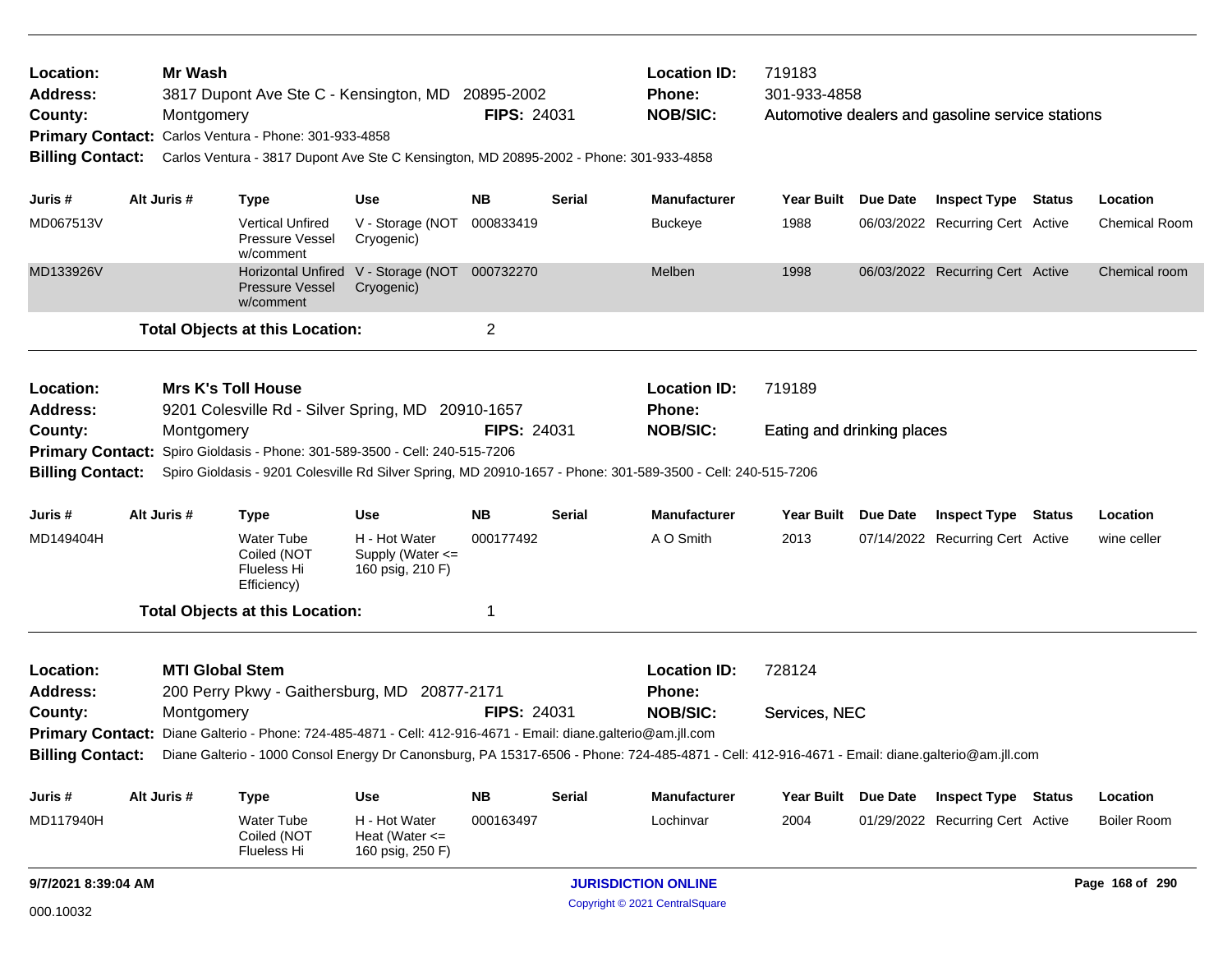| Juris #                 | Alt Juris # | <b>Type</b><br>Efficiency)                                                              | <b>Use</b>                                                | <b>NB</b>          | <b>Serial</b> | <b>Manufacturer</b> |                                    | Year Built Due Date | <b>Inspect Type</b>              | Status        | Location    |
|-------------------------|-------------|-----------------------------------------------------------------------------------------|-----------------------------------------------------------|--------------------|---------------|---------------------|------------------------------------|---------------------|----------------------------------|---------------|-------------|
|                         |             | <b>Total Objects at this Location:</b>                                                  |                                                           | 1                  |               |                     |                                    |                     |                                  |               |             |
| Location:               |             | <b>Muddy Branch Laundromat</b>                                                          |                                                           |                    |               | <b>Location ID:</b> | 715283                             |                     |                                  |               |             |
| <b>Address:</b>         |             | 295 Muddy Branch Rd - Gaithersburg, MD                                                  |                                                           | 20878-3000         |               | Phone:              |                                    |                     |                                  |               |             |
| County:                 | Montgomery  |                                                                                         |                                                           | <b>FIPS: 24031</b> |               | <b>NOB/SIC:</b>     | Apparel and other textile products |                     |                                  |               |             |
|                         |             | Primary Contact: Jung Sock Chung - Phone: 301-468-9165                                  |                                                           |                    |               |                     |                                    |                     |                                  |               |             |
| <b>Billing Contact:</b> |             | Jung Sock Chung - 295 Muddy Branch Rd Gaithersburg, MD 20878-3000 - Phone: 301-468-9165 |                                                           |                    |               |                     |                                    |                     |                                  |               |             |
| Juris #                 | Alt Juris # | <b>Type</b>                                                                             | <b>Use</b>                                                | <b>NB</b>          | <b>Serial</b> | <b>Manufacturer</b> | <b>Year Built</b>                  | <b>Due Date</b>     | <b>Inspect Type</b>              | Status        | Location    |
| MD169783H               |             | <b>Water Tube</b><br>Coiled (NOT<br>Flueless Hi<br>Efficiency)                          | H - Hot Water<br>Supply (Water $\leq$<br>160 psig, 210 F) | 000046081          |               | <b>MESTEK</b>       | 2019                               |                     | 10/05/2022 Recurring Cert Active |               | <b>BLRM</b> |
|                         |             | <b>Total Objects at this Location:</b>                                                  |                                                           | 1                  |               |                     |                                    |                     |                                  |               |             |
| Location:               |             | <b>Murphy Brothers Automotive</b>                                                       |                                                           |                    |               | <b>Location ID:</b> | 719333                             |                     |                                  |               |             |
| <b>Address:</b>         |             | 10517 Metropolitan Ave - Kensington, MD                                                 |                                                           | 20895-2607         |               | Phone:              |                                    |                     |                                  |               |             |
| County:                 | Montgomery  |                                                                                         |                                                           | <b>FIPS: 24031</b> |               | <b>NOB/SIC:</b>     | <b>Automotive Dealers, NEC</b>     |                     |                                  |               |             |
|                         |             | Primary Contact: Murphy Brothers Automotive - Phone: 3019493500                         |                                                           |                    |               |                     |                                    |                     |                                  |               |             |
| <b>Billing Contact:</b> |             | - 10517 Metropolitan Ave Kensington, MD 20895-2607 - Phone: 3019493500                  |                                                           |                    |               |                     |                                    |                     |                                  |               |             |
| Juris #                 | Alt Juris # | <b>Type</b>                                                                             | <b>Use</b>                                                | <b>NB</b>          | <b>Serial</b> | <b>Manufacturer</b> | Year Built                         | Due Date            | <b>Inspect Type</b>              | <b>Status</b> | Location    |
| MD107398V               |             | <b>Vertical Unfired</b><br><b>Pressure Vessel</b><br>w/comment                          | V - Storage (NOT<br>Cryogenic)                            | 000853384          |               | Manchester          | 1999                               |                     | 12/05/2022 Recurring Cert Active |               | <b>SHOP</b> |
|                         |             | <b>Total Objects at this Location:</b>                                                  |                                                           |                    |               |                     |                                    |                     |                                  |               |             |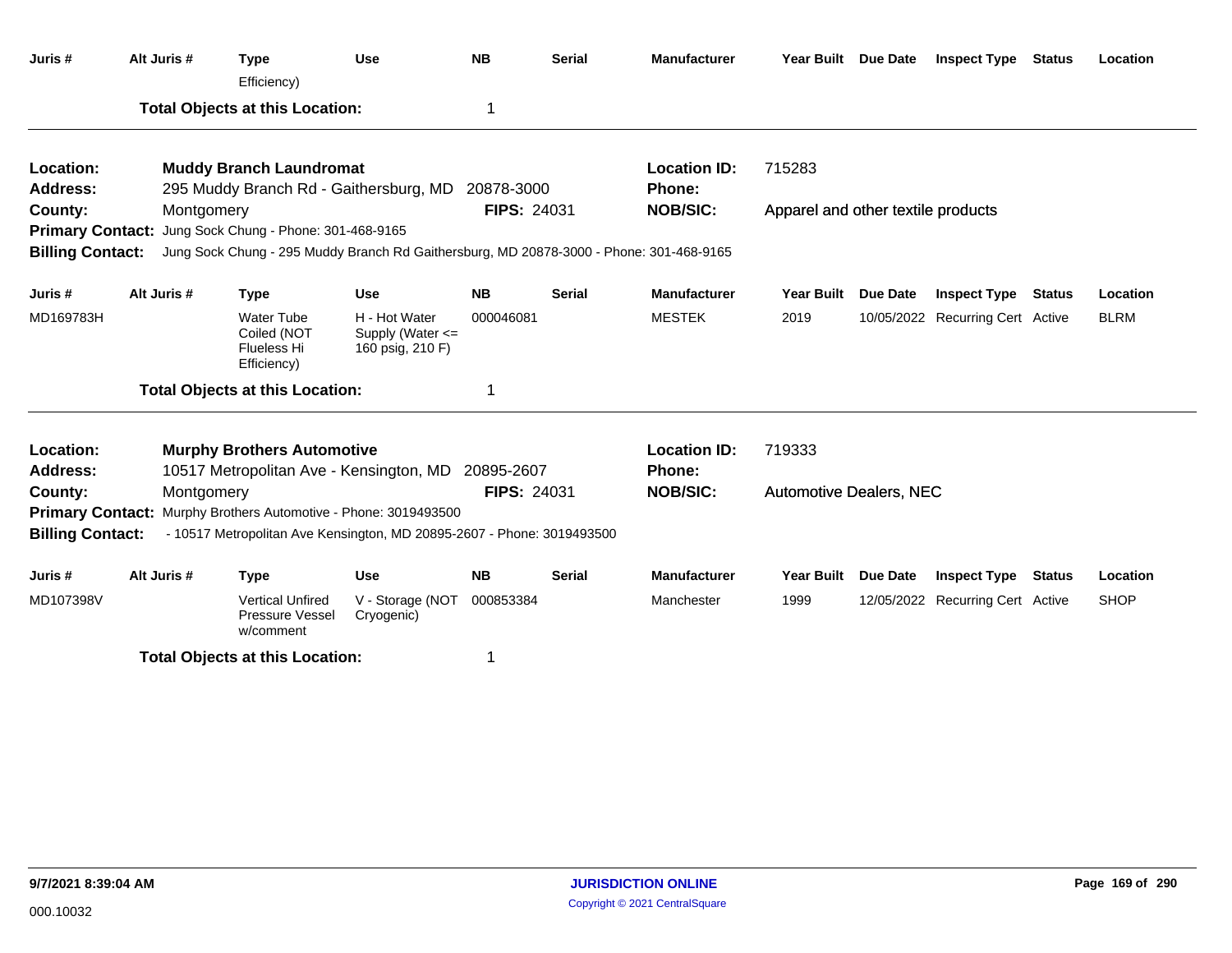| Location:<br><b>Address:</b><br>County:                                                                                                                                                                                                                                                                                                                                                                                                                                                                                                                                                                                                                                                                                                                                                        | Montgomery<br>Primary Contact: N Bethesda Marriot (Arc3) | N Bethesda Marriot (Arc3)<br>5701 Marinelli Rd - Rockville, MD 20852-2785                         |                                | <b>FIPS: 24031</b> |               | <b>Location ID:</b><br><b>Phone:</b><br><b>NOB/SIC:</b>                                                                 | 3915201<br><b>Hotels and Motels</b> |                                  |               |                     |
|------------------------------------------------------------------------------------------------------------------------------------------------------------------------------------------------------------------------------------------------------------------------------------------------------------------------------------------------------------------------------------------------------------------------------------------------------------------------------------------------------------------------------------------------------------------------------------------------------------------------------------------------------------------------------------------------------------------------------------------------------------------------------------------------|----------------------------------------------------------|---------------------------------------------------------------------------------------------------|--------------------------------|--------------------|---------------|-------------------------------------------------------------------------------------------------------------------------|-------------------------------------|----------------------------------|---------------|---------------------|
| <b>Billing Contact:</b>                                                                                                                                                                                                                                                                                                                                                                                                                                                                                                                                                                                                                                                                                                                                                                        |                                                          |                                                                                                   |                                |                    |               | Charlie Patterson - PO Box 26269 Richmond, VA 23260-6269 - Phone: 804-644-4521 - Email: charlie.patterson@arc3gases.com |                                     |                                  |               |                     |
| Juris #                                                                                                                                                                                                                                                                                                                                                                                                                                                                                                                                                                                                                                                                                                                                                                                        | Alt Juris #                                              | <b>Type</b>                                                                                       | <b>Use</b>                     | <b>NB</b>          | <b>Serial</b> | <b>Manufacturer</b>                                                                                                     | Year Built Due Date                 | <b>Inspect Type Status</b>       |               | Location            |
| MD162583V                                                                                                                                                                                                                                                                                                                                                                                                                                                                                                                                                                                                                                                                                                                                                                                      |                                                          | <b>Vertical Unfired</b><br><b>Pressure Vessel</b><br>w/comment                                    | V - Storage (NOT<br>Cryogenic) | 000149992          |               | <b>CHART</b>                                                                                                            | 2003                                | 12/14/2022 Recurring Cert Active |               | <b>Loading Dock</b> |
|                                                                                                                                                                                                                                                                                                                                                                                                                                                                                                                                                                                                                                                                                                                                                                                                |                                                          |                                                                                                   |                                | $\mathbf 1$        |               |                                                                                                                         |                                     |                                  |               |                     |
| Location:<br><b>Address:</b>                                                                                                                                                                                                                                                                                                                                                                                                                                                                                                                                                                                                                                                                                                                                                                   |                                                          |                                                                                                   |                                |                    |               | <b>Location ID:</b><br><b>Phone:</b>                                                                                    | 3974766                             |                                  |               |                     |
| County:                                                                                                                                                                                                                                                                                                                                                                                                                                                                                                                                                                                                                                                                                                                                                                                        |                                                          |                                                                                                   |                                |                    |               | <b>NOB/SIC:</b>                                                                                                         |                                     |                                  |               |                     |
| <b>Total Objects at this Location:</b><br>Nando's (Arc3)<br>922 Rose Ave - Rockville, MD 20852-8687<br><b>FIPS: 24031</b><br>Montgomery<br><b>Eating and Drinking Places</b><br>Primary Contact: Charlie Patterson - Phone: 804-644-4521 - Email: charlie.patterson@arc3gases.com<br>Charlie Patterson - PO Box 26269 Richmond, VA 23260-6269 - Phone: 804-644-4521 - Email: charlie.patterson@arc3gases.com<br><b>Billing Contact:</b><br>Alt Juris #<br><b>Use</b><br><b>NB</b><br><b>Serial</b><br><b>Manufacturer</b><br>Year Built Due Date<br><b>Inspect Type Status</b><br>Location<br>Juris #<br><b>Type</b><br>MVE Inc<br>MD165578V<br><b>Vertical Unfired</b><br>V - Storage<br>000113541<br>1999<br>10/02/2021 Recurring Cert Active<br>Pressure Vessel<br>(Cryogenic)<br>w/comment |                                                          |                                                                                                   |                                |                    |               |                                                                                                                         |                                     |                                  |               |                     |
|                                                                                                                                                                                                                                                                                                                                                                                                                                                                                                                                                                                                                                                                                                                                                                                                |                                                          |                                                                                                   |                                |                    |               |                                                                                                                         |                                     |                                  |               |                     |
|                                                                                                                                                                                                                                                                                                                                                                                                                                                                                                                                                                                                                                                                                                                                                                                                |                                                          |                                                                                                   |                                |                    |               |                                                                                                                         |                                     |                                  |               | <b>KITCHEN</b>      |
|                                                                                                                                                                                                                                                                                                                                                                                                                                                                                                                                                                                                                                                                                                                                                                                                |                                                          | <b>Total Objects at this Location:</b>                                                            |                                | -1                 |               |                                                                                                                         |                                     |                                  |               |                     |
| Location:<br>Address:                                                                                                                                                                                                                                                                                                                                                                                                                                                                                                                                                                                                                                                                                                                                                                          |                                                          | Nando's of Bethesda (Arc3)<br>4839 Bethesda Ave - Bethesda, MD 20814-5240                         |                                |                    |               | <b>Location ID:</b><br>Phone:                                                                                           | 3974088                             |                                  |               |                     |
| County:                                                                                                                                                                                                                                                                                                                                                                                                                                                                                                                                                                                                                                                                                                                                                                                        | Montgomery                                               |                                                                                                   |                                | <b>FIPS: 24031</b> |               | <b>NOB/SIC:</b>                                                                                                         | <b>Eating and Drinking Places</b>   |                                  |               |                     |
|                                                                                                                                                                                                                                                                                                                                                                                                                                                                                                                                                                                                                                                                                                                                                                                                |                                                          | Primary Contact: Charlie Patterson - Phone: 804-644-4521 - Email: charlie.patterson@arc3gases.com |                                |                    |               |                                                                                                                         |                                     |                                  |               |                     |
| <b>Billing Contact:</b>                                                                                                                                                                                                                                                                                                                                                                                                                                                                                                                                                                                                                                                                                                                                                                        |                                                          |                                                                                                   |                                |                    |               | Charlie Patterson - PO Box 26269 Richmond, VA 23260-6269 - Phone: 804-644-4521 - Email: charlie.patterson@arc3gases.com |                                     |                                  |               |                     |
| Juris #                                                                                                                                                                                                                                                                                                                                                                                                                                                                                                                                                                                                                                                                                                                                                                                        | Alt Juris #                                              | <b>Type</b>                                                                                       | <b>Use</b>                     | <b>NB</b>          | <b>Serial</b> | <b>Manufacturer</b>                                                                                                     | Year Built Due Date                 | <b>Inspect Type</b>              | <b>Status</b> | Location            |
| MD165165V                                                                                                                                                                                                                                                                                                                                                                                                                                                                                                                                                                                                                                                                                                                                                                                      |                                                          | <b>Vertical Unfired</b><br>Pressure Vessel<br>w/comment                                           | V - Storage<br>(Cryogenic)     | 000142624          |               | <b>CHART</b>                                                                                                            | 2002                                | 10/02/2021 Recurring Cert Active |               | <b>Outside Rear</b> |
|                                                                                                                                                                                                                                                                                                                                                                                                                                                                                                                                                                                                                                                                                                                                                                                                |                                                          | <b>Total Objects at this Location:</b>                                                            |                                | -1                 |               |                                                                                                                         |                                     |                                  |               |                     |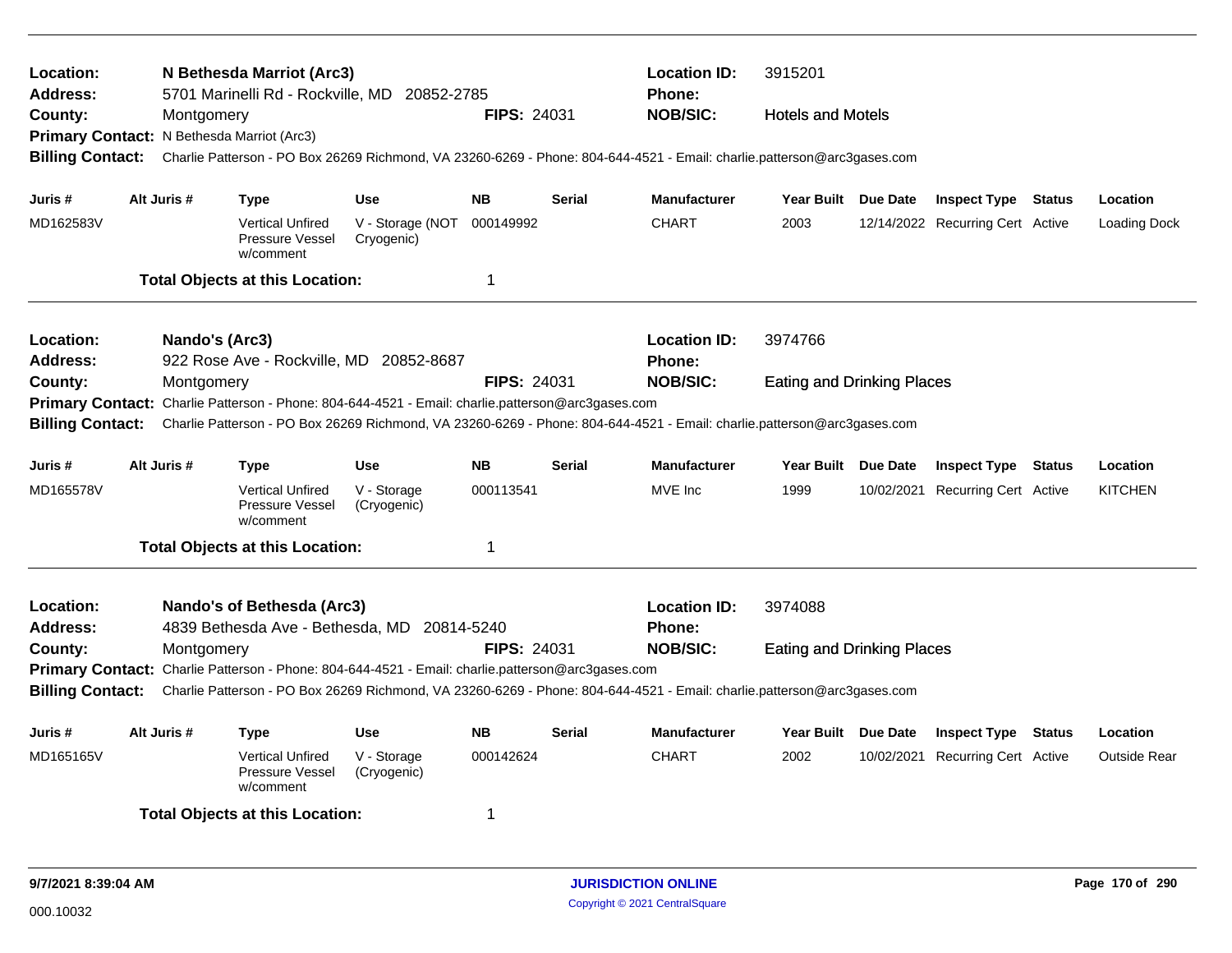| Location:<br><b>Address:</b>                                                                                                                                                                                                                                                                                                                                                                                                                                                                                                                                                                                                                                                                                                                                                                                                                                                                                                                                                                                                                                                                                                                                                                                                                                                                                                                                                                                                                                                                                                                                                                     |  |  |                                        |                  |                                                                                                                                                                                                                                                                                                                                                                                                                                                                                                                                                                                                                                                                                                                                                                                                                                                                                                                                                                                                                                            | <b>Location ID:</b><br>Phone: | 3918904 |  |  |  |
|--------------------------------------------------------------------------------------------------------------------------------------------------------------------------------------------------------------------------------------------------------------------------------------------------------------------------------------------------------------------------------------------------------------------------------------------------------------------------------------------------------------------------------------------------------------------------------------------------------------------------------------------------------------------------------------------------------------------------------------------------------------------------------------------------------------------------------------------------------------------------------------------------------------------------------------------------------------------------------------------------------------------------------------------------------------------------------------------------------------------------------------------------------------------------------------------------------------------------------------------------------------------------------------------------------------------------------------------------------------------------------------------------------------------------------------------------------------------------------------------------------------------------------------------------------------------------------------------------|--|--|----------------------------------------|------------------|--------------------------------------------------------------------------------------------------------------------------------------------------------------------------------------------------------------------------------------------------------------------------------------------------------------------------------------------------------------------------------------------------------------------------------------------------------------------------------------------------------------------------------------------------------------------------------------------------------------------------------------------------------------------------------------------------------------------------------------------------------------------------------------------------------------------------------------------------------------------------------------------------------------------------------------------------------------------------------------------------------------------------------------------|-------------------------------|---------|--|--|--|
|                                                                                                                                                                                                                                                                                                                                                                                                                                                                                                                                                                                                                                                                                                                                                                                                                                                                                                                                                                                                                                                                                                                                                                                                                                                                                                                                                                                                                                                                                                                                                                                                  |  |  |                                        |                  | <b>NOB/SIC:</b><br><b>FIPS: 24031</b><br><b>Eating and Drinking Places</b><br><b>NB</b><br><b>Serial</b><br><b>Manufacturer</b><br>Year Built Due Date<br><b>Inspect Type Status</b><br>Location<br>000094357<br><b>MVE</b><br>1998<br>Loading Dock<br>12/13/2022 Recurring Cert Active<br>$\mathbf 1$<br><b>Location ID:</b><br>3989307<br>Phone:<br><b>NOB/SIC:</b><br><b>FIPS: 24031</b><br><b>Eating and Drinking Places</b><br><b>NB</b><br><b>Manufacturer</b><br><b>Due Date</b><br><b>Serial</b><br><b>Year Built</b><br><b>Inspect Type</b><br><b>Status</b><br>Location<br>000184028<br><b>CHART</b><br>2007<br>11/07/2021 Recurring Cert Active<br>Kitchen<br>$\mathbf 1$<br><b>Location ID:</b><br>719408<br><b>Phone:</b><br><b>FIPS: 24031</b><br><b>NOB/SIC:</b><br><b>Operators of Nonresidential Buildings</b><br><b>NB</b><br><b>Serial</b><br><b>Manufacturer</b><br>Year Built Due Date<br><b>Inspect Type Status</b><br>Location<br>LC<br>000311895<br>2017<br>07/18/2023 Recurring Cert Active<br><b>B BLDG</b><br>1 |                               |         |  |  |  |
|                                                                                                                                                                                                                                                                                                                                                                                                                                                                                                                                                                                                                                                                                                                                                                                                                                                                                                                                                                                                                                                                                                                                                                                                                                                                                                                                                                                                                                                                                                                                                                                                  |  |  |                                        |                  |                                                                                                                                                                                                                                                                                                                                                                                                                                                                                                                                                                                                                                                                                                                                                                                                                                                                                                                                                                                                                                            |                               |         |  |  |  |
| Nando's Peri Peri (Arc3)<br>224 Boardwalk PI - Gaithersburg, MD 20878-7343<br>County:<br>Montgomery<br>Primary Contact: Nando's Peri Peri (Arc3)<br>Charlie Patterson - PO Box 26269 Richmond, VA 23260-6269 - Phone: 804-644-4521 - Email: charlie.patterson@arc3gases.com<br><b>Billing Contact:</b><br>Alt Juris #<br><b>Use</b><br>Juris #<br><b>Type</b><br>MD162901V<br><b>Vertical Unfired</b><br>V - Storage<br>Pressure Vessel<br>(Cryogenic)<br>w/comment<br><b>Total Objects at this Location:</b><br><b>Location:</b><br>Nando's Peri Peri (Arc3)<br><b>Address:</b><br>924 Ellsworth Dr - Silver Spring, MD 20910-4401<br>County:<br>Montgomery<br>Primary Contact: Charlie Patterson - Phone: 804-644-4521 - Email: charlie.patterson@arc3gases.com<br><b>Billing Contact:</b><br>Charlie Patterson - PO Box 26269 Richmond, VA 23260-6269 - Phone: 804-644-4521 - Email: charlie.patterson@arc3gases.com<br>Alt Juris #<br>Juris #<br><b>Type</b><br><b>Use</b><br>MD165594V<br>V - Storage<br><b>Vertical Unfired</b><br>Pressure Vessel<br>(Cryogenic)<br>w/comment<br><b>Total Objects at this Location:</b><br><b>National 4 H Council</b><br><b>Location:</b><br>7100 Connecticut Ave - Chevy Chase, MD 20815-4934<br><b>Address:</b><br>County:<br>Montgomery<br>Primary Contact: National 4 H Council - Phone: 3019612801<br><b>Billing Contact:</b><br>- 7100 Connecticut Ave Chevy Chase, MD 20815-4934 - Phone: 3019612801<br>Alt Juris #<br>Juris #<br><b>Use</b><br><b>Type</b><br>H - Hot Water<br>MD164327H<br><b>Water Tube</b><br>Coiled (NOT<br>Supply (Water <= |  |  |                                        |                  |                                                                                                                                                                                                                                                                                                                                                                                                                                                                                                                                                                                                                                                                                                                                                                                                                                                                                                                                                                                                                                            |                               |         |  |  |  |
|                                                                                                                                                                                                                                                                                                                                                                                                                                                                                                                                                                                                                                                                                                                                                                                                                                                                                                                                                                                                                                                                                                                                                                                                                                                                                                                                                                                                                                                                                                                                                                                                  |  |  |                                        |                  |                                                                                                                                                                                                                                                                                                                                                                                                                                                                                                                                                                                                                                                                                                                                                                                                                                                                                                                                                                                                                                            |                               |         |  |  |  |
|                                                                                                                                                                                                                                                                                                                                                                                                                                                                                                                                                                                                                                                                                                                                                                                                                                                                                                                                                                                                                                                                                                                                                                                                                                                                                                                                                                                                                                                                                                                                                                                                  |  |  |                                        |                  |                                                                                                                                                                                                                                                                                                                                                                                                                                                                                                                                                                                                                                                                                                                                                                                                                                                                                                                                                                                                                                            |                               |         |  |  |  |
|                                                                                                                                                                                                                                                                                                                                                                                                                                                                                                                                                                                                                                                                                                                                                                                                                                                                                                                                                                                                                                                                                                                                                                                                                                                                                                                                                                                                                                                                                                                                                                                                  |  |  |                                        |                  |                                                                                                                                                                                                                                                                                                                                                                                                                                                                                                                                                                                                                                                                                                                                                                                                                                                                                                                                                                                                                                            |                               |         |  |  |  |
|                                                                                                                                                                                                                                                                                                                                                                                                                                                                                                                                                                                                                                                                                                                                                                                                                                                                                                                                                                                                                                                                                                                                                                                                                                                                                                                                                                                                                                                                                                                                                                                                  |  |  |                                        |                  |                                                                                                                                                                                                                                                                                                                                                                                                                                                                                                                                                                                                                                                                                                                                                                                                                                                                                                                                                                                                                                            |                               |         |  |  |  |
|                                                                                                                                                                                                                                                                                                                                                                                                                                                                                                                                                                                                                                                                                                                                                                                                                                                                                                                                                                                                                                                                                                                                                                                                                                                                                                                                                                                                                                                                                                                                                                                                  |  |  |                                        |                  |                                                                                                                                                                                                                                                                                                                                                                                                                                                                                                                                                                                                                                                                                                                                                                                                                                                                                                                                                                                                                                            |                               |         |  |  |  |
|                                                                                                                                                                                                                                                                                                                                                                                                                                                                                                                                                                                                                                                                                                                                                                                                                                                                                                                                                                                                                                                                                                                                                                                                                                                                                                                                                                                                                                                                                                                                                                                                  |  |  |                                        |                  |                                                                                                                                                                                                                                                                                                                                                                                                                                                                                                                                                                                                                                                                                                                                                                                                                                                                                                                                                                                                                                            |                               |         |  |  |  |
|                                                                                                                                                                                                                                                                                                                                                                                                                                                                                                                                                                                                                                                                                                                                                                                                                                                                                                                                                                                                                                                                                                                                                                                                                                                                                                                                                                                                                                                                                                                                                                                                  |  |  |                                        |                  |                                                                                                                                                                                                                                                                                                                                                                                                                                                                                                                                                                                                                                                                                                                                                                                                                                                                                                                                                                                                                                            |                               |         |  |  |  |
|                                                                                                                                                                                                                                                                                                                                                                                                                                                                                                                                                                                                                                                                                                                                                                                                                                                                                                                                                                                                                                                                                                                                                                                                                                                                                                                                                                                                                                                                                                                                                                                                  |  |  |                                        |                  |                                                                                                                                                                                                                                                                                                                                                                                                                                                                                                                                                                                                                                                                                                                                                                                                                                                                                                                                                                                                                                            |                               |         |  |  |  |
|                                                                                                                                                                                                                                                                                                                                                                                                                                                                                                                                                                                                                                                                                                                                                                                                                                                                                                                                                                                                                                                                                                                                                                                                                                                                                                                                                                                                                                                                                                                                                                                                  |  |  |                                        |                  |                                                                                                                                                                                                                                                                                                                                                                                                                                                                                                                                                                                                                                                                                                                                                                                                                                                                                                                                                                                                                                            |                               |         |  |  |  |
|                                                                                                                                                                                                                                                                                                                                                                                                                                                                                                                                                                                                                                                                                                                                                                                                                                                                                                                                                                                                                                                                                                                                                                                                                                                                                                                                                                                                                                                                                                                                                                                                  |  |  |                                        |                  |                                                                                                                                                                                                                                                                                                                                                                                                                                                                                                                                                                                                                                                                                                                                                                                                                                                                                                                                                                                                                                            |                               |         |  |  |  |
|                                                                                                                                                                                                                                                                                                                                                                                                                                                                                                                                                                                                                                                                                                                                                                                                                                                                                                                                                                                                                                                                                                                                                                                                                                                                                                                                                                                                                                                                                                                                                                                                  |  |  |                                        |                  |                                                                                                                                                                                                                                                                                                                                                                                                                                                                                                                                                                                                                                                                                                                                                                                                                                                                                                                                                                                                                                            |                               |         |  |  |  |
|                                                                                                                                                                                                                                                                                                                                                                                                                                                                                                                                                                                                                                                                                                                                                                                                                                                                                                                                                                                                                                                                                                                                                                                                                                                                                                                                                                                                                                                                                                                                                                                                  |  |  |                                        |                  |                                                                                                                                                                                                                                                                                                                                                                                                                                                                                                                                                                                                                                                                                                                                                                                                                                                                                                                                                                                                                                            |                               |         |  |  |  |
|                                                                                                                                                                                                                                                                                                                                                                                                                                                                                                                                                                                                                                                                                                                                                                                                                                                                                                                                                                                                                                                                                                                                                                                                                                                                                                                                                                                                                                                                                                                                                                                                  |  |  |                                        |                  |                                                                                                                                                                                                                                                                                                                                                                                                                                                                                                                                                                                                                                                                                                                                                                                                                                                                                                                                                                                                                                            |                               |         |  |  |  |
|                                                                                                                                                                                                                                                                                                                                                                                                                                                                                                                                                                                                                                                                                                                                                                                                                                                                                                                                                                                                                                                                                                                                                                                                                                                                                                                                                                                                                                                                                                                                                                                                  |  |  |                                        |                  |                                                                                                                                                                                                                                                                                                                                                                                                                                                                                                                                                                                                                                                                                                                                                                                                                                                                                                                                                                                                                                            |                               |         |  |  |  |
|                                                                                                                                                                                                                                                                                                                                                                                                                                                                                                                                                                                                                                                                                                                                                                                                                                                                                                                                                                                                                                                                                                                                                                                                                                                                                                                                                                                                                                                                                                                                                                                                  |  |  |                                        |                  |                                                                                                                                                                                                                                                                                                                                                                                                                                                                                                                                                                                                                                                                                                                                                                                                                                                                                                                                                                                                                                            |                               |         |  |  |  |
|                                                                                                                                                                                                                                                                                                                                                                                                                                                                                                                                                                                                                                                                                                                                                                                                                                                                                                                                                                                                                                                                                                                                                                                                                                                                                                                                                                                                                                                                                                                                                                                                  |  |  |                                        |                  |                                                                                                                                                                                                                                                                                                                                                                                                                                                                                                                                                                                                                                                                                                                                                                                                                                                                                                                                                                                                                                            |                               |         |  |  |  |
|                                                                                                                                                                                                                                                                                                                                                                                                                                                                                                                                                                                                                                                                                                                                                                                                                                                                                                                                                                                                                                                                                                                                                                                                                                                                                                                                                                                                                                                                                                                                                                                                  |  |  |                                        |                  |                                                                                                                                                                                                                                                                                                                                                                                                                                                                                                                                                                                                                                                                                                                                                                                                                                                                                                                                                                                                                                            |                               |         |  |  |  |
|                                                                                                                                                                                                                                                                                                                                                                                                                                                                                                                                                                                                                                                                                                                                                                                                                                                                                                                                                                                                                                                                                                                                                                                                                                                                                                                                                                                                                                                                                                                                                                                                  |  |  | Flueless Hi<br>Efficiency)             | 160 psig, 210 F) |                                                                                                                                                                                                                                                                                                                                                                                                                                                                                                                                                                                                                                                                                                                                                                                                                                                                                                                                                                                                                                            |                               |         |  |  |  |
|                                                                                                                                                                                                                                                                                                                                                                                                                                                                                                                                                                                                                                                                                                                                                                                                                                                                                                                                                                                                                                                                                                                                                                                                                                                                                                                                                                                                                                                                                                                                                                                                  |  |  | <b>Total Objects at this Location:</b> |                  |                                                                                                                                                                                                                                                                                                                                                                                                                                                                                                                                                                                                                                                                                                                                                                                                                                                                                                                                                                                                                                            |                               |         |  |  |  |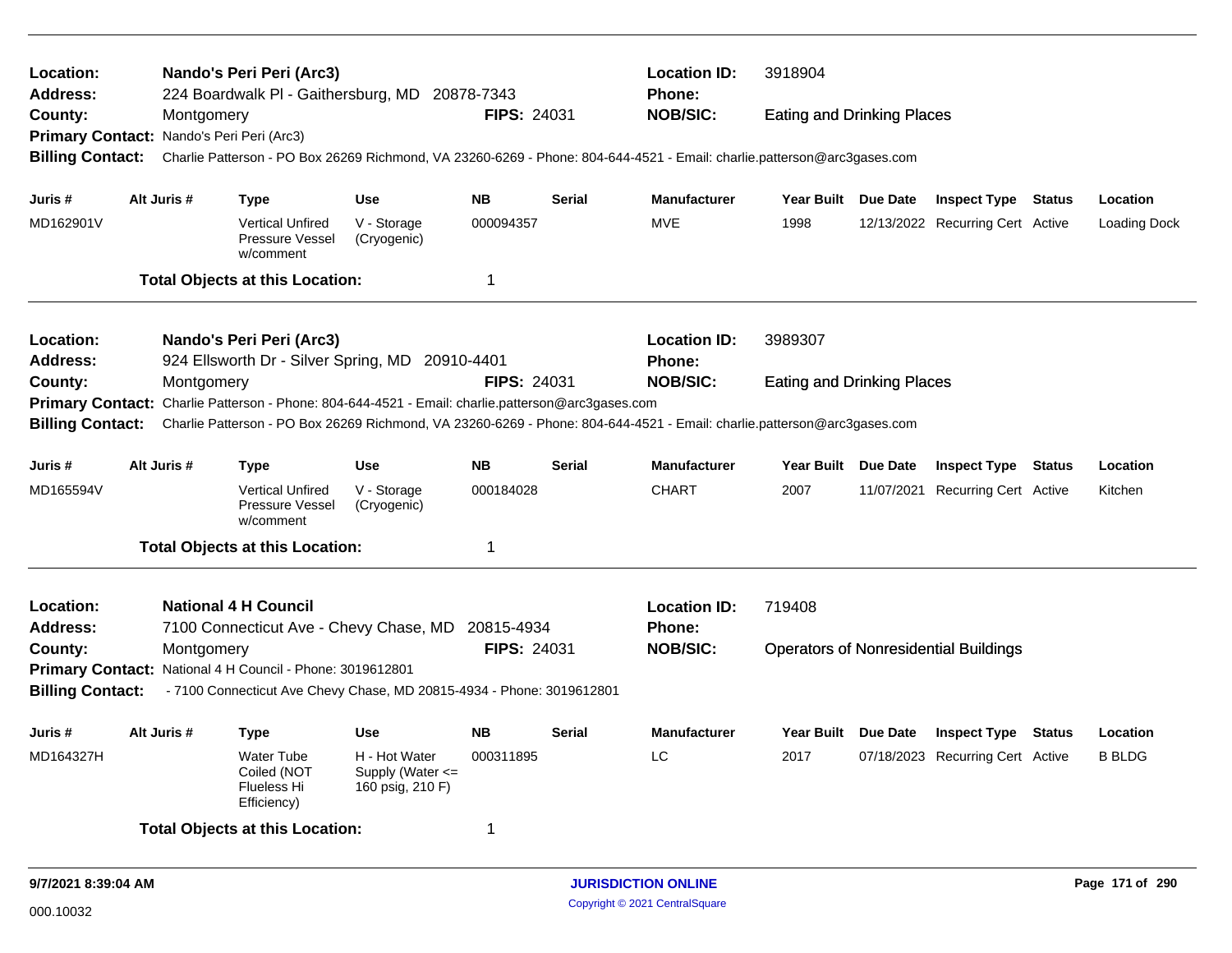| Location:<br>Address:                                              |                                                                                                                                                                                                                                                                                                                                                                                                                                                                                                                                                                                                                                                                     |                                                         |                                                                | <b>Location ID:</b><br>719415<br><b>Phone:</b><br><b>NOB/SIC:</b><br><b>FIPS: 24031</b><br>Top, Body, and Upholstery Repair Shops and Paint Shops<br><b>NB</b><br><b>Serial</b><br><b>Manufacturer</b><br>Year Built Due Date<br><b>Inspect Type Status</b><br>001022445<br><b>Buckeye</b><br>1991<br>02/26/2023 Recurring Cert Active<br>Manchester<br>2006<br>02/26/2023 Recurring Cert Active<br>$\overline{2}$<br><b>Location ID:</b><br>719446<br>301-468-0200<br><b>Phone:</b><br><b>NOB/SIC:</b><br><b>FIPS: 24031</b><br><b>Operators of Nonresidential Buildings</b><br>Brad Wertz* - 5635 Fishers Ln Ste 200 Rockville, MD 20852-7700 - Phone: 301-468-0200 - Cell: 301-440-0969 - Email: bwertz@jbg.com<br><b>NB</b><br><b>Serial</b><br><b>Manufacturer</b><br>Year Built Due Date<br><b>Inspect Type Status</b><br>000183660<br>1998<br>09/15/2022 Recurring Cert Active<br><b>Steel Products</b><br>BLR-1<br>09/15/2021 Recurring Cert Active<br>000033481<br>1993<br><b>Bryan</b><br><b>CI</b><br>BLR-2<br><b>SMITH</b><br>09/15/2022 Recurring Cert Active<br>2008<br>CI<br>BLR-4<br><b>SMITH</b><br>2008<br>09/15/2022 Recurring Cert Active<br><b>CI</b><br>BLR-5<br><b>SMITH</b><br>09/15/2022 Recurring Cert Active<br>2008<br>Manchester<br>1999<br>09/15/2022 Recurring Cert Active |  |  |  |                     |
|--------------------------------------------------------------------|---------------------------------------------------------------------------------------------------------------------------------------------------------------------------------------------------------------------------------------------------------------------------------------------------------------------------------------------------------------------------------------------------------------------------------------------------------------------------------------------------------------------------------------------------------------------------------------------------------------------------------------------------------------------|---------------------------------------------------------|----------------------------------------------------------------|-----------------------------------------------------------------------------------------------------------------------------------------------------------------------------------------------------------------------------------------------------------------------------------------------------------------------------------------------------------------------------------------------------------------------------------------------------------------------------------------------------------------------------------------------------------------------------------------------------------------------------------------------------------------------------------------------------------------------------------------------------------------------------------------------------------------------------------------------------------------------------------------------------------------------------------------------------------------------------------------------------------------------------------------------------------------------------------------------------------------------------------------------------------------------------------------------------------------------------------------------------------------------------------------------------------|--|--|--|---------------------|
| County:<br><b>Billing Contact:</b>                                 |                                                                                                                                                                                                                                                                                                                                                                                                                                                                                                                                                                                                                                                                     |                                                         |                                                                |                                                                                                                                                                                                                                                                                                                                                                                                                                                                                                                                                                                                                                                                                                                                                                                                                                                                                                                                                                                                                                                                                                                                                                                                                                                                                                           |  |  |  |                     |
| Juris #                                                            | Alt Juris #                                                                                                                                                                                                                                                                                                                                                                                                                                                                                                                                                                                                                                                         | <b>Type</b>                                             | <b>Use</b>                                                     |                                                                                                                                                                                                                                                                                                                                                                                                                                                                                                                                                                                                                                                                                                                                                                                                                                                                                                                                                                                                                                                                                                                                                                                                                                                                                                           |  |  |  | Location            |
| MD123689V                                                          |                                                                                                                                                                                                                                                                                                                                                                                                                                                                                                                                                                                                                                                                     | <b>Vertical Unfired</b><br>Pressure Vessel<br>w/comment | V - Storage (NOT<br>Cryogenic)                                 |                                                                                                                                                                                                                                                                                                                                                                                                                                                                                                                                                                                                                                                                                                                                                                                                                                                                                                                                                                                                                                                                                                                                                                                                                                                                                                           |  |  |  | Outside Shed        |
| MD142908V                                                          |                                                                                                                                                                                                                                                                                                                                                                                                                                                                                                                                                                                                                                                                     | <b>Pressure Vessel</b><br>w/comment                     | Cryogenic)                                                     |                                                                                                                                                                                                                                                                                                                                                                                                                                                                                                                                                                                                                                                                                                                                                                                                                                                                                                                                                                                                                                                                                                                                                                                                                                                                                                           |  |  |  | <b>Outside Shed</b> |
|                                                                    |                                                                                                                                                                                                                                                                                                                                                                                                                                                                                                                                                                                                                                                                     |                                                         |                                                                |                                                                                                                                                                                                                                                                                                                                                                                                                                                                                                                                                                                                                                                                                                                                                                                                                                                                                                                                                                                                                                                                                                                                                                                                                                                                                                           |  |  |  |                     |
| Location:<br><b>Address:</b><br>County:<br><b>Billing Contact:</b> |                                                                                                                                                                                                                                                                                                                                                                                                                                                                                                                                                                                                                                                                     |                                                         |                                                                |                                                                                                                                                                                                                                                                                                                                                                                                                                                                                                                                                                                                                                                                                                                                                                                                                                                                                                                                                                                                                                                                                                                                                                                                                                                                                                           |  |  |  |                     |
| Juris #                                                            |                                                                                                                                                                                                                                                                                                                                                                                                                                                                                                                                                                                                                                                                     |                                                         |                                                                |                                                                                                                                                                                                                                                                                                                                                                                                                                                                                                                                                                                                                                                                                                                                                                                                                                                                                                                                                                                                                                                                                                                                                                                                                                                                                                           |  |  |  |                     |
|                                                                    |                                                                                                                                                                                                                                                                                                                                                                                                                                                                                                                                                                                                                                                                     |                                                         | <b>Use</b>                                                     |                                                                                                                                                                                                                                                                                                                                                                                                                                                                                                                                                                                                                                                                                                                                                                                                                                                                                                                                                                                                                                                                                                                                                                                                                                                                                                           |  |  |  | Location            |
| MD108247V                                                          | $\mathbf{1}$                                                                                                                                                                                                                                                                                                                                                                                                                                                                                                                                                                                                                                                        | <b>Type</b><br>Pressure Vessel<br>w/comment             | Cryogenic)                                                     |                                                                                                                                                                                                                                                                                                                                                                                                                                                                                                                                                                                                                                                                                                                                                                                                                                                                                                                                                                                                                                                                                                                                                                                                                                                                                                           |  |  |  | Mech Room 1         |
| MD108249H                                                          | 01                                                                                                                                                                                                                                                                                                                                                                                                                                                                                                                                                                                                                                                                  | <b>Horizontal Water</b><br>Tube                         | H - Hot Water<br>Heat (Water $\leq$                            |                                                                                                                                                                                                                                                                                                                                                                                                                                                                                                                                                                                                                                                                                                                                                                                                                                                                                                                                                                                                                                                                                                                                                                                                                                                                                                           |  |  |  | Mech Room 2         |
| MD142901H                                                          |                                                                                                                                                                                                                                                                                                                                                                                                                                                                                                                                                                                                                                                                     | Cast Iron                                               | 160 psig, 250 F)<br>H - Steam Heat<br>(Steam $\le$ 15<br>psig) |                                                                                                                                                                                                                                                                                                                                                                                                                                                                                                                                                                                                                                                                                                                                                                                                                                                                                                                                                                                                                                                                                                                                                                                                                                                                                                           |  |  |  | Mech Room 1         |
| MD142902H                                                          |                                                                                                                                                                                                                                                                                                                                                                                                                                                                                                                                                                                                                                                                     | Cast Iron                                               | H - Steam Heat<br>(Steam $\le$ 15<br>psig)                     |                                                                                                                                                                                                                                                                                                                                                                                                                                                                                                                                                                                                                                                                                                                                                                                                                                                                                                                                                                                                                                                                                                                                                                                                                                                                                                           |  |  |  | Mech Room 1         |
| MD142903H                                                          |                                                                                                                                                                                                                                                                                                                                                                                                                                                                                                                                                                                                                                                                     | Cast Iron                                               | H - Steam Heat<br>(Steam $\le$ 15<br>psig)                     |                                                                                                                                                                                                                                                                                                                                                                                                                                                                                                                                                                                                                                                                                                                                                                                                                                                                                                                                                                                                                                                                                                                                                                                                                                                                                                           |  |  |  | Mech Room 1         |
| MD150803V                                                          | <b>National Auto Body</b><br>12300 Parklawn Dr - Rockville, MD 20852-1726<br>Montgomery<br>Primary Contact: Terry Tossounian - Phone: (301) 881-8200<br>Horizontal Unfired V - Storage (NOT 000627300<br><b>Total Objects at this Location:</b><br><b>National Institute Of Health (JBG)</b><br>12441 Parklawn Dr - Rockville, MD 20852-1742<br>Montgomery<br>Primary Contact: Brad Wertz* - Phone: 301-468-0200 - Cell: 301-440-0969 - Email: bwertz@jbg.com<br>Alt Juris #<br>Horizontal Unfired V - Storage (NOT<br>Horizontal Unfired V - Storage (NOT 000550882<br><b>Pressure Vessel</b><br>Cryogenic)<br>w/comment<br><b>Total Objects at this Location:</b> |                                                         |                                                                |                                                                                                                                                                                                                                                                                                                                                                                                                                                                                                                                                                                                                                                                                                                                                                                                                                                                                                                                                                                                                                                                                                                                                                                                                                                                                                           |  |  |  | Mech Room 1         |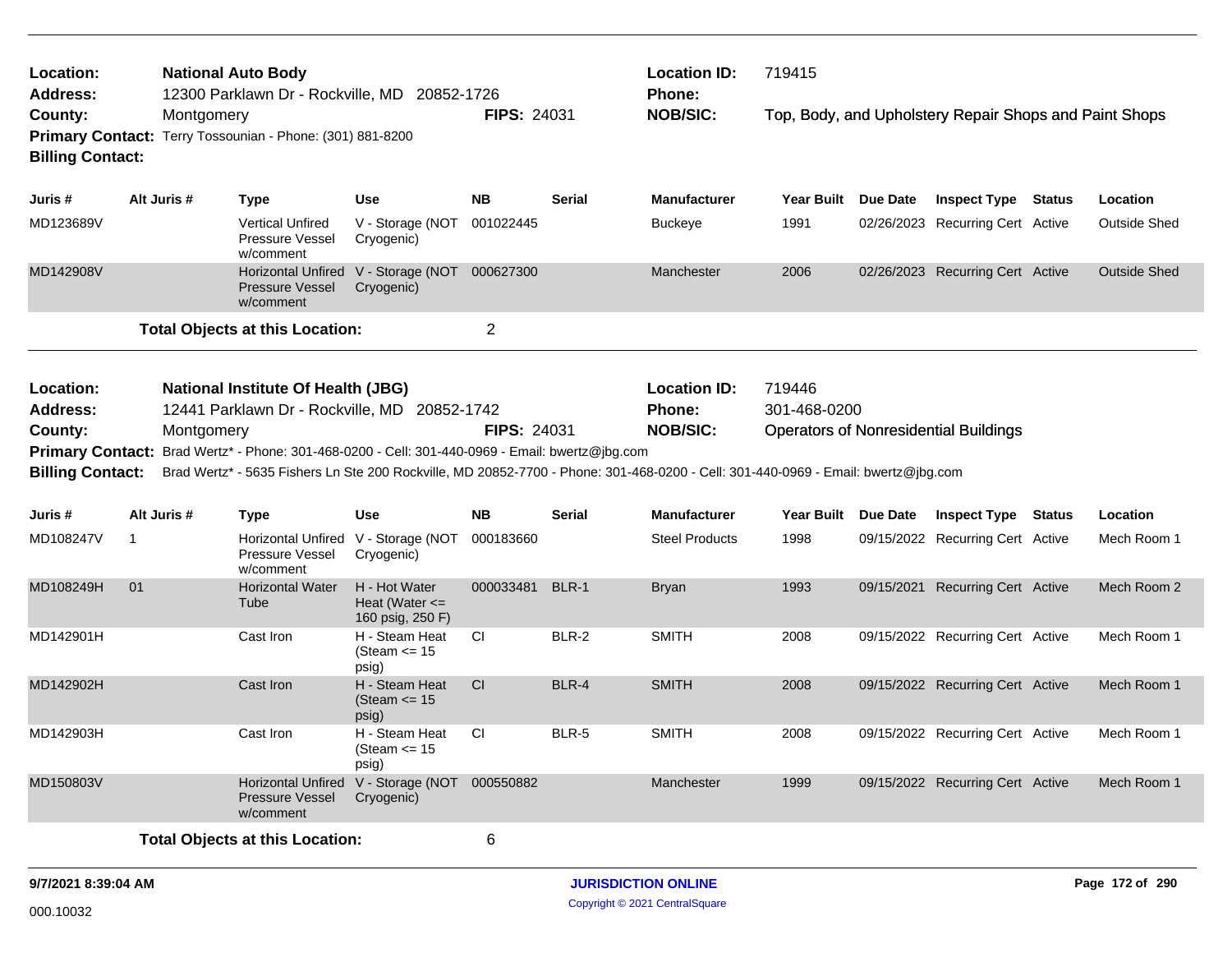| Location:<br>Address:                                         |             | <b>National Ready-Mix Concrete Assoc.</b><br>721 Ellsworth Drive - Silver Spring, MD 20910-4435                                                  |                                                         |                    |               | <b>Location ID:</b><br><b>Phone:</b> | 719409                          |                 |                                                  |               |                     |
|---------------------------------------------------------------|-------------|--------------------------------------------------------------------------------------------------------------------------------------------------|---------------------------------------------------------|--------------------|---------------|--------------------------------------|---------------------------------|-----------------|--------------------------------------------------|---------------|---------------------|
| County:<br><b>Primary Contact:</b><br><b>Billing Contact:</b> | Montgomery  | Patty O'Brien - Phone: 240-485-1133 - Email: PObrien@NRMCA.org<br>Patty O'Brien - 900 Spring St Silver Spring, MD 20910-4015 - Phone: 2404851133 |                                                         | <b>FIPS: 24031</b> |               | <b>NOB/SIC:</b>                      | <b>Concrete Block and Brick</b> |                 |                                                  |               |                     |
| Juris #                                                       | Alt Juris # | <b>Type</b>                                                                                                                                      | Use                                                     | <b>NB</b>          | <b>Serial</b> | <b>Manufacturer</b>                  | Year Built Due Date             |                 | <b>Inspect Type Status</b>                       |               | Location            |
| MD081370H                                                     |             | Cast Iron                                                                                                                                        | H - Hot Water<br>Heat (Water $\leq$<br>160 psig, 250 F) | <b>CI</b>          |               | <b>Buder Us</b>                      | 1987                            | 02/02/2021      | <b>Recurring Cert Active</b>                     |               | <b>Boiler Room</b>  |
|                                                               |             | <b>Total Objects at this Location:</b>                                                                                                           |                                                         | $\mathbf 1$        |               |                                      |                                 |                 |                                                  |               |                     |
| Location:<br><b>Address:</b>                                  |             | <b>National Ready-Mix Concrete Assoc.</b><br>900 Spring St - Silver Spring, MD 20910-4017                                                        |                                                         |                    |               | <b>Location ID:</b><br>Phone:        | 719410                          |                 |                                                  |               |                     |
| County:<br><b>Primary Contact:</b><br><b>Billing Contact:</b> | Montgomery  | Patty O'Brien - Phone: 240-485-1133 - Email: PObrien@NRMCA.org<br>Patty O'Brien - 900 Spring St Silver Spring, MD 20910-4015 - Phone: 2404851133 |                                                         | <b>FIPS: 24031</b> |               | <b>NOB/SIC:</b>                      |                                 |                 | Concrete Products, Except Block and Brick        |               |                     |
| Juris #                                                       | Alt Juris # | <b>Type</b>                                                                                                                                      | Use                                                     | <b>NB</b>          | <b>Serial</b> | <b>Manufacturer</b>                  | Year Built Due Date             |                 | <b>Inspect Type Status</b>                       |               | Location            |
| MD006592H                                                     |             | Cast Iron                                                                                                                                        | H - Hot Water<br>Heat (Water $\leq$<br>160 psig, 250 F) | <b>CI</b>          | 1704670       | Peerless                             | 1964                            | 02/02/2021      | <b>Recurring Cert Active</b>                     |               | <b>Boiler Room</b>  |
|                                                               |             | <b>Total Objects at this Location:</b>                                                                                                           |                                                         | 1                  |               |                                      |                                 |                 |                                                  |               |                     |
| Location:<br><b>Address:</b>                                  |             | Nationwide Tire and Auto (NTA) of Rockville Mobile<br>890 Rockville Pike - Rockville, MD 20852-1215                                              |                                                         |                    |               | <b>Location ID:</b><br><b>Phone:</b> | 729331                          |                 |                                                  |               |                     |
| County:<br><b>Billing Contact:</b>                            | Montgomery  | Primary Contact: Greg - Phone: 703-839-0938<br>Greg - 4008 Genesee Pl Ste 101 Woodbridge, VA 22192-8306 - Phone: 703-839-0938                    |                                                         | FIPS: 24031        |               | <b>NOB/SIC:</b>                      |                                 |                 | Automotive dealers and gasoline service stations |               |                     |
| Juris #                                                       | Alt Juris # | Type                                                                                                                                             | Use                                                     | <b>NB</b>          | <b>Serial</b> | <b>Manufacturer</b>                  | <b>Year Built</b>               | <b>Due Date</b> | <b>Inspect Type</b>                              | <b>Status</b> | Location            |
| MD153903V                                                     |             | <b>Vertical Unfired</b><br>Pressure Vessel<br>w/comment                                                                                          | V - Storage (NOT<br>Cryogenic)                          | 001615321          |               | Manchester                           | 2015                            |                 | 02/17/2022 Recurring Cert Active                 |               | <b>OUTSIDE SHED</b> |
|                                                               |             | <b>Total Objects at this Location:</b>                                                                                                           |                                                         | 1                  |               |                                      |                                 |                 |                                                  |               |                     |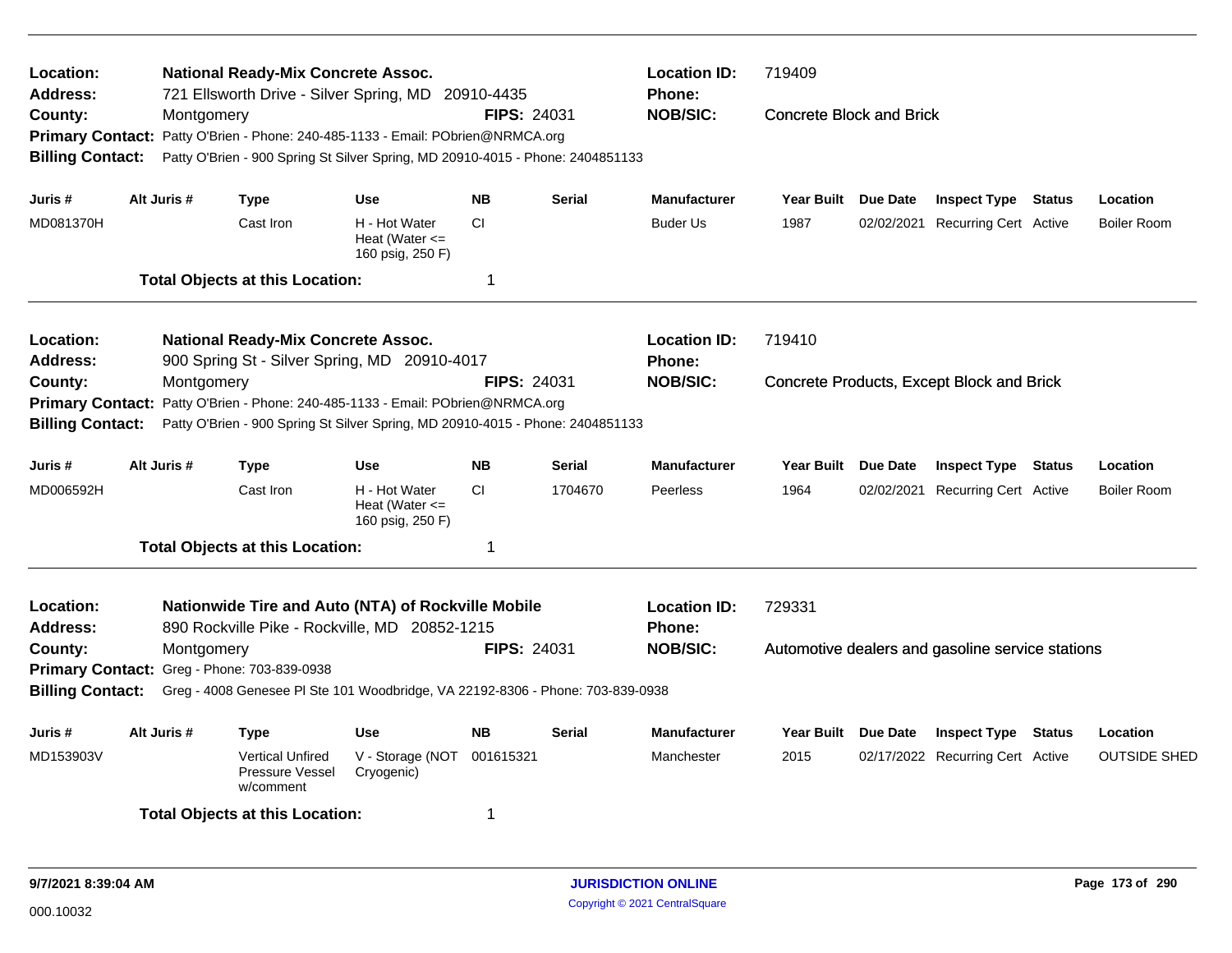| Location:<br>Address:<br>County:<br><b>Primary Contact:</b><br><b>Billing Contact:</b> | Montgomery  | <b>Neet &amp; Kleen Cleaners</b><br>10506 Connecticut Ave Ste B - Kensington, MD 20895-2438<br>Mike Bright - Phone: 301-607-8127 - Cell: 240-216-4342 - Email: mcm.mbright@yahoo.com<br>Charlie Pyon - 10506 Connecticut Ave Ste B Kensington, MD 20895-2438 - Phone: 301-933-5776 |                                                         | <b>FIPS: 24031</b> |               | <b>Location ID:</b><br>Phone:<br><b>NOB/SIC:</b> | 719513<br>301-933-5776<br>Personal services |          |                                  |                    |
|----------------------------------------------------------------------------------------|-------------|------------------------------------------------------------------------------------------------------------------------------------------------------------------------------------------------------------------------------------------------------------------------------------|---------------------------------------------------------|--------------------|---------------|--------------------------------------------------|---------------------------------------------|----------|----------------------------------|--------------------|
| Juris #                                                                                | Alt Juris # | <b>Type</b>                                                                                                                                                                                                                                                                        | Use                                                     | NB.                | Serial        | <b>Manufacturer</b>                              | Year Built Due Date                         |          | <b>Inspect Type Status</b>       | Location           |
| MD169804                                                                               |             | <b>Vertical Fire Tube</b>                                                                                                                                                                                                                                                          | H - Hot Water<br>Supply (Water <=<br>160 psig, 250 F)   | 000125094          |               | Fulton                                           | 2020                                        |          | 01/08/2022 Recurring Cert Active | <b>BLRM</b>        |
|                                                                                        |             | <b>Total Objects at this Location:</b>                                                                                                                                                                                                                                             |                                                         | -1                 |               |                                                  |                                             |          |                                  |                    |
| Location:<br>Address:                                                                  |             | <b>New Hampshire Ave. Gospel Chapel</b><br>12608 New Hampshire Ave - Silver Spring, MD 20904-3042                                                                                                                                                                                  |                                                         |                    |               | <b>Location ID:</b><br><b>Phone:</b>             | 719568                                      |          |                                  |                    |
| County:                                                                                | Montgomery  |                                                                                                                                                                                                                                                                                    |                                                         | <b>FIPS: 24031</b> |               | <b>NOB/SIC:</b>                                  | Membership organizations                    |          |                                  |                    |
| <b>Primary Contact:</b><br><b>Billing Contact:</b>                                     |             | Armentag Caroglanian - Phone: 301-622-3837<br>Pheng T. Tan - 12608 New Hampshire Ave Silver Spring, MD 20904-3042 - Phone: 301-2992203                                                                                                                                             |                                                         |                    |               |                                                  |                                             |          |                                  |                    |
| Juris #                                                                                | Alt Juris # | <b>Type</b>                                                                                                                                                                                                                                                                        | <b>Use</b>                                              | <b>NB</b>          | <b>Serial</b> | <b>Manufacturer</b>                              | <b>Year Built</b>                           | Due Date | <b>Inspect Type Status</b>       | Location           |
| MD048264H                                                                              |             | Cast Iron                                                                                                                                                                                                                                                                          | H - Hot Water<br>Heat (Water $\leq$<br>160 psig, 250 F) | CI.                | <b>TA-36A</b> | <b>Crane Pacific</b>                             | 1962                                        |          | 10/16/2021 Recurring Cert Active | <b>Boiler Room</b> |
|                                                                                        |             | <b>Total Objects at this Location:</b>                                                                                                                                                                                                                                             |                                                         | -1                 |               |                                                  |                                             |          |                                  |                    |
| Location:<br><b>Address:</b>                                                           |             | <b>New Hampshire Car Wash</b><br>7551 New Hampshire Ave - Takoma Park, MD 20912-6969                                                                                                                                                                                               |                                                         |                    |               | <b>Location ID:</b><br>Phone:                    | 719569                                      |          |                                  |                    |
| County:                                                                                | Montgomery  |                                                                                                                                                                                                                                                                                    |                                                         | <b>FIPS: 24031</b> |               | <b>NOB/SIC:</b>                                  | Manufacturing Industries, NEC               |          |                                  |                    |
|                                                                                        |             | Primary Contact: Thai Nguyen - Phone: 301-434-1251                                                                                                                                                                                                                                 |                                                         |                    |               |                                                  |                                             |          |                                  |                    |
| <b>Billing Contact:</b>                                                                |             | Thai Nguyen - 7551 New Hampshire Ave Takoma Park, MD 20912-6969 - Phone: 301-434-1251                                                                                                                                                                                              |                                                         |                    |               |                                                  |                                             |          |                                  |                    |
| Juris #                                                                                | Alt Juris # | <b>Type</b>                                                                                                                                                                                                                                                                        | Use                                                     | <b>NB</b>          | Serial        | <b>Manufacturer</b>                              | Year Built Due Date                         |          | <b>Inspect Type Status</b>       | Location           |
| MD025737V                                                                              |             | <b>Vertical Unfired</b><br>Pressure Vessel<br>w/comment                                                                                                                                                                                                                            | V - Storage (NOT 000431930<br>Cryogenic)                |                    |               | P.S.T.                                           | 1958                                        |          | 07/17/2021 Recurring Cert Active | Machine Room       |
| MD101555V                                                                              |             | <b>Vertical Unfired</b><br><b>Pressure Vessel</b><br>w/comment                                                                                                                                                                                                                     | V - Storage (NOT 000621114 009132<br>Cryogenic)         |                    |               | Melben                                           | 1996                                        |          | 07/17/2021 Recurring Cert Active | Mach Rm            |
| 9/7/2021 8:39:04 AM                                                                    |             |                                                                                                                                                                                                                                                                                    |                                                         |                    |               | <b>JURISDICTION ONLINE</b>                       |                                             |          |                                  | Page 174 of 290    |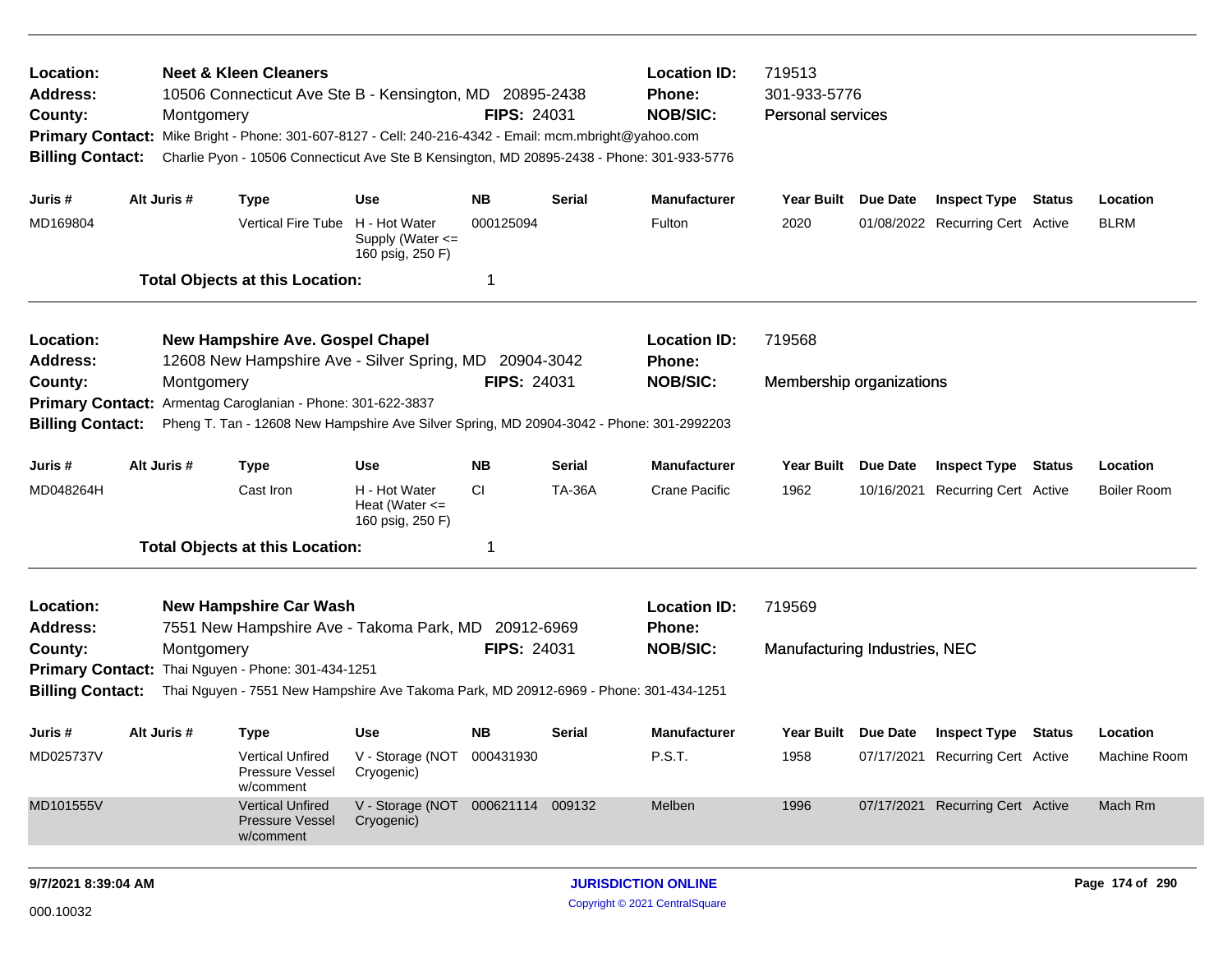| Juris #                      | Alt Juris #  | <b>Type</b>                                                                                                                                     | <b>Use</b>                                              | NΒ                 | <b>Serial</b> | <b>Manufacturer</b>                  | <b>Year Built</b>                        | Due Date | <b>Inspect Type Status</b>                   | Location        |
|------------------------------|--------------|-------------------------------------------------------------------------------------------------------------------------------------------------|---------------------------------------------------------|--------------------|---------------|--------------------------------------|------------------------------------------|----------|----------------------------------------------|-----------------|
| MD101556H                    |              | <b>Water Heater</b><br>(HLW)                                                                                                                    | H - Hot Water<br>Supply (Water <=<br>160 psig, 210 F)   | 000069678          | G01172        | Rheem/Ruud                           | 1995                                     |          | 07/17/2021 Recurring Cert Active             | Machine Rm      |
|                              |              | <b>Total Objects at this Location:</b>                                                                                                          |                                                         | 3                  |               |                                      |                                          |          |                                              |                 |
| Location:                    |              | North Bethesda Place I                                                                                                                          |                                                         |                    |               | <b>Location ID:</b>                  | 712175                                   |          |                                              |                 |
| Address:                     |              | 11400 Rockville Pike - Rockville, MD                                                                                                            |                                                         | 20852-3004         |               | <b>Phone:</b>                        | 301-798-5662                             |          |                                              |                 |
| County:                      | Montgomery   |                                                                                                                                                 |                                                         | <b>FIPS: 24031</b> |               | <b>NOB/SIC:</b>                      | <b>Offices of Bank Holding Companies</b> |          |                                              |                 |
|                              |              | Primary Contact: Natacha Luster - Phone: 571-685-9491 - Cell: 202-255-1068 - Email: natachal@empireleasing.net                                  |                                                         |                    |               |                                      |                                          |          |                                              |                 |
| <b>Billing Contact:</b>      |              | Victoria Vander-Heiden - 1627 K St NW Washington, DC 20006-1702 - Phone: 571-218-8628 - Cell: 202-257-1175 - Email: victoriav@empireleasing.net |                                                         |                    |               |                                      |                                          |          |                                              |                 |
| Juris #                      | Alt Juris #  | <b>Type</b>                                                                                                                                     | <b>Use</b>                                              | <b>NB</b>          | <b>Serial</b> | <b>Manufacturer</b>                  | <b>Year Built</b>                        | Due Date | <b>Inspect Type Status</b>                   | Location        |
| MD032165H                    | BLR-1        | Cast Iron                                                                                                                                       | H - Hot Water<br>Heat (Water $\leq$<br>160 psig, 250 F) | СI                 | 210-9555      | Peerless                             | 1971                                     |          | 03/28/2022 Recurring Cert Active             | Penthouse       |
| MD032166H                    | <b>BLR-2</b> | Cast Iron                                                                                                                                       | H - Hot Water<br>Heat (Water $\leq$<br>160 psig, 250 F) | CI                 | 210-9554      | Peerless                             | 1971                                     |          | 03/28/2022 Recurring Cert Active             | Penthouse       |
| MD072601V                    |              | Pressure Vessel<br>w/comment                                                                                                                    | Horizontal Unfired V - Storage (NOT<br>Cryogenic)       | 000492429          |               | John Wood                            | 1970                                     |          | 03/28/2022 Recurring Cert Active             | Penthouse       |
| MD099095V                    |              | <b>Vertical Unfired</b><br><b>Pressure Vessel</b><br>w/comment                                                                                  | V - Storage (NOT<br>Cryogenic)                          | 000015068          |               | <b>Brunner</b>                       | 1995                                     |          | 03/28/2022 Recurring Cert Active             | Penthouse       |
|                              |              | <b>Total Objects at this Location:</b>                                                                                                          |                                                         | 4                  |               |                                      |                                          |          |                                              |                 |
|                              |              |                                                                                                                                                 |                                                         |                    |               |                                      | 723171                                   |          |                                              |                 |
| Location:<br><b>Address:</b> |              | <b>North Bethesda Place II</b><br>5515 Security Lane - Rockville, MD 20852-5007                                                                 |                                                         |                    |               | <b>Location ID:</b><br><b>Phone:</b> | 301-798-5562                             |          |                                              |                 |
| County:                      | Montgomery   |                                                                                                                                                 |                                                         | <b>FIPS: 24031</b> |               | <b>NOB/SIC:</b>                      |                                          |          | <b>Operators of Nonresidential Buildings</b> |                 |
| <b>Primary Contact:</b>      |              | Natacha Luster - Phone: 571-685-9491 - Cell: 202-255-1068 - Email: natachal@empireleasing.net                                                   |                                                         |                    |               |                                      |                                          |          |                                              |                 |
| <b>Billing Contact:</b>      |              | Victoria Vander-Heiden - 1627 K St NW Washington, DC 20006-1702 - Phone: 571-218-8628 - Cell: 202-257-1175 - Email: victoriav@empireleasing.net |                                                         |                    |               |                                      |                                          |          |                                              |                 |
| Juris #                      | Alt Juris #  | Type                                                                                                                                            | <b>Use</b>                                              | NΒ                 | <b>Serial</b> | <b>Manufacturer</b>                  | <b>Year Built</b>                        | Due Date | <b>Inspect Type Status</b>                   | Location        |
| MD099096H                    | BLR-2        | Cast Iron                                                                                                                                       | H - Hot Water<br>Heat (Water $\leq$<br>160 psig, 250 F) | <b>CI</b>          | $28-11$       | H B Smith                            | 1980                                     |          | 03/28/2022 Recurring Cert Active             | Penthouse       |
| MD099097H                    | BLR-1        | Cast Iron                                                                                                                                       | H - Hot Water<br>Heat (Water $\leq$<br>160 psig, 250 F) | CI                 | $28 - 11$     | H B Smith                            | 1980                                     |          | 03/28/2022 Recurring Cert Active             | Penthouse       |
| 9/7/2021 8:39:04 AM          |              |                                                                                                                                                 |                                                         |                    |               | <b>JURISDICTION ONLINE</b>           |                                          |          |                                              | Page 175 of 290 |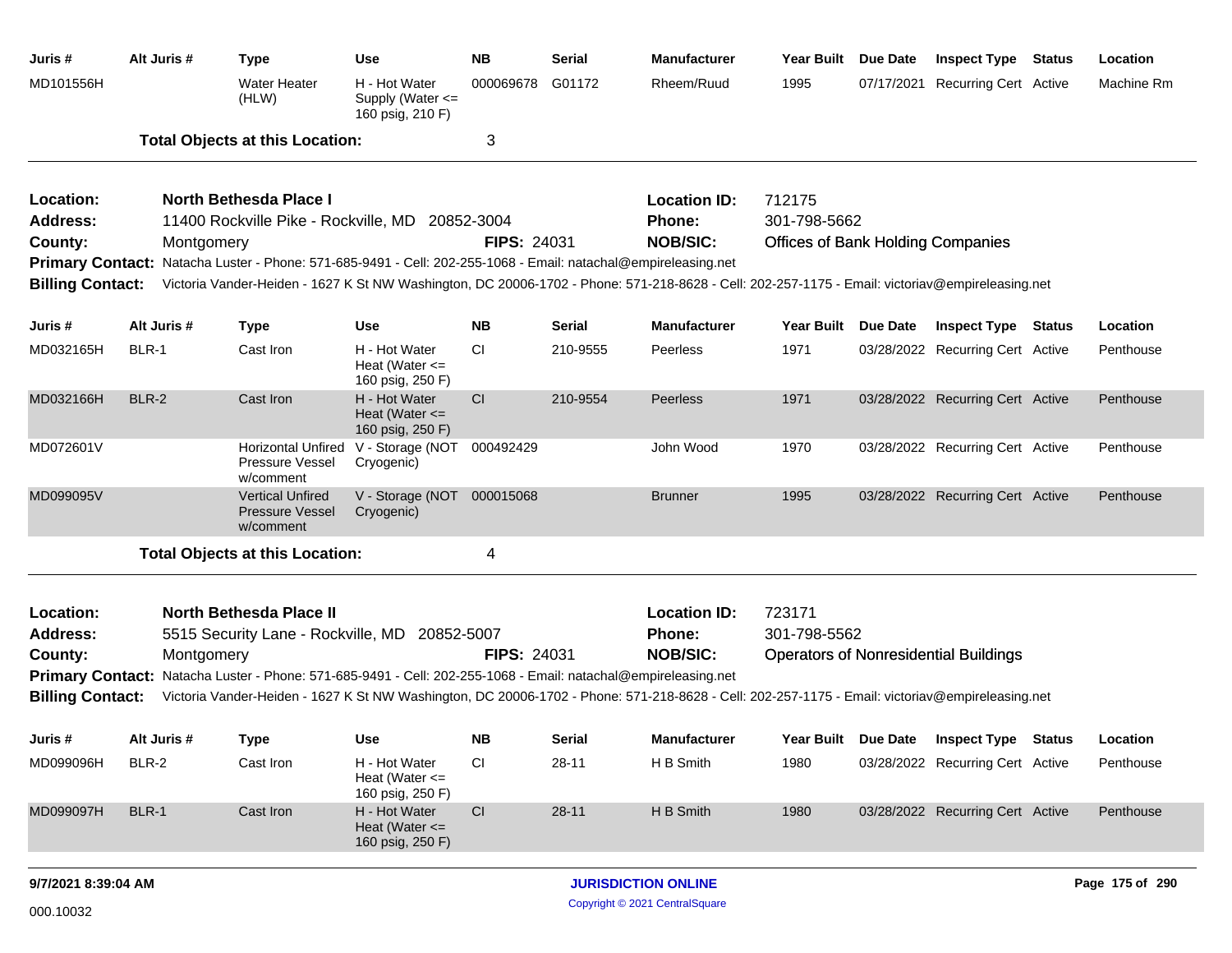| Juris#                  | Alt Juris # | <b>Type</b>                                                                                                                                             | <b>Use</b>                                                | <b>NB</b>          | <b>Serial</b> | <b>Manufacturer</b> | <b>Year Built</b>                       | Due Date        | <b>Inspect Type</b>              | <b>Status</b> | Location                 |
|-------------------------|-------------|---------------------------------------------------------------------------------------------------------------------------------------------------------|-----------------------------------------------------------|--------------------|---------------|---------------------|-----------------------------------------|-----------------|----------------------------------|---------------|--------------------------|
| MD116909V               |             | <b>Horizontal Unfired</b><br>Pressure Vessel<br>w/comment                                                                                               | V - Storage (NOT<br>Cryogenic)                            | 000072806          |               | <b>Brunner</b>      | 2002                                    |                 | 03/28/2022 Recurring Cert Active |               | Penthouse                |
|                         |             | <b>Total Objects at this Location:</b>                                                                                                                  |                                                           | 3                  |               |                     |                                         |                 |                                  |               |                          |
| Location:               |             | <b>North Creek Place Condo</b>                                                                                                                          |                                                           |                    |               | <b>Location ID:</b> | 719760                                  |                 |                                  |               |                          |
| Address:                |             | 14427 Parkvale Rd - Rockville, MD                                                                                                                       | 20853-2426                                                |                    |               | <b>Phone:</b>       |                                         |                 |                                  |               |                          |
| County:                 | Montgomery  |                                                                                                                                                         |                                                           | <b>FIPS: 24031</b> |               | <b>NOB/SIC:</b>     | <b>Operators of Apartment Buildings</b> |                 |                                  |               |                          |
|                         |             | Primary Contact: Krystall Hudson - Phone: 703-934-5200 ext 10 - Email: krystal@capitolmanagementcorp.net                                                |                                                           |                    |               |                     |                                         |                 |                                  |               |                          |
| <b>Billing Contact:</b> |             | Krystall Hudson - 12011 Lee Jackson Memorial Hwy Ste 350 Fairfax, VA 22033-3323 - Phone: 703-934-5200 ext 10 - Email: krystal@capitolmanagementcorp.net |                                                           |                    |               |                     |                                         |                 |                                  |               |                          |
| Juris #                 | Alt Juris # | <b>Type</b>                                                                                                                                             | <b>Use</b>                                                | <b>NB</b>          | <b>Serial</b> | <b>Manufacturer</b> | <b>Year Built</b>                       | <b>Due Date</b> | <b>Inspect Type</b>              | <b>Status</b> | Location                 |
| MD154989H               |             | <b>Water Heater</b><br>(HLW)                                                                                                                            | H - Hot Water<br>Supply (Water <=<br>160 psig, 210 F)     | 000095335          | <b>THERMO</b> | <b>Bradford</b>     | 2011                                    |                 | 12/08/2022 Recurring Cert Active |               | <b>HW Heater</b><br>Room |
|                         |             | <b>Total Objects at this Location:</b>                                                                                                                  |                                                           | 1                  |               |                     |                                         |                 |                                  |               |                          |
| Location:               |             | <b>North Creek Place Condo</b>                                                                                                                          |                                                           |                    |               | <b>Location ID:</b> | 719757                                  |                 |                                  |               |                          |
| <b>Address:</b>         |             | 14618 Bauer Dr - Rockville, MD 20853-2449                                                                                                               |                                                           |                    |               | Phone:              |                                         |                 |                                  |               |                          |
| County:                 | Montgomery  |                                                                                                                                                         |                                                           | <b>FIPS: 24031</b> |               | <b>NOB/SIC:</b>     | <b>Operators of Apartment Buildings</b> |                 |                                  |               |                          |
|                         |             | Primary Contact: Krystall Hudson - Phone: 703-934-5200 ext 10 - Email: krystal@capitolmanagementcorp.net                                                |                                                           |                    |               |                     |                                         |                 |                                  |               |                          |
| <b>Billing Contact:</b> |             | Krystall Hudson - 12011 Lee Jackson Memorial Hwy Ste 350 Fairfax, VA 22033-3323 - Phone: 703-934-5200 ext 10 - Email: krystal@capitolmanagementcorp.net |                                                           |                    |               |                     |                                         |                 |                                  |               |                          |
| Juris #                 | Alt Juris # | <b>Type</b>                                                                                                                                             | <b>Use</b>                                                | <b>NB</b>          | <b>Serial</b> | <b>Manufacturer</b> | <b>Year Built</b>                       | <b>Due Date</b> | <b>Inspect Type</b>              | <b>Status</b> | Location                 |
| MD163147H               |             | <b>Water Heater</b><br>(HLW)                                                                                                                            | H - Hot Water<br>Supply (Water $\leq$<br>160 psig, 210 F) | 000125223          |               | <b>Jet Glass</b>    | 2017                                    |                 | 03/01/2023 Recurring Cert Active |               | <b>HW Heater</b><br>Room |
|                         |             | <b>Total Objects at this Location:</b>                                                                                                                  |                                                           | 1                  |               |                     |                                         |                 |                                  |               |                          |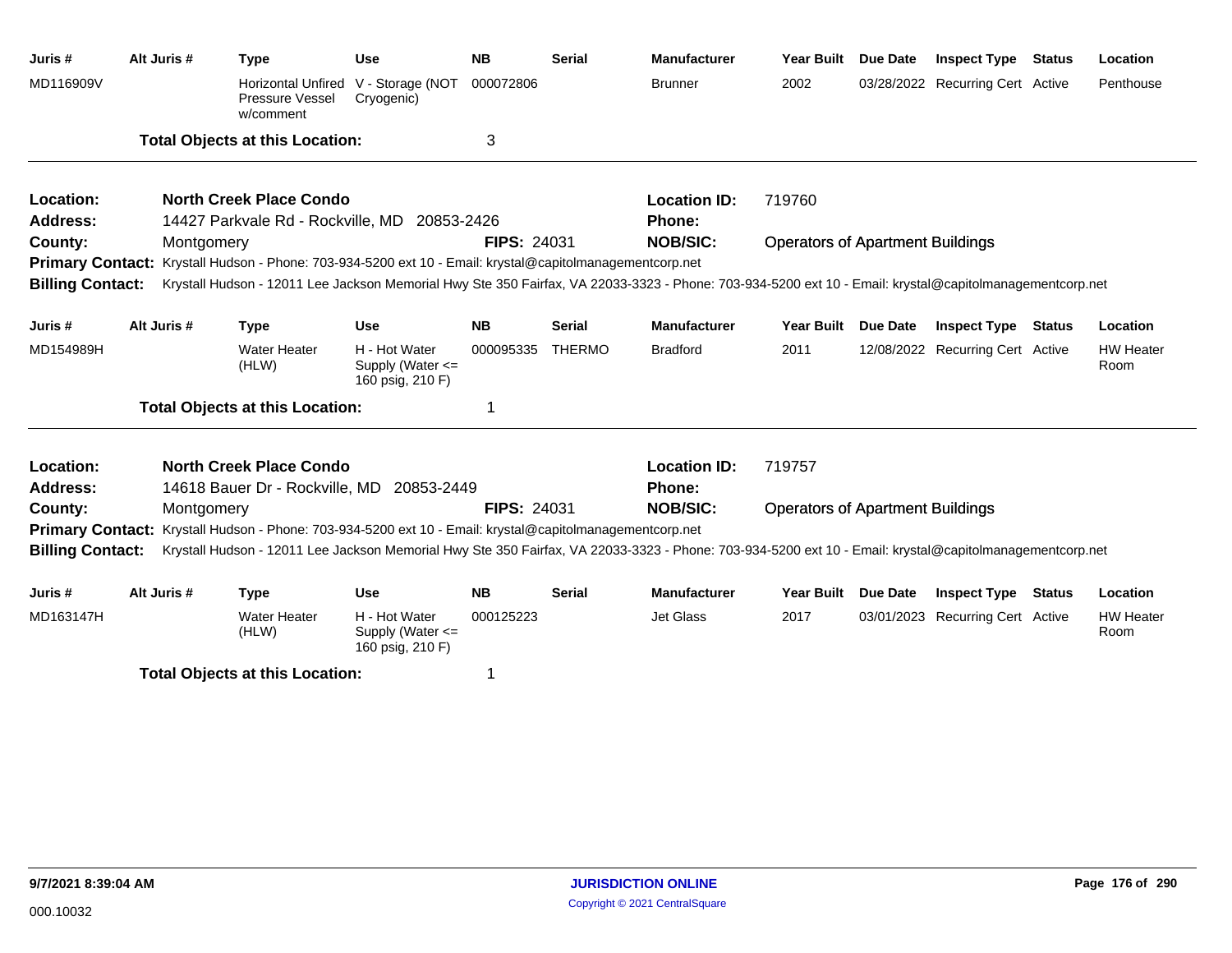| Location:<br>Address:   |                                |             | <b>North Creek Place Condo</b>         | 2507 Baltimore Rd - Rockville, MD 20853-2407                                                                                                            |                    |                                         | <b>Location ID:</b><br>Phone: | 719758                                                       |  |                                  |  |                          |  |  |
|-------------------------|--------------------------------|-------------|----------------------------------------|---------------------------------------------------------------------------------------------------------------------------------------------------------|--------------------|-----------------------------------------|-------------------------------|--------------------------------------------------------------|--|----------------------------------|--|--------------------------|--|--|
| County:                 |                                | Montgomery  |                                        |                                                                                                                                                         | <b>NOB/SIC:</b>    | <b>Operators of Apartment Buildings</b> |                               |                                                              |  |                                  |  |                          |  |  |
| <b>Primary Contact:</b> |                                |             |                                        | Krystall Hudson - Phone: 703-934-5200 ext 10 - Email: krystal@capitolmanagementcorp.net                                                                 |                    |                                         |                               |                                                              |  |                                  |  |                          |  |  |
| <b>Billing Contact:</b> |                                |             |                                        | Krystall Hudson - 12011 Lee Jackson Memorial Hwy Ste 350 Fairfax, VA 22033-3323 - Phone: 703-934-5200 ext 10 - Email: krystal@capitolmanagementcorp.net |                    |                                         |                               |                                                              |  |                                  |  |                          |  |  |
| Juris #                 |                                | Alt Juris # | <b>Type</b>                            | <b>Use</b>                                                                                                                                              | <b>NB</b>          | <b>Serial</b>                           | <b>Manufacturer</b>           | Year Built Due Date                                          |  | <b>Inspect Type Status</b>       |  | Location                 |  |  |
| MD155448H               |                                |             | <b>Water Heater</b><br>(HLW)           | H - Hot Water<br>Supply (Water $\leq$<br>160 psig, 210 F)                                                                                               | 000106348          |                                         | Jet Glass                     | 2013                                                         |  | 12/08/2022 Recurring Cert Active |  | <b>HW Heater</b><br>Room |  |  |
|                         |                                |             | <b>Total Objects at this Location:</b> |                                                                                                                                                         | 1                  |                                         |                               |                                                              |  |                                  |  |                          |  |  |
| Location:               | <b>North Creek Place Condo</b> |             |                                        |                                                                                                                                                         |                    |                                         |                               | 719762                                                       |  |                                  |  |                          |  |  |
| Address:                |                                |             |                                        | 2517 Baltimore Road - Rockville, MD 20853-2416                                                                                                          |                    |                                         | Phone:                        |                                                              |  |                                  |  |                          |  |  |
| County:                 |                                | Montgomery  |                                        |                                                                                                                                                         | <b>FIPS: 24031</b> |                                         | <b>NOB/SIC:</b>               | <b>Operators of Dwellings Other Than Apartment Buildings</b> |  |                                  |  |                          |  |  |
| <b>Primary Contact:</b> |                                |             |                                        | Krystall Hudson - Phone: 703-934-5200 ext 10 - Email: krystal@capitolmanagementcorp.net                                                                 |                    |                                         |                               |                                                              |  |                                  |  |                          |  |  |
| <b>Billing Contact:</b> |                                |             |                                        | Krystall Hudson - 12011 Lee Jackson Memorial Hwy Ste 350 Fairfax, VA 22033-3323 - Phone: 703-934-5200 ext 10 - Email: krystal@capitolmanagementcorp.net |                    |                                         |                               |                                                              |  |                                  |  |                          |  |  |
| Juris #                 |                                | Alt Juris # | <b>Type</b>                            | <b>Use</b>                                                                                                                                              | <b>NB</b>          | <b>Serial</b>                           | <b>Manufacturer</b>           | Year Built Due Date                                          |  | <b>Inspect Type Status</b>       |  | Location                 |  |  |
| MD163116H               |                                |             | <b>Water Heater</b><br>(HLW)           | H - Hot Water<br>Supply (Water <=<br>160 psig, 210 F)                                                                                                   | 000122879          | COMB-R                                  | Jet Glass                     | 2017                                                         |  | 02/15/2023 Recurring Cert Active |  | <b>HW Heater</b><br>Room |  |  |
|                         |                                |             | <b>Total Objects at this Location:</b> |                                                                                                                                                         | 1                  |                                         |                               |                                                              |  |                                  |  |                          |  |  |
| Location:               |                                |             | <b>North Creek Place Condo</b>         |                                                                                                                                                         |                    |                                         | <b>Location ID:</b>           | 719761                                                       |  |                                  |  |                          |  |  |
| <b>Address:</b>         |                                |             |                                        | 5576 Burnside Dr - Rockville, MD 20853-2462                                                                                                             |                    |                                         | <b>Phone:</b>                 | 301-670-0220                                                 |  |                                  |  |                          |  |  |
| County:                 |                                | Montgomery  |                                        |                                                                                                                                                         | <b>FIPS: 24031</b> |                                         | <b>NOB/SIC:</b>               | <b>Operators of Dwellings Other Than Apartment Buildings</b> |  |                                  |  |                          |  |  |
| <b>Primary Contact:</b> |                                |             |                                        | Krystall Hudson - Phone: 703-934-5200 ext 10 - Email: krystal@capitolmanagementcorp.net                                                                 |                    |                                         |                               |                                                              |  |                                  |  |                          |  |  |
| <b>Billing Contact:</b> |                                |             |                                        | Krystall Hudson - 12011 Lee Jackson Memorial Hwy Ste 350 Fairfax, VA 22033-3323 - Phone: 703-934-5200 ext 10 - Email: krystal@capitolmanagementcorp.net |                    |                                         |                               |                                                              |  |                                  |  |                          |  |  |
| Juris #                 |                                | Alt Juris # | <b>Type</b>                            | <b>Use</b>                                                                                                                                              | <b>NB</b>          | <b>Serial</b>                           | <b>Manufacturer</b>           | Year Built Due Date                                          |  | <b>Inspect Type Status</b>       |  | Location                 |  |  |
| MD163146H               |                                |             | <b>Water Heater</b><br>(HLW)           | H - Hot Water<br>Supply (Water $\leq$<br>160 psig, 210 F)                                                                                               | 000125232 COMB-R   |                                         | <b>Bradford</b>               | 2017                                                         |  | 02/15/2023 Recurring Cert Active |  | <b>HW Heater</b><br>Room |  |  |
|                         |                                |             | <b>Total Objects at this Location:</b> |                                                                                                                                                         | 1                  |                                         |                               |                                                              |  |                                  |  |                          |  |  |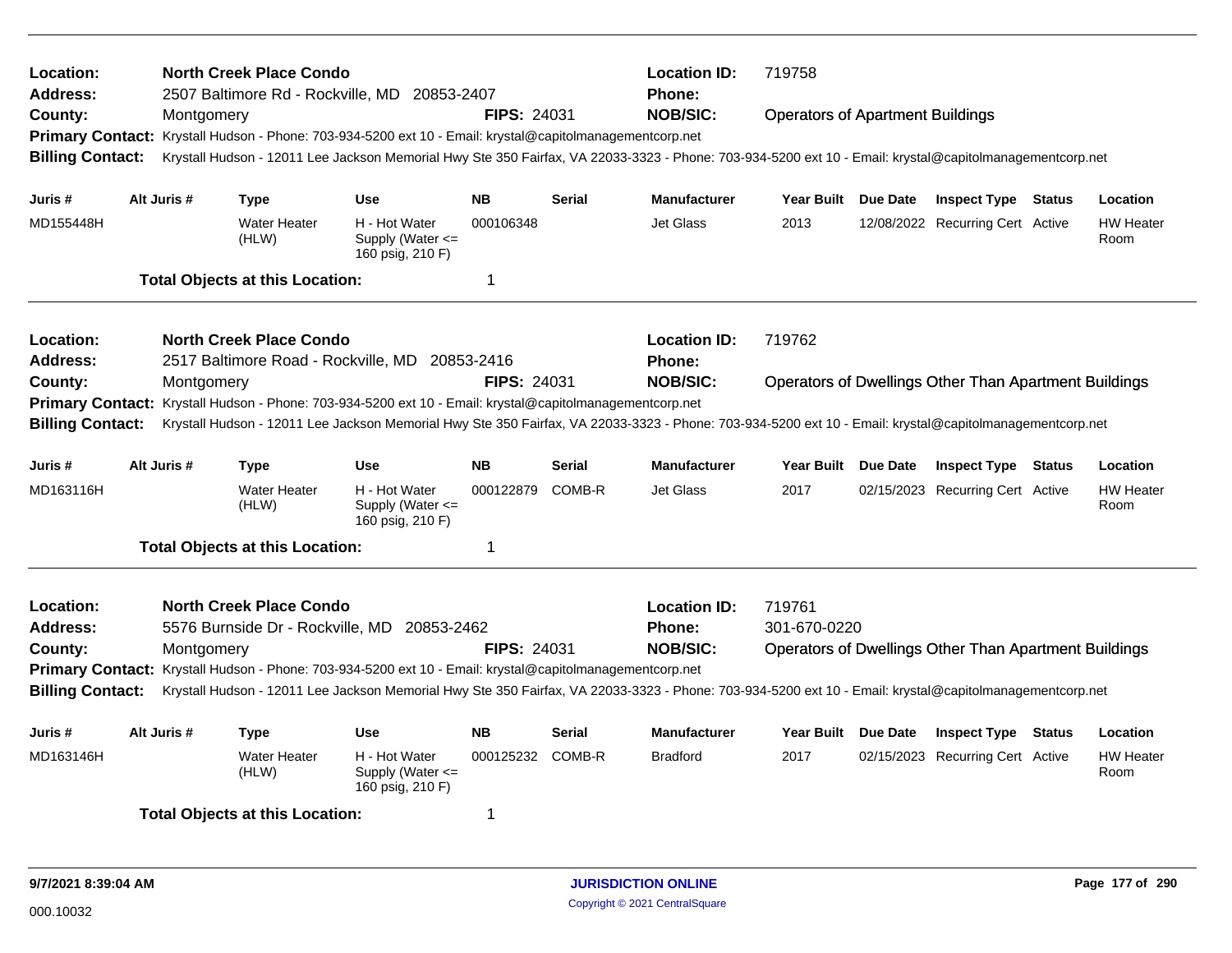| Location:<br><b>Address:</b><br>County:<br><b>Billing Contact:</b> | Montgomery                                                                          | <b>Not Your Average Joes</b><br>10400 Old Georgetown Rd - Bethesda, MD 20814-1914<br>Primary Contact: NuCO2-Regulatory (MD BPV) - Phone: 800-472-2855 - Email: regulatory@nuco2.com<br>- 2800 SE Market PI Stuart, FL 34997-4965 - Phone: 800-472-2855 - Email: regulatory@nuco2.com |                                                         | <b>FIPS: 24031</b> |               | <b>Location ID:</b><br><b>Phone:</b><br><b>NOB/SIC:</b> | 3632576                                  |          |                                  |  |                          |  |
|--------------------------------------------------------------------|-------------------------------------------------------------------------------------|--------------------------------------------------------------------------------------------------------------------------------------------------------------------------------------------------------------------------------------------------------------------------------------|---------------------------------------------------------|--------------------|---------------|---------------------------------------------------------|------------------------------------------|----------|----------------------------------|--|--------------------------|--|
| Juris #                                                            | Alt Juris #                                                                         | <b>Type</b>                                                                                                                                                                                                                                                                          | <b>Use</b>                                              | NB.                | Serial        | <b>Manufacturer</b>                                     | Year Built Due Date                      |          | <b>Inspect Type Status</b>       |  | Location                 |  |
| MD159867V                                                          |                                                                                     | <b>Vertical Unfired</b><br>Pressure Vessel<br>w/comment                                                                                                                                                                                                                              | V - Storage<br>(Cryogenic)                              | 000270779          | SN-31512197   | <b>CHART</b>                                            | 2015                                     |          | 10/25/2021 Recurring Cert Active |  | Outside near<br>dumpster |  |
|                                                                    |                                                                                     | <b>Total Objects at this Location:</b>                                                                                                                                                                                                                                               |                                                         |                    |               |                                                         |                                          |          |                                  |  |                          |  |
| Location:<br><b>Address:</b>                                       | <b>O'Donnells Restaurant</b><br>311 Kentlands Blvd - Gaithersburg, MD<br>20878-5447 |                                                                                                                                                                                                                                                                                      |                                                         |                    |               | <b>Location ID:</b><br><b>Phone:</b>                    | 719994                                   |          |                                  |  |                          |  |
| County:                                                            | Montgomery                                                                          |                                                                                                                                                                                                                                                                                      |                                                         | <b>FIPS: 24031</b> |               | <b>NOB/SIC:</b>                                         | <b>Eating and Drinking Places</b>        |          |                                  |  |                          |  |
|                                                                    | Primary Contact: Kentlands 311, LLC.                                                |                                                                                                                                                                                                                                                                                      |                                                         |                    |               |                                                         |                                          |          |                                  |  |                          |  |
| <b>Billing Contact:</b>                                            |                                                                                     | - 7501 Wisconsin Ave Ste 1500 Bethesda, MD 20814-6522                                                                                                                                                                                                                                |                                                         |                    |               |                                                         |                                          |          |                                  |  |                          |  |
| Juris #                                                            | Alt Juris #                                                                         | <b>Type</b>                                                                                                                                                                                                                                                                          | <b>Use</b>                                              | <b>NB</b>          | <b>Serial</b> | <b>Manufacturer</b>                                     | <b>Year Built</b>                        | Due Date | <b>Inspect Type Status</b>       |  | Location                 |  |
| MD098740H                                                          |                                                                                     | <b>Horizontal Fire</b><br>Tube                                                                                                                                                                                                                                                       | H - Hot Water<br>Heat (Water $\leq$<br>160 psig, 250 F) | 000051623          |               | Lochinvar                                               | 1995                                     |          | 08/11/2021 Recurring Cert Active |  | <b>Boiler Room</b>       |  |
|                                                                    |                                                                                     | <b>Total Objects at this Location:</b>                                                                                                                                                                                                                                               |                                                         | -1                 |               |                                                         |                                          |          |                                  |  |                          |  |
| Location:<br><b>Address:</b>                                       |                                                                                     | Oak Grove Center ("Shady Grove Corp Park")<br>15825 Shady Grove Rd - Rockville, MD 20850-4008                                                                                                                                                                                        |                                                         |                    |               | <b>Location ID:</b><br>Phone:                           | 728192                                   |          |                                  |  |                          |  |
| County:                                                            | Montgomery                                                                          |                                                                                                                                                                                                                                                                                      |                                                         | <b>FIPS: 24031</b> |               | <b>NOB/SIC:</b>                                         | <b>Offices of Bank Holding Companies</b> |          |                                  |  |                          |  |
|                                                                    |                                                                                     | Primary Contact: Yahya Moussaoui - Phone: 301-748-0810                                                                                                                                                                                                                               |                                                         |                    |               |                                                         |                                          |          |                                  |  |                          |  |
| <b>Billing Contact:</b>                                            |                                                                                     | Yahya Moussaoui - 4 Choke Cherry Rd Ste 150 Rockville, MD 20850 - Phone: 301-748-0810                                                                                                                                                                                                |                                                         |                    |               |                                                         |                                          |          |                                  |  |                          |  |
| Juris #                                                            | Alt Juris #                                                                         | <b>Type</b>                                                                                                                                                                                                                                                                          | <b>Use</b>                                              | <b>NB</b>          | <b>Serial</b> | <b>Manufacturer</b>                                     | Year Built Due Date                      |          | <b>Inspect Type Status</b>       |  | Location                 |  |
| MD061137H                                                          |                                                                                     | <b>Horizontal Water</b><br>Tube                                                                                                                                                                                                                                                      | H - Hot Water<br>Heat (Water $\leq$<br>160 psig, 250 F) | 000000317          |               | A O Smith                                               | 1986                                     |          | 04/29/2021 Recurring Cert Active |  | Penthouse                |  |
| MD061138H                                                          |                                                                                     | <b>Horizontal Water</b><br>Tube                                                                                                                                                                                                                                                      | H - Hot Water<br>Heat (Water $\leq$<br>160 psig, 250 F) | 000000316          |               | A O Smith                                               | 1986                                     |          | 04/29/2021 Recurring Cert Active |  | Penthouse                |  |
| 9/7/2021 8:39:04 AM                                                |                                                                                     |                                                                                                                                                                                                                                                                                      |                                                         |                    |               | <b>JURISDICTION ONLINE</b>                              |                                          |          |                                  |  | Page 178 of 290          |  |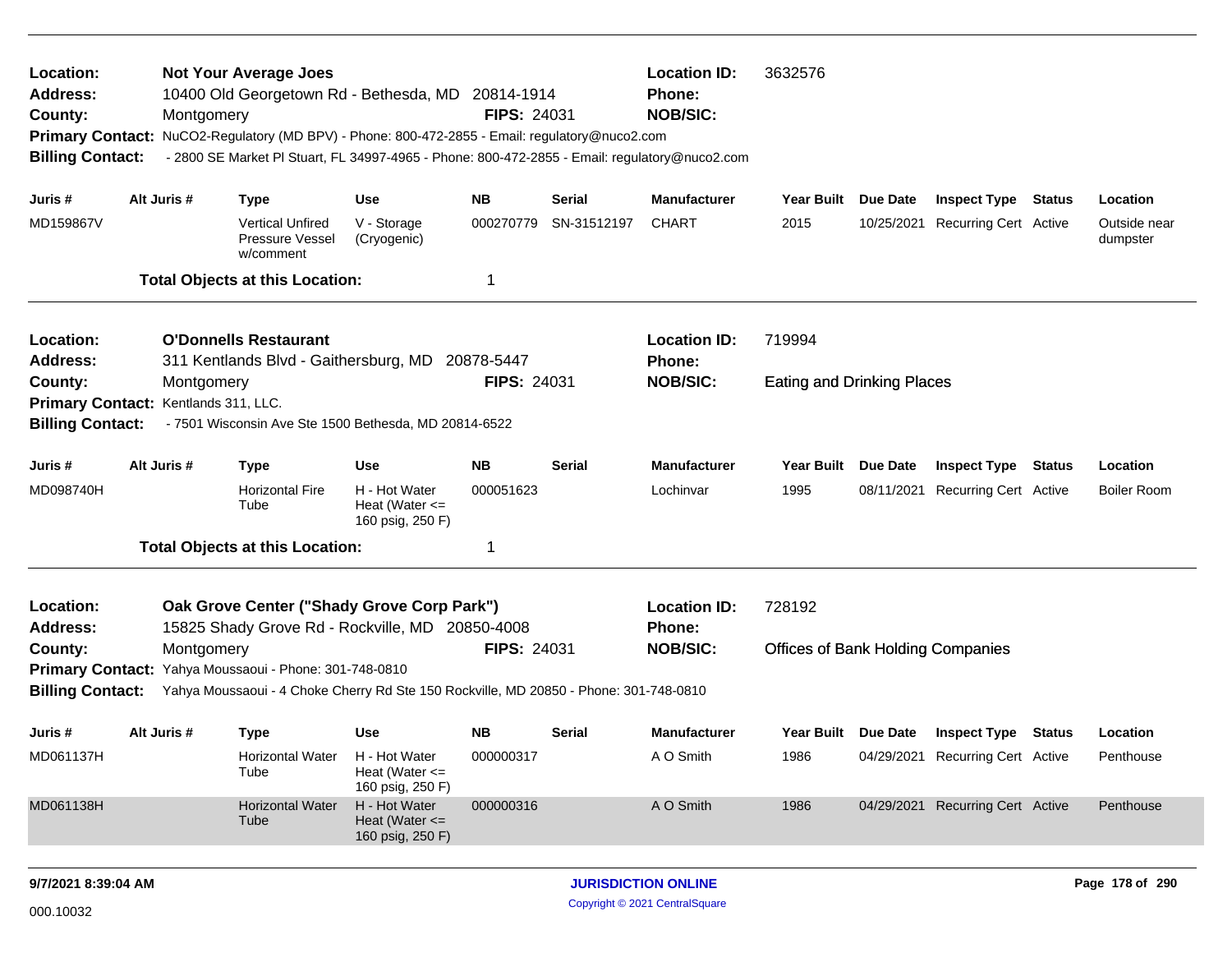| Juris #                                                                                                                                                                 | Alt Juris # | Type                                                                                                                            | <b>Use</b>                                              | <b>NB</b>          | <b>Serial</b> | <b>Manufacturer</b> | Year Built Due Date                          |  | <b>Inspect Type Status</b>       |               | Location  |  |
|-------------------------------------------------------------------------------------------------------------------------------------------------------------------------|-------------|---------------------------------------------------------------------------------------------------------------------------------|---------------------------------------------------------|--------------------|---------------|---------------------|----------------------------------------------|--|----------------------------------|---------------|-----------|--|
| MD061139H                                                                                                                                                               |             | <b>Vertical Water</b><br>Tube                                                                                                   | H - Hot Water<br>Heat (Water $\leq$<br>160 psig, 250 F) | 000000318          |               | A O Smith           | 1986                                         |  | 04/29/2021 Recurring Cert Active |               | Penthouse |  |
| MD142298V                                                                                                                                                               |             | <b>Vertical Unfired</b><br><b>Pressure Vessel</b><br>w/comment                                                                  | V - Storage (NOT<br>Cryogenic)                          | 000052842          |               | <b>McQuay</b>       | 2011                                         |  | 04/29/2021 Recurring Cert Active |               | Penthouse |  |
| MD142569V                                                                                                                                                               |             | Other w/comment O - Other (PV                                                                                                   | Use) w/comment                                          | 000051476          |               | McQuay              | 2010                                         |  | 04/29/2021 Recurring Cert Active |               | Penthouse |  |
|                                                                                                                                                                         |             | <b>Total Objects at this Location:</b>                                                                                          |                                                         | 5                  |               |                     |                                              |  |                                  |               |           |  |
| Location:                                                                                                                                                               |             | <b>Olney Sunoco</b>                                                                                                             |                                                         |                    |               | <b>Location ID:</b> | 3244676                                      |  |                                  |               |           |  |
| <b>Address:</b>                                                                                                                                                         |             | 3100 Olney Sandy Spring Rd - Olney, MD 20832-1408                                                                               |                                                         |                    |               | <b>Phone:</b>       |                                              |  |                                  |               |           |  |
| County:                                                                                                                                                                 | Montgomery  |                                                                                                                                 |                                                         | <b>FIPS: 24031</b> |               | <b>NOB/SIC:</b>     | <b>Gasoline Service Stations</b>             |  |                                  |               |           |  |
|                                                                                                                                                                         |             | Primary Contact: Carey Brincefield - Phone: 301-785-4639                                                                        |                                                         |                    |               |                     |                                              |  |                                  |               |           |  |
| <b>Billing Contact:</b>                                                                                                                                                 |             | Kathleen McCaney - 1815 Gallagher Rd Plymouth Meeting, PA 19462-2840 - Phone: 610-276-5988 - Email: kathleen.mccaney@sunoco.com |                                                         |                    |               |                     |                                              |  |                                  |               |           |  |
| Juris #                                                                                                                                                                 | Alt Juris # | Type                                                                                                                            | Use                                                     | <b>NB</b>          | Serial        | <b>Manufacturer</b> | Year Built Due Date                          |  | <b>Inspect Type Status</b>       |               | Location  |  |
| MD167186V                                                                                                                                                               |             | <b>Vertical Unfired</b><br><b>Pressure Vessel</b><br>w/comment                                                                  | V - Storage (NOT<br>Cryogenic)                          | 002221726          |               | Manchester          | 2020                                         |  | 08/25/2022 Recurring Cert Active |               | Car Wash  |  |
| MD167187V                                                                                                                                                               |             | <b>Vertical Unfired</b><br><b>Pressure Vessel</b><br>w/comment                                                                  | V - Storage<br>(Cryogenic)                              | 000021466          |               | Taylor              | 1995                                         |  | 10/01/2022 Recurring Cert Active |               | Outside   |  |
|                                                                                                                                                                         |             | <b>Total Objects at this Location:</b>                                                                                          |                                                         | $\overline{2}$     |               |                     |                                              |  |                                  |               |           |  |
| Location:                                                                                                                                                               |             | <b>One Bethesda Center</b>                                                                                                      |                                                         |                    |               | <b>Location ID:</b> | 720267                                       |  |                                  |               |           |  |
| <b>Address:</b>                                                                                                                                                         |             | 4800 Hampden Ln - Bethesda, MD 20814-2930                                                                                       |                                                         |                    |               | <b>Phone:</b>       |                                              |  |                                  |               |           |  |
| County:                                                                                                                                                                 | Montgomery  |                                                                                                                                 |                                                         | <b>FIPS: 24031</b> |               | <b>NOB/SIC:</b>     | <b>Operators of Nonresidential Buildings</b> |  |                                  |               |           |  |
| <b>Primary Contact:</b>                                                                                                                                                 |             | Ernest Venable - Phone: 301-656-0491 - Cell: 202-658-6921 - Email: ernest.venable@cis.cushwake.com                              |                                                         |                    |               |                     |                                              |  |                                  |               |           |  |
| Ernest Venable - 4800 Hampden Ln Bethesda, MD 20814-2930 - Phone: 301-656-0491 - Cell: 202-658-6921 - Email: ernest.venable@cis.cushwake.com<br><b>Billing Contact:</b> |             |                                                                                                                                 |                                                         |                    |               |                     |                                              |  |                                  |               |           |  |
| Juris #                                                                                                                                                                 | Alt Juris # | Type                                                                                                                            | Use                                                     | <b>NB</b>          | Serial        | <b>Manufacturer</b> | Year Built Due Date                          |  | <b>Inspect Type</b>              | <b>Status</b> | Location  |  |
| MD024958V                                                                                                                                                               |             | Pressure Vessel<br>w/comment                                                                                                    | Horizontal Unfired V - Storage (NOT<br>Cryogenic)       | 000764190          |               | <b>Brunner</b>      | 1985                                         |  | 10/18/2022 External Cert         | Active        | Penthouse |  |
|                                                                                                                                                                         |             | <b>Total Objects at this Location:</b>                                                                                          |                                                         | -1                 |               |                     |                                              |  |                                  |               |           |  |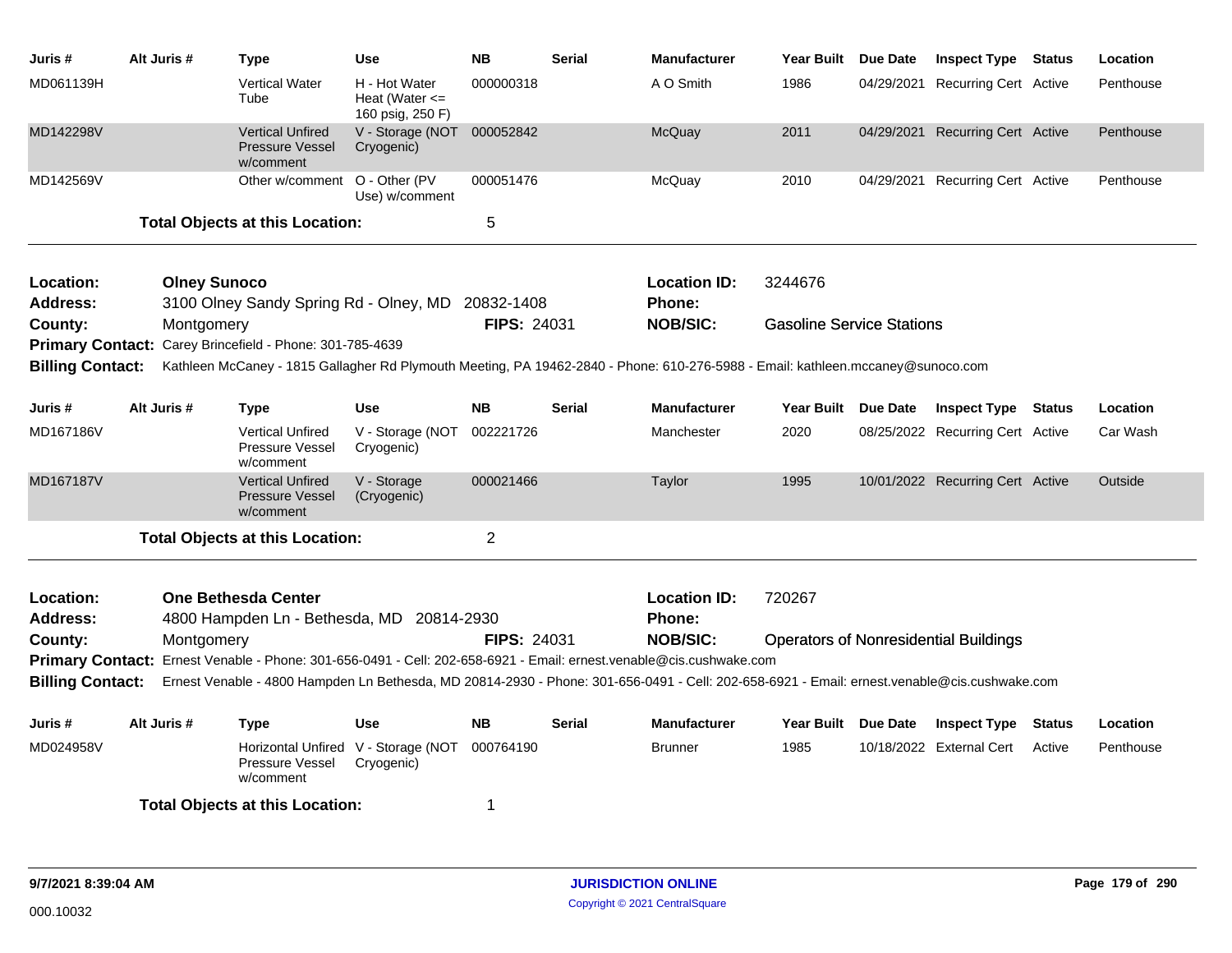| Location:<br><b>One Rockledge Center</b><br>Address:<br>6705 Rockledge Dr - Bethesda, MD 20817-1814<br>County:<br>Montgomery<br>One Rockledge Center<br><b>Primary Contact:</b><br><b>Billing Contact:</b><br>- 14700 Ducktan Loop Gainesville, VA 20155-4832 |                                                                                                                        |            |                                                   |                                                                                                     | <b>Location ID:</b><br>Phone:<br><b>FIPS: 24031</b><br><b>NOB/SIC:</b> |                                       |                                                                                                                                     | 720293<br>301-897-9550<br><b>Department Stores</b>                 |                 |                                         |        |                     |  |
|---------------------------------------------------------------------------------------------------------------------------------------------------------------------------------------------------------------------------------------------------------------|------------------------------------------------------------------------------------------------------------------------|------------|---------------------------------------------------|-----------------------------------------------------------------------------------------------------|------------------------------------------------------------------------|---------------------------------------|-------------------------------------------------------------------------------------------------------------------------------------|--------------------------------------------------------------------|-----------------|-----------------------------------------|--------|---------------------|--|
| Juris #                                                                                                                                                                                                                                                       | Alt Juris #                                                                                                            |            | <b>Type</b>                                       | <b>Use</b>                                                                                          | <b>NB</b>                                                              | Serial                                | <b>Manufacturer</b>                                                                                                                 | Year Built Due Date                                                |                 | <b>Inspect Type Status</b>              |        | Location            |  |
| MD142502V                                                                                                                                                                                                                                                     | chiller #1                                                                                                             |            | Heat Exchanger -<br>Shell and Tube                | V - Storage (NOT<br>Cryogenic)                                                                      | 000199448                                                              | 199448                                | Trane                                                                                                                               | 2011                                                               |                 | 06/30/2022 Recurring Cert Active        |        | Mech Rm 6705        |  |
| MD142503V                                                                                                                                                                                                                                                     | chiller #2                                                                                                             |            | Heat Exchanger -<br>Shell and Tube                | V - Storage (NOT 000199452 199448<br>Cryogenic)                                                     |                                                                        |                                       | Trane                                                                                                                               | 2011                                                               |                 | 06/30/2022 Recurring Cert Active        |        | <b>Mech Rm 6705</b> |  |
|                                                                                                                                                                                                                                                               |                                                                                                                        |            | <b>Total Objects at this Location:</b>            |                                                                                                     | $\overline{2}$                                                         |                                       |                                                                                                                                     |                                                                    |                 |                                         |        |                     |  |
| Location:<br><b>Address:</b>                                                                                                                                                                                                                                  | Our Lady Of The Woods Academy<br>6801 Greentree Rd - Bethesda, MD 20817-2210                                           |            |                                                   |                                                                                                     |                                                                        |                                       | <b>Location ID:</b><br>Phone:                                                                                                       | 720401                                                             |                 |                                         |        |                     |  |
| County:                                                                                                                                                                                                                                                       |                                                                                                                        | Montgomery |                                                   |                                                                                                     |                                                                        | <b>FIPS: 24031</b><br><b>NOB/SIC:</b> |                                                                                                                                     |                                                                    |                 | <b>Elementary and Secondary Schools</b> |        |                     |  |
| <b>Billing Contact:</b>                                                                                                                                                                                                                                       |                                                                                                                        |            | Primary Contact: Don Clubbs - Phone: 301-365-3080 | Don Clubbs - 6801 Greentree Rd Bethesda, MD 20817-2210 - Phone: 301-365-3080                        |                                                                        |                                       |                                                                                                                                     |                                                                    |                 |                                         |        |                     |  |
|                                                                                                                                                                                                                                                               |                                                                                                                        |            |                                                   |                                                                                                     |                                                                        |                                       |                                                                                                                                     |                                                                    |                 |                                         |        |                     |  |
| Juris #                                                                                                                                                                                                                                                       | Alt Juris #                                                                                                            |            | <b>Type</b>                                       | <b>Use</b>                                                                                          | <b>NB</b>                                                              | <b>Serial</b>                         | <b>Manufacturer</b>                                                                                                                 | Year Built                                                         | Due Date        | <b>Inspect Type</b>                     | Status | Location            |  |
| MD067840H                                                                                                                                                                                                                                                     |                                                                                                                        |            | <b>Horizontal Fire</b><br>Tube                    | H - Hot Water<br>Heat (Water $\leq$<br>160 psig, 250 F)                                             | 000000887                                                              | BLR-1                                 | Federal                                                                                                                             | 1988                                                               |                 | 10/14/2022 Recurring Cert Active        |        | <b>BLRM</b>         |  |
| MD119790H                                                                                                                                                                                                                                                     |                                                                                                                        |            | <b>Horizontal Fire</b><br>Tube                    | H - Hot Water<br>Heat (Water $\leq$<br>160 psig, 250 F)                                             | 000000110                                                              | BLR-2                                 | Hurst                                                                                                                               | 2002                                                               |                 | 10/14/2022 Recurring Cert Active        |        | <b>BLRM</b>         |  |
|                                                                                                                                                                                                                                                               |                                                                                                                        |            | <b>Total Objects at this Location:</b>            |                                                                                                     | $\overline{2}$                                                         |                                       |                                                                                                                                     |                                                                    |                 |                                         |        |                     |  |
| Location:<br><b>Address:</b><br>County:                                                                                                                                                                                                                       | <b>Oxford Square Apartments</b><br>11902 Parklawn PI - Rockville, MD<br>20852-5206<br><b>FIPS: 24031</b><br>Montgomery |            |                                                   |                                                                                                     |                                                                        |                                       | <b>Location ID:</b><br><b>Phone:</b><br><b>NOB/SIC:</b>                                                                             | 2252613<br>301 770 5888<br><b>Operators of Apartment Buildings</b> |                 |                                         |        |                     |  |
|                                                                                                                                                                                                                                                               |                                                                                                                        |            |                                                   | Primary Contact: Carl Schurg - Phone: 301-284-6000 - Cell: 240-393-2052 - Email: cschurg@lerner.com |                                                                        |                                       |                                                                                                                                     |                                                                    |                 |                                         |        |                     |  |
|                                                                                                                                                                                                                                                               |                                                                                                                        |            |                                                   |                                                                                                     |                                                                        |                                       | Billing Contact: Carl Schurg - 2000 Tower Oaks Blvd Fl 8 Rockville, MD 20852-4284 - Phone: 301-284-6000 - Email: cschurg@lerner.com |                                                                    |                 |                                         |        |                     |  |
| Juris #                                                                                                                                                                                                                                                       | Alt Juris #                                                                                                            |            | <b>Type</b>                                       | <b>Use</b>                                                                                          | <b>NB</b>                                                              | <b>Serial</b>                         | <b>Manufacturer</b>                                                                                                                 | <b>Year Built</b>                                                  | <b>Due Date</b> | <b>Inspect Type Status</b>              |        | Location            |  |
| MD167787H                                                                                                                                                                                                                                                     |                                                                                                                        |            | Water Heater<br>(HLW)                             | H - Hot Water<br>Supply (Water <=<br>160 psig, 210 F)                                               | 000130285                                                              |                                       | Jet Glass                                                                                                                           | 2019                                                               |                 | 01/12/2023 Recurring Cert Active        |        | <b>Boiler Room</b>  |  |
| 9/7/2021 8:39:04 AM                                                                                                                                                                                                                                           |                                                                                                                        |            |                                                   | <b>JURISDICTION ONLINE</b>                                                                          |                                                                        |                                       |                                                                                                                                     |                                                                    |                 |                                         |        |                     |  |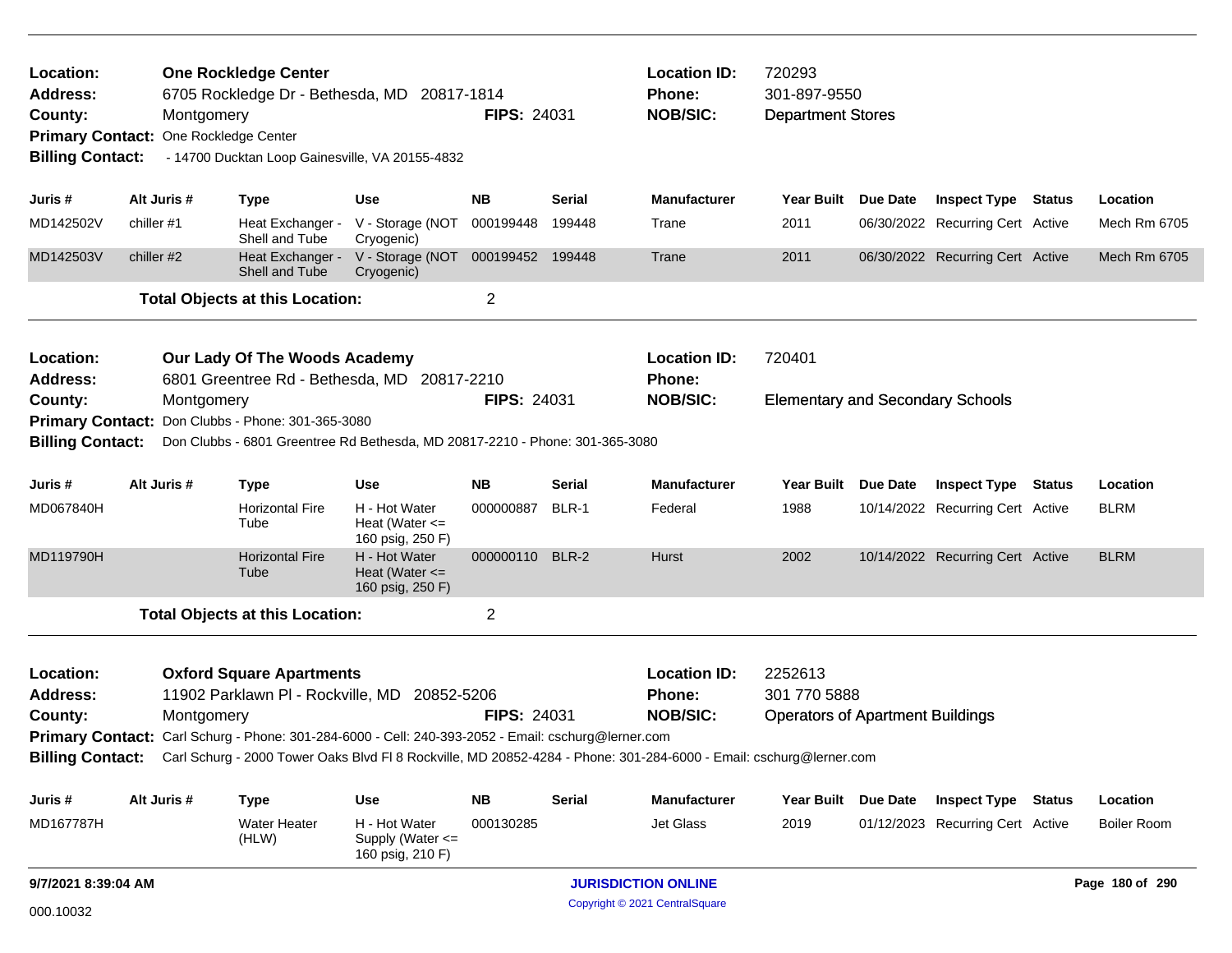| Location:<br><b>Address:</b> |             | <b>Oxford Square Apartments</b>        | 11903 Parklawn PI - Rockville, MD 20852-5212                                                                       |                    |               | <b>Location ID:</b><br><b>Phone:</b> | 720502                                  |          |                                  |        |                    |
|------------------------------|-------------|----------------------------------------|--------------------------------------------------------------------------------------------------------------------|--------------------|---------------|--------------------------------------|-----------------------------------------|----------|----------------------------------|--------|--------------------|
| County:                      | Montgomery  |                                        |                                                                                                                    | <b>FIPS: 24031</b> |               | <b>NOB/SIC:</b>                      | <b>Operators of Apartment Buildings</b> |          |                                  |        |                    |
| <b>Primary Contact:</b>      |             |                                        | Carl Schurg - Phone: 301-284-6000 - Cell: 240-393-2052 - Email: cschurg@lerner.com                                 |                    |               |                                      |                                         |          |                                  |        |                    |
| <b>Billing Contact:</b>      |             |                                        | Carl Schurg - 2000 Tower Oaks Blvd Fl 8 Rockville, MD 20852-4284 - Phone: 301-284-6000 - Email: cschurg@lerner.com |                    |               |                                      |                                         |          |                                  |        |                    |
| Juris #                      | Alt Juris # |                                        | <b>Use</b>                                                                                                         | <b>NB</b>          | <b>Serial</b> | <b>Manufacturer</b>                  | <b>Year Built</b>                       | Due Date | <b>Inspect Type</b>              | Status | Location           |
|                              |             | <b>Type</b>                            |                                                                                                                    |                    |               |                                      |                                         |          |                                  |        |                    |
| MD143522H                    |             | <b>Water Heater</b><br>(HLW)           | H - Hot Water<br>Supply (Water $\leq$<br>160 psig, 210 F)                                                          | 000151104          |               | A O Smith                            | 2010                                    |          | 12/02/2022 Recurring Cert Active |        | Boiler Room        |
| MD150259H                    |             | <b>Water Heater</b><br>(HLW)           | H - Hot Water<br>Supply (Water $\leq$<br>160 psig, 210 F)                                                          | 000100827          |               | Bradford/White                       | 2012                                    |          | 12/02/2022 Recurring Cert Active |        | <b>Boiler Room</b> |
|                              |             | <b>Total Objects at this Location:</b> |                                                                                                                    | $\overline{2}$     |               |                                      |                                         |          |                                  |        |                    |
| Location:                    |             | <b>Oxford Square Apartments</b>        |                                                                                                                    |                    |               | <b>Location ID:</b>                  | 2252612                                 |          |                                  |        |                    |
| <b>Address:</b>              |             |                                        | 5102 Parklawn Ter - Rockville, MD 20852-5218                                                                       |                    |               | <b>Phone:</b>                        | 301-770-5888                            |          |                                  |        |                    |
| County:                      | Montgomery  |                                        |                                                                                                                    | <b>FIPS: 24031</b> |               | <b>NOB/SIC:</b>                      | <b>Operators of Apartment Buildings</b> |          |                                  |        |                    |
| <b>Primary Contact:</b>      |             |                                        | Carl Schurg - Phone: 301-284-6000 - Cell: 240-393-2052 - Email: cschurg@lerner.com                                 |                    |               |                                      |                                         |          |                                  |        |                    |
| <b>Billing Contact:</b>      |             |                                        | Carl Schurg - 2000 Tower Oaks Blvd Fl 8 Rockville, MD 20852-4284 - Phone: 301-284-6000 - Email: cschurg@lerner.com |                    |               |                                      |                                         |          |                                  |        |                    |
| Juris #                      | Alt Juris # | <b>Type</b>                            | <b>Use</b>                                                                                                         | <b>NB</b>          | <b>Serial</b> | <b>Manufacturer</b>                  | <b>Year Built</b>                       | Due Date | <b>Inspect Type Status</b>       |        | Location           |
| MD162561H                    |             | <b>Water Heater</b><br>(HLW)           | H - Hot Water<br>Supply (Water <=<br>160 psig, 210 F)                                                              | 000122877          |               | <b>Jet Glass</b>                     | 2017                                    |          | 11/30/2022 Recurring Cert Active |        | Boiler Room        |
| MD167786H                    |             | <b>Water Heater</b><br>(HLW)           | H - Hot Water<br>Supply (Water $\leq$                                                                              | 000132523          |               | <b>Bradford White</b>                | 2019                                    |          | 01/12/2023 Recurring Cert Active |        | <b>Boiler Room</b> |

Supply (Water <= 160 psig, 210 F)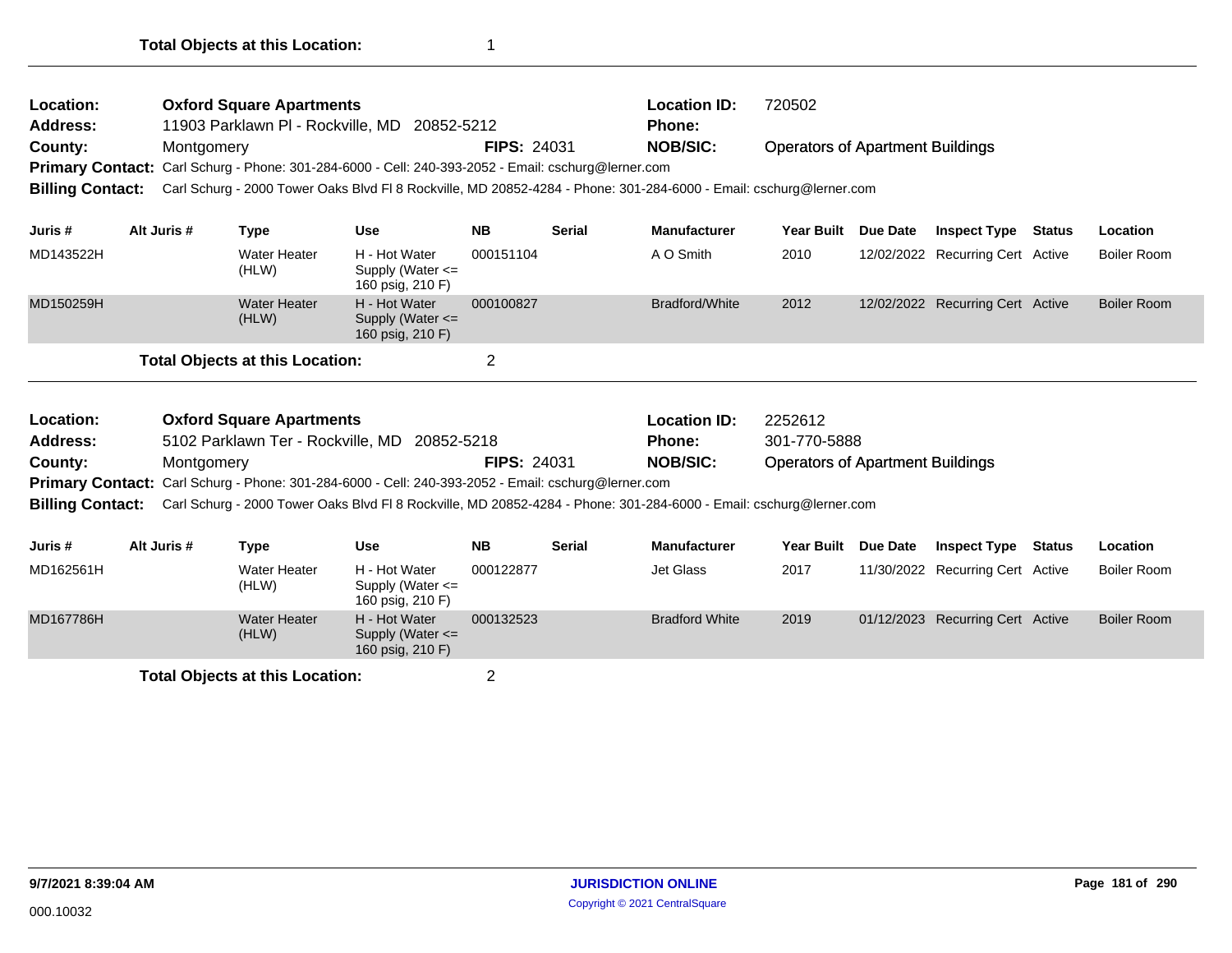| Location:<br>Address:<br>County:<br><b>Billing Contact:</b>                                                   | Montgomery  | <b>Oxford Square Apartments</b><br>5112 Parklawn Ter - Rockville, MD 20852-5229<br>Primary Contact: Carl Schurg - Phone: 301-284-6000 - Cell: 240-393-2052 - Email: cschurg@lerner.com<br>Carl Schurg - 2000 Tower Oaks Blvd Fl 8 Rockville, MD 20852-4284 - Phone: 301-284-6000 - Email: cschurg@lerner.com |                                                           | <b>FIPS: 24031</b> |               | <b>Location ID:</b><br><b>Phone:</b><br><b>NOB/SIC:</b> | 720503<br>301-770-5888<br><b>Operators of Apartment Buildings</b> |          |                                  |        |                    |
|---------------------------------------------------------------------------------------------------------------|-------------|--------------------------------------------------------------------------------------------------------------------------------------------------------------------------------------------------------------------------------------------------------------------------------------------------------------|-----------------------------------------------------------|--------------------|---------------|---------------------------------------------------------|-------------------------------------------------------------------|----------|----------------------------------|--------|--------------------|
| Juris #                                                                                                       | Alt Juris # | <b>Type</b>                                                                                                                                                                                                                                                                                                  | <b>Use</b>                                                | <b>NB</b>          | <b>Serial</b> | <b>Manufacturer</b>                                     | Year Built                                                        | Due Date | <b>Inspect Type</b>              | Status | Location           |
| MD143523H                                                                                                     |             | <b>Water Heater</b><br>(HLW)                                                                                                                                                                                                                                                                                 | H - Hot Water<br>Supply (Water $\leq$<br>160 psig, 210 F) | 000089661          |               | <b>Jet Glass</b>                                        | 2009                                                              |          | 12/02/2022 Recurring Cert Active |        | <b>Boiler Room</b> |
| MD162562H                                                                                                     |             | <b>Water Heater</b><br>(HLW)                                                                                                                                                                                                                                                                                 | H - Hot Water<br>Supply (Water $\leq$<br>160 psig, 210 F) | 000092764          |               | <b>Bradford White</b>                                   | 2010                                                              |          | 11/30/2022 Recurring Cert Active |        | <b>Boiler Room</b> |
|                                                                                                               |             | <b>Total Objects at this Location:</b>                                                                                                                                                                                                                                                                       |                                                           | $\overline{2}$     |               |                                                         |                                                                   |          |                                  |        |                    |
| Location:<br><b>Address:</b><br>County:<br>Primary Contact: Parenteral Drug Assoc.<br><b>Billing Contact:</b> | Montgomery  | <b>Parenteral Drug Assoc.</b><br>4350 E West Hwy Ste 600 - Bethesda, MD 20814-4495                                                                                                                                                                                                                           |                                                           | <b>FIPS: 24031</b> |               | <b>Location ID:</b><br><b>Phone:</b><br><b>NOB/SIC:</b> | 3618588<br>301-656-5900<br><b>Business Services, NEC</b>          |          |                                  |        |                    |
|                                                                                                               |             | - 4350 E West Hwy Ste 600 Bethesda, MD 20814-4495                                                                                                                                                                                                                                                            |                                                           |                    |               |                                                         |                                                                   |          |                                  |        |                    |
| Juris #                                                                                                       | Alt Juris # | <b>Type</b>                                                                                                                                                                                                                                                                                                  | <b>Use</b>                                                | <b>NB</b>          | <b>Serial</b> | <b>Manufacturer</b>                                     | <b>Year Built</b>                                                 | Due Date | <b>Inspect Type</b>              | Status | Location           |
| MD150442                                                                                                      |             | Electric (NOT<br>HLW)                                                                                                                                                                                                                                                                                        | H - Hot Water<br>Heat (Water $\leq$<br>160 psig, 250 F)   | 000152160          |               | <b>SUSSMAN</b>                                          | 2014                                                              |          | 07/27/2022 Recurring Cert Active |        | <b>B</b> lrm       |
| MD150443V                                                                                                     |             | <b>Horizontal Unfired</b><br>Pressure Vessel<br>w/comment                                                                                                                                                                                                                                                    | V - Storage (NOT<br>Cryogenic)                            | 000115925          |               | <b>MTE</b>                                              | 2005                                                              |          | 03/27/2023 Recurring Cert Active |        | <b>Blrm</b>        |
| MD150444V                                                                                                     |             | Autoclave                                                                                                                                                                                                                                                                                                    | V - Process-<br>Sterilizing                               | 000000321          |               | Fedegari                                                | 2007                                                              |          | 03/27/2023 Recurring Cert Active |        | Autoclave Rm       |
|                                                                                                               |             | <b>Total Objects at this Location:</b>                                                                                                                                                                                                                                                                       |                                                           | 3                  |               |                                                         |                                                                   |          |                                  |        |                    |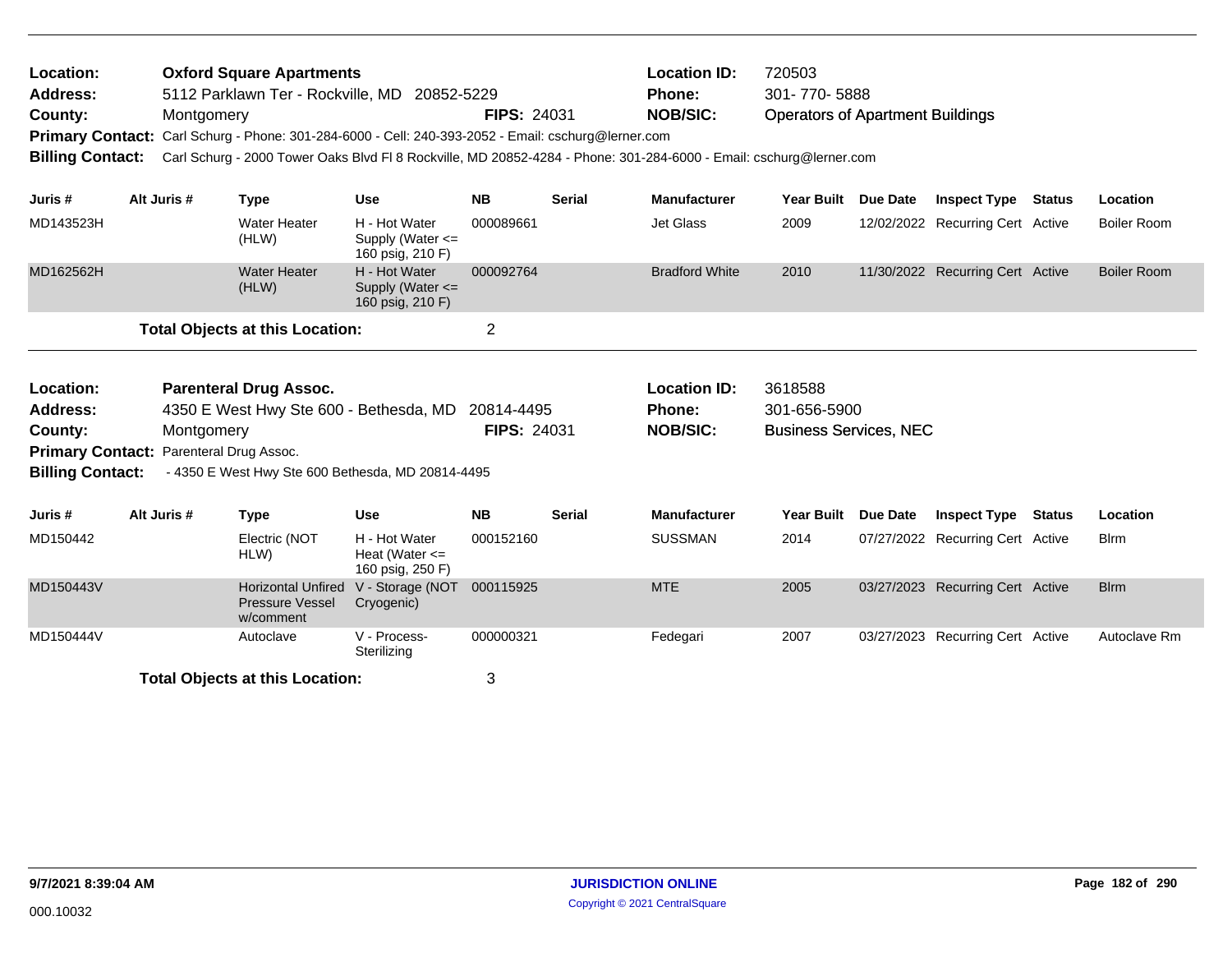| Location:<br>Address:        |                     |                         | <b>Park Montgomery Apartments</b>                               | 8860 Piney Branch Rd - Silver Spring, MD 20903-3547                                                     |                    |                        | <b>Location ID:</b><br><b>Phone:</b>                                                                                        | 720734                                  |                                  |                 |
|------------------------------|---------------------|-------------------------|-----------------------------------------------------------------|---------------------------------------------------------------------------------------------------------|--------------------|------------------------|-----------------------------------------------------------------------------------------------------------------------------|-----------------------------------------|----------------------------------|-----------------|
| County:                      |                     | Montgomery              |                                                                 |                                                                                                         | <b>FIPS: 24031</b> |                        | <b>NOB/SIC:</b>                                                                                                             | <b>Operators of Apartment Buildings</b> |                                  |                 |
|                              |                     |                         |                                                                 | Primary Contact: Ashley Young - Phone: 301-439-4446 - Email: ayoung@rhomecommunities.com                |                    |                        |                                                                                                                             |                                         |                                  |                 |
| <b>Billing Contact:</b>      |                     |                         |                                                                 |                                                                                                         |                    |                        | Ashley Young - 8860 Piney Branch Rd Silver Spring, MD 20903-3547 - Phone: 301-439-4446 - Email: ayoung@rhomecommunities.com |                                         |                                  |                 |
| Juris #                      |                     | Alt Juris #             | Type                                                            | <b>Use</b>                                                                                              | NB.                | Serial                 | <b>Manufacturer</b>                                                                                                         | Year Built Due Date                     | <b>Inspect Type Status</b>       | Location        |
| MD146302H                    | #1                  |                         | <b>Water Heater</b><br>(HLW)                                    | H - Hot Water<br>Supply (Water $\leq$<br>160 psig, 250 F)                                               | 000166017          | 00000                  | A.O. Smith                                                                                                                  | 2012                                    | 06/10/2023 Recurring Cert Active | Pent House      |
| MD146303H                    | #2                  |                         | <b>Water Heater</b><br>(HLW)                                    | H - Hot Water<br>Supply (Water $\leq$<br>160 psig, 250 F)                                               | 000171655 00000    |                        | A.O. Smith                                                                                                                  | 2012                                    | 06/10/2023 Recurring Cert Active | Pent House      |
| MD157268H                    |                     |                         | <b>Water Heater</b><br>(HLW)                                    | H - Hot Water<br>Supply (Water <=<br>160 psig, 210 F)                                                   | 000217641          |                        | A O Smith                                                                                                                   | 2016                                    | 06/10/2023 Recurring Cert Active | penthouse       |
|                              |                     |                         | <b>Total Objects at this Location:</b>                          |                                                                                                         | 3                  |                        |                                                                                                                             |                                         |                                  |                 |
| Location:                    |                     | <b>Parklawn Liberty</b> |                                                                 |                                                                                                         |                    |                        | <b>Location ID:</b>                                                                                                         | 718951                                  |                                  |                 |
| <b>Address:</b>              |                     |                         |                                                                 | 5400 Randolph Rd - Rockville, MD 20852-2616                                                             |                    |                        | <b>Phone:</b>                                                                                                               | 301-770-4596                            |                                  |                 |
| County:                      |                     | Montgomery              |                                                                 |                                                                                                         | <b>FIPS: 24031</b> |                        | <b>NOB/SIC:</b>                                                                                                             | <b>Gasoline Service Stations</b>        |                                  |                 |
|                              |                     |                         | Primary Contact: Jay Collars - Phone: 301-602-7786/301-770-4595 |                                                                                                         |                    |                        |                                                                                                                             |                                         |                                  |                 |
| <b>Billing Contact:</b>      |                     |                         |                                                                 | Jay Collars - 5400 Randolph Rd Rockville, MD 20852-2616 - Phone: 301-602-7786/301-770-4595              |                    |                        |                                                                                                                             |                                         |                                  |                 |
| Juris #                      |                     | Alt Juris #             | Type                                                            | <b>Use</b>                                                                                              | NB.                | <b>Serial</b>          | <b>Manufacturer</b>                                                                                                         | Year Built Due Date                     | <b>Inspect Type Status</b>       | Location        |
| MD108222V                    | -1                  |                         | <b>Vertical Unfired</b><br><b>Pressure Vessel</b><br>w/comment  | V - Storage (NOT<br>Cryogenic)                                                                          | 000725732          |                        | Manchester                                                                                                                  | 1998                                    | 08/05/2022 Recurring Cert Active | Comp Room       |
|                              |                     |                         | <b>Total Objects at this Location:</b>                          |                                                                                                         | 1                  |                        |                                                                                                                             |                                         |                                  |                 |
| Location:<br><b>Address:</b> |                     |                         | <b>Passion Bakery Cafe</b>                                      | 816 Olney Sandy Spring Rd - Sandy Spring, MD 20860-1015                                                 |                    |                        | <b>Location ID:</b><br>Phone:                                                                                               | 718942                                  |                                  |                 |
| County:<br>Montgomery        |                     |                         | <b>FIPS: 24031</b>                                              |                                                                                                         | <b>NOB/SIC:</b>    | <b>Fire Protection</b> |                                                                                                                             |                                         |                                  |                 |
|                              |                     |                         | Primary Contact: June Evans - Phone: 240-777-2459               |                                                                                                         |                    |                        |                                                                                                                             |                                         |                                  |                 |
|                              |                     |                         |                                                                 | Billing Contact: June Evans - 100 Edison Park Dr Fl 2 Gaithersburg, MD 20878-3210 - Phone: 240-777-2459 |                    |                        |                                                                                                                             |                                         |                                  |                 |
| Juris #                      |                     | Alt Juris #             | <b>Type</b>                                                     | Use                                                                                                     | ΝB                 | <b>Serial</b>          | Manufacturer                                                                                                                | Year Built Due Date                     | <b>Inspect Type Status</b>       | Location        |
| MD170083H                    |                     |                         | Cast Iron                                                       | H - Hot Water                                                                                           | СI                 |                        | Weil-McLain                                                                                                                 | 2019                                    | 12/07/2022 Recurring Cert Active | <b>BSMT</b>     |
|                              | 9/7/2021 8:39:04 AM |                         |                                                                 |                                                                                                         |                    |                        | <b>JURISDICTION ONLINE</b>                                                                                                  |                                         |                                  | Page 183 of 290 |

Copyright © 2021 CentralSquare 000.10032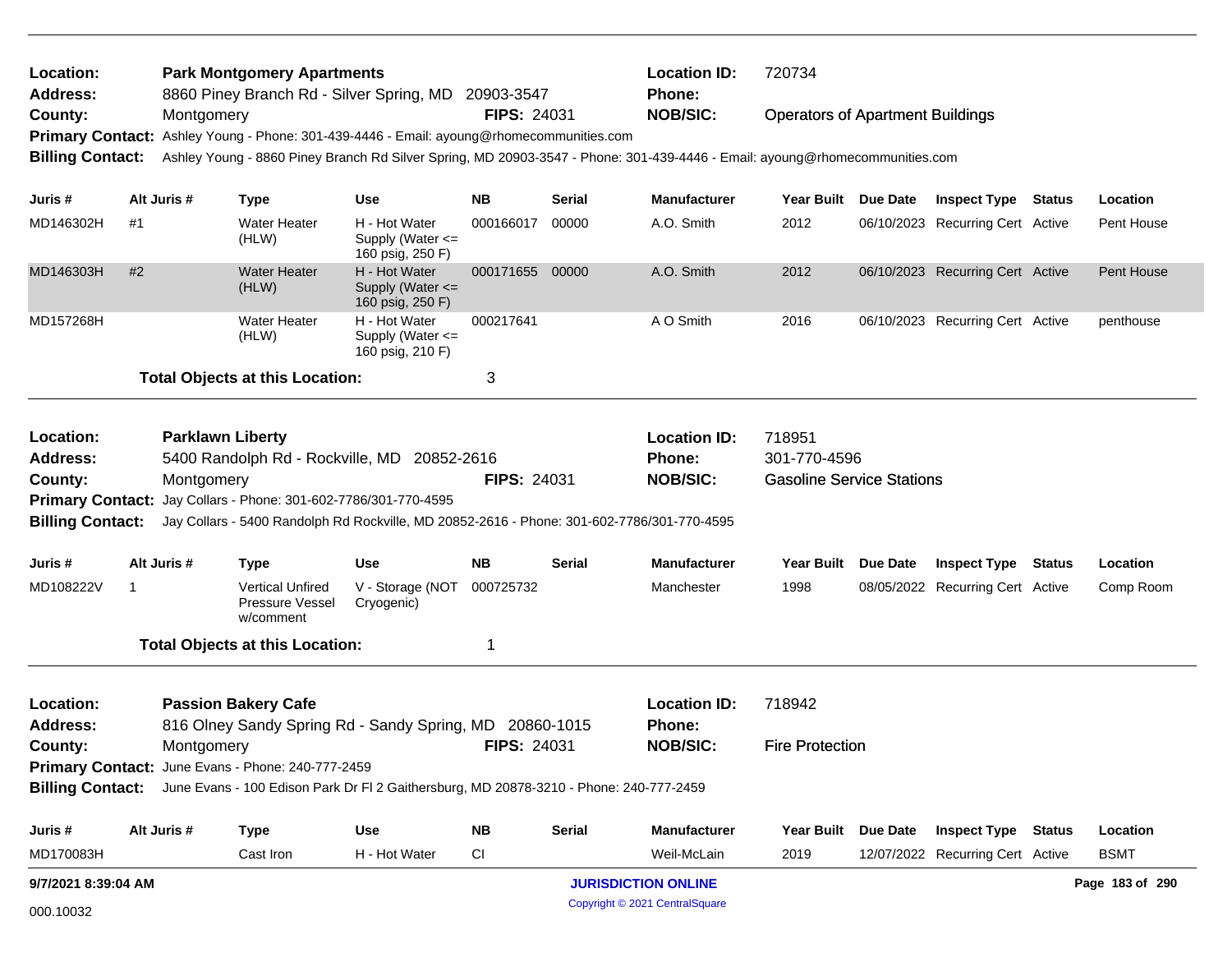| Juris #                 | Alt Juris #                              | <b>Type</b>                                                                   | <b>Use</b><br>Heat (Water $\leq$<br>160 psig, 250 F) | <b>NB</b>          | <b>Serial</b> | <b>Manufacturer</b> | Year Built Due Date                    |          | <b>Inspect Type Status</b>             |               | Location |
|-------------------------|------------------------------------------|-------------------------------------------------------------------------------|------------------------------------------------------|--------------------|---------------|---------------------|----------------------------------------|----------|----------------------------------------|---------------|----------|
|                         |                                          | <b>Total Objects at this Location:</b>                                        |                                                      | 1                  |               |                     |                                        |          |                                        |               |          |
| Location:               |                                          | <b>Paul Seyfrit Engine (Model)</b>                                            |                                                      |                    |               | <b>Location ID:</b> | 786552                                 |          |                                        |               |          |
| <b>Address:</b>         |                                          | 10121 Durango Dr - Damascus, MD 20872-2360                                    |                                                      |                    |               | Phone:              | 301-253-6309                           |          |                                        |               |          |
| County:                 |                                          | Montgomery                                                                    |                                                      | <b>FIPS: 24031</b> |               | <b>NOB/SIC:</b>     |                                        |          | Membership Sports and Recreation Clubs |               |          |
|                         |                                          | Primary Contact: Paul Seyfrit - Phone: 301-253-6309                           |                                                      |                    |               |                     |                                        |          |                                        |               |          |
| <b>Billing Contact:</b> |                                          | Paul Seyfrit - 10121 Durango Dr Damascus, MD 20872-2360 - Phone: 301-253-6309 |                                                      |                    |               |                     |                                        |          |                                        |               |          |
| Juris #                 | Alt Juris #                              | <b>Type</b>                                                                   | <b>Use</b>                                           | <b>NB</b>          | <b>Serial</b> | <b>Manufacturer</b> | <b>Year Built</b>                      | Due Date | <b>Inspect Type</b>                    | <b>Status</b> | Location |
| MD152689                |                                          | Other w/comment M - Model                                                     | w/comment                                            | Model              | 252           | Ridge Locomotive    | 2015                                   |          | 04/05/2022 Recurring Cert Active       |               | PORTABLE |
|                         |                                          | <b>Total Objects at this Location:</b>                                        |                                                      | 1                  |               |                     |                                        |          |                                        |               |          |
| Location:               |                                          | <b>Pauls Automotive</b>                                                       |                                                      |                    |               | <b>Location ID:</b> | 788005                                 |          |                                        |               |          |
| Address:                |                                          | 54 Cessna Ct - Gaithersburg, MD 20879-4145                                    |                                                      |                    |               | Phone:              |                                        |          |                                        |               |          |
| County:                 |                                          | Montgomery                                                                    |                                                      | <b>FIPS: 24031</b> |               | <b>NOB/SIC:</b>     | <b>General Automotive Repair Shops</b> |          |                                        |               |          |
| <b>Billing Contact:</b> | <b>Primary Contact: Pauls Automotive</b> |                                                                               |                                                      |                    |               |                     |                                        |          |                                        |               |          |
|                         |                                          |                                                                               |                                                      |                    |               |                     |                                        |          |                                        |               |          |
| Juris#                  | Alt Juris #                              | <b>Type</b>                                                                   | <b>Use</b>                                           | <b>NB</b>          | <b>Serial</b> | <b>Manufacturer</b> | Year Built                             | Due Date | <b>Inspect Type Status</b>             |               | Location |
| MD117475V               |                                          | <b>Vertical Unfired</b><br>Pressure Vessel<br>w/comment                       | V - Storage (NOT<br>Cryogenic)                       | 000081243          |               | Melben              | 1984                                   |          | 06/02/2022 Recurring Cert Active       |               | Shop     |
|                         |                                          | <b>Total Objects at this Location:</b>                                        |                                                      | 1                  |               |                     |                                        |          |                                        |               |          |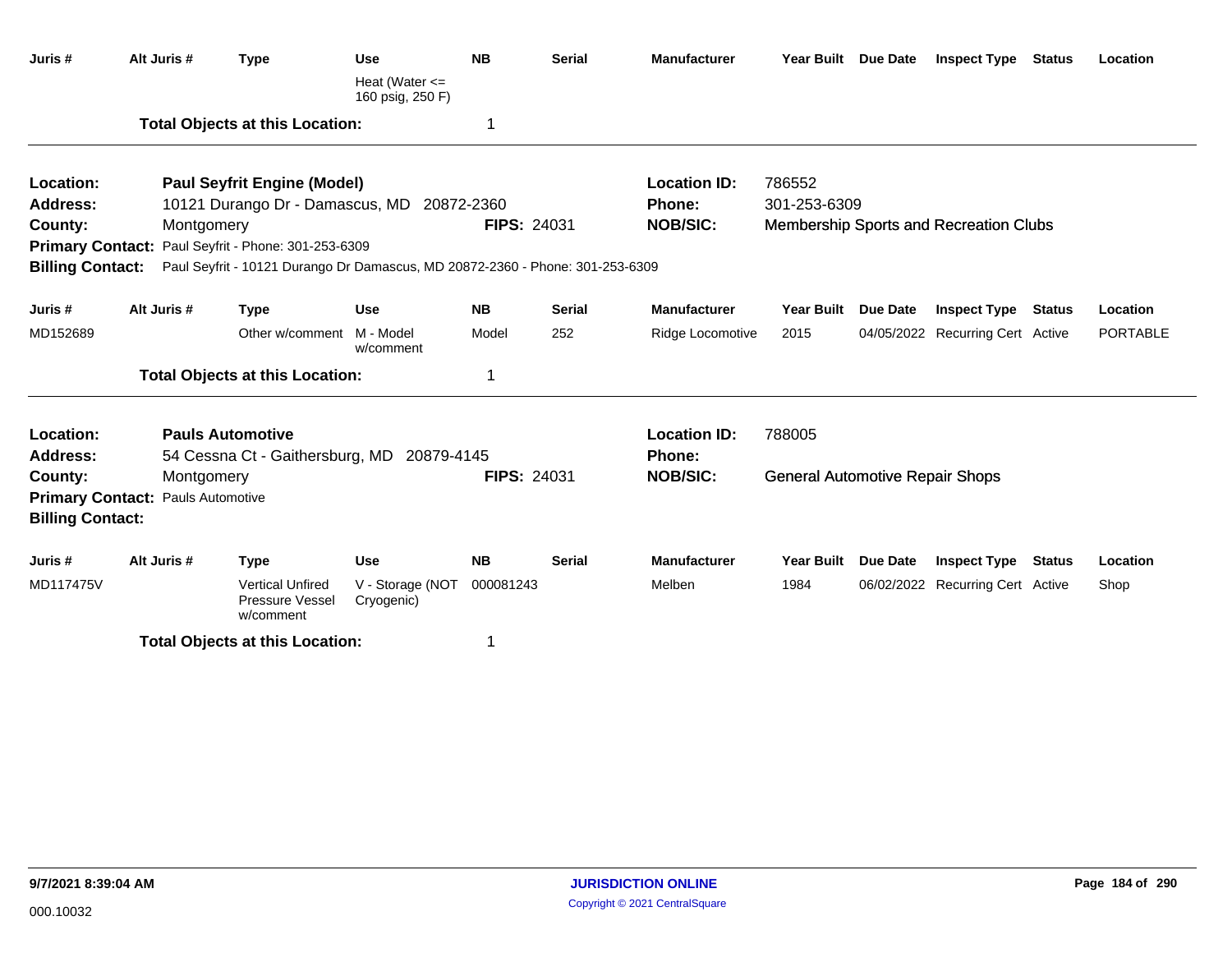| Location:<br><b>Address:</b><br>County:<br><b>Billing Contact:</b> | Montgomery  | <b>Peppertree Farm Apartments</b>      | 3110 Whispering Pines Dr - Silver Spring, MD 20906-2439<br>Primary Contact: Peppertree Farm Apartments - Phone: 301-460-4020<br>Property Manager - 14120 Weeping Willow Dr Silver Spring, MD 20906-2538 - Phone: 301-460-4020 | <b>FIPS: 24031</b> |               | <b>Location ID:</b><br><b>Phone:</b><br><b>NOB/SIC:</b> | 988183<br><b>Operators of Apartment Buildings</b> |          |                                  |                               |
|--------------------------------------------------------------------|-------------|----------------------------------------|-------------------------------------------------------------------------------------------------------------------------------------------------------------------------------------------------------------------------------|--------------------|---------------|---------------------------------------------------------|---------------------------------------------------|----------|----------------------------------|-------------------------------|
| Juris #                                                            | Alt Juris # | <b>Type</b>                            | <b>Use</b>                                                                                                                                                                                                                    | <b>NB</b>          | <b>Serial</b> | <b>Manufacturer</b>                                     | <b>Year Built</b>                                 | Due Date | <b>Inspect Type Status</b>       | Location                      |
| MD169864H                                                          |             | <b>Water Heater</b><br>(HLW)           | H - Hot Water<br>Heat (Water $\leq$<br>160 psig, 250 F)                                                                                                                                                                       | 000274120          |               | A O Smith                                               | 2020                                              |          | 02/16/2023 Recurring Cert Active | 3110 WHISPER                  |
|                                                                    |             | <b>Total Objects at this Location:</b> |                                                                                                                                                                                                                               | 1                  |               |                                                         |                                                   |          |                                  |                               |
| Location:<br>Address:                                              |             | <b>Peppertree Farm Apartments</b>      | 3115 Whispering Pines Ct. - Silver Spring, MD 20906-2442                                                                                                                                                                      |                    |               | <b>Location ID:</b><br><b>Phone:</b>                    | 988196                                            |          |                                  |                               |
| County:                                                            | Montgomery  |                                        | Primary Contact: Estanislao Ochoa - Phone: 240 242 5969 - Email: eochoa@harborgroupmanagement.com                                                                                                                             | <b>FIPS: 24031</b> |               | <b>NOB/SIC:</b>                                         | <b>Operators of Apartment Buildings</b>           |          |                                  |                               |
| <b>Billing Contact:</b>                                            |             |                                        | Doreen Riales - 300 Clinton Square Rochester, NY 14604-1702 - Phone: 585-246-4139 - Email: doreenri@homeproperties.com                                                                                                        |                    |               |                                                         |                                                   |          |                                  |                               |
| Juris #                                                            | Alt Juris # | <b>Type</b>                            | <b>Use</b>                                                                                                                                                                                                                    | <b>NB</b>          | <b>Serial</b> | <b>Manufacturer</b>                                     | Year Built Due Date                               |          | <b>Inspect Type Status</b>       | Location                      |
| MD170085H                                                          |             | <b>Water Heater</b><br>(HLW)           | H - Hot Water<br>Supply (Water $\leq$<br>160 psig, 210 F)                                                                                                                                                                     | 000135841          | XB47364183    | <b>Bradford White</b>                                   | 2020                                              |          | 05/31/2023 Recurring Cert Active | <b>STORAGE</b><br><b>ROOM</b> |
|                                                                    |             | <b>Total Objects at this Location:</b> |                                                                                                                                                                                                                               | 1                  |               |                                                         |                                                   |          |                                  |                               |
| Location:<br><b>Address:</b>                                       |             | <b>Peppertree Farm Apartments</b>      | 3212 Whispering Pines Dr - Silver Spring, MD 20906-2452                                                                                                                                                                       |                    |               | <b>Location ID:</b><br><b>Phone:</b>                    | 988178                                            |          |                                  |                               |
| County:                                                            | Montgomery  |                                        |                                                                                                                                                                                                                               | FIPS: 24031        |               | <b>NOB/SIC:</b>                                         | <b>Operators of Apartment Buildings</b>           |          |                                  |                               |
|                                                                    |             |                                        | Primary Contact: Doreen Riales - Phone: 585-246-4139 - Email: doreenri@homeproperties.com                                                                                                                                     |                    |               |                                                         |                                                   |          |                                  |                               |
| <b>Billing Contact:</b>                                            |             |                                        | Doreen Riales - 300 Clinton Square Rochester, NY 14604-1702 - Phone: 585-246-4139 - Email: doreenri@homeproperties.com                                                                                                        |                    |               |                                                         |                                                   |          |                                  |                               |
| Juris #                                                            | Alt Juris # | <b>Type</b>                            | <b>Use</b>                                                                                                                                                                                                                    | <b>NB</b>          | <b>Serial</b> | <b>Manufacturer</b>                                     | Year Built Due Date                               |          | <b>Inspect Type Status</b>       | Location                      |
| MD170086H                                                          |             | <b>Water Heater</b><br>(HLW)           | H - Hot Water<br>Heat (Water $\leq$<br>160 psig, 250 F)                                                                                                                                                                       | 000131223          |               | <b>Bradford White</b>                                   | 2019                                              |          | 02/16/2023 Recurring Cert Active | 3212 WHISPER                  |
|                                                                    |             | <b>Total Objects at this Location:</b> |                                                                                                                                                                                                                               | 1                  |               |                                                         |                                                   |          |                                  |                               |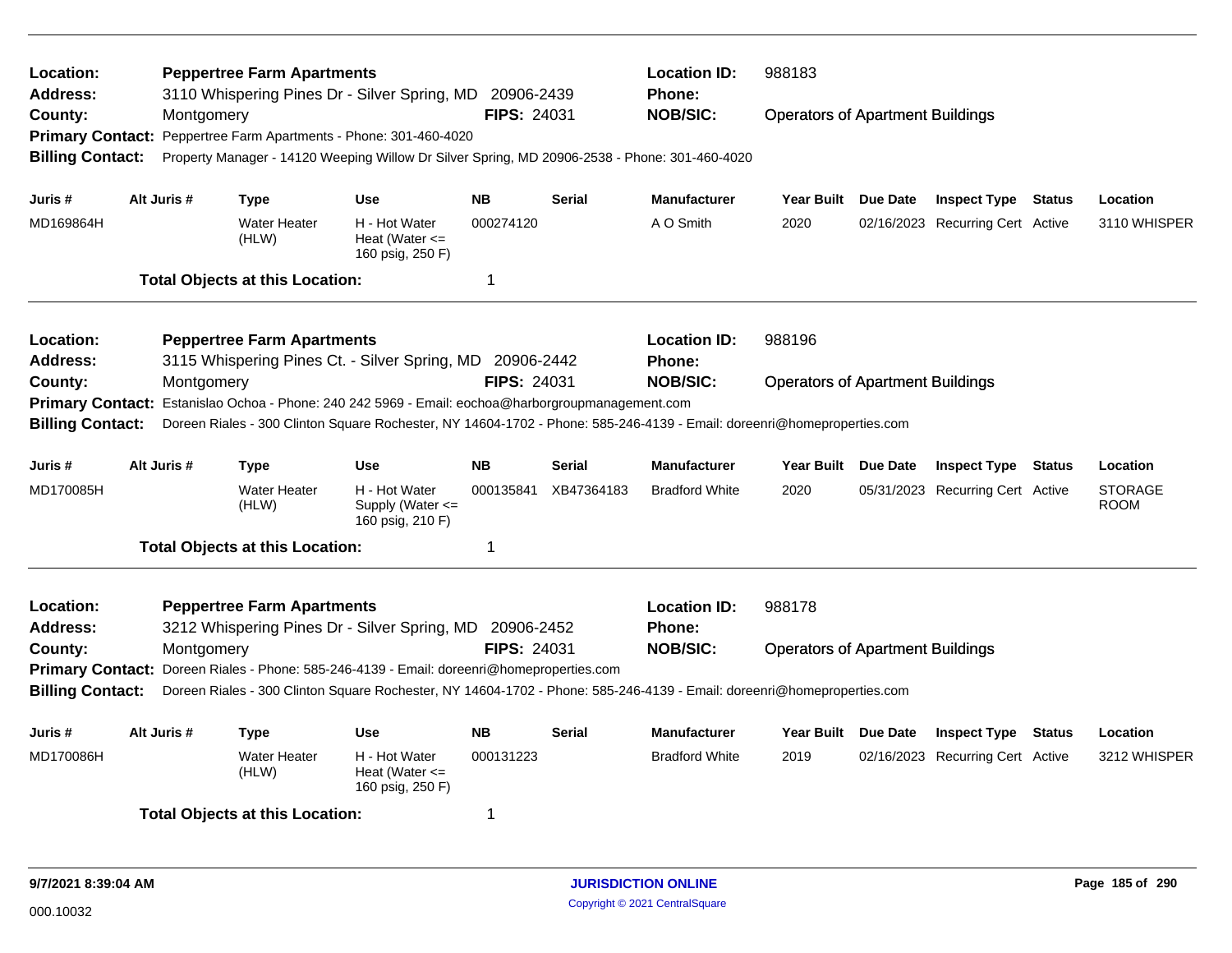| Location:<br><b>Address:</b><br>County:<br><b>Billing Contact:</b>                            | Montgomery  | <b>Peppertree Farm Apartments</b><br>3213 Whispering Pines Dr - Silver Spring, MD 20906-2453<br>Primary Contact: Peppertree Farm Apartments - Phone: 301-460-4020<br>Property Manager - 14120 Weeping Willow Dr Silver Spring, MD 20906-2538 - Phone: 301-460-4020                    |                                                                         | <b>FIPS: 24031</b>                    |                              | <b>Location ID:</b><br><b>Phone:</b><br><b>NOB/SIC:</b> | 988197<br><b>Operators of Apartment Buildings</b> |          |                                                                |               |                                      |
|-----------------------------------------------------------------------------------------------|-------------|---------------------------------------------------------------------------------------------------------------------------------------------------------------------------------------------------------------------------------------------------------------------------------------|-------------------------------------------------------------------------|---------------------------------------|------------------------------|---------------------------------------------------------|---------------------------------------------------|----------|----------------------------------------------------------------|---------------|--------------------------------------|
| Juris #<br>MD169865H                                                                          | Alt Juris # | <b>Type</b><br><b>Water Heater</b><br>(HLW)<br><b>Total Objects at this Location:</b>                                                                                                                                                                                                 | <b>Use</b><br>H - Hot Water<br>Supply (Water $\leq$<br>160 psig, 250 F) | <b>NB</b><br>000126625<br>$\mathbf 1$ | <b>Serial</b>                | <b>Manufacturer</b><br><b>Bradford White</b>            | Year Built Due Date<br>2018                       |          | <b>Inspect Type Status</b><br>02/16/2023 Recurring Cert Active |               | Location<br>3213 WHISPER             |
| Location:<br><b>Address:</b><br>County:<br><b>Primary Contact:</b><br><b>Billing Contact:</b> | Montgomery  | <b>Peppertree Farm Apartments</b><br>3500 Pear Tree Ct - Silver Spring, MD 20906-2555<br>Stephanie Harney - Phone: 301-598-2220<br>Stephanie Harney - 14120 Weeping Willow Dr Silver Spring, MD 20906-2538 - Phone: 301-598-2220                                                      |                                                                         | FIPS: 24031                           |                              | <b>Location ID:</b><br>Phone:<br><b>NOB/SIC:</b>        | 707156<br><b>Operators of Apartment Buildings</b> |          |                                                                |               |                                      |
| Juris #<br>MD165188H                                                                          | Alt Juris # | <b>Type</b><br><b>Water Heater</b><br>(HLW)<br><b>Total Objects at this Location:</b>                                                                                                                                                                                                 | <b>Use</b><br>H - Hot Water<br>Heat (Water $\leq$<br>160 psig, 250 F)   | <b>NB</b><br>000126990<br>$\mathbf 1$ | <b>Serial</b>                | <b>Manufacturer</b><br><b>Bradford White</b>            | Year Built<br>2018                                | Due Date | <b>Inspect Type</b><br>08/05/2023 Recurring Cert Active        | <b>Status</b> | Location<br>3500 PEAR<br><b>TREE</b> |
| Location:<br><b>Address:</b><br>County:<br><b>Billing Contact:</b>                            | Montgomery  | PF Changs (NuCO2) #323527<br>5406 Wisconsin Ave Ste B - Chevy Chase, MD 20815-3572<br>Primary Contact: NuCO2-Regulatory (MD BPV) - Phone: 800-472-2855 - Email: regulatory@nuco2.com<br>- 2800 SE Market PI Stuart, FL 34997-4965 - Phone: 800-472-2855 - Email: regulatory@nuco2.com |                                                                         | FIPS: 24031                           |                              | <b>Location ID:</b><br>Phone:<br><b>NOB/SIC:</b>        | 3633077<br><b>Industrial Gases</b>                |          |                                                                |               |                                      |
| Juris #<br>MD160941V                                                                          | Alt Juris # | <b>Type</b><br><b>Vertical Unfired</b><br><b>Pressure Vessel</b><br>w/comment<br><b>Total Objects at this Location:</b>                                                                                                                                                               | <b>Use</b><br>V - Storage<br>(Cryogenic)                                | <b>NB</b><br>000213644<br>-1          | <b>Serial</b><br>SN-31011116 | <b>Manufacturer</b><br><b>CHART</b>                     | Year Built Due Date<br>2010                       |          | <b>Inspect Type</b><br>11/01/2021 Recurring Cert Active        | <b>Status</b> | Location<br>Inside Kitchen           |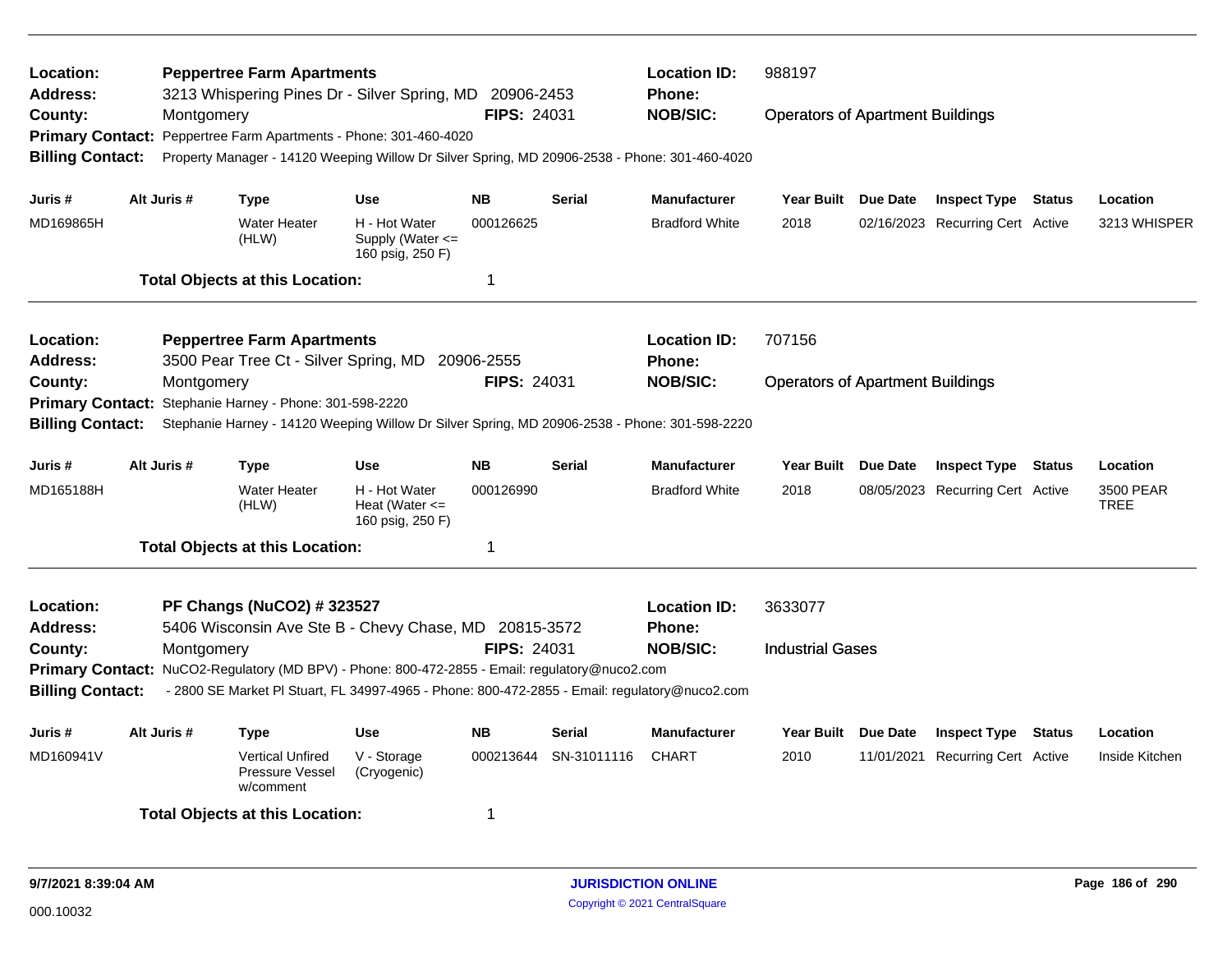| Location:<br><b>Address:</b>                                                |              |             | Picca Chicken (Arc3)<br>13000 Middlebrook Rd - Germantown, MD                                           |                                                         | 20874-2617         |               | <b>Location ID:</b><br><b>Phone:</b>                                                                                                       | 3993047                           |                 |                                  |               |              |
|-----------------------------------------------------------------------------|--------------|-------------|---------------------------------------------------------------------------------------------------------|---------------------------------------------------------|--------------------|---------------|--------------------------------------------------------------------------------------------------------------------------------------------|-----------------------------------|-----------------|----------------------------------|---------------|--------------|
| County:<br>Primary Contact: Picca Chicken (Arc3)<br><b>Billing Contact:</b> |              | Montgomery  |                                                                                                         |                                                         | <b>FIPS: 24031</b> |               | <b>NOB/SIC:</b><br>Charlie Patterson - PO Box 26269 Richmond, VA 23260-6269 - Phone: 804-644-4521 - Email: charlie.patterson@arc3gases.com | <b>Eating and Drinking Places</b> |                 |                                  |               |              |
| Juris #                                                                     |              | Alt Juris # | <b>Type</b>                                                                                             | <b>Use</b>                                              | <b>NB</b>          | <b>Serial</b> | <b>Manufacturer</b>                                                                                                                        | Year Built Due Date               |                 | <b>Inspect Type Status</b>       |               | Location     |
| MD165896V                                                                   |              |             | <b>Vertical Unfired</b><br>Pressure Vessel<br>w/comment                                                 | V - Storage<br>(Cryogenic)                              | 000130783          |               | <b>CHART</b>                                                                                                                               | 2001                              |                 | 11/19/2021 Recurring Cert Active |               | Outside rear |
|                                                                             |              |             | <b>Total Objects at this Location:</b>                                                                  |                                                         |                    |               |                                                                                                                                            |                                   |                 |                                  |               |              |
| Location:<br><b>Address:</b><br>County:<br><b>Primary Contact:</b>          |              | Montgomery  | <b>Pkwy Custom Dry Cleaners</b><br>5455 Randolph Rd - Rockville, MD<br>John Simon - Phone: 240 505 3377 | 20852-2641                                              | <b>FIPS: 24031</b> |               | <b>Location ID:</b><br><b>Phone:</b><br><b>NOB/SIC:</b>                                                                                    | 4048998                           |                 |                                  |               |              |
| <b>Billing Contact:</b>                                                     |              |             | John Simon - 5455 Randolph Rd Rockville, MD 20852-2641 - Phone: 240 505 3377                            |                                                         |                    |               |                                                                                                                                            |                                   |                 |                                  |               |              |
| Juris #                                                                     |              | Alt Juris # | <b>Type</b>                                                                                             | <b>Use</b>                                              | <b>NB</b>          | <b>Serial</b> | <b>Manufacturer</b>                                                                                                                        | <b>Year Built</b>                 | <b>Due Date</b> | <b>Inspect Type</b>              | <b>Status</b> | Location     |
| MD085561V                                                                   | $\mathbf{1}$ |             | <b>Horizontal Unfired</b><br>Pressure Vessel<br>w/comment                                               | V - Storage (NOT<br>Cryogenic)                          | 001066017          |               | Manchester                                                                                                                                 | 1992                              |                 | 02/08/2022 Recurring Cert Active |               | <b>BLRM</b>  |
| MD157479V                                                                   |              |             | <b>Vertical Unfired</b><br><b>Pressure Vessel</b><br>w/comment                                          | V - Storage (NOT<br>Cryogenic)                          | 001956717          |               | <b>CAMPBELL</b>                                                                                                                            | 2016                              |                 | 11/19/2022 Recurring Cert Active |               | <b>BLRM</b>  |
| MD159620                                                                    |              |             | <b>Vertical Fire Tube</b>                                                                               | H - Hot Water<br>Heat (Water $\leq$<br>160 psig, 250 F) | 000122722          |               | Fulton                                                                                                                                     | 2017                              |                 | 11/19/2021 Recurring Cert Active |               | <b>BLRM</b>  |
|                                                                             |              |             | <b>Total Objects at this Location:</b>                                                                  |                                                         | 3                  |               |                                                                                                                                            |                                   |                 |                                  |               |              |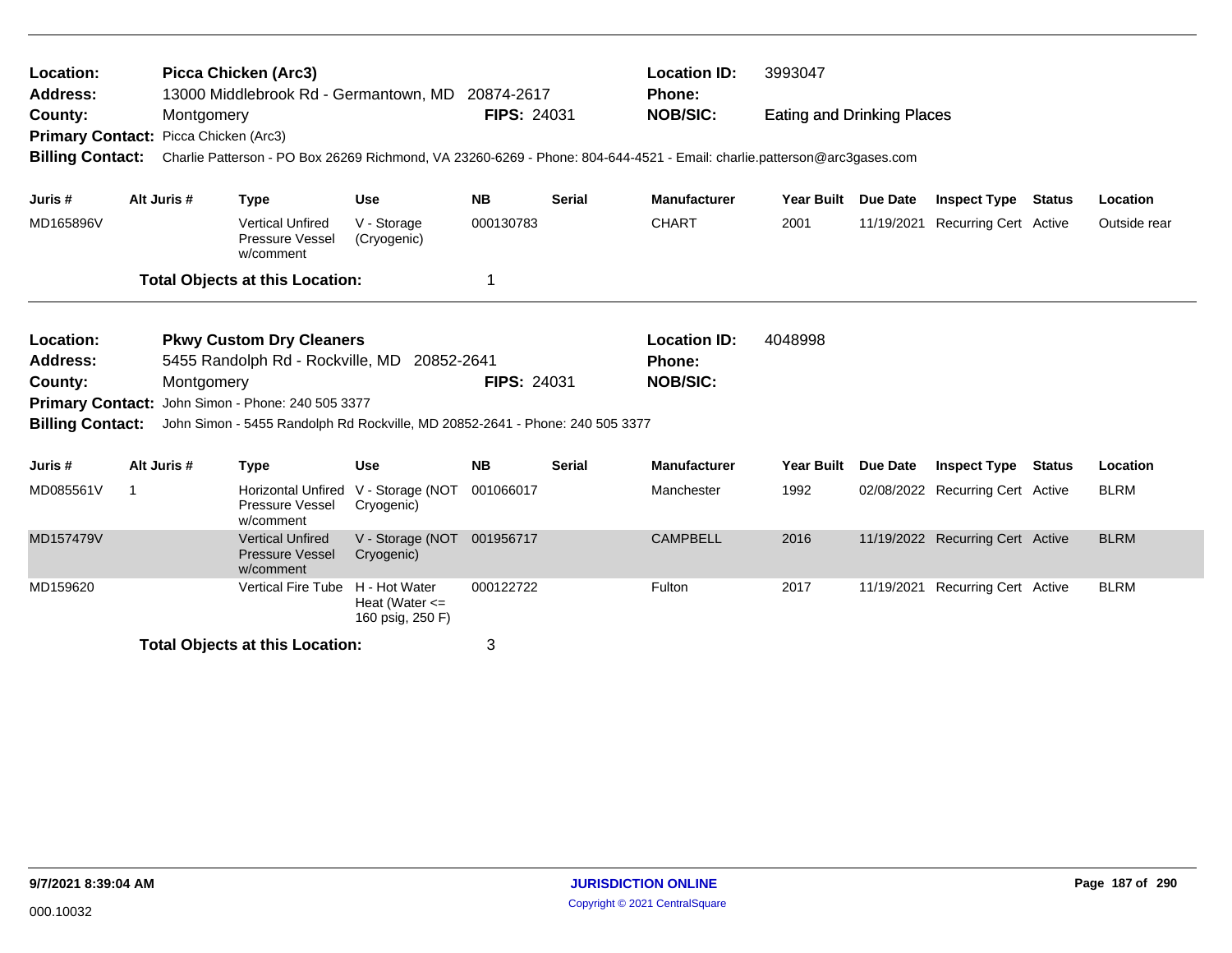| Location:                                                                                                                                                                                                                                                |                                                                                                                                                  | <b>Planet Fitness</b> |                                                                                                                                                                                         |                                                           |                    |               | <b>Location ID:</b>           | 2451356                                 |                                  |                     |
|----------------------------------------------------------------------------------------------------------------------------------------------------------------------------------------------------------------------------------------------------------|--------------------------------------------------------------------------------------------------------------------------------------------------|-----------------------|-----------------------------------------------------------------------------------------------------------------------------------------------------------------------------------------|-----------------------------------------------------------|--------------------|---------------|-------------------------------|-----------------------------------------|----------------------------------|---------------------|
| Address:<br>County:<br><b>Billing Contact:</b>                                                                                                                                                                                                           |                                                                                                                                                  | Montgomery            | 255 Muddy Branch Rd - Gaithersburg, MD 20878-3003<br>Primary Contact: Tyler Walker - Phone: 301-327-7701 - Email: tyler.walker@pfofmd.com<br>- 212 W Padonia Rd Timonium, MD 21093-2107 |                                                           | <b>FIPS: 24031</b> |               | Phone:<br><b>NOB/SIC:</b>     | <b>Variety Stores</b>                   |                                  |                     |
| Juris #                                                                                                                                                                                                                                                  |                                                                                                                                                  | Alt Juris #           | <b>Type</b>                                                                                                                                                                             | <b>Use</b>                                                | NB.                | <b>Serial</b> | <b>Manufacturer</b>           | Year Built Due Date                     | <b>Inspect Type Status</b>       | Location            |
| MD159932H                                                                                                                                                                                                                                                |                                                                                                                                                  |                       | <b>Water Tube</b><br>Coiled (NOT<br><b>Flueless Hi</b><br>Efficiency)                                                                                                                   | H - Hot Water<br>Supply (Water <=<br>160 psig, 210 F)     | 000049188          |               | A O Smith                     | 2017                                    | 04/18/2022 Recurring Cert Active | blr. rm.            |
|                                                                                                                                                                                                                                                          |                                                                                                                                                  |                       | <b>Total Objects at this Location:</b>                                                                                                                                                  |                                                           |                    |               |                               |                                         |                                  |                     |
| Location:<br><b>Address:</b>                                                                                                                                                                                                                             |                                                                                                                                                  |                       | <b>Pleasant Construction Co.</b><br>24024 Frederick Rd - Clarksburg, MD 20871-9718                                                                                                      |                                                           |                    |               | <b>Location ID:</b><br>Phone: | 721525<br>301-424-0822                  |                                  |                     |
| County:                                                                                                                                                                                                                                                  |                                                                                                                                                  | Montgomery            |                                                                                                                                                                                         |                                                           | <b>FIPS: 24031</b> |               | <b>NOB/SIC:</b>               | Manufacturing Industries, NEC           |                                  |                     |
| Primary Contact: Amy Newlin - Phone: 301-428-0800 x1091 - Cell: 301-252-6705 - Email: anewlin@pleasants.org<br>Amy Newlin - 24024 Frederick Rd Clarksburg, MD 20871-9718 - Phone: 301-428-0800 x1091 - Cell: 301-252-6705 - Email: anewlin@pleasants.org |                                                                                                                                                  |                       |                                                                                                                                                                                         |                                                           |                    |               |                               |                                         |                                  |                     |
| <b>Billing Contact:</b>                                                                                                                                                                                                                                  |                                                                                                                                                  |                       |                                                                                                                                                                                         |                                                           |                    |               |                               |                                         |                                  |                     |
| Juris #                                                                                                                                                                                                                                                  |                                                                                                                                                  | Alt Juris #           | <b>Type</b>                                                                                                                                                                             | <b>Use</b>                                                | <b>NB</b>          | <b>Serial</b> | <b>Manufacturer</b>           | Year Built Due Date                     | <b>Inspect Type Status</b>       | Location            |
| MD154661V                                                                                                                                                                                                                                                |                                                                                                                                                  |                       | Pressure Vessel<br>w/comment                                                                                                                                                            | Horizontal Unfired V - Storage (NOT<br>Cryogenic)         | 000764865          |               | <b>Steel Fab</b>              | 2015                                    | 10/12/2022 Recurring Cert Active | Outside Shed        |
| MD161789V                                                                                                                                                                                                                                                |                                                                                                                                                  |                       | <b>Vertical Unfired</b><br><b>Pressure Vessel</b><br>w/comment                                                                                                                          | V - Storage (NOT 000004419<br>Cryogenic)                  |                    |               | MI-T-M Corp                   | 2018                                    | 09/23/2022 Recurring Cert Active | <b>Outside Shed</b> |
|                                                                                                                                                                                                                                                          |                                                                                                                                                  |                       | <b>Total Objects at this Location:</b>                                                                                                                                                  |                                                           | $\overline{c}$     |               |                               |                                         |                                  |                     |
| Location:<br><b>Address:</b>                                                                                                                                                                                                                             |                                                                                                                                                  |                       | <b>Plymouth Woods Condominiums</b><br>718 College Pkwy - Rockville, MD 20850-1929                                                                                                       |                                                           |                    |               | <b>Location ID:</b><br>Phone: | 721551                                  |                                  |                     |
|                                                                                                                                                                                                                                                          |                                                                                                                                                  |                       |                                                                                                                                                                                         |                                                           | <b>FIPS: 24031</b> |               | <b>NOB/SIC:</b>               | <b>Operators of Apartment Buildings</b> |                                  |                     |
| Montgomery<br>County:<br>Primary Contact: Ralph Caudle - Phone: 301-924-4050 - Email: rcaudle@ikocommunitymanagement.com                                                                                                                                 |                                                                                                                                                  |                       |                                                                                                                                                                                         |                                                           |                    |               |                               |                                         |                                  |                     |
|                                                                                                                                                                                                                                                          | Billing Contact: Ralph Caudle - 3416 Olandwood Ct Ste 210 Olney, MD 20832-1373 - Phone: 301-924-4050 - Email: rcaudle@ikocommunitymanagement.com |                       |                                                                                                                                                                                         |                                                           |                    |               |                               |                                         |                                  |                     |
| Juris #                                                                                                                                                                                                                                                  |                                                                                                                                                  | Alt Juris #           | <b>Type</b>                                                                                                                                                                             | <b>Use</b>                                                | <b>NB</b>          | <b>Serial</b> | <b>Manufacturer</b>           | Year Built Due Date                     | <b>Inspect Type Status</b>       | Location            |
| MD145770H                                                                                                                                                                                                                                                |                                                                                                                                                  |                       | <b>Water Heater</b><br>(HLW)                                                                                                                                                            | H - Hot Water<br>Supply (Water $\leq$<br>160 psig, 210 F) | 000088075          |               | <b>Bradford White</b>         | 2009                                    | 09/22/2021 Recurring Cert Active | <b>Bldg 718</b>     |
| 9/7/2021 8:39:04 AM                                                                                                                                                                                                                                      |                                                                                                                                                  |                       |                                                                                                                                                                                         |                                                           |                    |               | <b>JURISDICTION ONLINE</b>    |                                         |                                  | Page 188 of 290     |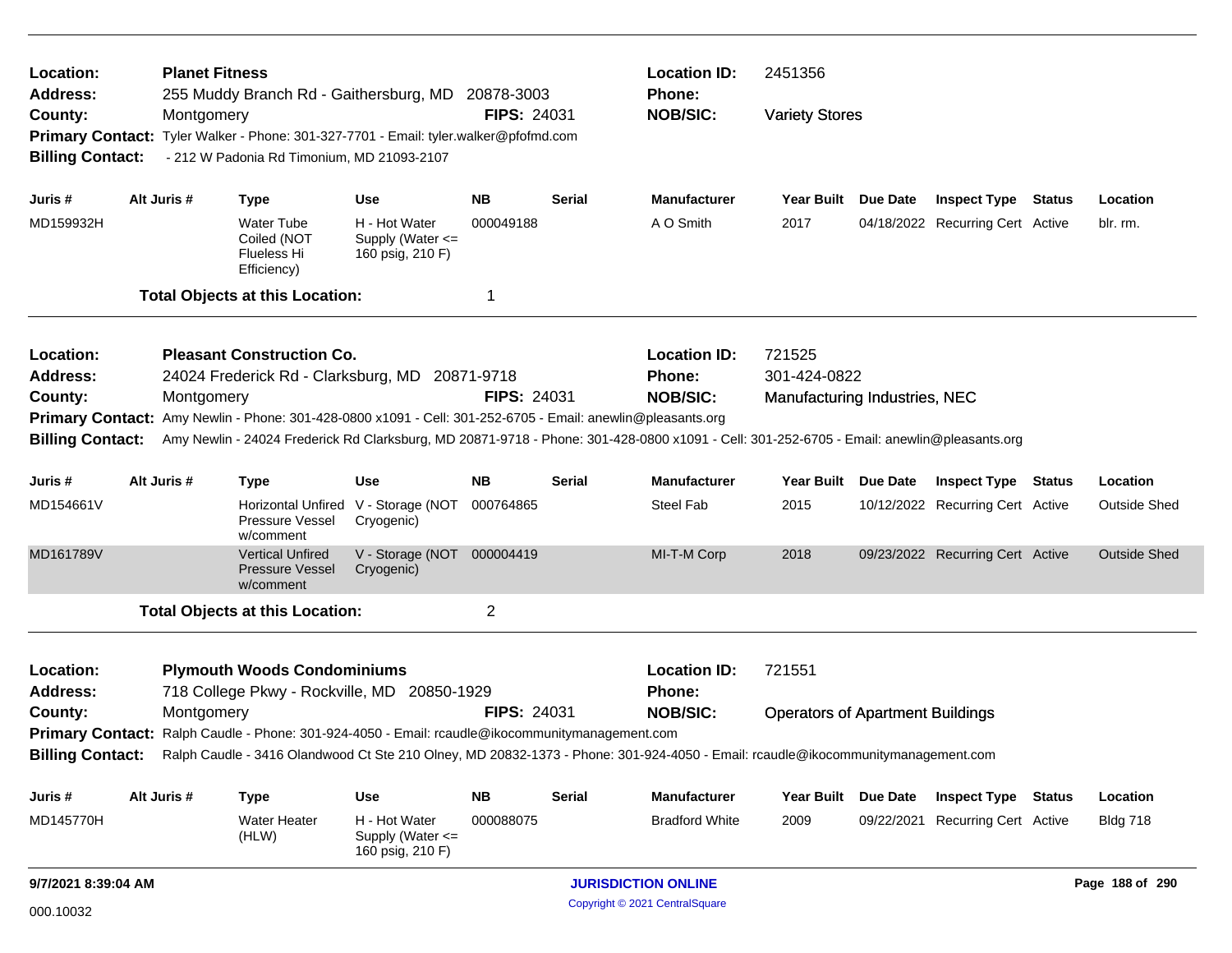| Location:<br><b>Address:</b>                 |  |             | <b>Plymouth Woods Condominiums</b>     |                                                                                                 |                    |               | <b>Location ID:</b>                                                                                                             | 721550                                  |                     |                                  |        |                 |
|----------------------------------------------|--|-------------|----------------------------------------|-------------------------------------------------------------------------------------------------|--------------------|---------------|---------------------------------------------------------------------------------------------------------------------------------|-----------------------------------------|---------------------|----------------------------------|--------|-----------------|
|                                              |  |             |                                        | 728 College Pkwy - Rockville, MD 20850-1929                                                     | <b>FIPS: 24031</b> |               | Phone:<br><b>NOB/SIC:</b>                                                                                                       |                                         |                     |                                  |        |                 |
| County:                                      |  | Montgomery  |                                        | Primary Contact: Ralph Caudle - Phone: 301-924-4050 - Email: rcaudle@ikocommunitymanagement.com |                    |               |                                                                                                                                 | <b>Operators of Apartment Buildings</b> |                     |                                  |        |                 |
| <b>Billing Contact:</b>                      |  |             |                                        |                                                                                                 |                    |               | Ralph Caudle - 3416 Olandwood Ct Ste 210 Olney, MD 20832-1373 - Phone: 301-924-4050 - Email: rcaudle@ikocommunitymanagement.com |                                         |                     |                                  |        |                 |
|                                              |  |             |                                        |                                                                                                 |                    |               |                                                                                                                                 |                                         |                     |                                  |        |                 |
| Juris #                                      |  | Alt Juris # | <b>Type</b>                            | <b>Use</b>                                                                                      | <b>NB</b>          | <b>Serial</b> | <b>Manufacturer</b>                                                                                                             |                                         | Year Built Due Date | <b>Inspect Type Status</b>       |        | Location        |
| MD149259H                                    |  |             | <b>Water Heater</b><br>(HLW)           | H - Hot Water<br>Supply (Water $\leq$<br>160 psig, 210 F)                                       | 000097549          |               | <b>Jet Glass</b>                                                                                                                | 2011                                    |                     | 09/22/2021 Recurring Cert Active |        | <b>Bldg 728</b> |
|                                              |  |             | <b>Total Objects at this Location:</b> |                                                                                                 | 1                  |               |                                                                                                                                 |                                         |                     |                                  |        |                 |
| Location:                                    |  |             | <b>Plymouth Woods Condominiums</b>     |                                                                                                 |                    |               | <b>Location ID:</b>                                                                                                             | 721552                                  |                     |                                  |        |                 |
| <b>Address:</b>                              |  |             |                                        | 738 College Pkwy - Rockville, MD 20850-1929                                                     |                    |               | <b>Phone:</b>                                                                                                                   |                                         |                     |                                  |        |                 |
| County:                                      |  | Montgomery  |                                        |                                                                                                 | <b>FIPS: 24031</b> |               | <b>NOB/SIC:</b>                                                                                                                 | <b>Operators of Apartment Buildings</b> |                     |                                  |        |                 |
| <b>Primary Contact:</b>                      |  |             |                                        | Ralph Caudle - Phone: 301-924-4050 - Email: rcaudle@ikocommunitymanagement.com                  |                    |               |                                                                                                                                 |                                         |                     |                                  |        |                 |
| <b>Billing Contact:</b>                      |  |             |                                        |                                                                                                 |                    |               | Ralph Caudle - 3416 Olandwood Ct Ste 210 Olney, MD 20832-1373 - Phone: 301-924-4050 - Email: rcaudle@ikocommunitymanagement.com |                                         |                     |                                  |        |                 |
| Juris #                                      |  | Alt Juris # | <b>Type</b>                            | <b>Use</b>                                                                                      | <b>NB</b>          | Serial        | <b>Manufacturer</b>                                                                                                             | <b>Year Built</b>                       | <b>Due Date</b>     | <b>Inspect Type</b>              | Status | Location        |
| MD145771H                                    |  |             | <b>Water Heater</b><br>(HLW)           | H - Hot Water<br>Supply (Water <=<br>160 psig, 210 F)                                           | 000091223          |               | <b>Bradford White</b>                                                                                                           | 2010                                    |                     | 09/22/2021 Recurring Cert Active |        | <b>Bldg 738</b> |
|                                              |  |             | <b>Total Objects at this Location:</b> |                                                                                                 | 1                  |               |                                                                                                                                 |                                         |                     |                                  |        |                 |
| Location:                                    |  |             | <b>Plymouth Woods Condominiums</b>     |                                                                                                 |                    |               | <b>Location ID:</b>                                                                                                             | 721553                                  |                     |                                  |        |                 |
| <b>Address:</b>                              |  |             |                                        | 758 College Pkwy - Rockville, MD 20850-1929                                                     |                    |               | <b>Phone:</b>                                                                                                                   |                                         |                     |                                  |        |                 |
| County:                                      |  | Montgomery  |                                        |                                                                                                 | <b>FIPS: 24031</b> |               | <b>NOB/SIC:</b>                                                                                                                 | <b>Operators of Apartment Buildings</b> |                     |                                  |        |                 |
| <b>Primary Contact:</b>                      |  |             |                                        | Ralph Caudle - Phone: 301-924-4050 - Email: rcaudle@ikocommunitymanagement.com                  |                    |               |                                                                                                                                 |                                         |                     |                                  |        |                 |
| <b>Billing Contact:</b>                      |  |             |                                        |                                                                                                 |                    |               | Ralph Caudle - 3416 Olandwood Ct Ste 210 Olney, MD 20832-1373 - Phone: 301-924-4050 - Email: rcaudle@ikocommunitymanagement.com |                                         |                     |                                  |        |                 |
| Alt Juris #<br>Juris #<br><b>Use</b><br>Type |  |             |                                        |                                                                                                 | <b>NB</b>          | <b>Serial</b> | <b>Manufacturer</b>                                                                                                             | <b>Year Built</b>                       | Due Date            | <b>Inspect Type</b>              | Status | Location        |
| MD159285H                                    |  |             | <b>Water Heater</b><br>(HLW)           | H - Hot Water<br>Supply (Water $\leq$<br>160 psig, 210 F)                                       | 000111098          |               | <b>Jet Glass</b>                                                                                                                | 2015                                    |                     | 10/23/2021 Recurring Cert Active |        | 2015            |
|                                              |  |             | <b>Total Objects at this Location:</b> |                                                                                                 | 1                  |               |                                                                                                                                 |                                         |                     |                                  |        |                 |
| 9/7/2021 8:39:04 AM                          |  |             |                                        |                                                                                                 |                    |               | <b>JURISDICTION ONLINE</b>                                                                                                      |                                         |                     |                                  |        | Page 189 of 290 |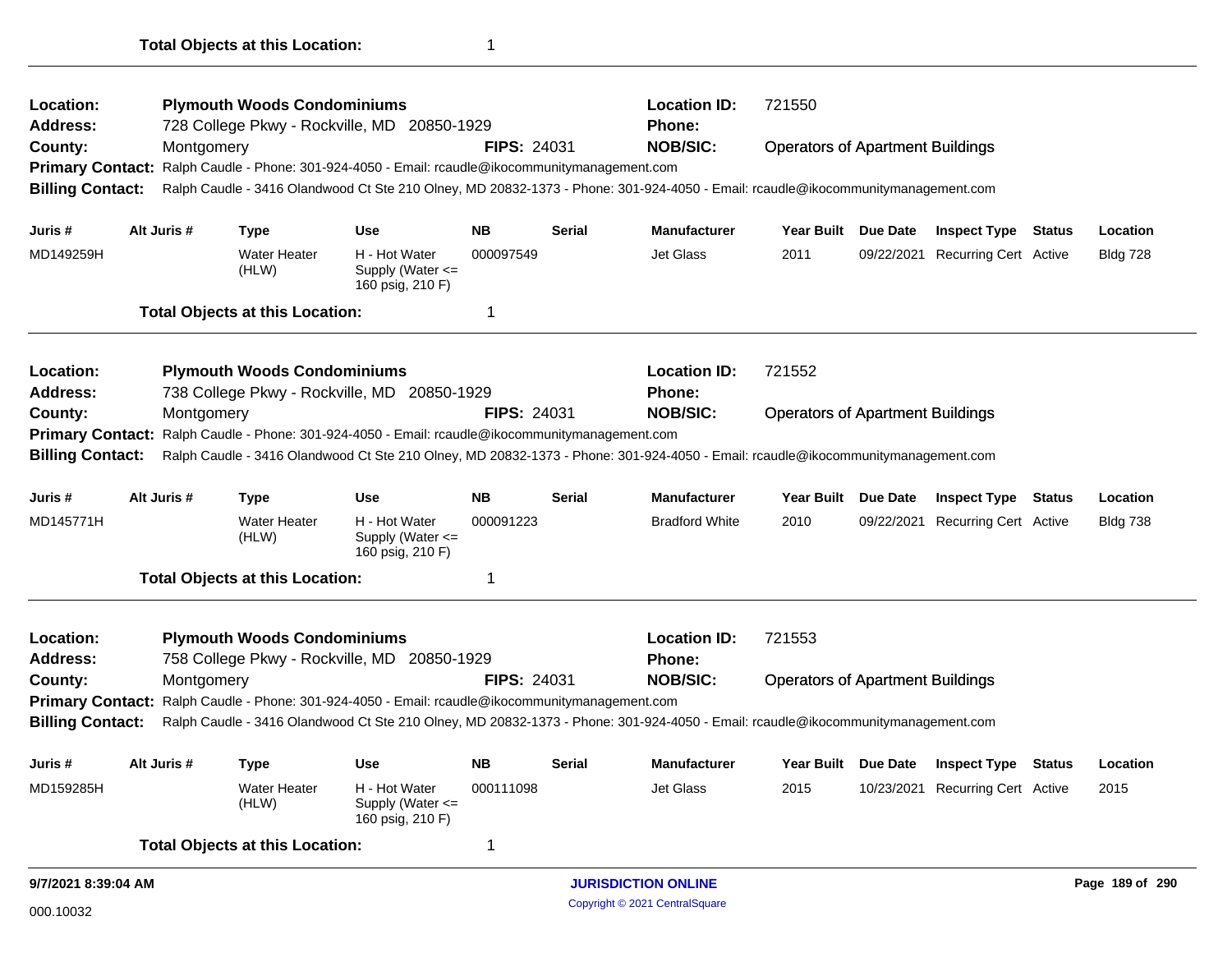| Location:<br>Address:<br>County:<br><b>Primary Contact:</b><br><b>Billing Contact:</b> | Montgomery  | <b>Plymouth Woods Condominiums</b>     | 762 Princeton PI - Rockville, MD 20850-1102<br>Ralph Caudle - Phone: 301-924-4050 - Email: rcaudle@ikocommunitymanagement.com | <b>FIPS: 24031</b> |               | <b>Location ID:</b><br><b>Phone:</b><br><b>NOB/SIC:</b><br>Ralph Caudle - 3416 Olandwood Ct Ste 210 Olney, MD 20832-1373 - Phone: 301-924-4050 - Email: rcaudle@ikocommunitymanagement.com | 721554<br><b>Operators of Apartment Buildings</b> |          |                                  |        |                 |
|----------------------------------------------------------------------------------------|-------------|----------------------------------------|-------------------------------------------------------------------------------------------------------------------------------|--------------------|---------------|--------------------------------------------------------------------------------------------------------------------------------------------------------------------------------------------|---------------------------------------------------|----------|----------------------------------|--------|-----------------|
| Juris #                                                                                | Alt Juris # | <b>Type</b>                            | <b>Use</b>                                                                                                                    | <b>NB</b>          | <b>Serial</b> | <b>Manufacturer</b>                                                                                                                                                                        | <b>Year Built</b>                                 | Due Date | <b>Inspect Type Status</b>       |        | Location        |
| MD159287H                                                                              |             | <b>Water Heater</b><br>(HLW)           | H - Hot Water<br>Supply (Water $\leq$<br>160 psig, 210 F)                                                                     | 000116771          |               | <b>Jet Glass</b>                                                                                                                                                                           | 2016                                              |          | 10/02/2021 Recurring Cert Active |        | <b>Bldg 762</b> |
|                                                                                        |             | <b>Total Objects at this Location:</b> |                                                                                                                               | $\overline{1}$     |               |                                                                                                                                                                                            |                                                   |          |                                  |        |                 |
| Location:                                                                              |             | <b>Plymouth Woods Condominiums</b>     |                                                                                                                               |                    |               | <b>Location ID:</b>                                                                                                                                                                        | 721548                                            |          |                                  |        |                 |
| <b>Address:</b>                                                                        |             |                                        | 770 Princeton PI - Rockville, MD 20850-1102                                                                                   |                    |               | <b>Phone:</b>                                                                                                                                                                              |                                                   |          |                                  |        |                 |
| County:                                                                                | Montgomery  |                                        |                                                                                                                               | <b>FIPS: 24031</b> |               | <b>NOB/SIC:</b>                                                                                                                                                                            | <b>Operators of Apartment Buildings</b>           |          |                                  |        |                 |
| <b>Primary Contact:</b><br><b>Billing Contact:</b>                                     |             |                                        | Ralph Caudle - Phone: 301-924-4050 - Email: rcaudle@ikocommunitymanagement.com                                                |                    |               | Ralph Caudle - 3416 Olandwood Ct Ste 210 Olney, MD 20832-1373 - Phone: 301-924-4050 - Email: rcaudle@ikocommunitymanagement.com                                                            |                                                   |          |                                  |        |                 |
| Juris #                                                                                | Alt Juris # | Type                                   | <b>Use</b>                                                                                                                    | <b>NB</b>          | <b>Serial</b> | <b>Manufacturer</b>                                                                                                                                                                        | Year Built Due Date                               |          | <b>Inspect Type</b>              | Status | Location        |
| MD159288H                                                                              |             | <b>Water Heater</b><br>(HLW)           | H - Hot Water<br>Supply (Water <=<br>160 psig, 210 F)                                                                         | 000113413          |               | <b>Jet Glass</b>                                                                                                                                                                           | 2015                                              |          | 10/02/2021 Recurring Cert Active |        | <b>Bldg 770</b> |
|                                                                                        |             | <b>Total Objects at this Location:</b> |                                                                                                                               | $\mathbf 1$        |               |                                                                                                                                                                                            |                                                   |          |                                  |        |                 |
| Location:<br><b>Address:</b>                                                           |             | <b>Plymouth Woods Condominiums</b>     | 798 Princeton PI - Rockville, MD 20850-1102                                                                                   |                    |               | <b>Location ID:</b><br><b>Phone:</b>                                                                                                                                                       | 3645977                                           |          |                                  |        |                 |
| County:                                                                                | Montgomery  |                                        |                                                                                                                               | <b>FIPS: 24031</b> |               | <b>NOB/SIC:</b>                                                                                                                                                                            | <b>Operators of Apartment Buildings</b>           |          |                                  |        |                 |
| <b>Primary Contact:</b>                                                                |             |                                        | Ralph Caudle - Phone: 301-924-4050 - Email: rcaudle@ikocommunitymanagement.com                                                |                    |               |                                                                                                                                                                                            |                                                   |          |                                  |        |                 |
| <b>Billing Contact:</b>                                                                |             |                                        |                                                                                                                               |                    |               | Ralph Caudle - 3416 Olandwood Ct Ste 210 Olney, MD 20832-1373 - Phone: 301-924-4050 - Email: rcaudle@ikocommunitymanagement.com                                                            |                                                   |          |                                  |        |                 |
| Juris #                                                                                | Alt Juris # | <b>Type</b>                            | <b>Use</b>                                                                                                                    | <b>NB</b>          | <b>Serial</b> | <b>Manufacturer</b>                                                                                                                                                                        | <b>Year Built</b>                                 | Due Date | <b>Inspect Type Status</b>       |        | Location        |
| MD155129H                                                                              |             | <b>Water Heater</b><br>(HLW)           | H - Hot Water<br>Supply (Water <=<br>160 psig, 250 F)                                                                         | 000109626          |               | <b>Jet Glass</b>                                                                                                                                                                           | 2014                                              |          | 09/15/2021 Recurring Cert Active |        | <b>Bldg 798</b> |
|                                                                                        |             | <b>Total Objects at this Location:</b> |                                                                                                                               | -1                 |               |                                                                                                                                                                                            |                                                   |          |                                  |        |                 |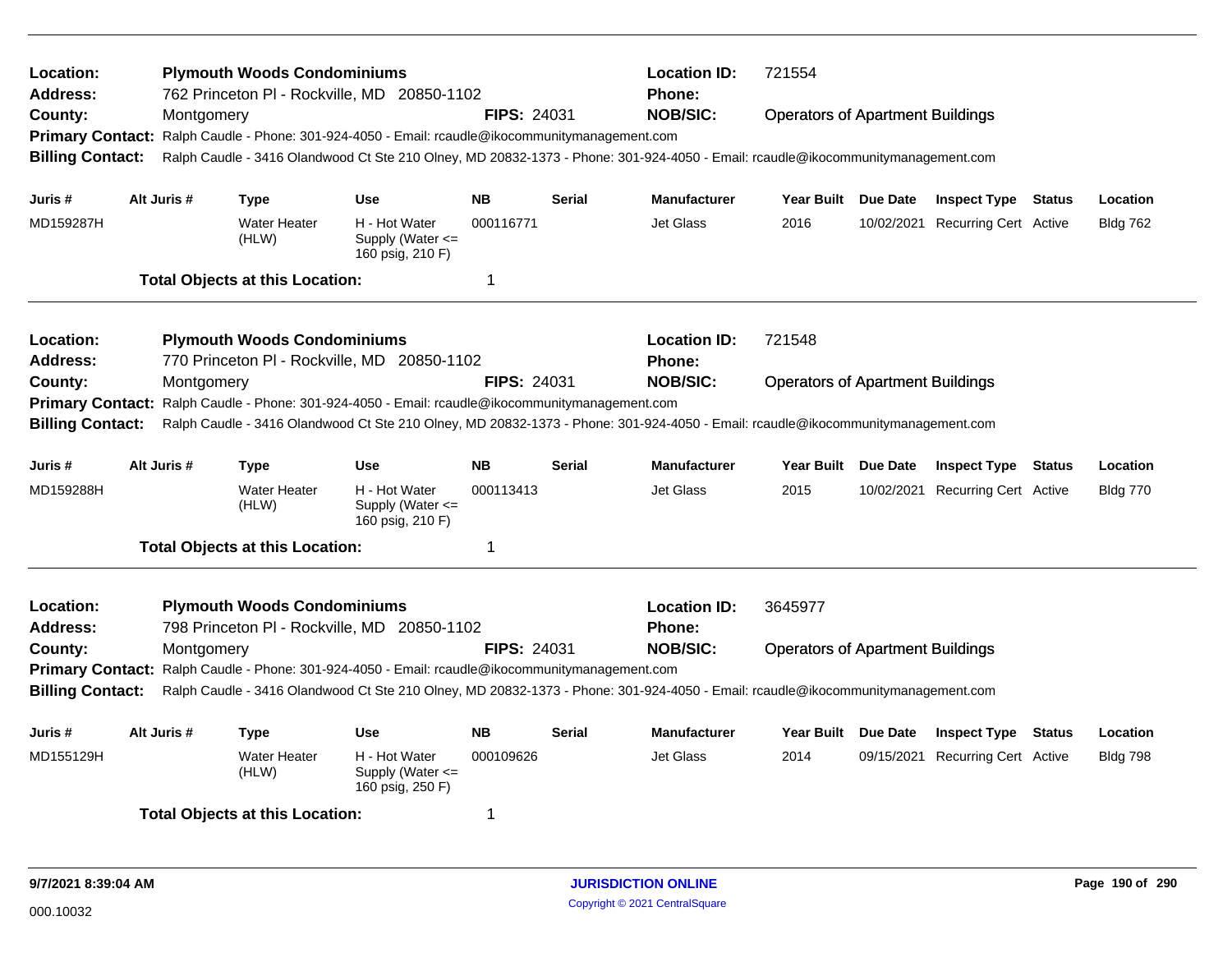| Location:<br>Address:<br>County:<br><b>Primary Contact:</b><br><b>Billing Contact:</b> |                                                                                                                                                                                                                                                                                                                                                                                                                                               | Montgomery  | <b>Plymouth Woods Condominiums</b>                                             | 804 College Pkwy - Rockville, MD 20850-1931<br>Ralph Caudle - Phone: 301-924-4050 - Email: rcaudle@ikocommunitymanagement.com | <b>FIPS: 24031</b>                  |               | <b>Location ID:</b><br><b>Phone:</b><br><b>NOB/SIC:</b><br>Ralph Caudle - 3416 Olandwood Ct Ste 210 Olney, MD 20832-1373 - Phone: 301-924-4050 - Email: rcaudle@ikocommunitymanagement.com | 721559<br><b>Operators of Apartment Buildings</b>                 |                 |                                                                                                    |        |                                             |
|----------------------------------------------------------------------------------------|-----------------------------------------------------------------------------------------------------------------------------------------------------------------------------------------------------------------------------------------------------------------------------------------------------------------------------------------------------------------------------------------------------------------------------------------------|-------------|--------------------------------------------------------------------------------|-------------------------------------------------------------------------------------------------------------------------------|-------------------------------------|---------------|--------------------------------------------------------------------------------------------------------------------------------------------------------------------------------------------|-------------------------------------------------------------------|-----------------|----------------------------------------------------------------------------------------------------|--------|---------------------------------------------|
| Juris #<br>MD145769H                                                                   |                                                                                                                                                                                                                                                                                                                                                                                                                                               | Alt Juris # | <b>Type</b><br>Water Heater<br>(HLW)<br><b>Total Objects at this Location:</b> | <b>Use</b><br>H - Hot Water<br>Supply (Water <=<br>160 psig, 210 F)                                                           | <b>NB</b><br>000091079<br>-1        | <b>Serial</b> | <b>Manufacturer</b><br><b>Bradford White</b>                                                                                                                                               | Year Built Due Date<br>2010                                       | 09/22/2021      | <b>Inspect Type Status</b><br><b>Recurring Cert Active</b>                                         |        | Location<br><b>Bldg 804</b>                 |
| Location:<br>Address:<br>County:<br><b>Primary Contact:</b><br><b>Billing Contact:</b> |                                                                                                                                                                                                                                                                                                                                                                                                                                               | Montgomery  | <b>Plymouth Woods Condominiums</b>                                             | 806 College Pkwy - Rockville, MD 20850-1931<br>Ralph Caudle - Phone: 301-924-4050 - Email: rcaudle@ikocommunitymanagement.com | <b>FIPS: 24031</b>                  |               | <b>Location ID:</b><br><b>Phone:</b><br><b>NOB/SIC:</b><br>Ralph Caudle - 3416 Olandwood Ct Ste 210 Olney, MD 20832-1373 - Phone: 301-924-4050 - Email: rcaudle@ikocommunitymanagement.com | 721560<br>301-924-4050<br><b>Operators of Apartment Buildings</b> |                 |                                                                                                    |        |                                             |
| Juris #<br>MD149260H                                                                   |                                                                                                                                                                                                                                                                                                                                                                                                                                               | Alt Juris # | <b>Type</b><br>Water Heater<br>(HLW)                                           | <b>Use</b><br>H - Hot Water<br>Supply (Water <=<br>160 psig, 210 F)                                                           | <b>NB</b><br>000103804<br>-1        | <b>Serial</b> | <b>Manufacturer</b><br>Jet Glass                                                                                                                                                           | Year Built<br>2013                                                | <b>Due Date</b> | <b>Inspect Type</b><br>09/15/2021 Recurring Cert Active                                            | Status | Location<br>bldg 806                        |
| Location:<br>Address:<br>County:                                                       | <b>Total Objects at this Location:</b><br><b>Plymouth Woods Condominiums</b><br>854 College Parkway - Rockville, MD 20850-1934<br><b>FIPS: 24031</b><br>Montgomery<br><b>Primary Contact:</b><br>Ralph Caudle - Phone: 301-924-4050 - Email: rcaudle@ikocommunitymanagement.com<br><b>Billing Contact:</b><br>Ralph Caudle - 3416 Olandwood Ct Ste 210 Olney, MD 20832-1373 - Phone: 301-924-4050 - Email: rcaudle@ikocommunitymanagement.com |             |                                                                                |                                                                                                                               |                                     |               | <b>Location ID:</b><br><b>Phone:</b><br><b>NOB/SIC:</b>                                                                                                                                    | 721561<br><b>Operators of Apartment Buildings</b>                 |                 |                                                                                                    |        |                                             |
| Juris #<br>MD153953H<br>MD165186H                                                      |                                                                                                                                                                                                                                                                                                                                                                                                                                               | Alt Juris # | <b>Type</b><br>Water Heater<br>(HLW)<br><b>Water Heater</b><br>(HLW)           | <b>Use</b><br>H - Hot Water<br>Supply (Water <=<br>160 psig, 210 F)<br>H - Hot Water<br>Supply (Water <=                      | <b>NB</b><br>000111092<br>000127094 | <b>Serial</b> | <b>Manufacturer</b><br>Jet Glass<br><b>Bradford White</b>                                                                                                                                  | Year Built Due Date<br>2015<br>2018                               |                 | <b>Inspect Type Status</b><br>09/15/2021 Recurring Cert Active<br>09/05/2021 Recurring Cert Active |        | Location<br><b>Bldg 854</b><br>Basement 854 |
|                                                                                        |                                                                                                                                                                                                                                                                                                                                                                                                                                               |             |                                                                                | 160 psig, 210 F)                                                                                                              |                                     |               |                                                                                                                                                                                            |                                                                   |                 |                                                                                                    |        |                                             |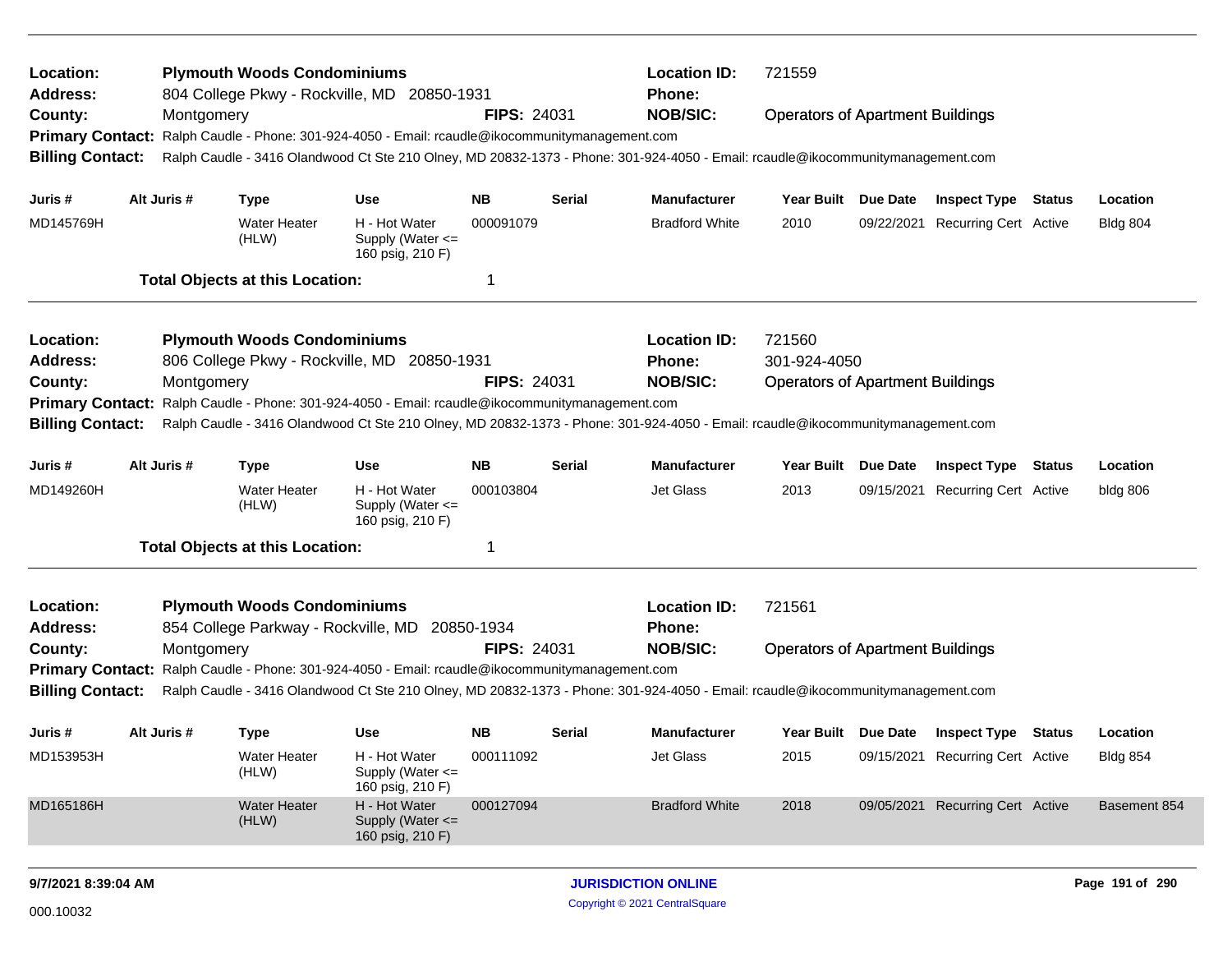| Location:<br><b>Address:</b><br>County:<br><b>Billing Contact:</b> | Montgomery  | <b>Plymouth Woods Condominiums</b><br>862 College Pkwy - Rockville, MD 20850-1938<br>Primary Contact: Ralph Caudle - Phone: 301-924-4050 - Email: rcaudle@ikocommunitymanagement.com<br>Ralph Caudle - 3416 Olandwood Ct Ste 210 Olney, MD 20832-1373 - Phone: 301-924-4050 - Email: rcaudle@ikocommunitymanagement.com |                                                           | <b>FIPS: 24031</b> |               | <b>Location ID:</b><br><b>Phone:</b><br><b>NOB/SIC:</b> | 721562<br>301-924-4050<br><b>Operators of Apartment Buildings</b> |                 |                              |               |                 |
|--------------------------------------------------------------------|-------------|-------------------------------------------------------------------------------------------------------------------------------------------------------------------------------------------------------------------------------------------------------------------------------------------------------------------------|-----------------------------------------------------------|--------------------|---------------|---------------------------------------------------------|-------------------------------------------------------------------|-----------------|------------------------------|---------------|-----------------|
| Juris #                                                            | Alt Juris # | <b>Type</b>                                                                                                                                                                                                                                                                                                             | <b>Use</b>                                                | <b>NB</b>          | <b>Serial</b> | <b>Manufacturer</b>                                     | <b>Year Built</b>                                                 | <b>Due Date</b> | <b>Inspect Type</b>          | Status        | Location        |
| MD159474H                                                          |             | <b>Water Heater</b><br>(HLW)                                                                                                                                                                                                                                                                                            | H - Hot Water<br>Supply (Water <=<br>160 psig, 210 F)     | 000119680          |               | Jet Glass                                               | 2016                                                              | 10/02/2021      | <b>Recurring Cert Active</b> |               | <b>Bldg 862</b> |
| MD159475H                                                          |             | <b>Water Heater</b><br>(HLW)                                                                                                                                                                                                                                                                                            | H - Hot Water<br>Supply (Water <=<br>160 psig, 210 F)     | 000111789          |               | <b>Jet Glass</b>                                        | 2015                                                              | 10/02/2021      | Recurring Cert Active        |               | <b>Bldg 862</b> |
|                                                                    |             | <b>Total Objects at this Location:</b>                                                                                                                                                                                                                                                                                  |                                                           | $\overline{2}$     |               |                                                         |                                                                   |                 |                              |               |                 |
| Location:<br><b>Address:</b>                                       |             | <b>Plymouth Woods Condominiums</b><br>872 College Pkwy - Rockville, MD 20850-1943                                                                                                                                                                                                                                       |                                                           |                    |               | <b>Location ID:</b><br><b>Phone:</b>                    | 721563                                                            |                 |                              |               |                 |
| County:                                                            | Montgomery  |                                                                                                                                                                                                                                                                                                                         |                                                           | <b>FIPS: 24031</b> |               | <b>NOB/SIC:</b>                                         | <b>Operators of Apartment Buildings</b>                           |                 |                              |               |                 |
| <b>Billing Contact:</b>                                            |             | <b>Primary Contact:</b> Ralph Caudle - Phone: 301-924-4050 - Email: rcaudle@ikocommunitymanagement.com<br>Ralph Caudle - 3416 Olandwood Ct Ste 210 Olney, MD 20832-1373 - Phone: 301-924-4050 - Email: rcaudle@ikocommunitymanagement.com                                                                               |                                                           |                    |               |                                                         |                                                                   |                 |                              |               |                 |
| Juris #                                                            | Alt Juris # | <b>Type</b>                                                                                                                                                                                                                                                                                                             | <b>Use</b>                                                | <b>NB</b>          | <b>Serial</b> | <b>Manufacturer</b>                                     | <b>Year Built</b>                                                 | <b>Due Date</b> | <b>Inspect Type</b>          | <b>Status</b> | Location        |
| MD149261H                                                          |             | <b>Water Heater</b><br>(HLW)                                                                                                                                                                                                                                                                                            | H - Hot Water<br>Supply (Water $\leq$<br>160 psig, 210 F) | 000098506          |               | <b>JETGLASS</b>                                         | 2012                                                              | 09/23/2021      | Recurring Cert Active        |               | <b>Bldg 872</b> |
| MD149262H                                                          |             | <b>Horizontal Water</b><br>Tube                                                                                                                                                                                                                                                                                         | H - Hot Water<br>Supply (Water <=<br>160 psig, 210 F)     | 000098505          |               | <b>JETGLASS</b>                                         | 2012                                                              | 09/23/2021      | <b>Recurring Cert Active</b> |               | bldg 872        |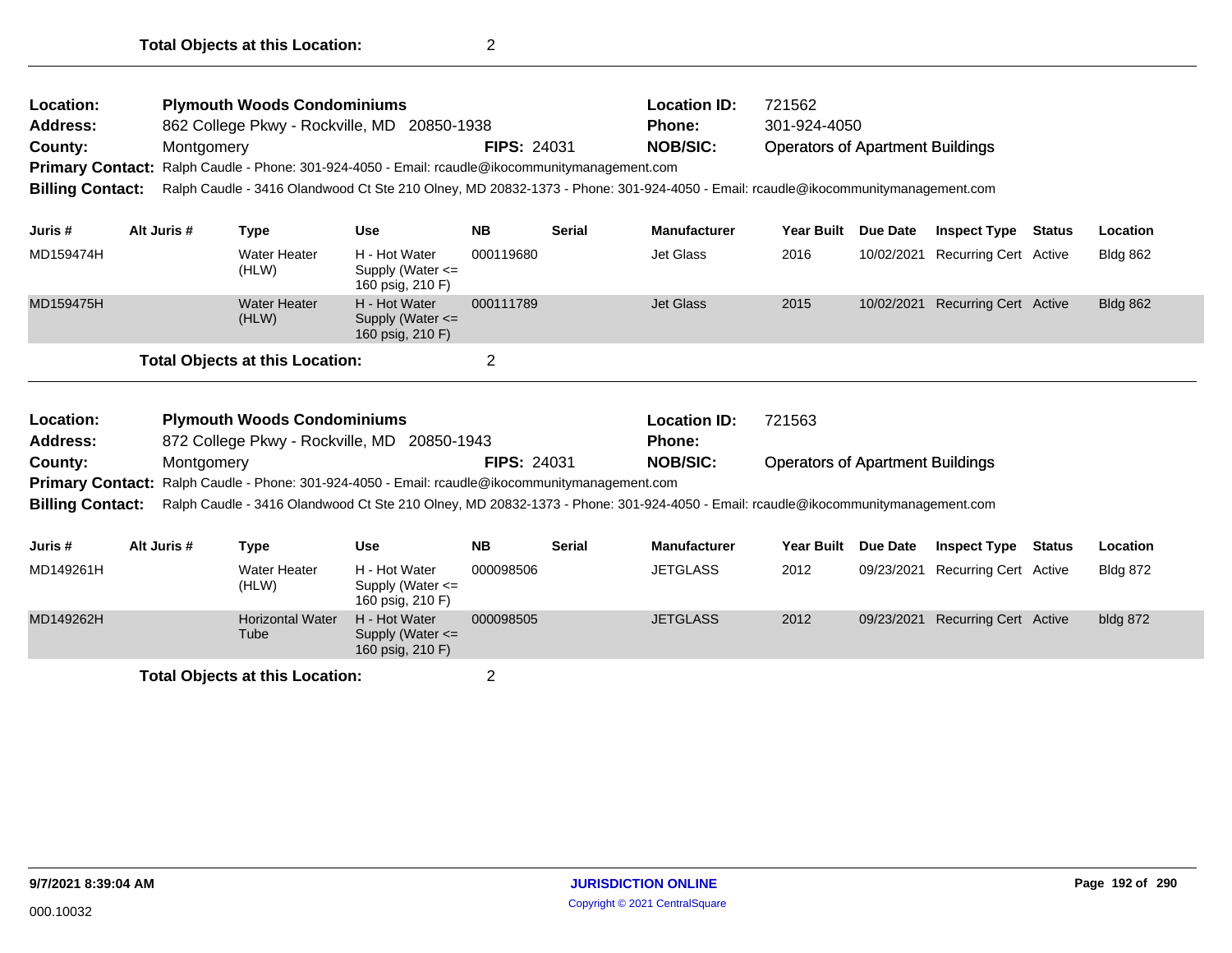| <b>Address:</b>                                    |                                                                                                                                                            | <b>Plymouth Woods Condominiums</b><br>882 College Parkway - Rockville, MD |                                                                                                                                 | 20850-1948         |               | <b>Location ID:</b><br><b>Phone:</b> | 721564                                  |                                         |                                      |               |                 |  |  |
|----------------------------------------------------|------------------------------------------------------------------------------------------------------------------------------------------------------------|---------------------------------------------------------------------------|---------------------------------------------------------------------------------------------------------------------------------|--------------------|---------------|--------------------------------------|-----------------------------------------|-----------------------------------------|--------------------------------------|---------------|-----------------|--|--|
| County:                                            | Montgomery                                                                                                                                                 |                                                                           |                                                                                                                                 | <b>FIPS: 24031</b> |               | <b>NOB/SIC:</b>                      | <b>Operators of Apartment Buildings</b> |                                         |                                      |               |                 |  |  |
| <b>Primary Contact:</b>                            |                                                                                                                                                            |                                                                           | Ralph Caudle - Phone: 301-924-4050 - Email: rcaudle@ikocommunitymanagement.com                                                  |                    |               |                                      |                                         |                                         |                                      |               |                 |  |  |
| <b>Billing Contact:</b>                            |                                                                                                                                                            |                                                                           | Ralph Caudle - 3416 Olandwood Ct Ste 210 Olney, MD 20832-1373 - Phone: 301-924-4050 - Email: rcaudle@ikocommunitymanagement.com |                    |               |                                      |                                         |                                         |                                      |               |                 |  |  |
|                                                    |                                                                                                                                                            |                                                                           |                                                                                                                                 |                    |               |                                      |                                         |                                         |                                      |               |                 |  |  |
| Juris #                                            | Alt Juris #                                                                                                                                                | <b>Type</b>                                                               | <b>Use</b>                                                                                                                      | <b>NB</b>          | <b>Serial</b> | <b>Manufacturer</b>                  | Year Built Due Date                     |                                         | <b>Inspect Type Status</b>           |               | Location        |  |  |
| MD149264H                                          |                                                                                                                                                            | <b>Water Heater</b><br>(HLW)                                              | H - Hot Water<br>Supply (Water $\leq$<br>160 psig, 210 F)                                                                       | 000089835          |               | <b>Bradford White</b>                | 2010                                    | 09/23/2021                              | Recurring Cert Active                |               | <b>Bldg 882</b> |  |  |
| MD159289H                                          |                                                                                                                                                            | <b>Water Heater</b><br>(HLW)                                              | H - Hot Water<br>Supply (Water $\leq$<br>160 psig, 210 F)                                                                       | 000121330          |               | <b>Jet Glass</b>                     | 2017                                    |                                         | 10/23/2021 Recurring Cert Active     |               | <b>Blrm 882</b> |  |  |
|                                                    |                                                                                                                                                            | <b>Total Objects at this Location:</b>                                    |                                                                                                                                 | $\overline{2}$     |               |                                      |                                         |                                         |                                      |               |                 |  |  |
| Location:<br><b>Address:</b>                       |                                                                                                                                                            | <b>Plymouth Woods Condominiums</b>                                        | 888 College Parkway - Rockville, MD 20850-1931                                                                                  |                    |               | <b>Location ID:</b><br><b>Phone:</b> | 721565                                  |                                         |                                      |               |                 |  |  |
| County:                                            | Montgomery                                                                                                                                                 |                                                                           |                                                                                                                                 | <b>FIPS: 24031</b> |               | <b>NOB/SIC:</b>                      |                                         | <b>Operators of Apartment Buildings</b> |                                      |               |                 |  |  |
|                                                    |                                                                                                                                                            |                                                                           | Primary Contact: Ralph Caudle - Phone: 301-924-4050 - Email: rcaudle@ikocommunitymanagement.com                                 |                    |               |                                      |                                         |                                         |                                      |               |                 |  |  |
|                                                    |                                                                                                                                                            |                                                                           |                                                                                                                                 |                    |               |                                      |                                         |                                         |                                      |               |                 |  |  |
|                                                    | <b>Billing Contact:</b><br>Ralph Caudle - 3416 Olandwood Ct Ste 210 Olney, MD 20832-1373 - Phone: 301-924-4050 - Email: rcaudle@ikocommunitymanagement.com |                                                                           |                                                                                                                                 |                    |               |                                      |                                         |                                         |                                      |               |                 |  |  |
|                                                    |                                                                                                                                                            |                                                                           |                                                                                                                                 |                    |               |                                      |                                         |                                         |                                      |               |                 |  |  |
| Juris #                                            | Alt Juris #                                                                                                                                                | <b>Type</b>                                                               | <b>Use</b>                                                                                                                      | <b>NB</b>          | <b>Serial</b> | <b>Manufacturer</b>                  | Year Built Due Date                     |                                         | <b>Inspect Type</b>                  | <b>Status</b> | Location        |  |  |
| MD165185H                                          |                                                                                                                                                            | <b>Water Heater</b><br>(HLW)                                              | H - Hot Water<br>Supply (Water <=<br>160 psig, 210 F)                                                                           | 000130850          |               | <b>Bradford White</b>                | 2019                                    |                                         | 09/05/2021 Recurring Cert Active     |               | <b>Bldg 888</b> |  |  |
|                                                    |                                                                                                                                                            | <b>Total Objects at this Location:</b>                                    |                                                                                                                                 | 1                  |               |                                      |                                         |                                         |                                      |               |                 |  |  |
| Location:                                          | PMS, Inc.                                                                                                                                                  |                                                                           |                                                                                                                                 |                    |               | <b>Location ID:</b>                  | 720553                                  |                                         |                                      |               |                 |  |  |
| <b>Address:</b>                                    |                                                                                                                                                            |                                                                           | 1107 Spring St - Silver Spring, MD 20910-4027                                                                                   |                    |               | <b>Phone:</b>                        |                                         |                                         |                                      |               |                 |  |  |
| County:                                            | Montgomery                                                                                                                                                 |                                                                           | Ron Johnson - Phone: 240-821-1969 - Cell: 301-357-0337 - Email: RJohnson@unither.com                                            | <b>FIPS: 24031</b> |               | <b>NOB/SIC:</b>                      |                                         |                                         | Holding and other investment offices |               |                 |  |  |
| <b>Primary Contact:</b><br><b>Billing Contact:</b> |                                                                                                                                                            |                                                                           | Tony Bryk - 1107 Spring St Silver Spring, MD 20910-4027 - Phone: 3015870800                                                     |                    |               |                                      |                                         |                                         |                                      |               |                 |  |  |
|                                                    |                                                                                                                                                            |                                                                           |                                                                                                                                 |                    |               |                                      |                                         |                                         |                                      |               |                 |  |  |
| Juris #                                            | Alt Juris #                                                                                                                                                | Type                                                                      | <b>Use</b>                                                                                                                      | <b>NB</b>          | <b>Serial</b> | <b>Manufacturer</b>                  | Year Built Due Date                     |                                         | <b>Inspect Type</b>                  | <b>Status</b> | Location        |  |  |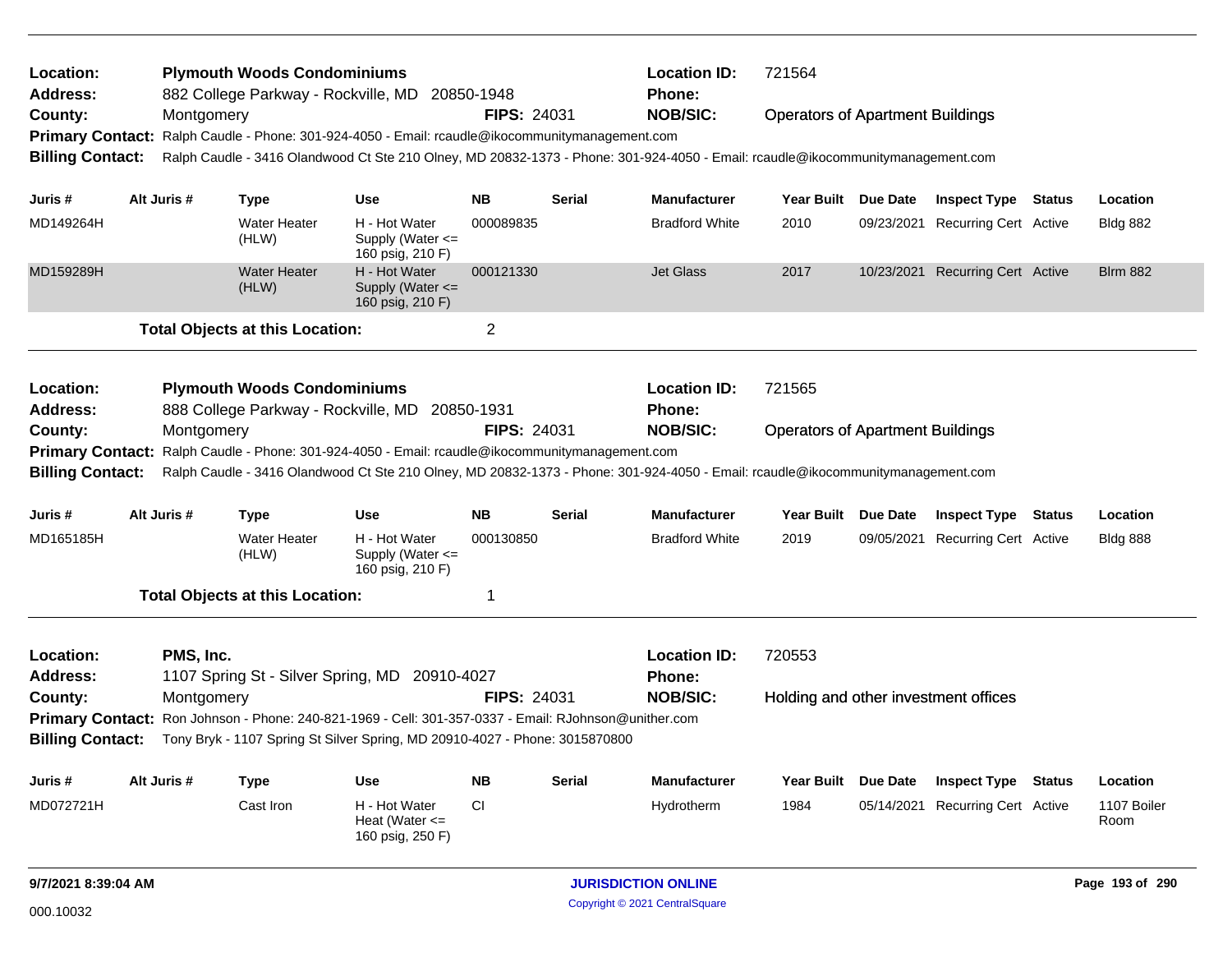| Location:<br>Address:<br>County:<br><b>Billing Contact:</b>                                                                                                                                                                                                                                                                                                                           |  | Popeyes(Arc3)<br>Montgomery | 3410 Olney Laytonsville Rd - Olney, MD 20832-1734<br>Primary Contact: Charlie Patterson - Phone: 804-644-4521 - Email: charlie.patterson@arc3gases.com |                                            | <b>FIPS: 24031</b> |        | <b>Location ID:</b><br>Phone:<br><b>NOB/SIC:</b>                                                                                                                                                                                                                                                                                         | 4048336<br>Charlie Patterson - PO Box 26269 Richmond, VA 23260-6269 - Phone: 804-644-4521 - Email: charlie.patterson@arc3gases.com |          |                                  |  |                                    |  |
|---------------------------------------------------------------------------------------------------------------------------------------------------------------------------------------------------------------------------------------------------------------------------------------------------------------------------------------------------------------------------------------|--|-----------------------------|--------------------------------------------------------------------------------------------------------------------------------------------------------|--------------------------------------------|--------------------|--------|------------------------------------------------------------------------------------------------------------------------------------------------------------------------------------------------------------------------------------------------------------------------------------------------------------------------------------------|------------------------------------------------------------------------------------------------------------------------------------|----------|----------------------------------|--|------------------------------------|--|
| Juris #                                                                                                                                                                                                                                                                                                                                                                               |  | Alt Juris #                 | <b>Type</b>                                                                                                                                            | Use                                        | NB.                | Serial | <b>Manufacturer</b>                                                                                                                                                                                                                                                                                                                      | Year Built Due Date                                                                                                                |          | <b>Inspect Type Status</b>       |  | Location                           |  |
| MD167742V                                                                                                                                                                                                                                                                                                                                                                             |  |                             | <b>Vertical Unfired</b><br><b>Pressure Vessel</b><br>w/comment                                                                                         | V - Storage<br>(Cryogenic)                 | 000009540          |        | Taylor                                                                                                                                                                                                                                                                                                                                   | 1992                                                                                                                               |          | 11/24/2022 Recurring Cert Active |  | Outside                            |  |
|                                                                                                                                                                                                                                                                                                                                                                                       |  |                             | <b>Total Objects at this Location:</b>                                                                                                                 |                                            | 1                  |        |                                                                                                                                                                                                                                                                                                                                          |                                                                                                                                    |          |                                  |  |                                    |  |
| <b>Potomac BP</b><br>Location:<br><b>Address:</b><br>10140 River Rd - Potomac, MD 20854-4903<br>County:<br><b>FIPS: 24031</b><br>Montgomery<br>Brian Hannam - Phone: 301-299-8400 - Email: potomacbp1@comcast.net<br><b>Primary Contact:</b><br><b>Billing Contact:</b><br>Brian Hannam - 10140 River Rd Potomac, MD 20854-4903 - Phone: 301-299-8400 - Email: potomacbp1@comcast.net |  |                             |                                                                                                                                                        |                                            |                    |        | <b>Location ID:</b><br><b>Phone:</b><br><b>NOB/SIC:</b>                                                                                                                                                                                                                                                                                  | 730582<br>301-299-8400<br><b>Gas and Other Services Combined</b>                                                                   |          |                                  |  |                                    |  |
| Juris #                                                                                                                                                                                                                                                                                                                                                                               |  | Alt Juris #                 | <b>Type</b>                                                                                                                                            | <b>Use</b>                                 | <b>NB</b>          | Serial | <b>Manufacturer</b>                                                                                                                                                                                                                                                                                                                      | <b>Year Built</b>                                                                                                                  | Due Date | <b>Inspect Type Status</b>       |  | Location                           |  |
| MD114746V                                                                                                                                                                                                                                                                                                                                                                             |  |                             | <b>Vertical Unfired</b><br><b>Pressure Vessel</b><br>w/comment                                                                                         | V - Storage (NOT<br>Cryogenic)             | 001112947          |        | Manchester                                                                                                                                                                                                                                                                                                                               | 1993                                                                                                                               |          | 03/24/2023 Recurring Cert Active |  | Storage Room                       |  |
|                                                                                                                                                                                                                                                                                                                                                                                       |  |                             | <b>Total Objects at this Location:</b>                                                                                                                 |                                            | 1                  |        |                                                                                                                                                                                                                                                                                                                                          |                                                                                                                                    |          |                                  |  |                                    |  |
| Location:<br><b>Address:</b><br>County:<br><b>Billing Contact:</b>                                                                                                                                                                                                                                                                                                                    |  | Montgomery                  | <b>Potomac Oaks Condominiums</b><br>766 Quince Orchard Blvd - Gaithersburg, MD 20878-1506<br>nntnmarnakernndne@nmail rnm                               |                                            | <b>FIPS: 24031</b> |        | <b>Location ID:</b><br><b>Phone:</b><br><b>NOB/SIC:</b><br>Primary Contact: Michael Smith - Phone: 301-982-9797/301-987-0071 - Cell: 240 620 7503 - Email: potomacoakscondos@gmail.com<br>MICNAEL SMITH - 180 QUINCE OFCHAFA BIVA KM BOIIEF GAITHETSDUFG, MD ZU818-1500 - PHONE: 301-982-91911301-981-0011 - GEII: Z40 0Z0 1503 - EMAII: | 2520394<br>301-987-0071<br><b>Operators of Apartment Buildings</b>                                                                 |          |                                  |  |                                    |  |
| Juris #                                                                                                                                                                                                                                                                                                                                                                               |  | Alt Juris #                 | Type                                                                                                                                                   | <b>Use</b>                                 | <b>NB</b>          | Serial | <b>Manufacturer</b>                                                                                                                                                                                                                                                                                                                      | Year Built Due Date                                                                                                                |          | <b>Inspect Type Status</b>       |  | Location                           |  |
| MD002212H                                                                                                                                                                                                                                                                                                                                                                             |  |                             | Horizontal Fire<br>Tube                                                                                                                                | H - Steam Heat<br>(Steam $\le$ 15<br>psig) | 000040270          |        | Cleaver Brooks                                                                                                                                                                                                                                                                                                                           | 1969                                                                                                                               |          | 11/05/2022 Recurring Cert Active |  | Bldg 766-The<br><b>Boiler Room</b> |  |
| MD040760V                                                                                                                                                                                                                                                                                                                                                                             |  |                             | <b>Vertical Unfired</b><br>Pressure Vessel                                                                                                             | V - Storage (NOT 000023364<br>Cryogenic)   |                    |        | A O Smith                                                                                                                                                                                                                                                                                                                                | 1988                                                                                                                               |          | 04/08/2023 Recurring Cert Active |  | Building 700                       |  |
| 9/7/2021 8:39:04 AM                                                                                                                                                                                                                                                                                                                                                                   |  |                             |                                                                                                                                                        |                                            |                    |        | <b>JURISDICTION ONLINE</b>                                                                                                                                                                                                                                                                                                               |                                                                                                                                    |          |                                  |  | Page 194 of 290                    |  |
| 000.10032                                                                                                                                                                                                                                                                                                                                                                             |  |                             |                                                                                                                                                        |                                            |                    |        | Copyright © 2021 CentralSquare                                                                                                                                                                                                                                                                                                           |                                                                                                                                    |          |                                  |  |                                    |  |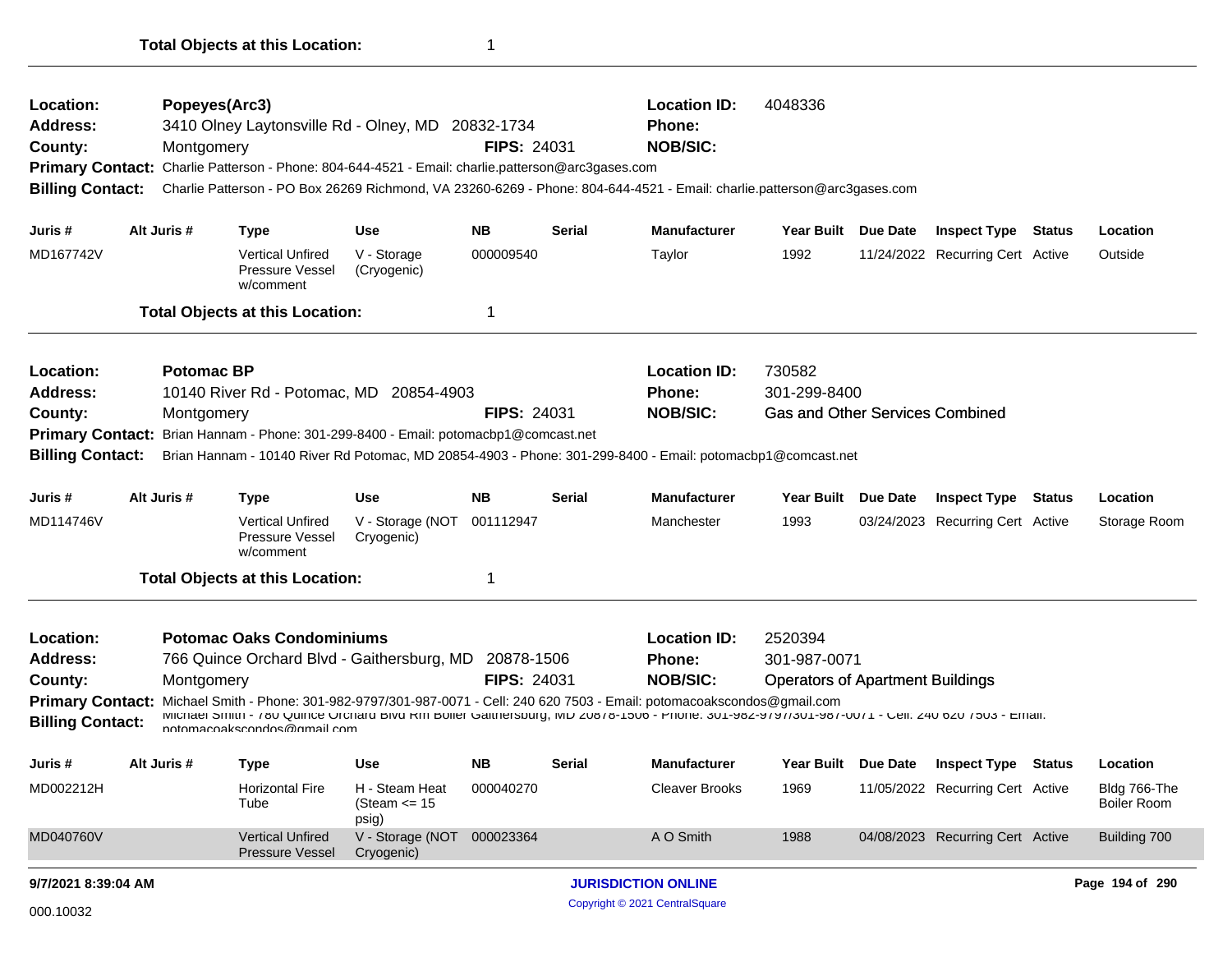| Juris #                                            | Alt Juris # | <b>Type</b>                                                                                                                                                                                                                                                                                            | <b>Use</b>                                                | <b>NB</b>   | <b>Serial</b> | <b>Manufacturer</b>             | Year Built Due Date                     |                 | <b>Inspect Type</b>              | <b>Status</b> | Location           |
|----------------------------------------------------|-------------|--------------------------------------------------------------------------------------------------------------------------------------------------------------------------------------------------------------------------------------------------------------------------------------------------------|-----------------------------------------------------------|-------------|---------------|---------------------------------|-----------------------------------------|-----------------|----------------------------------|---------------|--------------------|
|                                                    |             | w/comment                                                                                                                                                                                                                                                                                              |                                                           |             |               |                                 |                                         |                 |                                  |               |                    |
| MD165115H                                          |             | <b>Horizontal Water</b><br>Tube                                                                                                                                                                                                                                                                        | H - Hot Water<br>Supply (Water $\leq$<br>160 psig, 210 F) | 000339660   |               | Lochinvar                       | 2019                                    |                 | 08/15/2023 Recurring Cert Active |               | <b>Boiler Room</b> |
| MD165116H                                          |             | <b>Horizontal Water</b><br>Tube                                                                                                                                                                                                                                                                        | H - Hot Water<br>Supply (Water <=<br>160 psig, 210 F)     | 000338106   |               | Lochinvar                       | 2019                                    |                 | 08/15/2023 Recurring Cert Active |               | <b>Boiler Room</b> |
|                                                    |             | <b>Total Objects at this Location:</b>                                                                                                                                                                                                                                                                 |                                                           | 4           |               |                                 |                                         |                 |                                  |               |                    |
| Location:                                          |             | <b>Potomac Oaks Condominiums</b>                                                                                                                                                                                                                                                                       |                                                           |             |               | <b>Location ID:</b>             | 721742                                  |                 |                                  |               |                    |
| <b>Address:</b>                                    |             | 878 Quince Orchard Blvd - Gaithersburg, MD 20878-1707                                                                                                                                                                                                                                                  |                                                           |             |               | Phone:                          | 301-987-0073                            |                 |                                  |               |                    |
| County:                                            | Montgomery  |                                                                                                                                                                                                                                                                                                        |                                                           | FIPS: 24031 |               | <b>NOB/SIC:</b>                 | <b>Operators of Apartment Buildings</b> |                 |                                  |               |                    |
| <b>Primary Contact:</b><br><b>Billing Contact:</b> |             | Michael Smith - Phone: 301-982-9797/301-987-0071 - Cell: 240 620 7503 - Email: potomacoakscondos@gmail.com<br>INICITISH 2111111 - YOU QUITICE OTCHARD DIVERTIT DOITER GARRIERSDURG, INID ZUOYO-1000 - PRONE: 301-902-9797/301-907-0071 - GEIII: Z40 020 / 003 - ETRAII:<br>notomacoakecondos@amail.com |                                                           |             |               |                                 |                                         |                 |                                  |               |                    |
| Juris #                                            | Alt Juris # | <b>Type</b>                                                                                                                                                                                                                                                                                            | <b>Use</b>                                                | <b>NB</b>   | <b>Serial</b> | <b>Manufacturer</b>             | <b>Year Built</b>                       | <b>Due Date</b> | <b>Inspect Type Status</b>       |               | Location           |
| MD002213H                                          |             | <b>Horizontal Fire</b><br>Tube                                                                                                                                                                                                                                                                         | H - Steam Heat<br>(Steam $\le$ 15<br>psig)                | 000012114   |               | <b>Superior Boiler</b><br>Works | 1970                                    |                 | 04/08/2023 Recurring Cert Active |               | Boiler Room 878    |
| MD147645H                                          |             | <b>Water Tube</b><br>Coiled (NOT<br><b>Flueless Hi</b><br>Efficiency)                                                                                                                                                                                                                                  | H - Hot Water<br>Supply (Water <=<br>160 psig, 250 F)     | 000032185   |               | $R$ <sub>B</sub>                | 2012                                    | 04/08/2021      | <b>Recurring Cert Active</b>     |               | <b>Bldg 878</b>    |
| MD147646H                                          |             | Water Tube<br>Coiled (NOT<br>Flueless Hi<br>Efficiency)                                                                                                                                                                                                                                                | H - Hot Water<br>Supply (Water <=<br>160 psig, 250 F)     | 000032186   |               | $R$ <sub>B</sub> $\vert$        | 2012                                    |                 | 04/08/2021 Recurring Cert Active |               | <b>Bldg 878</b>    |
| MD167219H                                          |             | <b>Water Tube</b><br>Coiled (NOT<br><b>Flueless Hi</b><br>Efficiency)                                                                                                                                                                                                                                  | H - Hot Water<br>Supply (Water <=<br>160 psig, 250 F)     | 000050807   |               | R <sub>B</sub>                  | 2020                                    |                 | 08/26/2022 Recurring Cert Active |               | <b>Bldg 878</b>    |
| MD167220H                                          |             | <b>Water Tube</b><br>Coiled (NOT<br>Flueless Hi<br>Efficiency)                                                                                                                                                                                                                                         | H - Hot Water<br>Supply (Water $\leq$<br>160 psig, 250 F) | 000050806   |               | R <sub>B</sub>                  | 2020                                    |                 | 08/26/2022 Recurring Cert Active |               | <b>Bldg 878</b>    |
|                                                    |             | <b>Total Objects at this Location:</b>                                                                                                                                                                                                                                                                 |                                                           | 5           |               |                                 |                                         |                 |                                  |               |                    |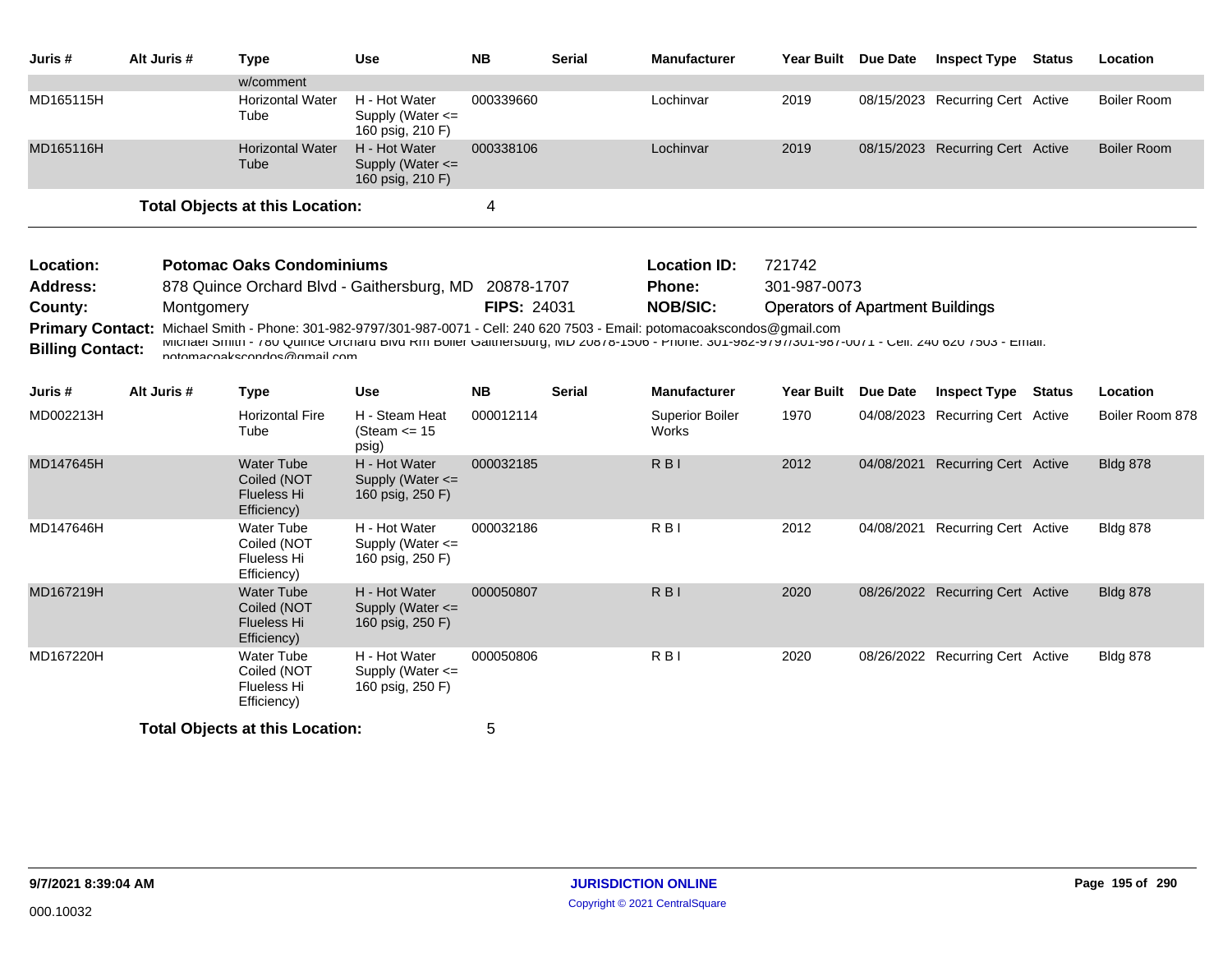| Location:<br>Address:<br>County:<br><b>Primary Contact:</b><br><b>Billing Contact:</b> |                                                                                                             | <b>Precision Auto Care</b><br>11921 Chapman Ave - Rockville, MD 20852-2684<br>Montgomery<br>Joseph Rashti - Phone: 301-943-9999<br>Joseph Rashti - 11921 Maple Ave Rockville, MD 20852-2670 - Phone: 301-943-9999 |                                                   | <b>FIPS: 24031</b> |                    | <b>Location ID:</b><br>3332523<br>301-770-4939<br>Phone:<br><b>NOB/SIC:</b><br><b>General Automotive Repair Shops</b> |                                        |            |                                  |               |                                            |
|----------------------------------------------------------------------------------------|-------------------------------------------------------------------------------------------------------------|-------------------------------------------------------------------------------------------------------------------------------------------------------------------------------------------------------------------|---------------------------------------------------|--------------------|--------------------|-----------------------------------------------------------------------------------------------------------------------|----------------------------------------|------------|----------------------------------|---------------|--------------------------------------------|
| Juris #                                                                                | Alt Juris #                                                                                                 | <b>Type</b>                                                                                                                                                                                                       | <b>Use</b>                                        | <b>NB</b>          | Serial             | <b>Manufacturer</b>                                                                                                   | Year Built Due Date                    |            | <b>Inspect Type</b>              | Status        | Location                                   |
| MD148282V                                                                              |                                                                                                             | Pressure Vessel<br>w/comment                                                                                                                                                                                      | Horizontal Unfired V - Storage (NOT<br>Cryogenic) | 000230074          | 239487             | Morganton                                                                                                             | 2012                                   |            | 02/17/2022 Recurring Cert Active |               | Shop                                       |
|                                                                                        |                                                                                                             | <b>Total Objects at this Location:</b>                                                                                                                                                                            |                                                   | 1                  |                    |                                                                                                                       |                                        |            |                                  |               |                                            |
| Location:                                                                              |                                                                                                             | <b>Preferred Automotive Group</b>                                                                                                                                                                                 |                                                   |                    |                    | <b>Location ID:</b>                                                                                                   | 721822                                 |            |                                  |               |                                            |
| Address:                                                                               |                                                                                                             | 12356 Wilkins Ave - Rockville, MD 20852-1828                                                                                                                                                                      |                                                   |                    |                    | Phone:                                                                                                                | 301-881-8530                           |            |                                  |               |                                            |
| County:                                                                                | Montgomery<br>Michael McKee - Phone: 301-881-8530                                                           |                                                                                                                                                                                                                   |                                                   |                    | <b>FIPS: 24031</b> | <b>NOB/SIC:</b>                                                                                                       | <b>General Automotive Repair Shops</b> |            |                                  |               |                                            |
|                                                                                        | <b>Primary Contact:</b><br>Michael McKee - 12356 Wilkins Ave Rockville, MD 20852-1828 - Phone: 301-881-8530 |                                                                                                                                                                                                                   |                                                   |                    |                    |                                                                                                                       |                                        |            |                                  |               |                                            |
| <b>Billing Contact:</b>                                                                |                                                                                                             |                                                                                                                                                                                                                   |                                                   |                    |                    |                                                                                                                       |                                        |            |                                  |               |                                            |
| Juris #                                                                                | Alt Juris #                                                                                                 | <b>Type</b>                                                                                                                                                                                                       | Use                                               | <b>NB</b>          | Serial             | <b>Manufacturer</b>                                                                                                   | Year Built Due Date                    |            | <b>Inspect Type Status</b>       |               | Location                                   |
| MD128073V                                                                              |                                                                                                             | <b>Vertical Unfired</b><br>Pressure Vessel<br>w/comment                                                                                                                                                           | V - Storage (NOT<br>Cryogenic)                    | 000261841          |                    | Kargard                                                                                                               | 1967                                   |            | 08/02/2022 Recurring Cert Active |               | Shop                                       |
| MD155248V                                                                              |                                                                                                             | <b>Horizontal Unfired</b><br><b>Pressure Vessel</b><br>w/comment                                                                                                                                                  | V - Storage (NOT 001375224<br>Cryogenic)          |                    |                    | Manchester                                                                                                            | 2013                                   |            | 08/02/2022 Recurring Cert Active |               | Trailer                                    |
|                                                                                        |                                                                                                             | <b>Total Objects at this Location:</b>                                                                                                                                                                            |                                                   | $\overline{2}$     |                    |                                                                                                                       |                                        |            |                                  |               |                                            |
| Location:                                                                              |                                                                                                             | <b>Premier Auto Collision Center</b>                                                                                                                                                                              |                                                   |                    |                    | <b>Location ID:</b>                                                                                                   | 1339955                                |            |                                  |               |                                            |
| Address:                                                                               |                                                                                                             | 12320 Wilkins Ave - Rockville, MD 20852-1828                                                                                                                                                                      |                                                   |                    |                    | Phone:                                                                                                                | 301-822-4730                           |            |                                  |               |                                            |
| County:                                                                                |                                                                                                             | Montgomery                                                                                                                                                                                                        |                                                   | <b>FIPS: 24031</b> |                    | <b>NOB/SIC:</b>                                                                                                       | Automotive Repair Shops, NEC           |            |                                  |               |                                            |
|                                                                                        |                                                                                                             | Primary Contact: Juan Fuentes - Phone: 301-822-4730                                                                                                                                                               |                                                   |                    |                    |                                                                                                                       |                                        |            |                                  |               |                                            |
| <b>Billing Contact:</b>                                                                |                                                                                                             | Gustavo Romano - 12320 Wilkins Ave Rockville, MD 20852-1828 - Phone: 301-822-4730 - Cell: 240-286-7543                                                                                                            |                                                   |                    |                    |                                                                                                                       |                                        |            |                                  |               |                                            |
| Juris #                                                                                | Alt Juris #                                                                                                 | <b>Type</b>                                                                                                                                                                                                       | Use                                               | <b>NB</b>          | Serial             | <b>Manufacturer</b>                                                                                                   | Year Built Due Date                    |            | <b>Inspect Type</b>              | <b>Status</b> | Location                                   |
| MD031822V                                                                              |                                                                                                             | Horizontal Unfired<br>Pressure Vessel<br>w/comment                                                                                                                                                                | V - Storage (NOT<br>Cryogenic)                    | 000139907          |                    | John Wood                                                                                                             | 1953                                   | 07/17/2021 | <b>Recurring Cert Active</b>     |               | <b>Rear Building</b><br><b>Under Steps</b> |
| 9/7/2021 8:39:04 AM                                                                    |                                                                                                             |                                                                                                                                                                                                                   |                                                   |                    |                    | <b>JURISDICTION ONLINE</b>                                                                                            |                                        |            |                                  |               | Page 196 of 290                            |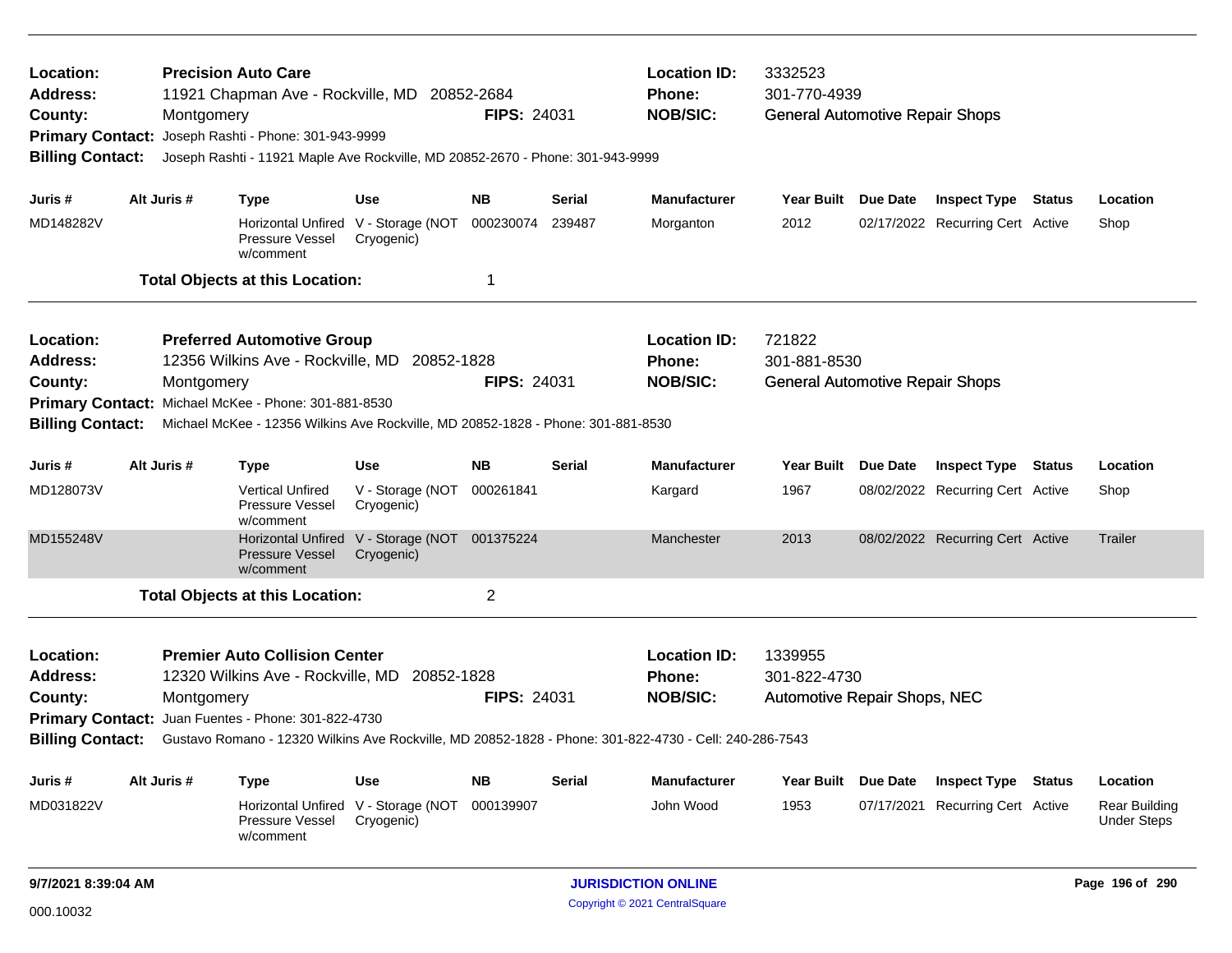| Juris#                  | Alt Juris # | <b>Type</b>                                                                                  | <b>Use</b>                                       | <b>NB</b>          | <b>Serial</b> | <b>Manufacturer</b>   | <b>Year Built</b> | <b>Due Date</b> | <b>Inspect Type</b>                         | <b>Status</b> | Location                                   |
|-------------------------|-------------|----------------------------------------------------------------------------------------------|--------------------------------------------------|--------------------|---------------|-----------------------|-------------------|-----------------|---------------------------------------------|---------------|--------------------------------------------|
| MD157279V               |             | <b>Vertical Unfired</b><br><b>Pressure Vessel</b><br>w/comment                               | V - Storage (NOT<br>Cryogenic)                   | 000350115          |               | <b>MAT</b> Industries | 2015              | 07/17/2021      | <b>Recurring Cert Active</b>                |               | <b>Rear Biulding</b><br><b>Under Steps</b> |
|                         |             | <b>Total Objects at this Location:</b>                                                       |                                                  | $\overline{2}$     |               |                       |                   |                 |                                             |               |                                            |
| Location:               |             | <b>Prestige Auto Body</b>                                                                    |                                                  |                    |               | <b>Location ID:</b>   | 1739483           |                 |                                             |               |                                            |
| <b>Address:</b>         |             | 928 Philadelphia Ave - Silver Spring, MD 20910-4912                                          |                                                  |                    |               | <b>Phone:</b>         | 301-578-8779      |                 |                                             |               |                                            |
| County:                 | Montgomery  |                                                                                              |                                                  | <b>FIPS: 24031</b> |               | <b>NOB/SIC:</b>       |                   |                 | <b>Automotive Transmission Repair Shops</b> |               |                                            |
|                         |             | Primary Contact: Aldo Sotil-Berisso - Phone: 301-578-8779                                    |                                                  |                    |               |                       |                   |                 |                                             |               |                                            |
| <b>Billing Contact:</b> |             | Aldo Sotil-Berisso - 928 Philadelphia Ave Silver Spring, MD 20910-4912 - Phone: 301-578-8779 |                                                  |                    |               |                       |                   |                 |                                             |               |                                            |
| Juris #                 | Alt Juris # | <b>Type</b>                                                                                  | <b>Use</b>                                       | <b>NB</b>          | <b>Serial</b> | <b>Manufacturer</b>   | <b>Year Built</b> | <b>Due Date</b> | <b>Inspect Type</b>                         | Status        | Location                                   |
| MD169787V               |             | <b>Vertical Unfired</b><br>Pressure Vessel<br>w/comment                                      | V - Storage (NOT<br>Cryogenic)                   | 000023108          |               | <b>AIRCOM</b>         | 2016              |                 | 02/05/2023 Recurring Cert Active            |               | BAY <sub>2</sub>                           |
|                         |             | <b>Total Objects at this Location:</b>                                                       |                                                  |                    |               |                       |                   |                 |                                             |               |                                            |
| Location:               |             | <b>Prestige Cleaners</b>                                                                     |                                                  |                    |               | <b>Location ID:</b>   | 709766            |                 |                                             |               |                                            |
| <b>Address:</b>         |             | 9420 Georgia Ave - Silver Spring, MD 20910-1434                                              |                                                  |                    |               | Phone:                | 301-588-0333      |                 |                                             |               |                                            |
| County:                 | Montgomery  |                                                                                              |                                                  | <b>FIPS: 24031</b> |               | <b>NOB/SIC:</b>       |                   |                 | Power Laundries, Family and Commercial      |               |                                            |
| <b>Primary Contact:</b> |             | Mitchell Gordon - Phone: 301-588-0333                                                        |                                                  |                    |               |                       |                   |                 |                                             |               |                                            |
| <b>Billing Contact:</b> |             | Anthony Walker - 9420 Georgia Ave Silver Spring, MD 20910-1434 - Phone: 301-588-0333         |                                                  |                    |               |                       |                   |                 |                                             |               |                                            |
| Juris #                 | Alt Juris # | <b>Type</b>                                                                                  | <b>Use</b>                                       | <b>NB</b>          | <b>Serial</b> | <b>Manufacturer</b>   | <b>Year Built</b> | Due Date        | <b>Inspect Type</b>                         | <b>Status</b> | Location                                   |
| MD167001                |             | Vertical Fire Tube                                                                           | S - Power-Ironing<br>$(Steam > 15 \text{ psig})$ | 000125086          |               | Fulton                | 2019              |                 | 03/31/2022 Recurring Cert Active            |               | <b>BLRM</b>                                |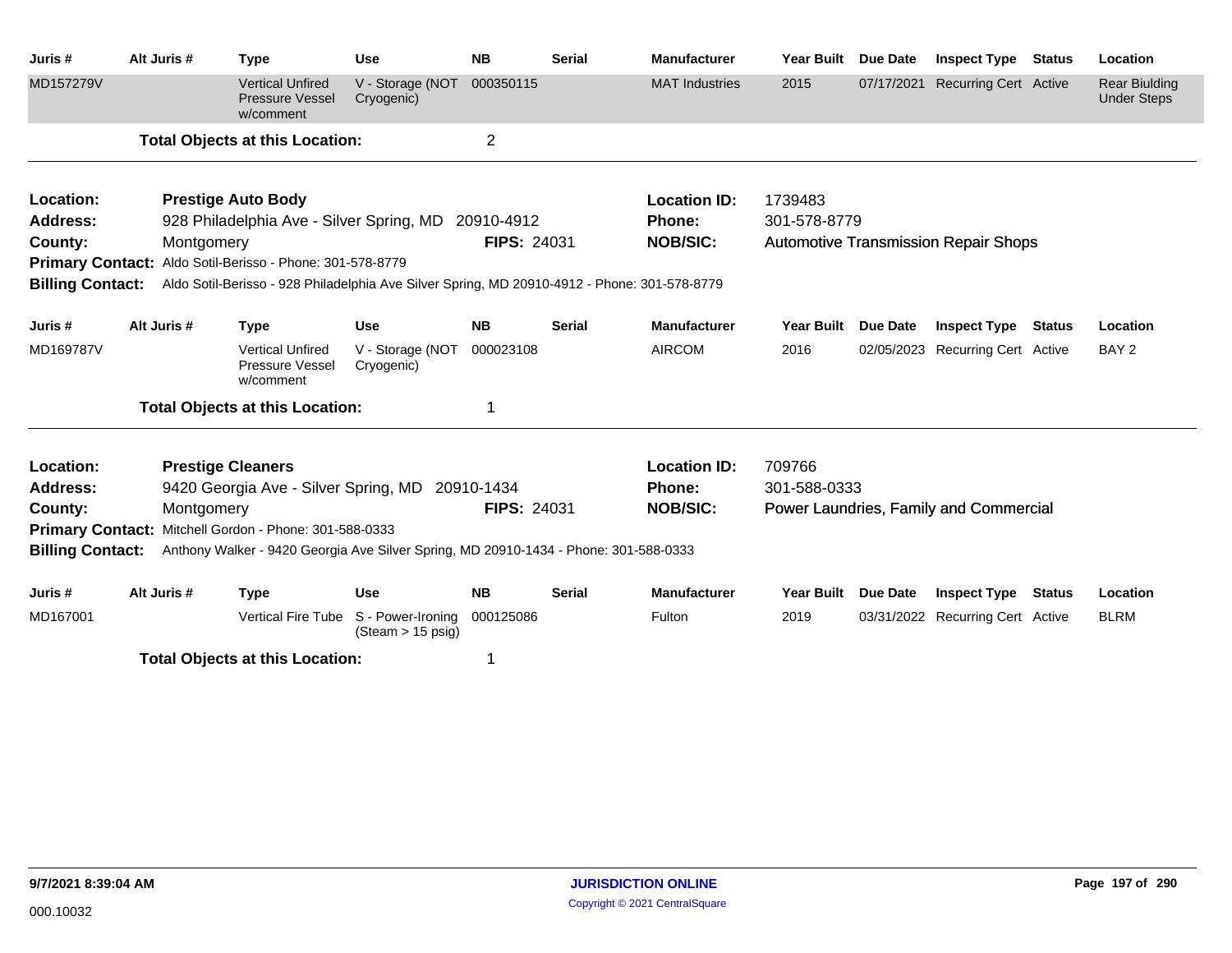| Location:                                                                                                               |                     | <b>Pro Auto Body</b> |                                                                                               |                                                                                                         |                    |               | <b>Location ID:</b>                                                                                                                         | 996921<br>Phone:  |                 |                                                          |               |                 |
|-------------------------------------------------------------------------------------------------------------------------|---------------------|----------------------|-----------------------------------------------------------------------------------------------|---------------------------------------------------------------------------------------------------------|--------------------|---------------|---------------------------------------------------------------------------------------------------------------------------------------------|-------------------|-----------------|----------------------------------------------------------|---------------|-----------------|
| <b>Address:</b><br>County:                                                                                              |                     | Montgomery           | 1621 E Gude Dr - Rockville, MD 20850-1348<br>Primary Contact: Liz Avile - Phone: 240-855-4435 |                                                                                                         | <b>FIPS: 24031</b> |               | <b>NOB/SIC:</b>                                                                                                                             |                   |                 | Top, Body, and Upholstery Repair Shops and Paint Shops   |               |                 |
| <b>Billing Contact:</b>                                                                                                 |                     |                      |                                                                                               | Liz Avile - 1621 E Gude Dr Rockville, MD 20850-1348 - Phone: 240-855-4435<br><b>Inspect Type Status</b> |                    |               |                                                                                                                                             |                   |                 |                                                          |               |                 |
| Juris #                                                                                                                 |                     | Alt Juris #          | <b>Type</b>                                                                                   | <b>Use</b>                                                                                              | <b>NB</b>          | <b>Serial</b> | Manufacturer                                                                                                                                | Year Built        | Due Date        |                                                          |               | Location        |
| MD169796V                                                                                                               |                     |                      | Pressure Vessel<br>w/comment                                                                  | Horizontal Unfired V - Storage (NOT<br>Cryogenic)                                                       | 000235021          |               | Morganton                                                                                                                                   | 2012              |                 | 03/30/2023 Recurring Cert Active                         |               | Shop - Rear     |
|                                                                                                                         |                     |                      | <b>Total Objects at this Location:</b>                                                        |                                                                                                         | 1                  |               |                                                                                                                                             |                   |                 |                                                          |               |                 |
| Location:                                                                                                               |                     |                      | <b>ProMetric BioTherapeutics</b>                                                              |                                                                                                         |                    |               | <b>Location ID:</b>                                                                                                                         | 3743416           |                 |                                                          |               |                 |
| <b>Address:</b>                                                                                                         |                     |                      | 1330 Piccard Dr Ste 201 - Rockville, MD 20850-4352                                            |                                                                                                         |                    |               | Phone:                                                                                                                                      | 301-917-6320      |                 |                                                          |               |                 |
| County:                                                                                                                 |                     | Montgomery           |                                                                                               |                                                                                                         | <b>FIPS: 24031</b> |               | <b>NOB/SIC:</b>                                                                                                                             |                   |                 | <b>Biological Products, Except Diagnostic Substances</b> |               |                 |
| Tom Jameson - Phone: 301-917-6333 - Email: T.Jameson@prometic.com<br><b>Primary Contact:</b><br><b>Billing Contact:</b> |                     |                      |                                                                                               |                                                                                                         |                    |               |                                                                                                                                             |                   |                 |                                                          |               |                 |
| Linda Clarke - 1330 Piccard Dr Ste 201 Rockville, MD 20850-4352 - Phone: 301-917-6340 - Email: L.Clarke@Prometic.com    |                     |                      |                                                                                               |                                                                                                         |                    |               |                                                                                                                                             |                   |                 |                                                          |               |                 |
| Juris #                                                                                                                 |                     | Alt Juris #          | <b>Type</b>                                                                                   | <b>Use</b>                                                                                              | <b>NB</b>          | <b>Serial</b> | <b>Manufacturer</b>                                                                                                                         | <b>Year Built</b> | <b>Due Date</b> | <b>Inspect Type Status</b>                               |               | Location        |
| MD148256V                                                                                                               |                     |                      | Autoclave                                                                                     | V - Process-<br>Sterilizing                                                                             | 000003223          |               | Getinge                                                                                                                                     | 2002              |                 | 04/08/2022 Recurring Cert Active                         |               | Room 140        |
|                                                                                                                         |                     |                      | <b>Total Objects at this Location:</b>                                                        |                                                                                                         | -1                 |               |                                                                                                                                             |                   |                 |                                                          |               |                 |
| Location:                                                                                                               |                     |                      | <b>PS Business Park</b>                                                                       |                                                                                                         |                    |               | <b>Location ID:</b>                                                                                                                         | 725439            |                 |                                                          |               |                 |
| <b>Address:</b>                                                                                                         |                     |                      | 9200 Corporate Blvd - Rockville, MD 20850-3229                                                |                                                                                                         |                    |               | Phone:                                                                                                                                      | C08556787-21      |                 |                                                          |               |                 |
| County:                                                                                                                 |                     | Montgomery           |                                                                                               |                                                                                                         | <b>FIPS: 24031</b> |               | <b>NOB/SIC:</b>                                                                                                                             |                   |                 | Holding and other investment offices                     |               |                 |
| <b>Primary Contact:</b><br><b>Billing Contact:</b>                                                                      |                     |                      | Guillermo Sanchez - Phone: 301-340-0901 - Cell: 3014073186 - Email: gsanchez@lpc.com          |                                                                                                         |                    |               | Guillermo Sanchez - 9210 Corporate Blvd Ste 110 Rockville, MD 20850-6225 - Phone: 301-340-0901 - Cell: 3014073186 - Email: gsanchez@lpc.com |                   |                 |                                                          |               |                 |
| Juris #                                                                                                                 |                     | Alt Juris #          | <b>Type</b>                                                                                   | <b>Use</b>                                                                                              | <b>NB</b>          | <b>Serial</b> | <b>Manufacturer</b>                                                                                                                         | <b>Year Built</b> | Due Date        | <b>Inspect Type</b>                                      | <b>Status</b> | Location        |
| MD055090V                                                                                                               |                     |                      | Shell and Tube                                                                                | Heat Exchanger - V - Process-Heat<br>I ranster-Other<br>w/comment                                       | 000177230          |               | Trane                                                                                                                                       | 1982              |                 | 03/22/2022 External Cert                                 | Active        | Penthouse       |
| MD146035V                                                                                                               |                     |                      | Heat Exchanger -<br>Shell and Tube                                                            | V - Process-Heat<br>Transfer-Other<br>w/comment                                                         | 000054876          |               | McQuay                                                                                                                                      | 2012              |                 | 03/22/2022 External Cert                                 | Active        | Penthouse       |
|                                                                                                                         |                     |                      | <b>Total Objects at this Location:</b>                                                        |                                                                                                         | $\overline{c}$     |               |                                                                                                                                             |                   |                 |                                                          |               |                 |
|                                                                                                                         | 9/7/2021 8:39:04 AM |                      |                                                                                               |                                                                                                         |                    |               | <b>JURISDICTION ONLINE</b>                                                                                                                  |                   |                 |                                                          |               | Page 198 of 290 |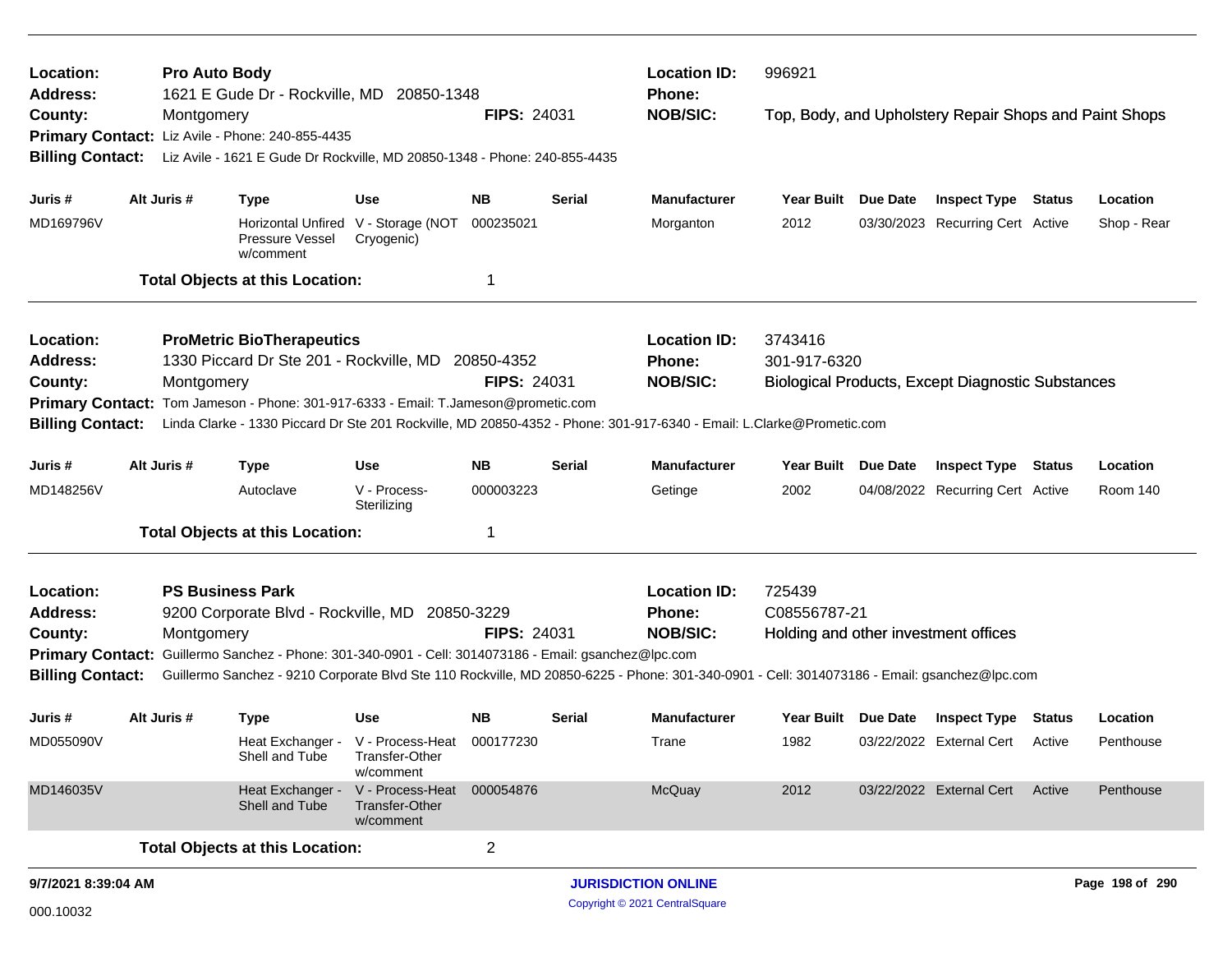| Location:<br><b>Address:</b><br>County:<br><b>Primary Contact:</b><br><b>Billing Contact:</b>                                                                                                                                                                                                                                                                                                                                             | Montgomery  | <b>PS Business Parks</b><br>15400 Calhoun Dr - Rockville, MD 20855-2735<br>Judith D Lun - Phone: 301-896-9098<br>Judith D Lun - 7529 Standish PI Suite 350 Rockville, MD 20855 - Phone: 301-896-9098 |                                                   | <b>FIPS: 24031</b> |               | <b>Location ID:</b><br><b>Phone:</b><br><b>NOB/SIC:</b> | 2649671<br>C07675053-64<br><b>Operators of Nonresidential Buildings</b> |            |                                  |               |                         |  |
|-------------------------------------------------------------------------------------------------------------------------------------------------------------------------------------------------------------------------------------------------------------------------------------------------------------------------------------------------------------------------------------------------------------------------------------------|-------------|------------------------------------------------------------------------------------------------------------------------------------------------------------------------------------------------------|---------------------------------------------------|--------------------|---------------|---------------------------------------------------------|-------------------------------------------------------------------------|------------|----------------------------------|---------------|-------------------------|--|
| Juris #                                                                                                                                                                                                                                                                                                                                                                                                                                   | Alt Juris # | <b>Type</b>                                                                                                                                                                                          | <b>Use</b>                                        | <b>NB</b>          | <b>Serial</b> | <b>Manufacturer</b>                                     | Year Built Due Date                                                     |            | <b>Inspect Type</b>              | <b>Status</b> | Location                |  |
| MD068459V                                                                                                                                                                                                                                                                                                                                                                                                                                 |             | Pressure Vessel<br>w/comment                                                                                                                                                                         | Horizontal Unfired V - Storage (NOT<br>Cryogenic) | 000131758          |               | Manchester                                              | 1986                                                                    | 08/13/2021 | <b>External Cert</b>             | Active        | 1st Floor<br>Mechanical |  |
|                                                                                                                                                                                                                                                                                                                                                                                                                                           |             | <b>Total Objects at this Location:</b>                                                                                                                                                               |                                                   | 1                  |               |                                                         |                                                                         |            |                                  |               |                         |  |
| Location:<br><b>PS Business Parks</b><br><b>Address:</b><br>7361 Calhoun PI - Rockville, MD 20855-2765<br><b>FIPS: 24031</b><br>County:<br>Montgomery<br>Primary Contact: Tom Croker - Phone: (301) 340-0901 x0050 - Cell: 240-876-1203 - Email: tcroker@lpc.com<br>Tom Croker - 7529 Standish PI Ste 115 Rockville, MD 20855-2733 - Phone: (301) 340-0901 x0050 - Cell: 240-876-1203 - Email: tcroker@lpc.com<br><b>Billing Contact:</b> |             |                                                                                                                                                                                                      |                                                   |                    |               | <b>Location ID:</b><br><b>Phone:</b><br><b>NOB/SIC:</b> | 727021<br>C07675053-60<br><b>Operators of Nonresidential Buildings</b>  |            |                                  |               |                         |  |
| Juris #                                                                                                                                                                                                                                                                                                                                                                                                                                   | Alt Juris # | <b>Type</b>                                                                                                                                                                                          | <b>Use</b>                                        | NB                 | <b>Serial</b> | <b>Manufacturer</b>                                     | Year Built Due Date                                                     |            | <b>Inspect Type</b>              | <b>Status</b> | Location                |  |
| MD068458V                                                                                                                                                                                                                                                                                                                                                                                                                                 |             | Pressure Vessel<br>w/comment                                                                                                                                                                         | Horizontal Unfired V - Storage (NOT<br>Cryogenic) | 000043029<br>7     |               | Manchester                                              | 1986                                                                    |            | 08/13/2021 External Cert         | Active        | Penthouse               |  |
|                                                                                                                                                                                                                                                                                                                                                                                                                                           |             |                                                                                                                                                                                                      |                                                   | 1                  |               |                                                         |                                                                         |            |                                  |               |                         |  |
| <b>Total Objects at this Location:</b><br><b>Quality Tune Up</b><br><b>Location:</b><br>8537 Piney Branch Rd - Silver Spring, MD 20901-3920<br><b>Address:</b><br>Montgomery<br>County:<br>Primary Contact: Raul Castro - Phone: 301-585-8887<br><b>Billing Contact:</b>                                                                                                                                                                  |             |                                                                                                                                                                                                      |                                                   | <b>FIPS: 24031</b> |               | <b>Location ID:</b><br>Phone:<br><b>NOB/SIC:</b>        | 722146<br><b>General Automotive Repair Shops</b>                        |            |                                  |               |                         |  |
| Juris #                                                                                                                                                                                                                                                                                                                                                                                                                                   | Alt Juris # | <b>Type</b>                                                                                                                                                                                          | <b>Use</b>                                        | <b>NB</b>          | <b>Serial</b> | Manufacturer                                            | Year Built Due Date                                                     |            | <b>Inspect Type</b>              | <b>Status</b> | Location                |  |
| MD155145V                                                                                                                                                                                                                                                                                                                                                                                                                                 |             | <b>Vertical Unfired</b><br>Pressure Vessel<br>w/comment                                                                                                                                              | V - Storage (NOT<br>Cryogenic)                    | 000593970          |               | Morganton                                               | 2016                                                                    |            | 12/01/2022 Recurring Cert Active |               | Storage Room            |  |
|                                                                                                                                                                                                                                                                                                                                                                                                                                           |             | <b>Total Objects at this Location:</b>                                                                                                                                                               |                                                   | 1                  |               |                                                         |                                                                         |            |                                  |               |                         |  |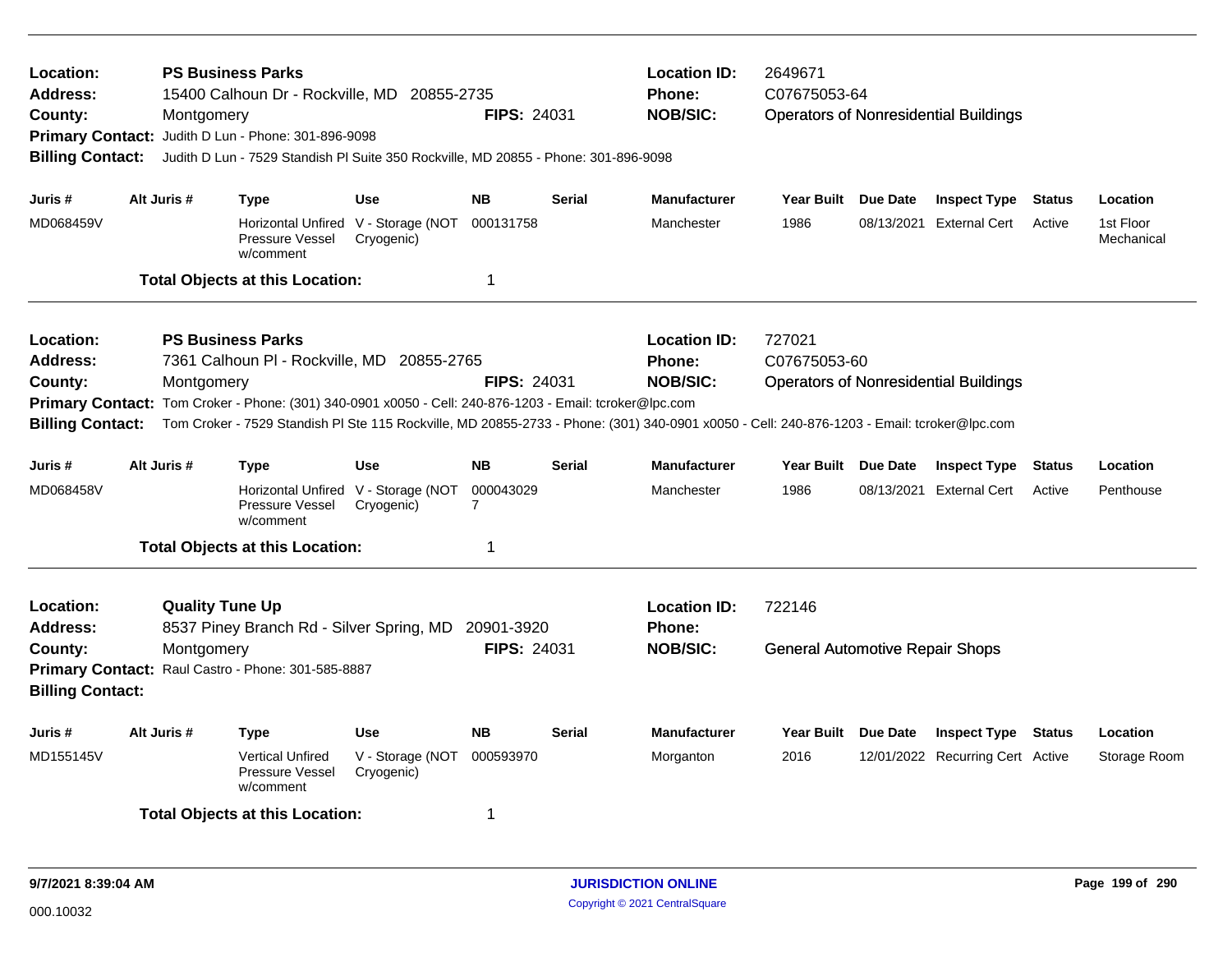| Location:<br>Address:   |                   | <b>Location ID:</b><br><b>Quebec Terrace Apts</b><br>1006 Quebec Ter - Silver Spring, MD 20903-3106<br>Phone: |                                                         |                    |               |                                                                                                                                                 | 986930                                  |  |                                                  |        |                    |  |
|-------------------------|-------------------|---------------------------------------------------------------------------------------------------------------|---------------------------------------------------------|--------------------|---------------|-------------------------------------------------------------------------------------------------------------------------------------------------|-----------------------------------------|--|--------------------------------------------------|--------|--------------------|--|
| County:                 | Montgomery        |                                                                                                               |                                                         | <b>FIPS: 24031</b> |               | <b>NOB/SIC:</b>                                                                                                                                 | <b>Operators of Apartment Buildings</b> |  |                                                  |        |                    |  |
|                         |                   | Primary Contact: Chris Willis - Phone: 202-337-5080                                                           |                                                         |                    |               |                                                                                                                                                 |                                         |  |                                                  |        |                    |  |
| <b>Billing Contact:</b> |                   |                                                                                                               |                                                         |                    |               | Chinyere Opaigbeogu - 10890 Mariner Dr Ft Washington, MD 20744-5850 - Phone: 202-337-5080 - Cell: 240-838-6143 - Email: ouchechi@verizon.net    |                                         |  |                                                  |        |                    |  |
| Juris #                 | Alt Juris #       | <b>Type</b>                                                                                                   | <b>Use</b>                                              | <b>NB</b>          | <b>Serial</b> | <b>Manufacturer</b>                                                                                                                             | Year Built Due Date                     |  | <b>Inspect Type Status</b>                       |        | Location           |  |
| MD118276H               |                   | Cast Iron                                                                                                     | H - Hot Water<br>Heat (Water $\leq$<br>160 psig, 250 F) | <b>CI</b>          |               | Weil-McLain                                                                                                                                     | 2002                                    |  | 12/09/2021 Recurring Cert Active                 |        | <b>Boiler Room</b> |  |
|                         |                   | <b>Total Objects at this Location:</b>                                                                        |                                                         | $\mathbf 1$        |               |                                                                                                                                                 |                                         |  |                                                  |        |                    |  |
| Location:               | <b>Quick Lube</b> |                                                                                                               |                                                         |                    |               | <b>Location ID:</b>                                                                                                                             | 702252                                  |  |                                                  |        |                    |  |
| <b>Address:</b>         |                   | 18824 Woodfield Rd Unit C - Gaithersburg, MD 20879-4715                                                       |                                                         |                    |               | Phone:                                                                                                                                          | 301-254-0116                            |  |                                                  |        |                    |  |
| County:                 | Montgomery        |                                                                                                               |                                                         | <b>FIPS: 24031</b> |               | <b>NOB/SIC:</b>                                                                                                                                 |                                         |  | Automotive dealers and gasoline service stations |        |                    |  |
| <b>Primary Contact:</b> |                   | Sevan Gregorian - Phone: 301-254-0116 - Email: sevang@verizon.net                                             |                                                         |                    |               |                                                                                                                                                 |                                         |  |                                                  |        |                    |  |
| <b>Billing Contact:</b> |                   |                                                                                                               |                                                         |                    |               | Sevan Gregorian - 18824 Woodfield Rd Unit C Gaithersburg, MD 20879-4715 - Phone: 301-254-0116 - Email: sevang@verizon.net                       |                                         |  |                                                  |        |                    |  |
| Juris #                 | Alt Juris #       | Type                                                                                                          | <b>Use</b>                                              | <b>NB</b>          | <b>Serial</b> | <b>Manufacturer</b>                                                                                                                             | Year Built Due Date                     |  | <b>Inspect Type Status</b>                       |        | Location           |  |
| MD149311V               |                   | <b>Vertical Unfired</b><br>Pressure Vessel<br>w/comment                                                       | V - Storage (NOT<br>Cryogenic)                          | 000275963          |               | Mat Indust                                                                                                                                      | 2012                                    |  | 05/12/2022 Recurring Cert Active                 |        | Storage rm         |  |
|                         |                   | <b>Total Objects at this Location:</b>                                                                        |                                                         | 1                  |               |                                                                                                                                                 |                                         |  |                                                  |        |                    |  |
| Location:               |                   | <b>Quincy Bar &amp; Grill (Roberts)</b>                                                                       |                                                         |                    |               | <b>Location ID:</b>                                                                                                                             | 4002543                                 |  |                                                  |        |                    |  |
| Address:                |                   | 616 Quince Orchard Rd - Gaithersburg, MD                                                                      |                                                         | 20878-1410         |               | <b>Phone:</b>                                                                                                                                   |                                         |  |                                                  |        |                    |  |
| County:                 | Montgomery        |                                                                                                               |                                                         | FIPS: 24031        |               | <b>NOB/SIC:</b>                                                                                                                                 |                                         |  |                                                  |        |                    |  |
|                         |                   | Primary Contact: Quincy Bar & Grill (Roberts)                                                                 |                                                         |                    |               |                                                                                                                                                 |                                         |  |                                                  |        |                    |  |
| <b>Billing Contact:</b> |                   |                                                                                                               |                                                         |                    |               | Bulk Tank Service Dept. - PO Box 5507 Rockville, MD 20855-0507 - Phone: 240-493-8405 - Cell: 301-252-0742 - Email: DFranovich@RobertsOxygen.com |                                         |  |                                                  |        |                    |  |
| Juris #                 | Alt Juris #       | <b>Type</b>                                                                                                   | <b>Use</b>                                              | <b>NB</b>          | <b>Serial</b> | <b>Manufacturer</b>                                                                                                                             | Year Built Due Date                     |  | <b>Inspect Type</b>                              | Status | Location           |  |
| MD165866V               |                   | <b>Vertical Unfired</b><br>Pressure Vessel<br>w/comment                                                       | V - Storage<br>(Cryogenic)                              | 000019902          |               | Taylor                                                                                                                                          | 1994                                    |  | 12/10/2021 Recurring Cert Active                 |        | Outside rear       |  |
|                         |                   | <b>Total Objects at this Location:</b>                                                                        |                                                         | 1                  |               |                                                                                                                                                 |                                         |  |                                                  |        |                    |  |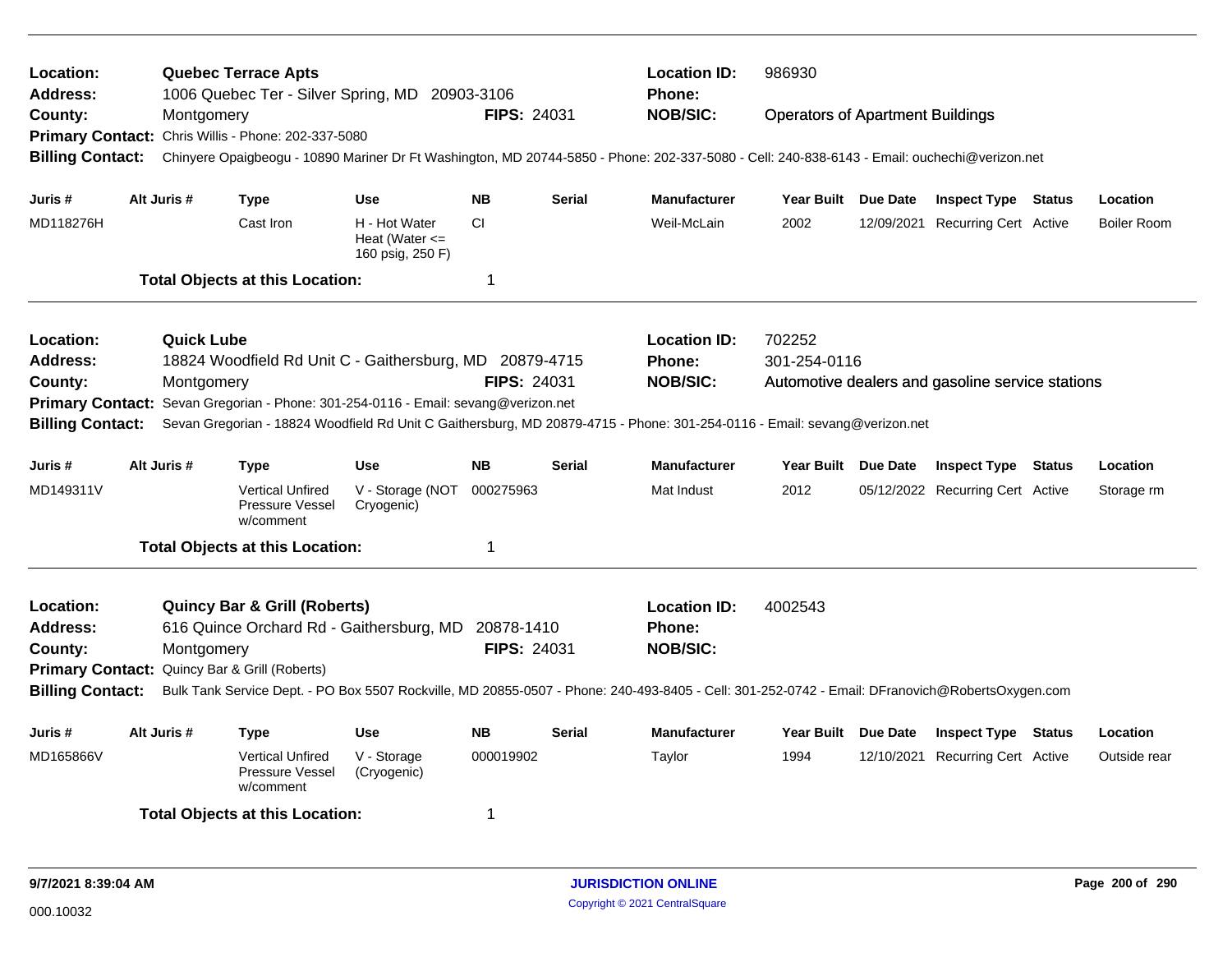| Location:       | <b>Radisson</b>                                         |                    | <b>Location ID:</b> | 722137                      |
|-----------------|---------------------------------------------------------|--------------------|---------------------|-----------------------------|
| <b>Address:</b> | 3 Research Ct - Rockville, MD 20850-3211                |                    | <b>Phone:</b>       | 301-840-0200                |
| County:         | Montgomery                                              | <b>FIPS: 24031</b> | NOB/SIC:            | Rooming and Boarding Houses |
|                 | <b>Primary Contact:</b> H. Negash - Phone: 301-840-0200 |                    |                     |                             |

**Billing Contact:** H. Negash - 3 Research Ct Rockville, MD 20850-3211 - Phone: 301-840-0200

| Juris #                                | Alt Juris # | Type                                             | <b>Use</b>                                                | <b>NB</b> | <b>Serial</b> | <b>Manufacturer</b> | Year Built | Due Date | <b>Inspect Type</b>              | Status | <b>Location</b> |
|----------------------------------------|-------------|--------------------------------------------------|-----------------------------------------------------------|-----------|---------------|---------------------|------------|----------|----------------------------------|--------|-----------------|
| MD099929H                              |             | Water Tube<br>Coiled (Flueless<br>Hi Efficiency) | H - Hot Water<br>Supply (Water $\leq$<br>160 psig, 210 F) | 000083649 |               | Lochinvar           | 1998       |          | 03/18/2022 Recurring Cert Active |        | <b>BLRM</b>     |
| MD099930H                              |             | Water Tube<br>Coiled (Flueless<br>Hi Efficiency) | H - Hot Water<br>Supply (Water $\leq$<br>160 psig, 210 F) | 000082585 |               | Lochinvar           | 1997       |          | 03/18/2022 Recurring Cert Active |        | <b>BLRM</b>     |
| MD106804H                              |             | Cast Iron                                        | H - Hot Water<br>Heat (Water $\leq$<br>160 psig, 250 F)   | <b>CI</b> |               | Weil-McLain         | 2000       |          | 03/18/2022 Recurring Cert Active |        | <b>BLRM</b>     |
| <b>Total Objects at this Location:</b> |             |                                                  | 3                                                         |           |               |                     |            |          |                                  |        |                 |

| Location:<br><b>Address:</b> |                                                                    | <b>Rain Bow Laundromat</b>      | 8735 Flower Ave - Silver Spring, MD 20901-4035                              |                    |               | <b>Location ID:</b><br><b>Phone:</b> | 725489<br>Apparel and other textile products |                 |                                  |  |             |
|------------------------------|--------------------------------------------------------------------|---------------------------------|-----------------------------------------------------------------------------|--------------------|---------------|--------------------------------------|----------------------------------------------|-----------------|----------------------------------|--|-------------|
| County:                      | Montgomery<br><b>Primary Contact: Nok Kim - Cell: 703-624-1980</b> |                                 |                                                                             | <b>FIPS: 24031</b> |               | <b>NOB/SIC:</b>                      |                                              |                 |                                  |  |             |
|                              |                                                                    |                                 |                                                                             |                    |               |                                      |                                              |                 |                                  |  |             |
| <b>Billing Contact:</b>      |                                                                    |                                 | Nok Kim - 8735 Flower Ave Silver Spring, MD 20901-4035 - Cell: 703-624-1980 |                    |               |                                      |                                              |                 |                                  |  |             |
| Juris #                      | Alt Juris #                                                        | Type                            | Use                                                                         | <b>NB</b>          | <b>Serial</b> | <b>Manufacturer</b>                  | <b>Year Built</b>                            | <b>Due Date</b> | <b>Inspect Type Status</b>       |  | Location    |
|                              |                                                                    |                                 |                                                                             |                    |               |                                      |                                              |                 |                                  |  |             |
| MD117557H                    |                                                                    | <b>Horizontal Water</b><br>Tube | H - Hot Water<br>Supply (Water $\leq$                                       | 000006675          | 080229107     | R <sub>BI</sub>                      | 2002                                         |                 | 10/31/2022 Recurring Cert Active |  | <b>BLRM</b> |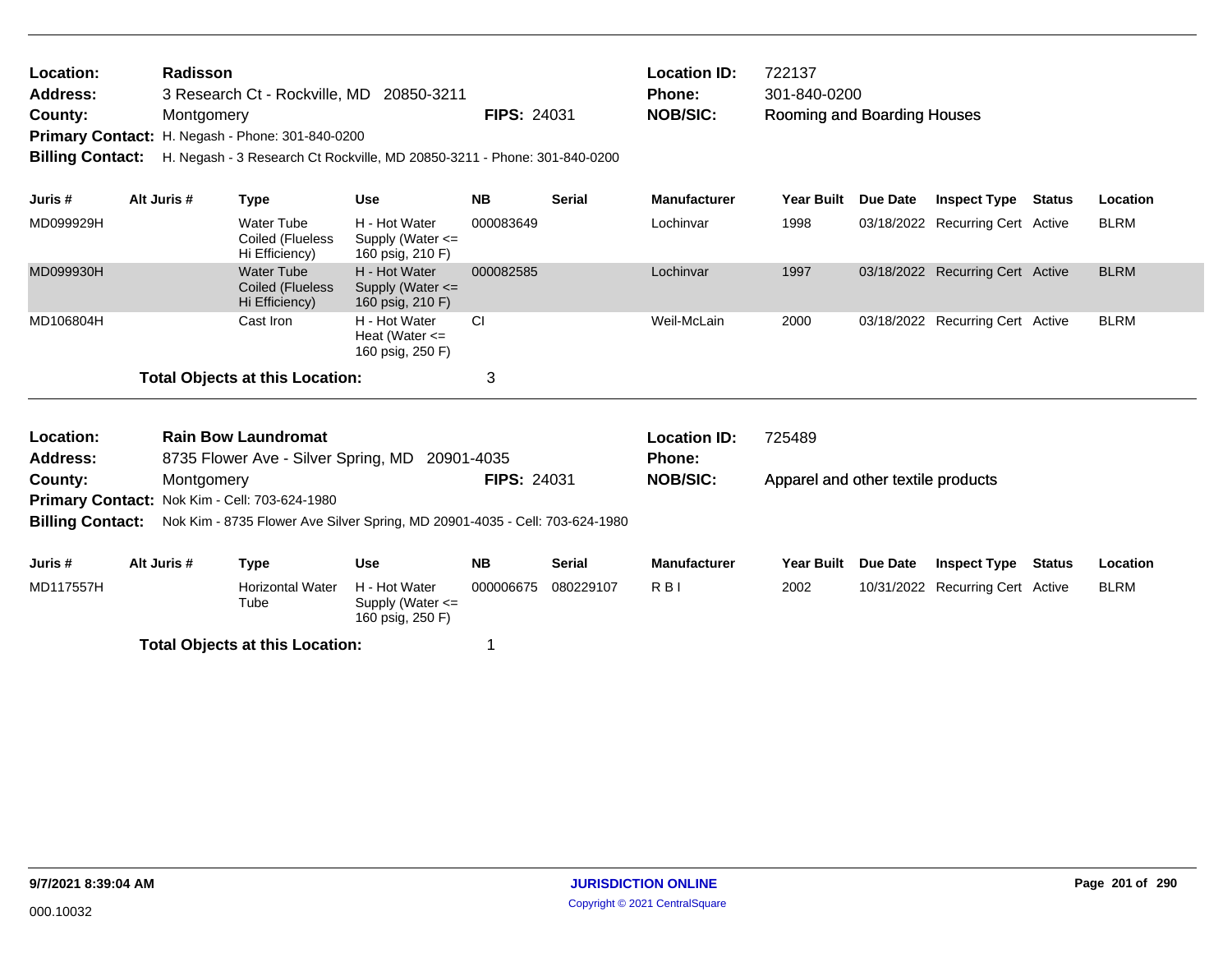| Location:<br><b>Address:</b><br>County:<br><b>Primary Contact:</b><br><b>Billing Contact:</b> |                                                                                                                                                                                                                                                                      | Montgomery  | <b>Regency Care of Silver Spring</b><br>9101 Second Ave - Silver Spring, MD<br>Bob Broadhurst - Phone: 301-588-5544 ext 9867 | Bob Broadhurst - 9101 Second Ave Silver Spring, MD 20910-2152 - Phone: 301-588-5544 ext 9867 | 20910-2152<br><b>FIPS: 24031</b> |                 | <b>Location ID:</b><br>Phone:<br><b>NOB/SIC:</b> | 992869<br>301-588-5544<br><b>Intermediate Care Facilities</b> |          |                                  |               |                                    |
|-----------------------------------------------------------------------------------------------|----------------------------------------------------------------------------------------------------------------------------------------------------------------------------------------------------------------------------------------------------------------------|-------------|------------------------------------------------------------------------------------------------------------------------------|----------------------------------------------------------------------------------------------|----------------------------------|-----------------|--------------------------------------------------|---------------------------------------------------------------|----------|----------------------------------|---------------|------------------------------------|
| Juris #                                                                                       |                                                                                                                                                                                                                                                                      | Alt Juris # | <b>Type</b>                                                                                                                  | <b>Use</b>                                                                                   | <b>NB</b>                        | <b>Serial</b>   | <b>Manufacturer</b>                              | Year Built Due Date                                           |          | <b>Inspect Type Status</b>       |               | Location                           |
| MD142143H                                                                                     |                                                                                                                                                                                                                                                                      |             | <b>Water Tube</b><br>Coiled (Flueless<br>Hi Efficiency)                                                                      | H - Hot Water<br>Supply (Water $\leq$<br>160 psig, 210 F)                                    | 0020323                          | 120748269       | $R$ <sub>B</sub> $\mid$                          | 2007                                                          |          | 08/21/2021 Recurring Cert Active |               | blrm                               |
| MD142144H                                                                                     |                                                                                                                                                                                                                                                                      |             | <b>Water Tube</b><br><b>Coiled (Flueless</b><br>Hi Efficiency)                                                               | H - Hot Water<br>Supply (Water <=<br>160 psig, 250 F)                                        | 0020344                          |                 | R B I                                            | 2007                                                          |          | 08/21/2021 Recurring Cert Active |               | blrm                               |
| <b>Total Objects at this Location:</b>                                                        |                                                                                                                                                                                                                                                                      |             |                                                                                                                              |                                                                                              | $\overline{2}$                   |                 |                                                  |                                                               |          |                                  |               |                                    |
| Location:<br><b>Address:</b><br>County:                                                       | <b>Regenx Bio</b><br>9804 Medical Center Dr - Rockville, MD 20850<br>Montgomery<br>Primary Contact: Peter Milewski - Phone: 240 319 0315 - Email: pmilewski@proair-inc.com<br><b>Billing Contact:</b><br>Randy Bradshaw - 9804 Medical Center Dr Rockville, MD 20850 |             |                                                                                                                              |                                                                                              | <b>FIPS: 24031</b>               |                 | <b>Location ID:</b><br>Phone:<br><b>NOB/SIC:</b> | 4069621                                                       |          |                                  |               |                                    |
| Juris #                                                                                       |                                                                                                                                                                                                                                                                      | Alt Juris # | <b>Type</b>                                                                                                                  | <b>Use</b>                                                                                   | <b>NB</b>                        | <b>Serial</b>   | <b>Manufacturer</b>                              | <b>Year Built</b>                                             | Due Date | <b>Inspect Type</b>              | <b>Status</b> | Location                           |
| MD169819H                                                                                     |                                                                                                                                                                                                                                                                      |             | <b>Water Heater</b><br>(HLW)                                                                                                 | H - Hot Water<br>Heat (Water $\leq$<br>160 psig, 250 F)                                      | 000007226                        | EDR-2000        | Fulton                                           | 2020                                                          |          | 05/26/2023 Recurring Cert Active |               | Penthouse Mech<br>Rm               |
| MD169820H                                                                                     |                                                                                                                                                                                                                                                                      |             | <b>Water Heater</b><br>(HLW)                                                                                                 | H - Hot Water<br>Heat (Water $\leq$<br>160 psig, 250 F)                                      | 000007203                        | <b>EDR 2000</b> | Fulton                                           | 2020                                                          |          | 05/26/2023 Recurring Cert Active |               | <b>Penthouse Mech</b><br><b>Rm</b> |
| MD169821H                                                                                     |                                                                                                                                                                                                                                                                      |             | <b>Water Heater</b><br>(HLW)                                                                                                 | H - Hot Water<br>Heat (Water $\leq$<br>160 psig, 250 F)                                      | 000007225 EDR-2000               |                 | Fulton                                           | 2020                                                          |          | 05/26/2023 Recurring Cert Active |               | Penthouse Mech<br>Rm               |
| <b>NEW</b>                                                                                    |                                                                                                                                                                                                                                                                      |             | <b>Horizontal Fire</b><br>Tube                                                                                               | S - Power-<br><b>Sterilizing (Steam</b><br>$> 15$ psig)                                      | 000001382                        |                 | Fulton                                           | 2020                                                          |          | 08/23/2022 Recurring Cert Active |               | <b>Penthouse Boiler</b><br>Room    |
| <b>NEW</b>                                                                                    |                                                                                                                                                                                                                                                                      |             | <b>Horizontal Fire</b><br>Tube                                                                                               | S - Power-<br><b>Sterilizing (Steam</b><br>$> 15$ psig)                                      | 000001381                        |                 | Fulton                                           | 2020                                                          |          | 09/02/2022 Recurring Cert Active |               | <b>Penthouse Boiler</b><br>Room    |
|                                                                                               |                                                                                                                                                                                                                                                                      |             | <b>Total Objects at this Location:</b>                                                                                       |                                                                                              | 5                                |                 |                                                  |                                                               |          |                                  |               |                                    |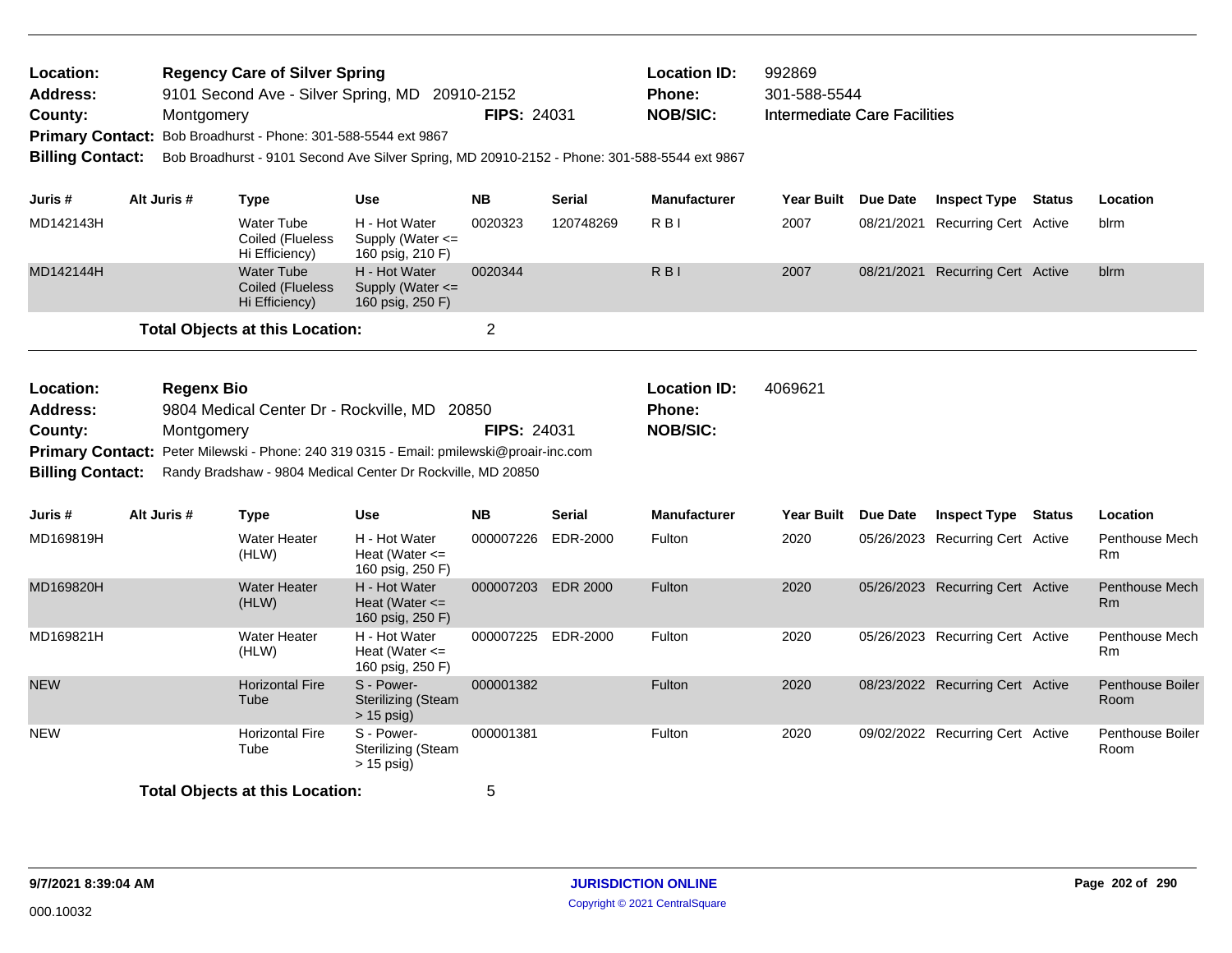| Location:<br><b>Address:</b><br>County:<br><b>Primary Contact:</b><br><b>Billing Contact:</b> | Montgomery  | <b>Research Center Office</b><br>2301 Research Blvd - Rockville, MD 20850-3204<br>Natalie McCullough - Phone: 301-407-1858 - Email: nmcculluough@lpc.com                            |                                                         | <b>FIPS: 24031</b> |                 | <b>Location ID:</b><br><b>Phone:</b><br><b>NOB/SIC:</b><br>- 15245 Shady Grove Rd Ste 385 Rockville, MD 20850-7207 - Phone: 301-407-1858 - Email: nmccullough@lpc.com | 719503<br>301-407-1858                                   |                                              | <b>Operators of Nonresidential Buildings</b> |        |                    |
|-----------------------------------------------------------------------------------------------|-------------|-------------------------------------------------------------------------------------------------------------------------------------------------------------------------------------|---------------------------------------------------------|--------------------|-----------------|-----------------------------------------------------------------------------------------------------------------------------------------------------------------------|----------------------------------------------------------|----------------------------------------------|----------------------------------------------|--------|--------------------|
| Juris #                                                                                       | Alt Juris # | <b>Type</b>                                                                                                                                                                         | <b>Use</b>                                              | <b>NB</b>          | <b>Serial</b>   | <b>Manufacturer</b>                                                                                                                                                   | <b>Year Built</b>                                        | Due Date                                     | <b>Inspect Type Status</b>                   |        | Location           |
| MD047636H                                                                                     |             | Electric (NOT<br>HLW)                                                                                                                                                               | H - Hot Water<br>Heat (Water $\leq$<br>160 psig, 250 F) | 000096535          |                 | Electro pak                                                                                                                                                           | 1973                                                     |                                              | 01/12/2023 Recurring Cert Active             |        | <b>Boiler Room</b> |
|                                                                                               |             | <b>Total Objects at this Location:</b>                                                                                                                                              |                                                         | 1                  |                 |                                                                                                                                                                       |                                                          |                                              |                                              |        |                    |
| Location:<br>Address:                                                                         |             | <b>Research West II</b><br>2400 Research Blvd - Rockville, MD 20850-3243                                                                                                            |                                                         |                    |                 | <b>Location ID:</b><br><b>Phone:</b>                                                                                                                                  | 706236                                                   |                                              |                                              |        |                    |
| County:                                                                                       | Montgomery  |                                                                                                                                                                                     |                                                         | <b>FIPS: 24031</b> | <b>NOB/SIC:</b> |                                                                                                                                                                       |                                                          | <b>Operators of Nonresidential Buildings</b> |                                              |        |                    |
| <b>Primary Contact:</b>                                                                       |             | Rene Contreras - Cell: 301-404-9462 - Email: rcontreras@lpc.com                                                                                                                     |                                                         |                    |                 |                                                                                                                                                                       |                                                          |                                              |                                              |        |                    |
| <b>Billing Contact:</b>                                                                       |             |                                                                                                                                                                                     |                                                         |                    |                 | Myesha Thornton - 2440 Research Blvd Ste 320 Lincoln Property Rockville, MD 20850-3238 - Phone: 301-258-0050 - Email: mthorton@lpc.com                                |                                                          |                                              |                                              |        |                    |
| Juris #                                                                                       | Alt Juris # | <b>Type</b>                                                                                                                                                                         | Use                                                     | <b>NB</b>          | <b>Serial</b>   | <b>Manufacturer</b>                                                                                                                                                   | <b>Year Built</b>                                        | <b>Due Date</b>                              | <b>Inspect Type</b>                          | Status | Location           |
| MD133474V                                                                                     |             | Pressure Vessel<br>w/comment                                                                                                                                                        | Horizontal Unfired V - Storage (NOT<br>Cryogenic)       | 000563594          |                 | <b>Steel Fab</b>                                                                                                                                                      | 2009                                                     |                                              | 12/09/2022 Recurring Cert Active             |        | Penthouse          |
|                                                                                               |             | <b>Total Objects at this Location:</b>                                                                                                                                              |                                                         | 1                  |                 |                                                                                                                                                                       |                                                          |                                              |                                              |        |                    |
| Location:<br><b>Address:</b><br>County:                                                       | Montgomery  | RHD Gaithersburg, LLC DBA Rosenthal Acura<br>623 N Frederick Ave - Gaithersburg, MD 20879-3306<br>Primary Contact: Fred Fees - Phone: 703-409-6199 - Email: ffees@rosenthalauto.com |                                                         | <b>FIPS: 24031</b> |                 | <b>Location ID:</b><br><b>Phone:</b><br><b>NOB/SIC:</b>                                                                                                               | 723393<br>301-840-9333<br><b>Automotive Dealers, NEC</b> |                                              |                                              |        |                    |
| <b>Billing Contact:</b>                                                                       |             | Ben Calvitti - 623 N Frederick Ave Gaithersburg, MD 20879-3306 - Phone: 301-840-9333                                                                                                |                                                         |                    |                 |                                                                                                                                                                       |                                                          |                                              |                                              |        |                    |
| Juris #                                                                                       | Alt Juris # | <b>Type</b>                                                                                                                                                                         | Use                                                     | NB.                | Serial          | <b>Manufacturer</b>                                                                                                                                                   | Year Built Due Date                                      |                                              | <b>Inspect Type Status</b>                   |        | Location           |
| MD062719V                                                                                     |             | Vertical Unfired<br>Pressure Vessel<br>w/comment                                                                                                                                    | V - Storage (NOT 000879932<br>Cryogenic)                |                    |                 | Wood                                                                                                                                                                  | 1986                                                     |                                              | 02/24/2022 Recurring Cert Active             |        | PARTS STORAG       |
| MD142802V                                                                                     |             | <b>Vertical Unfired</b><br><b>Pressure Vessel</b><br>w/comment                                                                                                                      | V - Storage (NOT 000006735<br>Cryogenic)                |                    |                 | Air Comp                                                                                                                                                              | 2005                                                     |                                              | 02/22/2022 Recurring Cert Active             |        | PARTS STORAG       |
| 9/7/2021 8:39:04 AM                                                                           |             |                                                                                                                                                                                     |                                                         |                    |                 | <b>JURISDICTION ONLINE</b>                                                                                                                                            |                                                          |                                              |                                              |        | Page 203 of 290    |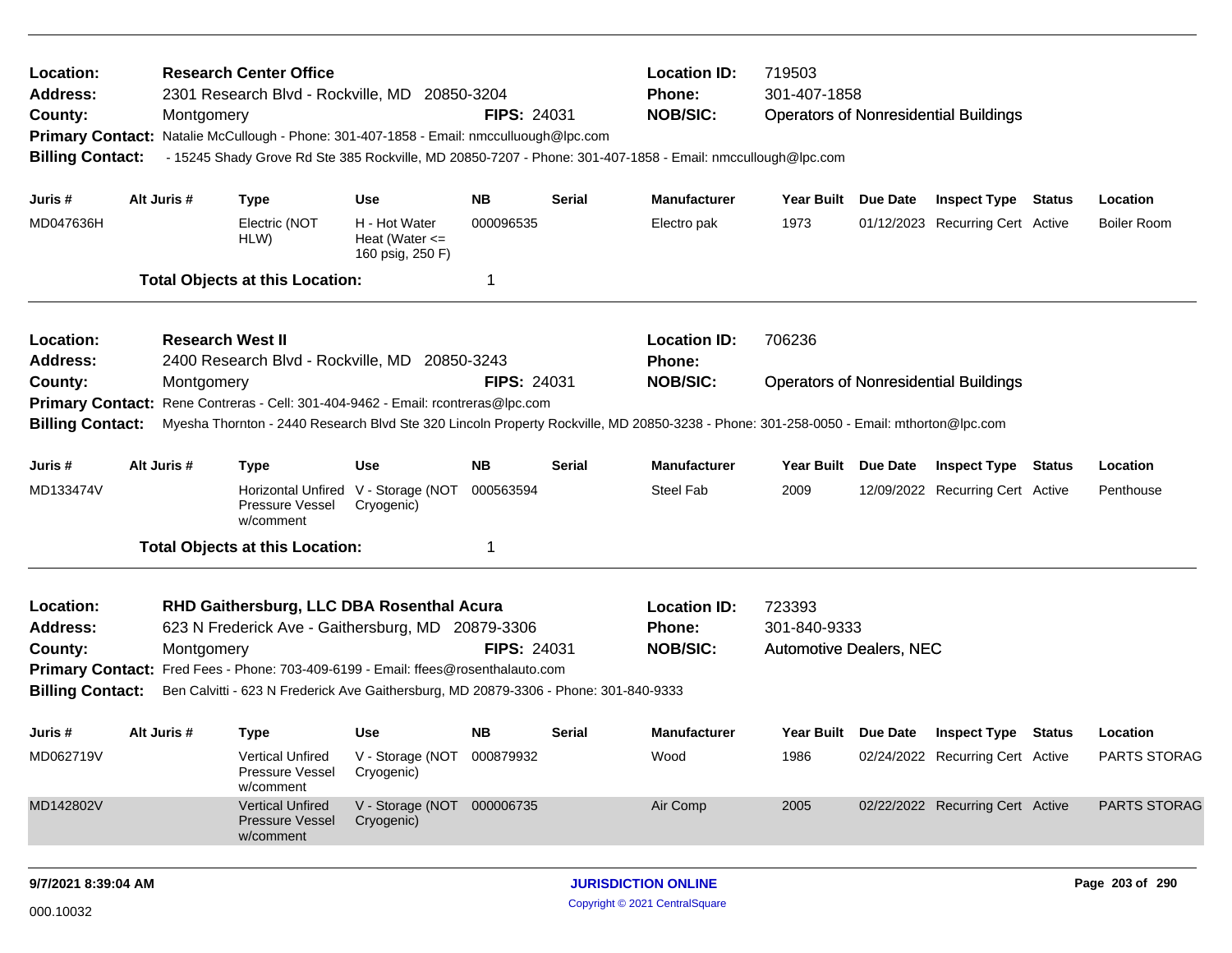| <b>Location:</b><br>Address:<br>County:<br><b>Billing Contact:</b> | Montgomery<br>Primary Contact: Richman Design Inc | <b>Richman Design Inc</b><br>8905 Brookville Rd - Silver Spring, MD 20910-1806     |                                | <b>FIPS: 24031</b> |                 | <b>Location ID:</b><br><b>Phone:</b><br><b>NOB/SIC:</b>                                                                                | 3599843<br>Nonclassifiable Establishments |          |                                  |        |           |
|--------------------------------------------------------------------|---------------------------------------------------|------------------------------------------------------------------------------------|--------------------------------|--------------------|-----------------|----------------------------------------------------------------------------------------------------------------------------------------|-------------------------------------------|----------|----------------------------------|--------|-----------|
| Juris #                                                            | Alt Juris #                                       | <b>Type</b>                                                                        | <b>Use</b>                     | <b>NB</b>          | Serial          | <b>Manufacturer</b>                                                                                                                    | <b>Year Built</b>                         | Due Date | Inspect Type                     | Status | Location  |
| MD142210V                                                          |                                                   | <b>Vertical Unfired</b><br><b>Pressure Vessel</b><br>w/comment                     | V - Storage (NOT<br>Cryogenic) | 000531194          |                 | Melben                                                                                                                                 | 1995                                      |          | 05/28/2023 Recurring Cert Active |        | 8905 Shop |
|                                                                    |                                                   | <b>Total Objects at this Location:</b>                                             |                                |                    |                 |                                                                                                                                        |                                           |          |                                  |        |           |
| Location:                                                          |                                                   | <b>Rio Grande Cafe</b>                                                             |                                |                    |                 | <b>Location ID:</b>                                                                                                                    | 722813                                    |          |                                  |        |           |
| Address:                                                           |                                                   | 231 Rio Blvd - Gaithersburg, MD 20878-7312                                         |                                |                    |                 | <b>Phone:</b>                                                                                                                          |                                           |          |                                  |        |           |
| County:<br>Montgomery                                              |                                                   |                                                                                    | <b>FIPS: 24031</b>             |                    | <b>NOB/SIC:</b> | <b>Eating and Drinking Places</b>                                                                                                      |                                           |          |                                  |        |           |
|                                                                    |                                                   | Primary Contact: April West - Phone: 972-554-3624 - Email: permits@unclejulios.com |                                |                    |                 |                                                                                                                                        |                                           |          |                                  |        |           |
| <b>Billing Contact:</b>                                            |                                                   |                                                                                    |                                |                    |                 | Leslie Douglass - 1101 N Union Bower Rd Ste 160 Irving, TX 75061-5850 - Phone: 1-214-616-0668 - Email: Leslie.Douglass@unclejulios.com |                                           |          |                                  |        |           |

| Juris #   | Alt Juris # | Type                                             | <b>Use</b>                                                | <b>NB</b> | <b>Serial</b> | <b>Manufacturer</b>   | <b>Year Built</b> | <b>Due Date</b> | <b>Inspect Type</b>              | Status | Location     |
|-----------|-------------|--------------------------------------------------|-----------------------------------------------------------|-----------|---------------|-----------------------|-------------------|-----------------|----------------------------------|--------|--------------|
| MD162044H |             | <b>Water Heater</b><br>(HLW)                     | H - Hot Water<br>Supply (Water $\leq$<br>160 psig, 210 F) | 000122399 |               | <b>Bradford White</b> | 2017              |                 | 10/01/2022 Recurring Cert Active |        | sprinkler rm |
| MD167732H |             | Water Heater<br>(HLW)                            | H - Hot Water<br>Supply (Water $\leq$<br>160 psig, 210 F) | 000132596 |               | <b>Bradford White</b> | 2019              |                 | 11/19/2022 Recurring Cert Active |        | Sprinkler rm |
| MD167733V |             | Vertical Unfired<br>Pressure Vessel<br>w/comment | V - Storage<br>(Cryogenic)                                | 000164124 |               | <b>CHART</b>          | 2005              |                 | 11/19/2022 Recurring Cert Active |        | Loading Dock |
|           |             | <b>Total Objects at this Location:</b>           |                                                           | っ<br>w    |               |                       |                   |                 |                                  |        |              |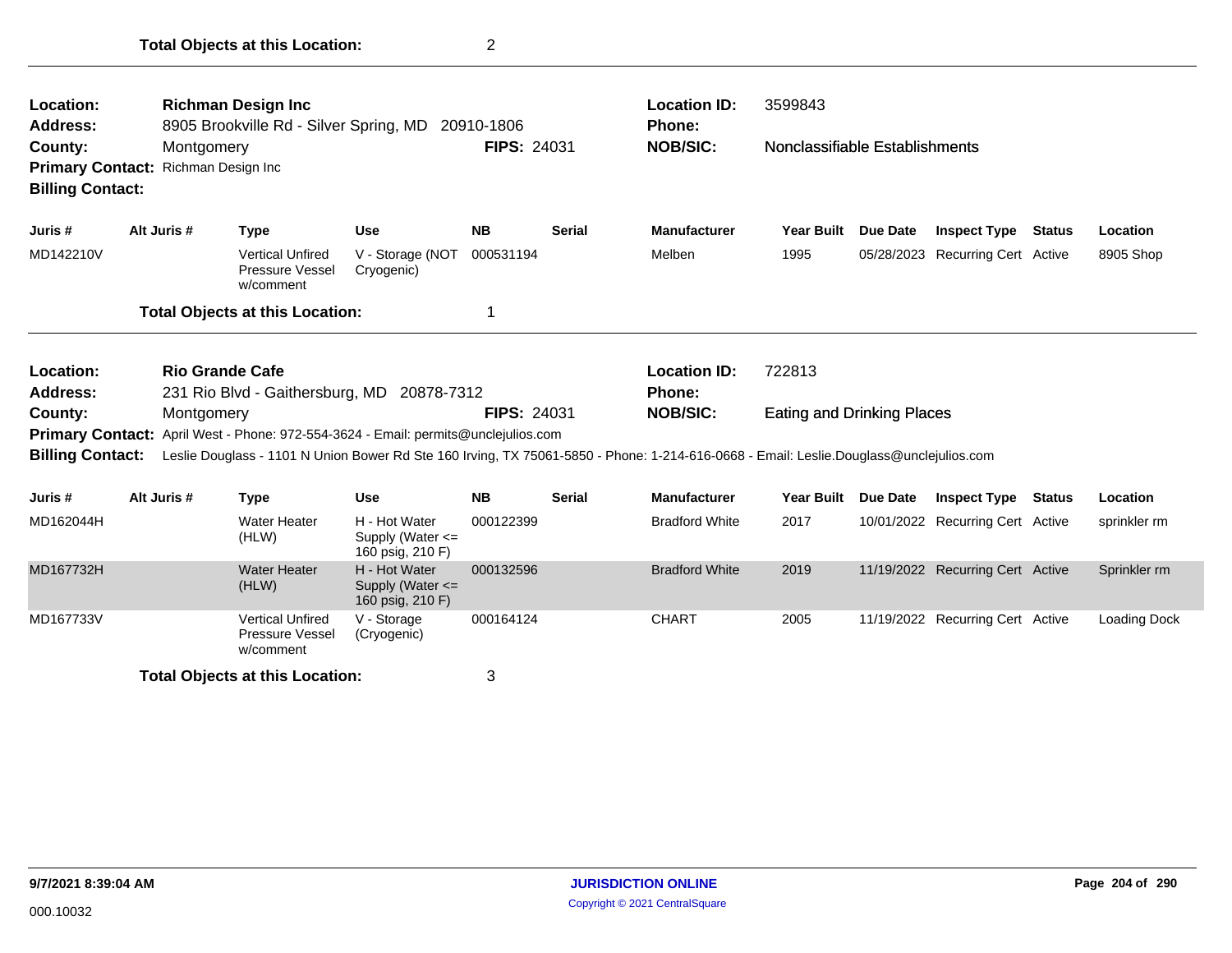| Location:                    |             |            | <b>Riviera Of Chevy Chase</b>                                                           |                                                         |                    |        | <b>Location ID:</b>           | 722985                                  |                     |                                  |                 |
|------------------------------|-------------|------------|-----------------------------------------------------------------------------------------|---------------------------------------------------------|--------------------|--------|-------------------------------|-----------------------------------------|---------------------|----------------------------------|-----------------|
| <b>Address:</b>              |             |            | 4242 East West Highway - Bethesda, MD 20815-5934                                        |                                                         |                    |        | Phone:                        |                                         |                     |                                  |                 |
| County:                      |             | Montgomery |                                                                                         |                                                         | <b>FIPS: 24031</b> |        | <b>NOB/SIC:</b>               | <b>Operators of Apartment Buildings</b> |                     |                                  |                 |
| <b>Primary Contact:</b>      |             |            | Fred Coley - Phone: 3016572211 - Cell: 3017172342                                       |                                                         |                    |        |                               |                                         |                     |                                  |                 |
| <b>Billing Contact:</b>      |             |            | Phillip Palmer - 4242 E West Hwy Bethesda, MD 20815-5934 - Phone: 301-657-2211          |                                                         |                    |        |                               |                                         |                     |                                  |                 |
| Juris #                      | Alt Juris # |            | <b>Type</b>                                                                             | <b>Use</b>                                              | <b>NB</b>          | Serial | <b>Manufacturer</b>           | <b>Year Built</b>                       | Due Date            | <b>Inspect Type Status</b>       | Location        |
| MD092144H                    | 01          |            | <b>Water Tube</b><br>Coiled (NOT<br>Flueless Hi<br>Efficiency)                          | H - Hot Water<br>Supply (Water <=<br>160 psig, 250 F)   | 000074118          |        | Fulton                        | 1995                                    |                     | 08/26/2021 Recurring Cert Active | Penthouse       |
| MD092145H                    | 02          |            | <b>Water Tube</b><br>Coiled (NOT<br><b>Flueless Hi</b><br>Efficiency)                   | H - Hot Water<br>Supply (Water <=<br>160 psig, 250 F)   | 000074297          |        | Fulton                        | 1995                                    |                     | 08/26/2023 Recurring Cert Active | Penthouse       |
| MD092146H                    | 03          |            | <b>Water Tube</b><br>Coiled (NOT<br>Flueless Hi<br>Efficiency)                          | H - Hot Water<br>Heat (Water $\leq$<br>160 psig, 250 F) | 000074340          |        | Fulton                        | 1995                                    |                     | 08/26/2023 Recurring Cert Active | Penthouse       |
| MD092147H                    | 04          |            | <b>Water Tube</b><br>Coiled (NOT<br><b>Flueless Hi</b><br>Efficiency)                   | H - Hot Water<br>Heat (Water $\leq$<br>160 psig, 250 F) | 000074292          |        | Fulton                        | 1995                                    |                     | 08/26/2023 Recurring Cert Active | Penthouse       |
| MD092148V                    |             |            | Heat Exchanger -<br>Shell and Tube                                                      | V - Storage<br>(Cryogenic)                              | 000035637          |        | Trane                         | 1995                                    |                     | 08/26/2021 Recurring Cert Active | Penthouse       |
| MD170182H                    |             |            | <b>Vertical Water</b><br>Tube                                                           | H - Hot Water<br>Heat (Water $\leq$<br>160 psig, 250 F) | 000135819          |        | <b>AIC</b>                    | 2020                                    |                     | 05/25/2023 Recurring Cert Active | Penthouse       |
|                              |             |            | <b>Total Objects at this Location:</b>                                                  |                                                         | 6                  |        |                               |                                         |                     |                                  |                 |
| Location:<br><b>Address:</b> |             |            | <b>Robern Automotive Service</b><br>6323 New Hampshire Ave - Takoma Park, MD 20912-4701 |                                                         |                    |        | <b>Location ID:</b><br>Phone: | 723009                                  |                     |                                  |                 |
| County:                      |             | Montgomery |                                                                                         |                                                         | <b>FIPS: 24031</b> |        | <b>NOB/SIC:</b>               | <b>General Automotive Repair Shops</b>  |                     |                                  |                 |
| <b>Primary Contact:</b>      |             |            | Robern Automotive Service - Phone: 3012706444                                           |                                                         |                    |        |                               |                                         |                     |                                  |                 |
| <b>Billing Contact:</b>      |             |            | Roberto Mena - 6323 New Hampshire Ave Takoma Park, MD 20912-4701 - Phone: 3012706444    |                                                         |                    |        |                               |                                         |                     |                                  |                 |
| Juris #                      | Alt Juris # |            | <b>Type</b>                                                                             | <b>Use</b>                                              | NB.                | Serial | <b>Manufacturer</b>           |                                         | Year Built Due Date | <b>Inspect Type Status</b>       | Location        |
| MD104852V                    |             |            | <b>Vertical Unfired</b><br>Pressure Vessel<br>w/comment                                 | V - Storage (NOT<br>Cryogenic)                          | 000968956          |        | <b>Buckeye</b>                | 1990                                    |                     | 04/20/2023 Recurring Cert Active | Comp Rm         |
|                              |             |            | <b>Total Objects at this Location:</b>                                                  |                                                         | 1                  |        |                               |                                         |                     |                                  |                 |
| 9/7/2021 8:39:04 AM          |             |            |                                                                                         |                                                         |                    |        | <b>JURISDICTION ONLINE</b>    |                                         |                     |                                  | Page 205 of 290 |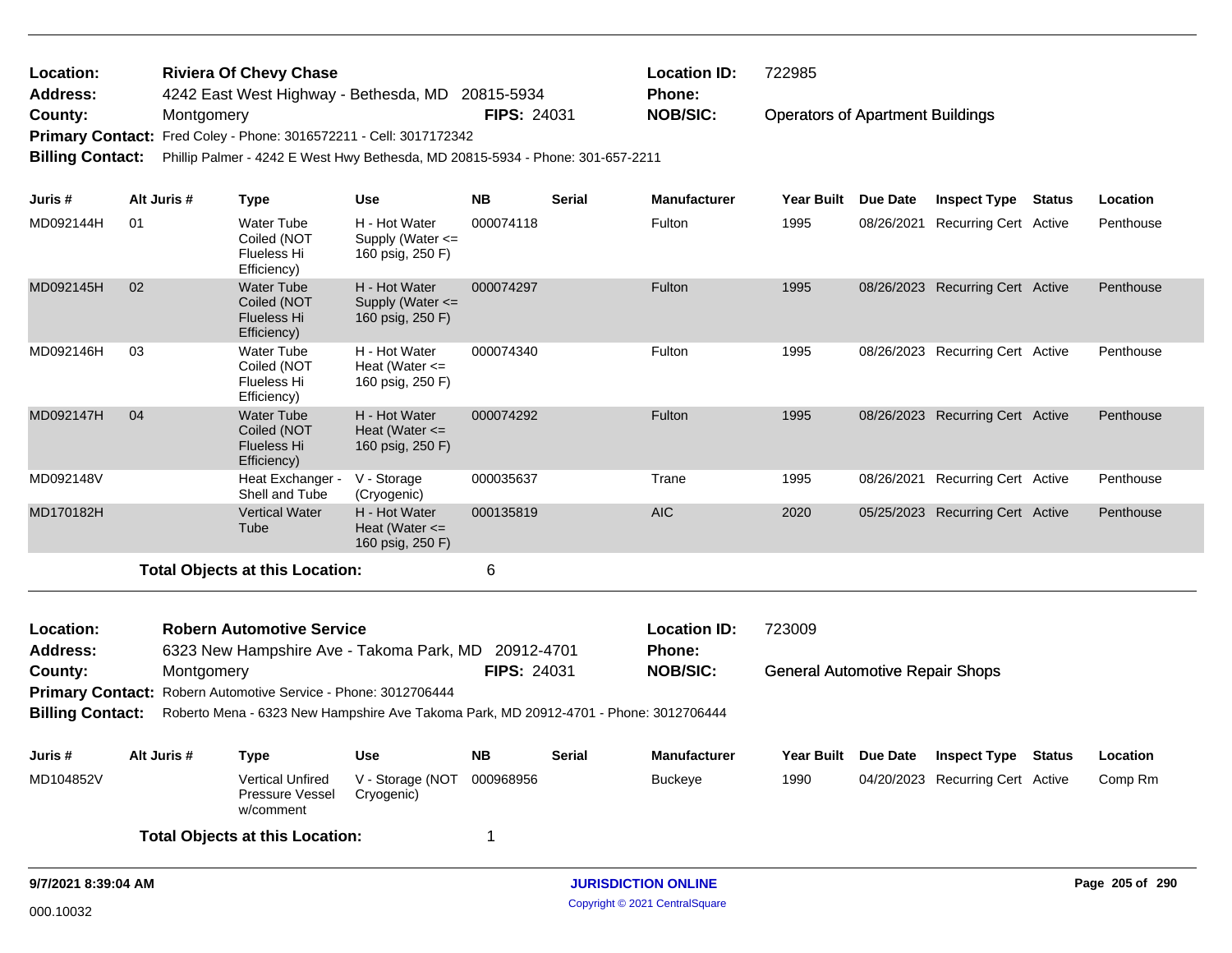| Location:<br>Address:<br>County:<br><b>Billing Contact:</b>                                                        | Montgomery                                                                                                                                                                   | <b>Rock Bottom Restaurant</b>          | 7900 Norfolk Ave # C - Bethesda, MD 20814-2502<br>Primary Contact: Jose Fernandez - Phone: 301-652-1311 - Email: jfernandez@rockbottom.com | <b>FIPS: 24031</b> |               | <b>Location ID:</b><br>Phone:<br><b>NOB/SIC:</b><br>Jose Fernandez - 7900 Norfolk Ave # C Bethesda, MD 20814-2502 - Phone: 301-652-1311 - Email: jfernandez@rockbottom.com | 723076<br>301-652-1311<br>Eating and drinking places |          |                                  |        |                 |
|--------------------------------------------------------------------------------------------------------------------|------------------------------------------------------------------------------------------------------------------------------------------------------------------------------|----------------------------------------|--------------------------------------------------------------------------------------------------------------------------------------------|--------------------|---------------|----------------------------------------------------------------------------------------------------------------------------------------------------------------------------|------------------------------------------------------|----------|----------------------------------|--------|-----------------|
| Juris #                                                                                                            | Alt Juris #                                                                                                                                                                  | <b>Type</b>                            | <b>Use</b>                                                                                                                                 | <b>NB</b>          | <b>Serial</b> | <b>Manufacturer</b>                                                                                                                                                        | <b>Year Built</b>                                    | Due Date | <b>Inspect Type</b>              | Status | Location        |
| MD135726H                                                                                                          |                                                                                                                                                                              | Water Heater<br>(HLW)                  | H - Hot Water<br>Supply (Water <=<br>160 psig, 210 F)                                                                                      | 000141456          |               | A O Smith                                                                                                                                                                  | 2009                                                 |          | 01/08/2023 Recurring Cert Active |        | <b>Basement</b> |
| MD135727H                                                                                                          |                                                                                                                                                                              | <b>Water Heater</b><br>(HLW)           | H - Hot Water<br>Supply (Water $\leq$<br>160 psig, 210 F)                                                                                  | 000135616          |               | A O Smith                                                                                                                                                                  | 2009                                                 |          | 01/08/2023 Recurring Cert Active |        | <b>Basement</b> |
|                                                                                                                    |                                                                                                                                                                              | <b>Total Objects at this Location:</b> |                                                                                                                                            | $\overline{2}$     |               |                                                                                                                                                                            |                                                      |          |                                  |        |                 |
| Location:<br><b>Rock Creek Terrace Apartments</b><br>12512 Veirs Mill Rd - Rockville, MD<br>Address:<br>20853-3517 |                                                                                                                                                                              |                                        |                                                                                                                                            |                    |               | <b>Location ID:</b><br>Phone:                                                                                                                                              | 723086                                               |          |                                  |        |                 |
| County:<br><b>Billing Contact:</b>                                                                                 | Montgomery<br>Primary Contact: Gwendolyn Newberry, COS - Phone: 301-946-0363<br>Gwendolyn Newberry, COS - 12512 Veirs Mill Rd Rockville, MD 20853-3517 - Phone: 301-946-0363 |                                        |                                                                                                                                            | <b>FIPS: 24031</b> |               | <b>NOB/SIC:</b>                                                                                                                                                            | <b>Operators of Apartment Buildings</b>              |          |                                  |        |                 |

| Juris #   | Alt Juris # | Type                         | Use                                                       | <b>NB</b> | <b>Serial</b> | <b>Manufacturer</b>   | <b>Year Built</b> | <b>Due Date</b> | <b>Inspect Type</b>              | <b>Status</b> | Location                 |
|-----------|-------------|------------------------------|-----------------------------------------------------------|-----------|---------------|-----------------------|-------------------|-----------------|----------------------------------|---------------|--------------------------|
| MD143520H |             | Water Heater<br>(HLW)        | H - Hot Water<br>Supply (Water $\leq$<br>160 psig, 210 F) | 000147644 |               | State Industries      | 2010              |                 | 07/16/2023 External Cert         | Active        | 12512 Viers Mill<br>Road |
| MD170211H |             | <b>Water Heater</b><br>(HLW) | H - Hot Water<br>Supply (Water $\leq$<br>160 psig, 210 F) | 000132848 |               | <b>Bradford White</b> | 2019              |                 | 08/26/2023 Recurring Cert Active |               | 12512 Viers Mill<br>Road |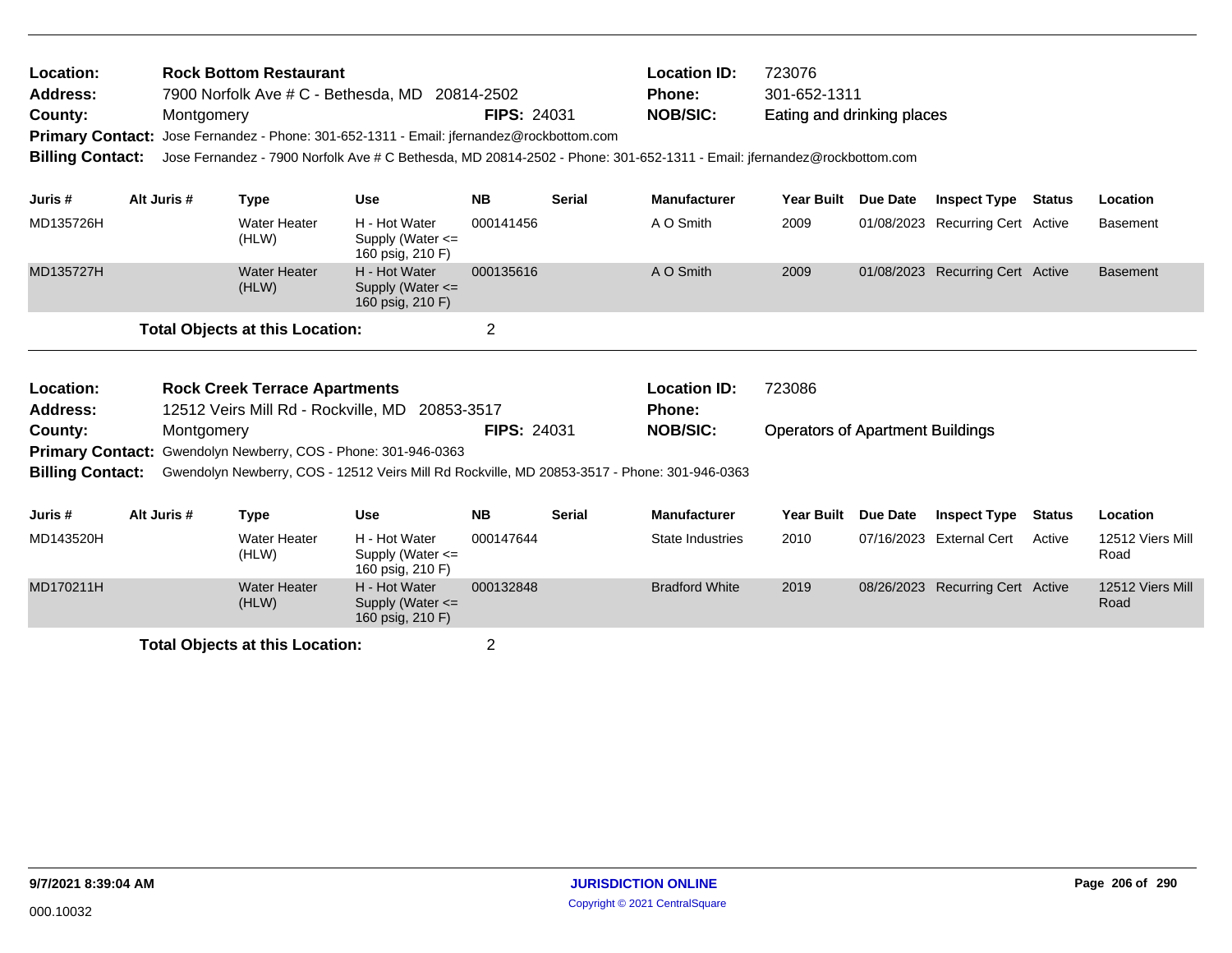| Location:<br>Address:<br>County: | Montgomery  | <b>Rock Creek Terrace Apartments</b>   | 12524 Veirs Mill Rd - Rockville, MD 20853-3527<br>Primary Contact: Ruby Palmer - Phone: 301-946-0393 - Email: rcterrace@comcast.net | <b>FIPS: 24031</b> |               | <b>Location ID:</b><br>Phone:<br><b>NOB/SIC:</b> | 2157219<br><b>Operators of Apartment Buildings</b> |          |                                  |        |                  |
|----------------------------------|-------------|----------------------------------------|-------------------------------------------------------------------------------------------------------------------------------------|--------------------|---------------|--------------------------------------------------|----------------------------------------------------|----------|----------------------------------|--------|------------------|
| <b>Billing Contact:</b>          |             |                                        | Ruby Palmer - 12630 Veirs Mill Rd Rockville, MD 20853-3562 - Phone: 301-946-0393 - Email: rcterrace@comcast.net                     |                    |               |                                                  |                                                    |          |                                  |        |                  |
| Juris #                          | Alt Juris # | <b>Type</b>                            | <b>Use</b>                                                                                                                          | <b>NB</b>          | <b>Serial</b> | <b>Manufacturer</b>                              | <b>Year Built</b>                                  | Due Date | <b>Inspect Type</b>              | Status | Location         |
| MD154853H                        |             | <b>Water Heater</b><br>(HLW)           | H - Hot Water<br>Supply (Water $\leq$<br>160 psig, 210 F)                                                                           | 000107216          | 122216        | Jet glass                                        | 2014                                               |          | 07/16/2023 Recurring Cert Active |        | Utility room     |
| MD164311H                        |             | <b>Water Heater</b><br>(HLW)           | H - Hot Water<br>Supply (Water $\leq$<br>160 psig, 210 F)                                                                           | 000032085          | 47085         | American                                         | 1994                                               |          | 07/16/2023 Recurring Cert Active |        | Utility room     |
|                                  |             | <b>Total Objects at this Location:</b> |                                                                                                                                     | $\overline{2}$     |               |                                                  |                                                    |          |                                  |        |                  |
| Location:                        |             | <b>Rock Creek Terrace Apartments</b>   |                                                                                                                                     |                    |               | <b>Location ID:</b>                              | 723088                                             |          |                                  |        |                  |
| <b>Address:</b>                  |             |                                        | 12602 Veirs Mill Rd - Rockville, MD 20853-3535                                                                                      |                    |               | <b>Phone:</b>                                    |                                                    |          |                                  |        |                  |
| County:                          | Montgomery  |                                        | <b>Primary Contact:</b> Ruby Palmer - Phone: 301-946-0393 - Email: rcterrace@comcast.net                                            | <b>FIPS: 24031</b> |               | <b>NOB/SIC:</b>                                  | <b>Operators of Apartment Buildings</b>            |          |                                  |        |                  |
| <b>Billing Contact:</b>          |             |                                        | Ruby Palmer - 12630 Veirs Mill Rd Rockville, MD 20853-3562 - Phone: 301-946-0393 - Email: rcterrace@comcast.net                     |                    |               |                                                  |                                                    |          |                                  |        |                  |
| Juris #                          | Alt Juris # | <b>Type</b>                            | <b>Use</b>                                                                                                                          | <b>NB</b>          | <b>Serial</b> | <b>Manufacturer</b>                              | <b>Year Built</b>                                  | Due Date | <b>Inspect Type</b>              | Status | Location         |
| MD155126H                        |             | <b>Water Heater</b><br>(HLW)           | H - Hot Water<br>Supply (Water $\leq$<br>160 psig, 210 F)                                                                           | 000107213          | 122213        | <b>Bradford white</b>                            | 2014                                               |          | 08/16/2023 Recurring Cert Active |        | 3 red floor mech |
| MD170212H                        |             | <b>Water Heater</b><br>(HLW)           | H - Hot Water<br>Supply (Water $\leq$<br>160 psig, 210 F)                                                                           | 000132520          |               | <b>Bradford white</b>                            | 2019                                               |          | 08/26/2023 Recurring Cert Active |        | 3 red floor mech |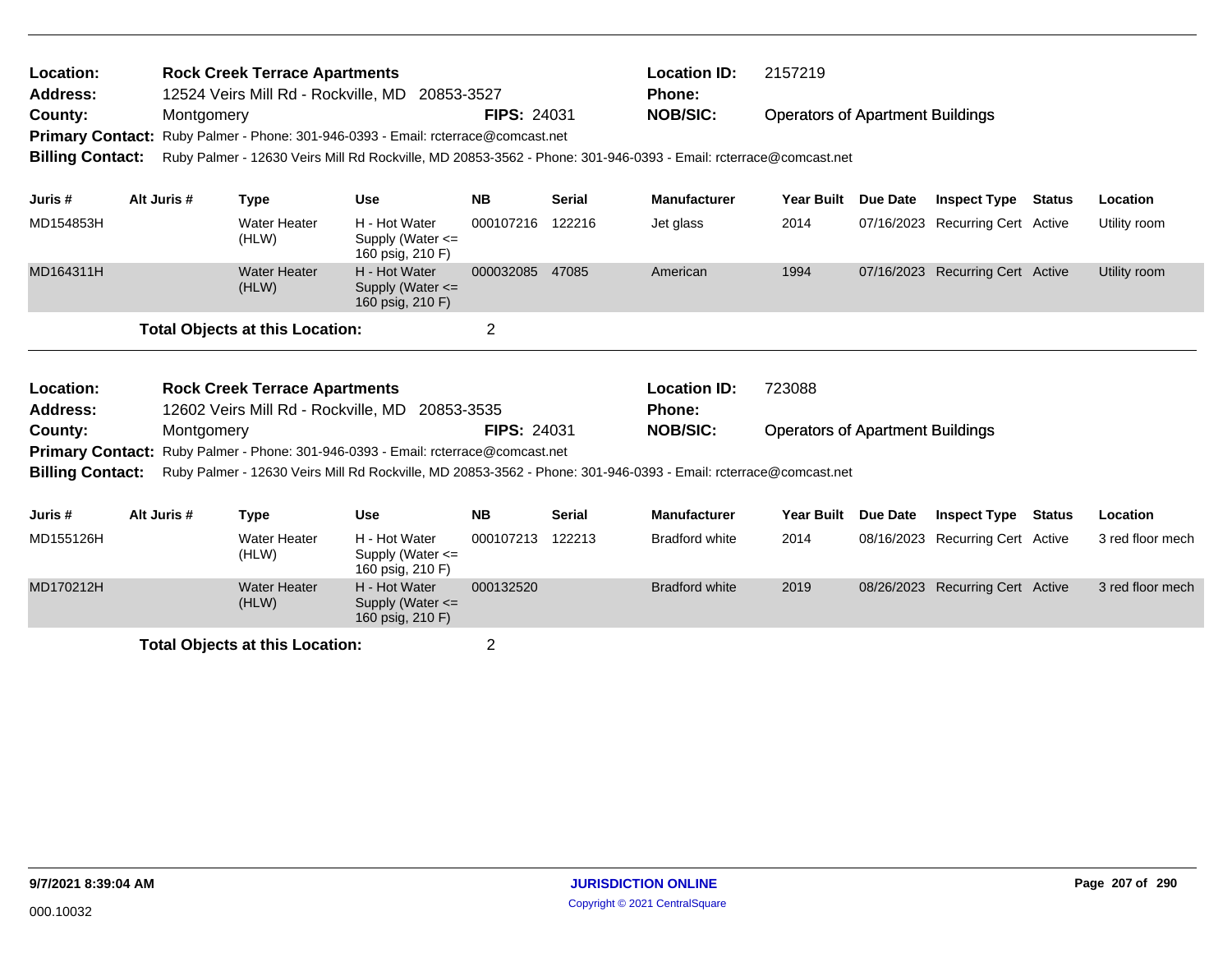| Location:<br>Address:                                                                                                                                                                                                           |                       |             | <b>Rock Creek Terrace Apartments</b>   | 12612 Veirs Mill Rd - Rockville, MD 20853-3543                   |                    |                    | <b>Location ID:</b><br><b>Phone:</b>                                                                            | 723089                                  |                                  |        |                    |
|---------------------------------------------------------------------------------------------------------------------------------------------------------------------------------------------------------------------------------|-----------------------|-------------|----------------------------------------|------------------------------------------------------------------|--------------------|--------------------|-----------------------------------------------------------------------------------------------------------------|-----------------------------------------|----------------------------------|--------|--------------------|
| County:                                                                                                                                                                                                                         |                       | Montgomery  |                                        |                                                                  | <b>FIPS: 24031</b> |                    | <b>NOB/SIC:</b>                                                                                                 | <b>Operators of Apartment Buildings</b> |                                  |        |                    |
| <b>Primary Contact:</b>                                                                                                                                                                                                         |                       |             |                                        | Ruby Palmer - Phone: 301-946-0393 - Email: rcterrace@comcast.net |                    |                    |                                                                                                                 |                                         |                                  |        |                    |
| <b>Billing Contact:</b>                                                                                                                                                                                                         |                       |             |                                        |                                                                  |                    |                    | Ruby Palmer - 12630 Veirs Mill Rd Rockville, MD 20853-3562 - Phone: 301-946-0393 - Email: rcterrace@comcast.net |                                         |                                  |        |                    |
|                                                                                                                                                                                                                                 |                       |             |                                        |                                                                  |                    |                    |                                                                                                                 |                                         |                                  |        |                    |
| Juris #                                                                                                                                                                                                                         |                       | Alt Juris # | <b>Type</b>                            | <b>Use</b>                                                       | <b>NB</b>          | <b>Serial</b>      | <b>Manufacturer</b>                                                                                             | Year Built Due Date                     | <b>Inspect Type Status</b>       |        | Location           |
| MD155577H                                                                                                                                                                                                                       | left                  |             | <b>Water Heater</b><br>(HLW)           | H - Hot Water<br>Supply (Water $\leq$<br>160 psig, 210 F)        | 000106134 121134   |                    | Jet glass                                                                                                       | 2013                                    | 07/09/2023 Recurring Cert Active |        | 2nd Flr Rm         |
| MD170213H                                                                                                                                                                                                                       | right                 |             | <b>Water Heater</b><br>(HLW)           | H - Hot Water<br>Supply (Water $\leq$<br>160 psig, 210 F)        | 000132524          |                    | Jet glass                                                                                                       | 2019                                    | 08/27/2023 Recurring Cert Active |        | 2nd Flr Rm         |
|                                                                                                                                                                                                                                 |                       |             | <b>Total Objects at this Location:</b> |                                                                  | $\overline{2}$     |                    |                                                                                                                 |                                         |                                  |        |                    |
| Location:<br><b>Address:</b>                                                                                                                                                                                                    |                       |             | <b>Rock Creek Terrace Apartments</b>   | 12630 Veirs Mill Rd - Rockville, MD 20853-3566                   |                    |                    | <b>Location ID:</b><br><b>Phone:</b>                                                                            | 723090                                  |                                  |        |                    |
|                                                                                                                                                                                                                                 | County:<br>Montgomery |             |                                        |                                                                  |                    | <b>FIPS: 24031</b> | <b>NOB/SIC:</b>                                                                                                 | <b>Operators of Apartment Buildings</b> |                                  |        |                    |
|                                                                                                                                                                                                                                 |                       |             |                                        |                                                                  |                    |                    |                                                                                                                 |                                         |                                  |        |                    |
| Primary Contact: Ruby Palmer - Phone: 301-946-0393 - Email: rcterrace@comcast.net<br><b>Billing Contact:</b><br>Ruby Palmer - 12630 Veirs Mill Rd Rockville, MD 20853-3562 - Phone: 301-946-0393 - Email: rcterrace@comcast.net |                       |             |                                        |                                                                  |                    |                    |                                                                                                                 |                                         |                                  |        |                    |
| Juris #                                                                                                                                                                                                                         |                       | Alt Juris # | <b>Type</b>                            | <b>Use</b>                                                       | <b>NB</b>          | <b>Serial</b>      | <b>Manufacturer</b>                                                                                             | Year Built Due Date                     | <b>Inspect Type</b>              | Status | Location           |
| MD001082H                                                                                                                                                                                                                       |                       |             | <b>Horizontal Fire</b><br>Tube         | H - Steam Heat<br>(Steam $\le$ 15<br>psig)                       | 000024558          |                    | <b>Cleaver Brooks</b>                                                                                           | 1971                                    | 08/26/2023 Recurring Cert Active |        | <b>BOILER ROOM</b> |
| MD001083H                                                                                                                                                                                                                       |                       |             | <b>Horizontal Fire</b><br>Tube         | H - Steam Heat<br>(Steam $\le$ 15<br>psig)                       | 000023967          |                    | <b>Cleaver Brooks</b>                                                                                           | 1971                                    | 08/26/2023 Recurring Cert Active |        | <b>Boiler Room</b> |
| MD131902H                                                                                                                                                                                                                       |                       |             | <b>Water Heater</b><br>(HLW)           | H - Hot Water<br>Supply (Water $\leq$<br>160 psig, 210 F)        | 000066191 81191    |                    | <b>Bradford White</b>                                                                                           | 2004                                    | 07/16/2023 Recurring Cert Active |        | <b>Boiler Room</b> |
| MD131903H                                                                                                                                                                                                                       |                       |             | <b>Water Heater</b><br>(HLW)           | H - Hot Water<br>Supply (Water <=<br>160 psig, 210 F)            | 000071507 86507    |                    | <b>Bradford White</b>                                                                                           | 2006                                    | 07/16/2023 Recurring Cert Active |        | <b>Boiler Room</b> |
| MD170209H                                                                                                                                                                                                                       |                       |             | <b>Water Heater</b><br>(HLW)           | H - Hot Water<br>Supply (Water $\leq$<br>160 psig, 210 F)        | 000131381          |                    | <b>Bradford White</b>                                                                                           | 2019                                    | 08/27/2023 Recurring Cert Active |        | <b>Boiler Room</b> |
| MD170210H                                                                                                                                                                                                                       |                       |             | <b>Water Heater</b><br>(HLW)           | H - Hot Water<br>Supply (Water $\leq$<br>160 psig, 210 F)        | 000133318          |                    | <b>Bradford White</b>                                                                                           | 2019                                    | 08/27/2023 Recurring Cert Active |        | <b>Boiler Room</b> |
|                                                                                                                                                                                                                                 |                       |             | <b>Total Objects at this Location:</b> |                                                                  | 6                  |                    |                                                                                                                 |                                         |                                  |        |                    |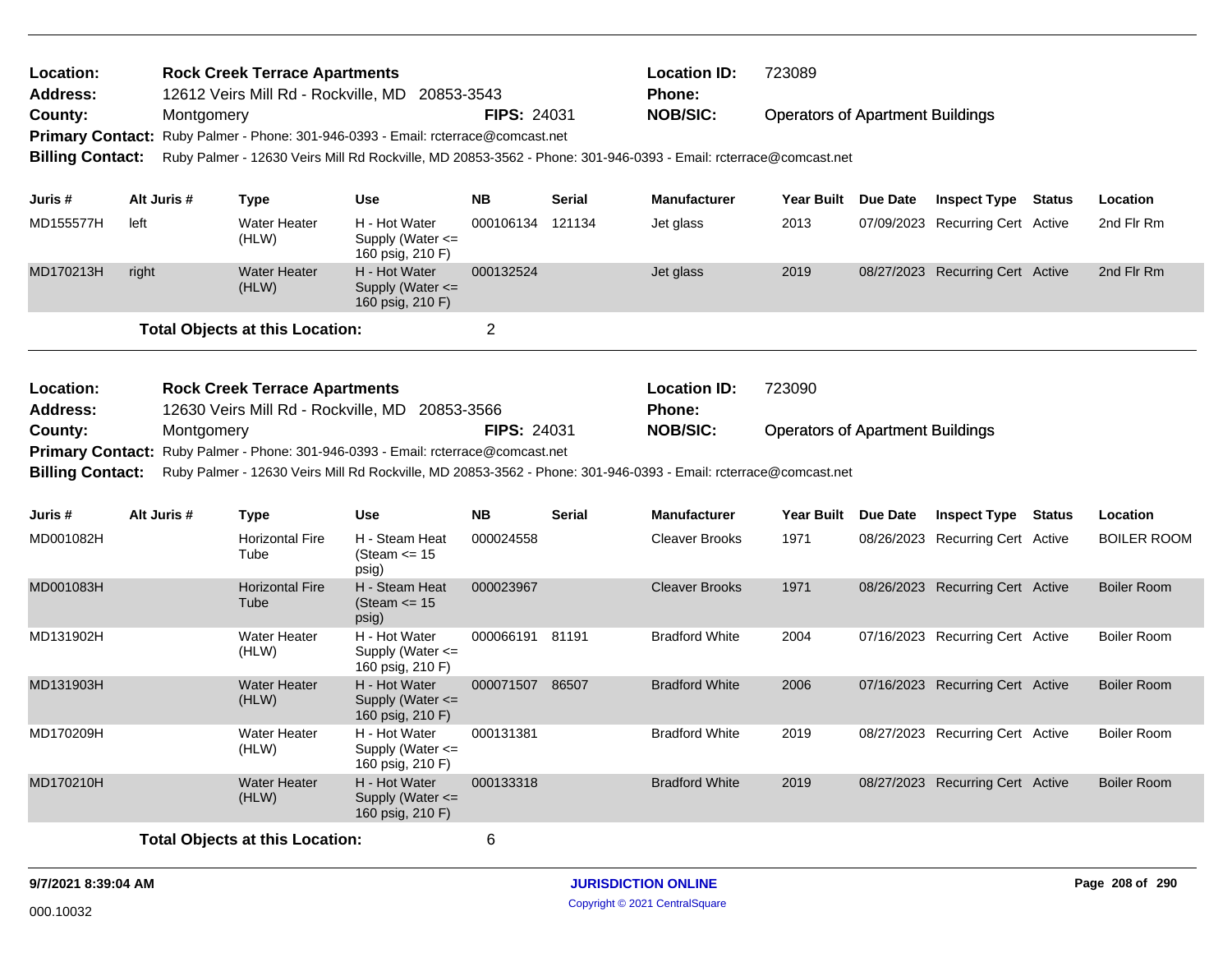| Location:<br><b>Address:</b>                                                                  |                                                                                                                                                                                                                                            | <b>Rockingham Construction</b><br>19200 Woodfield Rd - Gaithersburg, MD 20879-4721             |                                                         |                    |               | <b>Location ID:</b><br>Phone:                           | 3923386                                                        |                                                                |               |           |
|-----------------------------------------------------------------------------------------------|--------------------------------------------------------------------------------------------------------------------------------------------------------------------------------------------------------------------------------------------|------------------------------------------------------------------------------------------------|---------------------------------------------------------|--------------------|---------------|---------------------------------------------------------|----------------------------------------------------------------|----------------------------------------------------------------|---------------|-----------|
| County:<br><b>Primary Contact:</b><br><b>Billing Contact:</b>                                 | Montgomery                                                                                                                                                                                                                                 | <b>Rockingham Construction</b><br>Matt Weaver - 19200 Woodfield Rd Gaithersburg, MD 20879-4721 |                                                         | <b>FIPS: 24031</b> |               | <b>NOB/SIC:</b>                                         |                                                                | <b>General Contractors-Industrial Buildings and Warehouses</b> |               |           |
| Juris #                                                                                       | Alt Juris #                                                                                                                                                                                                                                | <b>Type</b>                                                                                    | <b>Use</b>                                              | <b>NB</b>          | <b>Serial</b> | Manufacturer                                            | Year Built Due Date                                            | <b>Inspect Type Status</b>                                     |               | Location  |
| MD163410V                                                                                     |                                                                                                                                                                                                                                            | <b>Vertical Unfired</b><br>Pressure Vessel<br>w/comment                                        | V - Storage (NOT<br>Cryogenic)                          | 002048445          |               | Manchester                                              | 2018                                                           | 03/19/2021 Recurring Cert Active                               |               | Shop Mezz |
|                                                                                               |                                                                                                                                                                                                                                            | <b>Total Objects at this Location:</b>                                                         |                                                         | -1                 |               |                                                         |                                                                |                                                                |               |           |
| Location:<br><b>Address:</b><br>County:<br><b>Primary Contact:</b><br><b>Billing Contact:</b> | Montgomery                                                                                                                                                                                                                                 | <b>Rockledge Executive Center #1</b><br>6600 Rockledge Dr - Bethesda, MD 20817-1806            |                                                         | <b>FIPS: 24031</b> |               | <b>Location ID:</b><br><b>Phone:</b><br><b>NOB/SIC:</b> | 723135<br>240 404-0600<br>Holding and other investment offices |                                                                |               |           |
| Juris #                                                                                       | John McKenzie - Cell: 703-584-3087 - Email: John McKenzie@bdnreit.com<br>John McKenzie - 3141 Fairview Park Dr. Falls Church, VA 22042 - Cell: 703-584-3087 - Email: John.McKenzie@bdnreit.com<br>Alt Juris #<br><b>Use</b><br><b>Type</b> |                                                                                                |                                                         | <b>NB</b>          | <b>Serial</b> | <b>Manufacturer</b>                                     | Year Built Due Date                                            | <b>Inspect Type</b>                                            | <b>Status</b> | Location  |
| MD039598V                                                                                     |                                                                                                                                                                                                                                            | Pressure Vessel<br>w/comment                                                                   | Horizontal Unfired V - Storage (NOT<br>Cryogenic)       | 000301448          |               | Manchester                                              | 1979                                                           | 10/19/2022 Recurring Cert Active                               |               | Penthouse |
| MD088599H                                                                                     | BLR-1                                                                                                                                                                                                                                      | Cast Iron                                                                                      | H - Hot Water<br>Heat (Water $\leq$<br>160 psig, 250 F) | CI                 | CP2723395     | Weil-McLain                                             | 1997                                                           | 10/19/2022 Recurring Cert Active                               |               | Penthouse |
| MD098713H                                                                                     | <b>BLR-2</b>                                                                                                                                                                                                                               | Cast Iron                                                                                      | H - Hot Water<br>Heat (Water $\leq$<br>160 psig, 250 F) | <b>CI</b>          | CP3101406     | Weil-McLain                                             | 1988                                                           | 10/19/2022 Recurring Cert Active                               |               | Penthouse |
| MD142501V                                                                                     |                                                                                                                                                                                                                                            | <b>Pressure Vessel</b><br>w/comment                                                            | Horizontal Unfired V - Storage (NOT<br>Cryogenic)       | 000207315          |               | <b>CARRIER</b>                                          | 1996                                                           | 10/19/2022 Recurring Cert Active                               |               | Penthouse |
| MD169347V                                                                                     |                                                                                                                                                                                                                                            | Pressure Vessel<br>w/comment                                                                   | Horizontal Unfired V - Storage (NOT<br>Cryogenic)       | 000065184          |               | Daikin                                                  | 2020                                                           | 11/02/2022 Recurring Cert Active                               |               | penthouse |
|                                                                                               |                                                                                                                                                                                                                                            | <b>Total Objects at this Location:</b>                                                         |                                                         | 5                  |               |                                                         |                                                                |                                                                |               |           |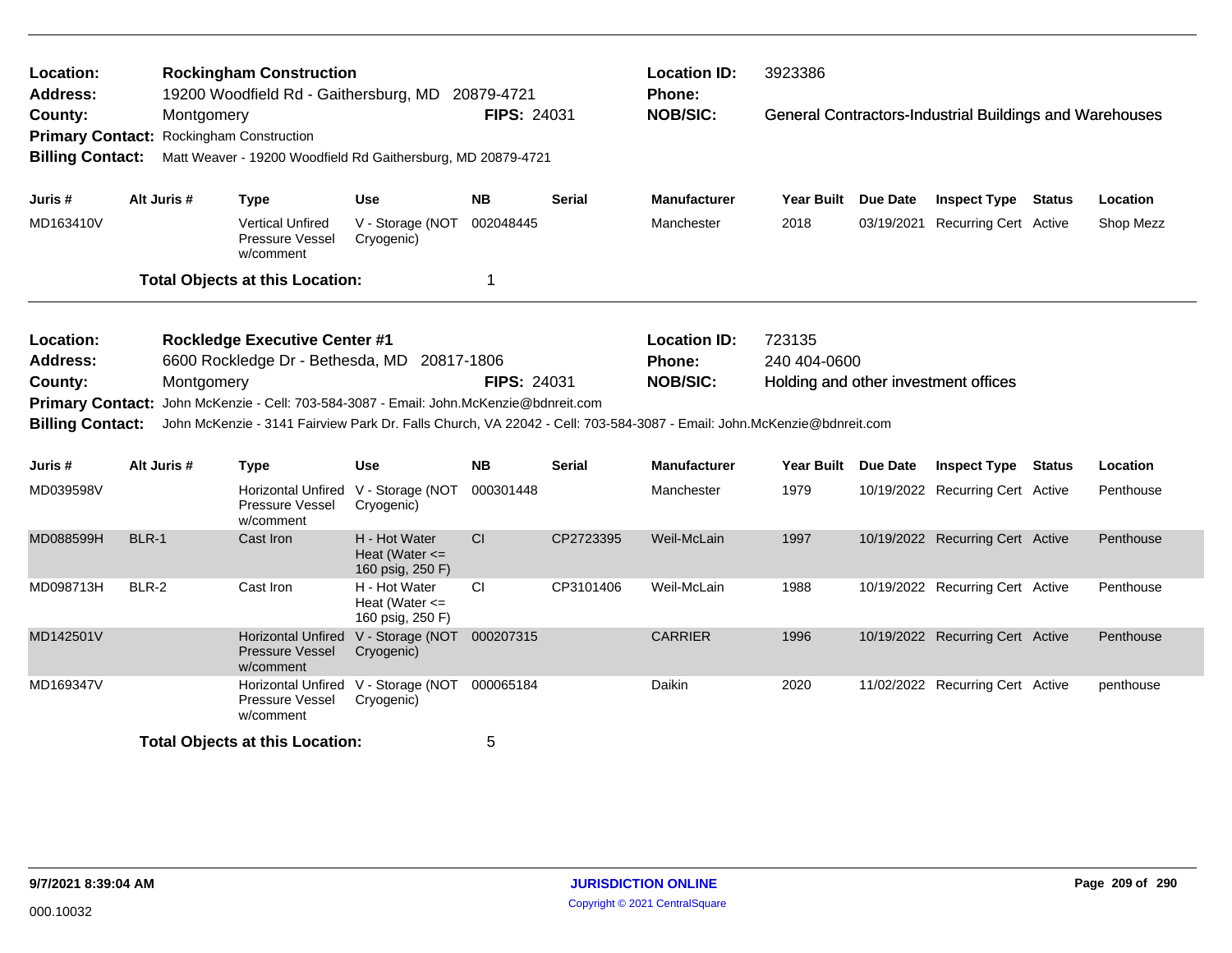| Location:<br><b>Address:</b>       |             | <b>Rockville Auto Repair</b><br>649 Southlawn Ln Ste F-G - Rockville, MD 20850-1482                                             |                                                         |                    |               | <b>Location ID:</b><br><b>Phone:</b> | 714088                                 |                                  |               |              |
|------------------------------------|-------------|---------------------------------------------------------------------------------------------------------------------------------|---------------------------------------------------------|--------------------|---------------|--------------------------------------|----------------------------------------|----------------------------------|---------------|--------------|
| County:<br><b>Primary Contact:</b> | Montgomery  | Rockville Auto Repair - Phone: 301-294-6069                                                                                     |                                                         | <b>FIPS: 24031</b> |               | <b>NOB/SIC:</b>                      | <b>General Automotive Repair Shops</b> |                                  |               |              |
| <b>Billing Contact:</b>            |             | - 649 Southlawn Ln Ste F-G Rockville, MD 20850-1482 - Phone: 301-294-6069                                                       |                                                         |                    |               |                                      |                                        |                                  |               |              |
| Juris #                            | Alt Juris # | <b>Type</b>                                                                                                                     | <b>Use</b>                                              | <b>NB</b>          | <b>Serial</b> | <b>Manufacturer</b>                  | Year Built Due Date                    | <b>Inspect Type Status</b>       |               | Location     |
| MD107716V                          |             | <b>Vertical Unfired</b><br>Pressure Vessel<br>w/comment                                                                         | V - Storage (NOT<br>Cryogenic)                          | 000424917          |               | Manchester                           | 1996                                   | 11/30/2022 Recurring Cert Active |               | Shop         |
|                                    |             | <b>Total Objects at this Location:</b>                                                                                          |                                                         | $\mathbf 1$        |               |                                      |                                        |                                  |               |              |
| <b>Location:</b>                   |             | <b>Rockville Exxon</b>                                                                                                          |                                                         |                    |               | <b>Location ID:</b>                  | 723145                                 |                                  |               |              |
| <b>Address:</b>                    |             | 11433 Rockville Pike - Rockville, MD 20852-3023                                                                                 |                                                         |                    |               | Phone:                               |                                        |                                  |               |              |
| County:                            | Montgomery  |                                                                                                                                 |                                                         | <b>FIPS: 24031</b> |               | <b>NOB/SIC:</b>                      | <b>Gasoline Service Stations</b>       |                                  |               |              |
| <b>Primary Contact:</b>            |             | Shoney Ponda - Phone: 301-230-5650                                                                                              |                                                         |                    |               |                                      |                                        |                                  |               |              |
| <b>Billing Contact:</b>            |             | Kathleen McCaney - 1815 Gallagher Rd Plymouth Meeting, PA 19462-2840 - Phone: 610-276-5988 - Email: kathleen.mccaney@sunoco.com |                                                         |                    |               |                                      |                                        |                                  |               |              |
| Juris #                            | Alt Juris # | <b>Type</b>                                                                                                                     | <b>Use</b>                                              | <b>NB</b>          | <b>Serial</b> | <b>Manufacturer</b>                  | Year Built Due Date                    | <b>Inspect Type Status</b>       |               | Location     |
| MD113077V                          |             | <b>Vertical Unfired</b><br>Pressure Vessel<br>w/comment                                                                         | V - Storage (NOT<br>Cryogenic)                          | 000055838          |               | <b>Brunner</b>                       | 1995                                   | 10/07/2021 Recurring Cert Active |               | Shop         |
|                                    |             | <b>Total Objects at this Location:</b>                                                                                          |                                                         | $\mathbf 1$        |               |                                      |                                        |                                  |               |              |
| Location:                          |             | Rockville Fuel & Feed Co.                                                                                                       |                                                         |                    |               | <b>Location ID:</b>                  | 3638685                                |                                  |               |              |
| Address:                           |             | 14915 Southlawn Ln - Rockville, MD 20850-1322                                                                                   |                                                         |                    |               | <b>Phone:</b>                        |                                        |                                  |               |              |
| County:                            | Montgomery  |                                                                                                                                 |                                                         | <b>FIPS: 24031</b> |               | <b>NOB/SIC:</b>                      | <b>Brick and Structural Clay Tile</b>  |                                  |               |              |
| <b>Primary Contact:</b>            |             | Dennis Bogley - Phone: 301-762-3988/240-271-1090                                                                                |                                                         |                    |               |                                      |                                        |                                  |               |              |
| <b>Billing Contact:</b>            |             | Dennis Bogley - 14901 Southlawn Lane PO Box 1707 Rockville, MD 20849 - Phone: 301-762-3988/240-271-1090                         |                                                         |                    |               |                                      |                                        |                                  |               |              |
| Juris #                            | Alt Juris # | <b>Type</b>                                                                                                                     | <b>Use</b>                                              | <b>NB</b>          | <b>Serial</b> | <b>Manufacturer</b>                  | Year Built Due Date                    | <b>Inspect Type</b>              | <b>Status</b> | Location     |
| MD170177H                          |             | Cast Iron                                                                                                                       | H - Hot Water<br>Heat (Water $\leq$<br>160 psig, 250 F) | <b>CI</b>          |               | <b>SMITH</b>                         | 2020                                   | 07/16/2023 Recurring Cert Active |               | <b>PLANT</b> |
|                                    |             | <b>Total Objects at this Location:</b>                                                                                          |                                                         | -1                 |               |                                      |                                        |                                  |               |              |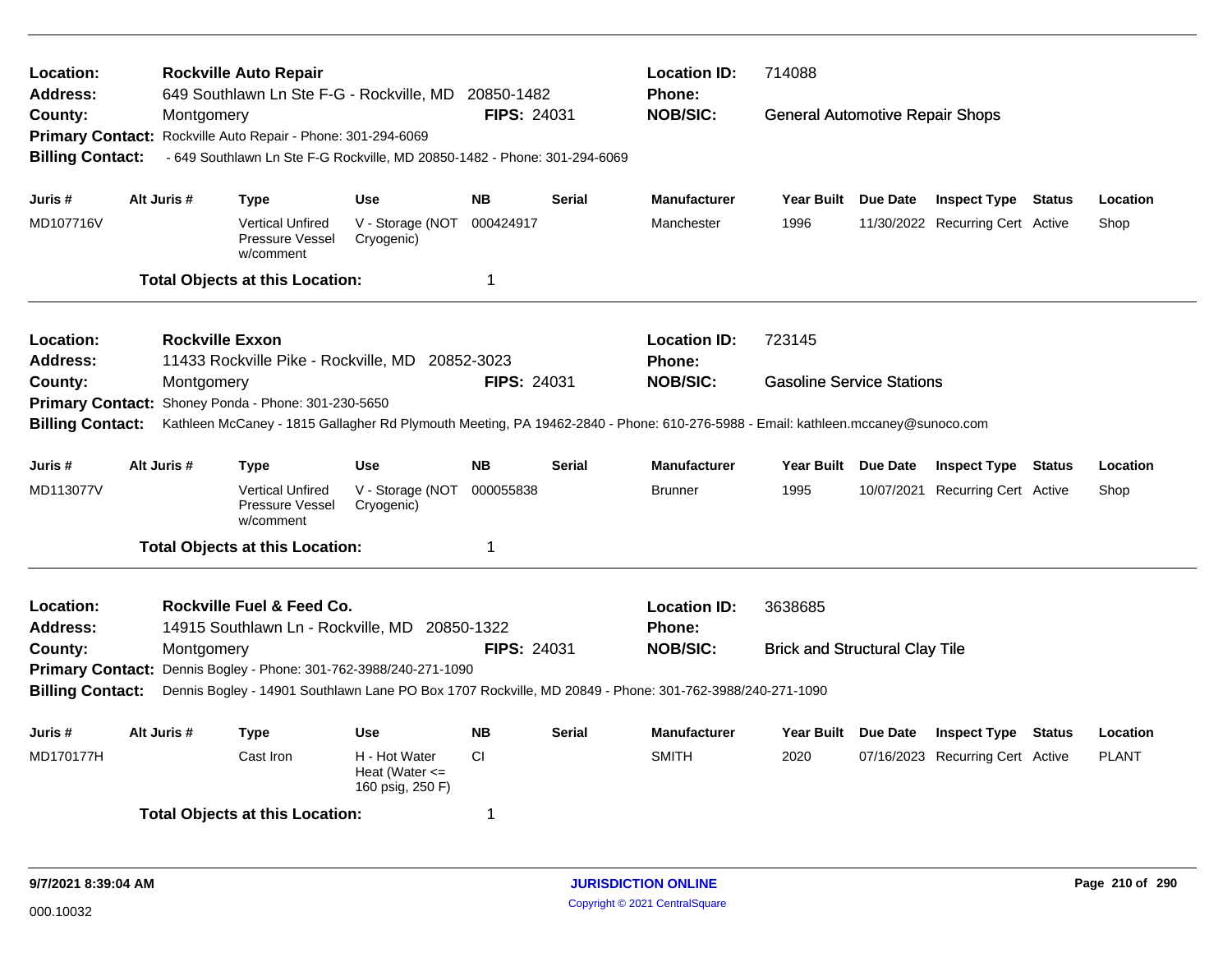| Location:<br><b>Address:</b><br>County:<br><b>Billing Contact:</b>                     |             | Montgomery | <b>Rockville Metals</b>                                             | 801 E Gude Dr - Rockville, MD 20850-1331<br>Primary Contact: James R. Figliozzi - Phone: 301-424-6577 - Email: Jimfig46@gmail.com          | <b>FIPS: 24031</b> |               | <b>Location ID:</b><br>Phone:<br><b>NOB/SIC:</b><br>James R. Figliozzi - 801 E Gude Dr Rockville, MD 20850-1331 - Phone: 301-424-6577 - Email: Jimfig46@gmail.com                        | 703345<br>301-424-6577<br><b>Automotive Dealers, NEC</b> |          |                                  |        |             |
|----------------------------------------------------------------------------------------|-------------|------------|---------------------------------------------------------------------|--------------------------------------------------------------------------------------------------------------------------------------------|--------------------|---------------|------------------------------------------------------------------------------------------------------------------------------------------------------------------------------------------|----------------------------------------------------------|----------|----------------------------------|--------|-------------|
| Juris #                                                                                | Alt Juris # |            | Type                                                                | <b>Use</b>                                                                                                                                 | <b>NB</b>          | <b>Serial</b> | <b>Manufacturer</b>                                                                                                                                                                      | Year Built                                               | Due Date | <b>Inspect Type Status</b>       |        | Location    |
| MD161835V                                                                              |             |            | <b>Vertical Unfired</b><br>Pressure Vessel<br>w/comment             | V - Storage (NOT<br>Cryogenic)                                                                                                             | 002045498          |               | <b>Twin Lakes Tank</b>                                                                                                                                                                   | 2018                                                     |          | 10/03/2022 Recurring Cert Active |        | Shop Floor  |
|                                                                                        |             |            | <b>Total Objects at this Location:</b>                              |                                                                                                                                            | 1                  |               |                                                                                                                                                                                          |                                                          |          |                                  |        |             |
| Location:<br>Address:<br>County:<br><b>Primary Contact:</b><br><b>Billing Contact:</b> |             | Montgomery | Rockville Pike Shell - MD 719<br>Mike Khadivi - Phone: 301-881-6481 | 1911 Rockville Pike - Rockville, MD 20852-1625                                                                                             | FIPS: 24031        |               | <b>Location ID:</b><br><b>Phone:</b><br><b>NOB/SIC:</b><br>Alonso Gonzalez - 14016 Sullyfield Cir. Ste E Chantilly, VA 20151 - Phone: 703-489-2291 - Email: retailaccounting@eandcma.com | 723157<br>301-881-6481<br>Automotive Repair Shops, NEC   |          |                                  |        |             |
| Juris #                                                                                | Alt Juris # |            | Type                                                                | <b>Use</b>                                                                                                                                 | <b>NB</b>          | <b>Serial</b> | <b>Manufacturer</b>                                                                                                                                                                      | Year Built Due Date                                      |          | <b>Inspect Type Status</b>       |        | Location    |
| MD133498V                                                                              |             |            | <b>Vertical Unfired</b><br>Pressure Vessel<br>w/comment             | V - Storage (NOT<br>Cryogenic)                                                                                                             | 000705345          |               | Manchester                                                                                                                                                                               | 2006                                                     |          | 07/14/2021 Recurring Cert Active |        | Car Wash    |
|                                                                                        |             |            | <b>Total Objects at this Location:</b>                              |                                                                                                                                            | $\overline{1}$     |               |                                                                                                                                                                                          |                                                          |          |                                  |        |             |
| Location:<br><b>Address:</b><br>County:<br><b>Billing Contact:</b>                     |             | Montgomery | <b>Rockville Printing and Graphics</b>                              | 736 Rockville Pike - Rockville, MD 20852-1133<br>Primary Contact: Bill French - Phone: 301-251-0001 - Email: bfrench@rockvilleprinting.com | <b>FIPS: 24031</b> |               | <b>Location ID:</b><br><b>Phone:</b><br><b>NOB/SIC:</b><br>Bill French - 736 Rockville Pike Rockville, MD 20852-1133 - Phone: 301-251-0001 - Email: bfrench@rockvilleprinting.com        | 3268294<br><b>Commercial Printing, NEC</b>               |          |                                  |        |             |
| Juris #                                                                                | Alt Juris # |            | Type                                                                | <b>Use</b>                                                                                                                                 | <b>NB</b>          | <b>Serial</b> | <b>Manufacturer</b>                                                                                                                                                                      | Year Built Due Date                                      |          | <b>Inspect Type</b>              | Status | Location    |
| MD167793V                                                                              |             |            | <b>Vertical Unfired</b><br>Pressure Vessel<br>w/comment             | V - Storage (NOT<br>Cryogenic)                                                                                                             | 001214004          |               | Manchester                                                                                                                                                                               | 2001                                                     |          | 08/17/2022 Recurring Cert Active |        | <b>BLRM</b> |
|                                                                                        |             |            | <b>Total Objects at this Location:</b>                              |                                                                                                                                            | -1                 |               |                                                                                                                                                                                          |                                                          |          |                                  |        |             |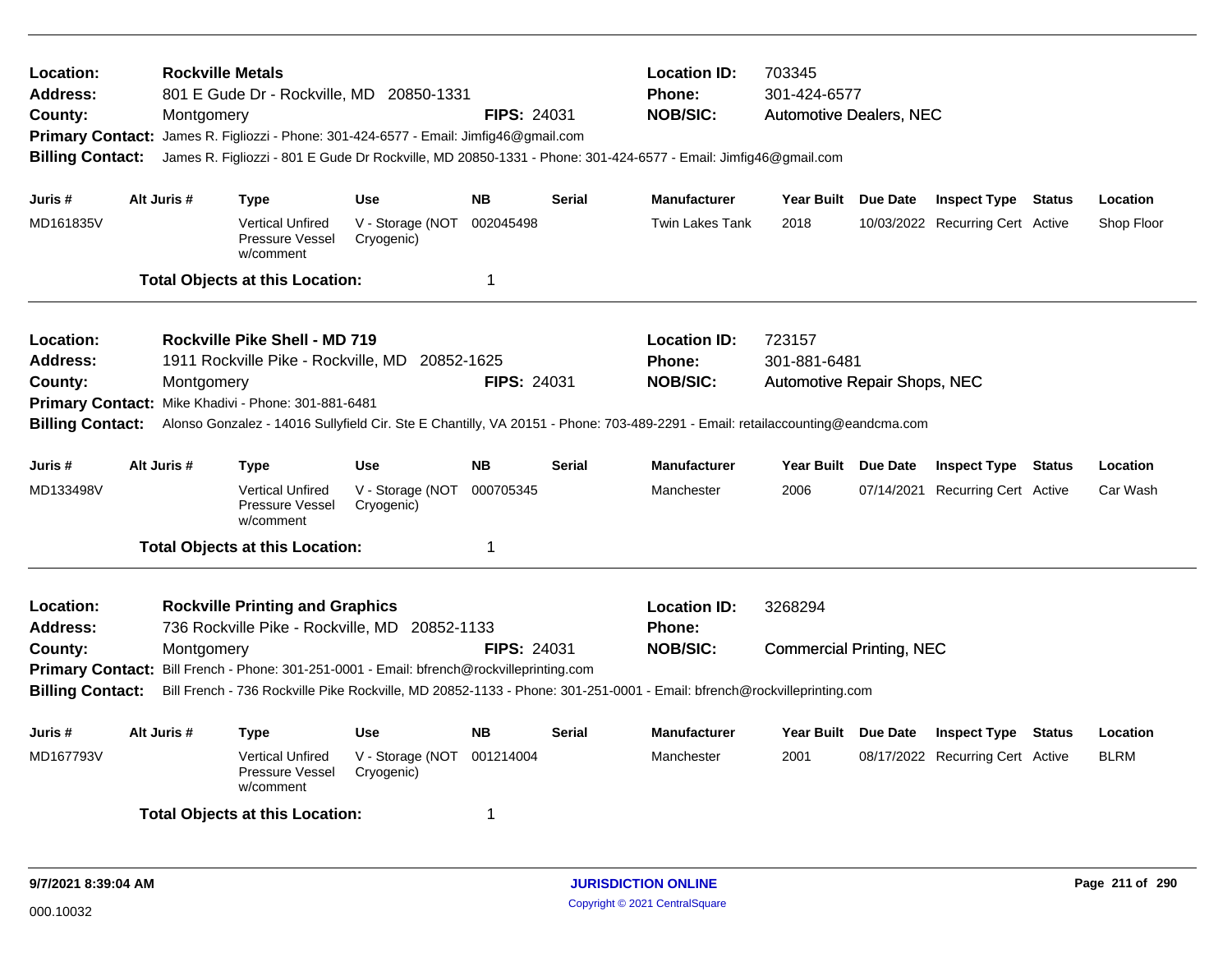| Location:<br>Address:<br>County: | <b>Rockville Tire &amp; Auto</b><br>16077 Frederick Rd - Rockville, MD 20855-2217<br>Montgomery<br>Rockville Tire & Auto<br><b>Primary Contact:</b><br><b>Billing Contact:</b><br>Alt Juris #<br><b>Use</b><br><b>Type</b> |             |                                                                |                                                                                                   |                    | <b>FIPS: 24031</b> | <b>Location ID:</b><br><b>Phone:</b><br><b>NOB/SIC:</b> | 718502<br>240-386-8617 |            | Automotive repair, services, and parking |               |               |
|----------------------------------|----------------------------------------------------------------------------------------------------------------------------------------------------------------------------------------------------------------------------|-------------|----------------------------------------------------------------|---------------------------------------------------------------------------------------------------|--------------------|--------------------|---------------------------------------------------------|------------------------|------------|------------------------------------------|---------------|---------------|
| Juris #                          |                                                                                                                                                                                                                            |             |                                                                |                                                                                                   | <b>NB</b>          | Serial             | <b>Manufacturer</b>                                     | Year Built             | Due Date   | <b>Inspect Type</b>                      | Status        | Location      |
| MD071217V                        |                                                                                                                                                                                                                            |             | <b>Vertical Unfired</b><br>Pressure Vessel<br>w/comment        | V - Storage (NOT<br>Cryogenic)                                                                    | 000889237          |                    | <b>Buckeye</b>                                          | 1989                   |            | 05/31/2022 Recurring Cert Active         |               | Shop          |
| MD071218V                        |                                                                                                                                                                                                                            |             | <b>Vertical Unfired</b><br><b>Pressure Vessel</b><br>w/comment | V - Storage (NOT<br>Cryogenic)                                                                    | 000884654          |                    | <b>Buckeye</b>                                          | 1988                   |            | 05/31/2022 Recurring Cert Active         |               | Shop          |
|                                  |                                                                                                                                                                                                                            |             | <b>Total Objects at this Location:</b>                         |                                                                                                   | $\overline{2}$     |                    |                                                         |                        |            |                                          |               |               |
| Location:                        | Rose Condos of Bethesda<br>930 Rose Ave - Rockville, MD 20852-8713                                                                                                                                                         |             |                                                                |                                                                                                   |                    |                    | <b>Location ID:</b>                                     | 3890916                |            |                                          |               |               |
| Address:                         |                                                                                                                                                                                                                            |             |                                                                |                                                                                                   | <b>FIPS: 24031</b> |                    | <b>Phone:</b>                                           |                        |            |                                          |               |               |
| County:                          |                                                                                                                                                                                                                            | Montgomery  |                                                                | Primary Contact: Joe Mosli - Phone: 301-770-3502 - Cell: 202-664-0535                             |                    |                    | <b>NOB/SIC:</b>                                         |                        |            |                                          |               |               |
| <b>Billing Contact:</b>          |                                                                                                                                                                                                                            |             |                                                                | Joe Mosli - 930 Rose Ave North Bethesda, MD 20852-8713 - Phone: 301-770-3502 - Cell: 202-664-0535 |                    |                    |                                                         |                        |            |                                          |               |               |
| Juris #                          |                                                                                                                                                                                                                            | Alt Juris # | <b>Type</b>                                                    | <b>Use</b>                                                                                        | <b>NB</b>          | <b>Serial</b>      | <b>Manufacturer</b>                                     | <b>Year Built</b>      | Due Date   | <b>Inspect Type</b>                      | <b>Status</b> | Location      |
| MD160182H                        |                                                                                                                                                                                                                            |             | <b>Water Heater</b><br>(HLW)                                   | H - Hot Water<br>Supply (Water $\leq$<br>160 psig, 250 F)                                         | 000226015          | 280920623383<br>5  | State Industries                                        | 2017                   | 11/27/2021 | <b>Recurring Cert Active</b>             |               | Roof Mech. Rm |
| MD160183H                        |                                                                                                                                                                                                                            |             | <b>Water Heater</b><br>(HLW)                                   | H - Hot Water<br>Supply (Water $\leq$<br>160 psig, 250 F)                                         | 000224789          | 170510487987       | <b>State Industries</b>                                 | 2017                   | 11/27/2021 | <b>Recurring Cert Active</b>             |               | Roof Mech. Rm |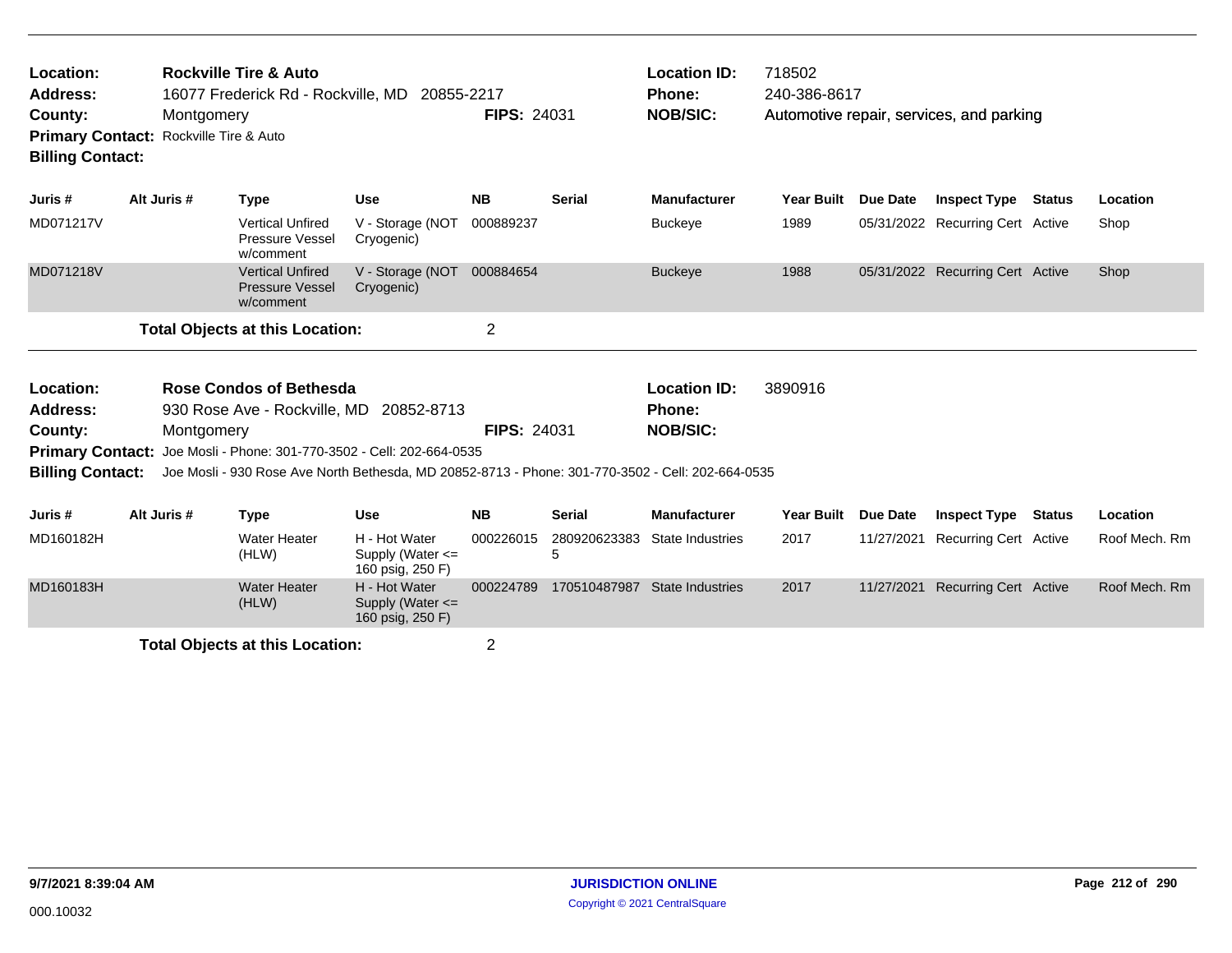| Location:<br><b>Address:</b><br>County:<br><b>Billing Contact:</b>                                                                                                                                                                                                                                                                          | Montgomery                                                                     | Rubin & Rubin, P.C.<br>8404 Georgia Ave - Silver Spring, MD 20910-4424<br>Primary Contact: Lawrence Rubin - Phone: 301-585-3822 - Email: lawrence.rubin@rubinpc.com<br>Lawrence Rubin - 8404 Georgia Ave Silver Spring, MD 20910-4424 - Phone: 301-585-3822 - Email: lawrence.rubin@rubinpc.com |                                                         | <b>FIPS: 24031</b> |               | <b>Location ID:</b><br><b>Phone:</b><br><b>NOB/SIC:</b> | 723506<br>301-585-3822<br><b>Legal Services</b>      |            |                                  |        |                    |
|---------------------------------------------------------------------------------------------------------------------------------------------------------------------------------------------------------------------------------------------------------------------------------------------------------------------------------------------|--------------------------------------------------------------------------------|-------------------------------------------------------------------------------------------------------------------------------------------------------------------------------------------------------------------------------------------------------------------------------------------------|---------------------------------------------------------|--------------------|---------------|---------------------------------------------------------|------------------------------------------------------|------------|----------------------------------|--------|--------------------|
| Juris #                                                                                                                                                                                                                                                                                                                                     | Alt Juris #                                                                    | <b>Type</b>                                                                                                                                                                                                                                                                                     | <b>Use</b>                                              | <b>NB</b>          | <b>Serial</b> | <b>Manufacturer</b>                                     | Year Built Due Date                                  |            | <b>Inspect Type Status</b>       |        | Location           |
| MD141037H                                                                                                                                                                                                                                                                                                                                   |                                                                                | <b>Horizontal Fire</b><br>Tube                                                                                                                                                                                                                                                                  | H - Hot Water<br>Heat (Water $\leq$<br>160 psig, 250 F) | <b>NA</b>          | 2310V01018    | <b>ECR</b> International                                | 2011                                                 |            | 03/02/2022 Recurring Cert Active |        | Boiler Room        |
|                                                                                                                                                                                                                                                                                                                                             |                                                                                | <b>Total Objects at this Location:</b>                                                                                                                                                                                                                                                          |                                                         | $\mathbf 1$        |               |                                                         |                                                      |            |                                  |        |                    |
| Location:<br><b>Address:</b>                                                                                                                                                                                                                                                                                                                | Ruby Tuesday (NuCo2) # 225478<br>701 Russell Ave - Gaithersburg, MD 20877-2631 |                                                                                                                                                                                                                                                                                                 | <b>Location ID:</b><br><b>Phone:</b>                    | 3453643            |               |                                                         |                                                      |            |                                  |        |                    |
| County:<br><b>Billing Contact:</b>                                                                                                                                                                                                                                                                                                          | Montgomery                                                                     | Primary Contact: NuCO2-Regulatory (MD BPV) - Phone: 800-472-2855 - Email: regulatory@nuco2.com<br>- 2800 SE Market PI Stuart, FL 34997-4965 - Phone: 800-472-2855 - Email: regulatory@nuco2.com                                                                                                 |                                                         | <b>FIPS: 24031</b> |               | <b>NOB/SIC:</b>                                         | <b>Eating and Drinking Places</b>                    |            |                                  |        |                    |
| Juris #                                                                                                                                                                                                                                                                                                                                     | Alt Juris #                                                                    | <b>Type</b>                                                                                                                                                                                                                                                                                     | <b>Use</b>                                              | <b>NB</b>          | <b>Serial</b> | <b>Manufacturer</b>                                     | Year Built Due Date                                  |            | <b>Inspect Type Status</b>       |        | Location           |
| MD154750V                                                                                                                                                                                                                                                                                                                                   |                                                                                | <b>Vertical Unfired</b><br><b>Pressure Vessel</b><br>w/comment                                                                                                                                                                                                                                  | V - Storage<br>(Cryogenic)                              | 000099765          | CCUD99B19C    | MVE Inc                                                 | 1999                                                 |            | 06/21/2022 Recurring Cert Active |        | NUCO <sub>2</sub>  |
|                                                                                                                                                                                                                                                                                                                                             |                                                                                | <b>Total Objects at this Location:</b>                                                                                                                                                                                                                                                          |                                                         | $\mathbf 1$        |               |                                                         |                                                      |            |                                  |        |                    |
| Location:<br>Ruby Tuesday - 3644<br><b>Address:</b><br>701 Russell Ave Ste D223 - Gaithersburg, MD 20877-2652<br><b>FIPS: 24031</b><br>County:<br>Montgomery<br>Primary Contact: Ivana Bogejevic - Phone: 301-216-2772<br><b>Billing Contact:</b><br>- PO Box 78119 Wichita, KS 67278 - Phone: 703-415-4055 - Email: rt.licensing@issvc.com |                                                                                |                                                                                                                                                                                                                                                                                                 |                                                         |                    |               | <b>Location ID:</b><br><b>Phone:</b><br><b>NOB/SIC:</b> | 723522<br>301-216-2772<br>Eating and drinking places |            |                                  |        |                    |
| Juris #                                                                                                                                                                                                                                                                                                                                     | Alt Juris #                                                                    | <b>Type</b>                                                                                                                                                                                                                                                                                     | <b>Use</b>                                              | <b>NB</b>          | <b>Serial</b> | <b>Manufacturer</b>                                     | <b>Year Built</b>                                    | Due Date   | <b>Inspect Type</b>              | Status | Location           |
| MD165117H                                                                                                                                                                                                                                                                                                                                   |                                                                                | <b>Water Heater</b><br>(HLW)                                                                                                                                                                                                                                                                    | H - Hot Water<br>Supply (Water <=<br>160 psig, 210 F)   | 000129555          |               | Bradford White                                          | 2018                                                 | 09/05/2021 | <b>Recurring Cert Active</b>     |        | <b>Heater Room</b> |
|                                                                                                                                                                                                                                                                                                                                             |                                                                                | <b>Total Objects at this Location:</b>                                                                                                                                                                                                                                                          |                                                         | 1                  |               |                                                         |                                                      |            |                                  |        |                    |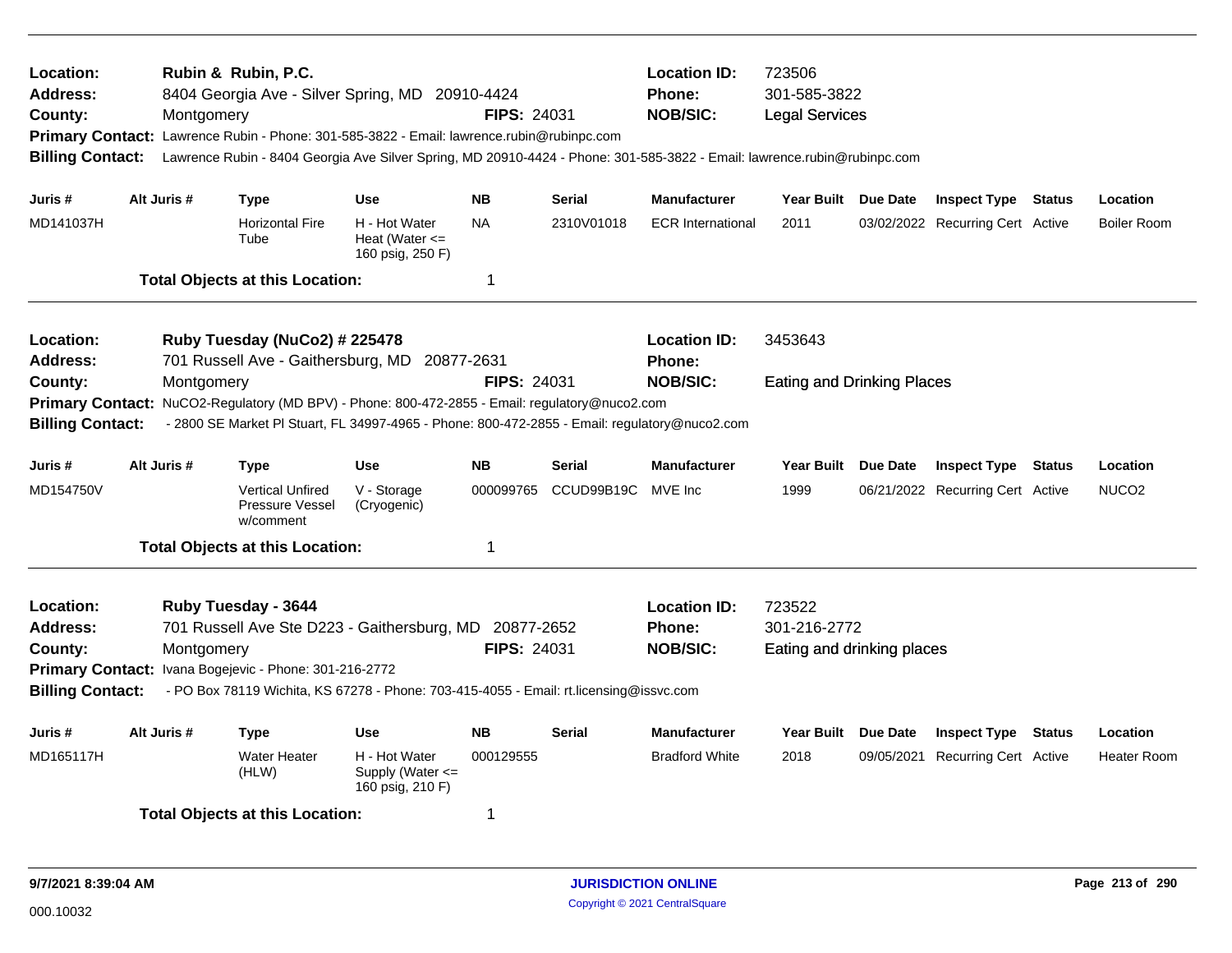| <b>Rumba Y Carbon</b><br>Location:<br><b>Address:</b><br>11222 Grandview Ave - Silver Spring, MD 20902-4602<br>County:<br>Montgomery<br>Primary Contact: NuCO2-Regulatory (MD BPV) - Phone: 800-472-2855 - Email: regulatory@nuco2.com<br>- 2800 SE Market PI Stuart, FL 34997-4965 - Phone: 800-472-2855 - Email: regulatory@nuco2.com<br><b>Billing Contact:</b> |                                                                                                                                                     |                                                                |                                                         | <b>FIPS: 24031</b>      |               | <b>Location ID:</b><br><b>Phone:</b><br><b>NOB/SIC:</b> | 3633915<br>$(301)$ 962-6262                                                                                                                                                               |                     |                                  |        |                    |  |
|--------------------------------------------------------------------------------------------------------------------------------------------------------------------------------------------------------------------------------------------------------------------------------------------------------------------------------------------------------------------|-----------------------------------------------------------------------------------------------------------------------------------------------------|----------------------------------------------------------------|---------------------------------------------------------|-------------------------|---------------|---------------------------------------------------------|-------------------------------------------------------------------------------------------------------------------------------------------------------------------------------------------|---------------------|----------------------------------|--------|--------------------|--|
| Juris #                                                                                                                                                                                                                                                                                                                                                            | Alt Juris #                                                                                                                                         | <b>Type</b>                                                    | <b>Use</b>                                              | <b>NB</b>               | <b>Serial</b> | <b>Manufacturer</b>                                     | Year Built                                                                                                                                                                                | Due Date            | <b>Inspect Type Status</b>       |        | Location           |  |
| MD161088V                                                                                                                                                                                                                                                                                                                                                          | A915452                                                                                                                                             | <b>Vertical Unfired</b><br><b>Pressure Vessel</b><br>w/comment | V - Storage<br>(Cryogenic)                              | 000051758               | CCFC96F301    | MVE Inc                                                 | 1996                                                                                                                                                                                      |                     | 06/28/2023 Recurring Cert Active |        | Kitchen            |  |
|                                                                                                                                                                                                                                                                                                                                                                    |                                                                                                                                                     | <b>Total Objects at this Location:</b>                         |                                                         | $\overline{\mathbf{1}}$ |               |                                                         |                                                                                                                                                                                           |                     |                                  |        |                    |  |
| Saint Jane Frances De Chantal Church<br>Location:<br><b>Address:</b><br>9601 Old Georgetown Rd - Bethesda, MD 20814-1725                                                                                                                                                                                                                                           |                                                                                                                                                     |                                                                |                                                         |                         |               | <b>Location ID:</b><br>Phone:                           | 723842                                                                                                                                                                                    |                     |                                  |        |                    |  |
| County:<br><b>Billing Contact:</b>                                                                                                                                                                                                                                                                                                                                 | <b>FIPS: 24031</b><br>Montgomery<br>Don Mays - Phone: 301-530-1550 - Cell: 240-994-2664 - Email: deacondcmmays@gmail.com<br><b>Primary Contact:</b> |                                                                |                                                         |                         |               |                                                         | <b>NOB/SIC:</b><br>Membership Organizations, NEC<br>Don Mays - 9701 Old Georgetown Rd Bethesda, MD 20814-1727 - Phone: 301-530-1550 - Cell: 240-994-2664 - Email: deacondcmmays@gmail.com |                     |                                  |        |                    |  |
| Juris #                                                                                                                                                                                                                                                                                                                                                            | Alt Juris #                                                                                                                                         | <b>Type</b>                                                    | <b>Use</b>                                              | <b>NB</b>               | <b>Serial</b> | <b>Manufacturer</b>                                     |                                                                                                                                                                                           | Year Built Due Date | <b>Inspect Type Status</b>       |        | <b>Location</b>    |  |
| MD114566H                                                                                                                                                                                                                                                                                                                                                          |                                                                                                                                                     | Cast Iron                                                      | H - Hot Water<br>Heat (Water $\leq$<br>160 psig, 250 F) | <b>CI</b>               |               | H B Smith                                               | 2001                                                                                                                                                                                      |                     | 03/29/2022 Recurring Cert Active |        | <b>Boiler Room</b> |  |
|                                                                                                                                                                                                                                                                                                                                                                    |                                                                                                                                                     | <b>Total Objects at this Location:</b>                         |                                                         | $\overline{\mathbf{1}}$ |               |                                                         |                                                                                                                                                                                           |                     |                                  |        |                    |  |
| Location:<br>Saint Mary Magdelene Episcopal Church<br>3820 Aspen Hill Rd - Silver Spring, MD 20906-2904<br>Address:<br><b>FIPS: 24031</b><br>Montgomery<br>County:<br>Primary Contact: Saint Mary Magdalene Church - Phone: 3018717660<br><b>Billing Contact:</b>                                                                                                  |                                                                                                                                                     |                                                                |                                                         |                         |               | <b>Location ID:</b><br>Phone:<br><b>NOB/SIC:</b>        | 724029<br>301-871-7660<br>Membership organizations                                                                                                                                        |                     |                                  |        |                    |  |
| Juris #                                                                                                                                                                                                                                                                                                                                                            | Alt Juris #                                                                                                                                         | <b>Type</b>                                                    | <b>Use</b>                                              | <b>NB</b>               | <b>Serial</b> | <b>Manufacturer</b>                                     | <b>Year Built</b>                                                                                                                                                                         | Due Date            | <b>Inspect Type</b>              | Status | Location           |  |
| MD158750H                                                                                                                                                                                                                                                                                                                                                          |                                                                                                                                                     | Cast Iron                                                      | H - Hot Water<br>Heat (Water $\leq$<br>160 psig, 250 F) | <b>CI</b>               |               | Weil-McLain                                             | 2001                                                                                                                                                                                      |                     | 07/17/2023 Recurring Cert Active |        | <b>Blrm</b>        |  |
|                                                                                                                                                                                                                                                                                                                                                                    |                                                                                                                                                     | <b>Total Objects at this Location:</b>                         |                                                         | -1                      |               |                                                         |                                                                                                                                                                                           |                     |                                  |        |                    |  |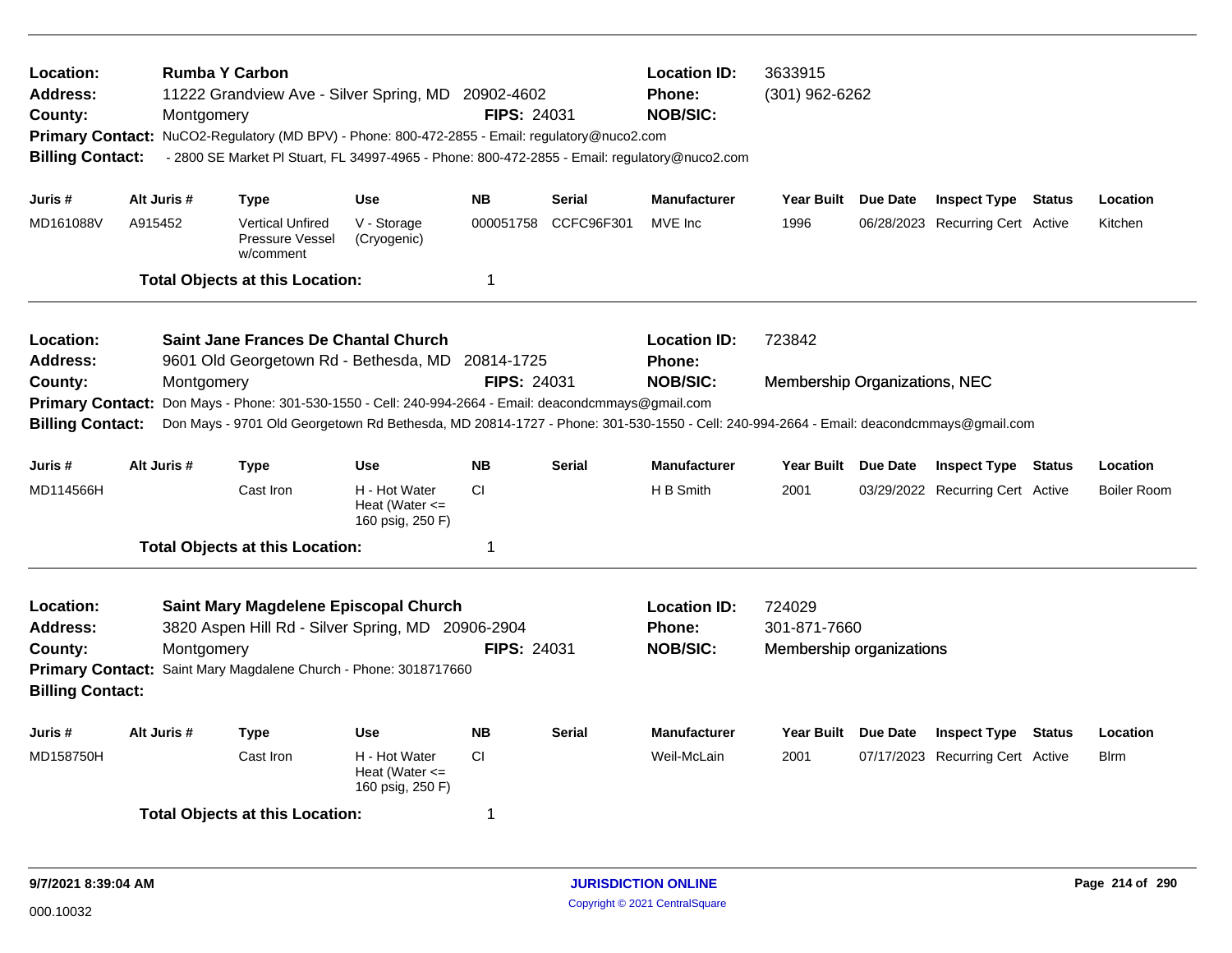| <b>Location:</b> | <b>Saint Patrick Parish</b>                                                                                        |                    | <b>Location ID:</b> | 724087                         |
|------------------|--------------------------------------------------------------------------------------------------------------------|--------------------|---------------------|--------------------------------|
| <b>Address:</b>  | 4101 Norbeck Rd - Rockville, MD 20853-1870                                                                         |                    | <b>Phone:</b>       |                                |
| County:          | Montgomery                                                                                                         | <b>FIPS: 24031</b> | NOB/SIC:            | <b>Religious Organizations</b> |
|                  | Primary Contact: Martin L'Etoile - Phone: 301-924-2284 - Cell: 301-509-0144 - Email: ParishOffice@StPatrickADW.org |                    |                     |                                |
|                  | Billing Contact: Philip Duck - PO Box 29260 Washington, DC 20017-0260 - Phone: 301-853-4500                        |                    |                     |                                |

| Juris #   | Alt Juris # | Type                                   | <b>Use</b>                                              | <b>NB</b> | <b>Serial</b> | <b>Manufacturer</b> | Year Built | <b>Due Date</b> | <b>Inspect Type</b>              | Status | Location                     |
|-----------|-------------|----------------------------------------|---------------------------------------------------------|-----------|---------------|---------------------|------------|-----------------|----------------------------------|--------|------------------------------|
| MD074643H |             | Cast Iron                              | H - Hot Water<br>Heat (Water $\leq$<br>160 psig, 250 F) | <b>CI</b> | 7099-0790     | Peerless            | 1980       |                 | 04/27/2022 Recurring Cert Active |        | <b>Church Boiler</b><br>Room |
| MD132996H |             | <b>Horizontal Water</b><br>Tube        | H - Hot Water<br>Heat (Water $\leq$<br>160 psig, 250 F) | 000167024 |               | Lochinvar           | 2004       |                 | 04/27/2022 Recurring Cert Active |        | <b>School Boiler</b><br>Room |
| MD132997H |             | <b>Horizontal Water</b><br>Tube        | H - Hot Water<br>Heat (Water $\leq$<br>160 psig, 250 F) | 000167023 |               | Lochinvar           | 2004       |                 | 04/27/2022 Recurring Cert Active |        | School Boiler<br>Room        |
| MD132998H |             | <b>Horizontal Water</b><br>Tube        | H - Hot Water<br>Heat (Water $\leq$<br>160 psig, 250 F) | 000167025 |               | Lochinvar           | 2004       |                 | 04/27/2022 Recurring Cert Active |        | <b>School Boiler</b><br>Room |
| MD132999H |             | <b>Horizontal Water</b><br>Tube        | H - Hot Water<br>Heat (Water $\leq$<br>160 psig, 250 F) | 000167026 |               | Lochinvar           | 2004       |                 | 04/27/2022 Recurring Cert Active |        | School Boiler<br>Room        |
|           |             | <b>Total Objects at this Location:</b> |                                                         | 5         |               |                     |            |                 |                                  |        |                              |

| Location:       | Sakura Japanese Steak (Arc3)                         |                    | <b>Location ID:</b> | 3993043 |
|-----------------|------------------------------------------------------|--------------------|---------------------|---------|
| <b>Address:</b> | 11502 Middlebrook Rd - Germantown, MD 20876-2709     |                    | Phone:              |         |
| County:         | Montgomery                                           | <b>FIPS: 24031</b> | <b>NOB/SIC:</b>     |         |
|                 | <b>Primary Contact:</b> Sakura Japanese Steak (Arc3) |                    |                     |         |

**Billing Contact:** Charlie Patterson - PO Box 26269 Richmond, VA 23260-6269 - Phone: 804-644-4521 - Email: charlie.patterson@arc3gases.com

| Juris #                                | Alt Juris # | Type                                             | Use                        | <b>NB</b> | <b>Serial</b> | <b>Manufacturer</b> | Year Built | <b>Due Date</b> | <b>Inspect Type</b>   | Status | Location     |
|----------------------------------------|-------------|--------------------------------------------------|----------------------------|-----------|---------------|---------------------|------------|-----------------|-----------------------|--------|--------------|
| MD165897V                              |             | Vertical Unfired<br>Pressure Vessel<br>w/comment | V - Storage<br>(Cryogenic) | 000106664 |               | <b>MVE</b>          | 1999       | 11/19/2021      | Recurring Cert Active |        | Outside Cage |
| <b>Total Objects at this Location:</b> |             |                                                  |                            |           |               |                     |            |                 |                       |        |              |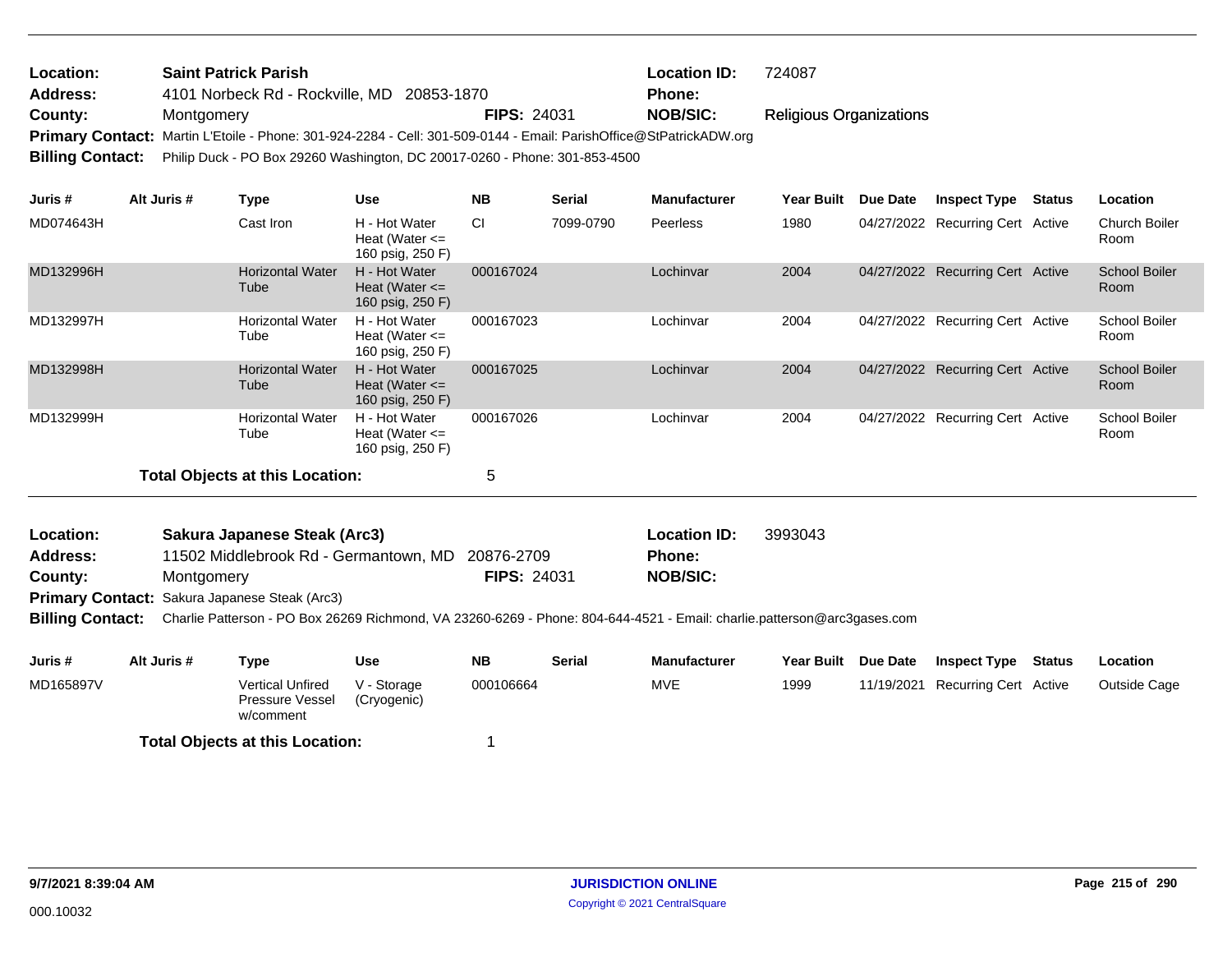| Location: | <b>Sam's Club - 6653</b>                                                                                                            |                    | <b>Location ID:</b> | 2976914                  |
|-----------|-------------------------------------------------------------------------------------------------------------------------------------|--------------------|---------------------|--------------------------|
| Address:  | 610 N Frederick Ave - Gaithersburg, MD 20877-2527                                                                                   |                    | <b>Phone:</b>       |                          |
| County:   | Montgomery                                                                                                                          | <b>FIPS: 24031</b> | NOB/SIC:            | <b>Department Stores</b> |
|           | Primary Contact: APTIM (MD) - Phone: 877-829-5505 - Email: walmartepmsupport@aptim.com                                              |                    |                     |                          |
|           | Dillie Contact: Housing December 0705 Deckill DJ 04-450 Lance 160 00045 4044 Dhouse 077 000 5505. Each understanding of Quality and |                    |                     |                          |

**Billing Contact:** Licensing Department - 8725 Rosehill Rd Ste 450 Lenexa, KS 66215-4611 - Phone: 877-829-5505 - Email: walmartepmsupport@aptim.com

| Juris #   | Alt Juris #                                 | Type                                                                       | <b>Use</b>                     | <b>NB</b> | <b>Serial</b> | <b>Manufacturer</b> | Year Built | Due Date | <b>Inspect Type</b>              | <b>Status</b> | <b>Location</b>      |
|-----------|---------------------------------------------|----------------------------------------------------------------------------|--------------------------------|-----------|---------------|---------------------|------------|----------|----------------------------------|---------------|----------------------|
| MD140829V | Rack B                                      | Horizontal Unfired V - Storage (NOT<br>Pressure Vessel<br>w/comment        | Cryogenic)                     | 000042652 |               | Standard            | 2002       |          | 04/07/2023 Recurring Cert Active |               | Outside/Bldg         |
| MD140831V | Rack A                                      | Horizontal Unfired V - Storage (NOT<br><b>Pressure Vessel</b><br>w/comment | Cryogenic)                     | 000042571 |               | Standard            | 2002       |          | 04/07/2023 Recurring Cert Active |               | Outside/Bldg         |
| MD148377V |                                             | <b>Vertical Unfired</b><br>Pressure Vessel<br>w/comment                    | V - Storage (NOT<br>Cryogenic) | 000710750 |               | Steel Fab           | 2012       |          | 04/07/2023 Recurring Cert Active |               | Tire<br>Shop/Outside |
|           | <b>Total Objects at this Location:</b><br>3 |                                                                            |                                |           |               |                     |            |          |                                  |               |                      |

| Location:               | <b>Sandy Spring Friends School</b>                                                                                              |                    | <b>Location ID:</b> | 724329                                  |  |  |  |  |
|-------------------------|---------------------------------------------------------------------------------------------------------------------------------|--------------------|---------------------|-----------------------------------------|--|--|--|--|
| <b>Address:</b>         | 16923 Norwood Rd - Sandy Spring, MD 20860-1112                                                                                  |                    | <b>Phone:</b>       | 301-774-7455                            |  |  |  |  |
| County:                 | Montgomery                                                                                                                      | <b>FIPS: 24031</b> | <b>NOB/SIC:</b>     | <b>Elementary and Secondary Schools</b> |  |  |  |  |
|                         | <b>Primary Contact:</b> Troy Harris - Phone: 301-774-7455 x154 - Email: troy.harris@ssfs.org                                    |                    |                     |                                         |  |  |  |  |
| <b>Billing Contact:</b> | Cathryn Carnevale - 16923 Norwood Rd Sandy Spring, MD 20860-1112 - Phone: 301-774-7455 x177 - Email: cathryn.carnevale@ssfs.org |                    |                     |                                         |  |  |  |  |

| Juris #   | Alt Juris # | Type                                                             | <b>Use</b>                                              | <b>NB</b> | <b>Serial</b> | <b>Manufacturer</b> | <b>Year Built</b> | Due Date | <b>Inspect Type</b>              | <b>Status</b> | Location           |
|-----------|-------------|------------------------------------------------------------------|---------------------------------------------------------|-----------|---------------|---------------------|-------------------|----------|----------------------------------|---------------|--------------------|
| MD086090H |             | Cast Iron                                                        | H - Hot Water<br>Heat (Water $\leq$<br>160 psig, 250 F) | CI        |               | Weil-McLain         | 1993              |          | 03/14/2022 Recurring Cert Active |               | <b>MIANTENANCE</b> |
| MD086092H |             | Cast Iron                                                        | H - Hot Water<br>Heat (Water $\leq$<br>160 psig, 250 F) | <b>CI</b> |               | Weil-McLain         | 1970              |          | 03/14/2022 Recurring Cert Active |               | <b>MOORE HALL</b>  |
| MD086093H |             | Cast Iron                                                        | H - Hot Water<br>Heat (Water $\leq$<br>160 psig, 250 F) | <b>CI</b> |               | Weil-McLain         | 1993              |          | 03/14/2022 Recurring Cert Active |               | <b>TANGLEWOOD</b>  |
| MD109490V |             | <b>Horizontal Unfired</b><br><b>Pressure Vessel</b><br>w/comment | O - Other (PV)<br>Use) w/comment                        | 000391624 |               | <b>SMC</b>          | 1993              |          | 03/14/2022 Recurring Cert Active |               | <b>SHED</b>        |
| MD143846H |             | Cast Aluminum                                                    | H - Hot Water<br>Heat (Water $\leq$<br>160 psig, 250 F) | <b>CI</b> |               | Weil-McLain         | 2011              |          | 03/14/2022 Recurring Cert Active |               | <b>HARTSHORNE</b>  |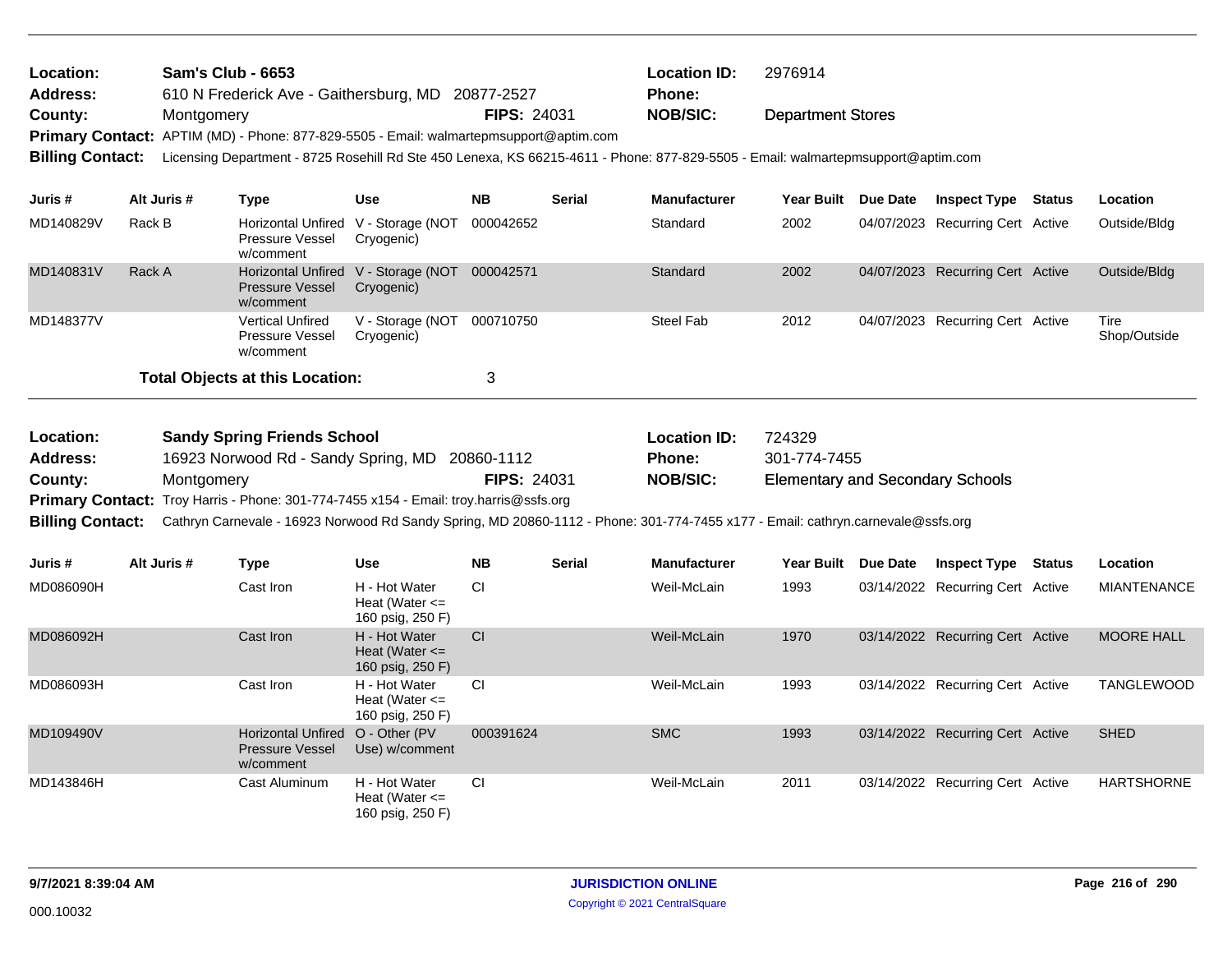| Juris #                                | Alt Juris # |            | <b>Type</b>                                                    | <b>Use</b>                                              | <b>NB</b>          | <b>Serial</b> | <b>Manufacturer</b>                                                                                                                      | <b>Year Built</b> | Due Date        | <b>Inspect Type</b>              | <b>Status</b> | Location           |
|----------------------------------------|-------------|------------|----------------------------------------------------------------|---------------------------------------------------------|--------------------|---------------|------------------------------------------------------------------------------------------------------------------------------------------|-------------------|-----------------|----------------------------------|---------------|--------------------|
| MD143847H                              |             |            | <b>Water Tube</b><br>Coiled (Flueless<br>Hi Efficiency)        | H - Hot Water<br>Heat (Water $\leq$<br>160 psig, 250 F) | 000071768          |               | Weben-Jarco                                                                                                                              | 2005              |                 | 03/14/2022 Recurring Cert Active |               | <b>ATHETIC CTR</b> |
| MD143848H                              |             |            | Cast Aluminum                                                  | H - Hot Water<br>Heat (Water $\leq$<br>160 psig, 250 F) | CA                 |               | Weil-McLain                                                                                                                              | 2011              |                 | 03/14/2022 Recurring Cert Active |               | SCOTT HOUSE        |
| MD169824H                              |             |            | Cast Iron                                                      | H - Hot Water<br>Heat (Water $\leq$<br>160 psig, 250 F) | CI                 | CP7499 057    | Weil-McLain                                                                                                                              | 2020              |                 | 06/02/2023 Recurring Cert Active |               | <b>Boiler Room</b> |
|                                        |             |            | <b>Total Objects at this Location:</b>                         |                                                         | 8                  |               |                                                                                                                                          |                   |                 |                                  |               |                    |
| Location:                              |             |            | <b>Sardi's Fusion (Arc3)</b>                                   |                                                         |                    |               | <b>Location ID:</b>                                                                                                                      | 4039167           |                 |                                  |               |                    |
| Address:                               |             |            | 3418 Olney Laytonsville Rd - Olney, MD                         |                                                         | 20832-1734         |               | Phone:                                                                                                                                   |                   |                 |                                  |               |                    |
| County:                                |             | Montgomery |                                                                |                                                         | <b>FIPS: 24031</b> |               | <b>NOB/SIC:</b>                                                                                                                          |                   |                 |                                  |               |                    |
| Primary Contact: Sardi's Fusion (Arc3) |             |            |                                                                |                                                         |                    |               |                                                                                                                                          |                   |                 |                                  |               |                    |
|                                        |             |            |                                                                |                                                         |                    |               | Billing Contact: Charlie Patterson - PO Box 26269 Richmond, VA 23260-6269 - Phone: 804-644-4521 - Email: charlie.patterson@arc3gases.com |                   |                 |                                  |               |                    |
| Juris #                                | Alt Juris # |            | <b>Type</b>                                                    | <b>Use</b>                                              | <b>NB</b>          | <b>Serial</b> | <b>Manufacturer</b>                                                                                                                      | <b>Year Built</b> | <b>Due Date</b> | <b>Inspect Type</b>              | <b>Status</b> | Location           |
| MD167190V                              |             |            | <b>Vertical Unfired</b><br><b>Pressure Vessel</b><br>w/comment | V - Storage<br>(Cryogenic)                              | 000269865          |               | <b>CHART</b>                                                                                                                             | 2015              |                 | 08/25/2022 Recurring Cert Active |               | Outside            |
|                                        |             |            | <b>Total Objects at this Location:</b>                         |                                                         | 1                  |               |                                                                                                                                          |                   |                 |                                  |               |                    |
| Location:<br><b>Address:</b>           |             |            | Sardi's Pollo (Arc3)<br>430 N Frederick Ave - Gaithersburg, MD |                                                         | 20877-2416         |               | <b>Location ID:</b><br>Phone:                                                                                                            | 3993041           |                 |                                  |               |                    |
| County:                                |             | Montgomery |                                                                |                                                         | FIPS: 24031        |               | <b>NOB/SIC:</b>                                                                                                                          |                   |                 |                                  |               |                    |
| Primary Contact: Sardi's Pollo (Arc3)  |             |            |                                                                |                                                         |                    |               |                                                                                                                                          |                   |                 |                                  |               |                    |
| <b>Billing Contact:</b>                |             |            |                                                                |                                                         |                    |               | Charlie Patterson - PO Box 26269 Richmond, VA 23260-6269 - Phone: 804-644-4521 - Email: charlie.patterson@arc3gases.com                  |                   |                 |                                  |               |                    |
| Juris #                                | Alt Juris # |            | <b>Type</b>                                                    | <b>Use</b>                                              | <b>NB</b>          | <b>Serial</b> | <b>Manufacturer</b>                                                                                                                      | <b>Year Built</b> | <b>Due Date</b> | <b>Inspect Type</b>              | <b>Status</b> | Location           |
| MD166668V                              |             |            | <b>Vertical Unfired</b><br>Pressure Vessel<br>w/comment        | V - Storage<br>(Cryogenic)                              | 000023563          |               | Taylor                                                                                                                                   | 1995              |                 | 11/19/2021 Recurring Cert Active |               | <b>Basement</b>    |
|                                        |             |            | <b>Total Objects at this Location:</b>                         |                                                         | 1                  |               |                                                                                                                                          |                   |                 |                                  |               |                    |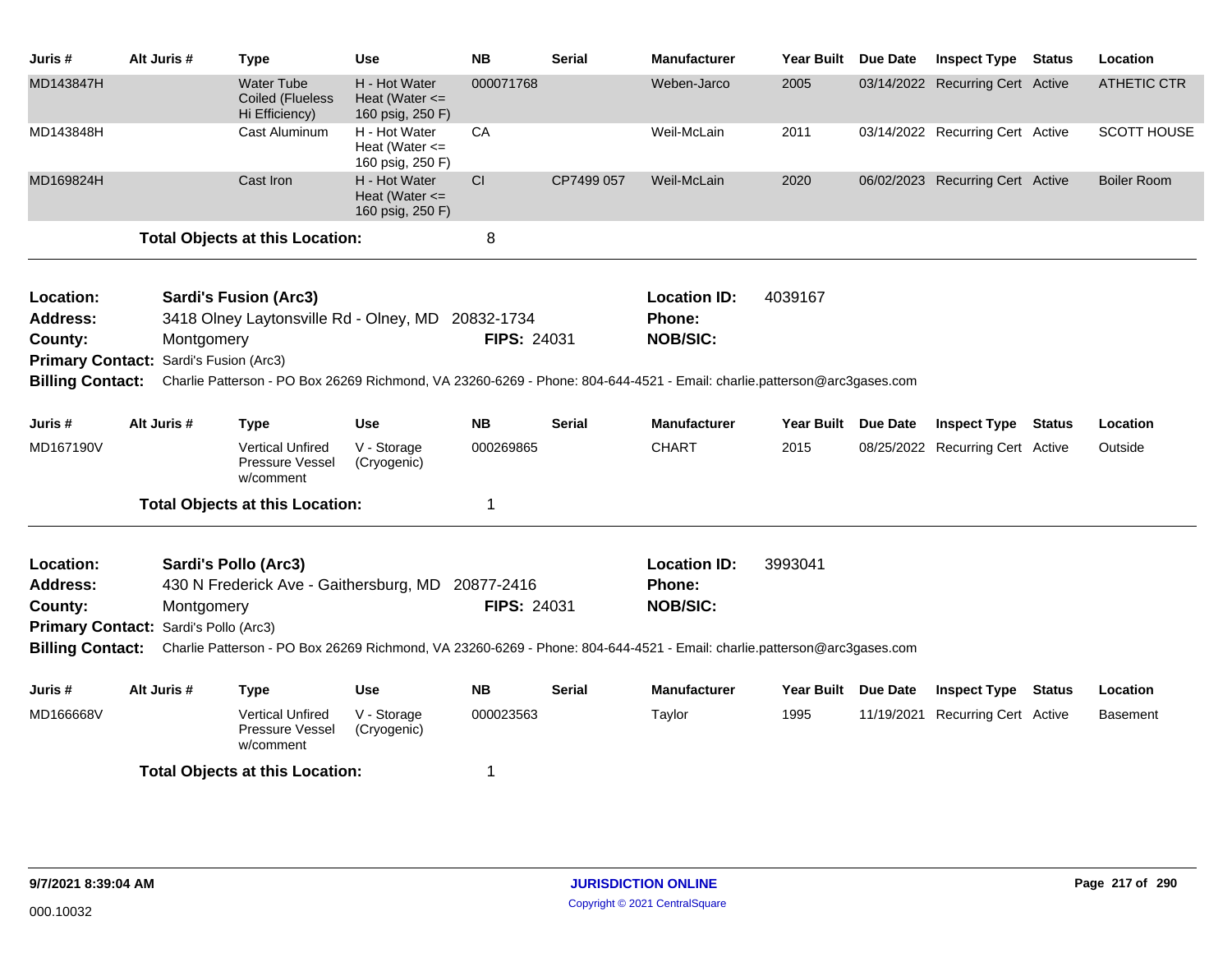| Location:<br><b>Address:</b> |             |                      | Sardi's Pollo A La Brasa (Arc3)                         | 1159 University Blvd E - Takoma Park, MD 20912-7444                                                |                    |               | <b>Location ID:</b><br><b>Phone:</b>                                                                                    | 3989297                                 |          |                                  |        |              |
|------------------------------|-------------|----------------------|---------------------------------------------------------|----------------------------------------------------------------------------------------------------|--------------------|---------------|-------------------------------------------------------------------------------------------------------------------------|-----------------------------------------|----------|----------------------------------|--------|--------------|
| County:                      |             | Montgomery           |                                                         |                                                                                                    | <b>FIPS: 24031</b> |               | <b>NOB/SIC:</b>                                                                                                         | <b>Eating and Drinking Places</b>       |          |                                  |        |              |
|                              |             |                      |                                                         | Primary Contact: Charlie Patterson - Phone: 804-644-4521 - Email: charlie.patterson@arc3gases.com  |                    |               |                                                                                                                         |                                         |          |                                  |        |              |
| <b>Billing Contact:</b>      |             |                      |                                                         |                                                                                                    |                    |               | Charlie Patterson - PO Box 26269 Richmond, VA 23260-6269 - Phone: 804-644-4521 - Email: charlie.patterson@arc3gases.com |                                         |          |                                  |        |              |
| Juris #                      | Alt Juris # |                      | <b>Type</b>                                             | <b>Use</b>                                                                                         | <b>NB</b>          | <b>Serial</b> | <b>Manufacturer</b>                                                                                                     | Year Built Due Date                     |          | <b>Inspect Type Status</b>       |        | Location     |
| MD166090V                    |             |                      | <b>Vertical Unfired</b><br>Pressure Vessel<br>w/comment | V - Storage<br>(Cryogenic)                                                                         | 000004264          |               | Taylor-Wharton                                                                                                          | 1990                                    |          | 11/07/2021 Recurring Cert Active |        | Outside      |
|                              |             |                      | <b>Total Objects at this Location:</b>                  |                                                                                                    | 1                  |               |                                                                                                                         |                                         |          |                                  |        |              |
| Location:                    |             |                      | <b>Saunders &amp; Schmieler</b>                         |                                                                                                    |                    |               | <b>Location ID:</b>                                                                                                     | 724368                                  |          |                                  |        |              |
| <b>Address:</b>              |             |                      |                                                         | 8225 Georgia Ave - Silver Spring, MD 20910-5731                                                    |                    |               | Phone:                                                                                                                  |                                         |          |                                  |        |              |
| County:                      |             | Montgomery           |                                                         |                                                                                                    | <b>FIPS: 24031</b> |               | <b>NOB/SIC:</b>                                                                                                         | <b>Direct Selling Establishments</b>    |          |                                  |        |              |
|                              |             |                      |                                                         | Primary Contact: Law Offices of Saunders c/o Jeffery R Schmieler, Rev. Trust - Phone: 301-588-7717 |                    |               |                                                                                                                         |                                         |          |                                  |        |              |
| <b>Billing Contact:</b>      |             |                      |                                                         | - 5405 Twin Knolls Rd Ste 5 Columbia, MD 21045-3258                                                |                    |               |                                                                                                                         |                                         |          |                                  |        |              |
| Juris #                      | Alt Juris # |                      | <b>Type</b>                                             | <b>Use</b>                                                                                         | <b>NB</b>          | <b>Serial</b> | <b>Manufacturer</b>                                                                                                     | Year Built Due Date                     |          | <b>Inspect Type Status</b>       |        | Location     |
| MD111028H                    |             |                      | Cast Iron                                               | H - Hot Water<br>Heat (Water $\leq$<br>160 psig, 250 F)                                            | CI.                |               | <b>Burnham</b>                                                                                                          | 2001                                    |          | 04/19/2022 Recurring Cert Active |        | <b>B</b> smt |
|                              |             |                      | <b>Total Objects at this Location:</b>                  |                                                                                                    | $\mathbf 1$        |               |                                                                                                                         |                                         |          |                                  |        |              |
| Location:                    |             | <b>Schuyler LLLP</b> |                                                         |                                                                                                    |                    |               | <b>Location ID:</b>                                                                                                     | 724436                                  |          |                                  |        |              |
| <b>Address:</b>              |             |                      |                                                         | 100 Schuyler Rd - Silver Spring, MD 20901-4141                                                     |                    |               | <b>Phone:</b>                                                                                                           | 301-315-0075                            |          |                                  |        |              |
| County:                      |             | Montgomery           |                                                         |                                                                                                    | <b>FIPS: 24031</b> |               | <b>NOB/SIC:</b>                                                                                                         | <b>Operators of Apartment Buildings</b> |          |                                  |        |              |
|                              |             |                      |                                                         | Primary Contact: Craig Lenkin - Phone: 301-460-6064/301-315-0075                                   |                    |               |                                                                                                                         |                                         |          |                                  |        |              |
| <b>Billing Contact:</b>      |             |                      |                                                         | Craig Lenkin - PO Box 1948 Rockville, MD 20849-1948 - Phone: 301-460-6064/301-315-0075             |                    |               |                                                                                                                         |                                         |          |                                  |        |              |
| Juris #                      | Alt Juris # |                      | <b>Type</b>                                             | <b>Use</b>                                                                                         | <b>NB</b>          | Serial        | <b>Manufacturer</b>                                                                                                     | <b>Year Built</b>                       | Due Date | <b>Inspect Type</b>              | Status | Location     |
| MD169405H                    |             |                      | <b>Water Heater</b><br>(HLW)                            | H - Hot Water<br>Supply (Water <=<br>160 psig, 250 F)                                              | 000128993          |               | <b>Bradford White</b>                                                                                                   | 2018                                    |          | 03/03/2022 Recurring Cert Active |        | <b>BLRM</b>  |
|                              |             |                      | <b>Total Objects at this Location:</b>                  |                                                                                                    | 1                  |               |                                                                                                                         |                                         |          |                                  |        |              |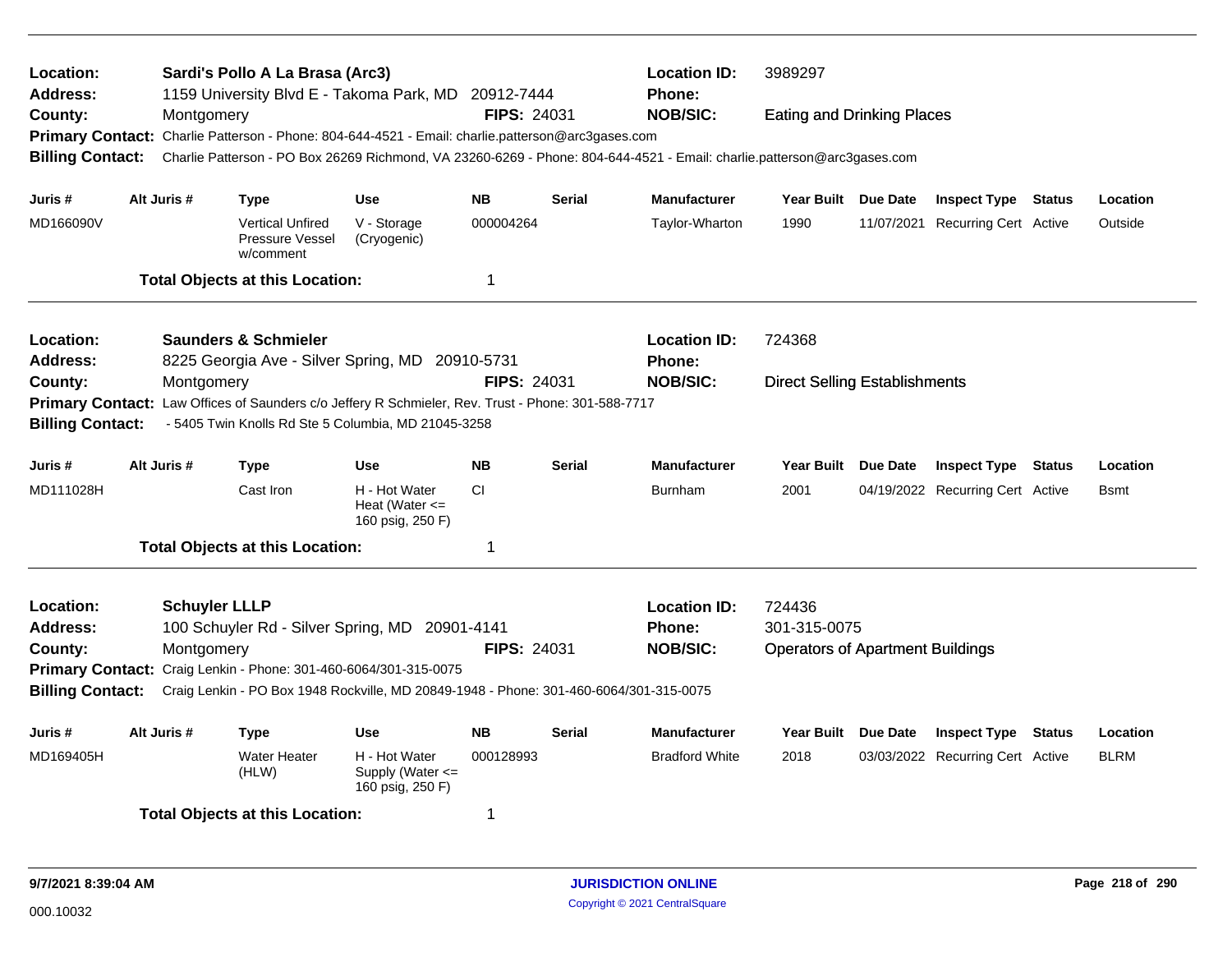| Location:<br><b>Address:</b><br>County:<br><b>Billing Contact:</b>                                                |             | Montgomery | Sears Store #1424<br>7103 Democracy Boulevard - Bethesda, MD<br>Primary Contact: Ronald King - Phone: 301-469-4147 - Email: esalin0@searshc.com |                                                             | 20817-1007<br><b>FIPS: 24031</b> |               | <b>Location ID:</b><br><b>Phone:</b><br><b>NOB/SIC:</b><br>Ronald King - 7103 Democracy Blvd Bethesda, MD 20817-1007 - Phone: 301-469-4147 - Email: esalin0@searshc.com     | 724536<br>301-469-4000<br><b>Department Stores</b>                |                                  |               |                    |
|-------------------------------------------------------------------------------------------------------------------|-------------|------------|-------------------------------------------------------------------------------------------------------------------------------------------------|-------------------------------------------------------------|----------------------------------|---------------|-----------------------------------------------------------------------------------------------------------------------------------------------------------------------------|-------------------------------------------------------------------|----------------------------------|---------------|--------------------|
| Juris #                                                                                                           | Alt Juris # |            | Type                                                                                                                                            | <b>Use</b>                                                  | <b>NB</b>                        | <b>Serial</b> | <b>Manufacturer</b>                                                                                                                                                         | Year Built Due Date                                               | <b>Inspect Type</b>              | <b>Status</b> | Location           |
| MD138604V                                                                                                         |             |            | Pressure Vessel<br>w/comment                                                                                                                    | Horizontal Unfired V - Storage (NOT 001569547<br>Cryogenic) |                                  |               | Campbell Hausfield                                                                                                                                                          | 2009                                                              | 01/27/2022 External Cert         | Active        | <b>Boiler Room</b> |
| MD149184H                                                                                                         |             |            | Cast Iron                                                                                                                                       | H - Hot Water<br>Heat (Water $\leq$<br>160 psig, 250 F)     | <b>CI</b>                        | 16-88         | Weil-McLain                                                                                                                                                                 | 2013                                                              | 01/27/2022 External Cert         | Active        | <b>Boiler Room</b> |
|                                                                                                                   |             |            | <b>Total Objects at this Location:</b>                                                                                                          |                                                             | $\overline{2}$                   |               |                                                                                                                                                                             |                                                                   |                                  |               |                    |
| Location:<br><b>Address:</b><br>County:<br><b>Primary Contact:</b><br><b>Billing Contact:</b>                     |             | Montgomery | <b>SEC Properties, LLC.</b><br>8201 Schrider St - Silver Spring, MD 20910-4637<br>Jay Crowder - Phone: 703-720-2680 - Email: jaycrowder@cox.net |                                                             | <b>FIPS: 24031</b>               |               | <b>Location ID:</b><br><b>Phone:</b><br><b>NOB/SIC:</b><br>Jay Crowder - 6720 Bunkers Ct Clifton, VA 20124-2556 - Phone: 703-720-2680 - Email: jaycrowder@cox.net           | 710129<br>571-233-2931<br><b>Operators of Apartment Buildings</b> |                                  |               |                    |
| Juris #                                                                                                           | Alt Juris # |            | Type                                                                                                                                            | <b>Use</b>                                                  | <b>NB</b>                        | <b>Serial</b> | <b>Manufacturer</b>                                                                                                                                                         | Year Built Due Date                                               | <b>Inspect Type Status</b>       |               | Location           |
| MD166681H                                                                                                         |             |            | Cast Iron                                                                                                                                       | H - Hot Water<br>Heat (Water $\leq$<br>160 psig, 250 F)     | CI.                              |               | <b>SMITH</b>                                                                                                                                                                | 2018                                                              | 07/16/2023 Recurring Cert Active |               | <b>BLRM</b>        |
|                                                                                                                   |             |            | <b>Total Objects at this Location:</b>                                                                                                          |                                                             | $\mathbf{1}$                     |               |                                                                                                                                                                             |                                                                   |                                  |               |                    |
| Location:<br><b>Address:</b><br>County:<br>Primary Contact: Seibel's Restaurant (Arc3)<br><b>Billing Contact:</b> |             | Montgomery | <b>Seibel's Restaurant (Arc3)</b><br>15540 Old Columbia Pike - Burtonsville, MD                                                                 |                                                             | 20866-1634<br><b>FIPS: 24031</b> |               | <b>Location ID:</b><br>Phone:<br><b>NOB/SIC:</b><br>Charlie Patterson - PO Box 26269 Richmond, VA 23260-6269 - Phone: 804-644-4521 - Email: charlie.patterson@arc3gases.com | 3964695<br><b>Eating and Drinking Places</b>                      |                                  |               |                    |
| Juris #                                                                                                           | Alt Juris # |            | Type                                                                                                                                            | <b>Use</b>                                                  | <b>NB</b>                        | <b>Serial</b> | <b>Manufacturer</b>                                                                                                                                                         | Year Built Due Date                                               | <b>Inspect Type Status</b>       |               | Location           |
| MD164654V                                                                                                         |             |            | <b>Vertical Unfired</b><br>Pressure Vessel<br>w/comment                                                                                         | V - Storage<br>(Cryogenic)                                  | 000018067                        |               | Taylor                                                                                                                                                                      | 1994                                                              | 07/16/2023 Recurring Cert Active |               | Outside            |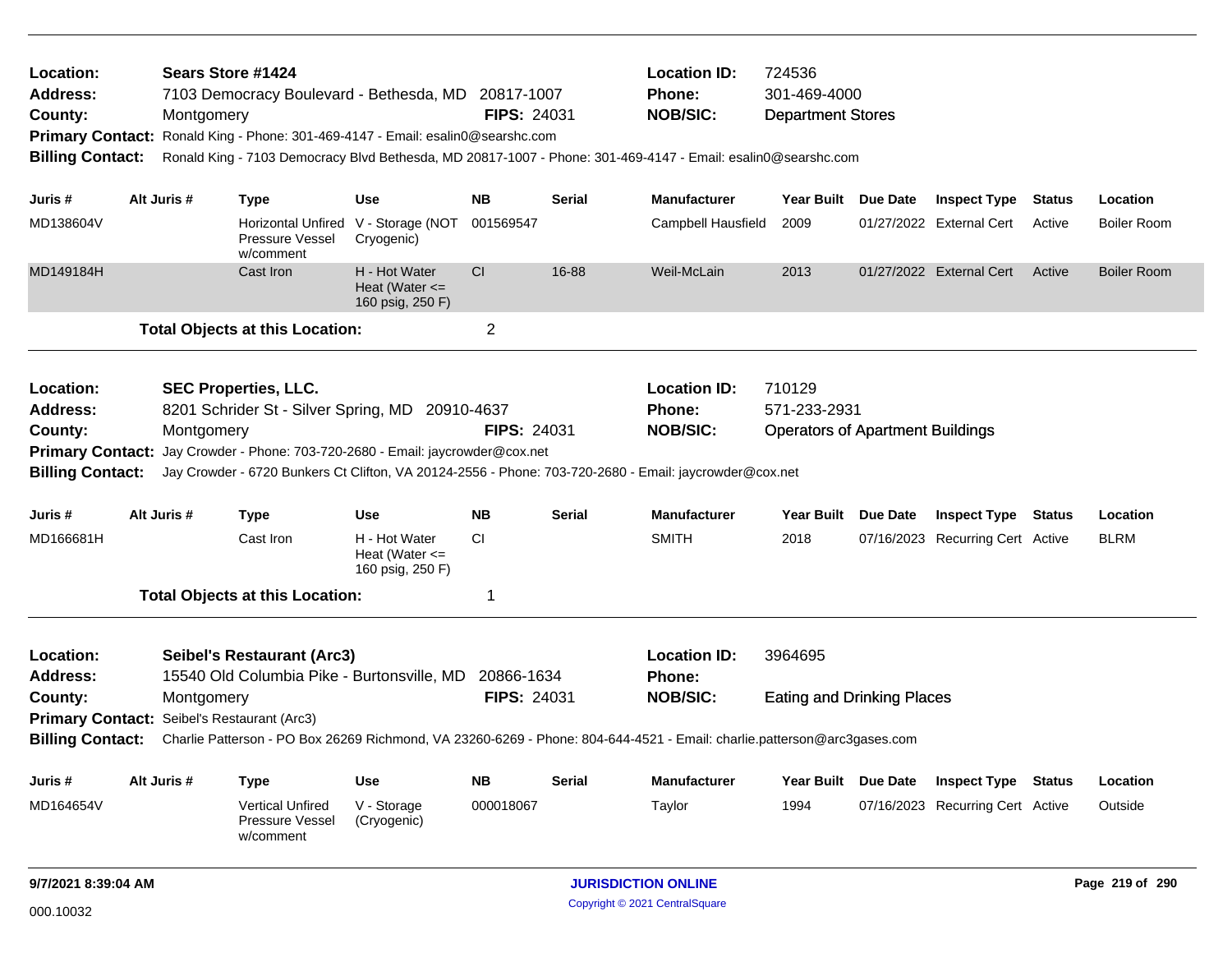| <b>Location:</b><br>Address:                                                                                                |  |                       | <b>Selective Hauling LLC</b><br>8040 Queenair Dr - Gaithersburg, MD 20879-4104 |                                                           |                    |               | <b>Location ID:</b><br>Phone:                                                                                                             | 713748                                  |                 |                                  |                          |
|-----------------------------------------------------------------------------------------------------------------------------|--|-----------------------|--------------------------------------------------------------------------------|-----------------------------------------------------------|--------------------|---------------|-------------------------------------------------------------------------------------------------------------------------------------------|-----------------------------------------|-----------------|----------------------------------|--------------------------|
| County:                                                                                                                     |  | Montgomery            |                                                                                |                                                           | <b>FIPS: 24031</b> |               | <b>NOB/SIC:</b>                                                                                                                           | Sawmills and Planing Mills, General     |                 |                                  |                          |
| Primary Contact: Selective Hauling, LLC.                                                                                    |  |                       |                                                                                |                                                           |                    |               |                                                                                                                                           |                                         |                 |                                  |                          |
| <b>Billing Contact:</b>                                                                                                     |  |                       | - 8040 Queenair Dr Gaithersburg, MD 20879-4104                                 |                                                           |                    |               |                                                                                                                                           |                                         |                 |                                  |                          |
| Juris #                                                                                                                     |  | Alt Juris #           | <b>Type</b>                                                                    | <b>Use</b>                                                | <b>NB</b>          | Serial        | <b>Manufacturer</b>                                                                                                                       | <b>Year Built</b>                       | Due Date        | <b>Inspect Type Status</b>       | Location                 |
| MD148954V                                                                                                                   |  |                       | <b>Vertical Unfired</b><br>Pressure Vessel<br>w/comment                        | V - Storage (NOT<br>Cryogenic)                            | 000099581          |               | Manchester                                                                                                                                | 2005                                    |                 | 06/04/2022 Recurring Cert Active | Shop                     |
|                                                                                                                             |  |                       | <b>Total Objects at this Location:</b>                                         |                                                           | $\mathbf 1$        |               |                                                                                                                                           |                                         |                 |                                  |                          |
| Location:<br>Address:                                                                                                       |  |                       | <b>Semmes &amp; Company</b><br>10220 River Rd - Potomac, MD 20854-4916         |                                                           |                    |               | <b>Location ID:</b><br>Phone:                                                                                                             | 724584                                  |                 |                                  |                          |
| County:<br>Montgomery<br>Primary Contact: Gene Carlin - Phone: 301-657-2800 - Cell: 240-372-2913 - Email: gcarlin@danac.com |  |                       |                                                                                |                                                           | <b>FIPS: 24031</b> |               | <b>NOB/SIC:</b>                                                                                                                           | Holding and other investment offices    |                 |                                  |                          |
|                                                                                                                             |  |                       |                                                                                |                                                           |                    |               |                                                                                                                                           |                                         |                 |                                  |                          |
| <b>Billing Contact:</b>                                                                                                     |  |                       |                                                                                |                                                           |                    |               | Gene Carlin - 5404 Wisconsin Ave Ste 301 Chevy Chase, MD 20815-3592 - Phone: 301-657-2800 - Cell: 240-372-2913 - Email: gcarlin@danac.com |                                         |                 |                                  |                          |
| Juris #                                                                                                                     |  | Alt Juris #           | Type                                                                           | <b>Use</b>                                                | <b>NB</b>          | <b>Serial</b> | <b>Manufacturer</b>                                                                                                                       | Year Built                              | <b>Due Date</b> | <b>Inspect Type Status</b>       | Location                 |
| MD043456H                                                                                                                   |  |                       | Electric (NOT<br>HLW)                                                          | H - Hot Water<br>Heat (Water $\leq$<br>160 psig, 250 F)   | 000015414          |               | CAM                                                                                                                                       | 1978                                    | 07/01/2021      | <b>Recurring Cert Active</b>     | <b>Bsmt Pump</b><br>Room |
|                                                                                                                             |  |                       | <b>Total Objects at this Location:</b>                                         |                                                           | 1                  |               |                                                                                                                                           |                                         |                 |                                  |                          |
| <b>Location:</b>                                                                                                            |  | <b>Seneca Village</b> |                                                                                |                                                           |                    |               | <b>Location ID:</b>                                                                                                                       | 2154497                                 |                 |                                  |                          |
| <b>Address:</b>                                                                                                             |  |                       | 704 Clopper Road - Gaithersburg, MD 20878-1348                                 |                                                           |                    |               | Phone:                                                                                                                                    | 301-948-9188                            |                 |                                  |                          |
| County:                                                                                                                     |  | Montgomery            |                                                                                |                                                           | <b>FIPS: 24031</b> |               | <b>NOB/SIC:</b>                                                                                                                           | <b>Operators of Apartment Buildings</b> |                 |                                  |                          |
| <b>Primary Contact:</b>                                                                                                     |  |                       | Glen Supit - Phone: 301-948-9188                                               |                                                           |                    |               |                                                                                                                                           |                                         |                 |                                  |                          |
| <b>Billing Contact:</b>                                                                                                     |  |                       | Glen Supit - 750 Clopper Rd Gaithersburg, MD 20878-1304 - Phone: 301-948-9188  |                                                           |                    |               |                                                                                                                                           |                                         |                 |                                  |                          |
| Juris #                                                                                                                     |  | Alt Juris #           | <b>Type</b>                                                                    | <b>Use</b>                                                | <b>NB</b>          | <b>Serial</b> | <b>Manufacturer</b>                                                                                                                       | <b>Year Built</b>                       | Due Date        | <b>Inspect Type Status</b>       | Location                 |
| MD127801H                                                                                                                   |  |                       | <b>Water Heater</b><br>(HLW)                                                   | H - Hot Water<br>Supply (Water $\leq$<br>160 psig, 210 F) | 000090026          |               | Rheem/Ruud                                                                                                                                | 2002                                    |                 | 09/20/2022 Recurring Cert Active | 704 Clopper              |
| MD127802H                                                                                                                   |  |                       | <b>Water Heater</b><br>(HLW)                                                   | H - Hot Water<br>Supply (Water $\leq$                     | 000091233          |               | Rheem/Ruud                                                                                                                                | 2002                                    |                 | 09/20/2022 Recurring Cert Active | 704 Clopper              |
| 9/7/2021 8:39:04 AM                                                                                                         |  |                       |                                                                                |                                                           |                    |               | <b>JURISDICTION ONLINE</b>                                                                                                                |                                         |                 |                                  | Page 220 of 290          |

Copyright © 2021 CentralSquare 000.10032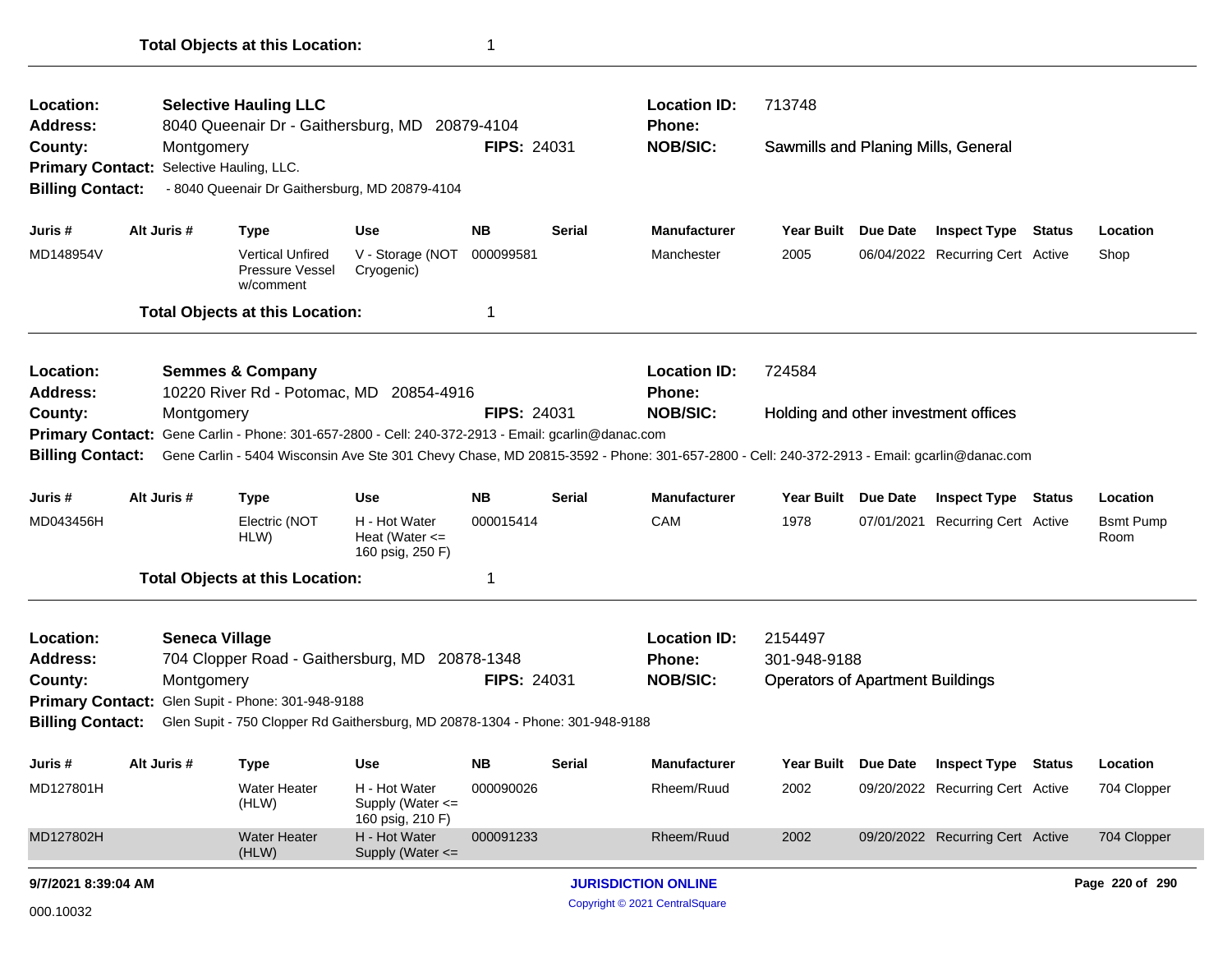| Juris #                                            | Alt Juris # | <b>Type</b>                                                                                                       | Use                                                     | <b>NB</b>      | Serial        | <b>Manufacturer</b>       | Year Built Due Date                                     |                 | <b>Inspect Type</b>              | <b>Status</b> | Location        |
|----------------------------------------------------|-------------|-------------------------------------------------------------------------------------------------------------------|---------------------------------------------------------|----------------|---------------|---------------------------|---------------------------------------------------------|-----------------|----------------------------------|---------------|-----------------|
|                                                    |             | <b>Total Objects at this Location:</b>                                                                            | 160 psig, 210 F)                                        | $\overline{2}$ |               |                           |                                                         |                 |                                  |               |                 |
| Location:                                          |             | <b>Seneca Village</b>                                                                                             |                                                         |                |               | <b>Location ID:</b>       | 2146220                                                 |                 |                                  |               |                 |
| <b>Address:</b><br>County:                         | Montgomery  | 706 Clopper Rd - Gaithersburg, MD                                                                                 | 20878-1346                                              | FIPS: 24031    |               | Phone:<br><b>NOB/SIC:</b> | 301-948-9188<br><b>Operators of Apartment Buildings</b> |                 |                                  |               |                 |
|                                                    |             | Primary Contact: Glen Supit - Phone: 301-948-9188                                                                 |                                                         |                |               |                           |                                                         |                 |                                  |               |                 |
| <b>Billing Contact:</b>                            |             | Glen Supit - 750 Clopper Rd Gaithersburg, MD 20878-1304 - Phone: 301-948-9188                                     |                                                         |                |               |                           |                                                         |                 |                                  |               |                 |
| Juris #                                            | Alt Juris # | <b>Type</b>                                                                                                       | Use                                                     | <b>NB</b>      | Serial        | <b>Manufacturer</b>       | <b>Year Built</b>                                       | <b>Due Date</b> | <b>Inspect Type</b>              | <b>Status</b> | Location        |
| MD127803H                                          |             | <b>Water Heater</b><br>(HLW)                                                                                      | H - Hot Water<br>Supply (Water <=<br>160 psig, 210 F)   | 000058826      |               | Jetglas                   | 2002                                                    |                 | 09/20/2022 Recurring Cert Active |               | 706 Clopper     |
| MD145994H                                          |             | <b>Water Heater</b><br>(HLW)                                                                                      | H - Hot Water<br>Supply (Water <=<br>160 psig, 210 F)   | 000087763      |               | <b>Jet Glass</b>          | 2009                                                    |                 | 09/20/2022 Recurring Cert Active |               | bldg 706        |
|                                                    |             | <b>Total Objects at this Location:</b>                                                                            |                                                         | $\overline{c}$ |               |                           |                                                         |                 |                                  |               |                 |
| Location:                                          |             | <b>Seneca Village</b>                                                                                             |                                                         |                |               | <b>Location ID:</b>       | 2181886                                                 |                 |                                  |               |                 |
| <b>Address:</b>                                    |             | 712 Clopper Rd - Gaithersburg, MD 20878-1340                                                                      |                                                         |                |               | Phone:                    | 301-948-9188                                            |                 |                                  |               |                 |
| County:                                            | Montgomery  |                                                                                                                   |                                                         | FIPS: 24031    |               | <b>NOB/SIC:</b>           | <b>Operators of Apartment Buildings</b>                 |                 |                                  |               |                 |
| <b>Primary Contact:</b><br><b>Billing Contact:</b> |             | Glen Supit - Phone: 301-948-9188<br>Glen Supit - 750 Clopper Rd Gaithersburg, MD 20878-1304 - Phone: 301-948-9188 |                                                         |                |               |                           |                                                         |                 |                                  |               |                 |
| Juris #                                            | Alt Juris # | <b>Type</b>                                                                                                       | <b>Use</b>                                              | <b>NB</b>      | <b>Serial</b> | <b>Manufacturer</b>       | <b>Year Built</b>                                       | Due Date        | <b>Inspect Type Status</b>       |               | Location        |
| MD156094H                                          |             | Other w/comment                                                                                                   | H - Hot Water<br>Heat (Water $\leq$<br>160 psig, 250 F) | 000041065      |               | $R$ <sub>B</sub> $\vert$  | 2016                                                    |                 | 09/20/2022 Recurring Cert Active |               | <b>BSMT 712</b> |
| MD156095H                                          |             | Other w/comment                                                                                                   | H - Hot Water<br>Heat (Water $\leq$<br>160 psig, 250 F) | 000041067      |               | <b>RBI</b>                | 2016                                                    |                 | 09/21/2022 Recurring Cert Active |               | 160             |
|                                                    |             | <b>Total Objects at this Location:</b>                                                                            |                                                         | $\overline{2}$ |               |                           |                                                         |                 |                                  |               |                 |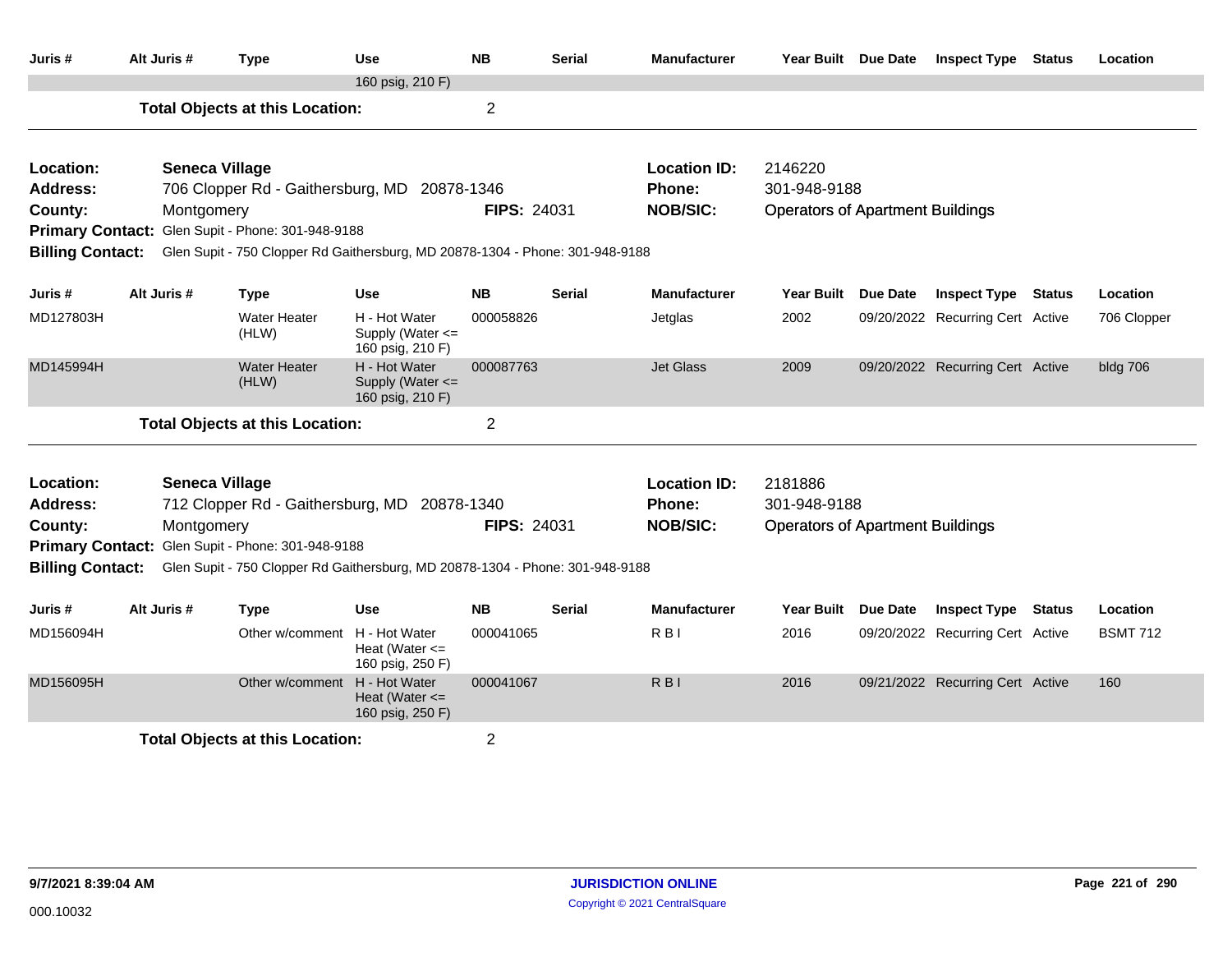| Location:<br><b>Address:</b><br>County:<br><b>Primary Contact:</b><br><b>Billing Contact:</b> |             | <b>Seneca Village</b><br>722 Clopper Rd - Gaithersburg, MD 20878-1329<br>Montgomery<br>Glen Supit - Phone: 301-948-9188<br>- 711 Gorman Ave Attn: Katie Blake Laurel, MD 20707-3905 - Phone: 301-776-9677 |                                                         | <b>FIPS: 24031</b> |               | <b>Location ID:</b><br><b>Phone:</b><br><b>NOB/SIC:</b> | 722242<br>301 948-9188<br><b>Operators of Apartment Buildings</b> |                 |                                  |               |                     |
|-----------------------------------------------------------------------------------------------|-------------|-----------------------------------------------------------------------------------------------------------------------------------------------------------------------------------------------------------|---------------------------------------------------------|--------------------|---------------|---------------------------------------------------------|-------------------------------------------------------------------|-----------------|----------------------------------|---------------|---------------------|
| Juris #                                                                                       | Alt Juris # | <b>Type</b>                                                                                                                                                                                               | <b>Use</b>                                              | <b>NB</b>          | <b>Serial</b> | <b>Manufacturer</b>                                     | <b>Year Built</b>                                                 | <b>Due Date</b> | <b>Inspect Type</b>              | <b>Status</b> | Location            |
| MD153071H                                                                                     | 1 (right)   | <b>Horizontal Water</b><br>Tube                                                                                                                                                                           | H - Hot Water<br>Supply (Water <=<br>160 psig, 250 F)   | 000038170          |               | $R$ <sub>B</sub> $\mid$                                 | 2015                                                              | 12/07/2021      | <b>Recurring Cert Active</b>     |               | <b>BASEMENT 722</b> |
| MD153072H                                                                                     | $2$ (left)  | <b>Horizontal Water</b><br>Tube                                                                                                                                                                           | H - Hot Water<br>Supply (Water <=<br>160 psig, 210 F)   | 000038216          |               | $R$ <sub>B</sub> $\vert$                                | 2015                                                              | 12/07/2021      | <b>Recurring Cert Active</b>     |               | <b>BASEMENT 722</b> |
|                                                                                               |             | <b>Total Objects at this Location:</b>                                                                                                                                                                    |                                                         | $\overline{2}$     |               |                                                         |                                                                   |                 |                                  |               |                     |
| Location:                                                                                     |             | Seneca Village                                                                                                                                                                                            |                                                         |                    |               | <b>Location ID:</b>                                     | 2146118                                                           |                 |                                  |               |                     |
| <b>Address:</b><br>County:                                                                    |             | 728 Clopper Rd - Gaithersburg, MD<br>Montgomery                                                                                                                                                           | 20878-1324                                              | <b>FIPS: 24031</b> |               | <b>Phone:</b><br><b>NOB/SIC:</b>                        | 301 948 9188<br><b>Operators of Apartment Buildings</b>           |                 |                                  |               |                     |
|                                                                                               |             | Primary Contact: Glen Supit - Phone: 301-948-9188                                                                                                                                                         |                                                         |                    |               |                                                         |                                                                   |                 |                                  |               |                     |
| <b>Billing Contact:</b>                                                                       |             | Glen Supit - 750 Clopper Rd Gaithersburg, MD 20878-1304 - Phone: 301-948-9188                                                                                                                             |                                                         |                    |               |                                                         |                                                                   |                 |                                  |               |                     |
| Juris #                                                                                       | Alt Juris # | <b>Type</b>                                                                                                                                                                                               | <b>Use</b>                                              | <b>NB</b>          | <b>Serial</b> | <b>Manufacturer</b>                                     | <b>Year Built</b>                                                 | <b>Due Date</b> | <b>Inspect Type</b>              | <b>Status</b> | Location            |
| MD163114H                                                                                     |             | <b>Water Heater</b><br>(HLW)                                                                                                                                                                              | H - Hot Water<br>Heat (Water $\leq$<br>160 psig, 250 F) | 000042545          |               | R <sub>BI</sub>                                         | 2014                                                              | 02/25/2023      | <b>Recurring Cert Active</b>     |               | 728 Clopper Rd      |
| MD163115H                                                                                     |             | <b>Water Heater</b><br>(HLW)                                                                                                                                                                              | H - Hot Water<br>Heat (Water $\leq$<br>160 psig, 250 F) | 000040579          |               | $R$ <sub>B</sub> $\vert$                                | 2014                                                              |                 | 02/25/2023 Recurring Cert Active |               | 728 Clopper Rd      |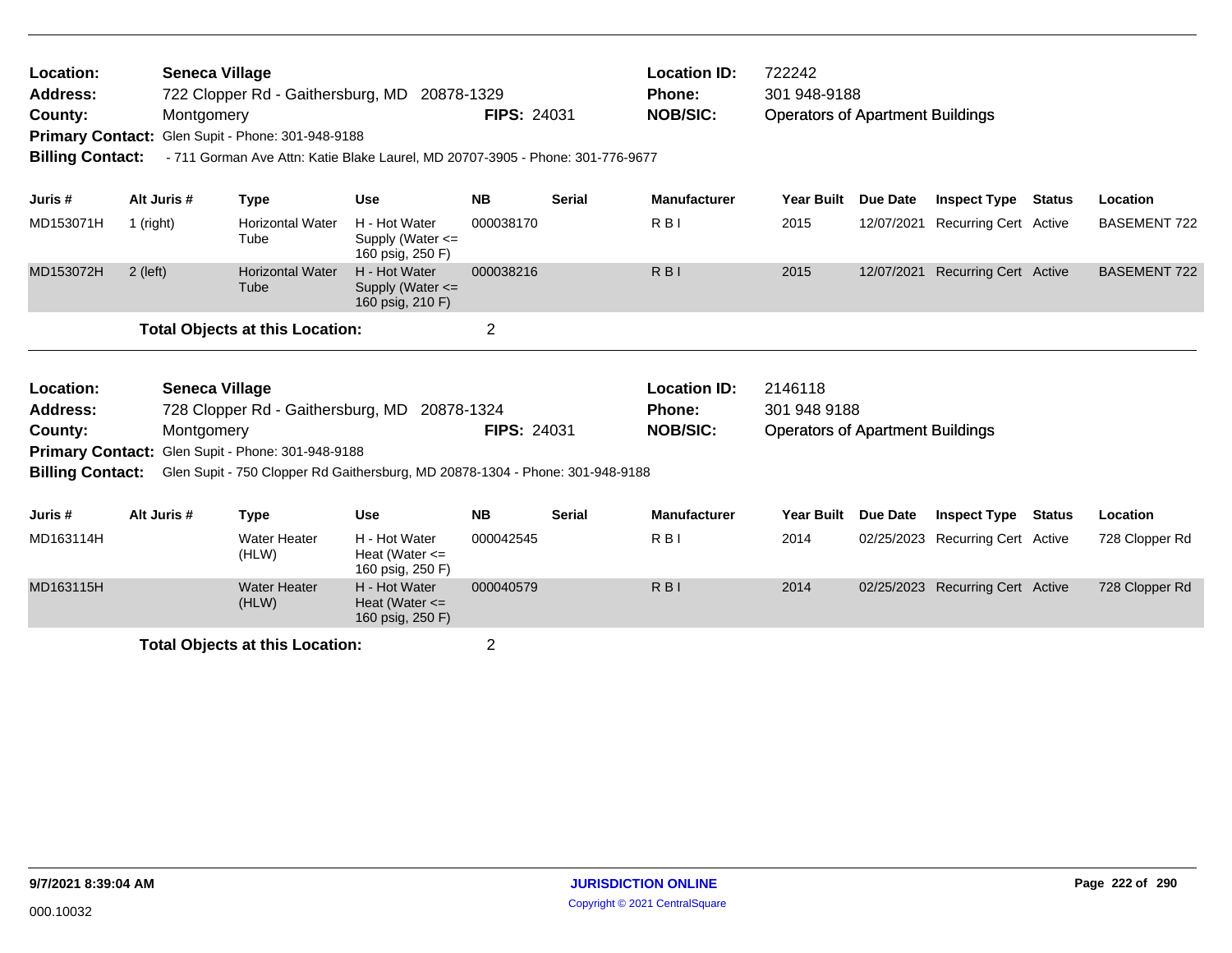| Location:<br>Address:<br>County:<br><b>Billing Contact:</b>                                                                                            |             | Seneca Village<br>Montgomery | 730 Clopper Rd - Gaithersburg, MD 20878-1322<br>Primary Contact: Glen Supit - Phone: 301-948-9188<br>Glen Supit - 750 Clopper Rd Gaithersburg, MD 20878-1304 - Phone: 301-948-9188 |                                                           | <b>FIPS: 24031</b> |               | <b>Location ID:</b><br>Phone:<br><b>NOB/SIC:</b> | 722223<br>301 948-9188<br><b>Operators of Apartment Buildings</b> |                 |                                  |               |                 |
|--------------------------------------------------------------------------------------------------------------------------------------------------------|-------------|------------------------------|------------------------------------------------------------------------------------------------------------------------------------------------------------------------------------|-----------------------------------------------------------|--------------------|---------------|--------------------------------------------------|-------------------------------------------------------------------|-----------------|----------------------------------|---------------|-----------------|
| Juris #                                                                                                                                                | Alt Juris # |                              | <b>Type</b>                                                                                                                                                                        | <b>Use</b>                                                | <b>NB</b>          | <b>Serial</b> | <b>Manufacturer</b>                              | Year Built                                                        | <b>Due Date</b> | <b>Inspect Type Status</b>       |               | Location        |
| MD145990H                                                                                                                                              |             |                              | <b>Water Heater</b><br>(HLW)                                                                                                                                                       | H - Hot Water<br>Supply (Water $\leq$<br>160 psig, 250 F) | 000027408          |               | R <sub>B</sub>                                   | 2012                                                              |                 | 02/27/2023 Recurring Cert Active |               | bldg 730        |
| MD145991H                                                                                                                                              |             |                              | <b>Vertical Water</b><br>Tube                                                                                                                                                      | H - Hot Water<br>Supply (Water <=<br>160 psig, 250 F)     | 000027409          |               | R <sub>B</sub> I                                 | 2009                                                              |                 | 02/27/2023 Recurring Cert Active |               | bldg 730        |
|                                                                                                                                                        |             |                              |                                                                                                                                                                                    |                                                           | $\overline{2}$     |               |                                                  |                                                                   |                 |                                  |               |                 |
| <b>Total Objects at this Location:</b><br><b>Seneca Village</b><br>Location:<br>Address:<br>740 Clopper Rd - Gaithersburg, MD 20878-1312<br>Montgomery |             |                              |                                                                                                                                                                                    |                                                           |                    |               | <b>Location ID:</b><br><b>Phone:</b>             | 722224<br>301 948-9188                                            |                 |                                  |               |                 |
| County:                                                                                                                                                |             |                              | Primary Contact: Glen Supit - Phone: 301-948-9188                                                                                                                                  |                                                           | <b>FIPS: 24031</b> |               | <b>NOB/SIC:</b>                                  | <b>Operators of Apartment Buildings</b>                           |                 |                                  |               |                 |
| <b>Billing Contact:</b>                                                                                                                                |             |                              | Glen Supit - 750 Clopper Rd Gaithersburg, MD 20878-1304 - Phone: 301-948-9188                                                                                                      |                                                           |                    |               |                                                  |                                                                   |                 |                                  |               |                 |
| Juris #                                                                                                                                                | Alt Juris # |                              | <b>Type</b>                                                                                                                                                                        | <b>Use</b>                                                | <b>NB</b>          | <b>Serial</b> | <b>Manufacturer</b>                              | <b>Year Built</b>                                                 | Due Date        | <b>Inspect Type</b>              | <b>Status</b> | Location        |
| MD156096H                                                                                                                                              |             |                              | Other w/comment                                                                                                                                                                    | H - Hot Water<br>Heat (Water $\leq$<br>160 psig, 250 F)   | 000035036          |               | $R$ <sub>B</sub>                                 | 2014                                                              |                 | 09/21/2022 Recurring Cert Active |               | <b>BSMT 740</b> |
| MD156097H                                                                                                                                              |             |                              | Other w/comment                                                                                                                                                                    | H - Hot Water<br>Heat (Water $\leq$<br>160 psig, 250 F)   | 000035035          |               | $R$ <sub>B</sub> $\vert$                         | 2014                                                              |                 | 09/21/2022 Recurring Cert Active |               | <b>BSMT 740</b> |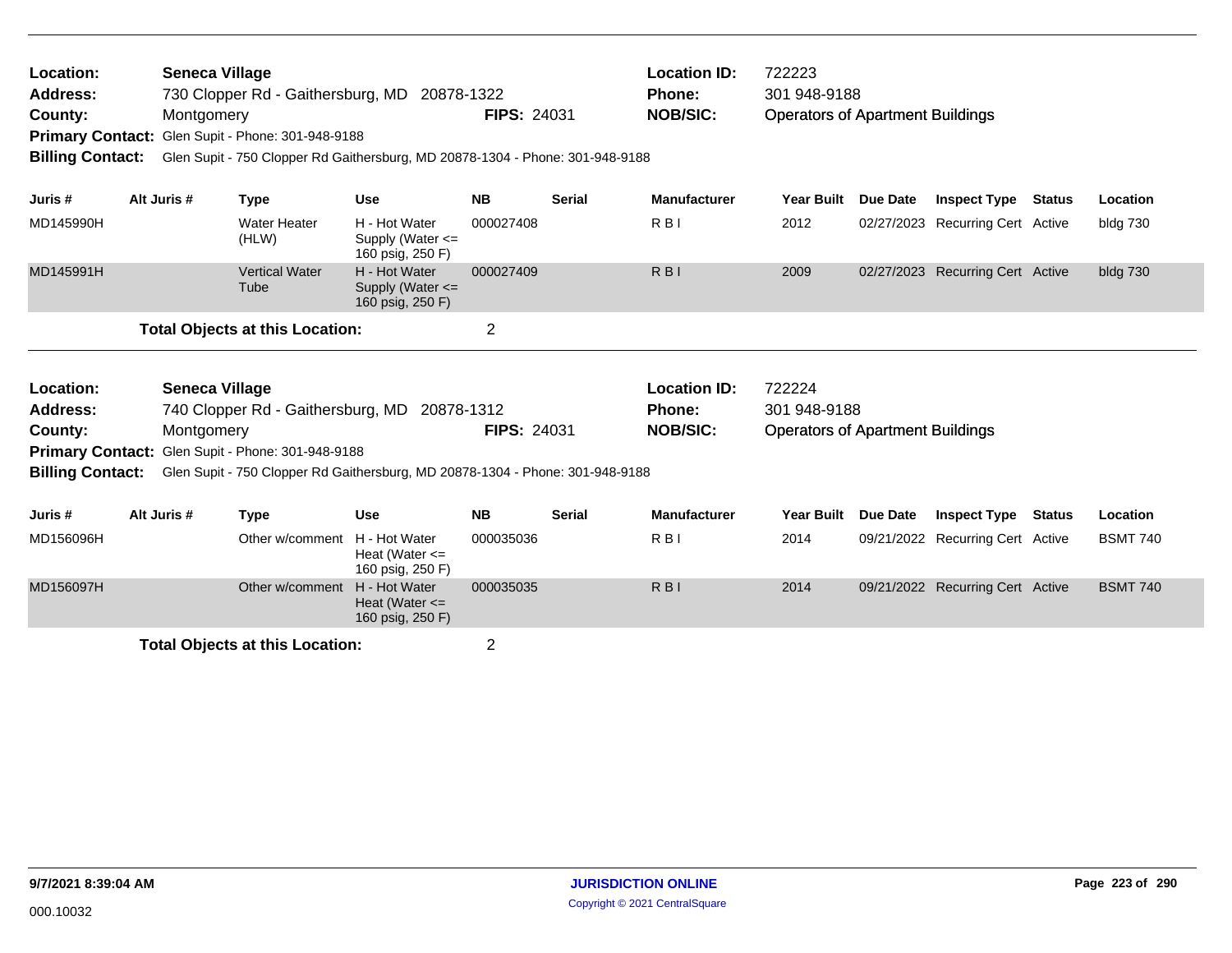| Location:<br><b>Address:</b><br>County:<br><b>Billing Contact:</b> | <b>Seneca Village</b><br>Montgomery | Primary Contact: Glen Supit - Phone: 301-948-9188 | 746 Clopper Rd - Gaithersburg, MD 20878-1306<br>Glen Supit - 750 Clopper Rd Gaithersburg, MD 20878-1304 - Phone: 301-948-9188 | <b>FIPS: 24031</b> |               | <b>Location ID:</b><br>Phone:<br><b>NOB/SIC:</b> | 722225<br>301-948-9188<br><b>Operators of Apartment Buildings</b> |                 |                                  |               |                  |
|--------------------------------------------------------------------|-------------------------------------|---------------------------------------------------|-------------------------------------------------------------------------------------------------------------------------------|--------------------|---------------|--------------------------------------------------|-------------------------------------------------------------------|-----------------|----------------------------------|---------------|------------------|
| Juris #                                                            | Alt Juris #                         | <b>Type</b>                                       | <b>Use</b>                                                                                                                    | <b>NB</b>          | <b>Serial</b> | <b>Manufacturer</b>                              | <b>Year Built</b>                                                 | Due Date        | <b>Inspect Type</b>              | Status        | Location         |
| MD145992H                                                          |                                     | <b>Vertical Water</b><br>Tube                     | H - Hot Water<br>Supply (Water $\leq$<br>160 psig, 250 F)                                                                     | 000027746          |               | R <sub>BI</sub>                                  | 2010                                                              |                 | 08/23/2023 Recurring Cert Active |               | bldg 746         |
| MD145993H                                                          |                                     | <b>Vertical Water</b><br>Tube                     | H - Hot Water<br>Supply (Water <=<br>160 psig, 250 F)                                                                         | 000027744          |               | $R$ <sub>B</sub> $\vert$                         | 2010                                                              |                 | 08/23/2023 Recurring Cert Active |               | bldg 746         |
|                                                                    |                                     | <b>Total Objects at this Location:</b>            |                                                                                                                               | $\overline{c}$     |               |                                                  |                                                                   |                 |                                  |               |                  |
| Location:                                                          | <b>Seneca Village</b>               |                                                   |                                                                                                                               |                    |               | <b>Location ID:</b>                              | 722226                                                            |                 |                                  |               |                  |
| <b>Address:</b>                                                    |                                     |                                                   | 767 Quince Orchard Blvd - Gaithersburg, MD                                                                                    | 20878-1669         |               | <b>Phone:</b>                                    | 301 948-9188                                                      |                 |                                  |               |                  |
| County:                                                            | Montgomery                          |                                                   |                                                                                                                               | <b>FIPS: 24031</b> |               | <b>NOB/SIC:</b>                                  | <b>Operators of Apartment Buildings</b>                           |                 |                                  |               |                  |
| <b>Billing Contact:</b>                                            |                                     | Primary Contact: Glen Supit - Phone: 301-948-9188 | Glen Supit - 750 Clopper Rd Gaithersburg, MD 20878-1304 - Phone: 301-948-9188                                                 |                    |               |                                                  |                                                                   |                 |                                  |               |                  |
| Juris #                                                            | Alt Juris #                         | <b>Type</b>                                       | <b>Use</b>                                                                                                                    | <b>NB</b>          | <b>Serial</b> | <b>Manufacturer</b>                              | <b>Year Built</b>                                                 | <b>Due Date</b> | <b>Inspect Type</b>              | <b>Status</b> | Location         |
| MD161193H                                                          |                                     | <b>Vertical Water</b><br>Tube                     | H - Hot Water<br>Supply (Water <=<br>160 psig, 210 F)                                                                         | 000279357          |               | Laars                                            | 2018                                                              |                 | 07/26/2022 Recurring Cert Active |               | <b>Bldg. 767</b> |
| MD161194H                                                          |                                     | <b>Horizontal Water</b><br>Tube                   | H - Hot Water<br>Supply (Water $\leq$<br>160 psig, 210 F)                                                                     | 000280941          |               | Laars                                            | 2018                                                              |                 | 07/26/2022 Recurring Cert Active |               | 767 building     |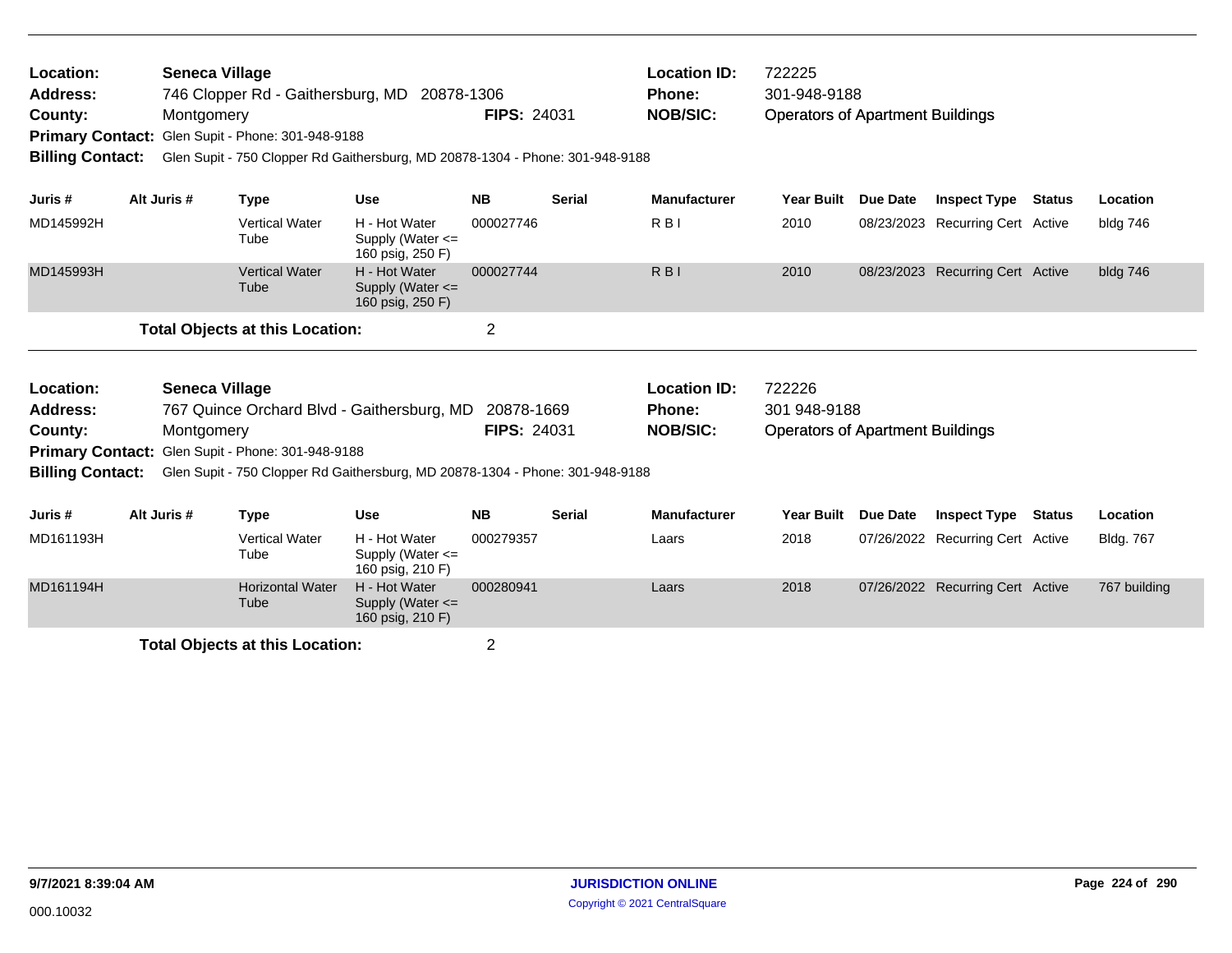| Location:<br><b>Address:</b><br>County:<br><b>Primary Contact:</b><br><b>Billing Contact:</b> | <b>Seneca Village</b><br>Montgomery | Glen Supit - Phone: 301-948-9188                  | 771 Quince Orchard Blvd - Gaithersburg, MD 20878-1651<br>Glen Supit - 750 Clopper Rd Gaithersburg, MD 20878-1304 - Phone: 301-948-9188 | <b>FIPS: 24031</b> |               | <b>Location ID:</b><br>Phone:<br><b>NOB/SIC:</b> | 722227<br>301 948-9188<br><b>Operators of Apartment Buildings</b> |          |                                  |               |                       |
|-----------------------------------------------------------------------------------------------|-------------------------------------|---------------------------------------------------|----------------------------------------------------------------------------------------------------------------------------------------|--------------------|---------------|--------------------------------------------------|-------------------------------------------------------------------|----------|----------------------------------|---------------|-----------------------|
| Juris #                                                                                       | Alt Juris #                         | <b>Type</b>                                       | <b>Use</b>                                                                                                                             | <b>NB</b>          | <b>Serial</b> | <b>Manufacturer</b>                              | Year Built                                                        | Due Date | <b>Inspect Type Status</b>       |               | Location              |
| MD145997H                                                                                     |                                     | <b>Vertical Water</b><br>Tube                     | H - Hot Water<br>Supply (Water $\leq$<br>160 psig, 250 F)                                                                              | 000029461          |               | R <sub>BI</sub>                                  | 2010                                                              |          | 08/03/2023 Recurring Cert Active |               | building 771          |
| MD145998H                                                                                     |                                     | <b>Vertical Water</b><br>Tube                     | H - Hot Water<br>Supply (Water $\leq$<br>160 psig, 250 F)                                                                              | 000027365          |               | R <sub>BI</sub>                                  | 2010                                                              |          | 08/03/2023 Recurring Cert Active |               | building 771          |
|                                                                                               |                                     | <b>Total Objects at this Location:</b>            |                                                                                                                                        | $\overline{c}$     |               |                                                  |                                                                   |          |                                  |               |                       |
| Location:<br><b>Address:</b>                                                                  | <b>Seneca Village</b>               |                                                   | 775 Quince Orchard Blvd - Gaithersburg, MD                                                                                             | 20878-1668         |               | <b>Location ID:</b><br>Phone:                    | 722228<br>301 948 9188                                            |          |                                  |               |                       |
| County:                                                                                       | Montgomery                          |                                                   |                                                                                                                                        | <b>FIPS: 24031</b> |               | <b>NOB/SIC:</b>                                  | <b>Operators of Apartment Buildings</b>                           |          |                                  |               |                       |
| <b>Billing Contact:</b>                                                                       |                                     | Primary Contact: Glen Supit - Phone: 301-948-9188 | Glen Supit - 750 Clopper Rd Gaithersburg, MD 20878-1304 - Phone: 301-948-9188                                                          |                    |               |                                                  |                                                                   |          |                                  |               |                       |
| Juris #                                                                                       | Alt Juris #                         | <b>Type</b>                                       | <b>Use</b>                                                                                                                             | <b>NB</b>          | <b>Serial</b> | <b>Manufacturer</b>                              | <b>Year Built</b>                                                 | Due Date | <b>Inspect Type</b>              | <b>Status</b> | Location              |
| MD131970H                                                                                     |                                     | <b>Water Heater</b><br>(HLW)                      | H - Hot Water<br>Supply (Water <=<br>160 psig, 210 F)                                                                                  | 000080324          |               | <b>Bradford White</b>                            | 2008                                                              |          | 02/28/2023 Recurring Cert Active |               | Bsmt of 775<br>Quince |
| MD145279H                                                                                     |                                     | <b>Water Heater</b><br>(HLW)                      | H - Hot Water<br>Supply (Water $\leq$<br>160 psig, 250 F)                                                                              | 000089665          |               | <b>Jet Glass</b>                                 | 2009                                                              |          | 02/28/2023 Recurring Cert Active |               | bldg 775              |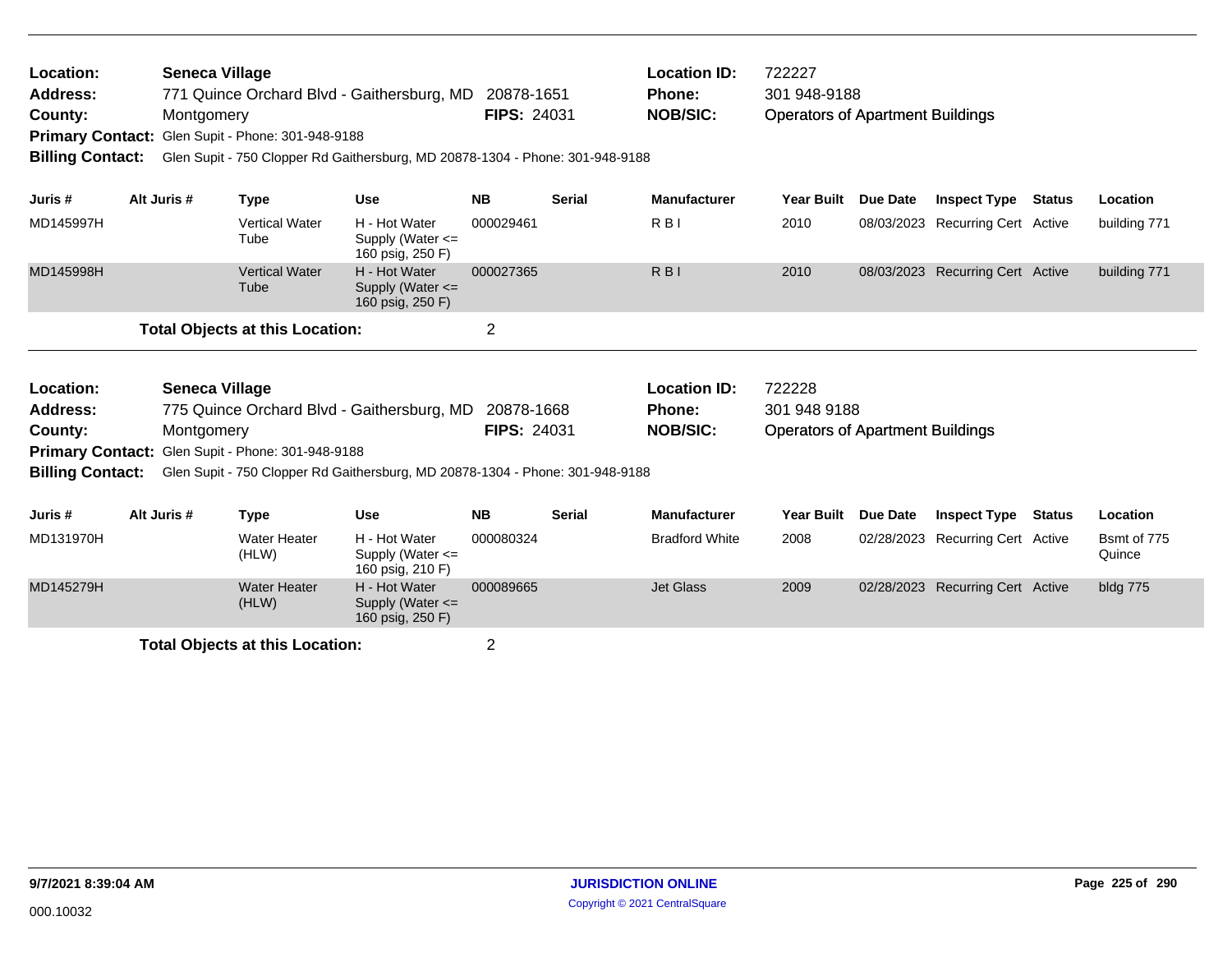| Location:<br><b>Address:</b><br>County:<br><b>Billing Contact:</b> | <b>Seneca Village</b><br>Montgomery | Primary Contact: Glen Supit - Phone: 301-948-9188                     | 783 Quince Orchard Blvd - Gaithersburg, MD 20878-1649<br>Glen Supit - 750 Clopper Rd Gaithersburg, MD 20878-1304 - Phone: 301-948-9188 | <b>FIPS: 24031</b> |               | <b>Location ID:</b><br>Phone:<br><b>NOB/SIC:</b> | 722229<br><b>Operators of Apartment Buildings</b> |                 |                                  |               |                     |
|--------------------------------------------------------------------|-------------------------------------|-----------------------------------------------------------------------|----------------------------------------------------------------------------------------------------------------------------------------|--------------------|---------------|--------------------------------------------------|---------------------------------------------------|-----------------|----------------------------------|---------------|---------------------|
| Juris #                                                            | Alt Juris #                         | <b>Type</b>                                                           | <b>Use</b>                                                                                                                             | <b>NB</b>          | <b>Serial</b> | <b>Manufacturer</b>                              | <b>Year Built</b>                                 | Due Date        | <b>Inspect Type Status</b>       |               | Location            |
| MD150874H                                                          |                                     | <b>Water Tube</b><br>Coiled (NOT<br><b>Flueless Hi</b><br>Efficiency) | H - Hot Water<br>Supply (Water <=<br>160 psig, 250 F)                                                                                  | 000033158          |               | R <sub>BI</sub>                                  | 2015                                              |                 | 08/24/2023 Recurring Cert Active |               | basement            |
| MD150875H                                                          |                                     | <b>Water Tube</b><br>Coiled (NOT<br><b>Flueless Hi</b><br>Efficiency) | H - Hot Water<br>Heat (Water $\leq$<br>160 psig, 250 F)                                                                                | 000037116 11569852 |               | R <sub>BI</sub>                                  | 2015                                              |                 | 08/24/2023 Recurring Cert Active |               | basement            |
|                                                                    |                                     | <b>Total Objects at this Location:</b>                                |                                                                                                                                        | 2                  |               |                                                  |                                                   |                 |                                  |               |                     |
| Location:                                                          | <b>Seneca Village</b>               |                                                                       |                                                                                                                                        |                    |               | <b>Location ID:</b>                              | 722230                                            |                 |                                  |               |                     |
| <b>Address:</b><br>County:                                         | Montgomery                          | Primary Contact: Glen Supit - Phone: 301-948-9188                     | 787 Quince Orchard Blvd - Gaithersburg, MD 20878-1645                                                                                  | <b>FIPS: 24031</b> |               | <b>Phone:</b><br><b>NOB/SIC:</b>                 | <b>Operators of Apartment Buildings</b>           |                 |                                  |               |                     |
| <b>Billing Contact:</b>                                            |                                     |                                                                       | Glen Supit - 750 Clopper Rd Gaithersburg, MD 20878-1304 - Phone: 301-948-9188                                                          |                    |               |                                                  |                                                   |                 |                                  |               |                     |
| Juris #                                                            | Alt Juris #                         | <b>Type</b>                                                           | <b>Use</b>                                                                                                                             | <b>NB</b>          | <b>Serial</b> | <b>Manufacturer</b>                              | <b>Year Built</b>                                 | <b>Due Date</b> | <b>Inspect Type</b>              | <b>Status</b> | Location            |
| MD168862H                                                          |                                     | <b>Vertical Water</b><br>Tube                                         | H - Hot Water<br>Supply (Water <=<br>160 psig, 250 F)                                                                                  | 000299240          |               | Laars                                            | 2019                                              |                 | 01/13/2023 Recurring Cert Active |               | <b>BASEMENT 787</b> |
| MD168863H                                                          |                                     | <b>Vertical Water</b><br>Tube                                         | H - Hot Water<br>Supply (Water <=<br>160 psig, 250 F)                                                                                  | 000299241          |               | Laars                                            | 2019                                              |                 | 01/13/2023 Recurring Cert Active |               | <b>BASEMENT 787</b> |
|                                                                    |                                     | <b>Total Objects at this Location:</b>                                |                                                                                                                                        | $\overline{2}$     |               |                                                  |                                                   |                 |                                  |               |                     |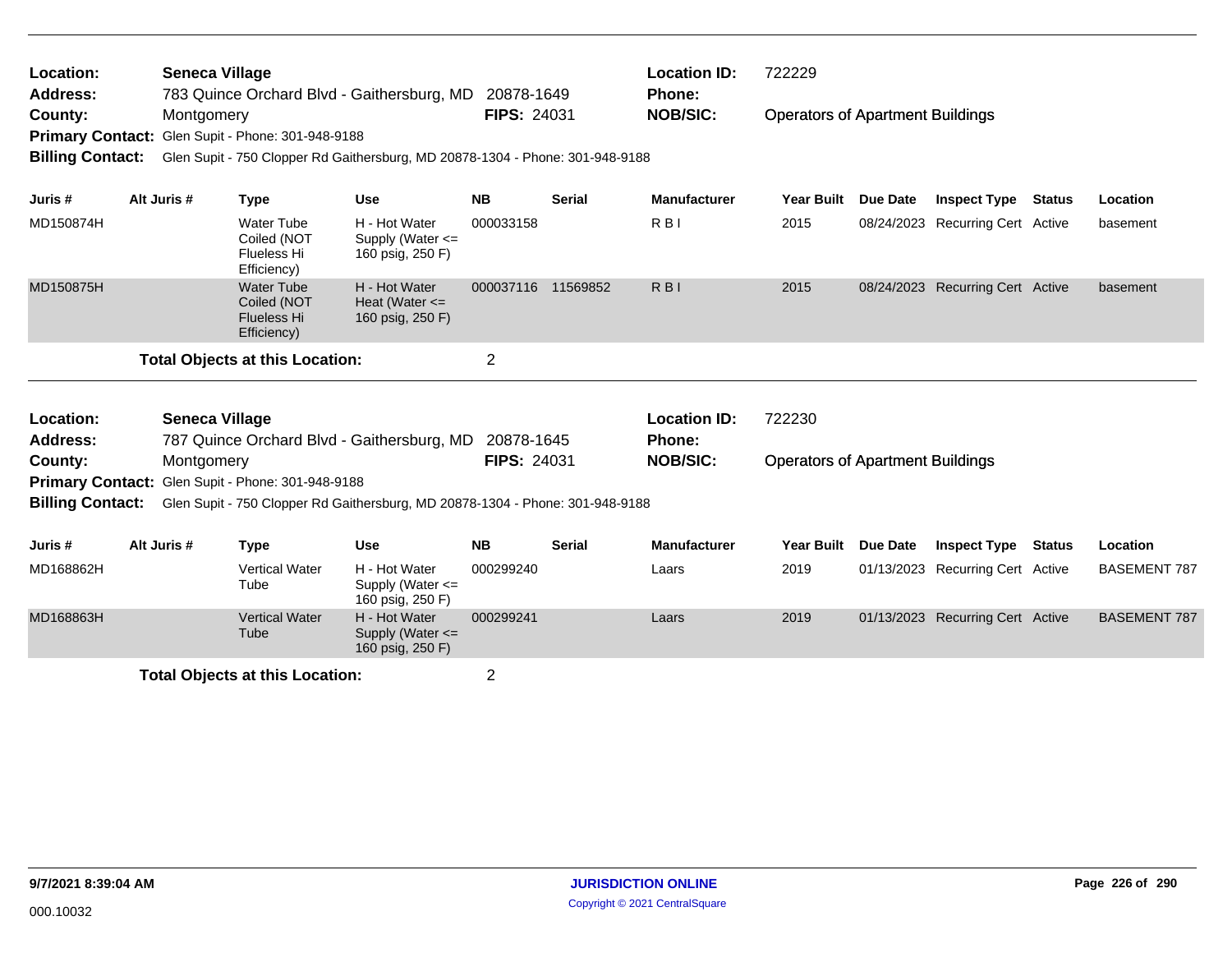| Location:<br><b>Address:</b>       |                     | <b>Seneca Village</b> |                                                                       | 797 Quince Orchard Blvd - Gaithersburg, MD 20878-1635                             |                    |               | <b>Location ID:</b><br>Phone:                                                                                                    | 722231                                  |                 |                                  |               |                                     |
|------------------------------------|---------------------|-----------------------|-----------------------------------------------------------------------|-----------------------------------------------------------------------------------|--------------------|---------------|----------------------------------------------------------------------------------------------------------------------------------|-----------------------------------------|-----------------|----------------------------------|---------------|-------------------------------------|
| County:<br><b>Billing Contact:</b> |                     | Montgomery            |                                                                       | Primary Contact: Glen Supit - Phone: 301-948-9188 ext 601 - Email: glens@orlo.com | <b>FIPS: 24031</b> |               | <b>NOB/SIC:</b><br>Glen Supit - 750 Clopper Rd Gaithersburg, MD 20878-1304 - Phone: 301-948-9188 ext 601 - Email: glens@orlo.com | <b>Operators of Apartment Buildings</b> |                 |                                  |               |                                     |
| Juris#                             | Alt Juris #         |                       | <b>Type</b>                                                           | <b>Use</b>                                                                        | <b>NB</b>          | <b>Serial</b> | <b>Manufacturer</b>                                                                                                              | <b>Year Built</b>                       | Due Date        | <b>Inspect Type</b>              | <b>Status</b> | Location                            |
| MD161126H                          | Boiler 1            |                       | <b>Horizontal Fire</b><br>Tube                                        | H - Hot Water<br>Supply (Water $\leq$<br>160 psig, 210 F)                         | 000288007          |               | Laars                                                                                                                            | 2018                                    |                 | 07/13/2022 Recurring Cert Active |               | <b>Basement Boiler</b><br><b>Rm</b> |
| MD161127H                          | Boiler <sub>2</sub> |                       | <b>Horizontal Water</b><br>Tube                                       | H - Hot Water<br>Supply (Water <=<br>160 psig, 210 F)                             | 000288006          |               | Laars                                                                                                                            | 2018                                    |                 | 07/13/2022 Recurring Cert Active |               | <b>Basement Boiler</b><br>Rm        |
|                                    |                     |                       | <b>Total Objects at this Location:</b>                                |                                                                                   | 2                  |               |                                                                                                                                  |                                         |                 |                                  |               |                                     |
| Location:                          |                     | <b>Seneca Village</b> |                                                                       |                                                                                   |                    |               | <b>Location ID:</b>                                                                                                              | 722232                                  |                 |                                  |               |                                     |
| <b>Address:</b>                    |                     |                       |                                                                       | 803 Quince Orchard Blvd - Gaithersburg, MD 20878-1629                             |                    |               | <b>Phone:</b>                                                                                                                    |                                         |                 |                                  |               |                                     |
| County:                            |                     | Montgomery            |                                                                       |                                                                                   | <b>FIPS: 24031</b> |               | <b>NOB/SIC:</b>                                                                                                                  | <b>Operators of Apartment Buildings</b> |                 |                                  |               |                                     |
|                                    |                     |                       | Primary Contact: Glen Supit - Phone: 301-948-9188                     |                                                                                   |                    |               |                                                                                                                                  |                                         |                 |                                  |               |                                     |
| <b>Billing Contact:</b>            |                     |                       |                                                                       | Glen Supit - 750 Clopper Rd Gaithersburg, MD 20878-1304 - Phone: 301-948-9188     |                    |               |                                                                                                                                  |                                         |                 |                                  |               |                                     |
| Juris #                            | Alt Juris #         |                       | <b>Type</b>                                                           | <b>Use</b>                                                                        | <b>NB</b>          | Serial        | <b>Manufacturer</b>                                                                                                              | <b>Year Built</b>                       | <b>Due Date</b> | <b>Inspect Type</b>              | <b>Status</b> | Location                            |
| MD152107H                          |                     |                       | <b>Water Tube</b><br>Coiled (NOT<br><b>Flueless Hi</b><br>Efficiency) | H - Hot Water<br>Supply (Water $\leq$<br>160 psig, 250 F)                         | 000037607          | 051570752     | R <sub>BI</sub>                                                                                                                  | 2015                                    |                 | 08/13/2023 Recurring Cert Active |               | Boiler Room -<br>803                |
| MD152108H                          |                     |                       | <b>Water Tube</b><br>Coiled (NOT<br><b>Flueless Hi</b><br>Efficiency) | H - Hot Water<br>Supply (Water <=<br>160 psig, 250 F)                             | 000037886          |               | $R$ <sub>B</sub> $\vert$                                                                                                         | 2015                                    |                 | 08/03/2023 Recurring Cert Active |               | Boiler Room -<br>803                |
|                                    |                     |                       | <b>Total Objects at this Location:</b>                                |                                                                                   | $\overline{2}$     |               |                                                                                                                                  |                                         |                 |                                  |               |                                     |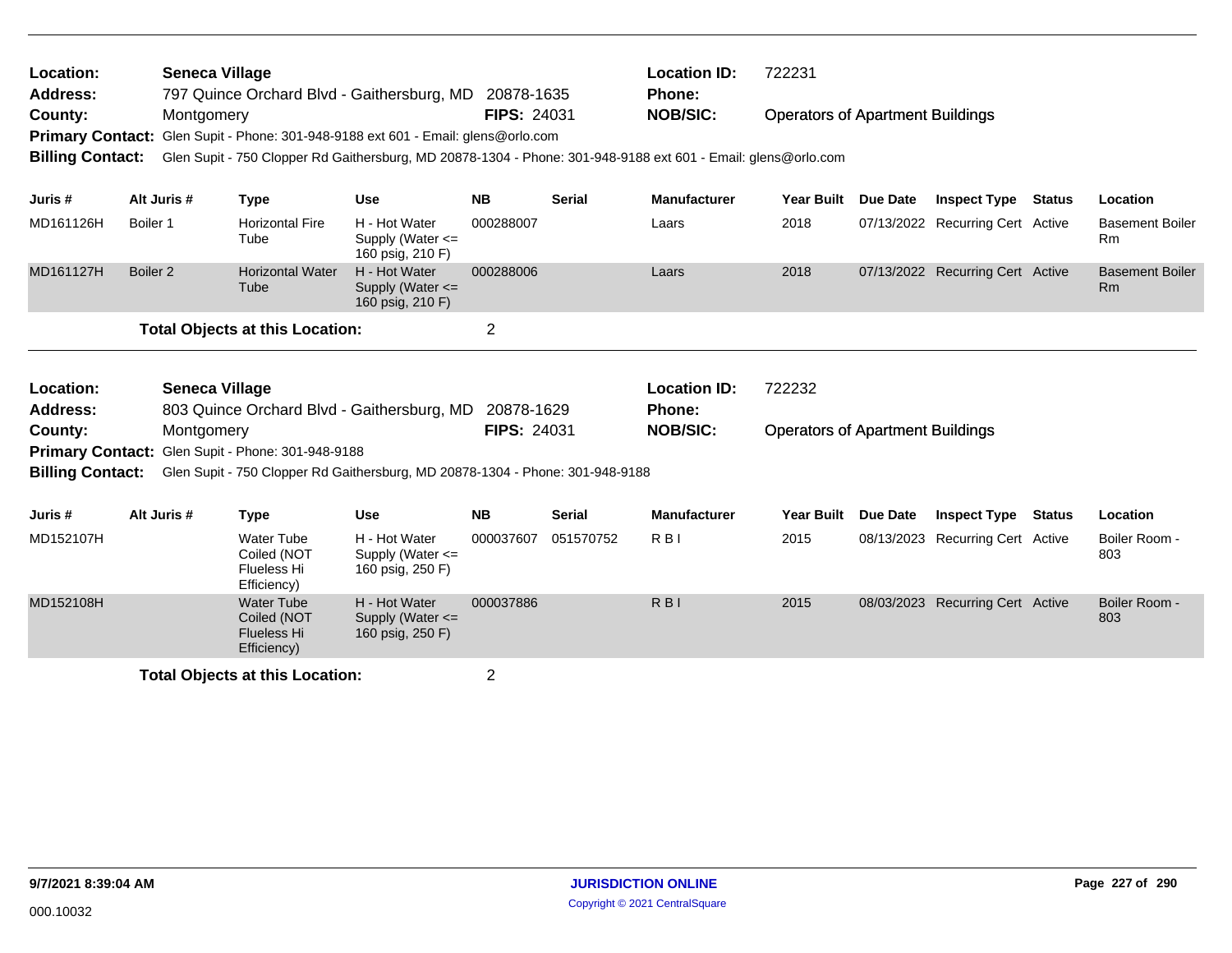| Location:<br>Address:<br>County:<br><b>Billing Contact:</b> | <b>Seneca Village</b><br>Montgomery | Primary Contact: Glen Supit - Phone: 301-948-9188 | 809 Quince Orchard Blvd - Gaithersburg, MD 20878-1622<br>Glen Supit - 750 Clopper Rd Gaithersburg, MD 20878-1304 - Phone: 301-948-9188 | <b>FIPS: 24031</b> |               | <b>Location ID:</b><br>Phone:<br><b>NOB/SIC:</b> | 722233<br>301 948 9188<br><b>Operators of Apartment Buildings</b> |          |                                  |               |                 |
|-------------------------------------------------------------|-------------------------------------|---------------------------------------------------|----------------------------------------------------------------------------------------------------------------------------------------|--------------------|---------------|--------------------------------------------------|-------------------------------------------------------------------|----------|----------------------------------|---------------|-----------------|
| Juris #                                                     | Alt Juris #                         | <b>Type</b>                                       | <b>Use</b>                                                                                                                             | <b>NB</b>          | <b>Serial</b> | <b>Manufacturer</b>                              | Year Built                                                        | Due Date | <b>Inspect Type</b>              | Status        | Location        |
| MD163104H                                                   |                                     | <b>Cast Aluminum</b>                              | H - Hot Water<br>Heat (Water $\leq$<br>160 psig, 250 F)                                                                                | 000281004          |               | Laars                                            | 2018                                                              |          | 02/25/2023 Recurring Cert Active |               | <b>Basement</b> |
| MD163107H                                                   |                                     | <b>Cast Aluminum</b>                              | H - Hot Water<br>Heat (Water $\leq$<br>160 psig, 250 F)                                                                                | 000288860          |               | Laars                                            | 2018                                                              |          | 02/25/2023 Recurring Cert Active |               | <b>Basement</b> |
|                                                             |                                     | <b>Total Objects at this Location:</b>            |                                                                                                                                        | $\overline{2}$     |               |                                                  |                                                                   |          |                                  |               |                 |
| Location:                                                   | <b>Seneca Village</b>               |                                                   |                                                                                                                                        |                    |               | <b>Location ID:</b>                              | 2208038                                                           |          |                                  |               |                 |
| <b>Address:</b><br>County:                                  | Montgomery                          |                                                   | 811 Quince Orchard Blvd - Gaithersburg, MD 20878-1620                                                                                  | <b>FIPS: 24031</b> |               | <b>Phone:</b><br><b>NOB/SIC:</b>                 | <b>Operators of Apartment Buildings</b>                           |          |                                  |               |                 |
| <b>Billing Contact:</b>                                     |                                     | Primary Contact: Glen Supit - Phone: 301-948-9188 | Glen Supit - 750 Clopper Rd Gaithersburg, MD 20878-1304 - Phone: 301-948-9188                                                          |                    |               |                                                  |                                                                   |          |                                  |               |                 |
| Juris #                                                     | Alt Juris #                         | <b>Type</b>                                       | <b>Use</b>                                                                                                                             | <b>NB</b>          | <b>Serial</b> | <b>Manufacturer</b>                              | <b>Year Built</b>                                                 | Due Date | <b>Inspect Type</b>              | <b>Status</b> | Location        |
| MD143885H                                                   |                                     | <b>Water Heater</b><br>(HLW)                      | H - Hot Water<br>Supply (Water $\leq$<br>160 psig, 210 F)                                                                              | 000092696          |               | <b>B&amp;W</b>                                   | 2010                                                              |          | 02/28/2023 Recurring Cert Active |               | <b>Basement</b> |
| MD143886H                                                   |                                     | <b>Water Heater</b><br>(HLW)                      | H - Hot Water<br>Supply (Water $\leq$<br>160 psig, 210 F)                                                                              | 000086221          |               | <b>Jet Glass</b>                                 | 2009                                                              |          | 02/28/2023 Recurring Cert Active |               | <b>BASEMENT</b> |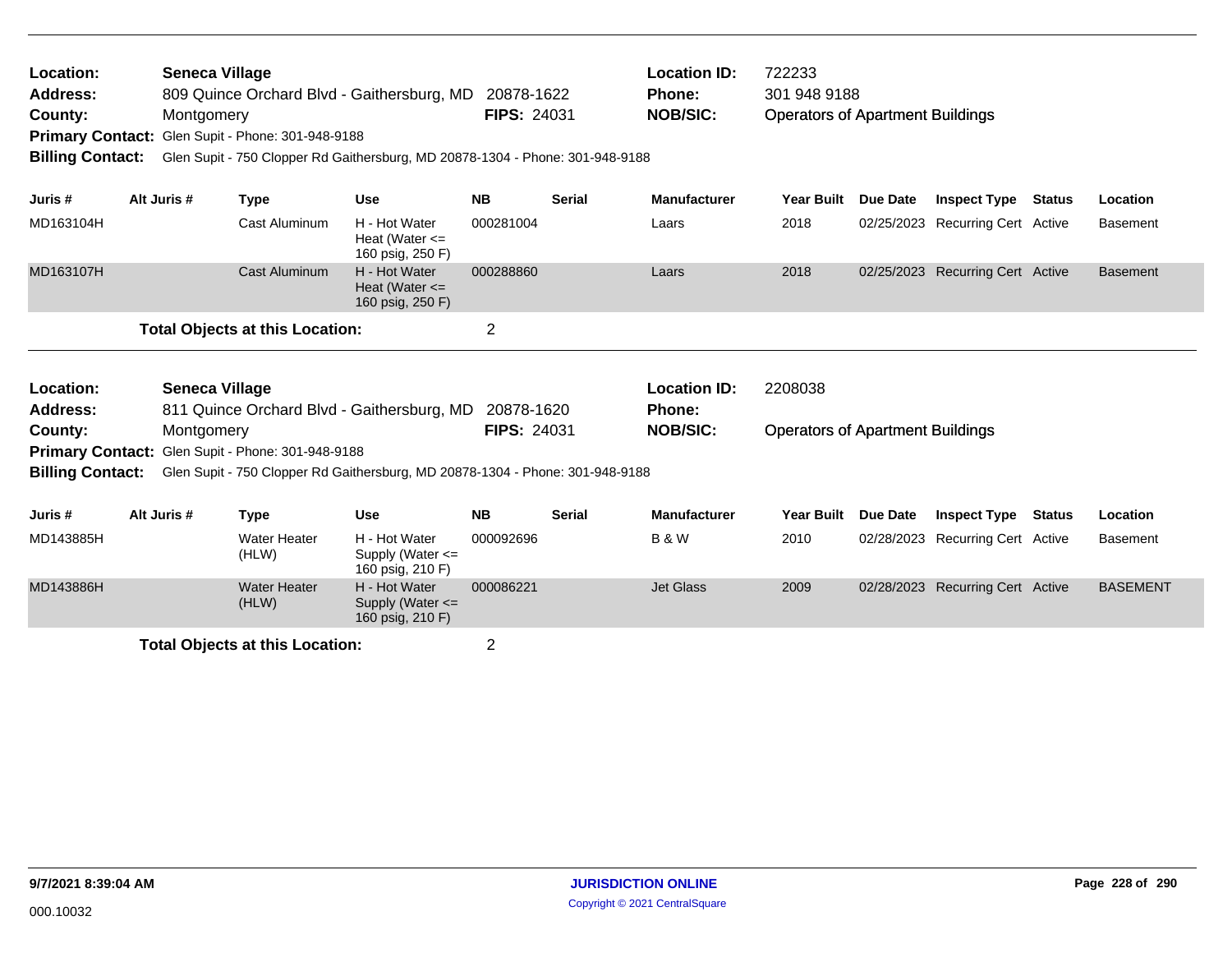| Location:<br><b>Address:</b><br>County: | <b>Seneca Village</b><br>817 Quince Orchard Blvd - Gaithersburg, MD 20878-1666<br>Montgomery<br>Primary Contact: Glen Supit - Phone: 301-948-9188<br><b>Billing Contact:</b><br>Glen Supit - 750 Clopper Rd Gaithersburg, MD 20878-1304 - Phone: 301-948-9188 |                       |                                                         |                                                                               | <b>FIPS: 24031</b> |               | <b>Location ID:</b><br><b>Phone:</b><br><b>NOB/SIC:</b> | 722236<br>301 948-9188<br><b>Operators of Apartment Buildings</b> |                 |                                  |               |                          |
|-----------------------------------------|---------------------------------------------------------------------------------------------------------------------------------------------------------------------------------------------------------------------------------------------------------------|-----------------------|---------------------------------------------------------|-------------------------------------------------------------------------------|--------------------|---------------|---------------------------------------------------------|-------------------------------------------------------------------|-----------------|----------------------------------|---------------|--------------------------|
| Juris #                                 |                                                                                                                                                                                                                                                               | Alt Juris #           | <b>Type</b>                                             | <b>Use</b>                                                                    | <b>NB</b>          | <b>Serial</b> | <b>Manufacturer</b>                                     | Year Built                                                        | <b>Due Date</b> | <b>Inspect Type</b>              | <b>Status</b> | Location                 |
| MD127806H                               |                                                                                                                                                                                                                                                               |                       | <b>Water Heater</b><br>(HLW)                            | H - Hot Water<br>Supply (Water <=<br>160 psig, 210 F)                         | 000068554          |               | <b>State Industries</b>                                 | 2000                                                              |                 | 09/21/2022 Recurring Cert Active |               | bsmt 746<br>Clopper Road |
| MD156098H                               |                                                                                                                                                                                                                                                               |                       | Other w/comment                                         | H - Hot Water<br>Supply (Water $\leq$<br>160 psig, 250 F)                     | 000187019          |               | A O Smith                                               | 2013                                                              |                 | 09/21/2022 Recurring Cert Active |               | <b>BSMT 817</b>          |
|                                         |                                                                                                                                                                                                                                                               |                       | <b>Total Objects at this Location:</b>                  |                                                                               | $\overline{2}$     |               |                                                         |                                                                   |                 |                                  |               |                          |
| Location:                               |                                                                                                                                                                                                                                                               | <b>Seneca Village</b> |                                                         |                                                                               |                    |               | <b>Location ID:</b>                                     | 722237                                                            |                 |                                  |               |                          |
| <b>Address:</b>                         |                                                                                                                                                                                                                                                               |                       |                                                         | 827 Quince Orchard Blvd - Gaithersburg, MD 20878-1605                         | <b>FIPS: 24031</b> |               | <b>Phone:</b>                                           | 301 948-9188                                                      |                 |                                  |               |                          |
| County:                                 |                                                                                                                                                                                                                                                               | Montgomery            | Primary Contact: Glen Supit - Phone: 301-948-9188       |                                                                               |                    |               | <b>NOB/SIC:</b>                                         | <b>Operators of Apartment Buildings</b>                           |                 |                                  |               |                          |
| <b>Billing Contact:</b>                 |                                                                                                                                                                                                                                                               |                       |                                                         | Glen Supit - 750 Clopper Rd Gaithersburg, MD 20878-1304 - Phone: 301-948-9188 |                    |               |                                                         |                                                                   |                 |                                  |               |                          |
| Juris #                                 |                                                                                                                                                                                                                                                               | Alt Juris #           | <b>Type</b>                                             | <b>Use</b>                                                                    | <b>NB</b>          | <b>Serial</b> | <b>Manufacturer</b>                                     | <b>Year Built</b>                                                 | Due Date        | <b>Inspect Type</b>              | Status        | Location                 |
| MD155150H                               |                                                                                                                                                                                                                                                               |                       | <b>Water Tube</b><br>Coiled (Flueless<br>Hi Efficiency) | H - Hot Water<br>Supply (Water $\leq$<br>160 psig, 210 F)                     | 000029460          |               | R <sub>BI</sub>                                         | 2008                                                              |                 | 12/22/2022 Recurring Cert Active |               | Blr rm                   |
| MD155151H                               |                                                                                                                                                                                                                                                               |                       | <b>Water Tube</b><br>Coiled (Flueless<br>Hi Efficiency) | H - Hot Water<br>Supply (Water <=<br>160 psig, 210 F)                         | 000029694          |               | $R$ <sub>B</sub>                                        | 2008                                                              |                 | 12/22/2022 Recurring Cert Active |               | <b>BLR</b> rm            |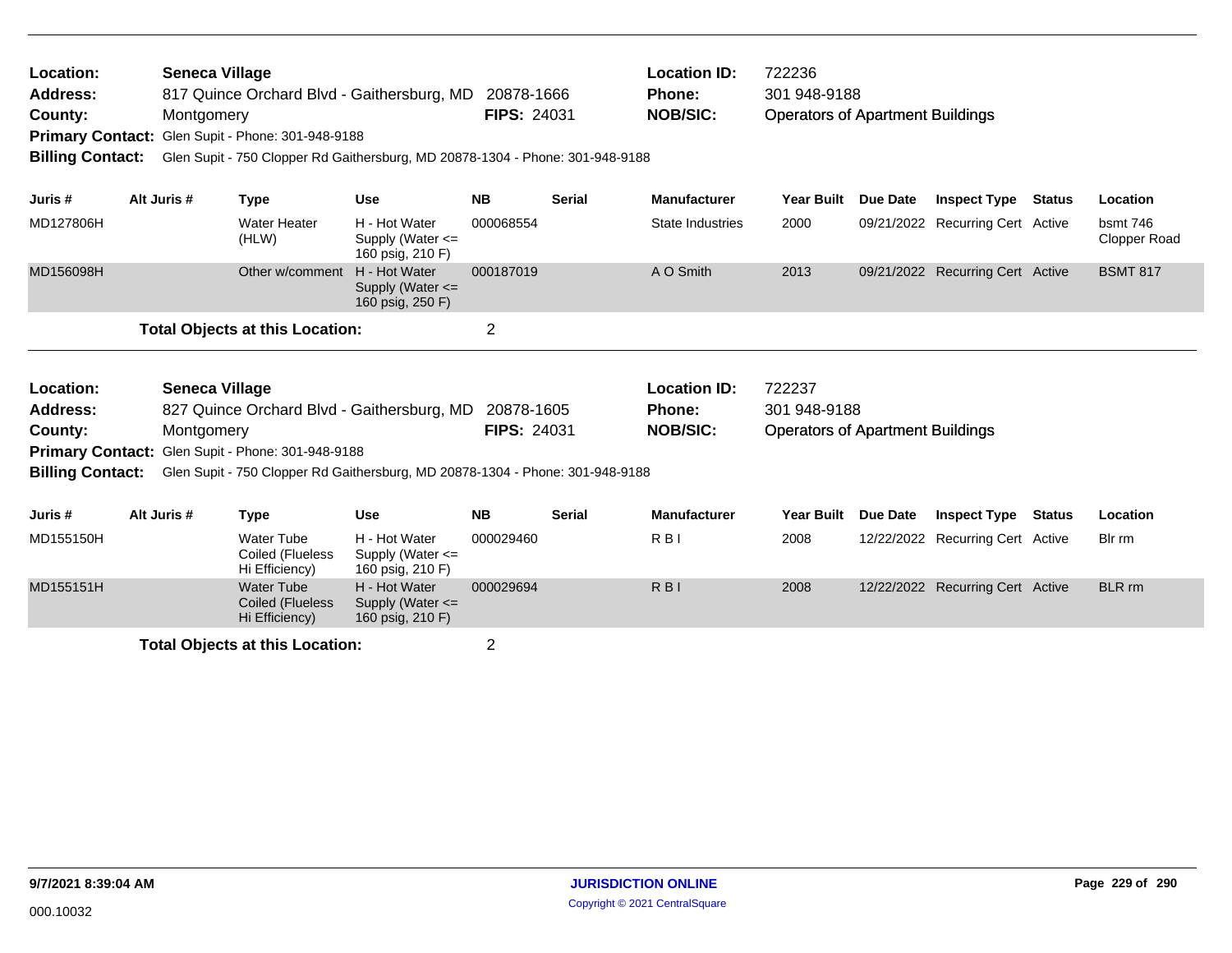| Location:<br><b>Address:</b><br>County:<br><b>Primary Contact:</b><br><b>Billing Contact:</b> |                                                                                                                                                                                                      | Montgomery  | <b>SeraCare Life Sciences</b><br>910 Clopper Rd S Building Ste 105 - Gaithersburg, MD 20878-1361 Phone:<br>Debi Fitzwilliam - Phone: 301-591-8209 - Cell: 301-717-5338 - Email: dfitzwilliam@seracare.com |                                                                           | <b>FIPS: 24031</b> |               | <b>Location ID:</b><br><b>NOB/SIC:</b><br>Debi Fitzwilliam - 910 Clopper Rd Ste 105S Gaithersburg, MD 20878-1361 - Phone: 301-591-8209 - Cell: 301-717-5338 - Email: dfitzwilliam@seracare.com | 715793<br>301-948-7755                                           | <b>Biological Products, Except Diagnostic Substances</b> |               |                          |
|-----------------------------------------------------------------------------------------------|------------------------------------------------------------------------------------------------------------------------------------------------------------------------------------------------------|-------------|-----------------------------------------------------------------------------------------------------------------------------------------------------------------------------------------------------------|---------------------------------------------------------------------------|--------------------|---------------|------------------------------------------------------------------------------------------------------------------------------------------------------------------------------------------------|------------------------------------------------------------------|----------------------------------------------------------|---------------|--------------------------|
| Juris #                                                                                       |                                                                                                                                                                                                      | Alt Juris # | <b>Type</b>                                                                                                                                                                                               | <b>Use</b>                                                                | <b>NB</b>          | Serial        | <b>Manufacturer</b>                                                                                                                                                                            | Year Built Due Date                                              | <b>Inspect Type Status</b>                               |               | Location                 |
| MD142777                                                                                      |                                                                                                                                                                                                      |             | Electric (NOT<br>HLW)                                                                                                                                                                                     | S - Power-Electric 000004678<br>Generation<br>$(Steam > 15 \text{ psig})$ |                    | SEB50-188     | Consolidated                                                                                                                                                                                   | 2005                                                             | 04/18/2022 Recurring Cert Active                         |               | Autoclave Rm II<br>rm 70 |
| MD142783V                                                                                     |                                                                                                                                                                                                      |             | Autoclave                                                                                                                                                                                                 | V - Process-<br>Sterilizing                                               | 000004703 5901-93  |               | Consolidated                                                                                                                                                                                   | 2006                                                             | 04/29/2023 Recurring Cert Active                         |               | Autoclave Rm II          |
| MD142784V                                                                                     |                                                                                                                                                                                                      |             | <b>Horizontal Unfired</b><br>Pressure Vessel<br>w/comment                                                                                                                                                 | V - Storage (NOT 000581643<br>Cryogenic)                                  |                    |               | Manchester                                                                                                                                                                                     | 2006                                                             | 04/29/2023 Recurring Cert Active                         |               | Comp Rm                  |
|                                                                                               |                                                                                                                                                                                                      |             | <b>Total Objects at this Location:</b>                                                                                                                                                                    |                                                                           | 3                  |               |                                                                                                                                                                                                |                                                                  |                                                          |               |                          |
| Location:<br><b>Address:</b><br>County:<br><b>Billing Contact:</b>                            | <b>Shady Grove Center</b><br>9701 Medical Center Dr - Rockville, MD 20850-3326<br>Montgomery<br>Javier Salvador - Phone: 301-315-1993 - Email: jsalvador@shadygrovehc.com<br><b>Primary Contact:</b> |             |                                                                                                                                                                                                           |                                                                           | <b>FIPS: 24031</b> |               | <b>Location ID:</b><br><b>Phone:</b><br><b>NOB/SIC:</b><br>Javier Salvador - 9701 Medical Center Dr Rockville, MD 20850-3326 - Phone: 301-315-1993 - Email: jsalvador@shadygrovehc.com         | 724732<br>301-315-1993<br><b>Skilled Nursing Care Facilities</b> |                                                          |               |                          |
|                                                                                               |                                                                                                                                                                                                      |             |                                                                                                                                                                                                           |                                                                           |                    |               |                                                                                                                                                                                                |                                                                  |                                                          |               |                          |
| Juris #                                                                                       |                                                                                                                                                                                                      | Alt Juris # | Type                                                                                                                                                                                                      | <b>Use</b>                                                                | <b>NB</b>          | <b>Serial</b> | <b>Manufacturer</b>                                                                                                                                                                            | Year Built Due Date                                              | <b>Inspect Type</b>                                      | <b>Status</b> | Location                 |
| MD064861V                                                                                     |                                                                                                                                                                                                      |             | <b>Pressure Vessel</b><br>w/comment                                                                                                                                                                       | Horizontal Unfired V - Storage (NOT<br>Cryogenic)                         | 000870265          |               | Wood                                                                                                                                                                                           | 1985                                                             | 02/17/2022 Recurring Cert Active                         |               | <b>Boiler Room</b>       |
| MD064862H                                                                                     | BLR-1                                                                                                                                                                                                |             | Cast Iron                                                                                                                                                                                                 | H - Hot Water<br>Heat (Water $\leq$<br>160 psig, 250 F)                   | CI.                | 7FDA-4870     | <b>Peerless</b>                                                                                                                                                                                | 1985                                                             | 02/17/2022 Recurring Cert Active                         |               | <b>Boiler Room</b>       |
| MD064863H                                                                                     | BLR-2                                                                                                                                                                                                |             | Cast Iron                                                                                                                                                                                                 | H - Hot Water<br>Heat (Water $\leq$<br>160 psig, 250 F)                   | CI.                | 7FDA-4869     | Peerless                                                                                                                                                                                       | 1985                                                             | 02/17/2022 Recurring Cert Active                         |               | <b>Boiler Room</b>       |
| MD157246H                                                                                     |                                                                                                                                                                                                      |             | <b>Water Heater</b><br>(HLW)                                                                                                                                                                              | H - Hot Water<br>Supply (Water $\leq$<br>160 psig, 210 F)                 | 000121822 136822   |               | <b>Bradford white</b>                                                                                                                                                                          | 2017                                                             | 02/17/2022 Recurring Cert Active                         |               | <b>Boiler Room</b>       |
|                                                                                               |                                                                                                                                                                                                      |             | <b>Total Objects at this Location:</b>                                                                                                                                                                    |                                                                           | 4                  |               |                                                                                                                                                                                                |                                                                  |                                                          |               |                          |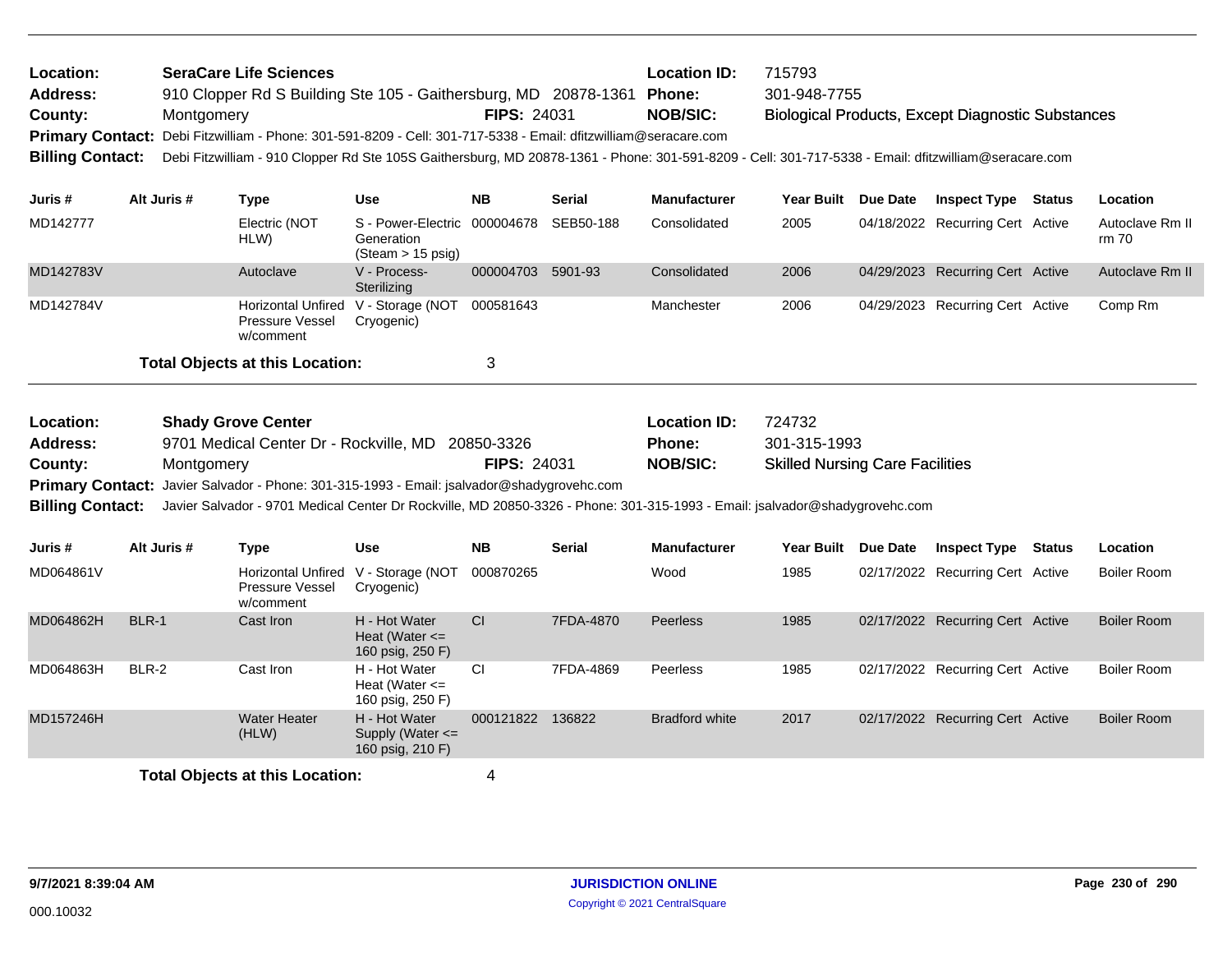| Location:<br><b>Address:</b><br>County:<br><b>Primary Contact:</b><br><b>Billing Contact:</b> | <b>Shady Grove Corp Park</b><br>4 Choke Cherry Rd - Rockville, MD<br>Montgomery<br>Chris Ogle - Phone: 240 205 6233<br>Chris Ogle - 4 Choke Cherry Rd Ste 150 Rockville, MD 20850-4056 - Phone: 240 205 6233<br>Alt Juris # |             |                                                                    | 20850-4024                                                                            | <b>FIPS: 24031</b> |               | <b>Location ID:</b><br><b>Phone:</b><br><b>NOB/SIC:</b> | 713668<br>301-255-0856<br>Holding and other investment offices |            |                              |               |             |
|-----------------------------------------------------------------------------------------------|-----------------------------------------------------------------------------------------------------------------------------------------------------------------------------------------------------------------------------|-------------|--------------------------------------------------------------------|---------------------------------------------------------------------------------------|--------------------|---------------|---------------------------------------------------------|----------------------------------------------------------------|------------|------------------------------|---------------|-------------|
| Juris #                                                                                       |                                                                                                                                                                                                                             |             | <b>Type</b>                                                        | Use                                                                                   | <b>NB</b>          | <b>Serial</b> | <b>Manufacturer</b>                                     | <b>Year Built</b>                                              | Due Date   | <b>Inspect Type Status</b>   |               | Location    |
| MD004200H                                                                                     |                                                                                                                                                                                                                             |             | Cast Iron                                                          | H - Hot Water<br>Heat (Water $\leq$<br>160 psig, 250 F)                               | <b>CI</b>          | PO 175        | Kewanee                                                 | 1973                                                           | 04/29/2021 | <b>Recurring Cert Active</b> |               | <b>BLRM</b> |
| MD082588V                                                                                     |                                                                                                                                                                                                                             |             | <b>Horizontal Unfired</b><br><b>Pressure Vessel</b><br>w/comment   | O - Other (PV<br>Use) w/comment                                                       | 000367409          |               | Melben                                                  | 1992                                                           | 04/29/2021 | <b>Recurring Cert Active</b> |               | <b>BLRM</b> |
|                                                                                               |                                                                                                                                                                                                                             |             | <b>Total Objects at this Location:</b>                             |                                                                                       | $\overline{2}$     |               |                                                         |                                                                |            |                              |               |             |
| Location:<br><b>Address:</b>                                                                  |                                                                                                                                                                                                                             |             | <b>Shady Grove Corp. Park</b><br>2 Choke Cherry Rd - Rockville, MD | 20850-4063                                                                            |                    |               | <b>Location ID:</b><br><b>Phone:</b>                    | 713667                                                         |            |                              |               |             |
| County:<br><b>Primary Contact:</b>                                                            |                                                                                                                                                                                                                             | Montgomery  | Chris Ogle - Phone: 240 205 6233                                   |                                                                                       | <b>FIPS: 24031</b> |               | <b>NOB/SIC:</b>                                         | Investors, NEC                                                 |            |                              |               |             |
| <b>Billing Contact:</b>                                                                       |                                                                                                                                                                                                                             |             |                                                                    | Chris Ogle - 4 Choke Cherry Rd Ste 150 Rockville, MD 20850-4056 - Phone: 240 205 6233 |                    |               |                                                         |                                                                |            |                              |               |             |
| Juris #                                                                                       |                                                                                                                                                                                                                             | Alt Juris # | <b>Type</b>                                                        | <b>Use</b>                                                                            | <b>NB</b>          | <b>Serial</b> | <b>Manufacturer</b>                                     | <b>Year Built</b>                                              | Due Date   | <b>Inspect Type</b>          | <b>Status</b> | Location    |
| MD060807V                                                                                     |                                                                                                                                                                                                                             |             | <b>Horizontal Unfired</b><br>Pressure Vessel<br>w/comment          | O - Other (PV<br>Use) w/comment                                                       | 000424877          |               | <b>Buckeye</b>                                          | 1983                                                           | 04/29/2021 | <b>Recurring Cert Active</b> |               | <b>BLRM</b> |
| MD077632H                                                                                     |                                                                                                                                                                                                                             |             | <b>Horizontal Water</b><br>Tube                                    | H - Hot Water<br>Heat (Water $\leq$<br>160 psig, 250 F)                               | 000127759          | 127759        | Columbia Boiler Co                                      | 1990                                                           | 04/29/2021 | <b>Recurring Cert Active</b> |               | <b>BLRM</b> |
|                                                                                               |                                                                                                                                                                                                                             |             | Total Ohioata at this Location                                     |                                                                                       | ົ                  |               |                                                         |                                                                |            |                              |               |             |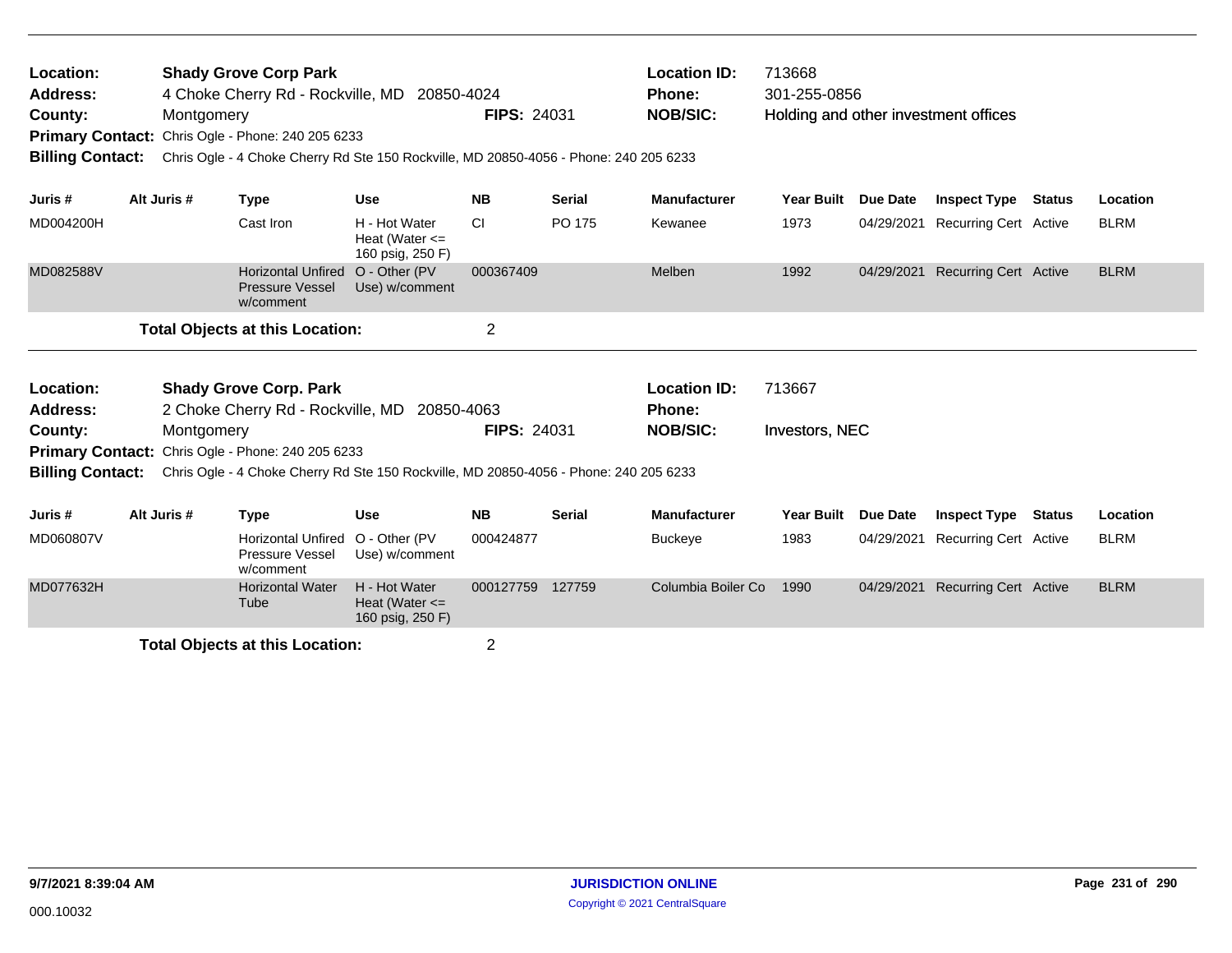| <b>Location ID:</b><br>3656975<br>Location:<br><b>Shady Grove Exxon</b><br>16705 Crabbs Branch Way - Derwood, MD 20855-2220<br><b>Address:</b><br><b>Phone:</b> |                                                                                                                                                                                                                                   |                                                                                            |                                                         |                    |                                |                                                                                                                                         |                                      |                 |                                  |  |                 |
|-----------------------------------------------------------------------------------------------------------------------------------------------------------------|-----------------------------------------------------------------------------------------------------------------------------------------------------------------------------------------------------------------------------------|--------------------------------------------------------------------------------------------|---------------------------------------------------------|--------------------|--------------------------------|-----------------------------------------------------------------------------------------------------------------------------------------|--------------------------------------|-----------------|----------------------------------|--|-----------------|
| County:                                                                                                                                                         | Montgomery                                                                                                                                                                                                                        |                                                                                            |                                                         | <b>FIPS: 24031</b> |                                | <b>NOB/SIC:</b>                                                                                                                         | <b>Gasoline Service Stations</b>     |                 |                                  |  |                 |
| <b>Primary Contact:</b>                                                                                                                                         | Shady Grove Exxon                                                                                                                                                                                                                 |                                                                                            |                                                         |                    |                                |                                                                                                                                         |                                      |                 |                                  |  |                 |
| <b>Billing Contact:</b>                                                                                                                                         |                                                                                                                                                                                                                                   |                                                                                            |                                                         |                    |                                | Kathleen McCaney - 1815 Gallagher Rd Plymouth Meeting, PA 19462-2840 - Phone: 610-276-5988 - Email: kathleen.mccaney@sunoco.com         |                                      |                 |                                  |  |                 |
| Juris #                                                                                                                                                         | Alt Juris #                                                                                                                                                                                                                       | <b>Type</b>                                                                                | <b>Use</b>                                              | <b>NB</b>          | Serial                         | <b>Manufacturer</b>                                                                                                                     | Year Built Due Date                  |                 | <b>Inspect Type Status</b>       |  | Location        |
| MD153845V                                                                                                                                                       |                                                                                                                                                                                                                                   | <b>Vertical Unfired</b><br>Pressure Vessel<br>w/comment                                    | V - Storage (NOT<br>Cryogenic)                          | 000119075          |                                | <b>MVE</b>                                                                                                                              | 2000                                 |                 | 04/26/2022 Recurring Cert Active |  | Outside         |
|                                                                                                                                                                 |                                                                                                                                                                                                                                   | <b>Total Objects at this Location:</b>                                                     |                                                         | -1                 |                                |                                                                                                                                         |                                      |                 |                                  |  |                 |
| Location:                                                                                                                                                       |                                                                                                                                                                                                                                   | <b>Shady Grove Professional Building</b>                                                   |                                                         |                    |                                | <b>Location ID:</b>                                                                                                                     | 724733                               |                 |                                  |  |                 |
| Address:                                                                                                                                                        |                                                                                                                                                                                                                                   | 16220 Frederick Road - Gaithersburg, MD 20877-4039                                         |                                                         |                    |                                | Phone:                                                                                                                                  | 301-208-6700                         |                 |                                  |  |                 |
| County:                                                                                                                                                         | Montgomery                                                                                                                                                                                                                        |                                                                                            |                                                         | <b>FIPS: 24031</b> |                                | <b>NOB/SIC:</b>                                                                                                                         | Holding and other investment offices |                 |                                  |  |                 |
|                                                                                                                                                                 | Primary Contact: Kirk Alderdice - Phone: 301-208-6700 - Cell: 301-518-4102* - Email: kirk@promarkre.com<br><b>Billing Contact:</b><br>Facility Manager - 451 Hungerford Dr Ste 700 Rockville, MD 20850-5121 - Phone: 301-795-1400 |                                                                                            |                                                         |                    |                                |                                                                                                                                         |                                      |                 |                                  |  |                 |
|                                                                                                                                                                 |                                                                                                                                                                                                                                   |                                                                                            |                                                         |                    |                                |                                                                                                                                         |                                      |                 |                                  |  |                 |
| Juris #                                                                                                                                                         | Alt Juris #                                                                                                                                                                                                                       | <b>Type</b>                                                                                | <b>Use</b>                                              | <b>NB</b>          | <b>Serial</b>                  | <b>Manufacturer</b>                                                                                                                     | Year Built Due Date                  |                 | <b>Inspect Type Status</b>       |  | Location        |
| MD160174H                                                                                                                                                       |                                                                                                                                                                                                                                   | <b>Horizontal Water</b><br>Tube                                                            | H - Hot Water<br>Heat (Water $\leq$<br>160 psig, 250 F) | 000381703 BLR-1    |                                | Raypak                                                                                                                                  | 2016                                 |                 | 02/09/2022 Recurring Cert Active |  | Penthouse       |
| MD160175H                                                                                                                                                       |                                                                                                                                                                                                                                   | <b>Horizontal Water</b><br>Tube                                                            | H - Hot Water<br>Heat (Water $\leq$<br>160 psig, 250 F) | 000381704 BLR-2    |                                | Raypak                                                                                                                                  | 2016                                 |                 | 02/09/2022 Recurring Cert Active |  | Penthouse       |
|                                                                                                                                                                 |                                                                                                                                                                                                                                   | <b>Total Objects at this Location:</b>                                                     |                                                         | $\overline{2}$     |                                |                                                                                                                                         |                                      |                 |                                  |  |                 |
| Location:                                                                                                                                                       |                                                                                                                                                                                                                                   | <b>Shalom Strictly Kosher Meats, Inc.</b>                                                  |                                                         |                    |                                | <b>Location ID:</b>                                                                                                                     | 711954                               |                 |                                  |  |                 |
| <b>Address:</b>                                                                                                                                                 |                                                                                                                                                                                                                                   | 1361 Lamberton Drive - Silver Spring, MD                                                   |                                                         | 20902-3415         |                                | <b>Phone:</b>                                                                                                                           | 301-946-6500                         |                 |                                  |  |                 |
| County:                                                                                                                                                         | Montgomery                                                                                                                                                                                                                        |                                                                                            |                                                         | <b>FIPS: 24031</b> |                                | <b>NOB/SIC:</b>                                                                                                                         | Food stores                          |                 |                                  |  |                 |
|                                                                                                                                                                 |                                                                                                                                                                                                                                   | Primary Contact: Elissa Weisblatt - Phone: 301-946-6500 - Email: elissa@theshalomgroup.com |                                                         |                    |                                |                                                                                                                                         |                                      |                 |                                  |  |                 |
| <b>Billing Contact:</b>                                                                                                                                         |                                                                                                                                                                                                                                   |                                                                                            |                                                         |                    |                                | Larry Dekelbaum - 1361 Lamberton Dr Wheaton, MD 20902-3415 - Phone: 301-946-6500 - Cell: 240-832-5079 - Email: larry@theshalomgroup.com |                                      |                 |                                  |  |                 |
| Juris #                                                                                                                                                         | Alt Juris #                                                                                                                                                                                                                       | <b>Type</b>                                                                                | <b>Use</b>                                              | <b>NB</b>          | <b>Serial</b>                  | Manufacturer                                                                                                                            | <b>Year Built</b>                    | <b>Due Date</b> | <b>Inspect Type Status</b>       |  | Location        |
| MD066536V                                                                                                                                                       |                                                                                                                                                                                                                                   | Heat Exchanger - V - Storage<br>Other w/comment (Cryogenic)                                |                                                         | 000245402          |                                | Standard                                                                                                                                | 1988                                 |                 | 06/22/2022 Recurring Cert Active |  | Mech rm         |
| MD066537V                                                                                                                                                       |                                                                                                                                                                                                                                   | Heat Exchanger - V - Storage<br>Other w/comment (Cryogenic)                                |                                                         | 000211208          |                                | Standard                                                                                                                                | 1985                                 |                 | 06/22/2022 Recurring Cert Active |  | <b>MECH RM</b>  |
| 9/7/2021 8:39:04 AM                                                                                                                                             |                                                                                                                                                                                                                                   |                                                                                            |                                                         |                    |                                | <b>JURISDICTION ONLINE</b>                                                                                                              |                                      |                 |                                  |  | Page 232 of 290 |
| 000.10032                                                                                                                                                       |                                                                                                                                                                                                                                   |                                                                                            |                                                         |                    | Copyright © 2021 CentralSquare |                                                                                                                                         |                                      |                 |                                  |  |                 |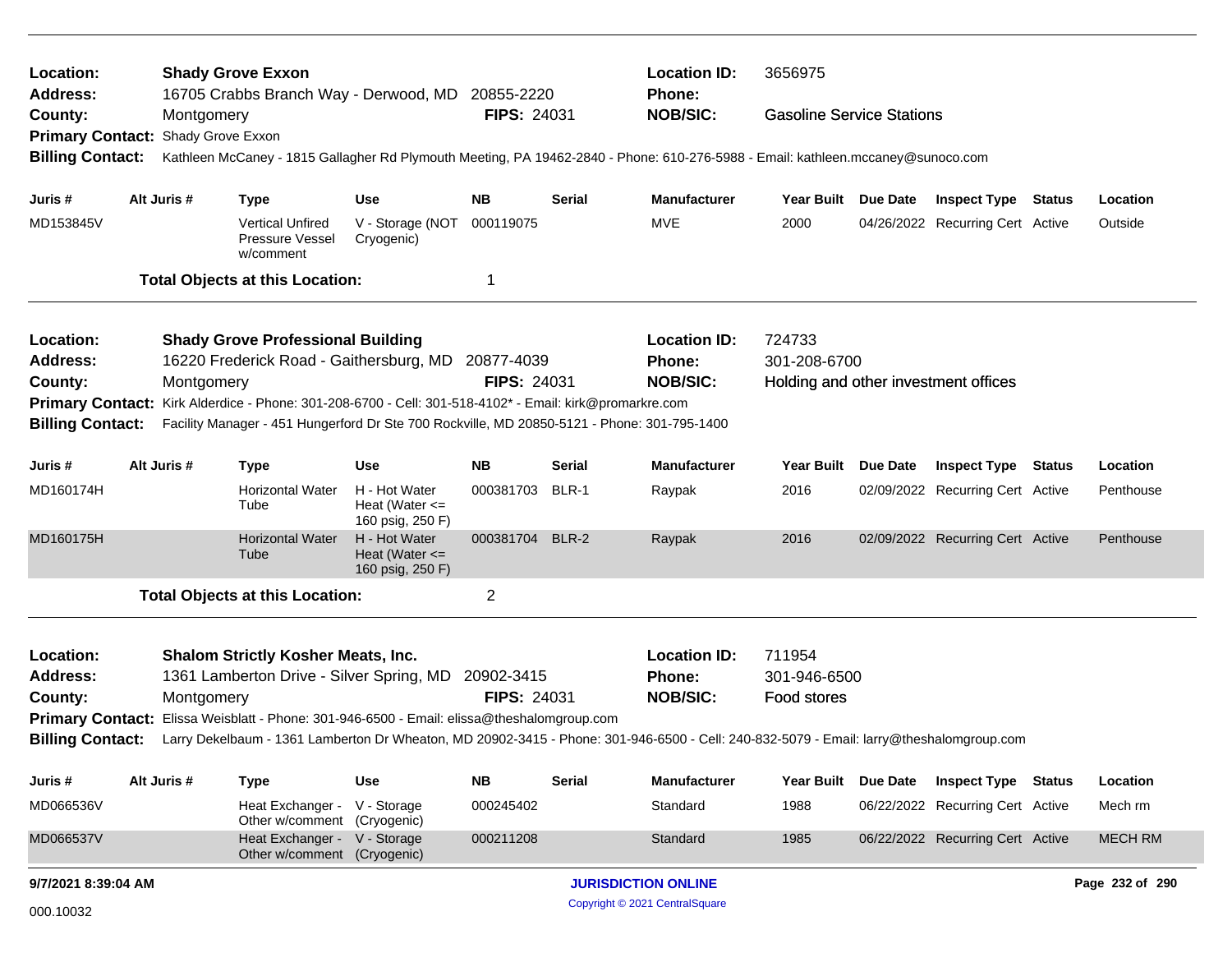| Juris #                 | Alt Juris # | <b>Type</b>                                                                                                          | <b>Use</b>                                              | <b>NB</b>          | Serial        | <b>Manufacturer</b> | <b>Year Built</b>                       | Due Date | <b>Inspect Type Status</b>       |        | Location                  |
|-------------------------|-------------|----------------------------------------------------------------------------------------------------------------------|---------------------------------------------------------|--------------------|---------------|---------------------|-----------------------------------------|----------|----------------------------------|--------|---------------------------|
| MD066538V               |             | Heat Exchanger - V - Storage<br>Other w/comment (Cryogenic)                                                          |                                                         | 000240629          |               | Standard            | 1987                                    |          | 06/22/2022 Recurring Cert Active |        | MECH ROOM                 |
| MD066539V               |             | Heat Exchanger - V - Storage<br>Other w/comment (Cryogenic)                                                          |                                                         | 000240626          |               | Standard            | 1987                                    |          | 06/22/2022 Recurring Cert Active |        | <b>MECH ROOM</b>          |
| MD074459V               |             | Heat Exchanger - V - Storage<br>Other w/comment (Cryogenic)                                                          |                                                         | 000260001          |               | Standard            | 1989                                    |          | 06/22/2022 Recurring Cert Active |        | MECH ROOM                 |
|                         |             | <b>Total Objects at this Location:</b>                                                                               |                                                         | 5                  |               |                     |                                         |          |                                  |        |                           |
| Location:               |             | ShopRite #544 (Village)                                                                                              |                                                         |                    |               | <b>Location ID:</b> | 3052700                                 |          |                                  |        |                           |
| <b>Address:</b>         |             | 12028 Cherry Hill Rd - Silver Spring, MD 20904-1985                                                                  |                                                         |                    |               | <b>Phone:</b>       | 301-572-2085                            |          |                                  |        |                           |
| County:                 | Montgomery  |                                                                                                                      |                                                         | <b>FIPS: 24031</b> |               | <b>NOB/SIC:</b>     | <b>Grocery Stores</b>                   |          |                                  |        |                           |
|                         |             | Primary Contact: Neil Marra - Phone: 301-572-2085                                                                    |                                                         |                    |               |                     |                                         |          |                                  |        |                           |
| <b>Billing Contact:</b> |             | John J. Sumas - 733 Mountain Ave Springfield, NJ 07081-3223 - Phone: 973-467-2200 x260                               |                                                         |                    |               |                     |                                         |          |                                  |        |                           |
| Juris #                 | Alt Juris # | <b>Type</b>                                                                                                          | <b>Use</b>                                              | <b>NB</b>          | Serial        | <b>Manufacturer</b> | Year Built Due Date                     |          | <b>Inspect Type Status</b>       |        | Location                  |
| MD142983V               |             | <b>Vertical Unfired</b><br><b>Pressure Vessel</b><br>w/comment                                                       | V - Storage (NOT<br>Cryogenic)                          | 000012837          | RACK C/D      | Standard            | 1997                                    |          | 03/17/2022 Recurring Cert Active |        | Roof Top<br>Mechanical Rm |
| MD142984V               |             | <b>Vertical Unfired</b><br><b>Pressure Vessel</b><br>w/comment                                                       | V - Storage (NOT 000012852 RACK A/B<br>Cryogenic)       |                    |               | Standard            | 1997                                    |          | 03/17/2022 Recurring Cert Active |        | Roof Top<br>Mechanic Rm   |
|                         |             | <b>Total Objects at this Location:</b>                                                                               |                                                         | $\overline{2}$     |               |                     |                                         |          |                                  |        |                           |
| Location:               |             | <b>Sidwell Friends School</b>                                                                                        |                                                         |                    |               | <b>Location ID:</b> | 724948                                  |          |                                  |        |                           |
| <b>Address:</b>         |             | 5100 Edgemoor Ln - Bethesda, MD 20814-2306                                                                           |                                                         |                    |               | <b>Phone:</b>       |                                         |          |                                  |        |                           |
| County:                 | Montgomery  |                                                                                                                      |                                                         | <b>FIPS: 24031</b> |               | <b>NOB/SIC:</b>     | <b>Elementary and Secondary Schools</b> |          |                                  |        |                           |
| <b>Primary Contact:</b> |             | Fath Oudghiri - Phone: 574 245 0929 - Email: oudghirif@sidwell.edu                                                   |                                                         |                    |               |                     |                                         |          |                                  |        |                           |
| <b>Billing Contact:</b> |             | Fath Oudghiri - 3825 Wisconsin Ave NW Washington, DC 20016-2907 - Phone: 574 245 0929 - Email: oudghirif@sidwell.edu |                                                         |                    |               |                     |                                         |          |                                  |        |                           |
| Juris #                 | Alt Juris # | <b>Type</b>                                                                                                          | <b>Use</b>                                              | <b>NB</b>          | <b>Serial</b> | <b>Manufacturer</b> | Year Built Due Date                     |          | <b>Inspect Type</b>              | Status | Location                  |
| MD128524H               |             | Cast Iron                                                                                                            | H - Steam Heat<br>(Steam <= 15<br>psig)                 | <b>CI</b>          |               | Weil-McLain         | 2005                                    |          | 01/13/2023 Recurring Cert Active |        | Manor House               |
| MD129315H               | $B-1$       | <b>Horizontal Water</b><br>Tube                                                                                      | H - Hot Water<br>Heat (Water $\leq$<br>160 psig, 250 F) | 000102764          |               | Fulton              | 2006                                    |          | 01/13/2023 Recurring Cert Active |        | Mech Rm PE<br><b>Bldg</b> |
| MD129316H               | $B-2$       | <b>Horizontal Water</b><br>Tube                                                                                      | H - Hot Water<br>Heat (Water $\leq$<br>160 psig, 250 F) | 000102766          |               | Fulton              | 2006                                    |          | 01/13/2023 Recurring Cert Active |        | Mech Rm PE Blg            |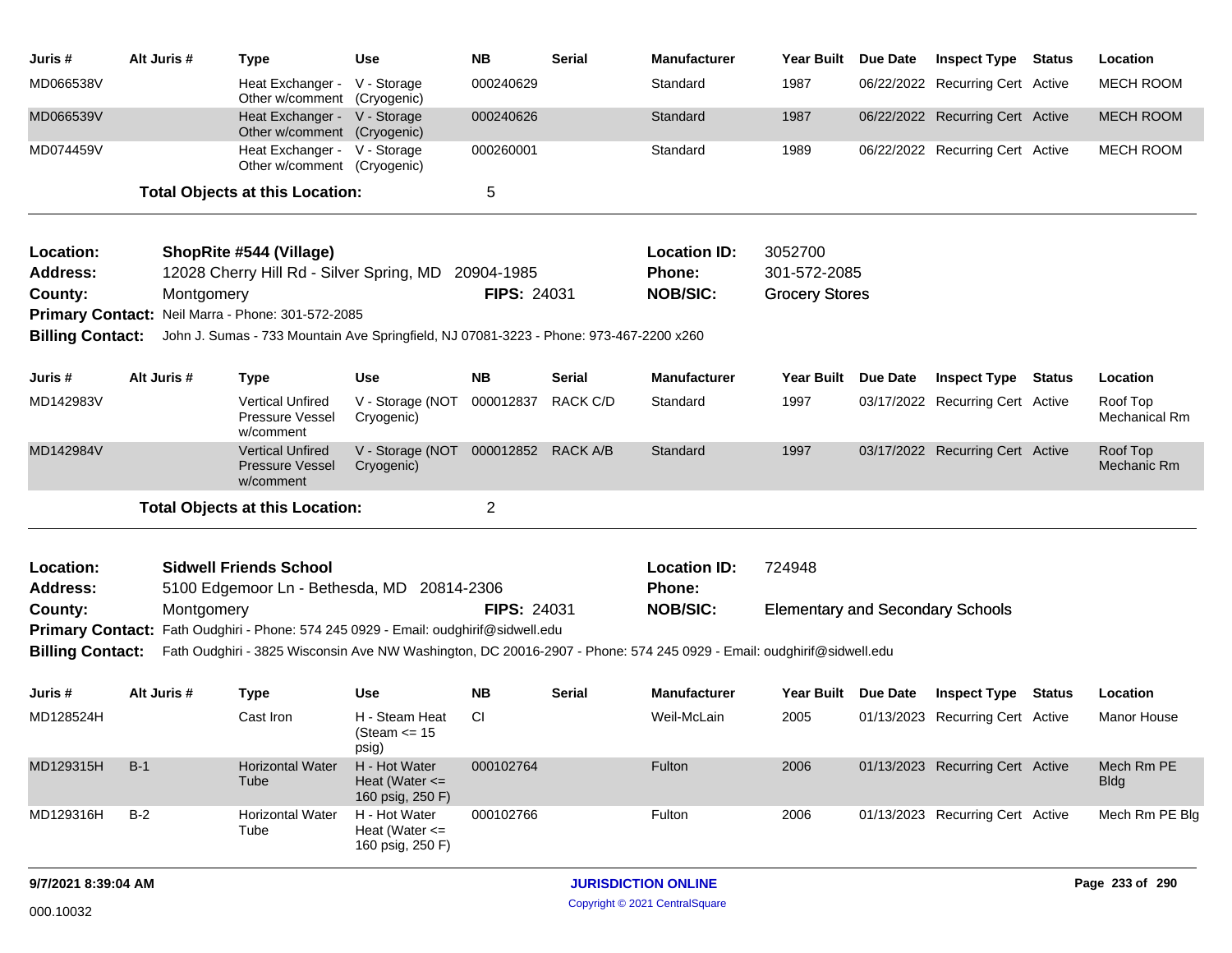| Juris#                             | Alt Juris # | <b>Type</b>                                                                                                                                                         | <b>Use</b>                                              | <b>NB</b>          | <b>Serial</b>     | <b>Manufacturer</b>           | <b>Year Built</b>                       | Due Date        | <b>Inspect Type</b>              | <b>Status</b> | Location                  |
|------------------------------------|-------------|---------------------------------------------------------------------------------------------------------------------------------------------------------------------|---------------------------------------------------------|--------------------|-------------------|-------------------------------|-----------------------------------------|-----------------|----------------------------------|---------------|---------------------------|
| MD129317H                          | $B-3$       | <b>Water Heater</b><br>(HLW)                                                                                                                                        | H - Hot Water<br>Heat (Water $\leq$<br>160 psig, 250 F) | 000102767          |                   | Fulton                        | 2006                                    |                 | 01/13/2023 Recurring Cert Active |               | Mech Rm PE<br><b>Bldg</b> |
| MD163093H                          |             | Cast Iron                                                                                                                                                           | H - Hot Water<br>Heat (Water $\leq$<br>160 psig, 250 F) | <b>CI</b>          | 762864-<br>201808 | Peerless                      | 2018                                    |                 | 01/11/2023 Recurring Cert Active |               | <b>Meeting House</b>      |
|                                    |             | <b>Total Objects at this Location:</b>                                                                                                                              |                                                         | 5                  |                   |                               |                                         |                 |                                  |               |                           |
| Location:<br><b>Address:</b>       |             | <b>Siems Properties</b><br>1000 Quebec Ter - Silver Spring, MD 20903-3101                                                                                           |                                                         |                    |                   | <b>Location ID:</b><br>Phone: | 986928                                  |                 |                                  |               |                           |
| County:<br><b>Billing Contact:</b> |             | Montgomery<br>Primary Contact: Thelma Kennedy - Cell: 301-252-2240 - Email: tkennedy@res1.net<br>Elcira Diaz - 1002 Quebec Ter Ofc 102 Silver Spring, MD 20903-3110 |                                                         | <b>FIPS: 24031</b> |                   | <b>NOB/SIC:</b>               | <b>Operators of Apartment Buildings</b> |                 |                                  |               |                           |
| Juris #                            | Alt Juris # | <b>Type</b>                                                                                                                                                         | Use                                                     | <b>NB</b>          | <b>Serial</b>     | <b>Manufacturer</b>           | Year Built                              | <b>Due Date</b> | <b>Inspect Type Status</b>       |               | Location                  |
| MD118275H                          | $\mathbf 1$ | Cast Iron                                                                                                                                                           | H - Hot Water<br>Heat (Water $\leq$<br>160 psig, 250 F) | CI.                | CP4683949         | Weil-McLain                   | 2003                                    |                 | 04/27/2022 Recurring Cert Active |               | Boiler Room               |
|                                    |             | <b>Total Objects at this Location:</b>                                                                                                                              |                                                         | 1                  |                   |                               |                                         |                 |                                  |               |                           |
| Location:<br><b>Address:</b>       |             | <b>Silver Branch Brewery</b><br>8401 Colesville Rd - Silver Spring, MD 20910-3312                                                                                   |                                                         |                    |                   | <b>Location ID:</b><br>Phone: | 3922586                                 |                 |                                  |               |                           |
| County:                            |             | Montgomery                                                                                                                                                          |                                                         | <b>FIPS: 24031</b> |                   | <b>NOB/SIC:</b>               | <b>Eating and Drinking Places</b>       |                 |                                  |               |                           |
| <b>Primary Contact:</b>            |             | Christian Layke                                                                                                                                                     |                                                         |                    |                   |                               |                                         |                 |                                  |               |                           |
| <b>Billing Contact:</b>            |             | Christian Layke - 8401 Colesville Rd Silver Spring, MD 20910-3312                                                                                                   |                                                         |                    |                   |                               |                                         |                 |                                  |               |                           |
| Juris #                            | Alt Juris # | <b>Type</b>                                                                                                                                                         | Use                                                     | <b>NB</b>          | <b>Serial</b>     | <b>Manufacturer</b>           | <b>Year Built</b>                       | <b>Due Date</b> | <b>Inspect Type</b>              | <b>Status</b> | Location                  |
| MD162373                           |             | <b>Vertical Tubeless</b>                                                                                                                                            | H - Heating-<br>Cooking (Steam<br>$\leq$ 15 psig)       | 000058028          |                   | Lattner Boiler Co             | 2017                                    |                 | 01/31/2023 Recurring Cert Active |               | <b>B</b> Irm              |
|                                    |             | <b>Total Objects at this Location:</b>                                                                                                                              |                                                         | 1                  |                   |                               |                                         |                 |                                  |               |                           |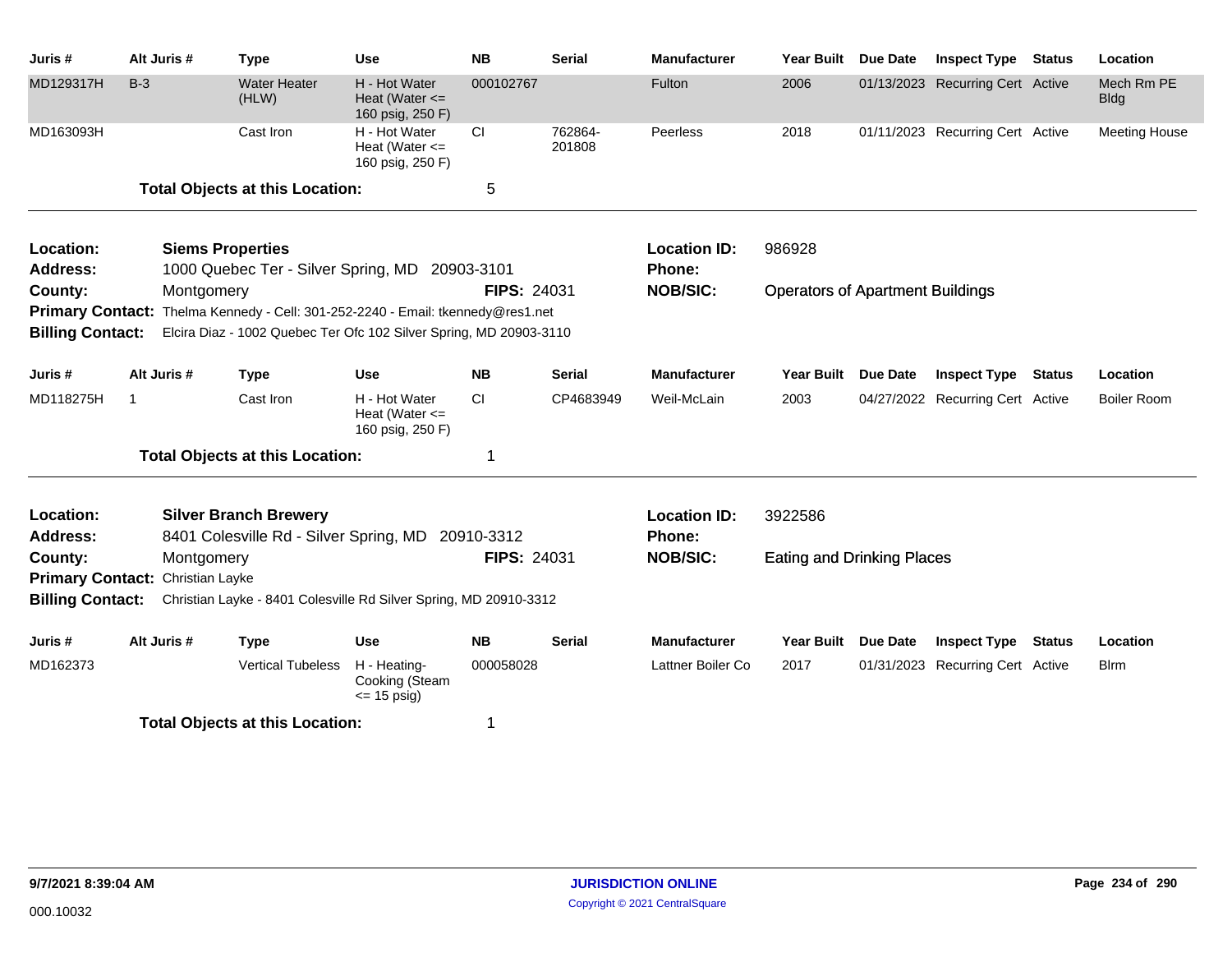| Location:<br><b>Address:</b>                   |                     | <b>Silver Branch Brewing Co (Arc3)</b><br>8401 Colesville Rd Ste 150 - Silver Spring, MD 20910-3487 |                                                       |                    |               | <b>Location ID:</b><br><b>Phone:</b>                                                                                                            | 3992599                           |                                  |               |                   |
|------------------------------------------------|---------------------|-----------------------------------------------------------------------------------------------------|-------------------------------------------------------|--------------------|---------------|-------------------------------------------------------------------------------------------------------------------------------------------------|-----------------------------------|----------------------------------|---------------|-------------------|
| County:                                        | Montgomery          |                                                                                                     |                                                       | <b>FIPS: 24031</b> |               | <b>NOB/SIC:</b>                                                                                                                                 | <b>Eating and Drinking Places</b> |                                  |               |                   |
|                                                |                     | Primary Contact: Charlie Patterson - Phone: 804-644-4521 - Email: charlie.patterson@arc3gases.com   |                                                       |                    |               |                                                                                                                                                 |                                   |                                  |               |                   |
| <b>Billing Contact:</b>                        |                     |                                                                                                     |                                                       |                    |               | Charlie Patterson - PO Box 26269 Richmond, VA 23260-6269 - Phone: 804-644-4521 - Email: charlie.patterson@arc3gases.com                         |                                   |                                  |               |                   |
| Juris #                                        | Alt Juris #         | <b>Type</b>                                                                                         | <b>Use</b>                                            | NΒ                 | <b>Serial</b> | <b>Manufacturer</b>                                                                                                                             | Year Built Due Date               | <b>Inspect Type</b>              | Status        | Location          |
| MD165818V                                      |                     | <b>Vertical Unfired</b><br>Pressure Vessel<br>w/comment                                             | V - Storage<br>(Cryogenic)                            | 000323836          |               | <b>CHART</b>                                                                                                                                    | 2019                              | 11/25/2021 Recurring Cert Active |               | Store Room        |
| MD165819V                                      |                     | <b>Vertical Unfired</b><br><b>Pressure Vessel</b><br>w/comment                                      | V - Storage<br>(Cryogenic)                            | 000294207          |               | <b>CHART</b>                                                                                                                                    | 2017                              | 11/25/2021 Recurring Cert Active |               | Store Room        |
|                                                |                     | <b>Total Objects at this Location:</b>                                                              |                                                       | $\overline{2}$     |               |                                                                                                                                                 |                                   |                                  |               |                   |
| Location:                                      | <b>Silver Diner</b> |                                                                                                     |                                                       |                    |               | <b>Location ID:</b>                                                                                                                             | 704326                            |                                  |               |                   |
| <b>Address:</b>                                |                     | 12276 Rockville Pike - Rockville, MD 20852-1664                                                     |                                                       |                    |               | <b>Phone:</b>                                                                                                                                   |                                   |                                  |               |                   |
| County:                                        | Montgomery          |                                                                                                     |                                                       | <b>FIPS: 24031</b> |               | <b>NOB/SIC:</b>                                                                                                                                 | Eating and drinking places        |                                  |               |                   |
|                                                |                     | Primary Contact: Bennigans - Phone: 3017762594                                                      |                                                       |                    |               |                                                                                                                                                 |                                   |                                  |               |                   |
| <b>Billing Contact:</b>                        |                     | - 12276 Rockville Pike Rockville, MD 20852-1664 - Phone: 3017762594                                 |                                                       |                    |               |                                                                                                                                                 |                                   |                                  |               |                   |
| Juris #                                        | Alt Juris #         | <b>Type</b>                                                                                         | Use                                                   | <b>NB</b>          | <b>Serial</b> | <b>Manufacturer</b>                                                                                                                             | Year Built Due Date               | <b>Inspect Type Status</b>       |               | Location          |
| MD168889H                                      |                     | <b>Water Heater</b><br>(HLW)                                                                        | H - Hot Water<br>Supply (Water <=<br>160 psig, 210 F) | 000263719          |               | A O Smith                                                                                                                                       | 2019                              | 01/28/2023 Recurring Cert Active |               | <b>WTR HTR RM</b> |
|                                                |                     | <b>Total Objects at this Location:</b>                                                              |                                                       | 1                  |               |                                                                                                                                                 |                                   |                                  |               |                   |
| Location:                                      |                     | <b>Silver Diner (Roberts)</b>                                                                       |                                                       |                    |               | <b>Location ID:</b>                                                                                                                             | 4048918                           |                                  |               |                   |
| Address:                                       |                     | 9811 Washingtonian Blvd - Gaithersburg, MD 20878-7306                                               |                                                       |                    |               | <b>Phone:</b>                                                                                                                                   |                                   |                                  |               |                   |
| County:                                        | Montgomery          |                                                                                                     |                                                       | <b>FIPS: 24031</b> |               | <b>NOB/SIC:</b>                                                                                                                                 |                                   |                                  |               |                   |
| <b>Primary Contact: Silver Diner (Roberts)</b> |                     |                                                                                                     |                                                       |                    |               |                                                                                                                                                 |                                   |                                  |               |                   |
| <b>Billing Contact:</b>                        |                     |                                                                                                     |                                                       |                    |               | Bulk Tank Service Dept. - PO Box 5507 Rockville, MD 20855-0507 - Phone: 240-493-8405 - Cell: 301-252-0742 - Email: DFranovich@RobertsOxygen.com |                                   |                                  |               |                   |
| Juris #                                        | Alt Juris #         | <b>Type</b>                                                                                         | <b>Use</b>                                            | <b>NB</b>          | Serial        | <b>Manufacturer</b>                                                                                                                             | Year Built Due Date               | <b>Inspect Type</b>              | <b>Status</b> | Location          |
| MD168864V                                      |                     | <b>Vertical Unfired</b><br>Pressure Vessel<br>w/comment                                             | V - Storage<br>(Cryogenic)                            | 000320104          |               | <b>CHART</b>                                                                                                                                    | 2018                              | 11/30/2022 Recurring Cert Active |               | Kitchen           |
| 9/7/2021 8:39:04 AM                            |                     |                                                                                                     |                                                       |                    |               | <b>JURISDICTION ONLINE</b>                                                                                                                      |                                   |                                  |               | Page 235 of 290   |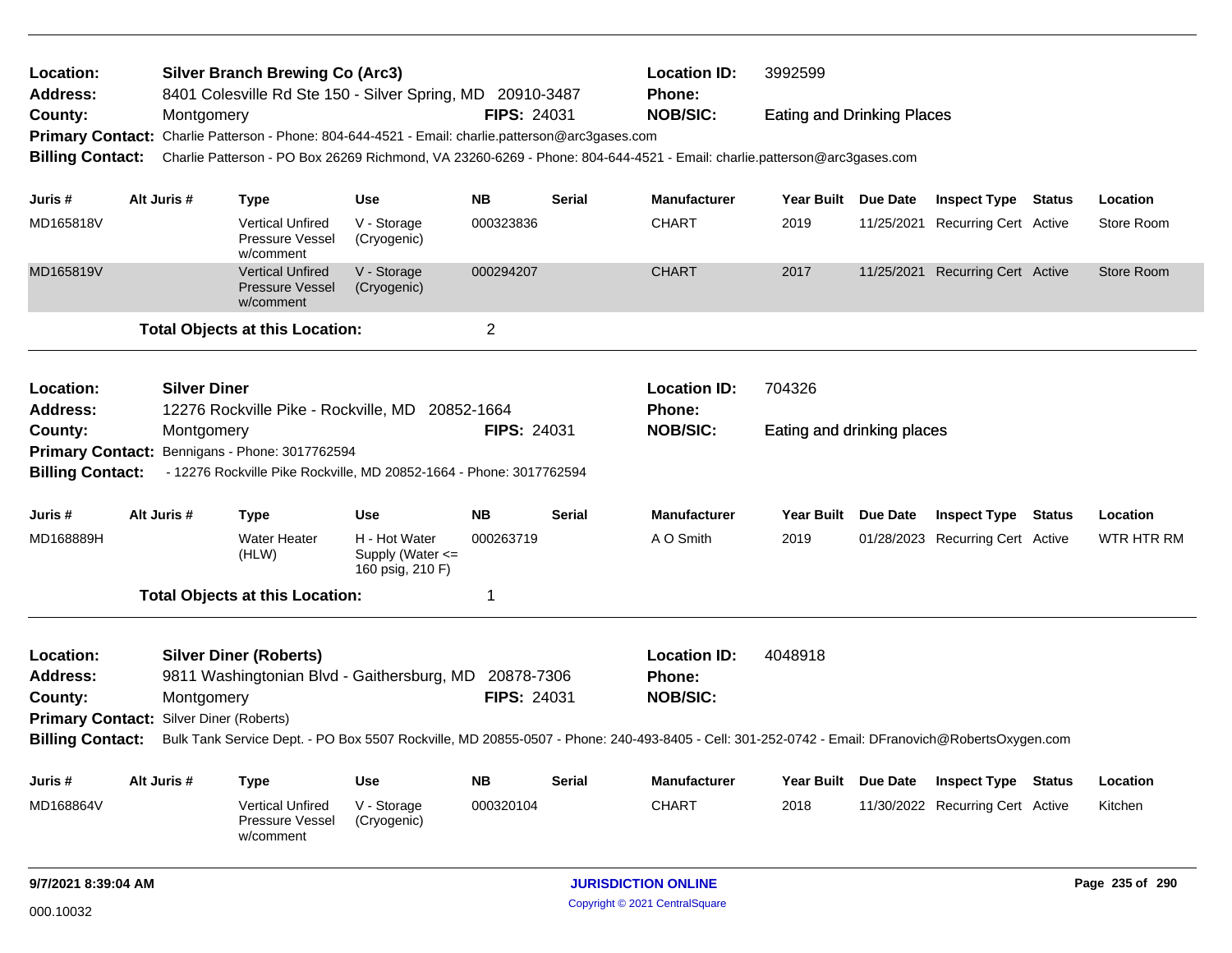| Location:       | <b>Silver Spring Ophthalmology</b>                                                        |                    | <b>Location ID:</b> | 4030690      |
|-----------------|-------------------------------------------------------------------------------------------|--------------------|---------------------|--------------|
| <b>Address:</b> | 8630 Fenton St Ste 800 - Silver Spring, MD 20910-3821                                     |                    | Phone:              | 301-585-8880 |
| County:         | Montgomery                                                                                | <b>FIPS: 24031</b> | <b>NOB/SIC:</b>     |              |
|                 | Primary Contact: Ronee Farrell - Phone: 301-585-8880 - Email: rfarrell@silverspringsc.com |                    |                     |              |
|                 | $\mathbf{u}$ as a second contract of $\mathbf{u}$                                         |                    |                     |              |

**Billing Contact:** Ronee Farrell - 8630 Fenton St Ste 800 Silver Spring, MD 20910-3821 - Phone: 301-585-8880 - Email: rfarrell@silverspringsc.com

| Juris #   | Alt Juris # | Type                  | <b>Use</b>                                              | <b>NB</b> | <b>Serial</b> | <b>Manufacturer</b>        | <b>Year Built</b> | Due Date | <b>Inspect Type</b>              | Status | <b>Location</b> |
|-----------|-------------|-----------------------|---------------------------------------------------------|-----------|---------------|----------------------------|-------------------|----------|----------------------------------|--------|-----------------|
| MD169847  |             | Electric (NOT<br>HLW) | S - Power-<br>Sterilizing (Steam<br>$> 15$ psig)        | 000014257 | 23025         | Wiegand Industrial<br>Div. | 1998              |          | 06/30/2022 Recurring Cert Active |        | Sub-Sterile I   |
| MD169848V |             | Autoclave             | V - Process-<br>Sterilizing                             | 000057441 |               | Amsco                      | 1988              |          | 06/30/2022 Recurring Cert Active |        | Sub-Sterile I   |
| MD169849V |             | Autoclave             | V - Process-<br>Sterilizing                             | 000048669 |               | Amsco                      | 1984              |          | 06/30/2022 Recurring Cert Active |        | Sub-Sterile II  |
| MD169850  |             | Electric (NOT<br>HLW) | S - Power-<br><b>Sterilizing (Steam</b><br>$> 15$ psig) | 000017265 | 25571         | Chromalox                  | 2001              |          | 06/30/2022 Recurring Cert Active |        | Sub-Sterile II  |
|           |             |                       |                                                         |           |               |                            |                   |          |                                  |        |                 |

| Location:               | <b>Silvic Biologics</b>                                                                                                |                    | <b>Location ID:</b> | 4084852 |
|-------------------------|------------------------------------------------------------------------------------------------------------------------|--------------------|---------------------|---------|
| <b>Address:</b>         | 200 Girard St Ste 200 - Gaithersburg, MD 20877-3490                                                                    |                    | <b>Phone:</b>       |         |
| County:                 | Montgomery                                                                                                             | <b>FIPS: 24031</b> | <b>NOB/SIC:</b>     |         |
|                         | Primary Contact: Micki Kuhlmann - Phone: 571-643-8737 - Email: mkuhlmann@silvec.com                                    |                    |                     |         |
| <b>Billing Contact:</b> | Micki Kuhlmann - 200 Girard St Ste 200 Gaithersburg, MD 20877-3490 - Phone: 571-643-8737 - Email: mkuhlmann@silvec.com |                    |                     |         |

| Juris #    | Alt Juris # | Type                            | Use                                              | <b>NB</b> | Serial | <b>Manufacturer</b> | Year Built Due Date | <b>Inspect Type</b>              | Status | Location           |
|------------|-------------|---------------------------------|--------------------------------------------------|-----------|--------|---------------------|---------------------|----------------------------------|--------|--------------------|
| <b>NEW</b> |             | Electric (NOT<br>HLW)           | S - Power-<br>Sterilizing (Steam<br>$> 15$ psig) | 000128587 |        | Reimers             | 2021                | 08/13/2022 Recurring Cert Active |        | Boiler Room        |
| <b>NEW</b> |             | Autoclave                       | V - Process-<br>Sterilizing                      | 000045180 |        | Amsco               | 1983                | 08/13/2023 Recurring Cert Active |        | <b>Boiler Room</b> |
|            |             | Total Obiects at this Location: |                                                  |           |        |                     |                     |                                  |        |                    |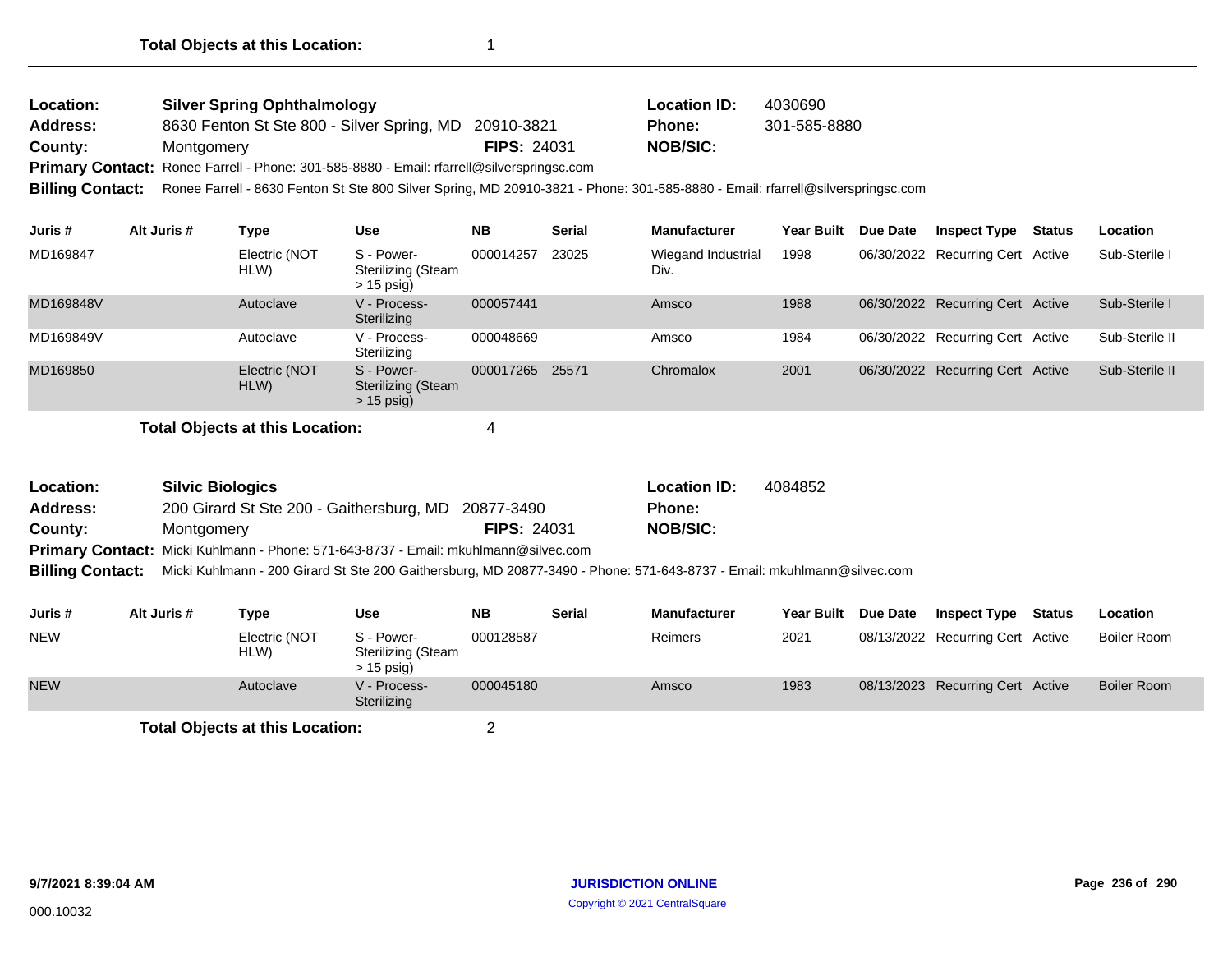| Location:<br><b>Address:</b>                                                                  |             | <b>Slapfish Rockville (Arc3)</b><br>12033 Rockville Pike - Rockville, MD 20852-1603                                                                                                                  |                                                         |                    |               | <b>Location ID:</b><br><b>Phone:</b>             | 3918924                           |                 |                                  |               |                                 |
|-----------------------------------------------------------------------------------------------|-------------|------------------------------------------------------------------------------------------------------------------------------------------------------------------------------------------------------|---------------------------------------------------------|--------------------|---------------|--------------------------------------------------|-----------------------------------|-----------------|----------------------------------|---------------|---------------------------------|
| County:                                                                                       |             | Montgomery<br>Primary Contact: Slapfish Rockville (Arc3)<br>Billing Contact: Charlie Patterson - PO Box 26269 Richmond, VA 23260-6269 - Phone: 804-644-4521 - Email: charlie.patterson@arc3gases.com |                                                         | <b>FIPS: 24031</b> |               | <b>NOB/SIC:</b>                                  | <b>Eating and Drinking Places</b> |                 |                                  |               |                                 |
| Juris #                                                                                       | Alt Juris # | <b>Type</b>                                                                                                                                                                                          | <b>Use</b>                                              | <b>NB</b>          | <b>Serial</b> | <b>Manufacturer</b>                              | <b>Year Built</b>                 | Due Date        | <b>Inspect Type</b>              | <b>Status</b> | Location                        |
| MD162944V                                                                                     |             | <b>Vertical Unfired</b><br>Pressure Vessel<br>w/comment                                                                                                                                              | V - Storage<br>(Cryogenic)                              | 000080792          |               | <b>MVE</b>                                       | 1998                              |                 | 12/13/2022 Recurring Cert Active |               | Kitchen                         |
|                                                                                               |             | <b>Total Objects at this Location:</b>                                                                                                                                                               |                                                         | 1                  |               |                                                  |                                   |                 |                                  |               |                                 |
| Location:<br><b>Address:</b><br>County:<br><b>Primary Contact:</b><br><b>Billing Contact:</b> |             | <b>Solaire Apartments</b><br>1150 Ripley St - Silver Spring, MD 20910-3475<br>Montgomery<br>Solaire Apartments - Phone: 240 696 4612                                                                 |                                                         | <b>FIPS: 24031</b> |               | <b>Location ID:</b><br>Phone:<br><b>NOB/SIC:</b> | 4068323<br>591-221-9867           |                 |                                  |               |                                 |
| Juris #                                                                                       | Alt Juris # | <b>Type</b>                                                                                                                                                                                          | Use                                                     | <b>NB</b>          | <b>Serial</b> | <b>Manufacturer</b>                              | <b>Year Built</b>                 | <b>Due Date</b> | <b>Inspect Type</b>              | Status        | Location                        |
| <b>NEW</b>                                                                                    |             | Water Heater<br>(HLW)                                                                                                                                                                                | H - Hot Water<br>Heat (Water $\leq$<br>160 psig, 250 F) | 000151931          | F015452       | <b>PVI</b> Industries                            | 2020                              | 04/13/2021      | <b>Recurring Cert Active</b>     |               | <b>Penthouse Boiler</b><br>Room |
| <b>NEW</b>                                                                                    |             | <b>Water Heater</b><br>(HLW)                                                                                                                                                                         | H - Hot Water<br>Heat (Water $\leq$<br>160 psig, 250 F) | 000151929          | F015951       | <b>PVI</b> Industries                            | 2020                              |                 | 04/13/2021 Recurring Cert Active |               | <b>Penthouse Boiler</b><br>Room |
| <b>NEW</b>                                                                                    |             | <b>Water Heater</b><br>(HLW)                                                                                                                                                                         | H - Hot Water<br>Heat (Water $\leq$<br>160 psig, 250 F) | 000151620          | F105448       | <b>PVI</b> Industries                            | 2020                              |                 | 04/13/2021 Recurring Cert Active |               | <b>Penthouse Boiler</b><br>Room |
| <b>NEW</b>                                                                                    |             | <b>Water Heater</b><br>(HLW)                                                                                                                                                                         | H - Hot Water<br>Heat (Water $\leq$<br>160 psig, 250 F) | 000151923 F015447  |               | <b>PVI Industries</b>                            | 2020                              |                 | 04/13/2021 Recurring Cert Active |               | <b>Penthouse Boiler</b><br>Room |
|                                                                                               |             | <b>Total Objects at this Location:</b>                                                                                                                                                               |                                                         | 4                  |               |                                                  |                                   |                 |                                  |               |                                 |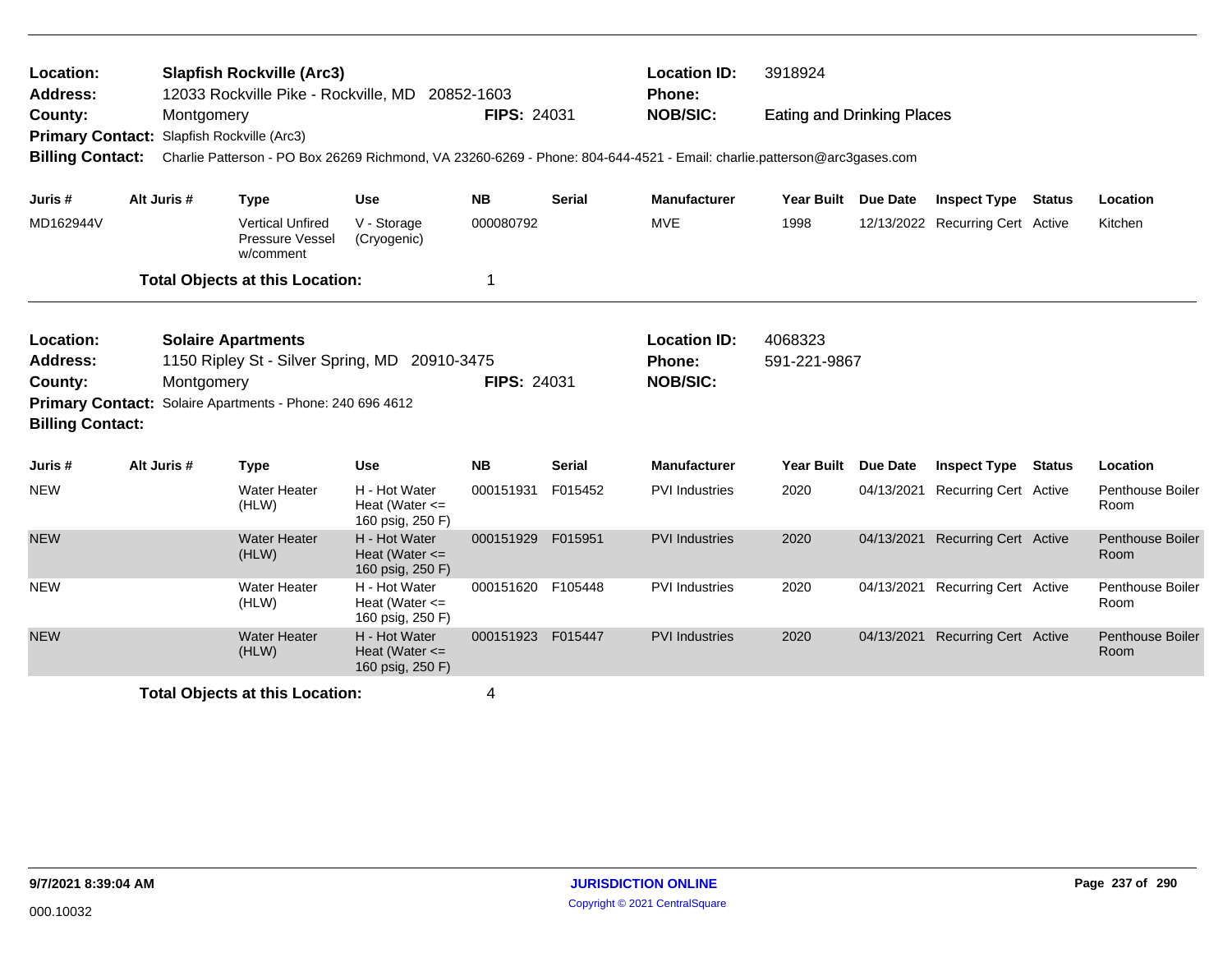| Location:               |                                                                                                 | SOM-UMD/Univ of MD-Shady Grove/ BSE Bldg. 4 |               |  |  |  |  |  |  |
|-------------------------|-------------------------------------------------------------------------------------------------|---------------------------------------------|---------------|--|--|--|--|--|--|
| Address:                | 9631 Gudelsky Dr - Rockville, MD 20850                                                          |                                             | <b>Phone:</b> |  |  |  |  |  |  |
| County:                 | Montgomery                                                                                      | <b>NOB/SIC:</b>                             |               |  |  |  |  |  |  |
|                         | Primary Contact: Woody Mills - Phone: 301-738-6302 - Cell: 301-738-6355 - Email: wmills@umd.edu |                                             |               |  |  |  |  |  |  |
| <b>Billing Contact:</b> | - 9636 Gudelsky Dr Rockville, MD 20850-3481 - Phone: 301-738-6302                               |                                             |               |  |  |  |  |  |  |

| Juris #   | Alt Juris # | Type                                          | Use                                                     | <b>NB</b> | <b>Serial</b> | <b>Manufacturer</b> | Year Built | Due Date | <b>Inspect Type</b>              | Status | <b>Location</b> |
|-----------|-------------|-----------------------------------------------|---------------------------------------------------------|-----------|---------------|---------------------|------------|----------|----------------------------------|--------|-----------------|
| MD166657V | #1          | Autoclave                                     | V - Process-<br>Sterilizing                             | 000021033 |               | <b>Steris Corp</b>  | 2019       |          | 01/23/2022 Recurring Cert Active |        | Room 2120       |
| MD166658  | #1          | <b>Miniature Boiler</b><br>(NOT Fired Kettle) | S - Power-<br><b>Sterilizing (Steam</b><br>$> 15$ psig) | 000020773 |               | <b>Steris Corp</b>  | 2019       |          | 01/23/2022 Recurring Cert Active |        | Room 2120       |
| MD166659V | #2          | Autoclave                                     | V - Process-<br>Sterilizing                             | 000021055 |               | Steris Corp         | 2019       |          | 01/23/2022 Recurring Cert Active |        | Room 2120       |
| MD166660  | #2          | Miniature Boiler<br>(NOT Fired Kettle)        | S - Power-<br><b>Sterilizing (Steam</b><br>$> 15$ psig) | 000020936 |               | <b>Steris Corp</b>  | 2019       |          | 01/23/2022 Recurring Cert Active |        | Room 2120       |
| MD166661V | #3          | Autoclave                                     | V - Process-<br>Sterilizing                             | 000021263 |               | Chromalox           | 2019       |          | 01/23/2022 Recurring Cert Active |        | Room 4330       |
| MD166662  | #3          | Miniature Boiler<br>(NOT Fired Kettle)        | S - Power-<br><b>Sterilizing (Steam</b><br>$> 15$ psig) | 000010349 |               | Chromalox           | 2019       |          | 01/23/2022 Recurring Cert Active |        | Room 4330       |
| MD166663V | #2          | Autoclave                                     | V - Process-<br>Sterilizing                             | 000021250 |               | Chromalox           | 2019       |          | 01/23/2022 Recurring Cert Active |        | Room 4330       |
| MD166664  | #1          | Miniature Boiler<br>(NOT Fired Kettle)        | S - Power-<br><b>Sterilizing (Steam</b><br>$> 15$ psig) | 000010298 |               | Chromalox           | 2019       |          | 01/23/2022 Recurring Cert Active |        | Room 4330       |
| MD166665V | #1          | Autoclave                                     | V - Process-<br>Sterilizing                             | 000021290 |               | Chromalox           | 2019       |          | 01/23/2022 Recurring Cert Active |        | Room 4330       |
| MD166666  | #1          | Miniature Boiler<br>(NOT Fired Kettle)        | S - Power-<br><b>Sterilizing (Steam</b><br>$> 15$ psig) | 000010337 |               | Chromalox           | 2019       |          | 01/23/2022 Recurring Cert Active |        | Room 4330       |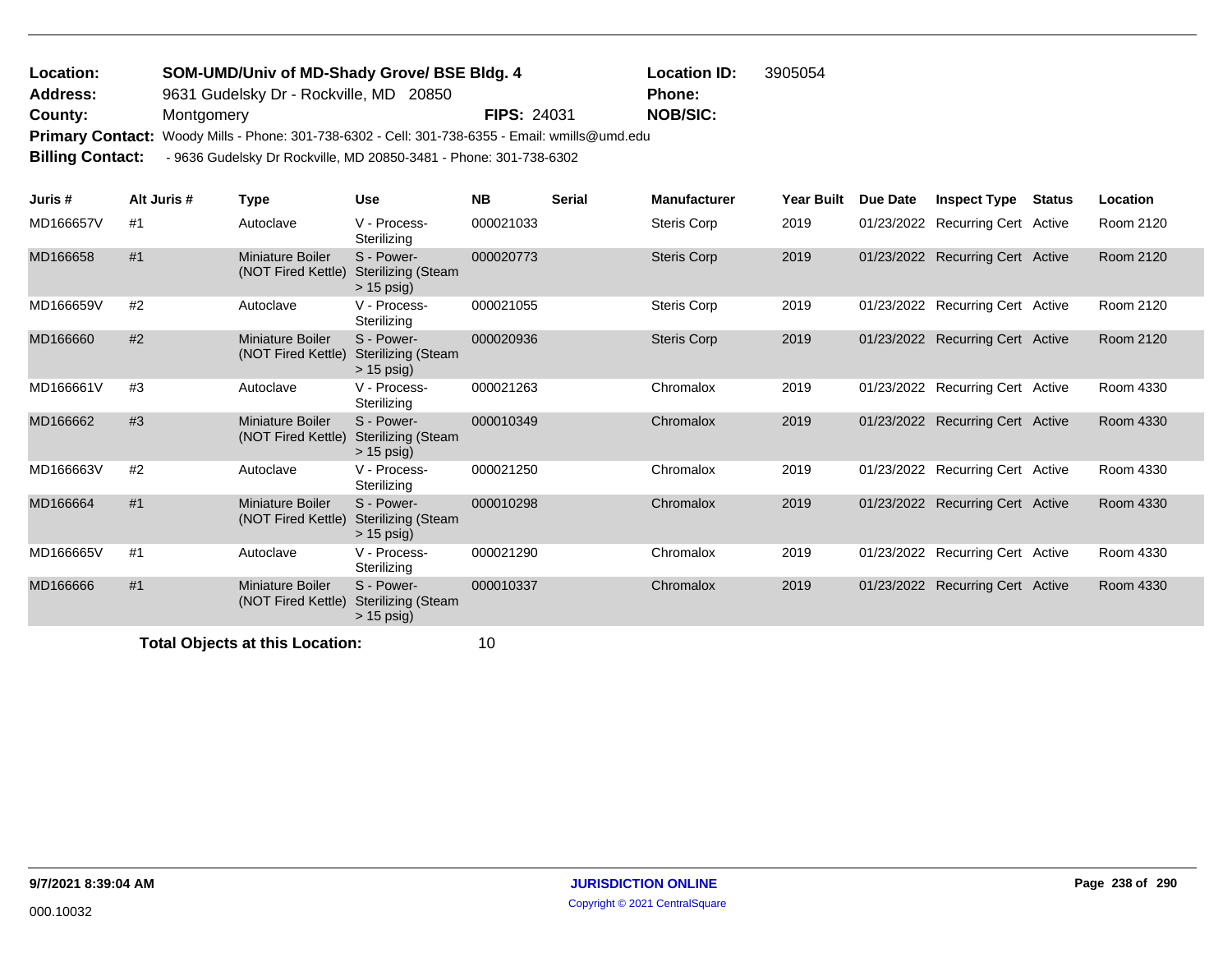| Location:<br><b>Address:</b><br>County:<br><b>Primary Contact:</b><br><b>Billing Contact:</b> | Montgomery                                                                                         | <b>Southlawn Auto Recycling</b><br>15101 Southlawn Ln - Rockville, MD 20850-1324<br>Billy Shifflett - Phone: 301-340-8733 - Email: southlawnbilly@hotmail.com                                                                            |                                                           | <b>FIPS: 24031</b> |               | <b>Location ID:</b><br>3301050<br><b>Phone:</b><br><b>NOB/SIC:</b><br>Auto and Home Supply Stores<br>Billy Shifflett - 15101 Southlawn Ln Rockville, MD 20850-1324 - Phone: 301-340-8733 - Email: southlawnbilly@hotmail.com |                                                                   |  |                                  |               |                     |  |
|-----------------------------------------------------------------------------------------------|----------------------------------------------------------------------------------------------------|------------------------------------------------------------------------------------------------------------------------------------------------------------------------------------------------------------------------------------------|-----------------------------------------------------------|--------------------|---------------|------------------------------------------------------------------------------------------------------------------------------------------------------------------------------------------------------------------------------|-------------------------------------------------------------------|--|----------------------------------|---------------|---------------------|--|
| Juris #                                                                                       | Alt Juris #                                                                                        | <b>Type</b>                                                                                                                                                                                                                              | Use                                                       | <b>NB</b>          | Serial        | <b>Manufacturer</b>                                                                                                                                                                                                          | Year Built Due Date                                               |  | <b>Inspect Type</b>              | Status        | Location            |  |
| MD156303V                                                                                     |                                                                                                    | <b>Vertical Unfired</b><br>Pressure Vessel<br>w/comment                                                                                                                                                                                  | V - Storage (NOT<br>Cryogenic)                            | 000461276          |               | Morganton                                                                                                                                                                                                                    | 2015                                                              |  | 01/04/2023 Recurring Cert Active |               | Compresssor<br>Shed |  |
|                                                                                               |                                                                                                    | <b>Total Objects at this Location:</b>                                                                                                                                                                                                   |                                                           | 1                  |               |                                                                                                                                                                                                                              |                                                                   |  |                                  |               |                     |  |
| Location:<br><b>Address:</b><br>County:<br><b>Billing Contact:</b>                            | Montgomery                                                                                         | <b>Spring Parc Apartments</b><br>1 Featherwood Ct - Silver Spring, MD 20904-7603<br>Primary Contact: Spring Parc Apartments - Office - Phone: 301-622-2110<br>- 17 Featherwood Ct Silver Spring, MD 20904-7615 - Phone: 301-622-2110     |                                                           | <b>FIPS: 24031</b> |               | <b>Location ID:</b><br>Phone:<br><b>NOB/SIC:</b>                                                                                                                                                                             | 710327<br>301-622-2110<br><b>Operators of Apartment Buildings</b> |  |                                  |               |                     |  |
| Juris #                                                                                       | Alt Juris #                                                                                        | <b>Type</b>                                                                                                                                                                                                                              | <b>Use</b>                                                | <b>NB</b>          | <b>Serial</b> | <b>Manufacturer</b>                                                                                                                                                                                                          | Year Built Due Date                                               |  | <b>Inspect Type</b>              | <b>Status</b> | Location            |  |
| MD169504H                                                                                     |                                                                                                    | <b>Water Heater</b><br>(HLW)                                                                                                                                                                                                             | H - Hot Water<br>Supply (Water $\leq$<br>160 psig, 210 F) | 000264074          |               | A O Smith                                                                                                                                                                                                                    | 2020                                                              |  | 01/25/2023 Recurring Cert Active |               | 1 FW CT             |  |
|                                                                                               |                                                                                                    | <b>Total Objects at this Location:</b>                                                                                                                                                                                                   |                                                           | 1                  |               |                                                                                                                                                                                                                              |                                                                   |  |                                  |               |                     |  |
| Location:<br><b>Address:</b><br>County:<br><b>Billing Contact:</b>                            | Montgomery                                                                                         | <b>Spring Parc Apartments</b><br>12312 Featherwood Dr - Silver Spring, MD 20904-7653<br>Primary Contact: Spring Parc Apartments - Office - Phone: 301-622-2110<br>- 17 Featherwood Ct Silver Spring, MD 20904-7615 - Phone: 301-622-2110 |                                                           | <b>FIPS: 24031</b> |               | <b>Location ID:</b><br><b>Phone:</b><br><b>NOB/SIC:</b>                                                                                                                                                                      | 710335<br>301-622-2110<br><b>Operators of Apartment Buildings</b> |  |                                  |               |                     |  |
| Juris #                                                                                       | Alt Juris #                                                                                        | <b>Type</b>                                                                                                                                                                                                                              | Use                                                       | <b>NB</b>          | <b>Serial</b> | <b>Manufacturer</b>                                                                                                                                                                                                          | Year Built Due Date                                               |  | <b>Inspect Type</b>              | <b>Status</b> | Location            |  |
| MD169505H                                                                                     | <b>Water Heater</b><br>H - Hot Water<br>000251427<br>(HLW)<br>Supply (Water <=<br>160 psig, 210 F) |                                                                                                                                                                                                                                          |                                                           |                    |               | A O Smith                                                                                                                                                                                                                    | 2019                                                              |  | 02/09/2023 Recurring Cert Active |               | 12312 FW DR         |  |
|                                                                                               |                                                                                                    | <b>Total Objects at this Location:</b>                                                                                                                                                                                                   |                                                           | 1                  |               |                                                                                                                                                                                                                              |                                                                   |  |                                  |               |                     |  |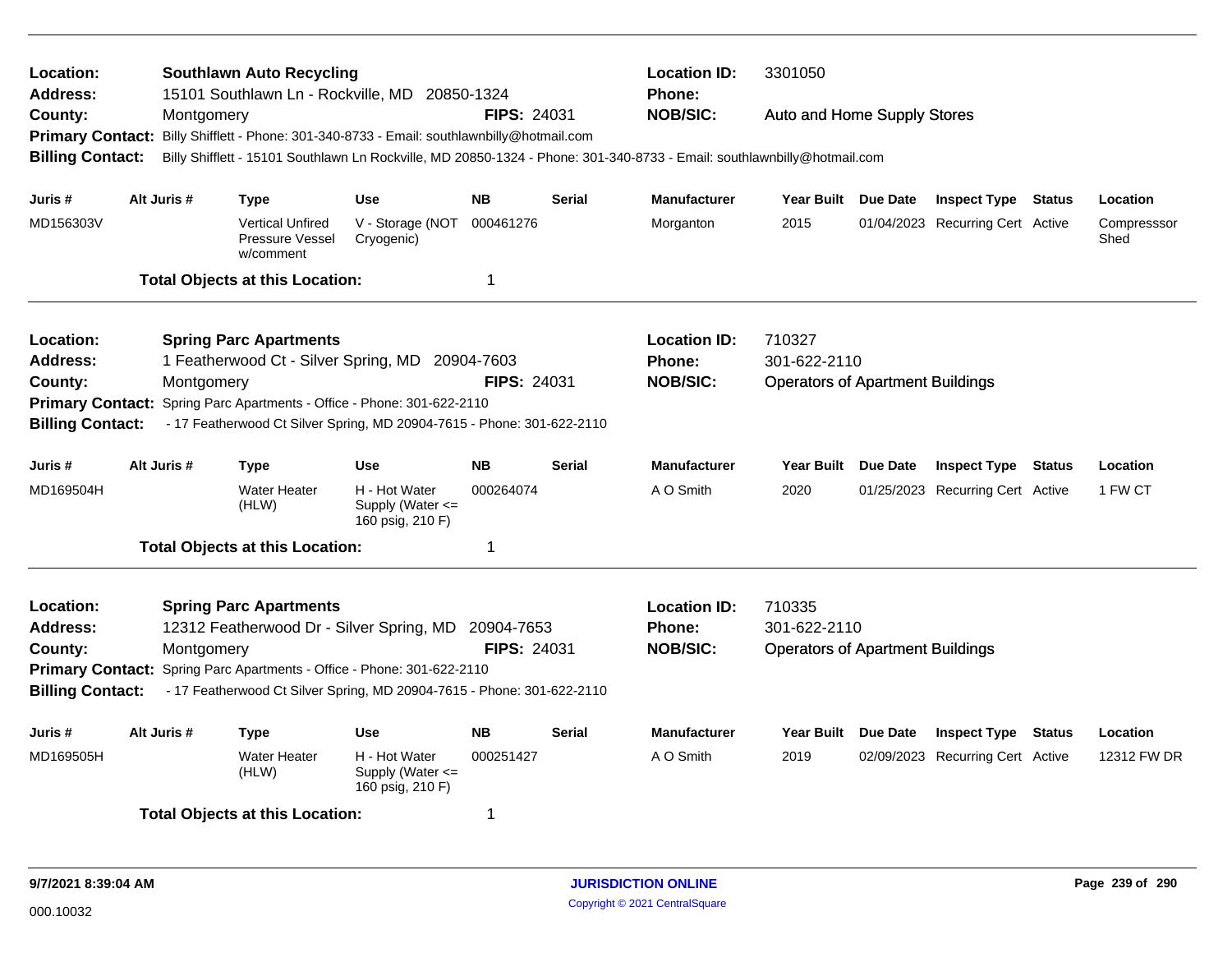| Location:<br><b>Address:</b> |                                                                                                        | <b>Spring Parc Apartments</b><br>1905 Treetop Ln - Silver Spring, MD 20904-6620 |                                                                        | <b>Location ID:</b><br><b>Phone:</b> | 991586<br><b>Operators of Apartment Buildings</b> |                     |                                         |  |                                  |               |            |
|------------------------------|--------------------------------------------------------------------------------------------------------|---------------------------------------------------------------------------------|------------------------------------------------------------------------|--------------------------------------|---------------------------------------------------|---------------------|-----------------------------------------|--|----------------------------------|---------------|------------|
| County:                      | Montgomery                                                                                             |                                                                                 |                                                                        | <b>FIPS: 24031</b>                   |                                                   | <b>NOB/SIC:</b>     |                                         |  |                                  |               |            |
|                              |                                                                                                        |                                                                                 | Primary Contact: Spring Parc Apartments - Office - Phone: 301-622-2110 |                                      |                                                   |                     |                                         |  |                                  |               |            |
| <b>Billing Contact:</b>      |                                                                                                        |                                                                                 | - 17 Featherwood Ct Silver Spring, MD 20904-7615 - Phone: 301-622-2110 |                                      |                                                   |                     |                                         |  |                                  |               |            |
| Juris #                      | Alt Juris #                                                                                            | Type                                                                            | Use                                                                    | <b>NB</b>                            | <b>Serial</b>                                     | <b>Manufacturer</b> | Year Built Due Date                     |  | <b>Inspect Type Status</b>       |               | Location   |
| MD169506H                    |                                                                                                        | <b>Water Heater</b><br>(HLW)                                                    | H - Hot Water<br>Supply (Water $\leq$<br>160 psig, 210 F)              | 000264080                            |                                                   | A O Smith           | 2020                                    |  | 01/25/2023 Recurring Cert Active |               | 1905 TT LN |
|                              |                                                                                                        | <b>Total Objects at this Location:</b>                                          |                                                                        | $\mathbf 1$                          |                                                   |                     |                                         |  |                                  |               |            |
| Location:                    |                                                                                                        | <b>Spring Parc Apartments</b>                                                   |                                                                        |                                      |                                                   | <b>Location ID:</b> | 710340                                  |  |                                  |               |            |
| <b>Address:</b>              |                                                                                                        |                                                                                 | 2005 Treetop Ln - Silver Spring, MD 20904-7681                         |                                      |                                                   | <b>Phone:</b>       | 301-622-2110                            |  |                                  |               |            |
| County:                      | Montgomery                                                                                             |                                                                                 |                                                                        | <b>FIPS: 24031</b>                   |                                                   | <b>NOB/SIC:</b>     | <b>Operators of Apartment Buildings</b> |  |                                  |               |            |
| <b>Primary Contact:</b>      |                                                                                                        |                                                                                 | Spring Parc Apartments - Office - Phone: 301-622-2110                  |                                      |                                                   |                     |                                         |  |                                  |               |            |
| <b>Billing Contact:</b>      |                                                                                                        |                                                                                 | - 17 Featherwood Ct Silver Spring, MD 20904-7615 - Phone: 301-622-2110 |                                      |                                                   |                     |                                         |  |                                  |               |            |
| Juris #                      | Alt Juris #                                                                                            | <b>Type</b>                                                                     | Use                                                                    | <b>NB</b>                            | <b>Serial</b>                                     | Manufacturer        | Year Built Due Date                     |  | <b>Inspect Type Status</b>       |               | Location   |
| MD169507H                    |                                                                                                        | <b>Water Heater</b><br>(HLW)                                                    | H - Hot Water<br>Supply (Water $\leq$<br>160 psig, 210 F)              | 000272230                            |                                                   | A O Smith           | 2020                                    |  | 01/25/2023 Recurring Cert Active |               | 2005 TT LN |
|                              |                                                                                                        | <b>Total Objects at this Location:</b>                                          |                                                                        | 1                                    |                                                   |                     |                                         |  |                                  |               |            |
| Location:                    |                                                                                                        | <b>Spring Parc Apartments</b>                                                   |                                                                        |                                      |                                                   | <b>Location ID:</b> | 710341                                  |  |                                  |               |            |
| <b>Address:</b>              |                                                                                                        |                                                                                 | 2009 Treetop Ln - Silver Spring, MD 20904-7685                         |                                      |                                                   | <b>Phone:</b>       | 301-622-2110                            |  |                                  |               |            |
| County:                      | Montgomery                                                                                             |                                                                                 |                                                                        | <b>FIPS: 24031</b>                   |                                                   | <b>NOB/SIC:</b>     | <b>Operators of Apartment Buildings</b> |  |                                  |               |            |
|                              |                                                                                                        |                                                                                 | Primary Contact: Spring Parc Apartments - Office - Phone: 301-622-2110 |                                      |                                                   |                     |                                         |  |                                  |               |            |
| <b>Billing Contact:</b>      |                                                                                                        |                                                                                 | - 17 Featherwood Ct Silver Spring, MD 20904-7615 - Phone: 301-622-2110 |                                      |                                                   |                     |                                         |  |                                  |               |            |
| Juris #                      | Alt Juris #                                                                                            | <b>Type</b>                                                                     | Use                                                                    | <b>NB</b>                            | <b>Serial</b>                                     | <b>Manufacturer</b> | Year Built Due Date                     |  | <b>Inspect Type</b>              | <b>Status</b> | Location   |
| MD169508H                    | <b>Water Heater</b><br>H - Hot Water<br>000264059<br>(HLW)<br>Supply (Water $\leq$<br>160 psig, 210 F) |                                                                                 |                                                                        |                                      |                                                   |                     | 2020                                    |  | 01/25/2023 Recurring Cert Active |               | 2009 TT LN |
|                              |                                                                                                        | <b>Total Objects at this Location:</b>                                          |                                                                        | 1                                    |                                                   |                     |                                         |  |                                  |               |            |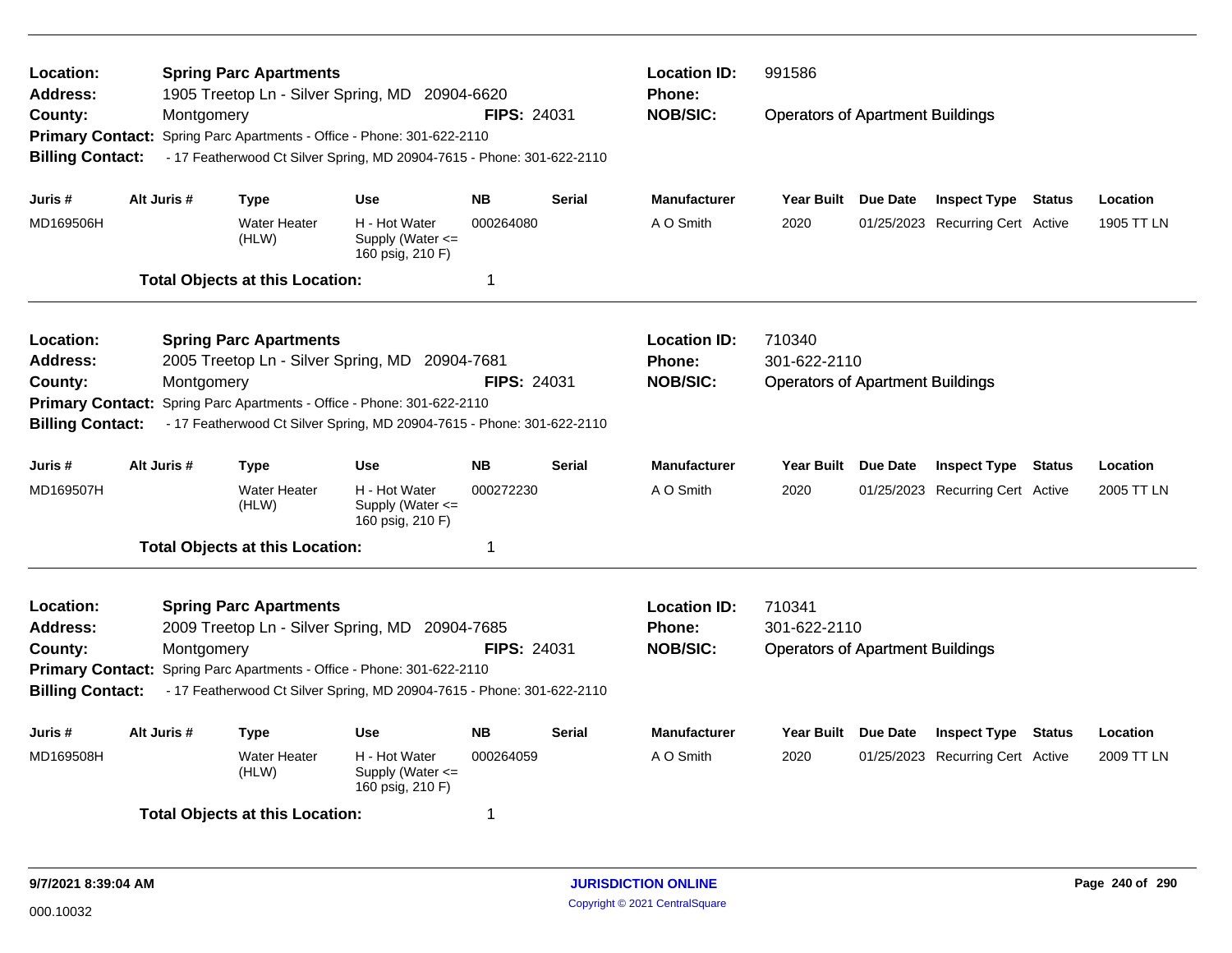| Location:<br><b>Address:</b><br>County:<br><b>Billing Contact:</b>                            | Montgomery  | <b>Spring Parc Apartments</b><br>2013 Treetop Ln - Silver Spring, MD 20904-7689<br>Primary Contact: Spring Parc Apartments - Office - Phone: 301-622-2110<br>- 17 Featherwood Ct Silver Spring, MD 20904-7615 - Phone: 301-622-2110  |                                                           | <b>FIPS: 24031</b> |               | <b>Location ID:</b><br><b>Phone:</b><br><b>NOB/SIC:</b> | 710342<br>301-622-2110<br><b>Operators of Apartment Buildings</b> |                 |                                  |        |            |  |
|-----------------------------------------------------------------------------------------------|-------------|--------------------------------------------------------------------------------------------------------------------------------------------------------------------------------------------------------------------------------------|-----------------------------------------------------------|--------------------|---------------|---------------------------------------------------------|-------------------------------------------------------------------|-----------------|----------------------------------|--------|------------|--|
| Juris #                                                                                       | Alt Juris # | <b>Type</b>                                                                                                                                                                                                                          | <b>Use</b>                                                | <b>NB</b>          | <b>Serial</b> | <b>Manufacturer</b>                                     | Year Built Due Date                                               |                 | <b>Inspect Type Status</b>       |        | Location   |  |
| MD169509H                                                                                     |             | <b>Water Heater</b><br>(HLW)                                                                                                                                                                                                         | H - Hot Water<br>Supply (Water $\leq$<br>160 psig, 210 F) | 000257068          |               | A O Smith                                               | 2019                                                              |                 | 01/25/2023 Recurring Cert Active |        | 2013 TT LN |  |
|                                                                                               |             | <b>Total Objects at this Location:</b>                                                                                                                                                                                               |                                                           | $\mathbf 1$        |               |                                                         |                                                                   |                 |                                  |        |            |  |
| Location:<br><b>Address:</b><br>County:<br><b>Primary Contact:</b><br><b>Billing Contact:</b> | Montgomery  | <b>Spring Parc Apartments</b><br>21 Featherwood Ct - Silver Spring, MD 20904-7619<br>Spring Parc Apartments - Office - Phone: 301-622-2110<br>- 17 Featherwood Ct Silver Spring, MD 20904-7615 - Phone: 301-622-2110                 |                                                           | <b>FIPS: 24031</b> |               | <b>Location ID:</b><br>Phone:<br><b>NOB/SIC:</b>        | 710343<br>301-622-2110<br><b>Operators of Apartment Buildings</b> |                 |                                  |        |            |  |
| Juris #                                                                                       | Alt Juris # | <b>Type</b>                                                                                                                                                                                                                          | Use                                                       | <b>NB</b>          | <b>Serial</b> | <b>Manufacturer</b>                                     | <b>Year Built</b>                                                 | <b>Due Date</b> | <b>Inspect Type Status</b>       |        | Location   |  |
| MD169510H                                                                                     |             | <b>Water Heater</b><br>(HLW)                                                                                                                                                                                                         | H - Hot Water<br>Supply (Water $\leq$<br>160 psig, 210 F) | 000262577          |               | A O Smith                                               | 2019                                                              |                 | 01/25/2023 Recurring Cert Active |        | 21 FW CT   |  |
|                                                                                               |             | <b>Total Objects at this Location:</b>                                                                                                                                                                                               |                                                           | $\mathbf 1$        |               |                                                         |                                                                   |                 |                                  |        |            |  |
| <b>Location:</b><br><b>Address:</b><br>County:<br><b>Billing Contact:</b>                     | Montgomery  | <b>Spring Parc Apartments</b><br>5 Featherwood Ct - Silver Spring, MD 20904-7611<br>Primary Contact: Spring Parc Apartments - Office - Phone: 301-622-2110<br>- 17 Featherwood Ct Silver Spring, MD 20904-7615 - Phone: 301-622-2110 |                                                           | <b>FIPS: 24031</b> |               | <b>Location ID:</b><br><b>Phone:</b><br><b>NOB/SIC:</b> | 710345<br>301-622-2110<br><b>Operators of Apartment Buildings</b> |                 |                                  |        |            |  |
| Juris #                                                                                       | Alt Juris # | <b>Type</b>                                                                                                                                                                                                                          | Use                                                       | <b>NB</b>          | <b>Serial</b> | <b>Manufacturer</b>                                     | <b>Year Built</b>                                                 | Due Date        | <b>Inspect Type</b>              | Status | Location   |  |
| MD169511H                                                                                     |             | <b>Water Heater</b><br>(HLW)                                                                                                                                                                                                         | H - Hot Water<br>Heat (Water $\leq$<br>160 psig, 250 F)   | 000264060          |               | A O Smith                                               | 2020                                                              |                 | 01/25/2023 Recurring Cert Active |        | 5 FW CT    |  |
|                                                                                               |             | <b>Total Objects at this Location:</b>                                                                                                                                                                                               |                                                           | 1                  |               |                                                         |                                                                   |                 |                                  |        |            |  |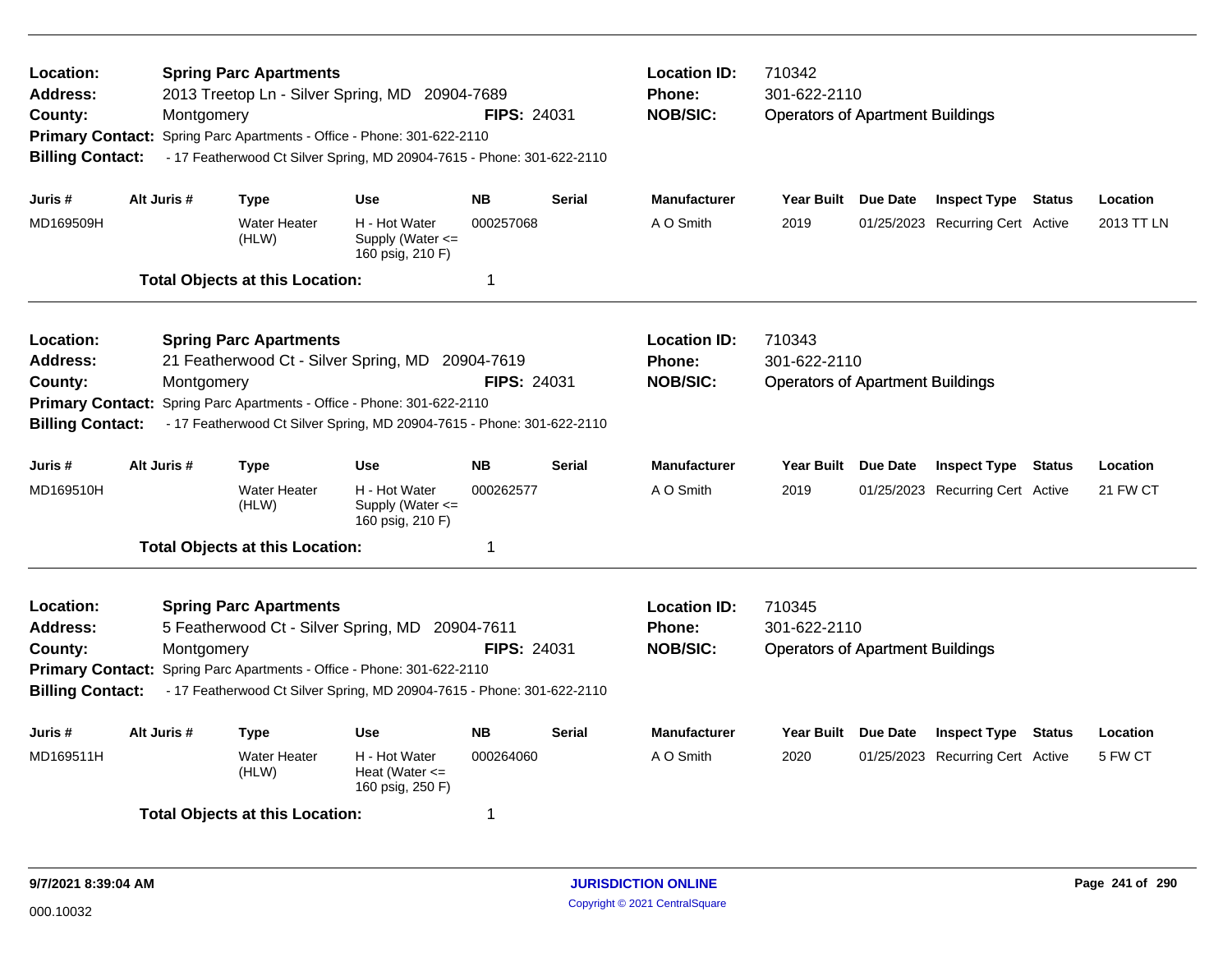| Location:<br><b>Address:</b>                                                                                    |  |             | <b>Spring Ridge Apartments</b>                                 | 374 N Summit Ave - Gaithersburg, MD 20877-3116            |                    |               | <b>Location ID:</b><br><b>Phone:</b>                                                                                       | 725537                                  |                                  |                                  |                 |                 |  |
|-----------------------------------------------------------------------------------------------------------------|--|-------------|----------------------------------------------------------------|-----------------------------------------------------------|--------------------|---------------|----------------------------------------------------------------------------------------------------------------------------|-----------------------------------------|----------------------------------|----------------------------------|-----------------|-----------------|--|
| County:                                                                                                         |  | Montgomery  |                                                                |                                                           | FIPS: 24031        |               | <b>NOB/SIC:</b>                                                                                                            | <b>Operators of Apartment Buildings</b> |                                  |                                  |                 |                 |  |
|                                                                                                                 |  |             | Primary Contact: Spring Ridge Apartments - Phone: 301-921-9200 |                                                           |                    |               |                                                                                                                            |                                         |                                  |                                  |                 |                 |  |
| <b>Billing Contact:</b>                                                                                         |  |             |                                                                |                                                           |                    |               | Reyna Romero - 374 N Summit Ave Ste 104 Gaithersburg, MD 20877-3141 - Phone: 301-921-9100 - Email: springridgeapts@aol.com |                                         |                                  |                                  |                 |                 |  |
| Juris #                                                                                                         |  | Alt Juris # | Type                                                           | <b>Use</b>                                                | <b>NB</b>          | <b>Serial</b> | <b>Manufacturer</b>                                                                                                        | Year Built Due Date                     |                                  | <b>Inspect Type Status</b>       |                 | Location        |  |
| MD158623H                                                                                                       |  |             | <b>Water Heater</b><br>(HLW)                                   | H - Hot Water<br>Supply (Water $\leq$<br>160 psig, 210 F) | 000111925          |               | <b>Jet Glass</b>                                                                                                           | 2015                                    |                                  | 11/16/2022 Recurring Cert Active |                 | <b>BLDG 374</b> |  |
|                                                                                                                 |  |             | <b>Total Objects at this Location:</b>                         |                                                           | -1                 |               |                                                                                                                            |                                         |                                  |                                  |                 |                 |  |
| Location:                                                                                                       |  |             | <b>Spring Ridge Apartments</b>                                 |                                                           |                    |               | <b>Location ID:</b>                                                                                                        | 725541                                  |                                  |                                  |                 |                 |  |
| Address:                                                                                                        |  |             |                                                                | 376 N Summit Ave - Gaithersburg, MD 20877-3115            |                    |               | Phone:                                                                                                                     |                                         |                                  |                                  |                 |                 |  |
| County:                                                                                                         |  | Montgomery  |                                                                |                                                           | <b>FIPS: 24031</b> |               | <b>NOB/SIC:</b>                                                                                                            | <b>Operators of Apartment Buildings</b> |                                  |                                  |                 |                 |  |
| <b>Primary Contact:</b>                                                                                         |  |             | Spring Ridge Apartments - Phone: 301-921-9200                  |                                                           |                    |               |                                                                                                                            |                                         |                                  |                                  |                 |                 |  |
| <b>Billing Contact:</b>                                                                                         |  |             |                                                                |                                                           |                    |               | Reyna Romero - 374 N Summit Ave Ste 104 Gaithersburg, MD 20877-3141 - Phone: 301-921-9100 - Email: springridgeapts@aol.com |                                         |                                  |                                  |                 |                 |  |
| Juris #                                                                                                         |  | Alt Juris # | <b>Type</b>                                                    | <b>Use</b>                                                | <b>NB</b>          | <b>Serial</b> | <b>Manufacturer</b>                                                                                                        | Year Built Due Date                     |                                  | <b>Inspect Type Status</b>       |                 | Location        |  |
| MD146670H                                                                                                       |  |             | <b>Water Heater</b><br>(HLW)                                   | H - Hot Water<br>Heat (Water $\leq$<br>160 psig, 250 F)   | 000096176          |               | <b>Bradford White</b>                                                                                                      | 2011                                    |                                  | 11/16/2022 Recurring Cert Active |                 | <b>BLDG 376</b> |  |
|                                                                                                                 |  |             | <b>Total Objects at this Location:</b>                         |                                                           | -1                 |               |                                                                                                                            |                                         |                                  |                                  |                 |                 |  |
| Location:                                                                                                       |  |             | <b>Spring Ridge Apartments</b>                                 |                                                           |                    |               | <b>Location ID:</b>                                                                                                        | 3211062                                 |                                  |                                  |                 |                 |  |
| Address:                                                                                                        |  |             |                                                                |                                                           |                    |               | <b>Phone:</b>                                                                                                              |                                         |                                  |                                  |                 |                 |  |
| 378 N Summit Ave - Gaithersburg, MD 20877-3114<br>County:<br>Montgomery                                         |  |             |                                                                |                                                           |                    | FIPS: 24031   | <b>NOB/SIC:</b>                                                                                                            | <b>Operators of Apartment Buildings</b> |                                  |                                  |                 |                 |  |
| <b>Primary Contact:</b><br>Spring Ridge Apartments - Phone: 301-921-9200                                        |  |             |                                                                |                                                           |                    |               |                                                                                                                            |                                         |                                  |                                  |                 |                 |  |
| <b>Billing Contact:</b>                                                                                         |  |             |                                                                |                                                           |                    |               | Reyna Romero - 374 N Summit Ave Ste 104 Gaithersburg, MD 20877-3141 - Phone: 301-921-9100 - Email: springridgeapts@aol.com |                                         |                                  |                                  |                 |                 |  |
| Juris #                                                                                                         |  | Alt Juris # | Type                                                           | Use                                                       | <b>NB</b>          | <b>Serial</b> | <b>Manufacturer</b>                                                                                                        | Year Built Due Date                     |                                  | <b>Inspect Type Status</b>       |                 | Location        |  |
| MD162300H<br>H - Hot Water<br>000241298<br><b>Water Heater</b><br>Supply (Water <=<br>(HLW)<br>160 psig, 210 F) |  |             |                                                                |                                                           |                    | A O Smith     | 2018                                                                                                                       |                                         | 10/19/2022 Recurring Cert Active |                                  | <b>BLDG 378</b> |                 |  |
|                                                                                                                 |  |             | <b>Total Objects at this Location:</b>                         |                                                           | -1                 |               |                                                                                                                            |                                         |                                  |                                  |                 |                 |  |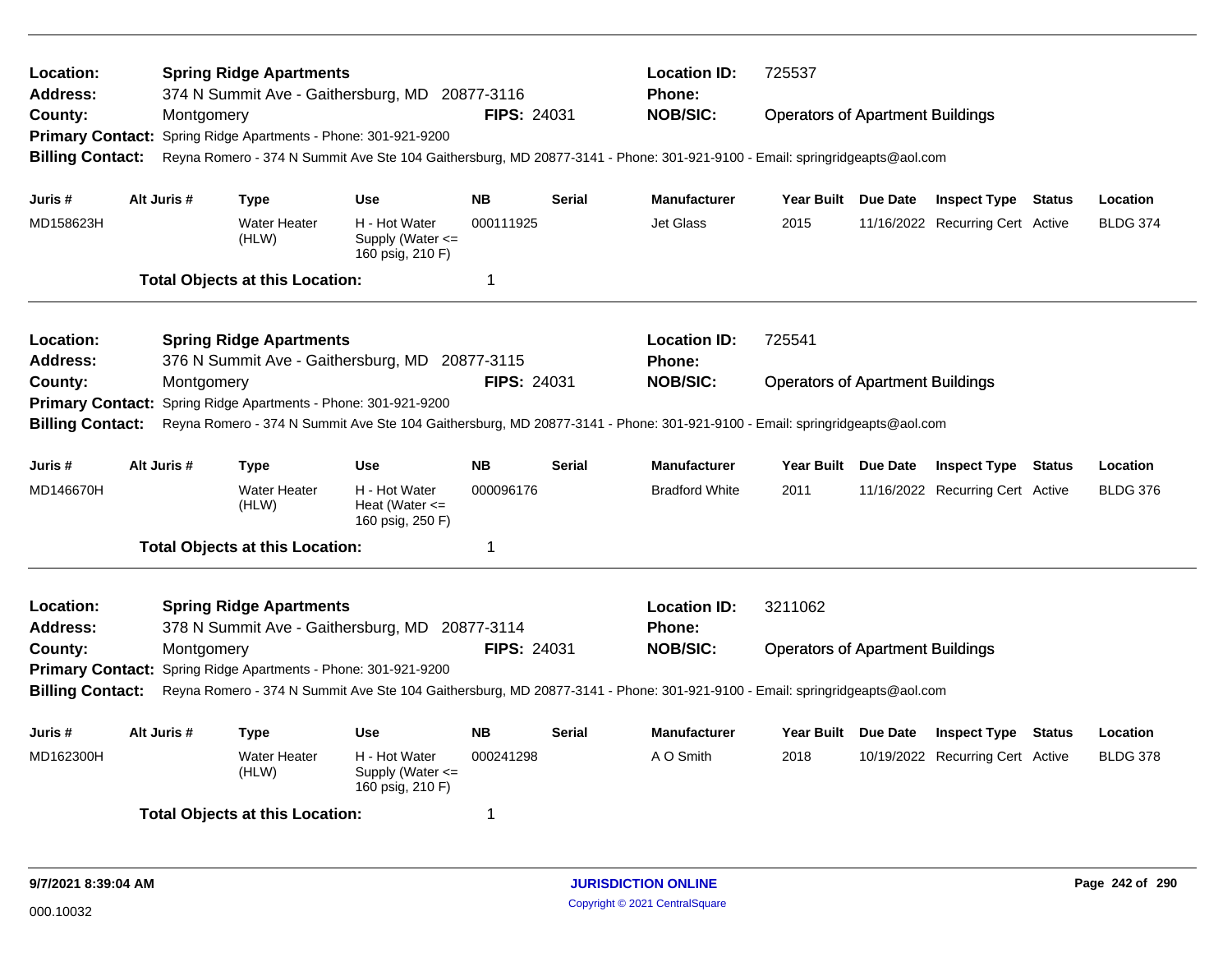| Location:<br><b>Address:</b>                                   |  |             | <b>Spring Ridge Apartments</b>                                 | 380 N Summit Ave - Gaithersburg, MD 20877-3113            |                    |               | <b>Location ID:</b><br><b>Phone:</b>                                                                                       | 3211052<br><b>Operators of Apartment Buildings</b> |  |                                  |  |                 |
|----------------------------------------------------------------|--|-------------|----------------------------------------------------------------|-----------------------------------------------------------|--------------------|---------------|----------------------------------------------------------------------------------------------------------------------------|----------------------------------------------------|--|----------------------------------|--|-----------------|
| County:                                                        |  | Montgomery  |                                                                |                                                           | <b>FIPS: 24031</b> |               | <b>NOB/SIC:</b>                                                                                                            |                                                    |  |                                  |  |                 |
|                                                                |  |             | Primary Contact: Spring Ridge Apartments - Phone: 301-921-9200 |                                                           |                    |               |                                                                                                                            |                                                    |  |                                  |  |                 |
| <b>Billing Contact:</b>                                        |  |             |                                                                |                                                           |                    |               | Reyna Romero - 374 N Summit Ave Ste 104 Gaithersburg, MD 20877-3141 - Phone: 301-921-9100 - Email: springridgeapts@aol.com |                                                    |  |                                  |  |                 |
| Juris #                                                        |  | Alt Juris # | <b>Type</b>                                                    | <b>Use</b>                                                | <b>NB</b>          | <b>Serial</b> | <b>Manufacturer</b>                                                                                                        | Year Built Due Date                                |  | <b>Inspect Type Status</b>       |  | Location        |
| MD162528H                                                      |  |             | <b>Water Heater</b><br>(HLW)                                   | H - Hot Water<br>Supply (Water $\leq$<br>160 psig, 210 F) | 000125206          |               | <b>Jet Glass</b>                                                                                                           | 2014                                               |  | 12/03/2022 Recurring Cert Active |  | <b>BLDG 380</b> |
|                                                                |  |             | <b>Total Objects at this Location:</b>                         |                                                           | 1                  |               |                                                                                                                            |                                                    |  |                                  |  |                 |
| <b>Location:</b>                                               |  |             | <b>Spring Ridge Apartments</b>                                 |                                                           |                    |               | <b>Location ID:</b>                                                                                                        | 725543                                             |  |                                  |  |                 |
| <b>Address:</b>                                                |  |             |                                                                | 382 N Summit Ave - Gaithersburg, MD 20877-3112            |                    |               | Phone:                                                                                                                     |                                                    |  |                                  |  |                 |
| County:                                                        |  | Montgomery  |                                                                |                                                           | <b>FIPS: 24031</b> |               | <b>NOB/SIC:</b>                                                                                                            | <b>Operators of Apartment Buildings</b>            |  |                                  |  |                 |
| <b>Primary Contact:</b>                                        |  |             | Spring Ridge Apartments - Phone: 301-921-9200                  |                                                           |                    |               |                                                                                                                            |                                                    |  |                                  |  |                 |
| <b>Billing Contact:</b>                                        |  |             |                                                                |                                                           |                    |               | Reyna Romero - 374 N Summit Ave Ste 104 Gaithersburg, MD 20877-3141 - Phone: 301-921-9100 - Email: springridgeapts@aol.com |                                                    |  |                                  |  |                 |
| Juris #                                                        |  | Alt Juris # | <b>Type</b>                                                    | <b>Use</b>                                                | <b>NB</b>          | <b>Serial</b> | <b>Manufacturer</b>                                                                                                        | Year Built Due Date                                |  | <b>Inspect Type Status</b>       |  | Location        |
| MD162534H                                                      |  |             | <b>Water Heater</b><br>(HLW)                                   | H - Hot Water<br>Supply (Water <=<br>160 psig, 210 F)     | 000112891          |               | <b>State</b>                                                                                                               | 2015                                               |  | 10/19/2022 Recurring Cert Active |  | <b>BLDG 382</b> |
|                                                                |  |             | <b>Total Objects at this Location:</b>                         |                                                           | -1                 |               |                                                                                                                            |                                                    |  |                                  |  |                 |
| <b>Location:</b>                                               |  |             | <b>Spring Ridge Apartments</b>                                 |                                                           |                    |               | <b>Location ID:</b>                                                                                                        | 3211072                                            |  |                                  |  |                 |
| <b>Address:</b>                                                |  |             |                                                                | 384 N Summit Ave - Gaithersburg, MD 20877-3111            |                    |               | Phone:                                                                                                                     |                                                    |  |                                  |  |                 |
| County:                                                        |  | Montgomery  |                                                                |                                                           | FIPS: 24031        |               | <b>NOB/SIC:</b>                                                                                                            | <b>Operators of Apartment Buildings</b>            |  |                                  |  |                 |
| Primary Contact: Spring Ridge Apartments - Phone: 301-921-9200 |  |             |                                                                |                                                           |                    |               |                                                                                                                            |                                                    |  |                                  |  |                 |
| <b>Billing Contact:</b>                                        |  |             |                                                                |                                                           |                    |               | Reyna Romero - 374 N Summit Ave Ste 104 Gaithersburg, MD 20877-3141 - Phone: 301-921-9100 - Email: springridgeapts@aol.com |                                                    |  |                                  |  |                 |
| Juris #                                                        |  | Alt Juris # | <b>Type</b>                                                    | <b>Use</b>                                                | <b>NB</b>          | <b>Serial</b> | <b>Manufacturer</b>                                                                                                        | Year Built Due Date                                |  | <b>Inspect Type Status</b>       |  | Location        |
| MD119366H                                                      |  |             | <b>Water Heater</b><br>(HLW)                                   | H - Hot Water<br>Supply (Water <=<br>160 psig, 210 F)     | 000075683          |               | <b>State Industries</b>                                                                                                    | 2002                                               |  | 11/16/2022 Recurring Cert Active |  | <b>BLDG 384</b> |
|                                                                |  |             | <b>Total Objects at this Location:</b>                         |                                                           | -1                 |               |                                                                                                                            |                                                    |  |                                  |  |                 |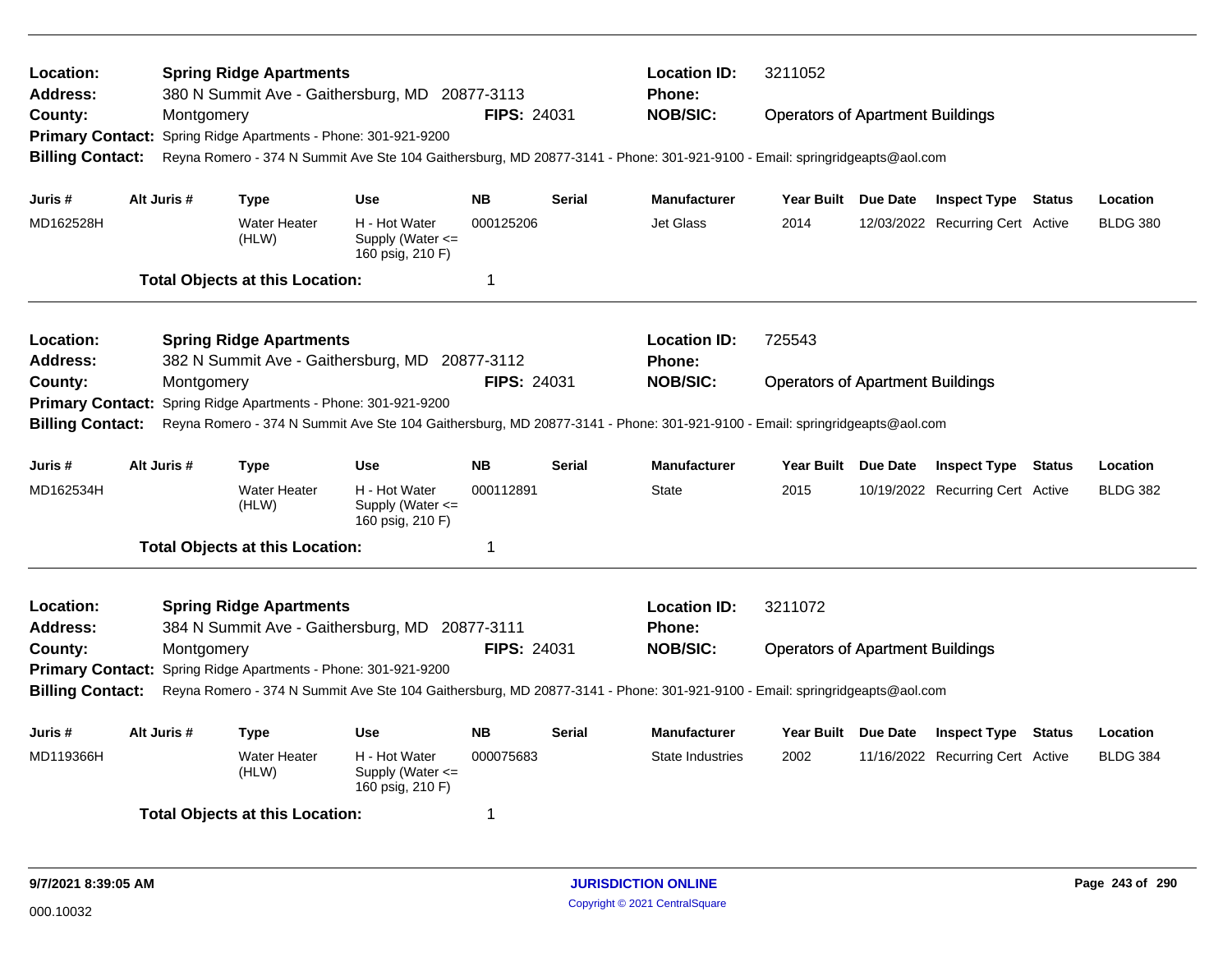| <b>Location:</b><br><b>Address:</b>                                                                             |                                                                          |             | <b>Spring Ridge Apartments</b>                                 | 386 N Summit Ave - Gaithersburg, MD 20877-3110          |                    |               | <b>Location ID:</b><br><b>Phone:</b>                                                                                       | 1866203                                 |                                  |                 |                 |
|-----------------------------------------------------------------------------------------------------------------|--------------------------------------------------------------------------|-------------|----------------------------------------------------------------|---------------------------------------------------------|--------------------|---------------|----------------------------------------------------------------------------------------------------------------------------|-----------------------------------------|----------------------------------|-----------------|-----------------|
| County:                                                                                                         |                                                                          | Montgomery  |                                                                |                                                         | <b>FIPS: 24031</b> |               | <b>NOB/SIC:</b>                                                                                                            | <b>Operators of Apartment Buildings</b> |                                  |                 |                 |
|                                                                                                                 |                                                                          |             | Primary Contact: Spring Ridge Apartments - Phone: 301-921-9200 |                                                         |                    |               |                                                                                                                            |                                         |                                  |                 |                 |
| <b>Billing Contact:</b>                                                                                         |                                                                          |             |                                                                |                                                         |                    |               | Reyna Romero - 374 N Summit Ave Ste 104 Gaithersburg, MD 20877-3141 - Phone: 301-921-9100 - Email: springridgeapts@aol.com |                                         |                                  |                 |                 |
| Juris #                                                                                                         |                                                                          | Alt Juris # | Type                                                           | <b>Use</b>                                              | <b>NB</b>          | <b>Serial</b> | <b>Manufacturer</b>                                                                                                        | Year Built Due Date                     | <b>Inspect Type Status</b>       |                 | Location        |
| MD155161H                                                                                                       |                                                                          |             | <b>Water Heater</b><br>(HLW)                                   | H - Hot Water<br>Supply (Water <=<br>160 psig, 210 F)   | 000214955          |               | A O Smith                                                                                                                  | 2016                                    | 11/16/2022 Recurring Cert Active |                 | <b>BLDG 386</b> |
|                                                                                                                 |                                                                          |             | <b>Total Objects at this Location:</b>                         |                                                         | -1                 |               |                                                                                                                            |                                         |                                  |                 |                 |
| Location:                                                                                                       |                                                                          |             | <b>Spring Ridge Apartments</b>                                 |                                                         |                    |               | <b>Location ID:</b>                                                                                                        | 725544                                  |                                  |                 |                 |
| <b>Address:</b>                                                                                                 |                                                                          |             |                                                                | 388 N Summit Ave - Gaithersburg, MD 20877-3109          |                    |               | <b>Phone:</b>                                                                                                              |                                         |                                  |                 |                 |
| County:                                                                                                         |                                                                          | Montgomery  |                                                                |                                                         | FIPS: 24031        |               | <b>NOB/SIC:</b>                                                                                                            | <b>Operators of Apartment Buildings</b> |                                  |                 |                 |
| <b>Primary Contact:</b>                                                                                         |                                                                          |             | Spring Ridge Apartments - Phone: 301-921-9200                  |                                                         |                    |               |                                                                                                                            |                                         |                                  |                 |                 |
| <b>Billing Contact:</b>                                                                                         |                                                                          |             |                                                                |                                                         |                    |               | Reyna Romero - 374 N Summit Ave Ste 104 Gaithersburg, MD 20877-3141 - Phone: 301-921-9100 - Email: springridgeapts@aol.com |                                         |                                  |                 |                 |
| Juris #                                                                                                         |                                                                          | Alt Juris # | Type                                                           | <b>Use</b>                                              | <b>NB</b>          | <b>Serial</b> | <b>Manufacturer</b>                                                                                                        | Year Built Due Date                     | <b>Inspect Type Status</b>       |                 | Location        |
| MD168904H                                                                                                       |                                                                          |             | <b>Water Heater</b><br>(HLW)                                   | H - Hot Water<br>Heat (Water $\leq$<br>160 psig, 250 F) | 000130849          |               | <b>Bradford White</b>                                                                                                      | 2019                                    | 10/26/2022 Recurring Cert Active |                 | <b>BLDG 388</b> |
|                                                                                                                 |                                                                          |             | <b>Total Objects at this Location:</b>                         |                                                         | -1                 |               |                                                                                                                            |                                         |                                  |                 |                 |
| Location:                                                                                                       |                                                                          |             | <b>Spring Ridge Apartments</b>                                 |                                                         |                    |               | <b>Location ID:</b>                                                                                                        | 1865724                                 |                                  |                 |                 |
| <b>Address:</b>                                                                                                 |                                                                          |             |                                                                | 390 N Summit Ave - Gaithersburg, MD 20877-3108          |                    |               | <b>Phone:</b>                                                                                                              |                                         |                                  |                 |                 |
| County:                                                                                                         | FIPS: 24031<br>Montgomery                                                |             |                                                                |                                                         |                    |               | <b>NOB/SIC:</b>                                                                                                            | <b>Operators of Apartment Buildings</b> |                                  |                 |                 |
|                                                                                                                 | <b>Primary Contact:</b><br>Spring Ridge Apartments - Phone: 301-921-9200 |             |                                                                |                                                         |                    |               |                                                                                                                            |                                         |                                  |                 |                 |
| <b>Billing Contact:</b>                                                                                         |                                                                          |             |                                                                |                                                         |                    |               | Reyna Romero - 374 N Summit Ave Ste 104 Gaithersburg, MD 20877-3141 - Phone: 301-921-9100 - Email: springridgeapts@aol.com |                                         |                                  |                 |                 |
| Juris #                                                                                                         |                                                                          | Alt Juris # | Type                                                           | Use                                                     | <b>NB</b>          | <b>Serial</b> | <b>Manufacturer</b>                                                                                                        | Year Built Due Date                     | <b>Inspect Type</b>              | Status          | Location        |
| MD162298H<br>H - Hot Water<br>000109640<br><b>Water Heater</b><br>Supply (Water <=<br>(HLW)<br>160 psig, 210 F) |                                                                          |             |                                                                |                                                         |                    | Jet Glass     | 2014                                                                                                                       | 10/19/2022 Recurring Cert Active        |                                  | <b>BLDG 390</b> |                 |
|                                                                                                                 |                                                                          |             | <b>Total Objects at this Location:</b>                         |                                                         | -1                 |               |                                                                                                                            |                                         |                                  |                 |                 |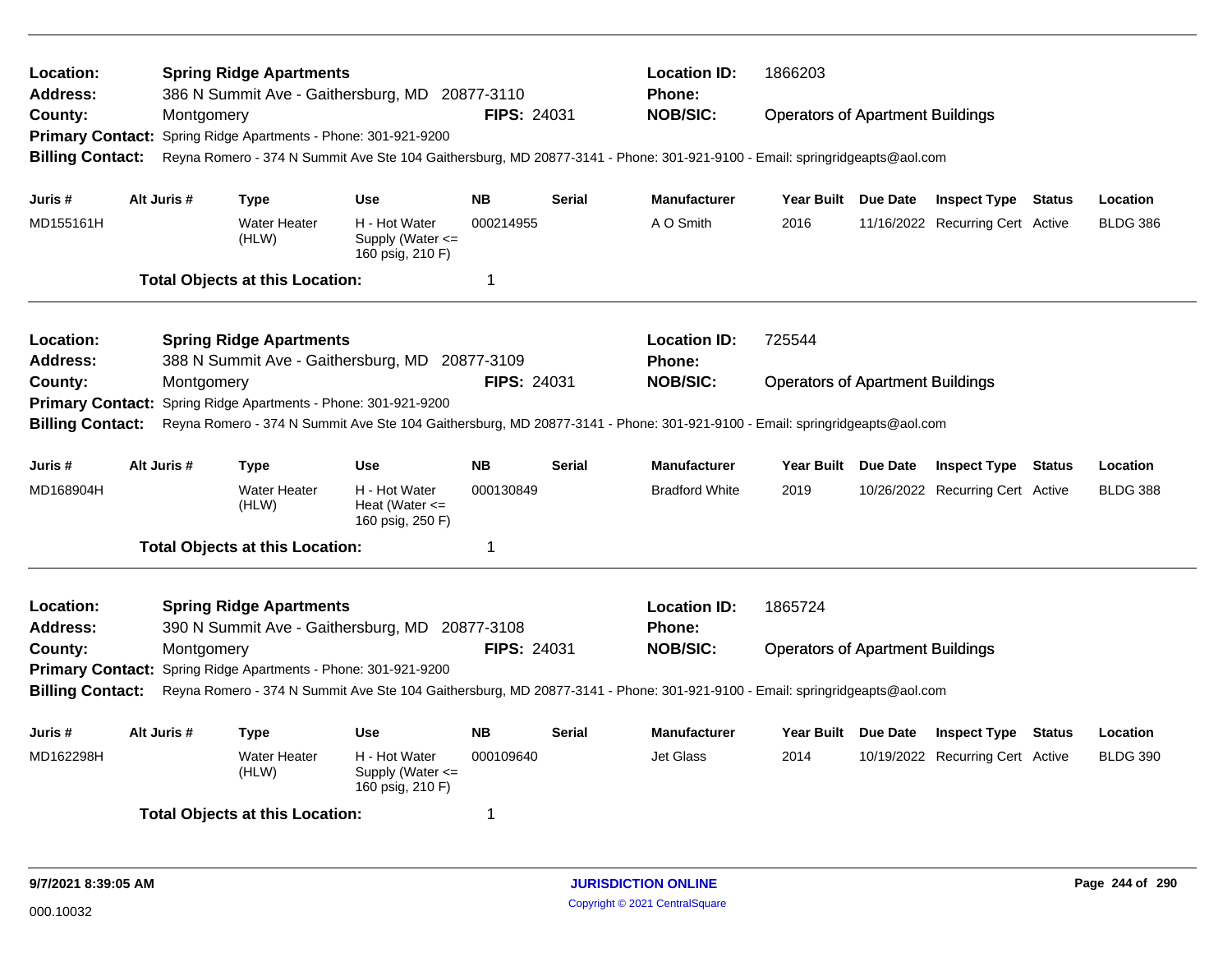| Location:<br>Address:   |             | <b>Spring Ridge Apartments</b>                | 392 N Summit Ave - Gaithersburg, MD 20877-3107            |                         |               | <b>Location ID:</b><br><b>Phone:</b>                                                                                       | 725545                                  |  |                                  |               |                 |  |
|-------------------------|-------------|-----------------------------------------------|-----------------------------------------------------------|-------------------------|---------------|----------------------------------------------------------------------------------------------------------------------------|-----------------------------------------|--|----------------------------------|---------------|-----------------|--|
| County:                 | Montgomery  |                                               |                                                           | <b>FIPS: 24031</b>      |               | <b>NOB/SIC:</b>                                                                                                            | <b>Operators of Apartment Buildings</b> |  |                                  |               |                 |  |
| <b>Primary Contact:</b> |             | Spring Ridge Apartments - Phone: 301-921-9200 |                                                           |                         |               |                                                                                                                            |                                         |  |                                  |               |                 |  |
| <b>Billing Contact:</b> |             |                                               |                                                           |                         |               | Reyna Romero - 374 N Summit Ave Ste 104 Gaithersburg, MD 20877-3141 - Phone: 301-921-9100 - Email: springridgeapts@aol.com |                                         |  |                                  |               |                 |  |
| Juris #                 | Alt Juris # | <b>Type</b>                                   | <b>Use</b>                                                | <b>NB</b>               | <b>Serial</b> | <b>Manufacturer</b>                                                                                                        | Year Built Due Date                     |  | <b>Inspect Type Status</b>       |               | Location        |  |
| MD162533H               |             | <b>Water Heater</b><br>(HLW)                  | H - Hot Water<br>Supply (Water <=<br>160 psig, 210 F)     | 000121868               |               | State                                                                                                                      | 2017                                    |  | 10/19/2022 Recurring Cert Active |               | <b>BLDG 392</b> |  |
|                         |             | <b>Total Objects at this Location:</b>        |                                                           | -1                      |               |                                                                                                                            |                                         |  |                                  |               |                 |  |
| Location:               |             | <b>Spring Ridge Apartments</b>                |                                                           |                         |               | <b>Location ID:</b>                                                                                                        | 2547907                                 |  |                                  |               |                 |  |
| <b>Address:</b>         |             |                                               | 394 N Summit Ave - Gaithersburg, MD 20877-3106            |                         |               | <b>Phone:</b>                                                                                                              | 301-921-9100                            |  |                                  |               |                 |  |
| County:                 | Montgomery  |                                               |                                                           | <b>FIPS: 24031</b>      |               | <b>NOB/SIC:</b>                                                                                                            | <b>Operators of Apartment Buildings</b> |  |                                  |               |                 |  |
| <b>Primary Contact:</b> |             | Spring Ridge Apartments - Phone: 301-921-9200 |                                                           |                         |               |                                                                                                                            |                                         |  |                                  |               |                 |  |
| <b>Billing Contact:</b> |             |                                               |                                                           |                         |               | Reyna Romero - 374 N Summit Ave Ste 104 Gaithersburg, MD 20877-3141 - Phone: 301-921-9100 - Email: springridgeapts@aol.com |                                         |  |                                  |               |                 |  |
| Juris #                 | Alt Juris # | Type                                          | Use                                                       | <b>NB</b>               | Serial        | <b>Manufacturer</b>                                                                                                        | Year Built Due Date                     |  | <b>Inspect Type Status</b>       |               | Location        |  |
| MD155159H               |             | <b>Water Heater</b><br>(HLW)                  | H - Hot Water<br>Supply (Water <=<br>160 psig, 210 F)     | 000117407               |               | <b>Jet Glass</b>                                                                                                           | 2016                                    |  | 11/16/2022 Recurring Cert Active |               | <b>BLDG 394</b> |  |
|                         |             | <b>Total Objects at this Location:</b>        |                                                           | $\overline{\mathbf{1}}$ |               |                                                                                                                            |                                         |  |                                  |               |                 |  |
| Location:               |             | <b>Spring Ridge Apartments</b>                |                                                           |                         |               | <b>Location ID:</b>                                                                                                        | 3211066                                 |  |                                  |               |                 |  |
| <b>Address:</b>         |             |                                               | 396 N Summit Ave - Gaithersburg, MD 20877-3105            |                         |               | <b>Phone:</b>                                                                                                              |                                         |  |                                  |               |                 |  |
| County:                 | Montgomery  |                                               |                                                           | <b>FIPS: 24031</b>      |               | <b>NOB/SIC:</b>                                                                                                            | <b>Operators of Apartment Buildings</b> |  |                                  |               |                 |  |
| <b>Primary Contact:</b> |             | Spring Ridge Apartments - Phone: 301-921-9200 |                                                           |                         |               |                                                                                                                            |                                         |  |                                  |               |                 |  |
| <b>Billing Contact:</b> |             |                                               |                                                           |                         |               | Reyna Romero - 374 N Summit Ave Ste 104 Gaithersburg, MD 20877-3141 - Phone: 301-921-9100 - Email: springridgeapts@aol.com |                                         |  |                                  |               |                 |  |
| Juris #                 | Alt Juris # | Type                                          | Use                                                       | <b>NB</b>               | Serial        | <b>Manufacturer</b>                                                                                                        | Year Built Due Date                     |  | <b>Inspect Type</b>              | <b>Status</b> | Location        |  |
| MD119365H               |             | <b>Water Heater</b><br>(HLW)                  | H - Hot Water<br>Supply (Water $\leq$<br>160 psig, 210 F) | 000075602               |               | <b>State Industries</b>                                                                                                    | 2002                                    |  | 11/16/2022 Recurring Cert Active |               | <b>BLDG 396</b> |  |
|                         |             | <b>Total Objects at this Location:</b>        |                                                           | -1                      |               |                                                                                                                            |                                         |  |                                  |               |                 |  |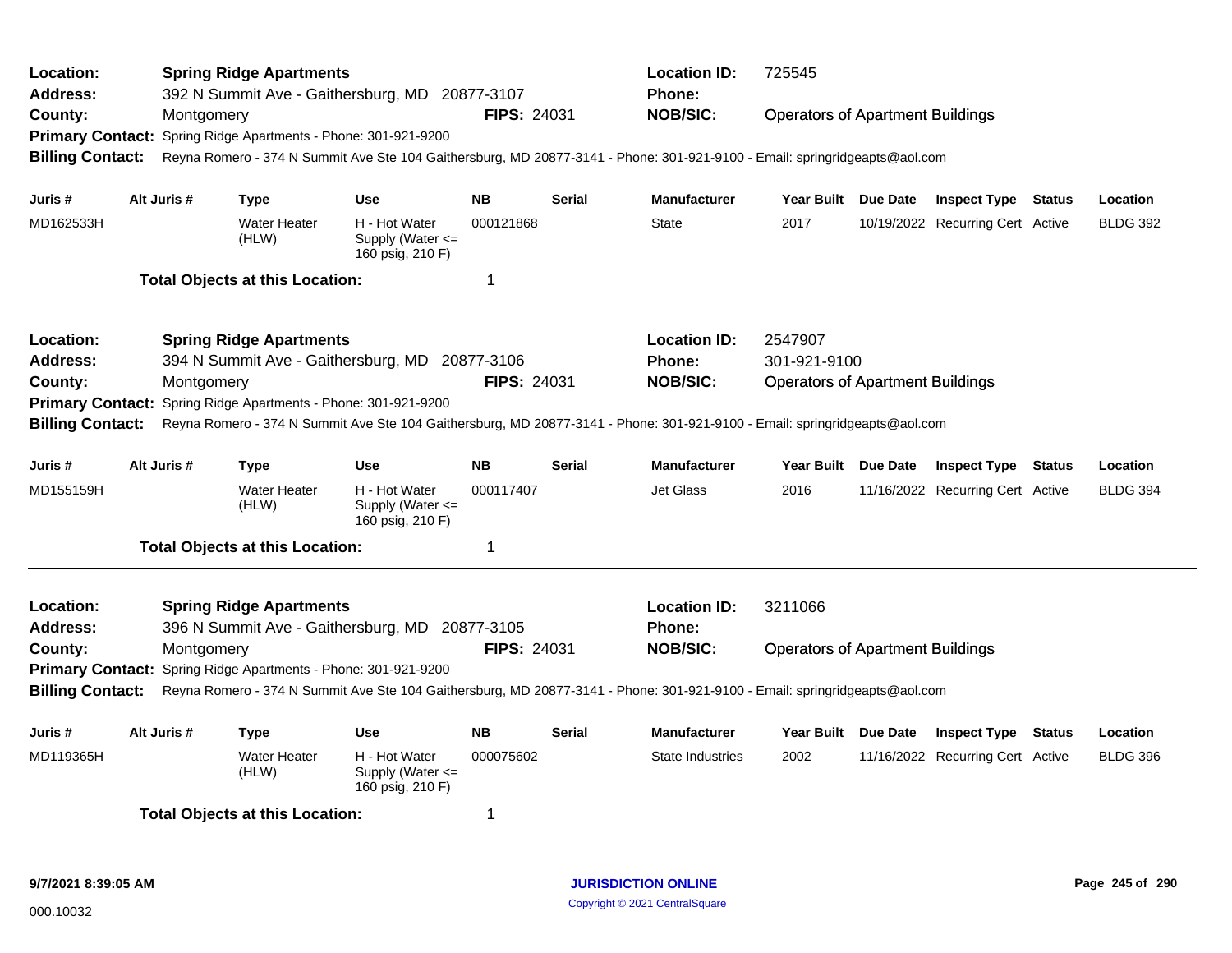| Location:<br><b>Address:</b>                                                                                                                          |  |             | <b>Spring Ridge Apartments</b>                                 | 398 N Summit Ave - Gaithersburg, MD 20877-3104        |                    |               | <b>Location ID:</b><br><b>Phone:</b>                                                                                       | 3211057                                 |                                  |               |                 |
|-------------------------------------------------------------------------------------------------------------------------------------------------------|--|-------------|----------------------------------------------------------------|-------------------------------------------------------|--------------------|---------------|----------------------------------------------------------------------------------------------------------------------------|-----------------------------------------|----------------------------------|---------------|-----------------|
| County:                                                                                                                                               |  | Montgomery  |                                                                |                                                       | <b>FIPS: 24031</b> |               | <b>NOB/SIC:</b>                                                                                                            | <b>Operators of Apartment Buildings</b> |                                  |               |                 |
|                                                                                                                                                       |  |             | Primary Contact: Spring Ridge Apartments - Phone: 301-921-9200 |                                                       |                    |               |                                                                                                                            |                                         |                                  |               |                 |
| <b>Billing Contact:</b>                                                                                                                               |  |             |                                                                |                                                       |                    |               | Reyna Romero - 374 N Summit Ave Ste 104 Gaithersburg, MD 20877-3141 - Phone: 301-921-9100 - Email: springridgeapts@aol.com |                                         |                                  |               |                 |
|                                                                                                                                                       |  |             |                                                                |                                                       |                    |               |                                                                                                                            |                                         |                                  |               |                 |
| Juris #                                                                                                                                               |  | Alt Juris # | Type                                                           | <b>Use</b>                                            | <b>NB</b>          | <b>Serial</b> | <b>Manufacturer</b>                                                                                                        | Year Built Due Date                     | <b>Inspect Type Status</b>       |               | Location        |
| MD155158H                                                                                                                                             |  |             | <b>Water Heater</b><br>(HLW)                                   | H - Hot Water<br>Supply (Water <=<br>160 psig, 210 F) | 000110620          |               | Jet Glass                                                                                                                  | 2014                                    | 11/16/2022 Recurring Cert Active |               | <b>BLDG 398</b> |
|                                                                                                                                                       |  |             | <b>Total Objects at this Location:</b>                         |                                                       | $\mathbf 1$        |               |                                                                                                                            |                                         |                                  |               |                 |
| <b>Location:</b>                                                                                                                                      |  |             | <b>Spring Ridge Apartments</b>                                 |                                                       |                    |               | <b>Location ID:</b>                                                                                                        | 725546                                  |                                  |               |                 |
| <b>Address:</b>                                                                                                                                       |  |             |                                                                | 400 N Summit Ave - Gaithersburg, MD 20877-3227        |                    |               | <b>Phone:</b>                                                                                                              |                                         |                                  |               |                 |
| County:                                                                                                                                               |  | Montgomery  |                                                                |                                                       | <b>FIPS: 24031</b> |               | <b>NOB/SIC:</b>                                                                                                            | <b>Operators of Apartment Buildings</b> |                                  |               |                 |
| <b>Primary Contact:</b>                                                                                                                               |  |             | Spring Ridge Apartments - Phone: 301-921-9200                  |                                                       |                    |               |                                                                                                                            |                                         |                                  |               |                 |
| <b>Billing Contact:</b>                                                                                                                               |  |             |                                                                |                                                       |                    |               | Reyna Romero - 374 N Summit Ave Ste 104 Gaithersburg, MD 20877-3141 - Phone: 301-921-9100 - Email: springridgeapts@aol.com |                                         |                                  |               |                 |
| Juris #                                                                                                                                               |  | Alt Juris # | <b>Type</b>                                                    | <b>Use</b>                                            | <b>NB</b>          | <b>Serial</b> | <b>Manufacturer</b>                                                                                                        | Year Built Due Date                     | <b>Inspect Type Status</b>       |               | Location        |
| MD138506H                                                                                                                                             |  |             | <b>Horizontal Water</b><br>Tube                                | H - Hot Water<br>Supply (Water <=<br>160 psig, 250 F) | 000077967          |               | <b>Bradford</b>                                                                                                            | 2007                                    | 11/16/2022 Recurring Cert Active |               | <b>BLDG 400</b> |
|                                                                                                                                                       |  |             | <b>Total Objects at this Location:</b>                         |                                                       | $\mathbf 1$        |               |                                                                                                                            |                                         |                                  |               |                 |
| <b>Location:</b>                                                                                                                                      |  |             | <b>Spring Ridge Apartments</b>                                 |                                                       |                    |               | <b>Location ID:</b>                                                                                                        | 3211064                                 |                                  |               |                 |
| <b>Address:</b>                                                                                                                                       |  |             |                                                                | 402 N Summit Ave - Gaithersburg, MD 20877-3226        |                    |               | <b>Phone:</b>                                                                                                              |                                         |                                  |               |                 |
| County:                                                                                                                                               |  | Montgomery  |                                                                |                                                       | FIPS: 24031        |               | <b>NOB/SIC:</b>                                                                                                            | <b>Operators of Apartment Buildings</b> |                                  |               |                 |
|                                                                                                                                                       |  |             | Primary Contact: Spring Ridge Apartments - Phone: 301-921-9200 |                                                       |                    |               |                                                                                                                            |                                         |                                  |               |                 |
| <b>Billing Contact:</b><br>Reyna Romero - 374 N Summit Ave Ste 104 Gaithersburg, MD 20877-3141 - Phone: 301-921-9100 - Email: springridgeapts@aol.com |  |             |                                                                |                                                       |                    |               |                                                                                                                            |                                         |                                  |               |                 |
| Juris #                                                                                                                                               |  | Alt Juris # | Type                                                           | Use                                                   | <b>NB</b>          | <b>Serial</b> | <b>Manufacturer</b>                                                                                                        | Year Built Due Date                     | <b>Inspect Type</b>              | <b>Status</b> | Location        |
| MD119364H                                                                                                                                             |  |             | <b>Water Heater</b><br>(HLW)                                   | H - Hot Water<br>Supply (Water <=<br>160 psig, 210 F) | 000076639          |               | <b>State Industries</b>                                                                                                    | 2002                                    | 11/16/2022 Recurring Cert Active |               | <b>BLDG 402</b> |
|                                                                                                                                                       |  |             | <b>Total Objects at this Location:</b>                         |                                                       | -1                 |               |                                                                                                                            |                                         |                                  |               |                 |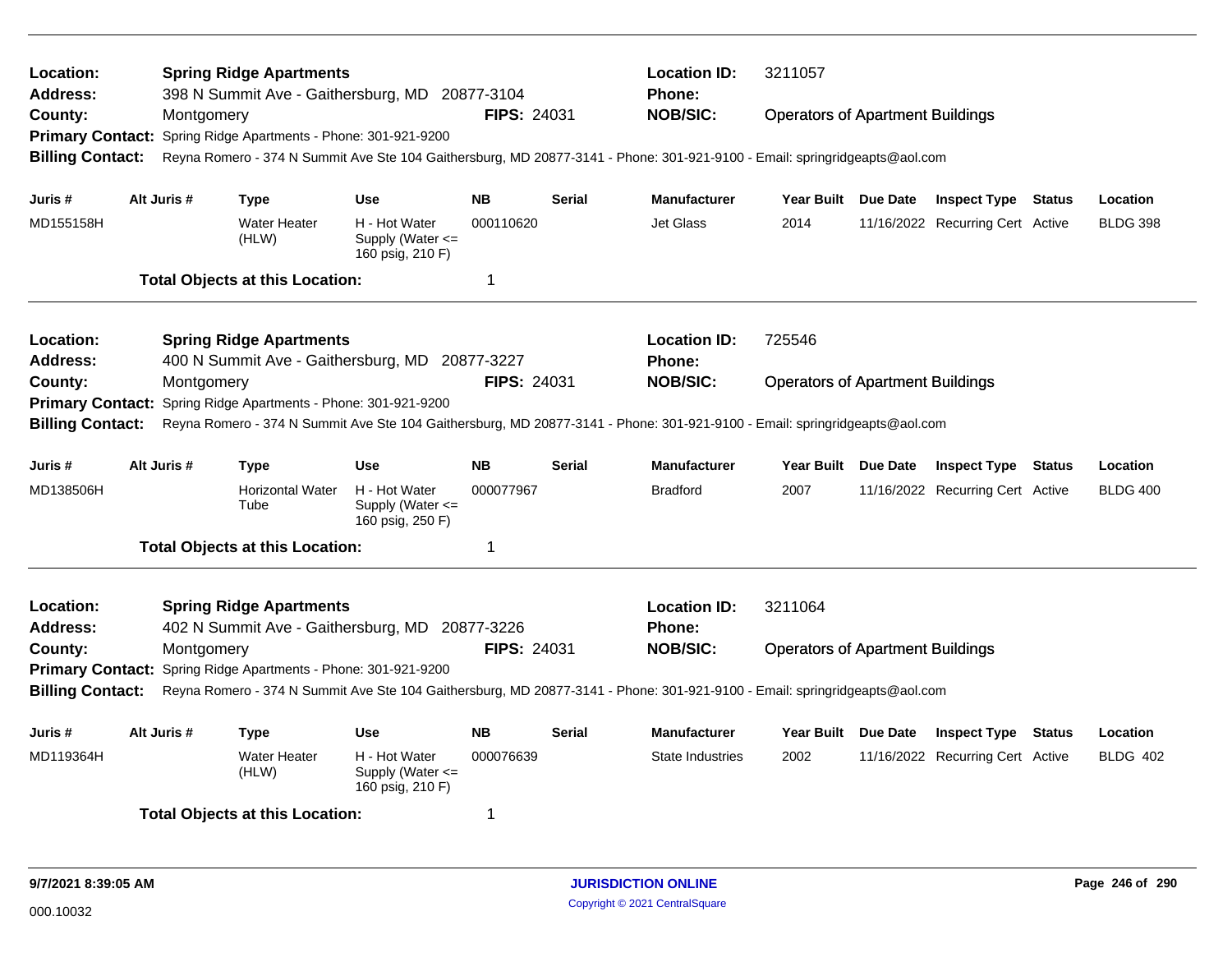| Location:<br>Address:   |                          |             | <b>Spring Ridge Apartments</b>                                 | 404 N Summit Ave - Gaithersburg, MD 20877-3225                                                                             |                    |           | <b>Location ID:</b><br><b>Phone:</b> | 725538                                  |                 |                                  |               |                             |
|-------------------------|--------------------------|-------------|----------------------------------------------------------------|----------------------------------------------------------------------------------------------------------------------------|--------------------|-----------|--------------------------------------|-----------------------------------------|-----------------|----------------------------------|---------------|-----------------------------|
| County:                 |                          | Montgomery  |                                                                |                                                                                                                            | <b>FIPS: 24031</b> |           | <b>NOB/SIC:</b>                      | <b>Operators of Apartment Buildings</b> |                 |                                  |               |                             |
|                         |                          |             | Primary Contact: Spring Ridge Apartments - Phone: 301-921-9200 |                                                                                                                            |                    |           |                                      |                                         |                 |                                  |               |                             |
| <b>Billing Contact:</b> |                          |             |                                                                | Reyna Romero - 374 N Summit Ave Ste 104 Gaithersburg, MD 20877-3141 - Phone: 301-921-9100 - Email: springridgeapts@aol.com |                    |           |                                      |                                         |                 |                                  |               |                             |
| Juris #                 |                          | Alt Juris # | <b>Type</b>                                                    | Use                                                                                                                        | <b>NB</b>          | Serial    | <b>Manufacturer</b>                  | Year Built Due Date                     |                 | <b>Inspect Type Status</b>       |               | Location                    |
| MD162535H               |                          |             | <b>Water Heater</b><br>(HLW)                                   | H - Hot Water<br>Supply (Water <=<br>160 psig, 210 F)                                                                      | 000119995          |           | <b>State Industries</b>              | 2016                                    |                 | 10/19/2022 Recurring Cert Active |               | <b>BLDG 404</b>             |
|                         |                          |             | <b>Total Objects at this Location:</b>                         |                                                                                                                            | -1                 |           |                                      |                                         |                 |                                  |               |                             |
| Location:               |                          |             | <b>Spring Ridge Apartments</b>                                 |                                                                                                                            |                    |           | <b>Location ID:</b>                  | 725539                                  |                 |                                  |               |                             |
| <b>Address:</b>         |                          |             |                                                                | 406 N Summit Ave - Gaithersburg, MD 20877-3224                                                                             |                    |           | <b>Phone:</b>                        |                                         |                 |                                  |               |                             |
| County:                 |                          | Montgomery  |                                                                |                                                                                                                            | <b>FIPS: 24031</b> |           | <b>NOB/SIC:</b>                      | <b>Operators of Apartment Buildings</b> |                 |                                  |               |                             |
| <b>Primary Contact:</b> |                          |             | Spring Ridge Apartments - Phone: 301-921-9200                  |                                                                                                                            |                    |           |                                      |                                         |                 |                                  |               |                             |
| <b>Billing Contact:</b> |                          |             |                                                                | Reyna Romero - 374 N Summit Ave Ste 104 Gaithersburg, MD 20877-3141 - Phone: 301-921-9100 - Email: springridgeapts@aol.com |                    |           |                                      |                                         |                 |                                  |               |                             |
| Juris #                 |                          | Alt Juris # | <b>Type</b>                                                    | <b>Use</b>                                                                                                                 | <b>NB</b>          | Serial    | <b>Manufacturer</b>                  | <b>Year Built</b>                       | <b>Due Date</b> | <b>Inspect Type</b>              | <b>Status</b> | Location                    |
| MD146672H               |                          |             | <b>Water Heater</b><br>(HLW)                                   | H - Hot Water<br>Supply (Water <=<br>160 psig, 210 F)                                                                      | 000091937          |           | <b>Bradford White</b>                | 2010                                    |                 | 11/16/2022 Recurring Cert Active |               | <b>BLDG 406</b>             |
|                         |                          |             | <b>Total Objects at this Location:</b>                         |                                                                                                                            | -1                 |           |                                      |                                         |                 |                                  |               |                             |
| Location:<br>Address:   |                          |             |                                                                | <b>Springvale Terrace Retirement Community</b><br>8505 Springvale Rd - Silver Spring, MD 20910-4344                        |                    |           | <b>Location ID:</b><br>Phone:        | 725586<br>301-588-0190                  |                 |                                  |               |                             |
| County:                 |                          | Montgomery  |                                                                |                                                                                                                            | <b>FIPS: 24031</b> |           | <b>NOB/SIC:</b>                      | Intermediate Care Facilities            |                 |                                  |               |                             |
| <b>Billing Contact:</b> |                          |             |                                                                | Primary Contact: Edgard Calegari - Phone: 301-587-0190 - Email: Ecalegari@seaburyresources.org                             |                    |           |                                      |                                         |                 |                                  |               |                             |
| Juris #                 |                          | Alt Juris # | <b>Type</b>                                                    | Use                                                                                                                        | <b>NB</b>          | Serial    | <b>Manufacturer</b>                  | Year Built Due Date                     |                 | <b>Inspect Type Status</b>       |               | Location                    |
| MD149682H               | $\overline{\phantom{0}}$ |             | Cast Aluminum                                                  | H - Hot Water<br>Heat (Water $\leq$<br>160 psig, 250 F)                                                                    | CA                 | CP6700377 | Weil-McLain                          | 2013                                    |                 | 09/29/2022 External Cert Active  |               | <b>Annex Boiler</b><br>Room |
| MD149689H               | $\overline{1}$           |             | Cast Aluminum                                                  | H - Hot Water<br>Heat (Water $\leq$<br>160 psig, 250 F)                                                                    | CA                 | CP6700381 | Weil-McLain                          | 2013                                    |                 | 09/29/2022 External Cert         | Active        | <b>Annex Boiler</b><br>Room |
| 9/7/2021 8:39:05 AM     |                          |             |                                                                |                                                                                                                            |                    |           | <b>JURISDICTION ONLINE</b>           |                                         |                 |                                  |               | Page 247 of 290             |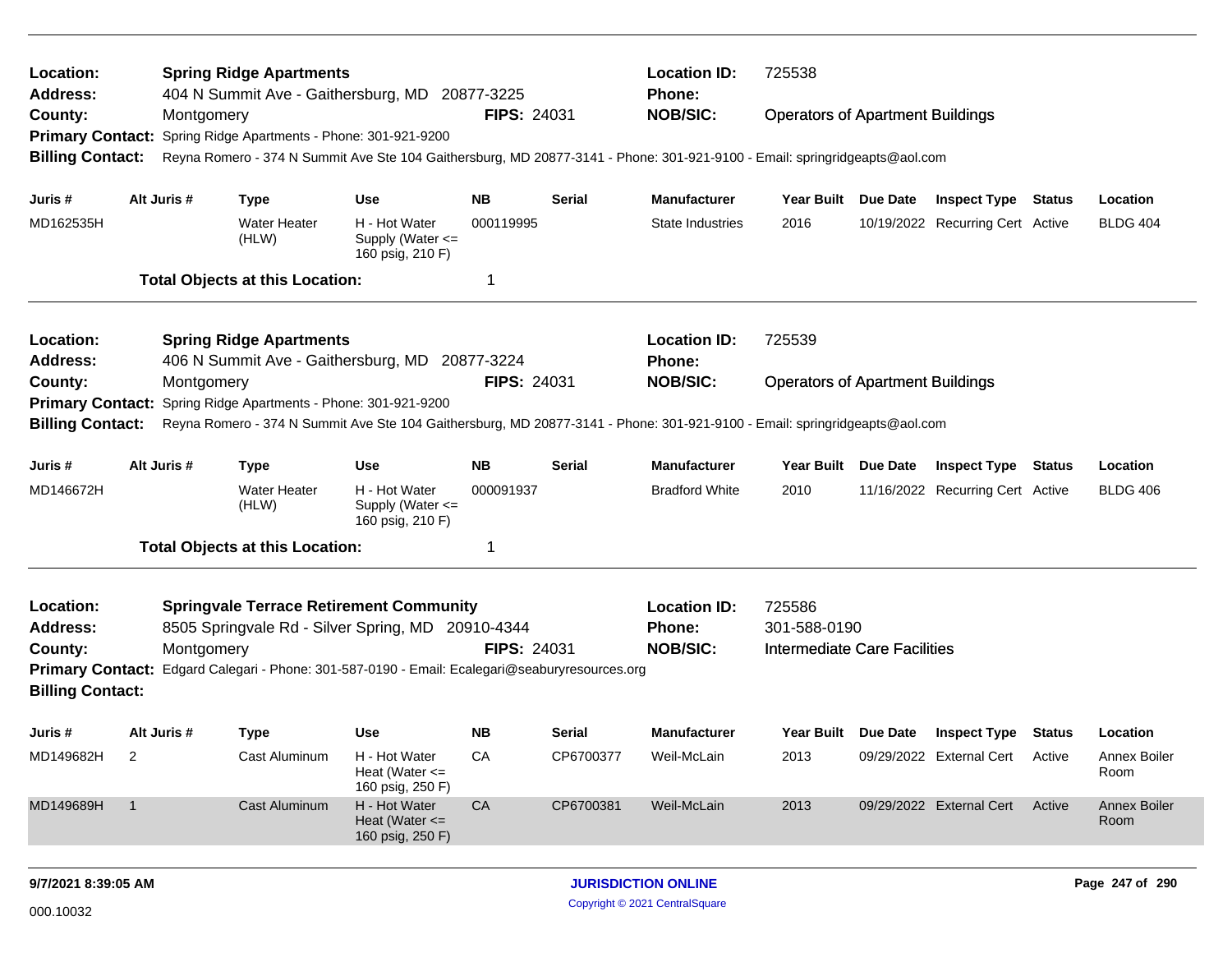| Juris #                            | Alt Juris #    | <b>Type</b>                                                                                                                                    | Use                                                     | <b>NB</b>          | <b>Serial</b> | <b>Manufacturer</b>                  | Year Built                              | <b>Due Date</b> | <b>Inspect Type</b>                                | <b>Status</b> | Location                   |
|------------------------------------|----------------|------------------------------------------------------------------------------------------------------------------------------------------------|---------------------------------------------------------|--------------------|---------------|--------------------------------------|-----------------------------------------|-----------------|----------------------------------------------------|---------------|----------------------------|
| MD149691H                          | -1             | Cast Iron                                                                                                                                      | H - Hot Water<br>Heat (Water $\leq$<br>160 psig, 250 F) | CI.                | 988           | Weil-McLain                          | 2014                                    |                 | 09/29/2022 External Cert                           | Active        | Main Boiler<br>Room        |
| MD149692H                          | $\overline{2}$ | Cast Iron                                                                                                                                      | H - Hot Water<br>Heat (Water $\leq$<br>160 psig, 250 F) | CI                 | 988           | Weil-McLain                          | 2014                                    |                 | 09/29/2022 External Cert                           | Active        | <b>Main Boiler</b><br>Room |
| MD149693H                          |                | <b>Water Heater</b><br>(HLW)                                                                                                                   | H - Hot Water<br>Supply (Water <=<br>160 psig, 210 F)   | 000184759          |               | A O Smith                            | 2013                                    |                 | 09/29/2022 External Cert                           | Active        | Annex Boiler<br>Room       |
| MD149694H                          |                | Water Heater<br>(HLW)                                                                                                                          | H - Hot Water<br>Supply (Water <=<br>160 psig, 210 F)   | 000189944          |               | A O Smith                            | 2014                                    |                 | 09/29/2022 External Cert                           | Active        | <b>Main Boiler</b><br>Room |
| MD149695H                          |                | Water Heater<br>(HLW)                                                                                                                          | H - Hot Water<br>Supply (Water <=<br>160 psig, 210 F)   | 000189810          |               | A O Smith                            | 2014                                    |                 | 09/29/2022 Recurring Cert Active                   |               | Main Boiler<br>Room        |
|                                    |                | <b>Total Objects at this Location:</b>                                                                                                         |                                                         | 7                  |               |                                      |                                         |                 |                                                    |               |                            |
| Location:<br><b>Address:</b>       |                | <b>Stratford Terrace Apartments</b><br>9061 Manchester Rd - Silver Spring, MD                                                                  |                                                         | 20901-4132         |               | <b>Location ID:</b><br><b>Phone:</b> | 725832                                  |                 |                                                    |               |                            |
| County:<br><b>Billing Contact:</b> | Montgomery     | Primary Contact: Robelio Salbedor - Phone: 202-423-7910<br>Mike Hugill - 5950 Ager Rd Hyattsville, MD 20782-2663 - Phone: 3019495000           |                                                         | <b>FIPS: 24031</b> |               | <b>NOB/SIC:</b>                      | <b>Operators of Apartment Buildings</b> |                 |                                                    |               |                            |
| Juris #                            | Alt Juris #    | <b>Type</b>                                                                                                                                    | Use                                                     | <b>NB</b>          | Serial        | <b>Manufacturer</b>                  | <b>Year Built</b>                       | <b>Due Date</b> | <b>Inspect Type</b>                                | Status        | Location                   |
| MD154364H                          |                | Vertical Fire Tube H - Hot Water                                                                                                               | Supply (Water <=<br>160 psig, 210 F)                    | 000062110          |               | <b>PMU</b>                           | 2012                                    |                 | 12/03/2021 Recurring Cert Active                   |               | <b>BLRM</b>                |
|                                    |                | <b>Total Objects at this Location:</b>                                                                                                         |                                                         | 1                  |               |                                      |                                         |                 |                                                    |               |                            |
| Location:<br><b>Address:</b>       |                | <b>Striner Building</b><br>9439 Georgia Ave - Silver Spring, MD 20910-1435                                                                     |                                                         |                    |               | <b>Location ID:</b><br><b>Phone:</b> | 725895                                  |                 |                                                    |               |                            |
| County:                            | Montgomery     |                                                                                                                                                |                                                         | <b>FIPS: 24031</b> |               | <b>NOB/SIC:</b>                      |                                         |                 | <b>Operators of Nonresidential Buildings</b>       |               |                            |
|                                    |                | Primary Contact: Sid Menkis Menkis Real Estate - Phone: 3019464050 - Email: info@menkis.net                                                    |                                                         |                    |               |                                      |                                         |                 |                                                    |               |                            |
|                                    |                | Billing Contact: Sid Menkis Menkis Real Estate - 15823 Crabbs Branch Way Rockville, MD 20855-6617 - Phone: 3019464050 - Email: info@menkis.net |                                                         |                    |               |                                      |                                         |                 |                                                    |               |                            |
| Juris #                            | Alt Juris #    | <b>Type</b>                                                                                                                                    | <b>Use</b>                                              | <b>NB</b>          | <b>Serial</b> | Manufacturer                         | Year Built                              | Due Date        | <b>Inspect Type</b>                                | <b>Status</b> | Location                   |
| MD048310H                          |                | Water Tube<br>Coiled (NOT<br>Flueless Hi<br>Efficiency)                                                                                        | H - Hot Water<br>Heat (Water $\leq$<br>160 psig, 250 F) | 000091661          |               | A O Smith                            | 1979                                    |                 | 07/08/2023 External Cert,<br><b>Recurring Cert</b> | Active        | <b>Basement</b>            |
| 9/7/2021 8:39:05 AM                |                |                                                                                                                                                |                                                         |                    |               | <b>JURISDICTION ONLINE</b>           |                                         |                 |                                                    |               | Page 248 of 290            |
| 000.10032                          |                |                                                                                                                                                |                                                         |                    |               | Copyright © 2021 CentralSquare       |                                         |                 |                                                    |               |                            |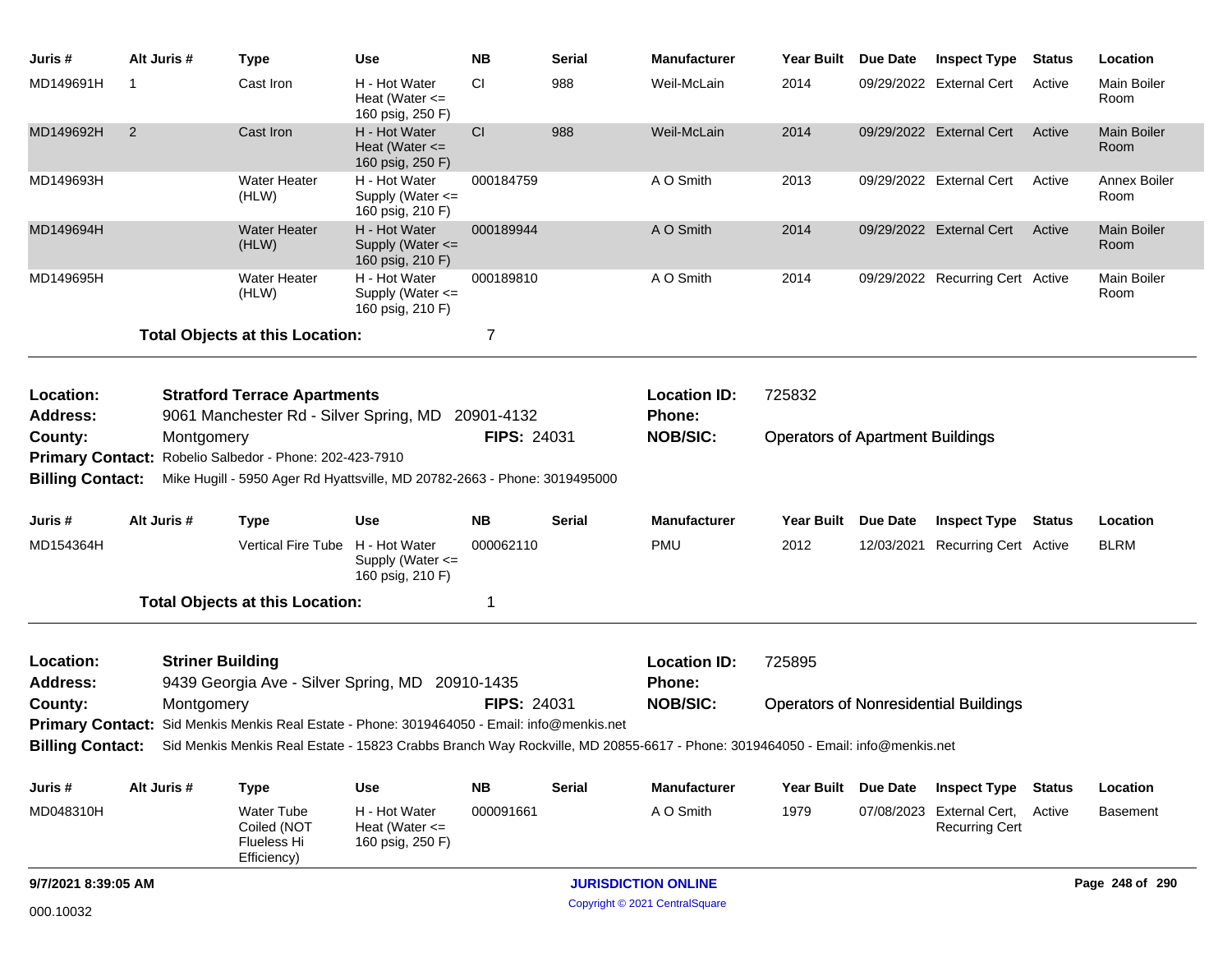| Location:<br><b>Suburban Towers</b><br><b>Address:</b><br>8600 16th St - Silver Spring, MD<br>20910-2259<br>County:<br>Montgomery<br><b>Primary Contact: Suburban Towers</b><br><b>Billing Contact:</b><br>Rick Miller - 4800 Montgomery Ln FI 10 Bethesda, MD 20814-3472 - Email: rmiller@dreyfuss.net |             |           |                                                         | <b>Location ID:</b><br><b>Phone:</b><br><b>FIPS: 24031</b><br><b>NOB/SIC:</b> |               |                     | 725934<br><b>Operators of Apartment Buildings</b> |            |                                  |        |             |  |
|---------------------------------------------------------------------------------------------------------------------------------------------------------------------------------------------------------------------------------------------------------------------------------------------------------|-------------|-----------|---------------------------------------------------------|-------------------------------------------------------------------------------|---------------|---------------------|---------------------------------------------------|------------|----------------------------------|--------|-------------|--|
| Juris #                                                                                                                                                                                                                                                                                                 | Alt Juris # | Type      | <b>Use</b>                                              | <b>NB</b>                                                                     | <b>Serial</b> | <b>Manufacturer</b> | <b>Year Built</b>                                 | Due Date   | <b>Inspect Type</b>              | Status | Location    |  |
| MD120723H                                                                                                                                                                                                                                                                                               | 01          | Cast Iron | H - Hot Water<br>Heat (Water $\leq$<br>160 psig, 250 F) | <b>CI</b>                                                                     | 2003-30       | HB Smith            | 2003                                              |            | 04/19/2022 Recurring Cert Active |        | <b>BLRM</b> |  |
| MD120724H                                                                                                                                                                                                                                                                                               | 02          | Cast Iron | H - Hot Water<br>Heat (Water $\leq$<br>160 psig, 250 F) | <b>CI</b>                                                                     | 2003-28       | HB Smith            | 2003                                              | 04/19/2022 | <b>Recurring Cert Active</b>     |        | <b>BLRM</b> |  |
| MD120725H                                                                                                                                                                                                                                                                                               | 03          | Cast Iron | H - Hot Water<br>Heat (Water $\leq$<br>160 psig, 250 F) | <b>CI</b>                                                                     | 2003-29       | H B Smith           | 2003                                              |            | 04/19/2022 Recurring Cert Active |        | boiler room |  |
| <b>Total Objects at this Location:</b>                                                                                                                                                                                                                                                                  |             |           |                                                         | 3                                                                             |               |                     |                                                   |            |                                  |        |             |  |
|                                                                                                                                                                                                                                                                                                         |             |           |                                                         |                                                                               |               |                     |                                                   |            |                                  |        |             |  |

| <b>Location:</b>        | Subway (NuCo2) # 480929                                                                        |                    | <b>Location ID:</b> | 3634784 |
|-------------------------|------------------------------------------------------------------------------------------------|--------------------|---------------------|---------|
| Address:                | 18010 Mateny Rd - Germantown, MD 20874-2112                                                    |                    | <b>Phone:</b>       |         |
| County:                 | Montgomery                                                                                     | <b>FIPS: 24031</b> | <b>NOB/SIC:</b>     |         |
|                         | Primary Contact: NuCO2-Regulatory (MD BPV) - Phone: 800-472-2855 - Email: regulatory@nuco2.com |                    |                     |         |
| <b>Billing Contact:</b> | - 2800 SE Market Pl Stuart, FL 34997-4965 - Phone: 800-472-2855 - Email: regulatory@nuco2.com  |                    |                     |         |

| Juris #   | Alt Juris # | Type                                                    | Use                        | <b>NB</b> | Serial     | <b>Manufacturer</b> | Year Built | <b>Due Date</b> | <b>Inspect Type</b>              | Status | Location       |
|-----------|-------------|---------------------------------------------------------|----------------------------|-----------|------------|---------------------|------------|-----------------|----------------------------------|--------|----------------|
| MD160909V | A845934     | <b>Vertical Unfired</b><br>Pressure Vessel<br>w/comment | V - Storage<br>(Cryogenic) | 000034459 | 444-049-N8 | Taylor-Wharton      | 1997       |                 | 04/07/2022 Recurring Cert Active |        | <b>KITCHEN</b> |
|           |             | <b>Total Objects at this Location:</b>                  |                            |           |            |                     |            |                 |                                  |        |                |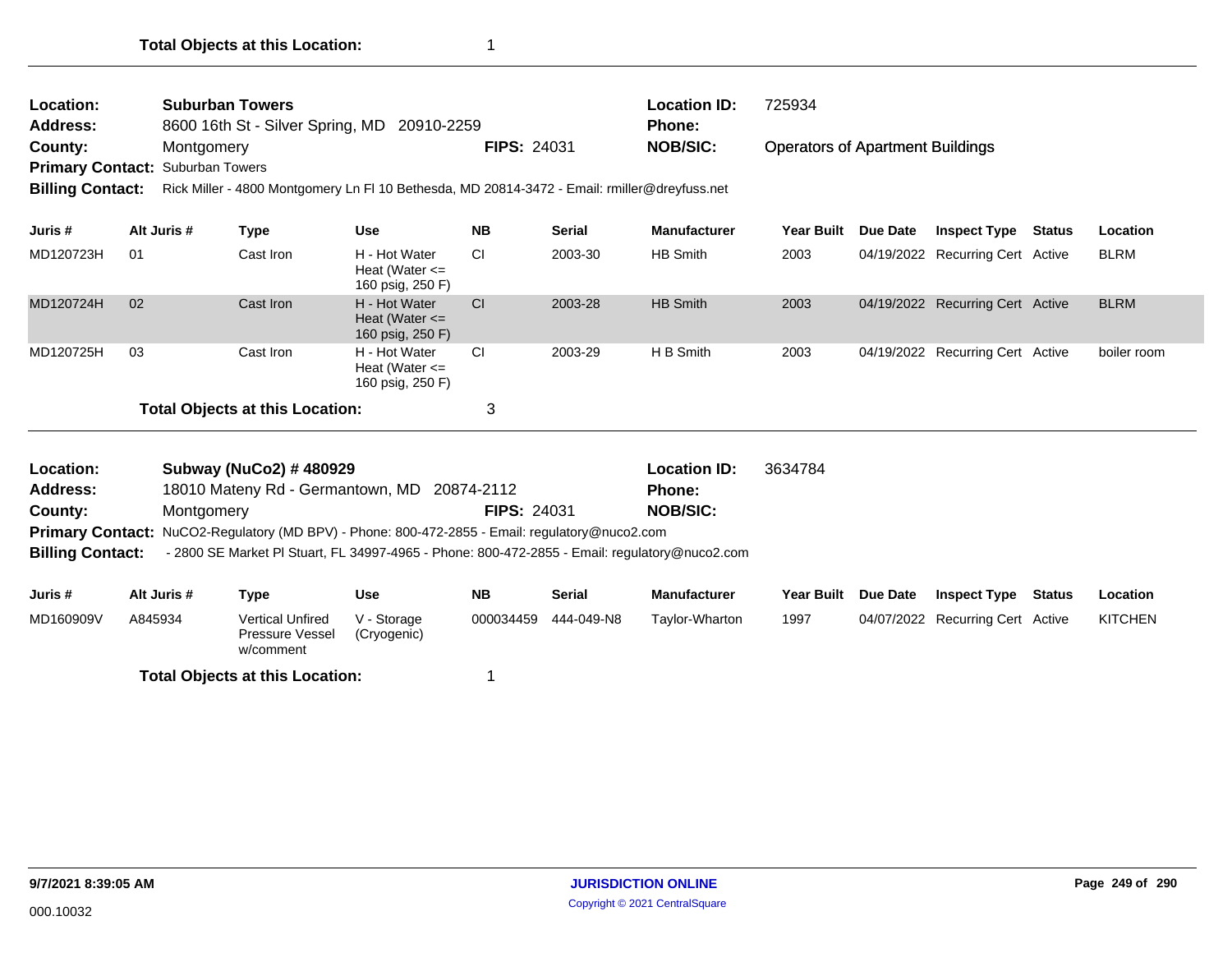| Location:<br><b>Summit Crest Apartments</b><br>24 N Summit Dr - Gaithersburg, MD 20877-3040<br>Address:<br>County:<br>Montgomery<br>Primary Contact: Manager on Duty - Phone: 301-948-0774<br><b>Billing Contact:</b><br>Manager on Duty - 38 N Summit Dr Gaithersburg, MD 20877-3009 - Phone: 301-948-0774 |  |                    |                                                                              | <b>Location ID:</b><br>Phone:<br><b>NOB/SIC:</b><br><b>FIPS: 24031</b> |                               |                         | 3660154<br>301-948-0774<br><b>Operators of Apartment Buildings</b> |                   |                 |                                  |               |             |
|-------------------------------------------------------------------------------------------------------------------------------------------------------------------------------------------------------------------------------------------------------------------------------------------------------------|--|--------------------|------------------------------------------------------------------------------|------------------------------------------------------------------------|-------------------------------|-------------------------|--------------------------------------------------------------------|-------------------|-----------------|----------------------------------|---------------|-------------|
| Juris #                                                                                                                                                                                                                                                                                                     |  | Alt Juris #        | <b>Type</b>                                                                  | <b>Use</b>                                                             | <b>NB</b>                     | <b>Serial</b>           | <b>Manufacturer</b>                                                | <b>Year Built</b> | Due Date        | <b>Inspect Type</b>              | <b>Status</b> | Location    |
| MD154641H                                                                                                                                                                                                                                                                                                   |  |                    | <b>Horizontal Water</b><br>Tube                                              | H - Hot Water<br>Supply (Water $\leq$<br>160 psig, 250 F)              | 000269230                     |                         | Laars                                                              | 2015              |                 | 10/27/2022 Recurring Cert Active |               | Laundry     |
|                                                                                                                                                                                                                                                                                                             |  |                    | <b>Total Objects at this Location:</b>                                       |                                                                        | 1                             |                         |                                                                    |                   |                 |                                  |               |             |
| Location:<br><b>Address:</b>                                                                                                                                                                                                                                                                                |  | <b>Summit Hall</b> | 15A Water St - Gaithersburg, MD                                              | 20877-1938                                                             | <b>Location ID:</b><br>Phone: |                         |                                                                    | 725989            |                 |                                  |               |             |
| County:<br>Montgomery<br>Primary Contact: David Reyes - Phone: 301 674 0395                                                                                                                                                                                                                                 |  |                    |                                                                              |                                                                        | <b>FIPS: 24031</b>            |                         | <b>NOB/SIC:</b><br><b>Operators of Apartment Buildings</b>         |                   |                 |                                  |               |             |
| <b>Billing Contact:</b>                                                                                                                                                                                                                                                                                     |  |                    | David Reyes - 15A Water St Gaithersburg, MD 20877-1938 - Phone: 301 674 0395 |                                                                        |                               |                         |                                                                    |                   |                 |                                  |               |             |
| Juris #                                                                                                                                                                                                                                                                                                     |  | Alt Juris #        | <b>Type</b>                                                                  | <b>Use</b>                                                             | <b>NB</b>                     | <b>Serial</b>           | <b>Manufacturer</b>                                                | Year Built        | <b>Due Date</b> | <b>Inspect Type</b>              | Status        | Location    |
| MD161622H                                                                                                                                                                                                                                                                                                   |  |                    | Cast Aluminum                                                                | H - Hot Water<br>Heat (Water $\leq$<br>160 psig, 250 F)                | 000078162                     | 106726002AT2<br>9090019 | Navien American                                                    | 2017              |                 | 04/05/2022 Recurring Cert Active |               | Birm Bidg A |
| MD161623H                                                                                                                                                                                                                                                                                                   |  |                    | <b>Cast Aluminum</b>                                                         | H - Hot Water<br>Heat (Water $\leq$<br>160 psig, 250 F)                | 000077549                     | 3090171                 | 106726002AT2 Navien American                                       | 2017              |                 | 04/05/2022 Recurring Cert Active |               | Blrm Bldg A |
| MD161624H                                                                                                                                                                                                                                                                                                   |  |                    | <b>Cast Aluminum</b>                                                         | H - Hot Water<br>Heat (Water $\leq$<br>160 psig, 250 F)                | 000078156                     | 090013                  | 06726002AT29 Navien American                                       | 2017              |                 | 04/05/2022 Recurring Cert Active |               | Blrm Bldg A |
|                                                                                                                                                                                                                                                                                                             |  |                    | <b>Total Objects at this Location:</b>                                       |                                                                        | 3                             |                         |                                                                    |                   |                 |                                  |               |             |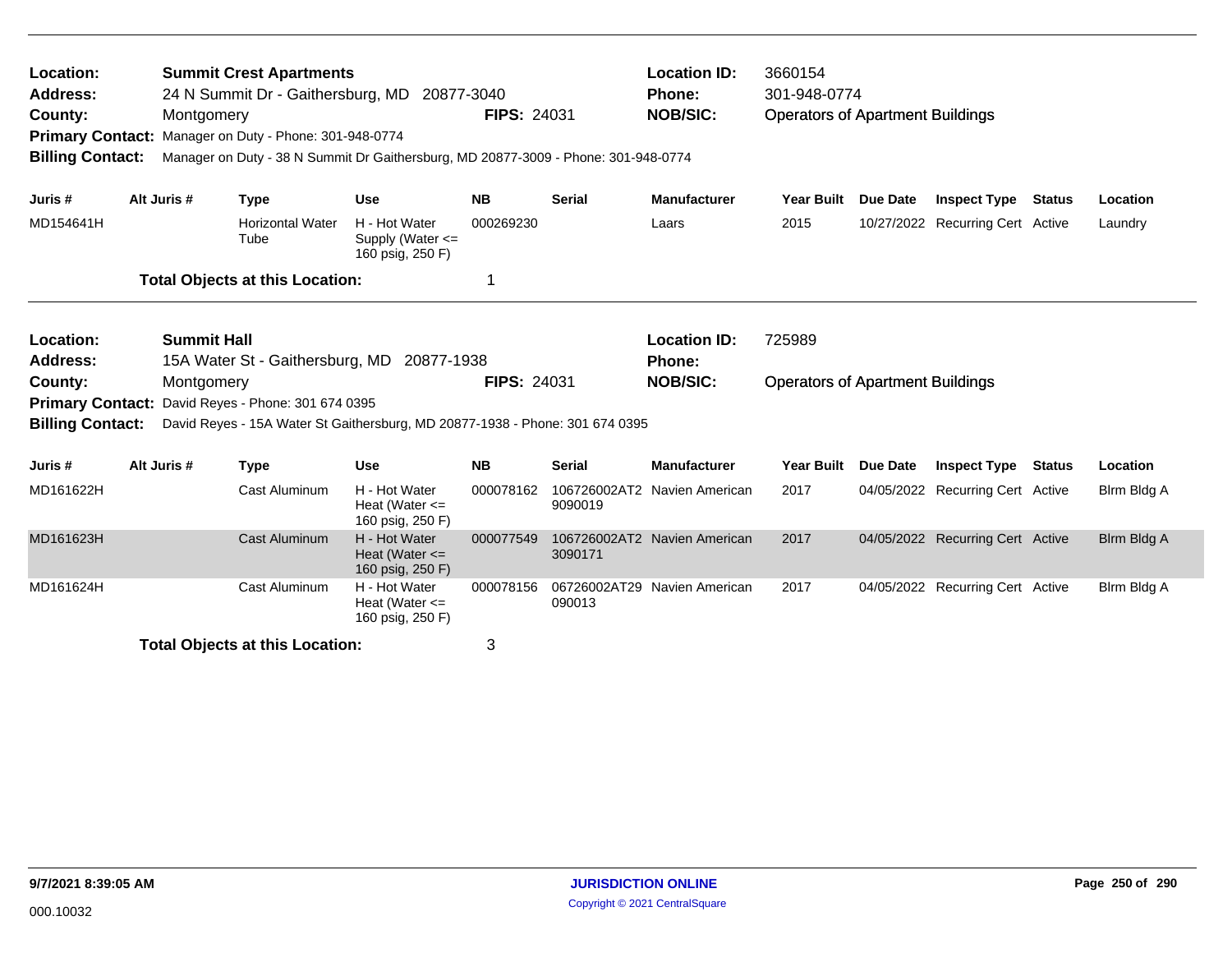| Location:               | <b>Summit Hall</b>                                                           |                    | <b>Location ID:</b> | 3094451                                 |
|-------------------------|------------------------------------------------------------------------------|--------------------|---------------------|-----------------------------------------|
| <b>Address:</b>         | 15B Water St - Gaithersburg, MD 20877-1939                                   |                    | Phone:              |                                         |
| County:                 | Montgomery                                                                   | <b>FIPS: 24031</b> | <b>NOB/SIC:</b>     | <b>Operators of Apartment Buildings</b> |
|                         | <b>Primary Contact: David Reyes - Phone: 301 674 0395</b>                    |                    |                     |                                         |
| <b>Billing Contact:</b> | David Reyes - 15B Water St Gaithersburg, MD 20877-1939 - Phone: 301 674 0395 |                    |                     |                                         |

| Juris #   | Alt Juris # | Type                                   | <b>Use</b>                                              | <b>NB</b> | <b>Serial</b> | <b>Manufacturer</b>          | <b>Year Built</b> | Due Date | <b>Inspect Type</b>              | Status | <b>Location</b> |
|-----------|-------------|----------------------------------------|---------------------------------------------------------|-----------|---------------|------------------------------|-------------------|----------|----------------------------------|--------|-----------------|
| MD161625H |             | Cast Aluminum                          | H - Hot Water<br>Heat (Water $\leq$<br>160 psig, 250 F) | 000078152 | 9090009       | 106726002AT2 Navien American | 2017              |          | 04/05/2022 Recurring Cert Active |        | Birm Bidg B     |
| MD161626H |             | Cast Aluminum                          | H - Hot Water<br>Heat (Water $\leq$<br>160 psig, 250 F) | 000078155 | 9070012       | 106726002AT2 Navien American | 2017              |          | 04/05/2022 Recurring Cert Active |        | Birm Bidg B     |
| MD161627H |             | Cast Aluminum                          | H - Hot Water<br>Heat (Water $\leq$<br>160 psig, 250 F) | 000078157 | 9090014       | 106726002AT2 Navien American | 2017              |          | 04/05/2022 Recurring Cert Active |        | Birm Bidg B     |
|           |             | <b>Total Objects at this Location:</b> |                                                         |           |               |                              |                   |          |                                  |        |                 |

| <b>Location:</b> | <b>Sunbelt Rentals - 156</b>                                                                                               |                    | <b>Location ID:</b> | 2910450                                     |
|------------------|----------------------------------------------------------------------------------------------------------------------------|--------------------|---------------------|---------------------------------------------|
| <b>Address:</b>  | 18900 Earhart Ct - Montgomry Vlg, MD 20879-5509                                                                            |                    | <b>Phone:</b>       | 301-948-8808                                |
| County:          | <b>Montgomery</b>                                                                                                          | <b>FIPS: 24031</b> | <b>NOB/SIC:</b>     | <b>Construction Machinery and Equipment</b> |
|                  | <b>Primary Contact:</b> Kim Cook - Phone: 803-578-5921 - Email: kcook@sunbeltrentals.com                                   |                    |                     |                                             |
|                  | Billing Contact: Kim Cook - PO Box 410928 Charlotte, NC 28241-0928 - Phone: 803-578-5921 - Email: kcook@sunbeltrentals.com |                    |                     |                                             |
|                  |                                                                                                                            |                    |                     |                                             |
|                  |                                                                                                                            |                    |                     |                                             |

| Juris #   | Alt Juris # | Type                                             | Use                            | <b>NB</b> | <b>Serial</b> | <b>Manufacturer</b> | Year Built Due Date | Inspect Type                     | Status | Location |
|-----------|-------------|--------------------------------------------------|--------------------------------|-----------|---------------|---------------------|---------------------|----------------------------------|--------|----------|
| MD143733V |             | Vertical Unfired<br>Pressure Vessel<br>w/comment | V - Storage (NOT<br>Cryogenic) | 000377752 |               | Melben              | 1992                | 03/12/2023 Recurring Cert Active |        | shop     |
|           |             | <b>Total Objects at this Location:</b>           |                                |           |               |                     |                     |                                  |        |          |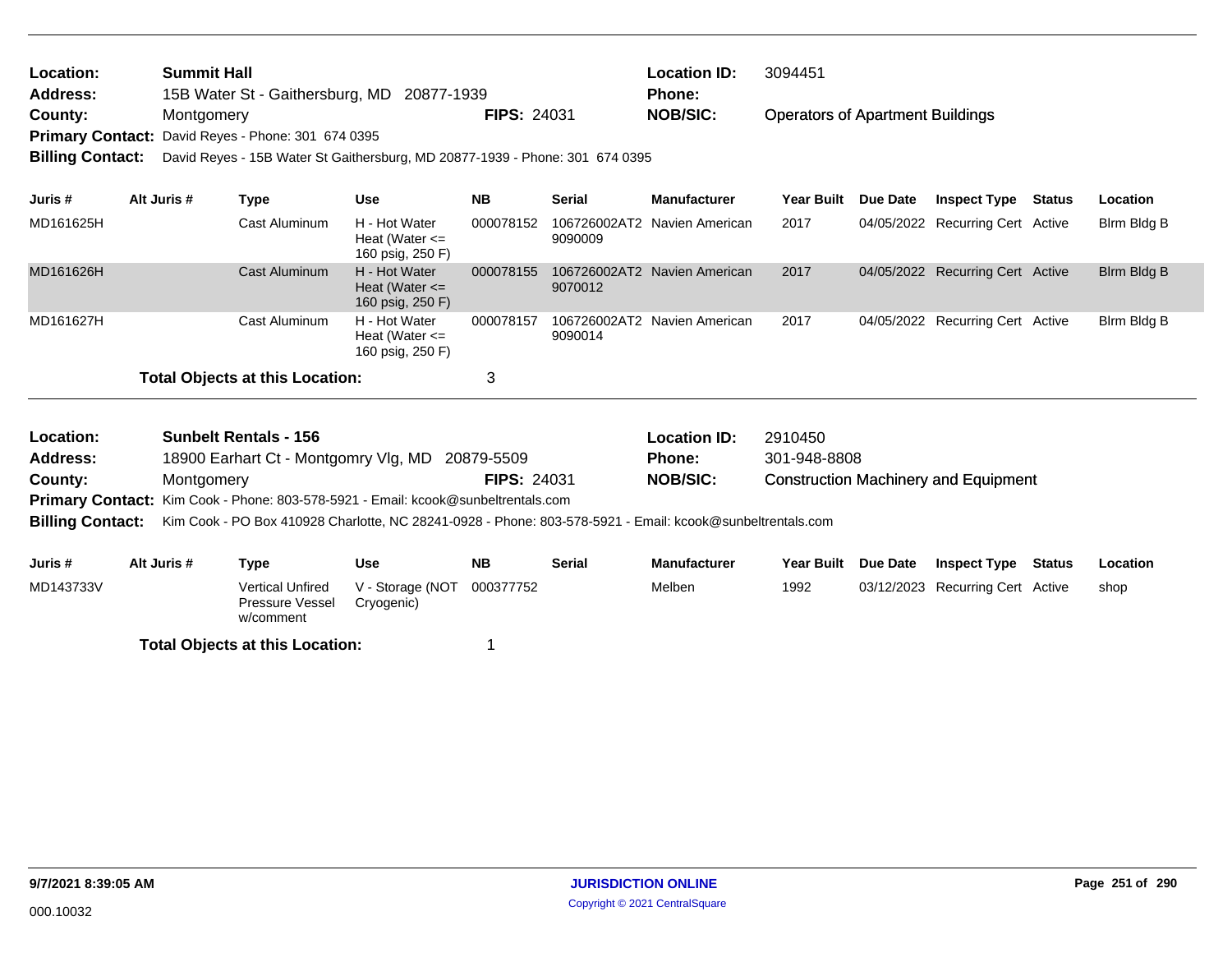| Location:<br><b>Address:</b>                                                                                                                                       |                                    | <b>Total Objects at this Location:</b><br>Sunoco - 0394-4857<br>4100 Aspen Hill Rd - Rockville, MD 20853-2802 |                                | 1                  |               | <b>Location ID:</b><br>Phone:                                                                                                                                                       | 4049131             |                                  |        |                       |
|--------------------------------------------------------------------------------------------------------------------------------------------------------------------|------------------------------------|---------------------------------------------------------------------------------------------------------------|--------------------------------|--------------------|---------------|-------------------------------------------------------------------------------------------------------------------------------------------------------------------------------------|---------------------|----------------------------------|--------|-----------------------|
| County:<br>Primary Contact: Sunoco - 0394-4857<br><b>Billing Contact:</b>                                                                                          | Montgomery                         |                                                                                                               |                                | <b>FIPS: 24031</b> |               | <b>NOB/SIC:</b><br>Kathleen McCaney - 1815 Gallagher Rd Plymouth Meeting, PA 19462-2840 - Phone: 610-276-5988 - Email: kathleen.mccaney@sunoco.com                                  |                     |                                  |        |                       |
| Juris #                                                                                                                                                            | Alt Juris #                        | <b>Type</b>                                                                                                   | <b>Use</b>                     | <b>NB</b>          | <b>Serial</b> | <b>Manufacturer</b>                                                                                                                                                                 | Year Built Due Date | <b>Inspect Type Status</b>       |        | Location              |
| MD167754V                                                                                                                                                          |                                    | <b>Vertical Unfired</b><br>Pressure Vessel<br>w/comment                                                       | V - Storage (NOT<br>Cryogenic) | 000656334          |               | Steel Fab                                                                                                                                                                           | 2011                | 11/30/2022 Recurring Cert Active |        | <b>Outside Closet</b> |
| MD167755V                                                                                                                                                          |                                    | <b>Vertical Unfired</b><br><b>Pressure Vessel</b><br>w/comment                                                | V - Storage (NOT<br>Cryogenic) | 001164736          |               | Manchester                                                                                                                                                                          | 2001                | 11/30/2022 Recurring Cert Active |        | Car Wash              |
|                                                                                                                                                                    |                                    | <b>Total Objects at this Location:</b>                                                                        |                                | $\overline{2}$     |               |                                                                                                                                                                                     |                     |                                  |        |                       |
| Location:<br><b>Address:</b><br>County:<br>Primary Contact: Kathleen McCaney - Phone: 610-276-5988 - Email: kathleen.mccaney@sunoco.com<br><b>Billing Contact:</b> | <b>Sunoco - 4753</b><br>Montgomery | 14031 Georgia Ave - Silver Spring, MD 20906-2929                                                              |                                | <b>FIPS: 24031</b> |               | <b>Location ID:</b><br>Phone:<br><b>NOB/SIC:</b><br>Kathleen McCaney - 1815 Gallagher Rd Plymouth Meeting, PA 19462-2840 - Phone: 610-276-5988 - Email: kathleen.mccaney@sunoco.com | 4044836             |                                  |        |                       |
| Juris #                                                                                                                                                            | Alt Juris #                        | Type                                                                                                          | <b>Use</b>                     | <b>NB</b>          | <b>Serial</b> | <b>Manufacturer</b>                                                                                                                                                                 | Year Built Due Date | <b>Inspect Type</b>              | Status | Location              |
| MD169335V                                                                                                                                                          |                                    | Horizontal Unfired V - Storage (NOT                                                                           | Cryogenic)                     | 000030211          |               | <b>Brunner</b>                                                                                                                                                                      | 1987                | 10/13/2022 Recurring Cert Active |        | Store Room            |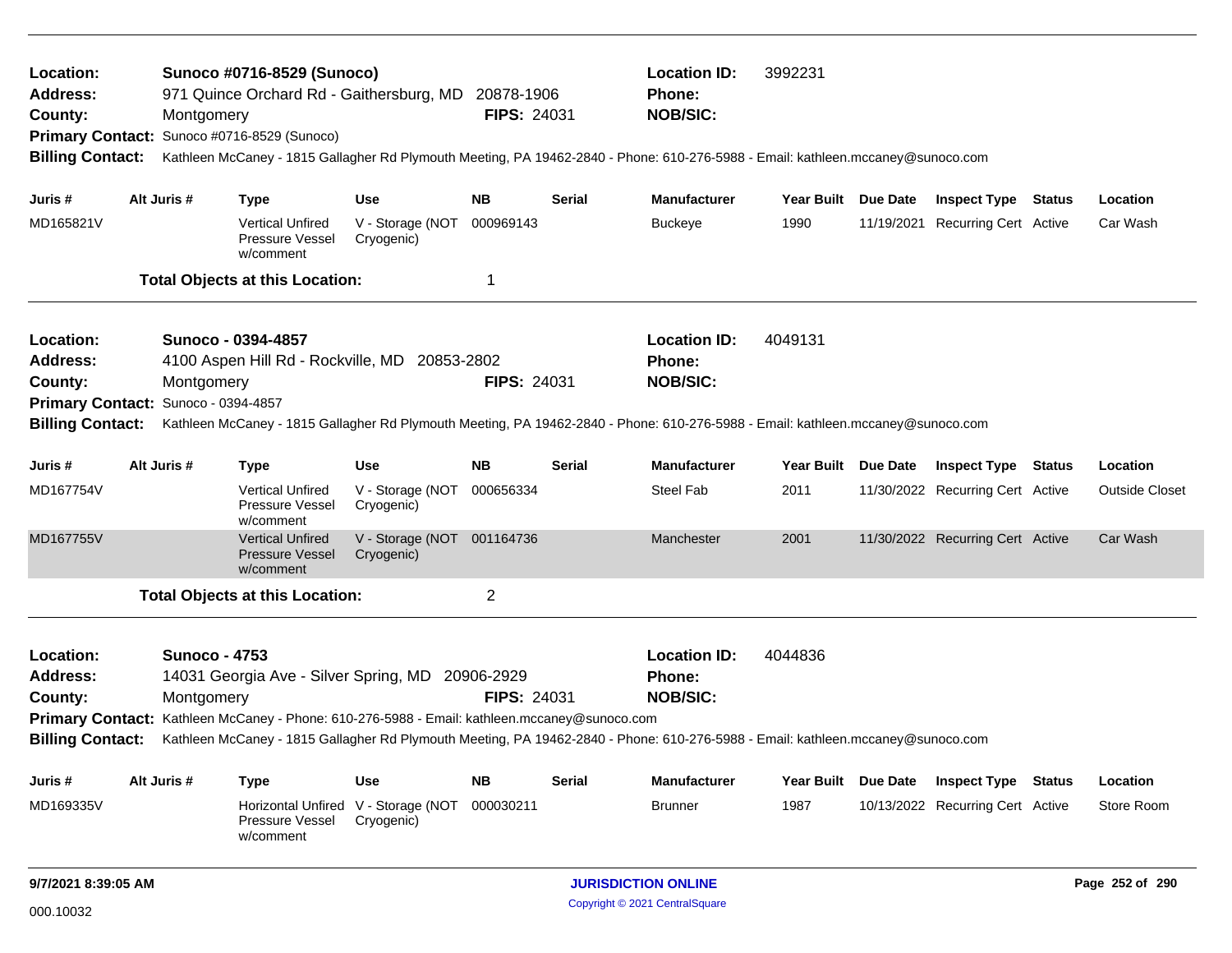| Location:<br><b>Address:</b><br>County: | <b>Sunrise Montgomery Village (Sunrise Senior Living)</b><br>19310 Club House Rd - Montgomery Village, MD 20886-3029<br><b>FIPS: 24031</b><br>Montgomery<br>Mauricio Mena - Phone: 301-921-0455 - Cell: 301-204-0162 - Email: MonygomeryVillage.MC@sunriseseniorliving.com<br><b>Primary Contact:</b> |             |                                                                                                                                                                             |                                                         |                   |               | <b>Location ID:</b><br>Phone:<br><b>NOB/SIC:</b> | 726052<br><b>Operators of Apartment Buildings</b> |                 |                                  |               |                           |
|-----------------------------------------|-------------------------------------------------------------------------------------------------------------------------------------------------------------------------------------------------------------------------------------------------------------------------------------------------------|-------------|-----------------------------------------------------------------------------------------------------------------------------------------------------------------------------|---------------------------------------------------------|-------------------|---------------|--------------------------------------------------|---------------------------------------------------|-----------------|----------------------------------|---------------|---------------------------|
| <b>Billing Contact:</b>                 |                                                                                                                                                                                                                                                                                                       |             | INIGIDIO MERIC - 19310 GIUD HOUSE RO MORIGORIERY VIRAGE, MD ZUOOD-3029 - PRORE: 301-921-0400 - GER: 301-204-0102 - ERRIRI:<br>Monygomery Village MC@sunriseseniorliving com |                                                         |                   |               |                                                  |                                                   |                 |                                  |               |                           |
| Juris #                                 |                                                                                                                                                                                                                                                                                                       | Alt Juris # | <b>Type</b>                                                                                                                                                                 | <b>Use</b>                                              | <b>NB</b>         | <b>Serial</b> | <b>Manufacturer</b>                              | <b>Year Built</b>                                 | Due Date        | <b>Inspect Type</b>              | <b>Status</b> | Location                  |
| MD150819H                               | BLR-2                                                                                                                                                                                                                                                                                                 |             | Cast Iron                                                                                                                                                                   | H - Hot Water<br>Heat (Water $\leq$<br>160 psig, 250 F) | CI                | 116007        | <b>HB Smith</b>                                  | 2011                                              |                 | 09/08/2023 Recurring Cert Active |               | <b>Boiler Room</b>        |
| MD150820H                               | <b>BLR-1</b>                                                                                                                                                                                                                                                                                          |             | Cast Iron                                                                                                                                                                   | H - Hot Water<br>Heat (Water $\leq$<br>160 psig, 250 F) | CI                | 152002        | <b>HB Smith</b>                                  | 2002                                              |                 | 09/08/2023 Recurring Cert Active |               | <b>Boiler Room</b>        |
|                                         |                                                                                                                                                                                                                                                                                                       |             | <b>Total Objects at this Location:</b>                                                                                                                                      |                                                         | $\overline{2}$    |               |                                                  |                                                   |                 |                                  |               |                           |
|                                         |                                                                                                                                                                                                                                                                                                       |             |                                                                                                                                                                             |                                                         |                   |               |                                                  |                                                   |                 |                                  |               |                           |
| Location:                               |                                                                                                                                                                                                                                                                                                       |             | <b>SurgCenter of the Potomac</b>                                                                                                                                            |                                                         |                   |               | <b>Location ID:</b>                              | 704068                                            |                 |                                  |               |                           |
| <b>Address:</b>                         |                                                                                                                                                                                                                                                                                                       |             | 6500 Rock Spring Dr - Bethesda, MD 20817-1105                                                                                                                               |                                                         |                   |               | Phone:                                           | 240-483-0282                                      |                 |                                  |               |                           |
| County:                                 |                                                                                                                                                                                                                                                                                                       | Montgomery  |                                                                                                                                                                             |                                                         | FIPS: 24031       |               | <b>NOB/SIC:</b>                                  | Holding and other investment offices              |                 |                                  |               |                           |
|                                         |                                                                                                                                                                                                                                                                                                       |             | Primary Contact: Sidney Ray - Phone: 240-483-0282 - Email: cray@scpotomac.com                                                                                               |                                                         |                   |               |                                                  |                                                   |                 |                                  |               |                           |
| <b>Billing Contact:</b>                 |                                                                                                                                                                                                                                                                                                       |             | Sidney Ray - 6500 Rock Spring Dr Bethesda, MD 20817-1105 - Phone: 240-483-0282 - Email: cray@scpotomac.com                                                                  |                                                         |                   |               |                                                  |                                                   |                 |                                  |               |                           |
| Juris #                                 |                                                                                                                                                                                                                                                                                                       | Alt Juris # | <b>Type</b>                                                                                                                                                                 | <b>Use</b>                                              | <b>NB</b>         | <b>Serial</b> | <b>Manufacturer</b>                              | <b>Year Built</b>                                 | <b>Due Date</b> | <b>Inspect Type Status</b>       |               | Location                  |
| MD162564V                               |                                                                                                                                                                                                                                                                                                       |             | Autoclave                                                                                                                                                                   | V - Process-<br>Sterilizing                             | 000065242 1191007 |               | Amsco                                            | 1991                                              |                 | 12/08/2022 Recurring Cert Active |               | Clean Work<br>Room        |
| MD162565V                               |                                                                                                                                                                                                                                                                                                       |             | Autoclave                                                                                                                                                                   | V - Process-<br>Sterilizing                             | 000037564         | 0488033-SAW   | Amsco                                            | 1980                                              |                 | 12/08/2022 Recurring Cert Active |               | <b>Clean Work</b><br>Room |
| MD162566                                |                                                                                                                                                                                                                                                                                                       |             | Miniature Boiler<br>(NOT Fired Kettle)                                                                                                                                      | S - Power-<br><b>Sterilizing (Steam</b><br>$> 15$ psig) | 000001611 41297   |               | Pemberton                                        | 2014                                              | 12/08/2021      | <b>Recurring Cert Active</b>     |               | Clean Work<br>Room        |
| MD162567                                |                                                                                                                                                                                                                                                                                                       |             | <b>Miniature Boiler</b><br>(NOT Fired Kettle)                                                                                                                               | S - Power-<br><b>Sterilizing (Steam</b><br>$> 15$ psig) | 000001648 41334   |               | Pemberton                                        | 2014                                              | 12/08/2021      | <b>Recurring Cert Active</b>     |               | Clean Work<br>Room        |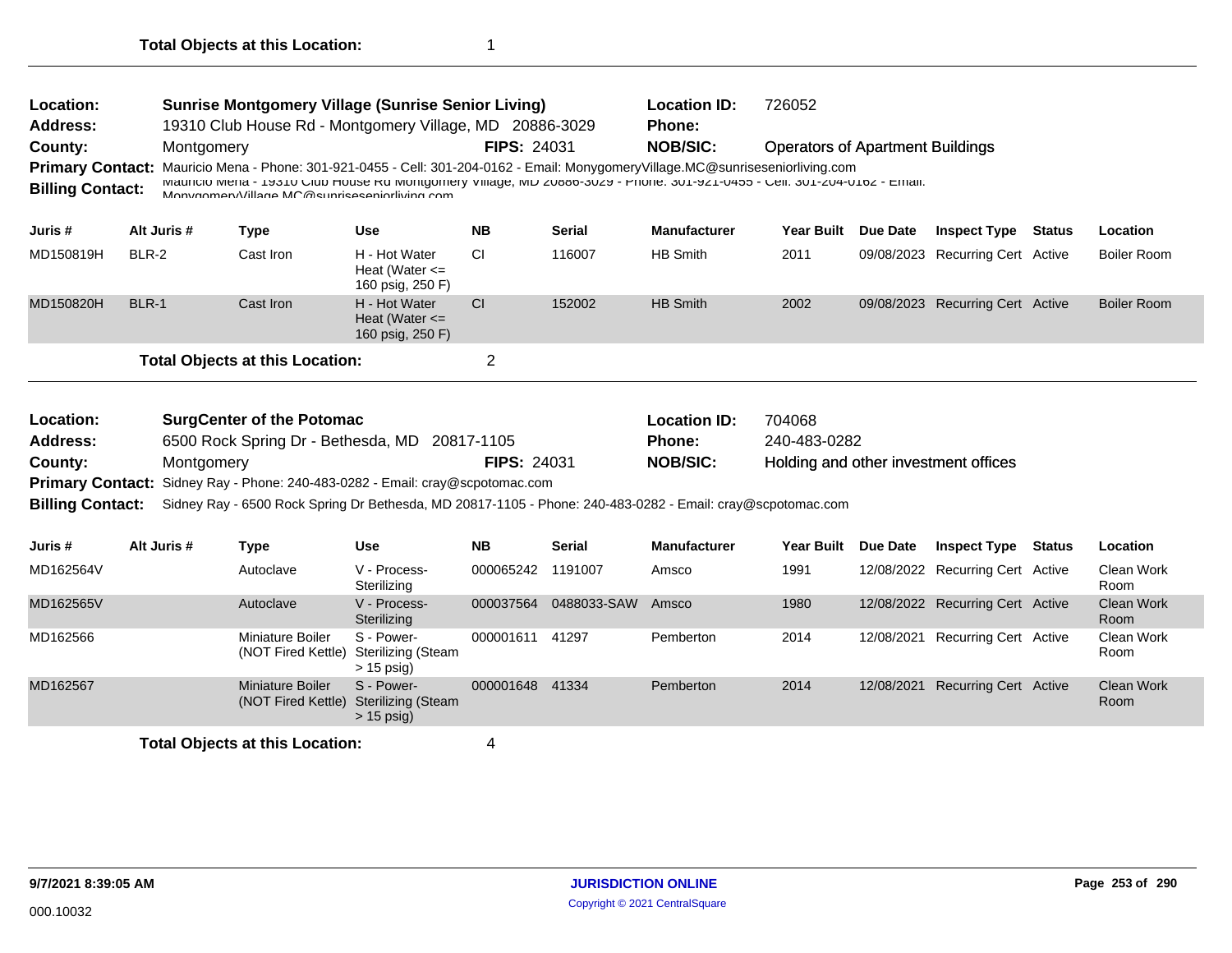| Location:<br>Address:<br>County:<br><b>Primary Contact:</b><br><b>Billing Contact:</b>        |             | <b>Taco Bell</b><br>Montgomery | Manager on Duty - Phone: 301-871-9286                   | 13830 Georgia Ave - Silver Spring, MD 20906-2924<br>Manager on Duty - 13830 Georgia Ave Silver Spring, MD 20906-2924 - Phone: 301-871-9286          | <b>FIPS: 24031</b> |               | <b>Location ID:</b><br><b>Phone:</b><br><b>NOB/SIC:</b>                                                                                                                            | 3635107<br>301-871-9286                      |                                  |                     |
|-----------------------------------------------------------------------------------------------|-------------|--------------------------------|---------------------------------------------------------|-----------------------------------------------------------------------------------------------------------------------------------------------------|--------------------|---------------|------------------------------------------------------------------------------------------------------------------------------------------------------------------------------------|----------------------------------------------|----------------------------------|---------------------|
| Juris #                                                                                       | Alt Juris # |                                | <b>Type</b>                                             | <b>Use</b>                                                                                                                                          | <b>NB</b>          | Serial        | <b>Manufacturer</b>                                                                                                                                                                | Year Built Due Date                          | <b>Inspect Type Status</b>       | Location            |
| MD163225V                                                                                     |             |                                | <b>Vertical Unfired</b><br>Pressure Vessel<br>w/comment | V - Storage (NOT<br>Cryogenic)                                                                                                                      | 000052877          |               | MVE Inc                                                                                                                                                                            | 1996                                         | 06/05/2023 Recurring Cert Active | <b>Outside Shed</b> |
|                                                                                               |             |                                | <b>Total Objects at this Location:</b>                  |                                                                                                                                                     | 1                  |               |                                                                                                                                                                                    |                                              |                                  |                     |
| Location:<br><b>Address:</b><br>County:<br><b>Primary Contact:</b><br><b>Billing Contact:</b> |             | <b>Taco Bell</b><br>Montgomery | Manager on Duty - Phone: 301-528-4434                   | 19923 Century Blvd - Germantown, MD 20874-7120<br>- 19923 Century Blvd Germantown, MD 20874-7120                                                    | FIPS: 24031        |               | <b>Location ID:</b><br><b>Phone:</b><br><b>NOB/SIC:</b>                                                                                                                            | 3635093<br>301-528-4434                      |                                  |                     |
| Juris #                                                                                       | Alt Juris # |                                | <b>Type</b>                                             | <b>Use</b>                                                                                                                                          | <b>NB</b>          | <b>Serial</b> | <b>Manufacturer</b>                                                                                                                                                                | Year Built Due Date                          | <b>Inspect Type Status</b>       | Location            |
| MD163219V                                                                                     |             |                                | <b>Vertical Unfired</b><br>Pressure Vessel<br>w/comment | V - Storage (NOT<br>Cryogenic)                                                                                                                      | 000129978          |               | <b>CHART</b>                                                                                                                                                                       | 2001                                         | 06/04/2023 Recurring Cert Active | Storage             |
|                                                                                               |             |                                | <b>Total Objects at this Location:</b>                  |                                                                                                                                                     | 1                  |               |                                                                                                                                                                                    |                                              |                                  |                     |
| Location:<br><b>Address:</b><br>County:<br><b>Billing Contact:</b>                            |             | Montgomery                     | <b>Tacos Tortas &amp; Tequila (Arc3)</b>                | 8407 Ramsey Ave - Silver Spring, MD 20910-3324<br>Primary Contact: Charlie Patterson - Phone: 804-644-4521 - Email: charlie.patterson@arc3gases.com | <b>FIPS: 24031</b> |               | <b>Location ID:</b><br><b>Phone:</b><br><b>NOB/SIC:</b><br>Charlie Patterson - PO Box 26269 Richmond, VA 23260-6269 - Phone: 804-644-4521 - Email: charlie.patterson@arc3gases.com | 3989309<br><b>Eating and Drinking Places</b> |                                  |                     |
| Juris #                                                                                       | Alt Juris # |                                | <b>Type</b>                                             | <b>Use</b>                                                                                                                                          | <b>NB</b>          | <b>Serial</b> | <b>Manufacturer</b>                                                                                                                                                                | Year Built Due Date                          | <b>Inspect Type Status</b>       | Location            |
| MD165593V                                                                                     |             |                                | <b>Vertical Unfired</b><br>Pressure Vessel<br>w/comment | V - Storage<br>(Cryogenic)                                                                                                                          | 000122850          |               | MVE Inc                                                                                                                                                                            | 2000                                         | 11/07/2021 Recurring Cert Active | Store Room          |
|                                                                                               |             |                                | <b>Total Objects at this Location:</b>                  |                                                                                                                                                     | 1                  |               |                                                                                                                                                                                    |                                              |                                  |                     |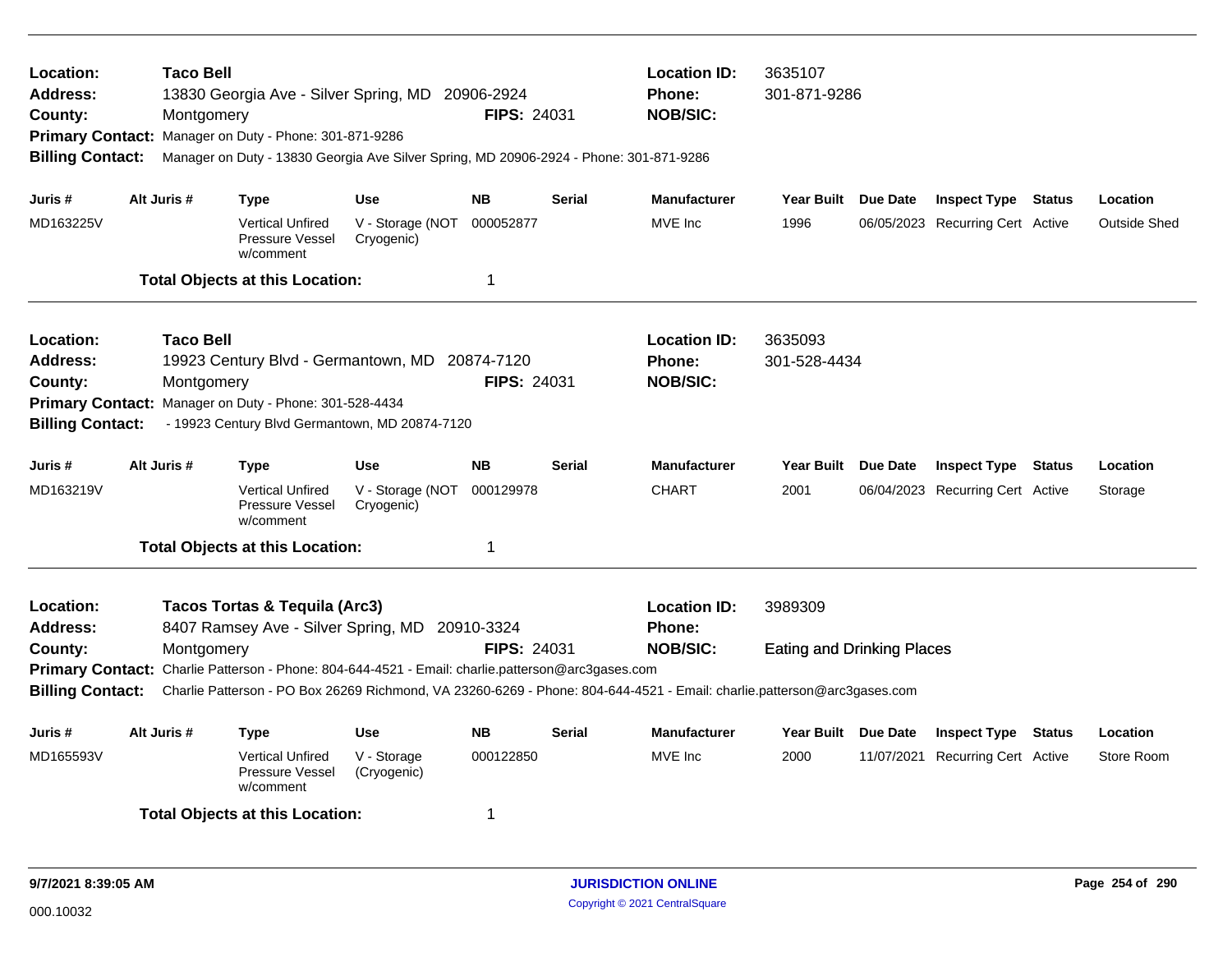| Location:<br>Address:<br>County:<br><b>Billing Contact:</b>                                   |                                                                                                                                                                                                                    | <b>Takoma Academy Prepatory School</b><br>8300 Carroll Ave - Takoma Park, MD 20912-7344<br>Montgomery<br>Primary Contact: Tustian James - Phone: 301-422-3858<br>Tustian James - 8300 Carroll Ave Takoma Park, MD 20912-7344 - Phone: 301-422-3858                                                       |                                                          | <b>FIPS: 24031</b> |                            | <b>Location ID:</b><br><b>Phone:</b><br><b>NOB/SIC:</b> | 725093<br>301-434-1417<br><b>Elementary and Secondary Schools</b> |                                                                |                                |
|-----------------------------------------------------------------------------------------------|--------------------------------------------------------------------------------------------------------------------------------------------------------------------------------------------------------------------|----------------------------------------------------------------------------------------------------------------------------------------------------------------------------------------------------------------------------------------------------------------------------------------------------------|----------------------------------------------------------|--------------------|----------------------------|---------------------------------------------------------|-------------------------------------------------------------------|----------------------------------------------------------------|--------------------------------|
| Juris #<br>MD118861V                                                                          | Alt Juris #                                                                                                                                                                                                        | <b>Type</b><br>Pressure Vessel<br>w/comment                                                                                                                                                                                                                                                              | Use<br>Horizontal Unfired V - Storage (NOT<br>Cryogenic) | NB.<br>00022518M   | Serial                     | <b>Manufacturer</b><br><b>Brunner</b>                   | Year Built Due Date<br>2000                                       | <b>Inspect Type Status</b><br>08/31/2022 Recurring Cert Active | Location<br><b>Boiler Room</b> |
|                                                                                               |                                                                                                                                                                                                                    | <b>Total Objects at this Location:</b>                                                                                                                                                                                                                                                                   |                                                          | -1                 |                            |                                                         |                                                                   |                                                                |                                |
| Location:<br><b>Address:</b><br>County:<br><b>Primary Contact:</b><br><b>Billing Contact:</b> |                                                                                                                                                                                                                    | <b>Taylor Denchfield Properties</b><br>905 Fairview Ave - Takoma Park, MD 20912-5963<br>Montgomery<br>Taylor Denchfield - Phone: 301-559-7500 - Email: taylor@alanmanagement.com<br>Taylor Denchfield - 5920 Ager Rd Hyattsville, MD 20782-2663 - Phone: 301-559-7500 - Email: taylor@alanmanagement.com |                                                          | <b>FIPS: 24031</b> |                            | <b>Location ID:</b><br><b>Phone:</b><br><b>NOB/SIC:</b> | 707919<br>703-201-1095<br><b>Operators of Apartment Buildings</b> |                                                                |                                |
| Juris #                                                                                       | Alt Juris #                                                                                                                                                                                                        | <b>Type</b>                                                                                                                                                                                                                                                                                              | <b>Use</b>                                               | <b>NB</b>          | Serial                     | <b>Manufacturer</b>                                     | Year Built Due Date                                               | <b>Inspect Type Status</b>                                     | Location                       |
| MD153490H                                                                                     |                                                                                                                                                                                                                    | <b>Horizontal Water</b><br>Tube                                                                                                                                                                                                                                                                          | H - Hot Water<br>Heat (Water $\leq$<br>160 psig, 250 F)  | 000083689          | 7971-<br>20150213-<br>1048 | Navien                                                  | 2015                                                              | 01/15/2022 Recurring Cert Active                               | Laundry Room                   |
|                                                                                               |                                                                                                                                                                                                                    |                                                                                                                                                                                                                                                                                                          |                                                          | 1                  |                            |                                                         |                                                                   |                                                                |                                |
| Location:<br><b>Address:</b><br>County:                                                       | <b>Total Objects at this Location:</b><br><b>Temple Emanuel</b><br>10101 Connecticut Ave - Kensington, MD<br>20895-3803<br><b>FIPS: 24031</b><br>Montgomery<br>Primary Contact: Temple Emanuel - Phone: 3019422000 |                                                                                                                                                                                                                                                                                                          |                                                          |                    |                            |                                                         | 726417<br>Membership organizations                                |                                                                |                                |
| <b>Billing Contact:</b>                                                                       |                                                                                                                                                                                                                    |                                                                                                                                                                                                                                                                                                          |                                                          |                    |                            |                                                         |                                                                   |                                                                |                                |
| Juris #                                                                                       | Alt Juris #                                                                                                                                                                                                        | Type                                                                                                                                                                                                                                                                                                     | Use                                                      | NB.                | Serial                     | <b>Manufacturer</b>                                     | Year Built Due Date                                               | <b>Inspect Type Status</b>                                     | Location                       |
| MD165146H                                                                                     | left                                                                                                                                                                                                               | Cast Iron                                                                                                                                                                                                                                                                                                | H - Hot Water<br>Heat (Water $\leq$<br>160 psig, 250 F)  | <sub>CI</sub>      |                            | Dunkirk                                                 | 1995                                                              | 08/30/2023 Recurring Cert Active                               | <b>Equipment Rm</b>            |
| MD165147H                                                                                     | right                                                                                                                                                                                                              | Cast Iron                                                                                                                                                                                                                                                                                                | H - Hot Water<br>Heat (Water $\leq$<br>160 psig, 250 F)  | CI                 |                            | Dunkirk                                                 | 1995                                                              | 08/30/2023 Recurring Cert Active                               | <b>Equipment Rm</b>            |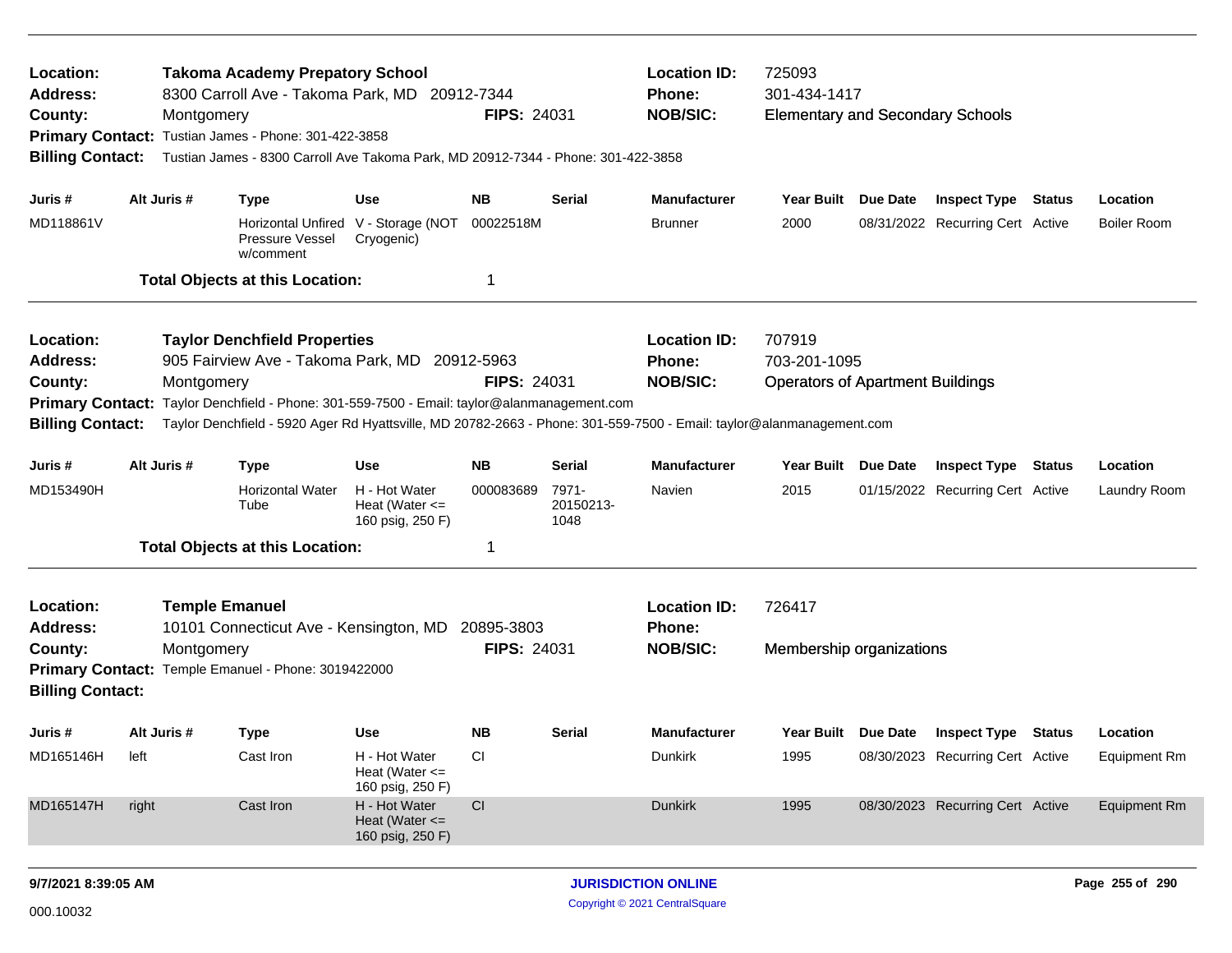| Juris #                 | Alt Juris # | <b>Type</b>                                                                                                             | <b>Use</b>                                            | <b>NB</b>          | <b>Serial</b> | <b>Manufacturer</b> | <b>Year Built</b>                 | Due Date        | <b>Inspect Type</b>          | <b>Status</b> | Location            |
|-------------------------|-------------|-------------------------------------------------------------------------------------------------------------------------|-------------------------------------------------------|--------------------|---------------|---------------------|-----------------------------------|-----------------|------------------------------|---------------|---------------------|
| MD165148H               |             | <b>Water Heater</b><br>(HLW)                                                                                            | H - Hot Water<br>Supply (Water <=<br>160 psig, 210 F) | 000065856          |               | A O Smith           | 2001                              | 08/30/2023      | <b>Recurring Cert Active</b> |               | <b>Equipment Rm</b> |
|                         |             | <b>Total Objects at this Location:</b>                                                                                  |                                                       | 3                  |               |                     |                                   |                 |                              |               |                     |
| Location:               |             | The Big Greek Cafe (Arc3)                                                                                               |                                                       |                    |               | <b>Location ID:</b> | 3974083                           |                 |                              |               |                     |
| <b>Address:</b>         |             | 4806 Rugby Ave - Bethesda, MD                                                                                           | 20814-3012                                            |                    |               | <b>Phone:</b>       |                                   |                 |                              |               |                     |
| County:                 | Montgomery  |                                                                                                                         |                                                       | <b>FIPS: 24031</b> |               | <b>NOB/SIC:</b>     | <b>Eating and Drinking Places</b> |                 |                              |               |                     |
|                         |             | Primary Contact: Charlie Patterson - Phone: 804-644-4521 - Email: charlie.patterson@arc3gases.com                       |                                                       |                    |               |                     |                                   |                 |                              |               |                     |
| <b>Billing Contact:</b> |             | Charlie Patterson - PO Box 26269 Richmond, VA 23260-6269 - Phone: 804-644-4521 - Email: charlie.patterson@arc3gases.com |                                                       |                    |               |                     |                                   |                 |                              |               |                     |
| Juris #                 | Alt Juris # | <b>Type</b>                                                                                                             | <b>Use</b>                                            | <b>NB</b>          | <b>Serial</b> | <b>Manufacturer</b> | <b>Year Built</b>                 | <b>Due Date</b> | <b>Inspect Type Status</b>   |               | Location            |
| MD165192V               |             | <b>Vertical Unfired</b><br>Pressure Vessel<br>w/comment                                                                 | V - Storage<br>(Cryogenic)                            | 000130045          |               | <b>CHART</b>        | 2001                              | 10/02/2021      | <b>Recurring Cert Active</b> |               | Store Room          |
|                         |             | <b>Total Objects at this Location:</b>                                                                                  |                                                       |                    |               |                     |                                   |                 |                              |               |                     |
| Location:               |             | <b>The Capital Grille</b>                                                                                               |                                                       |                    |               | <b>Location ID:</b> | 3964325                           |                 |                              |               |                     |
| <b>Address:</b>         |             | 5310 Western Ave - Chevy Chase, MD                                                                                      |                                                       | 20815-3775         |               | <b>Phone:</b>       | 301-718-7812                      |                 |                              |               |                     |
| County:                 | Montgomery  |                                                                                                                         |                                                       | <b>FIPS: 24031</b> |               | <b>NOB/SIC:</b>     | <b>Eating and Drinking Places</b> |                 |                              |               |                     |
|                         |             | Primary Contact: Manager on Duty - Phone: 301-718-7812                                                                  |                                                       |                    |               |                     |                                   |                 |                              |               |                     |
| <b>Billing Contact:</b> |             | Manager on Duty - 5310 Western Ave Chevy Chase, MD 20815-3775 - Phone: 301-718-7812                                     |                                                       |                    |               |                     |                                   |                 |                              |               |                     |
| Juris #                 | Alt Juris # | <b>Type</b>                                                                                                             | <b>Use</b>                                            | <b>NB</b>          | <b>Serial</b> | <b>Manufacturer</b> | <b>Year Built</b>                 | <b>Due Date</b> | <b>Inspect Type</b>          | <b>Status</b> | Location            |
| MD164648H               |             | <b>Water Heater</b><br>(HLW)                                                                                            | H - Hot Water<br>Supply (Water <=<br>160 psig, 210 F) | 000251826          |               | A O Smith           | 2019                              | 07/24/2021      | <b>Recurring Cert Active</b> |               | Kitchen             |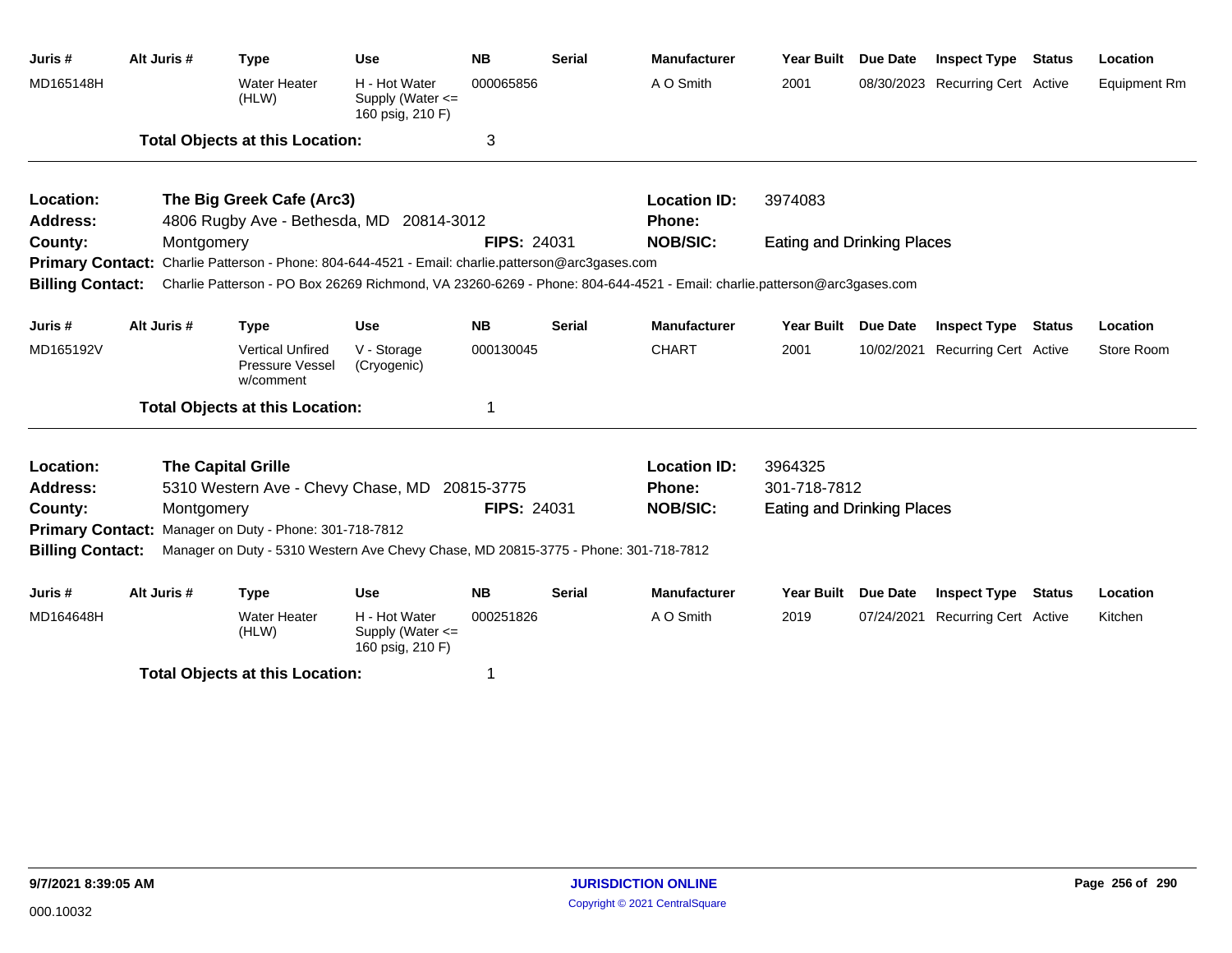| Location:<br><b>Address:</b><br>County:<br><b>Billing Contact:</b>                                                  |             | Montgomery | Primary Contact: Manager on Duty - Phone: 301-540-1499                                             | The Clarksburg Tavern (NUCO2 #692581)<br>23315 Frederick Rd - Clarksburg, MD 20871-9463<br>Manager on Duty - 23315 Frederick Rd Clarksburg, MD 20871-9463 - Phone: 301-540-1499 | <b>FIPS: 24031</b> |               | <b>Location ID:</b><br><b>Phone:</b><br><b>NOB/SIC:</b> | 3628947<br>301-540-1499<br><b>Industrial Gases</b>                |                                  |                   |                |
|---------------------------------------------------------------------------------------------------------------------|-------------|------------|----------------------------------------------------------------------------------------------------|---------------------------------------------------------------------------------------------------------------------------------------------------------------------------------|--------------------|---------------|---------------------------------------------------------|-------------------------------------------------------------------|----------------------------------|-------------------|----------------|
| Juris #                                                                                                             | Alt Juris # |            | <b>Type</b>                                                                                        | <b>Use</b>                                                                                                                                                                      | <b>NB</b>          | Serial        | <b>Manufacturer</b>                                     | Year Built Due Date                                               | <b>Inspect Type Status</b>       |                   | Location       |
| MD161465V                                                                                                           |             |            | <b>Vertical Unfired</b><br><b>Pressure Vessel</b><br>w/comment                                     | V - Storage<br>(Cryogenic)                                                                                                                                                      | 000007340          | BC500-12-919  | <b>BTIC</b>                                             | 2012                                                              | 04/08/2022 Recurring Cert Active |                   | Kitchen Closet |
|                                                                                                                     |             |            | <b>Total Objects at this Location:</b>                                                             |                                                                                                                                                                                 | 1                  |               |                                                         |                                                                   |                                  |                   |                |
| Location:<br><b>Address:</b><br>County:<br><b>Billing Contact:</b>                                                  |             | Montgomery | The Encore at Wheaton Station<br>Primary Contact: Tonia Cherry-Virachittevin - Phone: 301-933-1130 | 10901 Amherst Ave - Wheaton, MD 20902-4367<br>Tonia Cherry-Virachittevin - 10898 Bucknell Dr Silver Spring, MD 20902-4324 - Phone: 301-933-1130                                 | <b>FIPS: 24031</b> |               | <b>Location ID:</b><br><b>Phone:</b><br><b>NOB/SIC:</b> | 728943<br>301-933-1130<br>Rooming and Boarding Houses             |                                  |                   |                |
| Juris #                                                                                                             | Alt Juris # |            | <b>Type</b>                                                                                        | <b>Use</b>                                                                                                                                                                      | <b>NB</b>          | <b>Serial</b> | <b>Manufacturer</b>                                     | Year Built Due Date                                               | <b>Inspect Type</b>              | <b>Status</b>     | Location       |
| MD141073H                                                                                                           |             |            | <b>Water Heater</b><br>(HLW)                                                                       | H - Hot Water<br>Supply (Water $\leq$<br>160 psig, 210 F)                                                                                                                       | 000151369          |               | A O Smith                                               | 2010                                                              | 06/08/2022 Recurring Cert Active |                   | Building 10901 |
| MD141074H                                                                                                           |             |            | <b>Water Heater</b><br>(HLW)                                                                       | H - Hot Water<br>Supply (Water $\leq$<br>160 psig, 210 F)                                                                                                                       | 000150737          |               | A O Smith                                               | 2010                                                              | 06/08/2022 Recurring Cert Active |                   | Building 10901 |
|                                                                                                                     |             |            | <b>Total Objects at this Location:</b>                                                             |                                                                                                                                                                                 | $\overline{2}$     |               |                                                         |                                                                   |                                  |                   |                |
| Location:<br><b>Address:</b><br>County:<br><b>Billing Contact:</b>                                                  |             | Montgomery | The Encore at Wheaton Station<br>Primary Contact: Tonia Cherry-Virachittevin - Phone: 301-933-1130 | 10902 Bucknell Dr - Silver Spring, MD 20902-4360<br>Tonia Cherry-Virachittevin - 10898 Bucknell Dr Silver Spring, MD 20902-4324 - Phone: 301-933-1130                           | <b>FIPS: 24031</b> |               | <b>Location ID:</b><br><b>Phone:</b><br><b>NOB/SIC:</b> | 728953<br>301.933.1130<br><b>Operators of Apartment Buildings</b> |                                  |                   |                |
| Juris #                                                                                                             | Alt Juris # |            | <b>Type</b>                                                                                        | <b>Use</b>                                                                                                                                                                      | <b>NB</b>          | <b>Serial</b> | <b>Manufacturer</b>                                     | Year Built Due Date                                               | <b>Inspect Type</b>              | <b>Status</b>     | Location       |
| MD141406H<br><b>Water Heater</b><br>H - Hot Water<br>000150547<br>(HLW)<br>Supply (Water $\leq$<br>160 psig, 210 F) |             |            |                                                                                                    |                                                                                                                                                                                 |                    | A O Smith     | 2010                                                    | 06/08/2022 Recurring Cert Active                                  |                                  | <b>BLDG 10902</b> |                |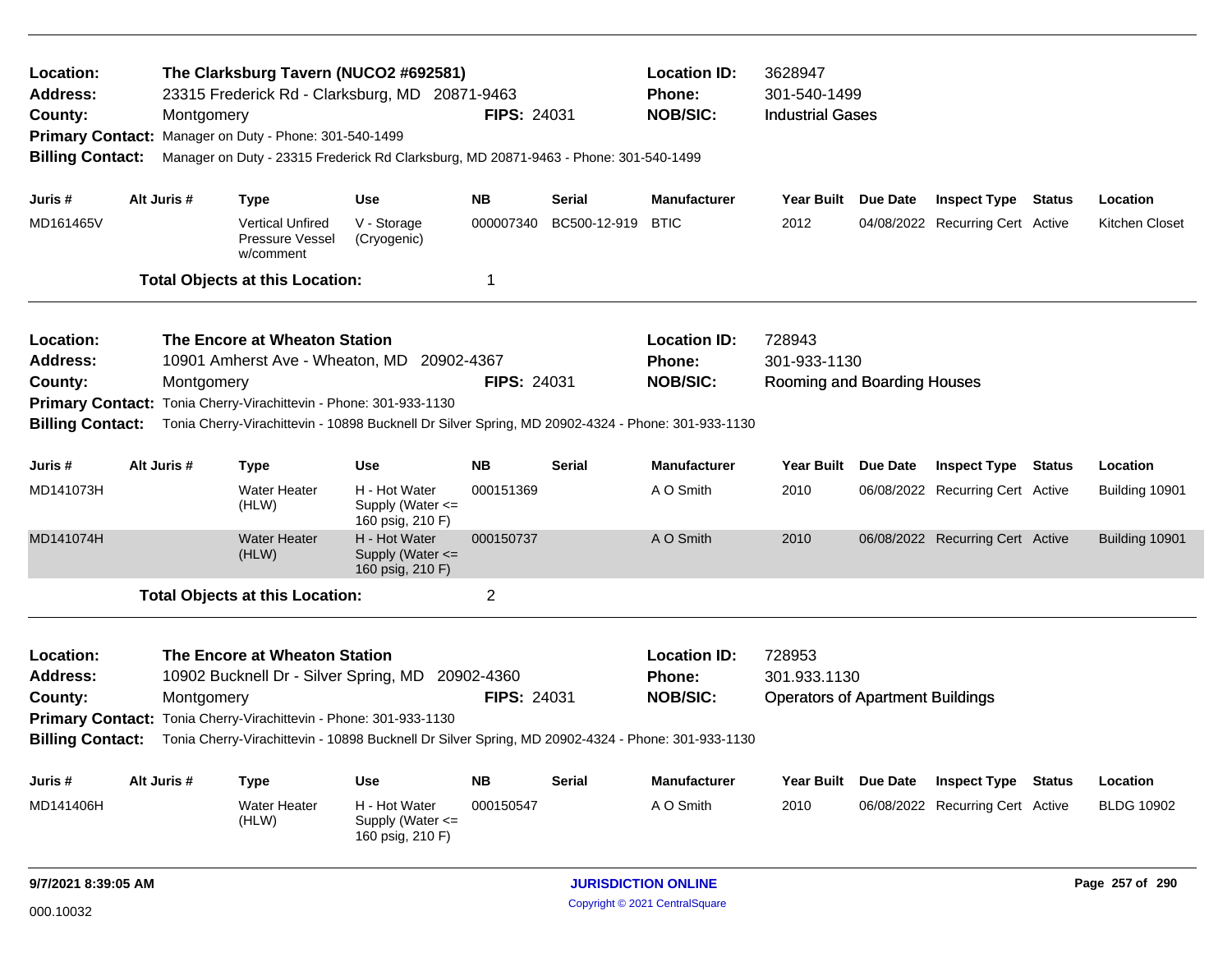| Juris #                 | Alt Juris # | <b>Type</b>                            | <b>Use</b>                                                        | <b>NB</b>          | <b>Serial</b> | <b>Manufacturer</b>                                                                               | Year Built                              | Due Date | <b>Inspect Type</b>              | <b>Status</b> | Location          |
|-------------------------|-------------|----------------------------------------|-------------------------------------------------------------------|--------------------|---------------|---------------------------------------------------------------------------------------------------|-----------------------------------------|----------|----------------------------------|---------------|-------------------|
| MD141407H               |             | <b>Water Heater</b><br>(HLW)           | H - Hot Water<br>Supply (Water $\leq$<br>160 psig, 210 F)         | 000150095          |               | A O Smith                                                                                         | 2010                                    |          | 06/08/2022 Recurring Cert Active |               | <b>BLDG 10902</b> |
|                         |             | <b>Total Objects at this Location:</b> |                                                                   | $\overline{2}$     |               |                                                                                                   |                                         |          |                                  |               |                   |
| Location:               |             | The Encore at Wheaton Station          |                                                                   |                    |               | <b>Location ID:</b>                                                                               | 728954                                  |          |                                  |               |                   |
| Address:                |             |                                        | 10906 Bucknell Dr - Silver Spring, MD 20902-4392                  |                    |               | <b>Phone:</b>                                                                                     | 301 933 1130                            |          |                                  |               |                   |
| County:                 | Montgomery  |                                        |                                                                   | <b>FIPS: 24031</b> |               | <b>NOB/SIC:</b>                                                                                   | <b>Operators of Apartment Buildings</b> |          |                                  |               |                   |
|                         |             |                                        | Primary Contact: Tonia Cherry-Virachittevin - Phone: 301-933-1130 |                    |               |                                                                                                   |                                         |          |                                  |               |                   |
| <b>Billing Contact:</b> |             |                                        |                                                                   |                    |               | Tonia Cherry-Virachittevin - 10898 Bucknell Dr Silver Spring, MD 20902-4324 - Phone: 301-933-1130 |                                         |          |                                  |               |                   |
| Juris #                 | Alt Juris # | Type                                   | <b>Use</b>                                                        | <b>NB</b>          | <b>Serial</b> | <b>Manufacturer</b>                                                                               | <b>Year Built</b>                       | Due Date | <b>Inspect Type</b>              | Status        | Location          |
| MD141070H               |             | <b>Water Heater</b><br>(HLW)           | H - Hot Water<br>Supply (Water $\leq$<br>160 psig, 210 F)         | 000150382          |               | A O Smith                                                                                         | 2010                                    |          | 06/08/2022 Recurring Cert Active |               | <b>BLDG 10906</b> |
| MD141408H               |             | <b>Water Heater</b><br>(HLW)           | H - Hot Water<br>Supply (Water <=<br>160 psig, 210 F)             | 000135893          |               | A O Smith                                                                                         | 2009                                    |          | 06/08/2022 Recurring Cert Active |               | <b>BLDG 10906</b> |
| MD141409H               |             | <b>Water Heater</b><br>(HLW)           | H - Hot Water<br>Supply (Water $\leq$<br>160 psig, 210 F)         | 000133380          |               | A O Smith                                                                                         | 2008                                    |          | 06/08/2022 Recurring Cert Active |               | <b>BLDG 10906</b> |
|                         |             | <b>Total Objects at this Location:</b> |                                                                   | 3                  |               |                                                                                                   |                                         |          |                                  |               |                   |
| Location:               |             | The Encore at Wheaton Station          |                                                                   |                    |               | <b>Location ID:</b>                                                                               | 728949                                  |          |                                  |               |                   |
| <b>Address:</b>         |             |                                        | 10909 Amherst Ave - Wheaton, MD 20902-4371                        |                    |               | Phone:                                                                                            | 301-933-1130                            |          |                                  |               |                   |
| County:                 | Montgomery  |                                        |                                                                   | <b>FIPS: 24031</b> |               | <b>NOB/SIC:</b>                                                                                   | Rooming and Boarding Houses             |          |                                  |               |                   |
|                         |             |                                        | Primary Contact: Tonia Cherry-Virachittevin - Phone: 301-933-1130 |                    |               |                                                                                                   |                                         |          |                                  |               |                   |
| <b>Billing Contact:</b> |             |                                        |                                                                   |                    |               | Tonia Cherry-Virachittevin - 10898 Bucknell Dr Silver Spring, MD 20902-4324 - Phone: 301-933-1130 |                                         |          |                                  |               |                   |
| Juris #                 | Alt Juris # | Type                                   | <b>Use</b>                                                        | <b>NB</b>          | <b>Serial</b> | <b>Manufacturer</b>                                                                               | <b>Year Built</b>                       | Due Date | <b>Inspect Type</b>              | <b>Status</b> | Location          |
| MD141075H               |             | <b>Water Heater</b><br>(HLW)           | H - Hot Water<br>Supply (Water $\leq$<br>160 psig, 210 F)         | 000151366          |               | A O Smith                                                                                         | 2010                                    |          | 06/08/2022 Recurring Cert Active |               | Building 10909    |
| MD141076H               |             | <b>Water Heater</b><br>(HLW)           | H - Hot Water<br>Supply (Water <=<br>160 psig, 210 F)             | 000151368          |               | A O Smith                                                                                         | 2010                                    |          | 06/08/2022 Recurring Cert Active |               | Building 10909    |
| MD141077H               |             | <b>Water Heater</b><br>(HLW)           | H - Hot Water<br>Supply (Water <=<br>160 psig, 210 F)             | 000151386          |               | A O Smith                                                                                         | 2010                                    |          | 06/08/2022 Recurring Cert Active |               | Building 10909    |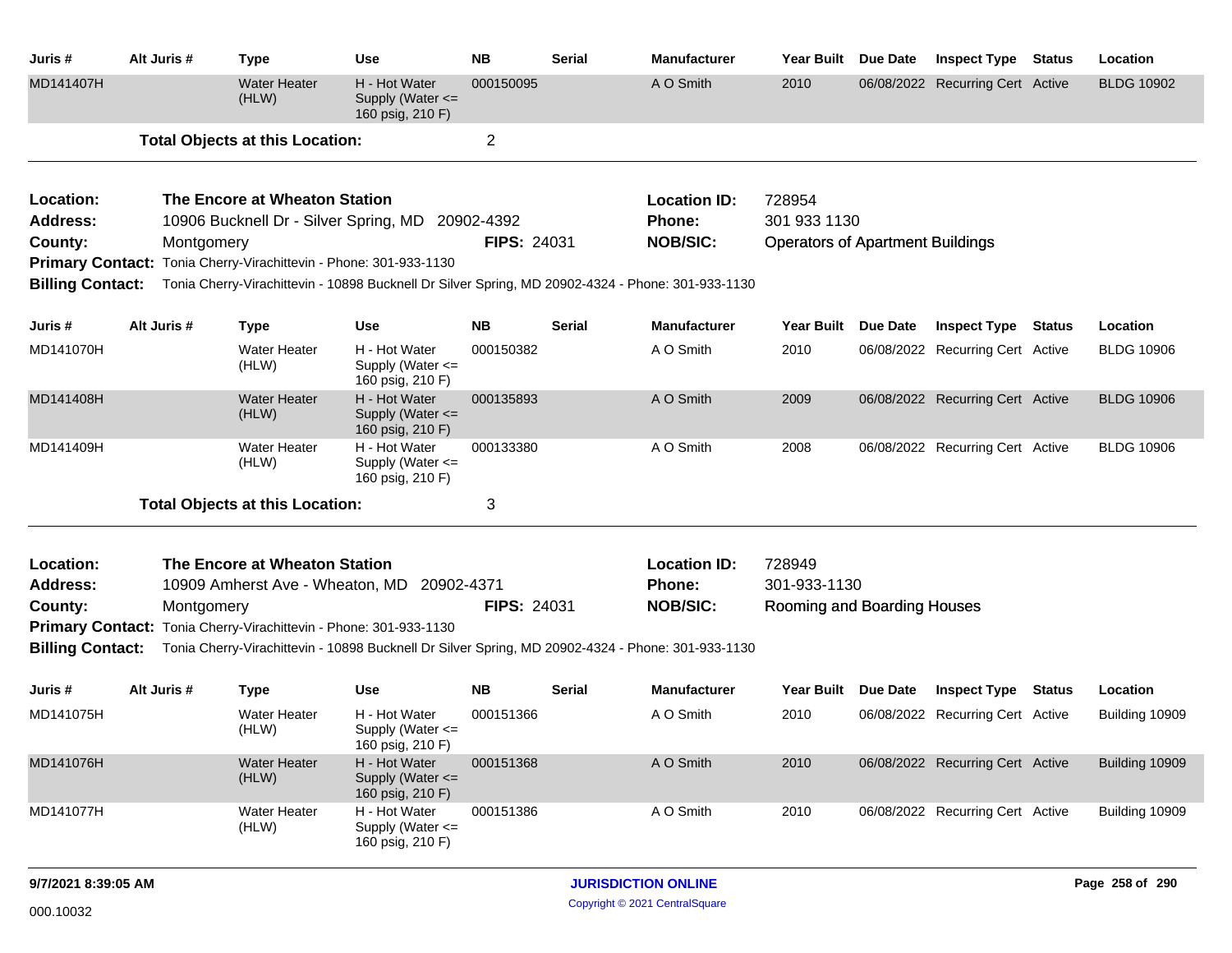| Location:                                                          |             | The Encore at Wheaton Station                                                                                                               |                                                           |                    |               | <b>Location ID:</b> | 728951                                  |            |                                  |               |                    |
|--------------------------------------------------------------------|-------------|---------------------------------------------------------------------------------------------------------------------------------------------|-----------------------------------------------------------|--------------------|---------------|---------------------|-----------------------------------------|------------|----------------------------------|---------------|--------------------|
| <b>Address:</b>                                                    |             | 10913 Amherst Ave - Wheaton, MD                                                                                                             | 20902-4373                                                |                    |               | Phone:              | 301-933-1130                            |            |                                  |               |                    |
| County:                                                            | Montgomery  |                                                                                                                                             |                                                           | <b>FIPS: 24031</b> |               | <b>NOB/SIC:</b>     | Rooming and Boarding Houses             |            |                                  |               |                    |
|                                                                    |             | Primary Contact: Tonia Cherry-Virachittevin - Phone: 301-933-1130                                                                           |                                                           |                    |               |                     |                                         |            |                                  |               |                    |
| <b>Billing Contact:</b>                                            |             | Tonia Cherry-Virachittevin - 10898 Bucknell Dr Silver Spring, MD 20902-4324 - Phone: 301-933-1130                                           |                                                           |                    |               |                     |                                         |            |                                  |               |                    |
| Juris #                                                            | Alt Juris # | <b>Type</b>                                                                                                                                 | <b>Use</b>                                                | <b>NB</b>          | <b>Serial</b> | <b>Manufacturer</b> | Year Built                              | Due Date   | <b>Inspect Type Status</b>       |               | Location           |
| MD141071H                                                          |             | <b>Water Heater</b><br>(HLW)                                                                                                                | H - Hot Water<br>Supply (Water $\leq$<br>160 psig, 210 F) | 000151371          |               | A O Smith           | 2010                                    |            | 06/08/2022 Recurring Cert Active |               | <b>BLDG 10913</b>  |
| MD141072H                                                          |             | <b>Water Heater</b><br>(HLW)                                                                                                                | H - Hot Water<br>Supply (Water <=<br>160 psig, 210 F)     | 000151387          |               | A O Smith           | 2010                                    |            | 06/08/2022 Recurring Cert Active |               | <b>BLDG 10913</b>  |
|                                                                    |             | <b>Total Objects at this Location:</b>                                                                                                      |                                                           | 2                  |               |                     |                                         |            |                                  |               |                    |
|                                                                    |             |                                                                                                                                             |                                                           |                    |               |                     |                                         |            |                                  |               |                    |
| Location:                                                          |             | <b>The Garden Apts</b>                                                                                                                      |                                                           |                    |               | <b>Location ID:</b> | 702355                                  |            |                                  |               |                    |
| <b>Address:</b><br>6904 Strathmore St - Chevy Chase, MD 20815-6255 |             |                                                                                                                                             |                                                           |                    |               | Phone:              | 301-656-7626                            |            |                                  |               |                    |
| <b>FIPS: 24031</b><br>County:<br>Montgomery                        |             |                                                                                                                                             |                                                           |                    |               | <b>NOB/SIC:</b>     | <b>Operators of Apartment Buildings</b> |            |                                  |               |                    |
|                                                                    |             | Primary Contact: David Greaves - Phone: 301-841-6754 - Cell: 240-507-4985 - Email: dgreaves@aldonmanagement.com                             |                                                           |                    |               |                     |                                         |            |                                  |               |                    |
| <b>Billing Contact:</b>                                            |             | David Greaves - 8180 Wisconsin Ave Bethesda, MD 20814-3624 - Phone: 301-841-6754 - Cell: 240-507-4985 - Email: dgreaves@aldonmanagement.com |                                                           |                    |               |                     |                                         |            |                                  |               |                    |
| Juris #                                                            | Alt Juris # | <b>Type</b>                                                                                                                                 | <b>Use</b>                                                | <b>NB</b>          | <b>Serial</b> | <b>Manufacturer</b> | Year Built                              | Due Date   | <b>Inspect Type</b>              | <b>Status</b> | Location           |
| MD142789H                                                          |             | <b>Water Heater</b><br>(HLW)                                                                                                                | H - Hot Water<br>Supply (Water $\leq$<br>160 psig, 210 F) | 000162245          |               | A O Smith           | 2011                                    |            | 10/02/2021 External Cert         | Active        | Boiler room        |
| MD142791H                                                          |             | <b>Water Heater</b><br>(HLW)                                                                                                                | H - Hot Water<br>Supply (Water <=<br>160 psig, 210 F)     | 000162244          |               | A O Smith           | 2011                                    | 10/02/2021 | <b>External Cert</b>             | Active        | Boiler room        |
| MD162181H                                                          |             | <b>Vertical Water</b><br>Tube                                                                                                               | H - Hot Water<br>Heat (Water $\leq$<br>160 psig, 250 F)   | 000122696          |               | Viessman            | 2018                                    |            | 10/02/2021 Recurring Cert Active |               | <b>Boiler Room</b> |
| MD162182H                                                          |             | <b>Vertical Water</b><br>Tube                                                                                                               | H - Hot Water<br>Heat (Water $\leq$<br>160 psig, 250 F)   | 000122684          |               | Viessman            | 2018                                    |            | 10/02/2021 Recurring Cert Active |               | <b>Boiler Room</b> |
| MD162183H                                                          |             | Vertical Water<br>Tube                                                                                                                      | H - Hot Water<br>Heat (Water $\leq$<br>160 psig, 250 F)   | 000129439          |               | Viessman            | 2018                                    |            | 10/02/2021 Recurring Cert Active |               | <b>Boiler Room</b> |
| MD162184H                                                          |             | <b>Vertical Water</b><br>Tube                                                                                                               | H - Hot Water<br>Heat (Water $\leq$<br>160 psig, 250 F)   | 000122707          |               | Viessman            | 2018                                    |            | 10/02/2021 Recurring Cert Active |               | <b>Boiler Room</b> |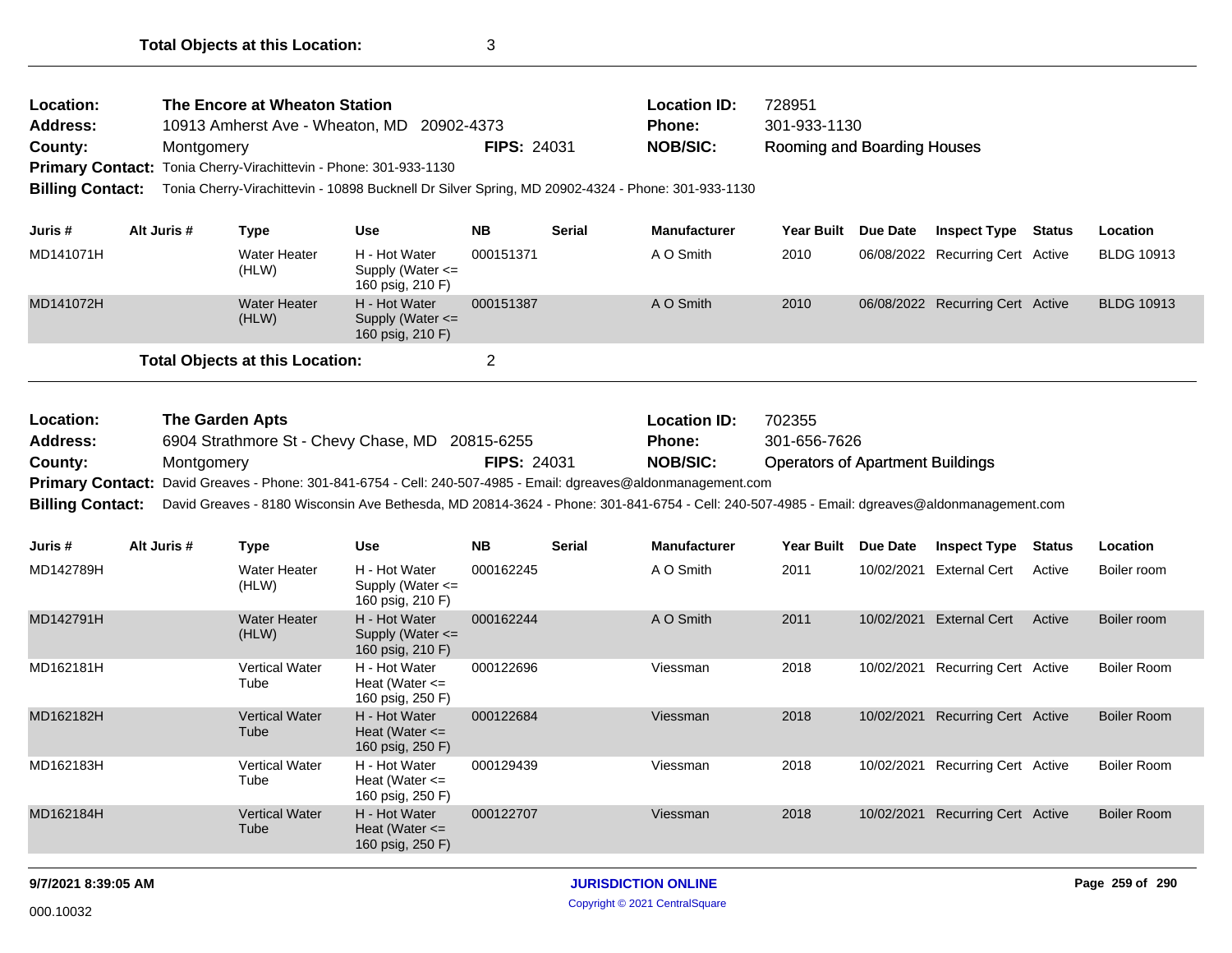| Juris #                          | Alt Juris #                      | Type                                               | Use                                                                      | <b>NB</b>          | <b>Serial</b> | <b>Manufacturer</b>                                     | <b>Year Built</b>                                                 | Due Date   | <b>Inspect Type</b>              | <b>Status</b> | Location                                      |
|----------------------------------|----------------------------------|----------------------------------------------------|--------------------------------------------------------------------------|--------------------|---------------|---------------------------------------------------------|-------------------------------------------------------------------|------------|----------------------------------|---------------|-----------------------------------------------|
| MD162185H                        |                                  | <b>Vertical Water</b><br>Tube                      | H - Hot Water<br>Heat (Water $\leq$<br>160 psig, 250 F)                  | 000122687          |               | Viessman                                                | 2018                                                              | 10/02/2021 | <b>Recurring Cert Active</b>     |               | <b>Boiler Room</b>                            |
| MD162186H                        |                                  | <b>Vertical Water</b><br>Tube                      | H - Hot Water<br>Heat (Water $\leq$<br>160 psig, 250 F)                  | 000129444          |               | Viessman                                                | 2018                                                              | 10/02/2021 | <b>Recurring Cert Active</b>     |               | <b>Boiler Room</b>                            |
|                                  |                                  | <b>Total Objects at this Location:</b>             |                                                                          | 8                  |               |                                                         |                                                                   |            |                                  |               |                                               |
| Location:<br>Address:<br>County: | <b>The Gateway</b><br>Montgomery |                                                    | 933 Clopper Rd - Gaithersburg, MD 20878-1228                             | <b>FIPS: 24031</b> |               | <b>Location ID:</b><br><b>Phone:</b><br><b>NOB/SIC:</b> | 720323<br>301-948-2580<br><b>Operators of Apartment Buildings</b> |            |                                  |               |                                               |
| <b>Billing Contact:</b>          |                                  | Primary Contact: The Gateway - Phone: 301-948-2580 | - 925 Clopper Rd Ste A Gaithersburg, MD 20878-1200 - Phone: 301-948-2580 |                    |               |                                                         |                                                                   |            |                                  |               |                                               |
| Juris #                          | Alt Juris #                      | <b>Type</b>                                        | <b>Use</b>                                                               | <b>NB</b>          | <b>Serial</b> | <b>Manufacturer</b>                                     | Year Built Due Date                                               |            | <b>Inspect Type</b>              | <b>Status</b> | Location                                      |
| MD145975H                        |                                  | <b>Water Heater</b><br>(HLW)                       | H - Hot Water<br>Supply (Water <=<br>160 psig, 210 F)                    | 000161788          | 161788        | A O Smith                                               | 2011                                                              |            | 07/29/2023 Recurring Cert Active |               | Storage/Water<br>heater Rm                    |
| MD150878H                        |                                  | <b>Water Heater</b><br>(HLW)                       | H - Hot Water<br>Supply (Water <=<br>160 psig, 210 F)                    | 000107220          |               | <b>Bradford White</b>                                   | 2014                                                              |            | 07/29/2023 Recurring Cert Active |               | Storage/Water<br>Heater Rm 933                |
|                                  |                                  | <b>Total Objects at this Location:</b>             |                                                                          | $\overline{2}$     |               |                                                         |                                                                   |            |                                  |               |                                               |
| Location:<br><b>Address:</b>     | <b>The Gateway</b>               |                                                    | 939 Clopper Rd - Gaithersburg, MD 20878-1225                             |                    |               | <b>Location ID:</b><br><b>Phone:</b>                    | 720324                                                            |            |                                  |               |                                               |
| County:                          | Montgomery                       |                                                    |                                                                          | <b>FIPS: 24031</b> |               | <b>NOB/SIC:</b>                                         | <b>Operators of Apartment Buildings</b>                           |            |                                  |               |                                               |
|                                  |                                  | Primary Contact: The Gateway - Phone: 301-948-2580 |                                                                          |                    |               |                                                         |                                                                   |            |                                  |               |                                               |
| <b>Billing Contact:</b>          |                                  |                                                    | - 925 Clopper Rd Ste A Gaithersburg, MD 20878-1200 - Phone: 301-948-2580 |                    |               |                                                         |                                                                   |            |                                  |               |                                               |
| Juris #                          | Alt Juris #                      | <b>Type</b>                                        | <b>Use</b>                                                               | <b>NB</b>          | <b>Serial</b> | <b>Manufacturer</b>                                     | Year Built Due Date                                               |            | <b>Inspect Type</b>              | <b>Status</b> | Location                                      |
| MD140823H                        |                                  | <b>Water Heater</b><br>(HLW)                       | H - Hot Water<br>Supply (Water <=<br>160 psig, 210 F)                    | 000091206          | 106206        | <b>Bradford White</b>                                   | 2010                                                              |            | 07/29/2023 Recurring Cert Active |               | <b>Bldg 939</b><br>Storage/Water<br>Heater Rm |
|                                  |                                  | <b>Total Objects at this Location:</b>             |                                                                          | 1                  |               |                                                         |                                                                   |            |                                  |               |                                               |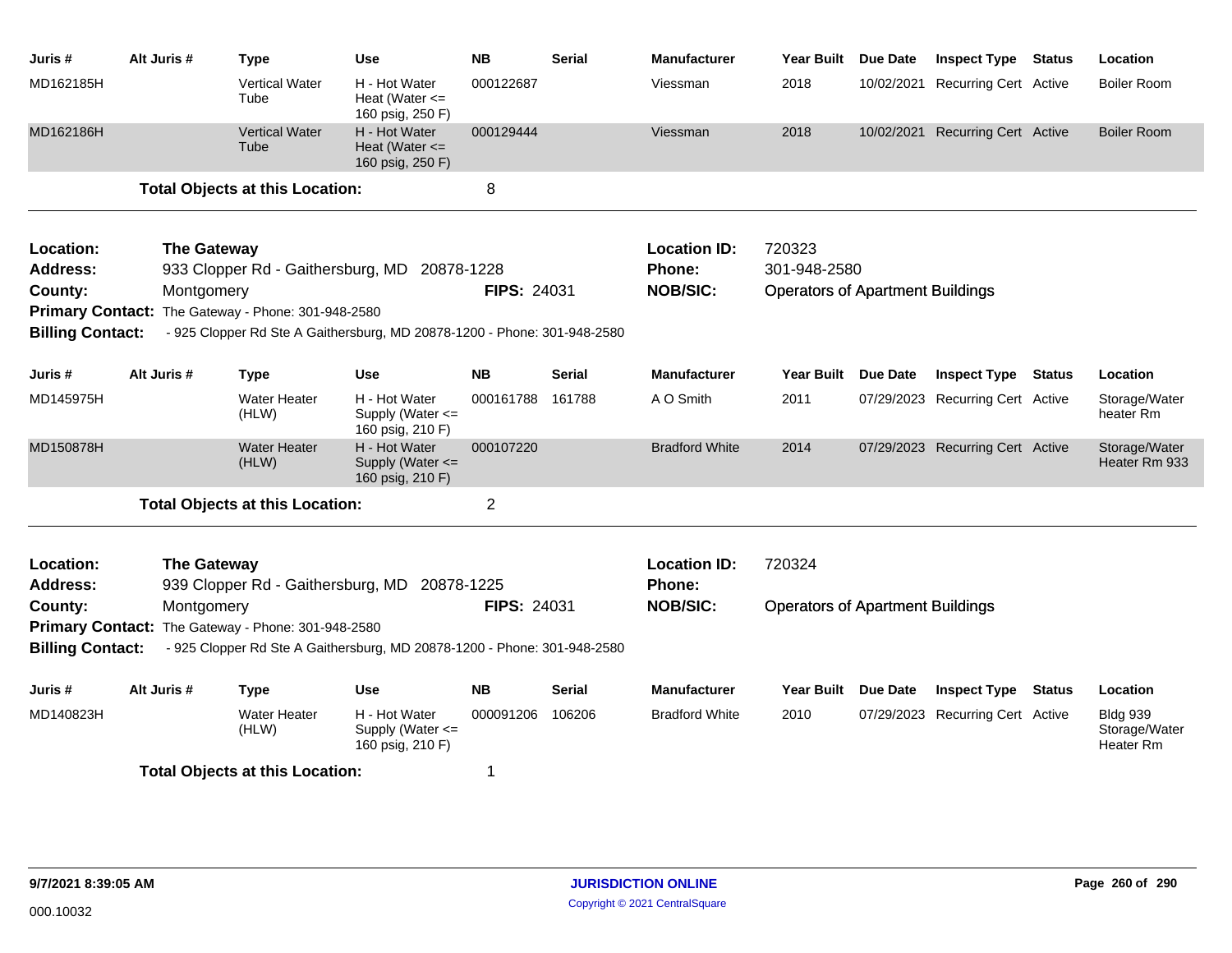| Location:<br><b>Address:</b><br>County:<br><b>Primary Contact:</b><br><b>Billing Contact:</b> |                                                                                     | <b>The Gateway</b><br>Montgomery | The Gateway - Phone: 301-948-2580      | 943 Clopper Road - Gaithersburg, MD 20878-1223<br>- 925 Clopper Rd Ste A Gaithersburg, MD 20878-1200 - Phone: 301-948-2580 | <b>FIPS: 24031</b> |               | <b>Location ID:</b><br><b>Phone:</b><br><b>NOB/SIC:</b> | 720325<br><b>Operators of Apartment Buildings</b>                  |                 |                                  |               |                                                 |
|-----------------------------------------------------------------------------------------------|-------------------------------------------------------------------------------------|----------------------------------|----------------------------------------|----------------------------------------------------------------------------------------------------------------------------|--------------------|---------------|---------------------------------------------------------|--------------------------------------------------------------------|-----------------|----------------------------------|---------------|-------------------------------------------------|
| Juris #                                                                                       |                                                                                     | Alt Juris #                      | <b>Type</b>                            | <b>Use</b>                                                                                                                 | <b>NB</b>          | <b>Serial</b> | <b>Manufacturer</b>                                     | <b>Year Built</b>                                                  | Due Date        | <b>Inspect Type</b>              | <b>Status</b> | Location                                        |
| MD139506H                                                                                     |                                                                                     |                                  | <b>Water Heater</b><br>(HLW)           | H - Hot Water<br>Supply (Water $\leq$<br>160 psig, 210 F)                                                                  | 000089651          | 104651        | <b>Bradford White</b>                                   | 2009                                                               |                 | 07/29/2023 Recurring Cert Active |               | Bldg 943 Storage<br>& Wtr Htr Room              |
| MD157209H                                                                                     |                                                                                     |                                  | <b>Water Heater</b><br>(HLW)           | H - Hot Water<br>Supply (Water <=<br>160 psig, 210 F)                                                                      | 000217852 217852   |               | <b>Bradford</b>                                         | 2016                                                               |                 | 07/29/2023 Recurring Cert Active |               | <b>Bldg 943</b><br>Storage/Wtr Htr<br>Rm        |
|                                                                                               |                                                                                     |                                  | <b>Total Objects at this Location:</b> |                                                                                                                            | $\overline{2}$     |               |                                                         |                                                                    |                 |                                  |               |                                                 |
| Location:<br><b>Address:</b><br>County:                                                       | <b>The Gateway</b><br>949 Clopper Rd - Gaithersburg, MD<br>20878-1220<br>Montgomery |                                  |                                        |                                                                                                                            | <b>FIPS: 24031</b> |               | <b>Location ID:</b><br><b>Phone:</b><br><b>NOB/SIC:</b> | 2129689<br>301-948-2580<br><b>Operators of Apartment Buildings</b> |                 |                                  |               |                                                 |
| <b>Primary Contact:</b><br><b>Billing Contact:</b>                                            |                                                                                     |                                  | The Gateway - Phone: 301-948-2580      | - 925 Clopper Rd Ste A Gaithersburg, MD 20878-1200 - Phone: 301-948-2580                                                   |                    |               |                                                         |                                                                    |                 |                                  |               |                                                 |
| Juris #                                                                                       |                                                                                     | Alt Juris #                      | <b>Type</b>                            | <b>Use</b>                                                                                                                 | <b>NB</b>          | <b>Serial</b> | <b>Manufacturer</b>                                     | <b>Year Built</b>                                                  | <b>Due Date</b> | <b>Inspect Type</b>              | <b>Status</b> | Location                                        |
| MD127841H                                                                                     |                                                                                     |                                  | <b>Water Heater</b><br>(HLW)           | H - Hot Water<br>Supply (Water $\leq$<br>160 psig, 210 F)                                                                  | 000065737          | 80737         | <b>Bradford White</b>                                   | 2004                                                               | 07/29/2023      | <b>Recurring Cert Active</b>     |               | <b>Bldg 949</b><br>Storage/Wtr Htr<br>Rm        |
| MD152105H                                                                                     |                                                                                     |                                  | <b>Water Heater</b><br>(HLW)           | H - Hot Water<br>Supply (Water $\leq$<br>160 psig, 210 F)                                                                  | 000106141          | 121141        | <b>Bradford White</b>                                   | 2013                                                               |                 | 07/29/2023 Recurring Cert Active |               | <b>Bldg 949</b><br>Storage/water<br>heater room |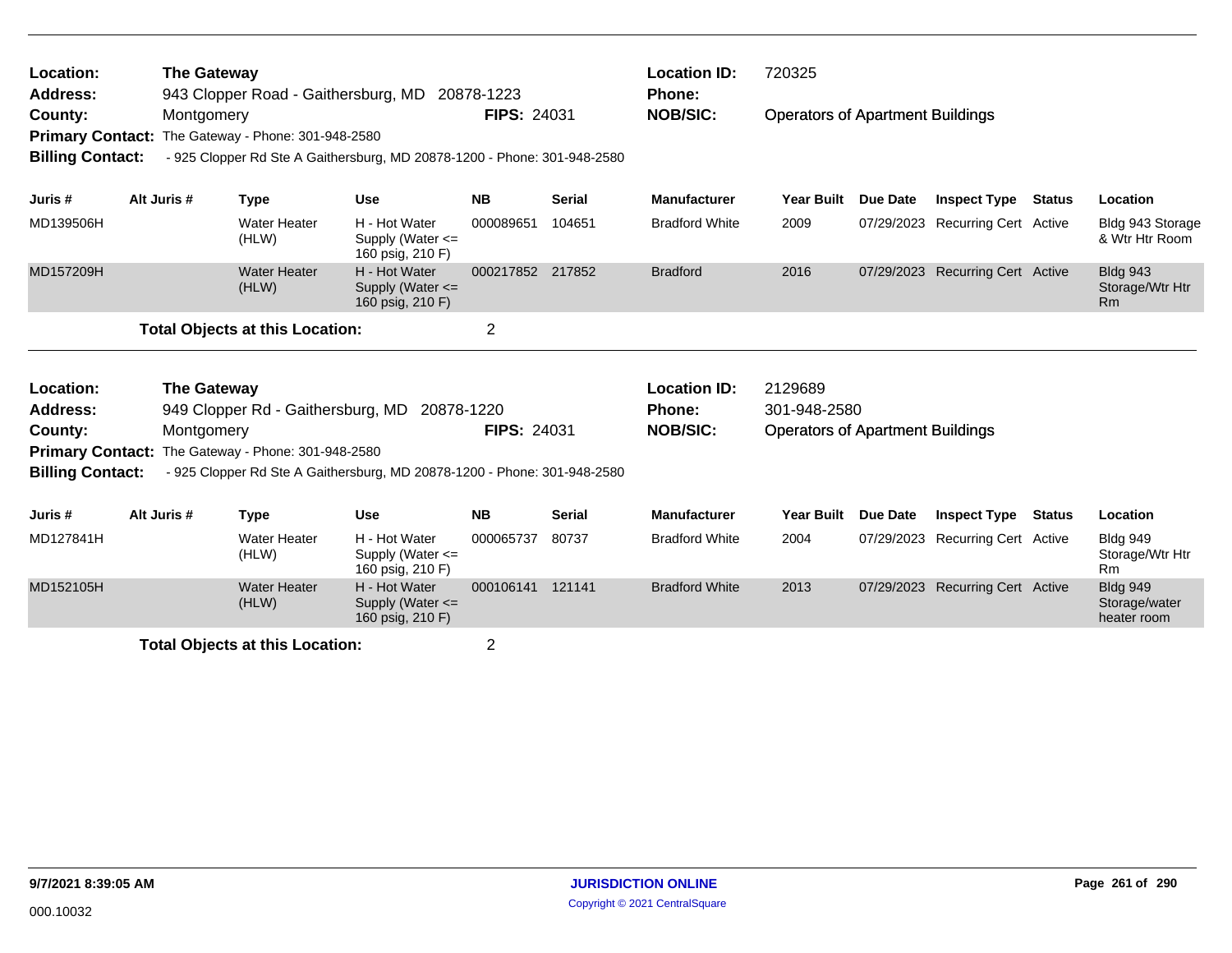| Location:<br><b>The Gateway</b><br>959 Clopper Road - Gaithersburg, MD 20878-1215<br><b>Address:</b><br>County:<br>Montgomery<br>The Gateway - Phone: 301-948-2580<br><b>Primary Contact:</b><br><b>Billing Contact:</b><br>- 925 Clopper Rd Ste A Gaithersburg, MD 20878-1200 - Phone: 301-948-2580<br>Alt Juris #<br><b>Use</b><br><b>Type</b> |                                                                                                   |             |                              |                                                           | <b>FIPS: 24031</b> |               | <b>Location ID:</b><br><b>Phone:</b><br><b>NOB/SIC:</b> | 720326<br><b>Operators of Apartment Buildings</b> |                 |                                  |               |                                               |
|--------------------------------------------------------------------------------------------------------------------------------------------------------------------------------------------------------------------------------------------------------------------------------------------------------------------------------------------------|---------------------------------------------------------------------------------------------------|-------------|------------------------------|-----------------------------------------------------------|--------------------|---------------|---------------------------------------------------------|---------------------------------------------------|-----------------|----------------------------------|---------------|-----------------------------------------------|
| Juris #                                                                                                                                                                                                                                                                                                                                          |                                                                                                   |             |                              |                                                           | <b>NB</b>          | <b>Serial</b> | <b>Manufacturer</b>                                     | <b>Year Built</b>                                 | <b>Due Date</b> | <b>Inspect Type</b>              | <b>Status</b> | Location                                      |
| MD145976H                                                                                                                                                                                                                                                                                                                                        | $\overline{2}$                                                                                    |             | <b>Water Heater</b><br>(HLW) | H - Hot Water<br>Supply (Water $\leq$<br>160 psig, 210 F) | 000165088          | 165088        | A O Smith                                               | 2011                                              | 07/29/2023      | <b>Recurring Cert Active</b>     |               | <b>Bldg 959</b><br>Storage/Wtr Htr<br>Rm      |
| MD156548H                                                                                                                                                                                                                                                                                                                                        |                                                                                                   |             | <b>Water Heater</b><br>(HLW) | H - Hot Water<br>Supply (Water <=<br>160 psig, 210 F)     | 000226906          |               | A O Smith                                               | 2017                                              |                 | 07/29/2023 Recurring Cert Active |               | Bldg 959 Wtr Htr<br>Room                      |
|                                                                                                                                                                                                                                                                                                                                                  |                                                                                                   |             |                              |                                                           | $\overline{2}$     |               |                                                         |                                                   |                 |                                  |               |                                               |
| Location:<br><b>Address:</b>                                                                                                                                                                                                                                                                                                                     | <b>Total Objects at this Location:</b><br><b>The Gateway</b><br>961 Clopper Rd - Gaithersburg, MD |             |                              |                                                           | 20878-1214         |               | <b>Location ID:</b><br><b>Phone:</b>                    | 720327                                            |                 |                                  |               |                                               |
| County:                                                                                                                                                                                                                                                                                                                                          |                                                                                                   | Montgomery  |                              |                                                           | <b>FIPS: 24031</b> |               | <b>NOB/SIC:</b>                                         | <b>Operators of Apartment Buildings</b>           |                 |                                  |               |                                               |
| <b>Primary Contact:</b><br>The Gateway - Phone: 301-948-2580<br><b>Billing Contact:</b><br>- 925 Clopper Rd Ste A Gaithersburg, MD 20878-1200 - Phone: 301-948-2580                                                                                                                                                                              |                                                                                                   |             |                              |                                                           |                    |               |                                                         |                                                   |                 |                                  |               |                                               |
| Juris #                                                                                                                                                                                                                                                                                                                                          |                                                                                                   | Alt Juris # | <b>Type</b>                  | <b>Use</b>                                                | <b>NB</b>          | <b>Serial</b> | <b>Manufacturer</b>                                     | <b>Year Built</b>                                 | <b>Due Date</b> | <b>Inspect Type</b>              | <b>Status</b> | Location                                      |
| MD140825H                                                                                                                                                                                                                                                                                                                                        |                                                                                                   |             | <b>Water Heater</b><br>(HLW) | H - Hot Water<br>Supply (Water $\leq$<br>160 psig, 210 F) | 000092699          | 107699        | <b>Bradford White</b>                                   | 2010                                              | 07/29/2023      | <b>Recurring Cert Active</b>     |               | <b>Bldg 961</b><br>Storage/Wtr Htr<br>Room    |
| MD152104H                                                                                                                                                                                                                                                                                                                                        |                                                                                                   |             | <b>Water Heater</b><br>(HLW) | H - Hot Water<br>Supply (Water <=<br>160 psig, 210 F)     | 000103818 118818   |               | <b>Bradford White</b>                                   | 2013                                              |                 | 07/29/2023 Recurring Cert Active |               | <b>Bldg 961</b><br>Storage/Water<br>Heater rm |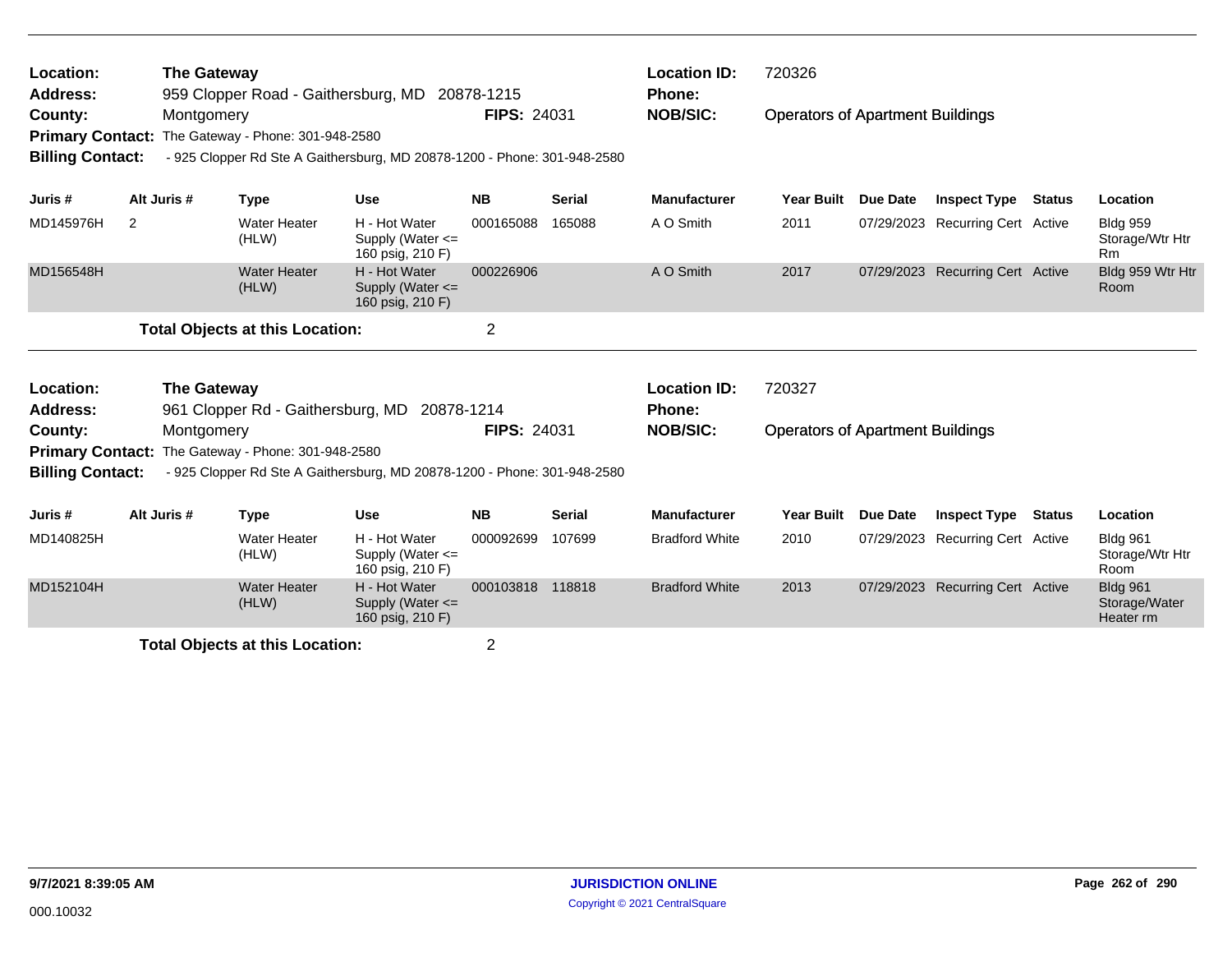| Location:<br>Address:<br>County:<br><b>Billing Contact:</b> |    | <b>The Gateway</b><br>Montgomery | 971 Clopper Road - Gaithersburg, MD 20878-1209<br>Primary Contact: The Gateway - Phone: 301-948-2580<br>- 925 Clopper Rd Ste A Gaithersburg, MD 20878-1200 - Phone: 301-948-2580 |                                                           | <b>FIPS: 24031</b> |               | <b>Location ID:</b><br><b>Phone:</b><br><b>NOB/SIC:</b> | 720328<br>301-948-2580<br><b>Operators of Apartment Buildings</b> |                                  |        |                                                      |
|-------------------------------------------------------------|----|----------------------------------|----------------------------------------------------------------------------------------------------------------------------------------------------------------------------------|-----------------------------------------------------------|--------------------|---------------|---------------------------------------------------------|-------------------------------------------------------------------|----------------------------------|--------|------------------------------------------------------|
| Juris #                                                     |    | Alt Juris #                      | Type                                                                                                                                                                             | <b>Use</b>                                                | <b>NB</b>          | <b>Serial</b> | <b>Manufacturer</b>                                     | Year Built Due Date                                               | <b>Inspect Type Status</b>       |        | Location                                             |
| MD145977H                                                   | 3  |                                  | <b>Water Heater</b><br>(HLW)                                                                                                                                                     | H - Hot Water<br>Supply (Water $\leq$<br>160 psig, 210 F) | 000095466          | 110466        | <b>Bradford White</b>                                   | 2011                                                              | 07/29/2023 Recurring Cert Active |        | <b>Bldg 971</b><br>Storage/Wtr Htr<br>Rm             |
| MD152103H                                                   |    |                                  | Water Heater<br>(HLW)                                                                                                                                                            | H - Hot Water<br>Supply (Water $\leq$<br>160 psig, 210 F) | 000106136 121136   |               | <b>Bradford White</b>                                   | 2013                                                              | 07/29/2023 Recurring Cert Active |        | <b>Bldg 971</b><br>Storage/Wtr Htr<br>Rm             |
|                                                             |    |                                  | <b>Total Objects at this Location:</b>                                                                                                                                           |                                                           | 2                  |               |                                                         |                                                                   |                                  |        |                                                      |
| Location:<br><b>Address:</b>                                |    | <b>The Gateway</b>               | 977 Clopper Rd - Gaithersburg, MD 20878-1206                                                                                                                                     |                                                           |                    |               | <b>Location ID:</b><br><b>Phone:</b>                    | 720329                                                            |                                  |        |                                                      |
| County:                                                     |    | Montgomery                       |                                                                                                                                                                                  |                                                           | <b>FIPS: 24031</b> |               | <b>NOB/SIC:</b>                                         | <b>Operators of Apartment Buildings</b>                           |                                  |        |                                                      |
|                                                             |    |                                  | Primary Contact: The Gateway - Phone: 301-948-2580                                                                                                                               |                                                           |                    |               |                                                         |                                                                   |                                  |        |                                                      |
| <b>Billing Contact:</b>                                     |    |                                  | - 925 Clopper Rd Ste A Gaithersburg, MD 20878-1200 - Phone: 301-948-2580                                                                                                         |                                                           |                    |               |                                                         |                                                                   |                                  |        |                                                      |
| Juris #                                                     |    | Alt Juris #                      | Type                                                                                                                                                                             | <b>Use</b>                                                | <b>NB</b>          | <b>Serial</b> | Manufacturer                                            | Year Built Due Date                                               | <b>Inspect Type</b>              | Status | Location                                             |
| MD152102H                                                   |    |                                  | <b>Water Heater</b><br>(HLW)                                                                                                                                                     | H - Hot Water<br>Supply (Water $\leq$<br>160 psig, 210 F) | 000103834          | 0118834       | <b>Bradford White</b>                                   | 2013                                                              | 07/29/2023 Recurring Cert Active |        | <b>Bldg 977</b><br>Storage/Wtr Htr<br>R <sub>m</sub> |
|                                                             |    |                                  | <b>Total Objects at this Location:</b>                                                                                                                                           |                                                           | $\mathbf 1$        |               |                                                         |                                                                   |                                  |        |                                                      |
| Location:<br>Address:<br>County:<br><b>Billing Contact:</b> |    | <b>The Gateway</b><br>Montgomery | 983 Clopper Rd - Gaithersburg, MD 20878-1203<br>Primary Contact: The Gateway - Phone: 301-948-2580<br>- 925 Clopper Rd Ste A Gaithersburg, MD 20878-1200 - Phone: 301-948-2580   |                                                           | <b>FIPS: 24031</b> |               | <b>Location ID:</b><br><b>Phone:</b><br><b>NOB/SIC:</b> | 720330<br>301-948-2580<br><b>Operators of Apartment Buildings</b> |                                  |        |                                                      |
| Juris #                                                     |    | Alt Juris #                      | Type                                                                                                                                                                             | <b>Use</b>                                                | <b>NB</b>          | <b>Serial</b> | Manufacturer                                            | Year Built Due Date                                               | <b>Inspect Type</b>              | Status | Location                                             |
| MD142773H                                                   | #1 |                                  | <b>Water Heater</b><br>(HLW)                                                                                                                                                     | H - Hot Water<br>Supply (Water $\leq$<br>160 psig, 210 F) | 000090729          | 105729        | <b>Bradford White</b>                                   | 2010                                                              | 07/29/2023 Recurring Cert Active |        | <b>Bldg 983</b><br>Storage/Wtr Htr<br>Room           |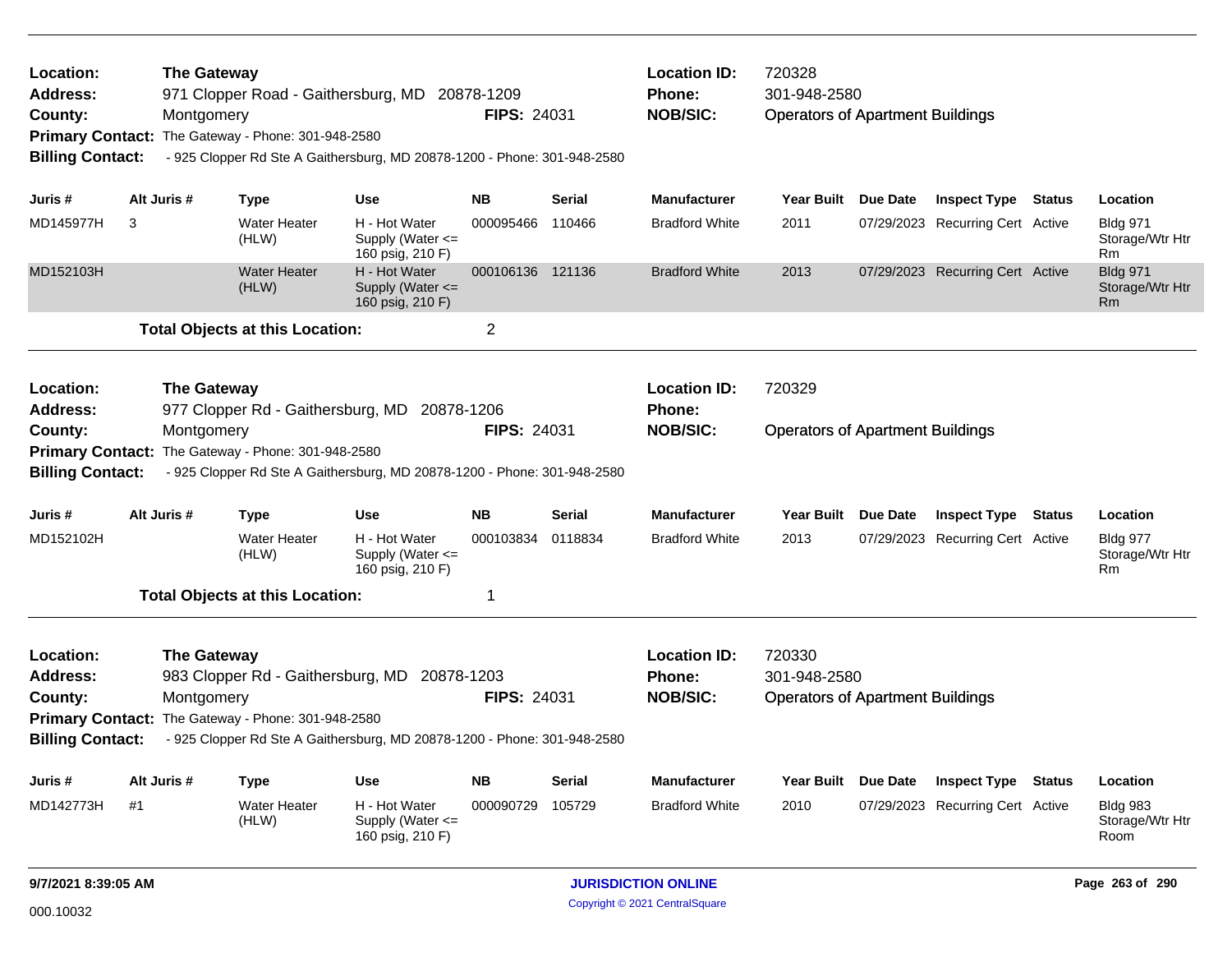| Juris #                      | Alt Juris #       | <b>Type</b>                                                                           | <b>Use</b>                                                | <b>NB</b>          | <b>Serial</b> | Manufacturer                                                                                                                  | Year Built Due Date                     |                 | <b>Inspect Type Status</b>                   | Location                          |
|------------------------------|-------------------|---------------------------------------------------------------------------------------|-----------------------------------------------------------|--------------------|---------------|-------------------------------------------------------------------------------------------------------------------------------|-----------------------------------------|-----------------|----------------------------------------------|-----------------------------------|
| MD150879H                    | #2                | <b>Water Heater</b><br>(HLW)                                                          | H - Hot Water<br>Heat (Water $\leq$<br>160 psig, 250 F)   | 000110642          | 125642        | <b>Bradford White</b>                                                                                                         | 2015                                    |                 | 07/29/2023 Recurring Cert Active             | Storage/Water<br><b>Heater Rm</b> |
|                              |                   | <b>Total Objects at this Location:</b>                                                |                                                           | $\overline{2}$     |               |                                                                                                                               |                                         |                 |                                              |                                   |
| Location:                    | <b>The George</b> |                                                                                       |                                                           |                    |               | <b>Location ID:</b>                                                                                                           | 707744                                  |                 |                                              |                                   |
| <b>Address:</b>              |                   | 11141 Georgia Ave - Wheaton, MD 20902-4637                                            |                                                           |                    |               | Phone:                                                                                                                        |                                         |                 |                                              |                                   |
| County:                      | Montgomery        |                                                                                       |                                                           | <b>FIPS: 24031</b> |               | <b>NOB/SIC:</b>                                                                                                               |                                         |                 | <b>Operators of Nonresidential Buildings</b> |                                   |
|                              |                   |                                                                                       |                                                           |                    |               | Primary Contact: Harry Carter Jr - Phone: 703-272-2698 x1500 - Cell: 703-898-3959* - Email: HCarter@vanmetreco.com            |                                         |                 |                                              |                                   |
| <b>Billing Contact:</b>      |                   | - 11141 Georgia Ave Wheaton, MD 20902-4637                                            |                                                           |                    |               |                                                                                                                               |                                         |                 |                                              |                                   |
| Juris #                      | Alt Juris #       | <b>Type</b>                                                                           | <b>Use</b>                                                | <b>NB</b>          | <b>Serial</b> | <b>Manufacturer</b>                                                                                                           | <b>Year Built</b>                       | <b>Due Date</b> | <b>Inspect Type Status</b>                   | Location                          |
| MD153839H                    |                   | <b>Water Tube</b><br>Coiled (NOT<br><b>Flueless Hi</b><br>Efficiency)                 | H - Hot Water<br>Supply (Water <=<br>160 psig, 250 F)     | 000252726          |               | Laars                                                                                                                         | 2013                                    |                 | 12/06/2022 Recurring Cert Active             | <b>Blrm Penthouse</b>             |
| MD153840H                    |                   | <b>Water Tube</b><br>Coiled (NOT<br>Flueless Hi<br>Efficiency)                        | H - Hot Water<br>Supply (Water <=<br>160 psig, 250 F)     | 000252727          |               | Laars                                                                                                                         | 2013                                    |                 | 12/06/2022 Recurring Cert Active             | <b>Blrm Penthou</b>               |
| MD153841V                    |                   | <b>Vertical Unfired</b><br>Pressure Vessel<br>w/comment                               | V - Storage (NOT<br>Cryogenic)                            | 000099618          |               | <b>Niles</b>                                                                                                                  | 2013                                    |                 | 12/06/2022 Recurring Cert Active             | Penthouse                         |
| MD153842V                    |                   | <b>Vertical Unfired</b><br><b>Pressure Vessel</b><br>w/comment                        | V - Storage (NOT 000100017<br>Cryogenic)                  |                    |               | <b>Niles</b>                                                                                                                  | 2014                                    |                 | 12/06/2022 Recurring Cert Active             | Penthouse                         |
|                              |                   | <b>Total Objects at this Location:</b>                                                |                                                           | 4                  |               |                                                                                                                               |                                         |                 |                                              |                                   |
|                              |                   |                                                                                       |                                                           |                    |               |                                                                                                                               |                                         |                 |                                              |                                   |
| Location:<br><b>Address:</b> |                   | The Greens at Leisure World II<br>15100 Interlachen Dr - Silver Spring, MD 20906-5611 |                                                           |                    |               | <b>Location ID:</b><br>Phone:                                                                                                 | 712702                                  |                 |                                              |                                   |
| County:                      | Montgomery        |                                                                                       |                                                           | <b>FIPS: 24031</b> |               | <b>NOB/SIC:</b>                                                                                                               | <b>Operators of Apartment Buildings</b> |                 |                                              |                                   |
| <b>Primary Contact:</b>      |                   | Robert Brunelle - Phone: 301-598-1530 - Email: greenstwo@lwmc.com                     |                                                           |                    |               |                                                                                                                               |                                         |                 |                                              |                                   |
| <b>Billing Contact:</b>      |                   |                                                                                       |                                                           |                    |               | Robert Brunelle - 15100 Interlachen Dr Apt 106 Silver Spring, MD 20906-5602 - Phone: 301-598-1530 - Email: greenstwo@lwmc.com |                                         |                 |                                              |                                   |
| Juris#                       | Alt Juris #       | <b>Type</b>                                                                           | <b>Use</b>                                                | <b>NB</b>          | <b>Serial</b> | <b>Manufacturer</b>                                                                                                           | <b>Year Built</b>                       | Due Date        | <b>Inspect Type Status</b>                   | Location                          |
| MD110325H                    |                   | <b>Horizontal Water</b><br>Tube                                                       | H - Hot Water<br>Supply (Water $\leq$<br>160 psig, 210 F) | 000061670          |               | A O Smith                                                                                                                     | 2001                                    |                 | 10/02/2021 Recurring Cert Active             | <b>Boiler Room</b>                |
| MD110326H                    |                   | <b>Horizontal Water</b><br>Tube                                                       | H - Hot Water<br>Supply (Water <=                         | 000060177          |               | A O Smith                                                                                                                     | 2000                                    |                 | 10/02/2021 Recurring Cert Active             | <b>Boiler Room</b>                |
| 9/7/2021 8:39:05 AM          |                   |                                                                                       |                                                           |                    |               | <b>JURISDICTION ONLINE</b>                                                                                                    |                                         |                 |                                              | Page 264 of 290                   |
| 000.10032                    |                   |                                                                                       |                                                           |                    |               | Copyright © 2021 CentralSquare                                                                                                |                                         |                 |                                              |                                   |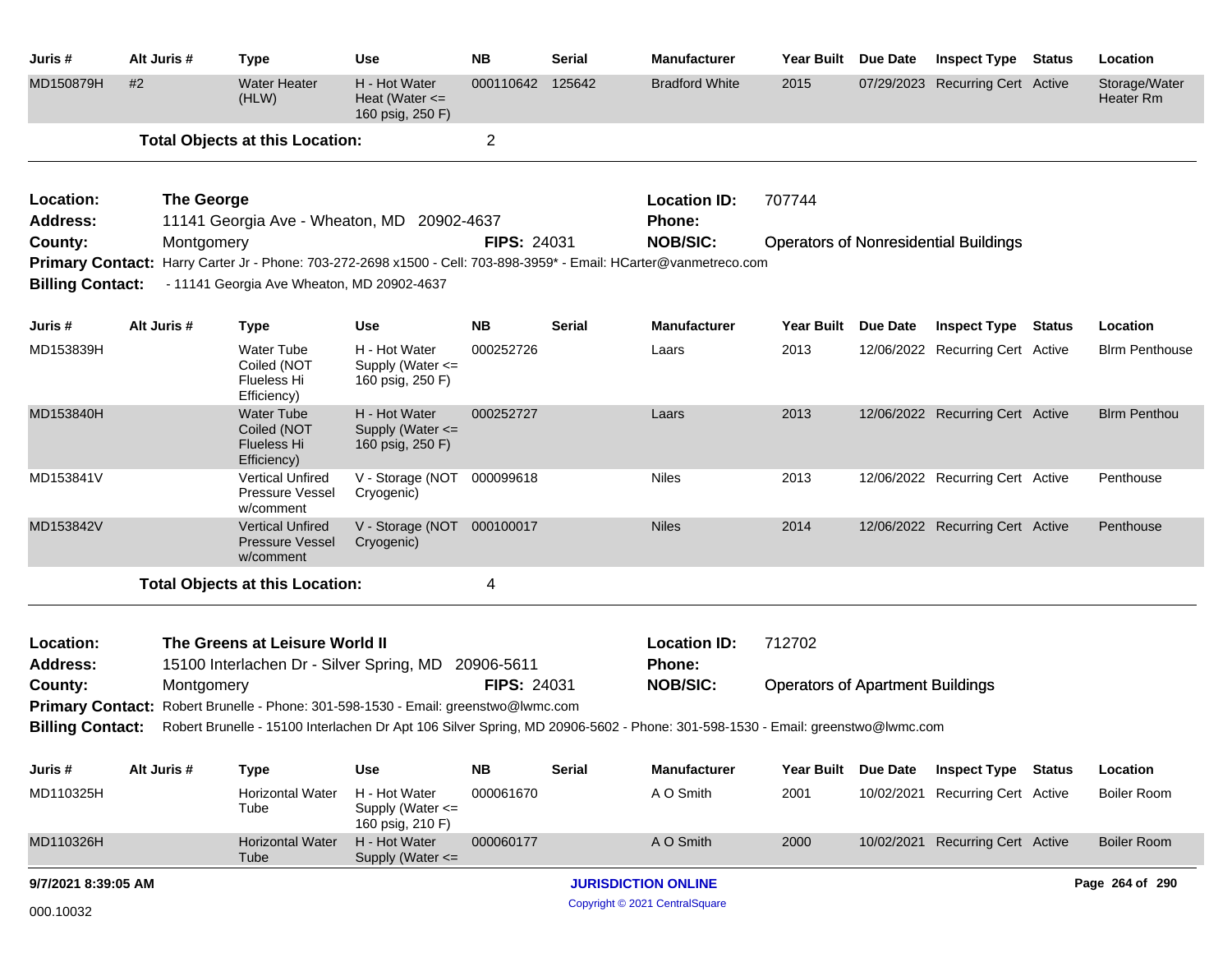| Juris #                 | Alt Juris #    | <b>Type</b>                                                                                | Use                                                     | <b>NB</b>          | <b>Serial</b> | <b>Manufacturer</b>                                                                                                                        | Year Built Due Date                     |                 | <b>Inspect Type</b>              | <b>Status</b> | Location                    |
|-------------------------|----------------|--------------------------------------------------------------------------------------------|---------------------------------------------------------|--------------------|---------------|--------------------------------------------------------------------------------------------------------------------------------------------|-----------------------------------------|-----------------|----------------------------------|---------------|-----------------------------|
|                         |                |                                                                                            | 160 psig, 210 F)                                        |                    |               |                                                                                                                                            |                                         |                 |                                  |               |                             |
|                         |                | <b>Total Objects at this Location:</b>                                                     |                                                         | $\overline{2}$     |               |                                                                                                                                            |                                         |                 |                                  |               |                             |
| Location:               |                | The Greens at Leisure World II                                                             |                                                         |                    |               | <b>Location ID:</b>                                                                                                                        | 716446                                  |                 |                                  |               |                             |
| <b>Address:</b>         |                | 15115 Interlachen Dr - Silver Spring, MD 20906-5636                                        |                                                         |                    |               | Phone:                                                                                                                                     |                                         |                 |                                  |               |                             |
| County:                 | Montgomery     |                                                                                            |                                                         | <b>FIPS: 24031</b> |               | <b>NOB/SIC:</b>                                                                                                                            | <b>Operators of Apartment Buildings</b> |                 |                                  |               |                             |
|                         |                | Primary Contact: Robert Brunelle - Phone: 301-598-1530 - Email: greenstwo@lwmc.com         |                                                         |                    |               |                                                                                                                                            |                                         |                 |                                  |               |                             |
| <b>Billing Contact:</b> |                |                                                                                            |                                                         |                    |               | Robert Brunelle - 15100 Interlachen Dr Apt 106 Silver Spring, MD 20906-5602 - Phone: 301-598-1530 - Email: greenstwo@lwmc.com              |                                         |                 |                                  |               |                             |
| Juris #                 | Alt Juris #    | <b>Type</b>                                                                                | Use                                                     | <b>NB</b>          | <b>Serial</b> | <b>Manufacturer</b>                                                                                                                        | <b>Year Built</b>                       | <b>Due Date</b> | <b>Inspect Type Status</b>       |               | Location                    |
| MD110329H               |                | <b>Horizontal Water</b><br>Tube                                                            | H - Hot Water<br>Supply (Water <=<br>160 psig, 210 F)   | 000061792          |               | A O Smith                                                                                                                                  | 2001                                    |                 | 10/02/2021 Recurring Cert Active |               | Boiler Room                 |
| MD110330H               |                | <b>Horizontal Water</b><br>Tube                                                            | H - Hot Water<br>Supply (Water <=<br>160 psig, 210 F)   | 000061782          |               | A O Smith                                                                                                                                  | 2001                                    |                 | 10/02/2021 Recurring Cert Active |               | <b>15115 Boiler</b><br>Room |
|                         |                | <b>Total Objects at this Location:</b>                                                     |                                                         | $\overline{2}$     |               |                                                                                                                                            |                                         |                 |                                  |               |                             |
| Location:               |                | The Point at Silver Spring                                                                 |                                                         |                    |               | <b>Location ID:</b>                                                                                                                        | 3491616                                 |                 |                                  |               |                             |
| <b>Address:</b>         |                | 8715 1st Ave - Silver Spring, MD 20910-3556                                                |                                                         |                    |               | Phone:                                                                                                                                     |                                         |                 |                                  |               |                             |
| County:                 | Montgomery     |                                                                                            |                                                         | <b>FIPS: 24031</b> |               | <b>NOB/SIC:</b>                                                                                                                            | <b>Operators of Apartment Buildings</b> |                 |                                  |               |                             |
| <b>Primary Contact:</b> |                | Anthony Quebral - Phone: 301-563-1010 - Cell: 301-221-0935 - Email: aquebral@panocomgt.com |                                                         |                    |               |                                                                                                                                            |                                         |                 |                                  |               |                             |
| <b>Billing Contact:</b> |                |                                                                                            |                                                         |                    |               | Anthony Quebral - 8750 Georgia Ave Silver Spring, MD 20910-3603 - Phone: 301-563-1010 - Cell: 301-221-0935 - Email: aquebral@panocomgt.com |                                         |                 |                                  |               |                             |
| Juris #                 | Alt Juris #    | <b>Type</b>                                                                                | <b>Use</b>                                              | <b>NB</b>          | <b>Serial</b> | <b>Manufacturer</b>                                                                                                                        | <b>Year Built</b>                       | <b>Due Date</b> | <b>Inspect Type</b>              | <b>Status</b> | Location                    |
| MD001903H               | 3              | <b>Horizontal Fire</b><br>Tube                                                             | H - Hot Water<br>Heat (Water $\leq$<br>160 psig, 250 F) | 000003580          |               | <b>Superior Boiler</b><br>Works                                                                                                            | 1966                                    |                 | 03/01/2022 External Cert         | Active        | Boiler Room CD              |
| MD001904H               | $\overline{4}$ | <b>Horizontal Fire</b><br>Tube                                                             | H - Hot Water<br>Heat (Water $\leq$<br>160 psig, 250 F) | 000003579          |               | <b>Superior Boiler</b><br>Works                                                                                                            | 1966                                    |                 | 03/01/2022 External Cert         | Active        | Boiler Room CD              |
|                         |                | <b>Total Objects at this Location:</b>                                                     |                                                         | $\overline{2}$     |               |                                                                                                                                            |                                         |                 |                                  |               |                             |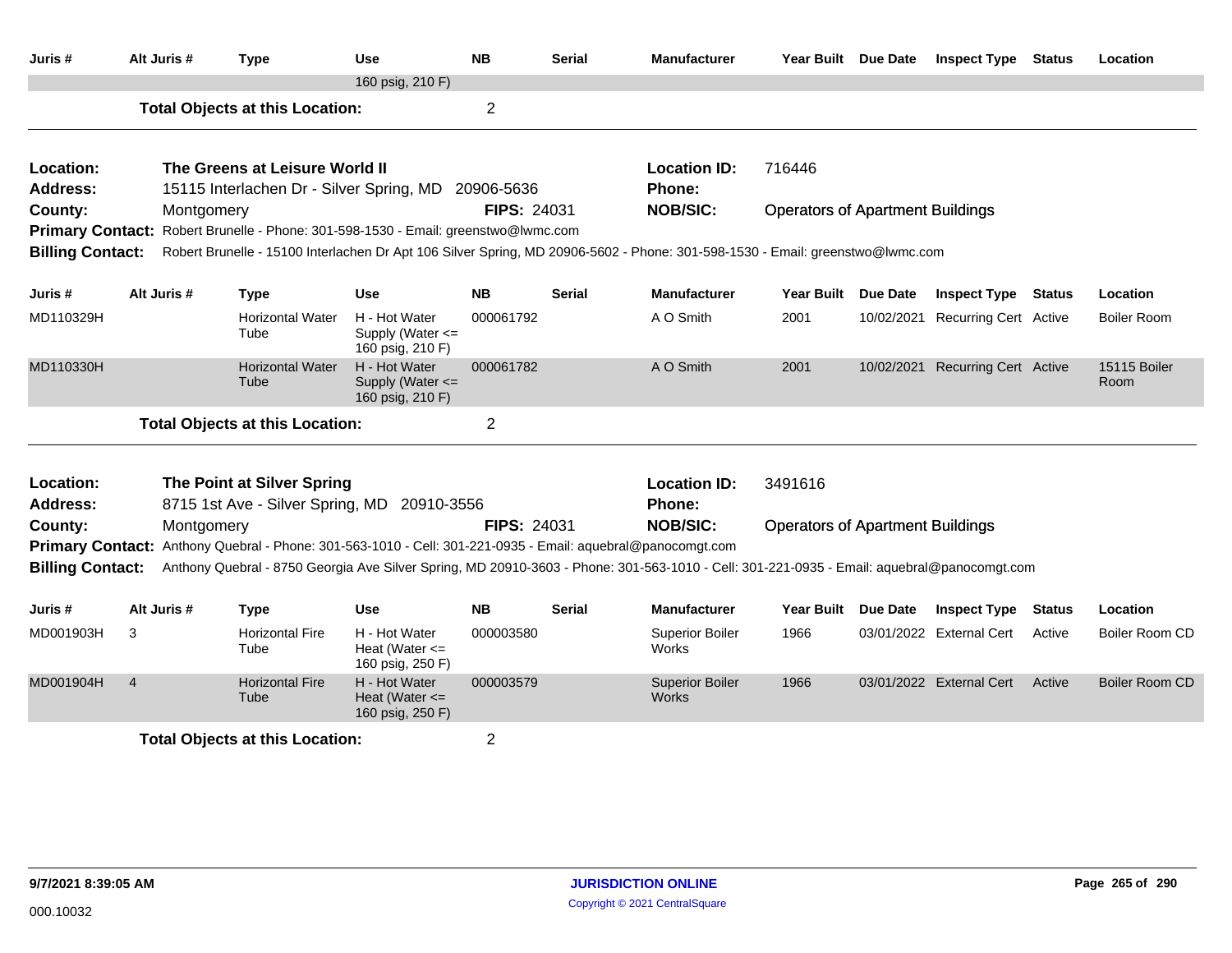| Location:<br><b>Address:</b><br>County: |             | Montgomery  | The Point at Silver Spring             | 8750 Georgia Ave - Silver Spring, MD 20910-3603<br>Primary Contact: Anthony Quebral - Phone: 301-563-1010 - Cell: 301-221-0935 - Email: aquebral@panocomgt.com | <b>FIPS: 24031</b> |               | <b>Location ID:</b><br>Phone:<br><b>NOB/SIC:</b>                                                                                           | 711892<br>301-563-1010<br><b>Operators of Apartment Buildings</b> |                 |                                  |               |                             |
|-----------------------------------------|-------------|-------------|----------------------------------------|----------------------------------------------------------------------------------------------------------------------------------------------------------------|--------------------|---------------|--------------------------------------------------------------------------------------------------------------------------------------------|-------------------------------------------------------------------|-----------------|----------------------------------|---------------|-----------------------------|
| <b>Billing Contact:</b>                 |             |             |                                        |                                                                                                                                                                |                    |               | Anthony Quebral - 8750 Georgia Ave Silver Spring, MD 20910-3603 - Phone: 301-563-1010 - Cell: 301-221-0935 - Email: aquebral@panocomgt.com |                                                                   |                 |                                  |               |                             |
| Juris #                                 |             | Alt Juris # | <b>Type</b>                            | <b>Use</b>                                                                                                                                                     | <b>NB</b>          | <b>Serial</b> | <b>Manufacturer</b>                                                                                                                        | <b>Year Built</b>                                                 | Due Date        | <b>Inspect Type</b>              | <b>Status</b> | Location                    |
| MD001901H                               | $\mathbf 1$ |             | <b>Horizontal Fire</b><br>Tube         | H - Hot Water<br>Heat (Water $\leq$<br>160 psig, 250 F)                                                                                                        | 000003581          |               | <b>Superior Boiler</b><br>Works                                                                                                            | 1966                                                              |                 | 03/01/2022 External Cert         | Active        | Boiler Room AB              |
| MD001902H                               | 2           |             | <b>Horizontal Fire</b><br>Tube         | H - Hot Water<br>Heat (Water $\leq$<br>160 psig, 250 F)                                                                                                        | 000003582          |               | <b>Superior Boiler</b><br>Works                                                                                                            | 1966                                                              |                 | 03/01/2022 External Cert         | Active        | Boiler Room AB              |
|                                         |             |             | <b>Total Objects at this Location:</b> |                                                                                                                                                                | $\overline{2}$     |               |                                                                                                                                            |                                                                   |                 |                                  |               |                             |
| Location:                               |             |             | <b>The Point At Watkins Mill</b>       |                                                                                                                                                                |                    |               | <b>Location ID:</b>                                                                                                                        | 718889                                                            |                 |                                  |               |                             |
| Address:                                |             |             |                                        | 113 Watkins Station Cir - Gaithersburg, MD                                                                                                                     | 20879-3357         |               | Phone:                                                                                                                                     | 301-977-0007                                                      |                 |                                  |               |                             |
| County:                                 |             | Montgomery  |                                        |                                                                                                                                                                | <b>FIPS: 24031</b> |               | <b>NOB/SIC:</b>                                                                                                                            | <b>Operators of Apartment Buildings</b>                           |                 |                                  |               |                             |
| <b>Billing Contact:</b>                 |             |             |                                        | <b>Primary Contact:</b> Adon Sandoval - Cell: 703-401-1403 - Email: asandoval@pancomgt.com                                                                     |                    |               | Darrell Carter - 180 Watkins Station Cir Gaithersburg, MD 20879-3311 - Phone: 301-997-0007 - Cell: 202-607-5590                            |                                                                   |                 |                                  |               |                             |
|                                         |             |             |                                        |                                                                                                                                                                |                    |               |                                                                                                                                            |                                                                   |                 |                                  |               |                             |
| Juris #                                 |             | Alt Juris # | <b>Type</b>                            | <b>Use</b>                                                                                                                                                     | <b>NB</b>          | <b>Serial</b> | <b>Manufacturer</b>                                                                                                                        | <b>Year Built</b>                                                 | Due Date        | <b>Inspect Type Status</b>       |               | Location                    |
| MD153780H                               |             |             | <b>Water Heater</b><br>(HLW)           | H - Hot Water<br>Supply (Water $\leq$<br>160 psig, 210 F)                                                                                                      | 000110918          | 123918        | <b>Bradford White</b>                                                                                                                      | 2015                                                              |                 | 02/08/2022 Recurring Cert Active |               | Maintenance/Boil<br>er Room |
|                                         |             |             | <b>Total Objects at this Location:</b> |                                                                                                                                                                | 1                  |               |                                                                                                                                            |                                                                   |                 |                                  |               |                             |
| Location:                               |             |             | <b>The Point At Watkins Mill</b>       |                                                                                                                                                                |                    |               | <b>Location ID:</b>                                                                                                                        | 3486590                                                           |                 |                                  |               |                             |
| Address:                                |             |             |                                        | 121 Watkins Station Cir - Gaithersburg, MD 20879-3353                                                                                                          |                    |               | <b>Phone:</b>                                                                                                                              |                                                                   |                 |                                  |               |                             |
| County:                                 |             | Montgomery  |                                        |                                                                                                                                                                | <b>FIPS: 24031</b> |               | <b>NOB/SIC:</b>                                                                                                                            | <b>Operators of Apartment Buildings</b>                           |                 |                                  |               |                             |
|                                         |             |             |                                        | <b>Primary Contact:</b> Adon Sandoval - Cell: 703-401-1403 - Email: asandoval@pancomgt.com                                                                     |                    |               |                                                                                                                                            |                                                                   |                 |                                  |               |                             |
| <b>Billing Contact:</b>                 |             |             |                                        |                                                                                                                                                                |                    |               | Darrell Carter - 180 Watkins Station Cir Gaithersburg, MD 20879-3311 - Phone: 301-997-0007 - Cell: 202-607-5590                            |                                                                   |                 |                                  |               |                             |
| Juris #                                 |             | Alt Juris # | <b>Type</b>                            | <b>Use</b>                                                                                                                                                     | <b>NB</b>          | <b>Serial</b> | <b>Manufacturer</b>                                                                                                                        | <b>Year Built</b>                                                 | <b>Due Date</b> | <b>Inspect Type</b>              | <b>Status</b> | Location                    |
| MD166735H                               |             |             | <b>Water Heater</b><br>(HLW)           | H - Hot Water<br>Supply (Water $\leq$<br>160 psig, 210 F)                                                                                                      | 000235918          | 235918        | A O Smith                                                                                                                                  | 2018                                                              |                 | 03/10/2022 Recurring Cert Active |               | Maintenance/Boil<br>er Room |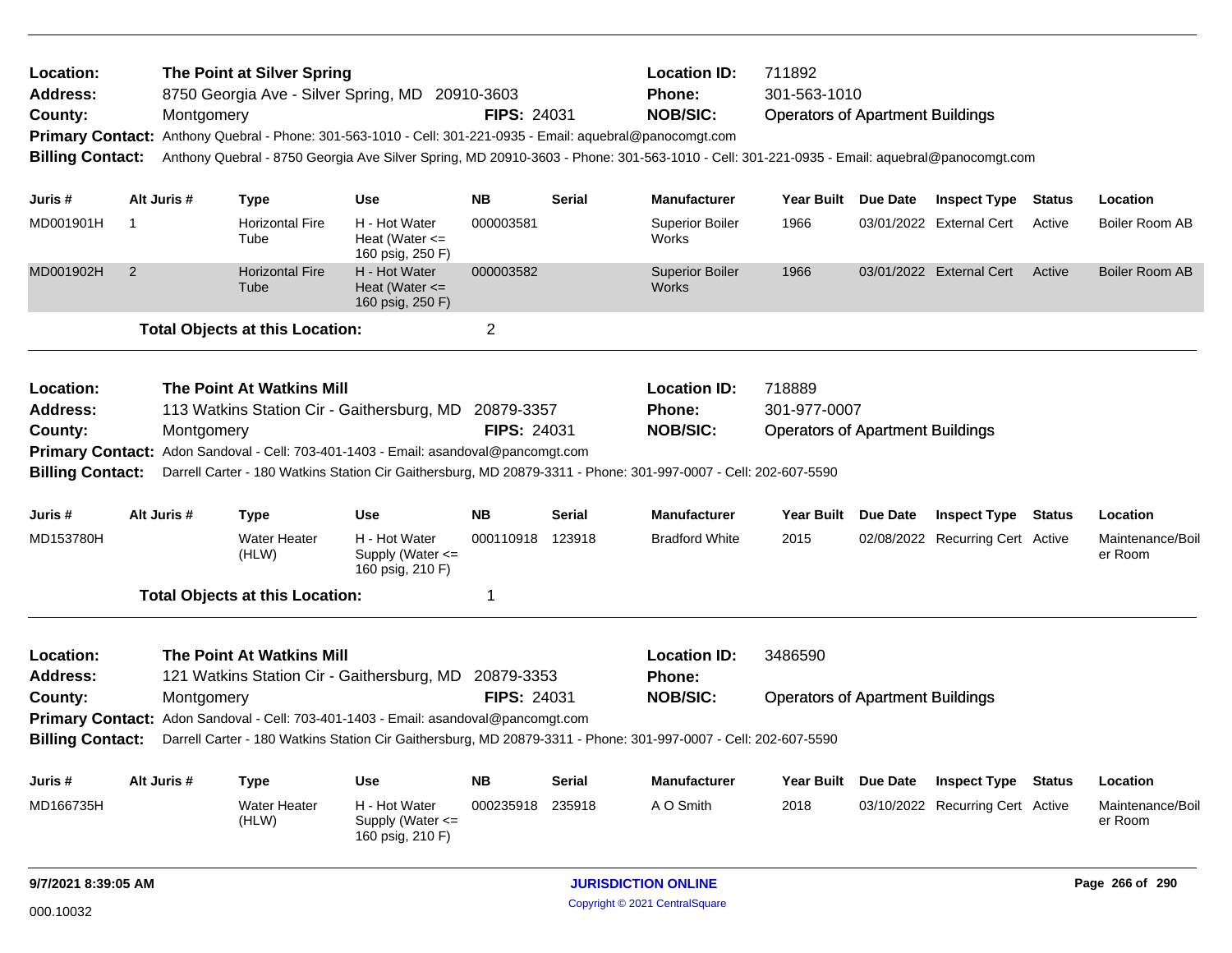| Location:<br><b>Address:</b> |                                                                                                                                            |             | The Point At Watkins Mill              | 133 Watkins Station Cir - Gaithersburg, MD 20879-3347                               |                    |               | <b>Location ID:</b><br><b>Phone:</b>                                                                            | 3486591                                 |                 |                                  |  |                             |
|------------------------------|--------------------------------------------------------------------------------------------------------------------------------------------|-------------|----------------------------------------|-------------------------------------------------------------------------------------|--------------------|---------------|-----------------------------------------------------------------------------------------------------------------|-----------------------------------------|-----------------|----------------------------------|--|-----------------------------|
| County:                      |                                                                                                                                            | Montgomery  |                                        |                                                                                     | <b>FIPS: 24031</b> |               | <b>NOB/SIC:</b>                                                                                                 | <b>Operators of Apartment Buildings</b> |                 |                                  |  |                             |
| <b>Primary Contact:</b>      |                                                                                                                                            |             |                                        | Adon Sandoval - Cell: 703-401-1403 - Email: asandoval@pancomgt.com                  |                    |               |                                                                                                                 |                                         |                 |                                  |  |                             |
| <b>Billing Contact:</b>      |                                                                                                                                            |             |                                        |                                                                                     |                    |               | Darrell Carter - 180 Watkins Station Cir Gaithersburg, MD 20879-3311 - Phone: 301-997-0007 - Cell: 202-607-5590 |                                         |                 |                                  |  |                             |
| Juris #                      |                                                                                                                                            | Alt Juris # | <b>Type</b>                            | <b>Use</b>                                                                          | <b>NB</b>          | <b>Serial</b> | <b>Manufacturer</b>                                                                                             | <b>Year Built</b>                       | Due Date        | <b>Inspect Type Status</b>       |  | Location                    |
| MD153794H                    |                                                                                                                                            |             | <b>Water Heater</b><br>(HLW)           | H - Hot Water<br>Supply (Water <=<br>160 psig, 210 F)                               | 000110307          | 125307        | <b>Bradford White</b>                                                                                           | 2014                                    |                 | 02/08/2022 Recurring Cert Active |  | Maintenance/Boil<br>er Room |
|                              |                                                                                                                                            |             | <b>Total Objects at this Location:</b> |                                                                                     | 1                  |               |                                                                                                                 |                                         |                 |                                  |  |                             |
| Location:                    |                                                                                                                                            |             | <b>The Point At Watkins Mill</b>       |                                                                                     |                    |               | <b>Location ID:</b>                                                                                             | 3486592                                 |                 |                                  |  |                             |
| <b>Address:</b>              |                                                                                                                                            |             |                                        | 141 Watkins Station Cir - Gaithersburg, MD                                          | 20879-3343         |               | <b>Phone:</b>                                                                                                   |                                         |                 |                                  |  |                             |
| County:                      |                                                                                                                                            | Montgomery  |                                        |                                                                                     | <b>FIPS: 24031</b> |               | <b>NOB/SIC:</b>                                                                                                 | <b>Operators of Apartment Buildings</b> |                 |                                  |  |                             |
| <b>Primary Contact:</b>      |                                                                                                                                            |             |                                        | Adon Sandoval - Cell: 703-401-1403 - Email: asandoval@pancomgt.com                  |                    |               |                                                                                                                 |                                         |                 |                                  |  |                             |
|                              | <b>Billing Contact:</b><br>Darrell Carter - 180 Watkins Station Cir Gaithersburg, MD 20879-3311 - Phone: 301-997-0007 - Cell: 202-607-5590 |             |                                        |                                                                                     |                    |               |                                                                                                                 |                                         |                 |                                  |  |                             |
| Juris #                      |                                                                                                                                            | Alt Juris # | <b>Type</b>                            | <b>Use</b>                                                                          | <b>NB</b>          | <b>Serial</b> | <b>Manufacturer</b>                                                                                             | <b>Year Built</b>                       | <b>Due Date</b> | <b>Inspect Type Status</b>       |  | Location                    |
| MD153795H                    |                                                                                                                                            |             | <b>Water Heater</b><br>(HLW)           | H - Hot Water<br>Supply (Water <=<br>160 psig, 210 F)                               | 000195136 195936   |               | A O Smith                                                                                                       | 2014                                    |                 | 02/08/2022 Recurring Cert Active |  | Maintenance/Boil<br>er Room |
|                              |                                                                                                                                            |             | <b>Total Objects at this Location:</b> |                                                                                     |                    |               |                                                                                                                 |                                         |                 |                                  |  |                             |
| Location:                    |                                                                                                                                            |             | The Point At Watkins Mill              |                                                                                     |                    |               | <b>Location ID:</b>                                                                                             | 3210256                                 |                 |                                  |  |                             |
| <b>Address:</b>              |                                                                                                                                            |             |                                        | 166 Watkins Station Circle - Gaithersburg, MD 20879-3331                            |                    |               | <b>Phone:</b>                                                                                                   |                                         |                 |                                  |  |                             |
| County:                      |                                                                                                                                            | Montgomery  |                                        |                                                                                     | <b>FIPS: 24031</b> |               | <b>NOB/SIC:</b>                                                                                                 | <b>Operators of Apartment Buildings</b> |                 |                                  |  |                             |
|                              |                                                                                                                                            |             |                                        | Primary Contact: Adon Sandoval - Cell: 703-401-1403 - Email: asandoval@pancomgt.com |                    |               |                                                                                                                 |                                         |                 |                                  |  |                             |
|                              | <b>Billing Contact:</b><br>Darrell Carter - 180 Watkins Station Cir Gaithersburg, MD 20879-3311 - Phone: 301-997-0007 - Cell: 202-607-5590 |             |                                        |                                                                                     |                    |               |                                                                                                                 |                                         |                 |                                  |  |                             |
| Juris#                       |                                                                                                                                            | Alt Juris # | <b>Type</b>                            | <b>Use</b>                                                                          | NΒ                 | <b>Serial</b> | Manufacturer                                                                                                    | Year Built                              | <b>Due Date</b> | <b>Inspect Type Status</b>       |  | Location                    |
| MD142131H                    |                                                                                                                                            |             | <b>Water Heater</b><br>(HLW)           | H - Hot Water<br>Supply (Water <=<br>160 psig, 210 F)                               | 000088288 103288   |               | <b>Bradford White</b>                                                                                           | 2009                                    |                 | 02/08/2022 Recurring Cert Active |  | Maintenance/Boil<br>er Room |
|                              |                                                                                                                                            |             | <b>Total Objects at this Location:</b> |                                                                                     | 1                  |               |                                                                                                                 |                                         |                 |                                  |  |                             |
| 9/7/2021 8:39:05 AM          |                                                                                                                                            |             |                                        |                                                                                     |                    |               | <b>JURISDICTION ONLINE</b>                                                                                      |                                         |                 |                                  |  | Page 267 of 290             |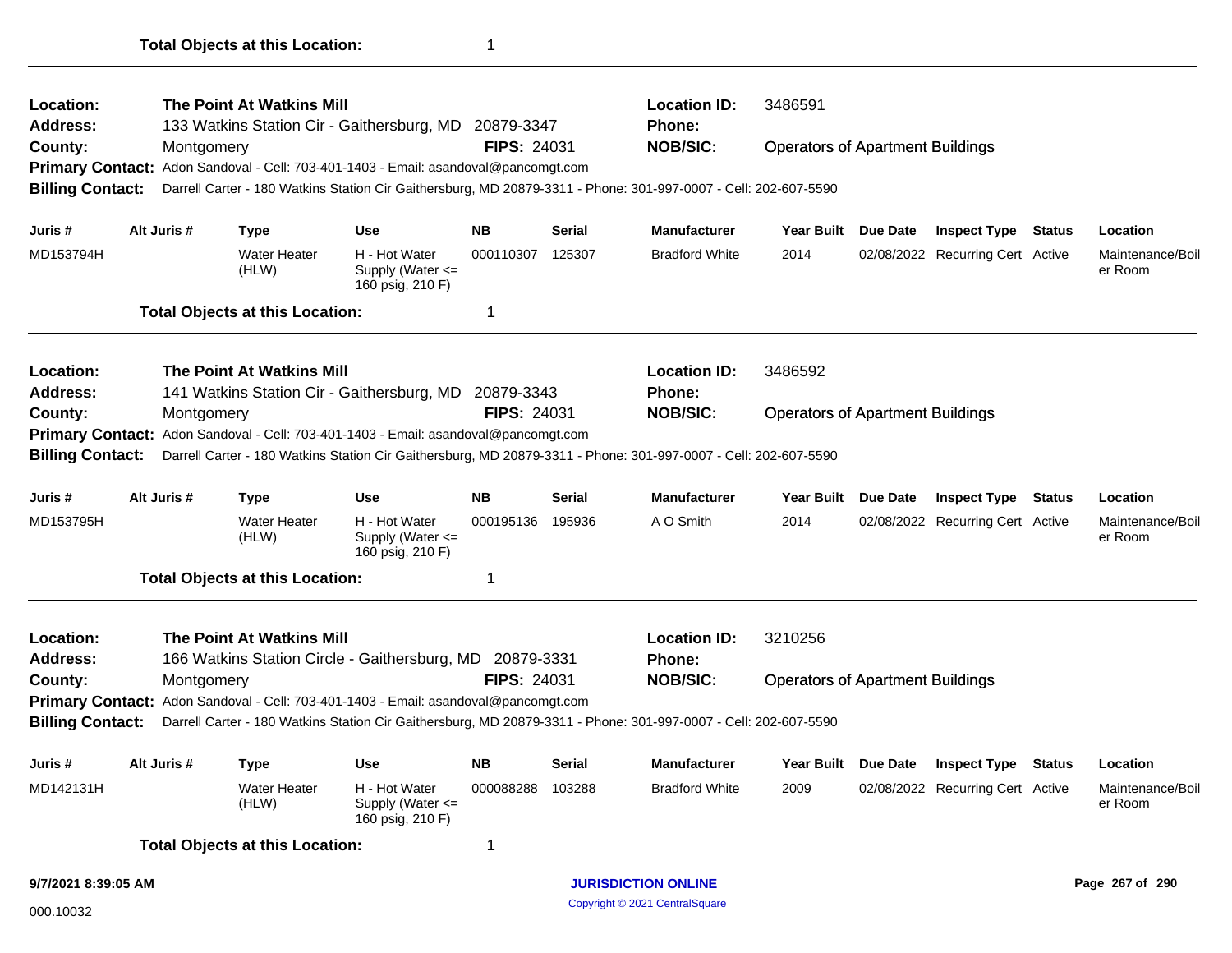| <b>Location:</b><br><b>Address:</b> |                                                                   | <b>The Victoria</b><br>10416 Fawcett St - Kensington, MD 20895-3338                                        |                                                         |                    |               | <b>Location ID:</b><br><b>Phone:</b> | 726485                                  |          |                                  |               |                    |
|-------------------------------------|-------------------------------------------------------------------|------------------------------------------------------------------------------------------------------------|---------------------------------------------------------|--------------------|---------------|--------------------------------------|-----------------------------------------|----------|----------------------------------|---------------|--------------------|
| County:<br><b>Primary Contact:</b>  |                                                                   | Montgomery<br>Matthwe Kirvan - Cell: 301-512-8928                                                          |                                                         | <b>FIPS: 24031</b> |               | <b>NOB/SIC:</b>                      | <b>Operators of Apartment Buildings</b> |          |                                  |               |                    |
| <b>Billing Contact:</b>             |                                                                   | Matthwe Kirvan - PO Box 76 Kensington, MD 20895-0076 - Cell: 301-512-8928                                  |                                                         |                    |               |                                      |                                         |          |                                  |               |                    |
| Juris #                             | Alt Juris #                                                       | <b>Type</b>                                                                                                | Use                                                     | <b>NB</b>          | <b>Serial</b> | <b>Manufacturer</b>                  | Year Built Due Date                     |          | <b>Inspect Type Status</b>       |               | Location           |
| MD155246H                           |                                                                   | Other w/comment H - Hot Water                                                                              | Heat (Water $\leq$<br>160 psig, 250 F)                  | 000327320          |               | Lochinvar                            | 2014                                    |          | 01/12/2022 Recurring Cert Active |               | BOILER ROOM        |
|                                     |                                                                   | <b>Total Objects at this Location:</b>                                                                     |                                                         | 1                  |               |                                      |                                         |          |                                  |               |                    |
| Location:<br>Address:               |                                                                   | <b>The Warwick Apartments</b><br>1131 University Blvd W - Silver Spring, MD                                |                                                         | 20902-3357         |               | <b>Location ID:</b><br><b>Phone:</b> | 728375                                  |          |                                  |               |                    |
| County:                             |                                                                   | Montgomery                                                                                                 |                                                         | <b>FIPS: 24031</b> |               | <b>NOB/SIC:</b>                      | <b>Operators of Apartment Buildings</b> |          |                                  |               |                    |
| <b>Primary Contact:</b>             | Chantise Batts - Phone: 301-649-3100 - Email: chantise@bdmere.com |                                                                                                            |                                                         |                    |               |                                      |                                         |          |                                  |               |                    |
| <b>Billing Contact:</b>             |                                                                   | Jay Silver - 115 Sudbrook Ln Ste 200 Baltimore, MD 21208-3878 - Cell: 410-218-2266 - Email: Jay@BDMGRE.com |                                                         |                    |               |                                      |                                         |          |                                  |               |                    |
| Juris #                             | Alt Juris #                                                       | <b>Type</b>                                                                                                | <b>Use</b>                                              | <b>NB</b>          | <b>Serial</b> | <b>Manufacturer</b>                  | Year Built                              | Due Date | <b>Inspect Type</b>              | <b>Status</b> | Location           |
| MD148359H                           | Boiler 1                                                          | <b>Water Tube</b><br>Coiled (NOT<br>Flueless Hi<br>Efficiency)                                             | H - Hot Water<br>Heat (Water $\leq$<br>160 psig, 250 F) | 000032935          |               | R B I                                | 2013                                    |          | 04/18/2022 External Cert         | Active        | <b>Boiler Room</b> |
| MD148360H                           | Boiler <sub>2</sub>                                               | <b>Water Tube</b><br>Coiled (NOT<br><b>Flueless Hi</b><br>Efficiency)                                      | H - Hot Water<br>Heat (Water $\leq$<br>160 psig, 250 F) | 000032952          |               | R <sub>BI</sub>                      | 2013                                    |          | 04/18/2022 External Cert         | Active        | <b>Boiler Room</b> |
| MD148361H                           | Boiler <sub>3</sub>                                               | <b>Water Tube</b><br>Coiled (NOT<br>Flueless Hi<br>Efficiency)                                             | H - Hot Water<br>Heat (Water $\leq$<br>160 psig, 250 F) | 000033094          |               | R <sub>BI</sub>                      | 2013                                    |          | 04/18/2022 External Cert         | Active        | <b>Boiler Room</b> |
| MD148362H                           | Boiler 4                                                          | <b>Water Tube</b><br>Coiled (NOT<br><b>Flueless Hi</b><br>Efficiency)                                      | H - Hot Water<br>Heat (Water $\leq$<br>160 psig, 250 F) | 000033067          |               | R B I                                | 2013                                    |          | 04/18/2022 External Cert         | Active        | <b>Boiler Room</b> |
| MD148363H                           | Boiler #6                                                         | Water Tube<br>Coiled (NOT<br>Flueless Hi<br>Efficiency)                                                    | H - Hot Water<br>Heat (Water $\leq$<br>160 psig, 250 F) | 000033050          |               | R <sub>BI</sub>                      | 2013                                    |          | 04/18/2022 External Cert         | Active        | <b>Boiler Room</b> |
|                                     |                                                                   | <b>Total Objects at this Location:</b>                                                                     |                                                         | 5                  |               |                                      |                                         |          |                                  |               |                    |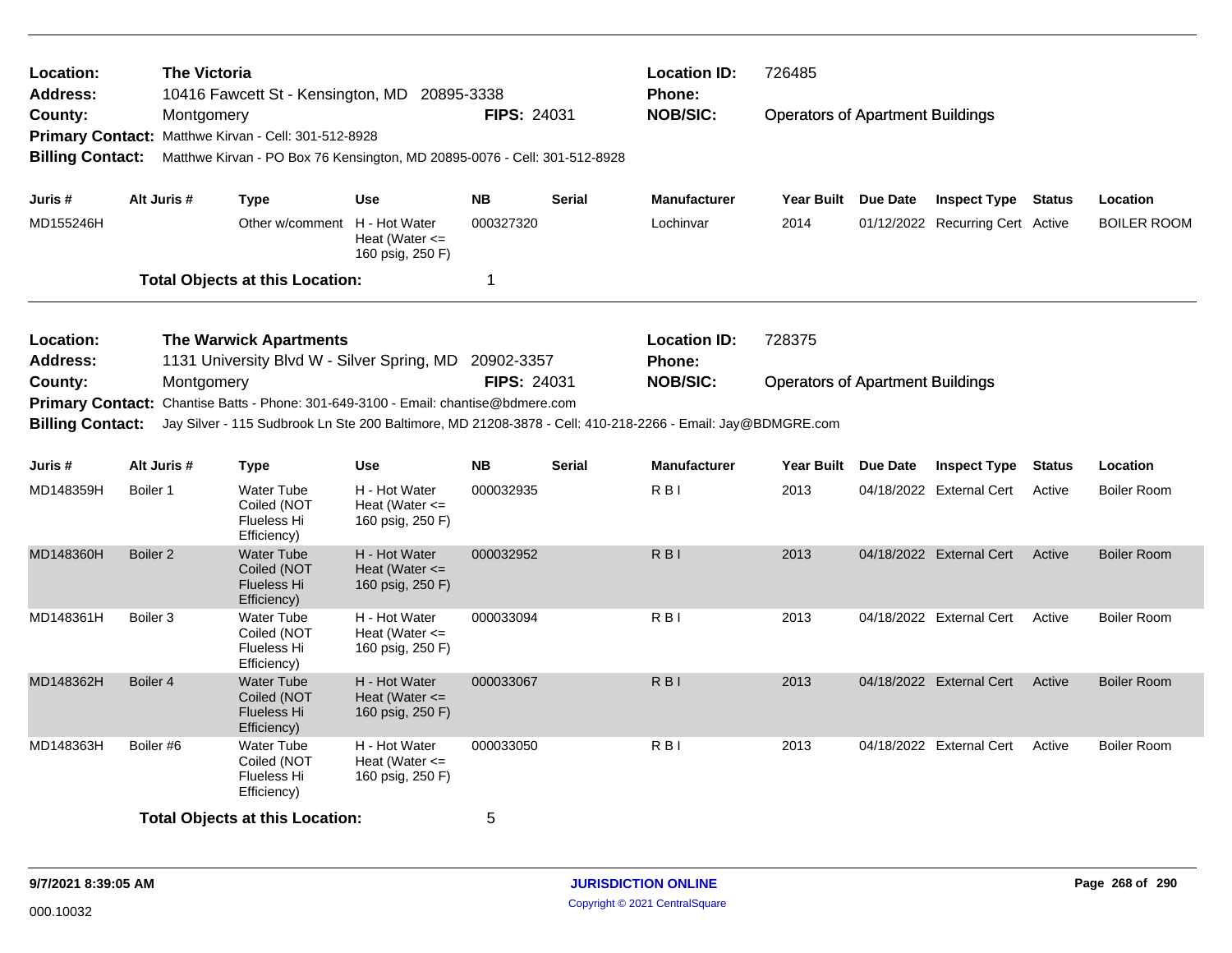| <b>Location:</b> | <b>Three White Flint North</b>                                                                   |                    | <b>Location ID:</b> | 3898735 |
|------------------|--------------------------------------------------------------------------------------------------|--------------------|---------------------|---------|
| Address:         | 11601 Landsdown St - Rockville, MD 20852                                                         |                    | <b>Phone:</b>       |         |
| County:          | Montgomery                                                                                       | <b>FIPS: 24031</b> | NOB/SIC:            |         |
|                  | Primary Contact: Jim Garris - Phone: 301-881-7239 - Cell: 571-447-8832 - Email: jgarris@lcor.com |                    |                     |         |
|                  | Billing Contact: - PO Box 2481 Rockville, MD 20847-2481                                          |                    |                     |         |

| Juris #   | Alt Juris # | Type                                   | <b>Use</b>                                                | <b>NB</b> | <b>Serial</b> | <b>Manufacturer</b> | <b>Year Built</b> | <b>Due Date</b> | <b>Inspect Type</b>              | Status | <b>Location</b>      |
|-----------|-------------|----------------------------------------|-----------------------------------------------------------|-----------|---------------|---------------------|-------------------|-----------------|----------------------------------|--------|----------------------|
| MD161615H |             | Cast Aluminum                          | H - Hot Water<br>Supply (Water $\leq$<br>160 psig, 210 F) | CA        |               | Aerco               | 2010              |                 | 08/13/2022 Recurring Cert Active |        | <b>Central Plant</b> |
| MD162023V |             | Heat Exchanger -<br>Shell and Tube     | V - Process-Heat<br>Transfer-Other<br>w/comment           | 000052863 |               | <b>McQuay</b>       | 2011              |                 | 10/09/2022 Recurring Cert Active |        | mec. Room            |
| MD162024V |             | Heat Exchanger -<br>Shell and Tube     | V - Process-Heat<br>Transfer-Other<br>w/comment           | 000052841 |               | McQuay              | 2011              |                 | 10/09/2022 Recurring Cert Active |        | Mech. Room           |
| MD162032V |             | Heat Exchanger -<br>Shell and Tube     | V - Process-Heat<br>Transfer-Other<br>w/comment           | 000052853 |               | McQuay              | 2011              |                 | 10/09/2022 Recurring Cert Active |        | Mech. Room           |
|           |             | <b>Total Objects at this Location:</b> |                                                           | 4         |               |                     |                   |                 |                                  |        |                      |

| Location:       | <b>Tires Plus - 240633</b>                           |                    | <b>Location ID:</b> | 2974385                          |
|-----------------|------------------------------------------------------|--------------------|---------------------|----------------------------------|
| <b>Address:</b> | 861 Russell Ave - Gaithersburg, MD 20879-3505        |                    | <b>Phone:</b>       |                                  |
| County:         | Montgomery                                           | <b>FIPS: 24031</b> | <b>NOB/SIC:</b>     | Tire Retreading and Repair Shops |
|                 | Primary Contact: Store Manager - Phone: 301-637-8155 |                    |                     |                                  |

**Billing Contact:** Store Manager - 861 Russell Ave Gaithersburg, MD 20879-3505 - Phone: 301-637-8155

|           | Type                                                           | Use                            | <b>NB</b> | <b>Serial</b> | <b>Manufacturer</b> | Year Built Due Date | Inspect Type                     | Status | <b>Location</b> |
|-----------|----------------------------------------------------------------|--------------------------------|-----------|---------------|---------------------|---------------------|----------------------------------|--------|-----------------|
| MD142136V | <b>Vertical Unfired</b><br>Pressure Vessel<br>w/comment        | V - Storage (NOT<br>Cryogenic) | 000256069 |               | Manchester          | 2003                | 04/24/2023 Recurring Cert Active |        | Storage         |
| MD142137V | <b>Vertical Unfired</b><br><b>Pressure Vessel</b><br>w/comment | V - Storage (NOT<br>Cryogenic) | 000268914 |               | Manchester          | 2004                | 04/24/2023 Recurring Cert Active |        | Storage         |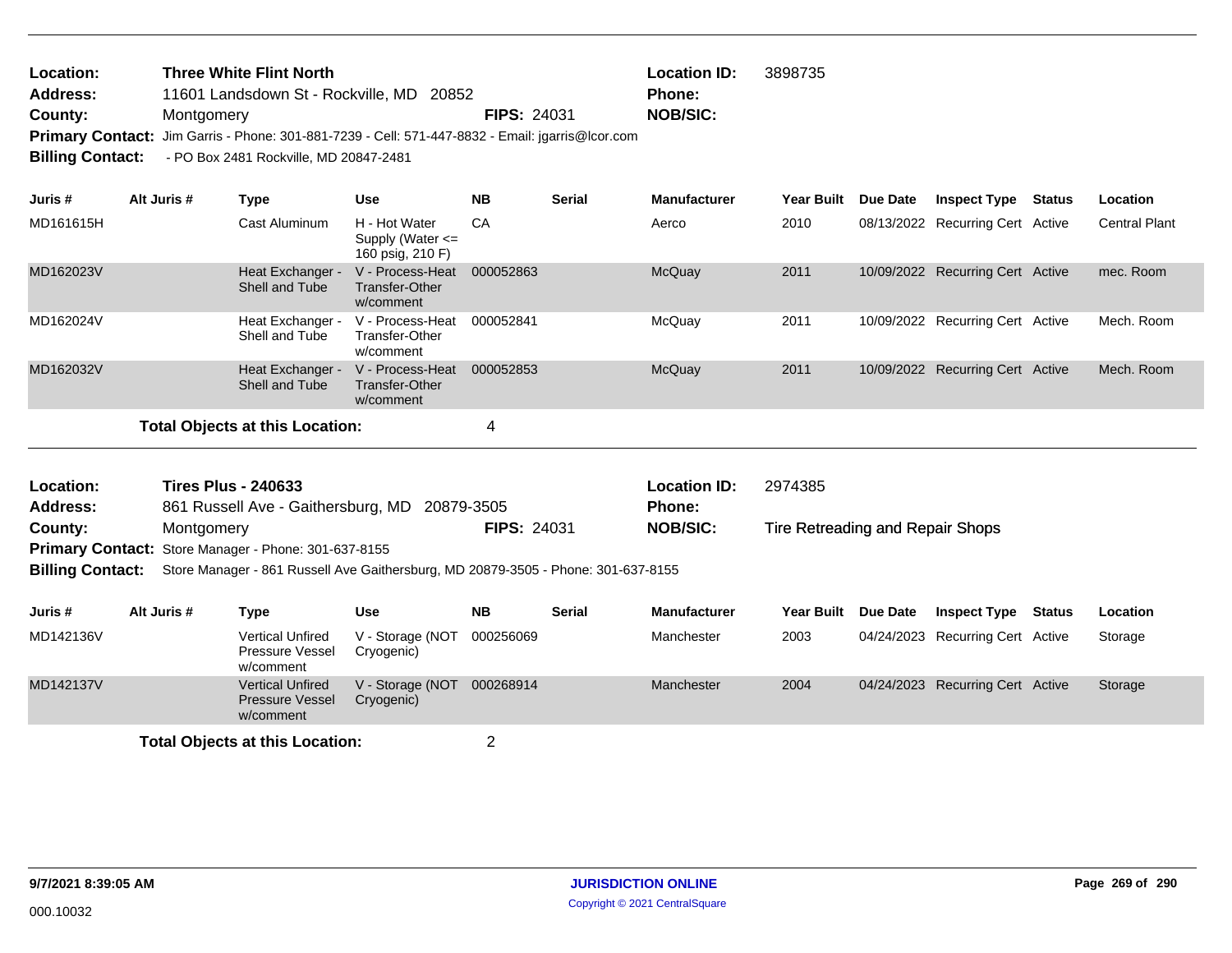| Location:<br>Address:                                 |             | <b>Tires Plus - 240640</b><br>15412 Old Columbia Pike - Burtonsville, MD                         |                                          | 20866-1632                |               | <b>Location ID:</b><br>Phone: | 2974892                     |                 |                                                  |               |                       |
|-------------------------------------------------------|-------------|--------------------------------------------------------------------------------------------------|------------------------------------------|---------------------------|---------------|-------------------------------|-----------------------------|-----------------|--------------------------------------------------|---------------|-----------------------|
| County:<br><b>Billing Contact:</b>                    | Montgomery  | Primary Contact: Gina - Phone: 301 384 4141                                                      |                                          | <b>FIPS: 24031</b>        |               | <b>NOB/SIC:</b>               | Auto and Home Supply Stores |                 |                                                  |               |                       |
| Juris #                                               | Alt Juris # | <b>Type</b>                                                                                      | <b>Use</b>                               | <b>NB</b>                 | <b>Serial</b> | <b>Manufacturer</b>           | <b>Year Built</b>           | Due Date        | <b>Inspect Type Status</b>                       |               | Location              |
| MD140578V                                             |             | <b>Vertical Unfired</b><br>Pressure Vessel<br>w/comment                                          | V - Storage (NOT<br>Cryogenic)           | 000616211                 |               | Steel Fab                     | 2010                        |                 | 04/24/2023 Recurring Cert Active                 |               | Storage last bay      |
| MD140579V                                             |             | <b>Vertical Unfired</b><br><b>Pressure Vessel</b><br>w/comment                                   | V - Storage (NOT 000616525<br>Cryogenic) |                           |               | <b>Steel Fab</b>              | 2010                        |                 | 04/24/2023 Recurring Cert Active                 |               | Storage - Last<br>Bay |
|                                                       |             | <b>Total Objects at this Location:</b>                                                           |                                          | $\overline{c}$            |               |                               |                             |                 |                                                  |               |                       |
| Location:                                             |             | <b>Tolker Auto Service</b>                                                                       |                                          |                           |               | <b>Location ID:</b>           | 726708                      |                 |                                                  |               |                       |
| <b>Address:</b><br>County:<br><b>Billing Contact:</b> | Montgomery  | 427 E Diamond Ave - Gaithersburg, MD<br>Primary Contact: Demitry Tepelboym - Phone: 301-869-9360 |                                          | 20877-3066<br>FIPS: 24031 |               | Phone:<br><b>NOB/SIC:</b>     |                             |                 | Automotive dealers and gasoline service stations |               |                       |
| Juris #                                               | Alt Juris # | <b>Type</b>                                                                                      | Use                                      | <b>NB</b>                 | <b>Serial</b> | <b>Manufacturer</b>           | <b>Year Built</b>           | Due Date        | <b>Inspect Type</b>                              | <b>Status</b> | Location              |
| MD009246V                                             |             | <b>Vertical Unfired</b><br>Pressure Vessel<br>w/comment                                          | V - Storage (NOT<br>Cryogenic)           | 000592525                 |               | <b>Buckeye</b>                | 1985                        |                 | 05/28/2023 Recurring Cert Active                 |               | Top/Utility Rm        |
|                                                       |             | <b>Total Objects at this Location:</b>                                                           |                                          | 1                         |               |                               |                             |                 |                                                  |               |                       |
| Location:<br>Address:                                 |             | <b>Tony's Corvette Shop</b><br>19210 Woodfield Rd - Gaithersburg, MD 20879-4721                  |                                          |                           |               | <b>Location ID:</b><br>Phone: | 723580                      |                 |                                                  |               |                       |
| County:                                               | Montgomery  |                                                                                                  |                                          | FIPS: 24031               |               | <b>NOB/SIC:</b>               |                             |                 | Automotive repair, services, and parking         |               |                       |
|                                                       |             | Primary Contact: Tony Avedisian - Phone: 301-987-0565                                            |                                          |                           |               |                               |                             |                 |                                                  |               |                       |
| <b>Billing Contact:</b>                               |             | Tony Avedisian - 7500 Rickenbacker Dr Gaithersburg, MD 20879-4730 - Phone: 301-987-0565          |                                          |                           |               |                               |                             |                 |                                                  |               |                       |
| Juris #                                               | Alt Juris # | <b>Type</b>                                                                                      | Use                                      | <b>NB</b>                 | <b>Serial</b> | <b>Manufacturer</b>           | <b>Year Built</b>           | <b>Due Date</b> | <b>Inspect Type</b>                              | <b>Status</b> | Location              |
| MD133176V                                             |             | <b>Vertical Unfired</b><br>Pressure Vessel<br>w/comment                                          | V - Storage (NOT<br>Cryogenic)           | 000000155                 |               | Manchester                    | 2002                        |                 | 08/23/2022 Recurring Cert Active                 |               | Outdoor shed          |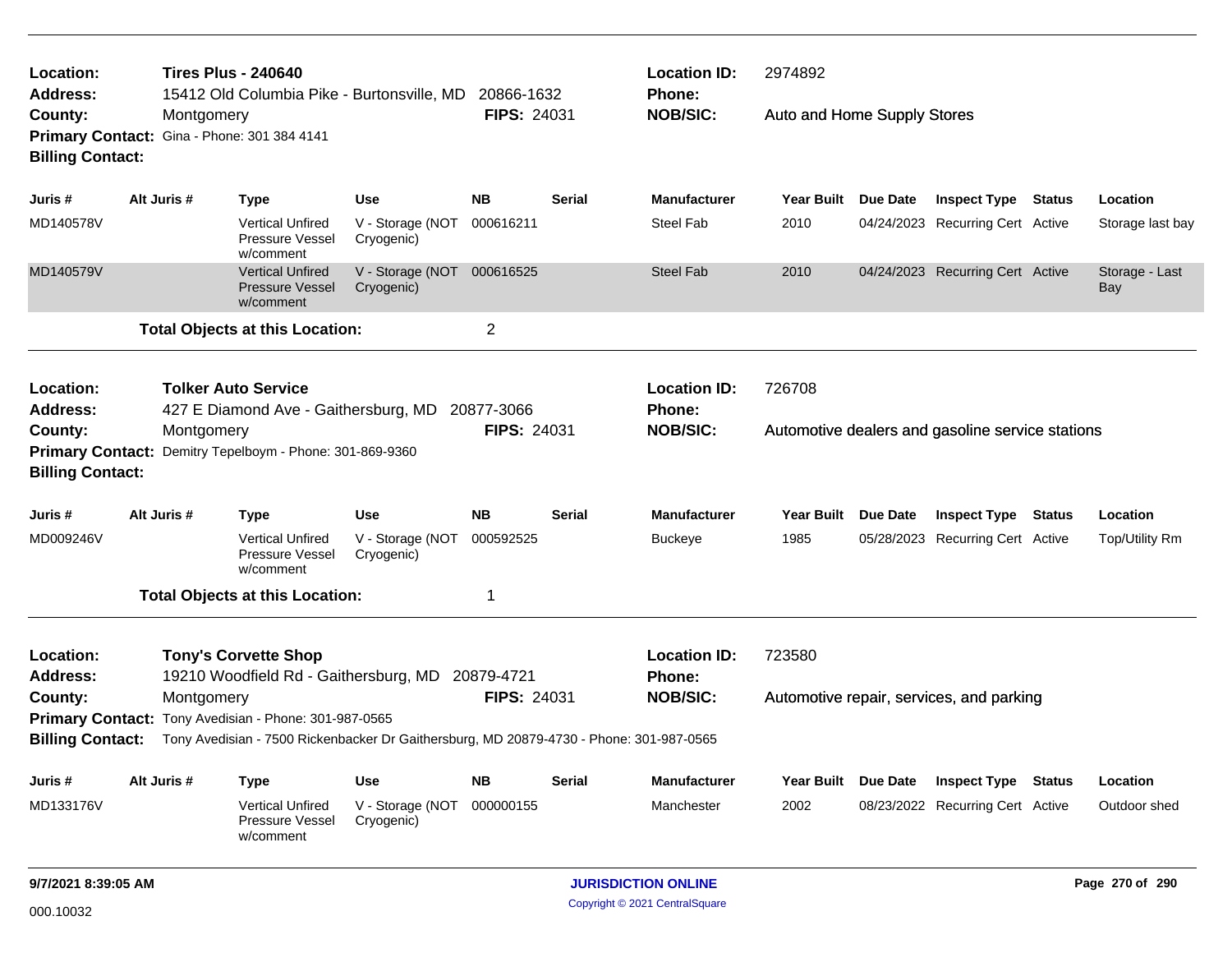| Location:<br><b>Address:</b><br>County:            | <b>Topgolf</b><br>Montgomery | 20101 Century Blvd - Germantown, MD 20874-1107                                      |                                                           | <b>FIPS: 24031</b> |               | <b>Location ID:</b><br>Phone:<br><b>NOB/SIC:</b> | 4002538<br><b>Public Golf Courses</b> |                 |                                  |               |                |
|----------------------------------------------------|------------------------------|-------------------------------------------------------------------------------------|-----------------------------------------------------------|--------------------|---------------|--------------------------------------------------|---------------------------------------|-----------------|----------------------------------|---------------|----------------|
| <b>Primary Contact:</b><br><b>Billing Contact:</b> | Topgolf                      | Rocco Gravasc - 20101 Century Blvd Germantown, MD 20874-1107 - Phone: 240-644-6014  |                                                           |                    |               |                                                  |                                       |                 |                                  |               |                |
| Juris #                                            | Alt Juris #                  | <b>Type</b>                                                                         | <b>Use</b>                                                | <b>NB</b>          | <b>Serial</b> | <b>Manufacturer</b>                              | <b>Year Built</b>                     | <b>Due Date</b> | <b>Inspect Type</b>              | <b>Status</b> | Location       |
| MD165841H                                          |                              | <b>Water Tube</b><br>Coiled (NOT<br><b>Flueless Hi</b><br>Efficiency)               | H - Hot Water<br>Supply (Water $\leq$<br>160 psig, 210 F) | 000229217          |               | A O Smith                                        | 2017                                  |                 | 12/10/2021 Recurring Cert Active |               | Equipment Rm   |
| MD165842H                                          |                              | <b>Water Tube</b><br>Coiled (NOT<br><b>Flueless Hi</b><br>Efficiency)               | H - Hot Water<br>Supply (Water $\leq$<br>160 psig, 210 F) | 000258084          |               | A O Smith                                        | 2017                                  |                 | 12/10/2021 Recurring Cert Active |               | Equipment Rm   |
|                                                    |                              | <b>Total Objects at this Location:</b>                                              |                                                           | $\overline{2}$     |               |                                                  |                                       |                 |                                  |               |                |
| Location:                                          |                              | <b>Touchless Car Wash</b>                                                           |                                                           |                    |               | <b>Location ID:</b>                              | 726764                                |                 |                                  |               |                |
| <b>Address:</b>                                    |                              | 104 N Frederick Ave - Gaithersburg, MD 20877-2411                                   |                                                           |                    |               | <b>Phone:</b>                                    | 301-948-3346                          |                 |                                  |               |                |
| County:                                            | Montgomery                   | Primary Contact: Tony Atalah - Phone: 301 948 3346                                  |                                                           | <b>FIPS: 24031</b> |               | <b>NOB/SIC:</b>                                  | Services, NEC                         |                 |                                  |               |                |
| <b>Billing Contact:</b>                            |                              | Tony Atalah - 104 N Frederick Ave Gaithersburg, MD 20877-2411 - Phone: 301 948 3346 |                                                           |                    |               |                                                  |                                       |                 |                                  |               |                |
|                                                    |                              |                                                                                     |                                                           |                    |               |                                                  |                                       |                 |                                  |               |                |
| Juris #                                            | Alt Juris #                  | <b>Type</b>                                                                         | <b>Use</b>                                                | <b>NB</b>          | <b>Serial</b> | <b>Manufacturer</b>                              | <b>Year Built</b>                     | <b>Due Date</b> | <b>Inspect Type Status</b>       |               | Location       |
| MD139507H                                          |                              | <b>Water Heater</b><br>(HLW)                                                        | H - Hot Water<br>Supply (Water <=<br>160 psig, 210 F)     | 000087406          |               | Rheem/Ruud                                       | 2000                                  |                 | 01/12/2022 Recurring Cert Active |               | <b>MECH RM</b> |
| MD139508V                                          |                              | <b>Vertical Unfired</b><br><b>Pressure Vessel</b><br>w/comment                      | V - Storage (NOT<br>Cryogenic)                            | 000943244          |               | <b>Buckeye</b>                                   | 1990                                  |                 | 01/12/2022 Recurring Cert Active |               | <b>MECH RM</b> |
| MD139509V                                          |                              | <b>Vertical Unfired</b><br>Pressure Vessel<br>w/comment                             | V - Storage (NOT<br>Cryogenic)                            | 001196382          |               | Manchester                                       | 2001                                  |                 | 01/12/2022 Recurring Cert Active |               | <b>MECH RM</b> |
|                                                    |                              | Total Ohiects at this Location:                                                     |                                                           | ર                  |               |                                                  |                                       |                 |                                  |               |                |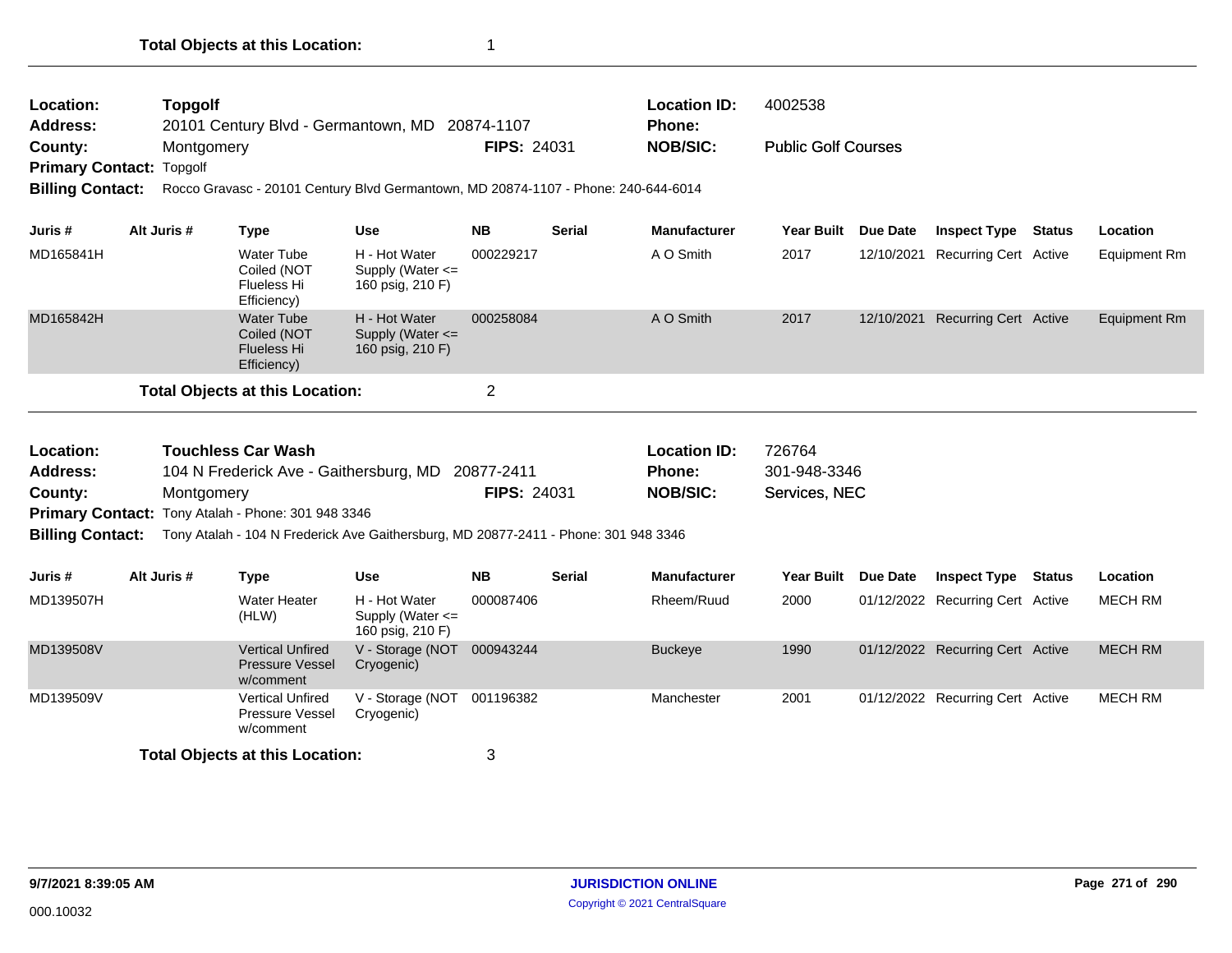| Location:<br><b>Address:</b><br>County: | <b>Town Center Exxon - Sun Petro</b><br><b>Location ID:</b><br>4038771<br>200 N Washington St - Rockville, MD<br>Phone:<br>20850-1701<br><b>FIPS: 24031</b><br><b>NOB/SIC:</b><br>Montgomery<br>Primary Contact: Town Center Exxon - Sun Petro<br>Kathleen McCaney - 1815 Gallagher Rd Plymouth Meeting, PA 19462-2840 - Phone: 610-276-5988 - Email: kathleen.mccaney@sunoco.com<br><b>Billing Contact:</b> |                                                                            |                                                           |              |                                                                                                                                                                                                                                                                            |                               |                     |                                  |               |               |
|-----------------------------------------|--------------------------------------------------------------------------------------------------------------------------------------------------------------------------------------------------------------------------------------------------------------------------------------------------------------------------------------------------------------------------------------------------------------|----------------------------------------------------------------------------|-----------------------------------------------------------|--------------|----------------------------------------------------------------------------------------------------------------------------------------------------------------------------------------------------------------------------------------------------------------------------|-------------------------------|---------------------|----------------------------------|---------------|---------------|
| Juris #                                 | Alt Juris #                                                                                                                                                                                                                                                                                                                                                                                                  | <b>Type</b>                                                                | <b>Use</b>                                                | <b>NB</b>    | <b>Serial</b>                                                                                                                                                                                                                                                              | <b>Manufacturer</b>           | Year Built Due Date | <b>Inspect Type Status</b>       |               | Location      |
| MD166748V                               |                                                                                                                                                                                                                                                                                                                                                                                                              | <b>Vertical Unfired</b><br>Pressure Vessel<br>w/comment                    | V - Storage (NOT 001112562<br>Cryogenic)                  |              |                                                                                                                                                                                                                                                                            | Manchester                    | 2001                | 08/27/2022 Recurring Cert Active |               | Shop          |
|                                         |                                                                                                                                                                                                                                                                                                                                                                                                              | <b>Total Objects at this Location:</b>                                     |                                                           | $\mathbf{1}$ |                                                                                                                                                                                                                                                                            |                               |                     |                                  |               |               |
| Location:<br><b>Address:</b>            |                                                                                                                                                                                                                                                                                                                                                                                                              | <b>Towne Place Suites</b><br>212A Perry Pkwy - Gaithersburg, MD 20877-2100 |                                                           |              |                                                                                                                                                                                                                                                                            | <b>Location ID:</b><br>Phone: | 3491618             |                                  |               |               |
| County:<br><b>Billing Contact:</b>      | Montgomery                                                                                                                                                                                                                                                                                                                                                                                                   |                                                                            | <b>FIPS: 24031</b>                                        |              | <b>NOB/SIC:</b><br>Primary Contact: Andrew Damoah - Phone: 301-590-2300 - Cell: 240-653-0906 - Email: andrew.damoah@bfsaul.com<br>Andrew Damoah - 212A Perry Pkwy Gaithersburg, MD 20877-2100 - Phone: 301-590-2300 - Cell: 240-653-0906 - Email: andrew.damoah@bfsaul.com | <b>Hotels and Motels</b>      |                     |                                  |               |               |
| Juris #                                 | Alt Juris #                                                                                                                                                                                                                                                                                                                                                                                                  | <b>Type</b>                                                                | <b>Use</b>                                                | <b>NB</b>    | <b>Serial</b>                                                                                                                                                                                                                                                              | <b>Manufacturer</b>           | Year Built Due Date | <b>Inspect Type</b>              | <b>Status</b> | Location      |
| MD148127H                               |                                                                                                                                                                                                                                                                                                                                                                                                              | <b>Water Tube</b><br>Coiled (NOT<br>Flueless Hi<br>Efficiency)             | H - Hot Water<br>Supply (Water $\leq$<br>160 psig, 210 F) | 000098783    |                                                                                                                                                                                                                                                                            | Lochinvar                     | 1999                | 03/24/2022 External Cert         | Active        | Boiler Room A |
| MD148128H                               |                                                                                                                                                                                                                                                                                                                                                                                                              | <b>Water Tube</b><br>Coiled (NOT<br><b>Flueless Hi</b><br>Efficiency)      | H - Hot Water<br>Supply (Water <=<br>160 psig, 210 F)     | 000099037    |                                                                                                                                                                                                                                                                            | Lochinvar                     | 1999                | 03/24/2022 External Cert         | Active        | Boiler Room A |
| MD148129H                               |                                                                                                                                                                                                                                                                                                                                                                                                              | Water Tube<br>Coiled (NOT<br>Flueless Hi<br>Efficiency)                    | H - Hot Water<br>Supply (Water <=<br>160 psig, 210 F)     | 000098791    |                                                                                                                                                                                                                                                                            | Lochinvar                     | 1999                | 03/24/2022 External Cert         | Active        | Boiler Room B |
| MD160220H                               |                                                                                                                                                                                                                                                                                                                                                                                                              | <b>Water Tube</b><br>Coiled (NOT<br><b>Flueless Hi</b><br>Efficiency)      | H - Hot Water<br>Supply (Water <=<br>160 psig, 210 F)     | 000290493    |                                                                                                                                                                                                                                                                            | Lochinvar                     | 2016                | 03/21/2022 External Cert         | Active        | Boiler Room B |
|                                         |                                                                                                                                                                                                                                                                                                                                                                                                              | <b>Total Objects at this Location:</b>                                     |                                                           | 4            |                                                                                                                                                                                                                                                                            |                               |                     |                                  |               |               |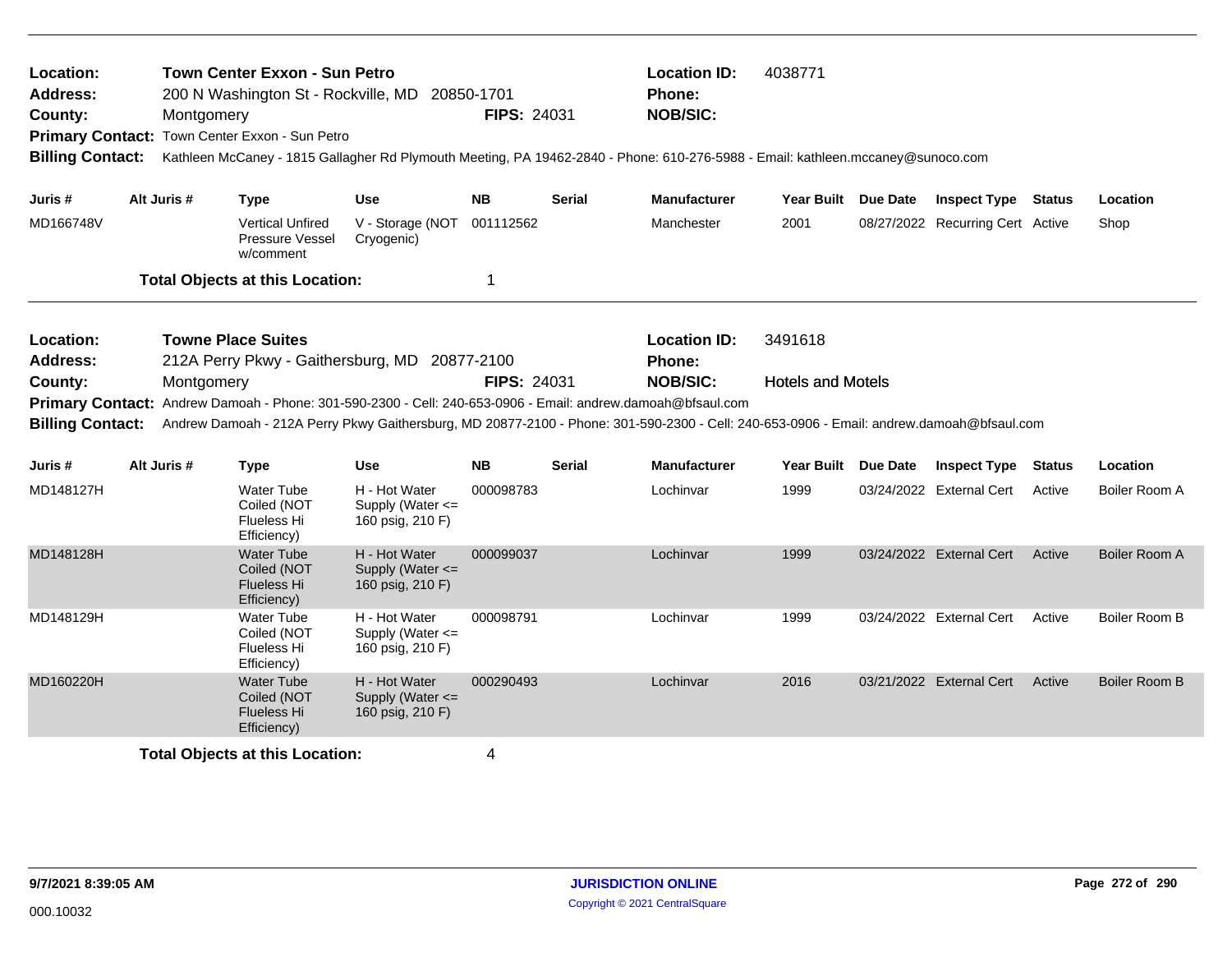| Location:<br><b>Address:</b>            | <b>TPC Avenel</b> | 10000 Oaklyn Dr - Potomac, MD 20854-5497                                                                                                                                            |                                                        |                    |               | <b>Location ID:</b><br>721256<br><b>Phone:</b><br>Organization Hotels and Lodging Houses, on Membership             |                                                                |  |                                                         |               |                    |
|-----------------------------------------|-------------------|-------------------------------------------------------------------------------------------------------------------------------------------------------------------------------------|--------------------------------------------------------|--------------------|---------------|---------------------------------------------------------------------------------------------------------------------|----------------------------------------------------------------|--|---------------------------------------------------------|---------------|--------------------|
| County:<br><b>Billing Contact:</b>      | Montgomery        | Primary Contact: TPC Avenel - Phone: 3014693700<br>- 10000 Oaklyn Dr Potomac, MD 20854-5497 - Phone: 3014693700                                                                     |                                                        | <b>FIPS: 24031</b> |               | <b>NOB/SIC:</b>                                                                                                     | <b>Basis</b>                                                   |  |                                                         |               |                    |
| Juris #                                 | Alt Juris #       | <b>Type</b>                                                                                                                                                                         | Use                                                    | <b>NB</b>          | <b>Serial</b> | <b>Manufacturer</b>                                                                                                 | Year Built Due Date                                            |  | <b>Inspect Type Status</b>                              |               | Location           |
| MD145914H                               |                   | <b>Water Heater</b><br>(HLW)                                                                                                                                                        | H - Hot Water<br>Supply (Water <=<br>160 psig, 250 F)  | 000175209          |               | A O Smith                                                                                                           | 2012                                                           |  | 01/21/2023 Recurring Cert Active                        |               | Storage Room       |
| MD145915V                               |                   | <b>Vertical Unfired</b><br><b>Pressure Vessel</b><br>w/comment                                                                                                                      | V - Storage (NOT 000384974<br>Cryogenic)               |                    |               | Manchester                                                                                                          | 2004                                                           |  | 01/21/2023 Recurring Cert Active                        |               | Shop               |
|                                         |                   | <b>Total Objects at this Location:</b>                                                                                                                                              |                                                        | $\overline{c}$     |               |                                                                                                                     |                                                                |  |                                                         |               |                    |
| Location:<br><b>Address:</b><br>County: | Montgomery        | Tri State Stone & Building Supply<br>8200 Seven Locks Road - Bethesda, MD 20817<br>Primary Contact: Tri State Stone & Building Supply - Phone: 301-365-2100                         |                                                        | <b>FIPS: 24031</b> |               | <b>Location ID:</b><br><b>Phone:</b><br><b>NOB/SIC:</b>                                                             | 2976859<br>301-365-2100<br><b>Cut Stone and Stone Products</b> |  |                                                         |               |                    |
| <b>Billing Contact:</b>                 |                   | - PO Box 34300 Bethesda, MD 20827-0300 - Phone: 301-365-2100                                                                                                                        |                                                        |                    |               |                                                                                                                     |                                                                |  |                                                         |               |                    |
| Juris #<br>MD143462V                    | Alt Juris #       | <b>Type</b><br><b>Vertical Unfired</b><br><b>Pressure Vessel</b><br>w/comment                                                                                                       | <b>Use</b><br>V - Storage (NOT 001697685<br>Cryogenic) | <b>NB</b>          | <b>Serial</b> | <b>Manufacturer</b><br><b>CAMPBELL</b>                                                                              | Year Built Due Date<br>2011                                    |  | <b>Inspect Type</b><br>07/08/2023 Recurring Cert Active | <b>Status</b> | Location<br>Shop   |
|                                         |                   | <b>Total Objects at this Location:</b>                                                                                                                                              |                                                        | 1                  |               |                                                                                                                     |                                                                |  |                                                         |               |                    |
| Location:<br>Address:<br>County:        | Montgomery        | <b>True Respite Brewing Company, LLC</b><br>7301 Calhoun PI Ste 400 - Derwood, MD 20855-2740<br>Primary Contact: Kenny Allen - Phone: 703-371-7924 - Email: brendan@truerespite.com |                                                        | <b>FIPS: 24031</b> |               | <b>Location ID:</b><br>Phone:<br><b>NOB/SIC:</b>                                                                    | 3868288                                                        |  |                                                         |               |                    |
| <b>Billing Contact:</b>                 |                   |                                                                                                                                                                                     |                                                        |                    |               | Kenny Allen - 7301 Calhoun Pl Ste 400 Derwood, MD 20855-2740 - Phone: 703-371-7924 - Email: brendan@truerespite.com |                                                                |  |                                                         |               |                    |
| Juris #                                 | Alt Juris #       | <b>Type</b>                                                                                                                                                                         | <b>Use</b>                                             | <b>NB</b>          | Serial        | <b>Manufacturer</b>                                                                                                 | Year Built Due Date                                            |  | <b>Inspect Type Status</b>                              |               | Location           |
| MD161493H                               |                   | Other w/comment                                                                                                                                                                     | H - Steam Heat<br>(Steam $\le$ 15<br>psig)             | 000018540          | 32768         | <b>Rite Engineering</b>                                                                                             | 2017                                                           |  | 08/06/2022 Recurring Cert Active                        |               | <b>Boiler Room</b> |
| 9/7/2021 8:39:05 AM                     |                   |                                                                                                                                                                                     |                                                        |                    |               | <b>JURISDICTION ONLINE</b>                                                                                          |                                                                |  |                                                         |               | Page 273 of 290    |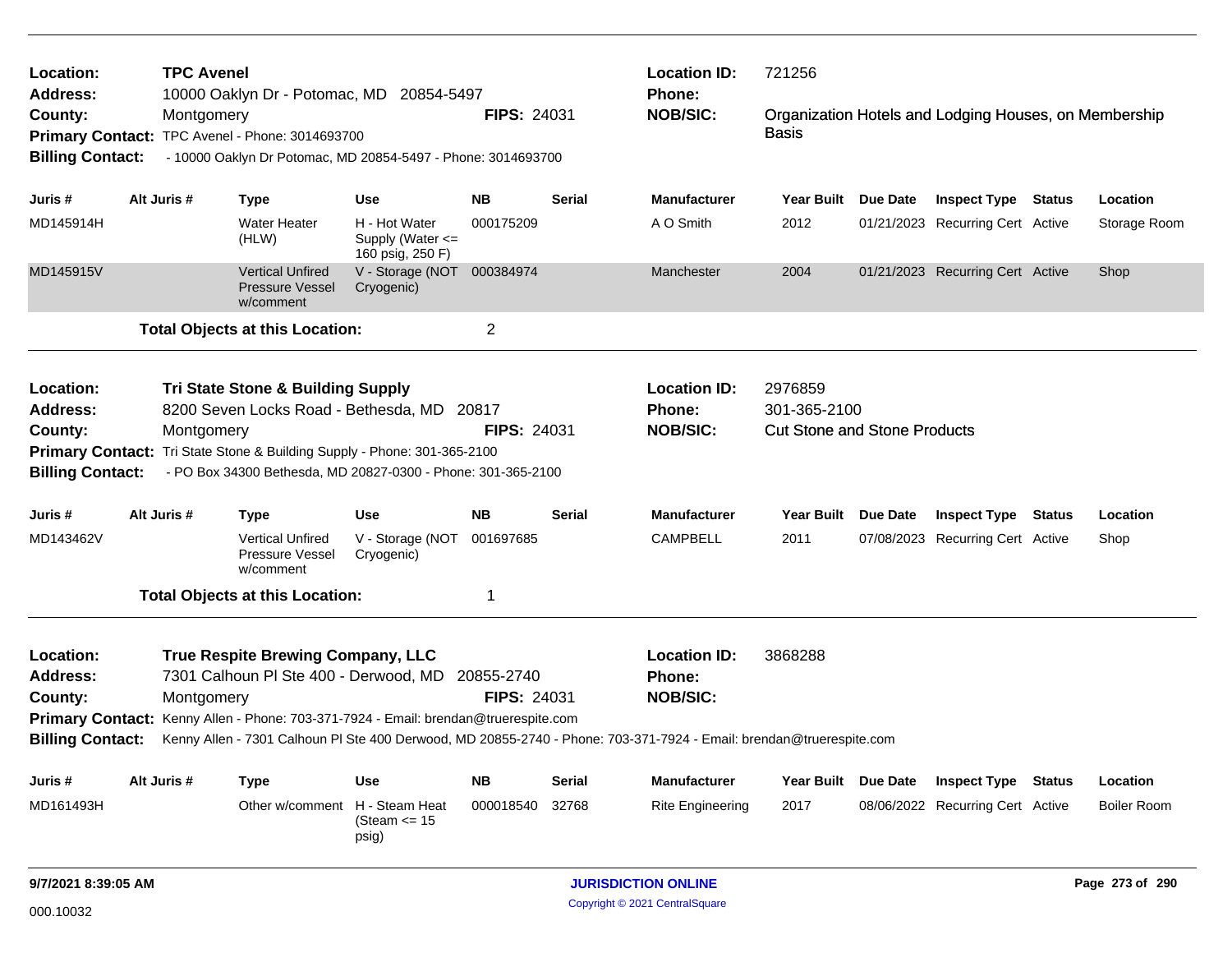| Location:<br><b>Address:</b><br>County:<br><b>Billing Contact:</b> | Montgomery  | Twinbrook I (JBG)<br>5640 Fishers Ln - Rockville, MD 20852-1737<br>Primary Contact: Brad Wertz* - Phone: 301-468-0200 - Cell: 301-440-0969 - Email: bwertz@jbg.com<br>Brad Wertz* - 5635 Fishers Ln Ste 200 Rockville, MD 20852-7700 - Phone: 301-468-0200 - Cell: 301-440-0969 - Email: bwertz@jbg.com |                                                         | <b>FIPS: 24031</b> |               | <b>Location ID:</b><br><b>Phone:</b><br><b>NOB/SIC:</b> | 727264<br>301-468-0200<br>Holding and other investment offices |            |                              |        |                    |
|--------------------------------------------------------------------|-------------|---------------------------------------------------------------------------------------------------------------------------------------------------------------------------------------------------------------------------------------------------------------------------------------------------------|---------------------------------------------------------|--------------------|---------------|---------------------------------------------------------|----------------------------------------------------------------|------------|------------------------------|--------|--------------------|
| Juris #                                                            | Alt Juris # | <b>Type</b>                                                                                                                                                                                                                                                                                             | Use                                                     | <b>NB</b>          | <b>Serial</b> | <b>Manufacturer</b>                                     | <b>Year Built</b>                                              | Due Date   | <b>Inspect Type</b>          | Status | Location           |
| MD108823                                                           | 01          | <b>Vertical Water</b><br>Tube                                                                                                                                                                                                                                                                           | S - Power-<br><b>Sterilizing (Steam</b><br>$> 15$ psig) | 000004978          | BLR-1         | <b>Cleaver Brooks</b>                                   | 2000                                                           | 10/03/2021 | Recurring Cert Active        |        | Boiler Room        |
| MD108824                                                           | 02          | <b>Vertical Water</b><br>Tube                                                                                                                                                                                                                                                                           | S - Power-<br><b>Sterilizing (Steam</b><br>$> 15$ psig) | 000004977          | BLR-2         | <b>Cleaver Brooks</b>                                   | 2000                                                           | 10/06/2021 | Recurring Cert Active        |        | <b>Boiler Room</b> |
| MD108825V                                                          |             | <b>Horizontal Unfired</b><br>Pressure Vessel<br>w/comment                                                                                                                                                                                                                                               | V - Storage (NOT<br>Cryogenic)                          | 001055091          |               | Manchester                                              | 2000                                                           | 03/06/2021 | <b>Recurring Cert Active</b> |        | Boiler Room        |
| MD108826V                                                          |             | <b>Vertical Unfired</b><br><b>Pressure Vessel</b><br>w/comment                                                                                                                                                                                                                                          | V - Storage (NOT<br>Cryogenic)                          | 000968822          |               | Manchester                                              | 2000                                                           | 03/06/2021 | <b>Recurring Cert Active</b> |        | Penthouse          |
|                                                                    |             | <b>Total Objects at this Location:</b>                                                                                                                                                                                                                                                                  |                                                         | 4                  |               |                                                         |                                                                |            |                              |        |                    |

| <b>Location:</b> | Uncle Julio's Mexican Restaurant/Rio Grande Cafe              |                    | <b>Location ID:</b> | 1934519                           |
|------------------|---------------------------------------------------------------|--------------------|---------------------|-----------------------------------|
| <b>Address:</b>  | 4870 Bethesda Ave - Bethesda, MD 20814-5202                   |                    | Phone:              | 301-656-2981                      |
| County:          | Montgomery                                                    | <b>FIPS: 24031</b> | NOB/SIC:            | <b>Eating and Drinking Places</b> |
|                  | <b>Drimary Contact:</b> Pio Crando Cafo - Phono: 301-656-2081 |                    |                     |                                   |

Primary Contact: Rio Grande Cafe - Phone: 301-656-2981

**Billing Contact:** April West - 1101 N Union Bower Rd Ste 160 Irving, TX 75061-5850 - Phone: 972-554-3624 - Email: permits@unclejulios.com

| Juris #   | Alt Juris # | Type                                                           | <b>Use</b>                                                | <b>NB</b> | <b>Serial</b> | <b>Manufacturer</b>   | <b>Year Built</b> | <b>Due Date</b> | <b>Inspect Type</b>              | Status | Location       |
|-----------|-------------|----------------------------------------------------------------|-----------------------------------------------------------|-----------|---------------|-----------------------|-------------------|-----------------|----------------------------------|--------|----------------|
| MD159942H |             | Water Heater<br>(HLW)                                          | H - Hot Water<br>Supply (Water $\leq$<br>160 psig, 210 F) | 000115868 |               | <b>Bradford White</b> | 2016              |                 | 06/06/2022 Recurring Cert Active |        | Sprinkler Room |
| MD162590V |             | <b>Vertical Unfired</b><br><b>Pressure Vessel</b><br>w/comment | V - Storage<br>(Cryogenic)                                | 000003346 |               | Taylor                | 1989              |                 | 09/28/2022 Recurring Cert Active |        | Outside        |
|           |             | <b>Total Objects at this Location:</b>                         |                                                           |           |               |                       |                   |                 |                                  |        |                |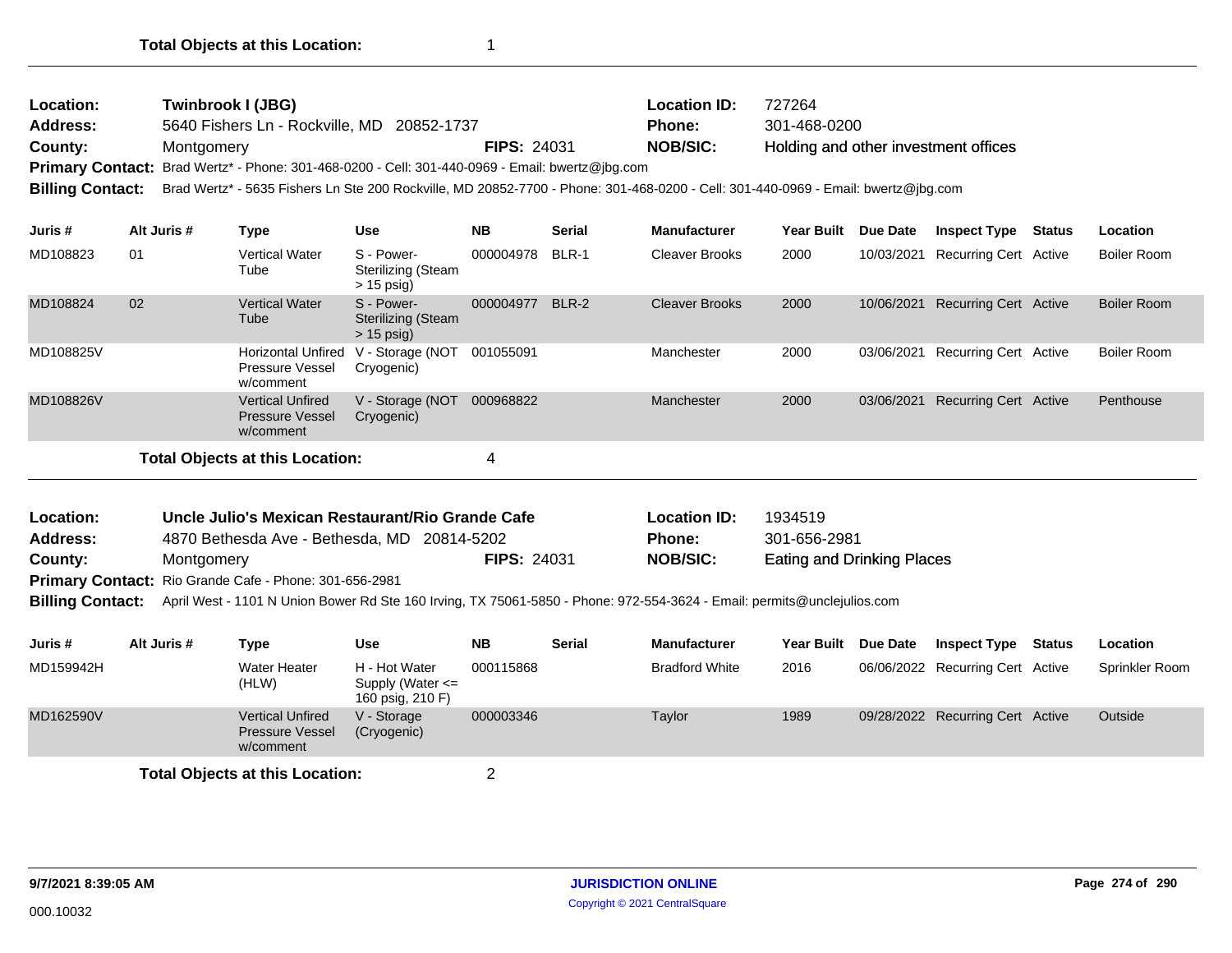| Location:<br><b>Address:</b><br>County:<br><b>Billing Contact:</b> |                                                                                                                                                                                                                                                                                                                                                             | Montgomery | <b>Uniformed Services Univ-Health Sciences</b><br>4301 Jones Bridge Rd - Bethesda, MD 20814-4712<br>Primary Contact: Kelvin McGill - Phone: 301-295-0799 - Email: kelvin.mcgill@usuhs.edu<br>Corey Smalls - 4301 Jones Bridge Rd Bethesda, MD 20814-4712 - Phone: 301-295-3055 - Email: corey.smalls@usuhs.edu |                                                         | <b>FIPS: 24031</b> |               | <b>Location ID:</b><br><b>Phone:</b><br><b>NOB/SIC:</b> | 719926<br>301-295-0799<br>Petroleum and coal products    |                 |                                  |               |                                     |
|--------------------------------------------------------------------|-------------------------------------------------------------------------------------------------------------------------------------------------------------------------------------------------------------------------------------------------------------------------------------------------------------------------------------------------------------|------------|----------------------------------------------------------------------------------------------------------------------------------------------------------------------------------------------------------------------------------------------------------------------------------------------------------------|---------------------------------------------------------|--------------------|---------------|---------------------------------------------------------|----------------------------------------------------------|-----------------|----------------------------------|---------------|-------------------------------------|
| Juris #                                                            | Alt Juris #                                                                                                                                                                                                                                                                                                                                                 |            | <b>Type</b>                                                                                                                                                                                                                                                                                                    | Use                                                     | <b>NB</b>          | Serial        | <b>Manufacturer</b>                                     | Year Built Due Date                                      |                 | <b>Inspect Type Status</b>       |               | Location                            |
| MD143682V                                                          |                                                                                                                                                                                                                                                                                                                                                             |            | <b>Vertical Unfired</b><br>Pressure Vessel<br>w/comment                                                                                                                                                                                                                                                        | V - Storage<br>(Cryogenic)                              | 000074581          | VT1500-C4291  | Taylor-Wharton                                          | 2004                                                     |                 | 08/02/2022 Recurring Cert Active |               | Loading Dock                        |
| MD143683V                                                          |                                                                                                                                                                                                                                                                                                                                                             |            | <b>Vertical Unfired</b><br><b>Pressure Vessel</b><br>w/comment                                                                                                                                                                                                                                                 | V - Storage<br>(Cryogenic)                              | 000070888 22250    |               | <b>CHART</b>                                            | 2008                                                     |                 | 08/02/2022 Recurring Cert Active |               | <b>AFFRI Loading</b><br><b>Dock</b> |
|                                                                    |                                                                                                                                                                                                                                                                                                                                                             |            | <b>Total Objects at this Location:</b>                                                                                                                                                                                                                                                                         |                                                         | $\overline{2}$     |               |                                                         |                                                          |                 |                                  |               |                                     |
| Location:<br><b>Address:</b><br>County:<br><b>Billing Contact:</b> |                                                                                                                                                                                                                                                                                                                                                             | Montgomery | <b>United Presbyterian Church</b><br>7009 Wilson Ln - Bethesda, MD 20817-4925<br>Primary Contact: Robert Taylor - Phone: 301-762-3363<br>Robert Taylor - 7009 Wilson Ln Bethesda, MD 20817-4925 - Phone: 301-762-3363                                                                                          |                                                         | <b>FIPS: 24031</b> |               | <b>Location ID:</b><br><b>Phone:</b><br><b>NOB/SIC:</b> | 727121<br>240-751-0545<br><b>Religious Organizations</b> |                 |                                  |               |                                     |
| Juris #                                                            | Alt Juris #                                                                                                                                                                                                                                                                                                                                                 |            | <b>Type</b>                                                                                                                                                                                                                                                                                                    | Use                                                     | <b>NB</b>          | <b>Serial</b> | <b>Manufacturer</b>                                     | Year Built Due Date                                      |                 | <b>Inspect Type Status</b>       |               | Location                            |
| MD166703H                                                          |                                                                                                                                                                                                                                                                                                                                                             |            | Cast Iron                                                                                                                                                                                                                                                                                                      | H - Hot Water<br>Heat (Water $\leq$<br>160 psig, 250 F) | CI.                |               | Weil-McLain                                             | 2020                                                     |                 | 06/26/2022 Recurring Cert Active |               | <b>Boiler Rm</b>                    |
|                                                                    |                                                                                                                                                                                                                                                                                                                                                             |            | <b>Total Objects at this Location:</b>                                                                                                                                                                                                                                                                         |                                                         | 1                  |               |                                                         |                                                          |                 |                                  |               |                                     |
| Location:<br><b>Address:</b><br>County:                            | <b>Urban Winery (Arc3)</b><br>949 Bonifant St Ste A - Silver Spring, MD 20910-5754<br>Montgomery<br>Primary Contact: Charlie Patterson - Phone: 804-644-4521 - Email: charlie.patterson@arc3gases.com<br>Charlie Patterson - PO Box 26269 Richmond, VA 23260-6269 - Phone: 804-644-4521 - Email: charlie.patterson@arc3gases.com<br><b>Billing Contact:</b> |            |                                                                                                                                                                                                                                                                                                                |                                                         | <b>FIPS: 24031</b> |               | <b>Location ID:</b><br><b>Phone:</b><br><b>NOB/SIC:</b> | 3989305                                                  |                 |                                  |               |                                     |
| Juris #                                                            | Alt Juris #                                                                                                                                                                                                                                                                                                                                                 |            | Type                                                                                                                                                                                                                                                                                                           | Use                                                     | <b>NB</b>          | <b>Serial</b> | <b>Manufacturer</b>                                     | Year Built Due Date                                      |                 | <b>Inspect Type</b>              | <b>Status</b> | Location                            |
| MD165576V                                                          |                                                                                                                                                                                                                                                                                                                                                             |            | <b>Vertical Unfired</b><br>Pressure Vessel<br>w/comment                                                                                                                                                                                                                                                        | V - Storage<br>(Cryogenic)                              | 000280023          |               | <b>CHART</b>                                            | 2015                                                     |                 | 11/07/2021 Recurring Cert Active |               | Outside                             |
| 9/7/2021 8:39:05 AM                                                |                                                                                                                                                                                                                                                                                                                                                             |            |                                                                                                                                                                                                                                                                                                                |                                                         |                    |               |                                                         |                                                          | Page 275 of 290 |                                  |               |                                     |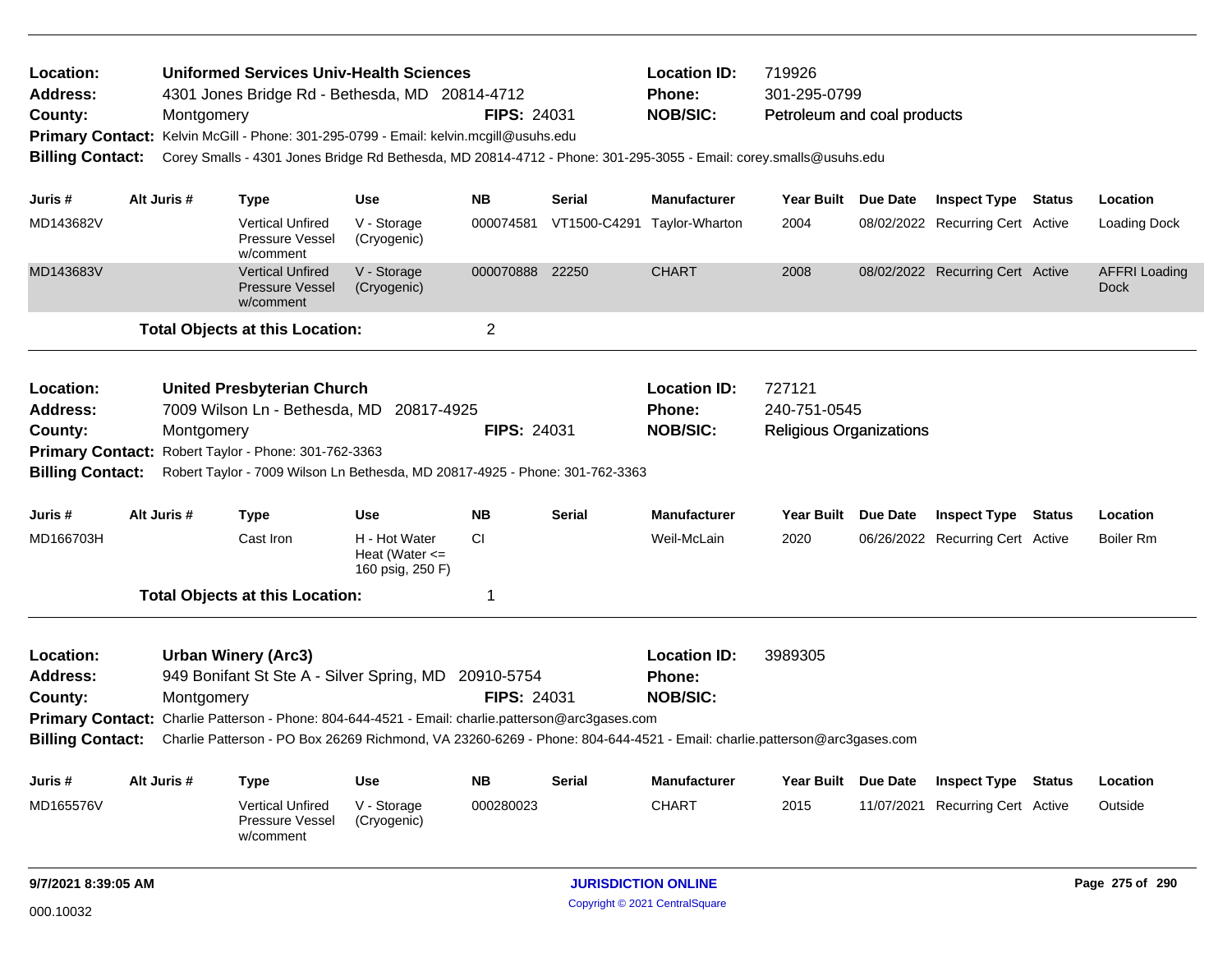| Location:                                |                                                                                                                                                                                               | US Pharmacopeia (Roberts Oxygen) |                                                                |                                                   |                    |                            |                                                                                                                                                 |                                   |                 |                                                          |                              |
|------------------------------------------|-----------------------------------------------------------------------------------------------------------------------------------------------------------------------------------------------|----------------------------------|----------------------------------------------------------------|---------------------------------------------------|--------------------|----------------------------|-------------------------------------------------------------------------------------------------------------------------------------------------|-----------------------------------|-----------------|----------------------------------------------------------|------------------------------|
| <b>Address:</b>                          |                                                                                                                                                                                               |                                  | 12601 Twinbrook Pkwy - Rockville, MD 20852-1717                |                                                   |                    |                            | Phone:                                                                                                                                          | 301-230-3364                      |                 |                                                          |                              |
| County:                                  |                                                                                                                                                                                               | Montgomery                       |                                                                |                                                   | <b>FIPS: 24031</b> |                            | <b>NOB/SIC:</b>                                                                                                                                 |                                   |                 | <b>Biological Products, Except Diagnostic Substances</b> |                              |
|                                          |                                                                                                                                                                                               |                                  |                                                                |                                                   |                    |                            | Primary Contact: Roberts Oxygen Company (MD) - Phone: 240-493-8405 - Cell: 301-252-0742 - Email: DFranovich@RobertsOxygen.com                   |                                   |                 |                                                          |                              |
| <b>Billing Contact:</b>                  |                                                                                                                                                                                               |                                  |                                                                |                                                   |                    |                            | Bulk Tank Service Dept. - PO Box 5507 Rockville, MD 20855-0507 - Phone: 240-493-8405 - Cell: 301-252-0742 - Email: DFranovich@RobertsOxygen.com |                                   |                 |                                                          |                              |
| Juris #                                  |                                                                                                                                                                                               | Alt Juris #                      | <b>Type</b>                                                    | <b>Use</b>                                        | <b>NB</b>          | <b>Serial</b>              | Manufacturer                                                                                                                                    | Year Built Due Date               |                 | <b>Inspect Type Status</b>                               | Location                     |
| MD160868V                                |                                                                                                                                                                                               |                                  | Pressure Vessel<br>w/comment                                   | Horizontal Unfired V - Storage (NOT<br>Cryogenic) | 000087353          |                            | Taylor                                                                                                                                          | 2007                              |                 | 11/21/2021 Recurring Cert Active                         | <b>Outside Gated</b><br>Area |
|                                          |                                                                                                                                                                                               |                                  | <b>Total Objects at this Location:</b>                         |                                                   | $\mathbf 1$        |                            |                                                                                                                                                 |                                   |                 |                                                          |                              |
| Location:                                |                                                                                                                                                                                               |                                  | Vasili's Kitchen (Arc3)                                        |                                                   |                    |                            | <b>Location ID:</b>                                                                                                                             | 3992531                           |                 |                                                          |                              |
| <b>Address:</b>                          |                                                                                                                                                                                               |                                  | 705 Center Point Way - Gaithersburg, MD 20878-6462             |                                                   |                    |                            | <b>Phone:</b>                                                                                                                                   |                                   |                 |                                                          |                              |
| County:                                  |                                                                                                                                                                                               | Montgomery                       |                                                                |                                                   | <b>FIPS: 24031</b> |                            | <b>NOB/SIC:</b>                                                                                                                                 | <b>Eating and Drinking Places</b> |                 |                                                          |                              |
| Primary Contact: Vasili's Kitchen (Arc3) |                                                                                                                                                                                               |                                  |                                                                |                                                   |                    |                            |                                                                                                                                                 |                                   |                 |                                                          |                              |
| <b>Billing Contact:</b>                  |                                                                                                                                                                                               |                                  |                                                                |                                                   |                    |                            | Charlie Patterson - PO Box 26269 Richmond, VA 23260-6269 - Phone: 804-644-4521 - Email: charlie.patterson@arc3gases.com                         |                                   |                 |                                                          |                              |
| Juris #                                  |                                                                                                                                                                                               | Alt Juris #                      | <b>Type</b>                                                    | <b>Use</b>                                        | <b>NB</b>          | <b>Serial</b>              | <b>Manufacturer</b>                                                                                                                             | Year Built Due Date               |                 | <b>Inspect Type Status</b>                               | Location                     |
| MD165822V                                |                                                                                                                                                                                               |                                  | <b>Vertical Unfired</b><br><b>Pressure Vessel</b><br>w/comment | V - Storage<br>(Cryogenic)                        | 000109899          |                            | <b>MVE</b>                                                                                                                                      | 1999                              |                 | 11/19/2021 Recurring Cert Active                         | Outside                      |
|                                          |                                                                                                                                                                                               |                                  | <b>Total Objects at this Location:</b>                         |                                                   | $\mathbf{1}$       |                            |                                                                                                                                                 |                                   |                 |                                                          |                              |
| Location:                                |                                                                                                                                                                                               |                                  | <b>Vehicle Emissions Inspection Program</b>                    |                                                   |                    |                            | <b>Location ID:</b>                                                                                                                             | 2922959                           |                 |                                                          |                              |
| <b>Address:</b>                          |                                                                                                                                                                                               |                                  | 15910 Chieftain Ave - Derwood, MD 20855-2134                   |                                                   |                    |                            | <b>Phone:</b>                                                                                                                                   |                                   |                 |                                                          |                              |
| County:                                  |                                                                                                                                                                                               | Montgomery                       |                                                                |                                                   | <b>FIPS: 24031</b> |                            | <b>NOB/SIC:</b>                                                                                                                                 |                                   |                 | Air and Water Resource and Solid Waste Management        |                              |
|                                          |                                                                                                                                                                                               |                                  |                                                                |                                                   |                    |                            | Primary Contact: Cheryle Freeman - Phone: 410-737-2700 x3721 - Cell: 443-324-0372 - Email: cheryle.freeman@opusinspection.com                   |                                   |                 |                                                          |                              |
|                                          | Cheryle Freeman - 1740 Twin Springs Rd Ste K Baltimore, MD 21227-3549 - Phone: 410-737-2700 x3721 - Cell: 443-324-0372 - Email: cheryle.freeman@opusinspection.com<br><b>Billing Contact:</b> |                                  |                                                                |                                                   |                    |                            |                                                                                                                                                 |                                   |                 |                                                          |                              |
| Juris #                                  |                                                                                                                                                                                               | Alt Juris #                      | <b>Type</b>                                                    | <b>Use</b>                                        | <b>NB</b>          | <b>Serial</b>              | <b>Manufacturer</b>                                                                                                                             | <b>Year Built</b>                 | <b>Due Date</b> | <b>Inspect Type Status</b>                               | Location                     |
| MD143429V                                |                                                                                                                                                                                               |                                  | Pressure Vessel<br>w/comment                                   | Horizontal Unfired V - Storage (NOT<br>Cryogenic) | 001090272          |                            | Manchester                                                                                                                                      | 2009                              |                 | 03/10/2023 Recurring Cert Active                         | <b>Inspection Bay</b>        |
|                                          |                                                                                                                                                                                               |                                  | <b>Total Objects at this Location:</b>                         |                                                   | 1                  |                            |                                                                                                                                                 |                                   |                 |                                                          |                              |
| 9/7/2021 8:39:05 AM                      |                                                                                                                                                                                               |                                  |                                                                |                                                   |                    | <b>JURISDICTION ONLINE</b> |                                                                                                                                                 |                                   |                 | Page 276 of 290                                          |                              |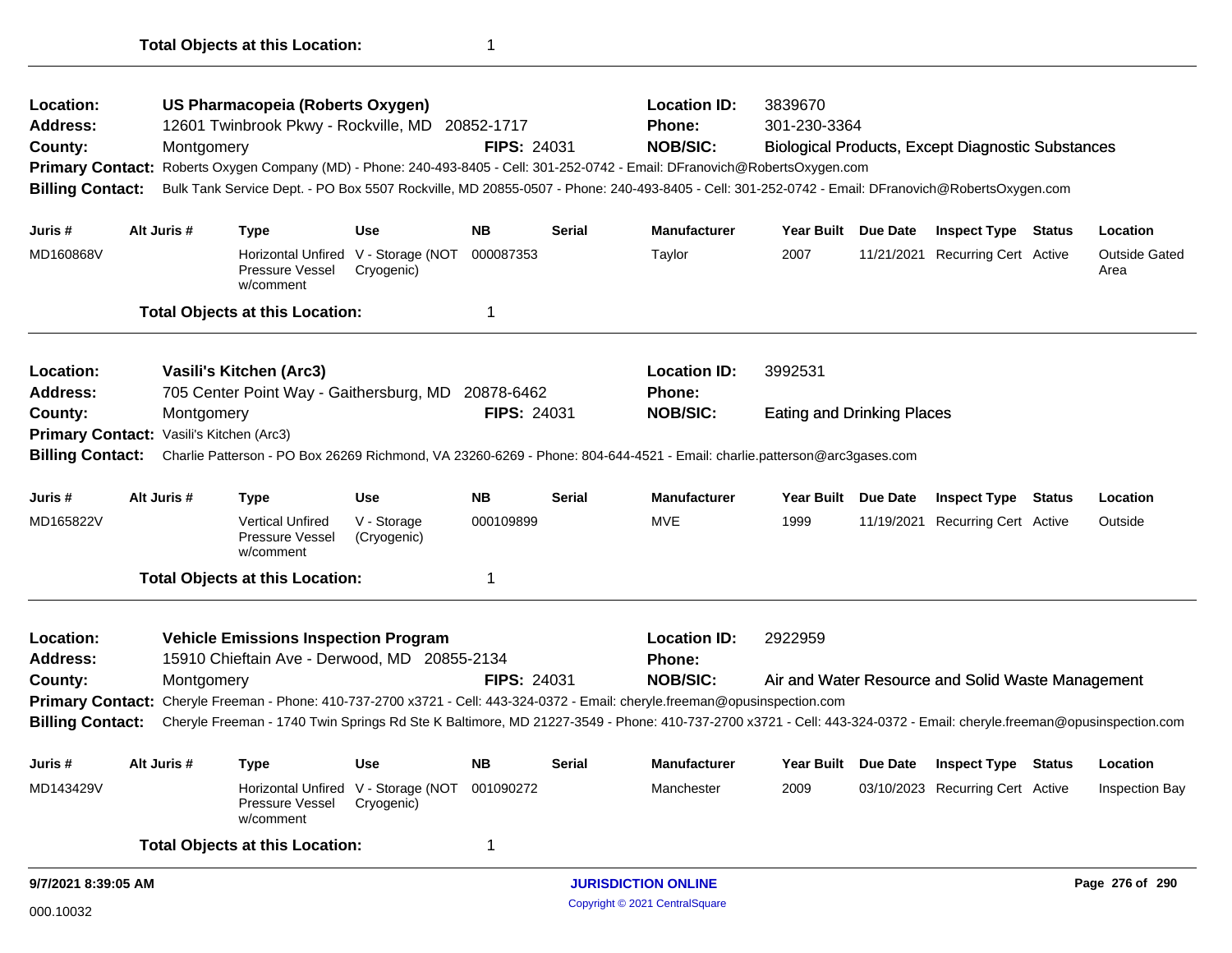| Location:<br><b>Address:</b>                       |             | <b>Villa Cortese</b> | <b>Location ID:</b><br>728000<br>14800 Pennfield Cir - Silver Spring, MD 20906-1575<br>Phone:                                                        |                                                         |                     |               |                                                                                                            |                                          |          |                                  |               |                    |
|----------------------------------------------------|-------------|----------------------|------------------------------------------------------------------------------------------------------------------------------------------------------|---------------------------------------------------------|---------------------|---------------|------------------------------------------------------------------------------------------------------------|------------------------------------------|----------|----------------------------------|---------------|--------------------|
| County:                                            |             | Montgomery           |                                                                                                                                                      |                                                         | <b>FIPS: 24031</b>  |               | <b>NOB/SIC:</b>                                                                                            | <b>Operators of Apartment Buildings</b>  |          |                                  |               |                    |
| <b>Primary Contact:</b><br><b>Billing Contact:</b> |             |                      | Wendy Bethke - Phone: 301-598-1335 - Email: wbethke@lwmc.com                                                                                         |                                                         |                     |               | Wendy Bethke - 14809 Pennfield Cir Silver Spring, MD 20906 - Phone: 301-598-1335 - Email: wbethke@lwmc.com |                                          |          |                                  |               |                    |
| Juris #                                            | Alt Juris # |                      | <b>Type</b>                                                                                                                                          | <b>Use</b>                                              | <b>NB</b>           | <b>Serial</b> | <b>Manufacturer</b>                                                                                        | <b>Year Built</b>                        | Due Date | <b>Inspect Type</b>              | Status        | Location           |
| MD155119H                                          |             |                      | <b>Water Heater</b><br>(HLW)                                                                                                                         | H - Hot Water<br>Supply (Water <=<br>160 psig, 210 F)   | 000278273           |               | Lochinvar                                                                                                  | 2015                                     |          | 05/09/2022 Recurring Cert Active |               | <b>Boiler Room</b> |
|                                                    |             |                      | <b>Total Objects at this Location:</b>                                                                                                               |                                                         | -1                  |               |                                                                                                            |                                          |          |                                  |               |                    |
| Location:                                          |             |                      | <b>VREC III-LO Colesville Medical MOB LLC</b>                                                                                                        |                                                         |                     |               | <b>Location ID:</b>                                                                                        | 722140                                   |          |                                  |               |                    |
| <b>Address:</b>                                    |             |                      | 10720 Columbia Pike - Silver Spring, MD 20901-4437                                                                                                   |                                                         |                     |               | <b>Phone:</b>                                                                                              | 301-592-0066                             |          |                                  |               |                    |
| County:                                            |             | Montgomery           |                                                                                                                                                      |                                                         | <b>FIPS: 24031</b>  |               | <b>NOB/SIC:</b>                                                                                            | Rooming and Boarding Houses              |          |                                  |               |                    |
| <b>Primary Contact:</b>                            |             |                      | Jamahl Gill - Phone: 301-592-0066                                                                                                                    |                                                         |                     |               |                                                                                                            |                                          |          |                                  |               |                    |
| <b>Billing Contact:</b>                            |             |                      | Jamahl Gill - 10770 Columbia Pike Suite 125 Silver Spring, MD 20901-4402 - Phone: 301-592-0066                                                       |                                                         |                     |               |                                                                                                            |                                          |          |                                  |               |                    |
| Juris #                                            | Alt Juris # |                      | <b>Type</b>                                                                                                                                          | <b>Use</b>                                              | <b>NB</b>           | <b>Serial</b> | <b>Manufacturer</b>                                                                                        | <b>Year Built</b>                        | Due Date | <b>Inspect Type</b>              | <b>Status</b> | Location           |
| MD137781H                                          |             |                      | <b>Horizontal Water</b><br>Tube                                                                                                                      | H - Hot Water<br>Heat (Water $\leq$<br>160 psig, 250 F) | 000014556           |               | R B I                                                                                                      | 2004                                     |          | 04/18/2022 Recurring Cert Active |               | <b>BSMT BLRM</b>   |
|                                                    |             |                      | <b>Total Objects at this Location:</b>                                                                                                               |                                                         | -1                  |               |                                                                                                            |                                          |          |                                  |               |                    |
| Location:                                          |             |                      | <b>VREC III-LO Colesville Medical MOB LLC</b>                                                                                                        |                                                         |                     |               | <b>Location ID:</b>                                                                                        | 717272                                   |          |                                  |               |                    |
| <b>Address:</b>                                    |             |                      | 10750 Columbia Pike - Silver Spring, MD 20901-4402                                                                                                   |                                                         |                     |               | <b>Phone:</b>                                                                                              |                                          |          |                                  |               |                    |
| County:                                            |             | Montgomery           |                                                                                                                                                      |                                                         | <b>FIPS: 24031</b>  |               | <b>NOB/SIC:</b>                                                                                            | <b>Offices of Bank Holding Companies</b> |          |                                  |               |                    |
|                                                    |             |                      | Primary Contact: Jamahl Gill - Phone: 301-592-0066<br>Jamahl Gill - 10770 Columbia Pike Suite 125 Silver Spring, MD 20901-4402 - Phone: 301-592-0066 |                                                         |                     |               |                                                                                                            |                                          |          |                                  |               |                    |
| <b>Billing Contact:</b>                            |             |                      |                                                                                                                                                      |                                                         |                     |               |                                                                                                            |                                          |          |                                  |               |                    |
| Juris #                                            | Alt Juris # |                      | <b>Type</b>                                                                                                                                          | <b>Use</b>                                              | NB.                 | <b>Serial</b> | <b>Manufacturer</b>                                                                                        | Year Built Due Date                      |          | <b>Inspect Type Status</b>       |               | Location           |
| MD134039V                                          |             |                      | Pressure Vessel<br>w/comment                                                                                                                         | Horizontal Unfired V - Storage (NOT<br>Cryogenic)       | 000035657           |               | Steel Fab                                                                                                  | 1992                                     |          | 04/18/2022 Recurring Cert Active |               | Penthouse          |
| MD142041H                                          |             |                      | Vertical Fire Tube H - Hot Water                                                                                                                     | Heat (Water $\leq$<br>160 psig, 250 F)                  | 000026144 071056368 |               | R <sub>BI</sub>                                                                                            | 2010                                     |          | 04/18/2022 Recurring Cert Active |               | Penthouse          |
| MD142042H                                          |             |                      | Vertical Fire Tube H - Hot Water                                                                                                                     |                                                         | 000026156 071056386 |               | RBI                                                                                                        | 2010                                     |          | 04/18/2022 Recurring Cert Active |               | Penthouse          |
| 9/7/2021 8:39:05 AM                                |             |                      |                                                                                                                                                      |                                                         |                     |               | <b>JURISDICTION ONLINE</b>                                                                                 |                                          |          |                                  |               | Page 277 of 290    |
| 000.10032                                          |             |                      |                                                                                                                                                      |                                                         |                     |               | Copyright © 2021 CentralSquare                                                                             |                                          |          |                                  |               |                    |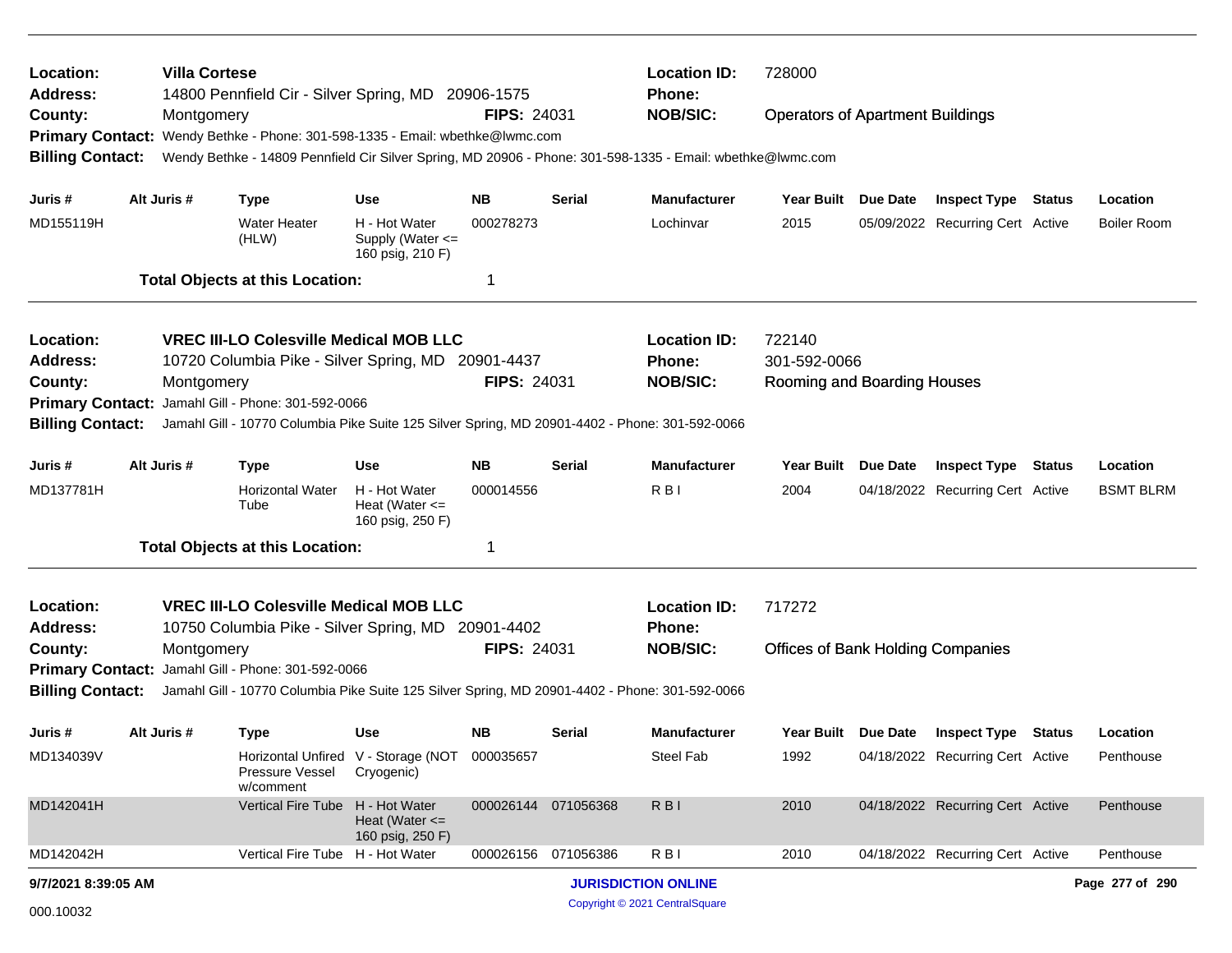| Juris #                      | Alt Juris #    | <b>Type</b>                                                                                | <b>Use</b>                                              | <b>NB</b>          | <b>Serial</b> | <b>Manufacturer</b>                                                                            |                                         | Year Built Due Date | <b>Inspect Type Status</b>                         |               | Location     |
|------------------------------|----------------|--------------------------------------------------------------------------------------------|---------------------------------------------------------|--------------------|---------------|------------------------------------------------------------------------------------------------|-----------------------------------------|---------------------|----------------------------------------------------|---------------|--------------|
|                              |                |                                                                                            | Heat (Water $\leq$<br>160 psig, 250 F)                  |                    |               |                                                                                                |                                         |                     |                                                    |               |              |
|                              |                | <b>Total Objects at this Location:</b>                                                     |                                                         | 3                  |               |                                                                                                |                                         |                     |                                                    |               |              |
| Location:                    |                | <b>VREC III-LO Colesville Medical MOB LLC</b>                                              |                                                         |                    |               | <b>Location ID:</b>                                                                            | 717273                                  |                     |                                                    |               |              |
| Address:                     |                | 10770 Columbia Pike - Silver Spring, MD                                                    |                                                         | 20901-4402         |               | Phone:                                                                                         | 301-592-0066                            |                     |                                                    |               |              |
| County:                      | Montgomery     |                                                                                            |                                                         | FIPS: 24031        |               | <b>NOB/SIC:</b>                                                                                | <b>Real Estate Agents and Managers</b>  |                     |                                                    |               |              |
|                              |                | Primary Contact: Jamahl Gill - Phone: 301-592-0066                                         |                                                         |                    |               |                                                                                                |                                         |                     |                                                    |               |              |
| <b>Billing Contact:</b>      |                |                                                                                            |                                                         |                    |               | Jamahl Gill - 10770 Columbia Pike Suite 125 Silver Spring, MD 20901-4402 - Phone: 301-592-0066 |                                         |                     |                                                    |               |              |
| Juris #                      | Alt Juris #    | <b>Type</b>                                                                                | <b>Use</b>                                              | <b>NB</b>          | <b>Serial</b> | <b>Manufacturer</b>                                                                            | <b>Year Built</b>                       | <b>Due Date</b>     | <b>Inspect Type</b>                                | <b>Status</b> | Location     |
| MD064971V                    | $\overline{1}$ | <b>Horizontal Unfired</b><br>Pressure Vessel<br>w/comment                                  | V - Storage (NOT<br>Cryogenic)                          | 000638270 0        |               | <b>Brunner</b>                                                                                 | 1985                                    |                     | 04/18/2022 External Cert,<br><b>Recurring Cert</b> | Active        | Penthouse    |
| MD142043H                    |                | <b>Vertical Fire Tube</b>                                                                  | H - Hot Water<br>Heat (Water $\leq$<br>160 psig, 250 F) | 000026143          |               | <b>RBI</b>                                                                                     | 2010                                    |                     | 04/18/2022 Recurring Cert Active                   |               | Penthouse    |
|                              |                | <b>Total Objects at this Location:</b>                                                     |                                                         | $\overline{2}$     |               |                                                                                                |                                         |                     |                                                    |               |              |
| Location:<br><b>Address:</b> |                | <b>Walnut Grove Condominiums</b><br>11919 Parklawn Dr - Rockville, MD                      | 20852-2619                                              |                    |               | <b>Location ID:</b><br><b>Phone:</b>                                                           | 728302                                  |                     |                                                    |               |              |
| County:                      | Montgomery     |                                                                                            |                                                         | <b>FIPS: 24031</b> |               | <b>NOB/SIC:</b>                                                                                | <b>Operators of Apartment Buildings</b> |                     |                                                    |               |              |
|                              |                | Primary Contact: Garay -Doc Goglio - Phone: 202-438-6005                                   |                                                         |                    |               |                                                                                                |                                         |                     |                                                    |               |              |
| <b>Billing Contact:</b>      |                | Doug Amstien - 8701 Georgia Ave Ste 300 Silver Spring, MD 20910-3727 - Phone: 301-495-6611 |                                                         |                    |               |                                                                                                |                                         |                     |                                                    |               |              |
| Juris #                      | Alt Juris #    | <b>Type</b>                                                                                | <b>Use</b>                                              | <b>NB</b>          | Serial        | <b>Manufacturer</b>                                                                            | Year Built Due Date                     |                     | <b>Inspect Type</b>                                | Status        | Location     |
| MD148636H                    |                | <b>Water Heater</b><br>(HLW)                                                               | H - Hot Water<br>Supply (Water <=<br>160 psig, 210 F)   | 000092105          |               | Jet Glass                                                                                      | 2010                                    |                     | 09/15/2021 Recurring Cert Active                   |               | Laundry Room |
|                              |                | <b>Total Objects at this Location:</b>                                                     |                                                         | 1                  |               |                                                                                                |                                         |                     |                                                    |               |              |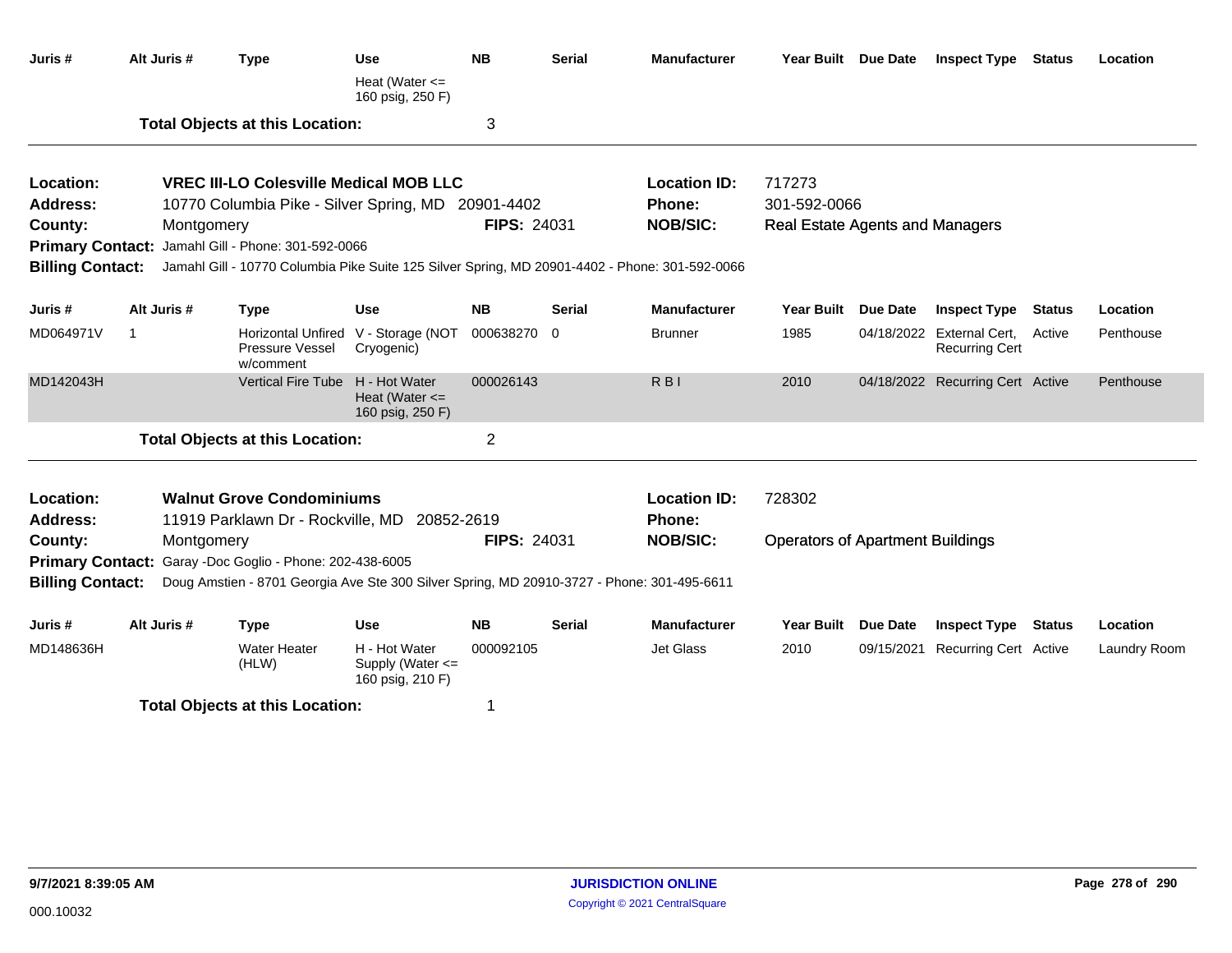| <b>Walnut Hill Exxon - 5416 (Sunoco)</b><br>Location:<br>16425 S Frederick Ave - Gaithersburg, MD 20877-4101<br><b>Address:</b> |                                                                                                 |             |                                                                |                                          |                                                                 |               | <b>Location ID:</b><br><b>Phone:</b>                                                                                            | 3656989                          |                 |                                  |                 |
|---------------------------------------------------------------------------------------------------------------------------------|-------------------------------------------------------------------------------------------------|-------------|----------------------------------------------------------------|------------------------------------------|-----------------------------------------------------------------|---------------|---------------------------------------------------------------------------------------------------------------------------------|----------------------------------|-----------------|----------------------------------|-----------------|
| County:<br><b>Primary Contact:</b>                                                                                              |                                                                                                 | Montgomery  | Walnut Hill Exxon - 5416 (Sunoco)                              |                                          | <b>FIPS: 24031</b>                                              |               | <b>NOB/SIC:</b>                                                                                                                 | <b>Gasoline Service Stations</b> |                 |                                  |                 |
| <b>Billing Contact:</b>                                                                                                         |                                                                                                 |             |                                                                |                                          |                                                                 |               | Kathleen McCaney - 1815 Gallagher Rd Plymouth Meeting, PA 19462-2840 - Phone: 610-276-5988 - Email: kathleen.mccaney@sunoco.com |                                  |                 |                                  |                 |
| Juris #                                                                                                                         |                                                                                                 | Alt Juris # | <b>Type</b>                                                    | <b>Use</b>                               | <b>NB</b>                                                       | <b>Serial</b> | <b>Manufacturer</b>                                                                                                             | <b>Year Built</b>                | <b>Due Date</b> | <b>Inspect Type Status</b>       | Location        |
| MD152145V                                                                                                                       |                                                                                                 |             | <b>Vertical Unfired</b><br><b>Pressure Vessel</b><br>w/comment | V - Storage (NOT<br>Cryogenic)           | 000003001                                                       |               | <b>Brunner</b>                                                                                                                  | 1994                             | 11/20/2021      | <b>Recurring Cert Active</b>     | <b>CAR WASH</b> |
| MD158624V                                                                                                                       |                                                                                                 |             | <b>Vertical Unfired</b><br><b>Pressure Vessel</b><br>w/comment | V - Storage (NOT 000005920<br>Cryogenic) |                                                                 |               | Taylor                                                                                                                          | 1989                             |                 | 11/25/2021 Recurring Cert Active | Outside         |
|                                                                                                                                 |                                                                                                 |             | <b>Total Objects at this Location:</b>                         |                                          | $\overline{c}$                                                  |               |                                                                                                                                 |                                  |                 |                                  |                 |
| Location:<br><b>Address:</b>                                                                                                    | <b>Walter Reed Army Inst Of Research</b><br>503 Robert Grant Ave - Silver Spring, MD 20910-7500 |             |                                                                |                                          |                                                                 |               | <b>Location ID:</b><br><b>Phone:</b>                                                                                            | 728327                           |                 |                                  |                 |
| County:                                                                                                                         |                                                                                                 | Montgomery  |                                                                |                                          | <b>FIPS: 24031</b><br><b>NOB/SIC:</b><br><b>Health services</b> |               |                                                                                                                                 |                                  |                 |                                  |                 |
| <b>Billing Contact:</b>                                                                                                         |                                                                                                 |             | Primary Contact: Reginald Johnson - Phone: 301 319 9466        |                                          |                                                                 |               | Calvin Ashcraft - 503 Grant Street Room GW-21; Bldg 503 Silver Spring, MD 20910 - Phone: 301 319 9387                           |                                  |                 |                                  |                 |
| Juris #                                                                                                                         |                                                                                                 | Alt Juris # | <b>Type</b>                                                    | <b>Use</b>                               | <b>NB</b>                                                       | <b>Serial</b> | <b>Manufacturer</b>                                                                                                             | <b>Year Built</b>                | Due Date        | <b>Inspect Type Status</b>       | Location        |
| MD111863V                                                                                                                       |                                                                                                 |             | <b>Vertical Unfired</b><br><b>Pressure Vessel</b><br>w/comment | V - Storage (NOT<br>Cryogenic)           | 000057309                                                       |               | Minnesota Valley                                                                                                                | 1998                             |                 | 10/19/2020 Recurring Cert Active | <b>Bldg 503</b> |
| MD111864V                                                                                                                       |                                                                                                 |             | <b>Vertical Unfired</b><br><b>Pressure Vessel</b><br>w/comment | V - Storage (NOT<br>Cryogenic)           | 000057311                                                       |               | Minnesota Valley                                                                                                                | 1998                             |                 | 10/19/2020 Recurring Cert Active | <b>Bldg 503</b> |
| MD111865V                                                                                                                       |                                                                                                 |             | <b>Vertical Unfired</b><br>Pressure Vessel<br>w/comment        | V - Storage (NOT<br>Cryogenic)           | 000057319                                                       |               | Minnesota Valley                                                                                                                | 1998                             |                 | 10/19/2020 Recurring Cert Active | <b>Bldg 503</b> |
|                                                                                                                                 | <b>Total Objects at this Location:</b>                                                          |             |                                                                |                                          |                                                                 |               |                                                                                                                                 |                                  |                 |                                  |                 |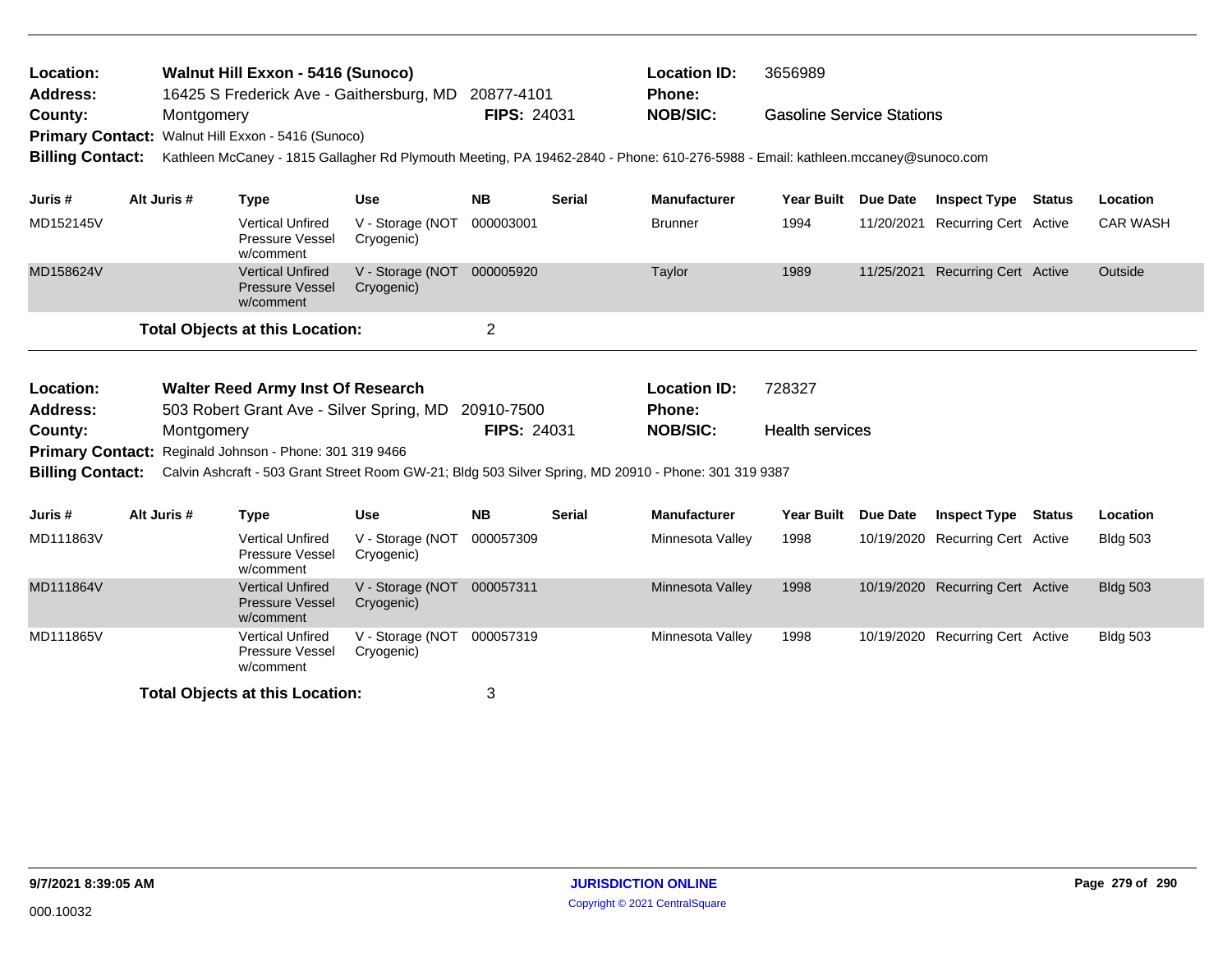| Location:<br><b>Address:</b>                       |                                                                                                                                                                            |            | <b>Washington McLaughlin Christian School</b><br>6501 Poplar Ave - Takoma Park, MD 20912-4867                                 |                                                         |                    |               | <b>Location ID:</b><br>Phone: | 728444                                  |            |                                  |  |                     |
|----------------------------------------------------|----------------------------------------------------------------------------------------------------------------------------------------------------------------------------|------------|-------------------------------------------------------------------------------------------------------------------------------|---------------------------------------------------------|--------------------|---------------|-------------------------------|-----------------------------------------|------------|----------------------------------|--|---------------------|
| County:                                            |                                                                                                                                                                            | Montgomery |                                                                                                                               |                                                         | <b>FIPS: 24031</b> |               | <b>NOB/SIC:</b>               | <b>Elementary and Secondary Schools</b> |            |                                  |  |                     |
| <b>Primary Contact:</b>                            |                                                                                                                                                                            |            | Washington McLaughlin Christian School - Phone: 301-613-7793 - Email: wmadcc@aol.com                                          |                                                         |                    |               |                               |                                         |            |                                  |  |                     |
| <b>Billing Contact:</b>                            |                                                                                                                                                                            |            | - 6500 Poplar Ave Takoma Park, MD 20912-4858 - Phone: 301-613-7793 - Email: wmadcc@aol.com                                    |                                                         |                    |               |                               |                                         |            |                                  |  |                     |
| Juris #                                            | Alt Juris #                                                                                                                                                                |            | <b>Type</b>                                                                                                                   | <b>Use</b>                                              | NΒ                 | Serial        | <b>Manufacturer</b>           | Year Built Due Date                     |            | <b>Inspect Type Status</b>       |  | Location            |
| MD041368V                                          |                                                                                                                                                                            |            | Pressure Vessel<br>w/comment                                                                                                  | Horizontal Unfired V - Storage (NOT<br>Cryogenic)       | 000043792          |               | Adamson                       | 1969                                    |            | 05/06/2020 Recurring Cert Active |  | <b>BLRM</b>         |
| MD122015H                                          |                                                                                                                                                                            |            | Cast Iron                                                                                                                     | H - Hot Water<br>Heat (Water $\leq$<br>160 psig, 250 F) | <b>CI</b>          |               | <b>HB Smith</b>               | 2004                                    |            | 05/06/2020 Recurring Cert Active |  | <b>BLRM</b>         |
|                                                    |                                                                                                                                                                            |            | <b>Total Objects at this Location:</b>                                                                                        |                                                         | 2                  |               |                               |                                         |            |                                  |  |                     |
| Location:                                          |                                                                                                                                                                            |            | <b>Watkins Mill Liberty</b>                                                                                                   |                                                         |                    |               | <b>Location ID:</b>           | 4068268                                 |            |                                  |  |                     |
| <b>Address:</b>                                    |                                                                                                                                                                            |            | 19205 Watkins Mill Rd - Montgomery Village, MD 20886-3901                                                                     |                                                         |                    |               | <b>Phone:</b>                 |                                         |            |                                  |  |                     |
| County:                                            | Montgomery<br><b>Watkins Mill Liberty</b>                                                                                                                                  |            |                                                                                                                               |                                                         | <b>FIPS: 24031</b> |               | <b>NOB/SIC:</b>               |                                         |            |                                  |  |                     |
| <b>Primary Contact:</b><br><b>Billing Contact:</b> |                                                                                                                                                                            |            |                                                                                                                               |                                                         |                    |               |                               |                                         |            |                                  |  |                     |
| Juris #                                            | Alt Juris #                                                                                                                                                                |            | <b>Type</b>                                                                                                                   | Use                                                     | <b>NB</b>          | <b>Serial</b> | <b>Manufacturer</b>           | Year Built Due Date                     |            | <b>Inspect Type Status</b>       |  | Location            |
| MD169840V                                          |                                                                                                                                                                            |            | <b>Vertical Unfired</b><br>Pressure Vessel<br>w/comment                                                                       | V - Storage (NOT<br>Cryogenic)                          | 000419898          |               | <b>Steel Fab</b>              | 2008                                    |            | 03/16/2023 Recurring Cert Active |  | <b>Outside Shed</b> |
|                                                    |                                                                                                                                                                            |            | <b>Total Objects at this Location:</b>                                                                                        |                                                         | 1                  |               |                               |                                         |            |                                  |  |                     |
| Location:                                          |                                                                                                                                                                            |            | <b>Wendy's (Roberts Oxygen)</b>                                                                                               |                                                         |                    |               | <b>Location ID:</b>           | 3971710                                 |            |                                  |  |                     |
| <b>Address:</b>                                    |                                                                                                                                                                            |            | 14012 Connecticut Ave - Silver Spring, MD                                                                                     |                                                         | 20906-2922         |               | Phone:                        |                                         |            |                                  |  |                     |
| County:                                            |                                                                                                                                                                            | Montgomery |                                                                                                                               |                                                         | <b>FIPS: 24031</b> |               | <b>NOB/SIC:</b>               | <b>Eating and Drinking Places</b>       |            |                                  |  |                     |
|                                                    |                                                                                                                                                                            |            | Primary Contact: Roberts Oxygen Company (MD) - Phone: 240-493-8405 - Cell: 301-252-0742 - Email: DFranovich@RobertsOxygen.com |                                                         |                    |               |                               |                                         |            |                                  |  |                     |
|                                                    | <b>Billing Contact:</b><br>Bulk Tank Service Dept. - PO Box 5507 Rockville, MD 20855-0507 - Phone: 240-493-8405 - Cell: 301-252-0742 - Email: DFranovich@RobertsOxygen.com |            |                                                                                                                               |                                                         |                    |               |                               |                                         |            |                                  |  |                     |
| Juris #                                            | Alt Juris #                                                                                                                                                                |            | <b>Type</b>                                                                                                                   | <b>Use</b>                                              | <b>NB</b>          | Serial        | Manufacturer                  | Year Built Due Date                     |            | <b>Inspect Type Status</b>       |  | Location            |
| MD165163V                                          |                                                                                                                                                                            |            | <b>Vertical Unfired</b><br><b>Pressure Vessel</b><br>w/comment                                                                | V - Storage<br>(Cryogenic)                              | 000039008          |               | MVE Inc                       | 1990                                    | 09/11/2021 | <b>Recurring Cert Active</b>     |  | Kitchen             |
| 9/7/2021 8:39:05 AM                                |                                                                                                                                                                            |            |                                                                                                                               |                                                         |                    |               | <b>JURISDICTION ONLINE</b>    |                                         |            |                                  |  | Page 280 of 290     |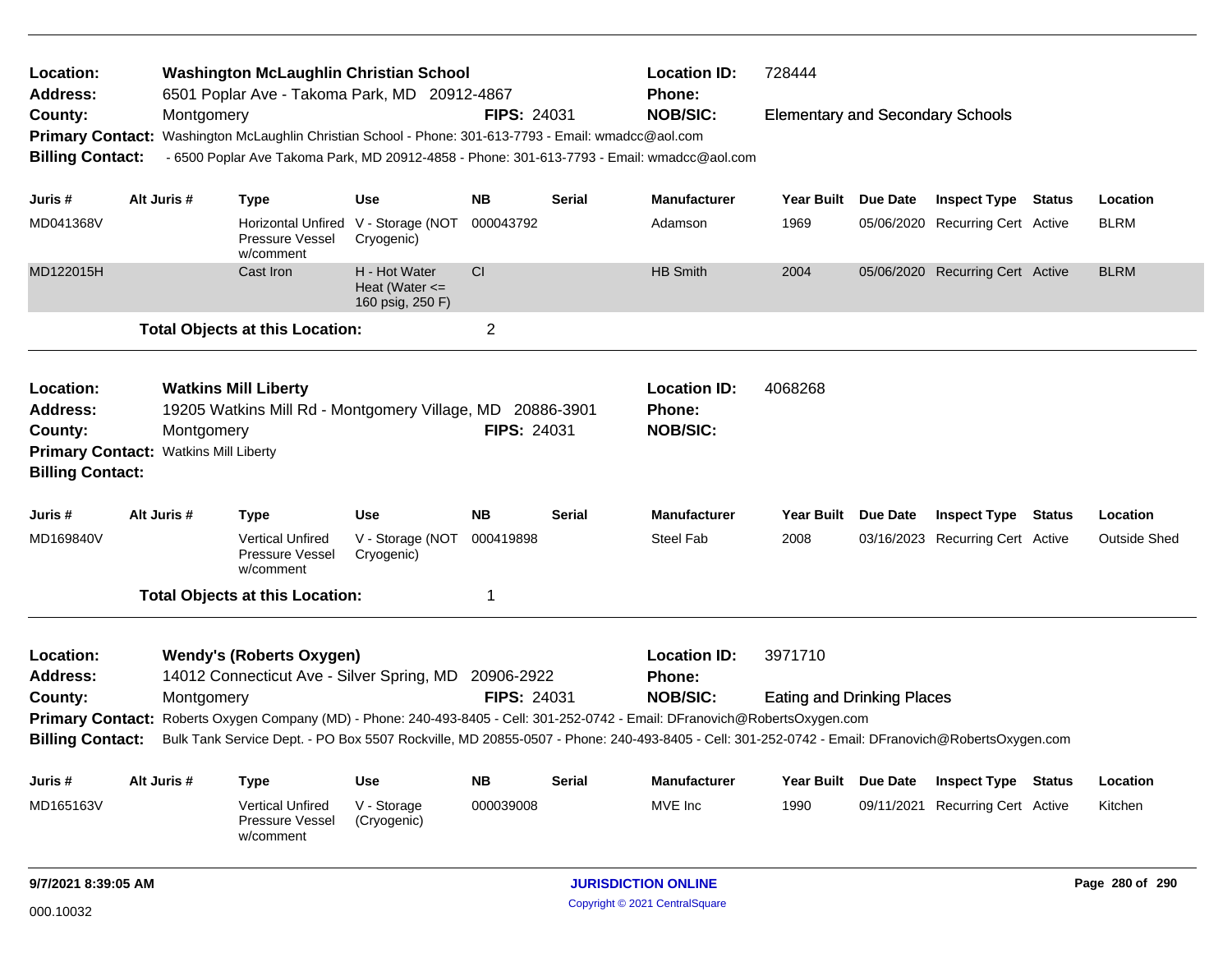| Location:                                                                                                                                                                                                                                                                                                   |  | <b>Location ID:</b><br>3971708<br><b>Wendy's (Roberts Oxygen)</b><br>17 Vital Way - Silver Spring, MD 20904-3447<br><b>Phone:</b> |                                                         |                            |                    |               |                                                                                                                                                 |                                   |                     |                                               |  |          |  |  |  |  |
|-------------------------------------------------------------------------------------------------------------------------------------------------------------------------------------------------------------------------------------------------------------------------------------------------------------|--|-----------------------------------------------------------------------------------------------------------------------------------|---------------------------------------------------------|----------------------------|--------------------|---------------|-------------------------------------------------------------------------------------------------------------------------------------------------|-----------------------------------|---------------------|-----------------------------------------------|--|----------|--|--|--|--|
| <b>Address:</b><br>County:                                                                                                                                                                                                                                                                                  |  |                                                                                                                                   |                                                         |                            | <b>FIPS: 24031</b> |               | <b>NOB/SIC:</b>                                                                                                                                 |                                   |                     |                                               |  |          |  |  |  |  |
|                                                                                                                                                                                                                                                                                                             |  | Montgomery                                                                                                                        |                                                         |                            |                    |               | Primary Contact: Roberts Oxygen Company (MD) - Phone: 240-493-8405 - Cell: 301-252-0742 - Email: DFranovich@RobertsOxygen.com                   | <b>Eating and Drinking Places</b> |                     |                                               |  |          |  |  |  |  |
| <b>Billing Contact:</b>                                                                                                                                                                                                                                                                                     |  |                                                                                                                                   |                                                         |                            |                    |               | Bulk Tank Service Dept. - PO Box 5507 Rockville, MD 20855-0507 - Phone: 240-493-8405 - Cell: 301-252-0742 - Email: DFranovich@RobertsOxygen.com |                                   |                     |                                               |  |          |  |  |  |  |
| Juris#                                                                                                                                                                                                                                                                                                      |  | Alt Juris #                                                                                                                       | <b>Type</b>                                             | Use                        | <b>NB</b>          | <b>Serial</b> | <b>Manufacturer</b>                                                                                                                             |                                   | Year Built Due Date | <b>Inspect Type Status</b>                    |  | Location |  |  |  |  |
| MD165187V                                                                                                                                                                                                                                                                                                   |  |                                                                                                                                   | <b>Vertical Unfired</b><br>Pressure Vessel<br>w/comment | V - Storage<br>(Cryogenic) | 000325572          |               | <b>CHART</b>                                                                                                                                    | 2019                              |                     | 11/05/2023 Recurring Cert Active              |  | Kitchen  |  |  |  |  |
|                                                                                                                                                                                                                                                                                                             |  |                                                                                                                                   | <b>Total Objects at this Location:</b>                  |                            | $\mathbf 1$        |               |                                                                                                                                                 |                                   |                     |                                               |  |          |  |  |  |  |
| Location:                                                                                                                                                                                                                                                                                                   |  |                                                                                                                                   | <b>Wendy's (Roberts)</b>                                |                            |                    |               | <b>Location ID:</b>                                                                                                                             | 4038773                           |                     |                                               |  |          |  |  |  |  |
| <b>Address:</b>                                                                                                                                                                                                                                                                                             |  |                                                                                                                                   | 12114 Darnestown Rd - Gaithersburg, MD 20878-2206       |                            |                    |               | <b>Phone:</b>                                                                                                                                   |                                   |                     |                                               |  |          |  |  |  |  |
| County:                                                                                                                                                                                                                                                                                                     |  | Montgomery                                                                                                                        |                                                         |                            | <b>FIPS: 24031</b> |               | <b>NOB/SIC:</b>                                                                                                                                 |                                   |                     |                                               |  |          |  |  |  |  |
|                                                                                                                                                                                                                                                                                                             |  |                                                                                                                                   |                                                         |                            |                    |               | Primary Contact: Roberts Oxygen Company (MD) - Phone: 240-493-8405 - Cell: 301-252-0742 - Email: DFranovich@RobertsOxygen.com                   |                                   |                     |                                               |  |          |  |  |  |  |
| <b>Billing Contact:</b>                                                                                                                                                                                                                                                                                     |  |                                                                                                                                   |                                                         |                            |                    |               | Bulk Tank Service Dept. - PO Box 5507 Rockville, MD 20855-0507 - Phone: 240-493-8405 - Cell: 301-252-0742 - Email: DFranovich@RobertsOxygen.com |                                   |                     |                                               |  |          |  |  |  |  |
| Juris#                                                                                                                                                                                                                                                                                                      |  | Alt Juris #                                                                                                                       | <b>Type</b>                                             | <b>Use</b>                 | <b>NB</b>          | <b>Serial</b> | <b>Manufacturer</b>                                                                                                                             | Year Built Due Date               |                     | <b>Inspect Type Status</b>                    |  | Location |  |  |  |  |
| MD167222V                                                                                                                                                                                                                                                                                                   |  |                                                                                                                                   | <b>Vertical Unfired</b><br>Pressure Vessel<br>w/comment | V - Storage<br>(Cryogenic) | 000006919          |               | Taylor                                                                                                                                          | 1991                              |                     | 08/25/2022 Recurring Cert Active              |  | Kitchen  |  |  |  |  |
|                                                                                                                                                                                                                                                                                                             |  |                                                                                                                                   | <b>Total Objects at this Location:</b>                  |                            | 1                  |               |                                                                                                                                                 |                                   |                     |                                               |  |          |  |  |  |  |
| Location:                                                                                                                                                                                                                                                                                                   |  |                                                                                                                                   | <b>Wendy's (Roberts)</b>                                |                            |                    |               | <b>Location ID:</b>                                                                                                                             | 4010662                           |                     |                                               |  |          |  |  |  |  |
| Address:                                                                                                                                                                                                                                                                                                    |  |                                                                                                                                   | 12988 Middlebrook Rd - Germantown, MD 20874-2616        |                            |                    |               | <b>Phone:</b>                                                                                                                                   |                                   |                     |                                               |  |          |  |  |  |  |
| County:                                                                                                                                                                                                                                                                                                     |  | Montgomery                                                                                                                        |                                                         |                            | <b>FIPS: 24031</b> |               | <b>NOB/SIC:</b>                                                                                                                                 |                                   |                     |                                               |  |          |  |  |  |  |
|                                                                                                                                                                                                                                                                                                             |  |                                                                                                                                   |                                                         |                            |                    |               |                                                                                                                                                 |                                   |                     |                                               |  |          |  |  |  |  |
| Primary Contact: Roberts Oxygen Company (MD) - Phone: 240-493-8405 - Cell: 301-252-0742 - Email: DFranovich@RobertsOxygen.com<br><b>Billing Contact:</b><br>Bulk Tank Service Dept. - PO Box 5507 Rockville, MD 20855-0507 - Phone: 240-493-8405 - Cell: 301-252-0742 - Email: DFranovich@RobertsOxygen.com |  |                                                                                                                                   |                                                         |                            |                    |               |                                                                                                                                                 |                                   |                     |                                               |  |          |  |  |  |  |
| Juris #                                                                                                                                                                                                                                                                                                     |  | Alt Juris #                                                                                                                       | <b>Type</b>                                             | <b>Use</b>                 | <b>NB</b>          | <b>Serial</b> | <b>Manufacturer</b>                                                                                                                             |                                   | Year Built Due Date | <b>Inspect Type Status</b>                    |  | Location |  |  |  |  |
| MD166704V                                                                                                                                                                                                                                                                                                   |  |                                                                                                                                   | <b>Vertical Unfired</b><br>Pressure Vessel<br>w/comment | V - Storage<br>(Cryogenic) | 000023848          |               | Taylor                                                                                                                                          | 1995                              |                     | 02/21/2022 Recurring Cert Active              |  | Kitchen  |  |  |  |  |
|                                                                                                                                                                                                                                                                                                             |  |                                                                                                                                   | <b>Total Objects at this Location:</b>                  |                            | $\mathbf 1$        |               |                                                                                                                                                 |                                   |                     |                                               |  |          |  |  |  |  |
| 9/7/2021 8:39:05 AM                                                                                                                                                                                                                                                                                         |  |                                                                                                                                   |                                                         |                            |                    |               |                                                                                                                                                 |                                   |                     | <b>JURISDICTION ONLINE</b><br>Page 281 of 290 |  |          |  |  |  |  |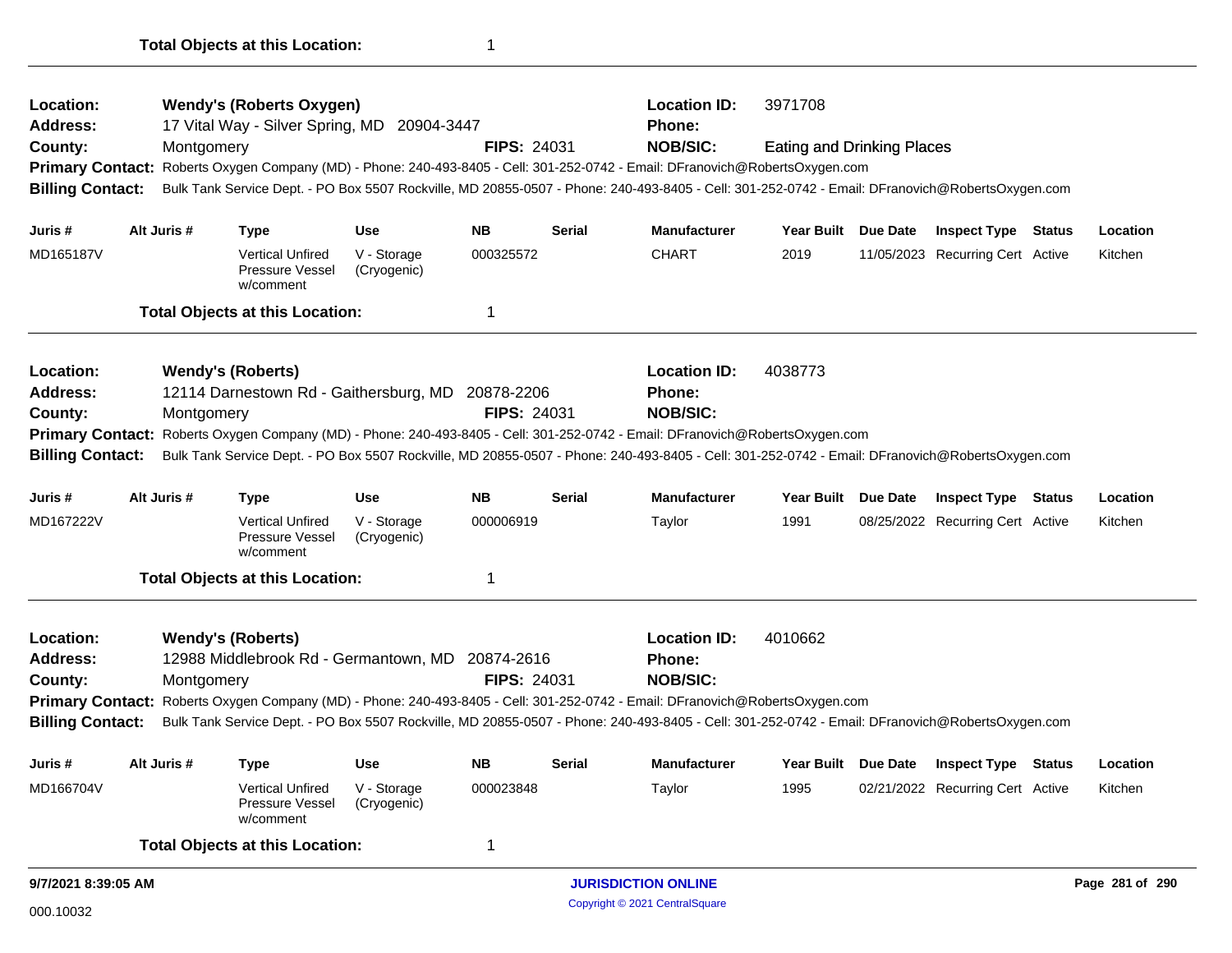| Location:<br><b>Address:</b><br>County:<br><b>Billing Contact:</b>                                                                                                                                                                                                                                                                                                                                                                                                    | Montgomery  | <b>Wendy's (Roberts)</b><br>18350 Contour Rd - Montgomery Village, MD 20877-2600 |                            | <b>FIPS: 24031</b> |               | <b>Location ID:</b><br>3988639<br><b>Phone:</b><br><b>NOB/SIC:</b><br>Primary Contact: Roberts Oxygen Company (MD) - Phone: 240-493-8405 - Cell: 301-252-0742 - Email: DFranovich@RobertsOxygen.com<br>Bulk Tank Service Dept. - PO Box 5507 Rockville, MD 20855-0507 - Phone: 240-493-8405 - Cell: 301-252-0742 - Email: DFranovich@RobertsOxygen.com |                     |  |                                  |  |          |
|-----------------------------------------------------------------------------------------------------------------------------------------------------------------------------------------------------------------------------------------------------------------------------------------------------------------------------------------------------------------------------------------------------------------------------------------------------------------------|-------------|----------------------------------------------------------------------------------|----------------------------|--------------------|---------------|--------------------------------------------------------------------------------------------------------------------------------------------------------------------------------------------------------------------------------------------------------------------------------------------------------------------------------------------------------|---------------------|--|----------------------------------|--|----------|
| Juris #                                                                                                                                                                                                                                                                                                                                                                                                                                                               | Alt Juris # | Type                                                                             | <b>Use</b>                 | <b>NB</b>          | <b>Serial</b> | <b>Manufacturer</b>                                                                                                                                                                                                                                                                                                                                    | Year Built Due Date |  | <b>Inspect Type Status</b>       |  | Location |
| MD165555V                                                                                                                                                                                                                                                                                                                                                                                                                                                             |             | <b>Vertical Unfired</b><br>Pressure Vessel<br>w/comment                          | V - Storage<br>(Cryogenic) | 000009076          |               | Taylor                                                                                                                                                                                                                                                                                                                                                 | 1991                |  | 10/17/2021 Recurring Cert Active |  | Kitchen  |
|                                                                                                                                                                                                                                                                                                                                                                                                                                                                       |             | <b>Total Objects at this Location:</b>                                           |                            | $\mathbf 1$        |               |                                                                                                                                                                                                                                                                                                                                                        |                     |  |                                  |  |          |
| Location:<br><b>Address:</b><br>County:<br><b>Primary Contact:</b><br><b>Billing Contact:</b>                                                                                                                                                                                                                                                                                                                                                                         | Montgomery  | <b>Wendy's - 5001 (Robert)</b><br>5001 Nicholson Ln - Rockville, MD 20852-3101   |                            | <b>FIPS: 24031</b> |               | <b>Location ID:</b><br><b>Phone:</b><br><b>NOB/SIC:</b><br>Roberts Oxygen Company (MD) - Phone: 240-493-8405 - Cell: 301-252-0742 - Email: DFranovich@RobertsOxygen.com<br>Bulk Tank Service Dept. - PO Box 5507 Rockville, MD 20855-0507 - Phone: 240-493-8405 - Cell: 301-252-0742 - Email: DFranovich@RobertsOxygen.com                             | 4038763             |  |                                  |  |          |
| Juris #                                                                                                                                                                                                                                                                                                                                                                                                                                                               | Alt Juris # | <b>Type</b>                                                                      | <b>Use</b>                 | <b>NB</b>          | <b>Serial</b> | <b>Manufacturer</b>                                                                                                                                                                                                                                                                                                                                    | Year Built Due Date |  | <b>Inspect Type Status</b>       |  | Location |
| MD167197V                                                                                                                                                                                                                                                                                                                                                                                                                                                             |             | <b>Vertical Unfired</b><br><b>Pressure Vessel</b><br>w/comment                   | V - Storage<br>(Cryogenic) | 000009391          |               | Taylor                                                                                                                                                                                                                                                                                                                                                 | 1992                |  | 08/25/2022 Recurring Cert Active |  | Outside  |
|                                                                                                                                                                                                                                                                                                                                                                                                                                                                       |             | <b>Total Objects at this Location:</b>                                           |                            | 1                  |               |                                                                                                                                                                                                                                                                                                                                                        |                     |  |                                  |  |          |
| Location:<br>Wendy's - 6527 (Roberts)<br><b>Address:</b><br>15807 Frederick Rd - Derwood, MD 20855-2219<br><b>FIPS: 24031</b><br>County:<br>Montgomery<br>Primary Contact: Roberts Oxygen Company (MD) - Phone: 240-493-8405 - Cell: 301-252-0742 - Email: DFranovich@RobertsOxygen.com<br>Bulk Tank Service Dept. - PO Box 5507 Rockville, MD 20855-0507 - Phone: 240-493-8405 - Cell: 301-252-0742 - Email: DFranovich@RobertsOxygen.com<br><b>Billing Contact:</b> |             |                                                                                  |                            |                    |               | <b>Location ID:</b><br>Phone:<br><b>NOB/SIC:</b>                                                                                                                                                                                                                                                                                                       | 4038765             |  |                                  |  |          |
| Juris #                                                                                                                                                                                                                                                                                                                                                                                                                                                               | Alt Juris # | Type                                                                             | <b>Use</b>                 | <b>NB</b>          | <b>Serial</b> | <b>Manufacturer</b>                                                                                                                                                                                                                                                                                                                                    | Year Built Due Date |  | <b>Inspect Type Status</b>       |  | Location |
| MD167724V                                                                                                                                                                                                                                                                                                                                                                                                                                                             |             | <b>Vertical Unfired</b><br>Pressure Vessel<br>w/comment                          | V - Storage<br>(Cryogenic) | 000003498          |               | Taylor                                                                                                                                                                                                                                                                                                                                                 | 1990                |  | 08/25/2022 Recurring Cert Active |  | Kitchen  |
|                                                                                                                                                                                                                                                                                                                                                                                                                                                                       |             | <b>Total Objects at this Location:</b>                                           |                            | -1                 |               |                                                                                                                                                                                                                                                                                                                                                        |                     |  |                                  |  |          |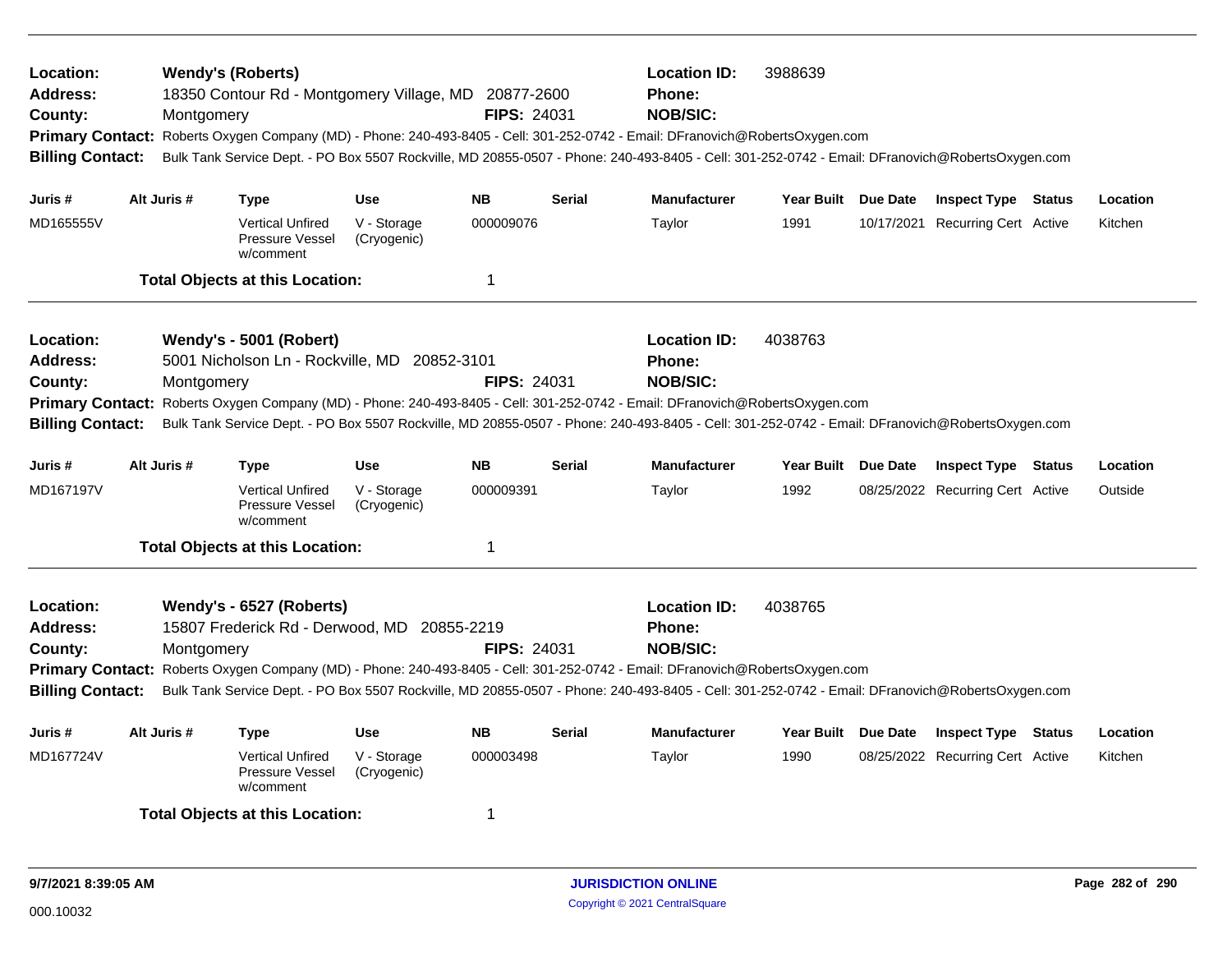| Location:<br><b>Address:</b><br>County:<br><b>Billing Contact:</b>                            | Montgomery                          | Wendy's - 6566 (Roberts)<br>808 Rockville Pike - Rockville, MD 20852-1224                                                                                                      |                                | <b>FIPS: 24031</b> |               | <b>Location ID:</b><br>Phone:<br><b>NOB/SIC:</b><br>Primary Contact: Roberts Oxygen Company (MD) - Phone: 240-493-8405 - Cell: 301-252-0742 - Email: DFranovich@RobertsOxygen.com<br>Bulk Tank Service Dept. - PO Box 5507 Rockville, MD 20855-0507 - Phone: 240-493-8405 - Cell: 301-252-0742 - Email: DFranovich@RobertsOxygen.com | 4038764                                                    |                                  |               |                |
|-----------------------------------------------------------------------------------------------|-------------------------------------|--------------------------------------------------------------------------------------------------------------------------------------------------------------------------------|--------------------------------|--------------------|---------------|--------------------------------------------------------------------------------------------------------------------------------------------------------------------------------------------------------------------------------------------------------------------------------------------------------------------------------------|------------------------------------------------------------|----------------------------------|---------------|----------------|
| Juris #                                                                                       | Alt Juris #                         | <b>Type</b>                                                                                                                                                                    | <b>Use</b>                     | <b>NB</b>          | <b>Serial</b> | <b>Manufacturer</b>                                                                                                                                                                                                                                                                                                                  | Year Built Due Date                                        | <b>Inspect Type Status</b>       |               | Location       |
| MD167196V                                                                                     |                                     | <b>Vertical Unfired</b><br>Pressure Vessel<br>w/comment                                                                                                                        | V - Storage<br>(Cryogenic)     | 000300027          |               | <b>CHART</b>                                                                                                                                                                                                                                                                                                                         | 2017                                                       | 08/25/2022 Recurring Cert Active |               | Store Room     |
|                                                                                               |                                     | <b>Total Objects at this Location:</b>                                                                                                                                         |                                | $\mathbf 1$        |               |                                                                                                                                                                                                                                                                                                                                      |                                                            |                                  |               |                |
| Location:<br><b>Address:</b><br>County:<br><b>Primary Contact:</b><br><b>Billing Contact:</b> | Montgomery                          | Wendy's - 6585 (Roberts)<br>18425 Woodfield Rd - Gaithersburg, MD 20879-4708                                                                                                   |                                | <b>FIPS: 24031</b> |               | <b>Location ID:</b><br>Phone:<br><b>NOB/SIC:</b><br>Roberts Oxygen Company (MD) - Phone: 240-493-8405 - Cell: 301-252-0742 - Email: DFranovich@RobertsOxygen.com<br>Bulk Tank Service Dept. - PO Box 5507 Rockville, MD 20855-0507 - Phone: 240-493-8405 - Cell: 301-252-0742 - Email: DFranovich@RobertsOxygen.com                  | 4038766                                                    |                                  |               |                |
| Juris #                                                                                       | Alt Juris #                         | <b>Type</b>                                                                                                                                                                    | <b>Use</b>                     | <b>NB</b>          | <b>Serial</b> | <b>Manufacturer</b>                                                                                                                                                                                                                                                                                                                  | Year Built Due Date                                        | <b>Inspect Type Status</b>       |               | Location       |
| MD167198V                                                                                     |                                     | <b>Vertical Unfired</b><br>Pressure Vessel<br>w/comment                                                                                                                        | V - Storage<br>(Cryogenic)     | 000026812          |               | Taylor                                                                                                                                                                                                                                                                                                                               | 1996                                                       | 08/25/2022 Recurring Cert Active |               | Kitchen        |
|                                                                                               |                                     | <b>Total Objects at this Location:</b>                                                                                                                                         |                                | 1                  |               |                                                                                                                                                                                                                                                                                                                                      |                                                            |                                  |               |                |
| Location:<br>Address:<br>County:<br><b>Billing Contact:</b>                                   | <b>Westbard Citgo</b><br>Montgomery | 5335 Westbard Ave - Bethesda, MD 20816-1406<br>Primary Contact: Tim Bowds - Phone: 301-656-0053<br>Tim Bowds - 5335 Westbard Ave Bethesda, MD 20816-1406 - Phone: 301-656-0053 |                                | <b>FIPS: 24031</b> |               | <b>Location ID:</b><br><b>Phone:</b><br><b>NOB/SIC:</b>                                                                                                                                                                                                                                                                              | 728729<br>301-656-0053<br><b>Gasoline Service Stations</b> |                                  |               |                |
| Juris #                                                                                       | Alt Juris #                         | Type                                                                                                                                                                           | <b>Use</b>                     | <b>NB</b>          | Serial        | <b>Manufacturer</b>                                                                                                                                                                                                                                                                                                                  | Year Built Due Date                                        | <b>Inspect Type</b>              | <b>Status</b> | Location       |
| MD132950V                                                                                     |                                     | <b>Vertical Unfired</b><br>Pressure Vessel<br>w/comment                                                                                                                        | V - Storage (NOT<br>Cryogenic) | 000426692          |               | Steel Fab                                                                                                                                                                                                                                                                                                                            | 2006                                                       | 11/09/2022 Recurring Cert Active |               | Rear Open Shed |
|                                                                                               |                                     | <b>Total Objects at this Location:</b>                                                                                                                                         |                                | -1                 |               |                                                                                                                                                                                                                                                                                                                                      |                                                            |                                  |               |                |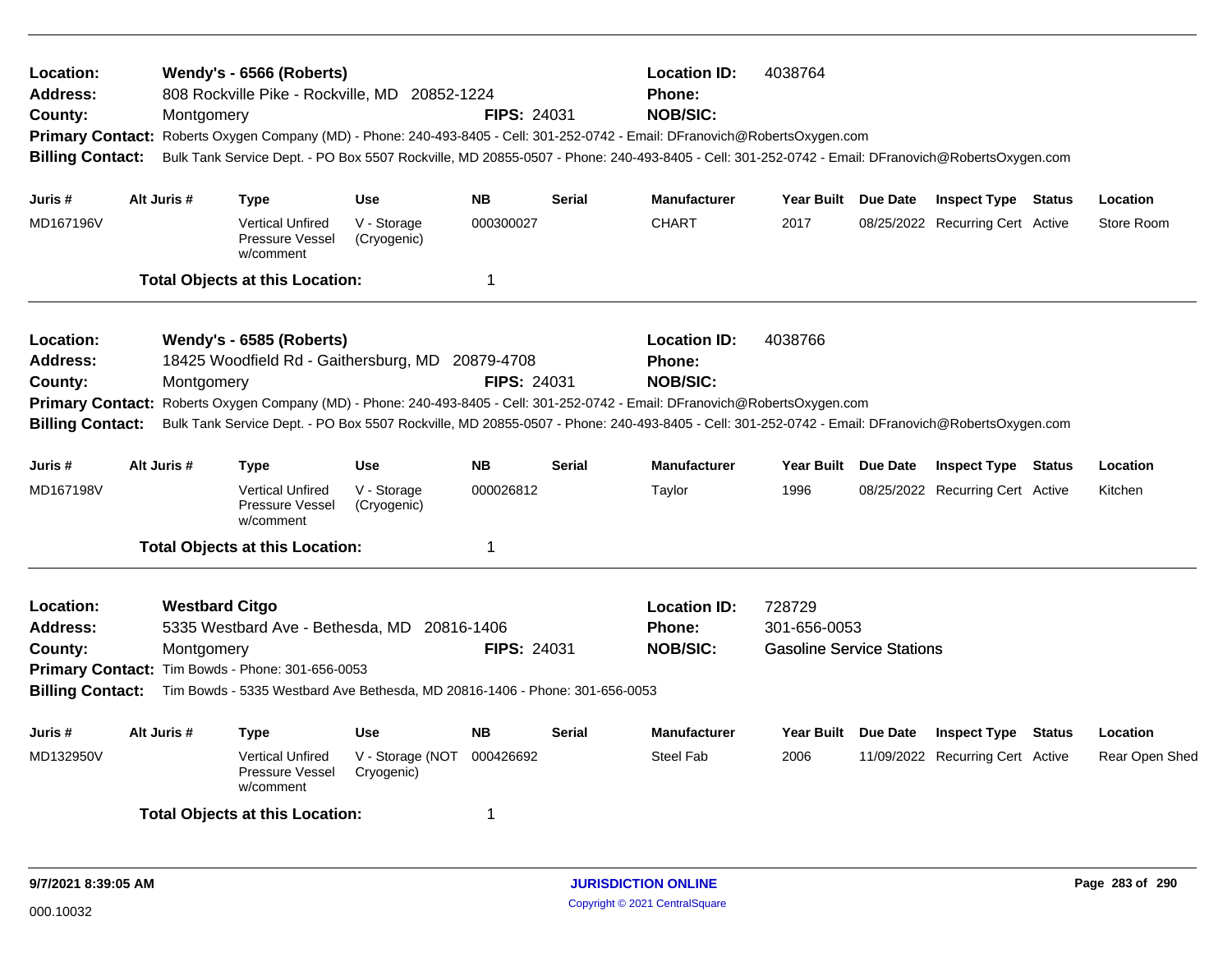| Location:<br><b>Address:</b><br>County:<br><b>Billing Contact:</b> | Montgomery  | <b>Wheaton 7th Day Adventist Church</b><br>3132 Bel Pre Rd - Silver Spring, MD 20906-2420<br>Primary Contact: Steve Murphy - Phone: 301-526-0471 |                                                             | <b>FIPS: 24031</b> |               | <b>Location ID:</b><br>2977110<br><b>Phone:</b><br>301-871-6110<br><b>NOB/SIC:</b><br><b>Religious Organizations</b><br>Campbell Rogers - 3132 Bel Pre Rd Silver Spring, MD 20906-2420 - Cell: 301-318-0013 - Email: wctreasury@outlook.com |                                                        |                 |                                                        |               |                     |
|--------------------------------------------------------------------|-------------|--------------------------------------------------------------------------------------------------------------------------------------------------|-------------------------------------------------------------|--------------------|---------------|---------------------------------------------------------------------------------------------------------------------------------------------------------------------------------------------------------------------------------------------|--------------------------------------------------------|-----------------|--------------------------------------------------------|---------------|---------------------|
| Juris #                                                            | Alt Juris # | <b>Type</b>                                                                                                                                      | <b>Use</b>                                                  | <b>NB</b>          | <b>Serial</b> | <b>Manufacturer</b>                                                                                                                                                                                                                         | Year Built Due Date                                    |                 | <b>Inspect Type Status</b>                             |               | Location            |
| MD145913H                                                          |             | Cast Iron                                                                                                                                        | H - Hot Water<br>Heat (Water $\leq$<br>160 psig, 250 F)     | <b>CI</b>          |               | Peerless                                                                                                                                                                                                                                    | 1964                                                   |                 | 10/19/2021 Recurring Cert Active                       |               | <b>Boiler Room</b>  |
|                                                                    |             | <b>Total Objects at this Location:</b>                                                                                                           |                                                             | 1                  |               |                                                                                                                                                                                                                                             |                                                        |                 |                                                        |               |                     |
| Location:<br><b>Address:</b>                                       |             | <b>Wheaton Body Shop</b><br>11308 Fern St - Silver Spring, MD 20902-4612                                                                         |                                                             |                    |               | <b>Location ID:</b><br><b>Phone:</b>                                                                                                                                                                                                        | 2913136                                                |                 |                                                        |               |                     |
| County:<br>Montgomery                                              |             |                                                                                                                                                  |                                                             | <b>FIPS: 24031</b> |               | <b>NOB/SIC:</b>                                                                                                                                                                                                                             | Top, Body, and Upholstery Repair Shops and Paint Shops |                 |                                                        |               |                     |
| Peter Kelymon - Phone: 301-933-4343<br><b>Primary Contact:</b>     |             |                                                                                                                                                  |                                                             |                    |               |                                                                                                                                                                                                                                             |                                                        |                 |                                                        |               |                     |
| <b>Billing Contact:</b>                                            |             | Peter Kelymon - 11308 Fern St Silver Spring, MD 20902-4612 - Phone: 301-933-4343                                                                 |                                                             |                    |               |                                                                                                                                                                                                                                             |                                                        |                 |                                                        |               |                     |
| Juris #                                                            | Alt Juris # | <b>Type</b>                                                                                                                                      | <b>Use</b>                                                  | <b>NB</b>          | <b>Serial</b> | <b>Manufacturer</b>                                                                                                                                                                                                                         | Year Built                                             | <b>Due Date</b> | <b>Inspect Type</b>                                    | Status        | Location            |
| MD136968V                                                          |             | <b>Horizontal Unfired</b><br><b>Pressure Vessel</b><br>w/comment                                                                                 | V - Storage (NOT<br>Cryogenic)                              | 000568866          |               | Manchester                                                                                                                                                                                                                                  | 1997                                                   |                 | 01/04/2023 Recurring Cert Active                       |               | Comp. rm.           |
| MD136969V                                                          |             | <b>Pressure Vessel</b><br>w/comment                                                                                                              | Horizontal Unfired V - Storage (NOT 000030175<br>Cryogenic) |                    |               | Melben                                                                                                                                                                                                                                      | 1981                                                   |                 | 01/04/2023 Recurring Cert Active                       |               | Compressor<br>Room  |
|                                                                    |             | <b>Total Objects at this Location:</b>                                                                                                           |                                                             | $\overline{c}$     |               |                                                                                                                                                                                                                                             |                                                        |                 |                                                        |               |                     |
| Location:<br><b>Address:</b>                                       |             | <b>Wheaton Body Shop</b><br>11320 Fern St - Silver Spring, MD 20902-4612                                                                         |                                                             |                    |               | <b>Location ID:</b><br><b>Phone:</b>                                                                                                                                                                                                        | 2913147                                                |                 |                                                        |               |                     |
| County:                                                            | Montgomery  |                                                                                                                                                  |                                                             | <b>FIPS: 24031</b> |               | <b>NOB/SIC:</b>                                                                                                                                                                                                                             |                                                        |                 | Top, Body, and Upholstery Repair Shops and Paint Shops |               |                     |
| <b>Primary Contact:</b>                                            |             | Peter Kelymon - Phone: 301-933-4343                                                                                                              |                                                             |                    |               |                                                                                                                                                                                                                                             |                                                        |                 |                                                        |               |                     |
| <b>Billing Contact:</b>                                            |             | Peter Kelymon - 11308 Fern St Silver Spring, MD 20902-4612 - Phone: 301-933-4343                                                                 |                                                             |                    |               |                                                                                                                                                                                                                                             |                                                        |                 |                                                        |               |                     |
| Juris #                                                            | Alt Juris # | Type                                                                                                                                             | <b>Use</b>                                                  | <b>NB</b>          | <b>Serial</b> | <b>Manufacturer</b>                                                                                                                                                                                                                         | Year Built Due Date                                    |                 | <b>Inspect Type</b>                                    | <b>Status</b> | Location            |
| MD136970V                                                          |             | <b>Vertical Unfired</b><br>Pressure Vessel<br>w/comment                                                                                          | V - Storage (NOT<br>Cryogenic)                              | 000959357          |               | Manchester                                                                                                                                                                                                                                  | 2008                                                   |                 | 01/04/2023 Recurring Cert Active                       |               | <b>Outside Shed</b> |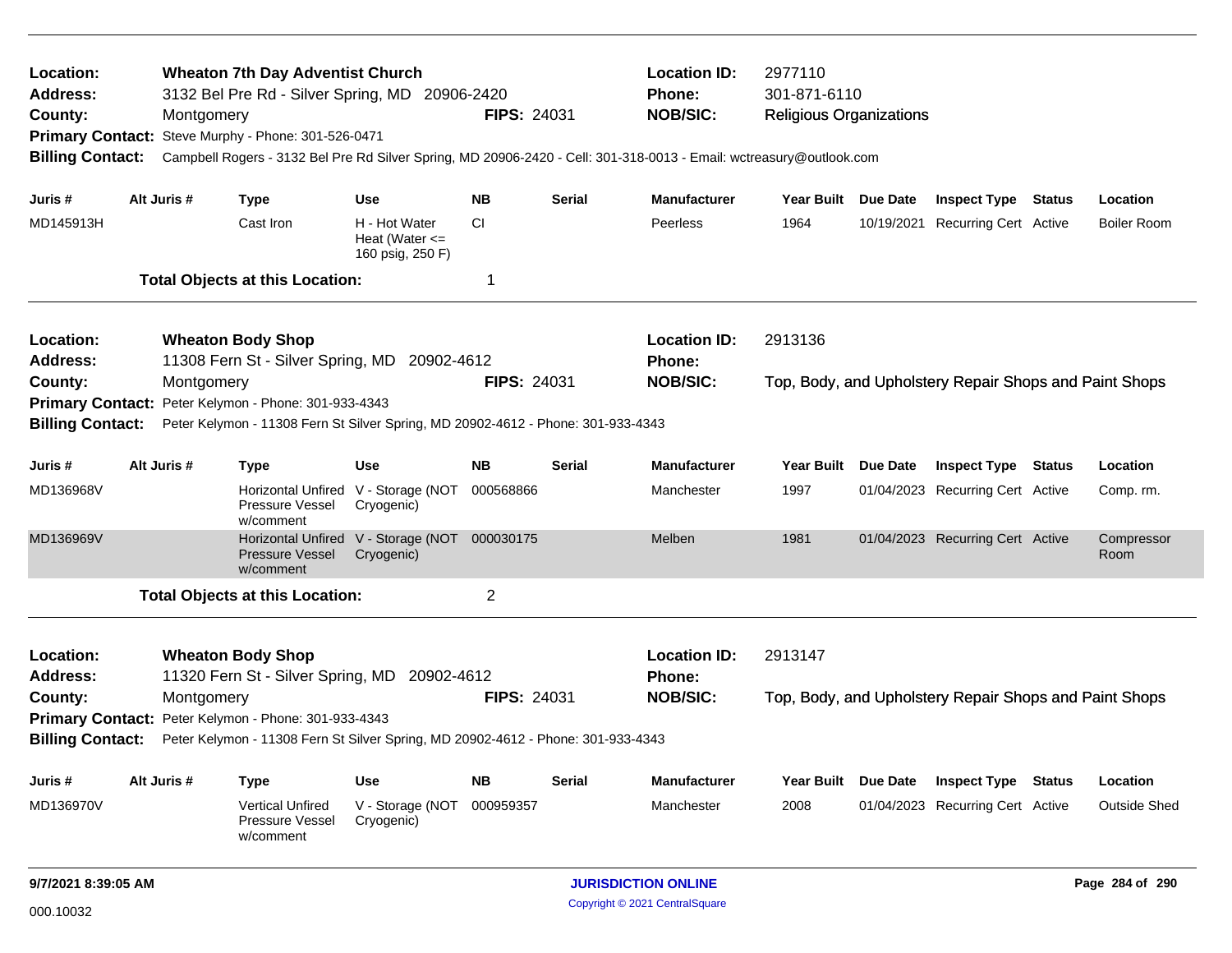| <b>Wheaton Branch BOA</b><br>Location:<br><b>Address:</b><br>2601 University Blvd W - Wheaton, MD 20902-1926<br>County:<br>Montgomery<br>Steve Quach - Phone: 301-929-8818 - Email: syrguach@yahoo.com<br><b>Primary Contact:</b><br><b>Billing Contact:</b><br>Steve Quach - 2646 University Blvd W Wheaton, MD 20902-1913 - Phone: 301-929-8818 - Email: syrquach@yahoo.com |                                                                                                                                                                                                                                                                                                                         |                                        |                                                         |                | <b>FIPS: 24031</b> | <b>Location ID:</b><br>Phone:<br><b>NOB/SIC:</b> | 988430<br><b>Business Services, NEC</b> |            |                                  |  |                    |
|-------------------------------------------------------------------------------------------------------------------------------------------------------------------------------------------------------------------------------------------------------------------------------------------------------------------------------------------------------------------------------|-------------------------------------------------------------------------------------------------------------------------------------------------------------------------------------------------------------------------------------------------------------------------------------------------------------------------|----------------------------------------|---------------------------------------------------------|----------------|--------------------|--------------------------------------------------|-----------------------------------------|------------|----------------------------------|--|--------------------|
| Juris #                                                                                                                                                                                                                                                                                                                                                                       | Alt Juris #                                                                                                                                                                                                                                                                                                             | <b>Type</b>                            | <b>Use</b>                                              | <b>NB</b>      | <b>Serial</b>      | <b>Manufacturer</b>                              | <b>Year Built</b>                       | Due Date   | <b>Inspect Type Status</b>       |  | Location           |
| MD088040H                                                                                                                                                                                                                                                                                                                                                                     |                                                                                                                                                                                                                                                                                                                         | Cast Iron                              | H - Hot Water<br>Heat (Water $\leq$<br>160 psig, 250 F) | СI             |                    | Weil-McLain                                      | 1994                                    |            | 02/23/2023 Recurring Cert Active |  | <b>Basement</b>    |
|                                                                                                                                                                                                                                                                                                                                                                               |                                                                                                                                                                                                                                                                                                                         | <b>Total Objects at this Location:</b> |                                                         |                |                    |                                                  |                                         |            |                                  |  |                    |
| Location:<br><b>Address:</b>                                                                                                                                                                                                                                                                                                                                                  |                                                                                                                                                                                                                                                                                                                         | <b>Wheaton House</b>                   |                                                         |                |                    | <b>Location ID:</b><br>Phone:                    | 705629                                  |            |                                  |  |                    |
| County:                                                                                                                                                                                                                                                                                                                                                                       | 10817 Georgia Ave - Wheaton, MD 20902-4741<br>Montgomery<br><b>Primary Contact:</b><br>Jamie Gonzalez - Phone: 301-949-8658 - Email: jedmonds@borgerproperties.com<br><b>Billing Contact:</b><br>Jamie Gonzalez - 10817 Georgia Ave Wheaton, MD 20902-4741 - Phone: 301-949-8658 - Email: jedmonds@borgerproperties.com |                                        |                                                         |                |                    | <b>NOB/SIC:</b>                                  | <b>Operators of Apartment Buildings</b> |            |                                  |  |                    |
| Juris #                                                                                                                                                                                                                                                                                                                                                                       | Alt Juris #                                                                                                                                                                                                                                                                                                             | <b>Type</b>                            | <b>Use</b>                                              | <b>NB</b>      | <b>Serial</b>      | <b>Manufacturer</b>                              | <b>Year Built</b>                       | Due Date   | <b>Inspect Type Status</b>       |  | Location           |
| MD130520H                                                                                                                                                                                                                                                                                                                                                                     | Boiler 1                                                                                                                                                                                                                                                                                                                | Cast Iron                              | H - Hot Water<br>Heat (Water $\leq$<br>160 psig, 250 F) | CI.            |                    | <b>HB Smith</b>                                  | 2004                                    | 03/09/2021 | <b>Recurring Cert Active</b>     |  | Boiler Room        |
| MD130521H                                                                                                                                                                                                                                                                                                                                                                     | Boiler <sub>2</sub>                                                                                                                                                                                                                                                                                                     | Cast Iron                              | H - Hot Water<br>Heat (Water $\leq$<br>160 psig, 250 F) | CI             |                    | <b>HB Smith</b>                                  | 2004                                    | 03/09/2021 | <b>Recurring Cert Active</b>     |  | <b>Boiler Room</b> |
| <b>Total Objects at this Location:</b>                                                                                                                                                                                                                                                                                                                                        |                                                                                                                                                                                                                                                                                                                         |                                        |                                                         | $\overline{2}$ |                    |                                                  |                                         |            |                                  |  |                    |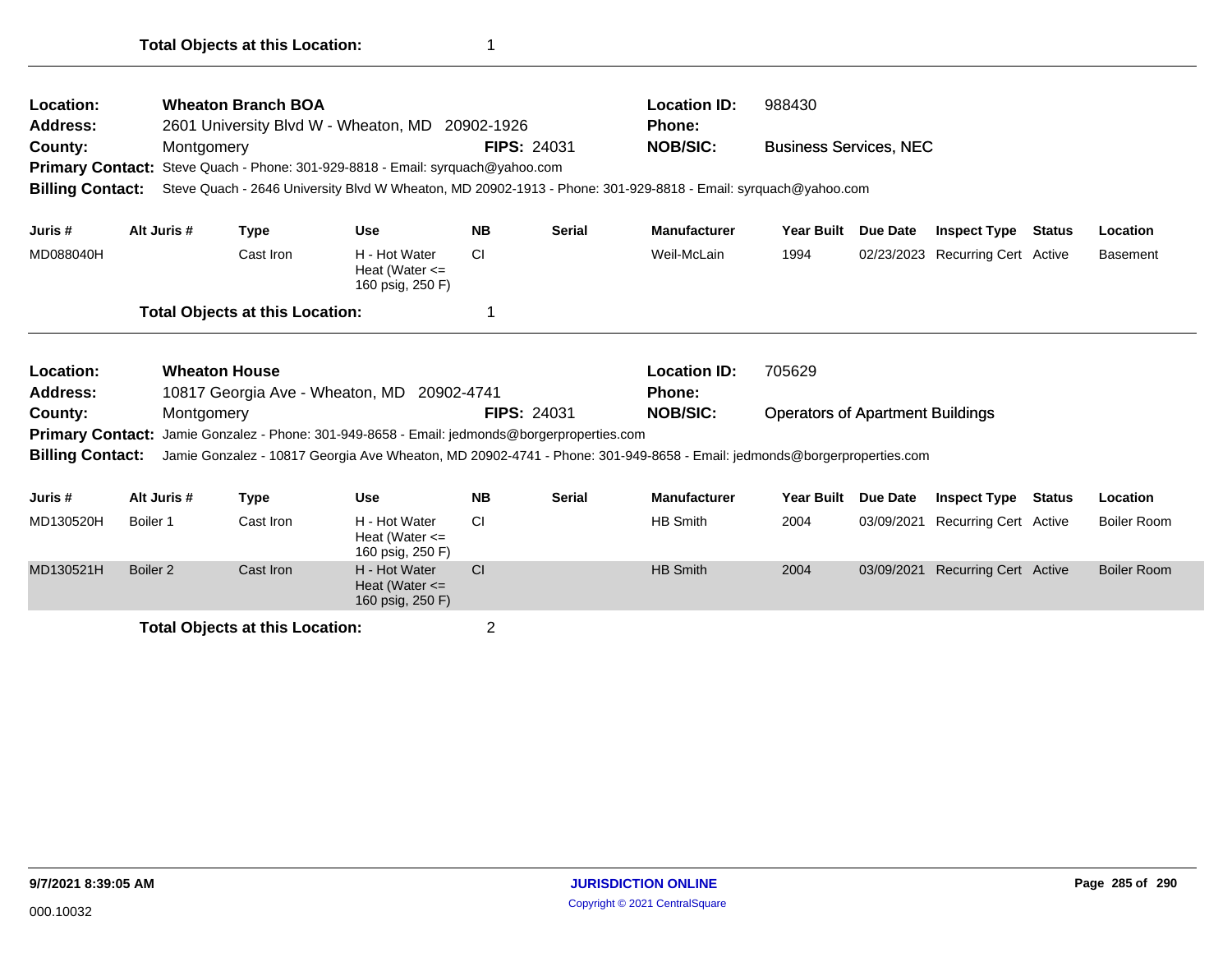| Location:<br>Address:                                                         |                                                        |             | <b>Wheaton Service Center</b><br>11321 Fern St - Silver Spring, MD 20902-4611 |                                | <b>Location ID:</b><br><b>Phone:</b> | 1645028                              |                               |                                    |                 |                                  |        |                                  |
|-------------------------------------------------------------------------------|--------------------------------------------------------|-------------|-------------------------------------------------------------------------------|--------------------------------|--------------------------------------|--------------------------------------|-------------------------------|------------------------------------|-----------------|----------------------------------|--------|----------------------------------|
| County:                                                                       |                                                        | Montgomery  |                                                                               |                                | <b>NOB/SIC:</b>                      | Motor Vehicle Dealers (New and Used) |                               |                                    |                 |                                  |        |                                  |
|                                                                               |                                                        |             | Primary Contact: Tom Doyle - Phone: 301 949 3144                              |                                |                                      |                                      |                               |                                    |                 |                                  |        |                                  |
| <b>Billing Contact:</b>                                                       |                                                        |             | Tom Doyle - 11321 Fern St Wheaton, MD 20902-4611 - Phone: 301 949 3144        |                                |                                      |                                      |                               |                                    |                 |                                  |        |                                  |
| Juris #                                                                       |                                                        | Alt Juris # | <b>Type</b>                                                                   | <b>Use</b>                     | <b>NB</b>                            | <b>Serial</b>                        | <b>Manufacturer</b>           | Year Built Due Date                |                 | <b>Inspect Type Status</b>       |        | Location                         |
| MD136966V                                                                     |                                                        |             | Horizontal Unfired V - Storage (NOT<br>Pressure Vessel<br>w/comment           | Cryogenic)                     | 001068269                            |                                      | Manchester                    | 2000                               |                 | 01/16/2023 Recurring Cert Active |        | Compressor<br>Room<br>Bldg.11321 |
| <b>Total Objects at this Location:</b><br>$\overline{1}$                      |                                                        |             |                                                                               |                                |                                      |                                      |                               |                                    |                 |                                  |        |                                  |
| <b>Location:</b><br><b>Address:</b>                                           |                                                        |             | <b>Wheaton Speedy Car Wash</b><br>2404 Price Ave - Wheaton, MD 20902-4622     |                                |                                      |                                      | <b>Location ID:</b><br>Phone: | 728962                             |                 |                                  |        |                                  |
| County:                                                                       |                                                        | Montgomery  |                                                                               |                                |                                      | <b>FIPS: 24031</b>                   | <b>NOB/SIC:</b>               | Carwashes                          |                 |                                  |        |                                  |
|                                                                               | Primary Contact: Mechelle Kim - Phone: 301-332-6033(c) |             |                                                                               |                                |                                      |                                      |                               |                                    |                 |                                  |        |                                  |
| <b>Billing Contact:</b>                                                       |                                                        |             | Mechelle Kim - 2404 Price Ave Wheaton, MD 20902-4622 - Phone: 301-332-6033(c) |                                |                                      |                                      |                               |                                    |                 |                                  |        |                                  |
| Juris #                                                                       |                                                        | Alt Juris # | Type                                                                          | <b>Use</b>                     | <b>NB</b>                            | <b>Serial</b>                        | <b>Manufacturer</b>           | Year Built                         | <b>Due Date</b> | <b>Inspect Type</b>              | Status | Location                         |
| MD081133V                                                                     |                                                        |             | <b>Vertical Unfired</b><br>Pressure Vessel<br>w/comment                       | V - Storage (NOT<br>Cryogenic) | 000969603                            |                                      | Buckeye                       | 1990                               |                 | 12/05/2022 Recurring Cert Active |        | Mach Bay                         |
| MD134043V                                                                     |                                                        |             | <b>Vertical Unfired</b><br><b>Pressure Vessel</b><br>w/comment                | V - Storage (NOT<br>Cryogenic) | 000998058                            |                                      | <b>Melben</b>                 | 2001                               |                 | 12/05/2022 Recurring Cert Active |        | Mach Bay                         |
|                                                                               |                                                        |             | <b>Total Objects at this Location:</b>                                        |                                | $\overline{2}$                       |                                      |                               |                                    |                 |                                  |        |                                  |
| Location:<br>Address:                                                         |                                                        |             | <b>Wheaton Valet Cleaners</b><br>11447 Georgia Ave - Wheaton, MD              | 20902-1906                     |                                      |                                      | <b>Location ID:</b><br>Phone: | 728967                             |                 |                                  |        |                                  |
| County:<br>Primary Contact: Wheaton Valet Cleaners<br><b>Billing Contact:</b> |                                                        | Montgomery  |                                                                               |                                | <b>FIPS: 24031</b>                   |                                      | <b>NOB/SIC:</b>               | Apparel and other textile products |                 |                                  |        |                                  |
| Juris #                                                                       |                                                        | Alt Juris # | Type                                                                          | Use                            | <b>NB</b>                            | <b>Serial</b>                        | <b>Manufacturer</b>           | Year Built Due Date                |                 | <b>Inspect Type</b>              | Status | Location                         |
| MD159491V                                                                     |                                                        |             | <b>Vertical Unfired</b><br>Pressure Vessel<br>w/comment                       | V - Storage (NOT<br>Cryogenic) | 000376332                            |                                      | Mat Ind                       | 2016                               | 11/13/2021      | <b>Recurring Cert Active</b>     |        | <b>BASEMENT</b>                  |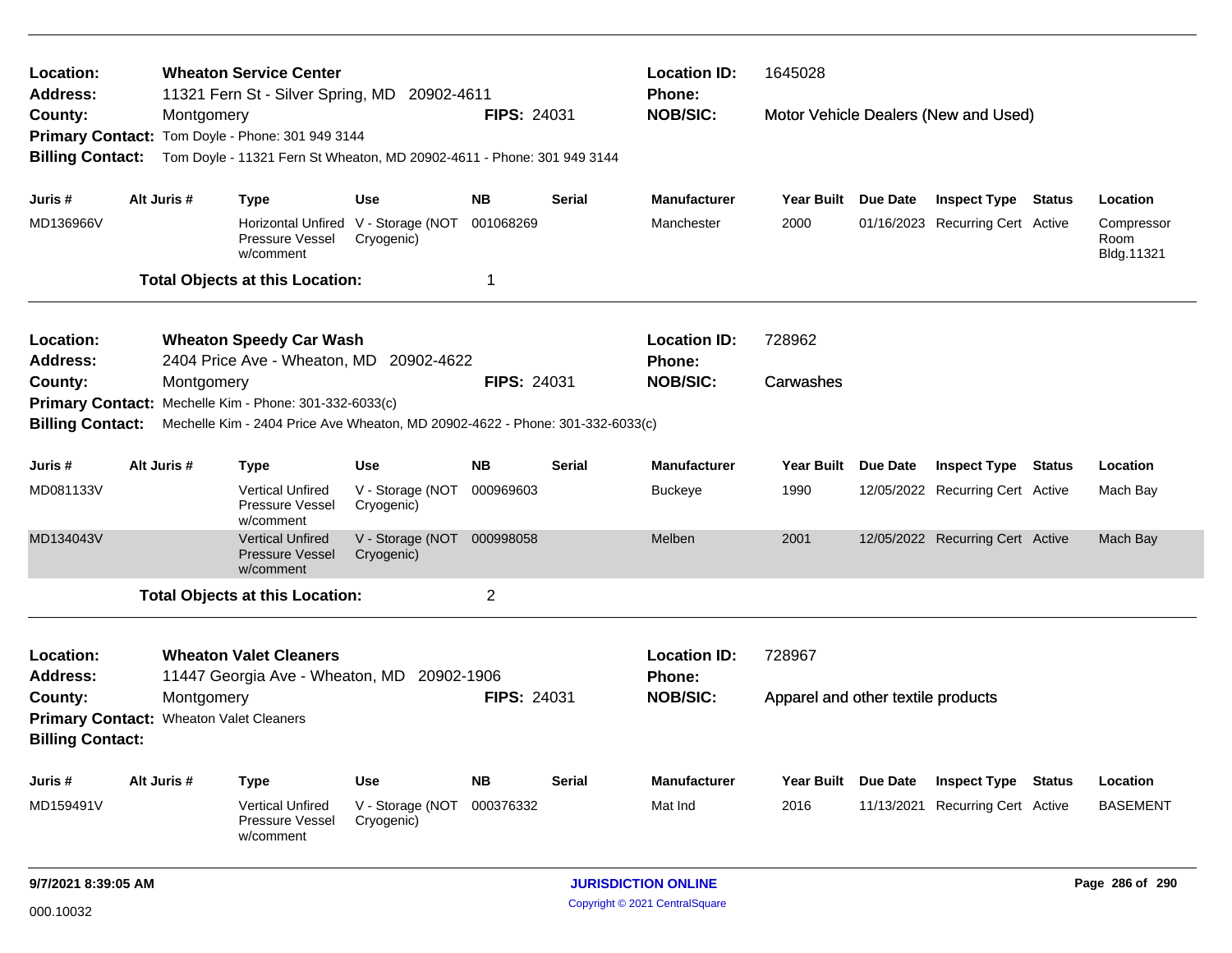| Location:<br>Address:<br>County:<br><b>Primary Contact:</b><br><b>Billing Contact:</b>                                                                                                                                                                                                                                                                                                                                                                   |  | Montgomery  | <b>White Flint Exxon</b><br>11430 Rockville Pike - Rockville, MD 20852-3001<br>Scott Bochnancyiak - Phone: 301-881-5689 - Email: wfexxon@verizon.net                                                     |                                                                         | <b>FIPS: 24031</b>                    |                                                         | <b>Location ID:</b><br><b>Phone:</b><br><b>NOB/SIC:</b>      | 729002<br>301-881-5689<br><b>Transportation services</b><br>Kathleen McCaney - 1815 Gallagher Rd Plymouth Meeting, PA 19462-2840 - Phone: 610-276-5988 - Email: kathleen.mccaney@sunoco.com |                        |                                                                                                    |        |                                        |  |
|----------------------------------------------------------------------------------------------------------------------------------------------------------------------------------------------------------------------------------------------------------------------------------------------------------------------------------------------------------------------------------------------------------------------------------------------------------|--|-------------|----------------------------------------------------------------------------------------------------------------------------------------------------------------------------------------------------------|-------------------------------------------------------------------------|---------------------------------------|---------------------------------------------------------|--------------------------------------------------------------|---------------------------------------------------------------------------------------------------------------------------------------------------------------------------------------------|------------------------|----------------------------------------------------------------------------------------------------|--------|----------------------------------------|--|
| Juris #<br>MD167758V                                                                                                                                                                                                                                                                                                                                                                                                                                     |  | Alt Juris # | <b>Type</b><br><b>Vertical Unfired</b><br>Pressure Vessel<br>w/comment<br><b>Total Objects at this Location:</b>                                                                                         | <b>Use</b><br>V - Storage (NOT<br>Cryogenic)                            | <b>NB</b><br>000683228<br>1           | <b>Serial</b>                                           | <b>Manufacturer</b><br>Morganton                             | Year Built Due Date<br>2017                                                                                                                                                                 |                        | <b>Inspect Type Status</b><br>08/27/2022 Recurring Cert Active                                     |        | Location<br><b>Outside Shed</b>        |  |
| Location:<br><b>Address:</b><br>County:<br><b>Primary Contact:</b><br><b>Billing Contact:</b>                                                                                                                                                                                                                                                                                                                                                            |  | Montgomery  | <b>White Oak Auto Service Inc.</b><br>11415 Lockwood Dr - Silver Spring, MD<br>Rami Kouncar - Phone: 301-593-5622<br>Rami Kouncar - 11415 Lockwood Dr Silver Spring, MD 20904-2610 - Phone: 301-593-5622 |                                                                         | 20904-2610<br><b>FIPS: 24031</b>      |                                                         | <b>Location ID:</b><br><b>Phone:</b><br><b>NOB/SIC:</b>      | 1724643<br><b>Gasoline Service Stations</b>                                                                                                                                                 |                        |                                                                                                    |        |                                        |  |
| Juris #<br>MD147973V                                                                                                                                                                                                                                                                                                                                                                                                                                     |  | Alt Juris # | <b>Type</b><br>Pressure Vessel<br>w/comment<br><b>Total Objects at this Location:</b>                                                                                                                    | <b>Use</b><br>Horizontal Unfired V - Storage (NOT<br>Cryogenic)         | <b>NB</b><br>000245100<br>1           | Serial                                                  | <b>Manufacturer</b><br>Morganton                             | <b>Year Built</b><br>2013                                                                                                                                                                   | Due Date<br>10/26/2021 | <b>Inspect Type</b><br><b>Recurring Cert Active</b>                                                | Status | Location<br>Compressor<br>Shed         |  |
| <b>White Oak Cleaners</b><br>Location:<br>11209 New Hampshire Ave - Silver Spring, MD 20904-2631<br><b>Address:</b><br>FIPS: 24031<br>County:<br>Montgomery<br>Primary Contact: Shelia Collins - Phone: 301-986-6274/301-986-6200 - Email: shelia.collins@saulcenters.com<br><b>Billing Contact:</b><br>Shelia Collins - 7501 Wisconsin Ave Ste 1500E Bethesda, MD 20814-6522 - Phone: 301-986-6274/301-986-6200 - Email: shelia.collins@saulcenters.com |  |             |                                                                                                                                                                                                          |                                                                         |                                       | <b>Location ID:</b><br><b>Phone:</b><br><b>NOB/SIC:</b> | 729021<br>301-593-2283<br><b>Personal services</b>           |                                                                                                                                                                                             |                        |                                                                                                    |        |                                        |  |
| Juris #<br>MD005655<br>MD120600V                                                                                                                                                                                                                                                                                                                                                                                                                         |  | Alt Juris # | <b>Type</b><br>Horizontal Unfired O - Other (PV                                                                                                                                                          | <b>Use</b><br>Vertical Fire Tube S - Power-Ironing<br>(Steam > 15 psig) | NΒ<br>000056679<br>000311104 40750069 | Serial                                                  | <b>Manufacturer</b><br>Fulton<br>Manchester                  | Year Built Due Date<br>1989<br>2004                                                                                                                                                         |                        | <b>Inspect Type Status</b><br>06/02/2020 Recurring Cert Active<br>06/02/2020 Recurring Cert Active |        | Location<br><b>BLRM</b><br><b>BLRM</b> |  |
| 9/7/2021 8:39:05 AM<br>000.10032                                                                                                                                                                                                                                                                                                                                                                                                                         |  |             | <b>Pressure Vessel</b><br>w/comment                                                                                                                                                                      | Use) w/comment                                                          |                                       |                                                         | <b>JURISDICTION ONLINE</b><br>Copyright © 2021 CentralSquare |                                                                                                                                                                                             |                        |                                                                                                    |        | Page 287 of 290                        |  |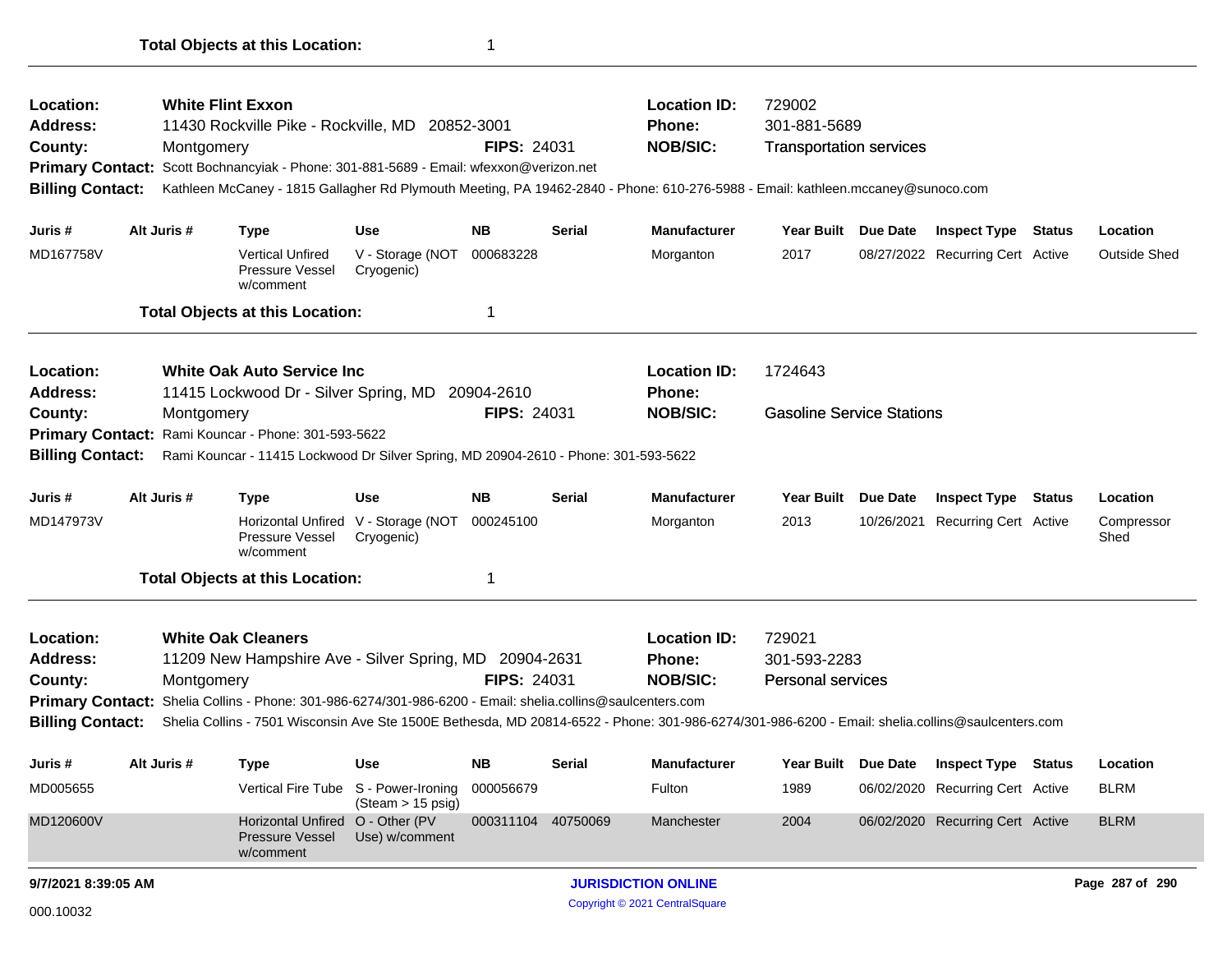**FIPS:** 24031

Operators of Dwellings Other Than Apartment Buildings **County:** Montgomery **NOB/SIC: PIPS:** 24031 **NOB/SIC:** 

**Primary Contact:** Meny Mulugeta - Phone: 301-657-3030

**Billing Contact:** Meny Mulugeta - 4515 Willard Ave Chevy Chase, MD 20815-3622 - Phone: 301-657-3030

| Juris #                         | Alt Juris # | Type                           | Use                                                     | <b>NB</b> | <b>Serial</b> | <b>Manufacturer</b>   | <b>Year Built</b> | Due Date   | <b>Inspect Type</b>              | <b>Status</b> | Location           |
|---------------------------------|-------------|--------------------------------|---------------------------------------------------------|-----------|---------------|-----------------------|-------------------|------------|----------------------------------|---------------|--------------------|
| MD118985H                       | DHWBRL-1    | Cast Iron                      | H - Hot Water<br>Heat (Water $\leq$<br>160 psig, 250 F) | CI        | CP4527337     | Weil-McLain           | 2003              | 04/02/2023 | Recurring Cert Active            |               | <b>Boiler Room</b> |
| MD118986H                       | DHWBLR-2    | Cast Iron                      | H - Hot Water<br>Heat (Water $\leq$<br>160 psig, 250 F) | CI        | CP4529360     | Weil-McLain           | 2003              |            | 04/02/2023 Recurring Cert Active |               | <b>Boiler Room</b> |
| MD118987H                       | BLR-2       | <b>Horizontal Fire</b><br>Tube | H - Hot Water<br>Heat (Water $\leq$<br>160 psig, 250 F) | 000012824 |               | <b>Cleaver Brooks</b> | 2003              | 04/02/2023 | <b>Recurring Cert Active</b>     |               | Boiler Room        |
| MD118988H                       | BLR-1       | <b>Horizontal Fire</b><br>Tube | H - Hot Water<br>Heat (Water $\leq$<br>160 psig, 250 F) | 000012823 |               | <b>Cleaver Brooks</b> | 2003              |            | 04/02/2023 Recurring Cert Active |               | <b>Boiler Room</b> |
| Total Objects at this Location: |             |                                |                                                         | 4         |               |                       |                   |            |                                  |               |                    |

| Location:       | <b>Winexburg Manor Apartments</b>                             |                    | <b>Location ID:</b> | 729305                                  |
|-----------------|---------------------------------------------------------------|--------------------|---------------------|-----------------------------------------|
| <b>Address:</b> | 12629 Layhill Rd - Silver Spring, MD 20906-3414               |                    | <b>Phone:</b>       | 301-933-4848                            |
| County:         | Montaomerv                                                    | <b>FIPS: 24031</b> | <b>NOB/SIC:</b>     | <b>Operators of Apartment Buildings</b> |
|                 | <b>Primary Contact:</b> Ephraim Crocker - Phone: 757-995-9072 |                    |                     |                                         |
|                 |                                                               |                    |                     |                                         |

**Billing Contact:** Ephraim Crocker - 2301 Glenallan Ave Silver Spring, MD 20906-3525 - Phone: 757-995-9072

| Juris #                                | Alt Juris # | Type                  | Use                                                       | <b>NB</b> | <b>Serial</b> | <b>Manufacturer</b> | <b>Year Built</b> | <b>Due Date</b> | <b>Inspect Type</b>              | Status | Location |
|----------------------------------------|-------------|-----------------------|-----------------------------------------------------------|-----------|---------------|---------------------|-------------------|-----------------|----------------------------------|--------|----------|
| MD166711H                              |             | Water Heater<br>(HLW) | H - Hot Water<br>Supply (Water $\leq$<br>160 psig, 210 F) | 000267766 |               | A O Smith           | 2020              |                 | 08/20/2022 Recurring Cert Active |        | 12629    |
| MD166712H                              |             | Water Heater<br>(HLW) | H - Hot Water<br>Supply (Water $\leq$<br>160 psig, 210 F) | 000267329 |               | A O Smith           | 2020              |                 | 08/20/2022 Recurring Cert Active |        | 12629    |
| <b>Total Objects at this Location:</b> |             |                       |                                                           |           |               |                     |                   |                 |                                  |        |          |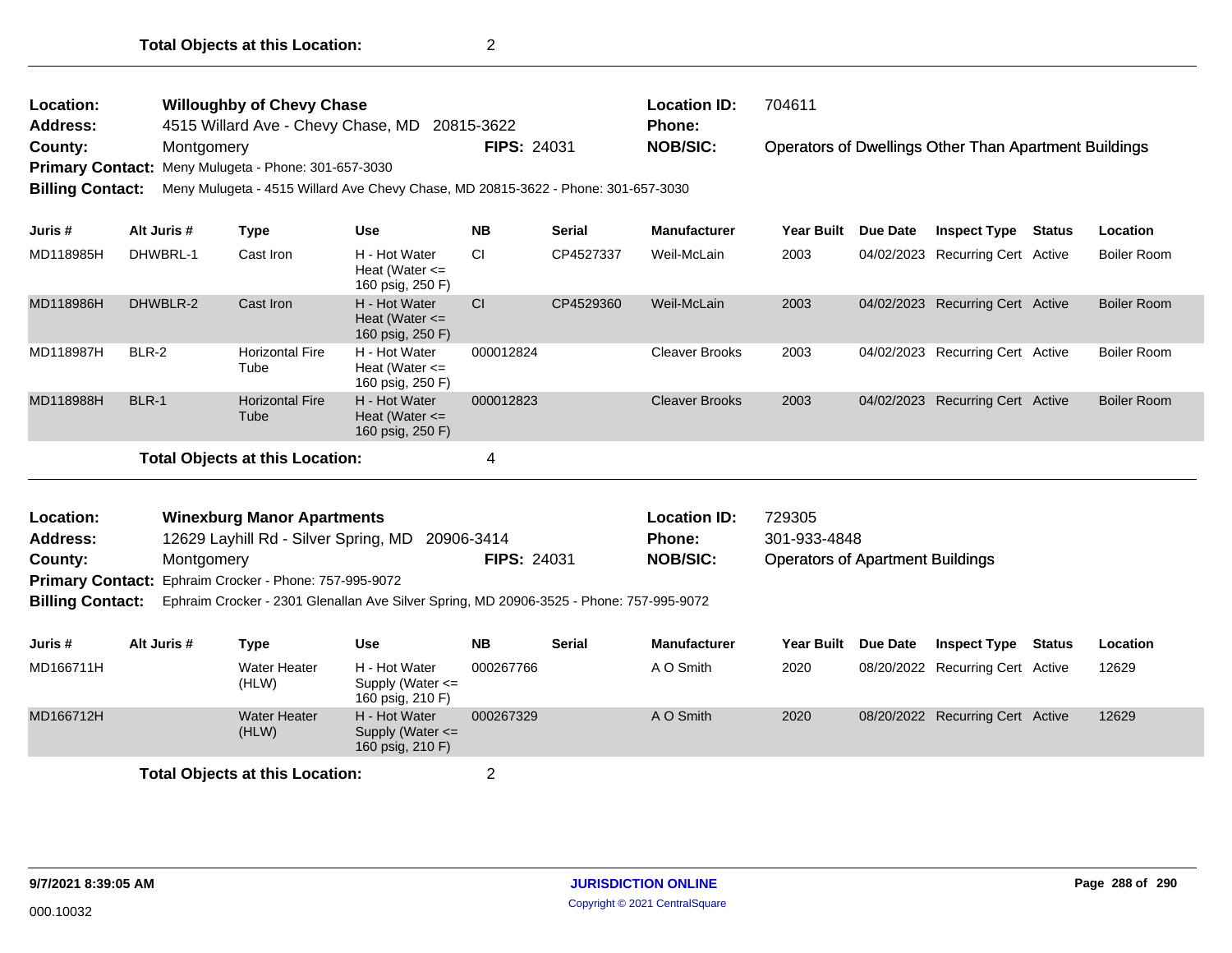| Location:<br><b>Address:</b><br>County:<br><b>Primary Contact:</b><br><b>Billing Contact:</b> |             | Montgomery                                         | <b>Woodmont Country Club</b><br>1201 Rockville Pike - Rockville, MD 20852-1409<br>James Arney - Phone: 301-424-7200 - Cell: 240-832-7513 - Email: jamey@woodmontcc.com |                                                         | <b>FIPS: 24031</b>         |               | <b>Location ID:</b><br>Phone:<br><b>NOB/SIC:</b> | 729447<br>301-424-7200<br>Amusement and recreational services<br>James Arney - 1201 Rockville Pike Rockville, MD 20852-1409 - Phone: 301-424-7200 - Cell: 240-832-7513 - Email: jamey@woodmontcc.com |                     |                                  |                 |                         |  |  |
|-----------------------------------------------------------------------------------------------|-------------|----------------------------------------------------|------------------------------------------------------------------------------------------------------------------------------------------------------------------------|---------------------------------------------------------|----------------------------|---------------|--------------------------------------------------|------------------------------------------------------------------------------------------------------------------------------------------------------------------------------------------------------|---------------------|----------------------------------|-----------------|-------------------------|--|--|
|                                                                                               |             |                                                    |                                                                                                                                                                        |                                                         |                            |               |                                                  |                                                                                                                                                                                                      |                     |                                  |                 |                         |  |  |
| Juris #                                                                                       | Alt Juris # |                                                    | <b>Type</b>                                                                                                                                                            | <b>Use</b>                                              | <b>NB</b>                  | <b>Serial</b> | <b>Manufacturer</b>                              | Year Built Due Date                                                                                                                                                                                  |                     | <b>Inspect Type Status</b>       |                 | Location                |  |  |
| MD011616H                                                                                     |             |                                                    | <b>Water Heater</b><br>(HLW)                                                                                                                                           | H - Hot Water<br>Heat (Water $\leq$<br>160 psig, 250 F) | 000001271                  |               | Cemline                                          | 1949                                                                                                                                                                                                 |                     | 02/26/2023 Recurring Cert Active |                 | <b>BLRM</b>             |  |  |
|                                                                                               |             |                                                    | <b>Total Objects at this Location:</b>                                                                                                                                 |                                                         | -1                         |               |                                                  |                                                                                                                                                                                                      |                     |                                  |                 |                         |  |  |
| Location:                                                                                     |             |                                                    | <b>Woodmont Exxon</b>                                                                                                                                                  |                                                         |                            |               | <b>Location ID:</b>                              | 704532                                                                                                                                                                                               |                     |                                  |                 |                         |  |  |
| <b>Address:</b><br>8240 Wisconsin Ave - Bethesda, MD 20814-3100                               |             |                                                    |                                                                                                                                                                        |                                                         |                            |               | Phone:                                           | 301-656-6042                                                                                                                                                                                         |                     |                                  |                 |                         |  |  |
| County:                                                                                       |             | <b>FIPS: 24031</b><br>Montgomery                   |                                                                                                                                                                        |                                                         |                            |               | <b>NOB/SIC:</b>                                  | <b>Gasoline Service Stations</b>                                                                                                                                                                     |                     |                                  |                 |                         |  |  |
| <b>Primary Contact:</b>                                                                       |             |                                                    | Kwaniece Ricks - Phone: (703) 750-6810 ext. 177 - Cell: (571) 296-0074 - Email: kricks@capitolpetro.com                                                                |                                                         |                            |               |                                                  |                                                                                                                                                                                                      |                     |                                  |                 |                         |  |  |
| <b>Billing Contact:</b>                                                                       |             |                                                    | Erika Dogan - 6820 Commercial Dr # B Springfield, VA 22151-4201 - Email: edogan@capitolpetro.com                                                                       |                                                         |                            |               |                                                  |                                                                                                                                                                                                      |                     |                                  |                 |                         |  |  |
| Juris #                                                                                       | Alt Juris # |                                                    | <b>Type</b>                                                                                                                                                            | <b>Use</b>                                              | <b>NB</b>                  | Serial        | Manufacturer                                     | Year Built Due Date                                                                                                                                                                                  |                     | <b>Inspect Type Status</b>       |                 | Location                |  |  |
| MD143030V                                                                                     |             |                                                    | <b>Vertical Unfired</b><br>Pressure Vessel<br>w/comment                                                                                                                | V - Storage (NOT<br>Cryogenic)                          | 000292194                  |               | Manchester                                       | 1995                                                                                                                                                                                                 |                     | 06/06/2022 Recurring Cert Active |                 | Store Room 2nd<br>Floor |  |  |
| MD167729V                                                                                     |             |                                                    | <b>Vertical Unfired</b><br><b>Pressure Vessel</b><br>w/comment                                                                                                         | V - Storage (NOT<br>Cryogenic)                          | 002282073                  |               | Manchester                                       | 2020                                                                                                                                                                                                 |                     | 11/13/2022 Recurring Cert Active |                 | Car Wash                |  |  |
|                                                                                               |             |                                                    | <b>Total Objects at this Location:</b>                                                                                                                                 |                                                         | $\overline{2}$             |               |                                                  |                                                                                                                                                                                                      |                     |                                  |                 |                         |  |  |
| Location:                                                                                     |             |                                                    | <b>Woodmoor Shopping Center</b>                                                                                                                                        |                                                         |                            |               | <b>Location ID:</b>                              | 729471                                                                                                                                                                                               |                     |                                  |                 |                         |  |  |
| <b>Address:</b>                                                                               |             | 10117 Colesville Rd - Silver Spring, MD 20901-2426 |                                                                                                                                                                        |                                                         |                            |               | Phone:                                           | C09138202-2                                                                                                                                                                                          |                     |                                  |                 |                         |  |  |
| County:                                                                                       |             | <b>FIPS: 24031</b><br>Montgomery                   |                                                                                                                                                                        |                                                         |                            |               | <b>NOB/SIC:</b>                                  | <b>Real Estate Agents and Managers</b>                                                                                                                                                               |                     |                                  |                 |                         |  |  |
|                                                                                               |             |                                                    | Primary Contact: Tom Howard - Phone: 703-442-4327 - Email: thomasHoward@regencyCenters.com                                                                             |                                                         |                            |               |                                                  |                                                                                                                                                                                                      |                     |                                  |                 |                         |  |  |
| <b>Billing Contact:</b>                                                                       |             |                                                    | Tom Howard - 1919 Gallows Rd Ste 1000 Vienna, VA 22182-4038 - Phone: 703-442-4327 - Email: thomasHoward@regencyCenters.com                                             |                                                         |                            |               |                                                  |                                                                                                                                                                                                      |                     |                                  |                 |                         |  |  |
| Juris #                                                                                       | Alt Juris # |                                                    | <b>Type</b>                                                                                                                                                            | Use                                                     | NΒ                         | <b>Serial</b> | <b>Manufacturer</b>                              |                                                                                                                                                                                                      | Year Built Due Date | <b>Inspect Type</b>              | Status          | Location                |  |  |
| MD153475H                                                                                     |             |                                                    | Cast Iron                                                                                                                                                              | H - Steam Heat<br>(Steam $\le$ 15<br>psig)              | CI.                        | 28HE-S/W-09   | SMITH                                            | 2014                                                                                                                                                                                                 |                     | 10/27/2021 External Cert         | Active          | <b>Boiler Room</b>      |  |  |
| 9/7/2021 8:39:05 AM                                                                           |             |                                                    |                                                                                                                                                                        |                                                         | <b>JURISDICTION ONLINE</b> |               |                                                  |                                                                                                                                                                                                      |                     |                                  | Page 289 of 290 |                         |  |  |